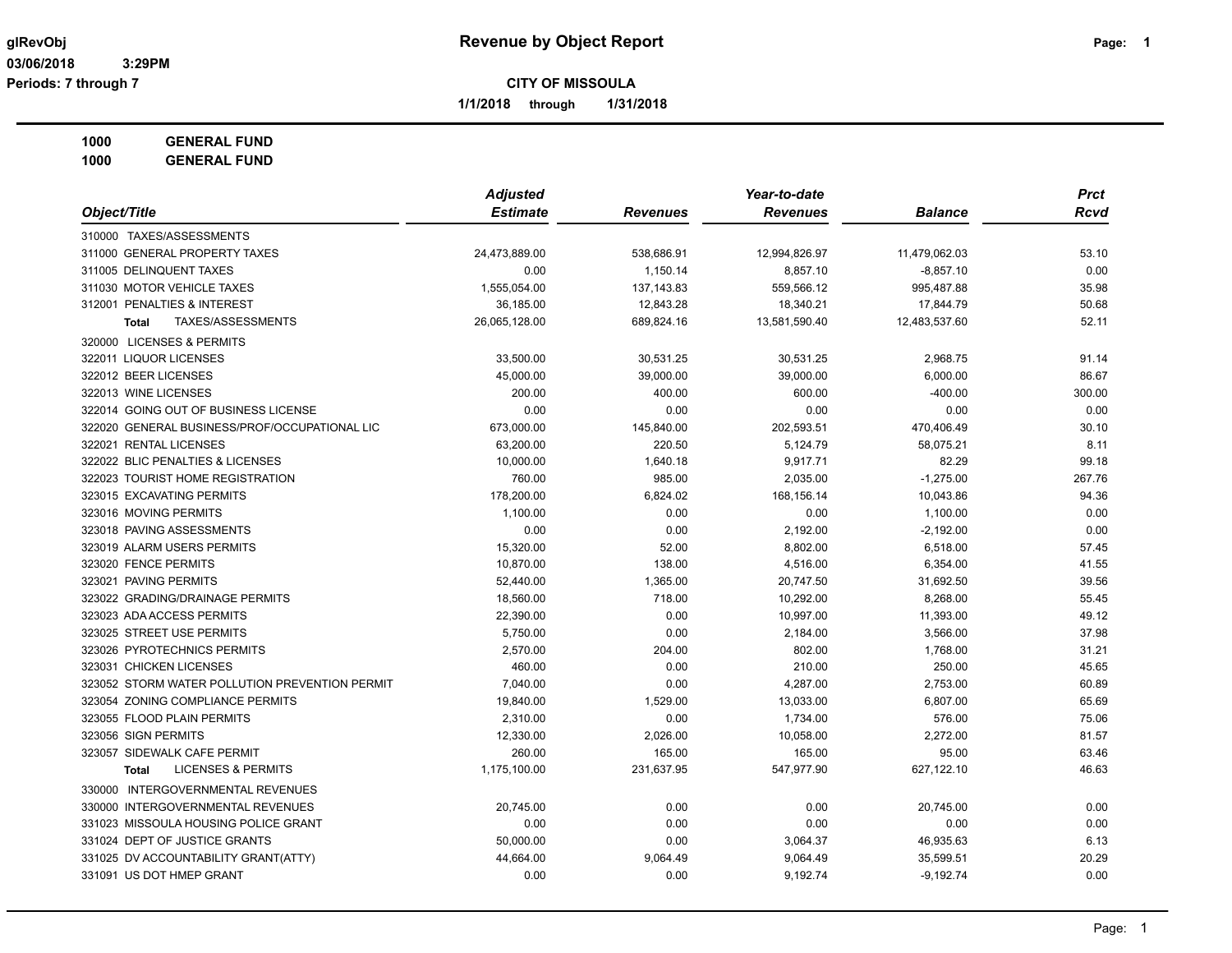**1/1/2018 through 1/31/2018**

**1000 GENERAL FUND**

| Object/Title                                      | <b>Adjusted</b> |                 | Year-to-date    |                | <b>Prct</b> |
|---------------------------------------------------|-----------------|-----------------|-----------------|----------------|-------------|
|                                                   | <b>Estimate</b> | <b>Revenues</b> | <b>Revenues</b> | <b>Balance</b> | Rcvd        |
| 334014 *** Title Not Found ***                    | 0.00            | 0.00            | 0.00            | 0.00           | 0.00        |
| 334017 SCHOOL RESOURCE OFFICER                    | 240,000.00      | 0.00            | 77,515.00       | 162,485.00     | 32.30       |
| 334121 DNRC GRANT                                 | 6,000.00        | 0.00            | 0.00            | 6,000.00       | 0.00        |
| 335075 STATE GAMBLING/VIDEO/KENO/BINGO FEES       | 115,000.00      | 2,100.00        | 120,182.80      | $-5,182.80$    | 104.51      |
| 335210 PERSONAL PROPERTY TAX REIMBURSEMENT        | 435,116.00      | 0.00            | 0.00            | 435,116.00     | 0.00        |
| 335230 HB 124 REVENUE                             | 8,117,602.00    | 0.00            | 4,276,358.92    | 3,841,243.08   | 52.68       |
| 336001 MDT REIMBURSEMENTS                         | 0.00            | 0.00            | 0.00            | 0.00           | 0.00        |
| 336021 STATE CONTRIB - POLICE RETIREMENT          | 2,567,433.00    | 216,187.60      | 1,463,507.38    | 1,103,925.62   | 57.00       |
| 336022 STATE CONTRIB. - FIRE RETIREMENT           | 2,535,872.00    | 206,297.01      | 1,453,049.91    | 1,082,822.09   | 57.30       |
| 336023 STATE CONTRIB. - PERS                      | 10,835.00       | 967.66          | 8,666.34        | 2,168.66       | 79.98       |
| 336027 ON JOB TRAINING - REIMBURSEMENT            | 0.00            | 0.00            | 0.00            | 0.00           | 0.00        |
| 337000 LOCAL GRANTS                               | 35,000.00       | 0.00            | 0.00            | 35,000.00      | 0.00        |
| 337009 *** Title Not Found ***                    | 0.00            | 0.00            | 0.00            | 0.00           | 0.00        |
| 337012 LEGAL SERVICES-CONTRACTED/REIMB.           | 6,000.00        | 0.00            | 7,200.00        | $-1,200.00$    | 120.00      |
| 337013 MUTD SIGN MAINTENANCE AGREEMENT            | 279,585.00      | 750.00          | 3,000.00        | 276,585.00     | 1.07        |
| 338100 PLANNING MILLS PASSED THRU COUNTY          | 0.00            | 0.00            | 0.00            | 0.00           | 0.00        |
| 339000 PAYMENT IN LIEU OF TAXES                   | 30,000.00       | 0.00            | 0.00            | 30,000.00      | 0.00        |
| <b>INTERGOVERNMENTAL REVENUES</b><br><b>Total</b> | 14,493,852.00   | 435,366.76      | 7,430,801.95    | 7,063,050.05   | 51.27       |
| 340000 CHARGES FOR SERVICES                       |                 |                 |                 |                |             |
| 341009 BLDG ADMIN FEES                            | 366,035.00      | 0.00            | 183.017.50      | 183,017.50     | 50.00       |
| 341010 MISCELLANEOUS COLLECTIONS                  | 850.00          | 0.00            | 5,080.50        | $-4,230.50$    | 597.71      |
| 341011 TRANSPORTATION ADMIN FEES                  | 28,947.00       | 0.00            | 14,473.50       | 14,473.50      | 50.00       |
| 341012 MAYORS PROCLAMATION FEES                   | 0.00            | 0.00            | 0.00            | 0.00           | 0.00        |
| 341013 AIR FUND FEES                              | 95.00           | 0.00            | 0.00            | 95.00          | 0.00        |
| 341015 SEWER ADMINISTRATION FEES                  | 1,355,940.00    | 0.00            | 677,970.00      | 677,970.00     | 50.00       |
| 341016 MRA ADMINISTRATION FEES                    | 148,857.00      | 0.00            | 74,428.50       | 74,428.50      | 50.00       |
| 341017 LIGHTING ADMINISTRATION FEES               | 15,250.00       | 0.00            | 7,625.00        | 7,625.00       | 50.00       |
| 341018 PARKING COMM ADMIN FEES                    | 199,699.00      | 0.00            | 99,849.50       | 99,849.50      | 50.00       |
| 341019 *** Title Not Found ***                    | 4,647.00        | 0.00            | 2,323.50        | 2,323.50       | 50.00       |
| 341021 SID ADMINISTRATION FEES                    | 0.00            | 0.00            | 0.00            | 0.00           | 0.00        |
| 341023 PLANNING ADMIN FEES                        | 25,000.00       | 0.00            | 12,500.00       | 12,500.00      | 50.00       |
| 341024 HOUSING GRANT ADMIN FEES                   | 104,000.00      | 0.00            | 0.00            | 104,000.00     | 0.00        |
| 341026 WATER ADMINISTRATION FEES                  | 0.00            | 0.00            | 0.00            | 0.00           | 0.00        |
| 341027 STORMWATER ADMINISTRATION FEES             | 26,988.00       | 0.00            | 13,494.00       | 13,494.00      | 50.00       |
| 341033 TIME PAY COLLECTIONS - MUNI COURT          | 64,482.00       | 0.00            | 0.00            | 64,482.00      | 0.00        |
| 341041 SEWER EXTENSION RECORDING FEES             | 3,500.00        | $-100.00$       | 3,739.00        | $-239.00$      | 106.83      |
| 341052 MUNICIPAL COURT FILING FEES                | 330,000.00      | 35,893.81       | 145,056.03      | 184,943.97     | 43.96       |
| 341055 CRIME VICTIM SURCHARGE                     | 1,500.00        | 185.00          | 689.00          | 811.00         | 45.93       |
| 341067 SUBDIVISION EXEMPTION AFFIDAVITS           | 5,140.00        | 800.00          | 3,800.00        | 1,340.00       | 73.93       |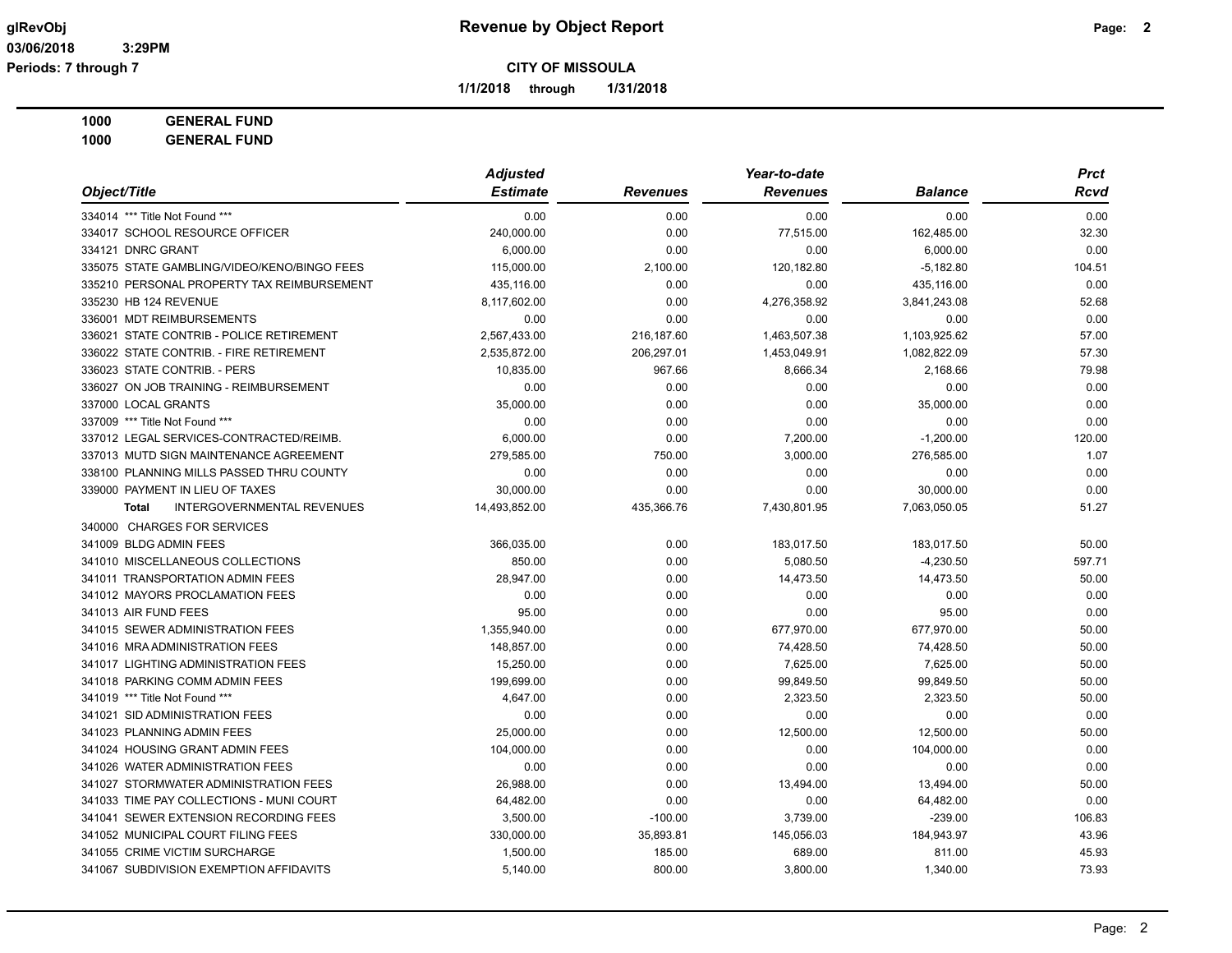**1/1/2018 through 1/31/2018**

**1000 GENERAL FUND**

| Object/Title                              | <b>Adjusted</b> |                 | Year-to-date    |                | <b>Prct</b> |
|-------------------------------------------|-----------------|-----------------|-----------------|----------------|-------------|
|                                           | <b>Estimate</b> | <b>Revenues</b> | <b>Revenues</b> | <b>Balance</b> | <b>Rcvd</b> |
| 341068 SUBDIVISON FEES                    | 10,280.00       | 340.00          | 4,510.00        | 5,770.00       | 43.87       |
| 341069 REZONING FEES                      | 10,280.00       | 8,411.00        | 16,596.00       | $-6,316.00$    | 161.44      |
| 341070 DESIGN REVIEW BOARD                | 33,910.00       | 2,915.27        | 19,780.73       | 14,129.27      | 58.33       |
| 341072 FLOOD PLAIN-0THER FEES             | 0.00            | 0.00            | 0.00            | 0.00           | 0.00        |
| 341073 FIRE PLAN CHECK FEES               | 30,830.00       | 999.00          | 32,416.00       | $-1,586.00$    | 105.14      |
| 341074 FIRE INSPECTION FEES               | 55,000.00       | 1,938.00        | 53,040.00       | 1,960.00       | 96.44       |
| 341076 ENGINEERING PLAN CHECK FEES        | 44,700.00       | 2,744.00        | 30,387.00       | 14,313.00      | 67.98       |
| 341078 ENGINEERING MAP FEES               | 210.00          | 10.00           | 55.00           | 155.00         | 26.19       |
| 341079 GREASE INTERCEPTOR APPEAL FEES     | 1,130.00        | 0.00            | 484.50          | 645.50         | 42.88       |
| 341090 STREET VACATION PETITION FEES      | 0.00            | 0.00            | 0.00            | 0.00           | 0.00        |
| 342010 POLICE/BID AGREEMENT               | 45,000.00       | 0.00            | 0.00            | 45,000.00      | 0.00        |
| 342012 PD REIMBURSABLE SERVICES           | 0.00            | 0.00            | 0.00            | 0.00           | 0.00        |
| 342013 SECURITY INVEST FEES               | 11,500.00       | 515.50          | 6,112.06        | 5,387.94       | 53.15       |
| 342014 POLICE DEPARTMENT SERVICE FEES     | 27,568.00       | 3,343.00        | 14,745.00       | 12,823.00      | 53.49       |
| 342015 POLICE OVERTIME FEES               | 100,000.00      | 3,762.80        | 97,513.62       | 2,486.38       | 97.51       |
| 342016 POLICE TRAINING FEES               | 36,000.00       | 0.00            | 12,585.72       | 23,414.28      | 34.96       |
| 342017 CATERING FEES                      | 5,000.00        | 525.00          | 4,651.00        | 349.00         | 93.02       |
| 342018 DESK REPORTS                       | 37,012.00       | 2,943.00        | 19,518.00       | 17,494.00      | 52.73       |
| 342019 ABANDONED VEHICLE REVENUE FEES     | 12,000.00       | 230.00          | 18,110.00       | $-6,110.00$    | 150.92      |
| 342020 FIRE DEPARTMENT FEES               | 550.00          | 100.00          | 185.00          | 365.00         | 33.64       |
| 342021 CPR EDUCATION PROGRAM              | 10,000.00       | 175.00          | 2,905.00        | 7,095.00       | 29.05       |
| 342022 OUTSIDE HIRES                      | 651,341.00      | 1,101.76        | 812,144.47      | $-160,803.47$  | 124.69      |
| 342060 BIKE PROGRAM SALES & FEES          | 0.00            | 0.00            | 1,683.67        | $-1,683.67$    | 0.00        |
| 343000 PW REIMBURSABLE SERVICES           | 35,000.00       | 30.00           | 4,972.46        | 30,027.54      | 14.21       |
| 343001 SIGN FABRICATION & CONTRACTS       | 0.00            | 0.00            | 0.00            | 0.00           | 0.00        |
| 343002 OTHER AGENCIES - VEH MAINT         | 55,000.00       | 0.00            | 40,679.98       | 14,320.02      | 73.96       |
| 343004 SPECIAL STATE CONTRACTS            | 175,000.00      | 0.00            | 55,164.50       | 119,835.50     | 31.52       |
| 343006 OTHER GOVT AGENCY-STREET PROJECTS  | 0.00            | 0.00            | 10,000.00       | $-10,000.00$   | 0.00        |
| 343010 STREET DEPT SALES & SERVICES       | 0.00            | 0.00            | 0.00            | 0.00           | 0.00        |
| 343013 SNOW REMOVAL FEES                  | 1,633.00        | 0.00            | 490.00          | 1,143.00       | 30.01       |
| 343025 *** Title Not Found ***            | 114,100.00      | 3,552.00        | 75,101.00       | 38,999.00      | 65.82       |
| 343033 *** Title Not Found ***            | 255,800.00      | 6,777.00        | 161,851.00      | 93,949.00      | 63.27       |
| 343080 STATE MAINTENANCE CONTRACT         | 550,000.00      | 0.00            | 122,441.75      | 427,558.25     | 22.26       |
| 343084 STREET MAINTENANCE MATERIALS REIMB | 50,000.00       | 0.00            | 0.00            | 50,000.00      | 0.00        |
| 343097 SIDEWALK AND CURB FEES             | 300,000.00      | 5,823.66        | 292,234.13      | 7,765.87       | 97.41       |
| 343311 SALE OF NICHES                     | 0.00            | 0.00            | 0.00            | 0.00           | 0.00        |
| 343320 SALE OF GRAVES                     | 12,870.00       | 1,050.00        | 7,300.00        | 5,570.00       | 56.72       |
| 343321 FOUNDATIONS                        | 3,500.00        | 387.50          | 2,552.50        | 947.50         | 72.93       |
| 343322 FLOWER CARE                        | 4,500.00        | 0.00            | 0.00            | 4,500.00       | 0.00        |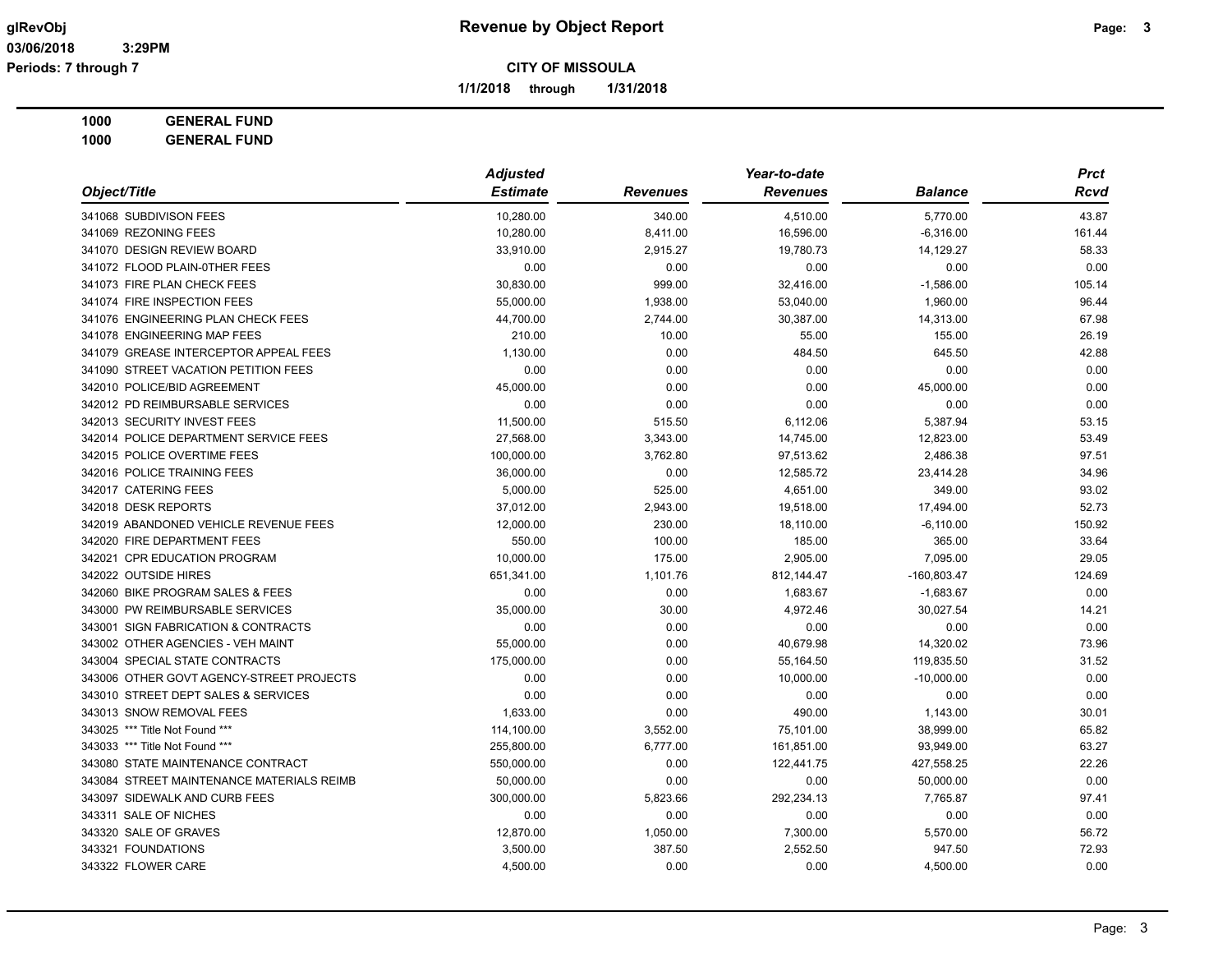**1/1/2018 through 1/31/2018**

### **1000 GENERAL FUND**

| Object/Title                                   | <b>Adjusted</b> |                 | Year-to-date    |                | <b>Prct</b> |
|------------------------------------------------|-----------------|-----------------|-----------------|----------------|-------------|
|                                                | <b>Estimate</b> | <b>Revenues</b> | <b>Revenues</b> | <b>Balance</b> | Rcvd        |
| 343323 LINER/ POLYVAULTS/ ACCESS FEES          | 12,000.00       | 825.00          | 3,225.00        | 8,775.00       | 26.88       |
| 343324 OTHER CEMETERY FEES                     | 1,800.00        | 150.00          | 1,050.00        | 750.00         | 58.33       |
| 343325 2ND INTERMENT RIGHT                     | 2,000.00        | 0.00            | 1,000.00        | 1,000.00       | 50.00       |
| 343327 MONUMENT MAINTENANCE                    | 0.00            | 0.00            | 0.00            | 0.00           | 0.00        |
| 343340 OPENINGS/ CLOSINGS/ DISINTERMENTS       | 13,000.00       | 1,212.50        | 5,087.50        | 7,912.50       | 39.13       |
| 343341 CEMETERY MONUMENT PERMIT FEE            | 0.00            | 50.00           | 50.00           | $-50.00$       | 0.00        |
| 343343 CEMETERY OVERTIME SERVICES FEE          | 0.00            | 0.00            | 0.00            | 0.00           | 0.00        |
| 343350 MISCELLANEOUS FEES                      | 29,000.00       | 0.00            | 42.50           | 28,957.50      | 0.15        |
| 343360 WEED CONTROL                            | 2,250.00        | 0.00            | 810.00          | 1,440.00       | 36.00       |
| 346031 OUTDOOR RECREATION - ADULTS             | 317,307.00      | 21,451.36       | 132,450.72      | 184,856.28     | 41.74       |
| 346033 OUTDOOR RECREATION - YOUTH              | 102,950.00      | 4,767.00        | 31,583.57       | 71,366.43      | 30.68       |
| 346034 GROUNDS MAINTENANCE CONTRACT            | 105,000.00      | 48,368.00       | 48,368.00       | 56,632.00      | 46.06       |
| 346036 VENDOR CONCESSION FEES                  | 1,350.00        | 0.00            | 504.00          | 846.00         | 37.33       |
| 346051 MONTANA PARKS/REC CONFERENCE 2012       | 2,500.00        | 0.00            | 1,170.45        | 1,329.55       | 46.82       |
| 346054 PARKS MISC OVERTIME FEES                | 0.00            | 0.00            | 675.64          | $-675.64$      | 0.00        |
| <b>CHARGES FOR SERVICES</b><br><b>Total</b>    | 5,949,801.00    | 161,276.16      | 3,390,273.50    | 2,559,527.50   | 56.98       |
| 350000 FINES & FORFEITURES                     |                 |                 |                 |                |             |
| 351022 LAW ENFORCEMENT ACADEMY SURCHARGE #5    | 0.00            | 8,456.64        | 13,091.45       | $-13,091.45$   | 0.00        |
| 351031 TRAFFIC FINES                           | 1,205,000.00    | 148,033.89      | 523,465.01      | 681,534.99     | 43.44       |
| 351032 SURCHARGE ON FINES                      | 102,500.00      | 12,714.05       | 42,094.74       | 60,405.26      | 41.07       |
| 351033 PUBLIC DEFENDER FEES                    | 55,000.00       | 8,685.71        | 33,223.10       | 21,776.90      | 60.41       |
| 351034 CELLULAR PHONE FINES                    | 80,000.00       | 8,610.25        | 49,358.70       | 30,641.30      | 61.70       |
| 351035 CELL PHONE FINES: EDUCATION             | 80,000.00       | 8,610.25        | 49,358.71       | 30,641.29      | 61.70       |
| 355000 FALSE ALARM PENALTY                     | 10,000.00       | 780.00          | 5,668.00        | 4,332.00       | 56.68       |
| <b>FINES &amp; FORFEITURES</b><br><b>Total</b> | 1,532,500.00    | 195,890.79      | 716,259.71      | 816,240.29     | 46.74       |
| 360000 MISCELLANEOUS REVENUES                  |                 |                 |                 |                |             |
| 360001 COPIES                                  | 2,000.00        | 361.00          | 1,095.50        | 904.50         | 54.78       |
| 360003 MMIA REIMBURSEMENT-ATTORNEY             | 0.00            | 0.00            | 0.00            | 0.00           | 0.00        |
| 360010 MISCELLANEOUS                           | 23,000.00       | 278.25          | 3,080.56        | 19,919.44      | 13.39       |
| 360050 OVER/SHORT                              | 0.00            | 5.00            | 10.00           | $-10.00$       | 0.00        |
| 360100 REFUNDS                                 | 0.00            | 0.00            | 0.00            | 0.00           | 0.00        |
| 362000 OTHER MISCELLANEOUS REVENUE             | 8,000.00        | 0.00            | 0.00            | 8,000.00       | 0.00        |
| 362002 BAD CHECK CHARGES                       | 250.00          | 0.00            | 90.00           | 160.00         | 36.00       |
| 362004 URD III FACADE IMPROVEMENT LOAN REC     | 0.00            | 0.00            | 0.00            | 0.00           | 0.00        |
| 362011 SALE OF UNCLAIMED PROPERTY              | 0.00            | 0.00            | 3,277.49        | $-3,277.49$    | 0.00        |
| 362012 REC/GREEN TAG PROGRAM                   | 0.00            | 0.00            | 0.00            | 0.00           | 0.00        |
| 364012 SALE OF SURPLUS PROPERTY                | 25,000.00       | 0.00            | 65,123.25       | $-40, 123.25$  | 260.49      |
| 364040 INSURANCE AND DAMAGE RECOVERY           | 25,000.00       | 1,169.96        | 24,852.11       | 147.89         | 99.41       |
| 364041 WORKERS COMPENSATION REIMBURSEMENT      | 0.00            | 0.00            | 0.00            | 0.00           | 0.00        |
|                                                |                 |                 |                 |                |             |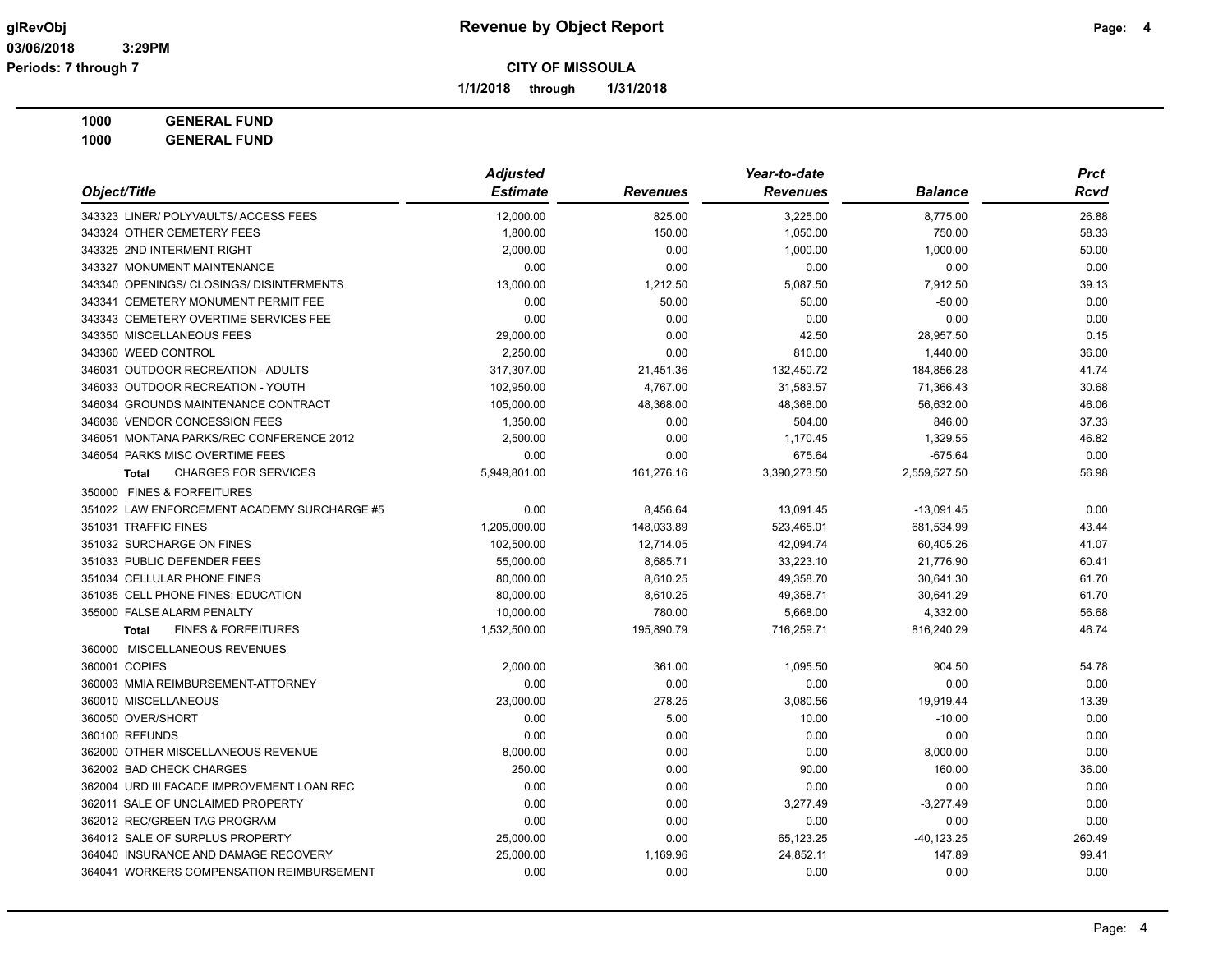**1/1/2018 through 1/31/2018**

**1000 GENERAL FUND**

|                                                    | <b>Adjusted</b> |                 | Year-to-date    |                | <b>Prct</b> |  |
|----------------------------------------------------|-----------------|-----------------|-----------------|----------------|-------------|--|
| Object/Title                                       | <b>Estimate</b> | <b>Revenues</b> | <b>Revenues</b> | <b>Balance</b> | <b>Rcvd</b> |  |
| 364042 EXPENDITURE REIMBURSEMENTS                  | 0.00            | 0.00            | 0.00            | 0.00           | 0.00        |  |
| 364043 RATTLESNAKE CORRIDOR REIMBURSEMENT          | 8,250.00        | 0.00            | 5,148.00        | 3,102.00       | 62.40       |  |
| 364044 EMERGENCY RESPONSE REIMBURSEMENT            | 0.00            | 0.00            | 0.00            | 0.00           | 0.00        |  |
| 365000 DONATIONS                                   | 0.00            | 0.00            | 318.00          | $-318.00$      | 0.00        |  |
| 365001 *** Title Not Found ***                     | 0.00            | 15.00           | 3,058.56        | $-3,058.56$    | 0.00        |  |
| 365005 CONTRIBUTIONS - PLANNING                    | 0.00            | 0.00            | 64,560.00       | $-64,560.00$   | 0.00        |  |
| 365021 PARKS AND RECS GRANTS & CONTRIBUTIONS       | 0.00            | 0.00            | 0.00            | 0.00           | 0.00        |  |
| 365027 MISCELLANOUS PRIVATE GRANTS                 | 0.00            | 0.00            | 0.00            | 0.00           | 0.00        |  |
| MISCELLANEOUS REVENUES<br><b>Total</b>             | 91,500.00       | 1,829.21        | 170,613.47      | $-79,113.47$   | 186.46      |  |
| 370000 INVESTMENTS & ROYALTY EARNINGS              |                 |                 |                 |                |             |  |
| 371010 INTEREST ON INVESTMENTS                     | 3,000.00        | 138.63          | 414.39          | 2,585.61       | 13.81       |  |
| 371012 MUNICIPAL COURT BANK INTEREST               | 16,793.00       | 0.00            | 0.00            | 16,793.00      | 0.00        |  |
| 371020 GAIN/LOSS IN MARKET VALUE OF INVESTMENTS    | 0.00            | 0.00            | 0.00            | 0.00           | 0.00        |  |
| <b>INVESTMENTS &amp; ROYALTY EARNINGS</b><br>Total | 19,793.00       | 138.63          | 414.39          | 19,378.61      | 2.09        |  |
| 380000 OTHER FINANCING SOURCES                     |                 |                 |                 |                |             |  |
| 381090 PROCEEDS FROM CAPITAL LEASE                 | 316,129.00      | 0.00            | 0.00            | 316,129.00     | 0.00        |  |
| 382010 SALE OF FIXED ASSETS                        | 0.00            | 0.00            | 0.00            | 0.00           | 0.00        |  |
| 383000 OPERATING TRANSFERS                         | 328.053.00      | 0.00            | 200,791.23      | 127,261.77     | 61.21       |  |
| 383001 TRANS FR FLUSHING DISTRICT                  | 41,000.00       | 0.00            | 20,500.00       | 20,500.00      | 50.00       |  |
| 383002 TRANS FR GAS TAX                            | 564,000.00      | 0.00            | 282,000.00      | 282,000.00     | 50.00       |  |
| 383004 TRANS FR EMPLOYEE HEALTH INSURANCE LEVY     | 5,101,004.00    | 0.00            | 2,550,502.03    | 2,550,501.97   | 50.00       |  |
| 383007 TRANS FR CABLE FRANCHISE                    | 301,433.00      | 0.00            | 150,716.50      | 150,716.50     | 50.00       |  |
| 383011 TRANS FR SID REVOLVING                      | 100,000.00      | 0.00            | 0.00            | 100,000.00     | 0.00        |  |
| 383065 TRANSFER FROM WWTF                          | 50,213.00       | 0.00            | 0.00            | 50,213.00      | 0.00        |  |
| 383066 TRANSFER FROM WATER UTILITY                 | 28,733.00       | 0.00            | 0.00            | 28,733.00      | 0.00        |  |
| OTHER FINANCING SOURCES<br><b>Total</b>            | 6,830,565.00    | 0.00            | 3,204,509.76    | 3,626,055.24   | 46.91       |  |
| 390000 INTERNAL SERVICES                           |                 |                 |                 |                |             |  |
| 399999 NEW REQUESTS FUNDING                        | 0.00            | 0.00            | 0.00            | 0.00           | 0.00        |  |
| <b>INTERNAL SERVICES</b><br><b>Total</b>           | 0.00            | 0.00            | 0.00            | 0.00           | 0.00        |  |
| <b>GENERAL FUND</b><br><b>Total</b>                | 56.158.239.00   | 1.715.963.66    | 29.042.441.08   | 27.115.797.92  | 51.72       |  |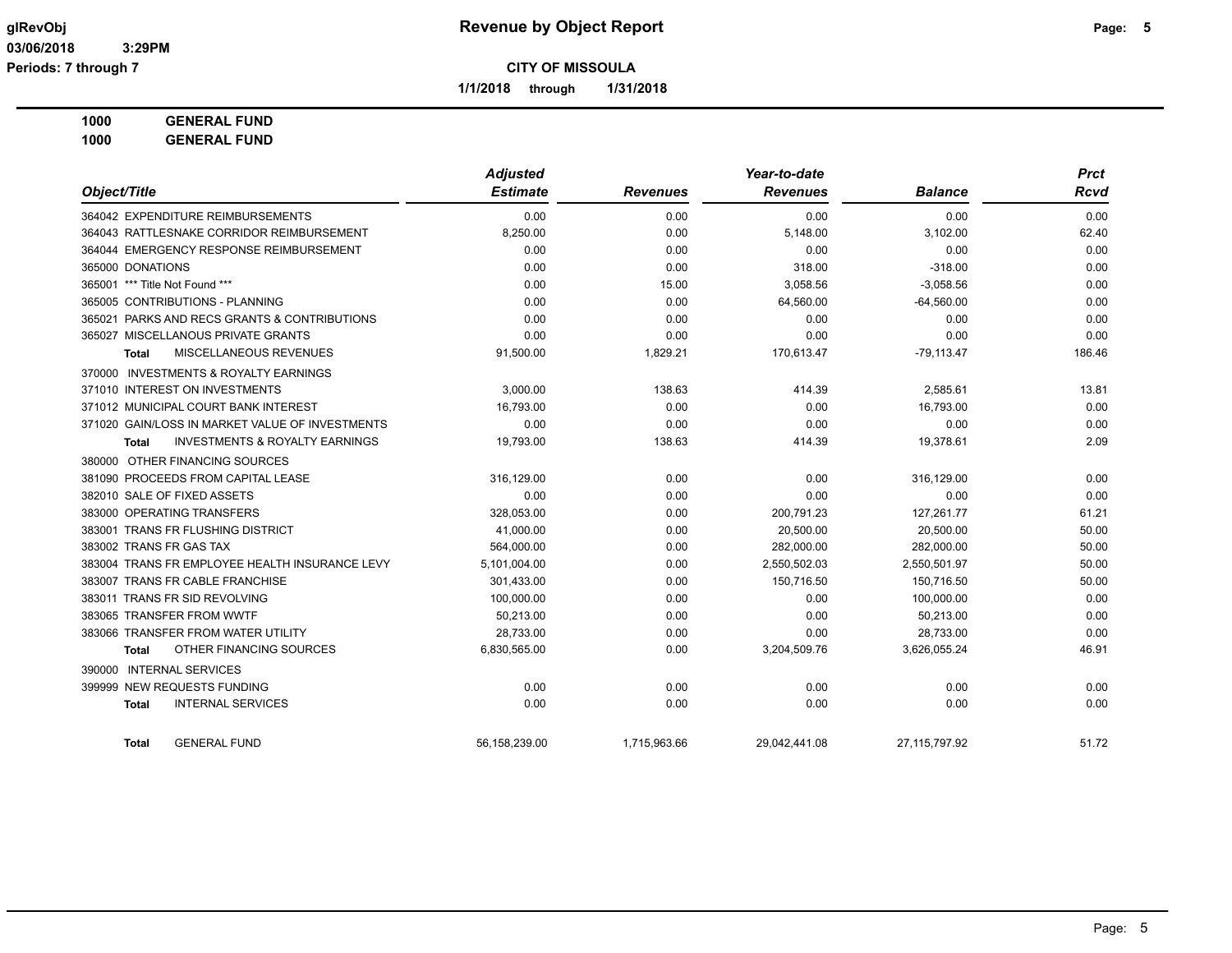**Periods: 7 through 7**

**CITY OF MISSOULA**

**1/1/2018 through 1/31/2018**

|                                               | <b>Adjusted</b> |                 | Year-to-date    |                | <b>Prct</b> |
|-----------------------------------------------|-----------------|-----------------|-----------------|----------------|-------------|
| Object/Title                                  | <b>Estimate</b> | <b>Revenues</b> | <b>Revenues</b> | <b>Balance</b> | Rcvd        |
| 310000 TAXES/ASSESSMENTS                      |                 |                 |                 |                |             |
| 311000 GENERAL PROPERTY TAXES                 | 24,473,889.00   | 538,686.91      | 12,994,826.97   | 11,479,062.03  | 53.10       |
| 311005 DELINQUENT TAXES                       | 0.00            | 1,150.14        | 8,857.10        | $-8,857.10$    | 0.00        |
| 311030 MOTOR VEHICLE TAXES                    | 1,555,054.00    | 137, 143.83     | 559,566.12      | 995,487.88     | 35.98       |
| 312001 PENALTIES & INTEREST                   | 36,185.00       | 12,843.28       | 18,340.21       | 17,844.79      | 50.68       |
| <b>Total</b><br>TAXES/ASSESSMENTS             | 26,065,128.00   | 689,824.16      | 13,581,590.40   | 12,483,537.60  | 52.11       |
| 320000 LICENSES & PERMITS                     |                 |                 |                 |                |             |
| 322011 LIQUOR LICENSES                        | 33,500.00       | 30,531.25       | 30,531.25       | 2,968.75       | 91.14       |
| 322012 BEER LICENSES                          | 45,000.00       | 39,000.00       | 39,000.00       | 6,000.00       | 86.67       |
| 322013 WINE LICENSES                          | 200.00          | 400.00          | 600.00          | $-400.00$      | 300.00      |
| 322014 GOING OUT OF BUSINESS LICENSE          | 0.00            | 0.00            | 0.00            | 0.00           | 0.00        |
| 322020 GENERAL BUSINESS/PROF/OCCUPATIONAL LIC | 673,000.00      | 145,840.00      | 202,593.51      | 470,406.49     | 30.10       |
| 322021 RENTAL LICENSES                        | 63,200.00       | 220.50          | 5,124.79        | 58,075.21      | 8.11        |
| 322022 BLIC PENALTIES & LICENSES              | 10,000.00       | 1,640.18        | 9,917.71        | 82.29          | 99.18       |
| 322023 TOURIST HOME REGISTRATION              | 760.00          | 985.00          | 2,035.00        | $-1,275.00$    | 267.76      |
| 323015 EXCAVATING PERMITS                     | 178,200.00      | 6,824.02        | 168,156.14      | 10,043.86      | 94.36       |
| 323016 MOVING PERMITS                         | 1,100.00        | 0.00            | 0.00            | 1,100.00       | 0.00        |
| 323018 PAVING ASSESSMENTS                     | 0.00            | 0.00            | 2,192.00        | $-2,192.00$    | 0.00        |
| 323019 ALARM USERS PERMITS                    | 15,320.00       | 52.00           | 8,802.00        | 6,518.00       | 57.45       |
| 323020 FENCE PERMITS                          | 10,870.00       | 138.00          | 4,516.00        | 6,354.00       | 41.55       |
| 323021 PAVING PERMITS                         | 52,440.00       | 1,365.00        | 20,747.50       | 31,692.50      | 39.56       |
| 323022 GRADING/DRAINAGE PERMITS               | 18,560.00       | 718.00          | 10,292.00       | 8,268.00       | 55.45       |
| 323023 ADA ACCESS PERMITS                     | 22,390.00       | 0.00            | 10,997.00       | 11,393.00      | 49.12       |
| 323025 STREET USE PERMITS                     | 5,750.00        | 0.00            | 2,184.00        | 3,566.00       | 37.98       |
| 323026 PYROTECHNICS PERMITS                   | 2,570.00        | 204.00          | 802.00          | 1,768.00       | 31.21       |
| 323031 CHICKEN LICENSES                       | 460.00          | 0.00            | 210.00          | 250.00         | 45.65       |
| 323052 STORM WATER POLLUTION PREVENTION PERM  | 7,040.00        | 0.00            | 4,287.00        | 2,753.00       | 60.89       |
| 323054 ZONING COMPLIANCE PERMITS              | 19,840.00       | 1,529.00        | 13,033.00       | 6,807.00       | 65.69       |
| 323055 FLOOD PLAIN PERMITS                    | 2,310.00        | 0.00            | 1,734.00        | 576.00         | 75.06       |
| 323056 SIGN PERMITS                           | 12,330.00       | 2,026.00        | 10,058.00       | 2,272.00       | 81.57       |
| 323057 SIDEWALK CAFE PERMIT                   | 260.00          | 165.00          | 165.00          | 95.00          | 63.46       |
| <b>LICENSES &amp; PERMITS</b><br><b>Total</b> | 1,175,100.00    | 231,637.95      | 547,977.90      | 627,122.10     | 46.63       |
| 330000 INTERGOVERNMENTAL REVENUES             |                 |                 |                 |                |             |
| 330000 INTERGOVERNMENTAL REVENUES             | 20,745.00       | 0.00            | 0.00            | 20,745.00      | 0.00        |
| 331023 MISSOULA HOUSING POLICE GRANT          | 0.00            | 0.00            | 0.00            | 0.00           | 0.00        |
| 331024 DEPT OF JUSTICE GRANTS                 | 50,000.00       | 0.00            | 3,064.37        | 46,935.63      | 6.13        |
| 331025 DV ACCOUNTABILITY GRANT(ATTY)          | 44,664.00       | 9,064.49        | 9,064.49        | 35,599.51      | 20.29       |
| 331091 US DOT HMEP GRANT                      | 0.00            | 0.00            | 9,192.74        | $-9,192.74$    | 0.00        |
| 334014 *** Title Not Found ***                | 0.00            | 0.00            | 0.00            | 0.00           | 0.00        |
| 334017 SCHOOL RESOURCE OFFICER                | 240,000.00      | 0.00            | 77,515.00       | 162,485.00     | 32.30       |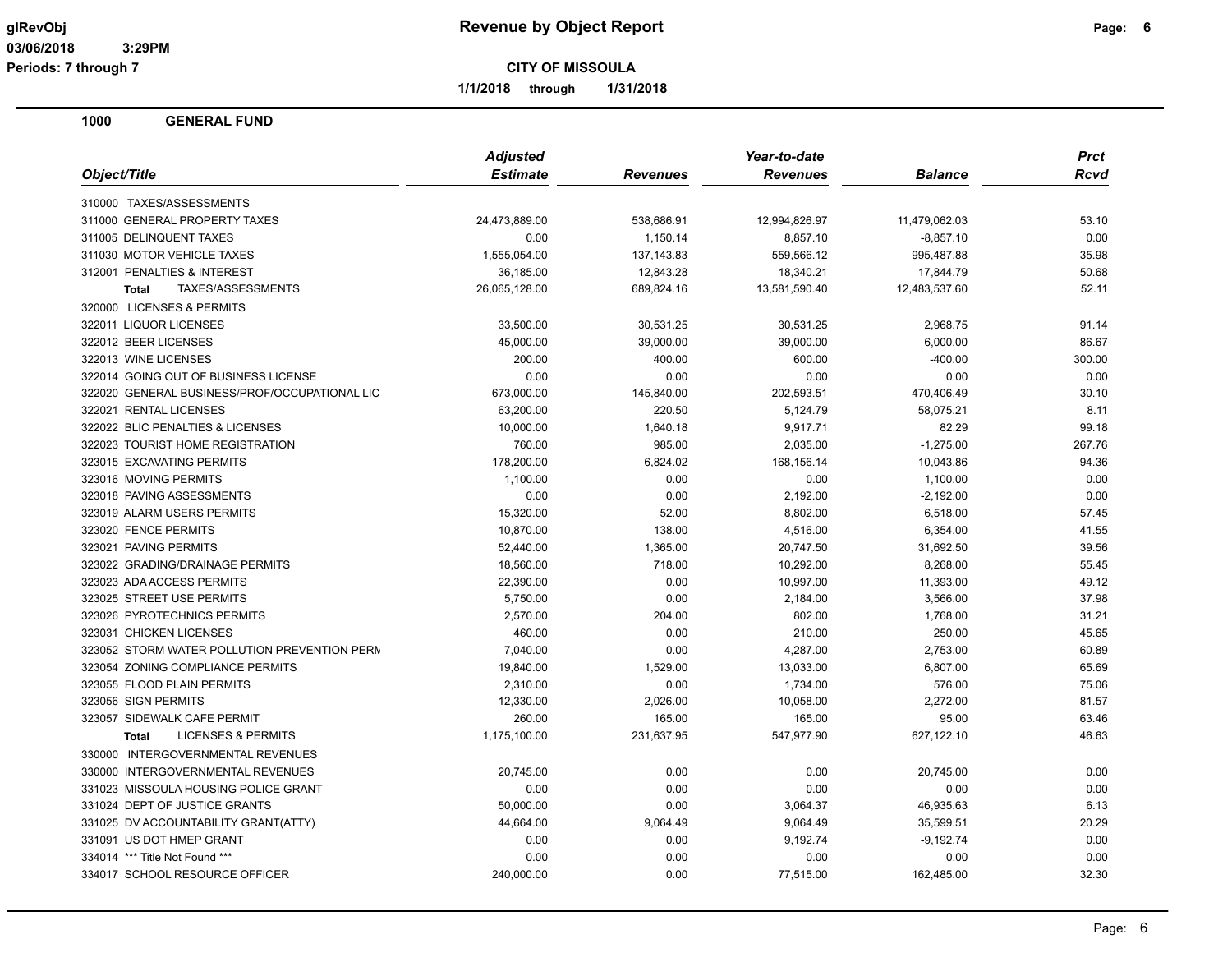**1/1/2018 through 1/31/2018**

| Object/Title<br><b>Estimate</b><br><b>Revenues</b><br><b>Revenues</b><br><b>Balance</b><br>Rcvd<br>334121 DNRC GRANT<br>6,000.00<br>0.00<br>0.00<br>6,000.00<br>0.00<br>120,182.80<br>335075 STATE GAMBLING/VIDEO/KENO/BINGO FEES<br>2,100.00<br>$-5,182.80$<br>104.51<br>115,000.00<br>335210 PERSONAL PROPERTY TAX REIMBURSEMENT<br>435,116.00<br>0.00<br>0.00<br>435,116.00<br>0.00<br>335230 HB 124 REVENUE<br>0.00<br>4,276,358.92<br>8,117,602.00<br>3,841,243.08<br>52.68<br>0.00<br>0.00<br>336001 MDT REIMBURSEMENTS<br>0.00<br>0.00<br>0.00<br>336021 STATE CONTRIB - POLICE RETIREMENT<br>2,567,433.00<br>216,187.60<br>1,463,507.38<br>1,103,925.62<br>57.00<br>336022 STATE CONTRIB. - FIRE RETIREMENT<br>2,535,872.00<br>206,297.01<br>1,453,049.91<br>1,082,822.09<br>57.30<br>336023 STATE CONTRIB. - PERS<br>10,835.00<br>967.66<br>8,666.34<br>2,168.66<br>79.98<br>336027 ON JOB TRAINING - REIMBURSEMENT<br>0.00<br>0.00<br>0.00<br>0.00<br>0.00<br>35,000.00<br>0.00<br>0.00<br>35,000.00<br>337000 LOCAL GRANTS<br>0.00<br>337009 *** Title Not Found ***<br>0.00<br>0.00<br>0.00<br>0.00<br>0.00<br>337012 LEGAL SERVICES-CONTRACTED/REIMB.<br>6,000.00<br>0.00<br>7,200.00<br>$-1,200.00$<br>120.00<br>1.07<br>337013 MUTD SIGN MAINTENANCE AGREEMENT<br>279,585.00<br>750.00<br>3,000.00<br>276,585.00<br>338100 PLANNING MILLS PASSED THRU COUNTY<br>0.00<br>0.00<br>0.00<br>0.00<br>0.00<br>339000 PAYMENT IN LIEU OF TAXES<br>30,000.00<br>0.00<br>0.00<br>30.000.00<br>0.00<br>14,493,852.00<br>435,366.76<br>7,430,801.95<br>7,063,050.05<br>51.27<br><b>INTERGOVERNMENTAL REVENUES</b><br><b>Total</b><br>340000 CHARGES FOR SERVICES<br>341009 BLDG ADMIN FEES<br>366,035.00<br>0.00<br>183,017.50<br>50.00<br>183,017.50<br>341010 MISCELLANEOUS COLLECTIONS<br>850.00<br>0.00<br>5,080.50<br>$-4,230.50$<br>597.71<br>341011 TRANSPORTATION ADMIN FEES<br>28,947.00<br>0.00<br>14,473.50<br>14,473.50<br>50.00<br>341012 MAYORS PROCLAMATION FEES<br>0.00<br>0.00<br>0.00<br>0.00<br>0.00<br>341013 AIR FUND FEES<br>95.00<br>0.00<br>0.00<br>95.00<br>0.00<br>341015 SEWER ADMINISTRATION FEES<br>1,355,940.00<br>0.00<br>677,970.00<br>677,970.00<br>50.00<br>341016 MRA ADMINISTRATION FEES<br>148,857.00<br>0.00<br>74,428.50<br>74,428.50<br>50.00<br>341017 LIGHTING ADMINISTRATION FEES<br>15.250.00<br>0.00<br>7.625.00<br>7.625.00<br>50.00<br>341018 PARKING COMM ADMIN FEES<br>199,699.00<br>0.00<br>99,849.50<br>99,849.50<br>50.00<br>341019 *** Title Not Found ***<br>4,647.00<br>0.00<br>2,323.50<br>2,323.50<br>50.00<br>341021 SID ADMINISTRATION FEES<br>0.00<br>0.00<br>0.00<br>0.00<br>0.00<br>25,000.00<br>12,500.00<br>12,500.00<br>341023 PLANNING ADMIN FEES<br>0.00<br>50.00<br>341024 HOUSING GRANT ADMIN FEES<br>104,000.00<br>0.00<br>0.00<br>104,000.00<br>0.00<br>341026 WATER ADMINISTRATION FEES<br>0.00<br>0.00<br>0.00<br>0.00<br>0.00<br>26,988.00<br>0.00<br>13,494.00<br>13,494.00<br>341027 STORMWATER ADMINISTRATION FEES<br>50.00<br>341033 TIME PAY COLLECTIONS - MUNI COURT<br>0.00<br>0.00<br>64,482.00<br>0.00<br>64,482.00<br>341041 SEWER EXTENSION RECORDING FEES<br>3,500.00<br>3,739.00<br>$-239.00$<br>$-100.00$<br>106.83<br>341052 MUNICIPAL COURT FILING FEES<br>330,000.00<br>35,893.81<br>145,056.03<br>184,943.97<br>43.96<br>341055 CRIME VICTIM SURCHARGE<br>689.00<br>1,500.00<br>185.00<br>811.00<br>45.93<br>341067 SUBDIVISION EXEMPTION AFFIDAVITS<br>5,140.00<br>800.00<br>3,800.00<br>1,340.00<br>73.93<br>341068 SUBDIVISON FEES<br>10,280.00<br>340.00<br>4,510.00<br>5,770.00<br>43.87<br>341069 REZONING FEES<br>10,280.00<br>8,411.00<br>16,596.00<br>$-6,316.00$<br>161.44<br>341070 DESIGN REVIEW BOARD<br>33,910.00<br>2,915.27<br>19,780.73<br>14,129.27<br>58.33 | <b>Adjusted</b> | Year-to-date | <b>Prct</b> |
|--------------------------------------------------------------------------------------------------------------------------------------------------------------------------------------------------------------------------------------------------------------------------------------------------------------------------------------------------------------------------------------------------------------------------------------------------------------------------------------------------------------------------------------------------------------------------------------------------------------------------------------------------------------------------------------------------------------------------------------------------------------------------------------------------------------------------------------------------------------------------------------------------------------------------------------------------------------------------------------------------------------------------------------------------------------------------------------------------------------------------------------------------------------------------------------------------------------------------------------------------------------------------------------------------------------------------------------------------------------------------------------------------------------------------------------------------------------------------------------------------------------------------------------------------------------------------------------------------------------------------------------------------------------------------------------------------------------------------------------------------------------------------------------------------------------------------------------------------------------------------------------------------------------------------------------------------------------------------------------------------------------------------------------------------------------------------------------------------------------------------------------------------------------------------------------------------------------------------------------------------------------------------------------------------------------------------------------------------------------------------------------------------------------------------------------------------------------------------------------------------------------------------------------------------------------------------------------------------------------------------------------------------------------------------------------------------------------------------------------------------------------------------------------------------------------------------------------------------------------------------------------------------------------------------------------------------------------------------------------------------------------------------------------------------------------------------------------------------------------------------------------------------------------------------------------------------------------------------------------------------------------------------------------------------------------------------------------------------------------------------------------------------------------------------------------------------------------------------------------------------------------------------------------------------------------------------------------------------------------------------------------------------------------------------------------------------------------------------------------------------------------------------------|-----------------|--------------|-------------|
|                                                                                                                                                                                                                                                                                                                                                                                                                                                                                                                                                                                                                                                                                                                                                                                                                                                                                                                                                                                                                                                                                                                                                                                                                                                                                                                                                                                                                                                                                                                                                                                                                                                                                                                                                                                                                                                                                                                                                                                                                                                                                                                                                                                                                                                                                                                                                                                                                                                                                                                                                                                                                                                                                                                                                                                                                                                                                                                                                                                                                                                                                                                                                                                                                                                                                                                                                                                                                                                                                                                                                                                                                                                                                                                                                                                |                 |              |             |
|                                                                                                                                                                                                                                                                                                                                                                                                                                                                                                                                                                                                                                                                                                                                                                                                                                                                                                                                                                                                                                                                                                                                                                                                                                                                                                                                                                                                                                                                                                                                                                                                                                                                                                                                                                                                                                                                                                                                                                                                                                                                                                                                                                                                                                                                                                                                                                                                                                                                                                                                                                                                                                                                                                                                                                                                                                                                                                                                                                                                                                                                                                                                                                                                                                                                                                                                                                                                                                                                                                                                                                                                                                                                                                                                                                                |                 |              |             |
|                                                                                                                                                                                                                                                                                                                                                                                                                                                                                                                                                                                                                                                                                                                                                                                                                                                                                                                                                                                                                                                                                                                                                                                                                                                                                                                                                                                                                                                                                                                                                                                                                                                                                                                                                                                                                                                                                                                                                                                                                                                                                                                                                                                                                                                                                                                                                                                                                                                                                                                                                                                                                                                                                                                                                                                                                                                                                                                                                                                                                                                                                                                                                                                                                                                                                                                                                                                                                                                                                                                                                                                                                                                                                                                                                                                |                 |              |             |
|                                                                                                                                                                                                                                                                                                                                                                                                                                                                                                                                                                                                                                                                                                                                                                                                                                                                                                                                                                                                                                                                                                                                                                                                                                                                                                                                                                                                                                                                                                                                                                                                                                                                                                                                                                                                                                                                                                                                                                                                                                                                                                                                                                                                                                                                                                                                                                                                                                                                                                                                                                                                                                                                                                                                                                                                                                                                                                                                                                                                                                                                                                                                                                                                                                                                                                                                                                                                                                                                                                                                                                                                                                                                                                                                                                                |                 |              |             |
|                                                                                                                                                                                                                                                                                                                                                                                                                                                                                                                                                                                                                                                                                                                                                                                                                                                                                                                                                                                                                                                                                                                                                                                                                                                                                                                                                                                                                                                                                                                                                                                                                                                                                                                                                                                                                                                                                                                                                                                                                                                                                                                                                                                                                                                                                                                                                                                                                                                                                                                                                                                                                                                                                                                                                                                                                                                                                                                                                                                                                                                                                                                                                                                                                                                                                                                                                                                                                                                                                                                                                                                                                                                                                                                                                                                |                 |              |             |
|                                                                                                                                                                                                                                                                                                                                                                                                                                                                                                                                                                                                                                                                                                                                                                                                                                                                                                                                                                                                                                                                                                                                                                                                                                                                                                                                                                                                                                                                                                                                                                                                                                                                                                                                                                                                                                                                                                                                                                                                                                                                                                                                                                                                                                                                                                                                                                                                                                                                                                                                                                                                                                                                                                                                                                                                                                                                                                                                                                                                                                                                                                                                                                                                                                                                                                                                                                                                                                                                                                                                                                                                                                                                                                                                                                                |                 |              |             |
|                                                                                                                                                                                                                                                                                                                                                                                                                                                                                                                                                                                                                                                                                                                                                                                                                                                                                                                                                                                                                                                                                                                                                                                                                                                                                                                                                                                                                                                                                                                                                                                                                                                                                                                                                                                                                                                                                                                                                                                                                                                                                                                                                                                                                                                                                                                                                                                                                                                                                                                                                                                                                                                                                                                                                                                                                                                                                                                                                                                                                                                                                                                                                                                                                                                                                                                                                                                                                                                                                                                                                                                                                                                                                                                                                                                |                 |              |             |
|                                                                                                                                                                                                                                                                                                                                                                                                                                                                                                                                                                                                                                                                                                                                                                                                                                                                                                                                                                                                                                                                                                                                                                                                                                                                                                                                                                                                                                                                                                                                                                                                                                                                                                                                                                                                                                                                                                                                                                                                                                                                                                                                                                                                                                                                                                                                                                                                                                                                                                                                                                                                                                                                                                                                                                                                                                                                                                                                                                                                                                                                                                                                                                                                                                                                                                                                                                                                                                                                                                                                                                                                                                                                                                                                                                                |                 |              |             |
|                                                                                                                                                                                                                                                                                                                                                                                                                                                                                                                                                                                                                                                                                                                                                                                                                                                                                                                                                                                                                                                                                                                                                                                                                                                                                                                                                                                                                                                                                                                                                                                                                                                                                                                                                                                                                                                                                                                                                                                                                                                                                                                                                                                                                                                                                                                                                                                                                                                                                                                                                                                                                                                                                                                                                                                                                                                                                                                                                                                                                                                                                                                                                                                                                                                                                                                                                                                                                                                                                                                                                                                                                                                                                                                                                                                |                 |              |             |
|                                                                                                                                                                                                                                                                                                                                                                                                                                                                                                                                                                                                                                                                                                                                                                                                                                                                                                                                                                                                                                                                                                                                                                                                                                                                                                                                                                                                                                                                                                                                                                                                                                                                                                                                                                                                                                                                                                                                                                                                                                                                                                                                                                                                                                                                                                                                                                                                                                                                                                                                                                                                                                                                                                                                                                                                                                                                                                                                                                                                                                                                                                                                                                                                                                                                                                                                                                                                                                                                                                                                                                                                                                                                                                                                                                                |                 |              |             |
|                                                                                                                                                                                                                                                                                                                                                                                                                                                                                                                                                                                                                                                                                                                                                                                                                                                                                                                                                                                                                                                                                                                                                                                                                                                                                                                                                                                                                                                                                                                                                                                                                                                                                                                                                                                                                                                                                                                                                                                                                                                                                                                                                                                                                                                                                                                                                                                                                                                                                                                                                                                                                                                                                                                                                                                                                                                                                                                                                                                                                                                                                                                                                                                                                                                                                                                                                                                                                                                                                                                                                                                                                                                                                                                                                                                |                 |              |             |
|                                                                                                                                                                                                                                                                                                                                                                                                                                                                                                                                                                                                                                                                                                                                                                                                                                                                                                                                                                                                                                                                                                                                                                                                                                                                                                                                                                                                                                                                                                                                                                                                                                                                                                                                                                                                                                                                                                                                                                                                                                                                                                                                                                                                                                                                                                                                                                                                                                                                                                                                                                                                                                                                                                                                                                                                                                                                                                                                                                                                                                                                                                                                                                                                                                                                                                                                                                                                                                                                                                                                                                                                                                                                                                                                                                                |                 |              |             |
|                                                                                                                                                                                                                                                                                                                                                                                                                                                                                                                                                                                                                                                                                                                                                                                                                                                                                                                                                                                                                                                                                                                                                                                                                                                                                                                                                                                                                                                                                                                                                                                                                                                                                                                                                                                                                                                                                                                                                                                                                                                                                                                                                                                                                                                                                                                                                                                                                                                                                                                                                                                                                                                                                                                                                                                                                                                                                                                                                                                                                                                                                                                                                                                                                                                                                                                                                                                                                                                                                                                                                                                                                                                                                                                                                                                |                 |              |             |
|                                                                                                                                                                                                                                                                                                                                                                                                                                                                                                                                                                                                                                                                                                                                                                                                                                                                                                                                                                                                                                                                                                                                                                                                                                                                                                                                                                                                                                                                                                                                                                                                                                                                                                                                                                                                                                                                                                                                                                                                                                                                                                                                                                                                                                                                                                                                                                                                                                                                                                                                                                                                                                                                                                                                                                                                                                                                                                                                                                                                                                                                                                                                                                                                                                                                                                                                                                                                                                                                                                                                                                                                                                                                                                                                                                                |                 |              |             |
|                                                                                                                                                                                                                                                                                                                                                                                                                                                                                                                                                                                                                                                                                                                                                                                                                                                                                                                                                                                                                                                                                                                                                                                                                                                                                                                                                                                                                                                                                                                                                                                                                                                                                                                                                                                                                                                                                                                                                                                                                                                                                                                                                                                                                                                                                                                                                                                                                                                                                                                                                                                                                                                                                                                                                                                                                                                                                                                                                                                                                                                                                                                                                                                                                                                                                                                                                                                                                                                                                                                                                                                                                                                                                                                                                                                |                 |              |             |
|                                                                                                                                                                                                                                                                                                                                                                                                                                                                                                                                                                                                                                                                                                                                                                                                                                                                                                                                                                                                                                                                                                                                                                                                                                                                                                                                                                                                                                                                                                                                                                                                                                                                                                                                                                                                                                                                                                                                                                                                                                                                                                                                                                                                                                                                                                                                                                                                                                                                                                                                                                                                                                                                                                                                                                                                                                                                                                                                                                                                                                                                                                                                                                                                                                                                                                                                                                                                                                                                                                                                                                                                                                                                                                                                                                                |                 |              |             |
|                                                                                                                                                                                                                                                                                                                                                                                                                                                                                                                                                                                                                                                                                                                                                                                                                                                                                                                                                                                                                                                                                                                                                                                                                                                                                                                                                                                                                                                                                                                                                                                                                                                                                                                                                                                                                                                                                                                                                                                                                                                                                                                                                                                                                                                                                                                                                                                                                                                                                                                                                                                                                                                                                                                                                                                                                                                                                                                                                                                                                                                                                                                                                                                                                                                                                                                                                                                                                                                                                                                                                                                                                                                                                                                                                                                |                 |              |             |
|                                                                                                                                                                                                                                                                                                                                                                                                                                                                                                                                                                                                                                                                                                                                                                                                                                                                                                                                                                                                                                                                                                                                                                                                                                                                                                                                                                                                                                                                                                                                                                                                                                                                                                                                                                                                                                                                                                                                                                                                                                                                                                                                                                                                                                                                                                                                                                                                                                                                                                                                                                                                                                                                                                                                                                                                                                                                                                                                                                                                                                                                                                                                                                                                                                                                                                                                                                                                                                                                                                                                                                                                                                                                                                                                                                                |                 |              |             |
|                                                                                                                                                                                                                                                                                                                                                                                                                                                                                                                                                                                                                                                                                                                                                                                                                                                                                                                                                                                                                                                                                                                                                                                                                                                                                                                                                                                                                                                                                                                                                                                                                                                                                                                                                                                                                                                                                                                                                                                                                                                                                                                                                                                                                                                                                                                                                                                                                                                                                                                                                                                                                                                                                                                                                                                                                                                                                                                                                                                                                                                                                                                                                                                                                                                                                                                                                                                                                                                                                                                                                                                                                                                                                                                                                                                |                 |              |             |
|                                                                                                                                                                                                                                                                                                                                                                                                                                                                                                                                                                                                                                                                                                                                                                                                                                                                                                                                                                                                                                                                                                                                                                                                                                                                                                                                                                                                                                                                                                                                                                                                                                                                                                                                                                                                                                                                                                                                                                                                                                                                                                                                                                                                                                                                                                                                                                                                                                                                                                                                                                                                                                                                                                                                                                                                                                                                                                                                                                                                                                                                                                                                                                                                                                                                                                                                                                                                                                                                                                                                                                                                                                                                                                                                                                                |                 |              |             |
|                                                                                                                                                                                                                                                                                                                                                                                                                                                                                                                                                                                                                                                                                                                                                                                                                                                                                                                                                                                                                                                                                                                                                                                                                                                                                                                                                                                                                                                                                                                                                                                                                                                                                                                                                                                                                                                                                                                                                                                                                                                                                                                                                                                                                                                                                                                                                                                                                                                                                                                                                                                                                                                                                                                                                                                                                                                                                                                                                                                                                                                                                                                                                                                                                                                                                                                                                                                                                                                                                                                                                                                                                                                                                                                                                                                |                 |              |             |
|                                                                                                                                                                                                                                                                                                                                                                                                                                                                                                                                                                                                                                                                                                                                                                                                                                                                                                                                                                                                                                                                                                                                                                                                                                                                                                                                                                                                                                                                                                                                                                                                                                                                                                                                                                                                                                                                                                                                                                                                                                                                                                                                                                                                                                                                                                                                                                                                                                                                                                                                                                                                                                                                                                                                                                                                                                                                                                                                                                                                                                                                                                                                                                                                                                                                                                                                                                                                                                                                                                                                                                                                                                                                                                                                                                                |                 |              |             |
|                                                                                                                                                                                                                                                                                                                                                                                                                                                                                                                                                                                                                                                                                                                                                                                                                                                                                                                                                                                                                                                                                                                                                                                                                                                                                                                                                                                                                                                                                                                                                                                                                                                                                                                                                                                                                                                                                                                                                                                                                                                                                                                                                                                                                                                                                                                                                                                                                                                                                                                                                                                                                                                                                                                                                                                                                                                                                                                                                                                                                                                                                                                                                                                                                                                                                                                                                                                                                                                                                                                                                                                                                                                                                                                                                                                |                 |              |             |
|                                                                                                                                                                                                                                                                                                                                                                                                                                                                                                                                                                                                                                                                                                                                                                                                                                                                                                                                                                                                                                                                                                                                                                                                                                                                                                                                                                                                                                                                                                                                                                                                                                                                                                                                                                                                                                                                                                                                                                                                                                                                                                                                                                                                                                                                                                                                                                                                                                                                                                                                                                                                                                                                                                                                                                                                                                                                                                                                                                                                                                                                                                                                                                                                                                                                                                                                                                                                                                                                                                                                                                                                                                                                                                                                                                                |                 |              |             |
|                                                                                                                                                                                                                                                                                                                                                                                                                                                                                                                                                                                                                                                                                                                                                                                                                                                                                                                                                                                                                                                                                                                                                                                                                                                                                                                                                                                                                                                                                                                                                                                                                                                                                                                                                                                                                                                                                                                                                                                                                                                                                                                                                                                                                                                                                                                                                                                                                                                                                                                                                                                                                                                                                                                                                                                                                                                                                                                                                                                                                                                                                                                                                                                                                                                                                                                                                                                                                                                                                                                                                                                                                                                                                                                                                                                |                 |              |             |
|                                                                                                                                                                                                                                                                                                                                                                                                                                                                                                                                                                                                                                                                                                                                                                                                                                                                                                                                                                                                                                                                                                                                                                                                                                                                                                                                                                                                                                                                                                                                                                                                                                                                                                                                                                                                                                                                                                                                                                                                                                                                                                                                                                                                                                                                                                                                                                                                                                                                                                                                                                                                                                                                                                                                                                                                                                                                                                                                                                                                                                                                                                                                                                                                                                                                                                                                                                                                                                                                                                                                                                                                                                                                                                                                                                                |                 |              |             |
|                                                                                                                                                                                                                                                                                                                                                                                                                                                                                                                                                                                                                                                                                                                                                                                                                                                                                                                                                                                                                                                                                                                                                                                                                                                                                                                                                                                                                                                                                                                                                                                                                                                                                                                                                                                                                                                                                                                                                                                                                                                                                                                                                                                                                                                                                                                                                                                                                                                                                                                                                                                                                                                                                                                                                                                                                                                                                                                                                                                                                                                                                                                                                                                                                                                                                                                                                                                                                                                                                                                                                                                                                                                                                                                                                                                |                 |              |             |
|                                                                                                                                                                                                                                                                                                                                                                                                                                                                                                                                                                                                                                                                                                                                                                                                                                                                                                                                                                                                                                                                                                                                                                                                                                                                                                                                                                                                                                                                                                                                                                                                                                                                                                                                                                                                                                                                                                                                                                                                                                                                                                                                                                                                                                                                                                                                                                                                                                                                                                                                                                                                                                                                                                                                                                                                                                                                                                                                                                                                                                                                                                                                                                                                                                                                                                                                                                                                                                                                                                                                                                                                                                                                                                                                                                                |                 |              |             |
|                                                                                                                                                                                                                                                                                                                                                                                                                                                                                                                                                                                                                                                                                                                                                                                                                                                                                                                                                                                                                                                                                                                                                                                                                                                                                                                                                                                                                                                                                                                                                                                                                                                                                                                                                                                                                                                                                                                                                                                                                                                                                                                                                                                                                                                                                                                                                                                                                                                                                                                                                                                                                                                                                                                                                                                                                                                                                                                                                                                                                                                                                                                                                                                                                                                                                                                                                                                                                                                                                                                                                                                                                                                                                                                                                                                |                 |              |             |
|                                                                                                                                                                                                                                                                                                                                                                                                                                                                                                                                                                                                                                                                                                                                                                                                                                                                                                                                                                                                                                                                                                                                                                                                                                                                                                                                                                                                                                                                                                                                                                                                                                                                                                                                                                                                                                                                                                                                                                                                                                                                                                                                                                                                                                                                                                                                                                                                                                                                                                                                                                                                                                                                                                                                                                                                                                                                                                                                                                                                                                                                                                                                                                                                                                                                                                                                                                                                                                                                                                                                                                                                                                                                                                                                                                                |                 |              |             |
|                                                                                                                                                                                                                                                                                                                                                                                                                                                                                                                                                                                                                                                                                                                                                                                                                                                                                                                                                                                                                                                                                                                                                                                                                                                                                                                                                                                                                                                                                                                                                                                                                                                                                                                                                                                                                                                                                                                                                                                                                                                                                                                                                                                                                                                                                                                                                                                                                                                                                                                                                                                                                                                                                                                                                                                                                                                                                                                                                                                                                                                                                                                                                                                                                                                                                                                                                                                                                                                                                                                                                                                                                                                                                                                                                                                |                 |              |             |
|                                                                                                                                                                                                                                                                                                                                                                                                                                                                                                                                                                                                                                                                                                                                                                                                                                                                                                                                                                                                                                                                                                                                                                                                                                                                                                                                                                                                                                                                                                                                                                                                                                                                                                                                                                                                                                                                                                                                                                                                                                                                                                                                                                                                                                                                                                                                                                                                                                                                                                                                                                                                                                                                                                                                                                                                                                                                                                                                                                                                                                                                                                                                                                                                                                                                                                                                                                                                                                                                                                                                                                                                                                                                                                                                                                                |                 |              |             |
|                                                                                                                                                                                                                                                                                                                                                                                                                                                                                                                                                                                                                                                                                                                                                                                                                                                                                                                                                                                                                                                                                                                                                                                                                                                                                                                                                                                                                                                                                                                                                                                                                                                                                                                                                                                                                                                                                                                                                                                                                                                                                                                                                                                                                                                                                                                                                                                                                                                                                                                                                                                                                                                                                                                                                                                                                                                                                                                                                                                                                                                                                                                                                                                                                                                                                                                                                                                                                                                                                                                                                                                                                                                                                                                                                                                |                 |              |             |
|                                                                                                                                                                                                                                                                                                                                                                                                                                                                                                                                                                                                                                                                                                                                                                                                                                                                                                                                                                                                                                                                                                                                                                                                                                                                                                                                                                                                                                                                                                                                                                                                                                                                                                                                                                                                                                                                                                                                                                                                                                                                                                                                                                                                                                                                                                                                                                                                                                                                                                                                                                                                                                                                                                                                                                                                                                                                                                                                                                                                                                                                                                                                                                                                                                                                                                                                                                                                                                                                                                                                                                                                                                                                                                                                                                                |                 |              |             |
|                                                                                                                                                                                                                                                                                                                                                                                                                                                                                                                                                                                                                                                                                                                                                                                                                                                                                                                                                                                                                                                                                                                                                                                                                                                                                                                                                                                                                                                                                                                                                                                                                                                                                                                                                                                                                                                                                                                                                                                                                                                                                                                                                                                                                                                                                                                                                                                                                                                                                                                                                                                                                                                                                                                                                                                                                                                                                                                                                                                                                                                                                                                                                                                                                                                                                                                                                                                                                                                                                                                                                                                                                                                                                                                                                                                |                 |              |             |
|                                                                                                                                                                                                                                                                                                                                                                                                                                                                                                                                                                                                                                                                                                                                                                                                                                                                                                                                                                                                                                                                                                                                                                                                                                                                                                                                                                                                                                                                                                                                                                                                                                                                                                                                                                                                                                                                                                                                                                                                                                                                                                                                                                                                                                                                                                                                                                                                                                                                                                                                                                                                                                                                                                                                                                                                                                                                                                                                                                                                                                                                                                                                                                                                                                                                                                                                                                                                                                                                                                                                                                                                                                                                                                                                                                                |                 |              |             |
|                                                                                                                                                                                                                                                                                                                                                                                                                                                                                                                                                                                                                                                                                                                                                                                                                                                                                                                                                                                                                                                                                                                                                                                                                                                                                                                                                                                                                                                                                                                                                                                                                                                                                                                                                                                                                                                                                                                                                                                                                                                                                                                                                                                                                                                                                                                                                                                                                                                                                                                                                                                                                                                                                                                                                                                                                                                                                                                                                                                                                                                                                                                                                                                                                                                                                                                                                                                                                                                                                                                                                                                                                                                                                                                                                                                |                 |              |             |
|                                                                                                                                                                                                                                                                                                                                                                                                                                                                                                                                                                                                                                                                                                                                                                                                                                                                                                                                                                                                                                                                                                                                                                                                                                                                                                                                                                                                                                                                                                                                                                                                                                                                                                                                                                                                                                                                                                                                                                                                                                                                                                                                                                                                                                                                                                                                                                                                                                                                                                                                                                                                                                                                                                                                                                                                                                                                                                                                                                                                                                                                                                                                                                                                                                                                                                                                                                                                                                                                                                                                                                                                                                                                                                                                                                                |                 |              |             |
|                                                                                                                                                                                                                                                                                                                                                                                                                                                                                                                                                                                                                                                                                                                                                                                                                                                                                                                                                                                                                                                                                                                                                                                                                                                                                                                                                                                                                                                                                                                                                                                                                                                                                                                                                                                                                                                                                                                                                                                                                                                                                                                                                                                                                                                                                                                                                                                                                                                                                                                                                                                                                                                                                                                                                                                                                                                                                                                                                                                                                                                                                                                                                                                                                                                                                                                                                                                                                                                                                                                                                                                                                                                                                                                                                                                |                 |              |             |
|                                                                                                                                                                                                                                                                                                                                                                                                                                                                                                                                                                                                                                                                                                                                                                                                                                                                                                                                                                                                                                                                                                                                                                                                                                                                                                                                                                                                                                                                                                                                                                                                                                                                                                                                                                                                                                                                                                                                                                                                                                                                                                                                                                                                                                                                                                                                                                                                                                                                                                                                                                                                                                                                                                                                                                                                                                                                                                                                                                                                                                                                                                                                                                                                                                                                                                                                                                                                                                                                                                                                                                                                                                                                                                                                                                                |                 |              |             |
|                                                                                                                                                                                                                                                                                                                                                                                                                                                                                                                                                                                                                                                                                                                                                                                                                                                                                                                                                                                                                                                                                                                                                                                                                                                                                                                                                                                                                                                                                                                                                                                                                                                                                                                                                                                                                                                                                                                                                                                                                                                                                                                                                                                                                                                                                                                                                                                                                                                                                                                                                                                                                                                                                                                                                                                                                                                                                                                                                                                                                                                                                                                                                                                                                                                                                                                                                                                                                                                                                                                                                                                                                                                                                                                                                                                |                 |              |             |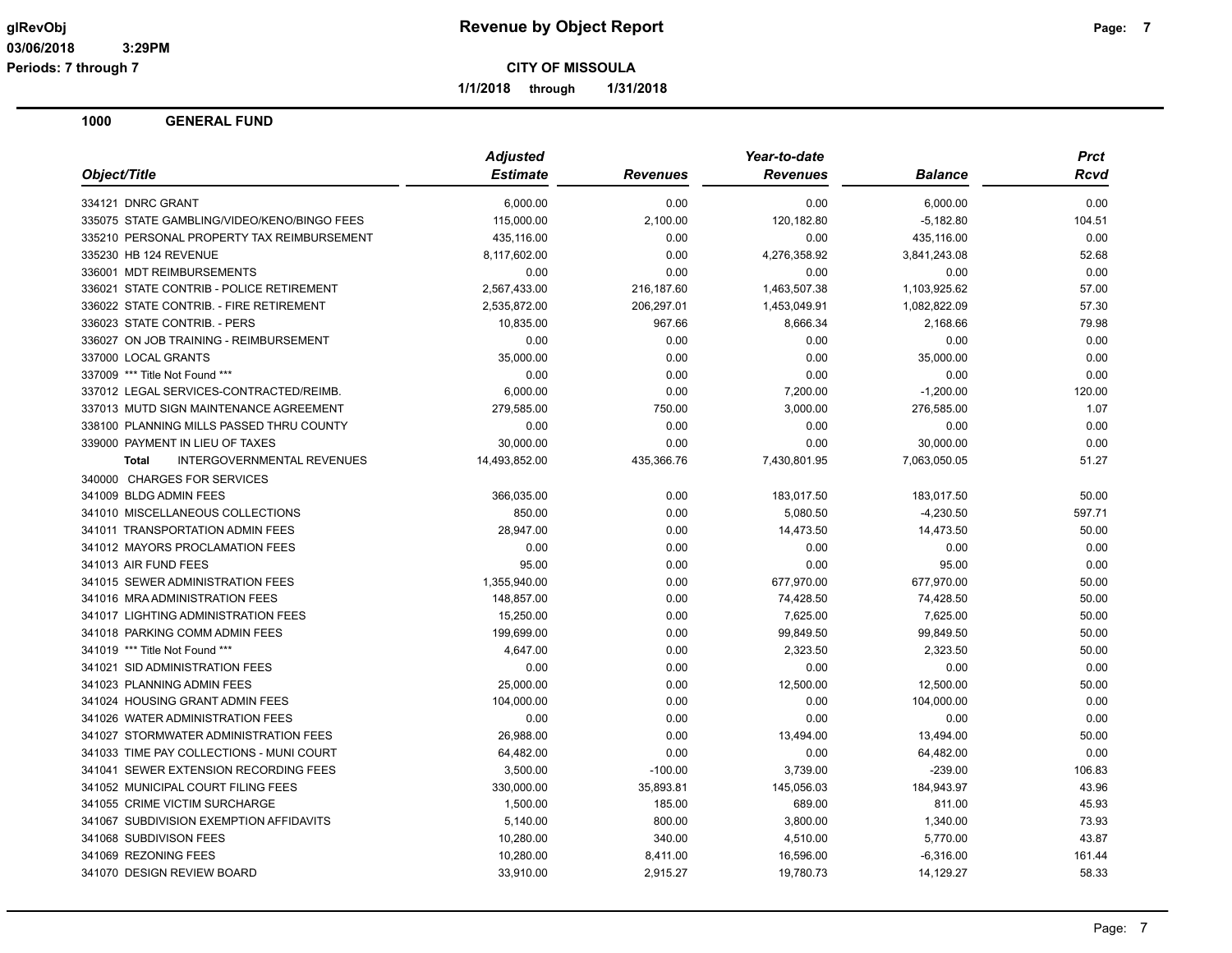**Periods: 7 through 7**

**CITY OF MISSOULA**

**1/1/2018 through 1/31/2018**

|                                           | <b>Adjusted</b> |                 | Year-to-date    |                | <b>Prct</b> |
|-------------------------------------------|-----------------|-----------------|-----------------|----------------|-------------|
| Object/Title                              | <b>Estimate</b> | <b>Revenues</b> | <b>Revenues</b> | <b>Balance</b> | Rcvd        |
| 341072 FLOOD PLAIN-0THER FEES             | 0.00            | 0.00            | 0.00            | 0.00           | 0.00        |
| 341073 FIRE PLAN CHECK FEES               | 30,830.00       | 999.00          | 32,416.00       | $-1,586.00$    | 105.14      |
| 341074 FIRE INSPECTION FEES               | 55,000.00       | 1,938.00        | 53,040.00       | 1,960.00       | 96.44       |
| 341076 ENGINEERING PLAN CHECK FEES        | 44,700.00       | 2,744.00        | 30,387.00       | 14,313.00      | 67.98       |
| 341078 ENGINEERING MAP FEES               | 210.00          | 10.00           | 55.00           | 155.00         | 26.19       |
| 341079 GREASE INTERCEPTOR APPEAL FEES     | 1,130.00        | 0.00            | 484.50          | 645.50         | 42.88       |
| 341090 STREET VACATION PETITION FEES      | 0.00            | 0.00            | 0.00            | 0.00           | 0.00        |
| 342010 POLICE/BID AGREEMENT               | 45,000.00       | 0.00            | 0.00            | 45,000.00      | 0.00        |
| 342012 PD REIMBURSABLE SERVICES           | 0.00            | 0.00            | 0.00            | 0.00           | 0.00        |
| 342013 SECURITY INVEST FEES               | 11,500.00       | 515.50          | 6,112.06        | 5,387.94       | 53.15       |
| 342014 POLICE DEPARTMENT SERVICE FEES     | 27,568.00       | 3,343.00        | 14,745.00       | 12,823.00      | 53.49       |
| 342015 POLICE OVERTIME FEES               | 100,000.00      | 3,762.80        | 97,513.62       | 2,486.38       | 97.51       |
| 342016 POLICE TRAINING FEES               | 36,000.00       | 0.00            | 12,585.72       | 23,414.28      | 34.96       |
| 342017 CATERING FEES                      | 5,000.00        | 525.00          | 4,651.00        | 349.00         | 93.02       |
| 342018 DESK REPORTS                       | 37,012.00       | 2,943.00        | 19,518.00       | 17,494.00      | 52.73       |
| 342019 ABANDONED VEHICLE REVENUE FEES     | 12,000.00       | 230.00          | 18,110.00       | $-6,110.00$    | 150.92      |
| 342020 FIRE DEPARTMENT FEES               | 550.00          | 100.00          | 185.00          | 365.00         | 33.64       |
| 342021 CPR EDUCATION PROGRAM              | 10,000.00       | 175.00          | 2,905.00        | 7,095.00       | 29.05       |
| 342022 OUTSIDE HIRES                      | 651,341.00      | 1,101.76        | 812,144.47      | $-160,803.47$  | 124.69      |
| 342060 BIKE PROGRAM SALES & FEES          | 0.00            | 0.00            | 1,683.67        | $-1,683.67$    | 0.00        |
| 343000 PW REIMBURSABLE SERVICES           | 35,000.00       | 30.00           | 4,972.46        | 30.027.54      | 14.21       |
| 343001 SIGN FABRICATION & CONTRACTS       | 0.00            | 0.00            | 0.00            | 0.00           | 0.00        |
| 343002 OTHER AGENCIES - VEH MAINT         | 55,000.00       | 0.00            | 40,679.98       | 14,320.02      | 73.96       |
| 343004 SPECIAL STATE CONTRACTS            | 175,000.00      | 0.00            | 55,164.50       | 119,835.50     | 31.52       |
| 343006 OTHER GOVT AGENCY-STREET PROJECTS  | 0.00            | 0.00            | 10,000.00       | $-10,000.00$   | 0.00        |
| 343010 STREET DEPT SALES & SERVICES       | 0.00            | 0.00            | 0.00            | 0.00           | 0.00        |
| 343013 SNOW REMOVAL FEES                  | 1,633.00        | 0.00            | 490.00          | 1,143.00       | 30.01       |
| 343025 *** Title Not Found ***            | 114,100.00      | 3,552.00        | 75,101.00       | 38,999.00      | 65.82       |
| 343033 *** Title Not Found ***            | 255,800.00      | 6,777.00        | 161,851.00      | 93,949.00      | 63.27       |
| 343080 STATE MAINTENANCE CONTRACT         | 550,000.00      | 0.00            | 122,441.75      | 427,558.25     | 22.26       |
| 343084 STREET MAINTENANCE MATERIALS REIMB | 50,000.00       | 0.00            | 0.00            | 50,000.00      | 0.00        |
| 343097 SIDEWALK AND CURB FEES             | 300,000.00      | 5,823.66        | 292,234.13      | 7,765.87       | 97.41       |
| 343311 SALE OF NICHES                     | 0.00            | 0.00            | 0.00            | 0.00           | 0.00        |
| 343320 SALE OF GRAVES                     | 12,870.00       | 1,050.00        | 7,300.00        | 5,570.00       | 56.72       |
| 343321 FOUNDATIONS                        | 3,500.00        | 387.50          | 2,552.50        | 947.50         | 72.93       |
| 343322 FLOWER CARE                        | 4,500.00        | 0.00            | 0.00            | 4,500.00       | 0.00        |
| 343323 LINER/ POLYVAULTS/ ACCESS FEES     | 12,000.00       | 825.00          | 3,225.00        | 8,775.00       | 26.88       |
| 343324 OTHER CEMETERY FEES                | 1,800.00        | 150.00          | 1,050.00        | 750.00         | 58.33       |
| 343325 2ND INTERMENT RIGHT                | 2,000.00        | 0.00            | 1,000.00        | 1,000.00       | 50.00       |
| 343327 MONUMENT MAINTENANCE               | 0.00            | 0.00            | 0.00            | 0.00           | 0.00        |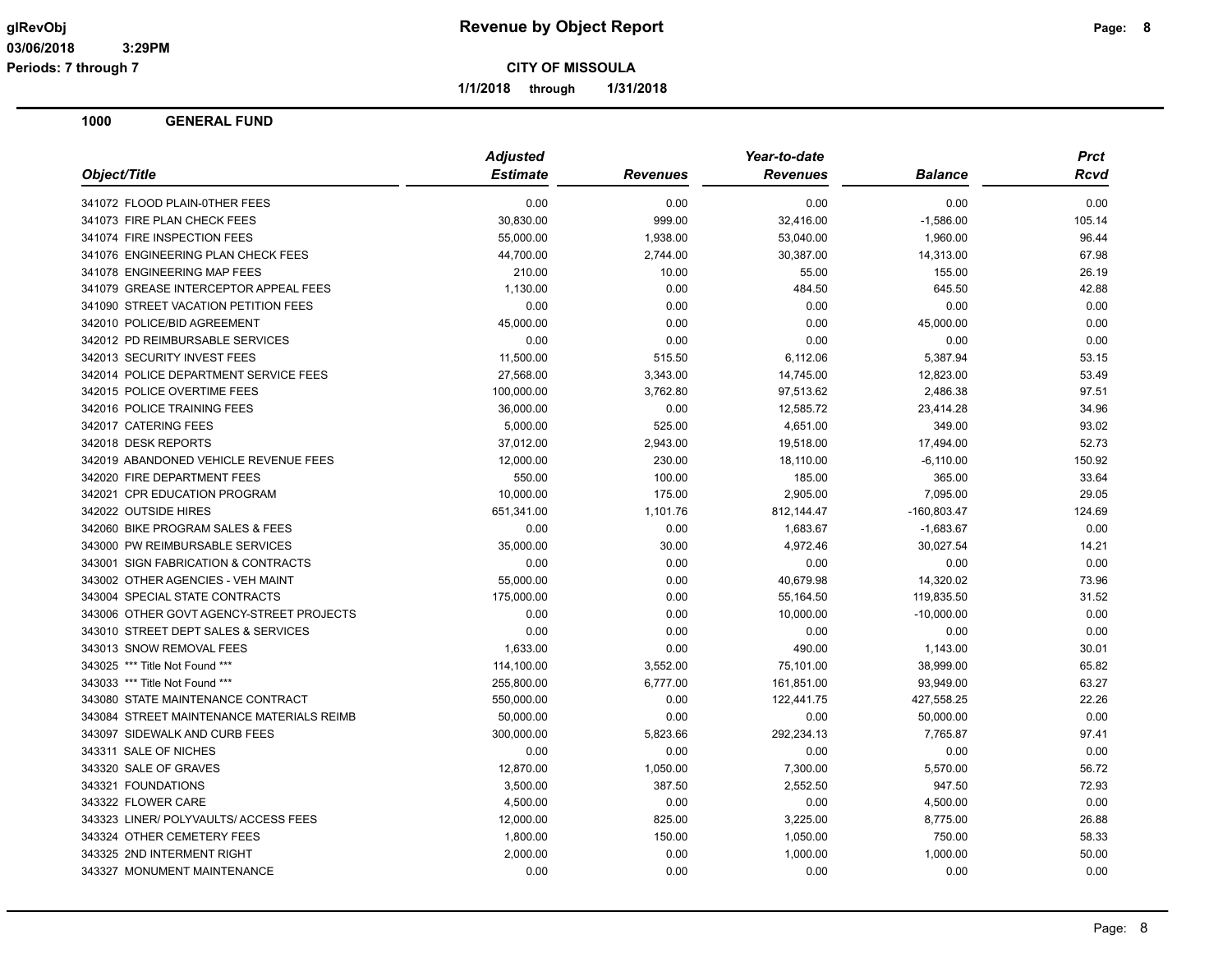**1/1/2018 through 1/31/2018**

|                                                | <b>Adjusted</b> |                 | Year-to-date    |                | <b>Prct</b> |
|------------------------------------------------|-----------------|-----------------|-----------------|----------------|-------------|
| Object/Title                                   | <b>Estimate</b> | <b>Revenues</b> | <b>Revenues</b> | <b>Balance</b> | Rcvd        |
| 343340 OPENINGS/ CLOSINGS/ DISINTERMENTS       | 13,000.00       | 1,212.50        | 5,087.50        | 7,912.50       | 39.13       |
| 343341 CEMETERY MONUMENT PERMIT FEE            | 0.00            | 50.00           | 50.00           | $-50.00$       | 0.00        |
| 343343 CEMETERY OVERTIME SERVICES FEE          | 0.00            | 0.00            | 0.00            | 0.00           | 0.00        |
| 343350 MISCELLANEOUS FEES                      | 29,000.00       | 0.00            | 42.50           | 28,957.50      | 0.15        |
| 343360 WEED CONTROL                            | 2,250.00        | 0.00            | 810.00          | 1,440.00       | 36.00       |
| 346031 OUTDOOR RECREATION - ADULTS             | 317,307.00      | 21,451.36       | 132,450.72      | 184,856.28     | 41.74       |
| 346033 OUTDOOR RECREATION - YOUTH              | 102,950.00      | 4,767.00        | 31,583.57       | 71,366.43      | 30.68       |
| 346034 GROUNDS MAINTENANCE CONTRACT            | 105,000.00      | 48,368.00       | 48,368.00       | 56,632.00      | 46.06       |
| 346036 VENDOR CONCESSION FEES                  | 1,350.00        | 0.00            | 504.00          | 846.00         | 37.33       |
| 346051 MONTANA PARKS/REC CONFERENCE 2012       | 2,500.00        | 0.00            | 1,170.45        | 1,329.55       | 46.82       |
| 346054 PARKS MISC OVERTIME FEES                | 0.00            | 0.00            | 675.64          | $-675.64$      | 0.00        |
| <b>Total</b><br><b>CHARGES FOR SERVICES</b>    | 5,949,801.00    | 161,276.16      | 3,390,273.50    | 2,559,527.50   | 56.98       |
| 350000 FINES & FORFEITURES                     |                 |                 |                 |                |             |
| 351022 LAW ENFORCEMENT ACADEMY SURCHARGE #!    | 0.00            | 8,456.64        | 13,091.45       | $-13,091.45$   | 0.00        |
| 351031 TRAFFIC FINES                           | 1,205,000.00    | 148,033.89      | 523,465.01      | 681,534.99     | 43.44       |
| 351032 SURCHARGE ON FINES                      | 102,500.00      | 12,714.05       | 42,094.74       | 60,405.26      | 41.07       |
| 351033 PUBLIC DEFENDER FEES                    | 55,000.00       | 8,685.71        | 33,223.10       | 21,776.90      | 60.41       |
| 351034 CELLULAR PHONE FINES                    | 80,000.00       | 8,610.25        | 49,358.70       | 30,641.30      | 61.70       |
| 351035 CELL PHONE FINES: EDUCATION             | 80,000.00       | 8,610.25        | 49,358.71       | 30,641.29      | 61.70       |
| 355000 FALSE ALARM PENALTY                     | 10,000.00       | 780.00          | 5,668.00        | 4,332.00       | 56.68       |
| <b>FINES &amp; FORFEITURES</b><br><b>Total</b> | 1,532,500.00    | 195,890.79      | 716,259.71      | 816,240.29     | 46.74       |
| 360000 MISCELLANEOUS REVENUES                  |                 |                 |                 |                |             |
| 360001 COPIES                                  | 2,000.00        | 361.00          | 1,095.50        | 904.50         | 54.78       |
| 360003 MMIA REIMBURSEMENT-ATTORNEY             | 0.00            | 0.00            | 0.00            | 0.00           | 0.00        |
| 360010 MISCELLANEOUS                           | 23,000.00       | 278.25          | 3,080.56        | 19,919.44      | 13.39       |
| 360050 OVER/SHORT                              | 0.00            | 5.00            | 10.00           | $-10.00$       | 0.00        |
| 360100 REFUNDS                                 | 0.00            | 0.00            | 0.00            | 0.00           | 0.00        |
| 362000 OTHER MISCELLANEOUS REVENUE             | 8,000.00        | 0.00            | 0.00            | 8,000.00       | 0.00        |
| 362002 BAD CHECK CHARGES                       | 250.00          | 0.00            | 90.00           | 160.00         | 36.00       |
| 362004 URD III FACADE IMPROVEMENT LOAN REC     | 0.00            | 0.00            | 0.00            | 0.00           | 0.00        |
| 362011 SALE OF UNCLAIMED PROPERTY              | 0.00            | 0.00            | 3,277.49        | $-3,277.49$    | 0.00        |
| 362012 REC/GREEN TAG PROGRAM                   | 0.00            | 0.00            | 0.00            | 0.00           | 0.00        |
| 364012 SALE OF SURPLUS PROPERTY                | 25,000.00       | 0.00            | 65,123.25       | $-40, 123.25$  | 260.49      |
| 364040 INSURANCE AND DAMAGE RECOVERY           | 25,000.00       | 1,169.96        | 24,852.11       | 147.89         | 99.41       |
| 364041 WORKERS COMPENSATION REIMBURSEMENT      | 0.00            | 0.00            | 0.00            | 0.00           | 0.00        |
| 364042 EXPENDITURE REIMBURSEMENTS              | 0.00            | 0.00            | 0.00            | 0.00           | 0.00        |
| 364043 RATTLESNAKE CORRIDOR REIMBURSEMENT      | 8,250.00        | 0.00            | 5,148.00        | 3,102.00       | 62.40       |
| 364044 EMERGENCY RESPONSE REIMBURSEMENT        | 0.00            | 0.00            | 0.00            | 0.00           | 0.00        |
| 365000 DONATIONS                               | 0.00            | 0.00            | 318.00          | $-318.00$      | 0.00        |
| 365001 *** Title Not Found ***                 | 0.00            | 15.00           | 3,058.56        | $-3,058.56$    | 0.00        |
|                                                |                 |                 |                 |                |             |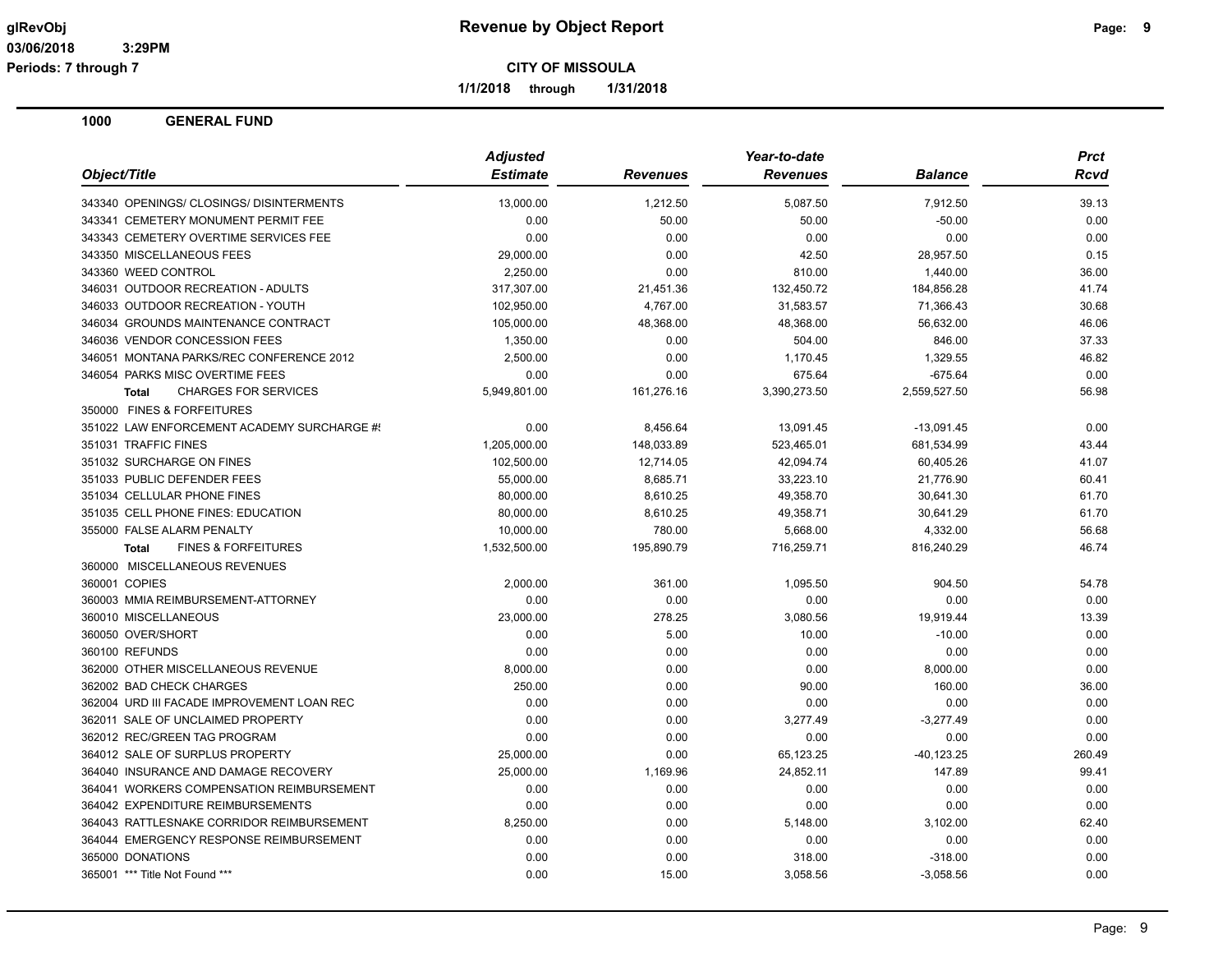**Periods: 7 through 7**

**CITY OF MISSOULA**

**1/1/2018 through 1/31/2018**

|                                                           | <b>Adjusted</b> |                 | Year-to-date    |                  | <b>Prct</b> |
|-----------------------------------------------------------|-----------------|-----------------|-----------------|------------------|-------------|
| Object/Title                                              | <b>Estimate</b> | <b>Revenues</b> | <b>Revenues</b> | <b>Balance</b>   | <b>Rcvd</b> |
| 365005 CONTRIBUTIONS - PLANNING                           | 0.00            | 0.00            | 64,560.00       | $-64,560.00$     | 0.00        |
| PARKS AND RECS GRANTS & CONTRIBUTIONS<br>365021           | 0.00            | 0.00            | 0.00            | 0.00             | 0.00        |
| MISCELLANOUS PRIVATE GRANTS<br>365027                     | 0.00            | 0.00            | 0.00            | 0.00             | 0.00        |
| <b>MISCELLANEOUS REVENUES</b><br><b>Total</b>             | 91,500.00       | 1,829.21        | 170,613.47      | $-79,113.47$     | 186.46      |
| <b>INVESTMENTS &amp; ROYALTY EARNINGS</b><br>370000       |                 |                 |                 |                  |             |
| 371010 INTEREST ON INVESTMENTS                            | 3.000.00        | 138.63          | 414.39          | 2.585.61         | 13.81       |
| 371012 MUNICIPAL COURT BANK INTEREST                      | 16.793.00       | 0.00            | 0.00            | 16.793.00        | 0.00        |
| 371020 GAIN/LOSS IN MARKET VALUE OF INVESTMENT            | 0.00            | 0.00            | 0.00            | 0.00             | 0.00        |
| <b>INVESTMENTS &amp; ROYALTY EARNINGS</b><br><b>Total</b> | 19,793.00       | 138.63          | 414.39          | 19,378.61        | 2.09        |
| OTHER FINANCING SOURCES<br>380000                         |                 |                 |                 |                  |             |
| 381090 PROCEEDS FROM CAPITAL LEASE                        | 316,129.00      | 0.00            | 0.00            | 316,129.00       | 0.00        |
| 382010 SALE OF FIXED ASSETS                               | 0.00            | 0.00            | 0.00            | 0.00             | 0.00        |
| 383000 OPERATING TRANSFERS                                | 328,053.00      | 0.00            | 200,791.23      | 127,261.77       | 61.21       |
| 383001 TRANS FR FLUSHING DISTRICT                         | 41,000.00       | 0.00            | 20,500.00       | 20,500.00        | 50.00       |
| 383002 TRANS FR GAS TAX                                   | 564.000.00      | 0.00            | 282.000.00      | 282.000.00       | 50.00       |
| 383004 TRANS FR EMPLOYEE HEALTH INSURANCE LEV             | 5,101,004.00    | 0.00            | 2,550,502.03    | 2,550,501.97     | 50.00       |
| 383007 TRANS FR CABLE FRANCHISE                           | 301,433.00      | 0.00            | 150,716.50      | 150.716.50       | 50.00       |
| 383011 TRANS FR SID REVOLVING                             | 100,000.00      | 0.00            | 0.00            | 100,000.00       | 0.00        |
| 383065 TRANSFER FROM WWTF                                 | 50,213.00       | 0.00            | 0.00            | 50,213.00        | 0.00        |
| 383066 TRANSFER FROM WATER UTILITY                        | 28,733.00       | 0.00            | 0.00            | 28,733.00        | 0.00        |
| OTHER FINANCING SOURCES<br><b>Total</b>                   | 6,830,565.00    | 0.00            | 3,204,509.76    | 3,626,055.24     | 46.91       |
| 390000 INTERNAL SERVICES                                  |                 |                 |                 |                  |             |
| 399999 NEW REQUESTS FUNDING                               | 0.00            | 0.00            | 0.00            | 0.00             | 0.00        |
| <b>INTERNAL SERVICES</b><br><b>Total</b>                  | 0.00            | 0.00            | 0.00            | 0.00             | 0.00        |
| <b>GENERAL FUND</b><br><b>Total</b>                       | 56,158,239.00   | 1,715,963.66    | 29,042,441.08   | 27, 115, 797. 92 | 51.72       |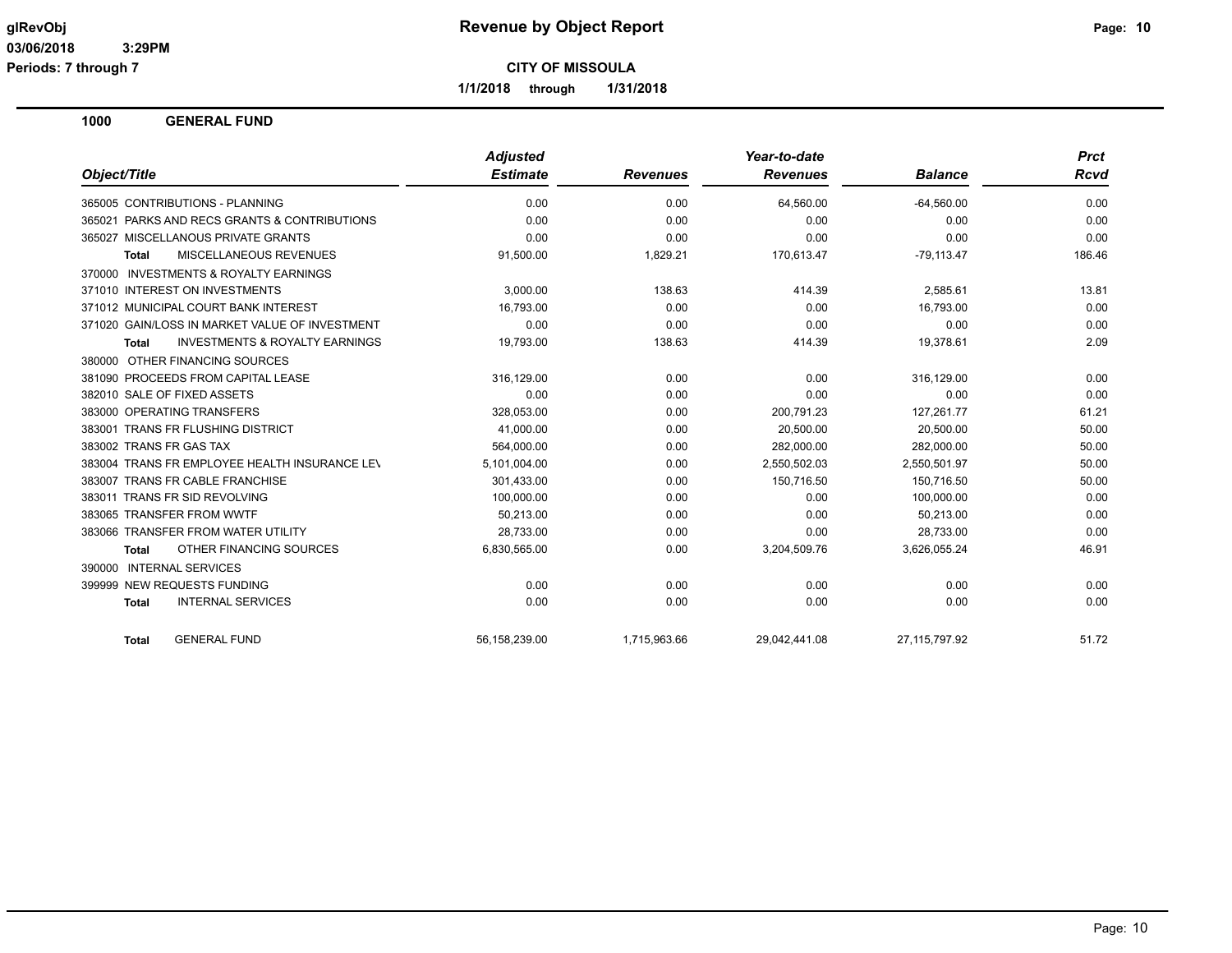**1/1/2018 through 1/31/2018**

## **1211 PARK ACQUISITION & DEVELOPMENT**

#### **1211 PARK ACQUISITION & DEVELOPMENT**

|                                                           | <b>Adjusted</b> |                 | Year-to-date    |                | <b>Prct</b> |
|-----------------------------------------------------------|-----------------|-----------------|-----------------|----------------|-------------|
| Object/Title                                              | <b>Estimate</b> | <b>Revenues</b> | <b>Revenues</b> | <b>Balance</b> | <b>Rcvd</b> |
| 340000 CHARGES FOR SERVICES                               |                 |                 |                 |                |             |
| 346080 PAYMENT IN LIEU OF PARKS                           | 40,000.00       | 0.00            | 6,902.00        | 33,098.00      | 17.26       |
| 346082 HIGH PARK EASEMENT EXCHANGE                        | 0.00            | 0.00            | 0.00            | 0.00           | 0.00        |
| <b>CHARGES FOR SERVICES</b><br><b>Total</b>               | 40,000.00       | 0.00            | 6,902.00        | 33,098.00      | 17.26       |
| 360000 MISCELLANEOUS REVENUES                             |                 |                 |                 |                |             |
| 360010 MISCELLANEOUS                                      | 0.00            | 0.00            | 0.00            | 0.00           | 0.00        |
| 360016 LAFRAY PARK DONATIONS                              | 0.00            | 0.00            | 0.00            | 0.00           | 0.00        |
| 360017 PARK PLANS FORFEITURE                              | 0.00            | 0.00            | 0.00            | 0.00           | 0.00        |
| 360020 GREENOUGH PARK ENCROACHMENTS                       | 0.00            | 0.00            | 0.00            | 0.00           | 0.00        |
| 365102 RECREATION YOUTH & ADULT SPORTS                    | 0.00            | 0.00            | 0.00            | 0.00           | 0.00        |
| MISCELLANEOUS REVENUES<br><b>Total</b>                    | 0.00            | 0.00            | 0.00            | 0.00           | 0.00        |
| <b>INVESTMENTS &amp; ROYALTY EARNINGS</b><br>370000       |                 |                 |                 |                |             |
| 371010 INTEREST ON INVESTMENTS                            | 0.00            | 0.00            | 0.00            | 0.00           | 0.00        |
| 371020 GAIN/LOSS IN MARKET VALUE OF INVESTMENTS           | 0.00            | 0.00            | 0.00            | 0.00           | 0.00        |
| <b>INVESTMENTS &amp; ROYALTY EARNINGS</b><br><b>Total</b> | 0.00            | 0.00            | 0.00            | 0.00           | 0.00        |
| OTHER FINANCING SOURCES<br>380000                         |                 |                 |                 |                |             |
| 383000 OPERATING TRANSFERS                                | 0.00            | 0.00            | 0.00            | 0.00           | 0.00        |
| 383029 TRANS FR GENERAL                                   | 0.00            | 0.00            | 0.00            | 0.00           | 0.00        |
| OTHER FINANCING SOURCES<br><b>Total</b>                   | 0.00            | 0.00            | 0.00            | 0.00           | 0.00        |
| PARK ACQUISITION & DEVELOPMENT<br><b>Total</b>            | 40.000.00       | 0.00            | 6.902.00        | 33.098.00      | 17.26       |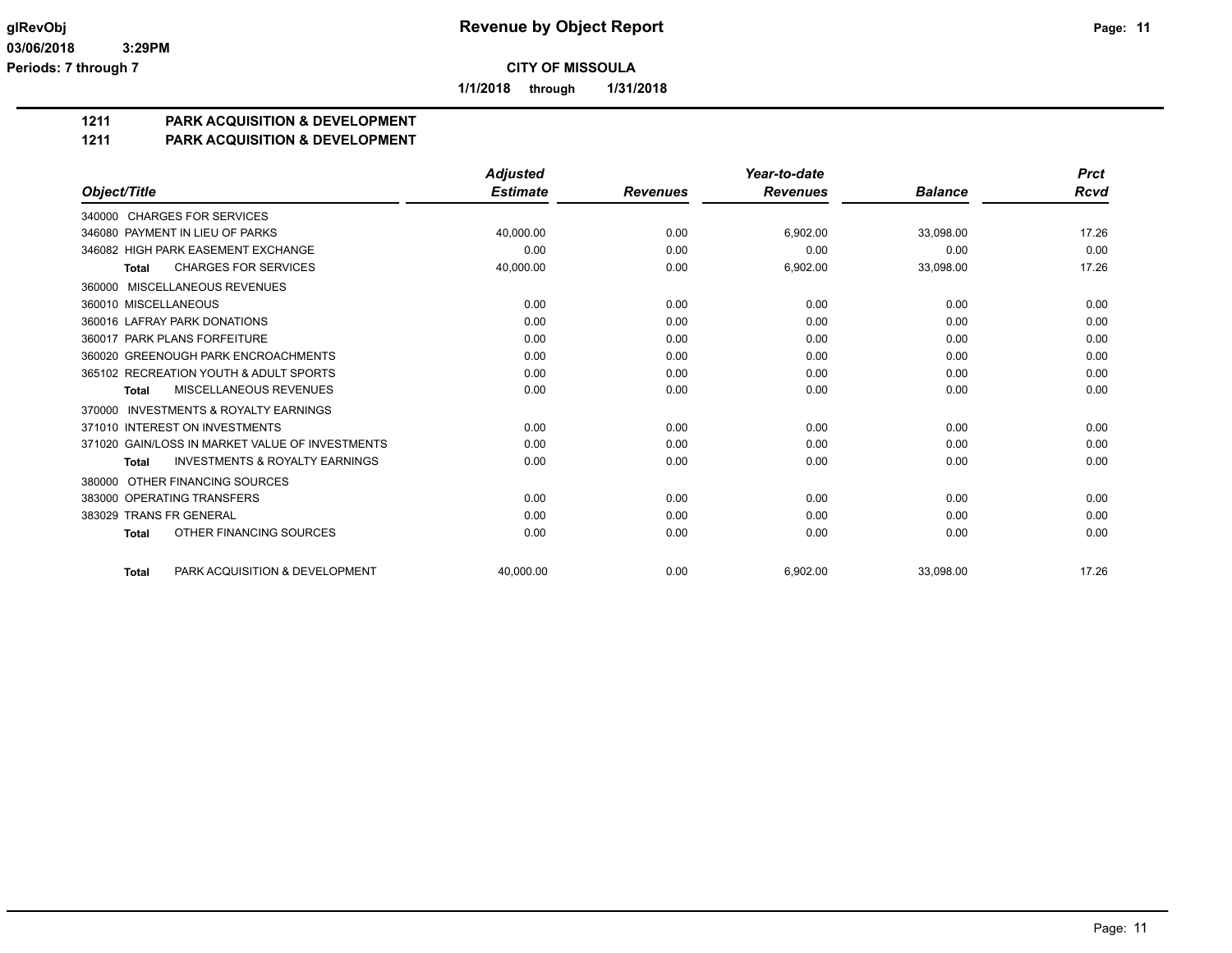**1/1/2018 through 1/31/2018**

## **1211 PARK ACQUISITION & DEVELOPMENT**

|                                                           | <b>Adjusted</b> |                 | Year-to-date    |                | <b>Prct</b> |
|-----------------------------------------------------------|-----------------|-----------------|-----------------|----------------|-------------|
| Object/Title                                              | <b>Estimate</b> | <b>Revenues</b> | <b>Revenues</b> | <b>Balance</b> | <b>Rcvd</b> |
| 340000 CHARGES FOR SERVICES                               |                 |                 |                 |                |             |
| 346080 PAYMENT IN LIEU OF PARKS                           | 40,000.00       | 0.00            | 6,902.00        | 33,098.00      | 17.26       |
| 346082 HIGH PARK EASEMENT EXCHANGE                        | 0.00            | 0.00            | 0.00            | 0.00           | 0.00        |
| <b>CHARGES FOR SERVICES</b><br>Total                      | 40,000.00       | 0.00            | 6,902.00        | 33,098.00      | 17.26       |
| 360000 MISCELLANEOUS REVENUES                             |                 |                 |                 |                |             |
| 360010 MISCELLANEOUS                                      | 0.00            | 0.00            | 0.00            | 0.00           | 0.00        |
| 360016 LAFRAY PARK DONATIONS                              | 0.00            | 0.00            | 0.00            | 0.00           | 0.00        |
| 360017 PARK PLANS FORFEITURE                              | 0.00            | 0.00            | 0.00            | 0.00           | 0.00        |
| 360020 GREENOUGH PARK ENCROACHMENTS                       | 0.00            | 0.00            | 0.00            | 0.00           | 0.00        |
| 365102 RECREATION YOUTH & ADULT SPORTS                    | 0.00            | 0.00            | 0.00            | 0.00           | 0.00        |
| <b>MISCELLANEOUS REVENUES</b><br><b>Total</b>             | 0.00            | 0.00            | 0.00            | 0.00           | 0.00        |
| <b>INVESTMENTS &amp; ROYALTY EARNINGS</b><br>370000       |                 |                 |                 |                |             |
| 371010 INTEREST ON INVESTMENTS                            | 0.00            | 0.00            | 0.00            | 0.00           | 0.00        |
| 371020 GAIN/LOSS IN MARKET VALUE OF INVESTMENT            | 0.00            | 0.00            | 0.00            | 0.00           | 0.00        |
| <b>INVESTMENTS &amp; ROYALTY EARNINGS</b><br><b>Total</b> | 0.00            | 0.00            | 0.00            | 0.00           | 0.00        |
| 380000 OTHER FINANCING SOURCES                            |                 |                 |                 |                |             |
| 383000 OPERATING TRANSFERS                                | 0.00            | 0.00            | 0.00            | 0.00           | 0.00        |
| 383029 TRANS FR GENERAL                                   | 0.00            | 0.00            | 0.00            | 0.00           | 0.00        |
| OTHER FINANCING SOURCES<br><b>Total</b>                   | 0.00            | 0.00            | 0.00            | 0.00           | 0.00        |
| PARK ACQUISITION & DEVELOPMENT<br><b>Total</b>            | 40.000.00       | 0.00            | 6,902.00        | 33.098.00      | 17.26       |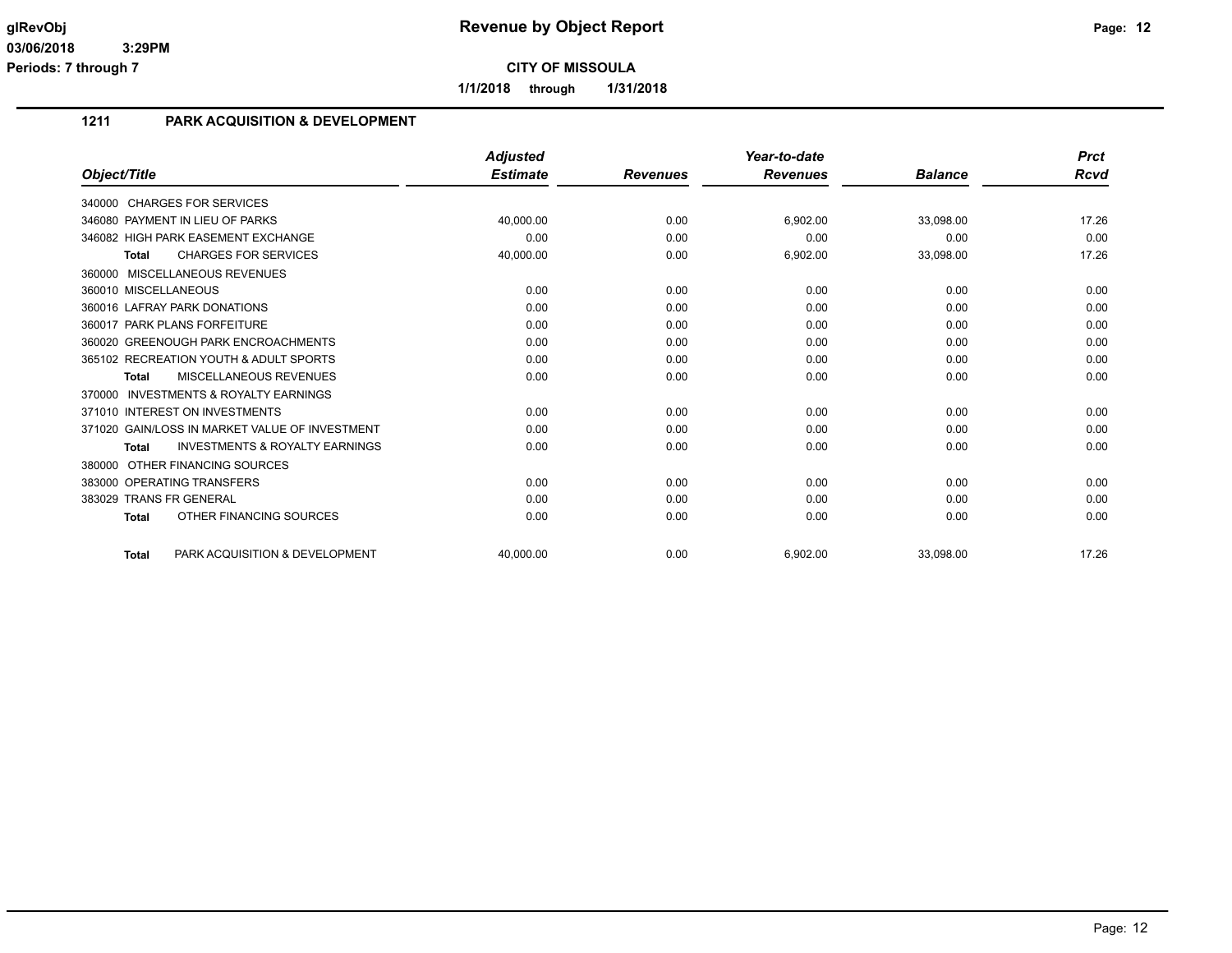**1/1/2018 through 1/31/2018**

#### **1212 PARK ENTERPRISE FUND**

#### **1212 PARK ENTERPRISE FUND**

|                                                           | <b>Adjusted</b> |                 | Year-to-date    |                | <b>Prct</b> |
|-----------------------------------------------------------|-----------------|-----------------|-----------------|----------------|-------------|
| Object/Title                                              | <b>Estimate</b> | <b>Revenues</b> | <b>Revenues</b> | <b>Balance</b> | Rcvd        |
| 340000 CHARGES FOR SERVICES                               |                 |                 |                 |                |             |
| 346000 FEES                                               | 68,200.00       | 2,753.87        | 29,056.53       | 39,143.47      | 42.60       |
| 346001 TENNIS FEE                                         | 0.00            | 0.00            | 990.00          | $-990.00$      | 0.00        |
| 346030 SWIMMING POOL FEES                                 | 0.00            | 0.00            | 0.00            | 0.00           | 0.00        |
| 346040 MCCORMICK SWIMMING POOL                            | 0.00            | 0.00            | 0.00            | 0.00           | 0.00        |
| 346056 PICNIC SITE FEES                                   | 0.00            | 0.00            | 0.00            | 0.00           | 0.00        |
| 346060 CURRENTS SWIMMING FACILITY                         | 0.00            | 0.00            | 0.00            | 0.00           | 0.00        |
| <b>CHARGES FOR SERVICES</b><br><b>Total</b>               | 68,200.00       | 2,753.87        | 30,046.53       | 38,153.47      | 44.06       |
| MISCELLANEOUS REVENUES<br>360000                          |                 |                 |                 |                |             |
| 360010 MISCELLANEOUS                                      | 0.00            | 0.00            | 0.00            | 0.00           | 0.00        |
| <b>MISCELLANEOUS REVENUES</b><br><b>Total</b>             | 0.00            | 0.00            | 0.00            | 0.00           | 0.00        |
| <b>INVESTMENTS &amp; ROYALTY EARNINGS</b><br>370000       |                 |                 |                 |                |             |
| 371010 INTEREST ON INVESTMENTS                            | 0.00            | 0.00            | 0.00            | 0.00           | 0.00        |
| 371020 GAIN/LOSS IN MARKET VALUE OF INVESTMENTS           | 0.00            | 0.00            | 0.00            | 0.00           | 0.00        |
| <b>INVESTMENTS &amp; ROYALTY EARNINGS</b><br><b>Total</b> | 0.00            | 0.00            | 0.00            | 0.00           | 0.00        |
| OTHER FINANCING SOURCES<br>380000                         |                 |                 |                 |                |             |
| 383042 TRANSFERS FROM OTHER FUNDS                         | 0.00            | 0.00            | 19,560.00       | $-19,560.00$   | 0.00        |
| OTHER FINANCING SOURCES<br><b>Total</b>                   | 0.00            | 0.00            | 19,560.00       | $-19.560.00$   | 0.00        |
| PARK ENTERPRISE FUND<br><b>Total</b>                      | 68,200.00       | 2,753.87        | 49,606.53       | 18,593.47      | 72.74       |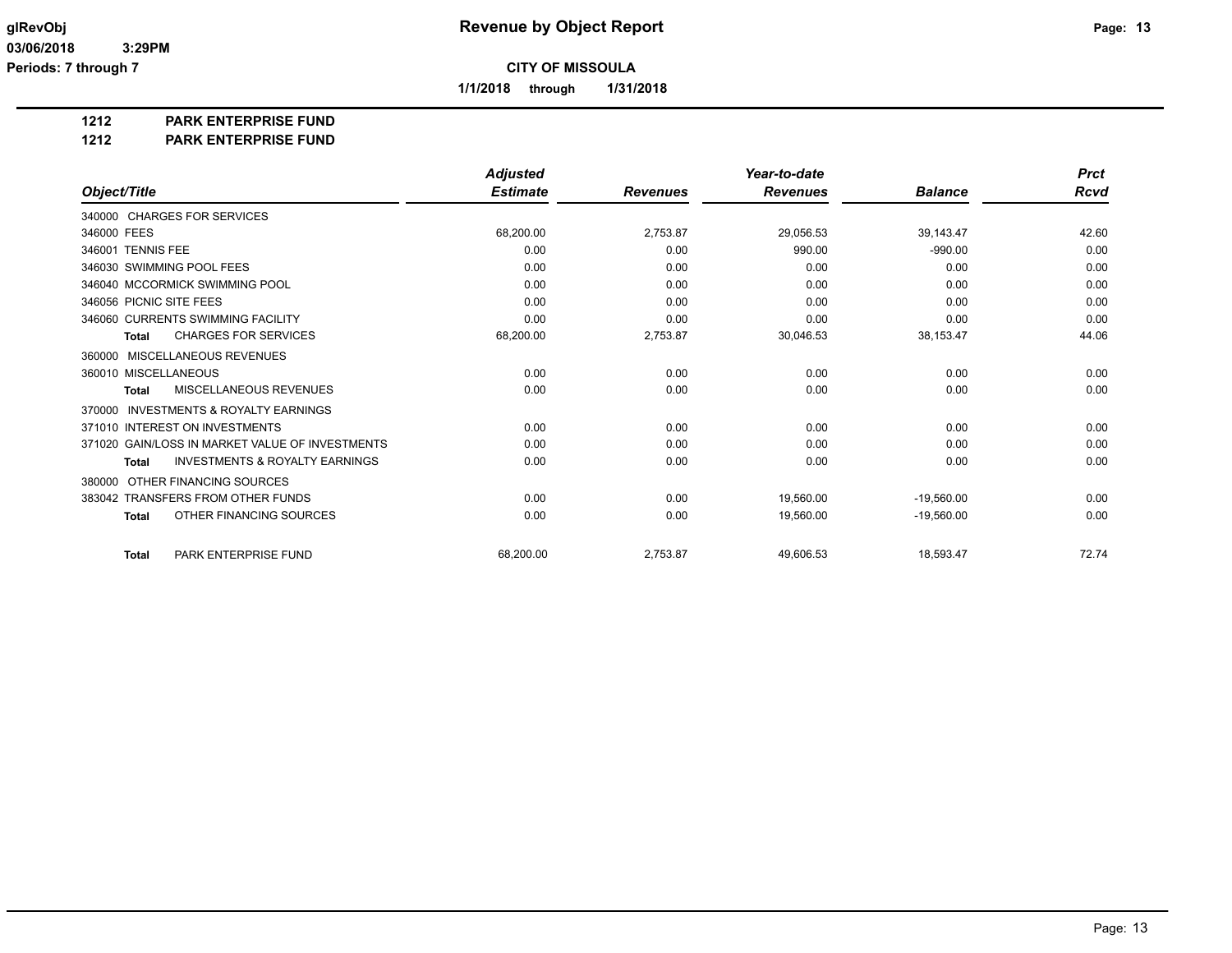**1/1/2018 through 1/31/2018**

## **1212 PARK ENTERPRISE FUND**

|                                                           | <b>Adjusted</b> |                 | Year-to-date    |                | <b>Prct</b> |
|-----------------------------------------------------------|-----------------|-----------------|-----------------|----------------|-------------|
| Object/Title                                              | <b>Estimate</b> | <b>Revenues</b> | <b>Revenues</b> | <b>Balance</b> | <b>Rcvd</b> |
| 340000 CHARGES FOR SERVICES                               |                 |                 |                 |                |             |
| 346000 FEES                                               | 68,200.00       | 2,753.87        | 29,056.53       | 39,143.47      | 42.60       |
| 346001 TENNIS FEE                                         | 0.00            | 0.00            | 990.00          | $-990.00$      | 0.00        |
| 346030 SWIMMING POOL FEES                                 | 0.00            | 0.00            | 0.00            | 0.00           | 0.00        |
| 346040 MCCORMICK SWIMMING POOL                            | 0.00            | 0.00            | 0.00            | 0.00           | 0.00        |
| 346056 PICNIC SITE FEES                                   | 0.00            | 0.00            | 0.00            | 0.00           | 0.00        |
| 346060 CURRENTS SWIMMING FACILITY                         | 0.00            | 0.00            | 0.00            | 0.00           | 0.00        |
| <b>CHARGES FOR SERVICES</b><br><b>Total</b>               | 68,200.00       | 2,753.87        | 30,046.53       | 38,153.47      | 44.06       |
| MISCELLANEOUS REVENUES<br>360000                          |                 |                 |                 |                |             |
| 360010 MISCELLANEOUS                                      | 0.00            | 0.00            | 0.00            | 0.00           | 0.00        |
| <b>MISCELLANEOUS REVENUES</b><br><b>Total</b>             | 0.00            | 0.00            | 0.00            | 0.00           | 0.00        |
| <b>INVESTMENTS &amp; ROYALTY EARNINGS</b><br>370000       |                 |                 |                 |                |             |
| 371010 INTEREST ON INVESTMENTS                            | 0.00            | 0.00            | 0.00            | 0.00           | 0.00        |
| 371020 GAIN/LOSS IN MARKET VALUE OF INVESTMENT            | 0.00            | 0.00            | 0.00            | 0.00           | 0.00        |
| <b>INVESTMENTS &amp; ROYALTY EARNINGS</b><br><b>Total</b> | 0.00            | 0.00            | 0.00            | 0.00           | 0.00        |
| OTHER FINANCING SOURCES<br>380000                         |                 |                 |                 |                |             |
| 383042 TRANSFERS FROM OTHER FUNDS                         | 0.00            | 0.00            | 19,560.00       | $-19,560.00$   | 0.00        |
| OTHER FINANCING SOURCES<br><b>Total</b>                   | 0.00            | 0.00            | 19,560.00       | $-19.560.00$   | 0.00        |
| PARK ENTERPRISE FUND<br><b>Total</b>                      | 68,200.00       | 2,753.87        | 49,606.53       | 18,593.47      | 72.74       |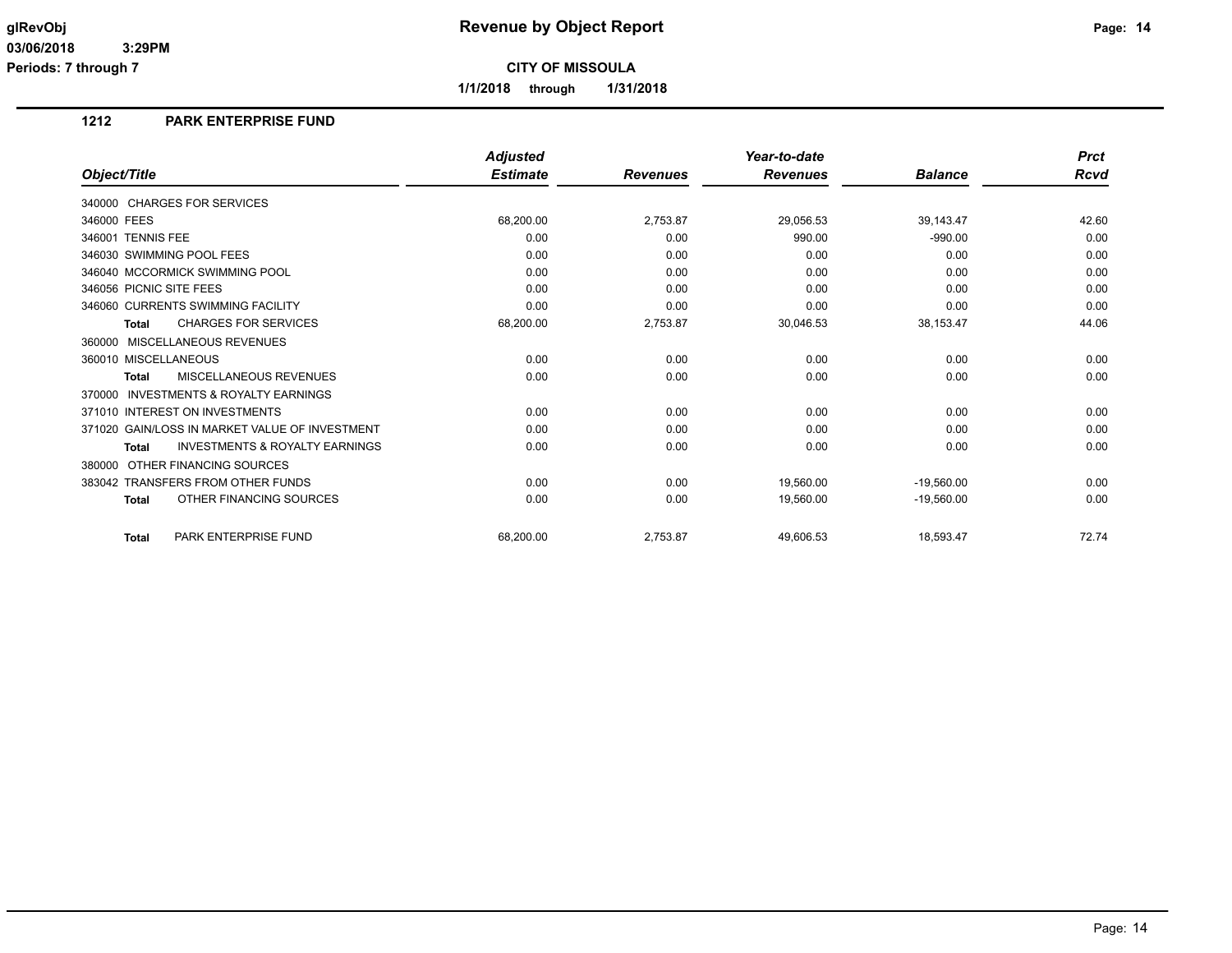**1/1/2018 through 1/31/2018**

**1216 PARKS & REC TRAILS, DEV**

|                                                   | <b>Adjusted</b> |                 | Year-to-date    |                | <b>Prct</b> |
|---------------------------------------------------|-----------------|-----------------|-----------------|----------------|-------------|
| Object/Title                                      | <b>Estimate</b> | <b>Revenues</b> | <b>Revenues</b> | <b>Balance</b> | <b>Rcvd</b> |
| 330000 INTERGOVERNMENTAL REVENUES                 |                 |                 |                 |                |             |
| 331013 NORTHSIDE PED BRIDGE ARRA GRANT            | 0.00            | 0.00            | 0.00            | 0.00           | 0.00        |
| 331014 WHITE PINE PLAYGROUND-CDBG GRANT           | 69,650.00       | 0.00            | 0.00            | 69,650.00      | 0.00        |
| 334025 COUNTY WEED                                | 15,000.00       | 0.00            | 15,525.00       | $-525.00$      | 103.50      |
| 334026 FOREST HEALTH GRANT                        | 0.00            | 0.00            | 0.00            | 0.00           | 0.00        |
| 334028 DEPT OF AG INTERN GRANT                    | 0.00            | 0.00            | 0.00            | 0.00           | 0.00        |
| 334121 DNRC GRANT                                 | 67,450.00       | 0.00            | 0.00            | 67,450.00      | 0.00        |
| 334122 RENEWABLE RESOURCE GRANTS                  | 0.00            | 0.00            | 0.00            | 0.00           | 0.00        |
| 334125 FWP GRANT                                  | 0.00            | 0.00            | 0.00            | 0.00           | 0.00        |
| 334251 RTP/TAP STATE GRANTS                       | 50,000.00       | 0.00            | 0.00            | 50,000.00      | 0.00        |
| 336023 STATE CONTRIB. - PERS                      | 0.00            | 0.00            | 0.00            | 0.00           | 0.00        |
| 337001 *** Title Not Found ***                    | 0.00            | 0.00            | 5,304.23        | $-5,304.23$    | 0.00        |
| <b>INTERGOVERNMENTAL REVENUES</b><br><b>Total</b> | 202,100.00      | 0.00            | 20,829.23       | 181,270.77     | 10.31       |
| 340000 CHARGES FOR SERVICES                       |                 |                 |                 |                |             |
| 343036 *** Title Not Found ***                    | 0.00            | 0.00            | 0.00            | 0.00           | 0.00        |
| 343302 PARKS SOIL PROJECT                         | 0.00            | 0.00            | 0.00            | 0.00           | 0.00        |
| 346034 GROUNDS MAINTENANCE CONTRACT               | 0.00            | 0.00            | 0.00            | 0.00           | 0.00        |
| 346051 MONTANA PARKS/REC CONFERENCE 2012          | 0.00            | 42.00           | 42.00           | $-42.00$       | 0.00        |
| 346052 PLAYGROUND SAFETY TRAINING                 | 0.00            | 0.00            | 4,080.00        | $-4,080.00$    | 0.00        |
| 346055 COUNTY PARK SUPPORT                        | 0.00            | 0.00            | 0.00            | 0.00           | 0.00        |
| <b>CHARGES FOR SERVICES</b><br><b>Total</b>       | 0.00            | 42.00           | 4,122.00        | $-4,122.00$    | 0.00        |
| 360000 MISCELLANEOUS REVENUES                     |                 |                 |                 |                |             |
| 360000 MISCELLANEOUS REVENUES                     | 0.00            | 0.00            | 0.00            | 0.00           | 0.00        |
| 360010 MISCELLANEOUS                              | 0.00            | 0.00            | 0.00            | 0.00           | 0.00        |
| 361000 RATTLESNAKE LAND LEASES                    | 0.00            | 100.00          | 100.00          | $-100.00$      | 0.00        |
| 361003 CARAS PARK CONCERT REVENUE                 | 0.00            | 0.00            | 0.00            | 0.00           | 0.00        |
| 364040 INSURANCE AND DAMAGE RECOVERY              | 0.00            | 125.00          | 946.78          | $-946.78$      | 0.00        |
| 365000 DONATIONS                                  | 260,100.00      | 0.00            | 0.00            | 260,100.00     | 0.00        |
| 365001 *** Title Not Found ***                    | 0.00            | 0.00            | 0.00            | 0.00           | 0.00        |
| 365002 OTHER RECREATION DONATIONS                 | 130,000.00      | 216.00          | 3,457.00        | 126,543.00     | 2.66        |
| 365003 DONATIONS - SMOKE ALARMS                   | 0.00            | 0.00            | 0.00            | 0.00           | 0.00        |
| 365004 GRANT CR TRAIL ASSN DONATION               | 0.00            | 0.00            | 0.00            | 0.00           | 0.00        |
| 365005 CONTRIBUTIONS - PLANNING                   | 0.00            | 0.00            | 0.00            | 0.00           | 0.00        |
| 365009 DONATIONS - BASKETBALL/TENNIS COURT        | 45,000.00       | 0.00            | 0.00            | 45,000.00      | 0.00        |
| 365010 FRIENDS OF MISSOULA PARKS DONATION         | 0.00            | 350.00          | 5,408.63        | $-5,408.63$    | 0.00        |
| 365011 *** Title Not Found ***                    | 0.00            | 81,000.00       | 131,400.00      | $-131,400.00$  | 0.00        |
| 365012 *** Title Not Found ***                    | 0.00            | 2,300.00        | 2,300.00        | $-2,300.00$    | 0.00        |
| 365013 *** Title Not Found ***                    | 0.00            | 1,315.36        | 1,315.36        | $-1,315.36$    | 0.00        |
| 365014 *** Title Not Found ***                    | 0.00            | 545.00          | 545.00          | $-545.00$      | 0.00        |
|                                                   |                 |                 |                 |                |             |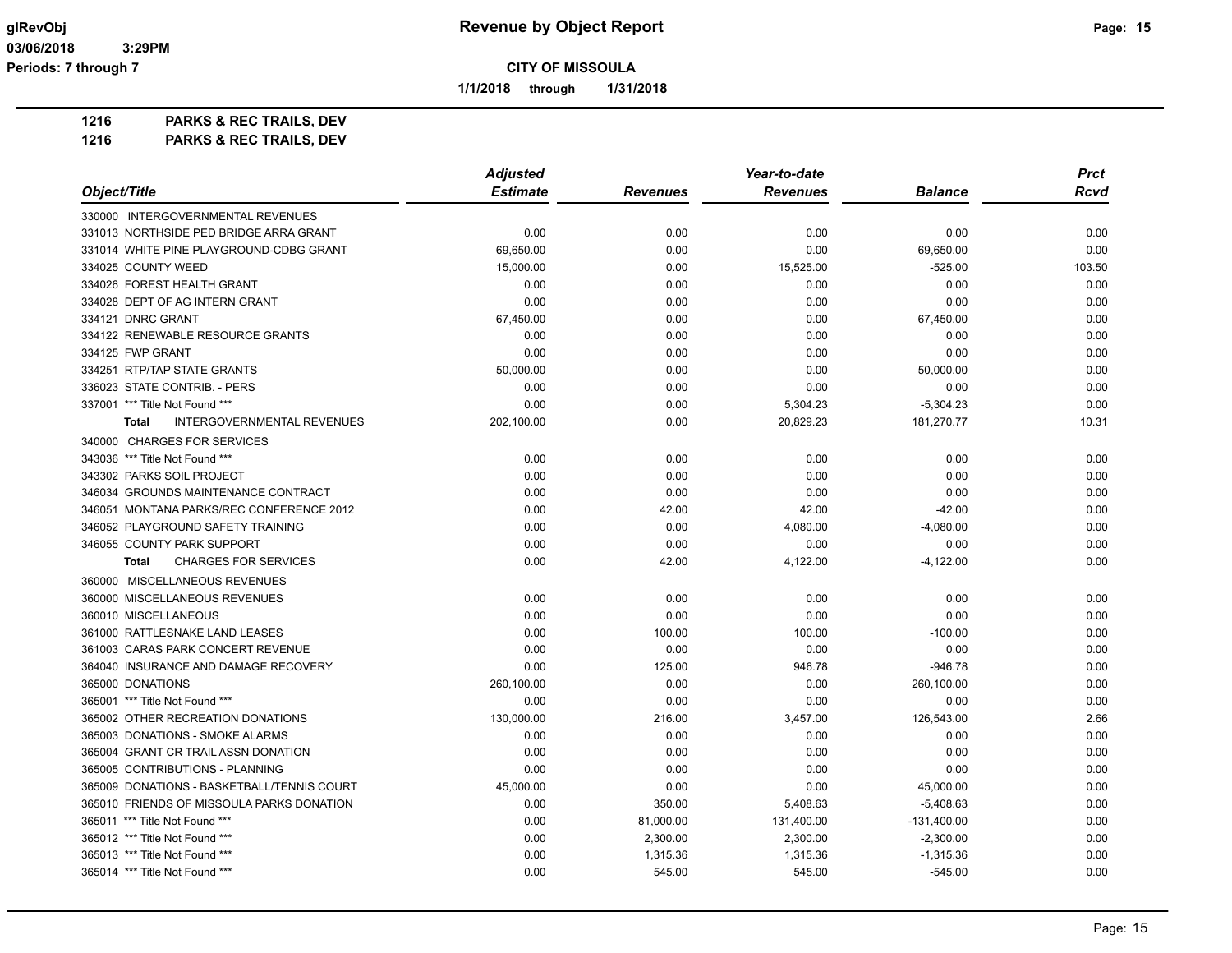**1/1/2018 through 1/31/2018**

**1216 PARKS & REC TRAILS, DEV**

|                                                           | <b>Adjusted</b> |                 | Year-to-date    |                | <b>Prct</b> |
|-----------------------------------------------------------|-----------------|-----------------|-----------------|----------------|-------------|
| Object/Title                                              | <b>Estimate</b> | <b>Revenues</b> | <b>Revenues</b> | <b>Balance</b> | <b>Rcvd</b> |
| 365015 *** Title Not Found ***                            | 0.00            | 2,092.48        | 2,092.48        | $-2,092.48$    | 0.00        |
| 365016 *** Title Not Found ***                            | 0.00            | 0.00            | 0.00            | 0.00           | 0.00        |
| 365017 *** Title Not Found ***                            | 0.00            | 1.810.00        | 1,810.00        | $-1.810.00$    | 0.00        |
| 365018 *** Title Not Found ***                            | 0.00            | 11,700.00       | 12,978.00       | $-12,978.00$   | 0.00        |
| 365019 *** Title Not Found ***                            | 0.00            | 860.00          | 25,142.12       | $-25,142.12$   | 0.00        |
| 365020 OPEN SPACE DONATIONS                               | 0.00            | 0.00            | 0.00            | 0.00           | 0.00        |
| 365100 RECREATION OUTDOOR                                 | 0.00            | 0.00            | 1,975.00        | $-1,975.00$    | 0.00        |
| 365101 RECREATION SCHOLARSHIP                             | 0.00            | $-32.00$        | 1.993.72        | $-1,993.72$    | 0.00        |
| 365102 RECREATION YOUTH & ADULT SPORTS                    | 0.00            | 0.00            | 400.00          | $-400.00$      | 0.00        |
| 365103 URBAN FORESTRY PROGRAMS                            | 75,000.00       | 0.00            | 3,964.35        | 71,035.65      | 5.29        |
| 365109 CONSERVATION LANDS DONATIONS                       | 0.00            | 0.00            | 0.00            | 0.00           | 0.00        |
| MISCELLANEOUS REVENUES<br><b>Total</b>                    | 510,100.00      | 102,381.84      | 195,828.44      | 314,271.56     | 38.39       |
| 370000 INVESTMENTS & ROYALTY EARNINGS                     |                 |                 |                 |                |             |
| 371010 INTEREST ON INVESTMENTS                            | 0.00            | 0.00            | 0.00            | 0.00           | 0.00        |
| 371020 GAIN/LOSS IN MARKET VALUE OF INVESTMENTS           | 0.00            | 0.00            | 0.00            | 0.00           | 0.00        |
| <b>INVESTMENTS &amp; ROYALTY EARNINGS</b><br><b>Total</b> | 0.00            | 0.00            | 0.00            | 0.00           | 0.00        |
| 380000 OTHER FINANCING SOURCES                            |                 |                 |                 |                |             |
| 383000 OPERATING TRANSFERS                                | 10,000.00       | 0.00            | 0.00            | 10,000.00      | 0.00        |
| 383001 TRANS FR FLUSHING DISTRICT                         | 0.00            | 0.00            | 0.00            | 0.00           | 0.00        |
| 383026 TRANS FR CDBG                                      | 0.00            | 0.00            | 0.00            | 0.00           | 0.00        |
| 383043 TRANSFERS FROM IMPACT FEES                         | 0.00            | 0.00            | 0.00            | 0.00           | 0.00        |
| OTHER FINANCING SOURCES<br><b>Total</b>                   | 10,000.00       | 0.00            | 0.00            | 10,000.00      | 0.00        |
| PARKS & REC TRAILS, DEV<br><b>Total</b>                   | 722,200.00      | 102,423.84      | 220,779.67      | 501,420.33     | 30.57       |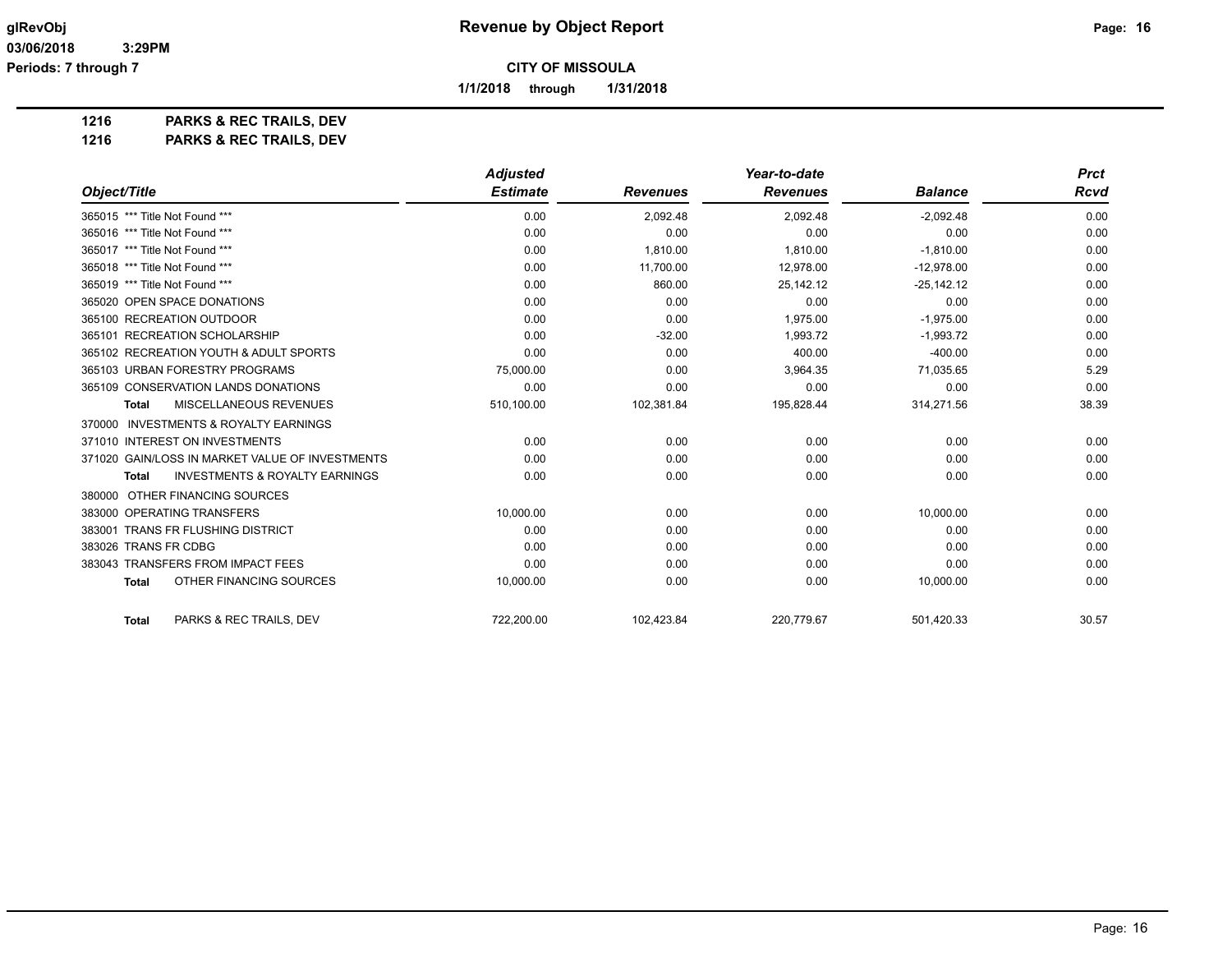**1/1/2018 through 1/31/2018**

| <b>Adjusted</b><br><b>Estimate</b><br>Object/Title<br><b>Revenues</b><br><b>Balance</b><br><b>Revenues</b><br>330000 INTERGOVERNMENTAL REVENUES<br>331013 NORTHSIDE PED BRIDGE ARRA GRANT<br>0.00<br>0.00<br>0.00<br>0.00<br>0.00<br>331014 WHITE PINE PLAYGROUND-CDBG GRANT<br>69,650.00<br>0.00<br>69,650.00<br>334025 COUNTY WEED<br>15,000.00<br>0.00<br>15,525.00<br>$-525.00$ | Rcvd<br>0.00<br>0.00<br>103.50<br>0.00<br>0.00<br>0.00<br>0.00 |
|-------------------------------------------------------------------------------------------------------------------------------------------------------------------------------------------------------------------------------------------------------------------------------------------------------------------------------------------------------------------------------------|----------------------------------------------------------------|
|                                                                                                                                                                                                                                                                                                                                                                                     |                                                                |
|                                                                                                                                                                                                                                                                                                                                                                                     |                                                                |
|                                                                                                                                                                                                                                                                                                                                                                                     |                                                                |
|                                                                                                                                                                                                                                                                                                                                                                                     |                                                                |
|                                                                                                                                                                                                                                                                                                                                                                                     |                                                                |
| 334026 FOREST HEALTH GRANT<br>0.00<br>0.00<br>0.00<br>0.00                                                                                                                                                                                                                                                                                                                          |                                                                |
| 334028 DEPT OF AG INTERN GRANT<br>0.00<br>0.00<br>0.00<br>0.00                                                                                                                                                                                                                                                                                                                      |                                                                |
| 334121 DNRC GRANT<br>67,450.00<br>0.00<br>0.00<br>67,450.00                                                                                                                                                                                                                                                                                                                         |                                                                |
| 334122 RENEWABLE RESOURCE GRANTS<br>0.00<br>0.00<br>0.00<br>0.00                                                                                                                                                                                                                                                                                                                    |                                                                |
| 334125 FWP GRANT<br>0.00<br>0.00<br>0.00<br>0.00                                                                                                                                                                                                                                                                                                                                    | 0.00                                                           |
| 334251 RTP/TAP STATE GRANTS<br>50,000.00<br>0.00<br>0.00<br>50,000.00                                                                                                                                                                                                                                                                                                               | 0.00                                                           |
| 336023 STATE CONTRIB. - PERS<br>0.00<br>0.00<br>0.00<br>0.00                                                                                                                                                                                                                                                                                                                        | 0.00                                                           |
| 337001 *** Title Not Found ***<br>0.00<br>0.00<br>5,304.23<br>$-5,304.23$                                                                                                                                                                                                                                                                                                           | 0.00                                                           |
| 20,829.23<br><b>INTERGOVERNMENTAL REVENUES</b><br>202,100.00<br>0.00<br>181,270.77<br><b>Total</b>                                                                                                                                                                                                                                                                                  | 10.31                                                          |
| 340000 CHARGES FOR SERVICES                                                                                                                                                                                                                                                                                                                                                         |                                                                |
| 343036 *** Title Not Found ***<br>0.00<br>0.00<br>0.00<br>0.00                                                                                                                                                                                                                                                                                                                      | 0.00                                                           |
| 343302 PARKS SOIL PROJECT<br>0.00<br>0.00<br>0.00<br>0.00                                                                                                                                                                                                                                                                                                                           | 0.00                                                           |
| 346034 GROUNDS MAINTENANCE CONTRACT<br>0.00<br>0.00<br>0.00<br>0.00                                                                                                                                                                                                                                                                                                                 | 0.00                                                           |
| 346051 MONTANA PARKS/REC CONFERENCE 2012<br>0.00<br>42.00<br>42.00<br>$-42.00$                                                                                                                                                                                                                                                                                                      | 0.00                                                           |
| 346052 PLAYGROUND SAFETY TRAINING<br>0.00<br>0.00<br>4,080.00<br>$-4,080.00$                                                                                                                                                                                                                                                                                                        | 0.00                                                           |
| 0.00<br>0.00<br>0.00<br>346055 COUNTY PARK SUPPORT<br>0.00                                                                                                                                                                                                                                                                                                                          | 0.00                                                           |
| <b>CHARGES FOR SERVICES</b><br>0.00<br>42.00<br>4,122.00<br>$-4,122.00$<br><b>Total</b>                                                                                                                                                                                                                                                                                             | 0.00                                                           |
| 360000 MISCELLANEOUS REVENUES                                                                                                                                                                                                                                                                                                                                                       |                                                                |
| 360000 MISCELLANEOUS REVENUES<br>0.00<br>0.00<br>0.00<br>0.00                                                                                                                                                                                                                                                                                                                       | 0.00                                                           |
| 360010 MISCELLANEOUS<br>0.00<br>0.00<br>0.00<br>0.00                                                                                                                                                                                                                                                                                                                                | 0.00                                                           |
| 361000 RATTLESNAKE LAND LEASES<br>0.00<br>100.00<br>100.00<br>$-100.00$                                                                                                                                                                                                                                                                                                             | 0.00                                                           |
| 361003 CARAS PARK CONCERT REVENUE<br>0.00<br>0.00<br>0.00<br>0.00                                                                                                                                                                                                                                                                                                                   | 0.00                                                           |
| 364040 INSURANCE AND DAMAGE RECOVERY<br>0.00<br>125.00<br>946.78<br>$-946.78$                                                                                                                                                                                                                                                                                                       | 0.00                                                           |
| 365000 DONATIONS<br>0.00<br>0.00<br>260,100.00<br>260,100.00                                                                                                                                                                                                                                                                                                                        | 0.00                                                           |
| 365001 *** Title Not Found ***<br>0.00<br>0.00<br>0.00<br>0.00                                                                                                                                                                                                                                                                                                                      | 0.00                                                           |
| 365002 OTHER RECREATION DONATIONS<br>130,000.00<br>216.00<br>3,457.00<br>126,543.00                                                                                                                                                                                                                                                                                                 | 2.66                                                           |
| 365003 DONATIONS - SMOKE ALARMS<br>0.00<br>0.00<br>0.00<br>0.00                                                                                                                                                                                                                                                                                                                     | 0.00                                                           |
| 365004 GRANT CR TRAIL ASSN DONATION<br>0.00<br>0.00<br>0.00<br>0.00                                                                                                                                                                                                                                                                                                                 | 0.00                                                           |
| 365005 CONTRIBUTIONS - PLANNING<br>0.00<br>0.00<br>0.00<br>0.00                                                                                                                                                                                                                                                                                                                     | 0.00                                                           |
| 365009 DONATIONS - BASKETBALL/TENNIS COURT<br>45,000.00<br>0.00<br>0.00<br>45,000.00                                                                                                                                                                                                                                                                                                | 0.00                                                           |
| 0.00<br>350.00<br>5,408.63<br>$-5,408.63$<br>365010 FRIENDS OF MISSOULA PARKS DONATION                                                                                                                                                                                                                                                                                              | 0.00                                                           |
| 365011 *** Title Not Found ***<br>0.00<br>81,000.00<br>131,400.00<br>$-131,400.00$                                                                                                                                                                                                                                                                                                  | 0.00                                                           |
| 0.00<br>2,300.00<br>2,300.00<br>$-2,300.00$<br>365012 *** Title Not Found ***                                                                                                                                                                                                                                                                                                       | 0.00                                                           |
| 365013 *** Title Not Found ***<br>0.00<br>1,315.36<br>1,315.36<br>$-1,315.36$                                                                                                                                                                                                                                                                                                       | 0.00                                                           |
| 365014 *** Title Not Found ***<br>0.00<br>545.00<br>545.00<br>$-545.00$                                                                                                                                                                                                                                                                                                             | 0.00                                                           |
| 365015 *** Title Not Found ***<br>0.00<br>2,092.48<br>2,092.48<br>$-2,092.48$                                                                                                                                                                                                                                                                                                       | 0.00                                                           |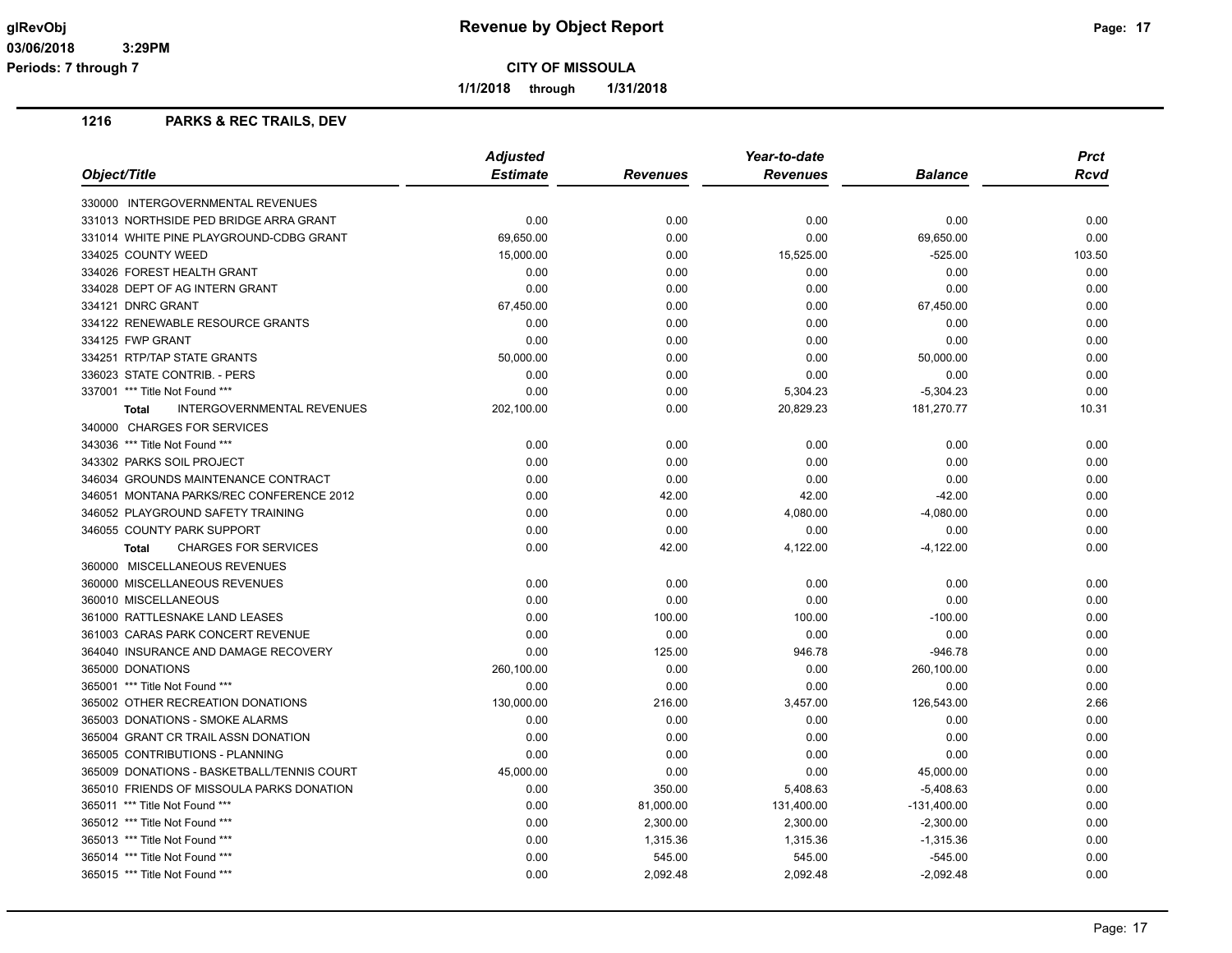**Periods: 7 through 7**

**CITY OF MISSOULA**

**1/1/2018 through 1/31/2018**

|                                                           | <b>Adjusted</b> |                 | Year-to-date    |                | <b>Prct</b> |
|-----------------------------------------------------------|-----------------|-----------------|-----------------|----------------|-------------|
| Object/Title                                              | <b>Estimate</b> | <b>Revenues</b> | <b>Revenues</b> | <b>Balance</b> | Rcvd        |
| 365016 *** Title Not Found ***                            | 0.00            | 0.00            | 0.00            | 0.00           | 0.00        |
| 365017 *** Title Not Found ***                            | 0.00            | 1,810.00        | 1,810.00        | $-1,810.00$    | 0.00        |
| 365018 *** Title Not Found ***                            | 0.00            | 11,700.00       | 12,978.00       | $-12,978.00$   | 0.00        |
| 365019 *** Title Not Found ***                            | 0.00            | 860.00          | 25,142.12       | $-25,142.12$   | 0.00        |
| 365020 OPEN SPACE DONATIONS                               | 0.00            | 0.00            | 0.00            | 0.00           | 0.00        |
| 365100 RECREATION OUTDOOR                                 | 0.00            | 0.00            | 1.975.00        | $-1,975.00$    | 0.00        |
| 365101 RECREATION SCHOLARSHIP                             | 0.00            | $-32.00$        | 1,993.72        | $-1,993.72$    | 0.00        |
| 365102 RECREATION YOUTH & ADULT SPORTS                    | 0.00            | 0.00            | 400.00          | $-400.00$      | 0.00        |
| 365103 URBAN FORESTRY PROGRAMS                            | 75,000.00       | 0.00            | 3.964.35        | 71,035.65      | 5.29        |
| 365109 CONSERVATION LANDS DONATIONS                       | 0.00            | 0.00            | 0.00            | 0.00           | 0.00        |
| <b>MISCELLANEOUS REVENUES</b><br><b>Total</b>             | 510,100.00      | 102,381.84      | 195,828.44      | 314,271.56     | 38.39       |
| 370000 INVESTMENTS & ROYALTY EARNINGS                     |                 |                 |                 |                |             |
| 371010 INTEREST ON INVESTMENTS                            | 0.00            | 0.00            | 0.00            | 0.00           | 0.00        |
| 371020 GAIN/LOSS IN MARKET VALUE OF INVESTMENT            | 0.00            | 0.00            | 0.00            | 0.00           | 0.00        |
| <b>INVESTMENTS &amp; ROYALTY EARNINGS</b><br><b>Total</b> | 0.00            | 0.00            | 0.00            | 0.00           | 0.00        |
| 380000 OTHER FINANCING SOURCES                            |                 |                 |                 |                |             |
| 383000 OPERATING TRANSFERS                                | 10,000.00       | 0.00            | 0.00            | 10,000.00      | 0.00        |
| 383001 TRANS FR FLUSHING DISTRICT                         | 0.00            | 0.00            | 0.00            | 0.00           | 0.00        |
| 383026 TRANS FR CDBG                                      | 0.00            | 0.00            | 0.00            | 0.00           | 0.00        |
| 383043 TRANSFERS FROM IMPACT FEES                         | 0.00            | 0.00            | 0.00            | 0.00           | 0.00        |
| OTHER FINANCING SOURCES<br><b>Total</b>                   | 10,000.00       | 0.00            | 0.00            | 10,000.00      | 0.00        |
| PARKS & REC TRAILS. DEV<br><b>Total</b>                   | 722,200.00      | 102,423.84      | 220,779.67      | 501,420.33     | 30.57       |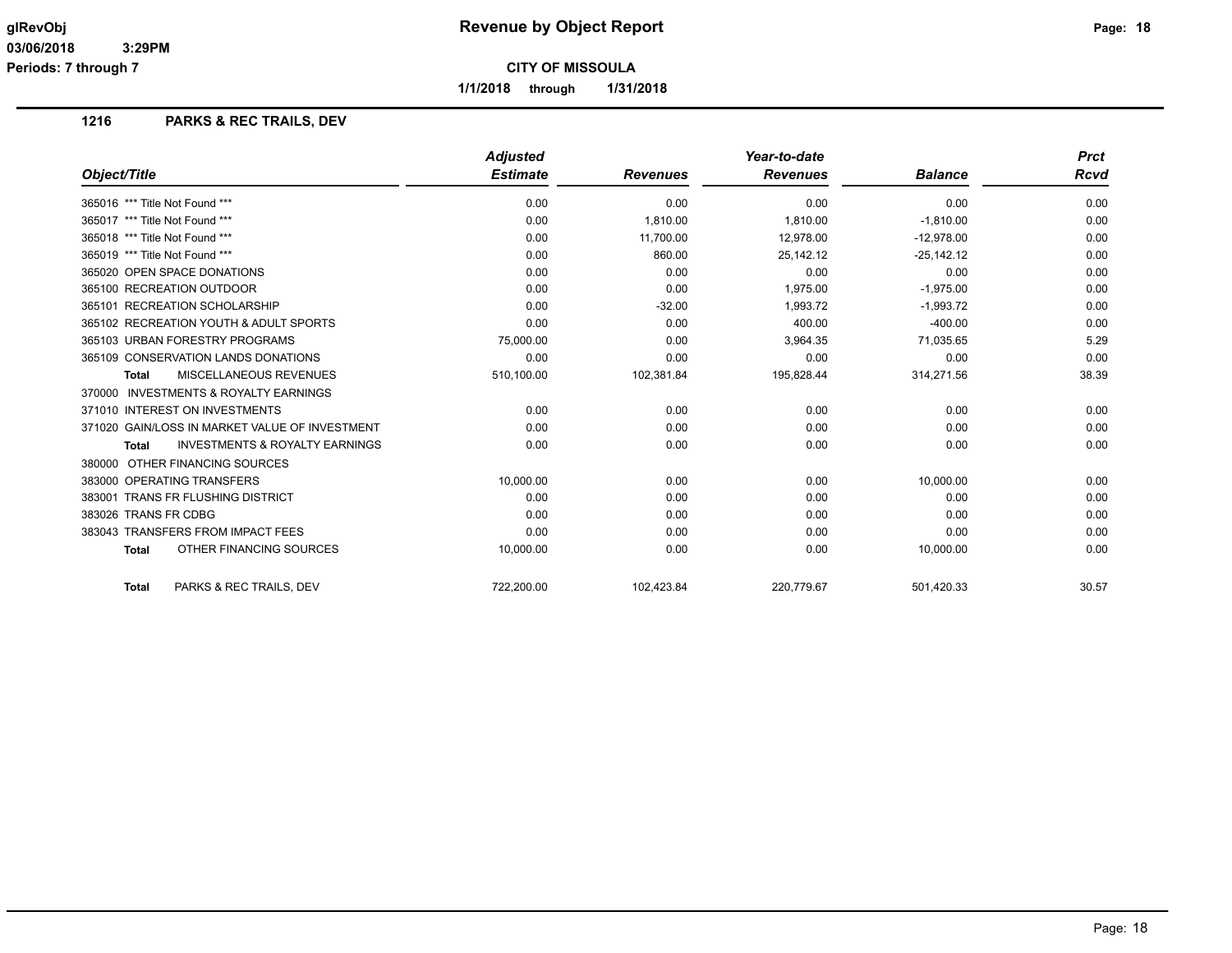**1/1/2018 through 1/31/2018**

### **1217 PARKS CITY LIFE GYM LEASE**

**1217 PARKS CITY LIFE GYM LEASE**

|                                                   | <b>Adjusted</b> |                 | Year-to-date    |                | <b>Prct</b> |
|---------------------------------------------------|-----------------|-----------------|-----------------|----------------|-------------|
| Object/Title                                      | <b>Estimate</b> | <b>Revenues</b> | <b>Revenues</b> | <b>Balance</b> | <b>Rcvd</b> |
| <b>INTERGOVERNMENTAL REVENUES</b><br>330000       |                 |                 |                 |                |             |
| 336023 STATE CONTRIB. - PERS                      | 0.00            | 0.00            | 7.03            | $-7.03$        | 0.00        |
| <b>INTERGOVERNMENTAL REVENUES</b><br><b>Total</b> | 0.00            | 0.00            | 7.03            | $-7.03$        | 0.00        |
| 340000 CHARGES FOR SERVICES                       |                 |                 |                 |                |             |
| 346031 OUTDOOR RECREATION - ADULTS                | 2,000.00        | 5,107.25        | 23,358.25       | $-21,358.25$   | 1,167.91    |
| 346032 *** Title Not Found ***                    | 22,000.00       | 0.00            | 0.00            | 22,000.00      | 0.00        |
| 346033 OUTDOOR RECREATION - YOUTH                 | 17,000.00       | 0.00            | 0.00            | 17,000.00      | 0.00        |
| 346038 RECREATION CENTER FEES                     | 500.00          | 0.00            | 0.00            | 500.00         | 0.00        |
| 346053 CITY LIFE PROGRAMS                         | 9,000.00        | 2,049.00        | 7,121.00        | 1,879.00       | 79.12       |
| <b>CHARGES FOR SERVICES</b><br>Total              | 50,500.00       | 7.156.25        | 30,479.25       | 20,020.75      | 60.35       |
| 360000 MISCELLANEOUS REVENUES                     |                 |                 |                 |                |             |
| 365019 *** Title Not Found ***                    | 0.00            | 0.00            | 0.00            | 0.00           | 0.00        |
| MISCELLANEOUS REVENUES<br><b>Total</b>            | 0.00            | 0.00            | 0.00            | 0.00           | 0.00        |
| PARKS CITY LIFE GYM LEASE<br><b>Total</b>         | 50,500.00       | 7,156.25        | 30.486.28       | 20,013.72      | 60.37       |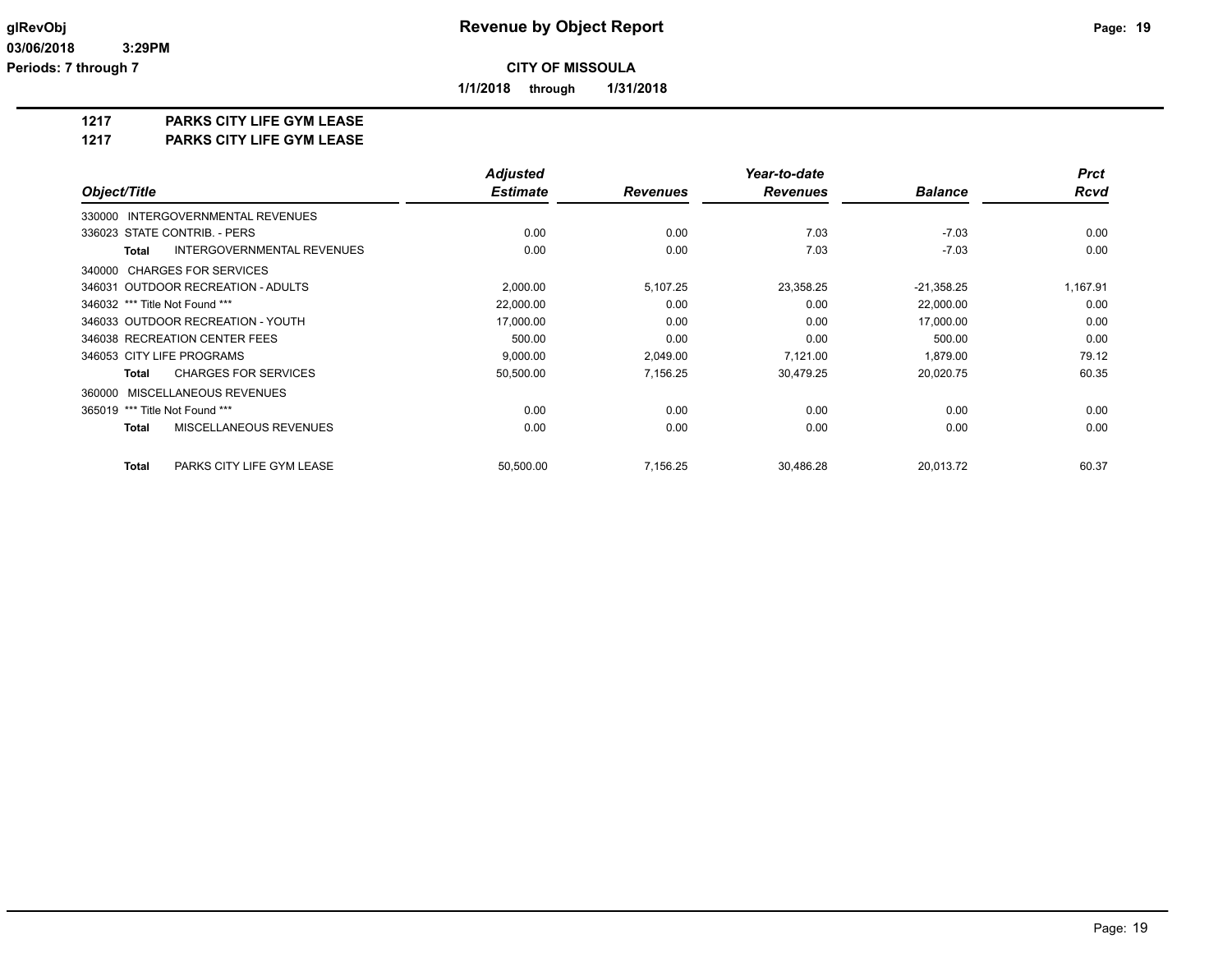**1/1/2018 through 1/31/2018**

## **1217 PARKS CITY LIFE GYM LEASE**

| Object/Title                                | <b>Adjusted</b><br><b>Estimate</b> | <b>Revenues</b> | Year-to-date<br><b>Revenues</b> | <b>Balance</b> | <b>Prct</b><br><b>Rcvd</b> |
|---------------------------------------------|------------------------------------|-----------------|---------------------------------|----------------|----------------------------|
| 330000 INTERGOVERNMENTAL REVENUES           |                                    |                 |                                 |                |                            |
| 336023 STATE CONTRIB. - PERS                | 0.00                               | 0.00            | 7.03                            | $-7.03$        | 0.00                       |
| INTERGOVERNMENTAL REVENUES<br>Total         | 0.00                               | 0.00            | 7.03                            | $-7.03$        | 0.00                       |
| 340000 CHARGES FOR SERVICES                 |                                    |                 |                                 |                |                            |
| 346031 OUTDOOR RECREATION - ADULTS          | 2,000.00                           | 5,107.25        | 23,358.25                       | $-21,358.25$   | 1,167.91                   |
| 346032 *** Title Not Found ***              | 22,000.00                          | 0.00            | 0.00                            | 22,000.00      | 0.00                       |
| 346033 OUTDOOR RECREATION - YOUTH           | 17.000.00                          | 0.00            | 0.00                            | 17,000.00      | 0.00                       |
| 346038 RECREATION CENTER FEES               | 500.00                             | 0.00            | 0.00                            | 500.00         | 0.00                       |
| 346053 CITY LIFE PROGRAMS                   | 9,000.00                           | 2,049.00        | 7,121.00                        | 1,879.00       | 79.12                      |
| <b>CHARGES FOR SERVICES</b><br><b>Total</b> | 50,500.00                          | 7,156.25        | 30,479.25                       | 20,020.75      | 60.35                      |
| <b>MISCELLANEOUS REVENUES</b><br>360000     |                                    |                 |                                 |                |                            |
| *** Title Not Found ***<br>365019           | 0.00                               | 0.00            | 0.00                            | 0.00           | 0.00                       |
| MISCELLANEOUS REVENUES<br><b>Total</b>      | 0.00                               | 0.00            | 0.00                            | 0.00           | 0.00                       |
| PARKS CITY LIFE GYM LEASE<br><b>Total</b>   | 50,500.00                          | 7,156.25        | 30,486.28                       | 20.013.72      | 60.37                      |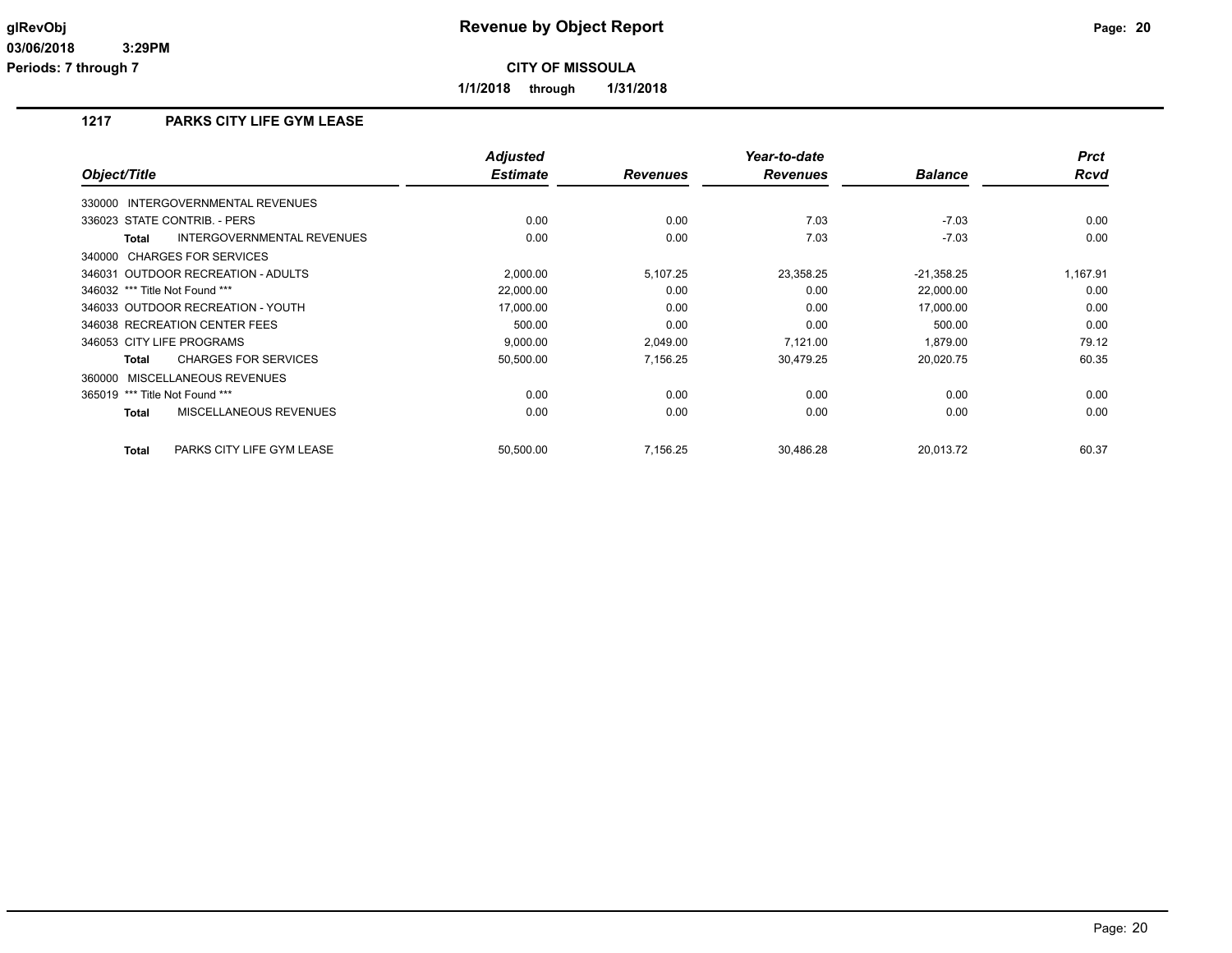**1/1/2018 through 1/31/2018**

#### **1218 ALL ABILITIES PLAYGROUND**

**1218 ALL ABILITIES PLAYGROUND**

|                                          | <b>Adjusted</b> |                 | Year-to-date |                | <b>Prct</b> |
|------------------------------------------|-----------------|-----------------|--------------|----------------|-------------|
| Object/Title                             | <b>Estimate</b> | <b>Revenues</b> | Revenues     | <b>Balance</b> | <b>Rcvd</b> |
| 360000 MISCELLANEOUS REVENUES            |                 |                 |              |                |             |
| 365019 *** Title Not Found ***           | 0.00            | 3,702.22        | 3,702.22     | $-3,702.22$    | 0.00        |
| MISCELLANEOUS REVENUES<br><b>Total</b>   | 0.00            | 3,702.22        | 3,702.22     | $-3,702.22$    | 0.00        |
| 380000 OTHER FINANCING SOURCES           |                 |                 |              |                |             |
| 383010 TRANS FR CIP                      | 0.00            | 0.00            | 0.00         | 0.00           | 0.00        |
| OTHER FINANCING SOURCES<br><b>Total</b>  | 0.00            | 0.00            | 0.00         | 0.00           | 0.00        |
| <b>Total</b><br>ALL ABILITIES PLAYGROUND | 0.00            | 3.702.22        | 3,702.22     | $-3.702.22$    | 0.00        |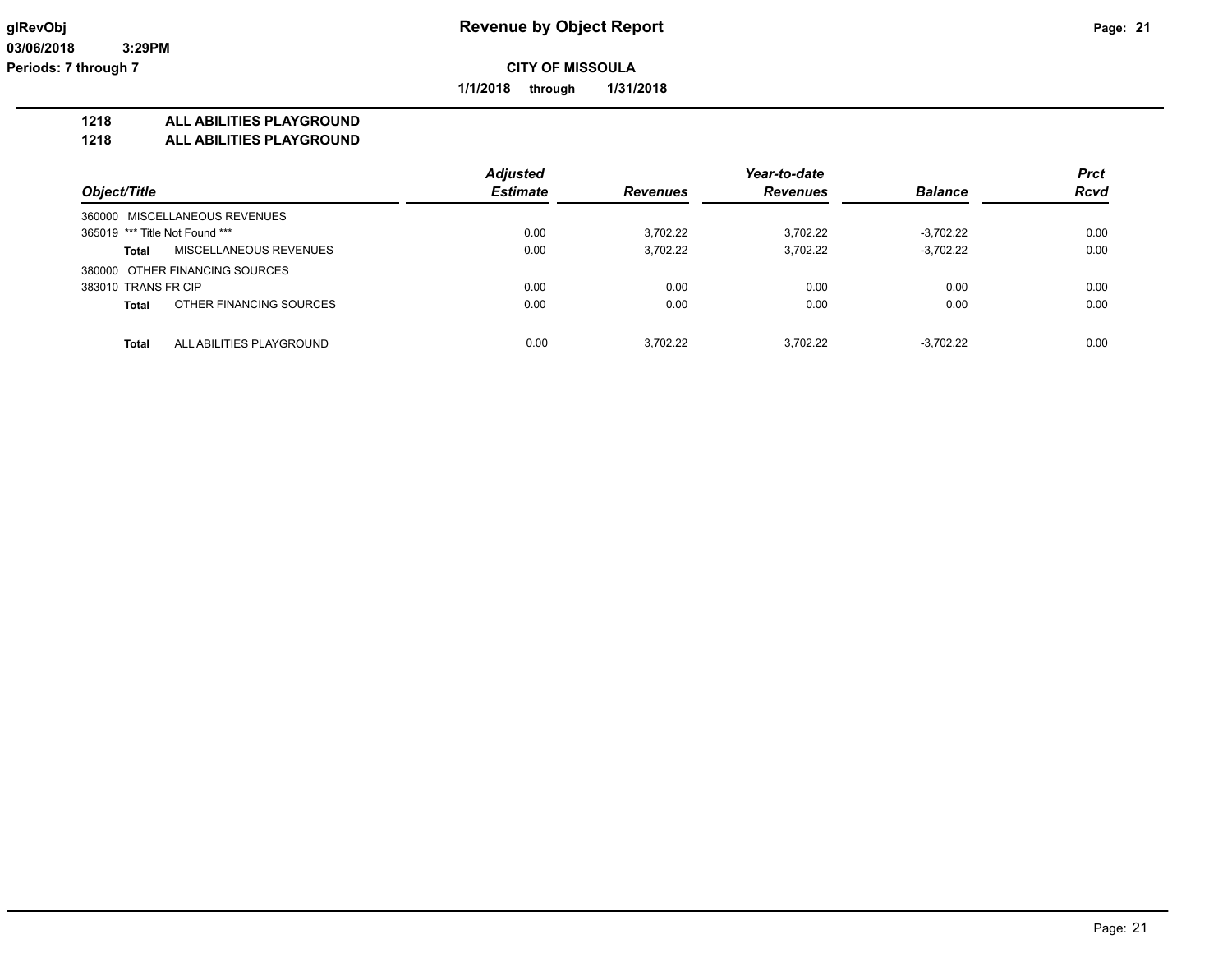**1/1/2018 through 1/31/2018**

## **1218 ALL ABILITIES PLAYGROUND**

|                                |                                | <b>Adjusted</b> |                 | Year-to-date    |                | <b>Prct</b> |
|--------------------------------|--------------------------------|-----------------|-----------------|-----------------|----------------|-------------|
| Object/Title                   |                                | <b>Estimate</b> | <b>Revenues</b> | <b>Revenues</b> | <b>Balance</b> | <b>Rcvd</b> |
| 360000                         | MISCELLANEOUS REVENUES         |                 |                 |                 |                |             |
| 365019 *** Title Not Found *** |                                | 0.00            | 3.702.22        | 3.702.22        | $-3.702.22$    | 0.00        |
| <b>Total</b>                   | <b>MISCELLANEOUS REVENUES</b>  | 0.00            | 3,702.22        | 3,702.22        | $-3,702.22$    | 0.00        |
|                                | 380000 OTHER FINANCING SOURCES |                 |                 |                 |                |             |
| 383010 TRANS FR CIP            |                                | 0.00            | 0.00            | 0.00            | 0.00           | 0.00        |
| <b>Total</b>                   | OTHER FINANCING SOURCES        | 0.00            | 0.00            | 0.00            | 0.00           | 0.00        |
| <b>Total</b>                   | ALL ABILITIES PLAYGROUND       | 0.00            | 3.702.22        | 3.702.22        | $-3.702.22$    | 0.00        |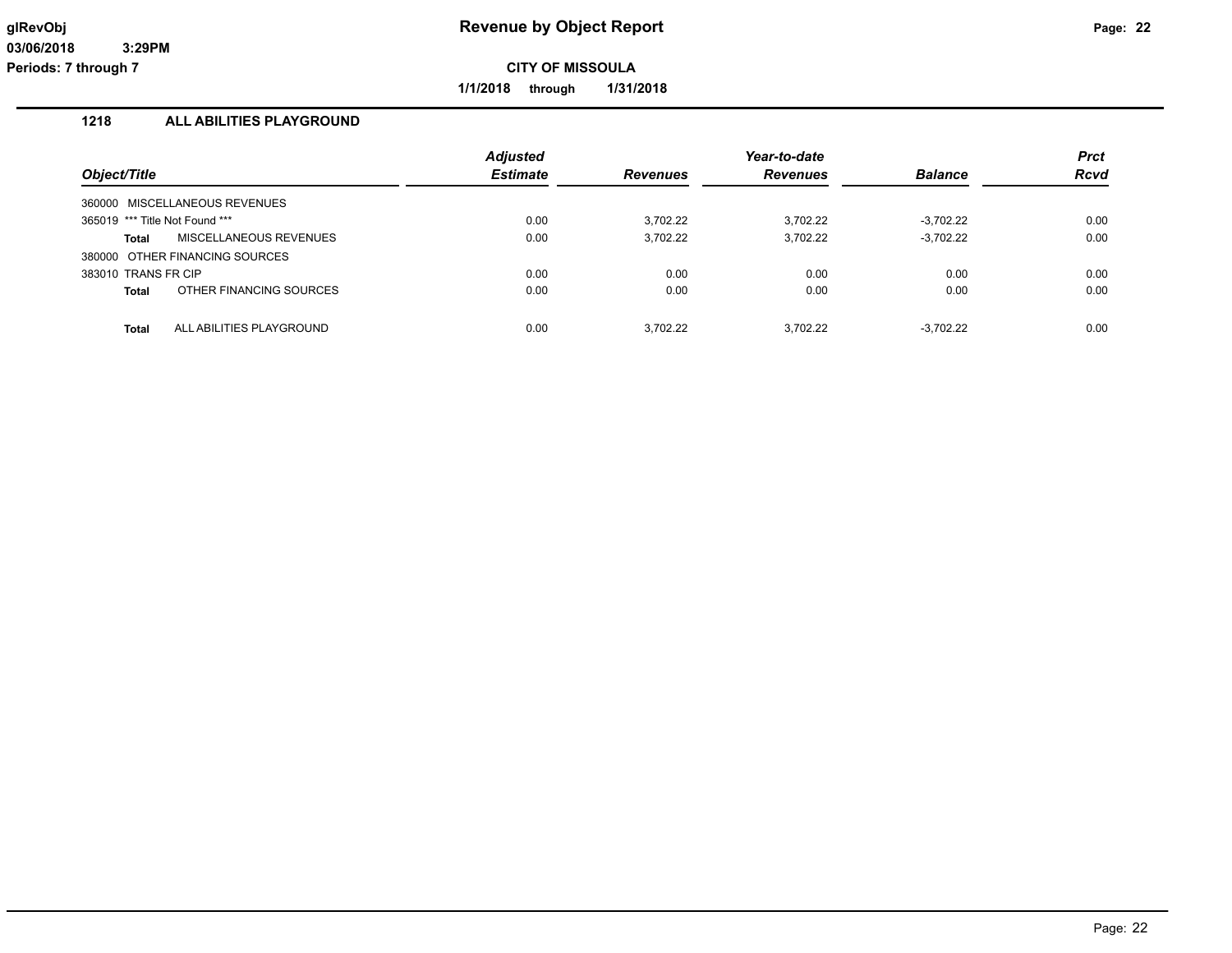**1/1/2018 through 1/31/2018**

**1219 FT MISSOULA REGIONAL PARK**

|                                                   | <b>Adjusted</b> |                 | Year-to-date    |                | <b>Prct</b> |
|---------------------------------------------------|-----------------|-----------------|-----------------|----------------|-------------|
| Object/Title                                      | <b>Estimate</b> | <b>Revenues</b> | <b>Revenues</b> | <b>Balance</b> | <b>Rcvd</b> |
| 330000 INTERGOVERNMENTAL REVENUES                 |                 |                 |                 |                |             |
| 330000 INTERGOVERNMENTAL REVENUES                 | 162,883.00      | 0.00            | 0.00            | 162,883.00     | 0.00        |
| 336023 STATE CONTRIB. - PERS                      | 0.00            | 8.05            | 149.53          | $-149.53$      | 0.00        |
| 337041 FMRP COUNTY MAINTENANCE AGREEMENT          | 0.00            | 0.00            | 0.00            | 0.00           | 0.00        |
| <b>INTERGOVERNMENTAL REVENUES</b><br><b>Total</b> | 162,883.00      | 8.05            | 149.53          | 162,733.47     | 0.09        |
| 340000 CHARGES FOR SERVICES                       |                 |                 |                 |                |             |
| 346031 OUTDOOR RECREATION - ADULTS                | 101,000.00      | 658.12          | 30,580.03       | 70,419.97      | 30.28       |
| 346033 OUTDOOR RECREATION - YOUTH                 | 34,000.00       | 1,638.00        | 22.148.19       | 11.851.81      | 65.14       |
| 346034 GROUNDS MAINTENANCE CONTRACT               | 0.00            | 0.00            | 48,368.00       | -48,368.00     | 0.00        |
| 346035 SPECIAL USE PERMITS                        | 0.00            | 0.00            | 0.00            | 0.00           | 0.00        |
| 346036 VENDOR CONCESSION FEES                     | 93.770.00       | 170.00          | 2,151.50        | 91,618.50      | 2.29        |
| 346037 PARK MERCHANDISE                           | 0.00            | 0.00            | 0.00            | 0.00           | 0.00        |
| 346039 VENDOR CONCESSIONS                         | 0.00            | 0.00            | 0.00            | 0.00           | 0.00        |
| 346050 COUNTY PLAYGROUND CONTRACT                 | 0.00            | 0.00            | 0.00            | 0.00           | 0.00        |
| 346061 RENTAL - COURT SPORTS                      | 0.00            | 0.00            | 0.00            | 0.00           | 0.00        |
| 346063 RENTAL - SHELTERS/ PAVILIONS/ PLAZAS       | 0.00            | 0.00            | 0.00            | 0.00           | 0.00        |
| 346065 RENTAL - DIAMOND FIELDS                    | 0.00            | 0.00            | 0.00            | 0.00           | 0.00        |
| 346066 RENTAL - RUGBY                             | 0.00            | 0.00            | 0.00            | 0.00           | 0.00        |
| 346067 RENTAL - SYNTHETIC FIELDS                  | 0.00            | 0.00            | 0.00            | 0.00           | 0.00        |
| 346068 RENTAL - MULTI-USE                         | 0.00            | 0.00            | 0.00            | 0.00           | 0.00        |
| 346069 RENTAL - MISCELLANEOUS                     | 0.00            | 0.00            | 0.00            | 0.00           | 0.00        |
| 346431 ENT - RENTAL - COURT SPORTS                | 0.00            | 0.00            | 0.00            | 0.00           | 0.00        |
| 346433 ENT-RENTAL - SHELTERS/ PAVILIONS/ PLAZAS   | 0.00            | 0.00            | 0.00            | 0.00           | 0.00        |
| 346531 ENT-RENTAL - MISCELLANEOUS                 | 0.00            | 0.00            | 0.00            | 0.00           | 0.00        |
| 346533 ENT-RENTAL - SYNTHETIC FIELDS              | 0.00            | 0.00            | 0.00            | 0.00           | 0.00        |
| 346631 ENT-RENTAL - DIAMOND FIELDS                | 0.00            | 0.00            | 0.00            | 0.00           | 0.00        |
| 346633 ENT-RENTAL - RUGBY                         | 0.00            | 0.00            | 0.00            | 0.00           | 0.00        |
| 346635 ENT-RENTAL - MULTI-USE                     | 0.00            | 0.00            | 0.00            | 0.00           | 0.00        |
| <b>CHARGES FOR SERVICES</b><br><b>Total</b>       | 228,770.00      | 2,466.12        | 103,247.72      | 125,522.28     | 45.13       |
| 360000 MISCELLANEOUS REVENUES                     |                 |                 |                 |                |             |
| 360010 MISCELLANEOUS                              | 0.00            | 0.00            | 0.00            | 0.00           | 0.00        |
| 365000 DONATIONS                                  | 0.00            | 0.00            | 153.00          | $-153.00$      | 0.00        |
| 365011 SPONSORSHIP - SPECIAL EVENTS               | 0.00            | 1,500.00        | 1,500.00        | $-1,500.00$    | 0.00        |
| 365013 SPONSORSHIP - RECREATION PROGRAMS          | 0.00            | 0.00            | 0.00            | 0.00           | 0.00        |
| 365015 LEAF A LEGACY - DONATIONS                  | 0.00            | 9,000.00        | 9,000.00        | $-9,000.00$    | 0.00        |
| 365019 MISC FMRP DONATIONS                        | 0.00            | 0.00            | 2,169.91        | $-2,169.91$    | 0.00        |
| 368060 PARKS CAPITAL CONTRIBUTIONS                | 0.00            | 0.00            | 0.00            | 0.00           | 0.00        |
| MISCELLANEOUS REVENUES<br><b>Total</b>            | 0.00            | 10,500.00       | 12,822.91       | $-12,822.91$   | 0.00        |
| 380000 OTHER FINANCING SOURCES                    |                 |                 |                 |                |             |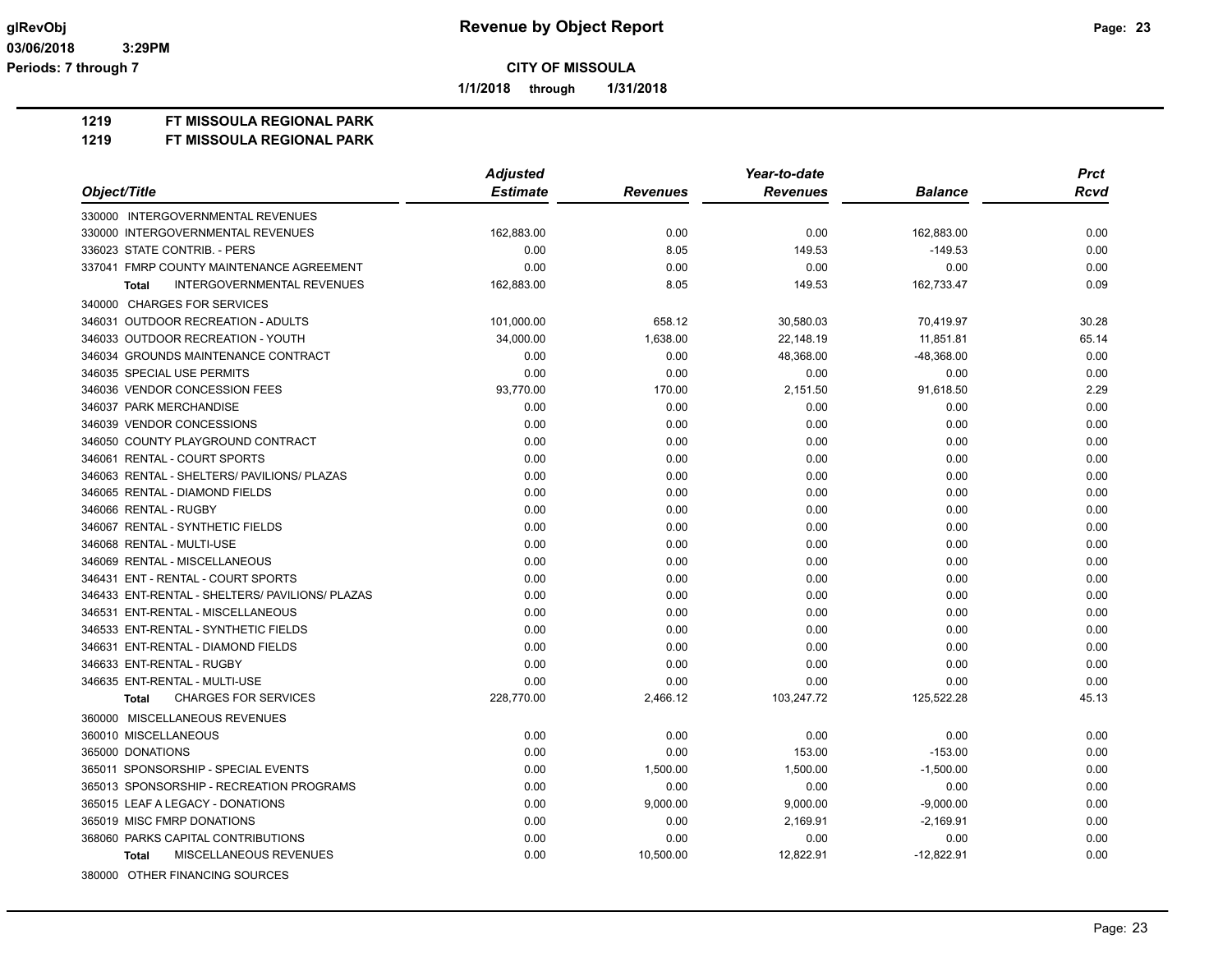**1/1/2018 through 1/31/2018**

#### **1219 FT MISSOULA REGIONAL PARK**

|                      |                                  | <b>Adjusted</b> |                 | Year-to-date |                | Prct        |
|----------------------|----------------------------------|-----------------|-----------------|--------------|----------------|-------------|
| Object/Title         |                                  | <b>Estimate</b> | <b>Revenues</b> | Revenues     | <b>Balance</b> | <b>Rcvd</b> |
| 381010 BOND PROCEEDS |                                  | 53.064.00       | 0.00            | 0.00         | 53.064.00      | 0.00        |
|                      | 383000 OPERATING TRANSFERS       | 320,695.00      | 0.00            | 172.166.00   | 148.529.00     | 53.69       |
|                      | 383050 TRANSFER FROM IMPACT FEES | 0.00            | 0.00            | 0.00         | 0.00           | 0.00        |
| Total                | OTHER FINANCING SOURCES          | 373.759.00      | 0.00            | 172.166.00   | 201.593.00     | 46.06       |
| <b>Total</b>         | FT MISSOULA REGIONAL PARK        | 765.412.00      | 12.974.17       | 288.386.16   | 477.025.84     | 37.68       |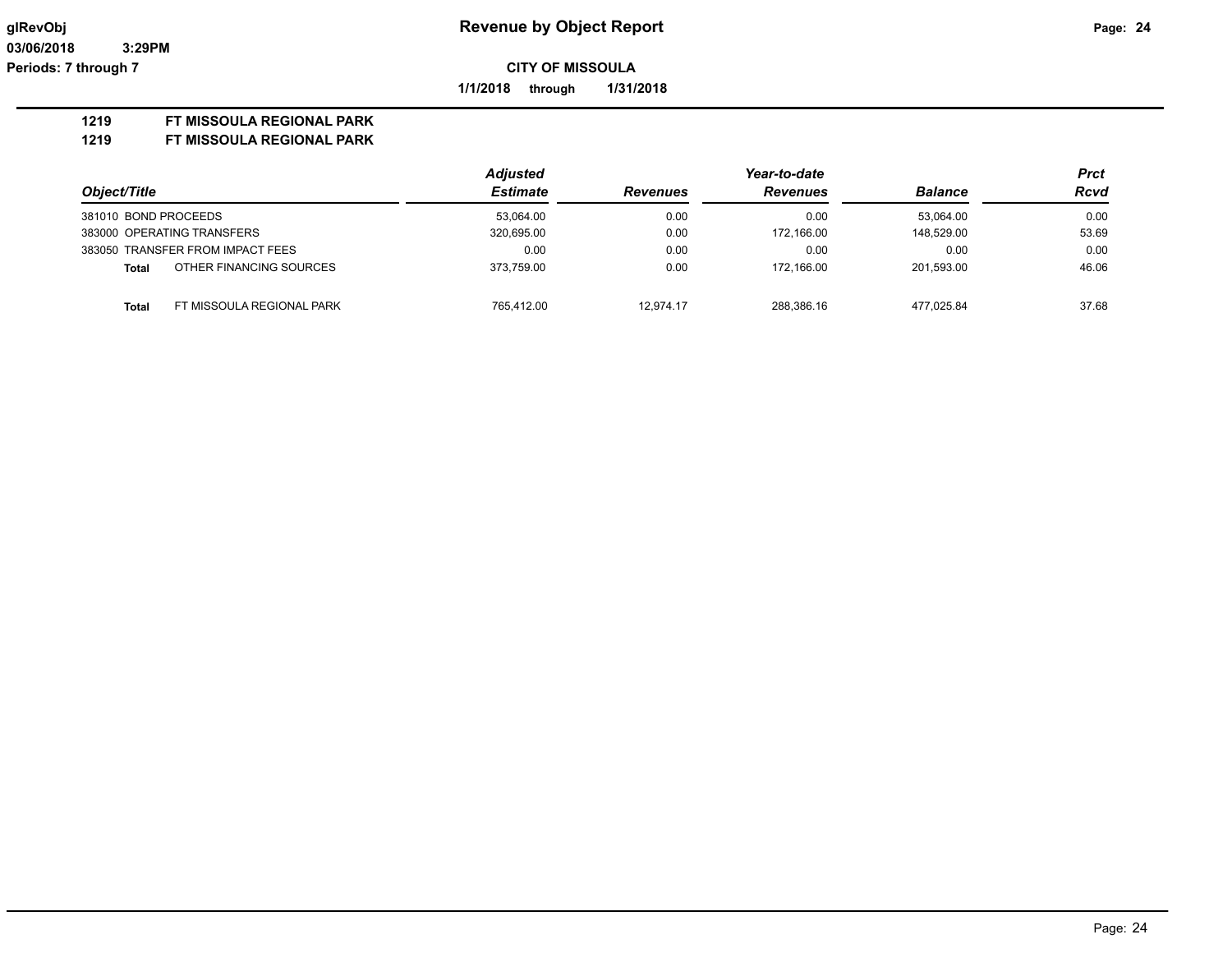**1/1/2018 through 1/31/2018**

|                                                   | <b>Adjusted</b> |                 | Year-to-date    |                | <b>Prct</b> |
|---------------------------------------------------|-----------------|-----------------|-----------------|----------------|-------------|
| Object/Title                                      | <b>Estimate</b> | <b>Revenues</b> | <b>Revenues</b> | <b>Balance</b> | Rcvd        |
| 330000 INTERGOVERNMENTAL REVENUES                 |                 |                 |                 |                |             |
| 330000 INTERGOVERNMENTAL REVENUES                 | 162,883.00      | 0.00            | 0.00            | 162,883.00     | 0.00        |
| 336023 STATE CONTRIB. - PERS                      | 0.00            | 8.05            | 149.53          | $-149.53$      | 0.00        |
| 337041 FMRP COUNTY MAINTENANCE AGREEMENT          | 0.00            | 0.00            | 0.00            | 0.00           | 0.00        |
| <b>INTERGOVERNMENTAL REVENUES</b><br><b>Total</b> | 162,883.00      | 8.05            | 149.53          | 162,733.47     | 0.09        |
| 340000 CHARGES FOR SERVICES                       |                 |                 |                 |                |             |
| 346031 OUTDOOR RECREATION - ADULTS                | 101,000.00      | 658.12          | 30,580.03       | 70,419.97      | 30.28       |
| 346033 OUTDOOR RECREATION - YOUTH                 | 34,000.00       | 1,638.00        | 22,148.19       | 11,851.81      | 65.14       |
| 346034 GROUNDS MAINTENANCE CONTRACT               | 0.00            | 0.00            | 48,368.00       | $-48,368.00$   | 0.00        |
| 346035 SPECIAL USE PERMITS                        | 0.00            | 0.00            | 0.00            | 0.00           | 0.00        |
| 346036 VENDOR CONCESSION FEES                     | 93,770.00       | 170.00          | 2,151.50        | 91,618.50      | 2.29        |
| 346037 PARK MERCHANDISE                           | 0.00            | 0.00            | 0.00            | 0.00           | 0.00        |
| 346039 VENDOR CONCESSIONS                         | 0.00            | 0.00            | 0.00            | 0.00           | 0.00        |
| 346050 COUNTY PLAYGROUND CONTRACT                 | 0.00            | 0.00            | 0.00            | 0.00           | 0.00        |
| 346061 RENTAL - COURT SPORTS                      | 0.00            | 0.00            | 0.00            | 0.00           | 0.00        |
| 346063 RENTAL - SHELTERS/ PAVILIONS/ PLAZAS       | 0.00            | 0.00            | 0.00            | 0.00           | 0.00        |
| 346065 RENTAL - DIAMOND FIELDS                    | 0.00            | 0.00            | 0.00            | 0.00           | 0.00        |
| 346066 RENTAL - RUGBY                             | 0.00            | 0.00            | 0.00            | 0.00           | 0.00        |
| 346067 RENTAL - SYNTHETIC FIELDS                  | 0.00            | 0.00            | 0.00            | 0.00           | 0.00        |
| 346068 RENTAL - MULTI-USE                         | 0.00            | 0.00            | 0.00            | 0.00           | 0.00        |
| 346069 RENTAL - MISCELLANEOUS                     | 0.00            | 0.00            | 0.00            | 0.00           | 0.00        |
| 346431 ENT - RENTAL - COURT SPORTS                | 0.00            | 0.00            | 0.00            | 0.00           | 0.00        |
| 346433 ENT-RENTAL - SHELTERS/ PAVILIONS/ PLAZAS   | 0.00            | 0.00            | 0.00            | 0.00           | 0.00        |
| 346531 ENT-RENTAL - MISCELLANEOUS                 | 0.00            | 0.00            | 0.00            | 0.00           | 0.00        |
| 346533 ENT-RENTAL - SYNTHETIC FIELDS              | 0.00            | 0.00            | 0.00            | 0.00           | 0.00        |
| 346631 ENT-RENTAL - DIAMOND FIELDS                | 0.00            | 0.00            | 0.00            | 0.00           | 0.00        |
| 346633 ENT-RENTAL - RUGBY                         | 0.00            | 0.00            | 0.00            | 0.00           | 0.00        |
| 346635 ENT-RENTAL - MULTI-USE                     | 0.00            | 0.00            | 0.00            | 0.00           | 0.00        |
| <b>CHARGES FOR SERVICES</b><br><b>Total</b>       | 228,770.00      | 2,466.12        | 103,247.72      | 125,522.28     | 45.13       |
| 360000 MISCELLANEOUS REVENUES                     |                 |                 |                 |                |             |
| 360010 MISCELLANEOUS                              | 0.00            | 0.00            | 0.00            | 0.00           | 0.00        |
| 365000 DONATIONS                                  | 0.00            | 0.00            | 153.00          | $-153.00$      | 0.00        |
| 365011 SPONSORSHIP - SPECIAL EVENTS               | 0.00            | 1,500.00        | 1,500.00        | $-1,500.00$    | 0.00        |
| 365013 SPONSORSHIP - RECREATION PROGRAMS          | 0.00            | 0.00            | 0.00            | 0.00           | 0.00        |
| 365015 LEAF A LEGACY - DONATIONS                  | 0.00            | 9,000.00        | 9,000.00        | $-9,000.00$    | 0.00        |
| 365019 MISC FMRP DONATIONS                        | 0.00            | 0.00            | 2,169.91        | $-2,169.91$    | 0.00        |
| 368060 PARKS CAPITAL CONTRIBUTIONS                | 0.00            | 0.00            | 0.00            | 0.00           | 0.00        |
| MISCELLANEOUS REVENUES<br><b>Total</b>            | 0.00            | 10,500.00       | 12,822.91       | $-12,822.91$   | 0.00        |
| 380000 OTHER FINANCING SOURCES                    |                 |                 |                 |                |             |
| 381010 BOND PROCEEDS                              | 53,064.00       | 0.00            | 0.00            | 53,064.00      | 0.00        |
|                                                   |                 |                 |                 |                |             |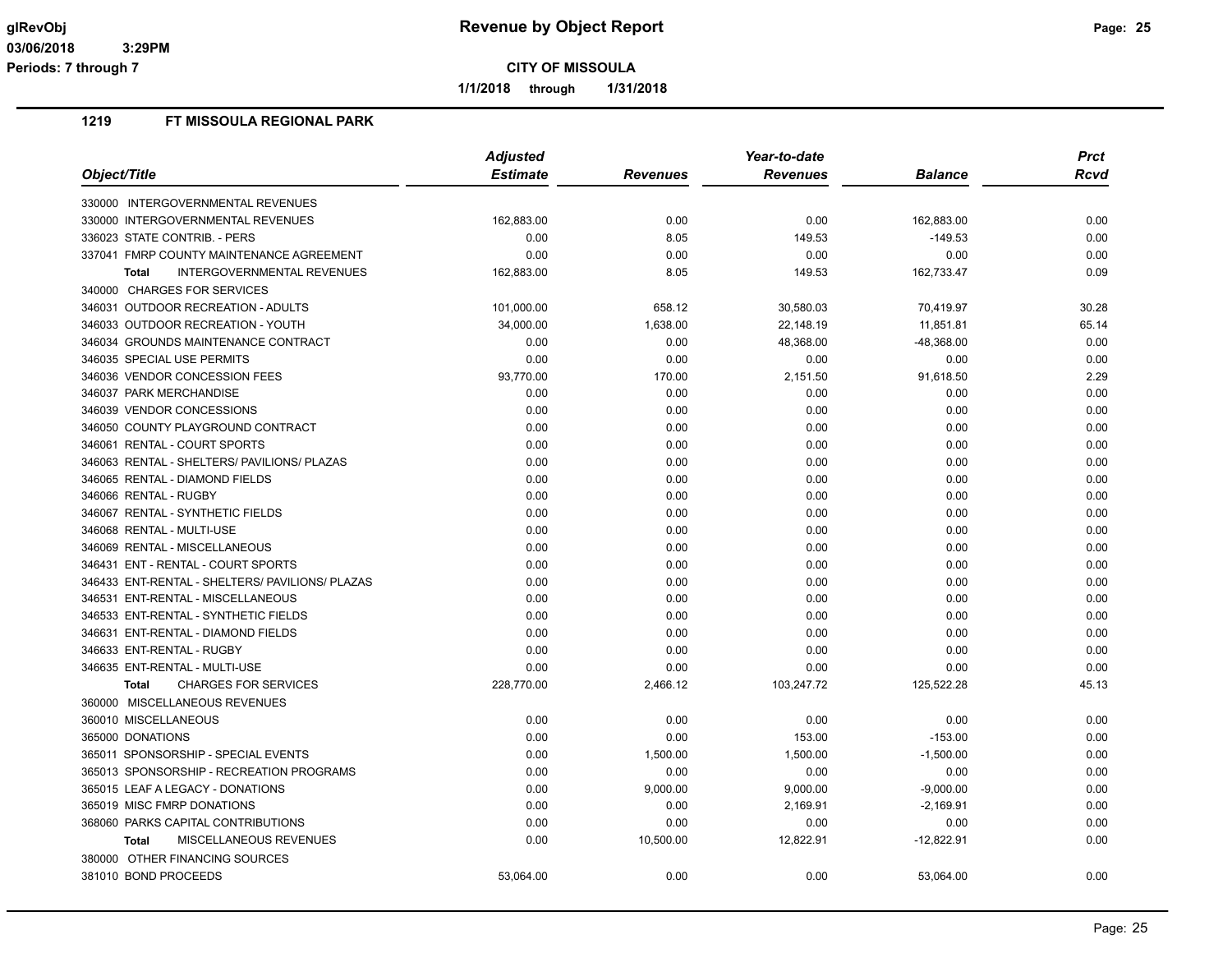**1/1/2018 through 1/31/2018**

|                                         | <b>Adjusted</b> |                 | Year-to-date    |                | <b>Prct</b> |
|-----------------------------------------|-----------------|-----------------|-----------------|----------------|-------------|
| Object/Title                            | <b>Estimate</b> | <b>Revenues</b> | <b>Revenues</b> | <b>Balance</b> | <b>Rcvd</b> |
| 383000 OPERATING TRANSFERS              | 320,695.00      | 0.00            | 172.166.00      | 148.529.00     | 53.69       |
| 383050 TRANSFER FROM IMPACT FEES        | 0.00            | 0.00            | 0.00            | 0.00           | 0.00        |
| OTHER FINANCING SOURCES<br><b>Total</b> | 373.759.00      | 0.00            | 172.166.00      | 201.593.00     | 46.06       |
| FT MISSOULA REGIONAL PARK<br>Total      | 765.412.00      | 12.974.17       | 288,386.16      | 477.025.84     | 37.68       |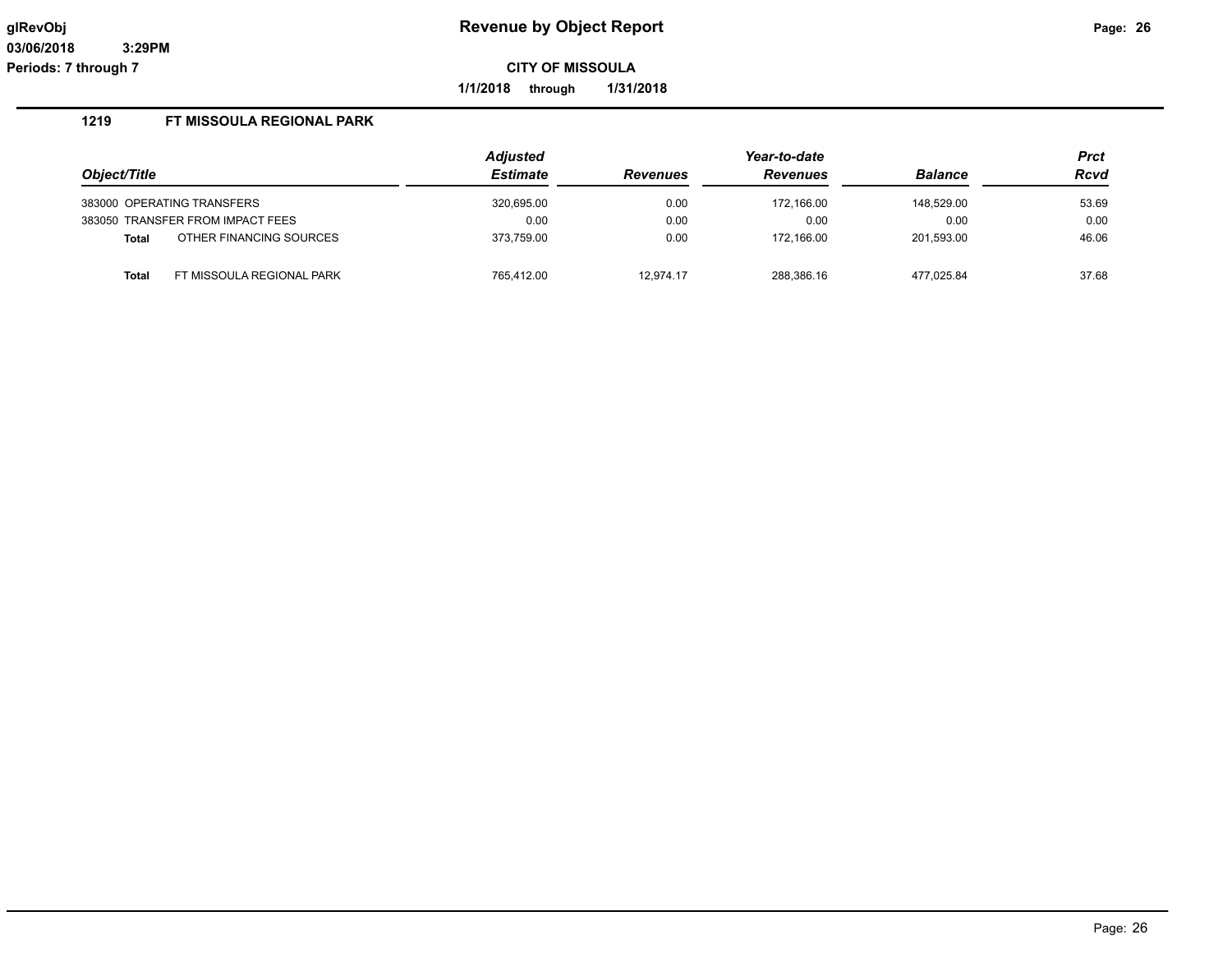**03/06/2018 3:29PM Periods: 7 through 7**

**CITY OF MISSOULA**

**1/1/2018 through 1/31/2018**

## **1241 CEMETERY CREMAIN WALL FUND**

#### **1241 CEMETERY CREMAIN WALL FUND**

|                                            | <b>Adjusted</b> |                 | Year-to-date    |                | <b>Prct</b> |
|--------------------------------------------|-----------------|-----------------|-----------------|----------------|-------------|
| Object/Title                               | <b>Estimate</b> | <b>Revenues</b> | <b>Revenues</b> | <b>Balance</b> | <b>Rcvd</b> |
| 340000 CHARGES FOR SERVICES                |                 |                 |                 |                |             |
| 343310 SALE OF NICHE NAMEPLATES & VASES    | 0.00            | 0.00            | 18.400.00       | $-18.400.00$   | 0.00        |
| 343322 FLOWER CARE                         | 10,000.00       | 0.00            | 0.00            | 10.000.00      | 0.00        |
| <b>CHARGES FOR SERVICES</b><br>Total       | 10,000.00       | 0.00            | 18.400.00       | $-8.400.00$    | 184.00      |
| CEMETERY CREMAIN WALL FUND<br><b>Total</b> | 10.000.00       | 0.00            | 18.400.00       | $-8.400.00$    | 184.00      |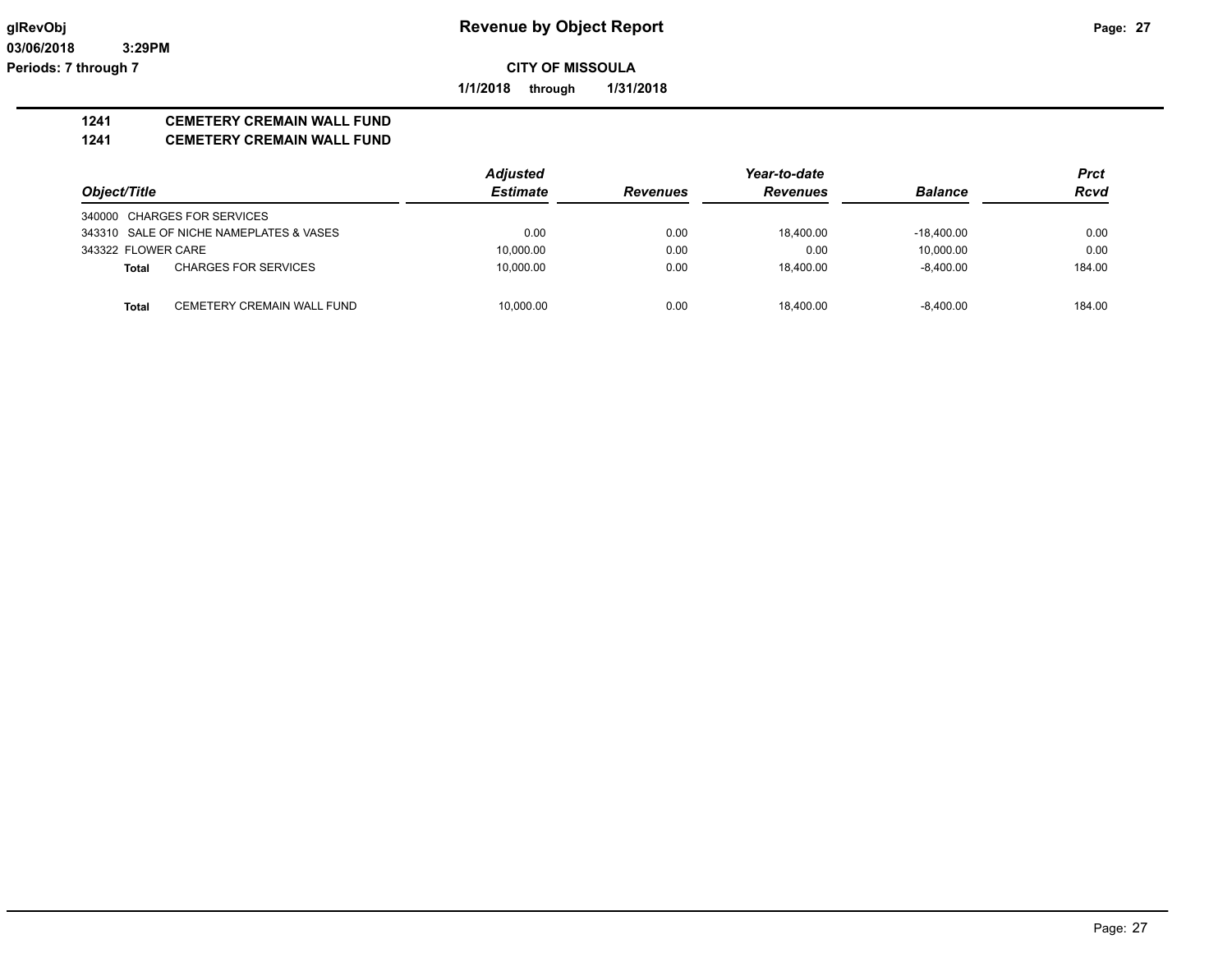**1/1/2018 through 1/31/2018**

## **1241 CEMETERY CREMAIN WALL FUND**

| Object/Title       |                                         | <b>Adjusted</b><br><b>Estimate</b> | <b>Revenues</b> | Year-to-date<br><b>Revenues</b> | <b>Balance</b> | <b>Prct</b><br><b>Rcvd</b> |
|--------------------|-----------------------------------------|------------------------------------|-----------------|---------------------------------|----------------|----------------------------|
|                    | 340000 CHARGES FOR SERVICES             |                                    |                 |                                 |                |                            |
|                    | 343310 SALE OF NICHE NAMEPLATES & VASES | 0.00                               | 0.00            | 18.400.00                       | $-18.400.00$   | 0.00                       |
| 343322 FLOWER CARE |                                         | 10,000.00                          | 0.00            | 0.00                            | 10.000.00      | 0.00                       |
| Total              | <b>CHARGES FOR SERVICES</b>             | 10,000.00                          | 0.00            | 18.400.00                       | $-8.400.00$    | 184.00                     |
|                    |                                         |                                    |                 |                                 |                |                            |
| <b>Total</b>       | CEMETERY CREMAIN WALL FUND              | 10.000.00                          | 0.00            | 18.400.00                       | $-8.400.00$    | 184.00                     |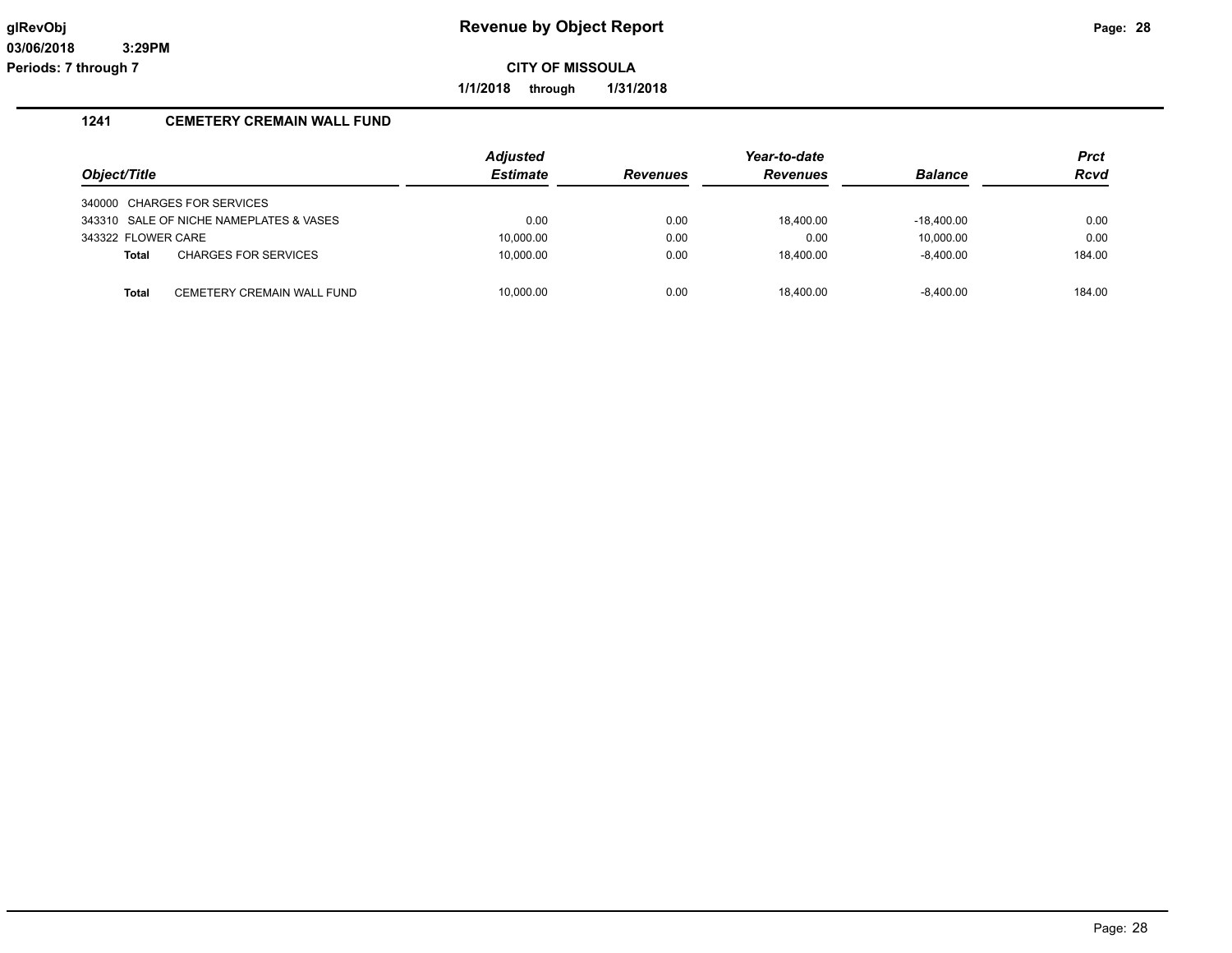**1/1/2018 through 1/31/2018**

## **1242 CEMETERY CAPITAL RESERVE FUND**

#### **1242 CEMETERY CAPITAL RESERVE FUND**

|                            |                                          | <b>Adjusted</b> |                 | Year-to-date    |                | Prct  |
|----------------------------|------------------------------------------|-----------------|-----------------|-----------------|----------------|-------|
| Object/Title               |                                          | <b>Estimate</b> | <b>Revenues</b> | <b>Revenues</b> | <b>Balance</b> | Rcvd  |
|                            | 340000 CHARGES FOR SERVICES              |                 |                 |                 |                |       |
| 343320 SALE OF GRAVES      |                                          | 14,230.00       | 1,050.00        | 7,300.00        | 6,930.00       | 51.30 |
| 343321 FOUNDATIONS         |                                          | 3,560.00        | 387.50          | 2,552.50        | 1,007.50       | 71.70 |
| 343322 FLOWER CARE         |                                          | 4,150.00        | 0.00            | 0.00            | 4,150.00       | 0.00  |
|                            | 343323 LINER/ POLYVAULTS/ ACCESS FEES    | 12,530.00       | 825.00          | 3,225.00        | 9,305.00       | 25.74 |
|                            | 343324 OTHER CEMETERY FEES               | 1,920.00        | 150.00          | 1,050.00        | 870.00         | 54.69 |
| 343325 2ND INTERMENT RIGHT |                                          | 3,840.00        | 0.00            | 1,000.00        | 2,840.00       | 26.04 |
|                            | 343327 MONUMENT MAINTENANCE              | 0.00            | 0.00            | 0.00            | 0.00           | 0.00  |
|                            | 343340 OPENINGS/ CLOSINGS/ DISINTERMENTS | 14.770.00       | 1.212.50        | 5.087.50        | 9,682.50       | 34.44 |
|                            | 343341 CEMETERY MONUMENT PERMIT FEE      | 0.00            | 50.00           | 50.00           | $-50.00$       | 0.00  |
|                            | 343343 CEMETERY OVERTIME SERVICES FEE    | 0.00            | 0.00            | 0.00            | 0.00           | 0.00  |
| 343350 MISCELLANEOUS FEES  |                                          | 0.00            | 0.00            | 42.50           | $-42.50$       | 0.00  |
| Total                      | <b>CHARGES FOR SERVICES</b>              | 55,000.00       | 3,675.00        | 20,307.50       | 34,692.50      | 36.92 |
| <b>Total</b>               | CEMETERY CAPITAL RESERVE FUND            | 55,000.00       | 3,675.00        | 20,307.50       | 34,692.50      | 36.92 |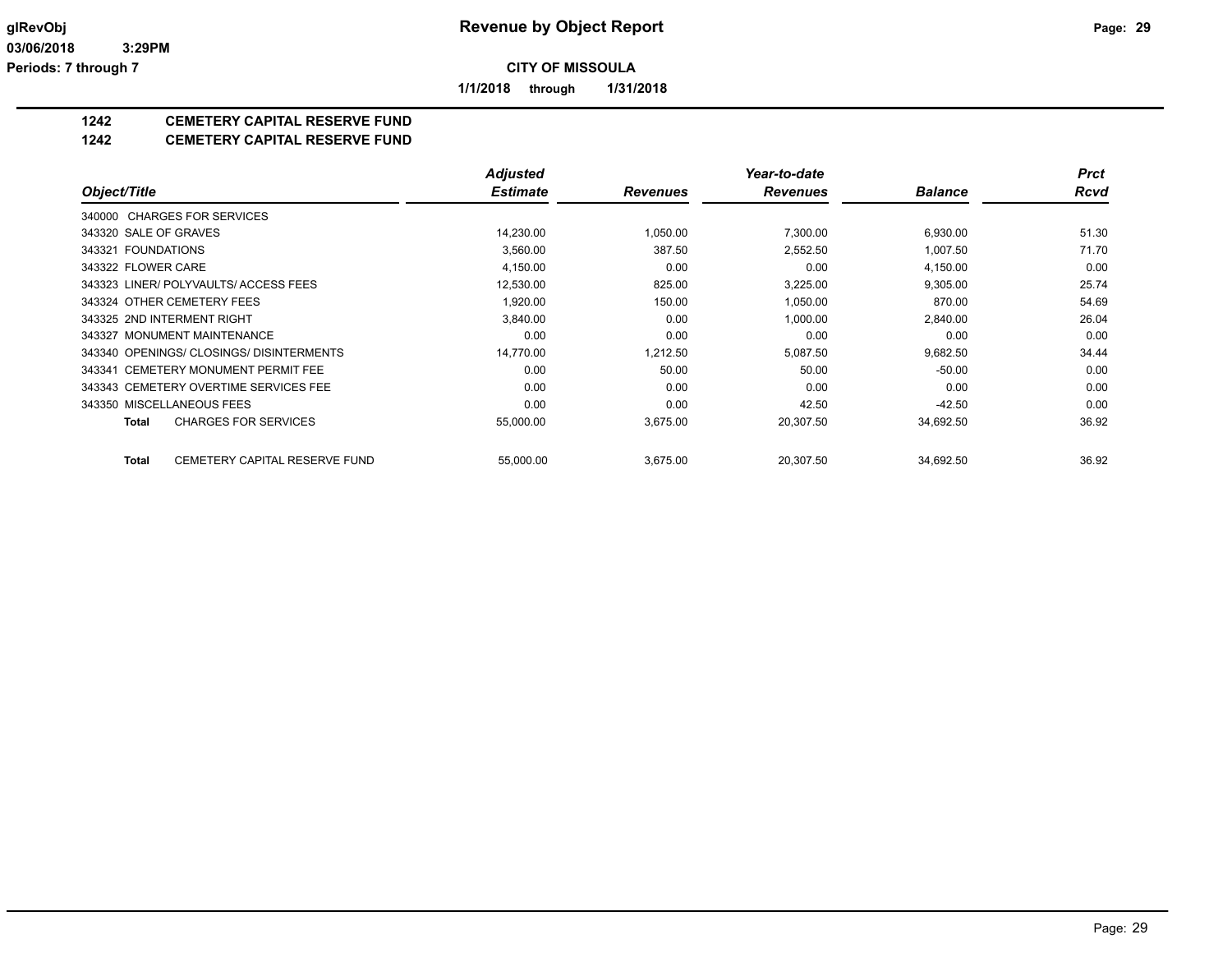**1/1/2018 through 1/31/2018**

## **1242 CEMETERY CAPITAL RESERVE FUND**

|                                               | <b>Adjusted</b> |                 | Year-to-date    |                | <b>Prct</b> |
|-----------------------------------------------|-----------------|-----------------|-----------------|----------------|-------------|
| Object/Title                                  | <b>Estimate</b> | <b>Revenues</b> | <b>Revenues</b> | <b>Balance</b> | <b>Rcvd</b> |
| 340000 CHARGES FOR SERVICES                   |                 |                 |                 |                |             |
| 343320 SALE OF GRAVES                         | 14,230.00       | 1,050.00        | 7,300.00        | 6,930.00       | 51.30       |
| 343321 FOUNDATIONS                            | 3,560.00        | 387.50          | 2,552.50        | 1,007.50       | 71.70       |
| 343322 FLOWER CARE                            | 4,150.00        | 0.00            | 0.00            | 4,150.00       | 0.00        |
| 343323 LINER/POLYVAULTS/ACCESS FEES           | 12,530.00       | 825.00          | 3,225.00        | 9,305.00       | 25.74       |
| 343324 OTHER CEMETERY FEES                    | 1,920.00        | 150.00          | 1,050.00        | 870.00         | 54.69       |
| 343325 2ND INTERMENT RIGHT                    | 3,840.00        | 0.00            | 1,000.00        | 2,840.00       | 26.04       |
| 343327 MONUMENT MAINTENANCE                   | 0.00            | 0.00            | 0.00            | 0.00           | 0.00        |
| 343340 OPENINGS/ CLOSINGS/ DISINTERMENTS      | 14,770.00       | 1,212.50        | 5,087.50        | 9,682.50       | 34.44       |
| 343341 CEMETERY MONUMENT PERMIT FEE           | 0.00            | 50.00           | 50.00           | $-50.00$       | 0.00        |
| 343343 CEMETERY OVERTIME SERVICES FEE         | 0.00            | 0.00            | 0.00            | 0.00           | 0.00        |
| 343350 MISCELLANEOUS FEES                     | 0.00            | 0.00            | 42.50           | $-42.50$       | 0.00        |
| <b>CHARGES FOR SERVICES</b><br>Total          | 55,000.00       | 3,675.00        | 20,307.50       | 34,692.50      | 36.92       |
| CEMETERY CAPITAL RESERVE FUND<br><b>Total</b> | 55,000.00       | 3,675.00        | 20,307.50       | 34,692.50      | 36.92       |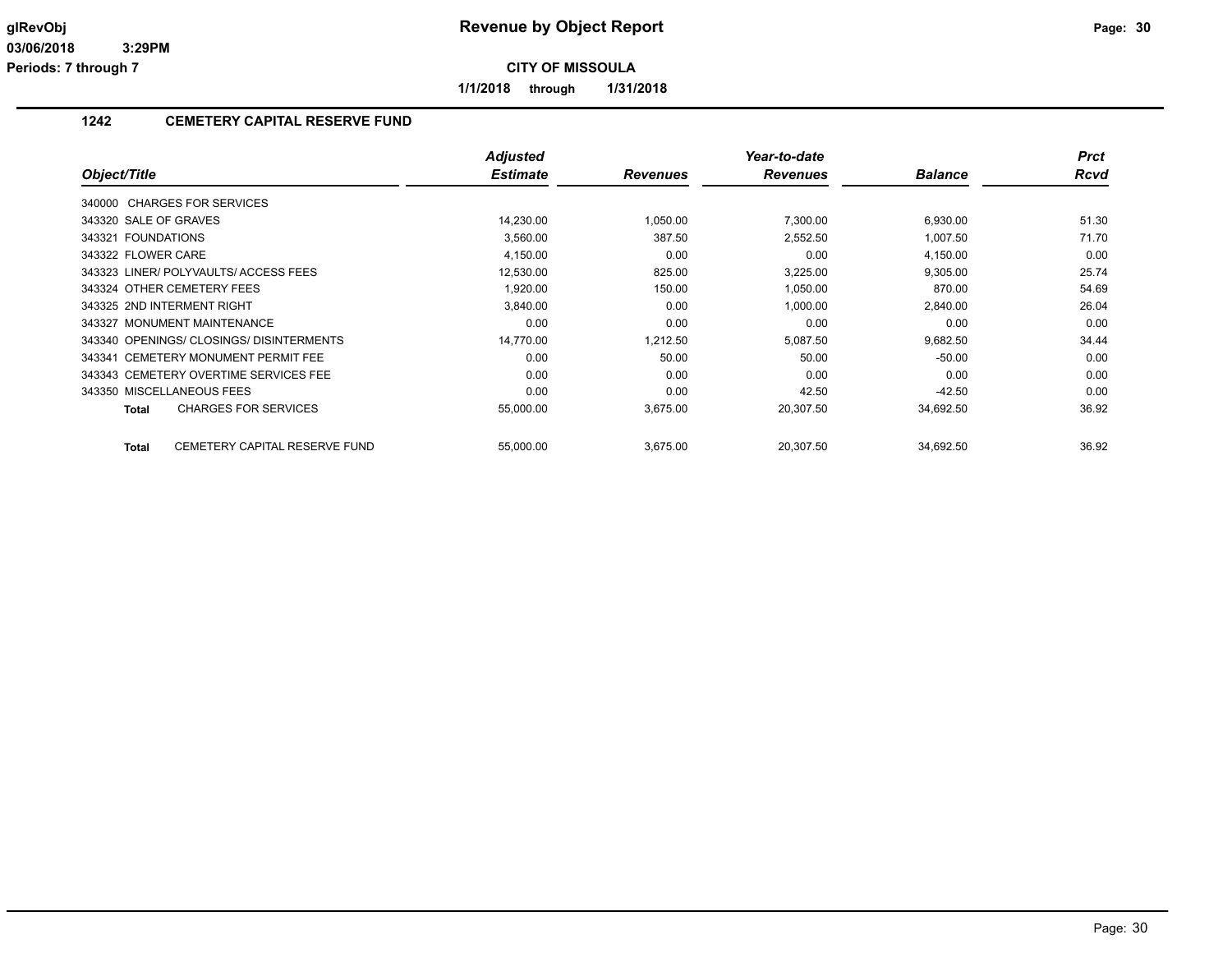**1/1/2018 through 1/31/2018**

#### **1243 CEMETERY MEMORIAL FUND**

**1243 CEMETERY MEMORIAL FUND**

|                      |                               | <b>Adjusted</b> |                 | Year-to-date    |                | <b>Prct</b> |
|----------------------|-------------------------------|-----------------|-----------------|-----------------|----------------|-------------|
| Object/Title         |                               | <b>Estimate</b> | <b>Revenues</b> | <b>Revenues</b> | <b>Balance</b> | <b>Rcvd</b> |
|                      | 360000 MISCELLANEOUS REVENUES |                 |                 |                 |                |             |
| 360010 MISCELLANEOUS |                               | 0.00            | 0.00            | 0.00            | 0.00           | 0.00        |
| 365000 DONATIONS     |                               | 1.500.00        | 0.00            | 2,090.50        | $-590.50$      | 139.37      |
| <b>Total</b>         | <b>MISCELLANEOUS REVENUES</b> | 1.500.00        | 0.00            | 2.090.50        | $-590.50$      | 139.37      |
|                      |                               |                 |                 |                 |                |             |
| <b>Total</b>         | CEMETERY MEMORIAL FUND        | 1.500.00        | 0.00            | 2.090.50        | $-590.50$      | 139.37      |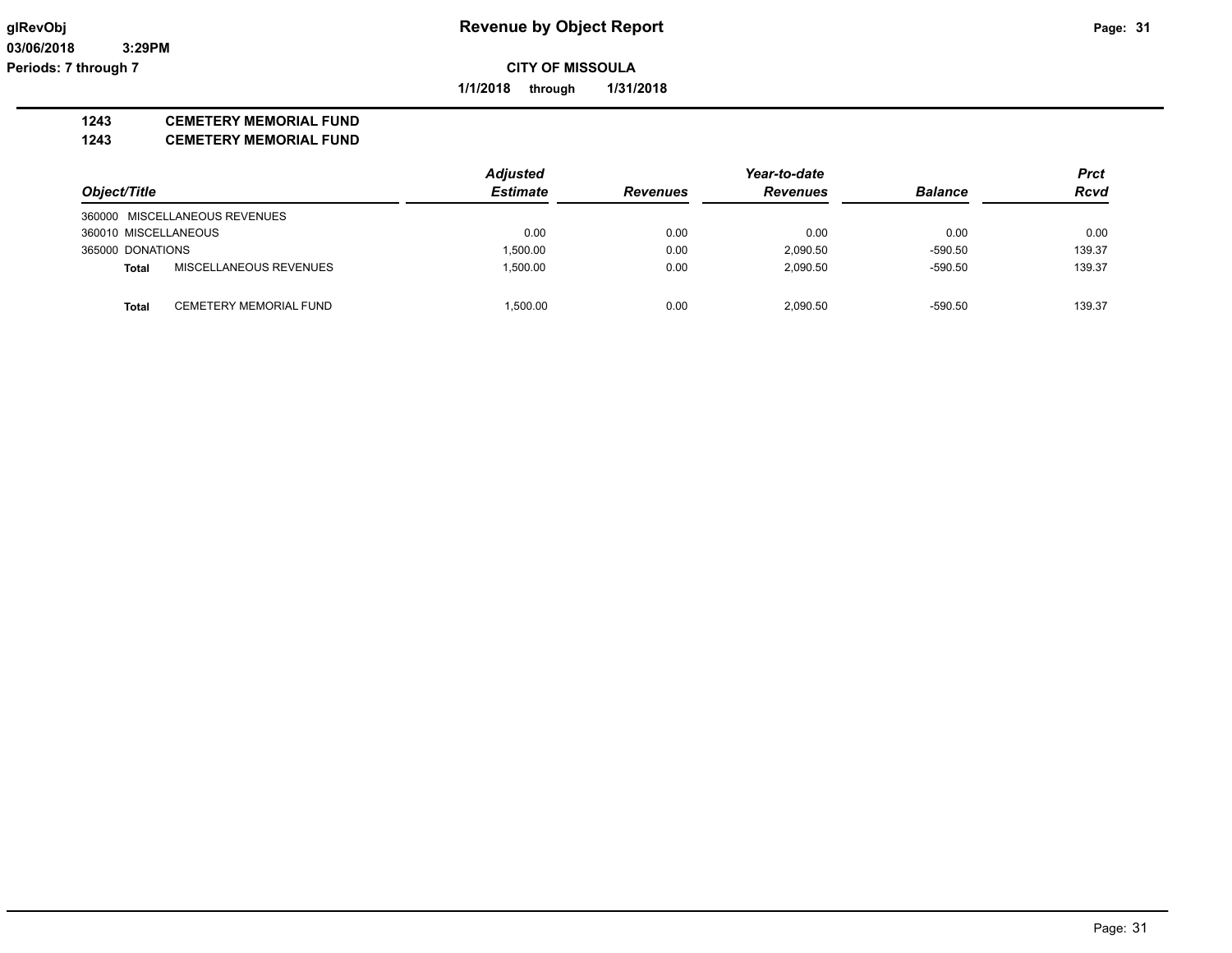**1/1/2018 through 1/31/2018**

## **1243 CEMETERY MEMORIAL FUND**

|                      |                               | Adjusted        |                 | Year-to-date    |                | <b>Prct</b> |
|----------------------|-------------------------------|-----------------|-----------------|-----------------|----------------|-------------|
| Object/Title         |                               | <b>Estimate</b> | <b>Revenues</b> | <b>Revenues</b> | <b>Balance</b> | <b>Rcvd</b> |
|                      | 360000 MISCELLANEOUS REVENUES |                 |                 |                 |                |             |
| 360010 MISCELLANEOUS |                               | 0.00            | 0.00            | 0.00            | 0.00           | 0.00        |
| 365000 DONATIONS     |                               | 1.500.00        | 0.00            | 2.090.50        | $-590.50$      | 139.37      |
| <b>Total</b>         | MISCELLANEOUS REVENUES        | 1.500.00        | 0.00            | 2.090.50        | $-590.50$      | 139.37      |
|                      |                               |                 |                 |                 |                |             |
| Total                | <b>CEMETERY MEMORIAL FUND</b> | 1.500.00        | 0.00            | 2.090.50        | $-590.50$      | 139.37      |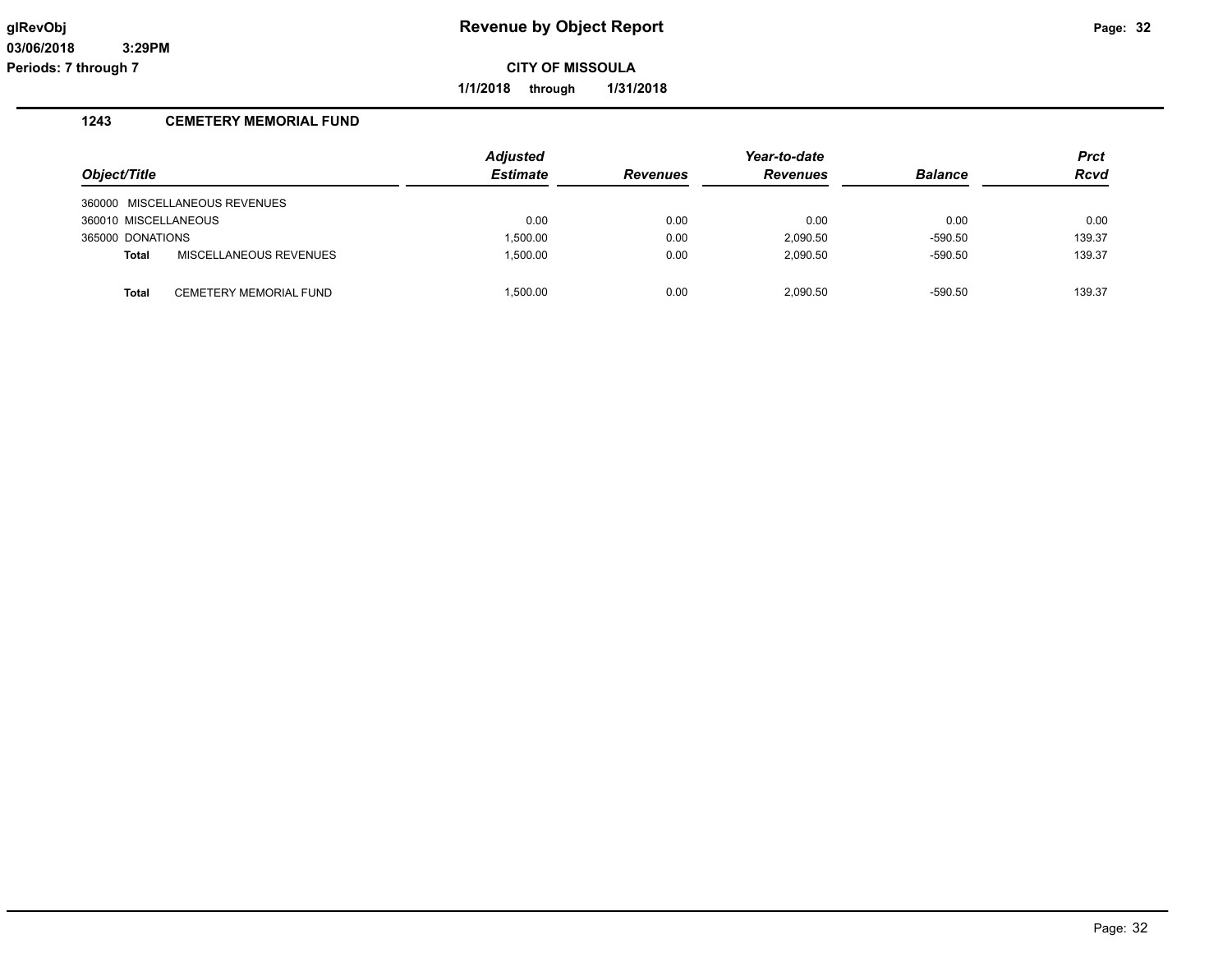**1/1/2018 through 1/31/2018**

### **1251 JOHNSON ST PROPERTY RENTAL**

**1251 JOHNSON ST PROPERTY RENTAL**

|                                                           | <b>Adjusted</b> |                 | Year-to-date    |                | <b>Prct</b> |
|-----------------------------------------------------------|-----------------|-----------------|-----------------|----------------|-------------|
| Object/Title                                              | <b>Estimate</b> | <b>Revenues</b> | <b>Revenues</b> | <b>Balance</b> | <b>Rcvd</b> |
| 360000 MISCELLANEOUS REVENUES                             |                 |                 |                 |                |             |
| 360010 MISCELLANEOUS                                      | 0.00            | 0.00            | 0.00            | 0.00           | 0.00        |
| 361005 JOHNSON ST RENTAL INCOME                           | 109,467.00      | 9,666.75        | 67,654.75       | 41,812.25      | 61.80       |
| MISCELLANEOUS REVENUES<br>Total                           | 109,467.00      | 9,666.75        | 67,654.75       | 41,812.25      | 61.80       |
| INVESTMENTS & ROYALTY EARNINGS<br>370000                  |                 |                 |                 |                |             |
| 371010 INTEREST ON INVESTMENTS                            | 0.00            | 0.00            | 0.00            | 0.00           | 0.00        |
| 371020 GAIN/LOSS IN MARKET VALUE OF INVESTMENTS           | 0.00            | 0.00            | 0.00            | 0.00           | 0.00        |
| <b>INVESTMENTS &amp; ROYALTY EARNINGS</b><br><b>Total</b> | 0.00            | 0.00            | 0.00            | 0.00           | 0.00        |
| 380000 OTHER FINANCING SOURCES                            |                 |                 |                 |                |             |
| 383000 OPERATING TRANSFERS                                | 0.00            | 0.00            | 0.00            | 0.00           | 0.00        |
| 383029 TRANS FR GENERAL                                   | 0.00            | 0.00            | 0.00            | 0.00           | 0.00        |
| OTHER FINANCING SOURCES<br>Total                          | 0.00            | 0.00            | 0.00            | 0.00           | 0.00        |
| JOHNSON ST PROPERTY RENTAL<br>Total                       | 109,467.00      | 9,666.75        | 67,654.75       | 41,812.25      | 61.80       |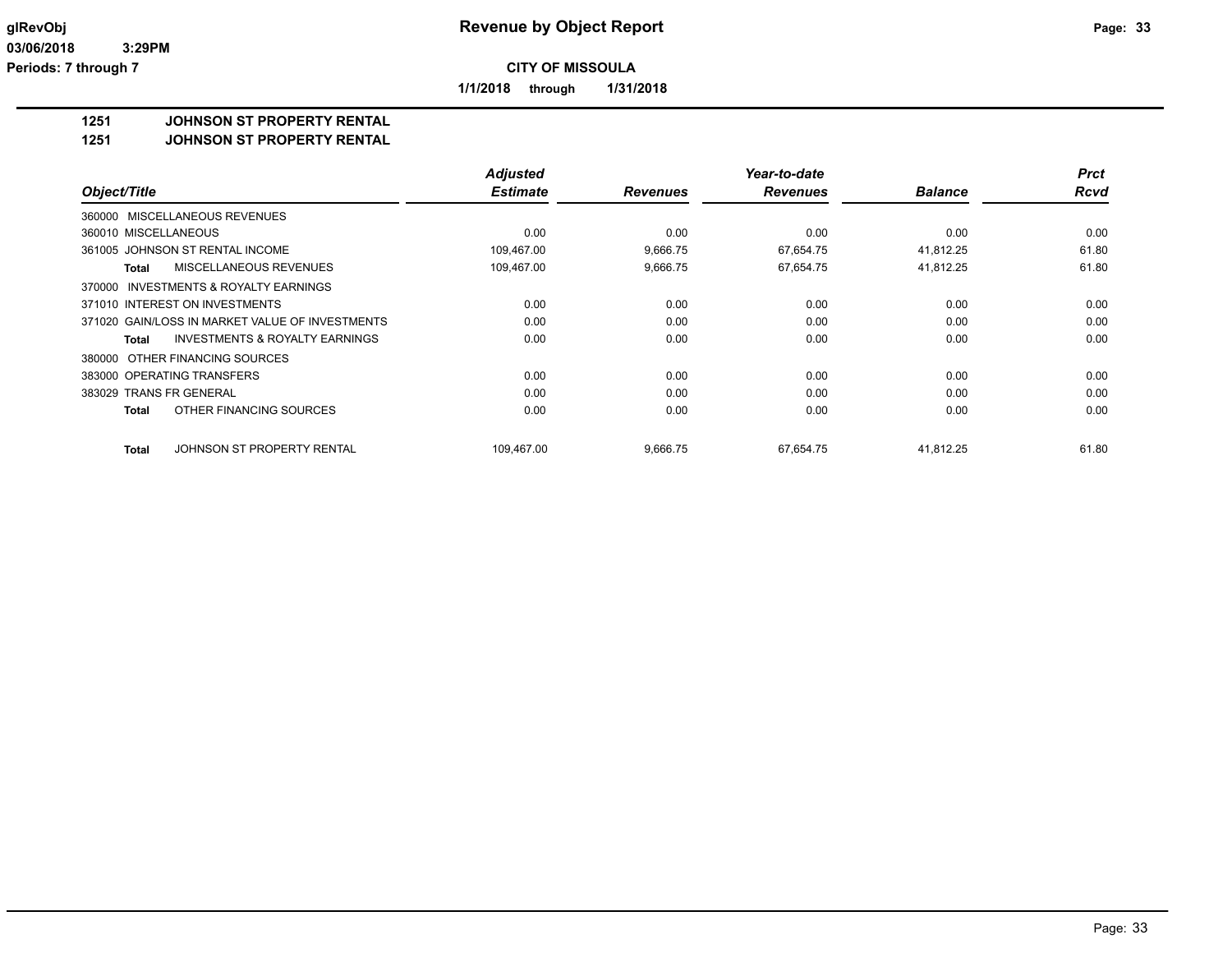**1/1/2018 through 1/31/2018**

## **1251 JOHNSON ST PROPERTY RENTAL**

| Object/Title                                        | <b>Adjusted</b><br><b>Estimate</b> | <b>Revenues</b> | Year-to-date<br><b>Revenues</b> | <b>Balance</b> | <b>Prct</b><br><b>Rcvd</b> |
|-----------------------------------------------------|------------------------------------|-----------------|---------------------------------|----------------|----------------------------|
|                                                     |                                    |                 |                                 |                |                            |
| 360000 MISCELLANEOUS REVENUES                       |                                    |                 |                                 |                |                            |
| 360010 MISCELLANEOUS                                | 0.00                               | 0.00            | 0.00                            | 0.00           | 0.00                       |
| 361005 JOHNSON ST RENTAL INCOME                     | 109,467.00                         | 9,666.75        | 67,654.75                       | 41,812.25      | 61.80                      |
| <b>MISCELLANEOUS REVENUES</b><br>Total              | 109,467.00                         | 9,666.75        | 67,654.75                       | 41,812.25      | 61.80                      |
| <b>INVESTMENTS &amp; ROYALTY EARNINGS</b><br>370000 |                                    |                 |                                 |                |                            |
| 371010 INTEREST ON INVESTMENTS                      | 0.00                               | 0.00            | 0.00                            | 0.00           | 0.00                       |
| 371020 GAIN/LOSS IN MARKET VALUE OF INVESTMENT      | 0.00                               | 0.00            | 0.00                            | 0.00           | 0.00                       |
| <b>INVESTMENTS &amp; ROYALTY EARNINGS</b><br>Total  | 0.00                               | 0.00            | 0.00                            | 0.00           | 0.00                       |
| 380000 OTHER FINANCING SOURCES                      |                                    |                 |                                 |                |                            |
| 383000 OPERATING TRANSFERS                          | 0.00                               | 0.00            | 0.00                            | 0.00           | 0.00                       |
| 383029 TRANS FR GENERAL                             | 0.00                               | 0.00            | 0.00                            | 0.00           | 0.00                       |
| OTHER FINANCING SOURCES<br><b>Total</b>             | 0.00                               | 0.00            | 0.00                            | 0.00           | 0.00                       |
|                                                     |                                    |                 |                                 |                |                            |
| <b>Total</b><br>JOHNSON ST PROPERTY RENTAL          | 109,467.00                         | 9,666.75        | 67,654.75                       | 41,812.25      | 61.80                      |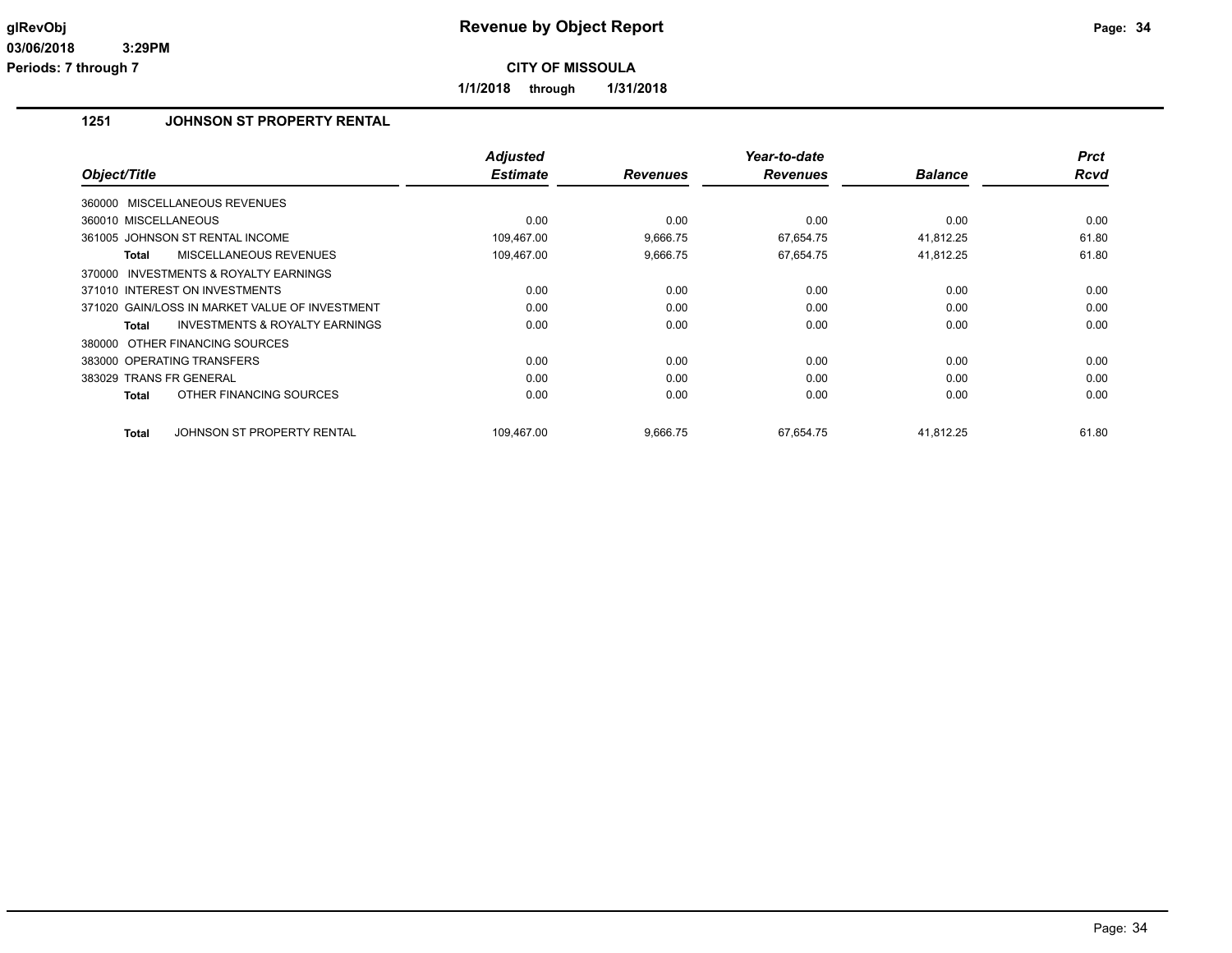**1/1/2018 through 1/31/2018**

**1265 TITLE 1 PROJECTS FUND**

**1265 TITLE 1 PROJECTS FUND**

|                                         |                                           | <b>Adjusted</b> |                 | Year-to-date    |                | <b>Prct</b> |
|-----------------------------------------|-------------------------------------------|-----------------|-----------------|-----------------|----------------|-------------|
| Object/Title                            |                                           | <b>Estimate</b> | <b>Revenues</b> | <b>Revenues</b> | <b>Balance</b> | <b>Rcvd</b> |
| 360000 MISCELLANEOUS REVENUES           |                                           |                 |                 |                 |                |             |
| 360010 MISCELLANEOUS                    |                                           | 0.00            | 0.00            | 0.00            | 0.00           | 0.00        |
| Total                                   | MISCELLANEOUS REVENUES                    | 0.00            | 0.00            | 0.00            | 0.00           | 0.00        |
| 370000 INVESTMENTS & ROYALTY EARNINGS   |                                           |                 |                 |                 |                |             |
| 371010 INTEREST ON INVESTMENTS          |                                           | 0.00            | 0.00            | 0.00            | 0.00           | 0.00        |
| 373002 LOAN REPAYMENT - FAMILY SERVICES |                                           | 146.924.00      | 0.00            | 0.00            | 146.924.00     | 0.00        |
| 373006 BURNS ST COMMONS                 |                                           | 0.00            | 0.00            | 0.00            | 0.00           | 0.00        |
| Total                                   | <b>INVESTMENTS &amp; ROYALTY EARNINGS</b> | 146,924.00      | 0.00            | 0.00            | 146.924.00     | 0.00        |
| Total                                   | TITLE 1 PROJECTS FUND                     | 146.924.00      | 0.00            | 0.00            | 146.924.00     | 0.00        |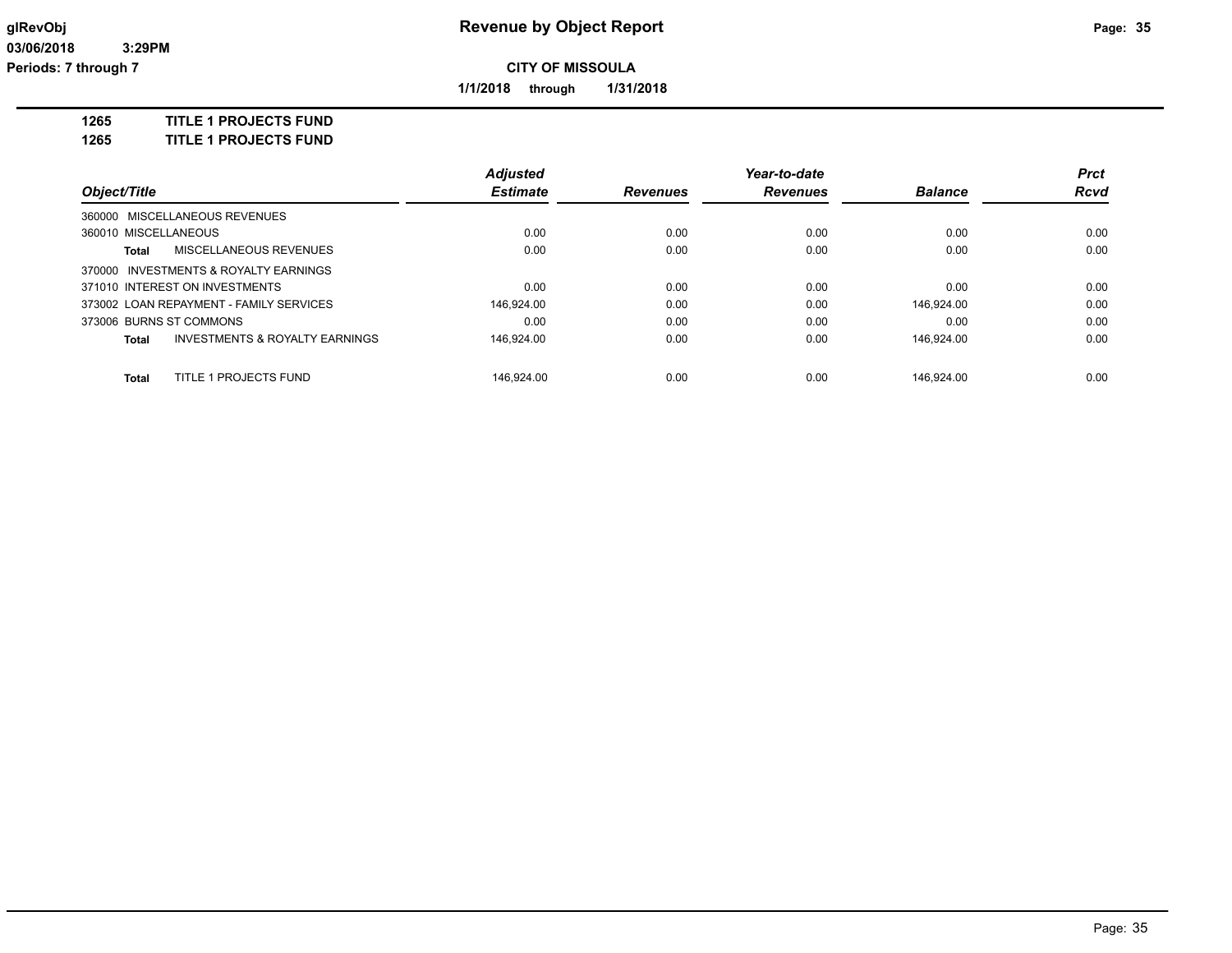**1/1/2018 through 1/31/2018**

## **1265 TITLE 1 PROJECTS FUND**

|                                                    | <b>Adjusted</b> |                 | Year-to-date    |                | <b>Prct</b> |
|----------------------------------------------------|-----------------|-----------------|-----------------|----------------|-------------|
| Object/Title                                       | <b>Estimate</b> | <b>Revenues</b> | <b>Revenues</b> | <b>Balance</b> | <b>Rcvd</b> |
| 360000 MISCELLANEOUS REVENUES                      |                 |                 |                 |                |             |
| 360010 MISCELLANEOUS                               | 0.00            | 0.00            | 0.00            | 0.00           | 0.00        |
| MISCELLANEOUS REVENUES<br>Total                    | 0.00            | 0.00            | 0.00            | 0.00           | 0.00        |
| 370000 INVESTMENTS & ROYALTY EARNINGS              |                 |                 |                 |                |             |
| 371010 INTEREST ON INVESTMENTS                     | 0.00            | 0.00            | 0.00            | 0.00           | 0.00        |
| 373002 LOAN REPAYMENT - FAMILY SERVICES            | 146.924.00      | 0.00            | 0.00            | 146.924.00     | 0.00        |
| 373006 BURNS ST COMMONS                            | 0.00            | 0.00            | 0.00            | 0.00           | 0.00        |
| <b>INVESTMENTS &amp; ROYALTY EARNINGS</b><br>Total | 146.924.00      | 0.00            | 0.00            | 146.924.00     | 0.00        |
| TITLE 1 PROJECTS FUND<br>Total                     | 146.924.00      | 0.00            | 0.00            | 146.924.00     | 0.00        |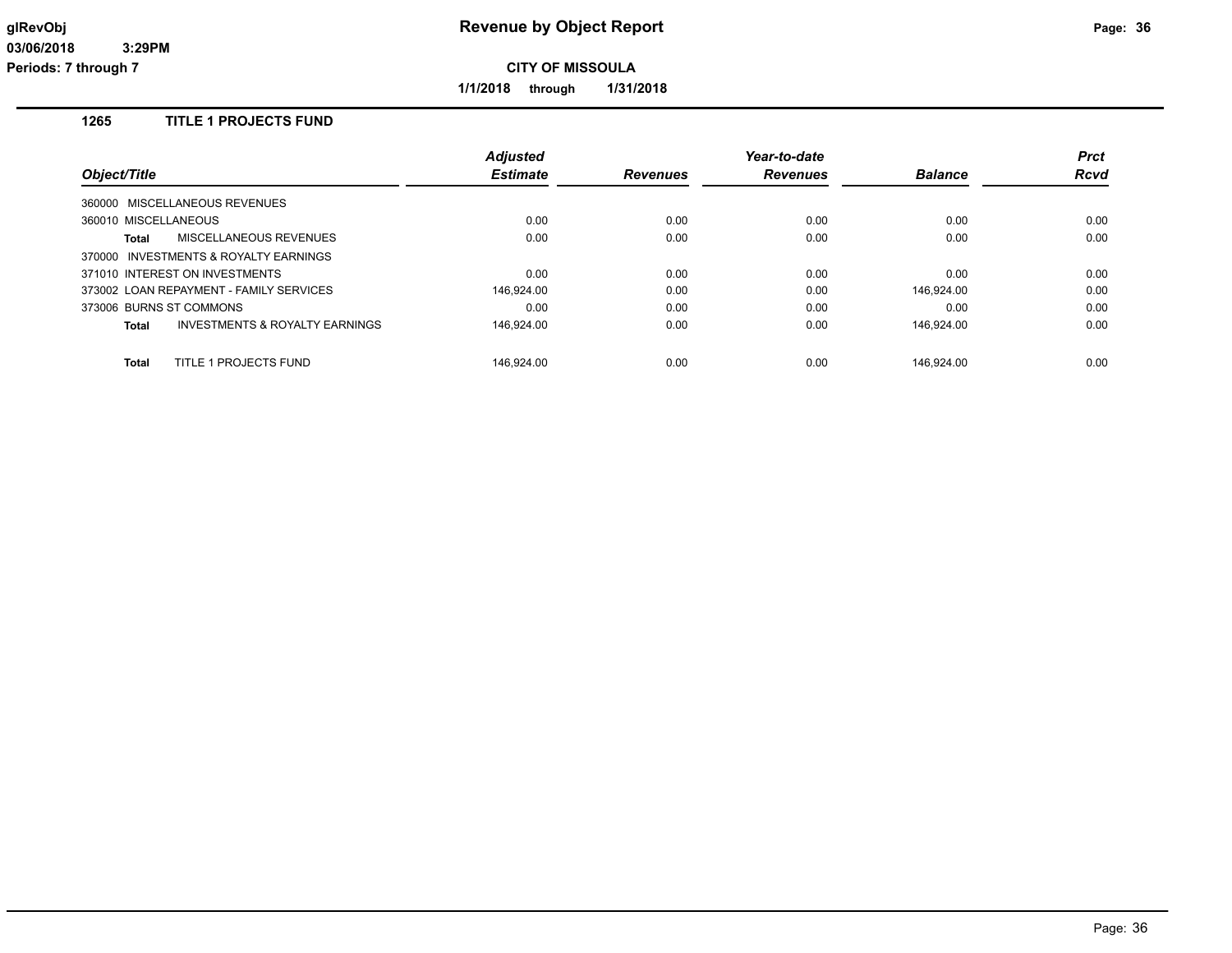**1/1/2018 through 1/31/2018**

#### **1396 PROGRAM INCOME REVOLVING LOAN PROGRAM 1396 PROGRAM INCOME REVOLVING LOAN PROGRAM**

|                                                     | <b>Adjusted</b> |                 | Year-to-date    |                | <b>Prct</b> |
|-----------------------------------------------------|-----------------|-----------------|-----------------|----------------|-------------|
| Object/Title                                        | <b>Estimate</b> | <b>Revenues</b> | <b>Revenues</b> | <b>Balance</b> | <b>Rcvd</b> |
| INTERGOVERNMENTAL REVENUES<br>330000                |                 |                 |                 |                |             |
| 331010 GRANT - CDBG                                 | 0.00            | 0.00            | 0.00            | 0.00           | 0.00        |
| <b>INTERGOVERNMENTAL REVENUES</b><br>Total          | 0.00            | 0.00            | 0.00            | 0.00           | 0.00        |
| <b>MISCELLANEOUS REVENUES</b><br>360000             |                 |                 |                 |                |             |
| 360005 LOAN REPAYMENTS                              | 0.00            | 0.00            | 0.00            | 0.00           | 0.00        |
| 360010 MISCELLANEOUS                                | 0.00            | 0.00            | 0.00            | 0.00           | 0.00        |
| 360013 REPAYMENT OF SEWER GRANT                     | 7,000.00        | 0.00            | 2,815.00        | 4,185.00       | 40.21       |
| 360014 REPAYMENT OF LOAN/MHA                        | 0.00            | 0.00            | 0.00            | 0.00           | 0.00        |
| 361013 CLOSED GRANT REPAYMENTS                      | 55,439.00       | 0.00            | 0.00            | 55,439.00      | 0.00        |
| MISCELLANEOUS REVENUES<br><b>Total</b>              | 62,439.00       | 0.00            | 2,815.00        | 59,624.00      | 4.51        |
| <b>INVESTMENTS &amp; ROYALTY EARNINGS</b><br>370000 |                 |                 |                 |                |             |
| 371010 INTEREST ON INVESTMENTS                      | 0.00            | 0.00            | 0.00            | 0.00           | 0.00        |
| 371020 GAIN/LOSS IN MARKET VALUE OF INVESTMENTS     | 0.00            | 0.00            | 0.00            | 0.00           | 0.00        |
| <b>INVESTMENTS &amp; ROYALTY EARNINGS</b><br>Total  | 0.00            | 0.00            | 0.00            | 0.00           | 0.00        |
| OTHER FINANCING SOURCES<br>380000                   |                 |                 |                 |                |             |
| 383026 TRANS FR CDBG                                | 0.00            | 0.00            | 0.00            | 0.00           | 0.00        |
| OTHER FINANCING SOURCES<br>Total                    | 0.00            | 0.00            | 0.00            | 0.00           | 0.00        |
| PROGRAM INCOME REVOLVING LOAN PRO<br><b>Total</b>   | 62,439.00       | 0.00            | 2,815.00        | 59,624.00      | 4.51        |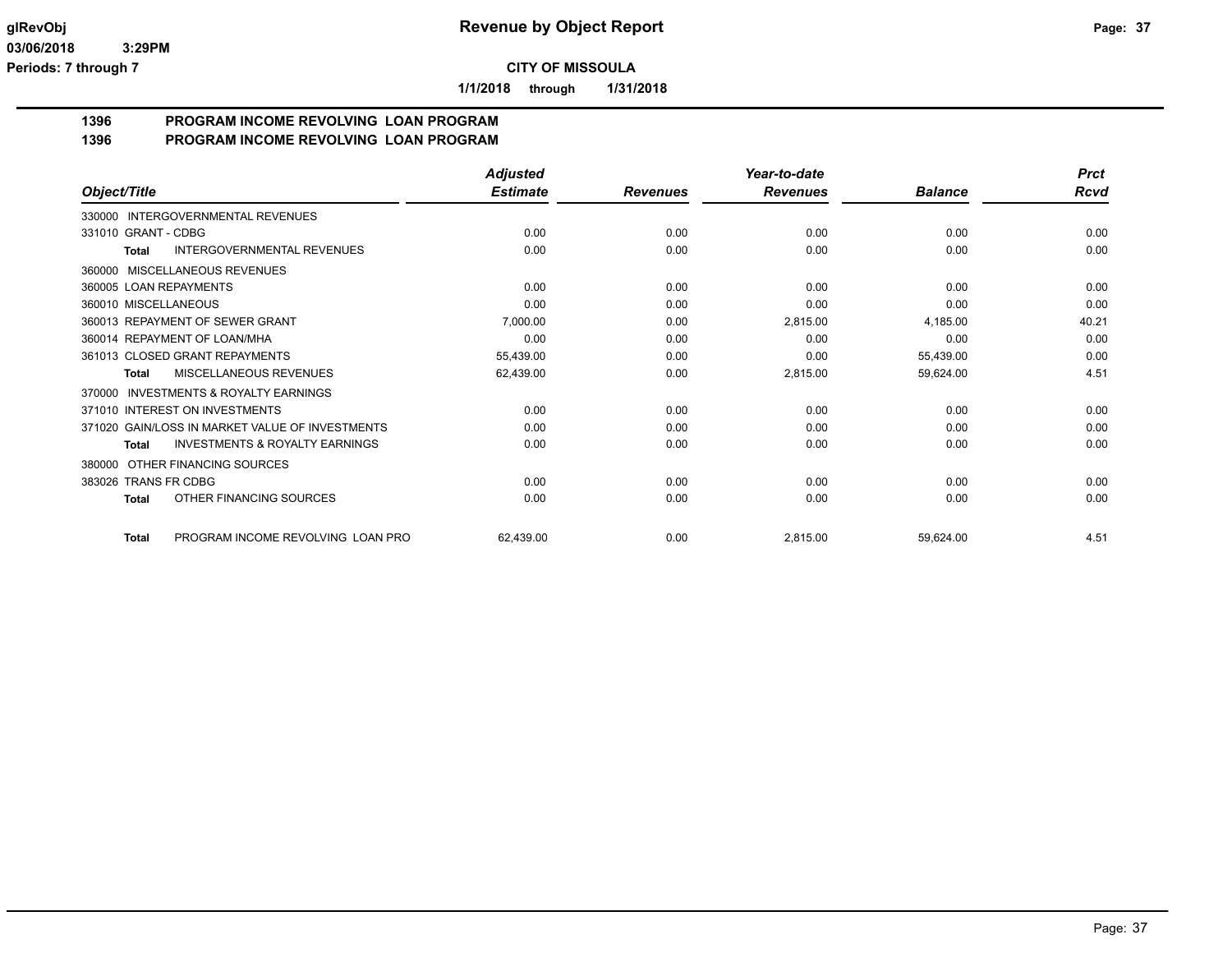**1/1/2018 through 1/31/2018**

## **1396 PROGRAM INCOME REVOLVING LOAN PROGRAM**

|                                                     | <b>Adjusted</b> |                 | Year-to-date    |                | <b>Prct</b> |
|-----------------------------------------------------|-----------------|-----------------|-----------------|----------------|-------------|
| Object/Title                                        | <b>Estimate</b> | <b>Revenues</b> | <b>Revenues</b> | <b>Balance</b> | <b>Rcvd</b> |
| INTERGOVERNMENTAL REVENUES<br>330000                |                 |                 |                 |                |             |
| 331010 GRANT - CDBG                                 | 0.00            | 0.00            | 0.00            | 0.00           | 0.00        |
| <b>INTERGOVERNMENTAL REVENUES</b><br><b>Total</b>   | 0.00            | 0.00            | 0.00            | 0.00           | 0.00        |
| MISCELLANEOUS REVENUES<br>360000                    |                 |                 |                 |                |             |
| 360005 LOAN REPAYMENTS                              | 0.00            | 0.00            | 0.00            | 0.00           | 0.00        |
| 360010 MISCELLANEOUS                                | 0.00            | 0.00            | 0.00            | 0.00           | 0.00        |
| 360013 REPAYMENT OF SEWER GRANT                     | 7,000.00        | 0.00            | 2,815.00        | 4,185.00       | 40.21       |
| 360014 REPAYMENT OF LOAN/MHA                        | 0.00            | 0.00            | 0.00            | 0.00           | 0.00        |
| 361013 CLOSED GRANT REPAYMENTS                      | 55,439.00       | 0.00            | 0.00            | 55,439.00      | 0.00        |
| MISCELLANEOUS REVENUES<br>Total                     | 62,439.00       | 0.00            | 2,815.00        | 59,624.00      | 4.51        |
| <b>INVESTMENTS &amp; ROYALTY EARNINGS</b><br>370000 |                 |                 |                 |                |             |
| 371010 INTEREST ON INVESTMENTS                      | 0.00            | 0.00            | 0.00            | 0.00           | 0.00        |
| 371020 GAIN/LOSS IN MARKET VALUE OF INVESTMENT      | 0.00            | 0.00            | 0.00            | 0.00           | 0.00        |
| <b>INVESTMENTS &amp; ROYALTY EARNINGS</b><br>Total  | 0.00            | 0.00            | 0.00            | 0.00           | 0.00        |
| OTHER FINANCING SOURCES<br>380000                   |                 |                 |                 |                |             |
| 383026 TRANS FR CDBG                                | 0.00            | 0.00            | 0.00            | 0.00           | 0.00        |
| OTHER FINANCING SOURCES<br><b>Total</b>             | 0.00            | 0.00            | 0.00            | 0.00           | 0.00        |
| PROGRAM INCOME REVOLVING LOAN PRC<br><b>Total</b>   | 62,439.00       | 0.00            | 2,815.00        | 59,624.00      | 4.51        |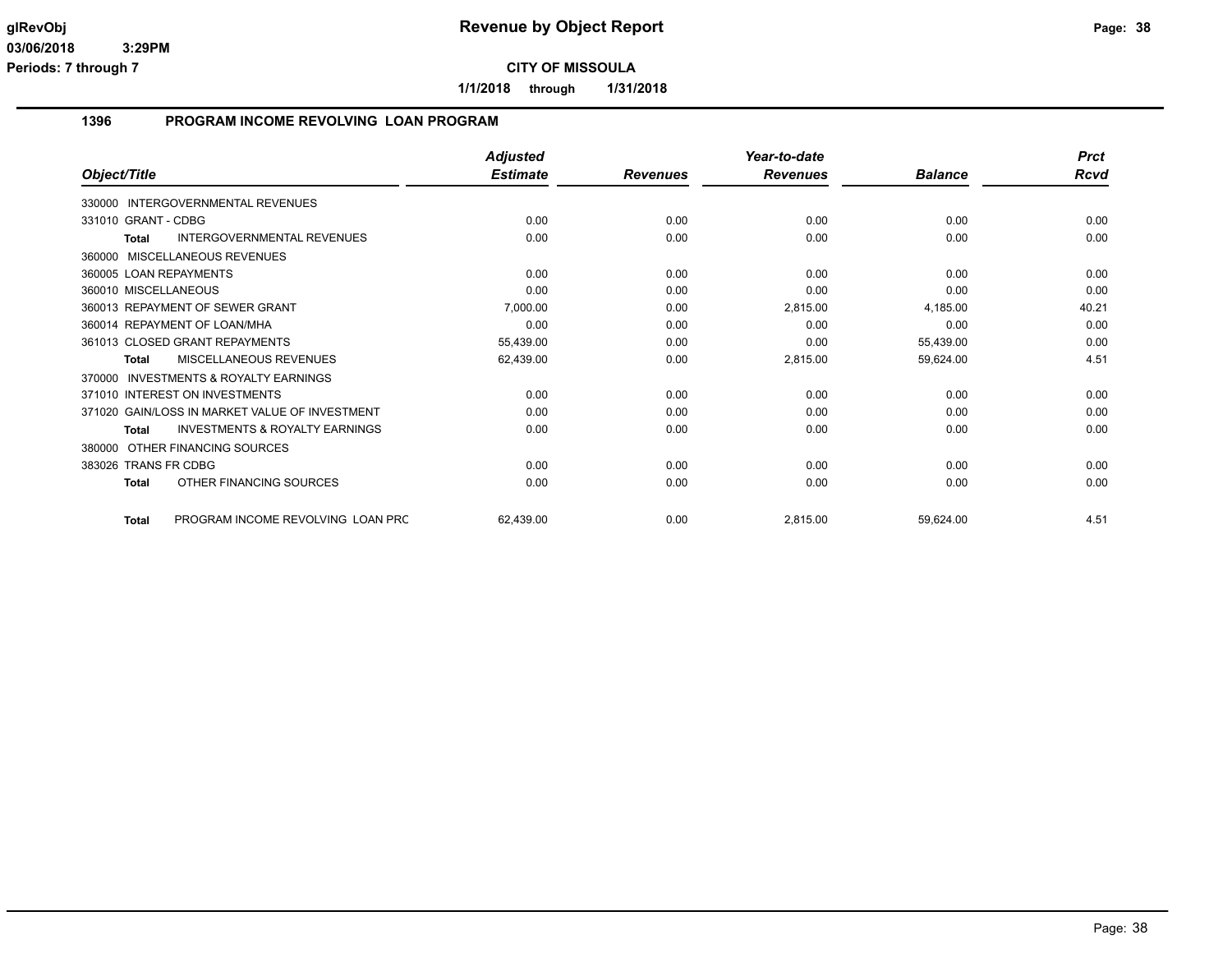**1/1/2018 through 1/31/2018**

#### **1397 STATE HOME PROGRAM INCOME**

**1397 STATE HOME PROGRAM INCOME**

|                                         | <b>Adjusted</b> |                 | Year-to-date    |                | <b>Prct</b> |
|-----------------------------------------|-----------------|-----------------|-----------------|----------------|-------------|
| Object/Title                            | <b>Estimate</b> | <b>Revenues</b> | <b>Revenues</b> | <b>Balance</b> | <b>Rcvd</b> |
| 330000 INTERGOVERNMENTAL REVENUES       |                 |                 |                 |                |             |
| 331003 STATE HOME PROGRAM INCOME        | 0.00            | 0.00            | 0.00            | 0.00           | 0.00        |
| INTERGOVERNMENTAL REVENUES<br>Total     | 0.00            | 0.00            | 0.00            | 0.00           | 0.00        |
| 360000 MISCELLANEOUS REVENUES           |                 |                 |                 |                |             |
| 360005 LOAN REPAYMENTS                  | 0.00            | 0.00            | 0.00            | 0.00           | 0.00        |
| MISCELLANEOUS REVENUES<br>Total         | 0.00            | 0.00            | 0.00            | 0.00           | 0.00        |
| 370000 INVESTMENTS & ROYALTY EARNINGS   |                 |                 |                 |                |             |
| 371010 INTEREST ON INVESTMENTS          | 0.00            | 0.00            | 0.00            | 0.00           | 0.00        |
| INVESTMENTS & ROYALTY EARNINGS<br>Total | 0.00            | 0.00            | 0.00            | 0.00           | 0.00        |
| STATE HOME PROGRAM INCOME<br>Total      | 0.00            | 0.00            | 0.00            | 0.00           | 0.00        |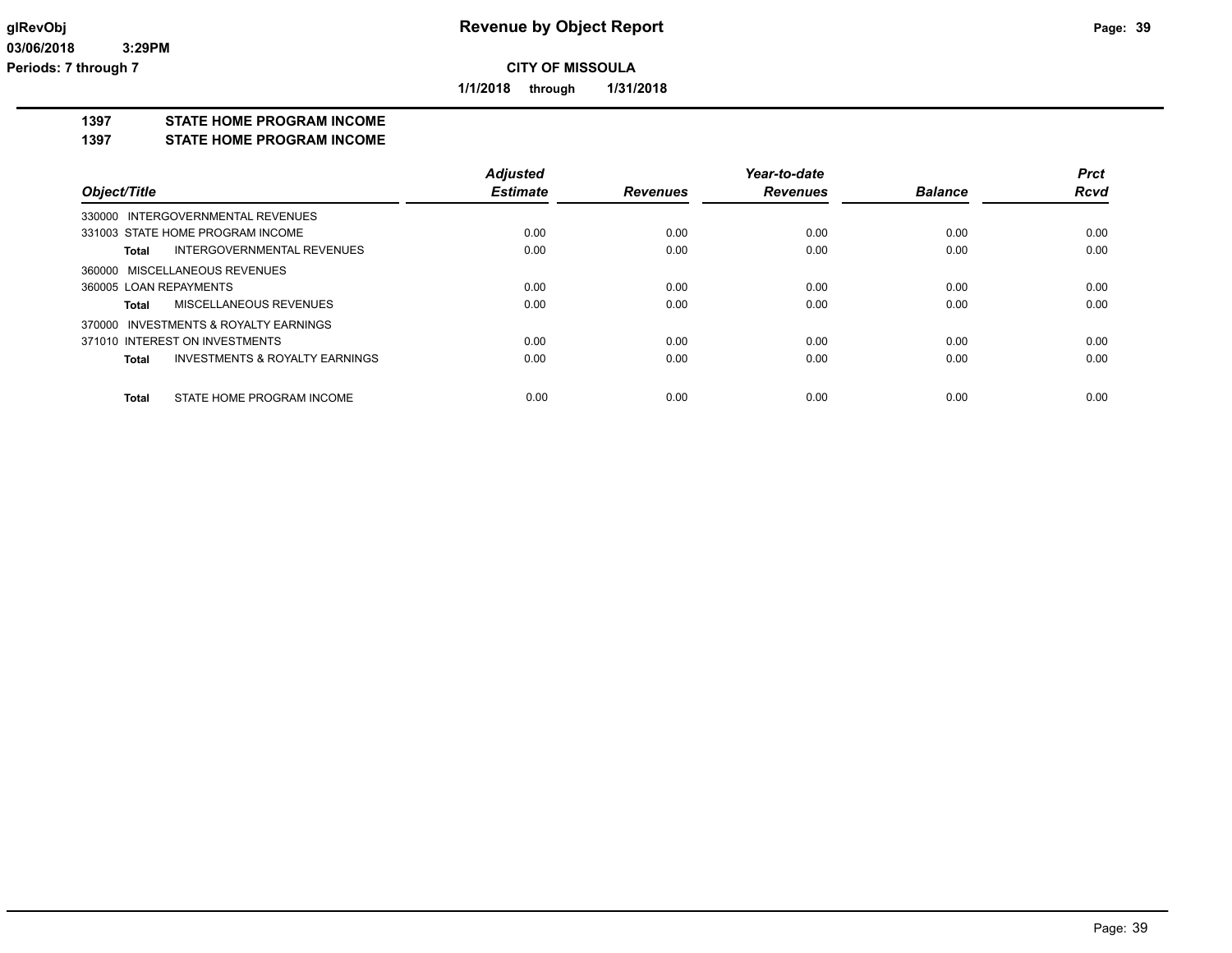**1/1/2018 through 1/31/2018**

## **1397 STATE HOME PROGRAM INCOME**

| Object/Title                            | <b>Adjusted</b><br><b>Estimate</b> | <b>Revenues</b> | Year-to-date<br><b>Revenues</b> | <b>Balance</b> | <b>Prct</b><br>Rcvd |
|-----------------------------------------|------------------------------------|-----------------|---------------------------------|----------------|---------------------|
| INTERGOVERNMENTAL REVENUES<br>330000    |                                    |                 |                                 |                |                     |
| 331003 STATE HOME PROGRAM INCOME        | 0.00                               | 0.00            | 0.00                            | 0.00           | 0.00                |
| INTERGOVERNMENTAL REVENUES<br>Total     | 0.00                               | 0.00            | 0.00                            | 0.00           | 0.00                |
| 360000 MISCELLANEOUS REVENUES           |                                    |                 |                                 |                |                     |
| 360005 LOAN REPAYMENTS                  | 0.00                               | 0.00            | 0.00                            | 0.00           | 0.00                |
| MISCELLANEOUS REVENUES<br>Total         | 0.00                               | 0.00            | 0.00                            | 0.00           | 0.00                |
| 370000 INVESTMENTS & ROYALTY EARNINGS   |                                    |                 |                                 |                |                     |
| 371010 INTEREST ON INVESTMENTS          | 0.00                               | 0.00            | 0.00                            | 0.00           | 0.00                |
| INVESTMENTS & ROYALTY EARNINGS<br>Total | 0.00                               | 0.00            | 0.00                            | 0.00           | 0.00                |
| STATE HOME PROGRAM INCOME<br>Total      | 0.00                               | 0.00            | 0.00                            | 0.00           | 0.00                |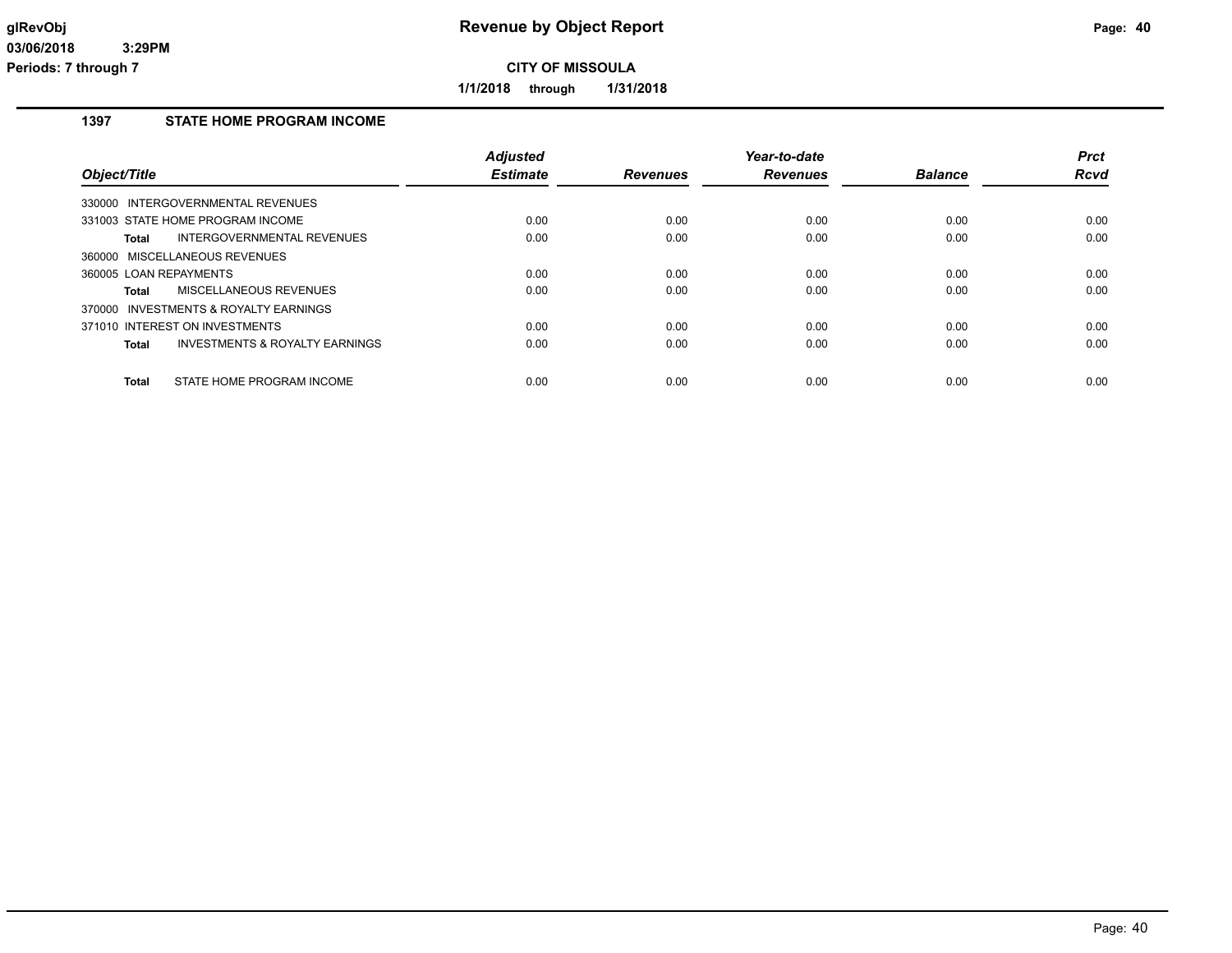**1/1/2018 through 1/31/2018**

**2250 PLANNING FUND**

**2250 PLANNING FUND**

|                         |                                           | <b>Adjusted</b> |                 | Year-to-date    |                | <b>Prct</b> |
|-------------------------|-------------------------------------------|-----------------|-----------------|-----------------|----------------|-------------|
| Object/Title            |                                           | <b>Estimate</b> | <b>Revenues</b> | <b>Revenues</b> | <b>Balance</b> | <b>Rcvd</b> |
|                         | 330000 INTERGOVERNMENTAL REVENUES         |                 |                 |                 |                |             |
| 331055 FTA GRANT        |                                           | 0.00            | 0.00            | 0.00            | 0.00           | 0.00        |
| 331056 MDT FEDERAL CMAQ |                                           | 0.00            | 0.00            | 0.00            | 0.00           | 0.00        |
|                         | 331170 HISTORICAL PRESERVATION GRANT      | 5,500.00        | 0.00            | 5,500.00        | 0.00           | 100.00      |
|                         | 336023 STATE CONTRIB. - PERS              | 0.00            | 24.19           | 198.61          | $-198.61$      | 0.00        |
|                         | 338100 PLANNING MILLS PASSED THRU COUNTY  | 324,069.00      | 0.00            | 300,000.00      | 24,069.00      | 92.57       |
| <b>Total</b>            | <b>INTERGOVERNMENTAL REVENUES</b>         | 329,569.00      | 24.19           | 305,698.61      | 23,870.39      | 92.76       |
| 370000                  | INVESTMENTS & ROYALTY EARNINGS            |                 |                 |                 |                |             |
|                         | 371010 INTEREST ON INVESTMENTS            | 0.00            | 0.00            | 0.00            | 0.00           | 0.00        |
| <b>Total</b>            | <b>INVESTMENTS &amp; ROYALTY EARNINGS</b> | 0.00            | 0.00            | 0.00            | 0.00           | 0.00        |
| 380000                  | OTHER FINANCING SOURCES                   |                 |                 |                 |                |             |
| 383029 TRANS FR GENERAL |                                           | 121,989.00      | 0.00            | 60,994.50       | 60,994.50      | 50.00       |
| <b>Total</b>            | OTHER FINANCING SOURCES                   | 121,989.00      | 0.00            | 60,994.50       | 60,994.50      | 50.00       |
| <b>Total</b>            | <b>PLANNING FUND</b>                      | 451,558.00      | 24.19           | 366,693.11      | 84,864.89      | 81.21       |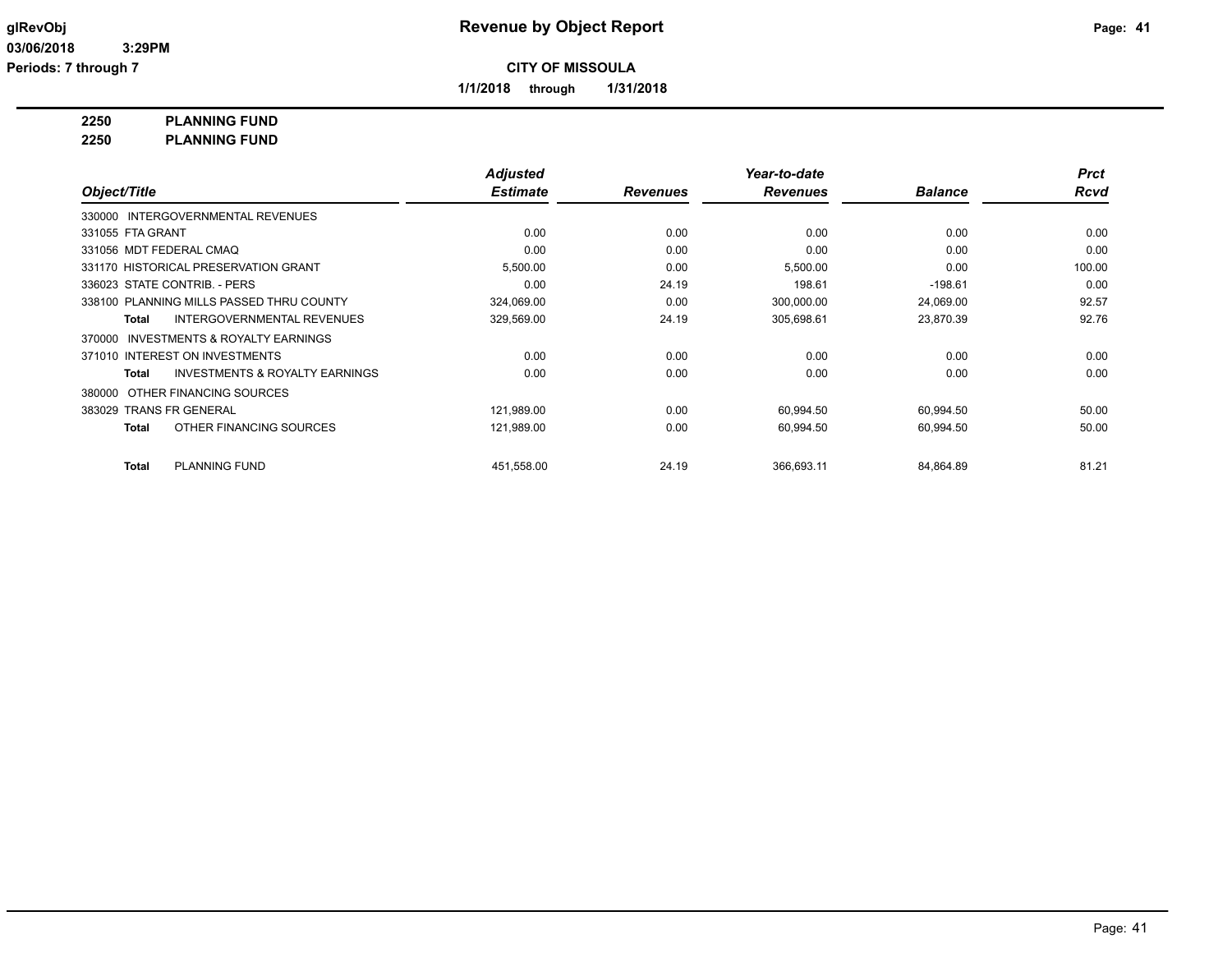**1/1/2018 through 1/31/2018**

## **2250 PLANNING FUND**

| Object/Title     |                                           | <b>Adjusted</b><br><b>Estimate</b> | <b>Revenues</b> | Year-to-date<br><b>Revenues</b> | <b>Balance</b> | <b>Prct</b><br><b>Rcvd</b> |
|------------------|-------------------------------------------|------------------------------------|-----------------|---------------------------------|----------------|----------------------------|
|                  | 330000 INTERGOVERNMENTAL REVENUES         |                                    |                 |                                 |                |                            |
| 331055 FTA GRANT |                                           | 0.00                               | 0.00            | 0.00                            | 0.00           | 0.00                       |
|                  | 331056 MDT FEDERAL CMAQ                   | 0.00                               | 0.00            | 0.00                            | 0.00           | 0.00                       |
|                  | 331170 HISTORICAL PRESERVATION GRANT      | 5,500.00                           | 0.00            | 5,500.00                        | 0.00           | 100.00                     |
|                  | 336023 STATE CONTRIB. - PERS              | 0.00                               | 24.19           | 198.61                          | $-198.61$      | 0.00                       |
|                  | 338100 PLANNING MILLS PASSED THRU COUNTY  | 324,069.00                         | 0.00            | 300,000.00                      | 24,069.00      | 92.57                      |
| Total            | INTERGOVERNMENTAL REVENUES                | 329,569.00                         | 24.19           | 305,698.61                      | 23,870.39      | 92.76                      |
|                  | 370000 INVESTMENTS & ROYALTY EARNINGS     |                                    |                 |                                 |                |                            |
|                  | 371010 INTEREST ON INVESTMENTS            | 0.00                               | 0.00            | 0.00                            | 0.00           | 0.00                       |
| Total            | <b>INVESTMENTS &amp; ROYALTY EARNINGS</b> | 0.00                               | 0.00            | 0.00                            | 0.00           | 0.00                       |
|                  | 380000 OTHER FINANCING SOURCES            |                                    |                 |                                 |                |                            |
|                  | 383029 TRANS FR GENERAL                   | 121,989.00                         | 0.00            | 60,994.50                       | 60,994.50      | 50.00                      |
| Total            | OTHER FINANCING SOURCES                   | 121,989.00                         | 0.00            | 60,994.50                       | 60,994.50      | 50.00                      |
| Total            | <b>PLANNING FUND</b>                      | 451,558.00                         | 24.19           | 366.693.11                      | 84,864.89      | 81.21                      |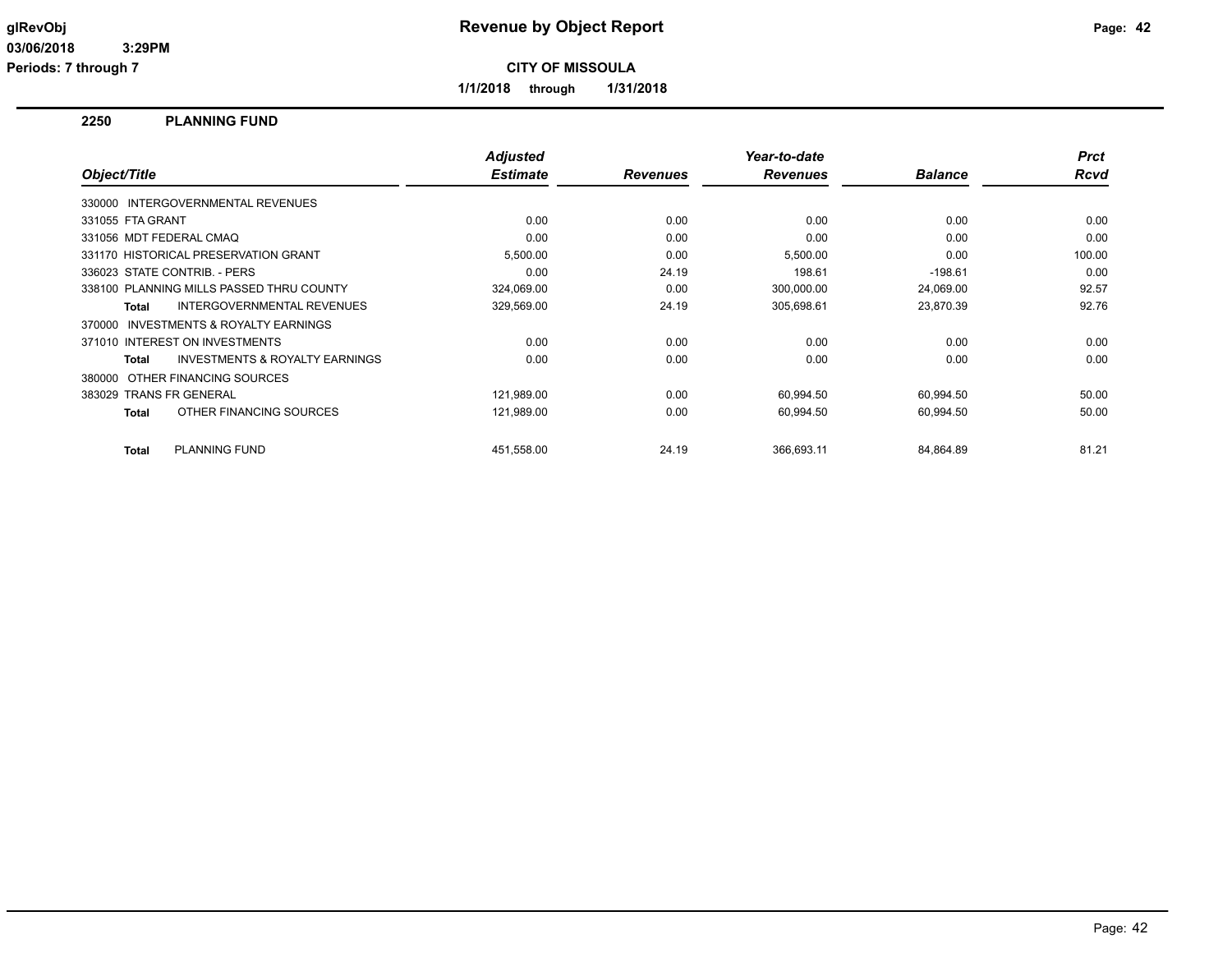**1/1/2018 through 1/31/2018**

## **2310 PUBLIC SAFETY INFORMATION SYSTEMS**

## **2310 PUBLIC SAFETY INFORMATION SYSTEMS**

|                                            | <b>Adjusted</b> |                 | Year-to-date    |                | <b>Prct</b> |
|--------------------------------------------|-----------------|-----------------|-----------------|----------------|-------------|
| Object/Title                               | <b>Estimate</b> | <b>Revenues</b> | <b>Revenues</b> | <b>Balance</b> | <b>Rcvd</b> |
| 330000 INTERGOVERNMENTAL REVENUES          |                 |                 |                 |                |             |
| 330000 INTERGOVERNMENTAL REVENUES          | 18,000.00       | 0.00            | 18.000.00       | 0.00           | 100.00      |
| INTERGOVERNMENTAL REVENUES<br>Total        | 18,000.00       | 0.00            | 18.000.00       | 0.00           | 100.00      |
| 380000 OTHER FINANCING SOURCES             |                 |                 |                 |                |             |
| 383029 TRANS FR GENERAL                    | 6.000.00        | 0.00            | 6.000.00        | 0.00           | 100.00      |
| OTHER FINANCING SOURCES<br><b>Total</b>    | 6.000.00        | 0.00            | 6.000.00        | 0.00           | 100.00      |
|                                            |                 |                 |                 |                |             |
| Total<br>PUBLIC SAFETY INFORMATION SYSTEMS | 24,000.00       | 0.00            | 24.000.00       | 0.00           | 100.00      |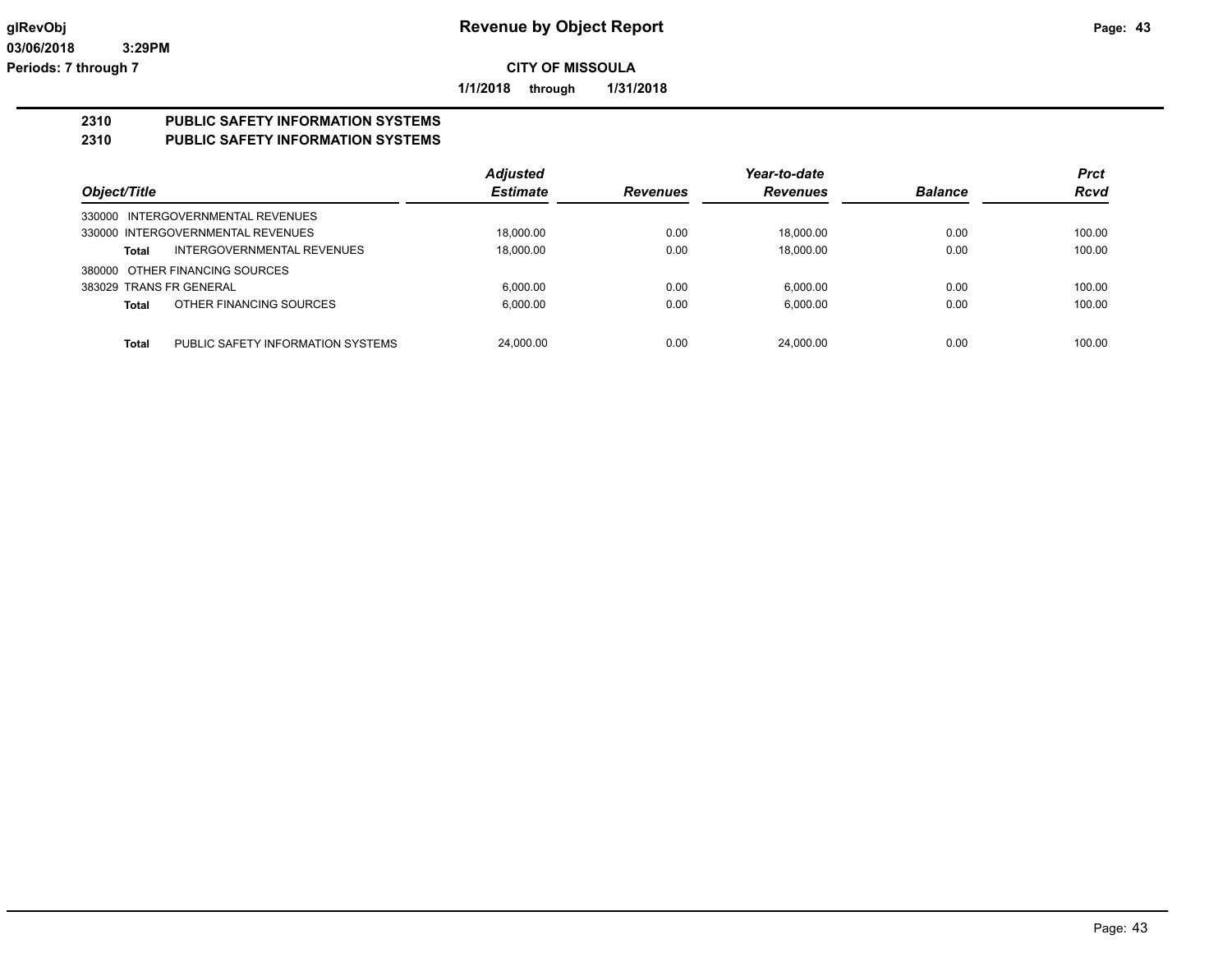**1/1/2018 through 1/31/2018**

### **2310 PUBLIC SAFETY INFORMATION SYSTEMS**

|                         |                                   | <b>Adjusted</b> |                 | Year-to-date    |                | <b>Prct</b> |
|-------------------------|-----------------------------------|-----------------|-----------------|-----------------|----------------|-------------|
| Object/Title            |                                   | <b>Estimate</b> | <b>Revenues</b> | <b>Revenues</b> | <b>Balance</b> | <b>Rcvd</b> |
|                         | 330000 INTERGOVERNMENTAL REVENUES |                 |                 |                 |                |             |
|                         | 330000 INTERGOVERNMENTAL REVENUES | 18.000.00       | 0.00            | 18.000.00       | 0.00           | 100.00      |
| Total                   | INTERGOVERNMENTAL REVENUES        | 18.000.00       | 0.00            | 18.000.00       | 0.00           | 100.00      |
|                         | 380000 OTHER FINANCING SOURCES    |                 |                 |                 |                |             |
| 383029 TRANS FR GENERAL |                                   | 6.000.00        | 0.00            | 6.000.00        | 0.00           | 100.00      |
| Total                   | OTHER FINANCING SOURCES           | 6.000.00        | 0.00            | 6.000.00        | 0.00           | 100.00      |
|                         |                                   |                 |                 |                 |                |             |
| <b>Total</b>            | PUBLIC SAFETY INFORMATION SYSTEMS | 24.000.00       | 0.00            | 24.000.00       | 0.00           | 100.00      |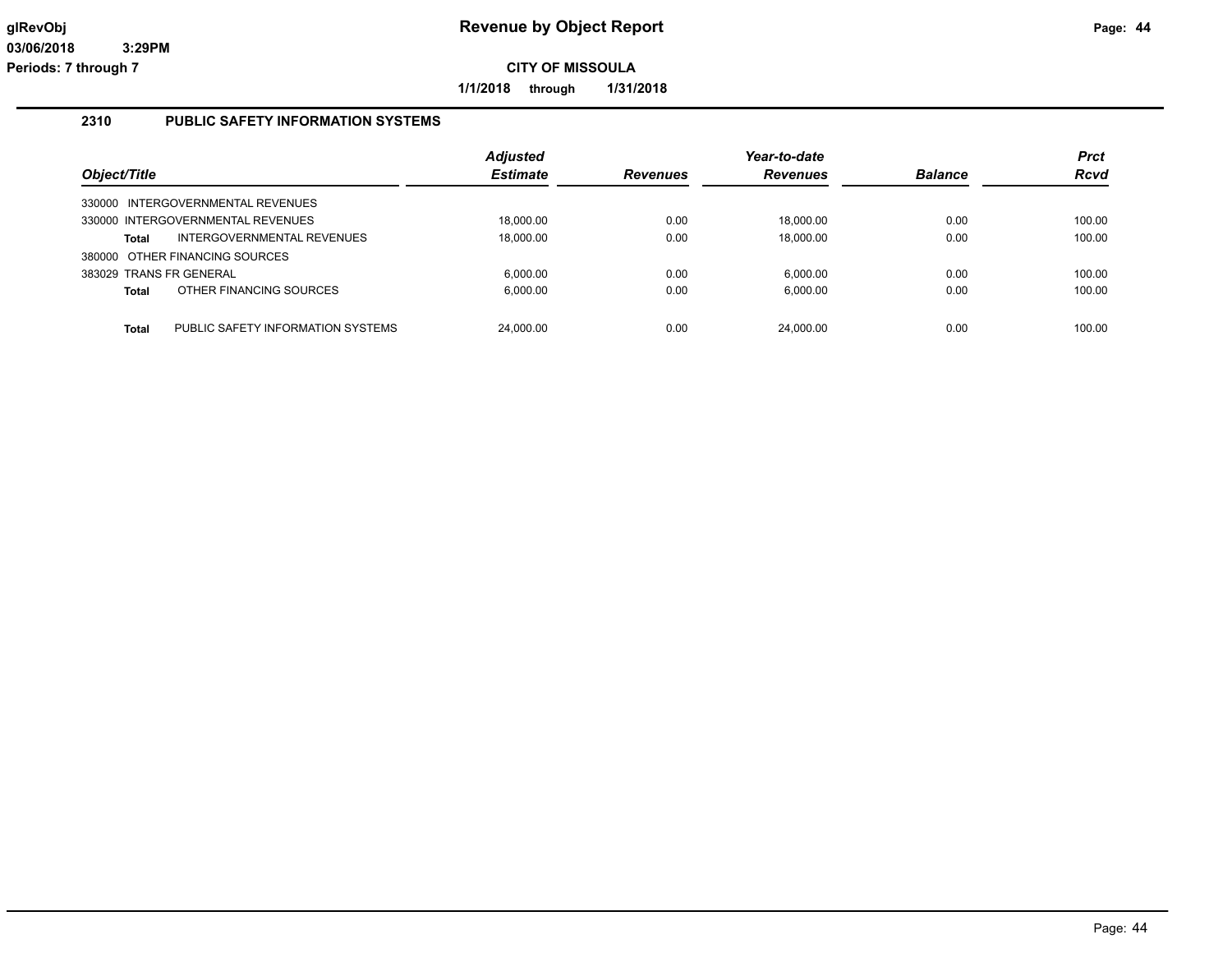**1/1/2018 through 1/31/2018**

**2321 IMPACT FEE FUND**

|                                                     | <b>Adjusted</b> |                 | Year-to-date    |                 | <b>Prct</b> |
|-----------------------------------------------------|-----------------|-----------------|-----------------|-----------------|-------------|
| Object/Title                                        | <b>Estimate</b> | <b>Revenues</b> | <b>Revenues</b> | <b>Balance</b>  | <b>Rcvd</b> |
| 340000 CHARGES FOR SERVICES                         |                 |                 |                 |                 |             |
| 341032 IMPACT FEE CLEARING ACCOUNT                  | 0.00            | 17.774.32       | 1,180,826.63    | $-1,180,826.63$ | 0.00        |
| 341033 IMPACT FEES-PARKS SHARE                      | 299,000.00      | 0.00            | 0.00            | 299.000.00      | 0.00        |
| 341034 IMPACT FEES-FIRE SHARE                       | 110,000.00      | 0.00            | 0.00            | 110,000.00      | 0.00        |
| 341035 IMPACT FEES-POLICE SHARE                     | 19,000.00       | 0.00            | 0.00            | 19,000.00       | 0.00        |
| 341036 IMPACT FEES-COMMUNITY SERVICE SHARE          | 236,000.00      | 0.00            | 0.00            | 236,000.00      | 0.00        |
| 341037 IMPACT FEE-ROAD SHARE                        | 1,136,000.00    | 0.00            | 0.00            | 1,136,000.00    | 0.00        |
| <b>CHARGES FOR SERVICES</b><br>Total                | 1,800,000.00    | 17.774.32       | 1,180,826.63    | 619,173.37      | 65.60       |
| <b>INVESTMENTS &amp; ROYALTY EARNINGS</b><br>370000 |                 |                 |                 |                 |             |
| 371010 INTEREST ON INVESTMENTS                      | 0.00            | 0.00            | 0.00            | 0.00            | 0.00        |
| <b>INVESTMENTS &amp; ROYALTY EARNINGS</b><br>Total  | 0.00            | 0.00            | 0.00            | 0.00            | 0.00        |
| <b>IMPACT FEE FUND</b><br>Total                     | 00.000.000.1    | 17.774.32       | 1,180,826.63    | 619,173.37      | 65.60       |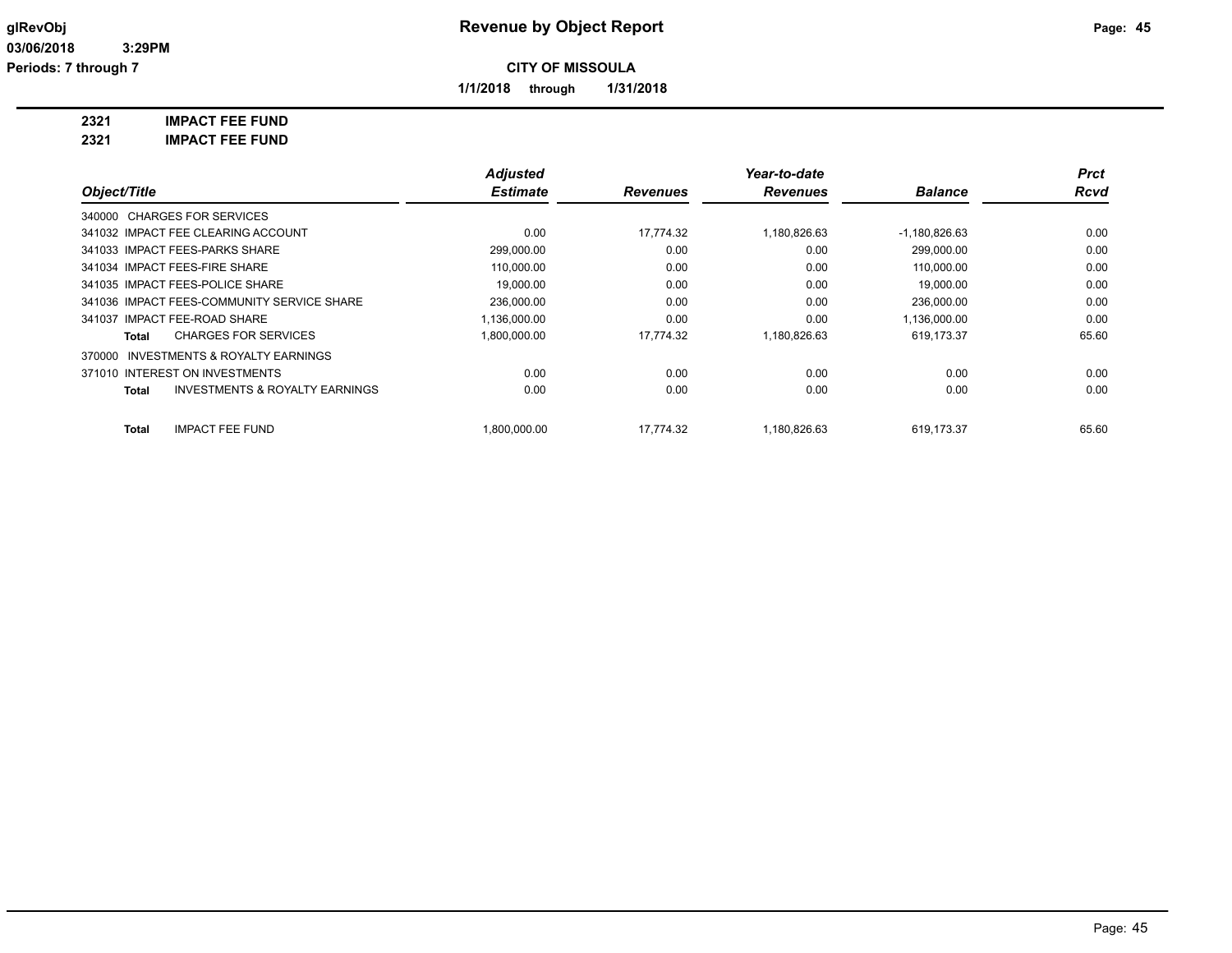**1/1/2018 through 1/31/2018**

## **2321 IMPACT FEE FUND**

|                                                    | <b>Adjusted</b> |                 | Year-to-date    |                 | <b>Prct</b> |
|----------------------------------------------------|-----------------|-----------------|-----------------|-----------------|-------------|
| Object/Title                                       | <b>Estimate</b> | <b>Revenues</b> | <b>Revenues</b> | <b>Balance</b>  | Rcvd        |
| 340000 CHARGES FOR SERVICES                        |                 |                 |                 |                 |             |
| 341032 IMPACT FEE CLEARING ACCOUNT                 | 0.00            | 17.774.32       | 1,180,826.63    | $-1,180,826.63$ | 0.00        |
| 341033 IMPACT FEES-PARKS SHARE                     | 299,000.00      | 0.00            | 0.00            | 299.000.00      | 0.00        |
| 341034 IMPACT FEES-FIRE SHARE                      | 110.000.00      | 0.00            | 0.00            | 110.000.00      | 0.00        |
| 341035 IMPACT FEES-POLICE SHARE                    | 19.000.00       | 0.00            | 0.00            | 19.000.00       | 0.00        |
| 341036 IMPACT FEES-COMMUNITY SERVICE SHARE         | 236,000.00      | 0.00            | 0.00            | 236,000.00      | 0.00        |
| 341037 IMPACT FEE-ROAD SHARE                       | 1,136,000.00    | 0.00            | 0.00            | 1,136,000.00    | 0.00        |
| <b>CHARGES FOR SERVICES</b><br>Total               | 1,800,000.00    | 17.774.32       | 1,180,826.63    | 619,173.37      | 65.60       |
| INVESTMENTS & ROYALTY EARNINGS<br>370000           |                 |                 |                 |                 |             |
| 371010 INTEREST ON INVESTMENTS                     | 0.00            | 0.00            | 0.00            | 0.00            | 0.00        |
| <b>INVESTMENTS &amp; ROYALTY EARNINGS</b><br>Total | 0.00            | 0.00            | 0.00            | 0.00            | 0.00        |
| <b>Total</b><br><b>IMPACT FEE FUND</b>             | 1.800.000.00    | 17.774.32       | 1.180.826.63    | 619.173.37      | 65.60       |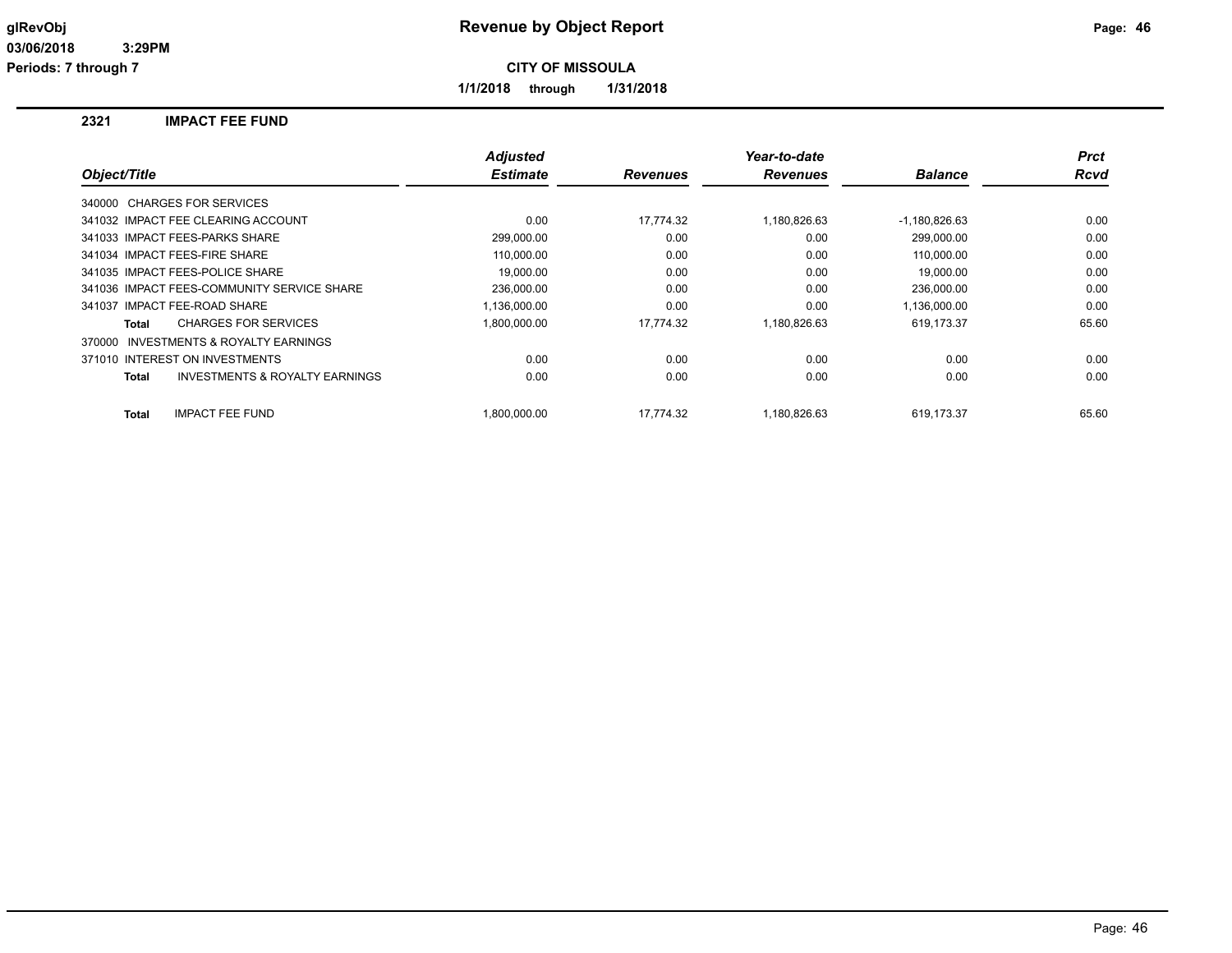**1/1/2018 through 1/31/2018**

#### **2322 GEORGE ELMER/CATTLE DR INTERSECTION 2322 GEORGE ELMER/CATTLE DR INTERSECTION**

|              |                                     | <b>Adjusted</b> |                 | Year-to-date    |                | <b>Prct</b> |
|--------------|-------------------------------------|-----------------|-----------------|-----------------|----------------|-------------|
| Object/Title |                                     | <b>Estimate</b> | <b>Revenues</b> | <b>Revenues</b> | <b>Balance</b> | <b>Rcvd</b> |
|              | 360000 MISCELLANEOUS REVENUES       |                 |                 |                 |                |             |
|              | 365000 DEVELOPER CONRIBUTIONS       | 15,000.00       | 0.00            | 0.00            | 15.000.00      | 0.00        |
| <b>Total</b> | MISCELLANEOUS REVENUES              | 15.000.00       | 0.00            | 0.00            | 15.000.00      | 0.00        |
| Total        | GEORGE ELMER/CATTLE DR INTERSECTION | 15.000.00       | 0.00            | 0.00            | 15.000.00      | 0.00        |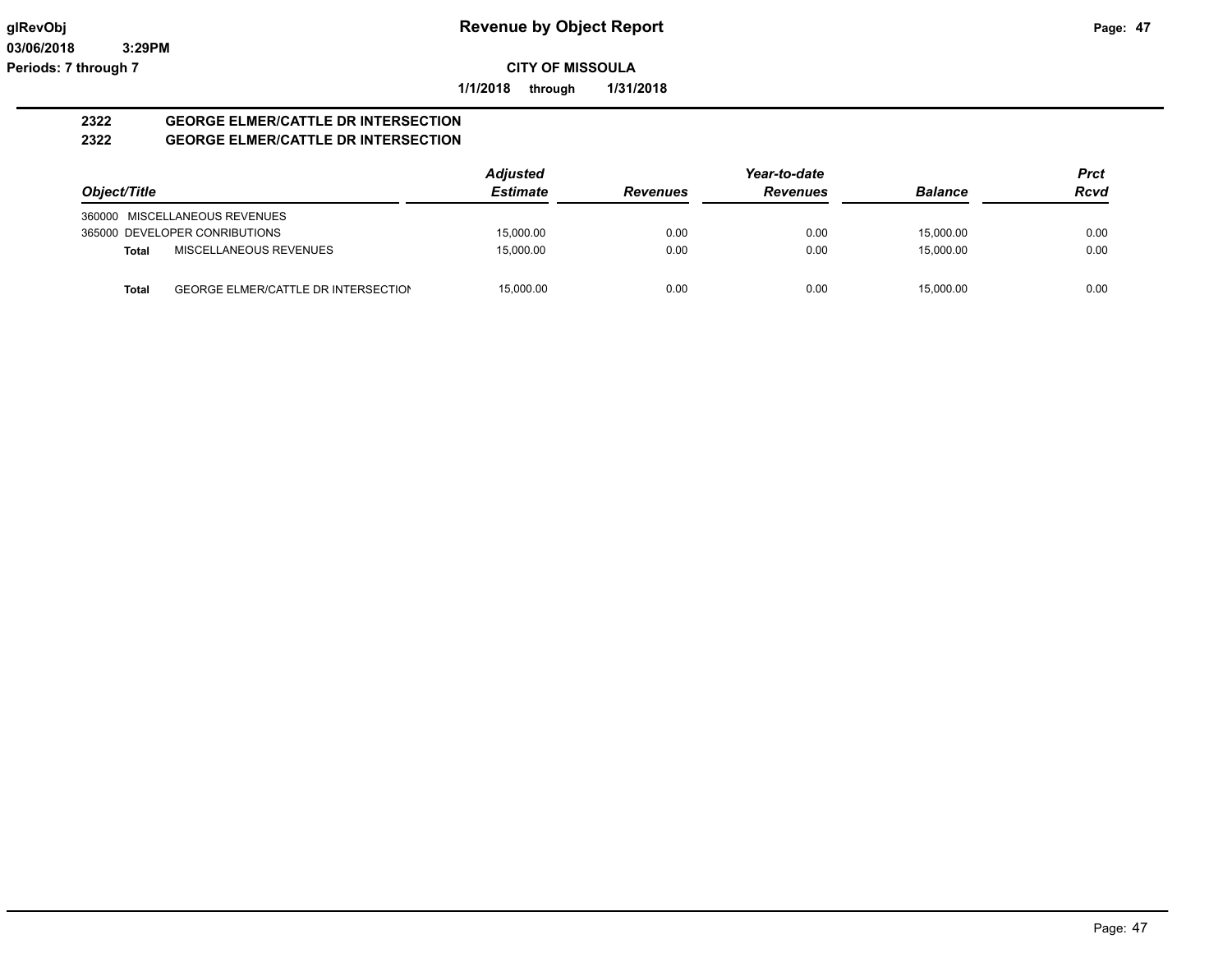**1/1/2018 through 1/31/2018**

## **2322 GEORGE ELMER/CATTLE DR INTERSECTION**

|              |                                            | <b>Adjusted</b> |                 | Year-to-date    |                | <b>Prct</b> |
|--------------|--------------------------------------------|-----------------|-----------------|-----------------|----------------|-------------|
| Object/Title |                                            | <b>Estimate</b> | <b>Revenues</b> | <b>Revenues</b> | <b>Balance</b> | <b>Rcvd</b> |
|              | 360000 MISCELLANEOUS REVENUES              |                 |                 |                 |                |             |
|              | 365000 DEVELOPER CONRIBUTIONS              | 15,000.00       | 0.00            | 0.00            | 15,000.00      | 0.00        |
| <b>Total</b> | MISCELLANEOUS REVENUES                     | 15,000.00       | 0.00            | 0.00            | 15,000.00      | 0.00        |
| <b>Total</b> | <b>GEORGE ELMER/CATTLE DR INTERSECTIOL</b> | 15,000.00       | 0.00            | 0.00            | 15.000.00      | 0.00        |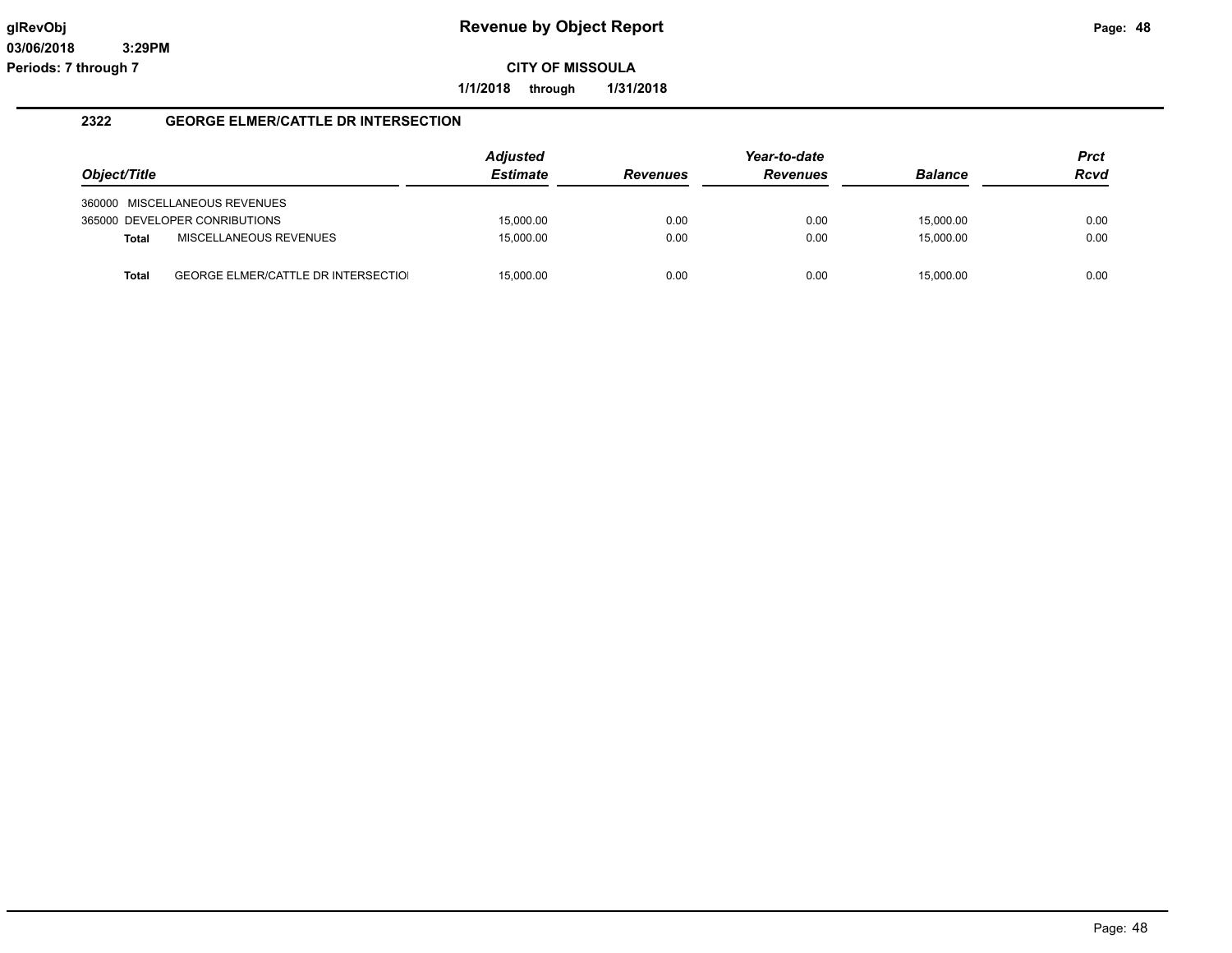**1/1/2018 through 1/31/2018**

**2365 PUBLIC ART FUND**

**2365 PUBLIC ART FUND**

|                                                   | <b>Adjusted</b> |                 | Year-to-date    |                | <b>Prct</b> |
|---------------------------------------------------|-----------------|-----------------|-----------------|----------------|-------------|
| Object/Title                                      | <b>Estimate</b> | <b>Revenues</b> | <b>Revenues</b> | <b>Balance</b> | <b>Rcvd</b> |
| 330000 INTERGOVERNMENTAL REVENUES                 |                 |                 |                 |                |             |
| 337000 LOCAL GRANTS                               | 7,500.00        | 0.00            | 0.00            | 7,500.00       | 0.00        |
| 337001 NEIGHBORHOOD COUNCIL GRANT/DONATION        | 0.00            | 0.00            | 4,500.00        | $-4,500.00$    | 0.00        |
| 337002 MRA GRANT                                  | 0.00            | 0.00            | 0.00            | 0.00           | 0.00        |
| <b>INTERGOVERNMENTAL REVENUES</b><br><b>Total</b> | 7,500.00        | 0.00            | 4,500.00        | 3,000.00       | 60.00       |
| 360000 MISCELLANEOUS REVENUES                     |                 |                 |                 |                |             |
| 360010 MISCELLANEOUS                              | 0.00            | 0.00            | 0.00            | 0.00           | 0.00        |
| 364040 INSURANCE AND DAMAGE RECOVERY              | 0.00            | 0.00            | 0.00            | 0.00           | 0.00        |
| 365000 DONATIONS                                  | 8,443.00        | 0.00            | 0.00            | 8,443.00       | 0.00        |
| MISCELLANEOUS REVENUES<br><b>Total</b>            | 8,443.00        | 0.00            | 0.00            | 8,443.00       | 0.00        |
| 380000 OTHER FINANCING SOURCES                    |                 |                 |                 |                |             |
| 383000 OPERATING TRANSFERS                        | 0.00            | 0.00            | 0.00            | 0.00           | 0.00        |
| OTHER FINANCING SOURCES<br><b>Total</b>           | 0.00            | 0.00            | 0.00            | 0.00           | 0.00        |
| PUBLIC ART FUND<br><b>Total</b>                   | 15,943.00       | 0.00            | 4,500.00        | 11,443.00      | 28.23       |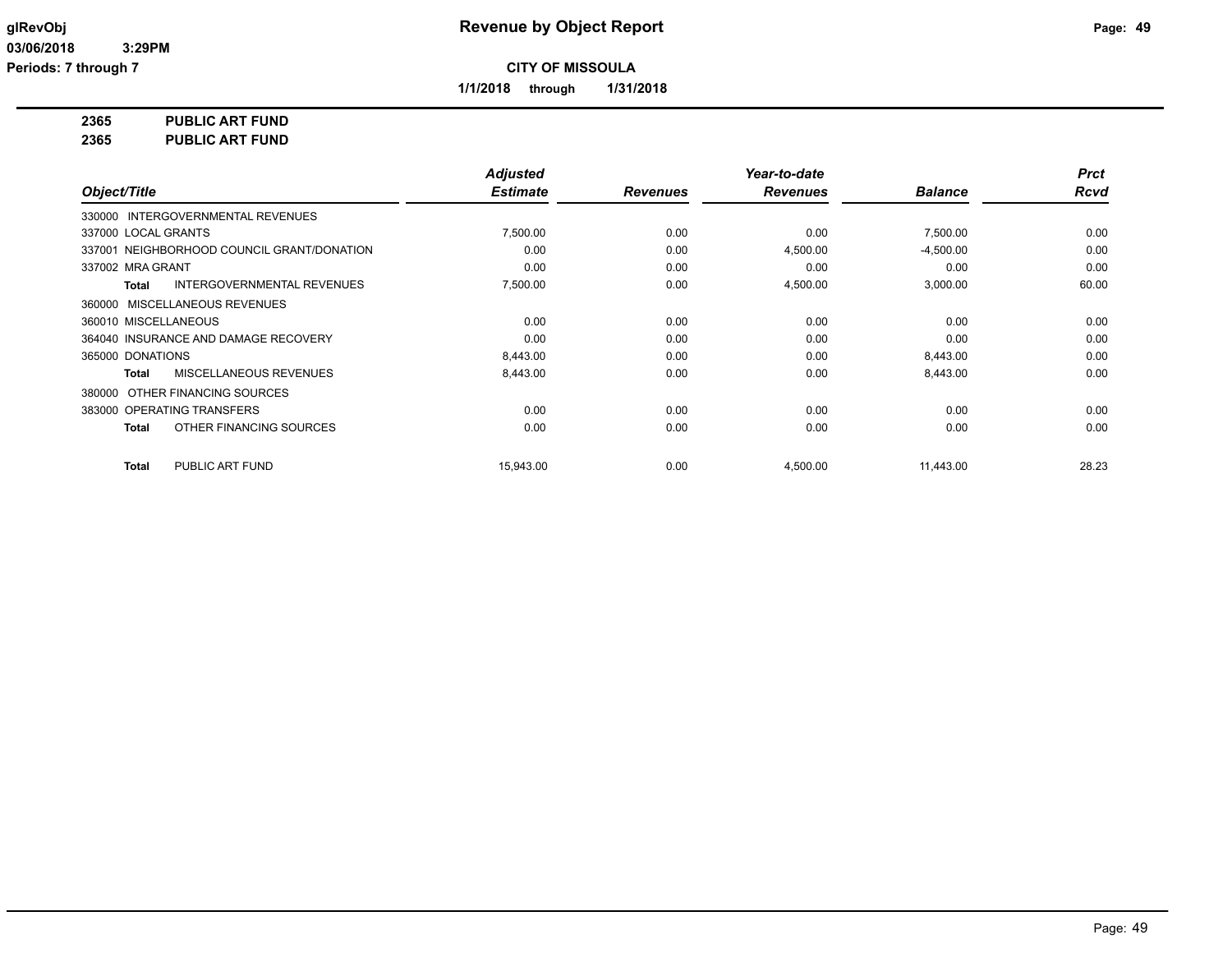**1/1/2018 through 1/31/2018**

## **2365 PUBLIC ART FUND**

| Object/Title                                      | <b>Adjusted</b><br><b>Estimate</b> | <b>Revenues</b> | Year-to-date<br><b>Revenues</b> | <b>Balance</b> | <b>Prct</b><br>Rcvd |
|---------------------------------------------------|------------------------------------|-----------------|---------------------------------|----------------|---------------------|
| 330000 INTERGOVERNMENTAL REVENUES                 |                                    |                 |                                 |                |                     |
| 337000 LOCAL GRANTS                               | 7,500.00                           | 0.00            | 0.00                            | 7,500.00       | 0.00                |
| 337001 NEIGHBORHOOD COUNCIL GRANT/DONATION        | 0.00                               | 0.00            | 4,500.00                        | $-4,500.00$    | 0.00                |
| 337002 MRA GRANT                                  | 0.00                               | 0.00            | 0.00                            | 0.00           | 0.00                |
| <b>INTERGOVERNMENTAL REVENUES</b><br><b>Total</b> | 7,500.00                           | 0.00            | 4,500.00                        | 3,000.00       | 60.00               |
| 360000 MISCELLANEOUS REVENUES                     |                                    |                 |                                 |                |                     |
| 360010 MISCELLANEOUS                              | 0.00                               | 0.00            | 0.00                            | 0.00           | 0.00                |
| 364040 INSURANCE AND DAMAGE RECOVERY              | 0.00                               | 0.00            | 0.00                            | 0.00           | 0.00                |
| 365000 DONATIONS                                  | 8,443.00                           | 0.00            | 0.00                            | 8,443.00       | 0.00                |
| MISCELLANEOUS REVENUES<br><b>Total</b>            | 8,443.00                           | 0.00            | 0.00                            | 8,443.00       | 0.00                |
| OTHER FINANCING SOURCES<br>380000                 |                                    |                 |                                 |                |                     |
| 383000 OPERATING TRANSFERS                        | 0.00                               | 0.00            | 0.00                            | 0.00           | 0.00                |
| OTHER FINANCING SOURCES<br><b>Total</b>           | 0.00                               | 0.00            | 0.00                            | 0.00           | 0.00                |
| PUBLIC ART FUND<br><b>Total</b>                   | 15.943.00                          | 0.00            | 4,500.00                        | 11,443.00      | 28.23               |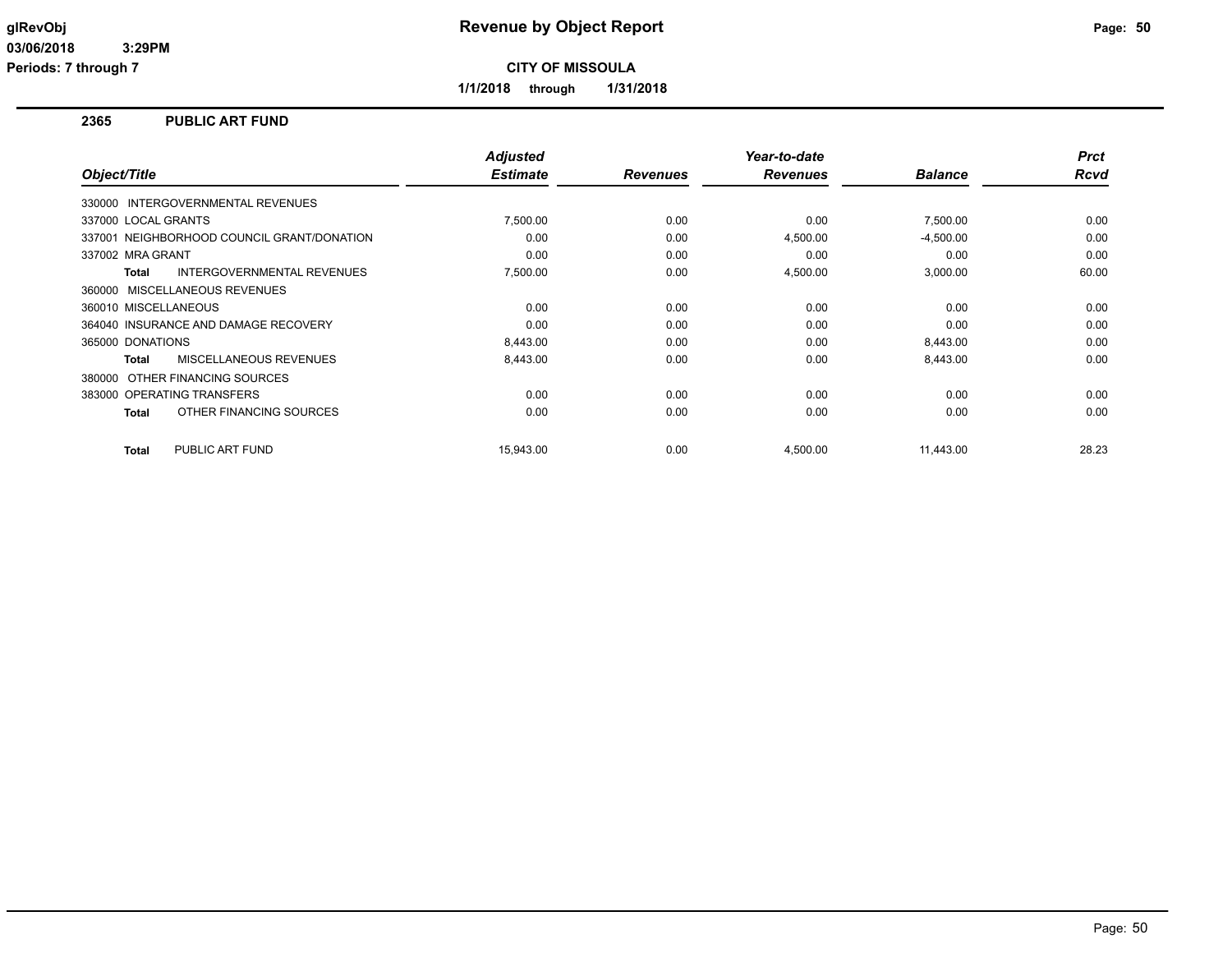**1/1/2018 through 1/31/2018**

# **2371 EMPLOYEE HEALTH INSURANCE LEVY FUND**

## **2371 EMPLOYEE HEALTH INSURANCE LEVY FUND**

|                                              | <b>Adjusted</b> |                 | Year-to-date    |                | <b>Prct</b> |
|----------------------------------------------|-----------------|-----------------|-----------------|----------------|-------------|
| Object/Title                                 | <b>Estimate</b> | <b>Revenues</b> | <b>Revenues</b> | <b>Balance</b> | <b>Rcvd</b> |
| TAXES/ASSESSMENTS<br>310000                  |                 |                 |                 |                |             |
| 311000 GENERAL PROPERTY TAXES                | 0.00            | 105.54          | 2.497.77        | $-2.497.77$    | 0.00        |
| 312001 PENALTIES & INTEREST                  | 0.00            | 0.88            | 24.62           | $-24.62$       | 0.00        |
| TAXES/ASSESSMENTS<br>Total                   | 0.00            | 106.42          | 2.522.39        | $-2.522.39$    | 0.00        |
| INVESTMENTS & ROYALTY EARNINGS<br>370000     |                 |                 |                 |                |             |
| 371010 INTEREST ON INVESTMENTS               | 0.00            | 0.00            | 0.00            | 0.00           | 0.00        |
| INVESTMENTS & ROYALTY EARNINGS<br>Total      | 0.00            | 0.00            | 0.00            | 0.00           | 0.00        |
| EMPLOYEE HEALTH INSURANCE LEVY FUNI<br>Total | 0.00            | 106.42          | 2.522.39        | $-2.522.39$    | 0.00        |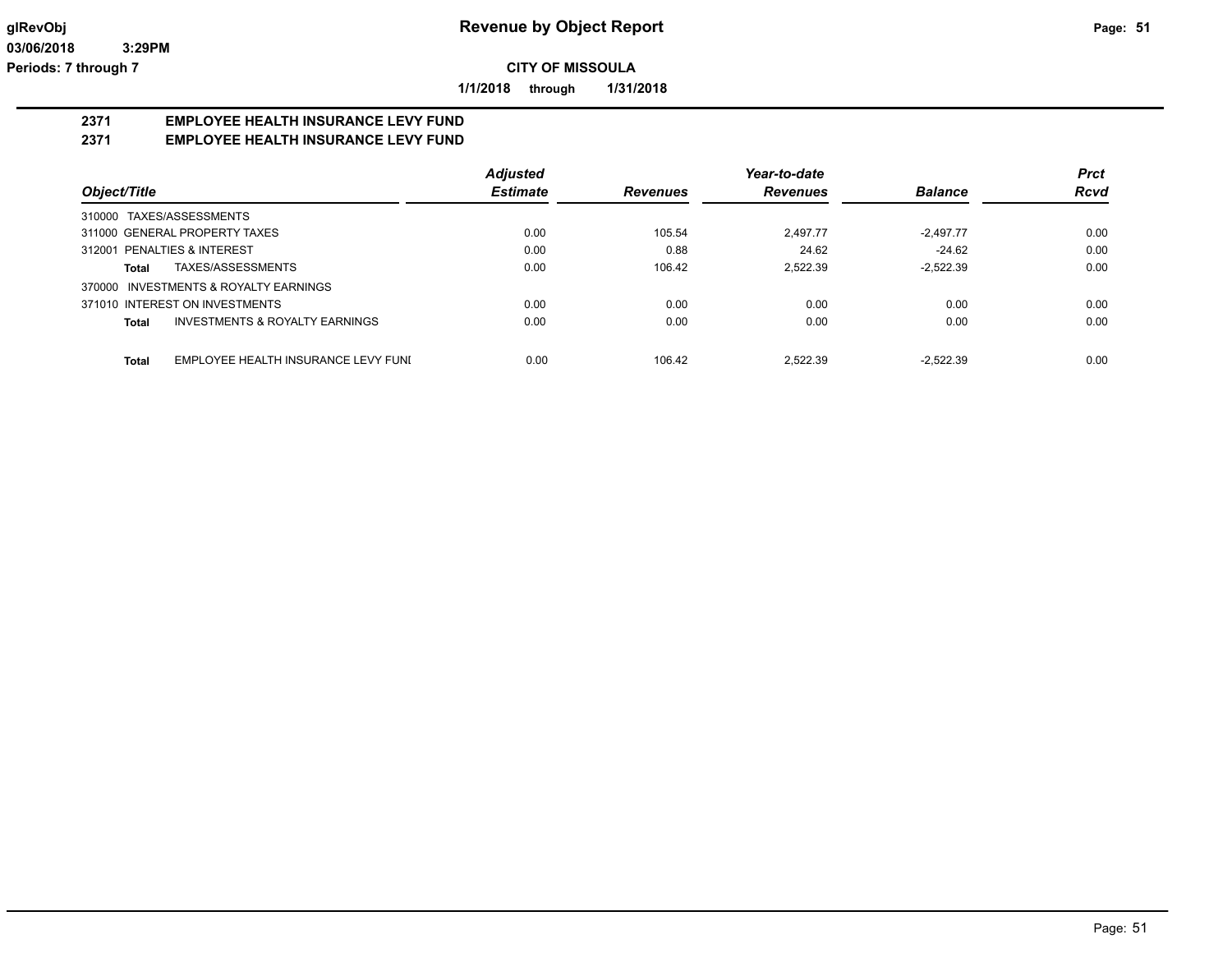**1/1/2018 through 1/31/2018**

## **2371 EMPLOYEE HEALTH INSURANCE LEVY FUND**

| Object/Title                                       | <b>Adjusted</b><br><b>Estimate</b> | <b>Revenues</b> | Year-to-date<br><b>Revenues</b> | <b>Balance</b> | <b>Prct</b><br><b>Rcvd</b> |
|----------------------------------------------------|------------------------------------|-----------------|---------------------------------|----------------|----------------------------|
|                                                    |                                    |                 |                                 |                |                            |
| 310000 TAXES/ASSESSMENTS                           |                                    |                 |                                 |                |                            |
| 311000 GENERAL PROPERTY TAXES                      | 0.00                               | 105.54          | 2.497.77                        | $-2.497.77$    | 0.00                       |
| 312001 PENALTIES & INTEREST                        | 0.00                               | 0.88            | 24.62                           | $-24.62$       | 0.00                       |
| TAXES/ASSESSMENTS<br>Total                         | 0.00                               | 106.42          | 2.522.39                        | $-2.522.39$    | 0.00                       |
| 370000 INVESTMENTS & ROYALTY EARNINGS              |                                    |                 |                                 |                |                            |
| 371010 INTEREST ON INVESTMENTS                     | 0.00                               | 0.00            | 0.00                            | 0.00           | 0.00                       |
| <b>INVESTMENTS &amp; ROYALTY EARNINGS</b><br>Total | 0.00                               | 0.00            | 0.00                            | 0.00           | 0.00                       |
|                                                    |                                    |                 |                                 |                |                            |
| EMPLOYEE HEALTH INSURANCE LEVY FUN<br>Total        | 0.00                               | 106.42          | 2.522.39                        | $-2.522.39$    | 0.00                       |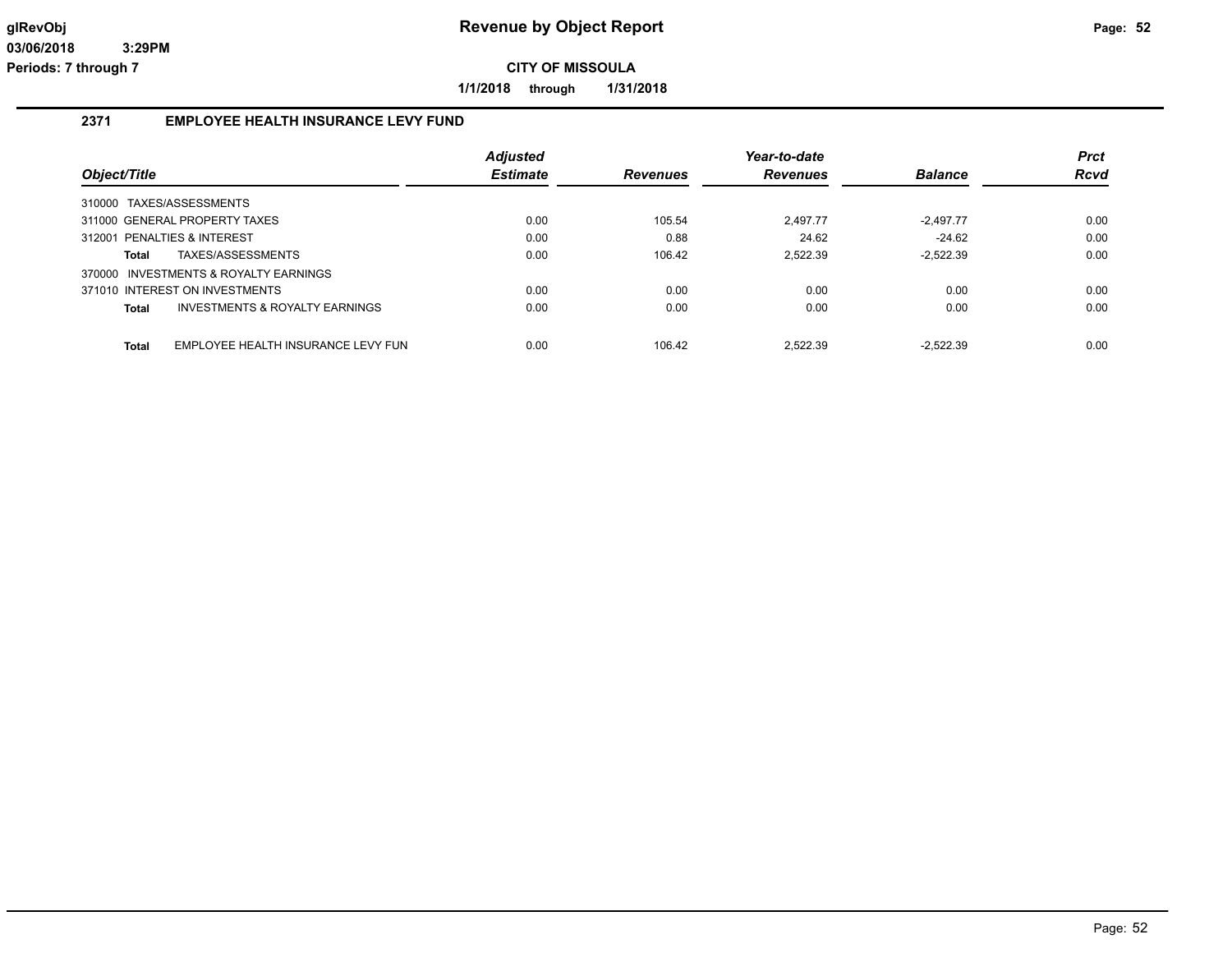**1/1/2018 through 1/31/2018**

## **2372 PERMISSIVE MEDICAL LEVY**

**2372 PERMISSIVE MEDICAL LEVY**

|                                                           | <b>Adjusted</b> |                 | Year-to-date    |                | <b>Prct</b> |
|-----------------------------------------------------------|-----------------|-----------------|-----------------|----------------|-------------|
| Object/Title                                              | <b>Estimate</b> | <b>Revenues</b> | <b>Revenues</b> | <b>Balance</b> | <b>Rcvd</b> |
| 310000 TAXES/ASSESSMENTS                                  |                 |                 |                 |                |             |
| 311000 GENERAL PROPERTY TAXES                             | 5.101.004.00    | 110.238.39      | 2.655.372.37    | 2,445,631.63   | 52.06       |
| 312001 PENALTIES & INTEREST                               | 0.00            | 316.23          | 934.05          | $-934.05$      | 0.00        |
| TAXES/ASSESSMENTS<br>Total                                | 5,101,004.00    | 110.554.62      | 2,656,306.42    | 2,444,697.58   | 52.07       |
| 370000 INVESTMENTS & ROYALTY EARNINGS                     |                 |                 |                 |                |             |
| 371010 INTEREST ON INVESTMENTS                            | 0.00            | 0.00            | 0.00            | 0.00           | 0.00        |
| <b>INVESTMENTS &amp; ROYALTY EARNINGS</b><br><b>Total</b> | 0.00            | 0.00            | 0.00            | 0.00           | 0.00        |
| PERMISSIVE MEDICAL LEVY<br><b>Total</b>                   | 5.101.004.00    | 110.554.62      | 2.656.306.42    | 2,444,697.58   | 52.07       |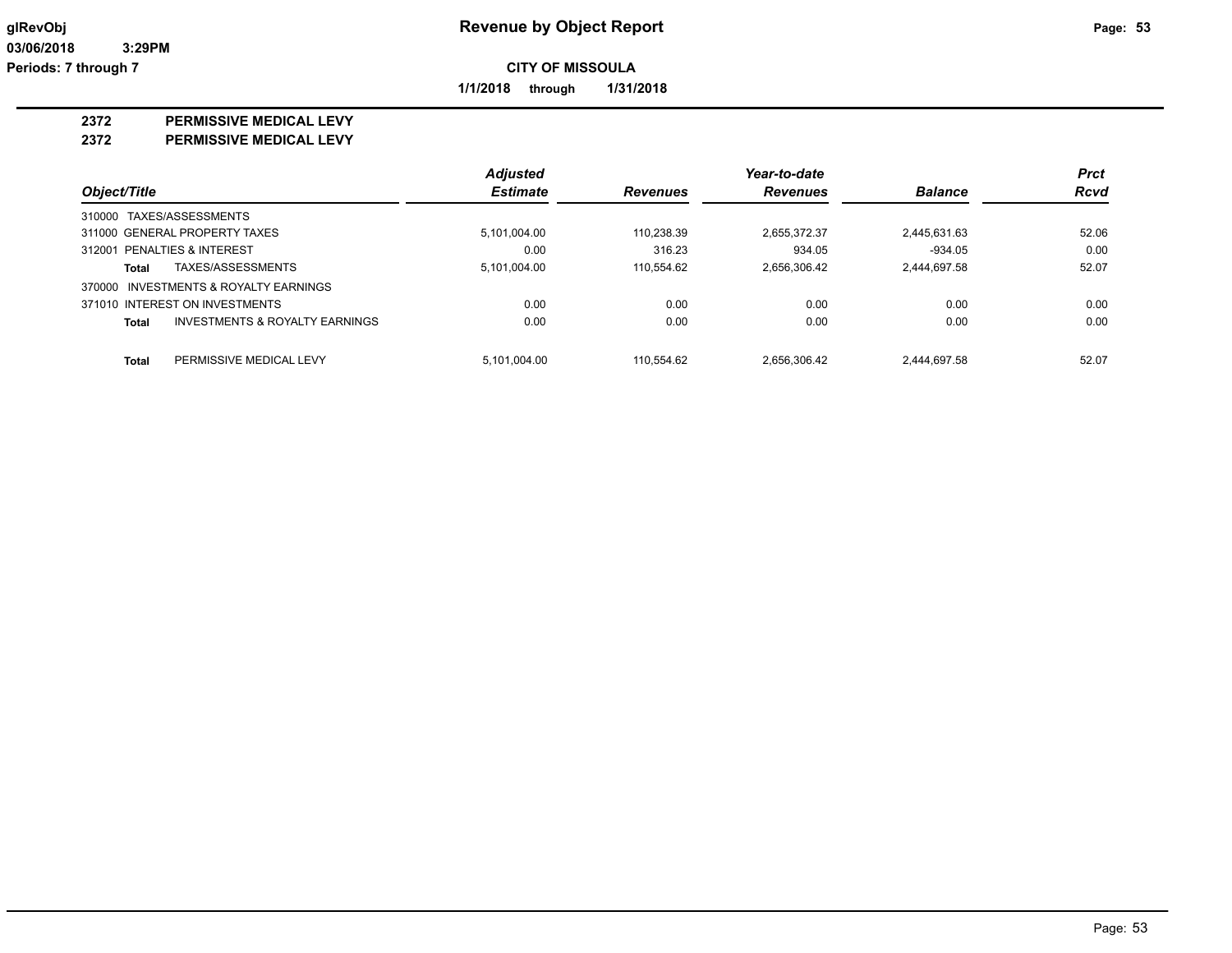**1/1/2018 through 1/31/2018**

## **2372 PERMISSIVE MEDICAL LEVY**

|              |                                       | <b>Adjusted</b> |                 | Year-to-date    |                | <b>Prct</b> |
|--------------|---------------------------------------|-----------------|-----------------|-----------------|----------------|-------------|
| Object/Title |                                       | <b>Estimate</b> | <b>Revenues</b> | <b>Revenues</b> | <b>Balance</b> | <b>Rcvd</b> |
|              | 310000 TAXES/ASSESSMENTS              |                 |                 |                 |                |             |
|              | 311000 GENERAL PROPERTY TAXES         | 5.101.004.00    | 110.238.39      | 2.655.372.37    | 2,445,631.63   | 52.06       |
|              | 312001 PENALTIES & INTEREST           | 0.00            | 316.23          | 934.05          | $-934.05$      | 0.00        |
| Total        | TAXES/ASSESSMENTS                     | 5,101,004.00    | 110.554.62      | 2,656,306.42    | 2.444.697.58   | 52.07       |
|              | 370000 INVESTMENTS & ROYALTY EARNINGS |                 |                 |                 |                |             |
|              | 371010 INTEREST ON INVESTMENTS        | 0.00            | 0.00            | 0.00            | 0.00           | 0.00        |
| Total        | INVESTMENTS & ROYALTY EARNINGS        | 0.00            | 0.00            | 0.00            | 0.00           | 0.00        |
| <b>Total</b> | PERMISSIVE MEDICAL LEVY               | 5.101.004.00    | 110.554.62      | 2.656.306.42    | 2.444.697.58   | 52.07       |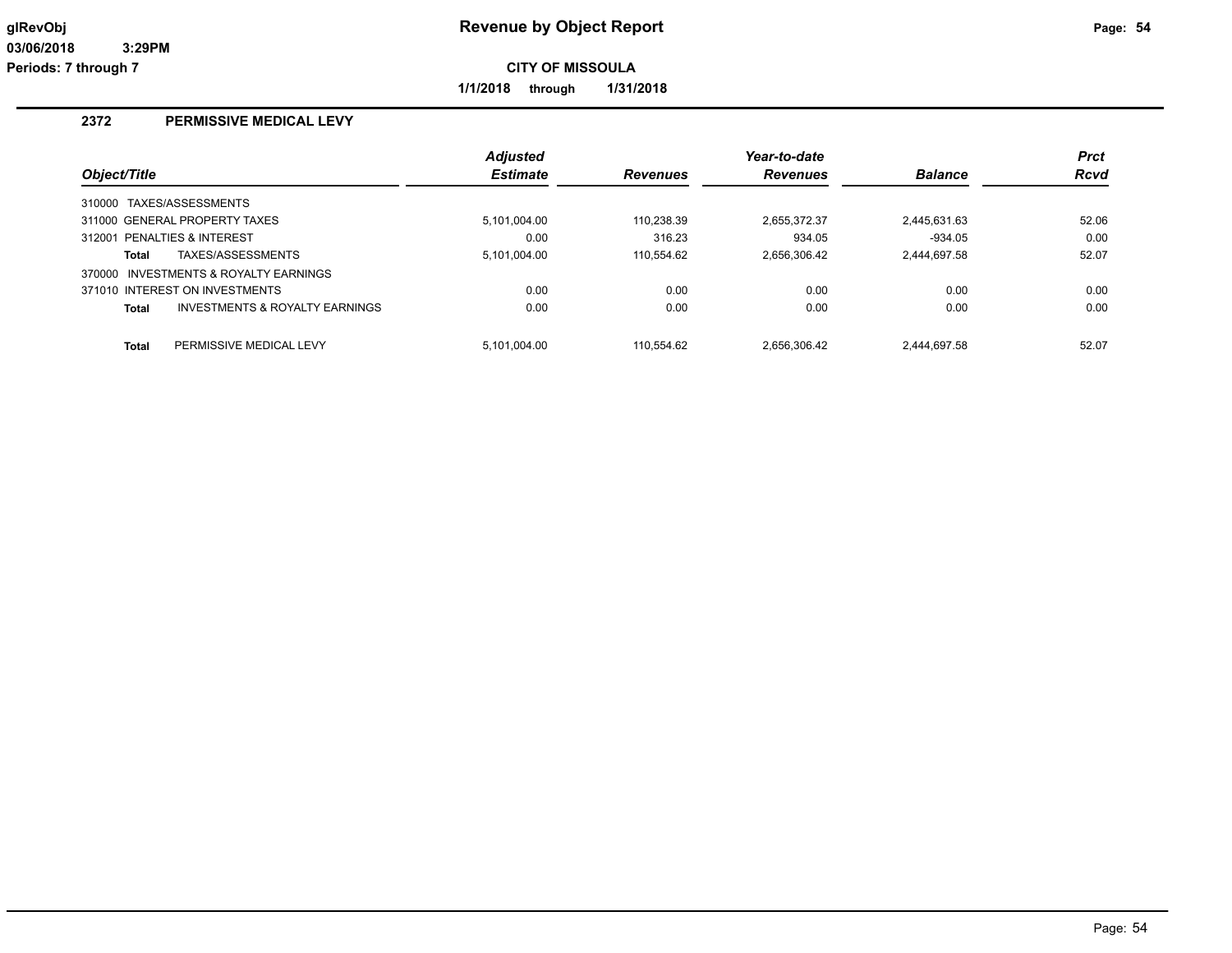**1/1/2018 through 1/31/2018**

## **2389 CABLE TELEVISION FRANCHISE FUND**

**2389 CABLE TELEVISION FRANCHISE FUND**

|                                          | <b>Adjusted</b> |                 | Year-to-date    |                | <b>Prct</b> |
|------------------------------------------|-----------------|-----------------|-----------------|----------------|-------------|
| Object/Title                             | <b>Estimate</b> | <b>Revenues</b> | <b>Revenues</b> | <b>Balance</b> | <b>Rcvd</b> |
| 320000 LICENSES & PERMITS                |                 |                 |                 |                |             |
| 322031 FRANCHISE FEE - AT&T              | 685.000.00      | 0.00            | 162.144.69      | 522,855.31     | 23.67       |
| 322034 PEG ACCESS                        | 41.856.00       | 0.00            | 9.278.26        | 32.577.74      | 22.17       |
| <b>LICENSES &amp; PERMITS</b><br>Total   | 726.856.00      | 0.00            | 171.422.95      | 555,433.05     | 23.58       |
| 360000 MISCELLANEOUS REVENUES            |                 |                 |                 |                |             |
| 365000 DONATIONS                         | 0.00            | 0.00            | 0.00            | 0.00           | 0.00        |
| <b>MISCELLANEOUS REVENUES</b><br>Total   | 0.00            | 0.00            | 0.00            | 0.00           | 0.00        |
| CABLE TELEVISION FRANCHISE FUND<br>Total | 726.856.00      | 0.00            | 171.422.95      | 555.433.05     | 23.58       |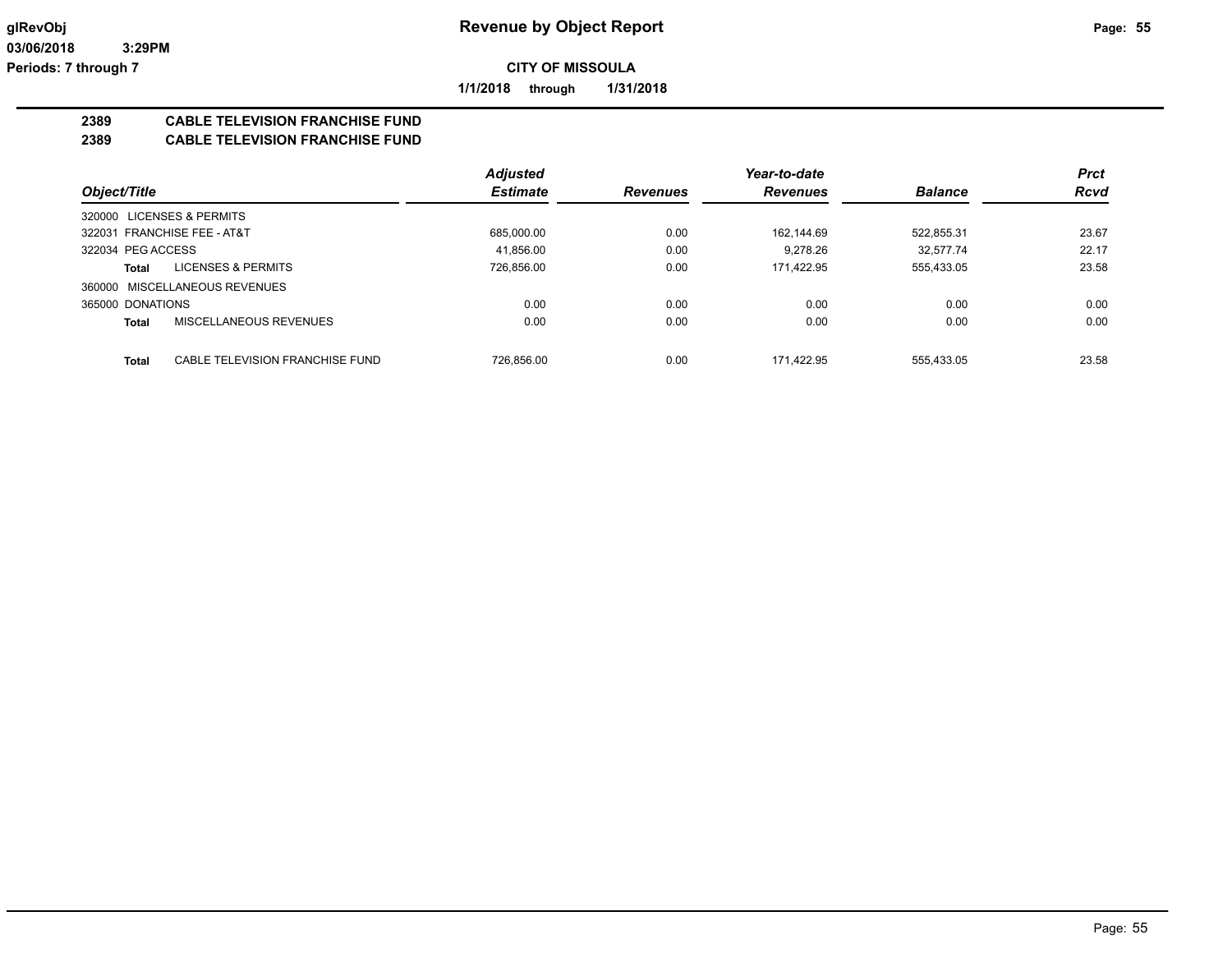**1/1/2018 through 1/31/2018**

#### **2389 CABLE TELEVISION FRANCHISE FUND**

|                   |                                 | <b>Adjusted</b> |                 | Year-to-date |                | <b>Prct</b> |
|-------------------|---------------------------------|-----------------|-----------------|--------------|----------------|-------------|
| Object/Title      |                                 | <b>Estimate</b> | <b>Revenues</b> | Revenues     | <b>Balance</b> | <b>Rcvd</b> |
|                   | 320000 LICENSES & PERMITS       |                 |                 |              |                |             |
|                   | 322031 FRANCHISE FEE - AT&T     | 685.000.00      | 0.00            | 162.144.69   | 522.855.31     | 23.67       |
| 322034 PEG ACCESS |                                 | 41.856.00       | 0.00            | 9.278.26     | 32.577.74      | 22.17       |
| Total             | <b>LICENSES &amp; PERMITS</b>   | 726,856.00      | 0.00            | 171.422.95   | 555,433.05     | 23.58       |
|                   | 360000 MISCELLANEOUS REVENUES   |                 |                 |              |                |             |
| 365000 DONATIONS  |                                 | 0.00            | 0.00            | 0.00         | 0.00           | 0.00        |
| Total             | MISCELLANEOUS REVENUES          | 0.00            | 0.00            | 0.00         | 0.00           | 0.00        |
| <b>Total</b>      | CABLE TELEVISION FRANCHISE FUND | 726.856.00      | 0.00            | 171.422.95   | 555.433.05     | 23.58       |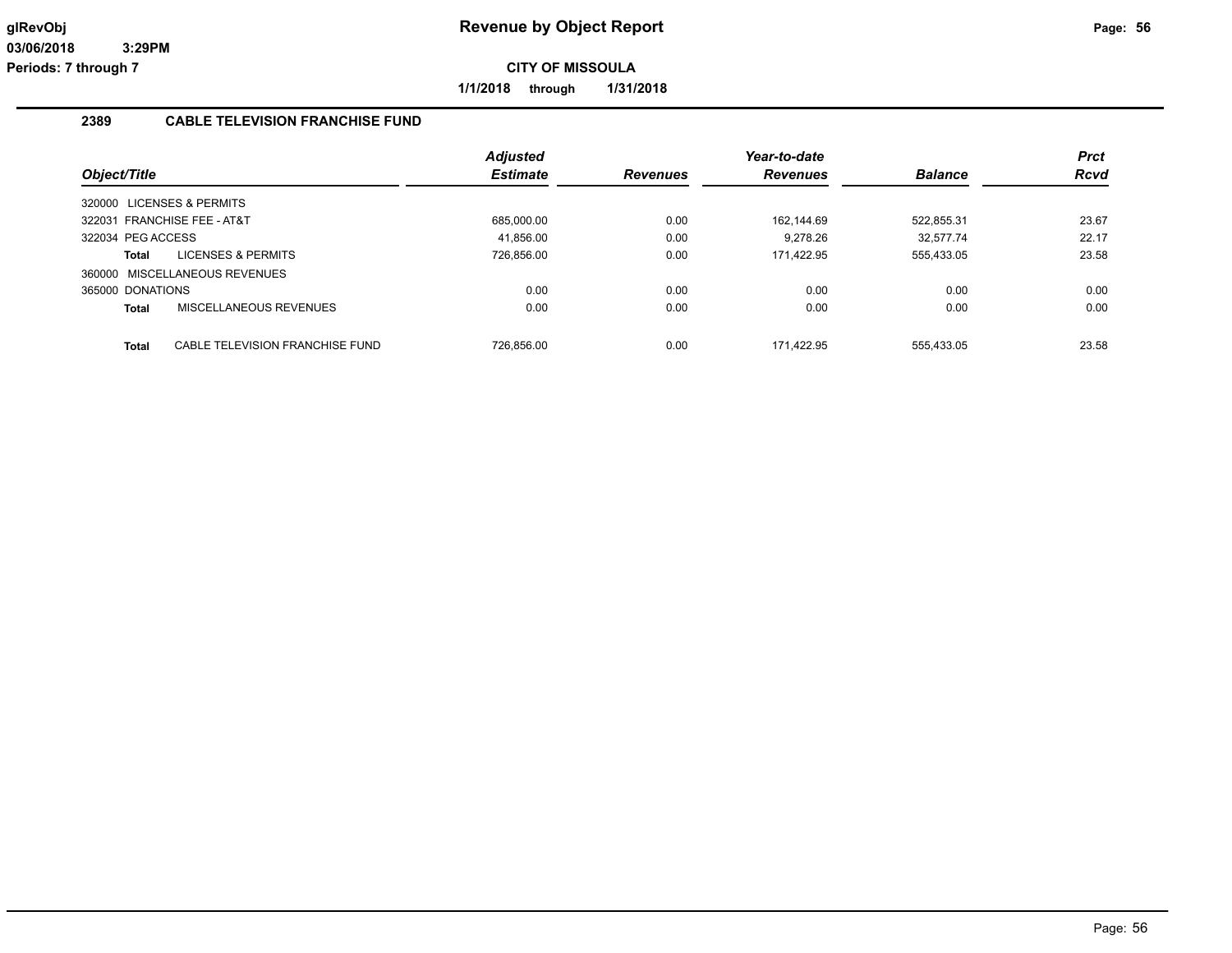**1/1/2018 through 1/31/2018**

## **2390 DRUG FORFEITURE FUND**

**2390 DRUG FORFEITURE FUND**

|                                                | <b>Adjusted</b> |                 | Year-to-date    |                | <b>Prct</b> |
|------------------------------------------------|-----------------|-----------------|-----------------|----------------|-------------|
| Object/Title                                   | <b>Estimate</b> | <b>Revenues</b> | <b>Revenues</b> | <b>Balance</b> | <b>Rcvd</b> |
| 350000 FINES & FORFEITURES                     |                 |                 |                 |                |             |
| 351013 DRUG FORFEITURES                        | 15.000.00       | 1.081.80        | 4.878.80        | 10.121.20      | 32.53       |
| <b>FINES &amp; FORFEITURES</b><br>Total        | 15.000.00       | 1.081.80        | 4.878.80        | 10.121.20      | 32.53       |
| 370000 INVESTMENTS & ROYALTY EARNINGS          |                 |                 |                 |                |             |
| 371010 INTEREST ON INVESTMENTS                 | 0.00            | 0.00            | 0.00            | 0.00           | 0.00        |
| INVESTMENTS & ROYALTY EARNINGS<br><b>Total</b> | 0.00            | 0.00            | 0.00            | 0.00           | 0.00        |
|                                                |                 |                 |                 |                |             |
| Total<br>DRUG FORFEITURE FUND                  | 15,000.00       | 1.081.80        | 4.878.80        | 10.121.20      | 32.53       |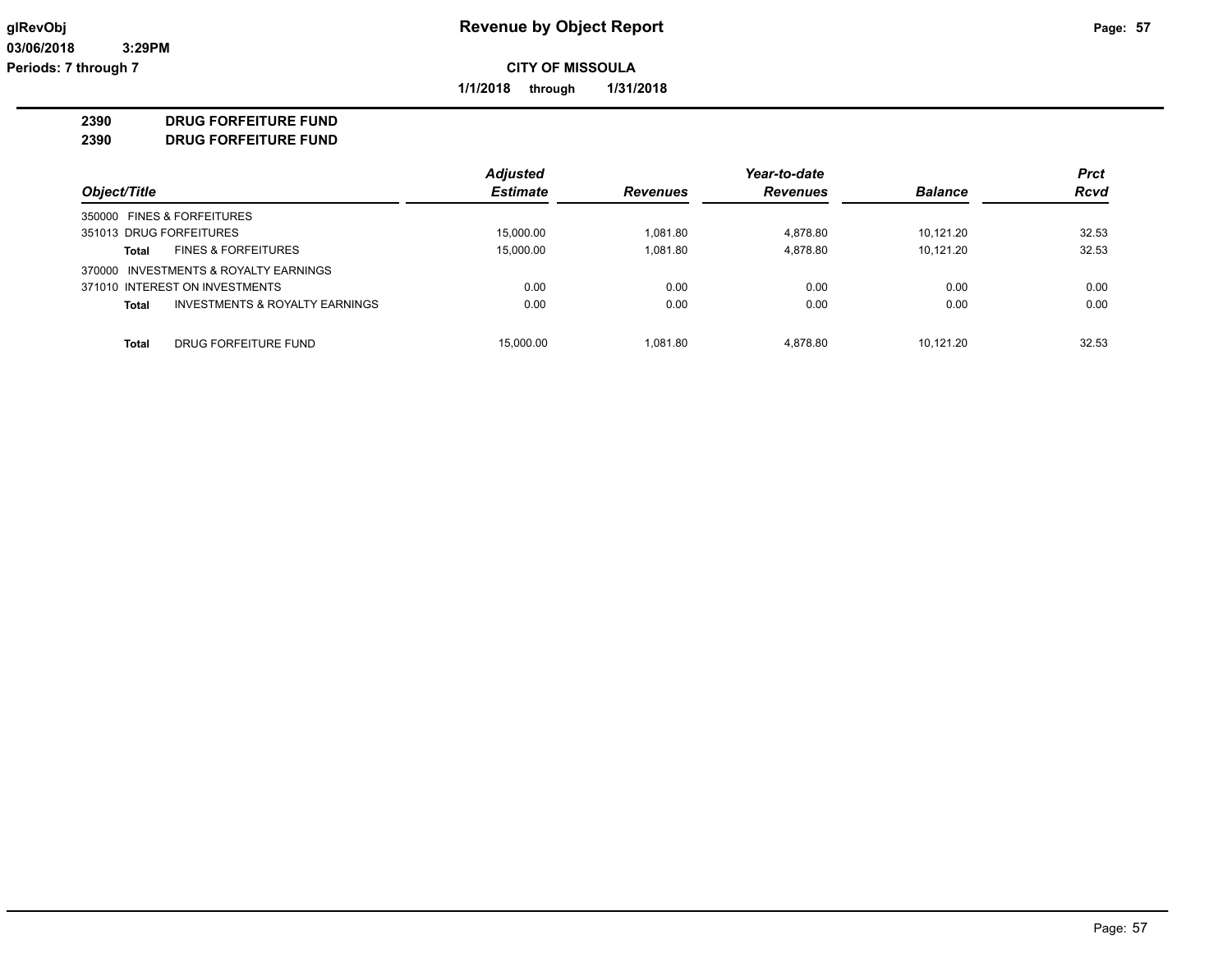**1/1/2018 through 1/31/2018**

## **2390 DRUG FORFEITURE FUND**

|              |                                       | <b>Adjusted</b> |                 | Year-to-date    |                | <b>Prct</b> |
|--------------|---------------------------------------|-----------------|-----------------|-----------------|----------------|-------------|
| Object/Title |                                       | <b>Estimate</b> | <b>Revenues</b> | <b>Revenues</b> | <b>Balance</b> | Rcvd        |
|              | 350000 FINES & FORFEITURES            |                 |                 |                 |                |             |
|              | 351013 DRUG FORFEITURES               | 15.000.00       | 1.081.80        | 4.878.80        | 10.121.20      | 32.53       |
| Total        | <b>FINES &amp; FORFEITURES</b>        | 15,000.00       | 1.081.80        | 4.878.80        | 10.121.20      | 32.53       |
|              | 370000 INVESTMENTS & ROYALTY EARNINGS |                 |                 |                 |                |             |
|              | 371010 INTEREST ON INVESTMENTS        | 0.00            | 0.00            | 0.00            | 0.00           | 0.00        |
| <b>Total</b> | INVESTMENTS & ROYALTY EARNINGS        | 0.00            | 0.00            | 0.00            | 0.00           | 0.00        |
| <b>Total</b> | DRUG FORFEITURE FUND                  | 15.000.00       | 1.081.80        | 4.878.80        | 10.121.20      | 32.53       |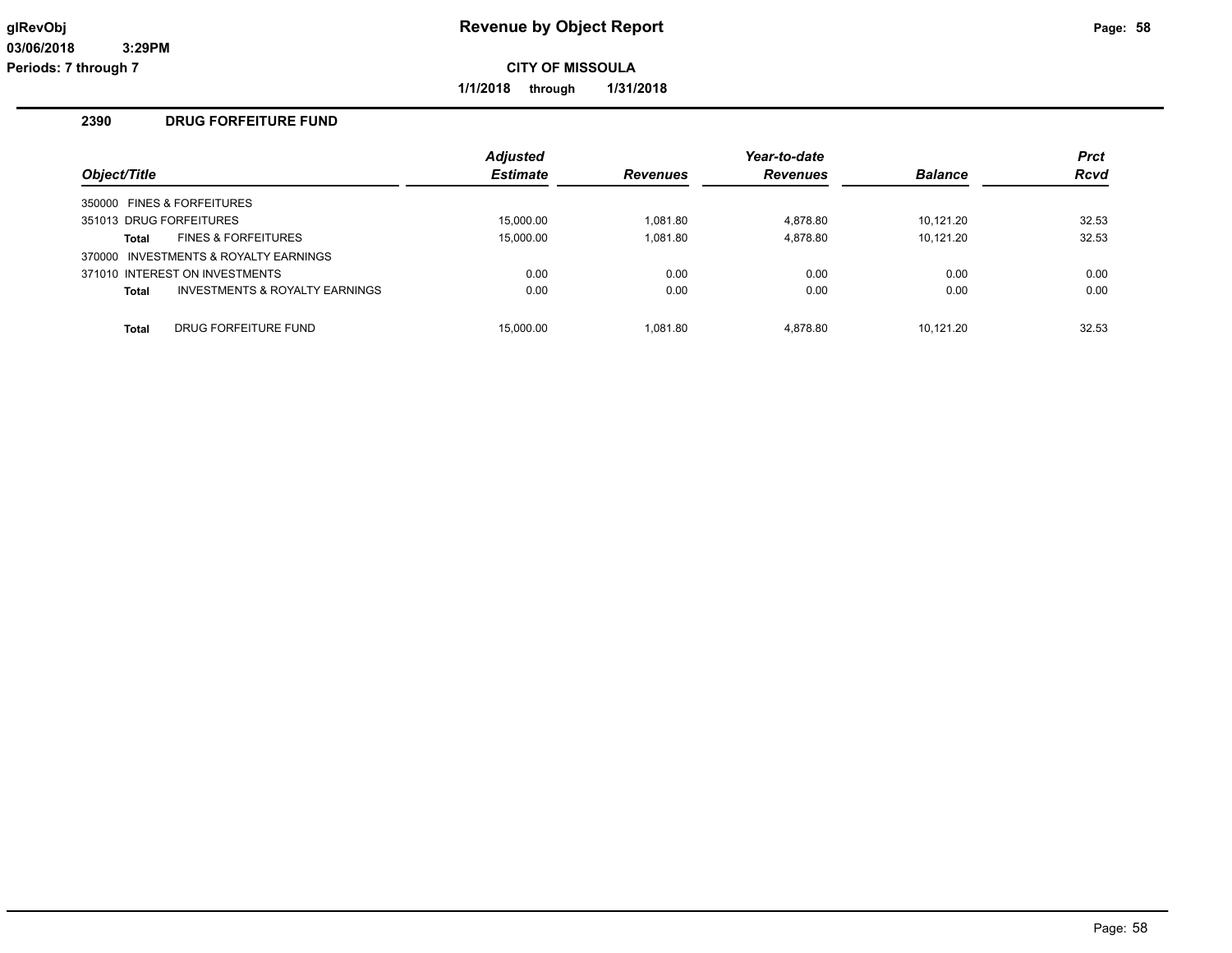**1/1/2018 through 1/31/2018**

## **2394 BUILDING INSPECTION FUND**

#### **2394 BUILDING INSPECTION FUND**

|                                |                                                 | <b>Adjusted</b> |                 | Year-to-date    |                | <b>Prct</b> |
|--------------------------------|-------------------------------------------------|-----------------|-----------------|-----------------|----------------|-------------|
| Object/Title                   |                                                 | <b>Estimate</b> | <b>Revenues</b> | <b>Revenues</b> | <b>Balance</b> | <b>Rcvd</b> |
| 320000 LICENSES & PERMITS      |                                                 |                 |                 |                 |                |             |
| 323011 BUILDING PERMITS        |                                                 | 1,258,000.00    | 84,240.60       | 910,867.12      | 347,132.88     | 72.41       |
| 323012 ELECTRICAL PERMITS      |                                                 | 271,000.00      | 18.308.22       | 185,303.02      | 85.696.98      | 68.38       |
| 323013 PLUMBING PERMITS        |                                                 | 155,000.00      | 15,184.50       | 131,073.50      | 23,926.50      | 84.56       |
| 323014 BLDG PERMIT REVIEW FEE  |                                                 | 0.00            | 0.00            | 0.00            | 0.00           | 0.00        |
| 323017 MECHANICAL PERMITS      |                                                 | 114,000.00      | 14.627.00       | 90.021.90       | 23.978.10      | 78.97       |
| <b>Total</b>                   | <b>LICENSES &amp; PERMITS</b>                   | 1,798,000.00    | 132,360.32      | 1,317,265.54    | 480,734.46     | 73.26       |
|                                | 330000 INTERGOVERNMENTAL REVENUES               |                 |                 |                 |                |             |
| 336023 STATE CONTRIB. - PERS   |                                                 | 0.00            | 41.95           | 483.91          | $-483.91$      | 0.00        |
| <b>Total</b>                   | <b>INTERGOVERNMENTAL REVENUES</b>               | 0.00            | 41.95           | 483.91          | $-483.91$      | 0.00        |
| 340000 CHARGES FOR SERVICES    |                                                 |                 |                 |                 |                |             |
|                                | 341091 INSPECTION CODE BOOKS & COPIES           | 2.000.00        | 0.00            | 100.75          | 1.899.25       | 5.04        |
| Total                          | <b>CHARGES FOR SERVICES</b>                     | 2,000.00        | 0.00            | 100.75          | 1,899.25       | 5.04        |
|                                | 360000 MISCELLANEOUS REVENUES                   |                 |                 |                 |                |             |
| 360010 MISCELLANEOUS           |                                                 | 0.00            | 0.00            | 0.00            | 0.00           | 0.00        |
|                                | 360015 CONFERENCE REVENUES - BUILDING           | 0.00            | 0.00            | 0.00            | 0.00           | 0.00        |
| Total                          | MISCELLANEOUS REVENUES                          | 0.00            | 0.00            | 0.00            | 0.00           | 0.00        |
| 370000                         | <b>INVESTMENTS &amp; ROYALTY EARNINGS</b>       |                 |                 |                 |                |             |
| 371010 INTEREST ON INVESTMENTS |                                                 | 0.00            | 0.00            | 0.00            | 0.00           | 0.00        |
|                                | 371020 GAIN/LOSS IN MARKET VALUE OF INVESTMENTS | 0.00            | 0.00            | 0.00            | 0.00           | 0.00        |
| <b>Total</b>                   | <b>INVESTMENTS &amp; ROYALTY EARNINGS</b>       | 0.00            | 0.00            | 0.00            | 0.00           | 0.00        |
|                                | 380000 OTHER FINANCING SOURCES                  |                 |                 |                 |                |             |
|                                | 381090 PROCEEDS FROM CAPITAL LEASE              | 0.00            | 0.00            | 0.00            | 0.00           | 0.00        |
| 382010 SALE OF FIXED ASSETS    |                                                 | 0.00            | 0.00            | 0.00            | 0.00           | 0.00        |
| 383000 OPERATING TRANSFERS     |                                                 | 0.00            | 0.00            | 0.00            | 0.00           | 0.00        |
| <b>Total</b>                   | OTHER FINANCING SOURCES                         | 0.00            | 0.00            | 0.00            | 0.00           | 0.00        |
| Total                          | <b>BUILDING INSPECTION FUND</b>                 | 1,800,000.00    | 132,402.27      | 1,317,850.20    | 482,149.80     | 73.21       |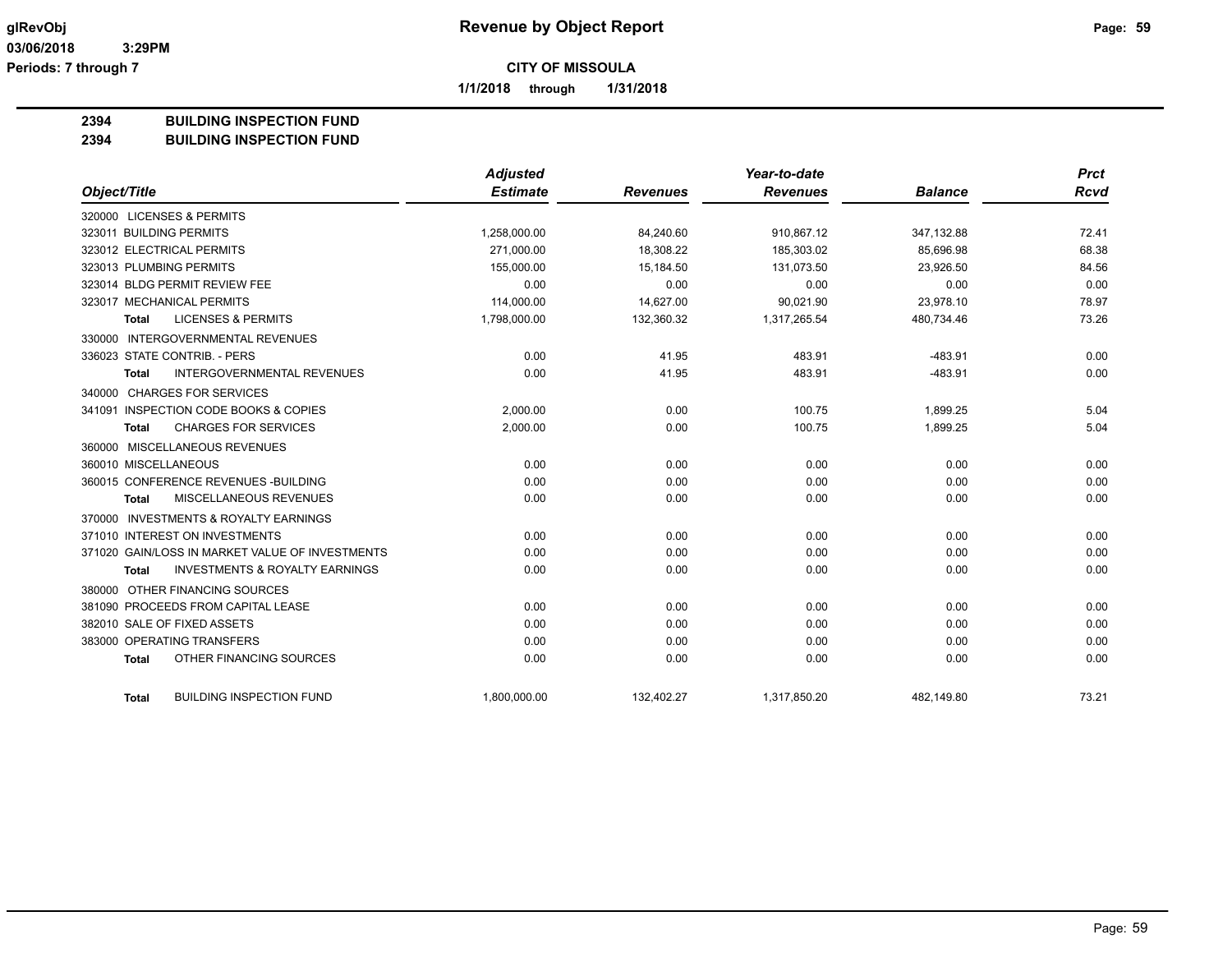**Periods: 7 through 7**

**CITY OF MISSOULA**

**1/1/2018 through 1/31/2018**

## **2394 BUILDING INSPECTION FUND**

|                                                           | <b>Adjusted</b> |                 | Year-to-date    |                | <b>Prct</b> |
|-----------------------------------------------------------|-----------------|-----------------|-----------------|----------------|-------------|
| Object/Title                                              | <b>Estimate</b> | <b>Revenues</b> | <b>Revenues</b> | <b>Balance</b> | Rcvd        |
| 320000 LICENSES & PERMITS                                 |                 |                 |                 |                |             |
| 323011 BUILDING PERMITS                                   | 1,258,000.00    | 84,240.60       | 910,867.12      | 347,132.88     | 72.41       |
| 323012 ELECTRICAL PERMITS                                 | 271.000.00      | 18.308.22       | 185.303.02      | 85.696.98      | 68.38       |
| 323013 PLUMBING PERMITS                                   | 155,000.00      | 15,184.50       | 131,073.50      | 23,926.50      | 84.56       |
| 323014 BLDG PERMIT REVIEW FEE                             | 0.00            | 0.00            | 0.00            | 0.00           | 0.00        |
| 323017 MECHANICAL PERMITS                                 | 114,000.00      | 14,627.00       | 90,021.90       | 23,978.10      | 78.97       |
| <b>LICENSES &amp; PERMITS</b><br><b>Total</b>             | 1,798,000.00    | 132,360.32      | 1,317,265.54    | 480,734.46     | 73.26       |
| 330000 INTERGOVERNMENTAL REVENUES                         |                 |                 |                 |                |             |
| 336023 STATE CONTRIB. - PERS                              | 0.00            | 41.95           | 483.91          | $-483.91$      | 0.00        |
| INTERGOVERNMENTAL REVENUES<br><b>Total</b>                | 0.00            | 41.95           | 483.91          | $-483.91$      | 0.00        |
| 340000 CHARGES FOR SERVICES                               |                 |                 |                 |                |             |
| 341091 INSPECTION CODE BOOKS & COPIES                     | 2.000.00        | 0.00            | 100.75          | 1.899.25       | 5.04        |
| <b>CHARGES FOR SERVICES</b><br><b>Total</b>               | 2,000.00        | 0.00            | 100.75          | 1,899.25       | 5.04        |
| 360000 MISCELLANEOUS REVENUES                             |                 |                 |                 |                |             |
| 360010 MISCELLANEOUS                                      | 0.00            | 0.00            | 0.00            | 0.00           | 0.00        |
| 360015 CONFERENCE REVENUES - BUILDING                     | 0.00            | 0.00            | 0.00            | 0.00           | 0.00        |
| MISCELLANEOUS REVENUES<br><b>Total</b>                    | 0.00            | 0.00            | 0.00            | 0.00           | 0.00        |
| 370000 INVESTMENTS & ROYALTY EARNINGS                     |                 |                 |                 |                |             |
| 371010 INTEREST ON INVESTMENTS                            | 0.00            | 0.00            | 0.00            | 0.00           | 0.00        |
| 371020 GAIN/LOSS IN MARKET VALUE OF INVESTMENT            | 0.00            | 0.00            | 0.00            | 0.00           | 0.00        |
| <b>INVESTMENTS &amp; ROYALTY EARNINGS</b><br><b>Total</b> | 0.00            | 0.00            | 0.00            | 0.00           | 0.00        |
| 380000 OTHER FINANCING SOURCES                            |                 |                 |                 |                |             |
| 381090 PROCEEDS FROM CAPITAL LEASE                        | 0.00            | 0.00            | 0.00            | 0.00           | 0.00        |
| 382010 SALE OF FIXED ASSETS                               | 0.00            | 0.00            | 0.00            | 0.00           | 0.00        |
| 383000 OPERATING TRANSFERS                                | 0.00            | 0.00            | 0.00            | 0.00           | 0.00        |
| OTHER FINANCING SOURCES<br><b>Total</b>                   | 0.00            | 0.00            | 0.00            | 0.00           | 0.00        |
| <b>BUILDING INSPECTION FUND</b><br>Total                  | 1,800,000.00    | 132,402.27      | 1,317,850.20    | 482,149.80     | 73.21       |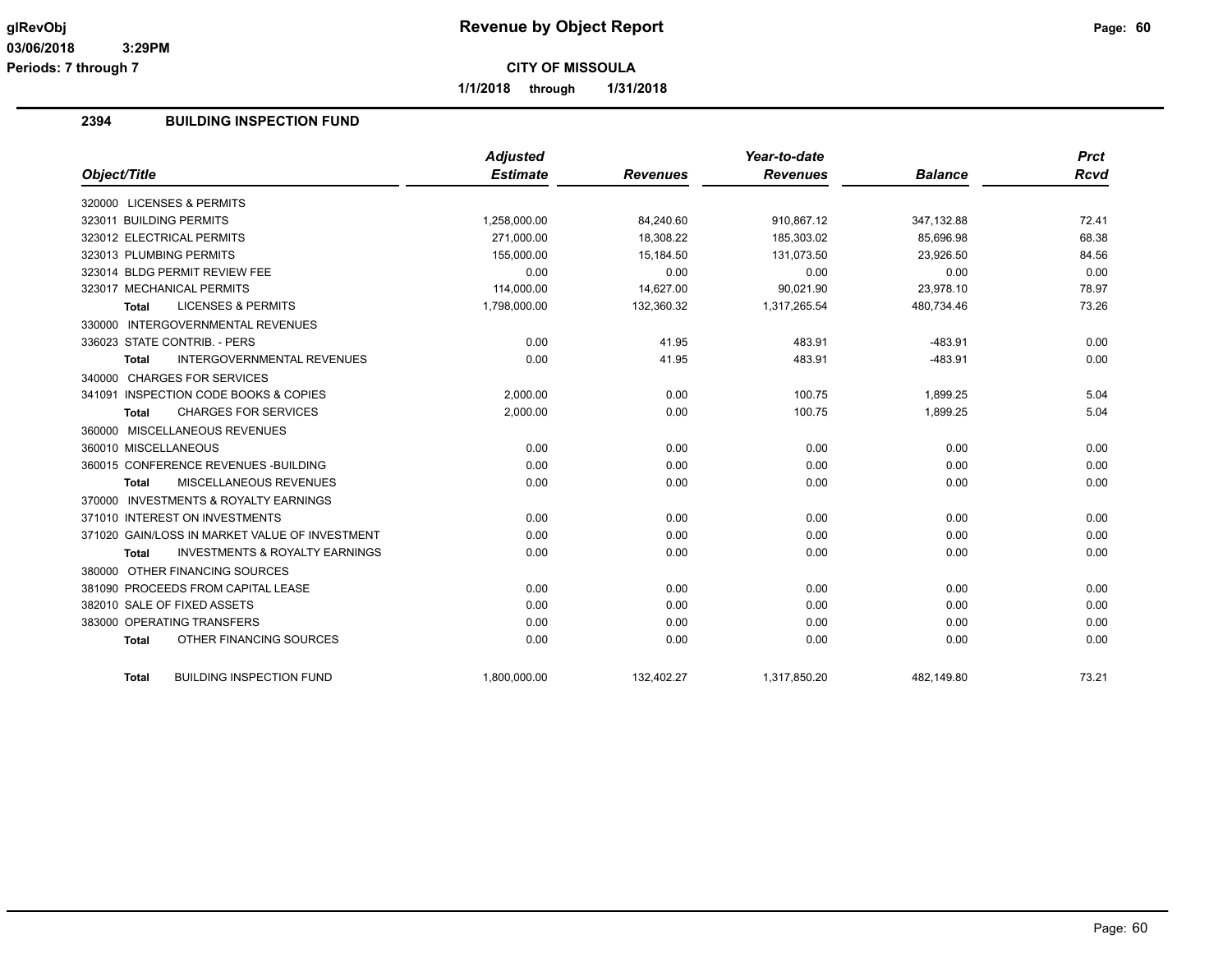**1/1/2018 through 1/31/2018**

## **2395 CITY GRANTS & PROGRAM INCOME FUND**

## **2395 CITY GRANTS & PROGRAM INCOME FUND**

|                                                     | <b>Adjusted</b> |                 | Year-to-date    |                | <b>Prct</b> |
|-----------------------------------------------------|-----------------|-----------------|-----------------|----------------|-------------|
| Object/Title                                        | <b>Estimate</b> | <b>Revenues</b> | <b>Revenues</b> | <b>Balance</b> | <b>Rcvd</b> |
| 330000 INTERGOVERNMENTAL REVENUES                   |                 |                 |                 |                |             |
| 331010 GRANT - CDBG                                 | 0.00            | 0.00            | 0.00            | 0.00           | 0.00        |
| <b>INTERGOVERNMENTAL REVENUES</b><br><b>Total</b>   | 0.00            | 0.00            | 0.00            | 0.00           | 0.00        |
| MISCELLANEOUS REVENUES<br>360000                    |                 |                 |                 |                |             |
| 360005 LOAN REPAYMENTS                              | 0.00            | 0.00            | 0.00            | 0.00           | 0.00        |
| 360010 MISCELLANEOUS                                | 0.00            | 0.00            | 0.00            | 0.00           | 0.00        |
| 360013 REPAYMENT OF SEWER GRANT                     | 0.00            | 0.00            | 0.00            | 0.00           | 0.00        |
| 360014 REPAYMENT OF LOAN/MHA                        | 0.00            | 0.00            | 0.00            | 0.00           | 0.00        |
| 362000 OTHER MISCELLANEOUS REVENUE                  | 0.00            | 0.00            | 0.00            | 0.00           | 0.00        |
| MISCELLANEOUS REVENUES<br><b>Total</b>              | 0.00            | 0.00            | 0.00            | 0.00           | 0.00        |
| <b>INVESTMENTS &amp; ROYALTY EARNINGS</b><br>370000 |                 |                 |                 |                |             |
| 371010 INTEREST ON INVESTMENTS                      | 0.00            | 0.00            | 0.00            | 0.00           | 0.00        |
| 371020 GAIN/LOSS IN MARKET VALUE OF INVESTMENTS     | 0.00            | 0.00            | 0.00            | 0.00           | 0.00        |
| <b>INVESTMENTS &amp; ROYALTY EARNINGS</b><br>Total  | 0.00            | 0.00            | 0.00            | 0.00           | 0.00        |
| OTHER FINANCING SOURCES<br>380000                   |                 |                 |                 |                |             |
| 383026 TRANS FR CDBG                                | 0.00            | 0.00            | 0.00            | 0.00           | 0.00        |
| OTHER FINANCING SOURCES<br><b>Total</b>             | 0.00            | 0.00            | 0.00            | 0.00           | 0.00        |
| CITY GRANTS & PROGRAM INCOME FUND<br><b>Total</b>   | 0.00            | 0.00            | 0.00            | 0.00           | 0.00        |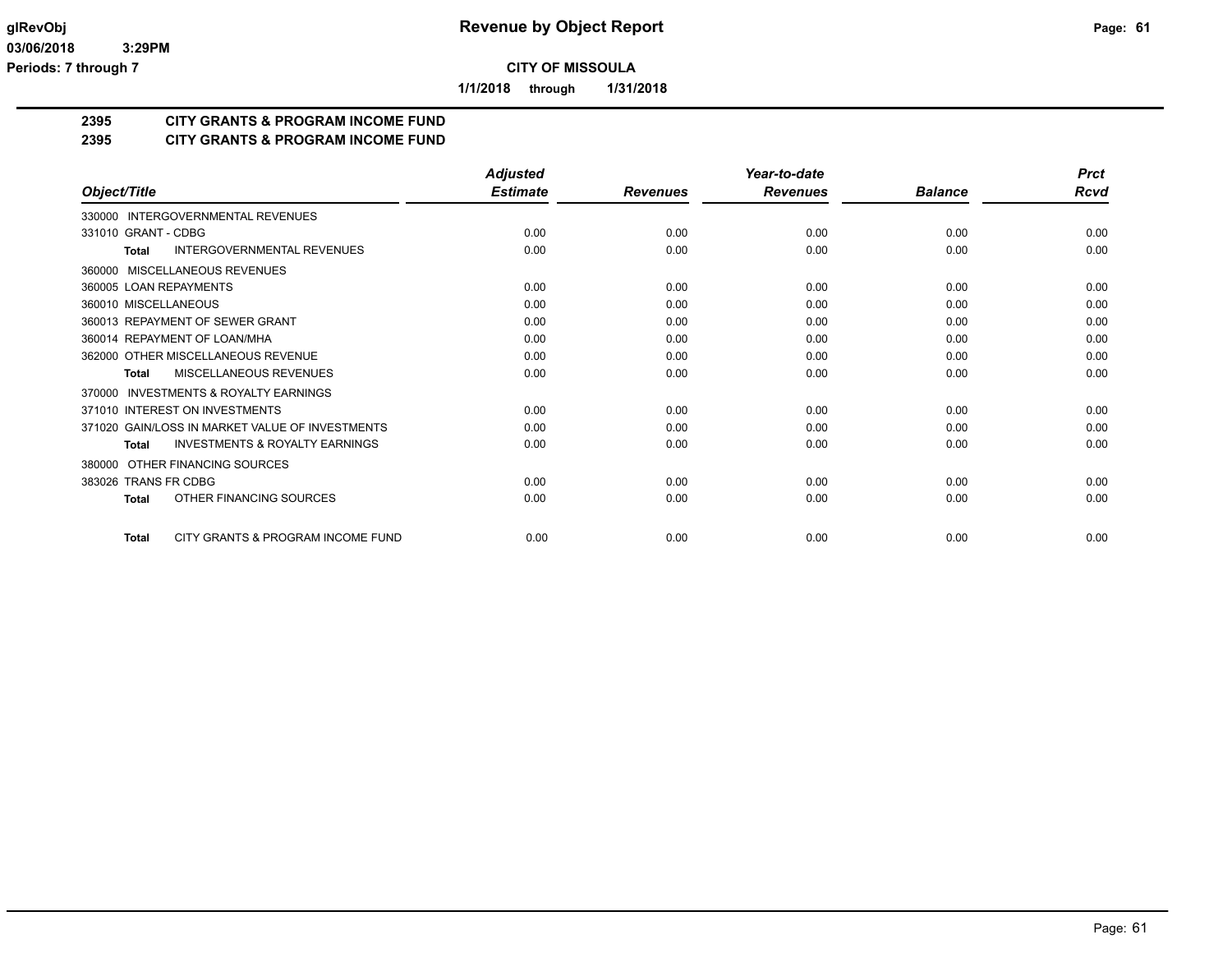**1/1/2018 through 1/31/2018**

#### **2395 CITY GRANTS & PROGRAM INCOME FUND**

|                                                           | <b>Adjusted</b> |                 | Year-to-date    |                | <b>Prct</b> |
|-----------------------------------------------------------|-----------------|-----------------|-----------------|----------------|-------------|
| Object/Title                                              | <b>Estimate</b> | <b>Revenues</b> | <b>Revenues</b> | <b>Balance</b> | <b>Rcvd</b> |
| 330000 INTERGOVERNMENTAL REVENUES                         |                 |                 |                 |                |             |
| 331010 GRANT - CDBG                                       | 0.00            | 0.00            | 0.00            | 0.00           | 0.00        |
| <b>INTERGOVERNMENTAL REVENUES</b><br><b>Total</b>         | 0.00            | 0.00            | 0.00            | 0.00           | 0.00        |
| 360000 MISCELLANEOUS REVENUES                             |                 |                 |                 |                |             |
| 360005 LOAN REPAYMENTS                                    | 0.00            | 0.00            | 0.00            | 0.00           | 0.00        |
| 360010 MISCELLANEOUS                                      | 0.00            | 0.00            | 0.00            | 0.00           | 0.00        |
| 360013 REPAYMENT OF SEWER GRANT                           | 0.00            | 0.00            | 0.00            | 0.00           | 0.00        |
| 360014 REPAYMENT OF LOAN/MHA                              | 0.00            | 0.00            | 0.00            | 0.00           | 0.00        |
| 362000 OTHER MISCELLANEOUS REVENUE                        | 0.00            | 0.00            | 0.00            | 0.00           | 0.00        |
| MISCELLANEOUS REVENUES<br><b>Total</b>                    | 0.00            | 0.00            | 0.00            | 0.00           | 0.00        |
| 370000 INVESTMENTS & ROYALTY EARNINGS                     |                 |                 |                 |                |             |
| 371010 INTEREST ON INVESTMENTS                            | 0.00            | 0.00            | 0.00            | 0.00           | 0.00        |
| 371020 GAIN/LOSS IN MARKET VALUE OF INVESTMENT            | 0.00            | 0.00            | 0.00            | 0.00           | 0.00        |
| <b>INVESTMENTS &amp; ROYALTY EARNINGS</b><br><b>Total</b> | 0.00            | 0.00            | 0.00            | 0.00           | 0.00        |
| 380000 OTHER FINANCING SOURCES                            |                 |                 |                 |                |             |
| 383026 TRANS FR CDBG                                      | 0.00            | 0.00            | 0.00            | 0.00           | 0.00        |
| OTHER FINANCING SOURCES<br><b>Total</b>                   | 0.00            | 0.00            | 0.00            | 0.00           | 0.00        |
| CITY GRANTS & PROGRAM INCOME FUND<br><b>Total</b>         | 0.00            | 0.00            | 0.00            | 0.00           | 0.00        |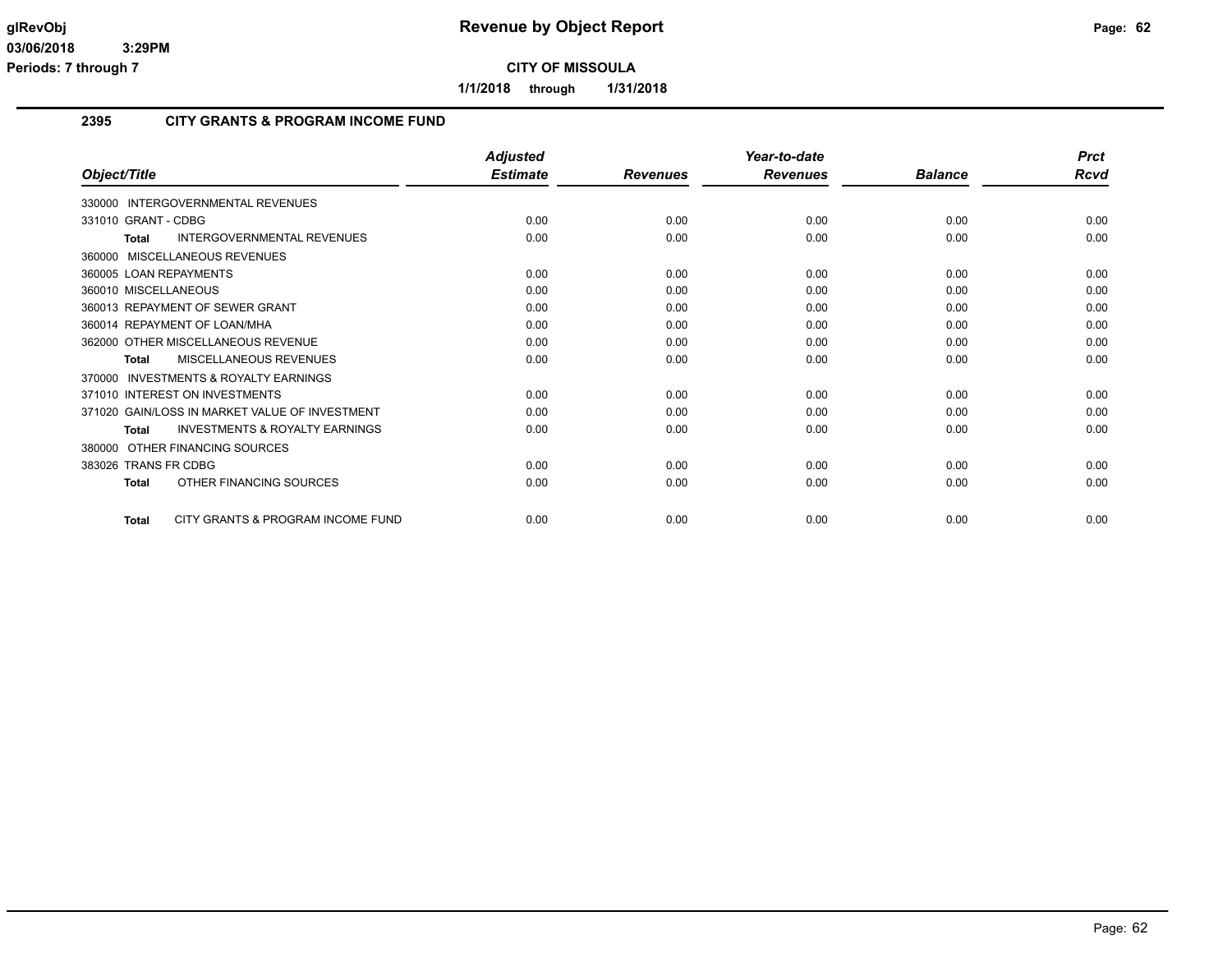**1/1/2018 through 1/31/2018**

#### **2399 DANGEROUS BUILDING DEMOLITION & REPAIR F 2399 DANGEROUS BUILDING DEMOLITION & REPAIR F**

|                         |                                      | <b>Adjusted</b> |                 | Year-to-date    |                | <b>Prct</b> |
|-------------------------|--------------------------------------|-----------------|-----------------|-----------------|----------------|-------------|
| Object/Title            |                                      | <b>Estimate</b> | <b>Revenues</b> | <b>Revenues</b> | <b>Balance</b> | <b>Rcvd</b> |
|                         | 360000 MISCELLANEOUS REVENUES        |                 |                 |                 |                |             |
| 363000 ASSESSMENTS PAID |                                      | 15,000.00       | 0.00            | 0.00            | 15,000.00      | 0.00        |
| <b>Total</b>            | MISCELLANEOUS REVENUES               | 15.000.00       | 0.00            | 0.00            | 15.000.00      | 0.00        |
| Total                   | DANGEROUS BUILDING DEMOLITION & REP. | 15.000.00       | 0.00            | 0.00            | 15.000.00      | 0.00        |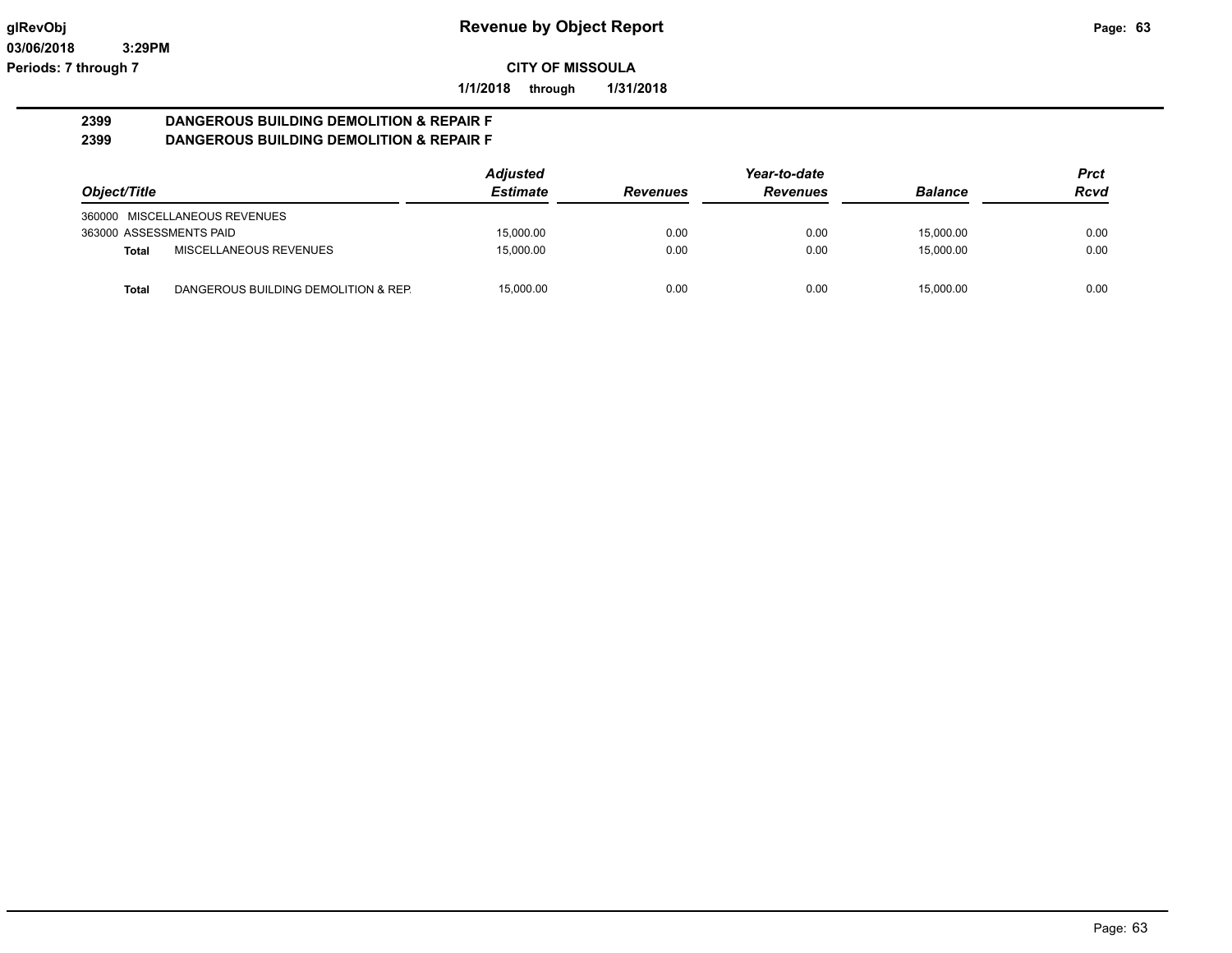**1/1/2018 through 1/31/2018**

#### **2399 DANGEROUS BUILDING DEMOLITION & REPAIR F**

|                         |                                     | <b>Adjusted</b> |                 | Year-to-date    |                | Prct |
|-------------------------|-------------------------------------|-----------------|-----------------|-----------------|----------------|------|
| Object/Title            |                                     | <b>Estimate</b> | <b>Revenues</b> | <b>Revenues</b> | <b>Balance</b> | Rcvd |
|                         | 360000 MISCELLANEOUS REVENUES       |                 |                 |                 |                |      |
| 363000 ASSESSMENTS PAID |                                     | 15.000.00       | 0.00            | 0.00            | 15,000.00      | 0.00 |
| <b>Total</b>            | MISCELLANEOUS REVENUES              | 15,000.00       | 0.00            | 0.00            | 15,000.00      | 0.00 |
| Total                   | DANGEROUS BUILDING DEMOLITION & REF | 15.000.00       | 0.00            | 0.00            | 15.000.00      | 0.00 |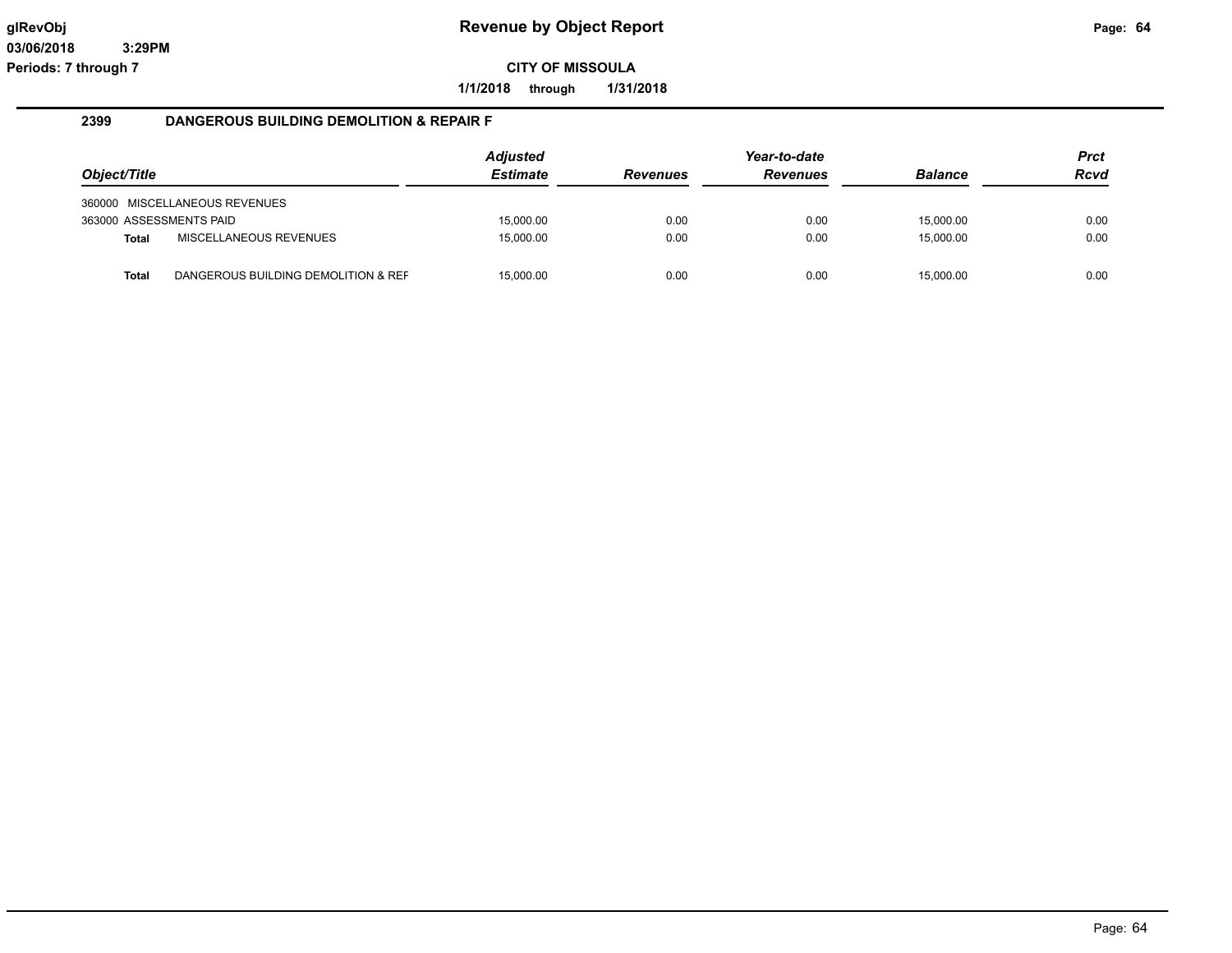**1/1/2018 through 1/31/2018**

## **2400 STREET LIGHTING ASSESSMENTS FUND**

**2400 STREET LIGHTING ASSESSMENTS FUND**

|                                                           | <b>Adjusted</b> |                 | Year-to-date    |                | Prct        |
|-----------------------------------------------------------|-----------------|-----------------|-----------------|----------------|-------------|
| Object/Title                                              | <b>Estimate</b> | <b>Revenues</b> | <b>Revenues</b> | <b>Balance</b> | <b>Rcvd</b> |
| 360000 MISCELLANEOUS REVENUES                             |                 |                 |                 |                |             |
| 360010 MISCELLANEOUS                                      | 0.00            | 0.00            | 0.00            | 0.00           | 0.00        |
| 363010 LIGHTING ASSESSMENTS                               | 365,014.00      | 3.136.92        | 354.057.48      | 10.956.52      | 97.00       |
| 363040 PENALTY AND INTEREST                               | 0.00            | 52.07           | 146.49          | $-146.49$      | 0.00        |
| MISCELLANEOUS REVENUES<br>Total                           | 365.014.00      | 3.188.99        | 354,203.97      | 10.810.03      | 97.04       |
| 370000 INVESTMENTS & ROYALTY EARNINGS                     |                 |                 |                 |                |             |
| 371010 INTEREST ON INVESTMENTS                            | 0.00            | 0.00            | 0.00            | 0.00           | 0.00        |
| 371020 GAIN/LOSS IN MARKET VALUE OF INVESTMENTS           | 0.00            | 0.00            | 0.00            | 0.00           | 0.00        |
| <b>INVESTMENTS &amp; ROYALTY EARNINGS</b><br><b>Total</b> | 0.00            | 0.00            | 0.00            | 0.00           | 0.00        |
| STREET LIGHTING ASSESSMENTS FUND<br><b>Total</b>          | 365.014.00      | 3.188.99        | 354.203.97      | 10.810.03      | 97.04       |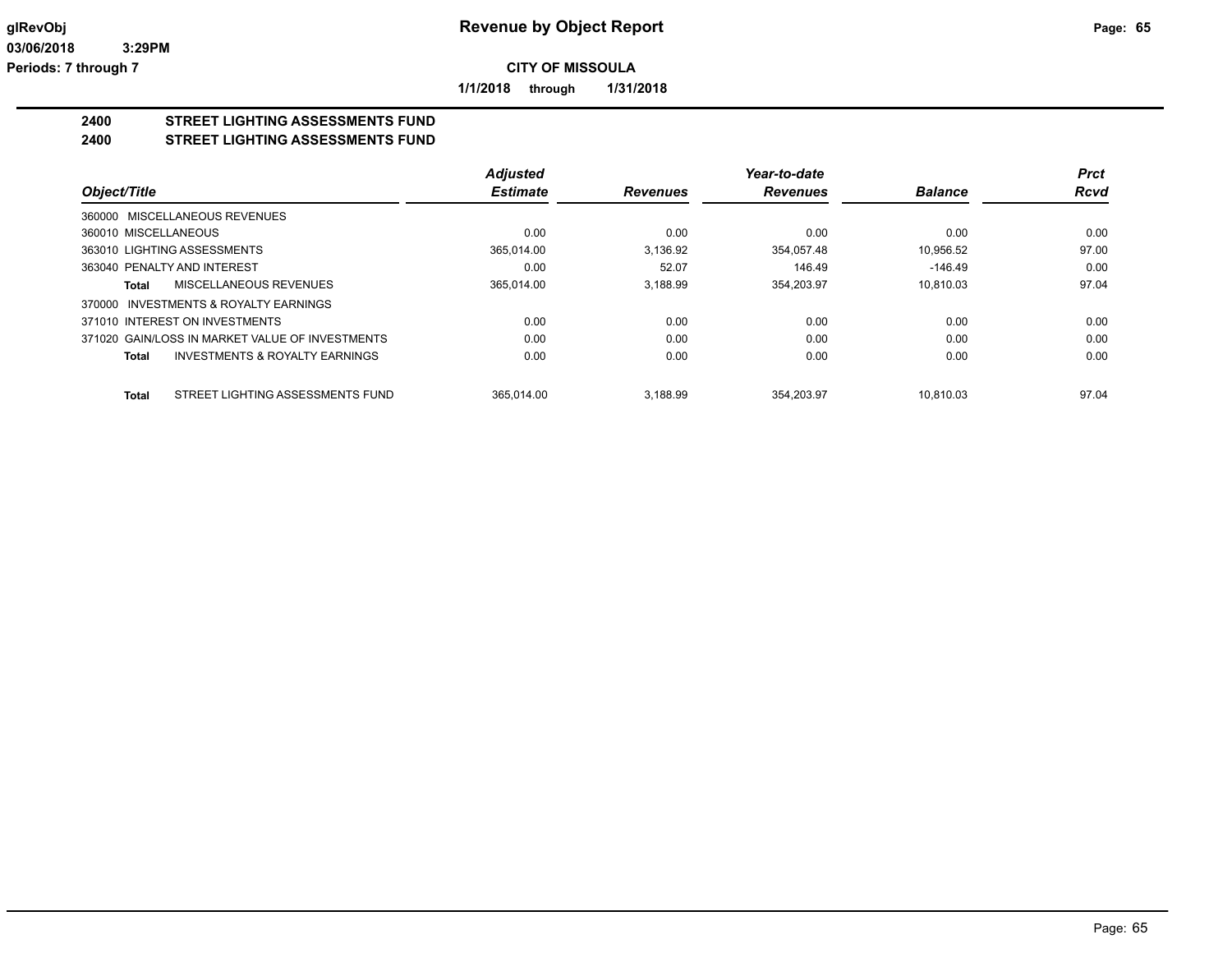**1/1/2018 through 1/31/2018**

### **2400 STREET LIGHTING ASSESSMENTS FUND**

|                                                  | <b>Adjusted</b> |                 | Year-to-date    |                | Prct        |
|--------------------------------------------------|-----------------|-----------------|-----------------|----------------|-------------|
| Object/Title                                     | <b>Estimate</b> | <b>Revenues</b> | <b>Revenues</b> | <b>Balance</b> | <b>Rcvd</b> |
| 360000 MISCELLANEOUS REVENUES                    |                 |                 |                 |                |             |
| 360010 MISCELLANEOUS                             | 0.00            | 0.00            | 0.00            | 0.00           | 0.00        |
| 363010 LIGHTING ASSESSMENTS                      | 365,014.00      | 3,136.92        | 354,057.48      | 10,956.52      | 97.00       |
| 363040 PENALTY AND INTEREST                      | 0.00            | 52.07           | 146.49          | $-146.49$      | 0.00        |
| MISCELLANEOUS REVENUES<br>Total                  | 365,014.00      | 3,188.99        | 354,203.97      | 10.810.03      | 97.04       |
| 370000 INVESTMENTS & ROYALTY EARNINGS            |                 |                 |                 |                |             |
| 371010 INTEREST ON INVESTMENTS                   | 0.00            | 0.00            | 0.00            | 0.00           | 0.00        |
| 371020 GAIN/LOSS IN MARKET VALUE OF INVESTMENT   | 0.00            | 0.00            | 0.00            | 0.00           | 0.00        |
| INVESTMENTS & ROYALTY EARNINGS<br>Total          | 0.00            | 0.00            | 0.00            | 0.00           | 0.00        |
|                                                  |                 |                 |                 |                |             |
| STREET LIGHTING ASSESSMENTS FUND<br><b>Total</b> | 365.014.00      | 3.188.99        | 354.203.97      | 10.810.03      | 97.04       |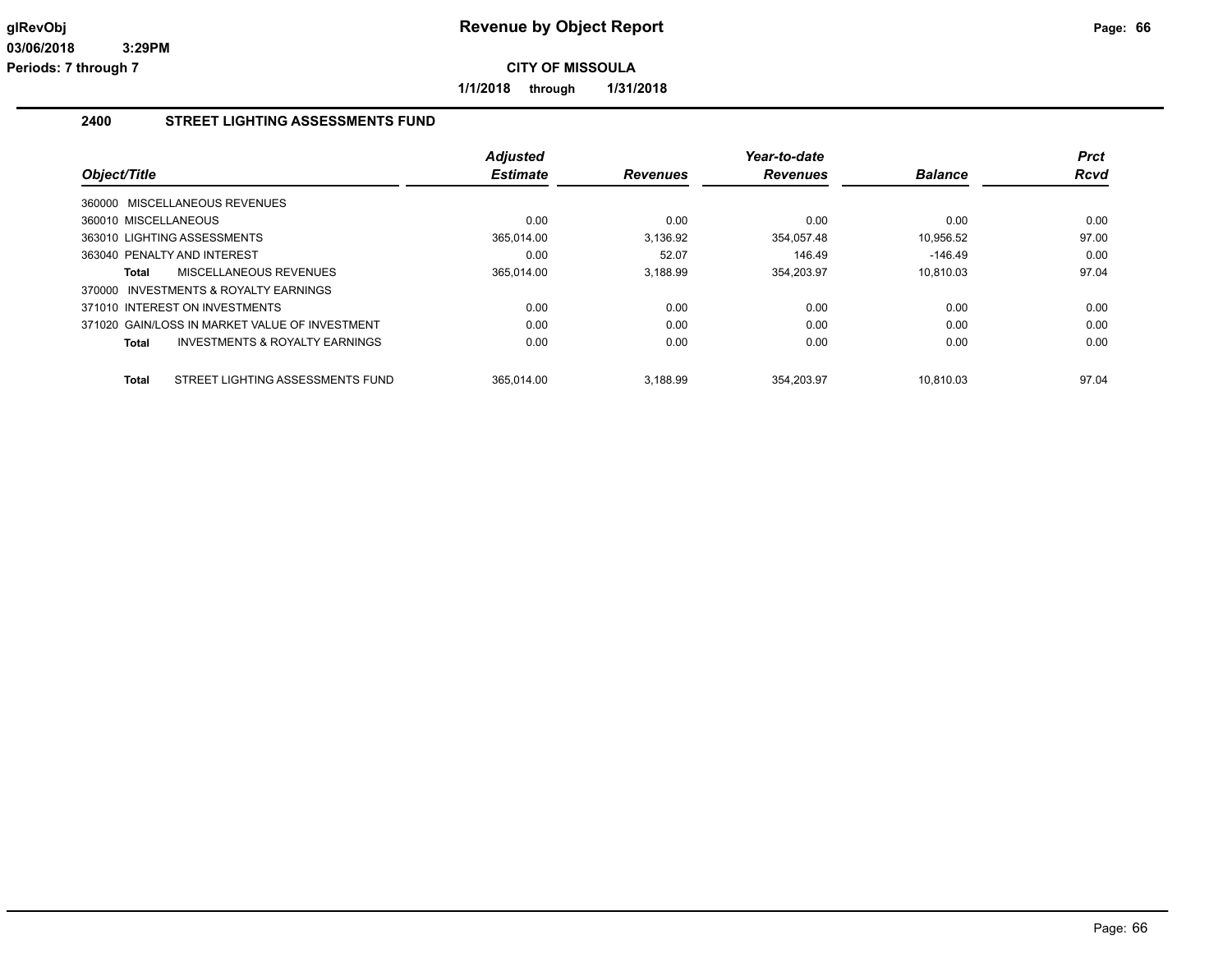**1/1/2018 through 1/31/2018**

# **2500 STREET MAINTENANCE ASSESSMENT FUND**

## **2500 STREET MAINTENANCE ASSESSMENT FUND**

|                                                    | <b>Adjusted</b> |                 | Year-to-date    |                | <b>Prct</b> |
|----------------------------------------------------|-----------------|-----------------|-----------------|----------------|-------------|
| Object/Title                                       | <b>Estimate</b> | <b>Revenues</b> | <b>Revenues</b> | <b>Balance</b> | <b>Rcvd</b> |
| 360000 MISCELLANEOUS REVENUES                      |                 |                 |                 |                |             |
| 363010 LIGHTING ASSESSMENTS                        | 102,854.00      | 1,186.69        | 57,872.37       | 44,981.63      | 56.27       |
| 363040 PENALTY AND INTEREST                        | 0.00            | 1.81            | 8.49            | $-8.49$        | 0.00        |
| MISCELLANEOUS REVENUES<br>Total                    | 102,854.00      | 1,188.50        | 57,880.86       | 44,973.14      | 56.27       |
| INVESTMENTS & ROYALTY EARNINGS<br>370000           |                 |                 |                 |                |             |
| 371010 INTEREST ON INVESTMENTS                     | 0.00            | 0.00            | 0.00            | 0.00           | 0.00        |
| 371020 GAIN/LOSS IN MARKET VALUE OF INVESTMENTS    | 0.00            | 0.00            | 0.00            | 0.00           | 0.00        |
| <b>INVESTMENTS &amp; ROYALTY EARNINGS</b><br>Total | 0.00            | 0.00            | 0.00            | 0.00           | 0.00        |
| 380000 OTHER FINANCING SOURCES                     |                 |                 |                 |                |             |
| 383000 OPERATING TRANSFERS                         | 0.00            | 0.00            | 0.00            | 0.00           | 0.00        |
| OTHER FINANCING SOURCES<br>Total                   | 0.00            | 0.00            | 0.00            | 0.00           | 0.00        |
| STREET MAINTENANCE ASSESSMENT FUND<br>Total        | 102,854.00      | 1,188.50        | 57,880.86       | 44,973.14      | 56.27       |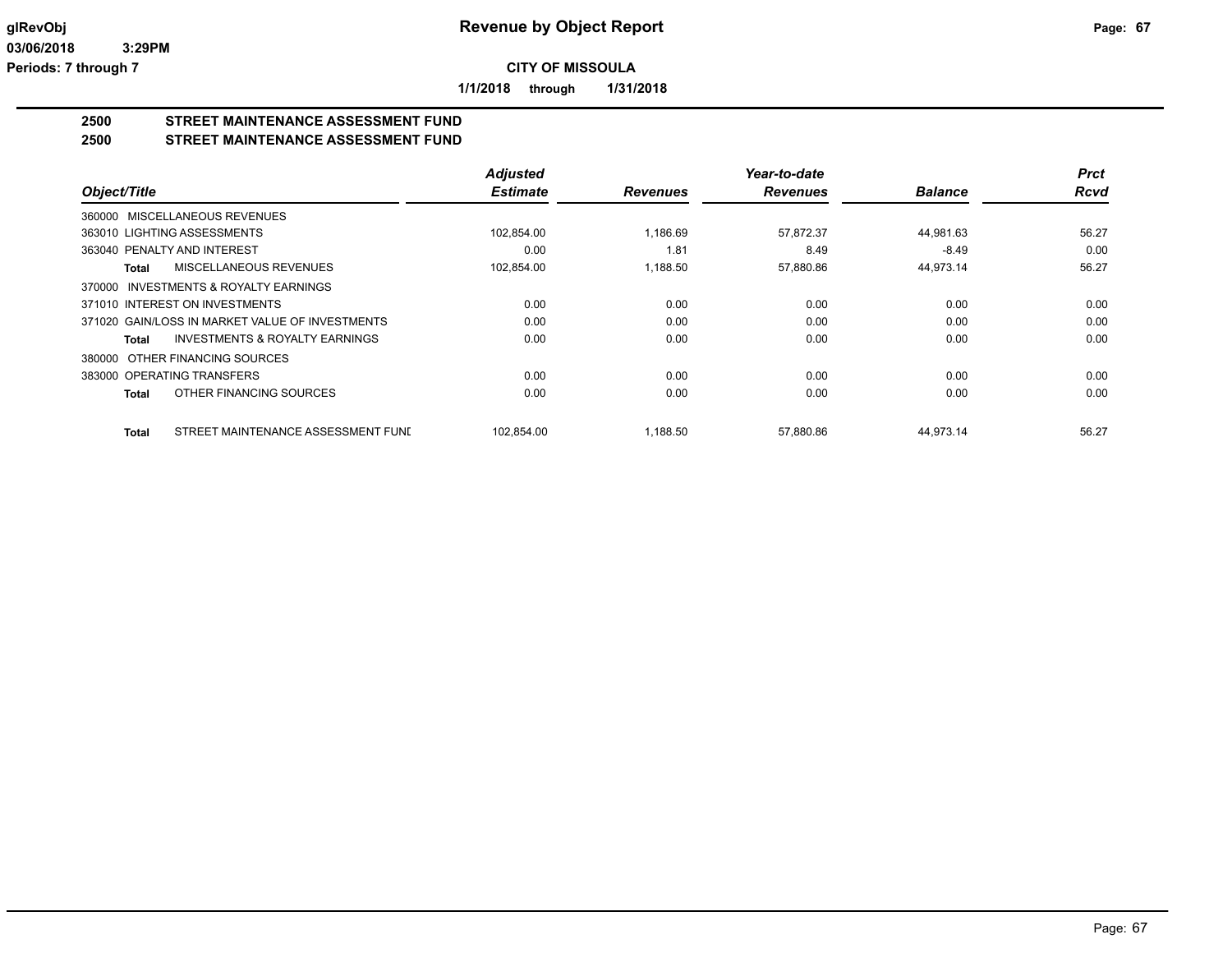**1/1/2018 through 1/31/2018**

### **2500 STREET MAINTENANCE ASSESSMENT FUND**

|                                                    | <b>Adjusted</b> |                 | Year-to-date    |                | <b>Prct</b> |
|----------------------------------------------------|-----------------|-----------------|-----------------|----------------|-------------|
| Object/Title                                       | <b>Estimate</b> | <b>Revenues</b> | <b>Revenues</b> | <b>Balance</b> | Rcvd        |
| 360000 MISCELLANEOUS REVENUES                      |                 |                 |                 |                |             |
| 363010 LIGHTING ASSESSMENTS                        | 102,854.00      | 1,186.69        | 57,872.37       | 44,981.63      | 56.27       |
| 363040 PENALTY AND INTEREST                        | 0.00            | 1.81            | 8.49            | $-8.49$        | 0.00        |
| MISCELLANEOUS REVENUES<br>Total                    | 102,854.00      | 1,188.50        | 57,880.86       | 44,973.14      | 56.27       |
| 370000 INVESTMENTS & ROYALTY EARNINGS              |                 |                 |                 |                |             |
| 371010 INTEREST ON INVESTMENTS                     | 0.00            | 0.00            | 0.00            | 0.00           | 0.00        |
| 371020 GAIN/LOSS IN MARKET VALUE OF INVESTMENT     | 0.00            | 0.00            | 0.00            | 0.00           | 0.00        |
| <b>INVESTMENTS &amp; ROYALTY EARNINGS</b><br>Total | 0.00            | 0.00            | 0.00            | 0.00           | 0.00        |
| 380000 OTHER FINANCING SOURCES                     |                 |                 |                 |                |             |
| 383000 OPERATING TRANSFERS                         | 0.00            | 0.00            | 0.00            | 0.00           | 0.00        |
| OTHER FINANCING SOURCES<br>Total                   | 0.00            | 0.00            | 0.00            | 0.00           | 0.00        |
| STREET MAINTENANCE ASSESSMENT FUNI<br>Total        | 102,854.00      | 1,188.50        | 57,880.86       | 44,973.14      | 56.27       |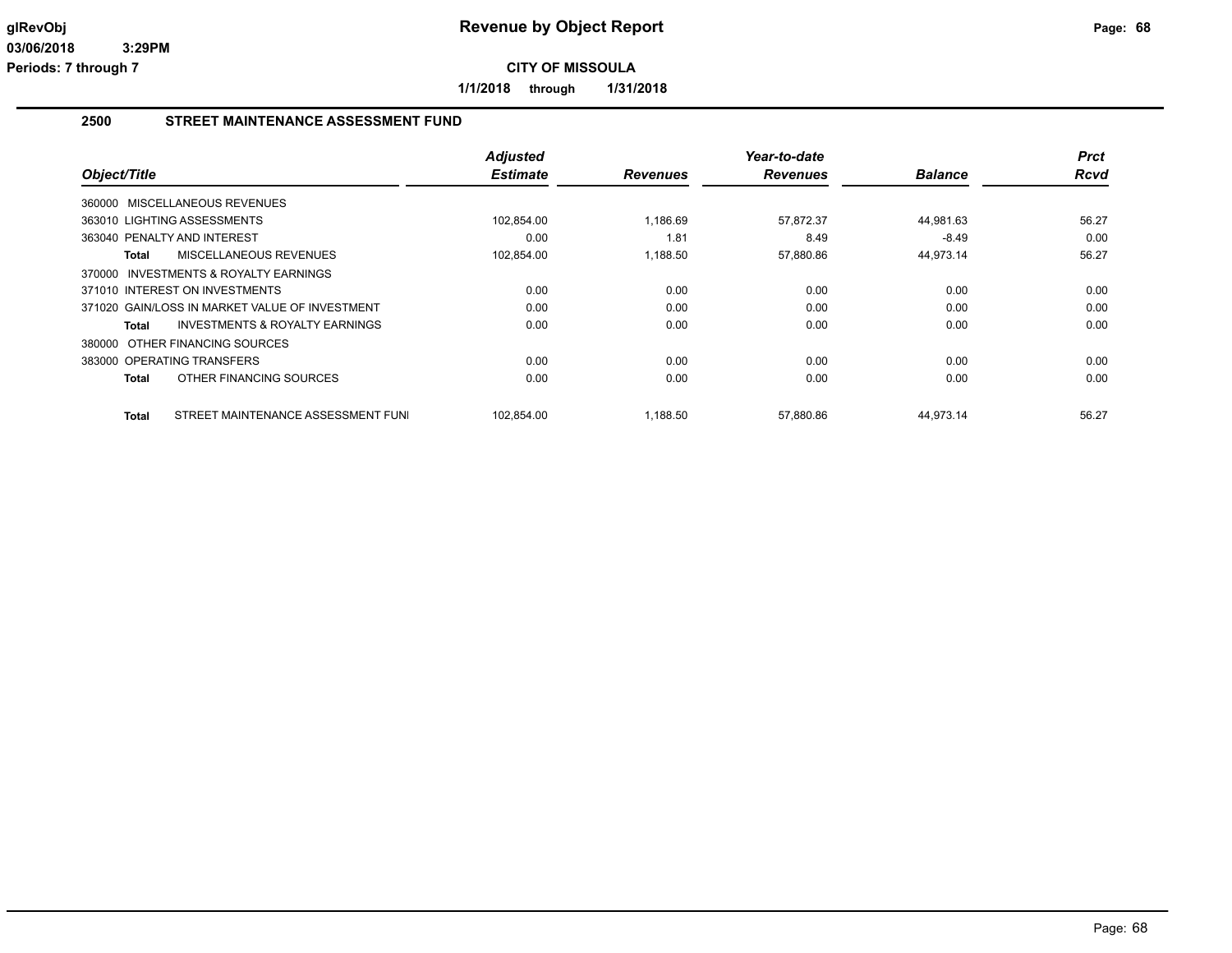**1/1/2018 through 1/31/2018**

**2512 ROAD DISTRICT #1**

**2512 ROAD DISTRICT #1**

|                                                           | <b>Adjusted</b> |                 | Year-to-date    |                | <b>Prct</b> |
|-----------------------------------------------------------|-----------------|-----------------|-----------------|----------------|-------------|
| Object/Title                                              | <b>Estimate</b> | <b>Revenues</b> | <b>Revenues</b> | <b>Balance</b> | Rcvd        |
| 330000 INTERGOVERNMENTAL REVENUES                         |                 |                 |                 |                |             |
| 336023 STATE CONTRIB. - PERS                              | 0.00            | 2.50            | 27.89           | $-27.89$       | 0.00        |
| <b>INTERGOVERNMENTAL REVENUES</b><br><b>Total</b>         | 0.00            | 2.50            | 27.89           | $-27.89$       | 0.00        |
| MISCELLANEOUS REVENUES<br>360000                          |                 |                 |                 |                |             |
| 363020 PROPERTY ASSESSMENTS                               | 2,115,064.00    | 51,050.60       | 1,153,153.39    | 961,910.61     | 54.52       |
| 363040 PENALTY AND INTEREST                               | 0.00            | 883.68          | 1.202.12        | $-1,202.12$    | 0.00        |
| MISCELLANEOUS REVENUES<br><b>Total</b>                    | 2,115,064.00    | 51,934.28       | 1,154,355.51    | 960,708.49     | 54.58       |
| INVESTMENTS & ROYALTY EARNINGS<br>370000                  |                 |                 |                 |                |             |
| 371010 INTEREST ON INVESTMENTS                            | 0.00            | 0.00            | 0.00            | 0.00           | 0.00        |
| <b>INVESTMENTS &amp; ROYALTY EARNINGS</b><br><b>Total</b> | 0.00            | 0.00            | 0.00            | 0.00           | 0.00        |
| OTHER FINANCING SOURCES<br>380000                         |                 |                 |                 |                |             |
| 381090 PROCEEDS FROM CAPITAL LEASE                        | 0.00            | 0.00            | 0.00            | 0.00           | 0.00        |
| OTHER FINANCING SOURCES<br><b>Total</b>                   | 0.00            | 0.00            | 0.00            | 0.00           | 0.00        |
|                                                           |                 |                 |                 |                |             |
| <b>ROAD DISTRICT #1</b><br><b>Total</b>                   | 2,115,064.00    | 51,936.78       | 1,154,383.40    | 960,680.60     | 54.58       |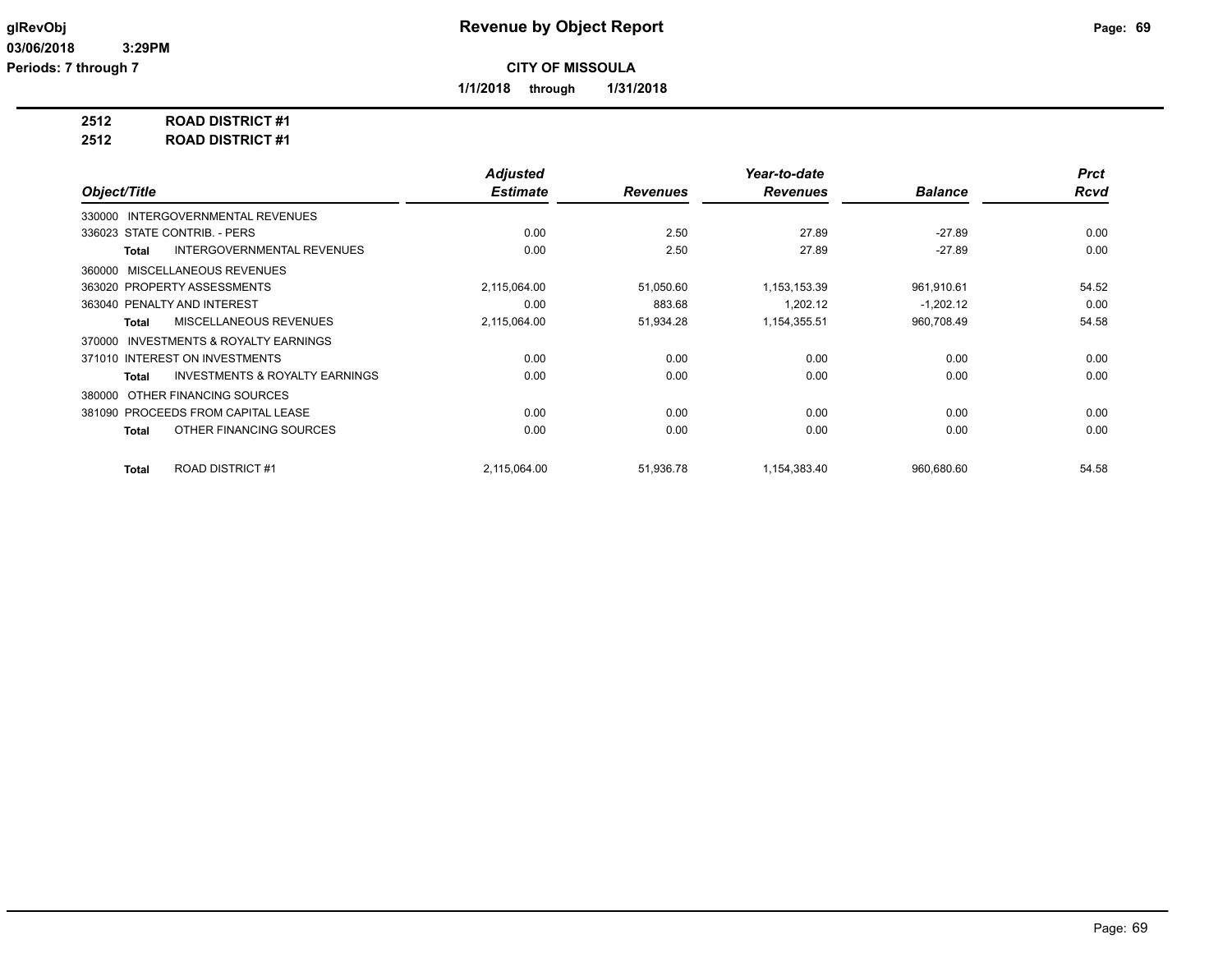**Periods: 7 through 7**

**CITY OF MISSOULA**

**1/1/2018 through 1/31/2018**

## **2512 ROAD DISTRICT #1**

| Object/Title |                                           | <b>Adjusted</b><br><b>Estimate</b> | <b>Revenues</b> | Year-to-date<br><b>Revenues</b> | <b>Balance</b> | <b>Prct</b><br><b>Rcvd</b> |
|--------------|-------------------------------------------|------------------------------------|-----------------|---------------------------------|----------------|----------------------------|
|              |                                           |                                    |                 |                                 |                |                            |
|              | 330000 INTERGOVERNMENTAL REVENUES         |                                    |                 |                                 |                |                            |
|              | 336023 STATE CONTRIB. - PERS              | 0.00                               | 2.50            | 27.89                           | $-27.89$       | 0.00                       |
| Total        | <b>INTERGOVERNMENTAL REVENUES</b>         | 0.00                               | 2.50            | 27.89                           | $-27.89$       | 0.00                       |
|              | 360000 MISCELLANEOUS REVENUES             |                                    |                 |                                 |                |                            |
|              | 363020 PROPERTY ASSESSMENTS               | 2,115,064.00                       | 51,050.60       | 1,153,153.39                    | 961,910.61     | 54.52                      |
|              | 363040 PENALTY AND INTEREST               | 0.00                               | 883.68          | 1.202.12                        | $-1,202.12$    | 0.00                       |
| <b>Total</b> | MISCELLANEOUS REVENUES                    | 2,115,064.00                       | 51,934.28       | 1,154,355.51                    | 960,708.49     | 54.58                      |
|              | 370000 INVESTMENTS & ROYALTY EARNINGS     |                                    |                 |                                 |                |                            |
|              | 371010 INTEREST ON INVESTMENTS            | 0.00                               | 0.00            | 0.00                            | 0.00           | 0.00                       |
| Total        | <b>INVESTMENTS &amp; ROYALTY EARNINGS</b> | 0.00                               | 0.00            | 0.00                            | 0.00           | 0.00                       |
|              | 380000 OTHER FINANCING SOURCES            |                                    |                 |                                 |                |                            |
|              | 381090 PROCEEDS FROM CAPITAL LEASE        | 0.00                               | 0.00            | 0.00                            | 0.00           | 0.00                       |
| Total        | OTHER FINANCING SOURCES                   | 0.00                               | 0.00            | 0.00                            | 0.00           | 0.00                       |
| Total        | <b>ROAD DISTRICT #1</b>                   | 2,115,064.00                       | 51,936.78       | 1,154,383.40                    | 960.680.60     | 54.58                      |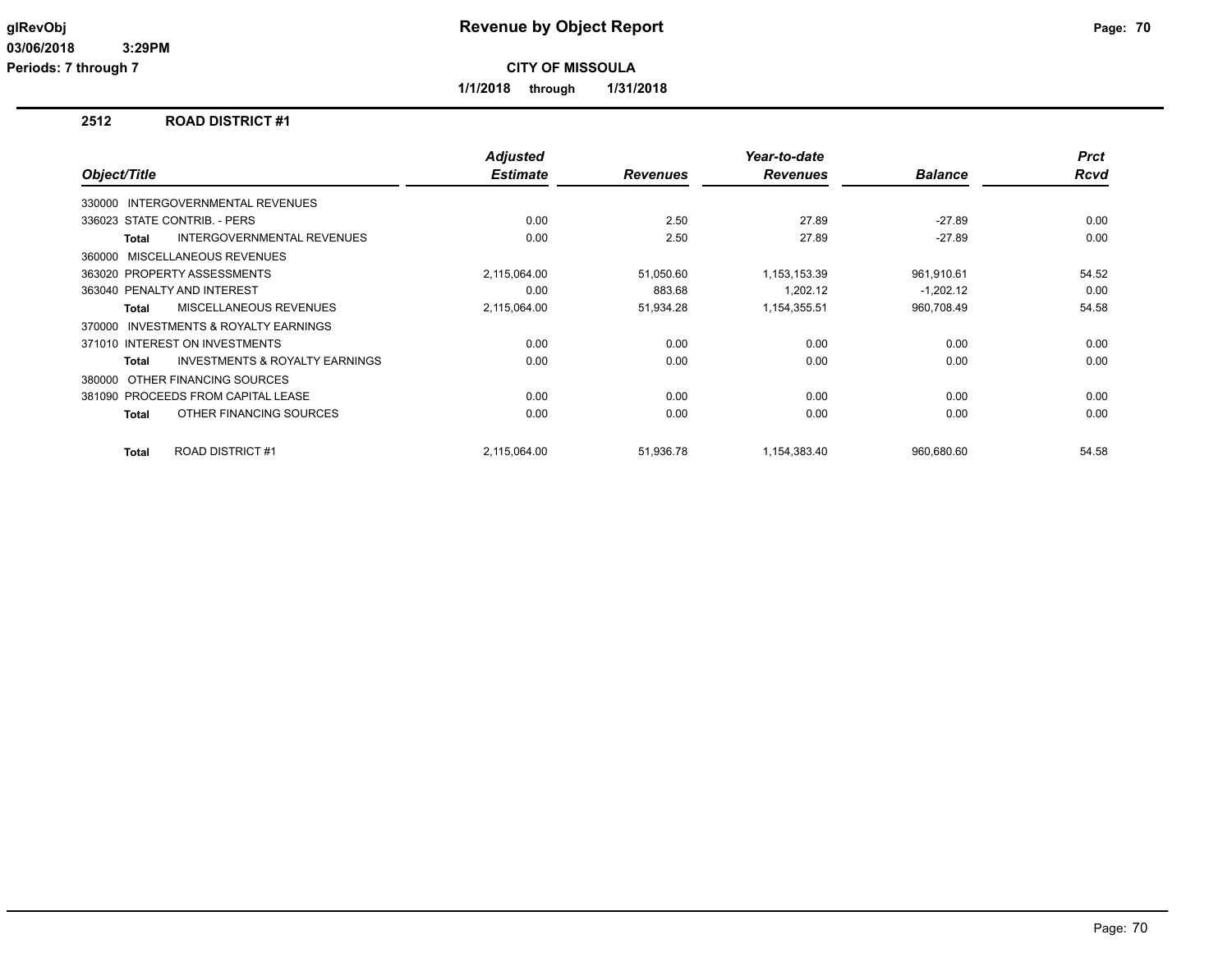**1/1/2018 through 1/31/2018**

**2513 PARK DISTRICT #1**

**2513 PARK DISTRICT #1**

|                                                           | <b>Adjusted</b> |                 | Year-to-date    |                | <b>Prct</b> |
|-----------------------------------------------------------|-----------------|-----------------|-----------------|----------------|-------------|
| Object/Title                                              | <b>Estimate</b> | <b>Revenues</b> | <b>Revenues</b> | <b>Balance</b> | Rcvd        |
| 330000 INTERGOVERNMENTAL REVENUES                         |                 |                 |                 |                |             |
| 336023 STATE CONTRIB. - PERS                              | 0.00            | 13.08           | 172.60          | $-172.60$      | 0.00        |
| <b>INTERGOVERNMENTAL REVENUES</b><br><b>Total</b>         | 0.00            | 13.08           | 172.60          | $-172.60$      | 0.00        |
| 360000 MISCELLANEOUS REVENUES                             |                 |                 |                 |                |             |
| 363020 PROPERTY ASSESSMENTS                               | 1,591,562.00    | 38,420.17       | 867,736.53      | 723,825.47     | 54.52       |
| 363040 PENALTY AND INTEREST                               | 0.00            | 665.88          | 906.82          | $-906.82$      | 0.00        |
| MISCELLANEOUS REVENUES<br><b>Total</b>                    | 1,591,562.00    | 39,086.05       | 868,643.35      | 722,918.65     | 54.58       |
| 370000 INVESTMENTS & ROYALTY EARNINGS                     |                 |                 |                 |                |             |
| 371010 INTEREST ON INVESTMENTS                            | 0.00            | 0.00            | 0.00            | 0.00           | 0.00        |
| <b>INVESTMENTS &amp; ROYALTY EARNINGS</b><br><b>Total</b> | 0.00            | 0.00            | 0.00            | 0.00           | 0.00        |
| OTHER FINANCING SOURCES<br>380000                         |                 |                 |                 |                |             |
| 381090 PROCEEDS FROM CAPITAL LEASE                        | 0.00            | 0.00            | 0.00            | 0.00           | 0.00        |
| 383000 OPERATING TRANSFERS                                | 0.00            | 0.00            | 7.810.00        | $-7,810.00$    | 0.00        |
| OTHER FINANCING SOURCES<br><b>Total</b>                   | 0.00            | 0.00            | 7,810.00        | $-7,810.00$    | 0.00        |
| <b>PARK DISTRICT #1</b><br><b>Total</b>                   | 1,591,562.00    | 39,099.13       | 876,625.95      | 714,936.05     | 55.08       |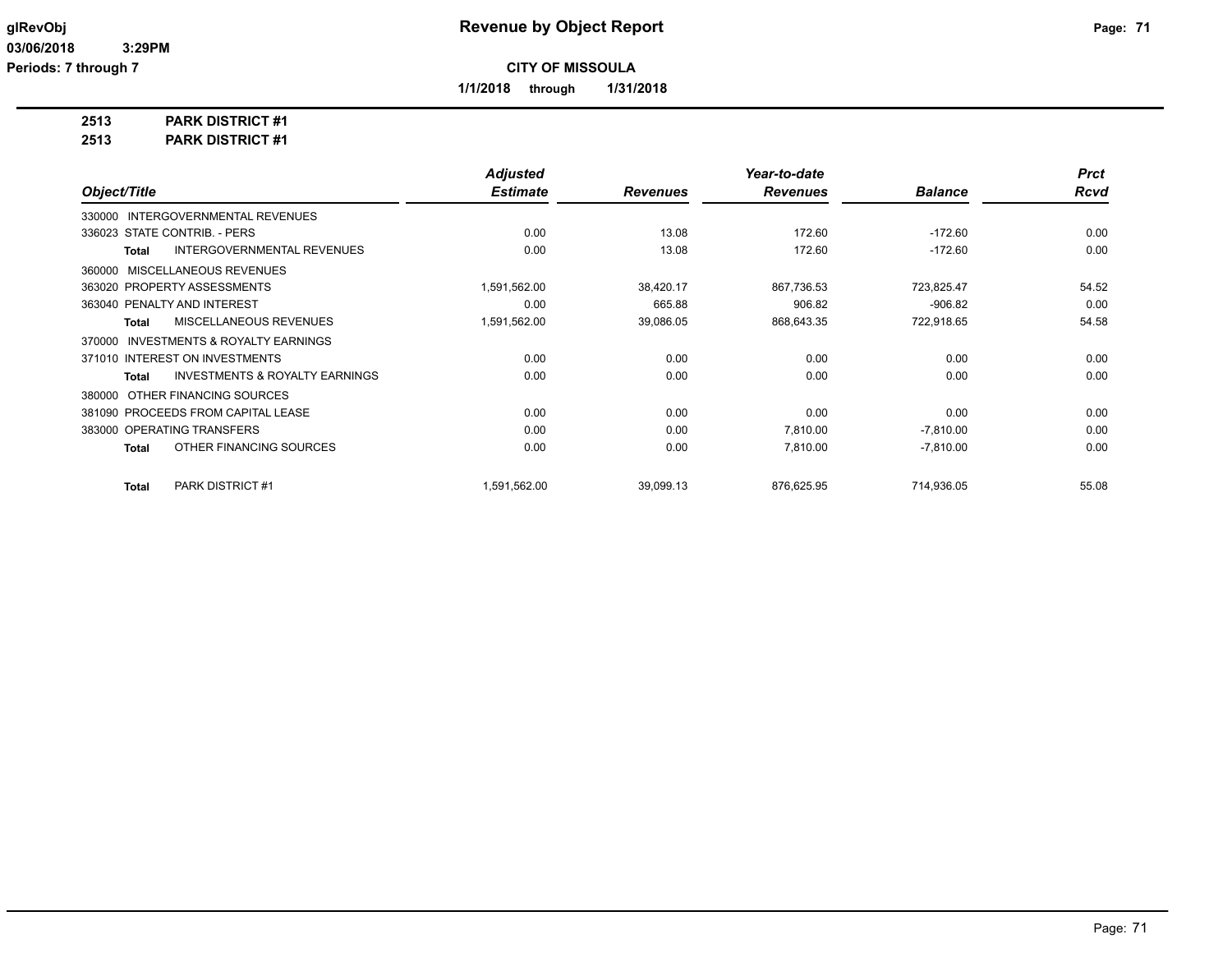**Periods: 7 through 7**

**CITY OF MISSOULA**

**1/1/2018 through 1/31/2018**

## **2513 PARK DISTRICT #1**

|                                                           | <b>Adjusted</b> |                 | Year-to-date    |                | <b>Prct</b> |
|-----------------------------------------------------------|-----------------|-----------------|-----------------|----------------|-------------|
| Object/Title                                              | <b>Estimate</b> | <b>Revenues</b> | <b>Revenues</b> | <b>Balance</b> | Rcvd        |
| 330000 INTERGOVERNMENTAL REVENUES                         |                 |                 |                 |                |             |
| 336023 STATE CONTRIB. - PERS                              | 0.00            | 13.08           | 172.60          | $-172.60$      | 0.00        |
| <b>INTERGOVERNMENTAL REVENUES</b><br><b>Total</b>         | 0.00            | 13.08           | 172.60          | $-172.60$      | 0.00        |
| 360000 MISCELLANEOUS REVENUES                             |                 |                 |                 |                |             |
| 363020 PROPERTY ASSESSMENTS                               | 1,591,562.00    | 38,420.17       | 867,736.53      | 723,825.47     | 54.52       |
| 363040 PENALTY AND INTEREST                               | 0.00            | 665.88          | 906.82          | $-906.82$      | 0.00        |
| MISCELLANEOUS REVENUES<br><b>Total</b>                    | 1,591,562.00    | 39,086.05       | 868,643.35      | 722,918.65     | 54.58       |
| INVESTMENTS & ROYALTY EARNINGS<br>370000                  |                 |                 |                 |                |             |
| 371010 INTEREST ON INVESTMENTS                            | 0.00            | 0.00            | 0.00            | 0.00           | 0.00        |
| <b>INVESTMENTS &amp; ROYALTY EARNINGS</b><br><b>Total</b> | 0.00            | 0.00            | 0.00            | 0.00           | 0.00        |
| OTHER FINANCING SOURCES<br>380000                         |                 |                 |                 |                |             |
| 381090 PROCEEDS FROM CAPITAL LEASE                        | 0.00            | 0.00            | 0.00            | 0.00           | 0.00        |
| 383000 OPERATING TRANSFERS                                | 0.00            | 0.00            | 7,810.00        | $-7,810.00$    | 0.00        |
| OTHER FINANCING SOURCES<br><b>Total</b>                   | 0.00            | 0.00            | 7,810.00        | $-7,810.00$    | 0.00        |
| <b>PARK DISTRICT #1</b><br><b>Total</b>                   | 1,591,562.00    | 39,099.13       | 876,625.95      | 714.936.05     | 55.08       |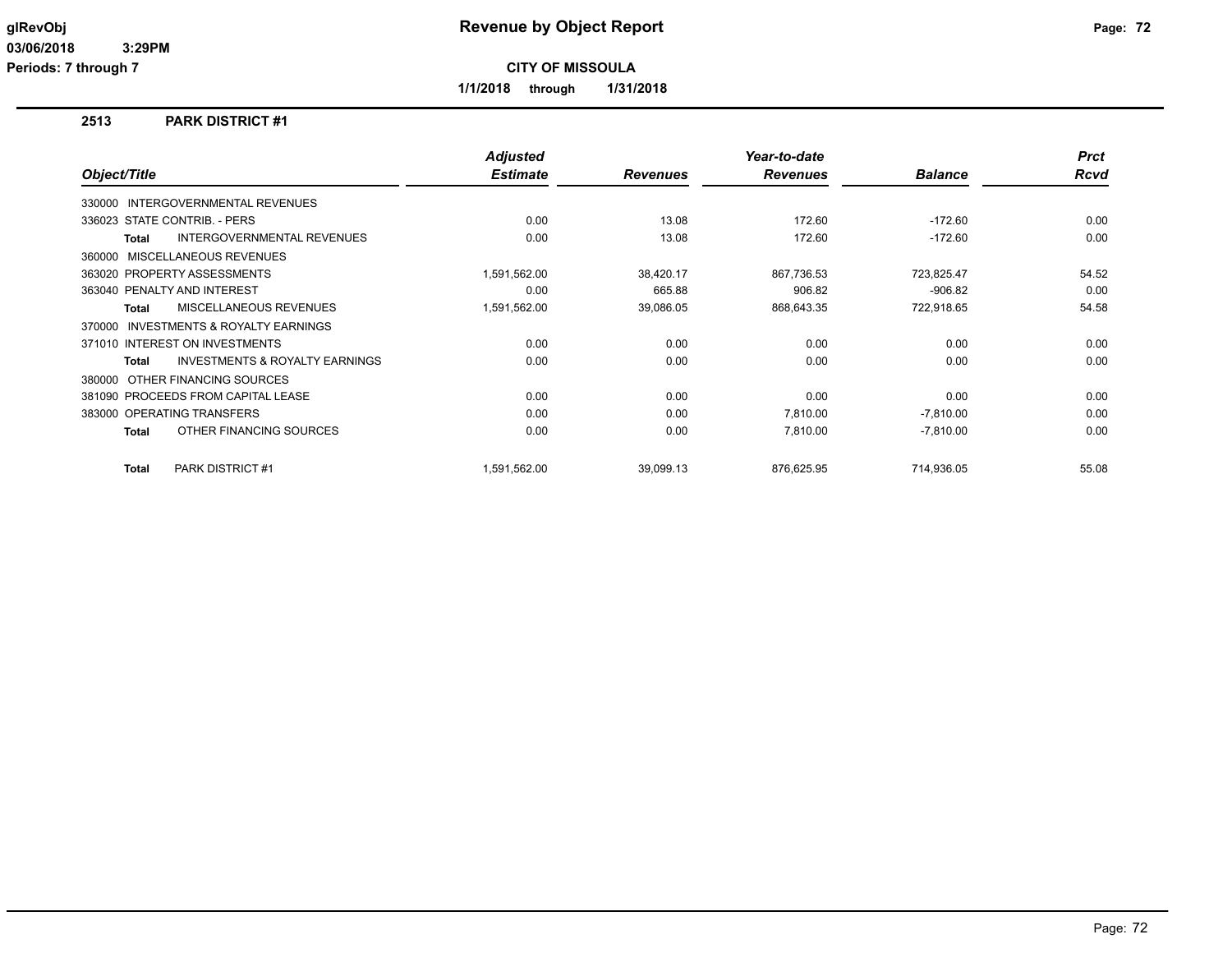**1/1/2018 through 1/31/2018**

**2820 STATE GAS TAX FUND 2820 STATE GAS TAX FUND**

|              |                                   | <b>Adjusted</b> |                 | Year-to-date    |                | <b>Prct</b> |
|--------------|-----------------------------------|-----------------|-----------------|-----------------|----------------|-------------|
| Object/Title |                                   | <b>Estimate</b> | <b>Revenues</b> | <b>Revenues</b> | <b>Balance</b> | <b>Rcvd</b> |
|              | 330000 INTERGOVERNMENTAL REVENUES |                 |                 |                 |                |             |
|              | 331052 MDT CMAQ STRIPING GRANT    | 0.00            | 0.00            | 0.00            | 0.00           | 0.00        |
|              | 334040 GAS TAX APPORTIONMENT      | 2.044.567.00    | 90.638.74       | 634.471.16      | 1,410,095.84   | 31.03       |
| Total        | INTERGOVERNMENTAL REVENUES        | 2.044.567.00    | 90.638.74       | 634.471.16      | 1.410.095.84   | 31.03       |
|              | 380000 OTHER FINANCING SOURCES    |                 |                 |                 |                |             |
|              | 383000 OPERATING TRANSFERS        | 0.00            | 0.00            | 0.00            | 0.00           | 0.00        |
| Total        | OTHER FINANCING SOURCES           | 0.00            | 0.00            | 0.00            | 0.00           | 0.00        |
| Total        | STATE GAS TAX FUND                | 2.044.567.00    | 90.638.74       | 634.471.16      | 1.410.095.84   | 31.03       |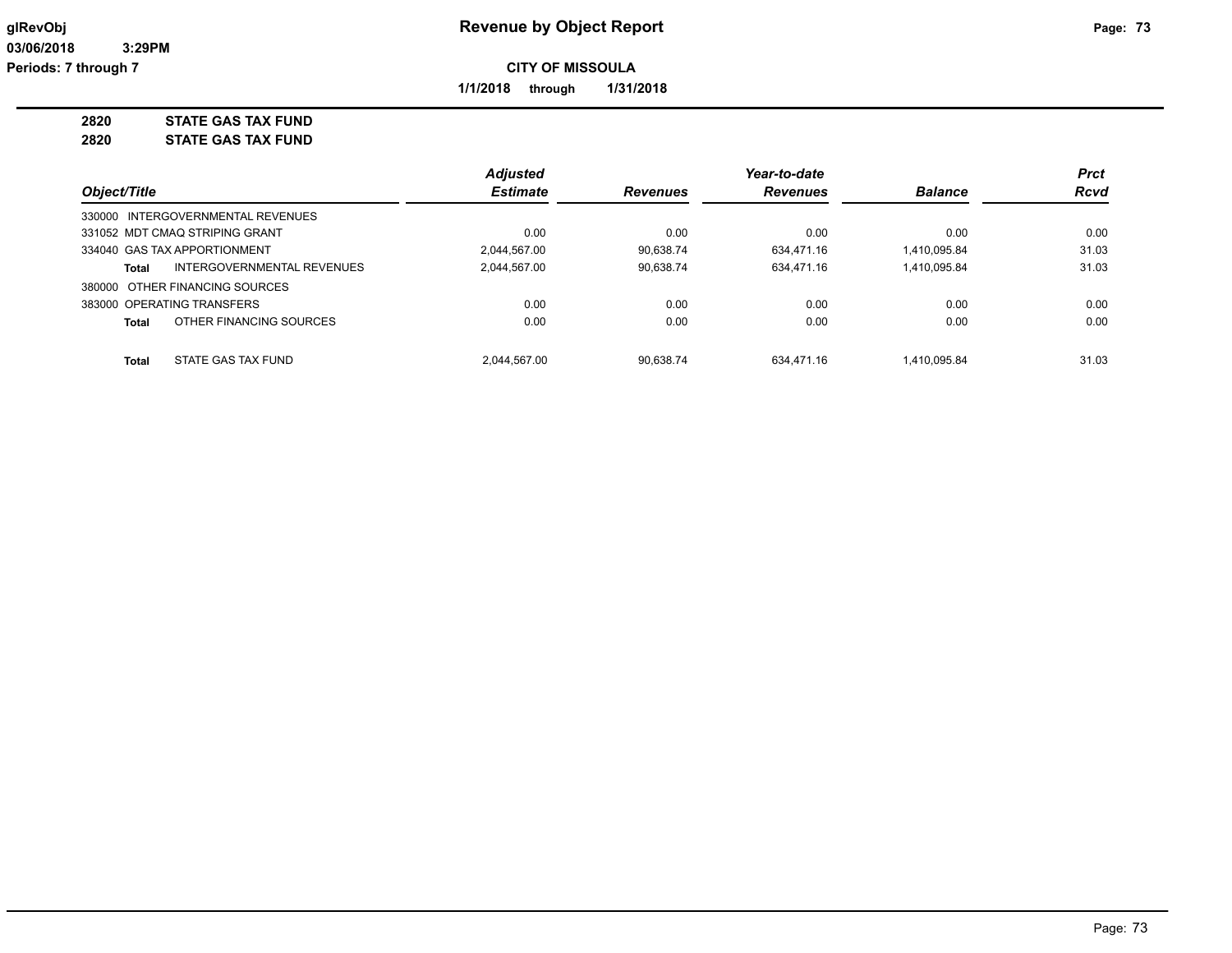**1/1/2018 through 1/31/2018**

## **2820 STATE GAS TAX FUND**

|              |                                   | <b>Adjusted</b> |                 | Year-to-date    |                | <b>Prct</b> |
|--------------|-----------------------------------|-----------------|-----------------|-----------------|----------------|-------------|
| Object/Title |                                   | <b>Estimate</b> | <b>Revenues</b> | <b>Revenues</b> | <b>Balance</b> | <b>Rcvd</b> |
|              | 330000 INTERGOVERNMENTAL REVENUES |                 |                 |                 |                |             |
|              | 331052 MDT CMAQ STRIPING GRANT    | 0.00            | 0.00            | 0.00            | 0.00           | 0.00        |
|              | 334040 GAS TAX APPORTIONMENT      | 2.044.567.00    | 90.638.74       | 634.471.16      | 1,410,095.84   | 31.03       |
| Total        | INTERGOVERNMENTAL REVENUES        | 2,044,567.00    | 90,638.74       | 634.471.16      | 1,410,095.84   | 31.03       |
|              | 380000 OTHER FINANCING SOURCES    |                 |                 |                 |                |             |
|              | 383000 OPERATING TRANSFERS        | 0.00            | 0.00            | 0.00            | 0.00           | 0.00        |
| Total        | OTHER FINANCING SOURCES           | 0.00            | 0.00            | 0.00            | 0.00           | 0.00        |
| <b>Total</b> | STATE GAS TAX FUND                | 2.044.567.00    | 90.638.74       | 634.471.16      | 1.410.095.84   | 31.03       |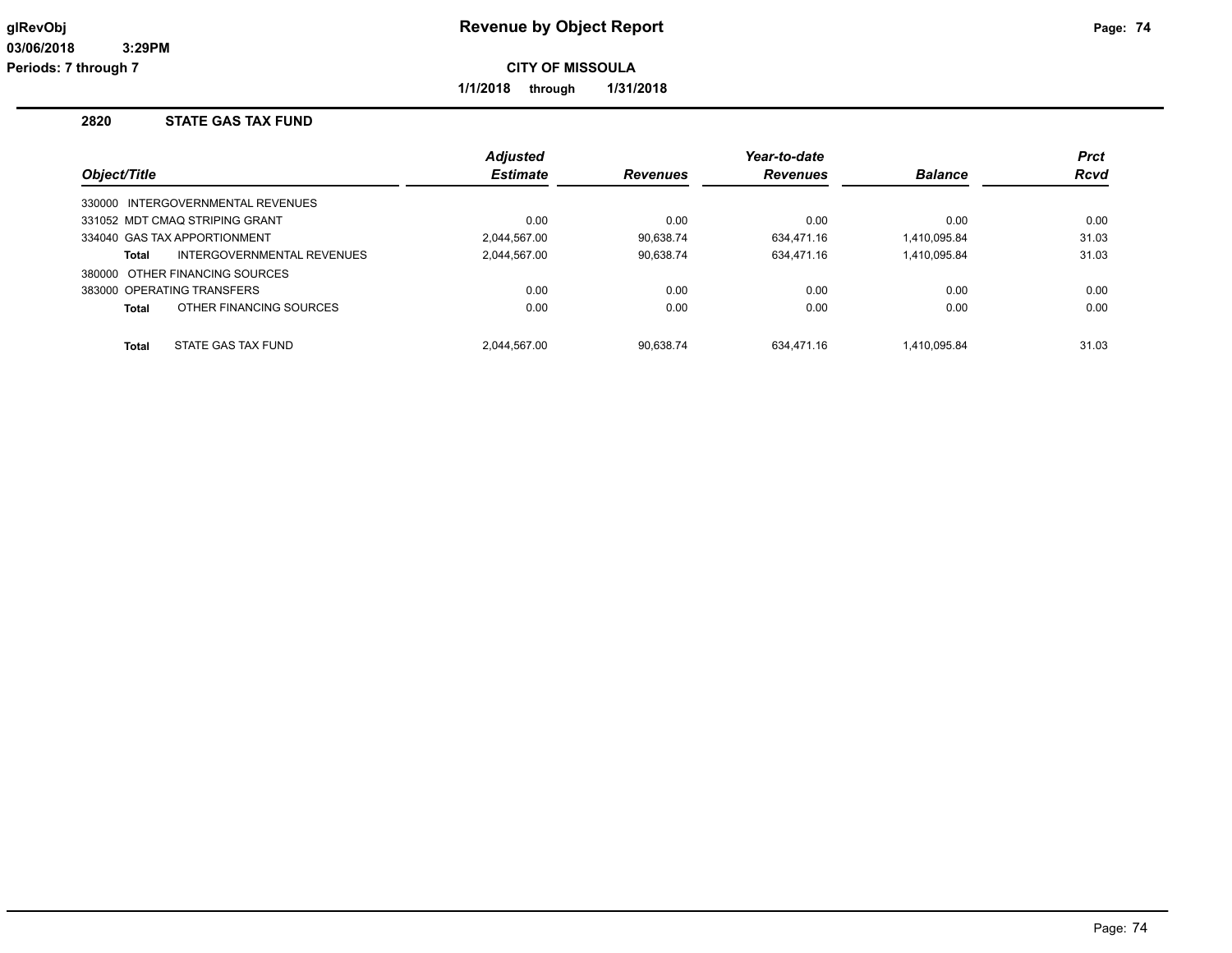**1/1/2018 through 1/31/2018**

## **2918 LAW ENFORCEMENT BLOCK GRANT FUND**

## **2918 LAW ENFORCEMENT BLOCK GRANT FUND**

|                                                           | <b>Adjusted</b> |                 | Year-to-date    |                | <b>Prct</b> |
|-----------------------------------------------------------|-----------------|-----------------|-----------------|----------------|-------------|
| Object/Title                                              | <b>Estimate</b> | <b>Revenues</b> | <b>Revenues</b> | <b>Balance</b> | <b>Rcvd</b> |
| 330000 INTERGOVERNMENTAL REVENUES                         |                 |                 |                 |                |             |
| 331000 FEDERAL GRANTS                                     | 0.00            | 0.00            | 0.00            | 0.00           | 0.00        |
| 331001 BYRNE DISCRETIONARY                                | 0.00            | 0.00            | 0.00            | 0.00           | 0.00        |
| 331023 COPS HIRING GRANT 2011                             | 0.00            | 0.00            | 0.00            | 0.00           | 0.00        |
| 331024 DEPT OF JUSTICE GRANTS                             | 0.00            | 0.00            | 0.00            | 0.00           | 0.00        |
| 331026 ICAC GRANT                                         | 0.00            | 0.00            | 0.00            | 0.00           | 0.00        |
| 331027 JAG GRANTS REVENUE                                 | 60,373.00       | 0.00            | 0.00            | 60,373.00      | 0.00        |
| 336021 STATE CONTRIB - POLICE RETIREMENT                  | 0.00            | 0.00            | 0.00            | 0.00           | 0.00        |
| <b>INTERGOVERNMENTAL REVENUES</b><br><b>Total</b>         | 60,373.00       | 0.00            | 0.00            | 60,373.00      | 0.00        |
| <b>CHARGES FOR SERVICES</b><br>340000                     |                 |                 |                 |                |             |
| 342010 POLICE/BID AGREEMENT                               | 0.00            | 0.00            | 0.00            | 0.00           | 0.00        |
| <b>CHARGES FOR SERVICES</b><br>Total                      | 0.00            | 0.00            | 0.00            | 0.00           | 0.00        |
| MISCELLANEOUS REVENUES<br>360000                          |                 |                 |                 |                |             |
| 360010 MISCELLANEOUS                                      | 0.00            | 0.00            | 0.00            | 0.00           | 0.00        |
| MISCELLANEOUS REVENUES<br><b>Total</b>                    | 0.00            | 0.00            | 0.00            | 0.00           | 0.00        |
| <b>INVESTMENTS &amp; ROYALTY EARNINGS</b><br>370000       |                 |                 |                 |                |             |
| 371010 INTEREST ON INVESTMENTS                            | 0.00            | 0.00            | 0.00            | 0.00           | 0.00        |
| 371020 GAIN/LOSS IN MARKET VALUE OF INVESTMENTS           | 0.00            | 0.00            | 0.00            | 0.00           | 0.00        |
| <b>INVESTMENTS &amp; ROYALTY EARNINGS</b><br><b>Total</b> | 0.00            | 0.00            | 0.00            | 0.00           | 0.00        |
| OTHER FINANCING SOURCES<br>380000                         |                 |                 |                 |                |             |
| 383023 TRANS FR DRUG FORFEITURE                           | 0.00            | 0.00            | 0.00            | 0.00           | 0.00        |
| 383036 TRANSFER - GRANT                                   | 0.00            | 0.00            | 0.00            | 0.00           | 0.00        |
| OTHER FINANCING SOURCES<br><b>Total</b>                   | 0.00            | 0.00            | 0.00            | 0.00           | 0.00        |
| LAW ENFORCEMENT BLOCK GRANT FUND<br><b>Total</b>          | 60,373.00       | 0.00            | 0.00            | 60,373.00      | 0.00        |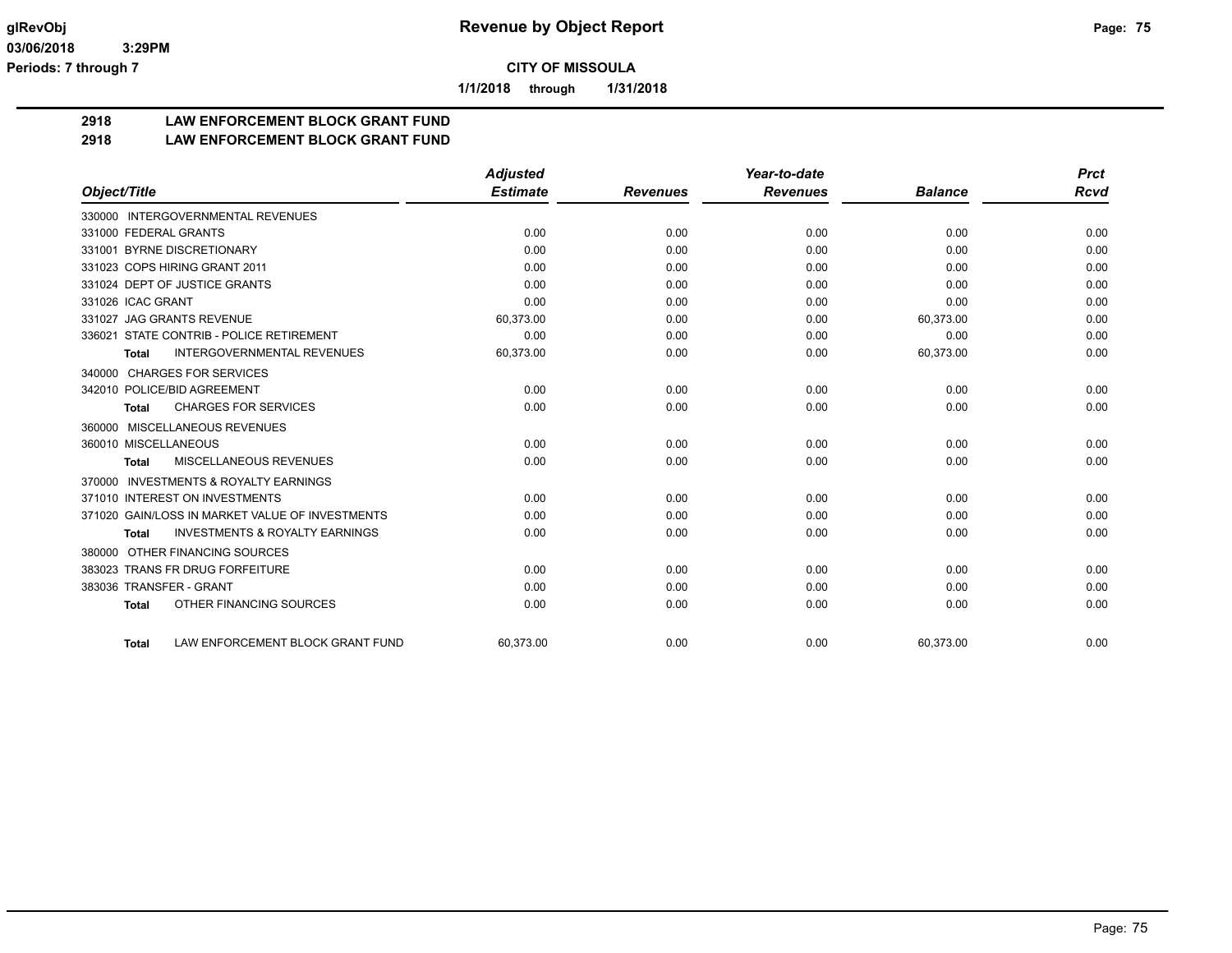**1/1/2018 through 1/31/2018**

## **2918 LAW ENFORCEMENT BLOCK GRANT FUND**

|                                                           | <b>Adjusted</b> |                 | Year-to-date    |                | <b>Prct</b> |
|-----------------------------------------------------------|-----------------|-----------------|-----------------|----------------|-------------|
| Object/Title                                              | <b>Estimate</b> | <b>Revenues</b> | <b>Revenues</b> | <b>Balance</b> | Rcvd        |
| 330000 INTERGOVERNMENTAL REVENUES                         |                 |                 |                 |                |             |
| 331000 FEDERAL GRANTS                                     | 0.00            | 0.00            | 0.00            | 0.00           | 0.00        |
| 331001 BYRNE DISCRETIONARY                                | 0.00            | 0.00            | 0.00            | 0.00           | 0.00        |
| 331023 COPS HIRING GRANT 2011                             | 0.00            | 0.00            | 0.00            | 0.00           | 0.00        |
| 331024 DEPT OF JUSTICE GRANTS                             | 0.00            | 0.00            | 0.00            | 0.00           | 0.00        |
| 331026 ICAC GRANT                                         | 0.00            | 0.00            | 0.00            | 0.00           | 0.00        |
| 331027 JAG GRANTS REVENUE                                 | 60,373.00       | 0.00            | 0.00            | 60,373.00      | 0.00        |
| 336021 STATE CONTRIB - POLICE RETIREMENT                  | 0.00            | 0.00            | 0.00            | 0.00           | 0.00        |
| <b>INTERGOVERNMENTAL REVENUES</b><br><b>Total</b>         | 60,373.00       | 0.00            | 0.00            | 60,373.00      | 0.00        |
| 340000 CHARGES FOR SERVICES                               |                 |                 |                 |                |             |
| 342010 POLICE/BID AGREEMENT                               | 0.00            | 0.00            | 0.00            | 0.00           | 0.00        |
| <b>CHARGES FOR SERVICES</b><br><b>Total</b>               | 0.00            | 0.00            | 0.00            | 0.00           | 0.00        |
| 360000 MISCELLANEOUS REVENUES                             |                 |                 |                 |                |             |
| 360010 MISCELLANEOUS                                      | 0.00            | 0.00            | 0.00            | 0.00           | 0.00        |
| MISCELLANEOUS REVENUES<br><b>Total</b>                    | 0.00            | 0.00            | 0.00            | 0.00           | 0.00        |
| 370000 INVESTMENTS & ROYALTY EARNINGS                     |                 |                 |                 |                |             |
| 371010 INTEREST ON INVESTMENTS                            | 0.00            | 0.00            | 0.00            | 0.00           | 0.00        |
| 371020 GAIN/LOSS IN MARKET VALUE OF INVESTMENT            | 0.00            | 0.00            | 0.00            | 0.00           | 0.00        |
| <b>INVESTMENTS &amp; ROYALTY EARNINGS</b><br><b>Total</b> | 0.00            | 0.00            | 0.00            | 0.00           | 0.00        |
| 380000 OTHER FINANCING SOURCES                            |                 |                 |                 |                |             |
| 383023 TRANS FR DRUG FORFEITURE                           | 0.00            | 0.00            | 0.00            | 0.00           | 0.00        |
| 383036 TRANSFER - GRANT                                   | 0.00            | 0.00            | 0.00            | 0.00           | 0.00        |
| OTHER FINANCING SOURCES<br><b>Total</b>                   | 0.00            | 0.00            | 0.00            | 0.00           | 0.00        |
| LAW ENFORCEMENT BLOCK GRANT FUND<br>Total                 | 60.373.00       | 0.00            | 0.00            | 60.373.00      | 0.00        |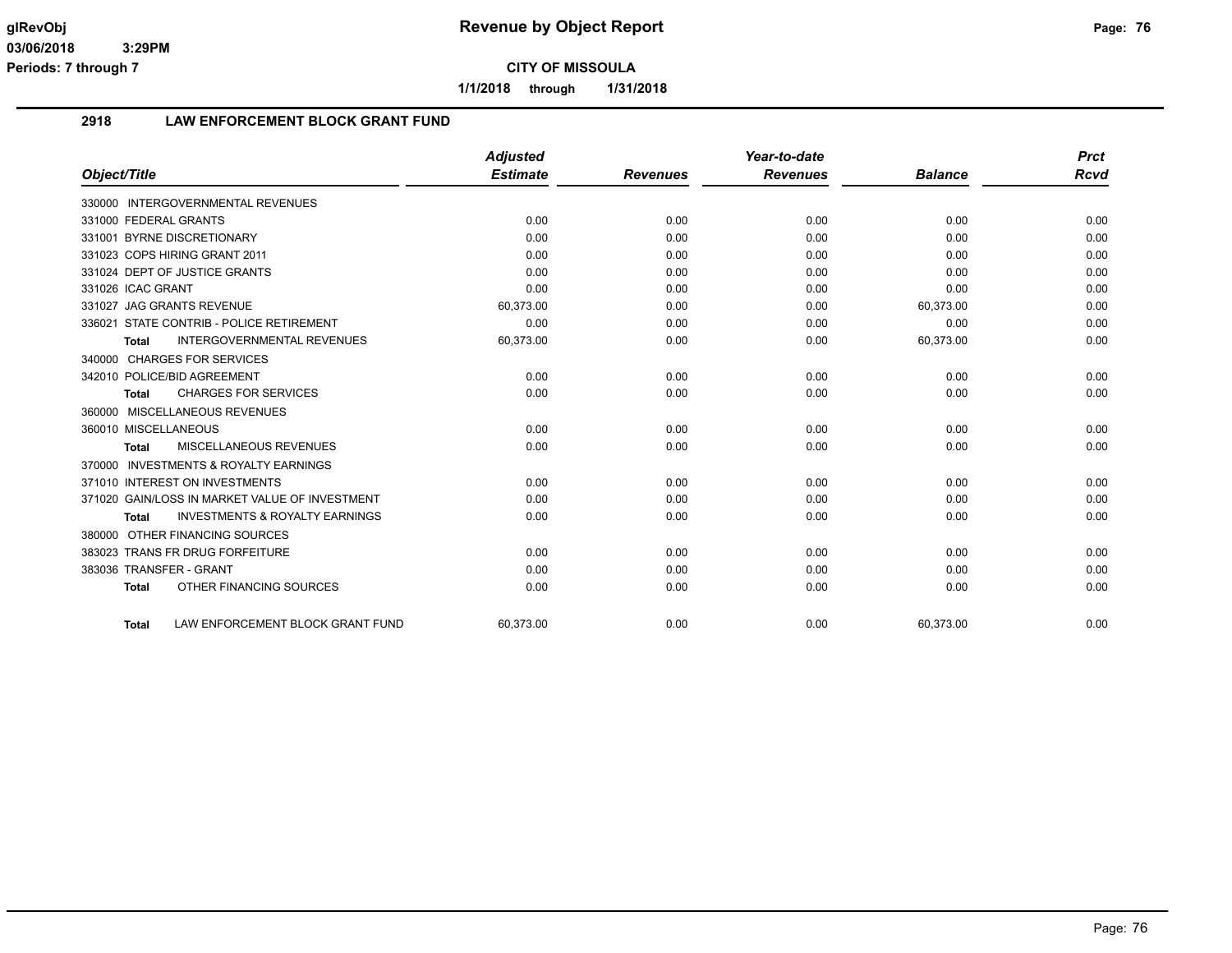**1/1/2018 through 1/31/2018**

## **2919 HIDTA FUND**

**2919 HIDTA FUND**

|                                                           | <b>Adjusted</b> |                 | Year-to-date    |                | <b>Prct</b> |
|-----------------------------------------------------------|-----------------|-----------------|-----------------|----------------|-------------|
| Object/Title                                              | <b>Estimate</b> | <b>Revenues</b> | <b>Revenues</b> | <b>Balance</b> | <b>Rcvd</b> |
| 340000 CHARGES FOR SERVICES                               |                 |                 |                 |                |             |
| 342013 SECURITY INVEST FEES                               | 140,600.00      | 9.094.50        | 26.973.01       | 113,626.99     | 19.18       |
| 342014 POLICE DEPARTMENT SERVICE FEES                     | 0.00            | 1.997.41        | 1.997.41        | $-1.997.41$    | 0.00        |
| <b>CHARGES FOR SERVICES</b><br><b>Total</b>               | 140,600.00      | 11.091.91       | 28,970.42       | 111,629.58     | 20.60       |
| 360000 MISCELLANEOUS REVENUES                             |                 |                 |                 |                |             |
| 360010 MISCELLANEOUS                                      | 0.00            | 0.00            | 0.00            | 0.00           | 0.00        |
| MISCELLANEOUS REVENUES<br><b>Total</b>                    | 0.00            | 0.00            | 0.00            | 0.00           | 0.00        |
| INVESTMENTS & ROYALTY EARNINGS<br>370000                  |                 |                 |                 |                |             |
| 371010 INTEREST ON INVESTMENTS                            | 0.00            | 0.00            | 0.00            | 0.00           | 0.00        |
| <b>INVESTMENTS &amp; ROYALTY EARNINGS</b><br><b>Total</b> | 0.00            | 0.00            | 0.00            | 0.00           | 0.00        |
| <b>HIDTA FUND</b><br><b>Total</b>                         | 140.600.00      | 11.091.91       | 28.970.42       | 111.629.58     | 20.60       |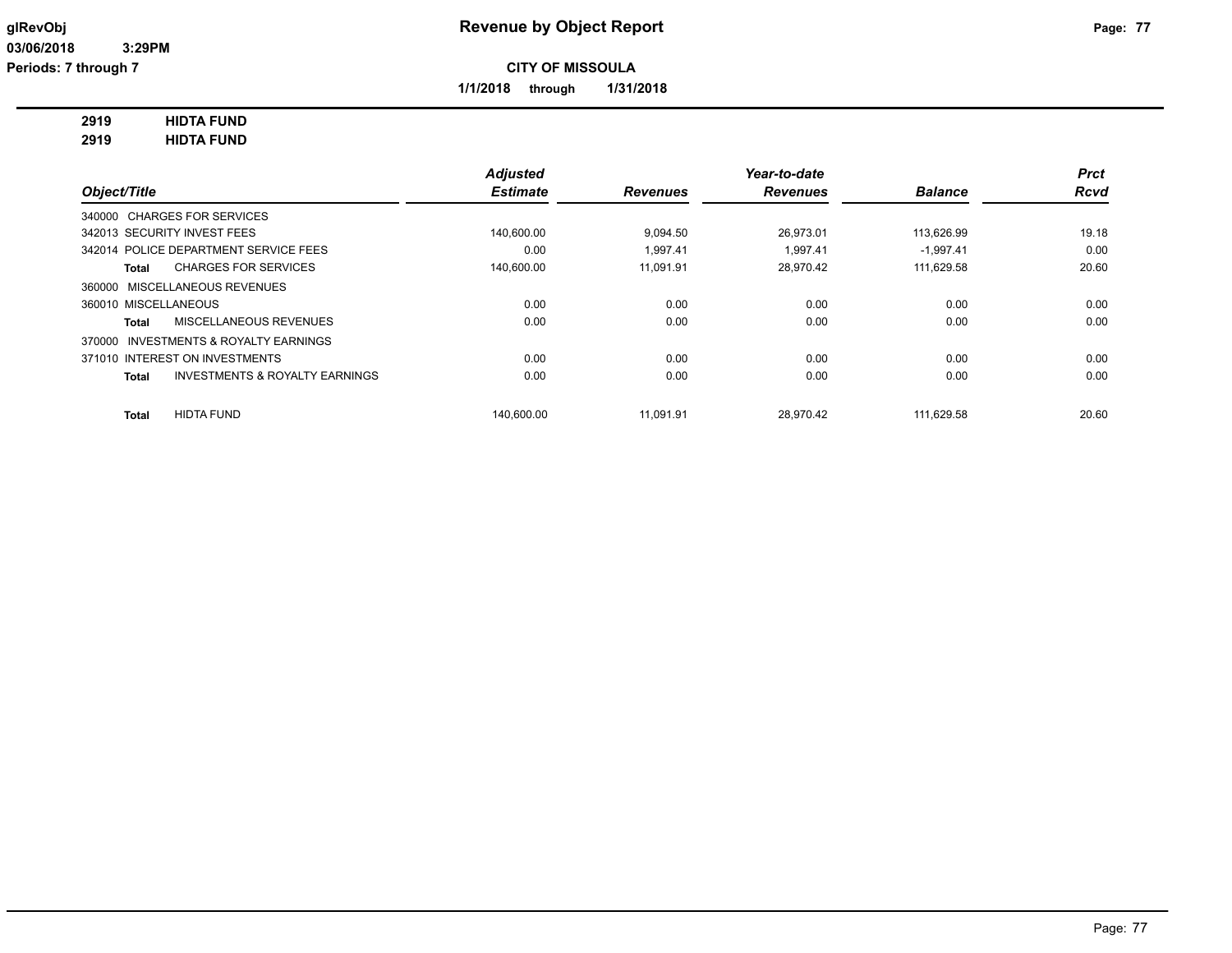**1/1/2018 through 1/31/2018**

**2919 HIDTA FUND**

|                                                           | <b>Adjusted</b> |                 | Year-to-date    |                | <b>Prct</b> |
|-----------------------------------------------------------|-----------------|-----------------|-----------------|----------------|-------------|
| Object/Title                                              | <b>Estimate</b> | <b>Revenues</b> | <b>Revenues</b> | <b>Balance</b> | Rcvd        |
| 340000 CHARGES FOR SERVICES                               |                 |                 |                 |                |             |
| 342013 SECURITY INVEST FEES                               | 140,600.00      | 9,094.50        | 26,973.01       | 113,626.99     | 19.18       |
| 342014 POLICE DEPARTMENT SERVICE FEES                     | 0.00            | 1.997.41        | 1.997.41        | $-1.997.41$    | 0.00        |
| <b>CHARGES FOR SERVICES</b><br><b>Total</b>               | 140,600.00      | 11,091.91       | 28,970.42       | 111,629.58     | 20.60       |
| 360000 MISCELLANEOUS REVENUES                             |                 |                 |                 |                |             |
| 360010 MISCELLANEOUS                                      | 0.00            | 0.00            | 0.00            | 0.00           | 0.00        |
| MISCELLANEOUS REVENUES<br>Total                           | 0.00            | 0.00            | 0.00            | 0.00           | 0.00        |
| 370000 INVESTMENTS & ROYALTY EARNINGS                     |                 |                 |                 |                |             |
| 371010 INTEREST ON INVESTMENTS                            | 0.00            | 0.00            | 0.00            | 0.00           | 0.00        |
| <b>INVESTMENTS &amp; ROYALTY EARNINGS</b><br><b>Total</b> | 0.00            | 0.00            | 0.00            | 0.00           | 0.00        |
| <b>HIDTA FUND</b><br><b>Total</b>                         | 140.600.00      | 11.091.91       | 28.970.42       | 111.629.58     | 20.60       |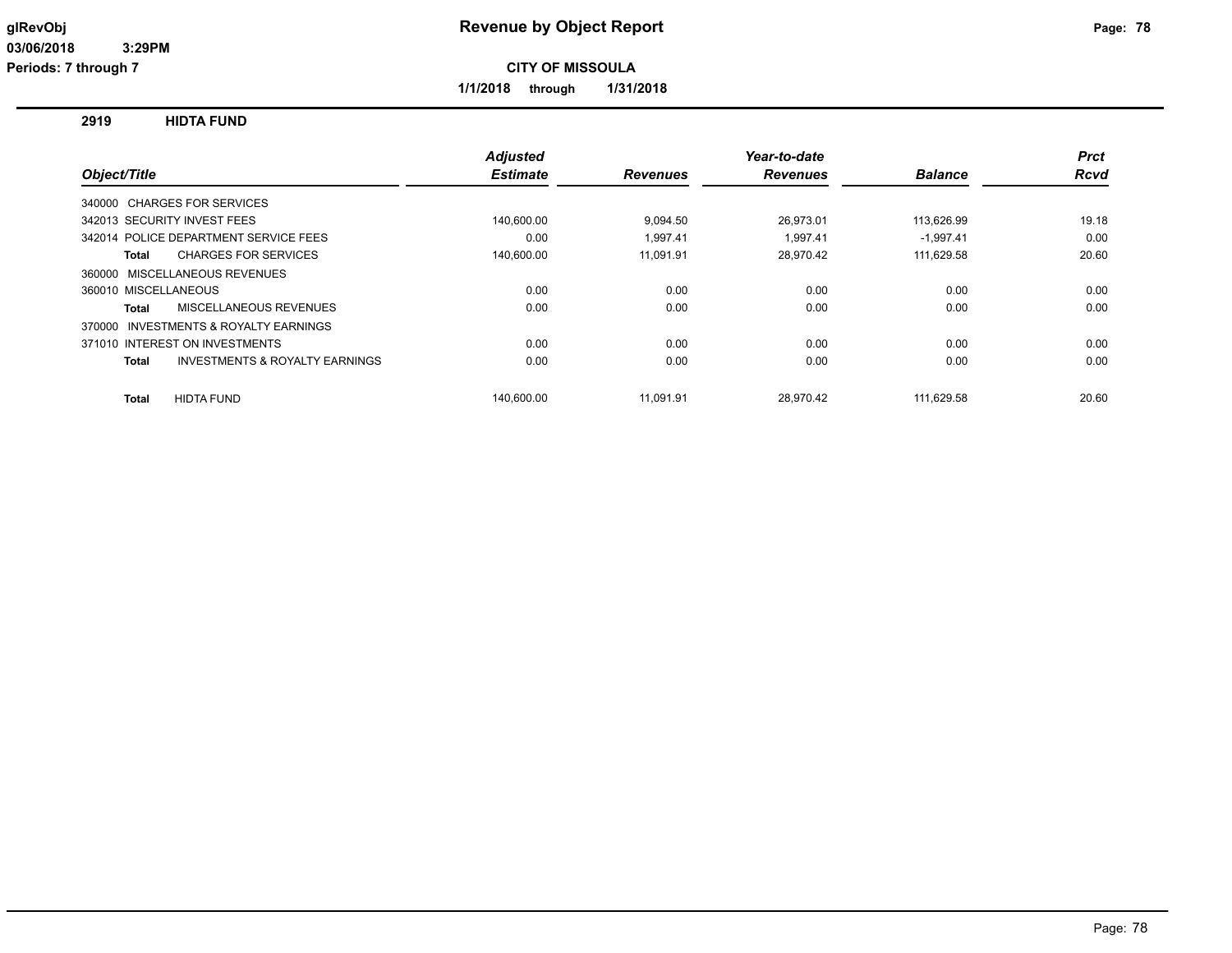**1/1/2018 through 1/31/2018**

## **2939 CDBG PROGRAM INCOME ACCOUNT**

#### **2939 CDBG PROGRAM INCOME ACCOUNT**

|                                                           | <b>Adjusted</b> |                 | Year-to-date    |                | <b>Prct</b> |
|-----------------------------------------------------------|-----------------|-----------------|-----------------|----------------|-------------|
| Object/Title                                              | <b>Estimate</b> | <b>Revenues</b> | <b>Revenues</b> | <b>Balance</b> | <b>Rcvd</b> |
| INTERGOVERNMENTAL REVENUES<br>330000                      |                 |                 |                 |                |             |
| 331000 FEDERAL GRANTS                                     | 29,463.00       | 7,203.99        | 18,287.05       | 11,175.95      | 62.07       |
| INTERGOVERNMENTAL REVENUES<br><b>Total</b>                | 29,463.00       | 7,203.99        | 18,287.05       | 11,175.95      | 62.07       |
| MISCELLANEOUS REVENUES<br>360000                          |                 |                 |                 |                |             |
| 360010 MISCELLANEOUS                                      | 0.00            | 0.00            | 0.00            | 0.00           | 0.00        |
| MISCELLANEOUS REVENUES<br><b>Total</b>                    | 0.00            | 0.00            | 0.00            | 0.00           | 0.00        |
| <b>INVESTMENTS &amp; ROYALTY EARNINGS</b><br>370000       |                 |                 |                 |                |             |
| 371010 INTEREST ON INVESTMENTS                            | 0.00            | 0.00            | 0.00            | 0.00           | 0.00        |
| 371020 GAIN/LOSS IN MARKET VALUE OF INVESTMENTS           | 0.00            | 0.00            | 0.00            | 0.00           | 0.00        |
| <b>INVESTMENTS &amp; ROYALTY EARNINGS</b><br><b>Total</b> | 0.00            | 0.00            | 0.00            | 0.00           | 0.00        |
| OTHER FINANCING SOURCES<br>380000                         |                 |                 |                 |                |             |
| 383000 OPERATING TRANSFERS                                | 0.00            | 0.00            | 0.00            | 0.00           | 0.00        |
| 383009 TRANS FR TITLE I                                   | 0.00            | 0.00            | 0.00            | 0.00           | 0.00        |
| OTHER FINANCING SOURCES<br>Total                          | 0.00            | 0.00            | 0.00            | 0.00           | 0.00        |
| CDBG PROGRAM INCOME ACCOUNT<br><b>Total</b>               | 29,463.00       | 7,203.99        | 18,287.05       | 11,175.95      | 62.07       |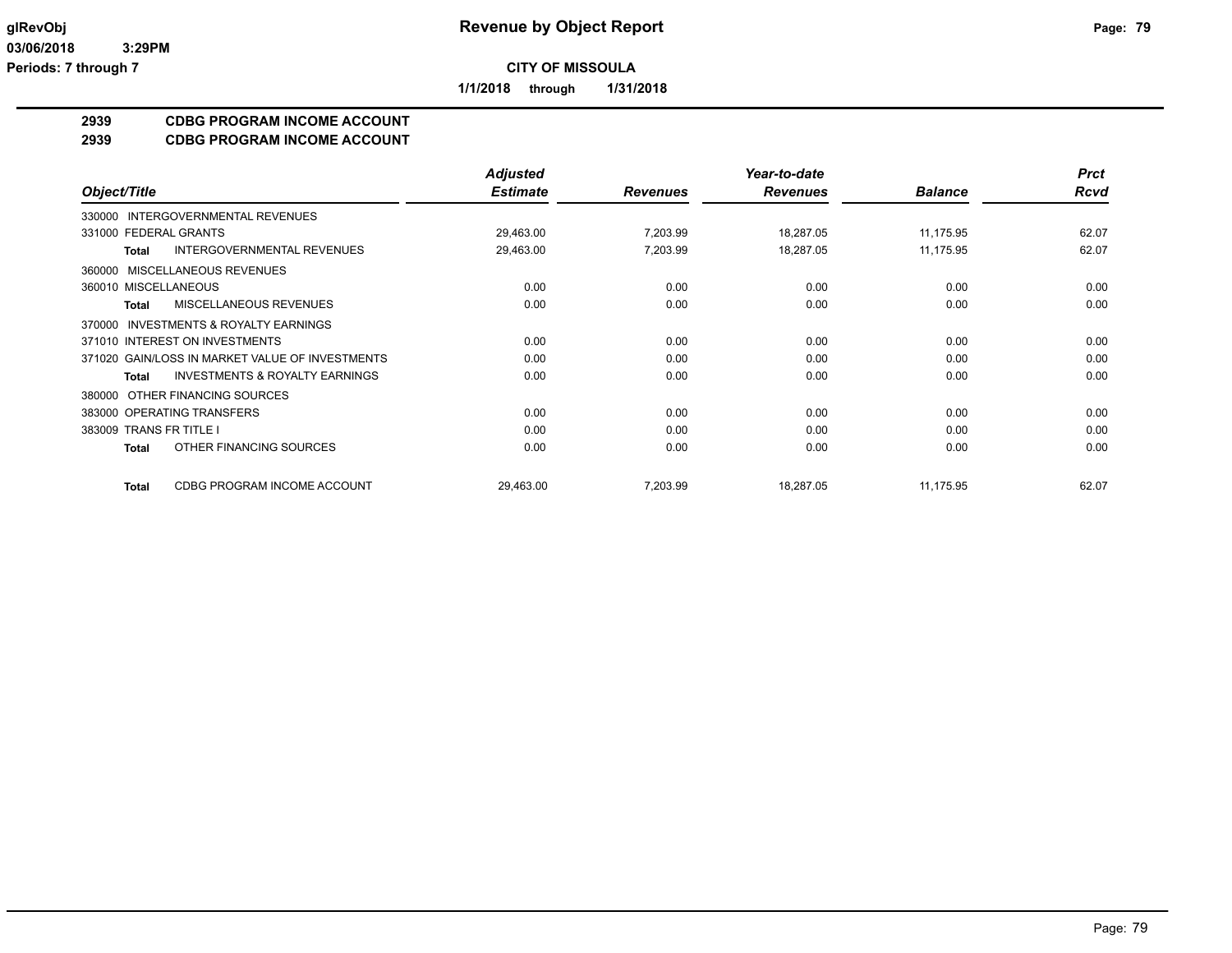**1/1/2018 through 1/31/2018**

## **2939 CDBG PROGRAM INCOME ACCOUNT**

|                                                           | <b>Adjusted</b> |                 | Year-to-date    |                | <b>Prct</b> |
|-----------------------------------------------------------|-----------------|-----------------|-----------------|----------------|-------------|
| Object/Title                                              | <b>Estimate</b> | <b>Revenues</b> | <b>Revenues</b> | <b>Balance</b> | Rcvd        |
| 330000 INTERGOVERNMENTAL REVENUES                         |                 |                 |                 |                |             |
| 331000 FEDERAL GRANTS                                     | 29,463.00       | 7,203.99        | 18,287.05       | 11,175.95      | 62.07       |
| <b>INTERGOVERNMENTAL REVENUES</b><br><b>Total</b>         | 29,463.00       | 7,203.99        | 18,287.05       | 11,175.95      | 62.07       |
| 360000 MISCELLANEOUS REVENUES                             |                 |                 |                 |                |             |
| 360010 MISCELLANEOUS                                      | 0.00            | 0.00            | 0.00            | 0.00           | 0.00        |
| MISCELLANEOUS REVENUES<br><b>Total</b>                    | 0.00            | 0.00            | 0.00            | 0.00           | 0.00        |
| <b>INVESTMENTS &amp; ROYALTY EARNINGS</b><br>370000       |                 |                 |                 |                |             |
| 371010 INTEREST ON INVESTMENTS                            | 0.00            | 0.00            | 0.00            | 0.00           | 0.00        |
| 371020 GAIN/LOSS IN MARKET VALUE OF INVESTMENT            | 0.00            | 0.00            | 0.00            | 0.00           | 0.00        |
| <b>INVESTMENTS &amp; ROYALTY EARNINGS</b><br><b>Total</b> | 0.00            | 0.00            | 0.00            | 0.00           | 0.00        |
| OTHER FINANCING SOURCES<br>380000                         |                 |                 |                 |                |             |
| 383000 OPERATING TRANSFERS                                | 0.00            | 0.00            | 0.00            | 0.00           | 0.00        |
| 383009 TRANS FR TITLE I                                   | 0.00            | 0.00            | 0.00            | 0.00           | 0.00        |
| OTHER FINANCING SOURCES<br><b>Total</b>                   | 0.00            | 0.00            | 0.00            | 0.00           | 0.00        |
| CDBG PROGRAM INCOME ACCOUNT<br><b>Total</b>               | 29,463.00       | 7,203.99        | 18,287.05       | 11,175.95      | 62.07       |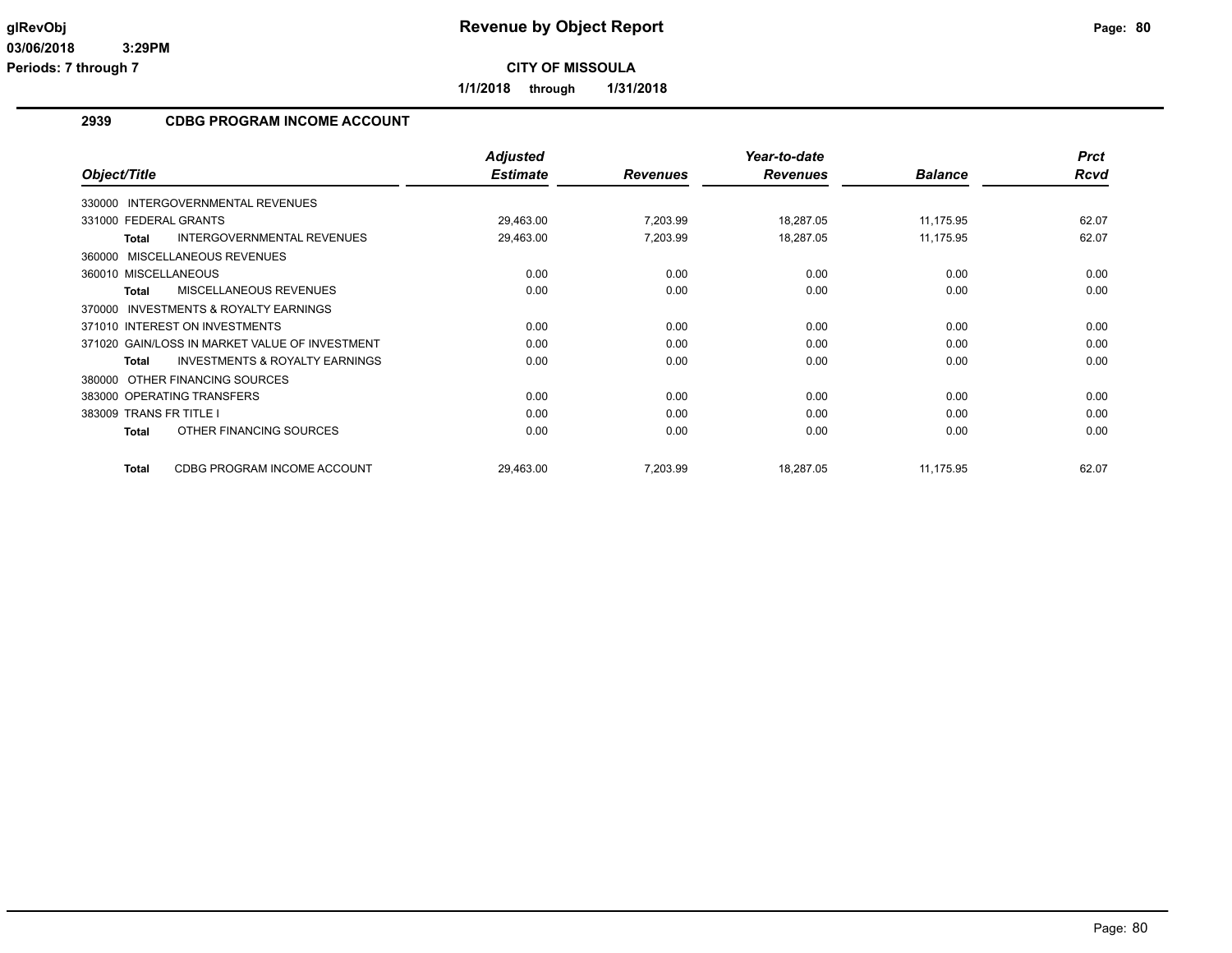**1/1/2018 through 1/31/2018**

## **2940 CDBG FUND**

**2940 CDBG FUND**

|                                |                                           | <b>Adjusted</b> |                 | Year-to-date    |                | <b>Prct</b> |
|--------------------------------|-------------------------------------------|-----------------|-----------------|-----------------|----------------|-------------|
| Object/Title                   |                                           | <b>Estimate</b> | <b>Revenues</b> | <b>Revenues</b> | <b>Balance</b> | <b>Rcvd</b> |
|                                | 330000 INTERGOVERNMENTAL REVENUES         |                 |                 |                 |                |             |
| 331010 GRANT - CDBG            |                                           | 575,247.00      | 11,596.01       | 141,408.28      | 433,838.72     | 24.58       |
|                                | 331012 ARRA/CDBG STIMULUS REVENUE         | 0.00            | 0.00            | 0.00            | 0.00           | 0.00        |
| Total                          | INTERGOVERNMENTAL REVENUES                | 575,247.00      | 11,596.01       | 141,408.28      | 433,838.72     | 24.58       |
| 360000 MISCELLANEOUS REVENUES  |                                           |                 |                 |                 |                |             |
| 360010 MISCELLANEOUS           |                                           | 0.00            | 0.00            | 0.00            | 0.00           | 0.00        |
| Total                          | MISCELLANEOUS REVENUES                    | 0.00            | 0.00            | 0.00            | 0.00           | 0.00        |
| 370000                         | <b>INVESTMENTS &amp; ROYALTY EARNINGS</b> |                 |                 |                 |                |             |
| 371010 INTEREST ON INVESTMENTS |                                           | 0.00            | 0.00            | 0.00            | 0.00           | 0.00        |
| Total                          | <b>INVESTMENTS &amp; ROYALTY EARNINGS</b> | 0.00            | 0.00            | 0.00            | 0.00           | 0.00        |
| 380000                         | OTHER FINANCING SOURCES                   |                 |                 |                 |                |             |
| 383000 OPERATING TRANSFERS     |                                           | 0.00            | 0.00            | 0.00            | 0.00           | 0.00        |
| 383009 TRANS FR TITLE I        |                                           | 0.00            | 0.00            | 0.00            | 0.00           | 0.00        |
| Total                          | OTHER FINANCING SOURCES                   | 0.00            | 0.00            | 0.00            | 0.00           | 0.00        |
| Total                          | <b>CDBG FUND</b>                          | 575,247.00      | 11,596.01       | 141,408.28      | 433,838.72     | 24.58       |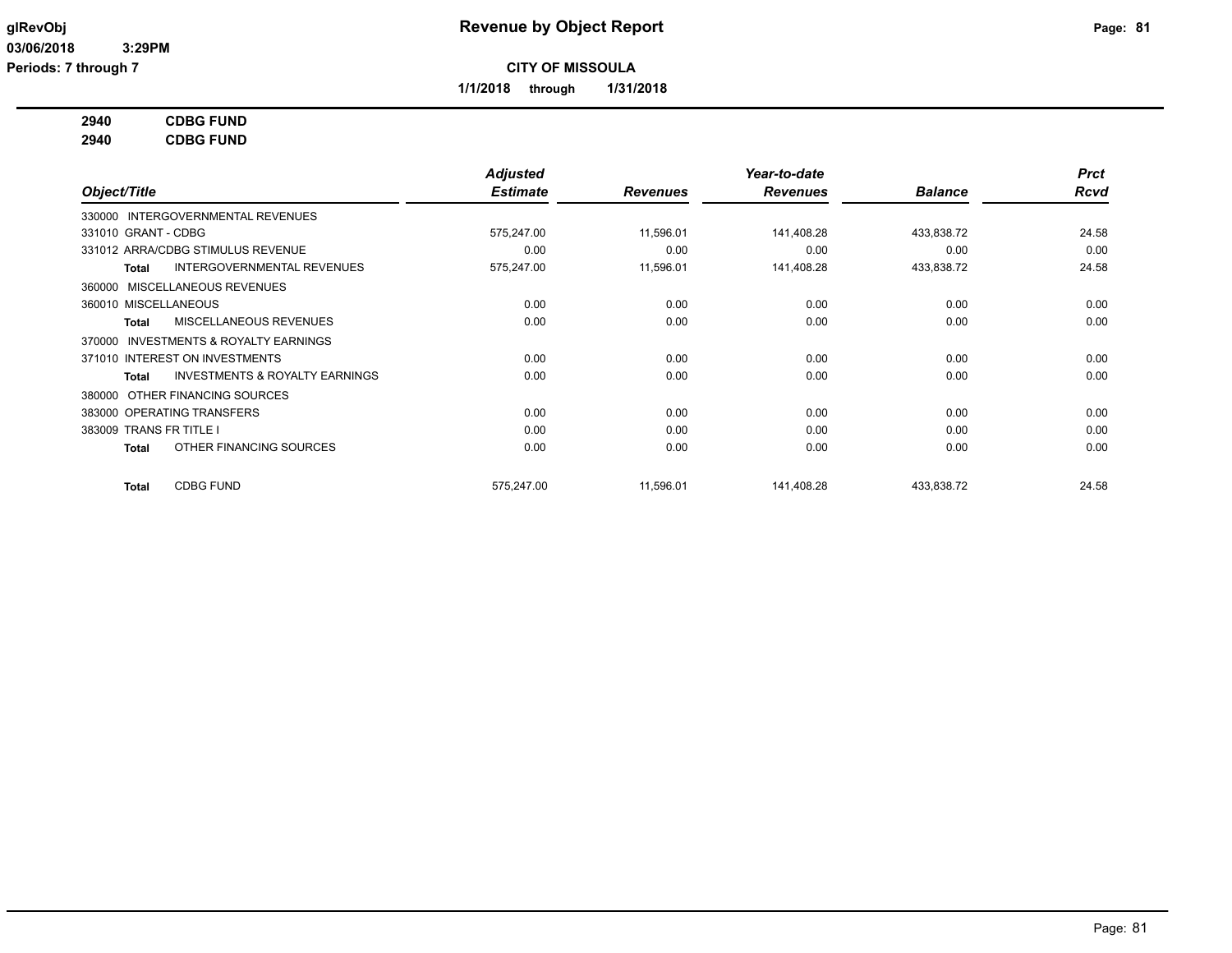**1/1/2018 through 1/31/2018**

**2940 CDBG FUND**

|                                                           | <b>Adjusted</b> |                 | Year-to-date    |                | <b>Prct</b> |
|-----------------------------------------------------------|-----------------|-----------------|-----------------|----------------|-------------|
| Object/Title                                              | <b>Estimate</b> | <b>Revenues</b> | <b>Revenues</b> | <b>Balance</b> | Rcvd        |
| 330000 INTERGOVERNMENTAL REVENUES                         |                 |                 |                 |                |             |
| 331010 GRANT - CDBG                                       | 575,247.00      | 11,596.01       | 141,408.28      | 433,838.72     | 24.58       |
| 331012 ARRA/CDBG STIMULUS REVENUE                         | 0.00            | 0.00            | 0.00            | 0.00           | 0.00        |
| <b>INTERGOVERNMENTAL REVENUES</b><br><b>Total</b>         | 575,247.00      | 11,596.01       | 141,408.28      | 433,838.72     | 24.58       |
| 360000 MISCELLANEOUS REVENUES                             |                 |                 |                 |                |             |
| 360010 MISCELLANEOUS                                      | 0.00            | 0.00            | 0.00            | 0.00           | 0.00        |
| MISCELLANEOUS REVENUES<br><b>Total</b>                    | 0.00            | 0.00            | 0.00            | 0.00           | 0.00        |
| INVESTMENTS & ROYALTY EARNINGS<br>370000                  |                 |                 |                 |                |             |
| 371010 INTEREST ON INVESTMENTS                            | 0.00            | 0.00            | 0.00            | 0.00           | 0.00        |
| <b>INVESTMENTS &amp; ROYALTY EARNINGS</b><br><b>Total</b> | 0.00            | 0.00            | 0.00            | 0.00           | 0.00        |
| OTHER FINANCING SOURCES<br>380000                         |                 |                 |                 |                |             |
| 383000 OPERATING TRANSFERS                                | 0.00            | 0.00            | 0.00            | 0.00           | 0.00        |
| 383009 TRANS FR TITLE I                                   | 0.00            | 0.00            | 0.00            | 0.00           | 0.00        |
| OTHER FINANCING SOURCES<br><b>Total</b>                   | 0.00            | 0.00            | 0.00            | 0.00           | 0.00        |
| <b>CDBG FUND</b><br><b>Total</b>                          | 575,247.00      | 11,596.01       | 141,408.28      | 433,838.72     | 24.58       |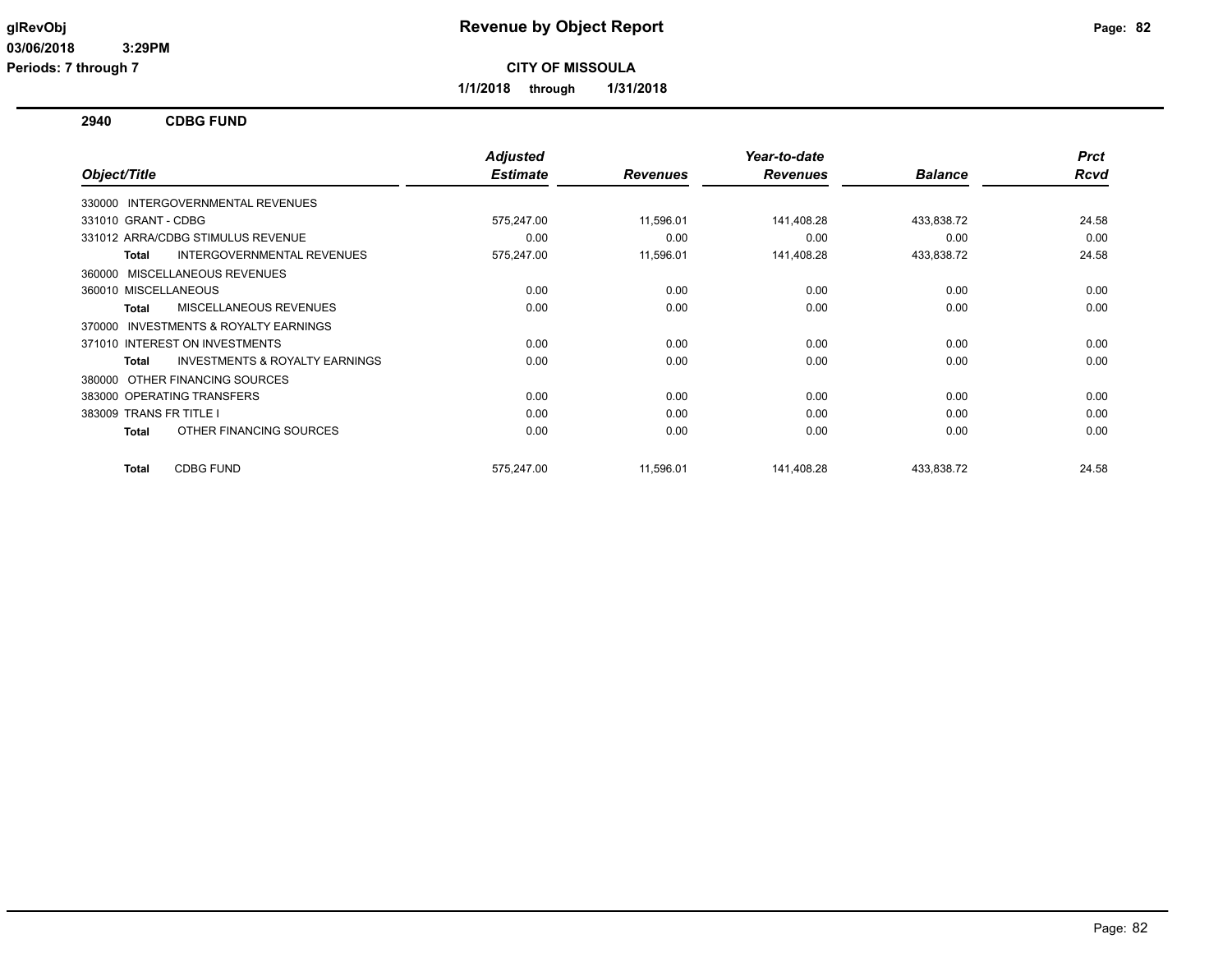**1/1/2018 through 1/31/2018**

## **2941 HOME FUND**

**2941 HOME FUND**

|                                                           | <b>Adjusted</b> |                 | Year-to-date    |                | <b>Prct</b> |
|-----------------------------------------------------------|-----------------|-----------------|-----------------|----------------|-------------|
| Object/Title                                              | <b>Estimate</b> | <b>Revenues</b> | <b>Revenues</b> | <b>Balance</b> | <b>Rcvd</b> |
| 330000 INTERGOVERNMENTAL REVENUES                         |                 |                 |                 |                |             |
| 330000 INTERGOVERNMENTAL REVENUES                         | 0.00            | 0.00            | 0.00            | 0.00           | 0.00        |
| 331016 HOMEWORD 1800 PHILLIPS                             | 0.00            | 0.00            | 0.00            | 0.00           | 0.00        |
| 331033 WORD                                               | 0.00            | 0.00            | 0.00            | 0.00           | 0.00        |
| 334145 WESTERN MT MENTAL HEALTH CTR                       | 0.00            | 0.00            | 0.00            | 0.00           | 0.00        |
| 334149 MISSOULA HOMEOWNERSHIP PROGRAM                     | 0.00            | 0.00            | 0.00            | 0.00           | 0.00        |
| 334153 FY14 DISTRICT XI HRC TBRA                          | 0.00            | 0.00            | 0.00            | 0.00           | 0.00        |
| 334154 HOMEWORD SWEETGRASS                                | 0.00            | 0.00            | 0.00            | 0.00           | 0.00        |
| 334155 FY08 NMCDC                                         | 0.00            | 0.00            | 0.00            | 0.00           | 0.00        |
| 334156 HOME PROGRAM INCOME                                | 406,753.00      | 0.00            | 0.00            | 406,753.00     | 0.00        |
| 334157 FY09 MHA                                           | 0.00            | 0.00            | 0.00            | 0.00           | 0.00        |
| 334159 FY09 HOMEWORD                                      | 0.00            | 0.00            | 0.00            | 0.00           | 0.00        |
| 334160 FY09 NMCDC                                         | 0.00            | 0.00            | 0.00            | 0.00           | 0.00        |
| 334161 FY10 DISTRICT XI HRC                               | 0.00            | 0.00            | 0.00            | 0.00           | 0.00        |
| 334163 FY10 homeWORD/SOLSTICE APT                         | 0.00            | 0.00            | 0.00            | 0.00           | 0.00        |
| <b>INTERGOVERNMENTAL REVENUES</b><br><b>Total</b>         | 406,753.00      | 0.00            | 0.00            | 406,753.00     | 0.00        |
| <b>CHARGES FOR SERVICES</b><br>340000                     |                 |                 |                 |                |             |
| 341450 *** Title Not Found ***                            | 0.00            | 0.00            | 0.00            | 0.00           | 0.00        |
| <b>CHARGES FOR SERVICES</b><br><b>Total</b>               | 0.00            | 0.00            | 0.00            | 0.00           | 0.00        |
| 360000 MISCELLANEOUS REVENUES                             |                 |                 |                 |                |             |
| 360005 LOAN REPAYMENTS                                    | 0.00            | 0.00            | 0.00            | 0.00           | 0.00        |
| 360010 MISCELLANEOUS                                      | 0.00            | 189,615.82      | 205,503.40      | $-205,503.40$  | 0.00        |
| MISCELLANEOUS REVENUES<br><b>Total</b>                    | 0.00            | 189,615.82      | 205,503.40      | $-205,503.40$  | 0.00        |
| <b>INVESTMENTS &amp; ROYALTY EARNINGS</b><br>370000       |                 |                 |                 |                |             |
| 371020 GAIN/LOSS IN MARKET VALUE OF INVESTMENTS           | 0.00            | 0.00            | 0.00            | 0.00           | 0.00        |
| <b>INVESTMENTS &amp; ROYALTY EARNINGS</b><br><b>Total</b> | 0.00            | 0.00            | 0.00            | 0.00           | 0.00        |
| <b>HOME FUND</b><br><b>Total</b>                          | 406,753.00      | 189,615.82      | 205,503.40      | 201,249.60     | 50.52       |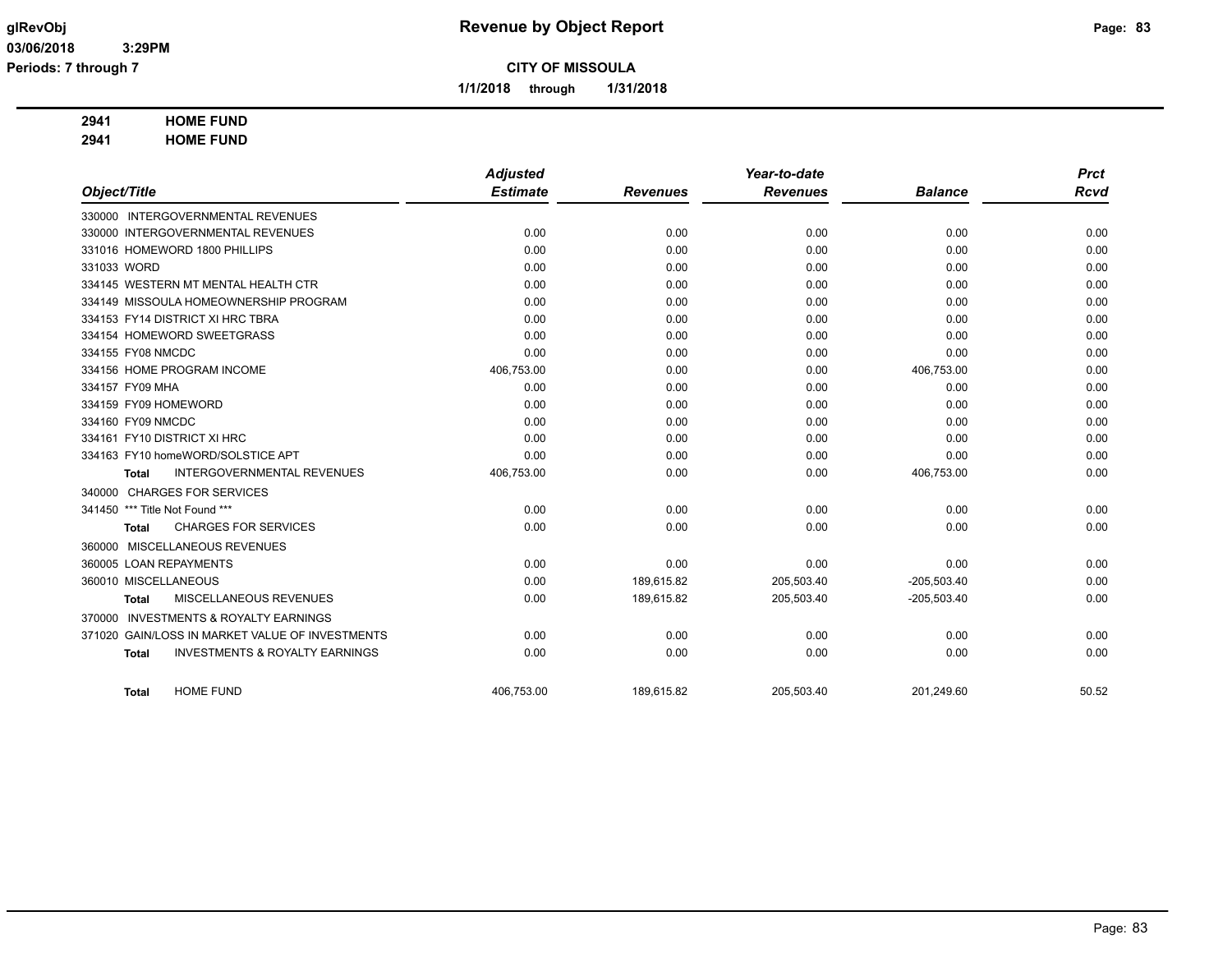**1/1/2018 through 1/31/2018**

**2941 HOME FUND**

|                                                           | <b>Adjusted</b> |                 | Year-to-date    |                | <b>Prct</b> |
|-----------------------------------------------------------|-----------------|-----------------|-----------------|----------------|-------------|
| Object/Title                                              | <b>Estimate</b> | <b>Revenues</b> | <b>Revenues</b> | <b>Balance</b> | <b>Rcvd</b> |
| 330000 INTERGOVERNMENTAL REVENUES                         |                 |                 |                 |                |             |
| 330000 INTERGOVERNMENTAL REVENUES                         | 0.00            | 0.00            | 0.00            | 0.00           | 0.00        |
| 331016 HOMEWORD 1800 PHILLIPS                             | 0.00            | 0.00            | 0.00            | 0.00           | 0.00        |
| 331033 WORD                                               | 0.00            | 0.00            | 0.00            | 0.00           | 0.00        |
| 334145 WESTERN MT MENTAL HEALTH CTR                       | 0.00            | 0.00            | 0.00            | 0.00           | 0.00        |
| 334149 MISSOULA HOMEOWNERSHIP PROGRAM                     | 0.00            | 0.00            | 0.00            | 0.00           | 0.00        |
| 334153 FY14 DISTRICT XI HRC TBRA                          | 0.00            | 0.00            | 0.00            | 0.00           | 0.00        |
| 334154 HOMEWORD SWEETGRASS                                | 0.00            | 0.00            | 0.00            | 0.00           | 0.00        |
| 334155 FY08 NMCDC                                         | 0.00            | 0.00            | 0.00            | 0.00           | 0.00        |
| 334156 HOME PROGRAM INCOME                                | 406,753.00      | 0.00            | 0.00            | 406,753.00     | 0.00        |
| 334157 FY09 MHA                                           | 0.00            | 0.00            | 0.00            | 0.00           | 0.00        |
| 334159 FY09 HOMEWORD                                      | 0.00            | 0.00            | 0.00            | 0.00           | 0.00        |
| 334160 FY09 NMCDC                                         | 0.00            | 0.00            | 0.00            | 0.00           | 0.00        |
| 334161 FY10 DISTRICT XI HRC                               | 0.00            | 0.00            | 0.00            | 0.00           | 0.00        |
| 334163 FY10 homeWORD/SOLSTICE APT                         | 0.00            | 0.00            | 0.00            | 0.00           | 0.00        |
| <b>INTERGOVERNMENTAL REVENUES</b><br>Total                | 406,753.00      | 0.00            | 0.00            | 406,753.00     | 0.00        |
| 340000 CHARGES FOR SERVICES                               |                 |                 |                 |                |             |
| 341450 *** Title Not Found ***                            | 0.00            | 0.00            | 0.00            | 0.00           | 0.00        |
| <b>CHARGES FOR SERVICES</b><br><b>Total</b>               | 0.00            | 0.00            | 0.00            | 0.00           | 0.00        |
| 360000 MISCELLANEOUS REVENUES                             |                 |                 |                 |                |             |
| 360005 LOAN REPAYMENTS                                    | 0.00            | 0.00            | 0.00            | 0.00           | 0.00        |
| 360010 MISCELLANEOUS                                      | 0.00            | 189.615.82      | 205,503.40      | $-205,503.40$  | 0.00        |
| MISCELLANEOUS REVENUES<br>Total                           | 0.00            | 189,615.82      | 205,503.40      | $-205,503.40$  | 0.00        |
| <b>INVESTMENTS &amp; ROYALTY EARNINGS</b><br>370000       |                 |                 |                 |                |             |
| 371020 GAIN/LOSS IN MARKET VALUE OF INVESTMENT            | 0.00            | 0.00            | 0.00            | 0.00           | 0.00        |
| <b>INVESTMENTS &amp; ROYALTY EARNINGS</b><br><b>Total</b> | 0.00            | 0.00            | 0.00            | 0.00           | 0.00        |
| <b>HOME FUND</b><br><b>Total</b>                          | 406,753.00      | 189,615.82      | 205,503.40      | 201,249.60     | 50.52       |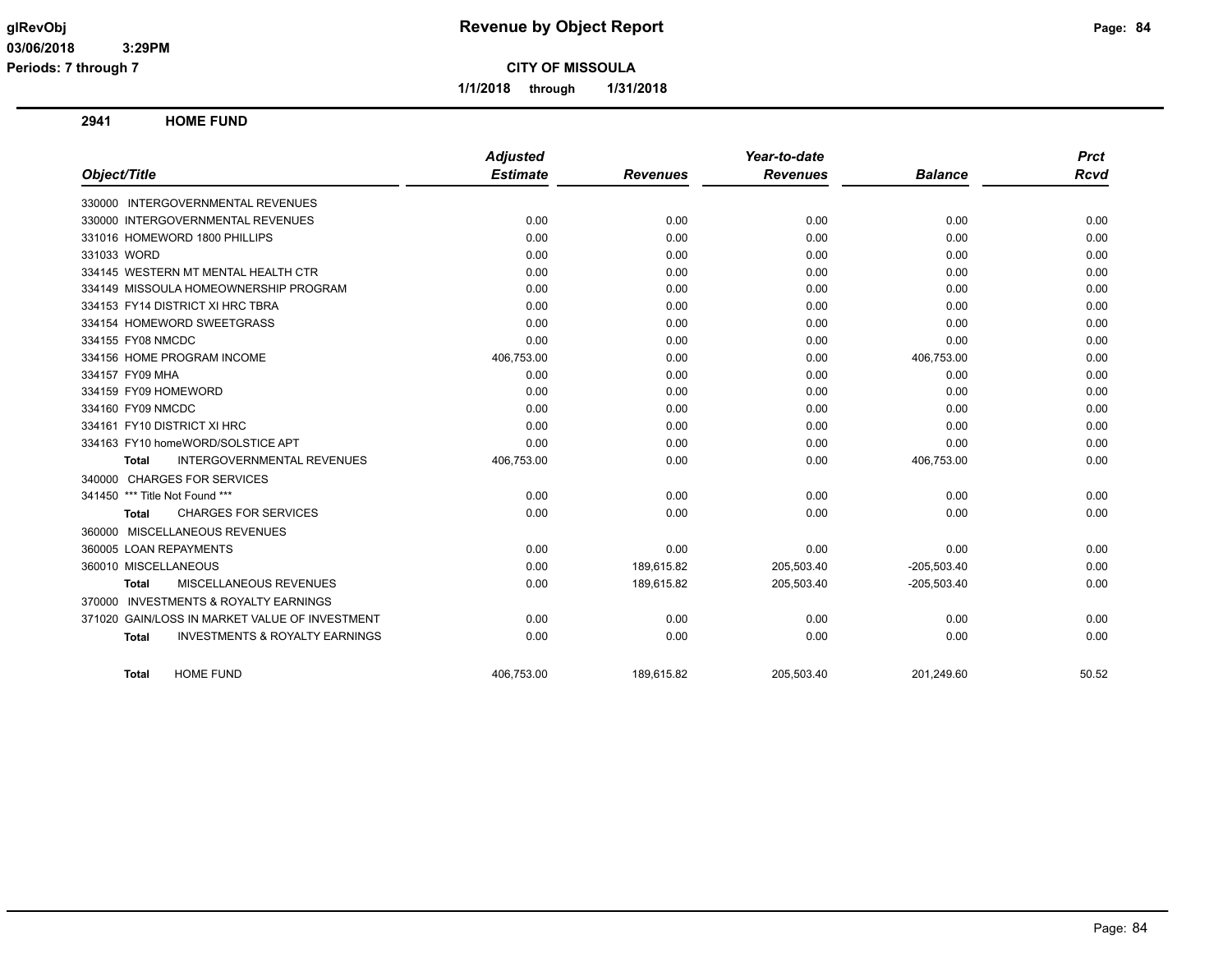**1/1/2018 through 1/31/2018**

## **2942 ADDI PROGRAM**

**2942 ADDI PROGRAM**

|                                                           | <b>Adjusted</b> |                 | Year-to-date    |                | <b>Prct</b> |
|-----------------------------------------------------------|-----------------|-----------------|-----------------|----------------|-------------|
| Object/Title                                              | <b>Estimate</b> | <b>Revenues</b> | <b>Revenues</b> | <b>Balance</b> | <b>Rcvd</b> |
| 330000 INTERGOVERNMENTAL REVENUES                         |                 |                 |                 |                |             |
| 330000 INTERGOVERNMENTAL REVENUES                         | 0.00            | 0.00            | 0.00            | 0.00           | 0.00        |
| 334146 ADDI FUNDS-1ST TIME HOMEBUYERS                     | 0.00            | 0.00            | 0.00            | 0.00           | 0.00        |
| INTERGOVERNMENTAL REVENUES<br>Total                       | 0.00            | 0.00            | 0.00            | 0.00           | 0.00        |
| 370000 INVESTMENTS & ROYALTY EARNINGS                     |                 |                 |                 |                |             |
| 371010 INTEREST ON INVESTMENTS                            | 0.00            | 0.00            | 0.00            | 0.00           | 0.00        |
| 371020 GAIN/LOSS IN MARKET VALUE OF INVESTMENTS           | 0.00            | 0.00            | 0.00            | 0.00           | 0.00        |
| <b>INVESTMENTS &amp; ROYALTY EARNINGS</b><br><b>Total</b> | 0.00            | 0.00            | 0.00            | 0.00           | 0.00        |
| ADDI PROGRAM<br>Total                                     | 0.00            | 0.00            | 0.00            | 0.00           | 0.00        |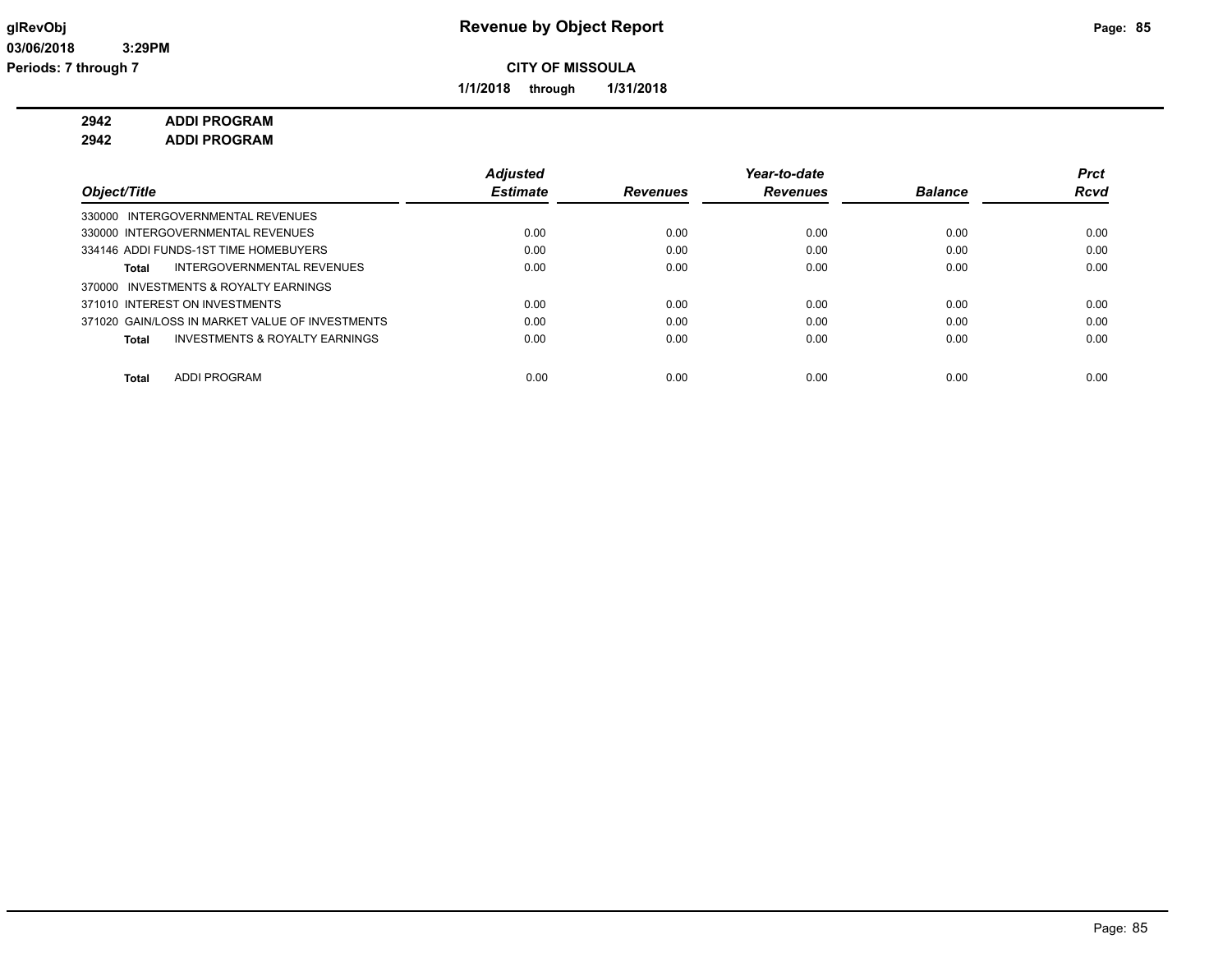**1/1/2018 through 1/31/2018**

## **2942 ADDI PROGRAM**

|                                                | <b>Adjusted</b> |                 | Year-to-date    |                | <b>Prct</b> |
|------------------------------------------------|-----------------|-----------------|-----------------|----------------|-------------|
| Object/Title                                   | <b>Estimate</b> | <b>Revenues</b> | <b>Revenues</b> | <b>Balance</b> | <b>Rcvd</b> |
| 330000 INTERGOVERNMENTAL REVENUES              |                 |                 |                 |                |             |
| 330000 INTERGOVERNMENTAL REVENUES              | 0.00            | 0.00            | 0.00            | 0.00           | 0.00        |
| 334146 ADDI FUNDS-1ST TIME HOMEBUYERS          | 0.00            | 0.00            | 0.00            | 0.00           | 0.00        |
| INTERGOVERNMENTAL REVENUES<br>Total            | 0.00            | 0.00            | 0.00            | 0.00           | 0.00        |
| 370000 INVESTMENTS & ROYALTY EARNINGS          |                 |                 |                 |                |             |
| 371010 INTEREST ON INVESTMENTS                 | 0.00            | 0.00            | 0.00            | 0.00           | 0.00        |
| 371020 GAIN/LOSS IN MARKET VALUE OF INVESTMENT | 0.00            | 0.00            | 0.00            | 0.00           | 0.00        |
| INVESTMENTS & ROYALTY EARNINGS<br>Total        | 0.00            | 0.00            | 0.00            | 0.00           | 0.00        |
|                                                |                 |                 |                 |                |             |
| ADDI PROGRAM<br>Total                          | 0.00            | 0.00            | 0.00            | 0.00           | 0.00        |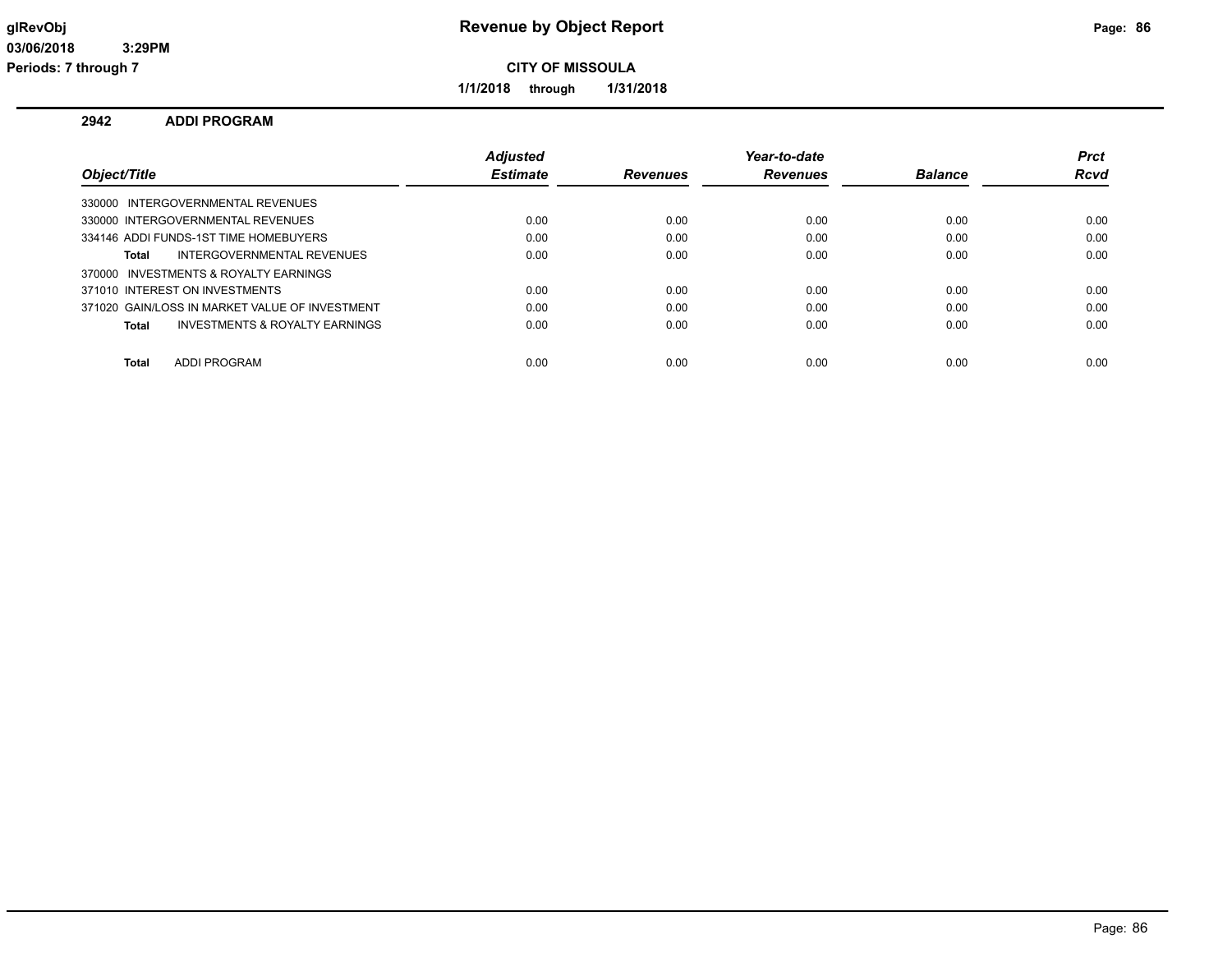**1/1/2018 through 1/31/2018**

#### **2943 CITY HOME PROGRAM INCOME**

**2943 CITY HOME PROGRAM INCOME**

|                                            | <b>Adjusted</b> |                 | Year-to-date    |                | <b>Prct</b> |
|--------------------------------------------|-----------------|-----------------|-----------------|----------------|-------------|
| Object/Title                               | <b>Estimate</b> | <b>Revenues</b> | <b>Revenues</b> | <b>Balance</b> | <b>Rcvd</b> |
| 330000 INTERGOVERNMENTAL REVENUES          |                 |                 |                 |                |             |
| 334156 *** Title Not Found ***             | 0.00            | 376.790.36      | 436,339.70      | -436,339.70    | 0.00        |
| <b>INTERGOVERNMENTAL REVENUES</b><br>Total | 0.00            | 376,790.36      | 436,339.70      | -436,339.70    | 0.00        |
| 360000 MISCELLANEOUS REVENUES              |                 |                 |                 |                |             |
| 360005 LOAN REPAYMENTS                     | 25,000.00       | 0.00            | 37.61           | 24.962.39      | 0.15        |
| 360010 MISCELLANEOUS                       | 0.00            | 133.34          | 466.69          | -466.69        | 0.00        |
| MISCELLANEOUS REVENUES<br>Total            | 25,000.00       | 133.34          | 504.30          | 24.495.70      | 2.02        |
| 380000 OTHER FINANCING SOURCES             |                 |                 |                 |                |             |
| 383000 OPERATING TRANSFERS                 | 0.00            | 0.00            | 0.00            | 0.00           | 0.00        |
| OTHER FINANCING SOURCES<br><b>Total</b>    | 0.00            | 0.00            | 0.00            | 0.00           | 0.00        |
| CITY HOME PROGRAM INCOME<br><b>Total</b>   | 25.000.00       | 376.923.70      | 436.844.00      | $-411.844.00$  | 1.747.38    |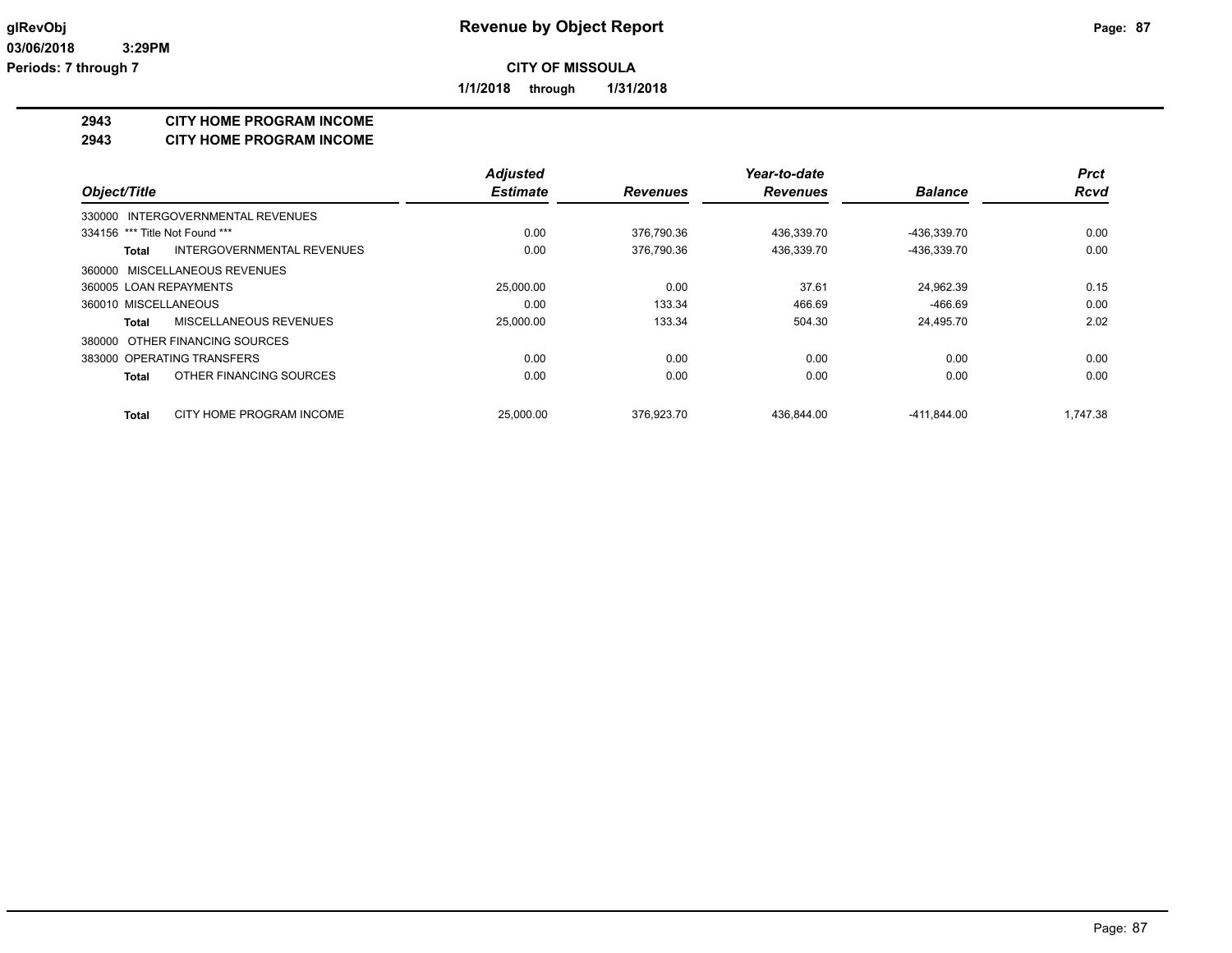**1/1/2018 through 1/31/2018**

## **2943 CITY HOME PROGRAM INCOME**

|                                            | <b>Adjusted</b> |                 | Year-to-date    |                | <b>Prct</b> |
|--------------------------------------------|-----------------|-----------------|-----------------|----------------|-------------|
| Object/Title                               | <b>Estimate</b> | <b>Revenues</b> | <b>Revenues</b> | <b>Balance</b> | <b>Rcvd</b> |
| INTERGOVERNMENTAL REVENUES<br>330000       |                 |                 |                 |                |             |
| 334156 *** Title Not Found ***             | 0.00            | 376,790.36      | 436,339.70      | -436.339.70    | 0.00        |
| INTERGOVERNMENTAL REVENUES<br><b>Total</b> | 0.00            | 376,790.36      | 436,339.70      | -436,339.70    | 0.00        |
| 360000 MISCELLANEOUS REVENUES              |                 |                 |                 |                |             |
| 360005 LOAN REPAYMENTS                     | 25,000.00       | 0.00            | 37.61           | 24.962.39      | 0.15        |
| 360010 MISCELLANEOUS                       | 0.00            | 133.34          | 466.69          | $-466.69$      | 0.00        |
| MISCELLANEOUS REVENUES<br><b>Total</b>     | 25,000.00       | 133.34          | 504.30          | 24,495.70      | 2.02        |
| 380000 OTHER FINANCING SOURCES             |                 |                 |                 |                |             |
| 383000 OPERATING TRANSFERS                 | 0.00            | 0.00            | 0.00            | 0.00           | 0.00        |
| OTHER FINANCING SOURCES<br><b>Total</b>    | 0.00            | 0.00            | 0.00            | 0.00           | 0.00        |
| CITY HOME PROGRAM INCOME<br><b>Total</b>   | 25,000.00       | 376.923.70      | 436.844.00      | -411.844.00    | 1.747.38    |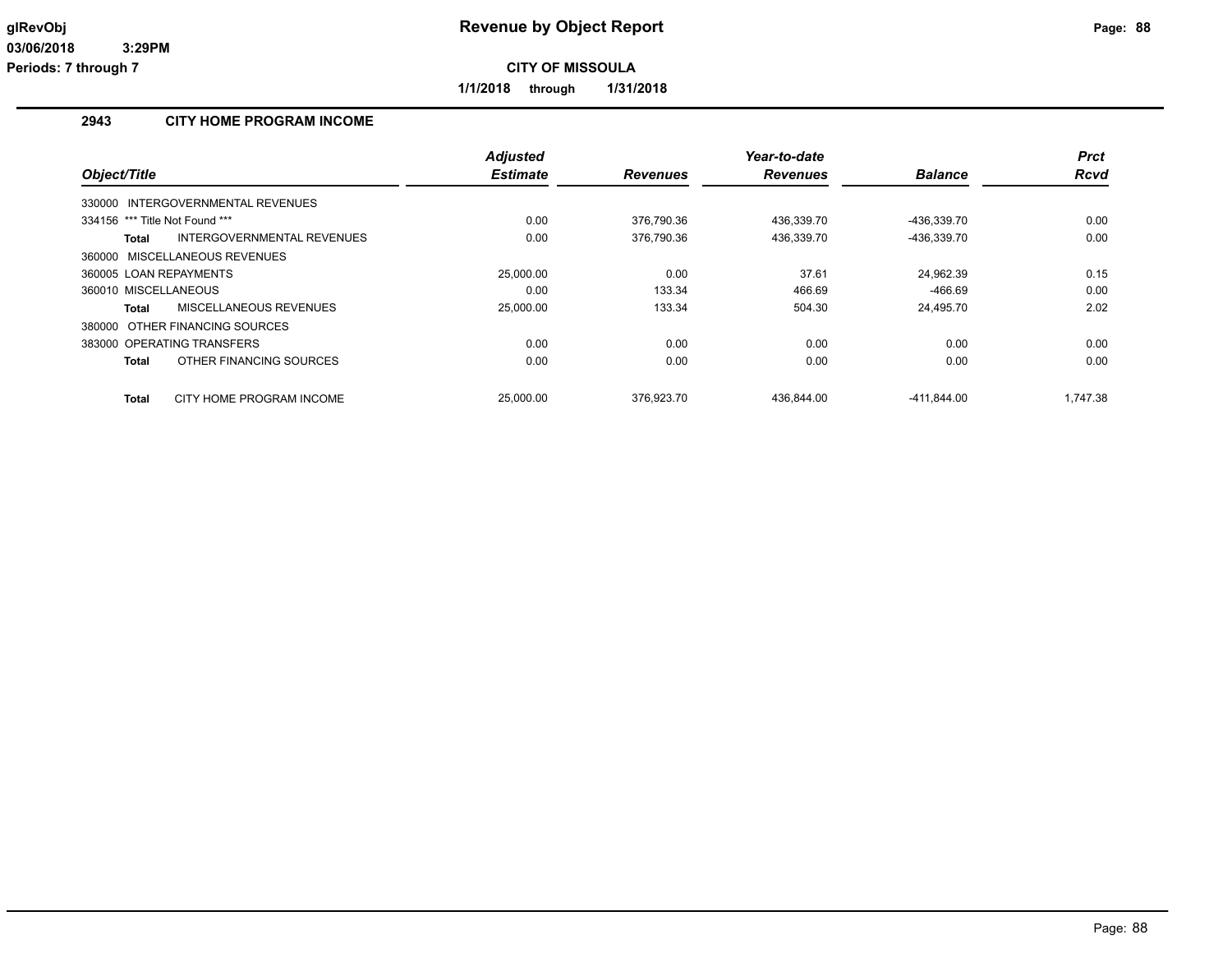**1/1/2018 through 1/31/2018**

### **2944 NEIGHBORHOOD STABILIZATION PROGRAM 2944 NEIGHBORHOOD STABILIZATION PROGRAM**

|                                                    | <b>Adjusted</b> |                 | Year-to-date    |                | Prct        |
|----------------------------------------------------|-----------------|-----------------|-----------------|----------------|-------------|
| Object/Title                                       | <b>Estimate</b> | <b>Revenues</b> | <b>Revenues</b> | <b>Balance</b> | <b>Rcvd</b> |
| 330000 INTERGOVERNMENTAL REVENUES                  |                 |                 |                 |                |             |
| 331011 NSP GRANT/SILVERTIP PROJECT                 | 599.00          | 0.00            | 0.00            | 599.00         | 0.00        |
| 331017 HUD 6.7M/SILVERTIP APTS                     | 0.00            | 0.00            | 0.00            | 0.00           | 0.00        |
| 331018 MHA 1M/SILVERTIP APTS                       | 0.00            | 0.00            | 0.00            | 0.00           | 0.00        |
| INTERGOVERNMENTAL REVENUES<br>Total                | 599.00          | 0.00            | 0.00            | 599.00         | 0.00        |
|                                                    |                 |                 |                 |                |             |
| NEIGHBORHOOD STABILIZATION PROGRAM<br><b>Total</b> | 599.00          | 0.00            | 0.00            | 599.00         | 0.00        |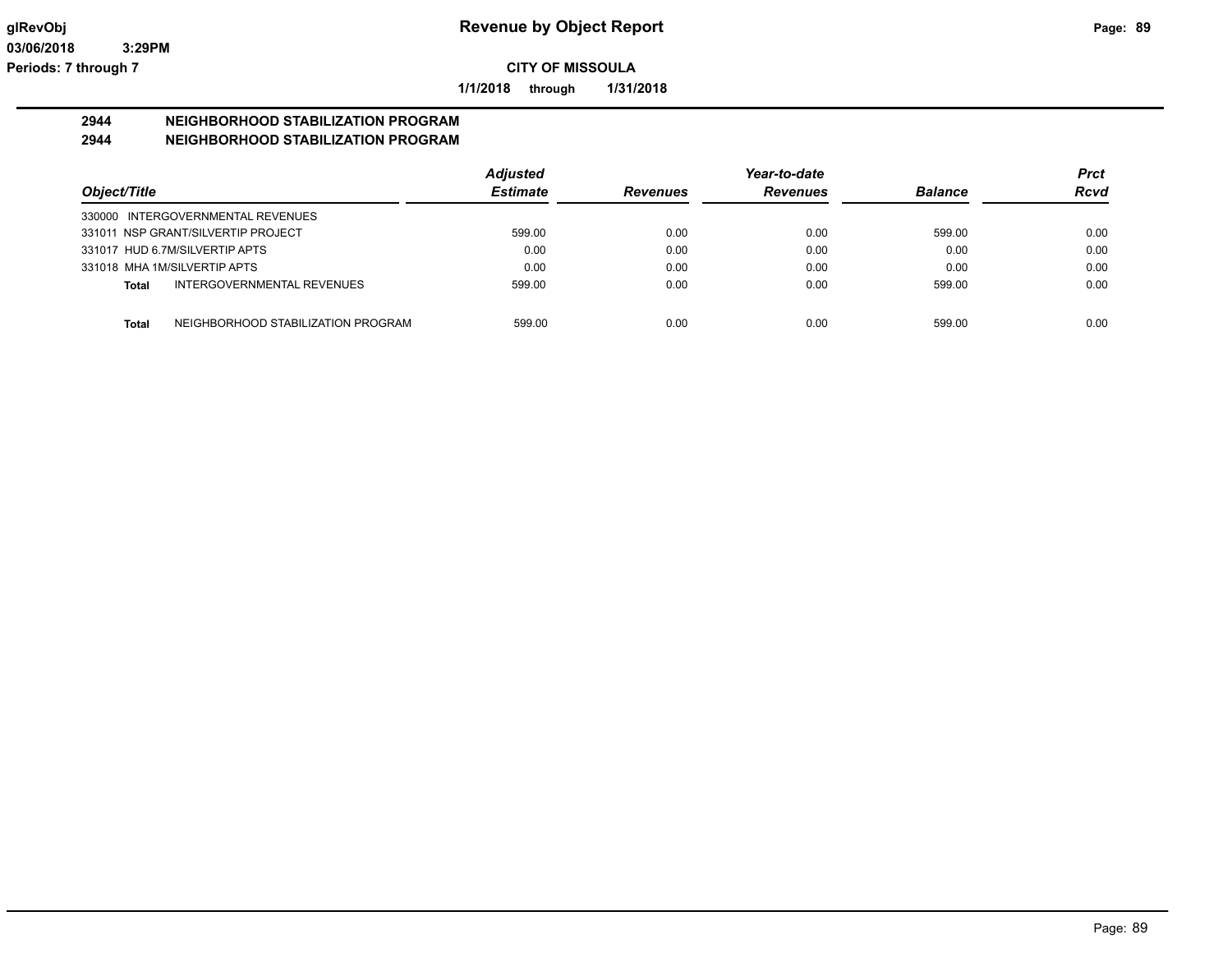**1/1/2018 through 1/31/2018**

#### **2944 NEIGHBORHOOD STABILIZATION PROGRAM**

| Object/Title |                                    | <b>Adjusted</b><br><b>Estimate</b> | <b>Revenues</b> | Year-to-date<br><b>Revenues</b> | <b>Balance</b> | <b>Prct</b><br><b>Rcvd</b> |
|--------------|------------------------------------|------------------------------------|-----------------|---------------------------------|----------------|----------------------------|
|              | 330000 INTERGOVERNMENTAL REVENUES  |                                    |                 |                                 |                |                            |
|              | 331011 NSP GRANT/SILVERTIP PROJECT | 599.00                             | 0.00            | 0.00                            | 599.00         | 0.00                       |
|              | 331017 HUD 6.7M/SILVERTIP APTS     | 0.00                               | 0.00            | 0.00                            | 0.00           | 0.00                       |
|              | 331018 MHA 1M/SILVERTIP APTS       | 0.00                               | 0.00            | 0.00                            | 0.00           | 0.00                       |
| <b>Total</b> | INTERGOVERNMENTAL REVENUES         | 599.00                             | 0.00            | 0.00                            | 599.00         | 0.00                       |
| <b>Total</b> | NEIGHBORHOOD STABILIZATION PROGRAN | 599.00                             | 0.00            | 0.00                            | 599.00         | 0.00                       |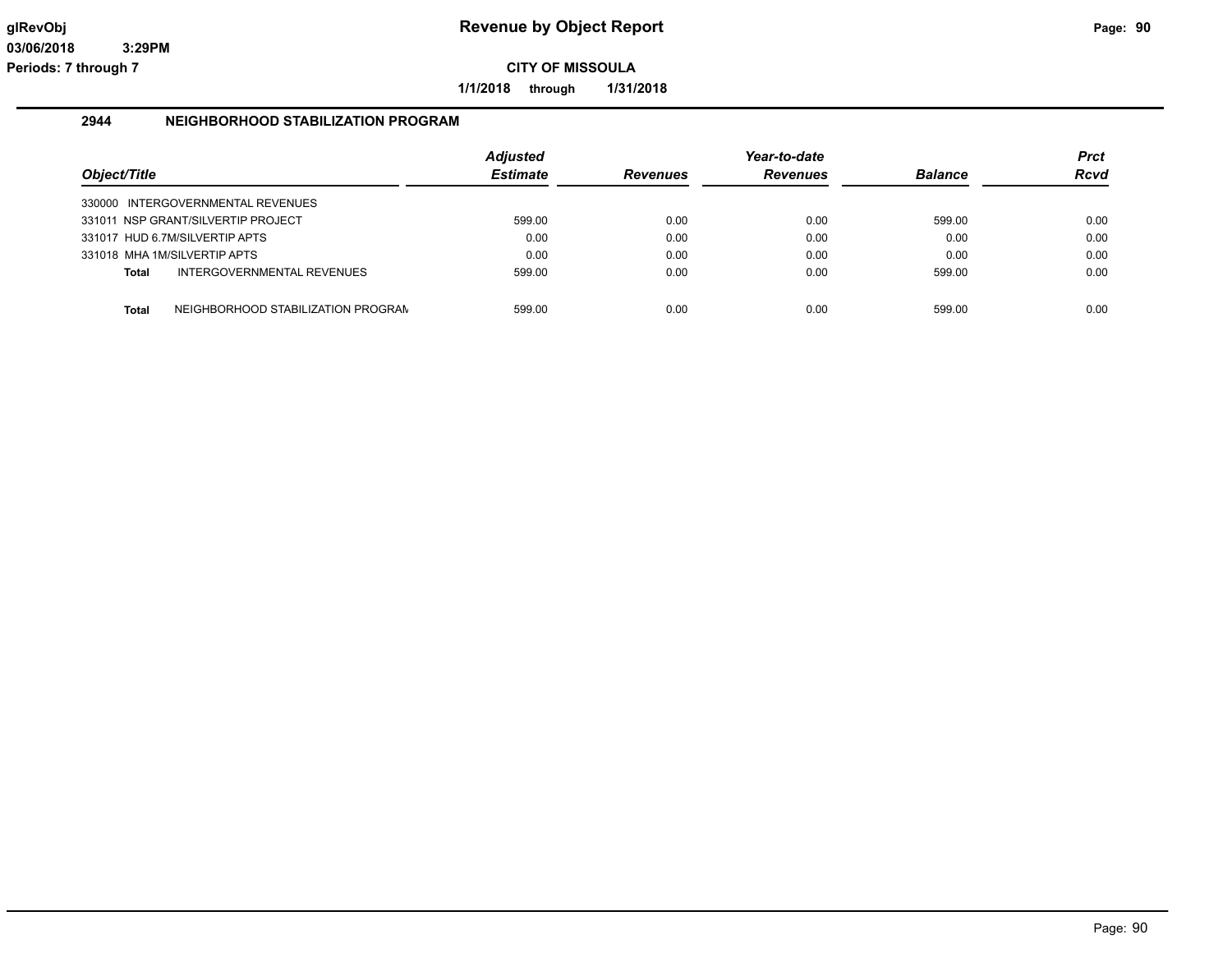**1/1/2018 through 1/31/2018**

**2955 TRANSPORTATION**

| 2955 | <b>TRANSPORTATION</b> |
|------|-----------------------|
|      |                       |

|                                                           | <b>Adjusted</b> |                 | Year-to-date    |                | <b>Prct</b> |
|-----------------------------------------------------------|-----------------|-----------------|-----------------|----------------|-------------|
| Object/Title                                              | <b>Estimate</b> | <b>Revenues</b> | <b>Revenues</b> | <b>Balance</b> | <b>Rcvd</b> |
| 330000 INTERGOVERNMENTAL REVENUES                         |                 |                 |                 |                |             |
| 330000 INTERGOVERNMENTAL REVENUES                         | 0.00            | 0.00            | 0.00            | 0.00           | 0.00        |
| 330005 MUTD GRANT ADMIN FEE                               | 0.00            | 0.00            | 0.00            | 0.00           | 0.00        |
| 331054 FHWA PL GRANT                                      | 851,201.00      | 0.00            | 79.638.29       | 771,562.71     | 9.36        |
| 331055 FTA GRANT                                          | 166,584.00      | 0.00            | 40,725.75       | 125,858.25     | 24.45       |
| 331056 MDT FEDERAL CMAQ                                   | 285.698.00      | 0.00            | 77.215.43       | 208.482.57     | 27.03       |
| 336023 STATE CONTRIB. - PERS                              | 0.00            | 29.46           | 281.92          | $-281.92$      | 0.00        |
| 336030 COUNTY CONTRIBUTION                                | 9.900.00        | 0.00            | 0.00            | 9.900.00       | 0.00        |
| <b>INTERGOVERNMENTAL REVENUES</b><br><b>Total</b>         | 1,313,383.00    | 29.46           | 197,861.39      | 1,115,521.61   | 15.07       |
| 360000 MISCELLANEOUS REVENUES                             |                 |                 |                 |                |             |
| 362000 OTHER MISCELLANEOUS REVENUE                        | 10,000.00       | 0.00            | 0.00            | 10,000.00      | 0.00        |
| *** Title Not Found ***<br>362007                         | 0.00            | 0.00            | 0.00            | 0.00           | 0.00        |
| 365016 *** Title Not Found ***                            | 30,000.00       | 1,796.00        | 4,523.00        | 25,477.00      | 15.08       |
| <b>MISCELLANEOUS REVENUES</b><br><b>Total</b>             | 40,000.00       | 1,796.00        | 4,523.00        | 35,477.00      | 11.31       |
| 370000 INVESTMENTS & ROYALTY EARNINGS                     |                 |                 |                 |                |             |
| 371010 INTEREST ON INVESTMENTS                            | 0.00            | 0.00            | 0.00            | 0.00           | 0.00        |
| <b>INVESTMENTS &amp; ROYALTY EARNINGS</b><br><b>Total</b> | 0.00            | 0.00            | 0.00            | 0.00           | 0.00        |
| OTHER FINANCING SOURCES<br>380000                         |                 |                 |                 |                |             |
| 383000 OPERATING TRANSFERS                                | 82.925.00       | 0.00            | 41.043.00       | 41,882.00      | 49.49       |
| 383029 TRANS FR GENERAL                                   | 9,900.00        | 0.00            | 9,900.00        | 0.00           | 100.00      |
| OTHER FINANCING SOURCES<br><b>Total</b>                   | 92,825.00       | 0.00            | 50,943.00       | 41,882.00      | 54.88       |
| <b>TRANSPORTATION</b><br><b>Total</b>                     | 1,446,208.00    | 1,825.46        | 253,327.39      | 1,192,880.61   | 17.52       |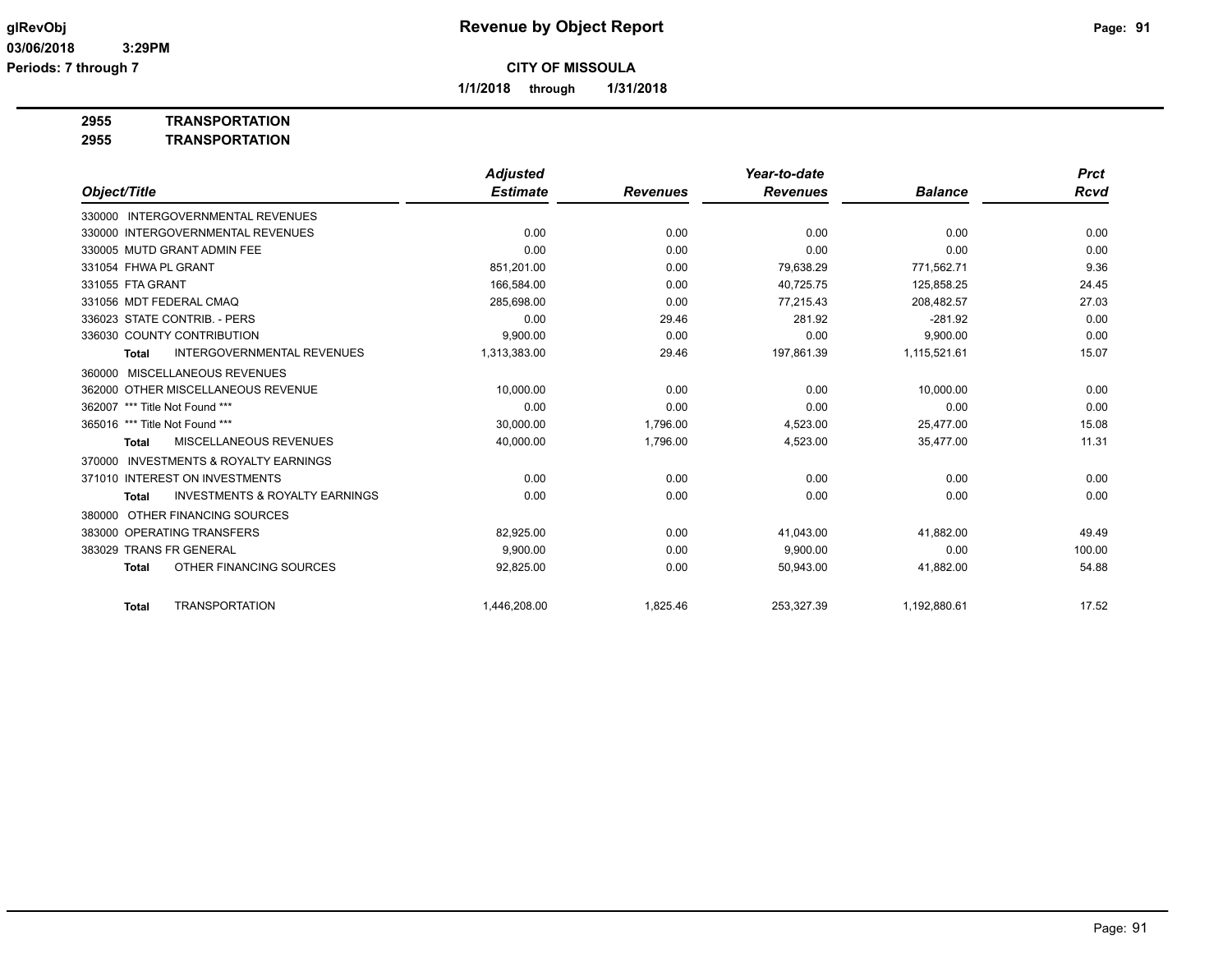**Periods: 7 through 7**

**CITY OF MISSOULA**

**1/1/2018 through 1/31/2018**

## **2955 TRANSPORTATION**

|                                                           | <b>Adjusted</b> |                 | Year-to-date    |                | <b>Prct</b> |
|-----------------------------------------------------------|-----------------|-----------------|-----------------|----------------|-------------|
| Object/Title                                              | <b>Estimate</b> | <b>Revenues</b> | <b>Revenues</b> | <b>Balance</b> | Rcvd        |
| 330000 INTERGOVERNMENTAL REVENUES                         |                 |                 |                 |                |             |
| 330000 INTERGOVERNMENTAL REVENUES                         | 0.00            | 0.00            | 0.00            | 0.00           | 0.00        |
| 330005 MUTD GRANT ADMIN FEE                               | 0.00            | 0.00            | 0.00            | 0.00           | 0.00        |
| 331054 FHWA PL GRANT                                      | 851.201.00      | 0.00            | 79.638.29       | 771.562.71     | 9.36        |
| 331055 FTA GRANT                                          | 166,584.00      | 0.00            | 40,725.75       | 125,858.25     | 24.45       |
| 331056 MDT FEDERAL CMAQ                                   | 285,698.00      | 0.00            | 77,215.43       | 208,482.57     | 27.03       |
| 336023 STATE CONTRIB. - PERS                              | 0.00            | 29.46           | 281.92          | $-281.92$      | 0.00        |
| 336030 COUNTY CONTRIBUTION                                | 9,900.00        | 0.00            | 0.00            | 9,900.00       | 0.00        |
| <b>INTERGOVERNMENTAL REVENUES</b><br><b>Total</b>         | 1,313,383.00    | 29.46           | 197,861.39      | 1,115,521.61   | 15.07       |
| MISCELLANEOUS REVENUES<br>360000                          |                 |                 |                 |                |             |
| 362000 OTHER MISCELLANEOUS REVENUE                        | 10,000.00       | 0.00            | 0.00            | 10,000.00      | 0.00        |
| 362007 *** Title Not Found ***                            | 0.00            | 0.00            | 0.00            | 0.00           | 0.00        |
| 365016 *** Title Not Found ***                            | 30,000.00       | 1,796.00        | 4,523.00        | 25,477.00      | 15.08       |
| <b>MISCELLANEOUS REVENUES</b><br><b>Total</b>             | 40,000.00       | 1,796.00        | 4,523.00        | 35,477.00      | 11.31       |
| INVESTMENTS & ROYALTY EARNINGS<br>370000                  |                 |                 |                 |                |             |
| 371010 INTEREST ON INVESTMENTS                            | 0.00            | 0.00            | 0.00            | 0.00           | 0.00        |
| <b>INVESTMENTS &amp; ROYALTY EARNINGS</b><br><b>Total</b> | 0.00            | 0.00            | 0.00            | 0.00           | 0.00        |
| OTHER FINANCING SOURCES<br>380000                         |                 |                 |                 |                |             |
| 383000 OPERATING TRANSFERS                                | 82,925.00       | 0.00            | 41,043.00       | 41,882.00      | 49.49       |
| 383029 TRANS FR GENERAL                                   | 9,900.00        | 0.00            | 9,900.00        | 0.00           | 100.00      |
| OTHER FINANCING SOURCES<br><b>Total</b>                   | 92,825.00       | 0.00            | 50,943.00       | 41,882.00      | 54.88       |
|                                                           |                 |                 |                 |                |             |
| <b>TRANSPORTATION</b><br><b>Total</b>                     | 1,446,208.00    | 1,825.46        | 253,327.39      | 1,192,880.61   | 17.52       |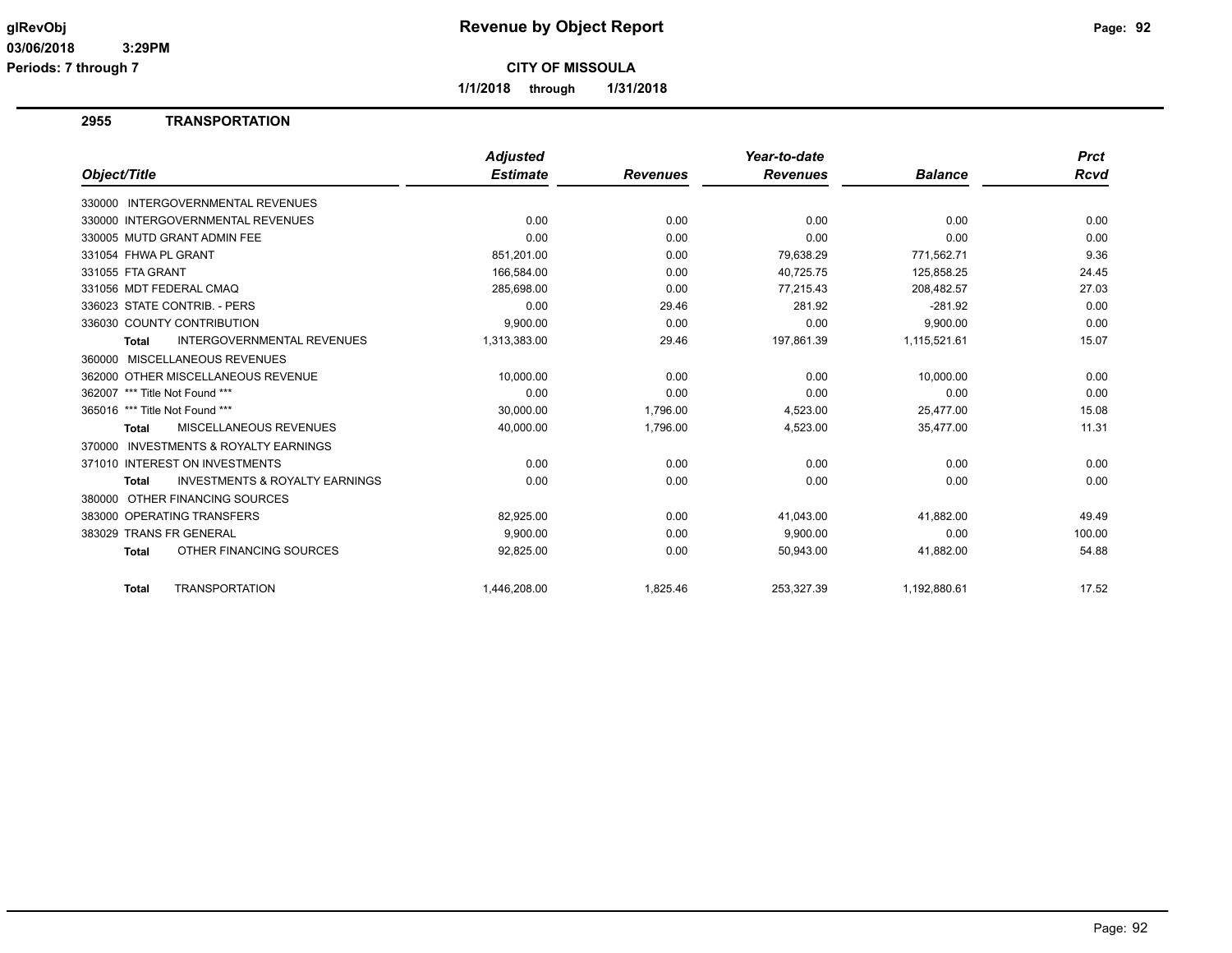**1/1/2018 through 1/31/2018**

## **2987 FEDERAL TRANSPORTATION FUND**

#### **2987 FEDERAL TRANSPORTATION FUND**

|                                                    | <b>Adjusted</b> |                 | Year-to-date    |                | <b>Prct</b> |
|----------------------------------------------------|-----------------|-----------------|-----------------|----------------|-------------|
| Object/Title                                       | <b>Estimate</b> | <b>Revenues</b> | <b>Revenues</b> | <b>Balance</b> | <b>Rcvd</b> |
| 330000 INTERGOVERNMENTAL REVENUES                  |                 |                 |                 |                |             |
| 331053 CTEP PLAYFAIR                               | 0.00            | 0.00            | $-5,000.00$     | 5,000.00       | 0.00        |
| 331156 CTEP GRANT - S HILLS TRAILS SYSTEM          | 81,964.00       | 0.00            | 0.00            | 81,964.00      | 0.00        |
| 331180 LIBRARY LITERACY GRANT                      | 0.00            | 0.00            | 0.00            | 0.00           | 0.00        |
| 334045 MONTANA DEPARTMENT TRANSPORTATION           | 208,379.00      | 0.00            | 0.00            | 208,379.00     | 0.00        |
| 334125 FWP GRANT                                   | 0.00            | 0.00            | 0.00            | 0.00           | 0.00        |
| 334251 RTP/TAP STATE GRANTS                        | 0.00            | 209,341.69      | 211,719.39      | $-211,719.39$  | 0.00        |
| 336023 STATE CONTRIB. - PERS                       | 0.00            | 0.00            | 0.00            | 0.00           | 0.00        |
| <b>INTERGOVERNMENTAL REVENUES</b><br><b>Total</b>  | 290,343.00      | 209,341.69      | 206,719.39      | 83,623.61      | 71.20       |
| 340000 CHARGES FOR SERVICES                        |                 |                 |                 |                |             |
| 343011 STREET AND ROADWAY REPAIR CHARGES           | 0.00            | 0.00            | 0.00            | 0.00           | 0.00        |
| <b>CHARGES FOR SERVICES</b><br><b>Total</b>        | 0.00            | 0.00            | 0.00            | 0.00           | 0.00        |
| 360000 MISCELLANEOUS REVENUES                      |                 |                 |                 |                |             |
| 360010 MISCELLANEOUS                               | 0.00            | 0.00            | 0.00            | 0.00           | 0.00        |
| 365000 DONATIONS                                   | 0.00            | 0.00            | 0.00            | 0.00           | 0.00        |
| <b>MISCELLANEOUS REVENUES</b><br><b>Total</b>      | 0.00            | 0.00            | 0.00            | 0.00           | 0.00        |
| 370000 INVESTMENTS & ROYALTY EARNINGS              |                 |                 |                 |                |             |
| 371010 INTEREST ON INVESTMENTS                     | 0.00            | 0.00            | 0.00            | 0.00           | 0.00        |
| 371020 GAIN/LOSS IN MARKET VALUE OF INVESTMENTS    | 0.00            | 0.00            | 0.00            | 0.00           | 0.00        |
| <b>INVESTMENTS &amp; ROYALTY EARNINGS</b><br>Total | 0.00            | 0.00            | 0.00            | 0.00           | 0.00        |
| 380000 OTHER FINANCING SOURCES                     |                 |                 |                 |                |             |
| 381009 TRANSFERS IN-OPEN SPACE BOND                | 0.00            | 0.00            | 0.00            | 0.00           | 0.00        |
| 383000 OPERATING TRANSFERS                         | 0.00            | 0.00            | 0.00            | 0.00           | 0.00        |
| 383002 TRANS FR GAS TAX                            | 0.00            | 0.00            | 0.00            | 0.00           | 0.00        |
| 383010 TRANS FR CIP                                | 0.00            | 0.00            | 0.00            | 0.00           | 0.00        |
| 383014 TRANS FR MRA                                | 0.00            | 0.00            | 0.00            | 0.00           | 0.00        |
| 383021 TRANS FR P&R TRAILS DEVLP                   | 0.00            | 0.00            | 51,136.55       | $-51,136.55$   | 0.00        |
| 383043 TRANSFERS FROM IMPACT FEES                  | 0.00            | 0.00            | 0.00            | 0.00           | 0.00        |
| 383044 TFR FROM PARK REC&TRAIL FUND                | 0.00            | 0.00            | 0.00            | 0.00           | 0.00        |
| OTHER FINANCING SOURCES<br><b>Total</b>            | 0.00            | 0.00            | 51,136.55       | $-51, 136.55$  | 0.00        |
| FEDERAL TRANSPORTATION FUND<br><b>Total</b>        | 290,343.00      | 209,341.69      | 257,855.94      | 32,487.06      | 88.81       |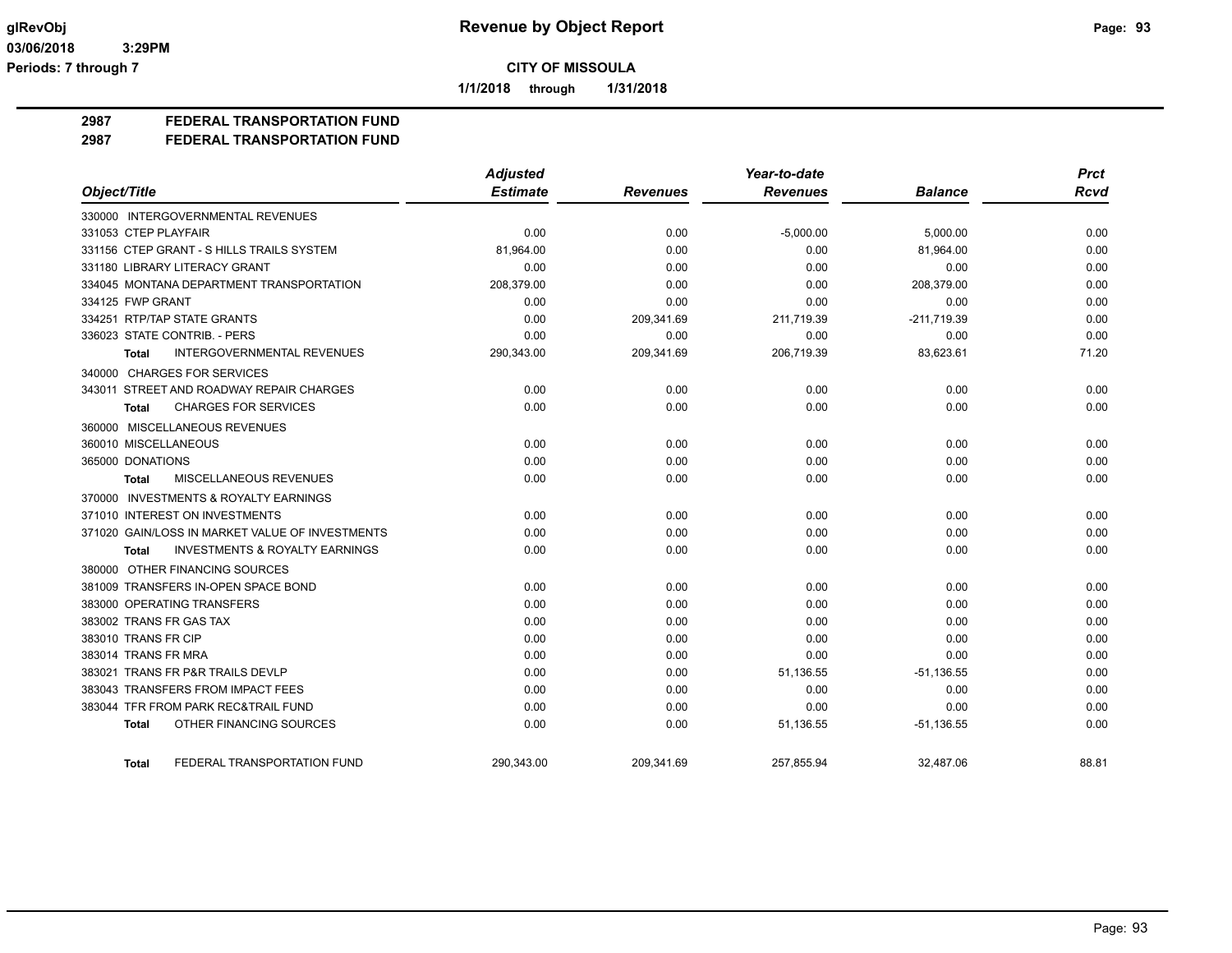**1/1/2018 through 1/31/2018**

## **2987 FEDERAL TRANSPORTATION FUND**

|                                                    | <b>Adjusted</b> |                 | Year-to-date    |                | <b>Prct</b> |
|----------------------------------------------------|-----------------|-----------------|-----------------|----------------|-------------|
| Object/Title                                       | <b>Estimate</b> | <b>Revenues</b> | <b>Revenues</b> | <b>Balance</b> | <b>Rcvd</b> |
| 330000 INTERGOVERNMENTAL REVENUES                  |                 |                 |                 |                |             |
| 331053 CTEP PLAYFAIR                               | 0.00            | 0.00            | $-5,000.00$     | 5,000.00       | 0.00        |
| 331156 CTEP GRANT - S HILLS TRAILS SYSTEM          | 81,964.00       | 0.00            | 0.00            | 81,964.00      | 0.00        |
| 331180 LIBRARY LITERACY GRANT                      | 0.00            | 0.00            | 0.00            | 0.00           | 0.00        |
| 334045 MONTANA DEPARTMENT TRANSPORTATION           | 208,379.00      | 0.00            | 0.00            | 208,379.00     | 0.00        |
| 334125 FWP GRANT                                   | 0.00            | 0.00            | 0.00            | 0.00           | 0.00        |
| 334251 RTP/TAP STATE GRANTS                        | 0.00            | 209,341.69      | 211,719.39      | $-211,719.39$  | 0.00        |
| 336023 STATE CONTRIB. - PERS                       | 0.00            | 0.00            | 0.00            | 0.00           | 0.00        |
| INTERGOVERNMENTAL REVENUES<br>Total                | 290,343.00      | 209,341.69      | 206,719.39      | 83,623.61      | 71.20       |
| 340000 CHARGES FOR SERVICES                        |                 |                 |                 |                |             |
| 343011 STREET AND ROADWAY REPAIR CHARGES           | 0.00            | 0.00            | 0.00            | 0.00           | 0.00        |
| <b>CHARGES FOR SERVICES</b><br><b>Total</b>        | 0.00            | 0.00            | 0.00            | 0.00           | 0.00        |
| 360000 MISCELLANEOUS REVENUES                      |                 |                 |                 |                |             |
| 360010 MISCELLANEOUS                               | 0.00            | 0.00            | 0.00            | 0.00           | 0.00        |
| 365000 DONATIONS                                   | 0.00            | 0.00            | 0.00            | 0.00           | 0.00        |
| MISCELLANEOUS REVENUES<br>Total                    | 0.00            | 0.00            | 0.00            | 0.00           | 0.00        |
| 370000 INVESTMENTS & ROYALTY EARNINGS              |                 |                 |                 |                |             |
| 371010 INTEREST ON INVESTMENTS                     | 0.00            | 0.00            | 0.00            | 0.00           | 0.00        |
| 371020 GAIN/LOSS IN MARKET VALUE OF INVESTMENT     | 0.00            | 0.00            | 0.00            | 0.00           | 0.00        |
| <b>INVESTMENTS &amp; ROYALTY EARNINGS</b><br>Total | 0.00            | 0.00            | 0.00            | 0.00           | 0.00        |
| 380000 OTHER FINANCING SOURCES                     |                 |                 |                 |                |             |
| 381009 TRANSFERS IN-OPEN SPACE BOND                | 0.00            | 0.00            | 0.00            | 0.00           | 0.00        |
| 383000 OPERATING TRANSFERS                         | 0.00            | 0.00            | 0.00            | 0.00           | 0.00        |
| 383002 TRANS FR GAS TAX                            | 0.00            | 0.00            | 0.00            | 0.00           | 0.00        |
| 383010 TRANS FR CIP                                | 0.00            | 0.00            | 0.00            | 0.00           | 0.00        |
| 383014 TRANS FR MRA                                | 0.00            | 0.00            | 0.00            | 0.00           | 0.00        |
| 383021 TRANS FR P&R TRAILS DEVLP                   | 0.00            | 0.00            | 51,136.55       | $-51,136.55$   | 0.00        |
| 383043 TRANSFERS FROM IMPACT FEES                  | 0.00            | 0.00            | 0.00            | 0.00           | 0.00        |
| 383044 TFR FROM PARK REC&TRAIL FUND                | 0.00            | 0.00            | 0.00            | 0.00           | 0.00        |
| OTHER FINANCING SOURCES<br><b>Total</b>            | 0.00            | 0.00            | 51,136.55       | $-51,136.55$   | 0.00        |
| FEDERAL TRANSPORTATION FUND<br>Total               | 290,343.00      | 209,341.69      | 257,855.94      | 32,487.06      | 88.81       |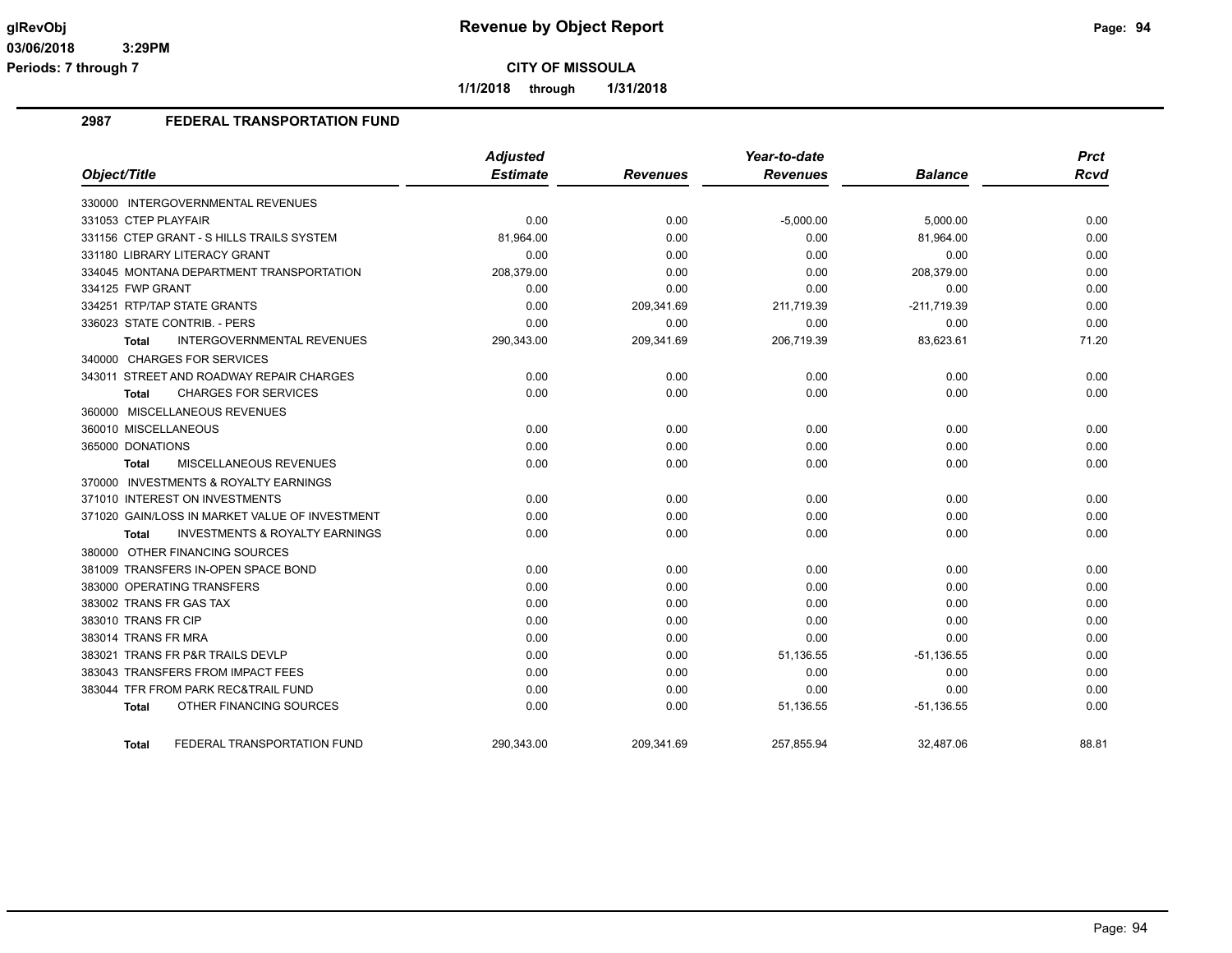**1/1/2018 through 1/31/2018**

**2988 GRANTS & DONATIONS FUND**

**2988 GRANTS & DONATIONS FUND**

|                                                    | <b>Adjusted</b> |                 | Year-to-date    |                | <b>Prct</b> |
|----------------------------------------------------|-----------------|-----------------|-----------------|----------------|-------------|
| Object/Title                                       | <b>Estimate</b> | <b>Revenues</b> | <b>Revenues</b> | <b>Balance</b> | <b>Rcvd</b> |
| 330000 INTERGOVERNMENTAL REVENUES                  |                 |                 |                 |                |             |
| 331013 NORTHSIDE PED BRIDGE/ARRA-CDBG GRANT        | 0.00            | 0.00            | 0.00            | 0.00           | 0.00        |
| 331014 EECBG GRANT                                 | 0.00            | 0.00            | 0.00            | 0.00           | 0.00        |
| 331022 EQUIPMENT GRANT                             | 0.00            | 0.00            | 0.00            | 0.00           | 0.00        |
| 331025 DV ACCOUNTABILITY PROJECT                   | 0.00            | 0.00            | 0.00            | 0.00           | 0.00        |
| 331038 EPA BROWNSFIELD GRANT                       | 378,075.00      | 0.00            | $-15,730.50$    | 393,805.50     | $-4.16$     |
| 331090 EPA GRANT                                   | 509,603.00      | 0.00            | 4,886.50        | 504,716.50     | 0.96        |
| 331113 *** Title Not Found ***                     | 0.00            | 0.00            | 87,950.75       | $-87,950.75$   | 0.00        |
| 331181 GRANTS/DONATIONS - FORT MISSOULA            | 0.00            | 0.00            | 0.00            | 0.00           | 0.00        |
| 334014 *** Title Not Found ***                     | 0.00            | 0.00            | 0.00            | 0.00           | 0.00        |
| 334018 STATE GRANT - CAPITAL                       | 0.00            | 0.00            | 0.00            | 0.00           | 0.00        |
| 334025 COUNTY WEED                                 | 0.00            | 0.00            | 0.00            | 0.00           | 0.00        |
| 334028 DEPT OF AG INTERN GRANT                     | 0.00            | 0.00            | 0.00            | 0.00           | 0.00        |
| 334076 BIG SKY TRUST FUND GRANTS                   | 0.00            | 0.00            | 0.00            | 0.00           | 0.00        |
| 334121 DNRC-EPA AREA WIDE ASSESSMENT GRANT         | 0.00            | 0.00            | 0.00            | 0.00           | 0.00        |
| 336023 STATE CONTRIB. - PERS                       | 0.00            | 0.00            | 0.00            | 0.00           | 0.00        |
| INTERGOVERNMENTAL REVENUES<br><b>Total</b>         | 887,678.00      | 0.00            | 77,106.75       | 810,571.25     | 8.69        |
| 360000 MISCELLANEOUS REVENUES                      |                 |                 |                 |                |             |
| 360010 MISCELLANEOUS                               | 0.00            | 0.00            | 0.00            | 0.00           | 0.00        |
| 365000 DONATIONS                                   | 116,732.00      | 0.00            | 61,080.00       | 55,652.00      | 52.32       |
| 365015 GREEN BLOCK PILOT PROJECT                   | 0.00            | 0.00            | 0.00            | 0.00           | 0.00        |
| 365021 PARKS AND RECS GRANTS & CONTRIBUTIONS       | 0.00            | 0.00            | 0.00            | 0.00           | 0.00        |
| 365025 MISC FIRE GRANTS                            | 0.00            | 0.00            | 0.00            | 0.00           | 0.00        |
| <b>MISCELLANEOUS REVENUES</b><br><b>Total</b>      | 116,732.00      | 0.00            | 61,080.00       | 55,652.00      | 52.32       |
| 380000 OTHER FINANCING SOURCES                     |                 |                 |                 |                |             |
| 383002 TRANS FR GAS TAX                            | 0.00            | 0.00            | 0.00            | 0.00           | 0.00        |
| 383022 TRANS FR OPEN SPACE BOND                    | 0.00            | 0.00            | 0.00            | 0.00           | 0.00        |
| 383042 TRANSFERS FROM OTHER FUNDS                  | 0.00            | 0.00            | 0.00            | 0.00           | 0.00        |
| OTHER FINANCING SOURCES<br><b>Total</b>            | 0.00            | 0.00            | 0.00            | 0.00           | 0.00        |
| <b>GRANTS &amp; DONATIONS FUND</b><br><b>Total</b> | 1,004,410.00    | 0.00            | 138,186.75      | 866,223.25     | 13.76       |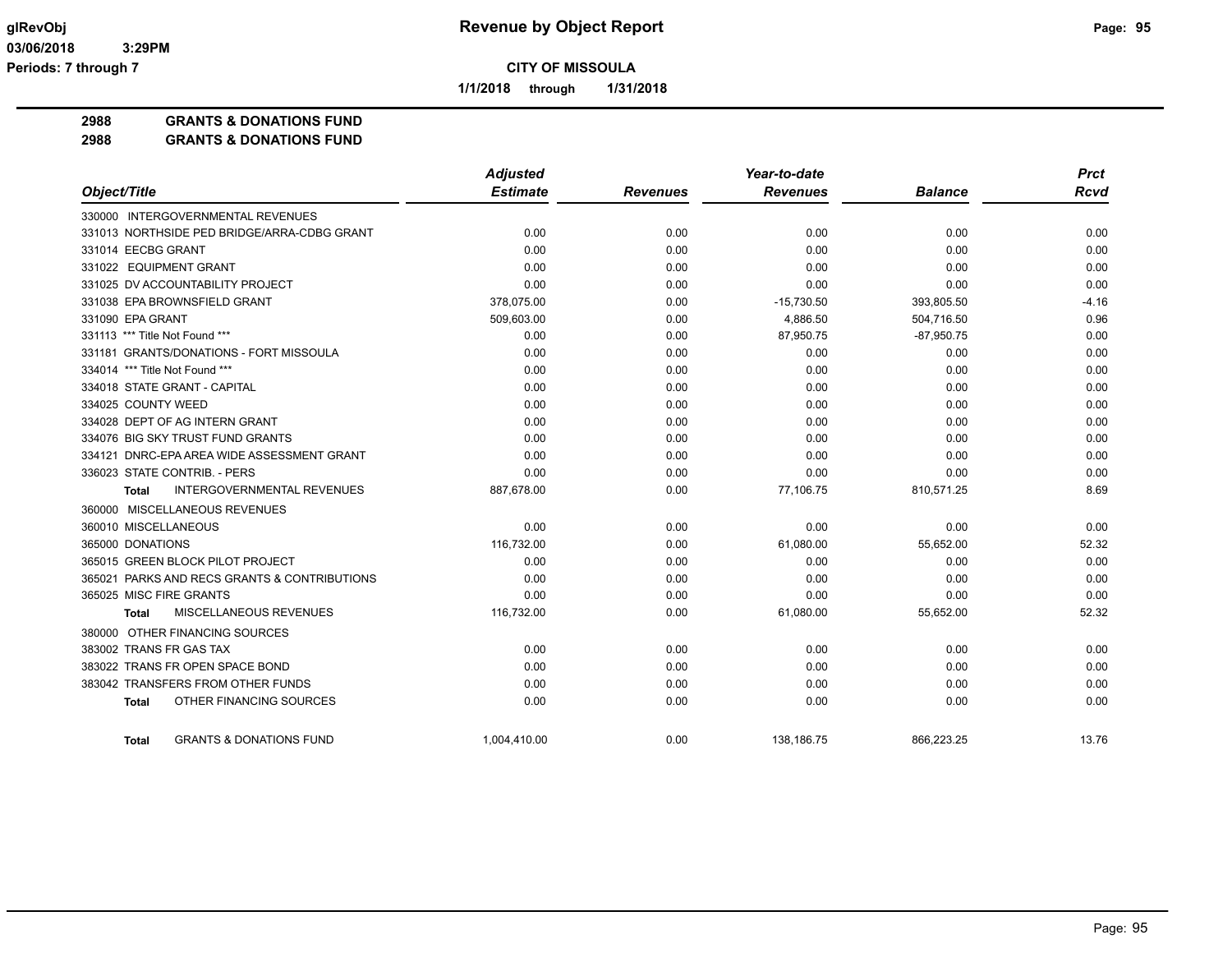**1/1/2018 through 1/31/2018**

## **2988 GRANTS & DONATIONS FUND**

|                                                   | <b>Adjusted</b> |                 | Year-to-date    |                | <b>Prct</b> |
|---------------------------------------------------|-----------------|-----------------|-----------------|----------------|-------------|
| Object/Title                                      | <b>Estimate</b> | <b>Revenues</b> | <b>Revenues</b> | <b>Balance</b> | <b>Rcvd</b> |
| 330000 INTERGOVERNMENTAL REVENUES                 |                 |                 |                 |                |             |
| 331013 NORTHSIDE PED BRIDGE/ARRA-CDBG GRANT       | 0.00            | 0.00            | 0.00            | 0.00           | 0.00        |
| 331014 EECBG GRANT                                | 0.00            | 0.00            | 0.00            | 0.00           | 0.00        |
| 331022 EQUIPMENT GRANT                            | 0.00            | 0.00            | 0.00            | 0.00           | 0.00        |
| 331025 DV ACCOUNTABILITY PROJECT                  | 0.00            | 0.00            | 0.00            | 0.00           | 0.00        |
| 331038 EPA BROWNSFIELD GRANT                      | 378,075.00      | 0.00            | $-15,730.50$    | 393,805.50     | $-4.16$     |
| 331090 EPA GRANT                                  | 509,603.00      | 0.00            | 4,886.50        | 504,716.50     | 0.96        |
| 331113 *** Title Not Found ***                    | 0.00            | 0.00            | 87,950.75       | $-87,950.75$   | 0.00        |
| 331181 GRANTS/DONATIONS - FORT MISSOULA           | 0.00            | 0.00            | 0.00            | 0.00           | 0.00        |
| 334014 *** Title Not Found ***                    | 0.00            | 0.00            | 0.00            | 0.00           | 0.00        |
| 334018 STATE GRANT - CAPITAL                      | 0.00            | 0.00            | 0.00            | 0.00           | 0.00        |
| 334025 COUNTY WEED                                | 0.00            | 0.00            | 0.00            | 0.00           | 0.00        |
| 334028 DEPT OF AG INTERN GRANT                    | 0.00            | 0.00            | 0.00            | 0.00           | 0.00        |
| 334076 BIG SKY TRUST FUND GRANTS                  | 0.00            | 0.00            | 0.00            | 0.00           | 0.00        |
| 334121 DNRC-EPA AREA WIDE ASSESSMENT GRANT        | 0.00            | 0.00            | 0.00            | 0.00           | 0.00        |
| 336023 STATE CONTRIB. - PERS                      | 0.00            | 0.00            | 0.00            | 0.00           | 0.00        |
| <b>INTERGOVERNMENTAL REVENUES</b><br><b>Total</b> | 887,678.00      | 0.00            | 77,106.75       | 810,571.25     | 8.69        |
| 360000 MISCELLANEOUS REVENUES                     |                 |                 |                 |                |             |
| 360010 MISCELLANEOUS                              | 0.00            | 0.00            | 0.00            | 0.00           | 0.00        |
| 365000 DONATIONS                                  | 116,732.00      | 0.00            | 61,080.00       | 55,652.00      | 52.32       |
| 365015 GREEN BLOCK PILOT PROJECT                  | 0.00            | 0.00            | 0.00            | 0.00           | 0.00        |
| 365021 PARKS AND RECS GRANTS & CONTRIBUTIONS      | 0.00            | 0.00            | 0.00            | 0.00           | 0.00        |
| 365025 MISC FIRE GRANTS                           | 0.00            | 0.00            | 0.00            | 0.00           | 0.00        |
| MISCELLANEOUS REVENUES<br>Total                   | 116,732.00      | 0.00            | 61,080.00       | 55,652.00      | 52.32       |
| 380000 OTHER FINANCING SOURCES                    |                 |                 |                 |                |             |
| 383002 TRANS FR GAS TAX                           | 0.00            | 0.00            | 0.00            | 0.00           | 0.00        |
| 383022 TRANS FR OPEN SPACE BOND                   | 0.00            | 0.00            | 0.00            | 0.00           | 0.00        |
| 383042 TRANSFERS FROM OTHER FUNDS                 | 0.00            | 0.00            | 0.00            | 0.00           | 0.00        |
| OTHER FINANCING SOURCES<br>Total                  | 0.00            | 0.00            | 0.00            | 0.00           | 0.00        |
| <b>GRANTS &amp; DONATIONS FUND</b><br>Total       | 1.004.410.00    | 0.00            | 138.186.75      | 866.223.25     | 13.76       |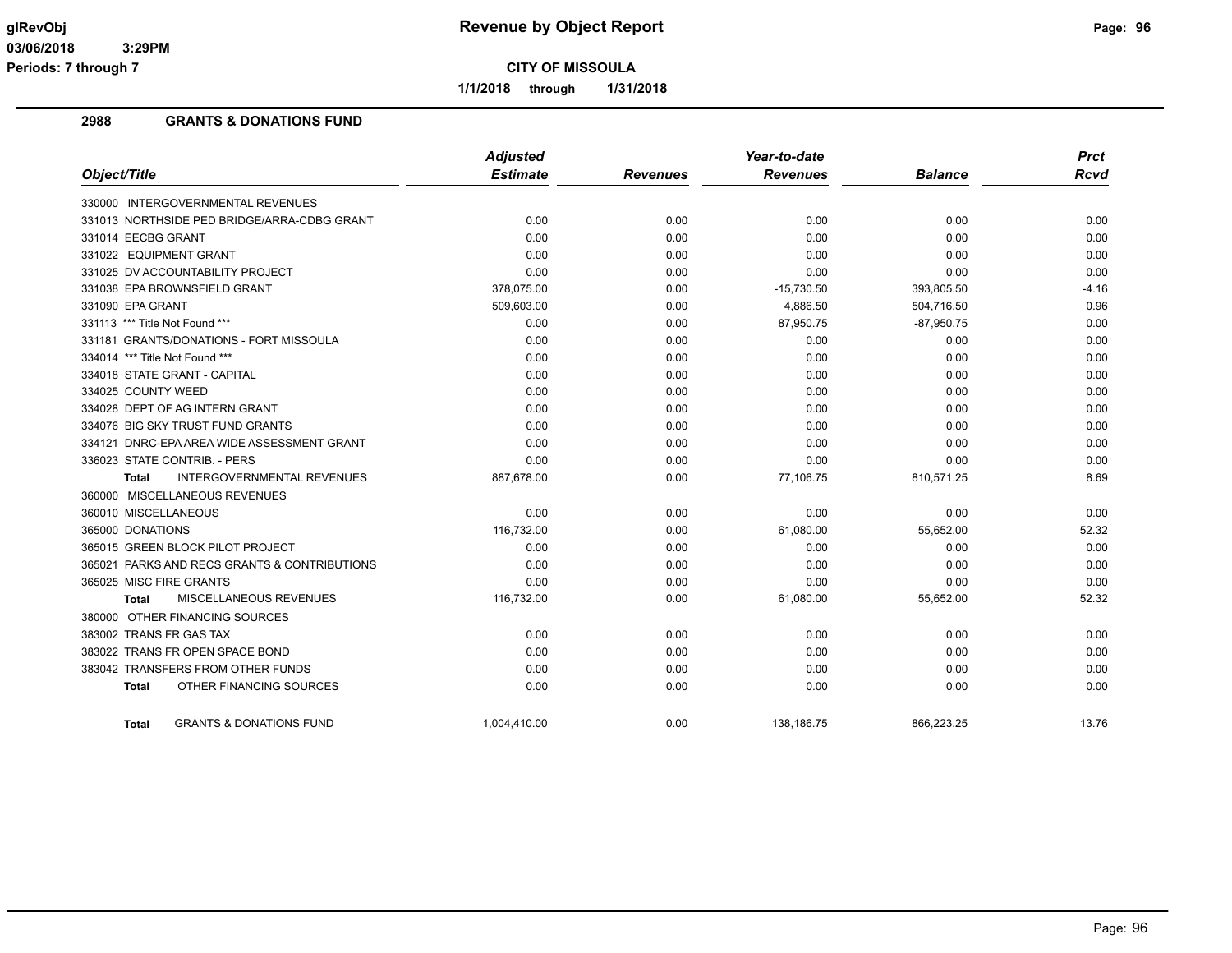**1/1/2018 through 1/31/2018**

## **2989 POLICE GRANTS & DONATIONS**

#### **2989 POLICE GRANTS & DONATIONS**

|                                            | <b>Adjusted</b> |                 | Year-to-date    |                | <b>Prct</b> |
|--------------------------------------------|-----------------|-----------------|-----------------|----------------|-------------|
| Object/Title                               | <b>Estimate</b> | <b>Revenues</b> | <b>Revenues</b> | <b>Balance</b> | <b>Rcvd</b> |
| INTERGOVERNMENTAL REVENUES<br>330000       |                 |                 |                 |                |             |
| 331022 EQUIPMENT GRANT                     | 44,100.00       | 0.00            | 0.00            | 44,100.00      | 0.00        |
| 331026 ICAC GRANT                          | 102,019.00      | 0.00            | 23,750.37       | 78,268.63      | 23.28       |
| 331028 JAG VII                             | 5,000.00        | 0.00            | 0.00            | 5,000.00       | 0.00        |
| 334013 STATE GRANT - OT SEATBELT           | 53,600.00       | 0.00            | 21,713.60       | 31,886.40      | 40.51       |
| 334015 COPS TECHNOLOGY GRANT               | 298,729.00      | 104,733.13      | 140,387.30      | 158,341.70     | 46.99       |
| 334016 BULLETPROOF VEST GRANT              | 28,000.00       | 0.00            | 0.00            | 28,000.00      | 0.00        |
| 334020 UNDERAGE DRINKING GRANT             | 10,903.00       | 0.00            | 0.00            | 10,903.00      | 0.00        |
| 336021 STATE CONTRIB - POLICE RETIREMENT   | 0.00            | 0.00            | 0.00            | 0.00           | 0.00        |
| <b>INTERGOVERNMENTAL REVENUES</b><br>Total | 542,351.00      | 104,733.13      | 185,851.27      | 356,499.73     | 34.27       |
| <b>CHARGES FOR SERVICES</b><br>340000      |                 |                 |                 |                |             |
| *** Title Not Found ***<br>342000          | 5,000.00        | 0.00            | 0.00            | 5,000.00       | 0.00        |
| <b>CHARGES FOR SERVICES</b><br>Total       | 5,000.00        | 0.00            | 0.00            | 5,000.00       | 0.00        |
| MISCELLANEOUS REVENUES<br>360000           |                 |                 |                 |                |             |
| 365000 DONATIONS                           | 20,000.00       | 2,900.00        | 2,900.00        | 17,100.00      | 14.50       |
| MISCELLANEOUS REVENUES<br><b>Total</b>     | 20,000.00       | 2,900.00        | 2,900.00        | 17,100.00      | 14.50       |
| POLICE GRANTS & DONATIONS<br><b>Total</b>  | 567,351.00      | 107,633.13      | 188,751.27      | 378,599.73     | 33.27       |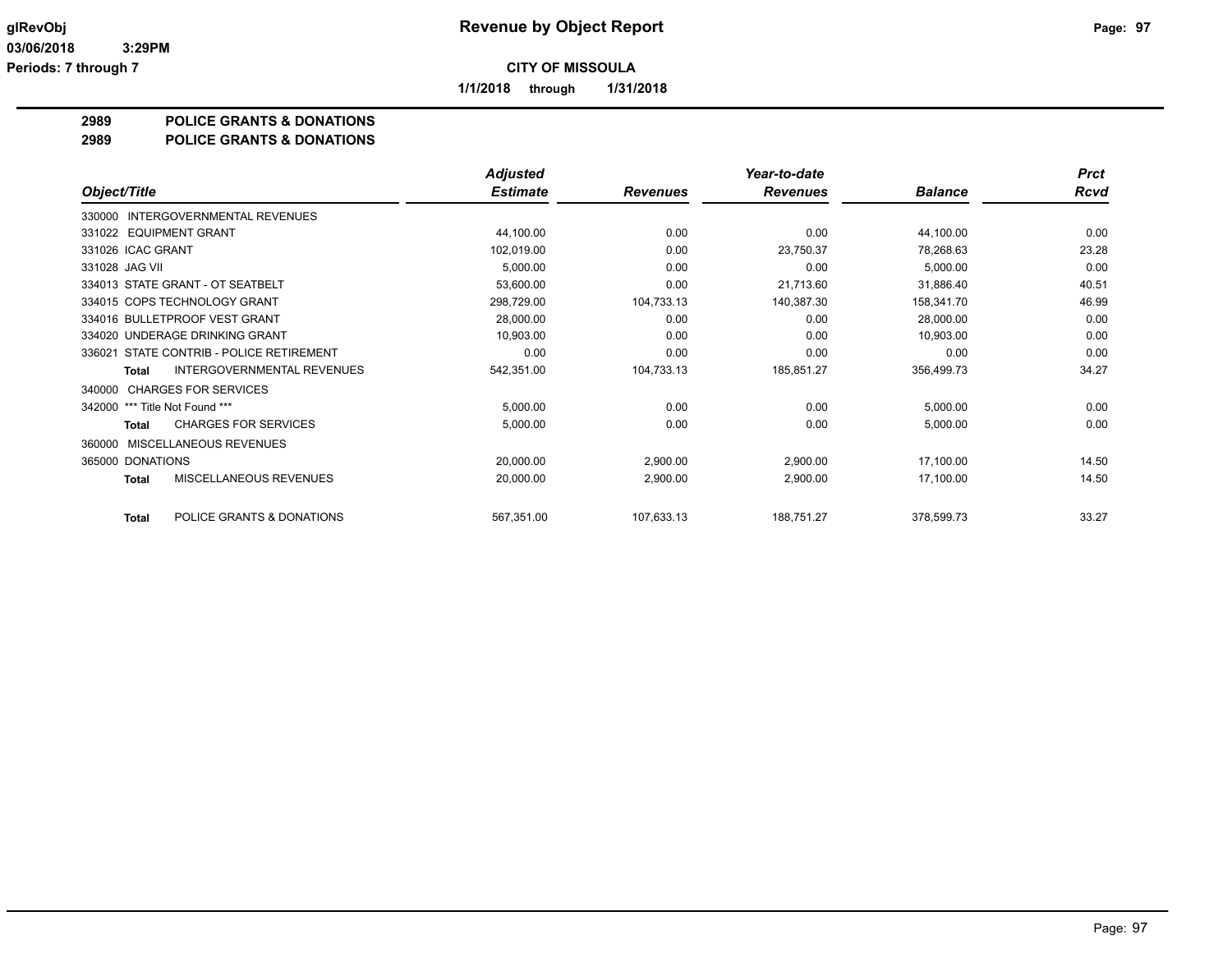**1/1/2018 through 1/31/2018**

## **2989 POLICE GRANTS & DONATIONS**

|                                                   | <b>Adjusted</b> |                 | Year-to-date    |                | <b>Prct</b> |
|---------------------------------------------------|-----------------|-----------------|-----------------|----------------|-------------|
| Object/Title                                      | <b>Estimate</b> | <b>Revenues</b> | <b>Revenues</b> | <b>Balance</b> | Rcvd        |
| 330000 INTERGOVERNMENTAL REVENUES                 |                 |                 |                 |                |             |
| 331022 EQUIPMENT GRANT                            | 44,100.00       | 0.00            | 0.00            | 44,100.00      | 0.00        |
| 331026 ICAC GRANT                                 | 102,019.00      | 0.00            | 23,750.37       | 78,268.63      | 23.28       |
| 331028 JAG VII                                    | 5,000.00        | 0.00            | 0.00            | 5,000.00       | 0.00        |
| 334013 STATE GRANT - OT SEATBELT                  | 53,600.00       | 0.00            | 21,713.60       | 31,886.40      | 40.51       |
| 334015 COPS TECHNOLOGY GRANT                      | 298,729.00      | 104,733.13      | 140,387.30      | 158,341.70     | 46.99       |
| 334016 BULLETPROOF VEST GRANT                     | 28,000.00       | 0.00            | 0.00            | 28,000.00      | 0.00        |
| 334020 UNDERAGE DRINKING GRANT                    | 10,903.00       | 0.00            | 0.00            | 10,903.00      | 0.00        |
| STATE CONTRIB - POLICE RETIREMENT<br>336021       | 0.00            | 0.00            | 0.00            | 0.00           | 0.00        |
| <b>INTERGOVERNMENTAL REVENUES</b><br><b>Total</b> | 542,351.00      | 104,733.13      | 185,851.27      | 356,499.73     | 34.27       |
| 340000 CHARGES FOR SERVICES                       |                 |                 |                 |                |             |
| 342000 *** Title Not Found ***                    | 5,000.00        | 0.00            | 0.00            | 5,000.00       | 0.00        |
| <b>CHARGES FOR SERVICES</b><br><b>Total</b>       | 5,000.00        | 0.00            | 0.00            | 5,000.00       | 0.00        |
| 360000 MISCELLANEOUS REVENUES                     |                 |                 |                 |                |             |
| 365000 DONATIONS                                  | 20,000.00       | 2,900.00        | 2,900.00        | 17,100.00      | 14.50       |
| MISCELLANEOUS REVENUES<br><b>Total</b>            | 20,000.00       | 2,900.00        | 2,900.00        | 17,100.00      | 14.50       |
| POLICE GRANTS & DONATIONS<br>Total                | 567,351.00      | 107,633.13      | 188,751.27      | 378,599.73     | 33.27       |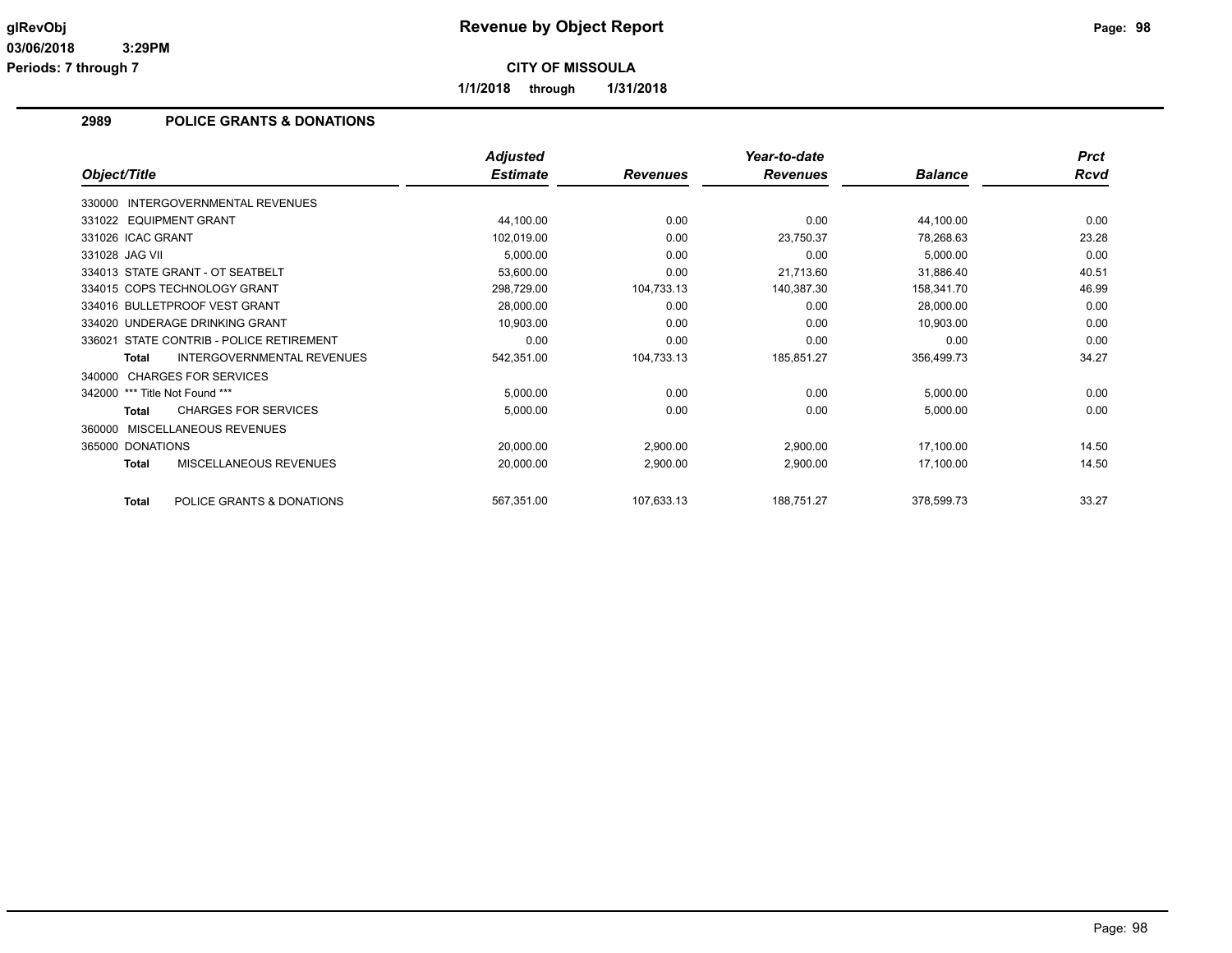**1/1/2018 through 1/31/2018**

## **2991 BROWNFIELDS 2991 BROWNFIELDS**

|                  |                                   | <b>Adjusted</b> |                 | Year-to-date    |                | <b>Prct</b> |
|------------------|-----------------------------------|-----------------|-----------------|-----------------|----------------|-------------|
| Object/Title     |                                   | <b>Estimate</b> | <b>Revenues</b> | <b>Revenues</b> | <b>Balance</b> | <b>Rcvd</b> |
|                  | 330000 INTERGOVERNMENTAL REVENUES |                 |                 |                 |                |             |
|                  | 331038 EPA BROWNSFIELD GRANT      | 0.00            | 0.00            | 0.00            | 0.00           | 0.00        |
| 331090 EPA GRANT |                                   | 0.00            | 0.00            | 0.00            | 0.00           | 0.00        |
| Total            | INTERGOVERNMENTAL REVENUES        | 0.00            | 0.00            | 0.00            | 0.00           | 0.00        |
|                  |                                   |                 |                 |                 |                |             |
| <b>Total</b>     | <b>BROWNFIELDS</b>                | 0.00            | 0.00            | 0.00            | 0.00           | 0.00        |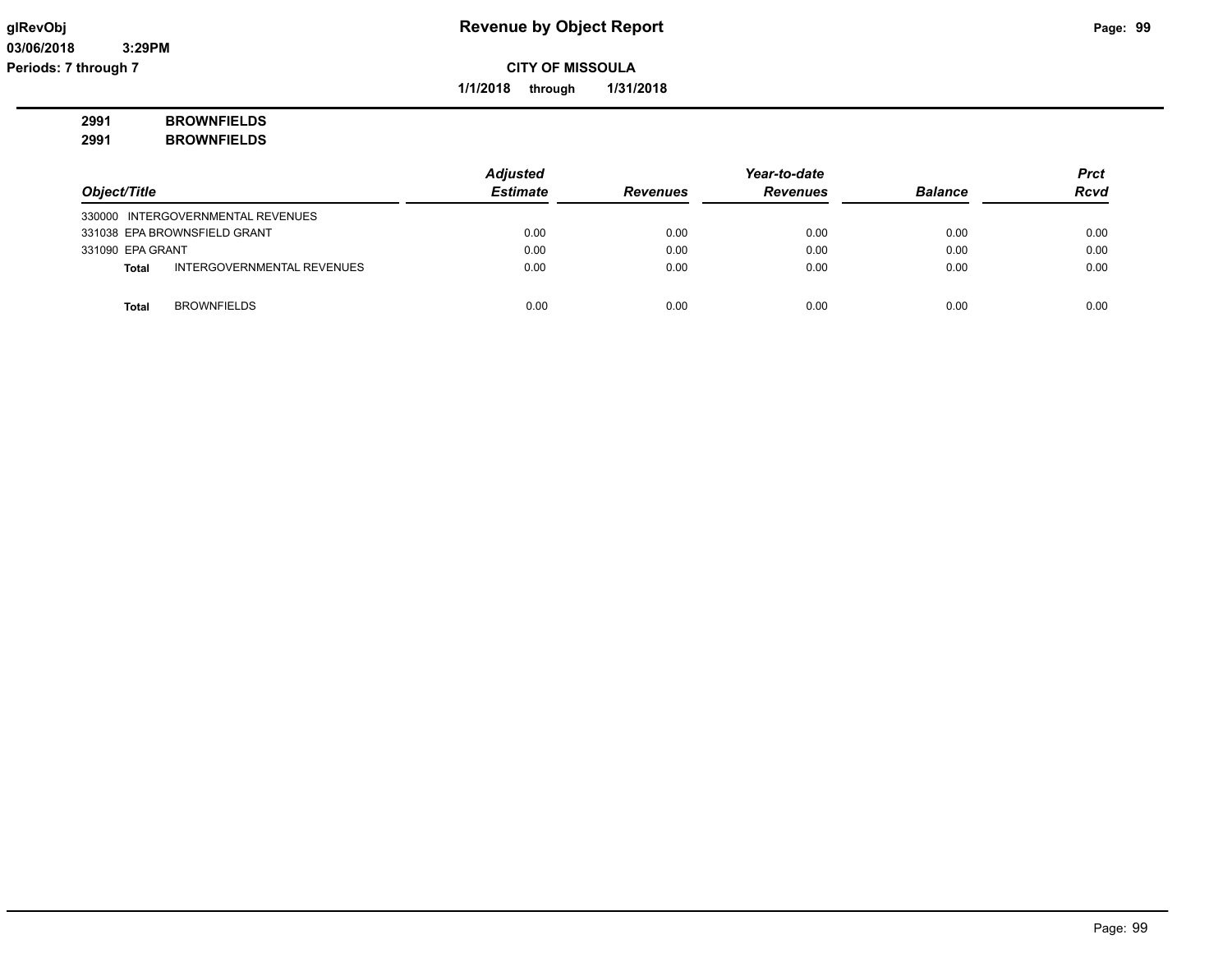**1/1/2018 through 1/31/2018**

## **2991 BROWNFIELDS**

|                  |                                   | Adjusted        |                 | Year-to-date    |                | <b>Prct</b> |
|------------------|-----------------------------------|-----------------|-----------------|-----------------|----------------|-------------|
| Object/Title     |                                   | <b>Estimate</b> | <b>Revenues</b> | <b>Revenues</b> | <b>Balance</b> | <b>Rcvd</b> |
|                  | 330000 INTERGOVERNMENTAL REVENUES |                 |                 |                 |                |             |
|                  | 331038 EPA BROWNSFIELD GRANT      | 0.00            | 0.00            | 0.00            | 0.00           | 0.00        |
| 331090 EPA GRANT |                                   | 0.00            | 0.00            | 0.00            | 0.00           | 0.00        |
| <b>Total</b>     | INTERGOVERNMENTAL REVENUES        | 0.00            | 0.00            | 0.00            | 0.00           | 0.00        |
|                  |                                   |                 |                 |                 |                |             |
| <b>Total</b>     | <b>BROWNFIELDS</b>                | 0.00            | 0.00            | 0.00            | 0.00           | 0.00        |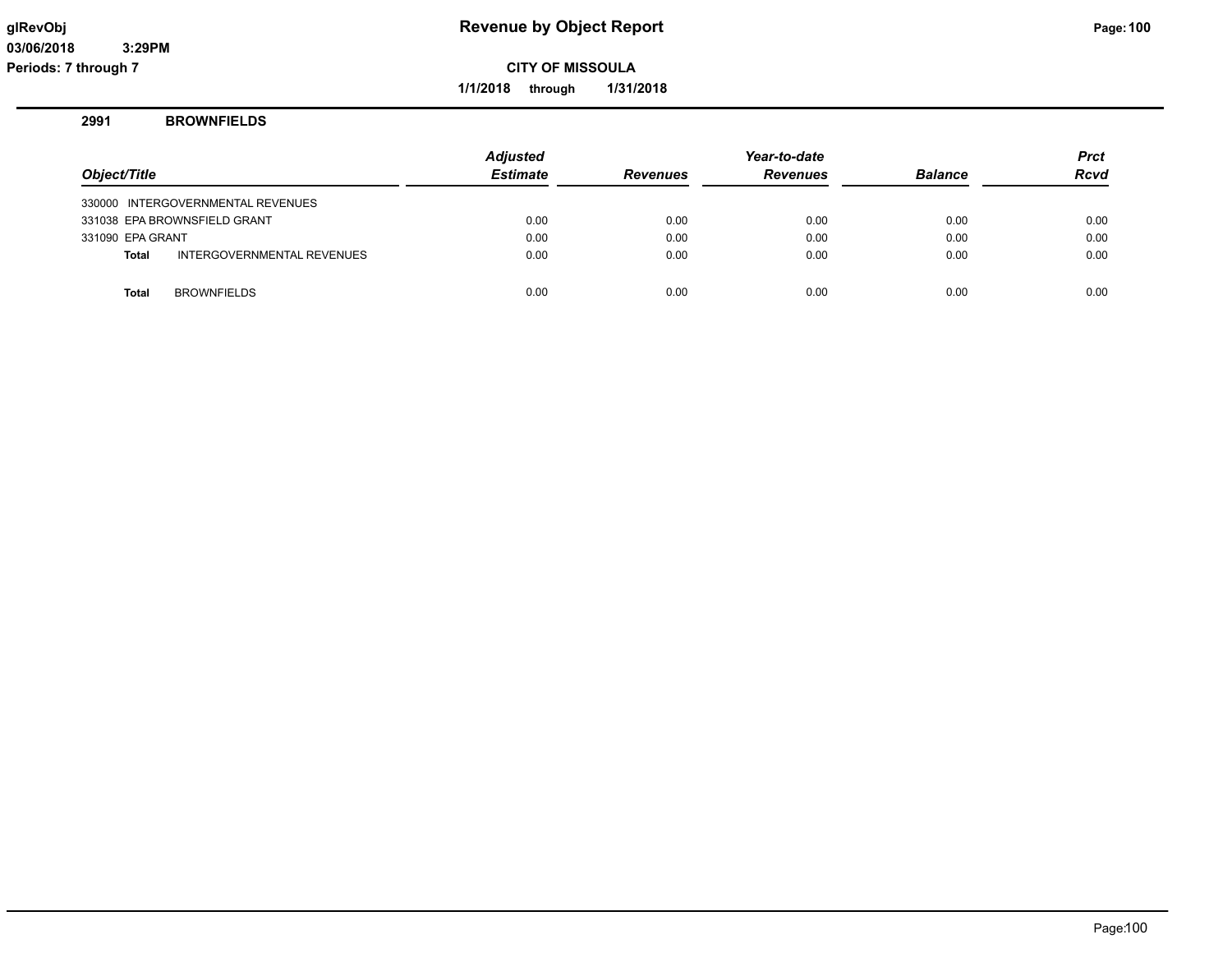**1/1/2018 through 1/31/2018**

**3000 SID REVOLVING FUND**

**3000 SID REVOLVING FUND**

| Object/Title                                       | <b>Adjusted</b><br><b>Estimate</b> | <b>Revenues</b> | Year-to-date<br><b>Revenues</b> | <b>Balance</b> | <b>Prct</b><br><b>Rcvd</b> |
|----------------------------------------------------|------------------------------------|-----------------|---------------------------------|----------------|----------------------------|
|                                                    |                                    |                 |                                 |                |                            |
| 360000 MISCELLANEOUS REVENUES                      |                                    |                 |                                 |                |                            |
| 362000 OTHER MISCELLANEOUS REVENUE                 | 0.00                               | 0.00            | 0.00                            | 0.00           | 0.00                       |
| 363041 P&I ON CLOSED ASSESSMENT                    | 0.00                               | 0.00            | 0.00                            | 0.00           | 0.00                       |
| MISCELLANEOUS REVENUES<br>Total                    | 0.00                               | 0.00            | 0.00                            | 0.00           | 0.00                       |
| 370000 INVESTMENTS & ROYALTY EARNINGS              |                                    |                 |                                 |                |                            |
| 371010 INTEREST ON INVESTMENTS                     | 0.00                               | 0.00            | 0.00                            | 0.00           | 0.00                       |
| <b>INVESTMENTS &amp; ROYALTY EARNINGS</b><br>Total | 0.00                               | 0.00            | 0.00                            | 0.00           | 0.00                       |
| 380000 OTHER FINANCING SOURCES                     |                                    |                 |                                 |                |                            |
| 383000 OPERATING TRANSFERS                         | 0.00                               | 0.00            | 0.00                            | 0.00           | 0.00                       |
| OTHER FINANCING SOURCES<br>Total                   | 0.00                               | 0.00            | 0.00                            | 0.00           | 0.00                       |
| SID REVOLVING FUND<br><b>Total</b>                 | 0.00                               | 0.00            | 0.00                            | 0.00           | 0.00                       |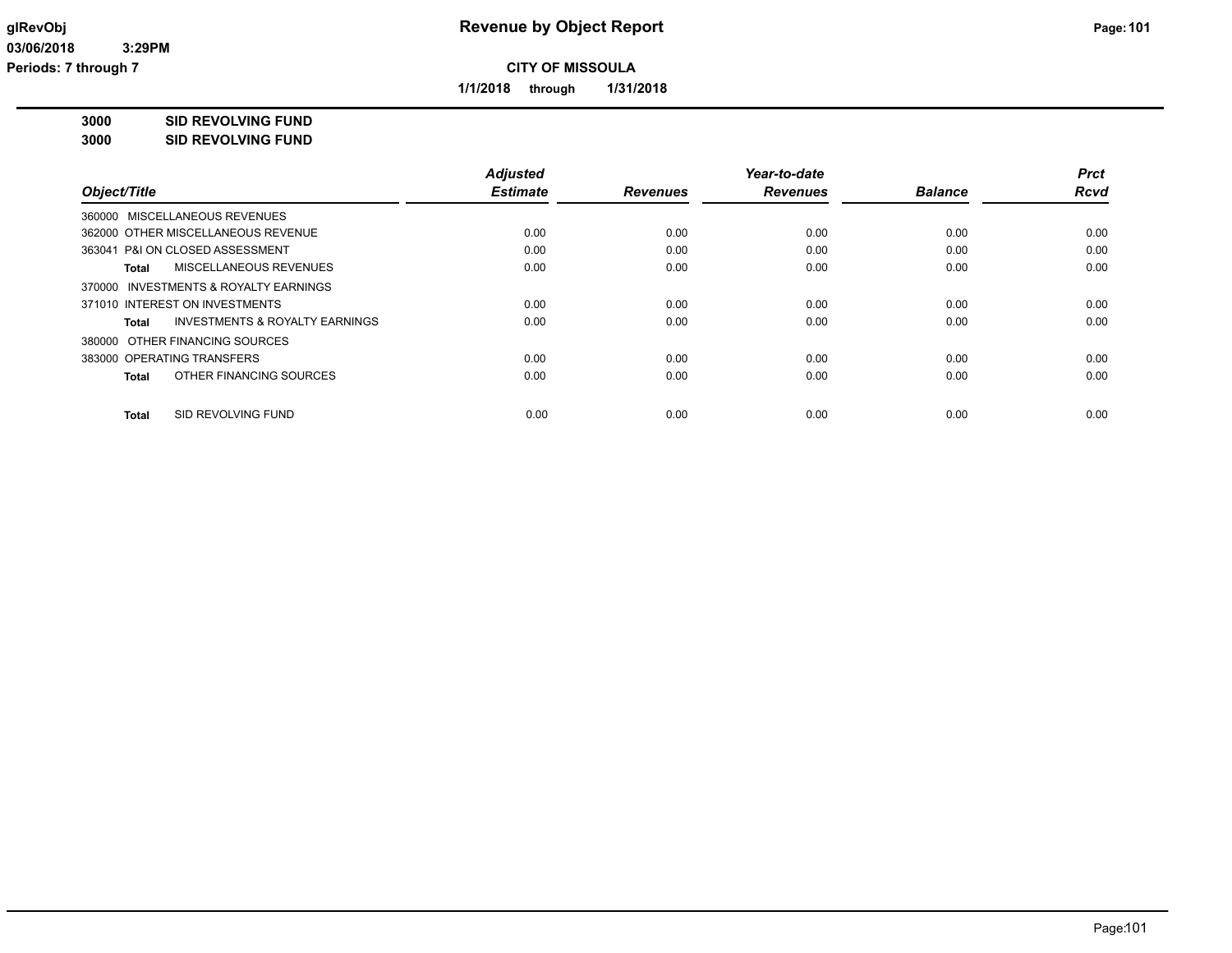**1/1/2018 through 1/31/2018**

## **3000 SID REVOLVING FUND**

|                                                    | <b>Adjusted</b> |                 | Year-to-date    |                | <b>Prct</b> |
|----------------------------------------------------|-----------------|-----------------|-----------------|----------------|-------------|
| Object/Title                                       | <b>Estimate</b> | <b>Revenues</b> | <b>Revenues</b> | <b>Balance</b> | <b>Rcvd</b> |
| 360000 MISCELLANEOUS REVENUES                      |                 |                 |                 |                |             |
| 362000 OTHER MISCELLANEOUS REVENUE                 | 0.00            | 0.00            | 0.00            | 0.00           | 0.00        |
| 363041 P&I ON CLOSED ASSESSMENT                    | 0.00            | 0.00            | 0.00            | 0.00           | 0.00        |
| MISCELLANEOUS REVENUES<br>Total                    | 0.00            | 0.00            | 0.00            | 0.00           | 0.00        |
| INVESTMENTS & ROYALTY EARNINGS<br>370000           |                 |                 |                 |                |             |
| 371010 INTEREST ON INVESTMENTS                     | 0.00            | 0.00            | 0.00            | 0.00           | 0.00        |
| <b>INVESTMENTS &amp; ROYALTY EARNINGS</b><br>Total | 0.00            | 0.00            | 0.00            | 0.00           | 0.00        |
| 380000 OTHER FINANCING SOURCES                     |                 |                 |                 |                |             |
| 383000 OPERATING TRANSFERS                         | 0.00            | 0.00            | 0.00            | 0.00           | 0.00        |
| OTHER FINANCING SOURCES<br>Total                   | 0.00            | 0.00            | 0.00            | 0.00           | 0.00        |
|                                                    |                 |                 |                 |                |             |
| SID REVOLVING FUND<br><b>Total</b>                 | 0.00            | 0.00            | 0.00            | 0.00           | 0.00        |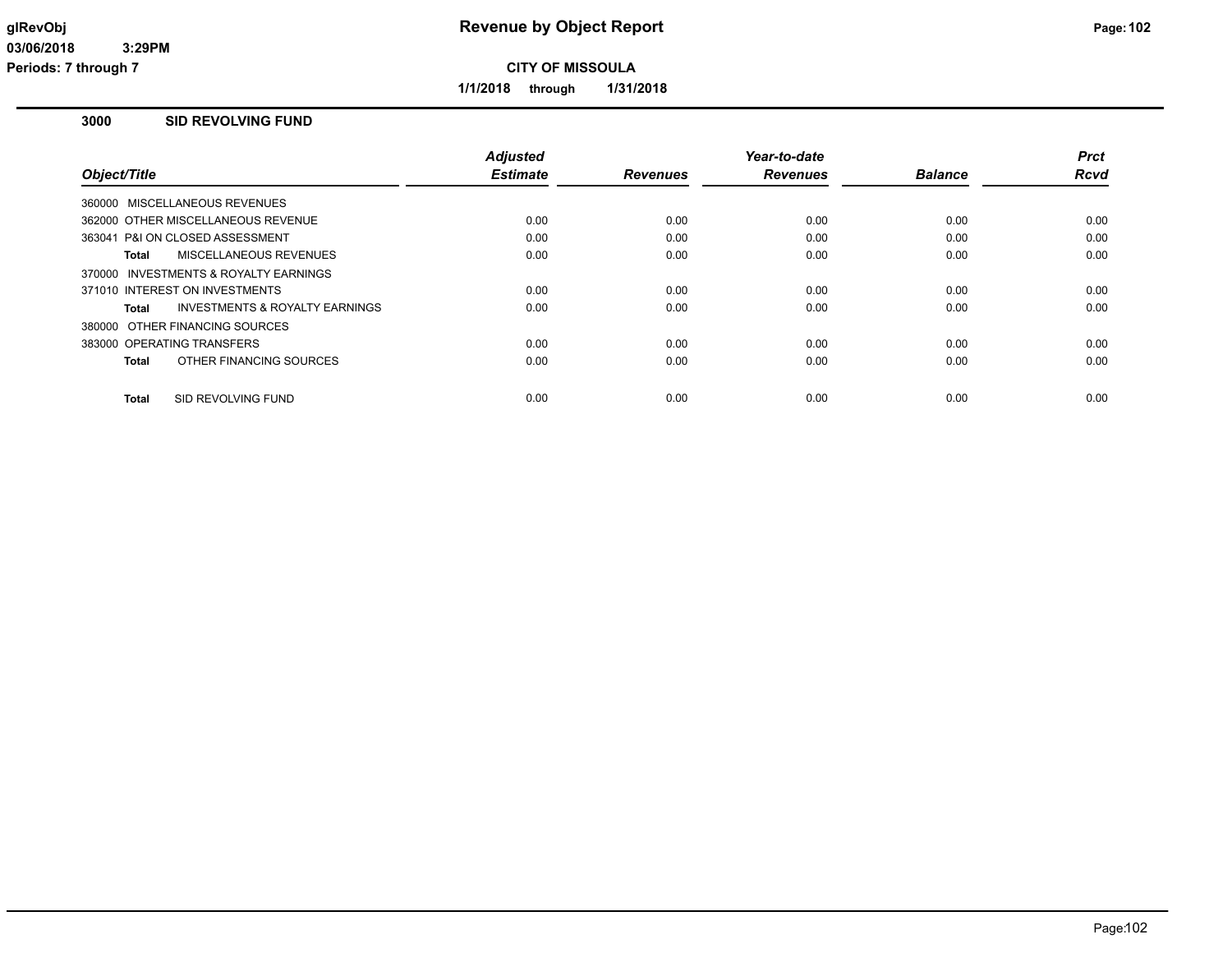**03/06/2018 3:29PM Periods: 7 through 7**

**CITY OF MISSOULA**

**1/1/2018 through 1/31/2018**

**3090 2004 AQUATICS BOND 3090 2004 AQUATICS BOND**

|                                    | <b>Adjusted</b> |                 | Year-to-date    |                | <b>Prct</b> |
|------------------------------------|-----------------|-----------------|-----------------|----------------|-------------|
| Object/Title                       | <b>Estimate</b> | <b>Revenues</b> | <b>Revenues</b> | <b>Balance</b> | <b>Rcvd</b> |
| 310000 TAXES/ASSESSMENTS           |                 |                 |                 |                |             |
| 312001 PENALTIES & INTEREST        | 0.00            | 0.00            | 0.00            | 0.00           | 0.00        |
| TAXES/ASSESSMENTS<br><b>Total</b>  | 0.00            | 0.00            | 0.00            | 0.00           | 0.00        |
| 2004 AQUATICS BOND<br><b>Total</b> | 0.00            | 0.00            | 0.00            | 0.00           | 0.00        |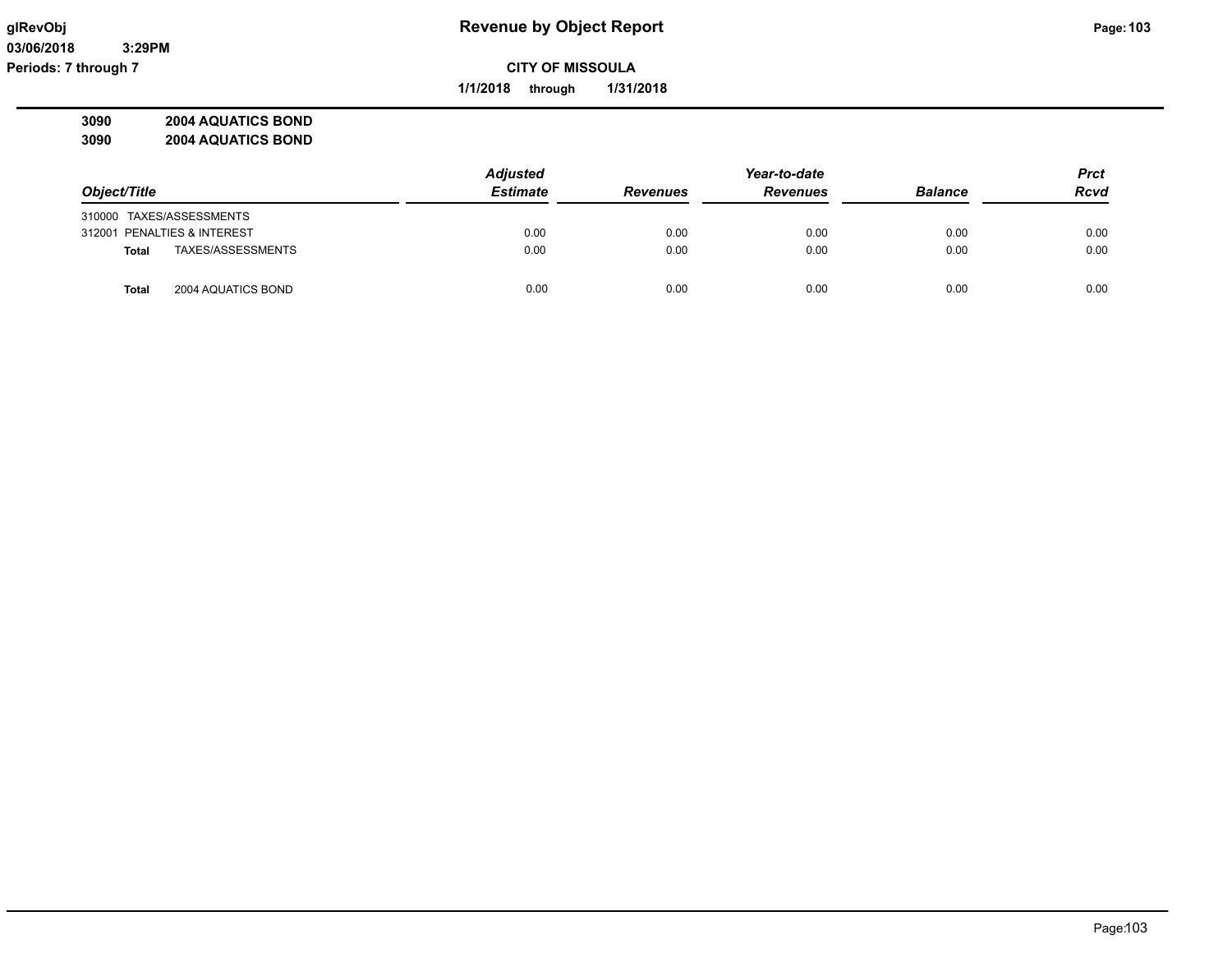**1/1/2018 through 1/31/2018**

## **3090 2004 AQUATICS BOND**

|                                    | <b>Adjusted</b> |                 | Year-to-date    |                | <b>Prct</b> |
|------------------------------------|-----------------|-----------------|-----------------|----------------|-------------|
| Object/Title                       | <b>Estimate</b> | <b>Revenues</b> | <b>Revenues</b> | <b>Balance</b> | Rcvd        |
| 310000 TAXES/ASSESSMENTS           |                 |                 |                 |                |             |
| 312001 PENALTIES & INTEREST        | 0.00            | 0.00            | 0.00            | 0.00           | 0.00        |
| TAXES/ASSESSMENTS<br><b>Total</b>  | 0.00            | 0.00            | 0.00            | 0.00           | 0.00        |
| 2004 AQUATICS BOND<br><b>Total</b> | 0.00            | 0.00            | 0.00            | 0.00           | 0.00        |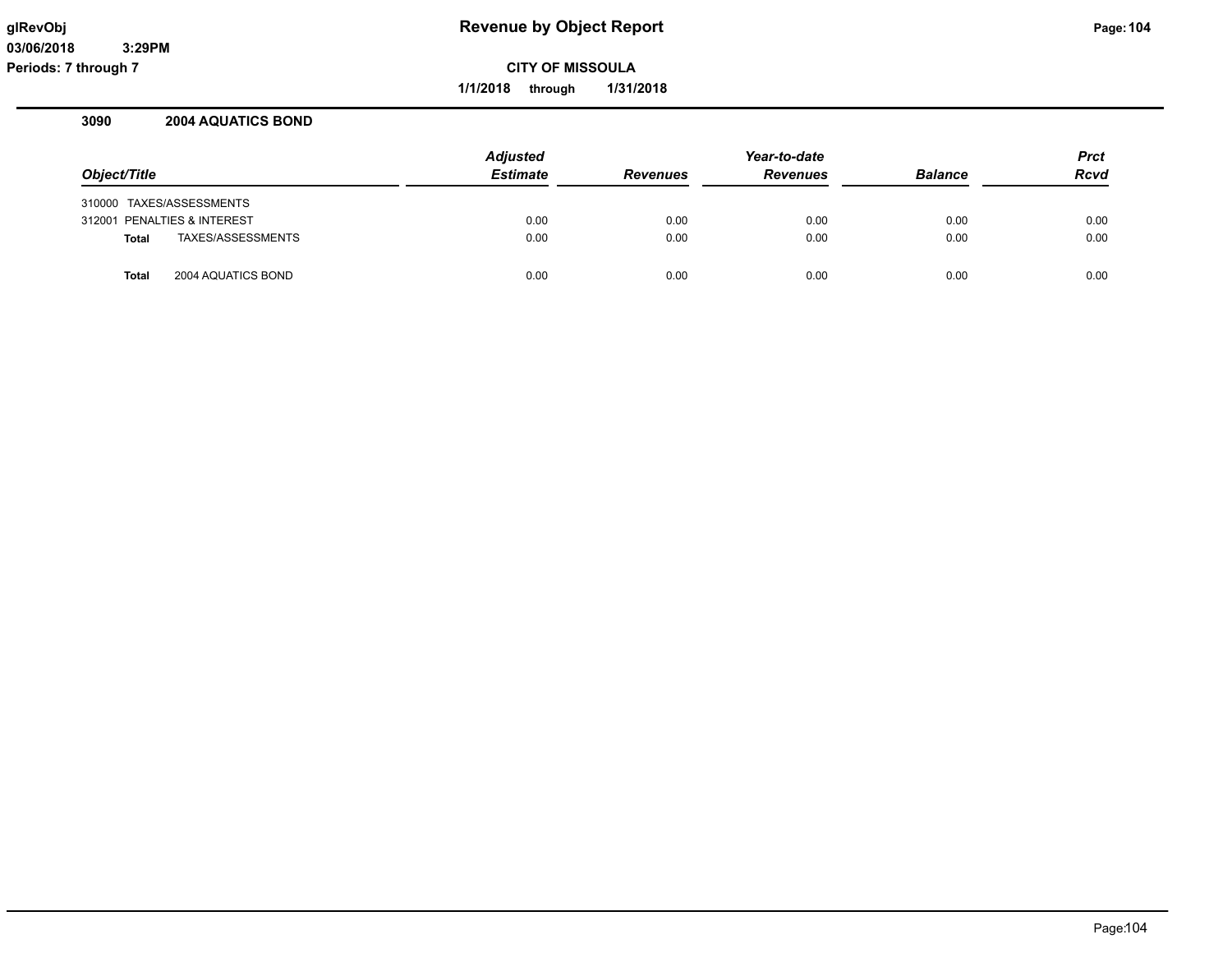**1/1/2018 through 1/31/2018**

# **3091 SERIES 2012A AQUATICS REFUNDING BOND**

**3091 SERIES 2012A AQUATICS REFUNDING BOND**

|                                               | <b>Adjusted</b> |                 | Year-to-date    |                | <b>Prct</b> |
|-----------------------------------------------|-----------------|-----------------|-----------------|----------------|-------------|
| Object/Title                                  | <b>Estimate</b> | <b>Revenues</b> | <b>Revenues</b> | <b>Balance</b> | <b>Rcvd</b> |
| 310000 TAXES/ASSESSMENTS                      |                 |                 |                 |                |             |
| 311000 GENERAL PROPERTY TAXES                 | 591.848.00      | 13.713.75       | 330.354.77      | 261,493.23     | 55.82       |
| <b>PENALTIES &amp; INTEREST</b><br>312001     | 0.00            | 38.94           | 120.13          | $-120.13$      | 0.00        |
| TAXES/ASSESSMENTS<br>Total                    | 591,848.00      | 13,752.69       | 330,474.90      | 261,373.10     | 55.84       |
| 360000 MISCELLANEOUS REVENUES                 |                 |                 |                 |                |             |
| 360010 MISCELLANEOUS                          | 6,730.00        | 0.00            | 0.00            | 6,730.00       | 0.00        |
| MISCELLANEOUS REVENUES<br>Total               | 6,730.00        | 0.00            | 0.00            | 6,730.00       | 0.00        |
| OTHER FINANCING SOURCES<br>380000             |                 |                 |                 |                |             |
| 381010 BOND PROCEEDS                          | 0.00            | 0.00            | 0.00            | 0.00           | 0.00        |
| OTHER FINANCING SOURCES<br><b>Total</b>       | 0.00            | 0.00            | 0.00            | 0.00           | 0.00        |
| SERIES 2012A AQUATICS REFUNDING BONI<br>Total | 598.578.00      | 13.752.69       | 330.474.90      | 268.103.10     | 55.21       |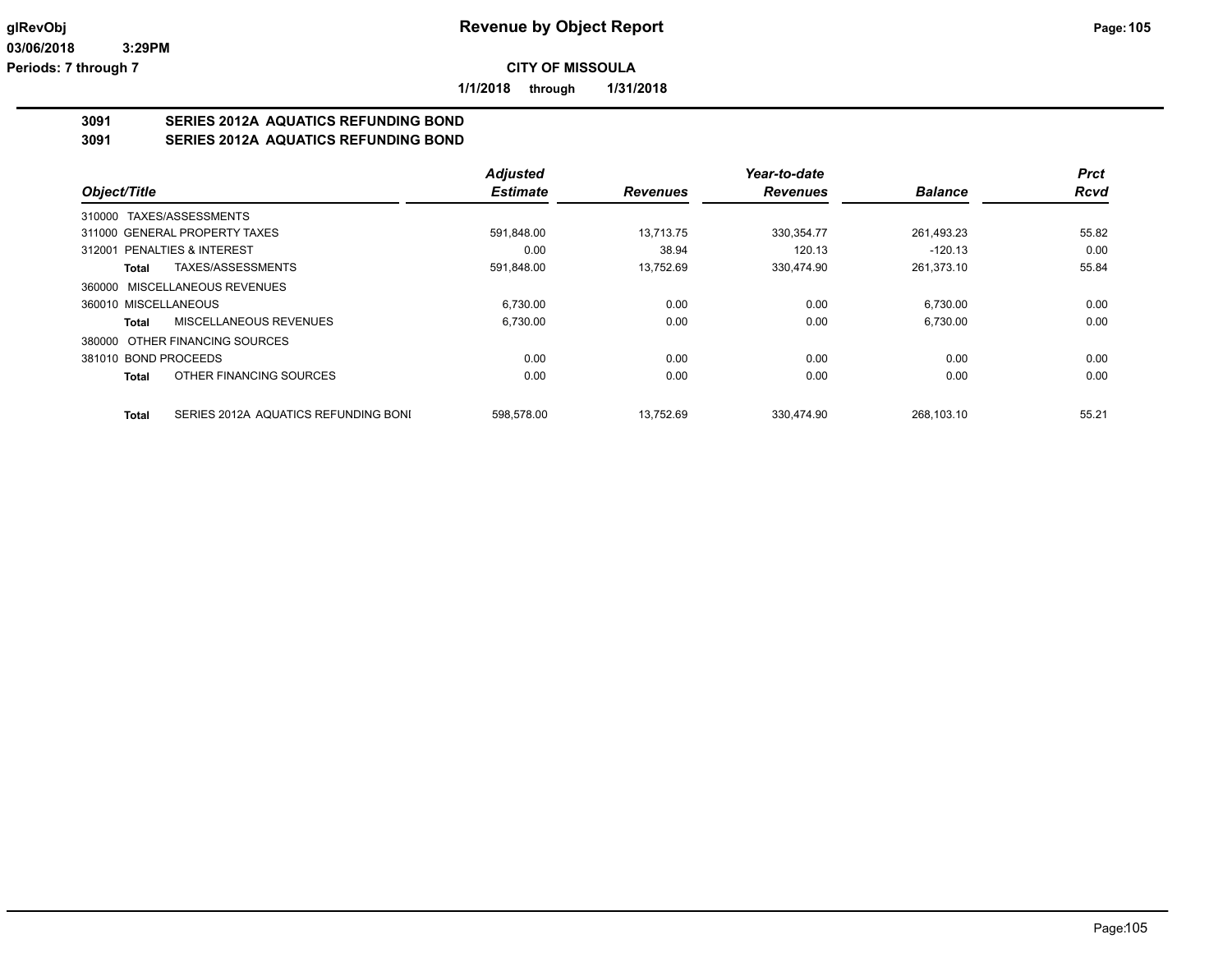**1/1/2018 through 1/31/2018**

### **3091 SERIES 2012A AQUATICS REFUNDING BOND**

|                      |                                     | <b>Adjusted</b> |                 | Year-to-date    |                | <b>Prct</b> |
|----------------------|-------------------------------------|-----------------|-----------------|-----------------|----------------|-------------|
| Object/Title         |                                     | <b>Estimate</b> | <b>Revenues</b> | <b>Revenues</b> | <b>Balance</b> | <b>Rcvd</b> |
| 310000               | TAXES/ASSESSMENTS                   |                 |                 |                 |                |             |
|                      | 311000 GENERAL PROPERTY TAXES       | 591,848.00      | 13,713.75       | 330, 354. 77    | 261,493.23     | 55.82       |
|                      | 312001 PENALTIES & INTEREST         | 0.00            | 38.94           | 120.13          | $-120.13$      | 0.00        |
| Total                | TAXES/ASSESSMENTS                   | 591,848.00      | 13,752.69       | 330,474.90      | 261,373.10     | 55.84       |
|                      | 360000 MISCELLANEOUS REVENUES       |                 |                 |                 |                |             |
| 360010 MISCELLANEOUS |                                     | 6,730.00        | 0.00            | 0.00            | 6,730.00       | 0.00        |
| <b>Total</b>         | <b>MISCELLANEOUS REVENUES</b>       | 6,730.00        | 0.00            | 0.00            | 6.730.00       | 0.00        |
|                      | 380000 OTHER FINANCING SOURCES      |                 |                 |                 |                |             |
| 381010 BOND PROCEEDS |                                     | 0.00            | 0.00            | 0.00            | 0.00           | 0.00        |
| <b>Total</b>         | OTHER FINANCING SOURCES             | 0.00            | 0.00            | 0.00            | 0.00           | 0.00        |
| <b>Total</b>         | SERIES 2012A AQUATICS REFUNDING BON | 598.578.00      | 13.752.69       | 330.474.90      | 268.103.10     | 55.21       |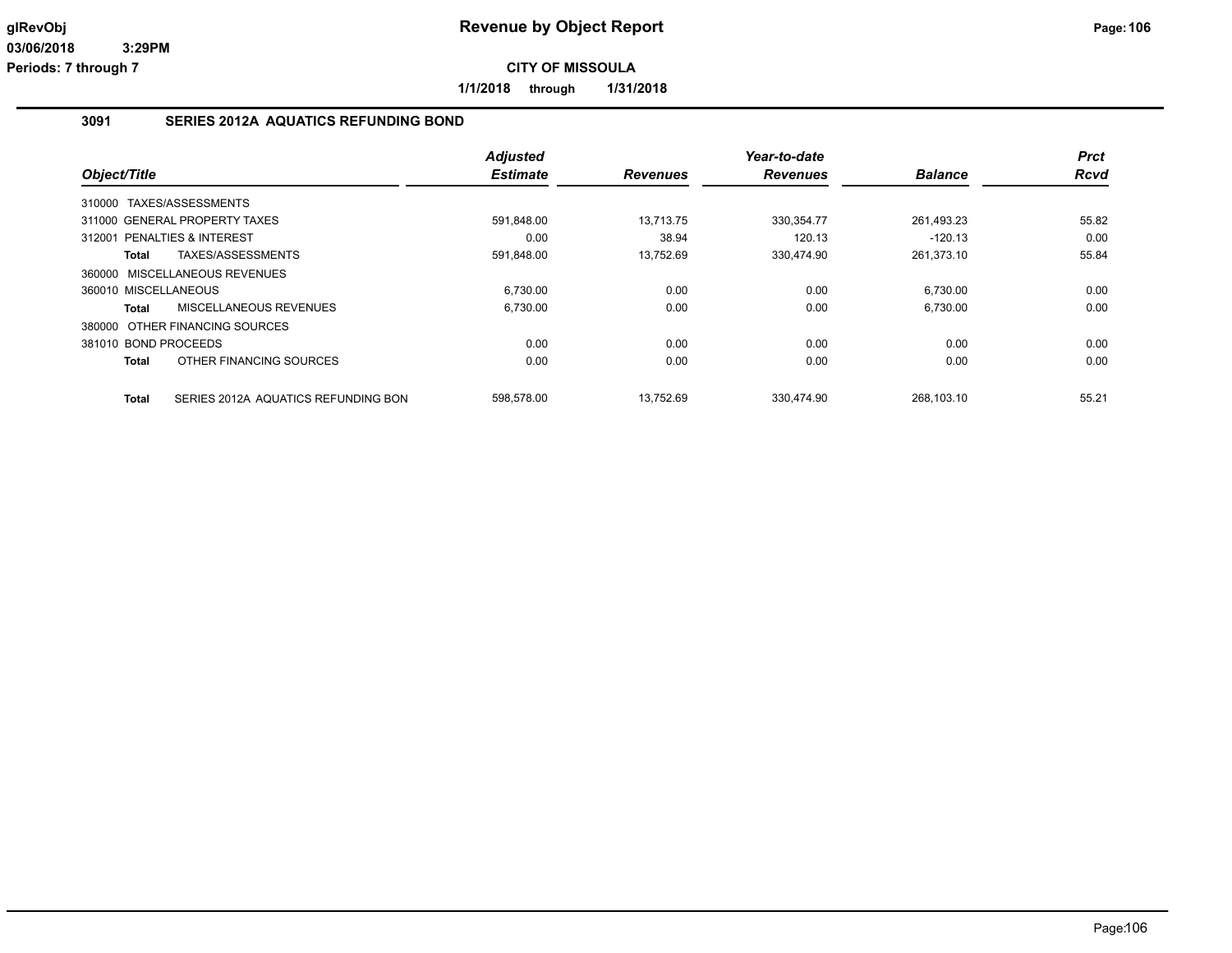**1/1/2018 through 1/31/2018**

## **3092 Series 2013A GO REFUNDING BONDS**

**3092 Series 2013A GO REFUNDING BONDS**

|                               |                                 | <b>Adjusted</b> |                 | Year-to-date    |                | <b>Prct</b> |
|-------------------------------|---------------------------------|-----------------|-----------------|-----------------|----------------|-------------|
| Object/Title                  |                                 | <b>Estimate</b> | <b>Revenues</b> | <b>Revenues</b> | <b>Balance</b> | <b>Rcvd</b> |
| 310000 TAXES/ASSESSMENTS      |                                 |                 |                 |                 |                |             |
| 311000 GENERAL PROPERTY TAXES |                                 | 546.780.00      | 15.490.13       | 373.136.76      | 173.643.24     | 68.24       |
| 312001 PENALTIES & INTEREST   |                                 | 0.00            | 44.04           | 134.71          | $-134.71$      | 0.00        |
| Total                         | TAXES/ASSESSMENTS               | 546,780.00      | 15,534.17       | 373,271.47      | 173,508.53     | 68.27       |
|                               | 360000 MISCELLANEOUS REVENUES   |                 |                 |                 |                |             |
| 360010 MISCELLANEOUS          |                                 | 186.834.00      | 0.00            | 0.00            | 186.834.00     | 0.00        |
| Total                         | MISCELLANEOUS REVENUES          | 186,834.00      | 0.00            | 0.00            | 186,834.00     | 0.00        |
|                               | 380000 OTHER FINANCING SOURCES  |                 |                 |                 |                |             |
| 381010 BOND PROCEEDS          |                                 | 0.00            | 0.00            | 0.00            | 0.00           | 0.00        |
| Total                         | OTHER FINANCING SOURCES         | 0.00            | 0.00            | 0.00            | 0.00           | 0.00        |
| Total                         | Series 2013A GO REFUNDING BONDS | 733.614.00      | 15.534.17       | 373.271.47      | 360.342.53     | 50.88       |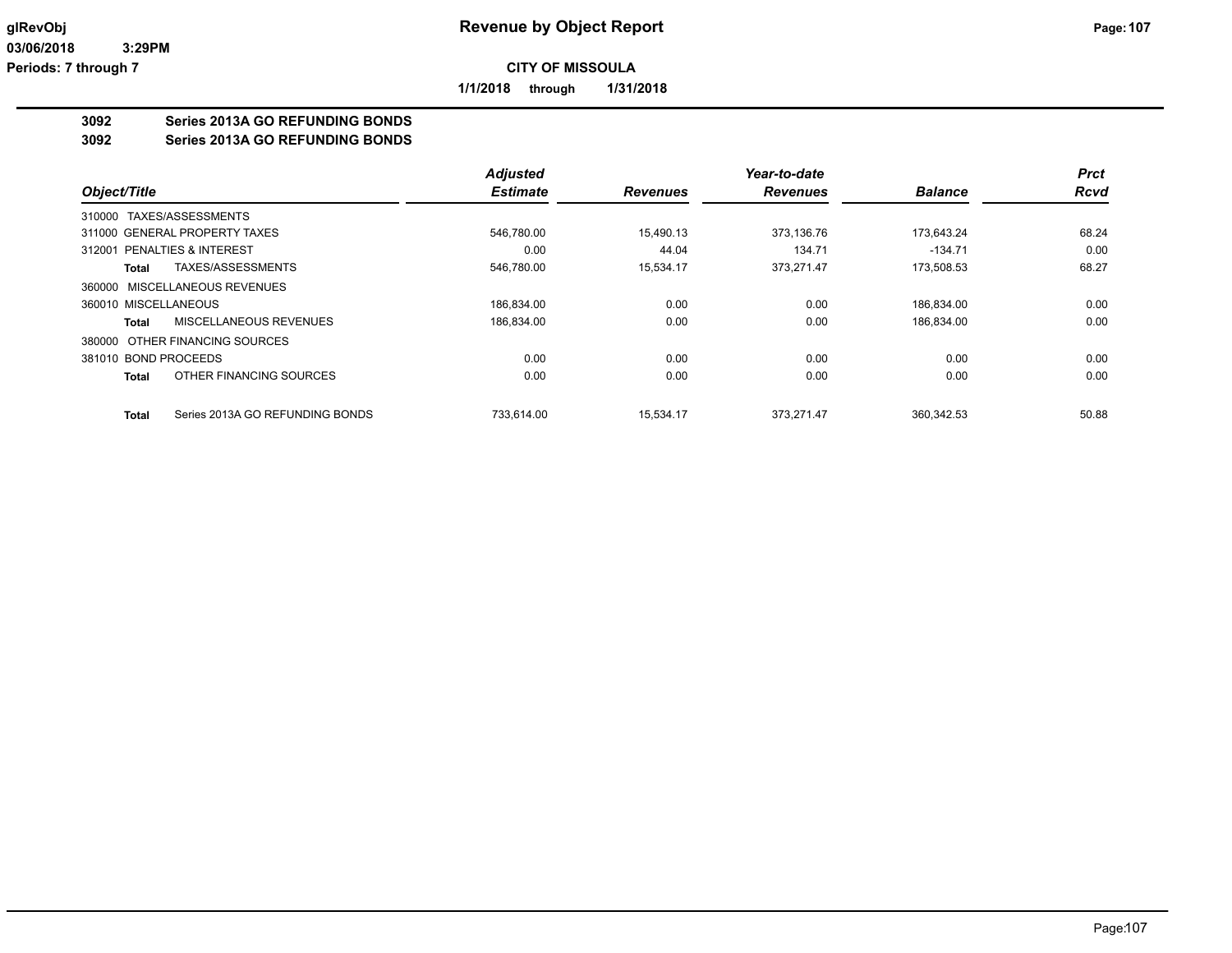**1/1/2018 through 1/31/2018**

## **3092 Series 2013A GO REFUNDING BONDS**

| Object/Title                             | <b>Adjusted</b> |                 | Year-to-date    |                | <b>Prct</b> |
|------------------------------------------|-----------------|-----------------|-----------------|----------------|-------------|
|                                          | <b>Estimate</b> | <b>Revenues</b> | <b>Revenues</b> | <b>Balance</b> | <b>Rcvd</b> |
| 310000 TAXES/ASSESSMENTS                 |                 |                 |                 |                |             |
| 311000 GENERAL PROPERTY TAXES            | 546,780.00      | 15,490.13       | 373,136.76      | 173,643.24     | 68.24       |
| 312001 PENALTIES & INTEREST              | 0.00            | 44.04           | 134.71          | $-134.71$      | 0.00        |
| TAXES/ASSESSMENTS<br>Total               | 546,780.00      | 15,534.17       | 373,271.47      | 173,508.53     | 68.27       |
| 360000 MISCELLANEOUS REVENUES            |                 |                 |                 |                |             |
| 360010 MISCELLANEOUS                     | 186,834.00      | 0.00            | 0.00            | 186,834.00     | 0.00        |
| MISCELLANEOUS REVENUES<br>Total          | 186,834.00      | 0.00            | 0.00            | 186,834.00     | 0.00        |
| 380000 OTHER FINANCING SOURCES           |                 |                 |                 |                |             |
| 381010 BOND PROCEEDS                     | 0.00            | 0.00            | 0.00            | 0.00           | 0.00        |
| OTHER FINANCING SOURCES<br>Total         | 0.00            | 0.00            | 0.00            | 0.00           | 0.00        |
| Series 2013A GO REFUNDING BONDS<br>Total | 733.614.00      | 15.534.17       | 373.271.47      | 360.342.53     | 50.88       |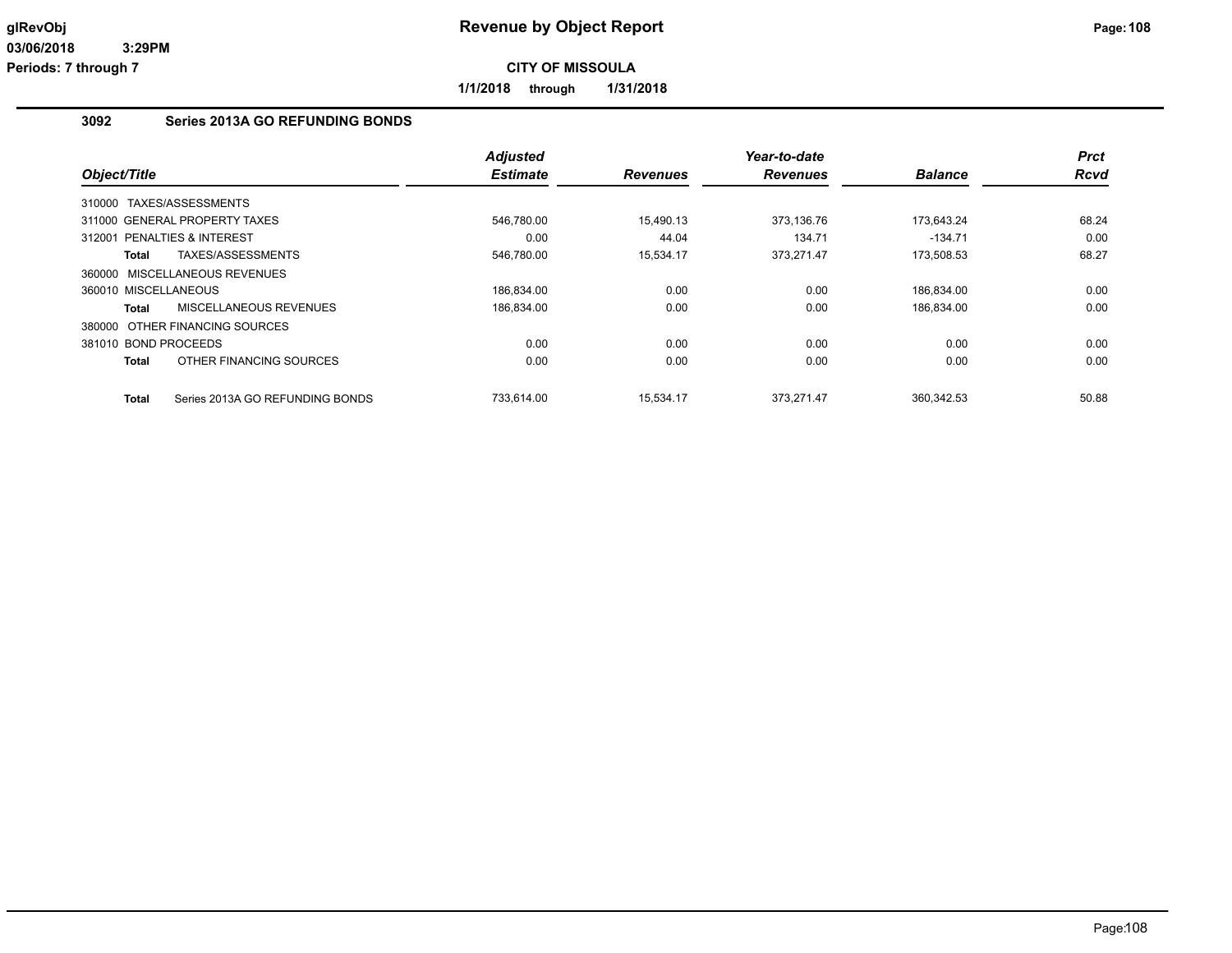**1/1/2018 through 1/31/2018**

# **3095 2004 REFUNDING BONDS DEBT SERVICE**

# **3095 2004 REFUNDING BONDS DEBT SERVICE**

|                                            | <b>Adjusted</b> |                 | Year-to-date    |                | <b>Prct</b> |
|--------------------------------------------|-----------------|-----------------|-----------------|----------------|-------------|
| Object/Title                               | <b>Estimate</b> | <b>Revenues</b> | <b>Revenues</b> | <b>Balance</b> | <b>Rcvd</b> |
| 310000 TAXES/ASSESSMENTS                   |                 |                 |                 |                |             |
| 311000 GENERAL PROPERTY TAXES              | 0.00            | $-0.26$         | 1.21            | $-1.21$        | 0.00        |
| 312001 PENALTIES & INTEREST                | 0.00            | $-0.14$         | 2.77            | $-2.77$        | 0.00        |
| TAXES/ASSESSMENTS<br>Total                 | 0.00            | $-0.40$         | 3.98            | $-3.98$        | 0.00        |
| 360000 MISCELLANEOUS REVENUES              |                 |                 |                 |                |             |
| 360010 MISCELLANEOUS                       | 1.498.00        | 0.00            | 0.00            | 1.498.00       | 0.00        |
| MISCELLANEOUS REVENUES<br>Total            | 1,498.00        | 0.00            | 0.00            | 1.498.00       | 0.00        |
| 2004 REFUNDING BONDS DEBT SERVICE<br>Total | 1.498.00        | $-0.40$         | 3.98            | 1.494.02       | 0.27        |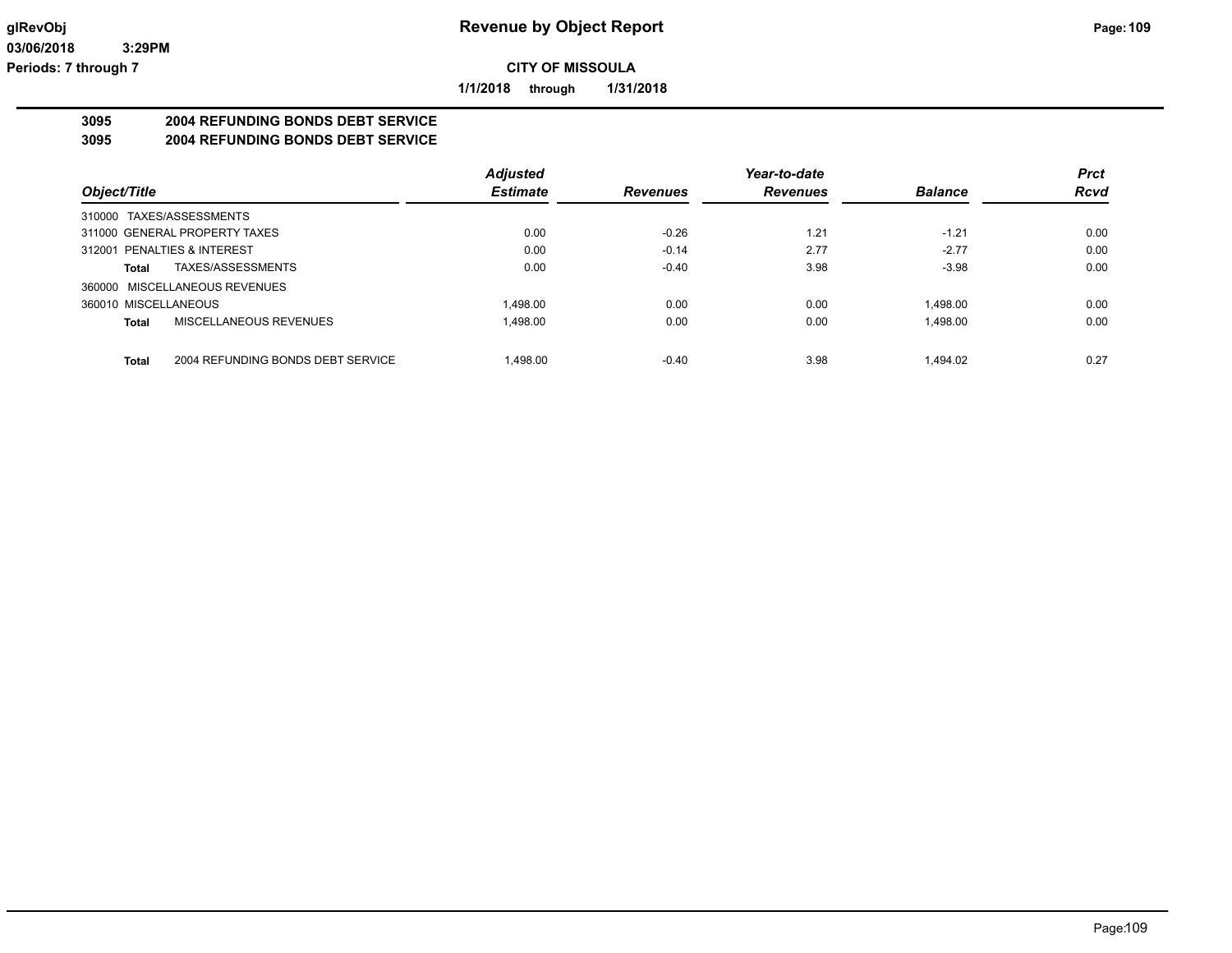**1/1/2018 through 1/31/2018**

# **3095 2004 REFUNDING BONDS DEBT SERVICE**

|                             |                                   | <b>Adjusted</b> |                 | Year-to-date    |                | <b>Prct</b> |
|-----------------------------|-----------------------------------|-----------------|-----------------|-----------------|----------------|-------------|
| Object/Title                |                                   | <b>Estimate</b> | <b>Revenues</b> | <b>Revenues</b> | <b>Balance</b> | <b>Rcvd</b> |
| 310000 TAXES/ASSESSMENTS    |                                   |                 |                 |                 |                |             |
|                             | 311000 GENERAL PROPERTY TAXES     | 0.00            | $-0.26$         | 1.21            | $-1.21$        | 0.00        |
| 312001 PENALTIES & INTEREST |                                   | 0.00            | $-0.14$         | 2.77            | $-2.77$        | 0.00        |
| Total                       | TAXES/ASSESSMENTS                 | 0.00            | $-0.40$         | 3.98            | $-3.98$        | 0.00        |
|                             | 360000 MISCELLANEOUS REVENUES     |                 |                 |                 |                |             |
| 360010 MISCELLANEOUS        |                                   | 1.498.00        | 0.00            | 0.00            | 1.498.00       | 0.00        |
| Total                       | MISCELLANEOUS REVENUES            | 1.498.00        | 0.00            | 0.00            | 1.498.00       | 0.00        |
| Total                       | 2004 REFUNDING BONDS DEBT SERVICE | 1.498.00        | $-0.40$         | 3.98            | 1.494.02       | 0.27        |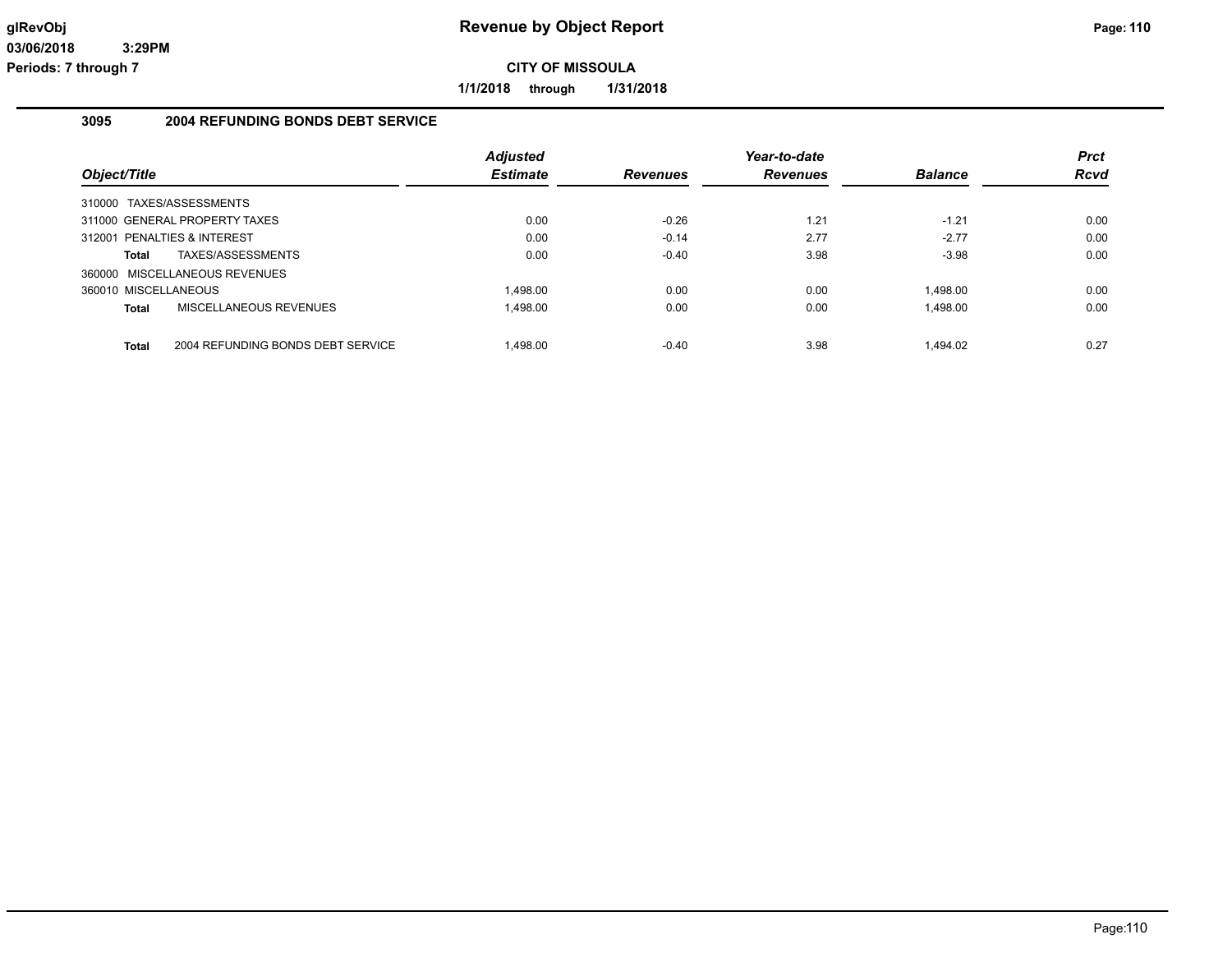**1/1/2018 through 1/31/2018**

**3096 NEW FIRE STATION GO BOND**

**3096 NEW FIRE STATION GO BOND**

|                                   | <b>Adjusted</b> |                 | Year-to-date    |                | <b>Prct</b> |
|-----------------------------------|-----------------|-----------------|-----------------|----------------|-------------|
| Object/Title                      | <b>Estimate</b> | <b>Revenues</b> | <b>Revenues</b> | <b>Balance</b> | <b>Rcvd</b> |
| 310000 TAXES/ASSESSMENTS          |                 |                 |                 |                |             |
| 311000 GENERAL PROPERTY TAXES     | 0.00            | $-0.30$         | 1.11            | $-1.11$        | 0.00        |
| 312001 PENALTIES & INTEREST       | 0.00            | $-0.16$         | 6.09            | $-6.09$        | 0.00        |
| TAXES/ASSESSMENTS<br>Total        | 0.00            | $-0.46$         | 7.20            | $-7.20$        | 0.00        |
| 360000 MISCELLANEOUS REVENUES     |                 |                 |                 |                |             |
| 360010 MISCELLANEOUS              | 154.527.00      | 0.00            | 0.00            | 154.527.00     | 0.00        |
| MISCELLANEOUS REVENUES<br>Total   | 154,527.00      | 0.00            | 0.00            | 154,527.00     | 0.00        |
| NEW FIRE STATION GO BOND<br>Total | 154.527.00      | $-0.46$         | 7.20            | 154.519.80     | 0.00        |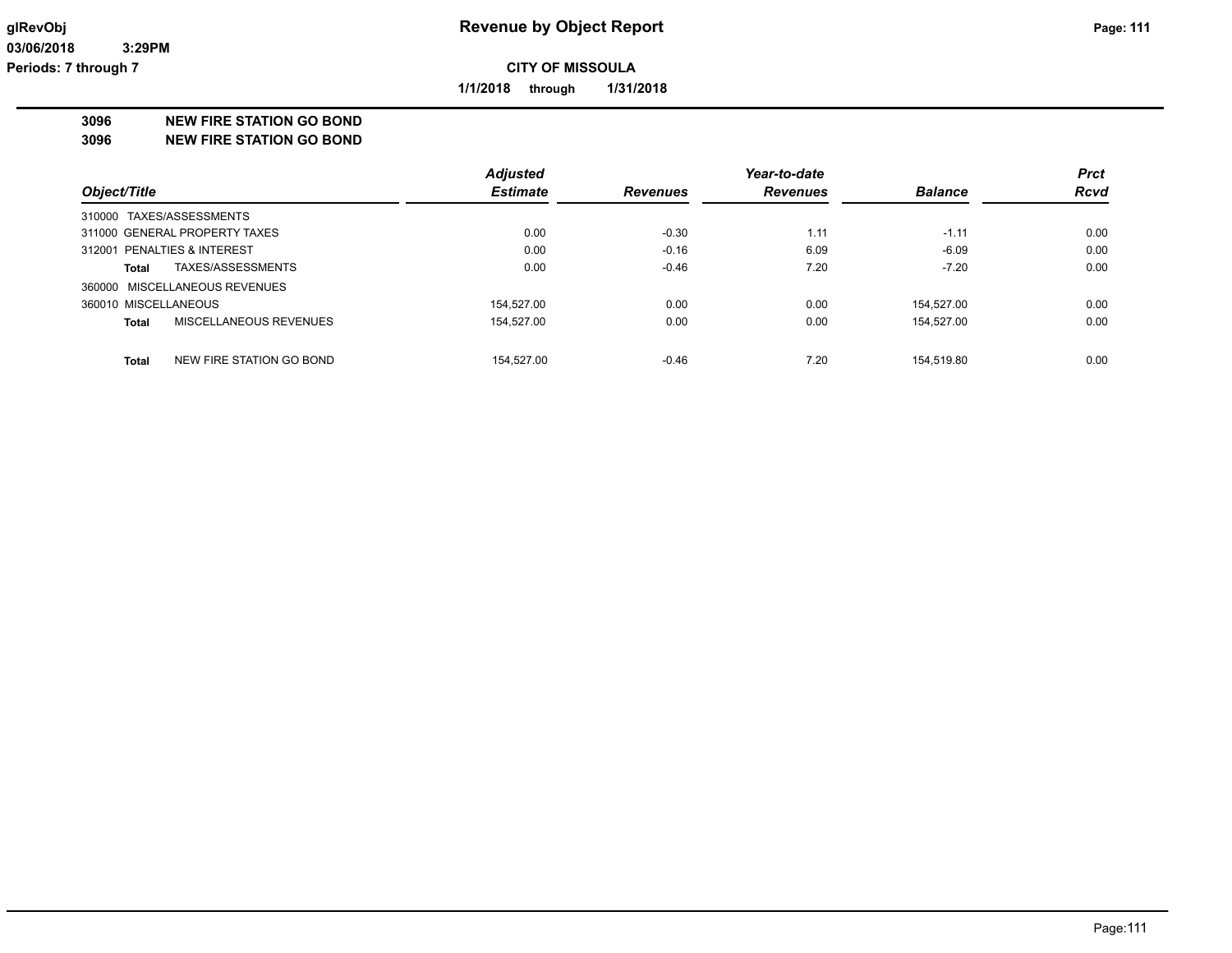**1/1/2018 through 1/31/2018**

# **3096 NEW FIRE STATION GO BOND**

|                                          | <b>Adjusted</b> |                 | Year-to-date    |                | <b>Prct</b> |
|------------------------------------------|-----------------|-----------------|-----------------|----------------|-------------|
| Object/Title                             | <b>Estimate</b> | <b>Revenues</b> | <b>Revenues</b> | <b>Balance</b> | <b>Rcvd</b> |
| 310000 TAXES/ASSESSMENTS                 |                 |                 |                 |                |             |
| 311000 GENERAL PROPERTY TAXES            | 0.00            | $-0.30$         | 1.11            | $-1.11$        | 0.00        |
| 312001 PENALTIES & INTEREST              | 0.00            | $-0.16$         | 6.09            | $-6.09$        | 0.00        |
| TAXES/ASSESSMENTS<br>Total               | 0.00            | $-0.46$         | 7.20            | $-7.20$        | 0.00        |
| 360000 MISCELLANEOUS REVENUES            |                 |                 |                 |                |             |
| 360010 MISCELLANEOUS                     | 154.527.00      | 0.00            | 0.00            | 154.527.00     | 0.00        |
| MISCELLANEOUS REVENUES<br><b>Total</b>   | 154.527.00      | 0.00            | 0.00            | 154.527.00     | 0.00        |
|                                          |                 |                 |                 |                |             |
| NEW FIRE STATION GO BOND<br><b>Total</b> | 154.527.00      | $-0.46$         | 7.20            | 154.519.80     | 0.00        |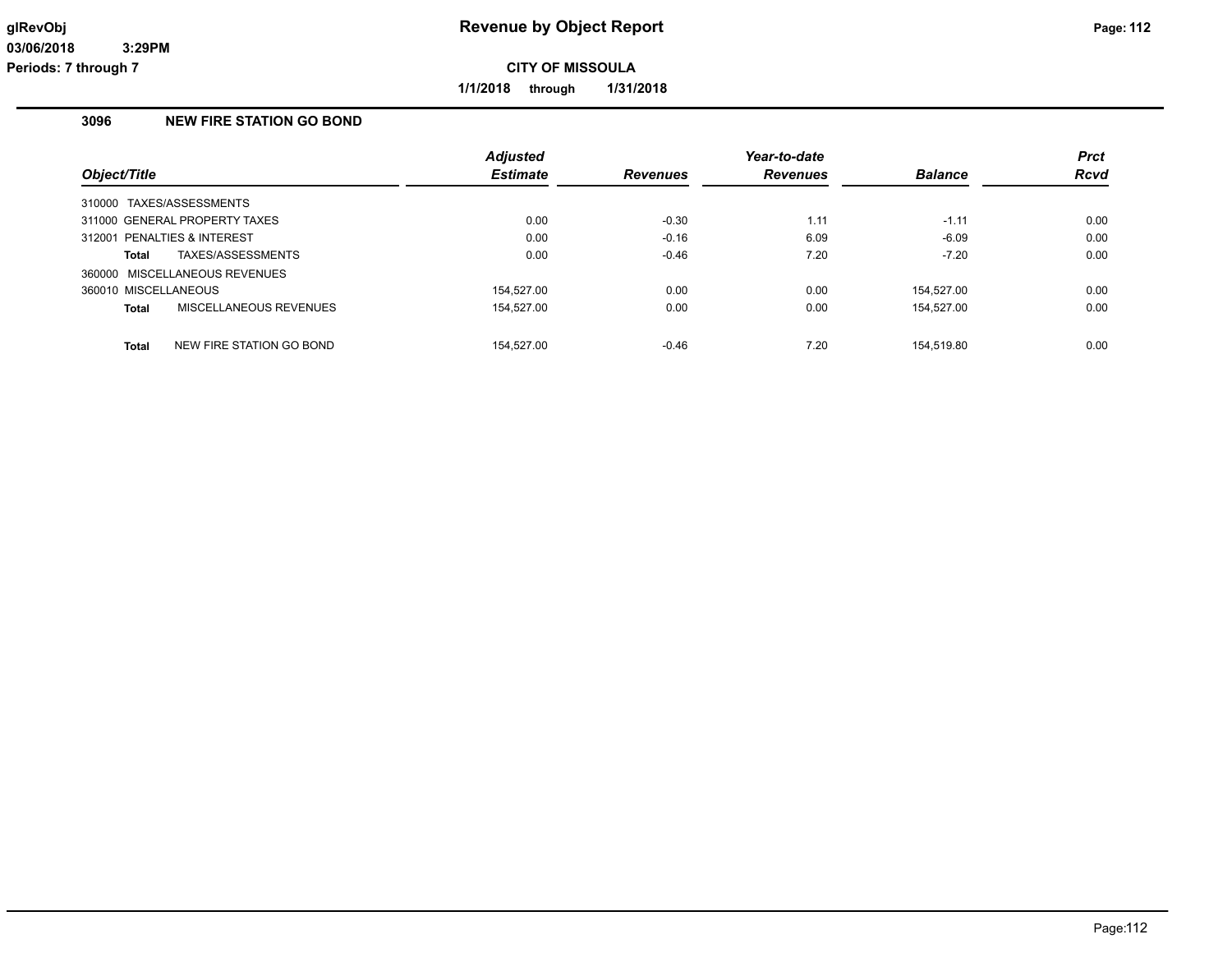**1/1/2018 through 1/31/2018**

# **3100 SIDEWALK & CURB WARRANTS FUND**

**3100 SIDEWALK & CURB WARRANTS FUND**

|                                               | <b>Adjusted</b> |                 | Year-to-date    |                | <b>Prct</b> |
|-----------------------------------------------|-----------------|-----------------|-----------------|----------------|-------------|
| Object/Title                                  | <b>Estimate</b> | <b>Revenues</b> | <b>Revenues</b> | <b>Balance</b> | <b>Rcvd</b> |
| 360000 MISCELLANEOUS REVENUES                 |                 |                 |                 |                |             |
| 363020 PROPERTY ASSESSMENTS                   | 0.00            | 0.00            | 1.323.63        | $-1.323.63$    | 0.00        |
| MISCELLANEOUS REVENUES<br><b>Total</b>        | 0.00            | 0.00            | 1,323.63        | $-1,323.63$    | 0.00        |
| 380000 OTHER FINANCING SOURCES                |                 |                 |                 |                |             |
| 383042 TRANSFERS FROM OTHER FUNDS             | 0.00            | 0.00            | 0.00            | 0.00           | 0.00        |
| OTHER FINANCING SOURCES<br><b>Total</b>       | 0.00            | 0.00            | 0.00            | 0.00           | 0.00        |
|                                               |                 |                 |                 |                |             |
| <b>Total</b><br>SIDEWALK & CURB WARRANTS FUND | 0.00            | 0.00            | 1.323.63        | $-1.323.63$    | 0.00        |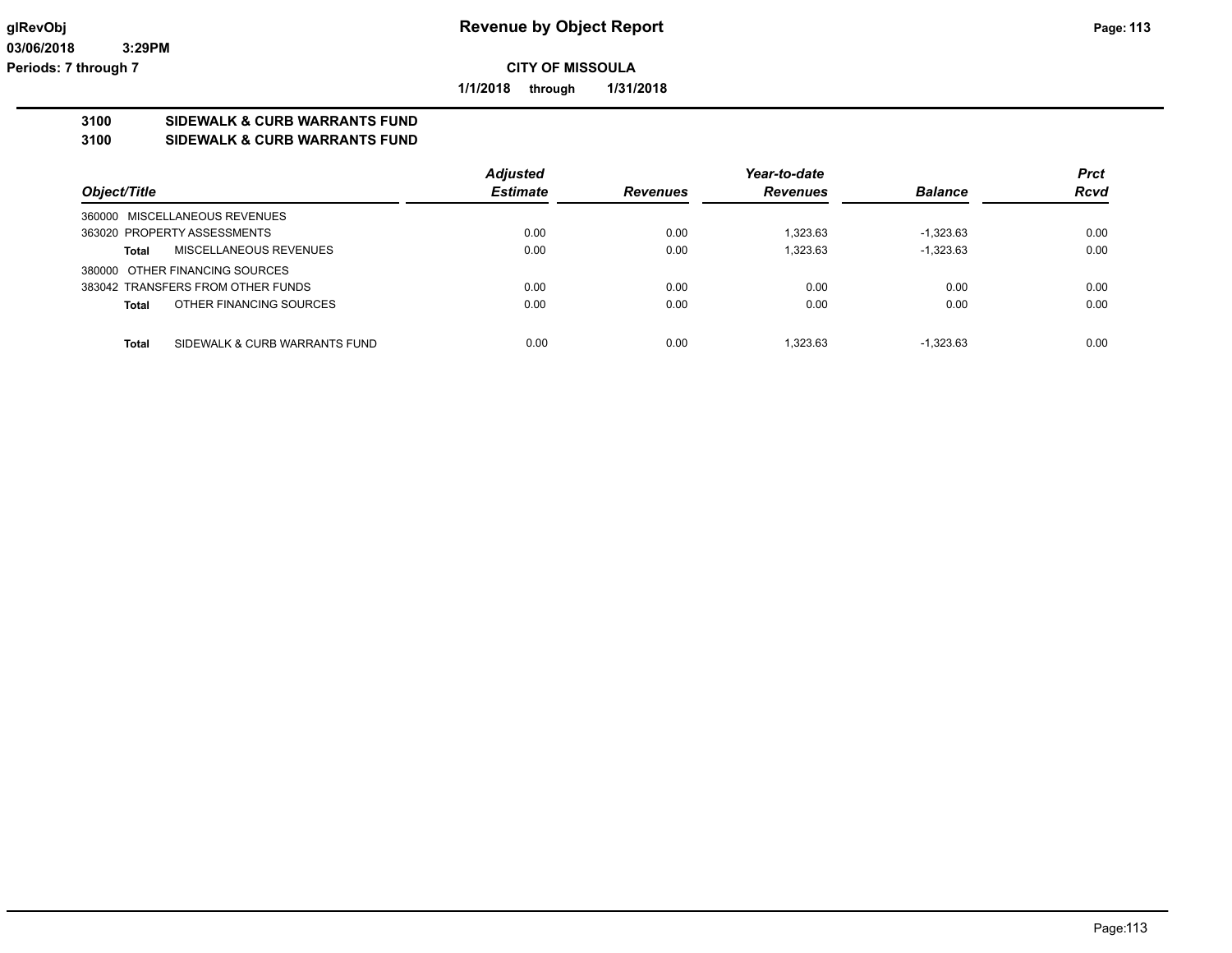**1/1/2018 through 1/31/2018**

# **3100 SIDEWALK & CURB WARRANTS FUND**

| Object/Title                                  | <b>Adjusted</b><br><b>Estimate</b> | <b>Revenues</b> | Year-to-date<br><b>Revenues</b> | <b>Balance</b> | <b>Prct</b><br>Rcvd |
|-----------------------------------------------|------------------------------------|-----------------|---------------------------------|----------------|---------------------|
| 360000 MISCELLANEOUS REVENUES                 |                                    |                 |                                 |                |                     |
| 363020 PROPERTY ASSESSMENTS                   | 0.00                               | 0.00            | 1.323.63                        | $-1.323.63$    | 0.00                |
| MISCELLANEOUS REVENUES<br>Total               | 0.00                               | 0.00            | 1.323.63                        | $-1,323.63$    | 0.00                |
| 380000 OTHER FINANCING SOURCES                |                                    |                 |                                 |                |                     |
| 383042 TRANSFERS FROM OTHER FUNDS             | 0.00                               | 0.00            | 0.00                            | 0.00           | 0.00                |
| OTHER FINANCING SOURCES<br><b>Total</b>       | 0.00                               | 0.00            | 0.00                            | 0.00           | 0.00                |
|                                               |                                    |                 |                                 |                |                     |
| SIDEWALK & CURB WARRANTS FUND<br><b>Total</b> | 0.00                               | 0.00            | 1.323.63                        | $-1.323.63$    | 0.00                |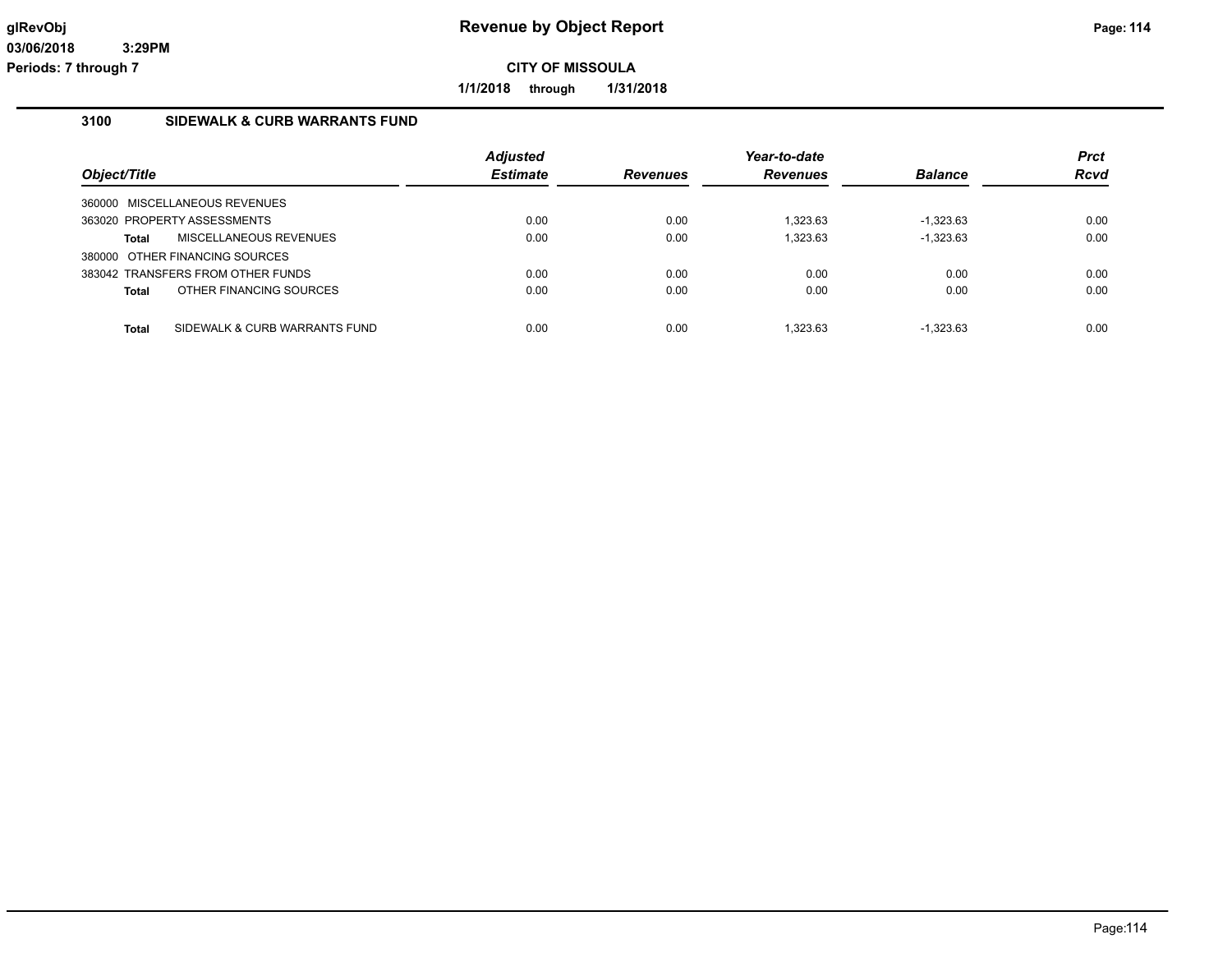**1/1/2018 through 1/31/2018**

**3305 JUDGMENT LEVIES**

**3305 JUDGMENT LEVIES**

|                                   | <b>Adjusted</b> |                 | Year-to-date    |                |             |
|-----------------------------------|-----------------|-----------------|-----------------|----------------|-------------|
| Object/Title                      | <b>Estimate</b> | <b>Revenues</b> | <b>Revenues</b> | <b>Balance</b> | <b>Rcvd</b> |
| 310000 TAXES/ASSESSMENTS          |                 |                 |                 |                |             |
| 311000 GENERAL PROPERTY TAXES     | 0.00            | 0.00            | $-0.12$         | 0.12           | 0.00        |
| 312001 PENALTIES & INTEREST       | 0.00            | 0.00            | 0.50            | $-0.50$        | 0.00        |
| TAXES/ASSESSMENTS<br><b>Total</b> | 0.00            | 0.00            | 0.38            | $-0.38$        | 0.00        |
| <b>JUDGMENT LEVIES</b><br>Total   | 0.00            | 0.00            | 0.38            | $-0.38$        | 0.00        |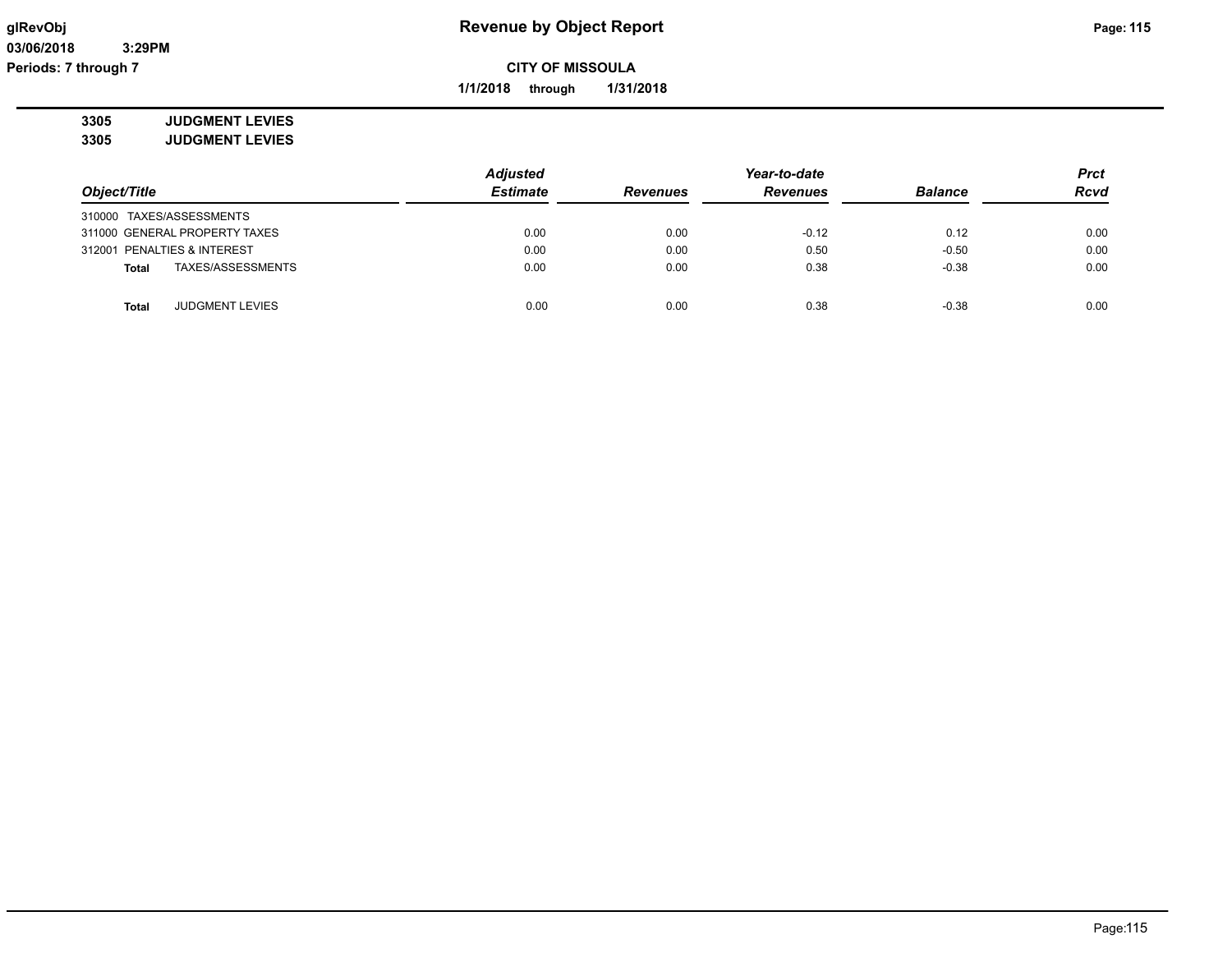**1/1/2018 through 1/31/2018**

#### **3305 JUDGMENT LEVIES**

| Object/Title |                               | <b>Adjusted</b><br><b>Estimate</b> | <b>Revenues</b> | Year-to-date<br><b>Revenues</b> | <b>Balance</b> | <b>Prct</b><br><b>Rcvd</b> |
|--------------|-------------------------------|------------------------------------|-----------------|---------------------------------|----------------|----------------------------|
|              | 310000 TAXES/ASSESSMENTS      |                                    |                 |                                 |                |                            |
|              | 311000 GENERAL PROPERTY TAXES | 0.00                               | 0.00            | $-0.12$                         | 0.12           | 0.00                       |
|              | 312001 PENALTIES & INTEREST   | 0.00                               | 0.00            | 0.50                            | $-0.50$        | 0.00                       |
| Total        | TAXES/ASSESSMENTS             | 0.00                               | 0.00            | 0.38                            | $-0.38$        | 0.00                       |
|              |                               |                                    |                 |                                 |                |                            |
| Total        | <b>JUDGMENT LEVIES</b>        | 0.00                               | 0.00            | 0.38                            | $-0.38$        | 0.00                       |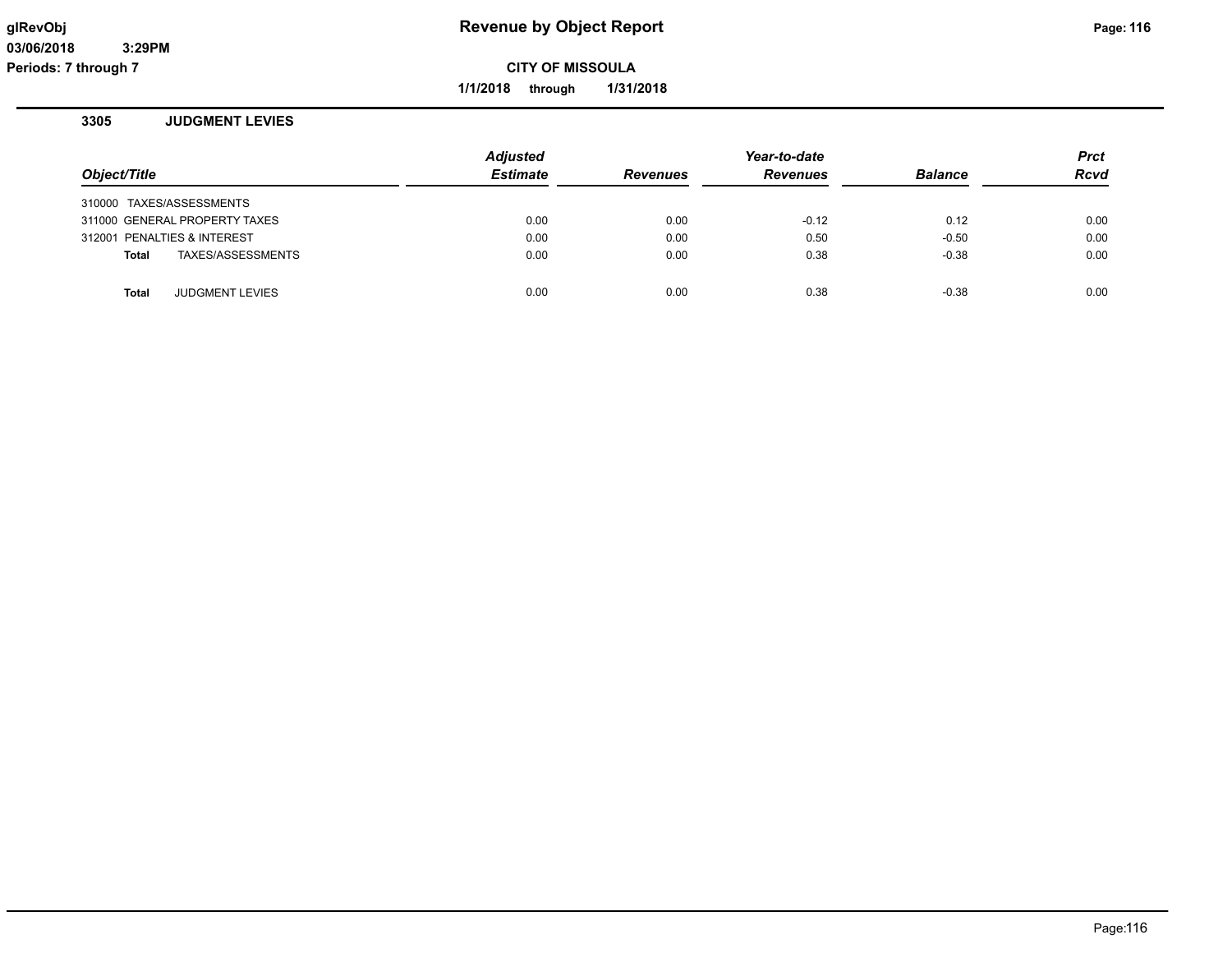**1/1/2018 through 1/31/2018**

#### **3410 FY02 SIDEWALK & CURB DEBT SERVICE FUND 3410 FY02 SIDEWALK & CURB DEBT SERVICE FUND**

|                                                           | <b>Adjusted</b> |                 | Year-to-date    |                | <b>Prct</b> |
|-----------------------------------------------------------|-----------------|-----------------|-----------------|----------------|-------------|
| Object/Title                                              | <b>Estimate</b> | <b>Revenues</b> | <b>Revenues</b> | <b>Balance</b> | <b>Rcvd</b> |
| 370000 INVESTMENTS & ROYALTY EARNINGS                     |                 |                 |                 |                |             |
| 371010 INTEREST ON INVESTMENTS                            | 0.00            | 0.00            | 0.00            | 0.00           | 0.00        |
| <b>INVESTMENTS &amp; ROYALTY EARNINGS</b><br><b>Total</b> | 0.00            | 0.00            | 0.00            | 0.00           | 0.00        |
| FY02 SIDEWALK & CURB DEBT SERVICE FUI<br><b>Total</b>     | 0.00            | 0.00            | 0.00            | 0.00           | 0.00        |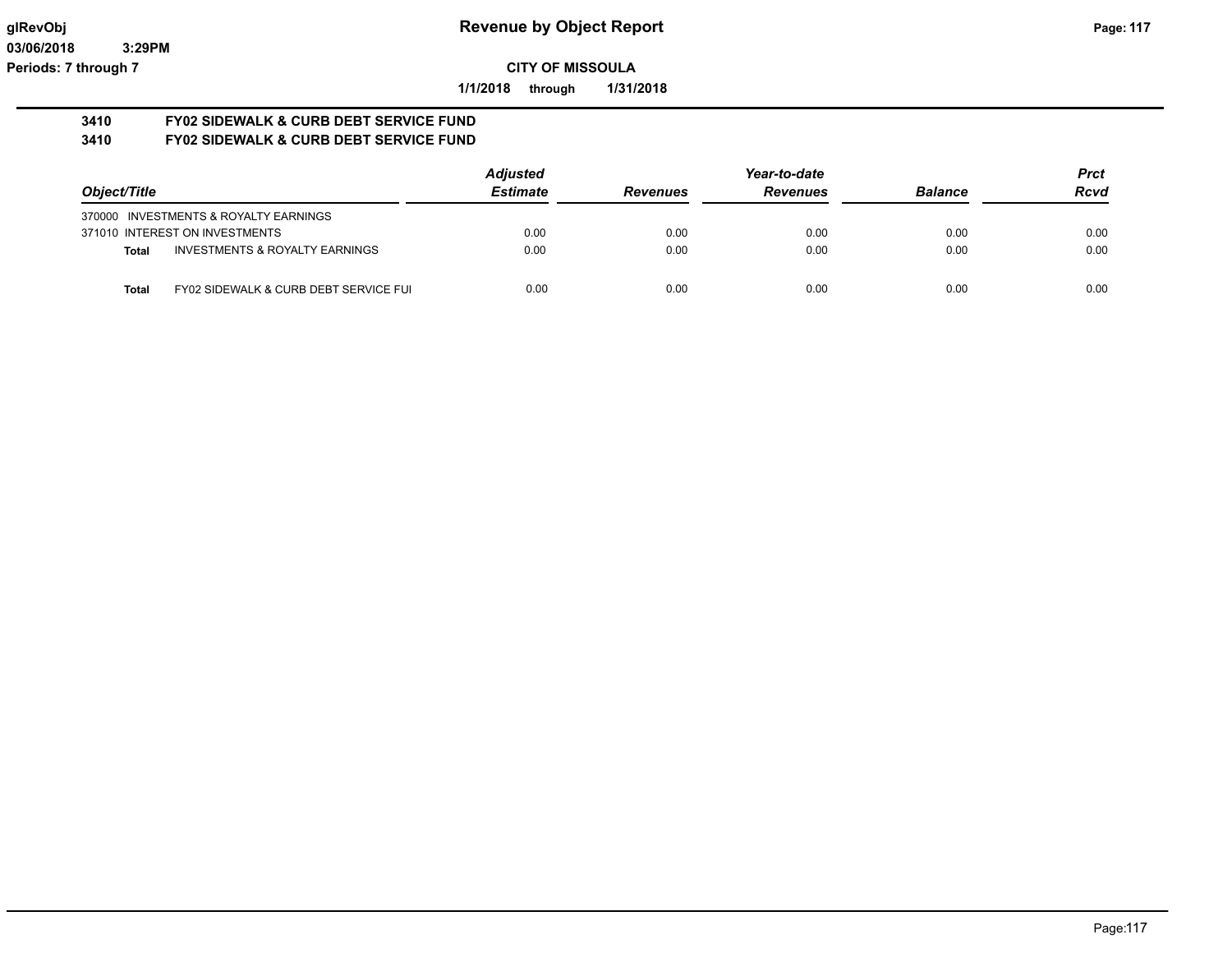**1/1/2018 through 1/31/2018**

#### **3410 FY02 SIDEWALK & CURB DEBT SERVICE FUND**

|              |                                           | <b>Adjusted</b> |                 | Year-to-date    |                | Prct |
|--------------|-------------------------------------------|-----------------|-----------------|-----------------|----------------|------|
| Object/Title |                                           | <b>Estimate</b> | <b>Revenues</b> | <b>Revenues</b> | <b>Balance</b> | Rcvd |
|              | 370000 INVESTMENTS & ROYALTY EARNINGS     |                 |                 |                 |                |      |
|              | 371010 INTEREST ON INVESTMENTS            | 0.00            | 0.00            | 0.00            | 0.00           | 0.00 |
| <b>Total</b> | <b>INVESTMENTS &amp; ROYALTY EARNINGS</b> | 0.00            | 0.00            | 0.00            | 0.00           | 0.00 |
| Total        | FY02 SIDEWALK & CURB DEBT SERVICE FU      | 0.00            | 0.00            | 0.00            | 0.00           | 0.00 |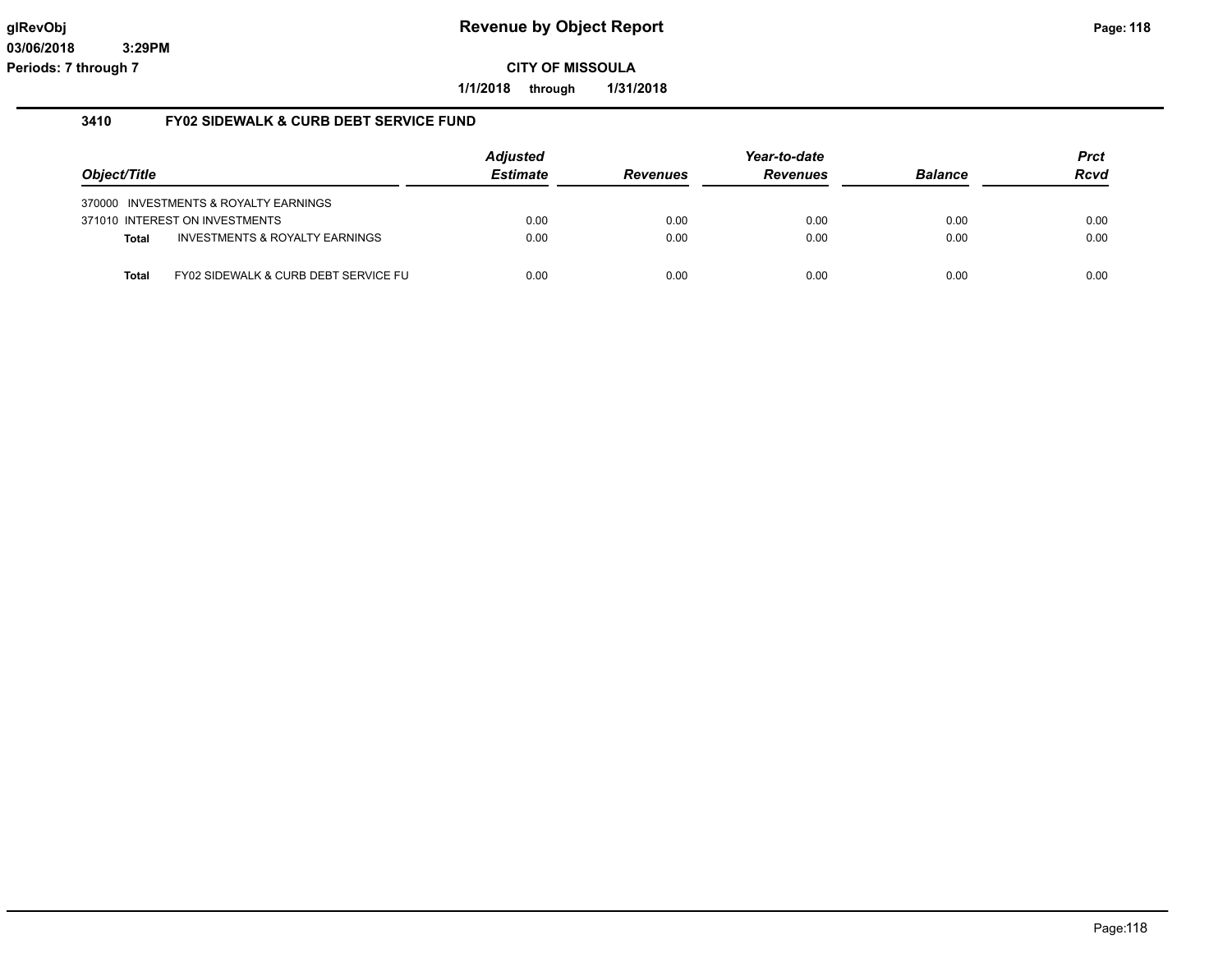**1/1/2018 through 1/31/2018**

# **3430 FY04 SIDEWALK CURB DEBT SERVICE**

#### **3430 FY04 SIDEWALK CURB DEBT SERVICE**

|                                                 | <b>Adjusted</b> |                 | Year-to-date    |                | <b>Prct</b> |
|-------------------------------------------------|-----------------|-----------------|-----------------|----------------|-------------|
| Object/Title                                    | <b>Estimate</b> | <b>Revenues</b> | <b>Revenues</b> | <b>Balance</b> | <b>Rcvd</b> |
| 360000 MISCELLANEOUS REVENUES                   |                 |                 |                 |                |             |
| 360010 MISCELLANEOUS                            | 525.00          | 0.00            | 0.00            | 525.00         | 0.00        |
| 363020 PROPERTY ASSESSMENTS                     | 0.00            | 0.00            | 0.00            | 0.00           | 0.00        |
| 363040 PENALTY AND INTEREST                     | 0.00            | 0.00            | 0.00            | 0.00           | 0.00        |
| MISCELLANEOUS REVENUES<br>Total                 | 525.00          | 0.00            | 0.00            | 525.00         | 0.00        |
|                                                 |                 |                 |                 |                |             |
| <b>FY04 SIDEWALK CURB DEBT SERVICE</b><br>Total | 525.00          | 0.00            | 0.00            | 525.00         | 0.00        |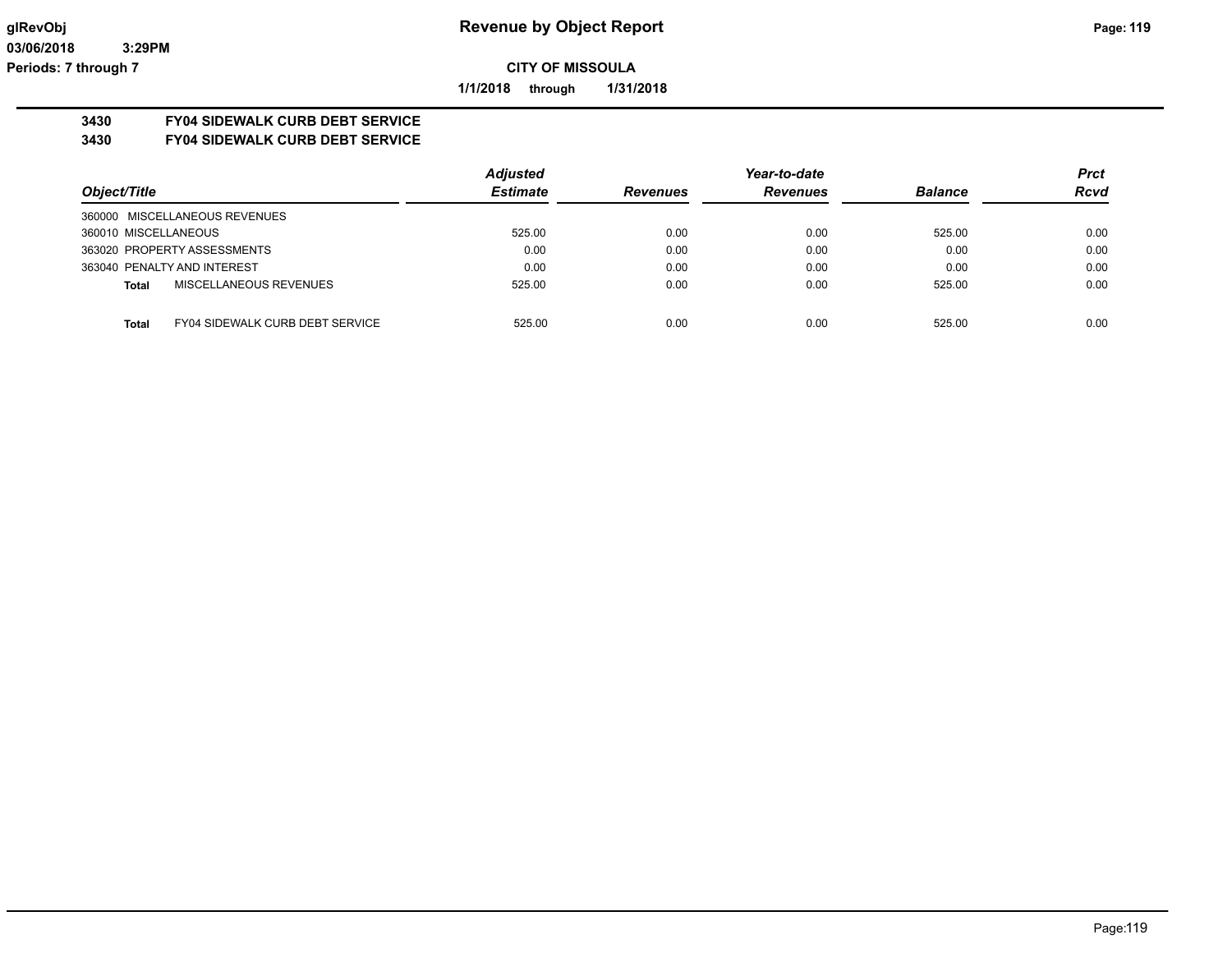**1/1/2018 through 1/31/2018**

#### **3430 FY04 SIDEWALK CURB DEBT SERVICE**

| Object/Title         |                                        | <b>Adjusted</b><br><b>Estimate</b> | <b>Revenues</b> | Year-to-date<br><b>Revenues</b> | <b>Balance</b> | <b>Prct</b><br><b>Rcvd</b> |
|----------------------|----------------------------------------|------------------------------------|-----------------|---------------------------------|----------------|----------------------------|
|                      | 360000 MISCELLANEOUS REVENUES          |                                    |                 |                                 |                |                            |
| 360010 MISCELLANEOUS |                                        | 525.00                             | 0.00            | 0.00                            | 525.00         | 0.00                       |
|                      | 363020 PROPERTY ASSESSMENTS            | 0.00                               | 0.00            | 0.00                            | 0.00           | 0.00                       |
|                      | 363040 PENALTY AND INTEREST            | 0.00                               | 0.00            | 0.00                            | 0.00           | 0.00                       |
| Total                | MISCELLANEOUS REVENUES                 | 525.00                             | 0.00            | 0.00                            | 525.00         | 0.00                       |
|                      |                                        |                                    |                 |                                 |                |                            |
| Total                | <b>FY04 SIDEWALK CURB DEBT SERVICE</b> | 525.00                             | 0.00            | 0.00                            | 525.00         | 0.00                       |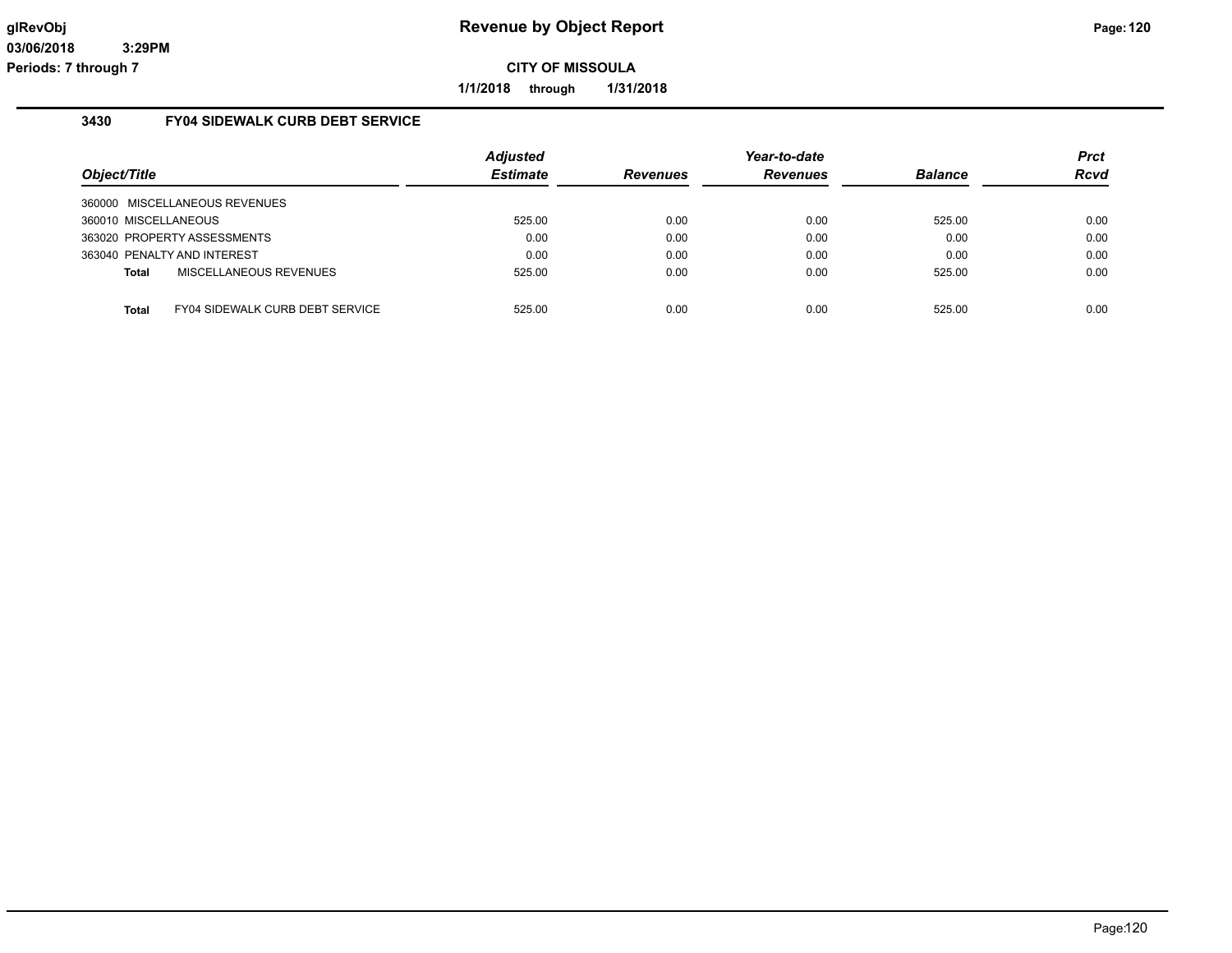**1/1/2018 through 1/31/2018**

**3440 FY05 SIDEWALK AND CURB**

**3440 FY05 SIDEWALK AND CURB**

|                                                    | <b>Adjusted</b> |                 | Year-to-date    |                | Prct        |
|----------------------------------------------------|-----------------|-----------------|-----------------|----------------|-------------|
| Object/Title                                       | <b>Estimate</b> | <b>Revenues</b> | <b>Revenues</b> | <b>Balance</b> | <b>Rcvd</b> |
| 360000 MISCELLANEOUS REVENUES                      |                 |                 |                 |                |             |
| 360010 MISCELLANEOUS                               | 0.00            | 0.00            | 0.00            | 0.00           | 0.00        |
| 363020 PROPERTY ASSESSMENTS                        | 0.00            | 0.00            | 0.00            | 0.00           | 0.00        |
| 363021 PAYOFF PRINCIPAL ASSESSMENTS                | 0.00            | 0.00            | 0.00            | 0.00           | 0.00        |
| 363040 PENALTY AND INTEREST                        | 0.00            | 0.00            | 0.00            | 0.00           | 0.00        |
| MISCELLANEOUS REVENUES<br>Total                    | 0.00            | 0.00            | 0.00            | 0.00           | 0.00        |
| 370000 INVESTMENTS & ROYALTY EARNINGS              |                 |                 |                 |                |             |
| 371010 INTEREST ON INVESTMENTS                     | 0.00            | 0.00            | 0.00            | 0.00           | 0.00        |
| <b>INVESTMENTS &amp; ROYALTY EARNINGS</b><br>Total | 0.00            | 0.00            | 0.00            | 0.00           | 0.00        |
| <b>Total</b><br><b>FY05 SIDEWALK AND CURB</b>      | 0.00            | 0.00            | 0.00            | 0.00           | 0.00        |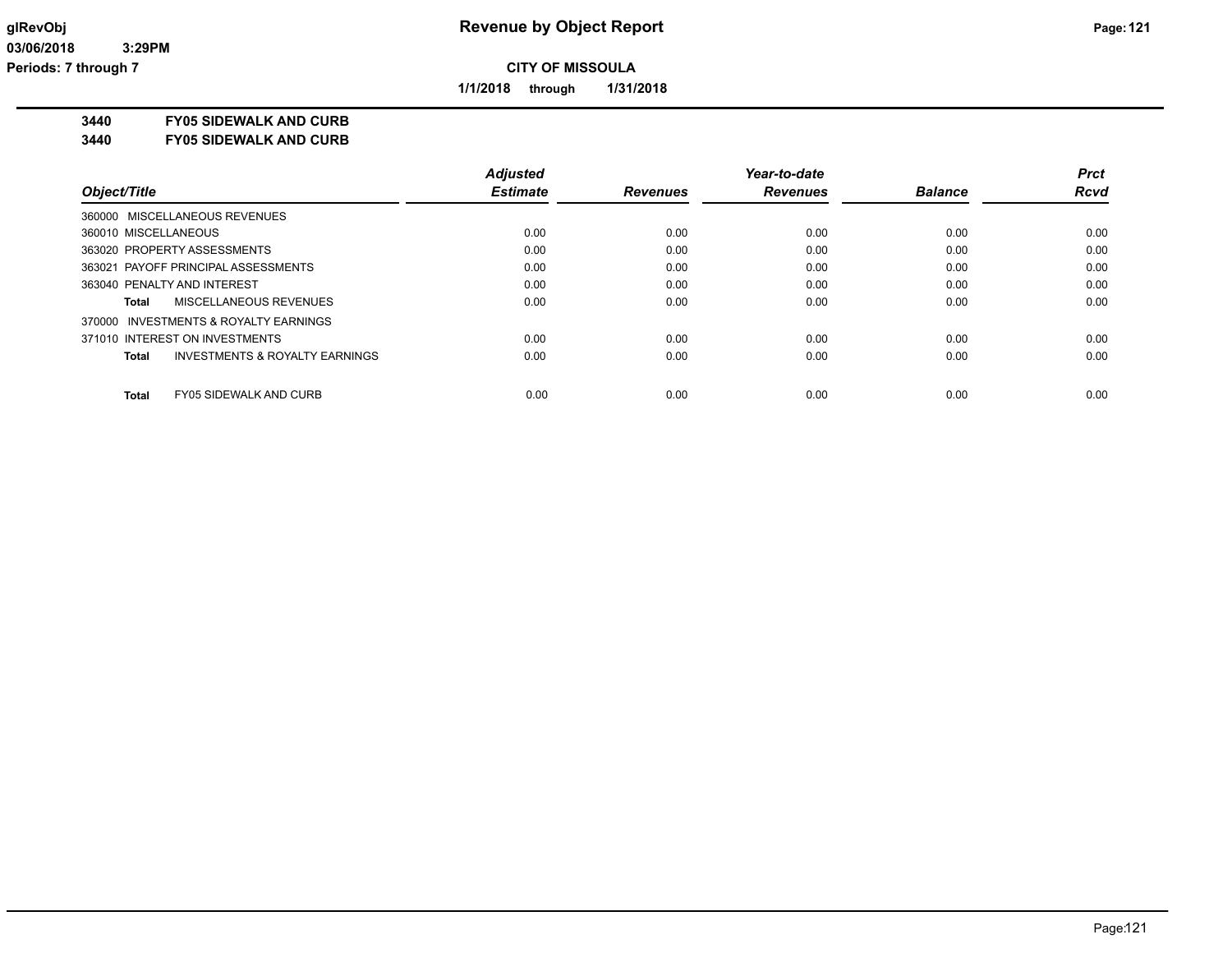**1/1/2018 through 1/31/2018**

# **3440 FY05 SIDEWALK AND CURB**

| Object/Title                                       | <b>Adjusted</b><br><b>Estimate</b> | <b>Revenues</b> | Year-to-date<br><b>Revenues</b> | <b>Balance</b> | <b>Prct</b><br><b>Rcvd</b> |
|----------------------------------------------------|------------------------------------|-----------------|---------------------------------|----------------|----------------------------|
| 360000 MISCELLANEOUS REVENUES                      |                                    |                 |                                 |                |                            |
| 360010 MISCELLANEOUS                               | 0.00                               | 0.00            | 0.00                            | 0.00           | 0.00                       |
| 363020 PROPERTY ASSESSMENTS                        | 0.00                               | 0.00            | 0.00                            | 0.00           | 0.00                       |
| 363021 PAYOFF PRINCIPAL ASSESSMENTS                | 0.00                               | 0.00            | 0.00                            | 0.00           | 0.00                       |
| 363040 PENALTY AND INTEREST                        | 0.00                               | 0.00            | 0.00                            | 0.00           | 0.00                       |
| MISCELLANEOUS REVENUES<br>Total                    | 0.00                               | 0.00            | 0.00                            | 0.00           | 0.00                       |
| 370000 INVESTMENTS & ROYALTY EARNINGS              |                                    |                 |                                 |                |                            |
| 371010 INTEREST ON INVESTMENTS                     | 0.00                               | 0.00            | 0.00                            | 0.00           | 0.00                       |
| <b>INVESTMENTS &amp; ROYALTY EARNINGS</b><br>Total | 0.00                               | 0.00            | 0.00                            | 0.00           | 0.00                       |
|                                                    |                                    |                 |                                 |                |                            |
| <b>FY05 SIDEWALK AND CURB</b><br>Total             | 0.00                               | 0.00            | 0.00                            | 0.00           | 0.00                       |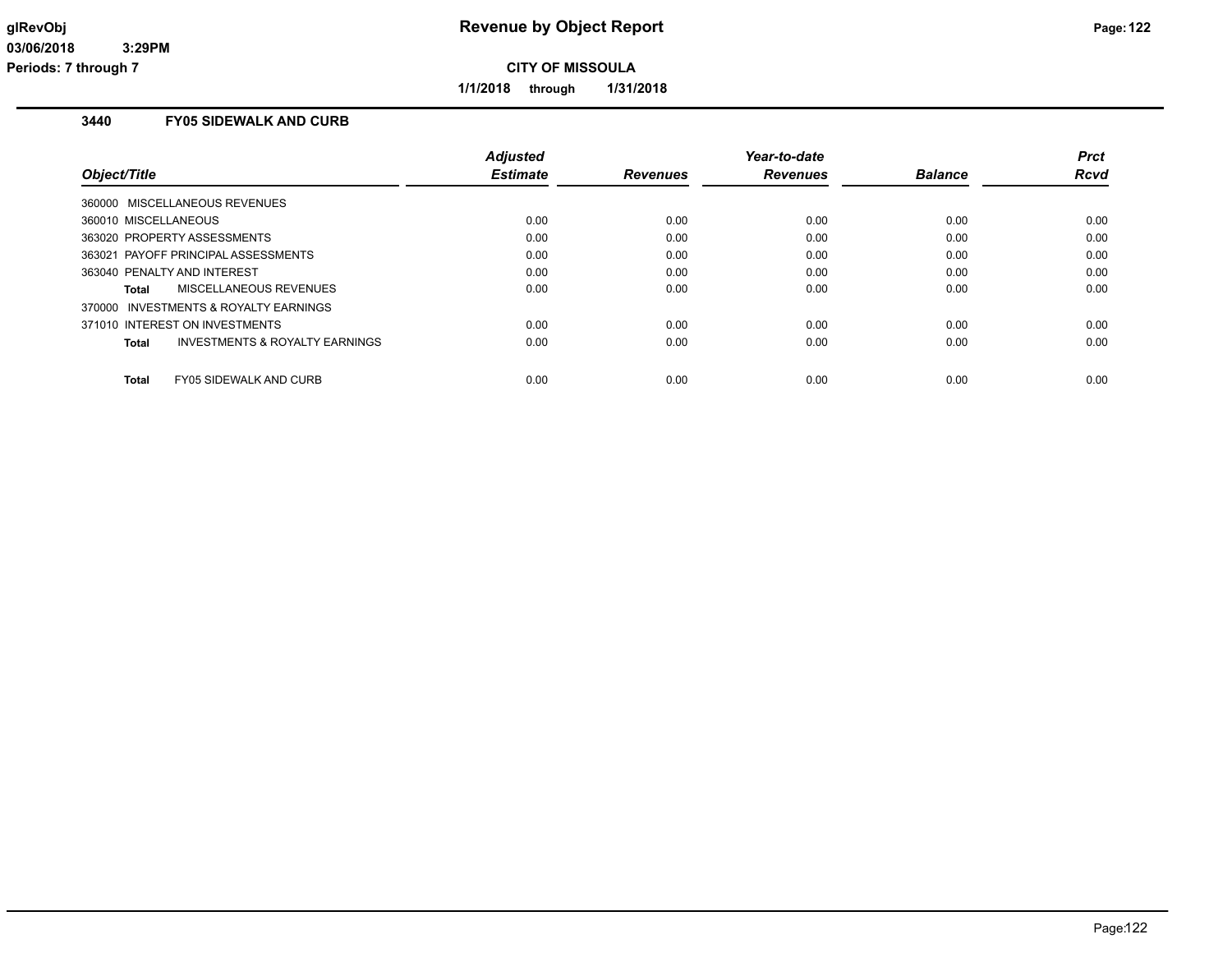**1/1/2018 through 1/31/2018**

**3450 FY06 SIDEWALK AND CURB**

**3450 FY06 SIDEWALK AND CURB**

|                                                           | <b>Adjusted</b> |                 | Year-to-date    |                | <b>Prct</b> |
|-----------------------------------------------------------|-----------------|-----------------|-----------------|----------------|-------------|
| Object/Title                                              | <b>Estimate</b> | <b>Revenues</b> | <b>Revenues</b> | <b>Balance</b> | <b>Rcvd</b> |
| 360000 MISCELLANEOUS REVENUES                             |                 |                 |                 |                |             |
| 360010 MISCELLANEOUS                                      | 1.318.00        | 0.00            | 0.00            | 1.318.00       | 0.00        |
| 363020 PROPERTY ASSESSMENTS                               | 26,413.00       | 461.72          | 13.540.70       | 12.872.30      | 51.27       |
| 363021 PAYOFF PRINCIPAL ASSESSMENTS                       | 0.00            | 0.00            | 0.00            | 0.00           | 0.00        |
| 363040 PENALTY AND INTEREST                               | 0.00            | 0.00            | 0.00            | 0.00           | 0.00        |
| MISCELLANEOUS REVENUES<br>Total                           | 27.731.00       | 461.72          | 13.540.70       | 14.190.30      | 48.83       |
| 370000 INVESTMENTS & ROYALTY EARNINGS                     |                 |                 |                 |                |             |
| 371010 INTEREST ON INVESTMENTS                            | 0.00            | 0.00            | 0.00            | 0.00           | 0.00        |
| <b>INVESTMENTS &amp; ROYALTY EARNINGS</b><br><b>Total</b> | 0.00            | 0.00            | 0.00            | 0.00           | 0.00        |
| <b>FY06 SIDEWALK AND CURB</b><br><b>Total</b>             | 27.731.00       | 461.72          | 13.540.70       | 14.190.30      | 48.83       |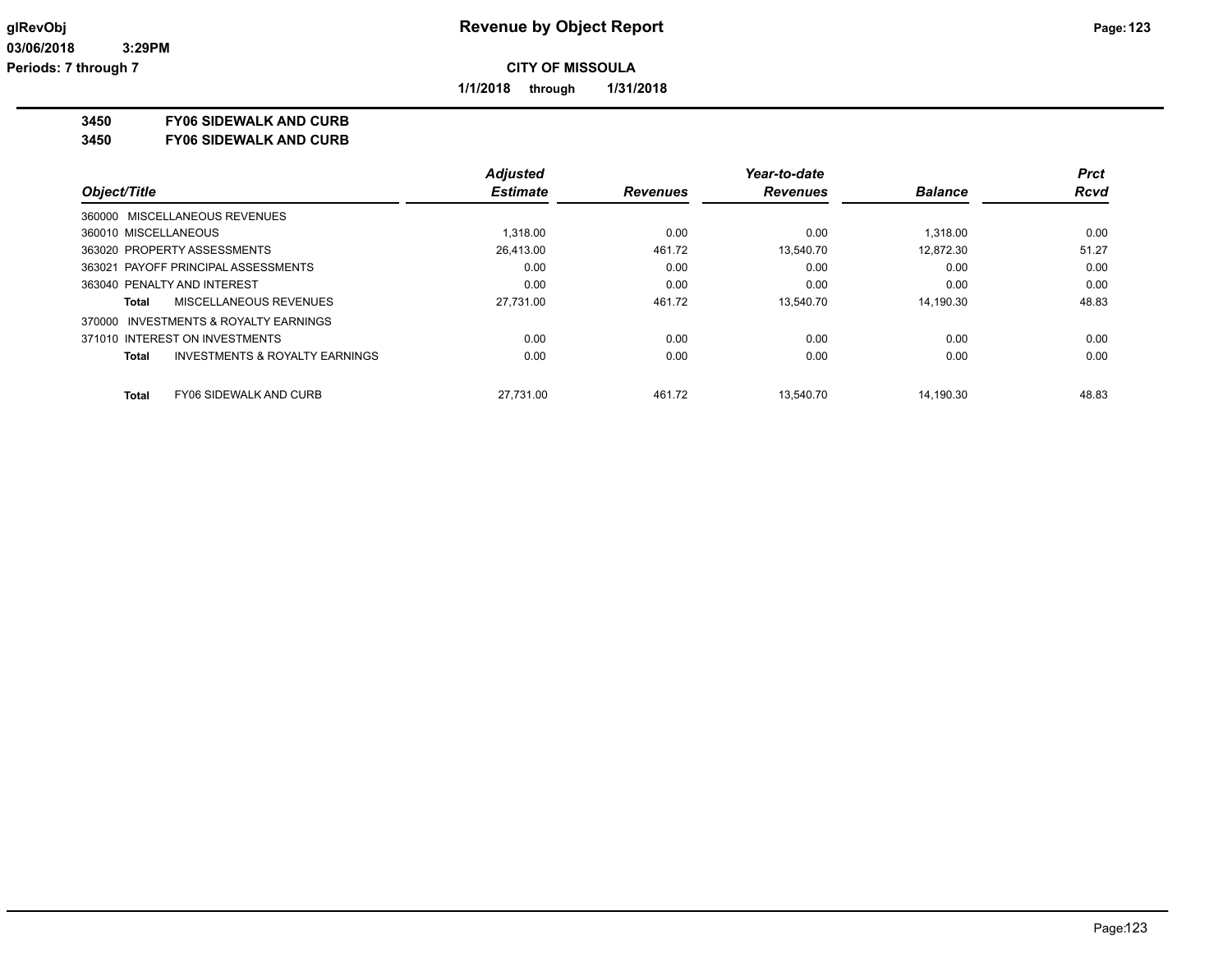**1/1/2018 through 1/31/2018**

# **3450 FY06 SIDEWALK AND CURB**

| Object/Title                                       | <b>Adjusted</b><br><b>Estimate</b> | <b>Revenues</b> | Year-to-date<br><b>Revenues</b> | <b>Balance</b> | <b>Prct</b><br>Rcvd |
|----------------------------------------------------|------------------------------------|-----------------|---------------------------------|----------------|---------------------|
| 360000 MISCELLANEOUS REVENUES                      |                                    |                 |                                 |                |                     |
| 360010 MISCELLANEOUS                               | 1.318.00                           | 0.00            | 0.00                            | 1.318.00       | 0.00                |
| 363020 PROPERTY ASSESSMENTS                        | 26.413.00                          | 461.72          | 13.540.70                       | 12.872.30      | 51.27               |
| 363021 PAYOFF PRINCIPAL ASSESSMENTS                | 0.00                               | 0.00            | 0.00                            | 0.00           | 0.00                |
| 363040 PENALTY AND INTEREST                        | 0.00                               | 0.00            | 0.00                            | 0.00           | 0.00                |
| <b>MISCELLANEOUS REVENUES</b><br>Total             | 27,731.00                          | 461.72          | 13,540.70                       | 14.190.30      | 48.83               |
| 370000 INVESTMENTS & ROYALTY EARNINGS              |                                    |                 |                                 |                |                     |
| 371010 INTEREST ON INVESTMENTS                     | 0.00                               | 0.00            | 0.00                            | 0.00           | 0.00                |
| <b>INVESTMENTS &amp; ROYALTY EARNINGS</b><br>Total | 0.00                               | 0.00            | 0.00                            | 0.00           | 0.00                |
| <b>FY06 SIDEWALK AND CURB</b><br>Total             | 27.731.00                          | 461.72          | 13.540.70                       | 14.190.30      | 48.83               |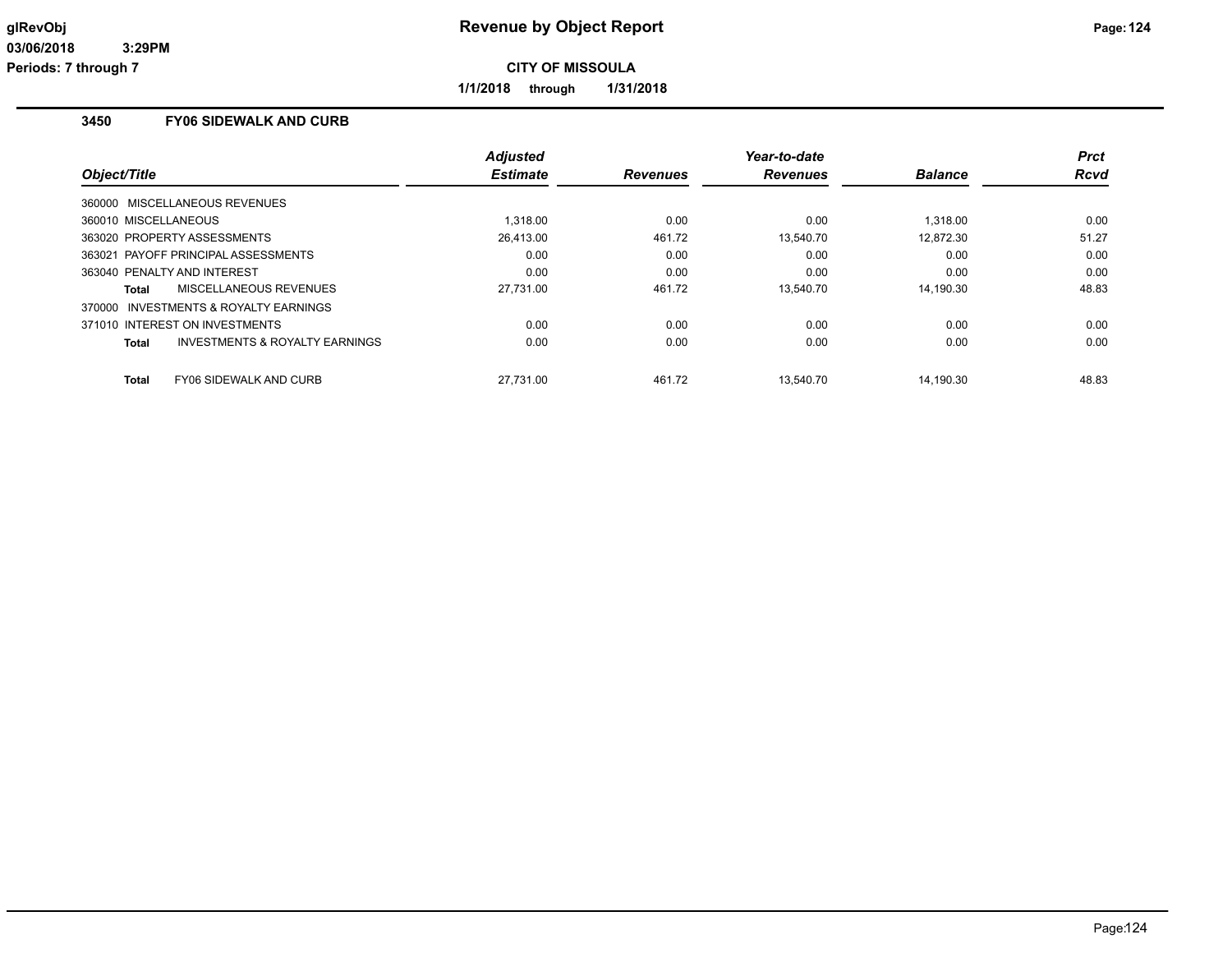**1/1/2018 through 1/31/2018**

## **3460 FY07 SIDEWALK AND CURB DEBT**

**3460 FY07 SIDEWALK AND CURB DEBT**

|                                                    | <b>Adjusted</b> |                 | Year-to-date    |                | Prct        |
|----------------------------------------------------|-----------------|-----------------|-----------------|----------------|-------------|
| Object/Title                                       | <b>Estimate</b> | <b>Revenues</b> | <b>Revenues</b> | <b>Balance</b> | <b>Rcvd</b> |
| 360000 MISCELLANEOUS REVENUES                      |                 |                 |                 |                |             |
| 360010 MISCELLANEOUS                               | 4.002.00        | 0.00            | 0.00            | 4.002.00       | 0.00        |
| 363020 PROPERTY ASSESSMENTS                        | 49.850.00       | 0.00            | 23.750.25       | 26.099.75      | 47.64       |
| 363021 PAYOFF PRINCIPAL ASSESSMENTS                | 0.00            | 0.00            | 0.00            | 0.00           | 0.00        |
| 363040 PENALTY AND INTEREST                        | 0.00            | 0.00            | 12.98           | $-12.98$       | 0.00        |
| MISCELLANEOUS REVENUES<br>Total                    | 53,852.00       | 0.00            | 23.763.23       | 30.088.77      | 44.13       |
| 370000 INVESTMENTS & ROYALTY EARNINGS              |                 |                 |                 |                |             |
| 371010 INTEREST ON INVESTMENTS                     | 0.00            | 0.00            | 0.00            | 0.00           | 0.00        |
| <b>INVESTMENTS &amp; ROYALTY EARNINGS</b><br>Total | 0.00            | 0.00            | 0.00            | 0.00           | 0.00        |
| <b>FY07 SIDEWALK AND CURB DEBT</b><br><b>Total</b> | 53.852.00       | 0.00            | 23.763.23       | 30.088.77      | 44.13       |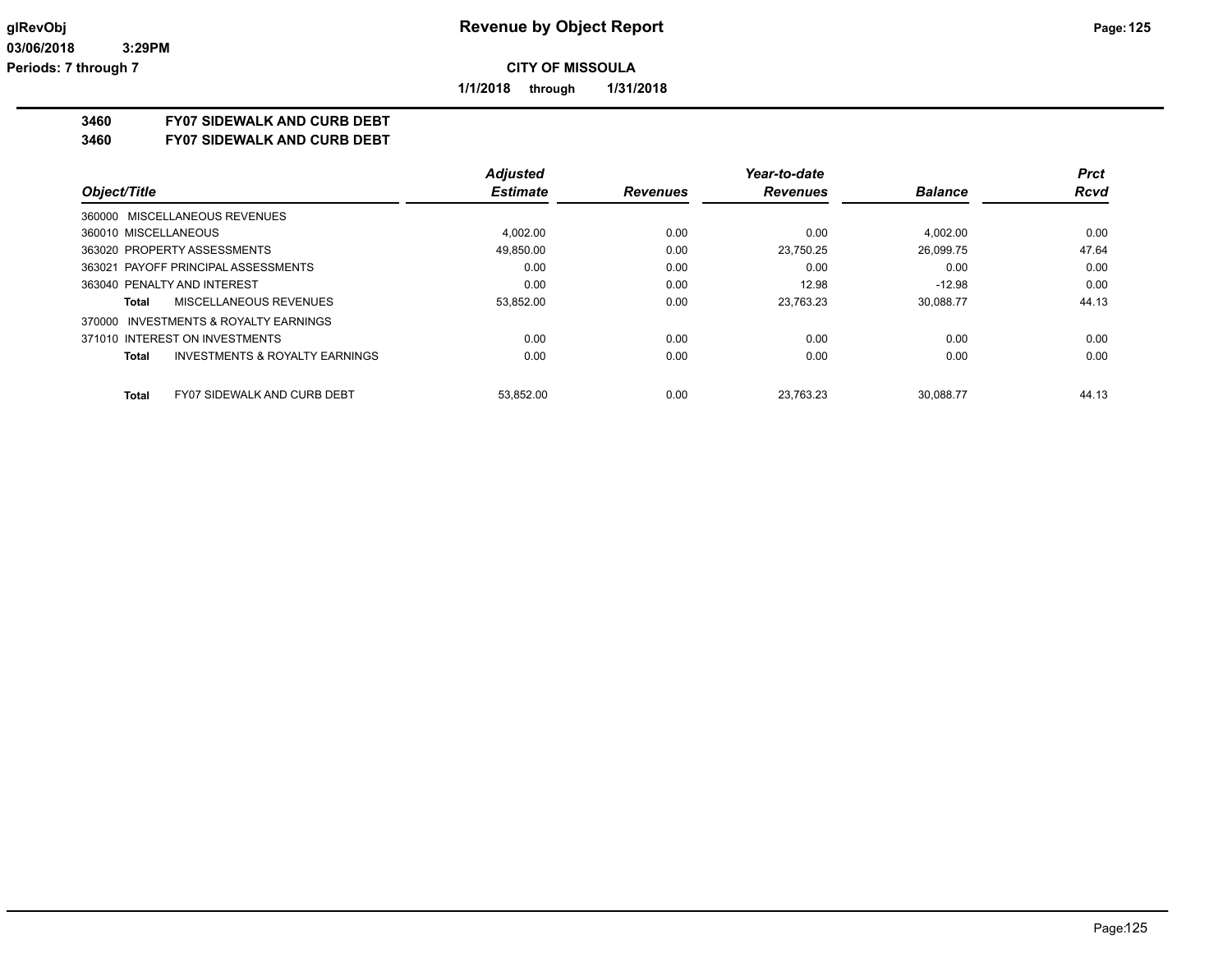**1/1/2018 through 1/31/2018**

# **3460 FY07 SIDEWALK AND CURB DEBT**

| Object/Title                                       | <b>Adjusted</b><br><b>Estimate</b> | <b>Revenues</b> | Year-to-date<br><b>Revenues</b> | <b>Balance</b> | <b>Prct</b><br><b>Rcvd</b> |
|----------------------------------------------------|------------------------------------|-----------------|---------------------------------|----------------|----------------------------|
| 360000 MISCELLANEOUS REVENUES                      |                                    |                 |                                 |                |                            |
| 360010 MISCELLANEOUS                               | 4.002.00                           | 0.00            | 0.00                            | 4.002.00       | 0.00                       |
| 363020 PROPERTY ASSESSMENTS                        | 49,850.00                          | 0.00            | 23,750.25                       | 26,099.75      | 47.64                      |
| 363021 PAYOFF PRINCIPAL ASSESSMENTS                | 0.00                               | 0.00            | 0.00                            | 0.00           | 0.00                       |
| 363040 PENALTY AND INTEREST                        | 0.00                               | 0.00            | 12.98                           | $-12.98$       | 0.00                       |
| MISCELLANEOUS REVENUES<br>Total                    | 53,852.00                          | 0.00            | 23,763.23                       | 30.088.77      | 44.13                      |
| 370000 INVESTMENTS & ROYALTY EARNINGS              |                                    |                 |                                 |                |                            |
| 371010 INTEREST ON INVESTMENTS                     | 0.00                               | 0.00            | 0.00                            | 0.00           | 0.00                       |
| <b>INVESTMENTS &amp; ROYALTY EARNINGS</b><br>Total | 0.00                               | 0.00            | 0.00                            | 0.00           | 0.00                       |
|                                                    |                                    |                 |                                 |                |                            |
| <b>FY07 SIDEWALK AND CURB DEBT</b><br>Total        | 53.852.00                          | 0.00            | 23.763.23                       | 30.088.77      | 44.13                      |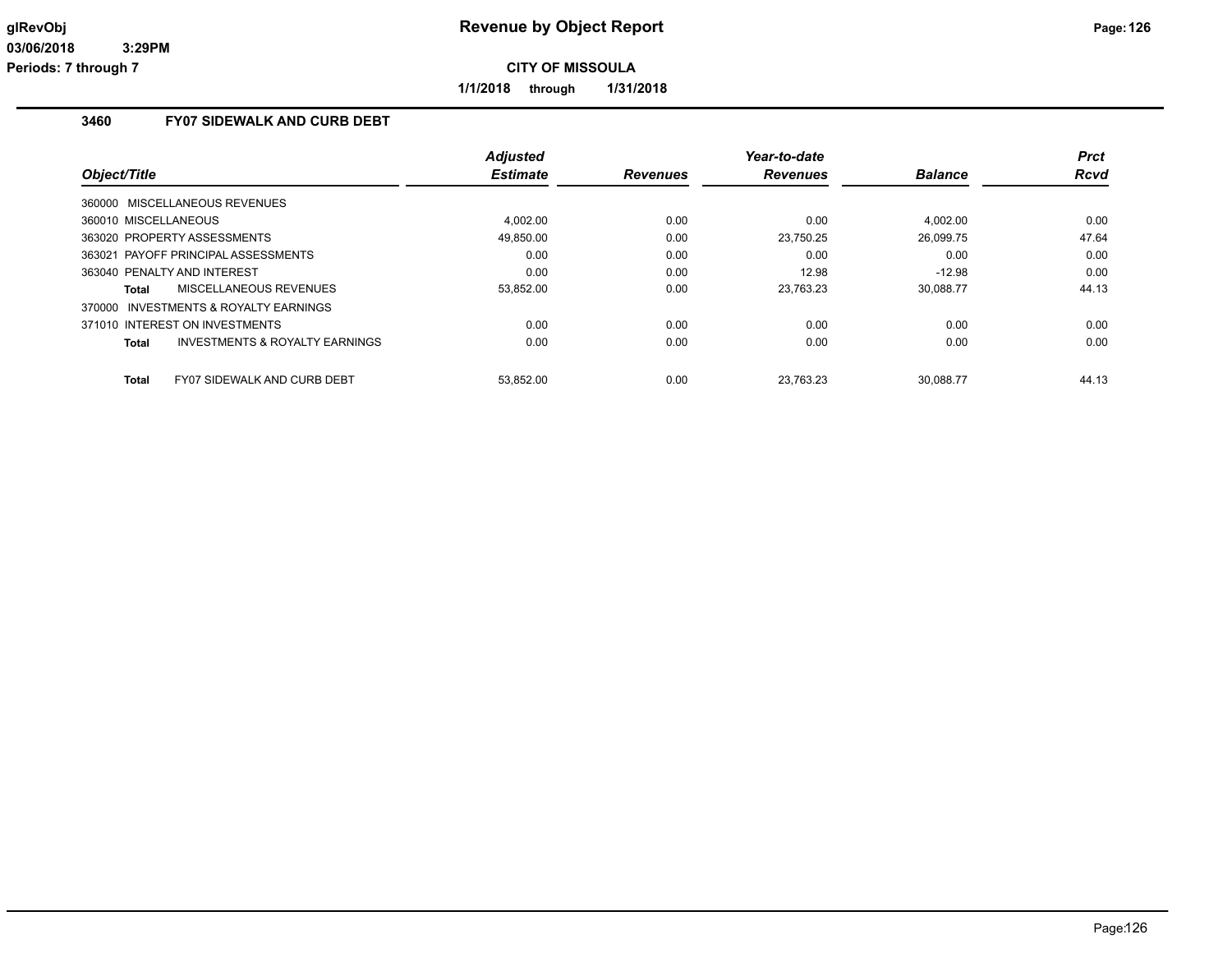**1/1/2018 through 1/31/2018**

# **3461 SERIES 2008A SIDEWALK AND CURB**

**3461 SERIES 2008A SIDEWALK AND CURB**

|                                                           | <b>Adjusted</b> |                 | Year-to-date    |                | Prct        |
|-----------------------------------------------------------|-----------------|-----------------|-----------------|----------------|-------------|
| Object/Title                                              | <b>Estimate</b> | <b>Revenues</b> | <b>Revenues</b> | <b>Balance</b> | <b>Rcvd</b> |
| 360000 MISCELLANEOUS REVENUES                             |                 |                 |                 |                |             |
| 360010 MISCELLANEOUS                                      | 0.00            | 0.00            | 0.00            | 0.00           | 0.00        |
| 363020 PROPERTY ASSESSMENTS                               | 26.452.00       | 262.72          | 11.390.99       | 15.061.01      | 43.06       |
| 363021 PAYOFF PRINCIPAL ASSESSMENTS                       | 0.00            | 0.00            | 0.00            | 0.00           | 0.00        |
| 363040 PENALTY AND INTEREST                               | 0.00            | 0.00            | 10.91           | $-10.91$       | 0.00        |
| MISCELLANEOUS REVENUES<br>Total                           | 26,452.00       | 262.72          | 11.401.90       | 15.050.10      | 43.10       |
| 370000 INVESTMENTS & ROYALTY EARNINGS                     |                 |                 |                 |                |             |
| 371010 INTEREST ON INVESTMENTS                            | 0.00            | 0.00            | 0.00            | 0.00           | 0.00        |
| <b>INVESTMENTS &amp; ROYALTY EARNINGS</b><br><b>Total</b> | 0.00            | 0.00            | 0.00            | 0.00           | 0.00        |
| SERIES 2008A SIDEWALK AND CURB<br><b>Total</b>            | 26.452.00       | 262.72          | 11.401.90       | 15.050.10      | 43.10       |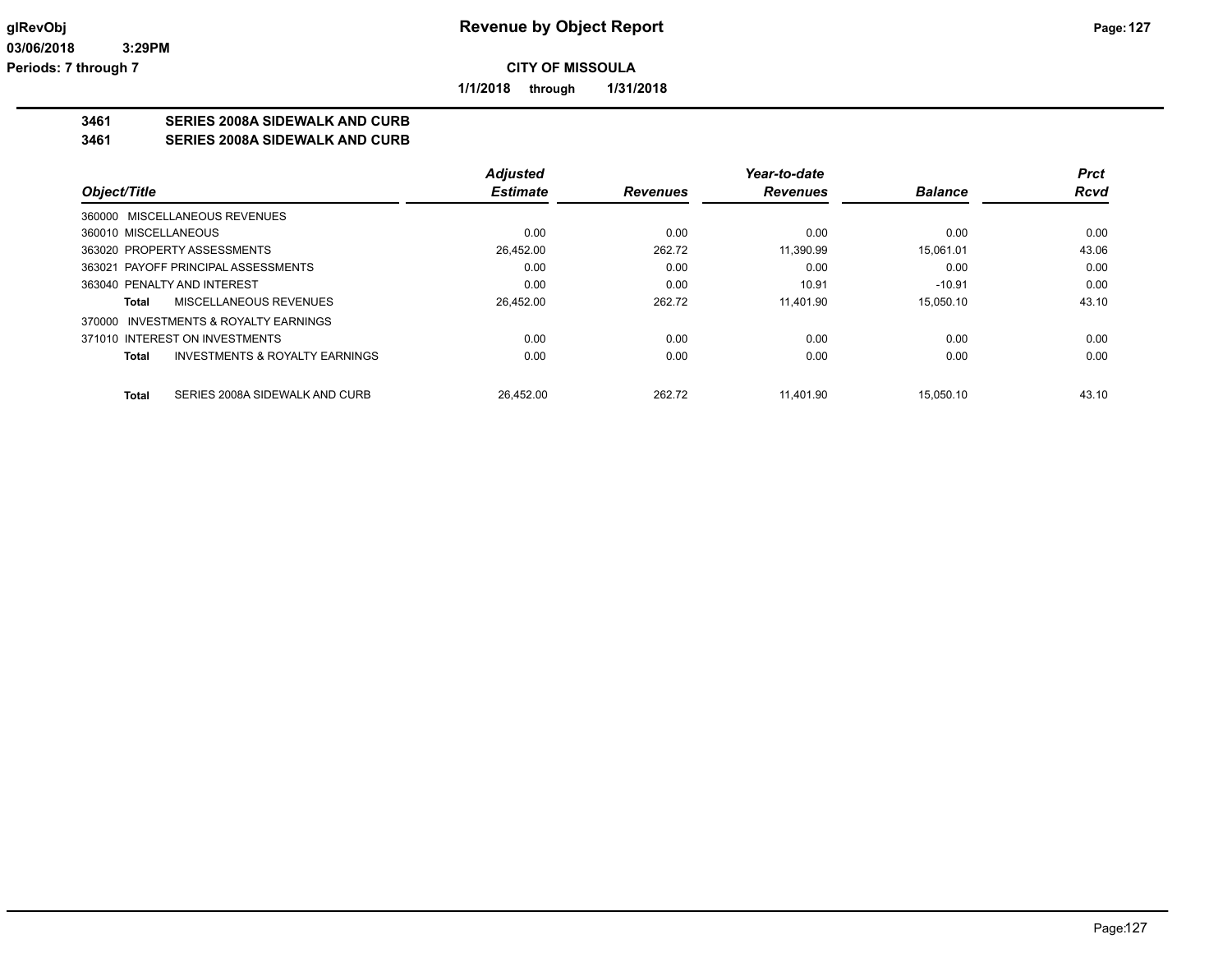**1/1/2018 through 1/31/2018**

#### **3461 SERIES 2008A SIDEWALK AND CURB**

| Object/Title                                              | <b>Adjusted</b><br><b>Estimate</b> | <b>Revenues</b> | Year-to-date<br><b>Revenues</b> | <b>Balance</b> | Prct<br><b>Rcvd</b> |
|-----------------------------------------------------------|------------------------------------|-----------------|---------------------------------|----------------|---------------------|
| 360000 MISCELLANEOUS REVENUES                             |                                    |                 |                                 |                |                     |
| 360010 MISCELLANEOUS                                      | 0.00                               | 0.00            | 0.00                            | 0.00           | 0.00                |
| 363020 PROPERTY ASSESSMENTS                               | 26,452.00                          | 262.72          | 11,390.99                       | 15.061.01      | 43.06               |
| 363021 PAYOFF PRINCIPAL ASSESSMENTS                       | 0.00                               | 0.00            | 0.00                            | 0.00           | 0.00                |
| 363040 PENALTY AND INTEREST                               | 0.00                               | 0.00            | 10.91                           | $-10.91$       | 0.00                |
| <b>MISCELLANEOUS REVENUES</b><br>Total                    | 26,452.00                          | 262.72          | 11.401.90                       | 15.050.10      | 43.10               |
| 370000 INVESTMENTS & ROYALTY EARNINGS                     |                                    |                 |                                 |                |                     |
| 371010 INTEREST ON INVESTMENTS                            | 0.00                               | 0.00            | 0.00                            | 0.00           | 0.00                |
| <b>INVESTMENTS &amp; ROYALTY EARNINGS</b><br><b>Total</b> | 0.00                               | 0.00            | 0.00                            | 0.00           | 0.00                |
| SERIES 2008A SIDEWALK AND CURB<br><b>Total</b>            | 26.452.00                          | 262.72          | 11.401.90                       | 15.050.10      | 43.10               |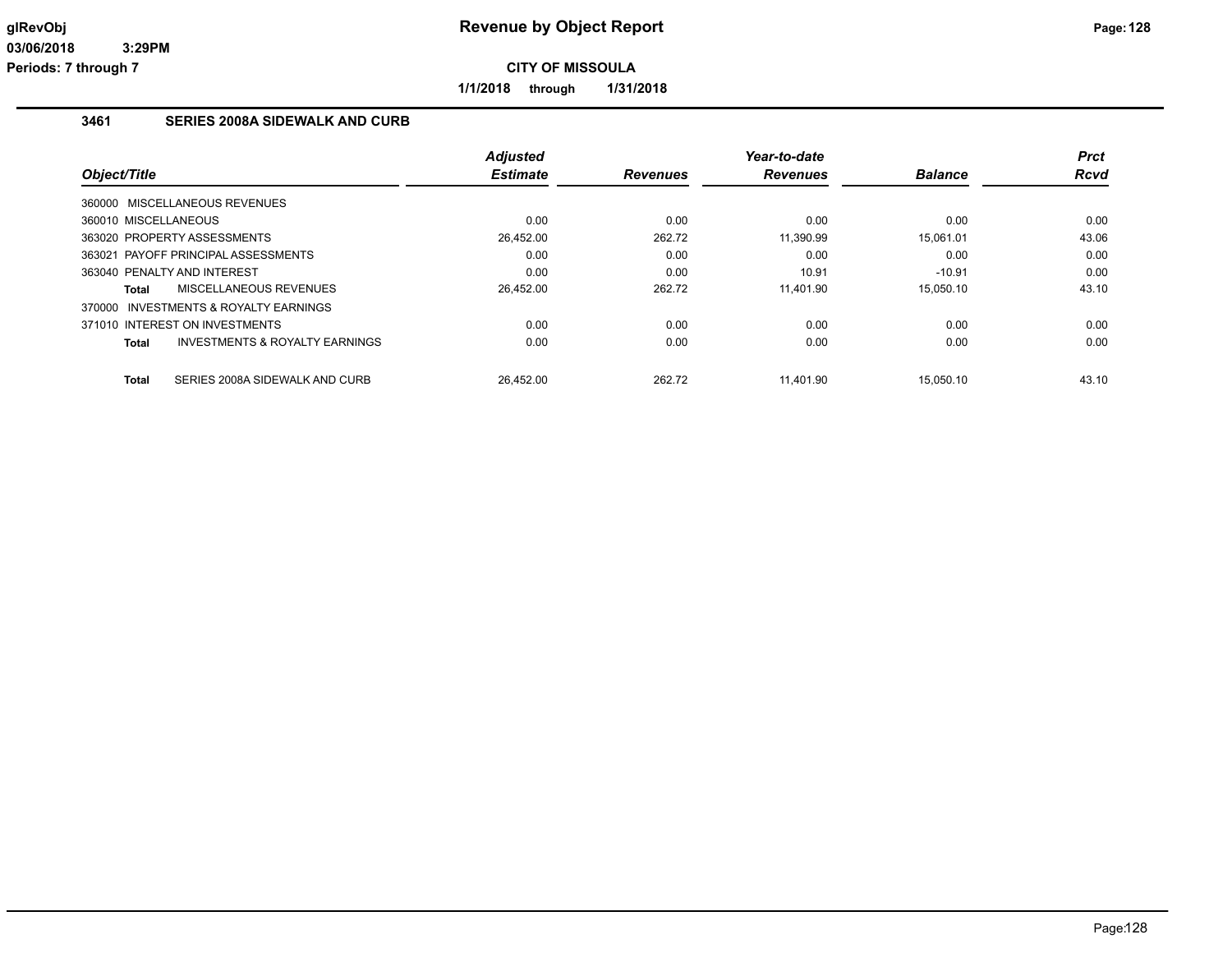**1/1/2018 through 1/31/2018**

# **3462 SERIES 2009 SIDEWALK AND CURB**

**3462 SERIES 2009 SIDEWALK AND CURB**

|                                        | <b>Adjusted</b> |                 | Year-to-date    |                | Prct        |
|----------------------------------------|-----------------|-----------------|-----------------|----------------|-------------|
| Object/Title                           | <b>Estimate</b> | <b>Revenues</b> | <b>Revenues</b> | <b>Balance</b> | <b>Rcvd</b> |
| 360000 MISCELLANEOUS REVENUES          |                 |                 |                 |                |             |
| 360010 MISCELLANEOUS                   | 5.161.00        | 0.00            | 0.00            | 5.161.00       | 0.00        |
| 363020 PROPERTY ASSESSMENTS            | 36.018.00       | 123.46          | 21.795.97       | 14.222.03      | 60.51       |
| 363021 PAYOFF PRINCIPAL ASSESSMENTS    | 0.00            | 0.00            | 0.00            | 0.00           | 0.00        |
| 363040 PENALTY AND INTEREST            | 0.00            | 0.00            | 0.00            | 0.00           | 0.00        |
| MISCELLANEOUS REVENUES<br>Total        | 41.179.00       | 123.46          | 21.795.97       | 19.383.03      | 52.93       |
| 380000 OTHER FINANCING SOURCES         |                 |                 |                 |                |             |
| 381030 SID BONDS PROCEEDS              | 0.00            | 0.00            | 0.00            | 0.00           | 0.00        |
| OTHER FINANCING SOURCES<br>Total       | 0.00            | 0.00            | 0.00            | 0.00           | 0.00        |
| Total<br>SERIES 2009 SIDEWALK AND CURB | 41.179.00       | 123.46          | 21.795.97       | 19.383.03      | 52.93       |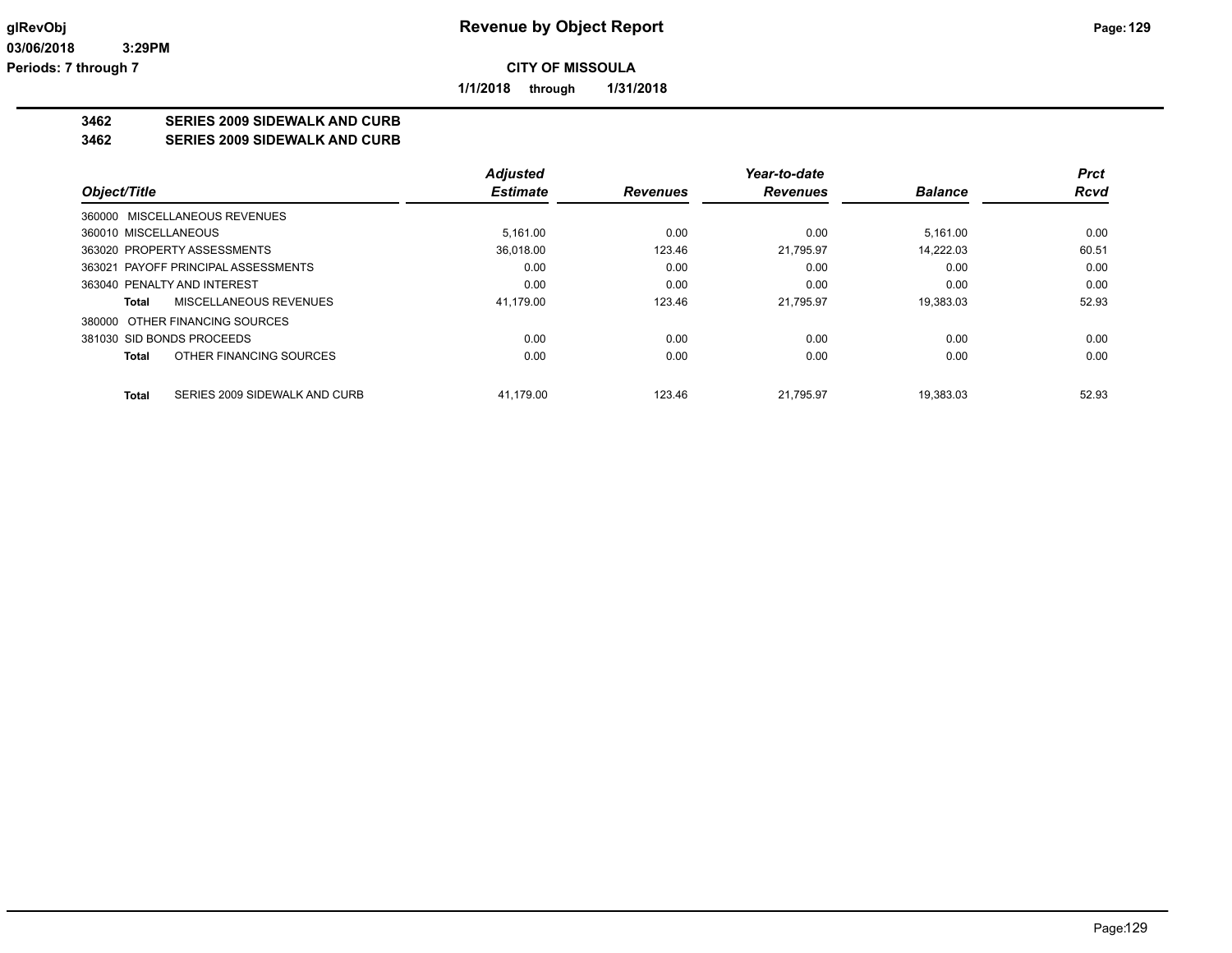**1/1/2018 through 1/31/2018**

# **3462 SERIES 2009 SIDEWALK AND CURB**

| Object/Title                   |                                     | <b>Adjusted</b><br><b>Estimate</b> | <b>Revenues</b> | Year-to-date<br><b>Revenues</b> | <b>Balance</b> | <b>Prct</b><br>Rcvd |
|--------------------------------|-------------------------------------|------------------------------------|-----------------|---------------------------------|----------------|---------------------|
| 360000 MISCELLANEOUS REVENUES  |                                     |                                    |                 |                                 |                |                     |
| 360010 MISCELLANEOUS           |                                     | 5.161.00                           | 0.00            | 0.00                            | 5.161.00       | 0.00                |
| 363020 PROPERTY ASSESSMENTS    |                                     | 36,018.00                          | 123.46          | 21,795.97                       | 14.222.03      | 60.51               |
|                                | 363021 PAYOFF PRINCIPAL ASSESSMENTS | 0.00                               | 0.00            | 0.00                            | 0.00           | 0.00                |
| 363040 PENALTY AND INTEREST    |                                     | 0.00                               | 0.00            | 0.00                            | 0.00           | 0.00                |
| Total                          | <b>MISCELLANEOUS REVENUES</b>       | 41.179.00                          | 123.46          | 21,795.97                       | 19.383.03      | 52.93               |
| 380000 OTHER FINANCING SOURCES |                                     |                                    |                 |                                 |                |                     |
| 381030 SID BONDS PROCEEDS      |                                     | 0.00                               | 0.00            | 0.00                            | 0.00           | 0.00                |
| Total                          | OTHER FINANCING SOURCES             | 0.00                               | 0.00            | 0.00                            | 0.00           | 0.00                |
| <b>Total</b>                   | SERIES 2009 SIDEWALK AND CURB       | 41.179.00                          | 123.46          | 21.795.97                       | 19.383.03      | 52.93               |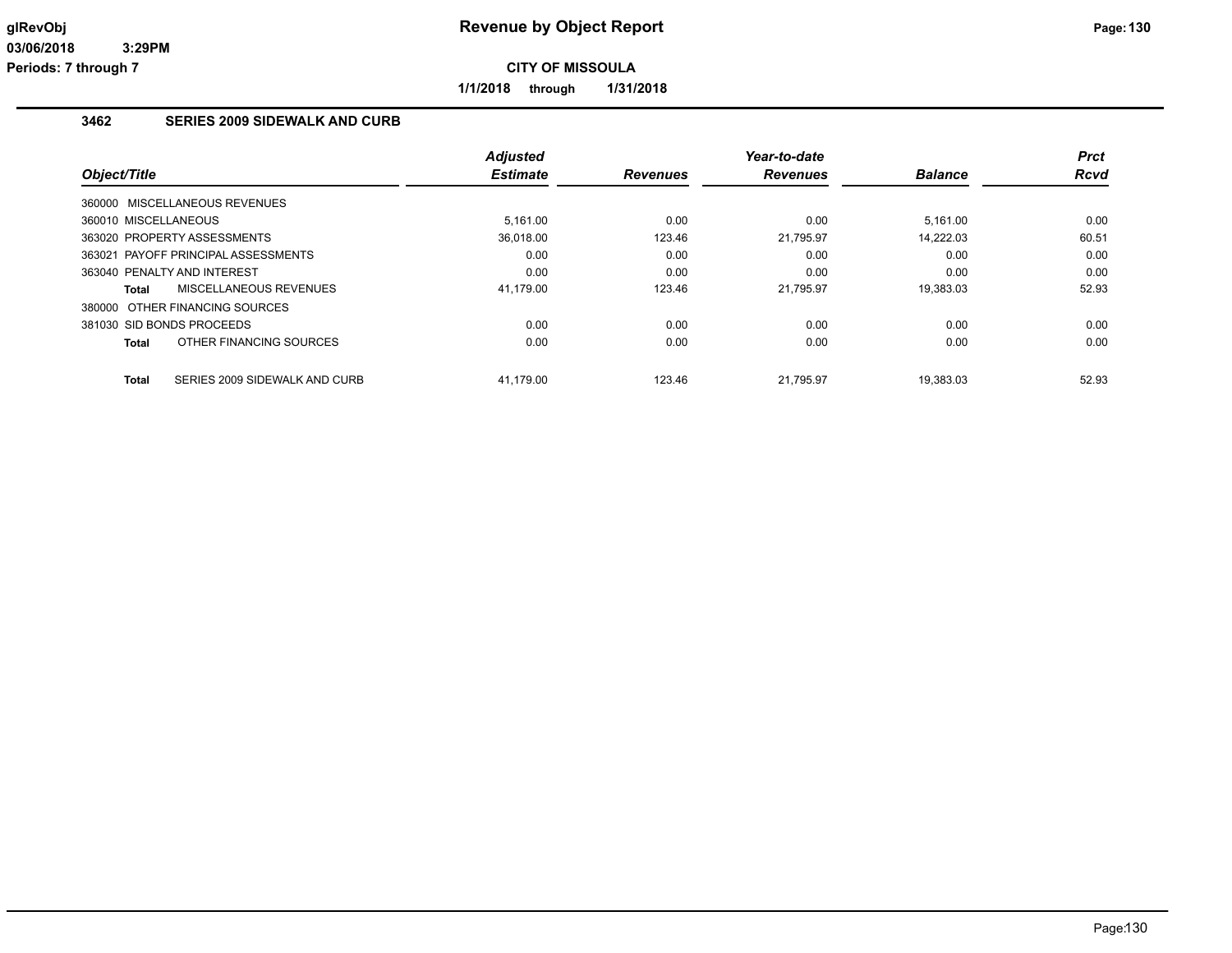**1/1/2018 through 1/31/2018**

# **3463 SERIES 2010 SIDEWALK AND CURB**

**3463 SERIES 2010 SIDEWALK AND CURB**

|                                                    | <b>Adjusted</b> |                 | Year-to-date    |                | <b>Prct</b> |
|----------------------------------------------------|-----------------|-----------------|-----------------|----------------|-------------|
| Object/Title                                       | <b>Estimate</b> | <b>Revenues</b> | <b>Revenues</b> | <b>Balance</b> | <b>Rcvd</b> |
| 360000 MISCELLANEOUS REVENUES                      |                 |                 |                 |                |             |
| 360010 MISCELLANEOUS                               | 3.452.00        | 0.00            | 0.00            | 3.452.00       | 0.00        |
| 363020 PROPERTY ASSESSMENTS                        | 92,938.00       | 1,138.66        | 38,625.13       | 54.312.87      | 41.56       |
| 363021 PAYOFF PRINCIPAL ASSESSMENTS                | 0.00            | 0.00            | 5,887.36        | $-5,887.36$    | 0.00        |
| 363040 PENALTY AND INTEREST                        | 0.00            | 0.00            | 17.53           | $-17.53$       | 0.00        |
| MISCELLANEOUS REVENUES<br>Total                    | 96,390.00       | 1,138.66        | 44,530.02       | 51,859.98      | 46.20       |
| INVESTMENTS & ROYALTY EARNINGS<br>370000           |                 |                 |                 |                |             |
| 371010 INTEREST ON INVESTMENTS                     | 0.00            | 0.00            | 0.00            | 0.00           | 0.00        |
| <b>INVESTMENTS &amp; ROYALTY EARNINGS</b><br>Total | 0.00            | 0.00            | 0.00            | 0.00           | 0.00        |
| OTHER FINANCING SOURCES<br>380000                  |                 |                 |                 |                |             |
| 383042 TRANSFERS FROM OTHER FUNDS                  | 0.00            | 0.00            | 0.00            | 0.00           | 0.00        |
| OTHER FINANCING SOURCES<br>Total                   | 0.00            | 0.00            | 0.00            | 0.00           | 0.00        |
| SERIES 2010 SIDEWALK AND CURB<br><b>Total</b>      | 96,390.00       | 1,138.66        | 44,530.02       | 51,859.98      | 46.20       |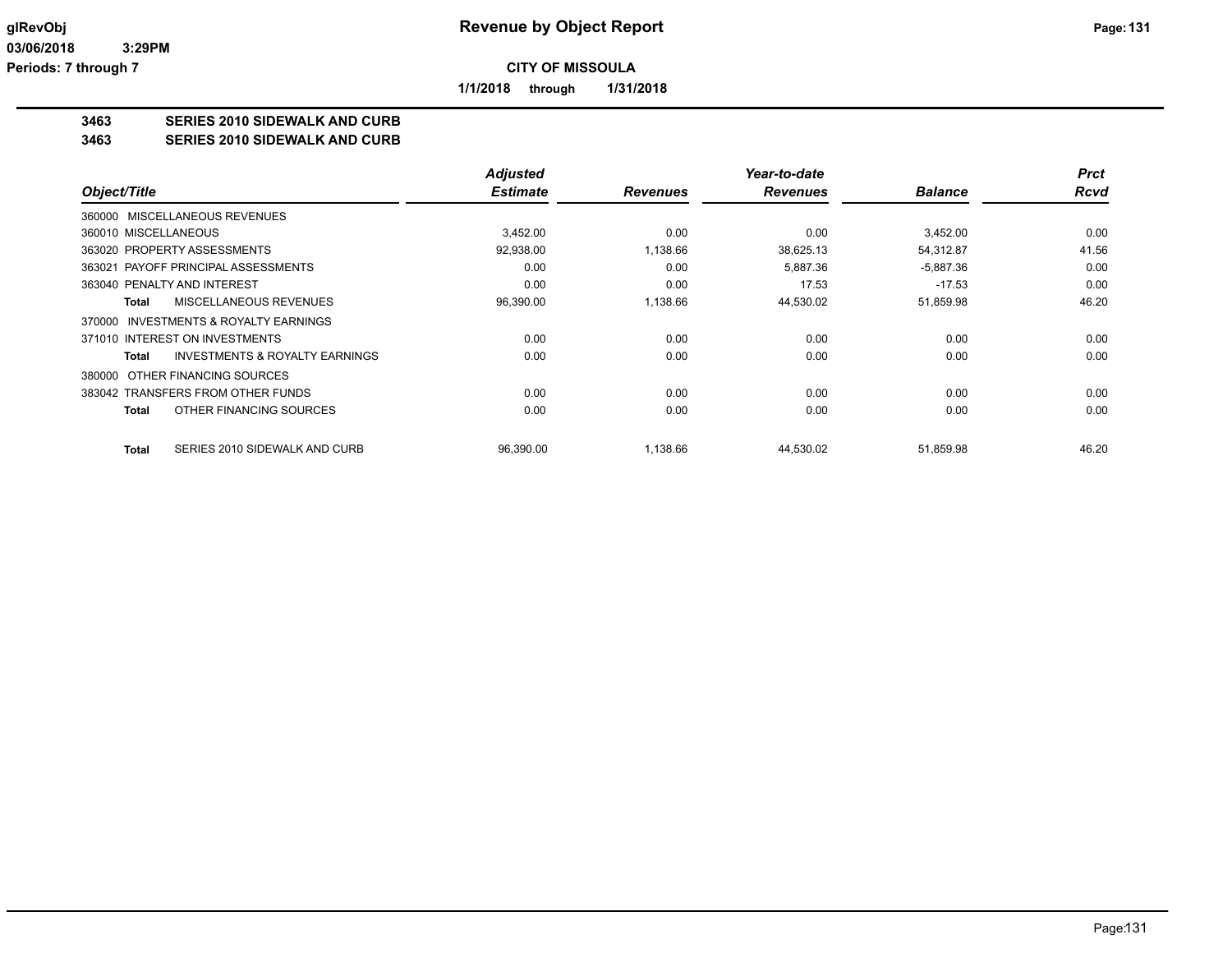**1/1/2018 through 1/31/2018**

#### **3463 SERIES 2010 SIDEWALK AND CURB**

| Object/Title                                        | <b>Adjusted</b><br><b>Estimate</b> | <b>Revenues</b> | Year-to-date<br><b>Revenues</b> | <b>Balance</b> | <b>Prct</b><br><b>Rcvd</b> |
|-----------------------------------------------------|------------------------------------|-----------------|---------------------------------|----------------|----------------------------|
|                                                     |                                    |                 |                                 |                |                            |
| 360000 MISCELLANEOUS REVENUES                       |                                    |                 |                                 |                |                            |
| 360010 MISCELLANEOUS                                | 3,452.00                           | 0.00            | 0.00                            | 3,452.00       | 0.00                       |
| 363020 PROPERTY ASSESSMENTS                         | 92,938.00                          | 1.138.66        | 38,625.13                       | 54,312.87      | 41.56                      |
| 363021 PAYOFF PRINCIPAL ASSESSMENTS                 | 0.00                               | 0.00            | 5.887.36                        | $-5,887.36$    | 0.00                       |
| 363040 PENALTY AND INTEREST                         | 0.00                               | 0.00            | 17.53                           | $-17.53$       | 0.00                       |
| <b>MISCELLANEOUS REVENUES</b><br><b>Total</b>       | 96,390.00                          | 1,138.66        | 44,530.02                       | 51,859.98      | 46.20                      |
| <b>INVESTMENTS &amp; ROYALTY EARNINGS</b><br>370000 |                                    |                 |                                 |                |                            |
| 371010 INTEREST ON INVESTMENTS                      | 0.00                               | 0.00            | 0.00                            | 0.00           | 0.00                       |
| <b>INVESTMENTS &amp; ROYALTY EARNINGS</b><br>Total  | 0.00                               | 0.00            | 0.00                            | 0.00           | 0.00                       |
| 380000 OTHER FINANCING SOURCES                      |                                    |                 |                                 |                |                            |
| 383042 TRANSFERS FROM OTHER FUNDS                   | 0.00                               | 0.00            | 0.00                            | 0.00           | 0.00                       |
| OTHER FINANCING SOURCES<br><b>Total</b>             | 0.00                               | 0.00            | 0.00                            | 0.00           | 0.00                       |
|                                                     |                                    |                 |                                 |                |                            |
| <b>Total</b><br>SERIES 2010 SIDEWALK AND CURB       | 96,390.00                          | 1,138.66        | 44,530.02                       | 51,859.98      | 46.20                      |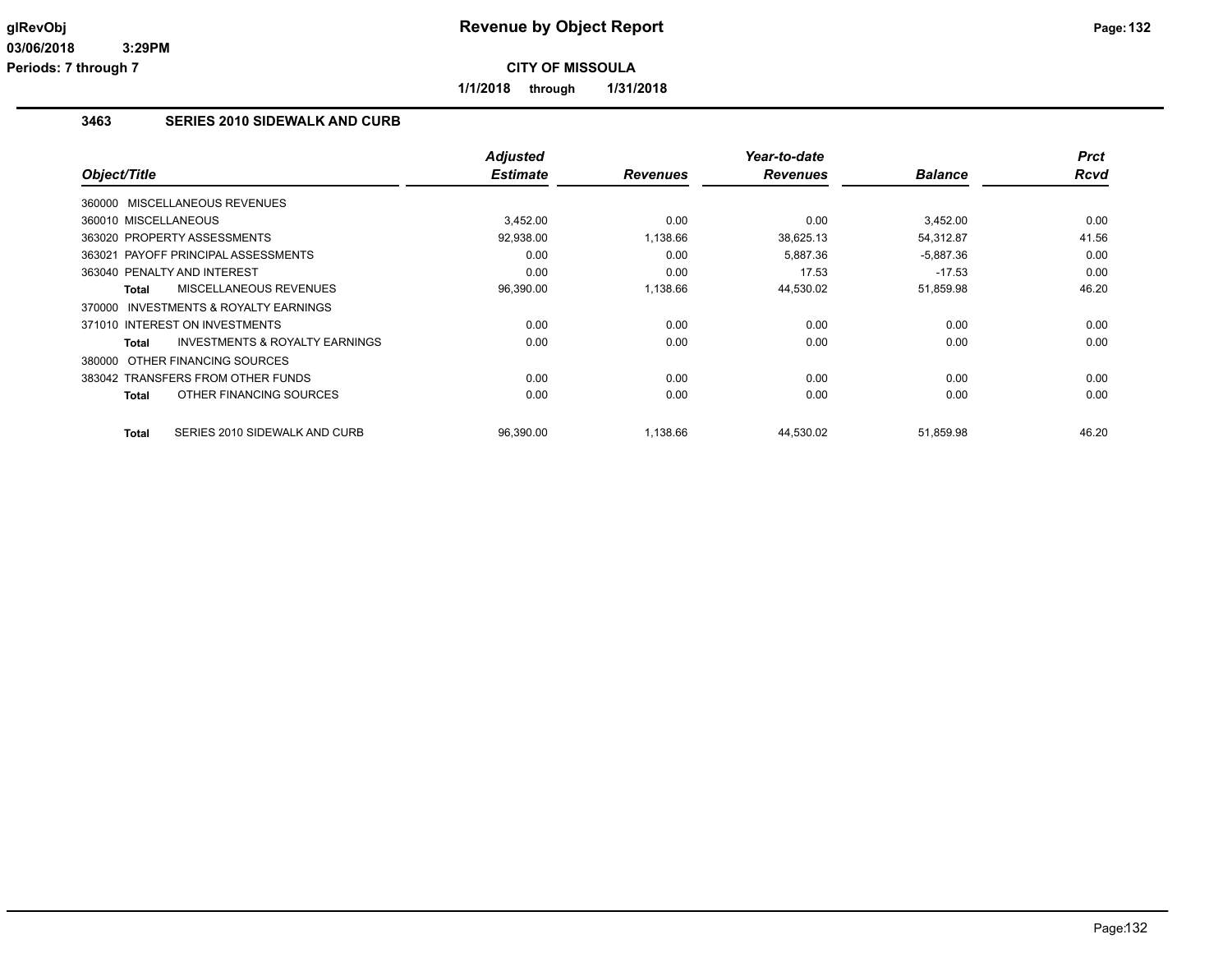**1/1/2018 through 1/31/2018**

#### **3464 FY12 S/C DEBT SERVICE**

**3464 FY12 S/C DEBT SERVICE**

|                                                | <b>Adjusted</b> |                 | Year-to-date    |                | Prct        |
|------------------------------------------------|-----------------|-----------------|-----------------|----------------|-------------|
| Object/Title                                   | <b>Estimate</b> | <b>Revenues</b> | <b>Revenues</b> | <b>Balance</b> | <b>Rcvd</b> |
| 360000 MISCELLANEOUS REVENUES                  |                 |                 |                 |                |             |
| 360010 MISCELLANEOUS                           | 3.670.00        | 0.00            | 0.00            | 3.670.00       | 0.00        |
| 363020 PROPERTY ASSESSMENTS                    | 64,560.00       | 1,360.27        | 35.722.34       | 28,837.66      | 55.33       |
| 363021 PAYOFF PRINCIPAL ASSESSMENTS            | 0.00            | 0.00            | 3.214.75        | $-3.214.75$    | 0.00        |
| 363040 PENALTY AND INTEREST                    | 0.00            | 9.90            | 18.79           | $-18.79$       | 0.00        |
| <b>MISCELLANEOUS REVENUES</b><br>Total         | 68,230.00       | 1.370.17        | 38,955.88       | 29.274.12      | 57.09       |
| INVESTMENTS & ROYALTY EARNINGS<br>370000       |                 |                 |                 |                |             |
| 371010 INTEREST ON INVESTMENTS                 | 0.00            | 0.00            | 0.00            | 0.00           | 0.00        |
| INVESTMENTS & ROYALTY EARNINGS<br><b>Total</b> | 0.00            | 0.00            | 0.00            | 0.00           | 0.00        |
| FY12 S/C DEBT SERVICE<br>Total                 | 68.230.00       | 1.370.17        | 38.955.88       | 29.274.12      | 57.09       |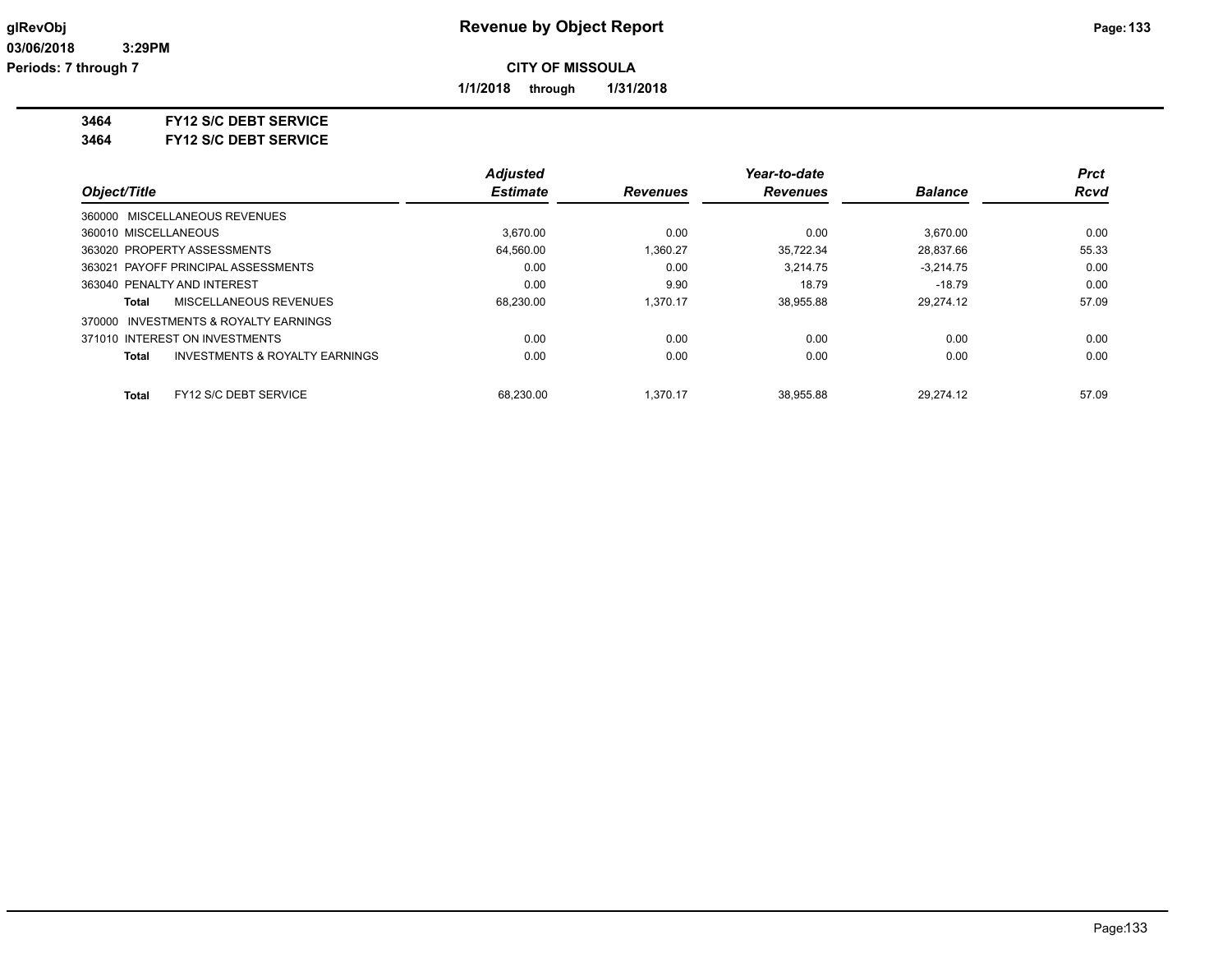**1/1/2018 through 1/31/2018**

# **3464 FY12 S/C DEBT SERVICE**

| Object/Title                                       | <b>Adjusted</b><br><b>Estimate</b> | <b>Revenues</b> | Year-to-date<br><b>Revenues</b> | <b>Balance</b> | <b>Prct</b><br><b>Rcvd</b> |
|----------------------------------------------------|------------------------------------|-----------------|---------------------------------|----------------|----------------------------|
|                                                    |                                    |                 |                                 |                |                            |
| 360000 MISCELLANEOUS REVENUES                      |                                    |                 |                                 |                |                            |
| 360010 MISCELLANEOUS                               | 3.670.00                           | 0.00            | 0.00                            | 3.670.00       | 0.00                       |
| 363020 PROPERTY ASSESSMENTS                        | 64.560.00                          | 1.360.27        | 35,722.34                       | 28,837.66      | 55.33                      |
| 363021 PAYOFF PRINCIPAL ASSESSMENTS                | 0.00                               | 0.00            | 3.214.75                        | $-3.214.75$    | 0.00                       |
| 363040 PENALTY AND INTEREST                        | 0.00                               | 9.90            | 18.79                           | $-18.79$       | 0.00                       |
| MISCELLANEOUS REVENUES<br>Total                    | 68,230.00                          | 1.370.17        | 38,955.88                       | 29,274.12      | 57.09                      |
| 370000 INVESTMENTS & ROYALTY EARNINGS              |                                    |                 |                                 |                |                            |
| 371010 INTEREST ON INVESTMENTS                     | 0.00                               | 0.00            | 0.00                            | 0.00           | 0.00                       |
| <b>INVESTMENTS &amp; ROYALTY EARNINGS</b><br>Total | 0.00                               | 0.00            | 0.00                            | 0.00           | 0.00                       |
|                                                    |                                    |                 |                                 |                |                            |
| FY12 S/C DEBT SERVICE<br>Total                     | 68.230.00                          | 1.370.17        | 38.955.88                       | 29.274.12      | 57.09                      |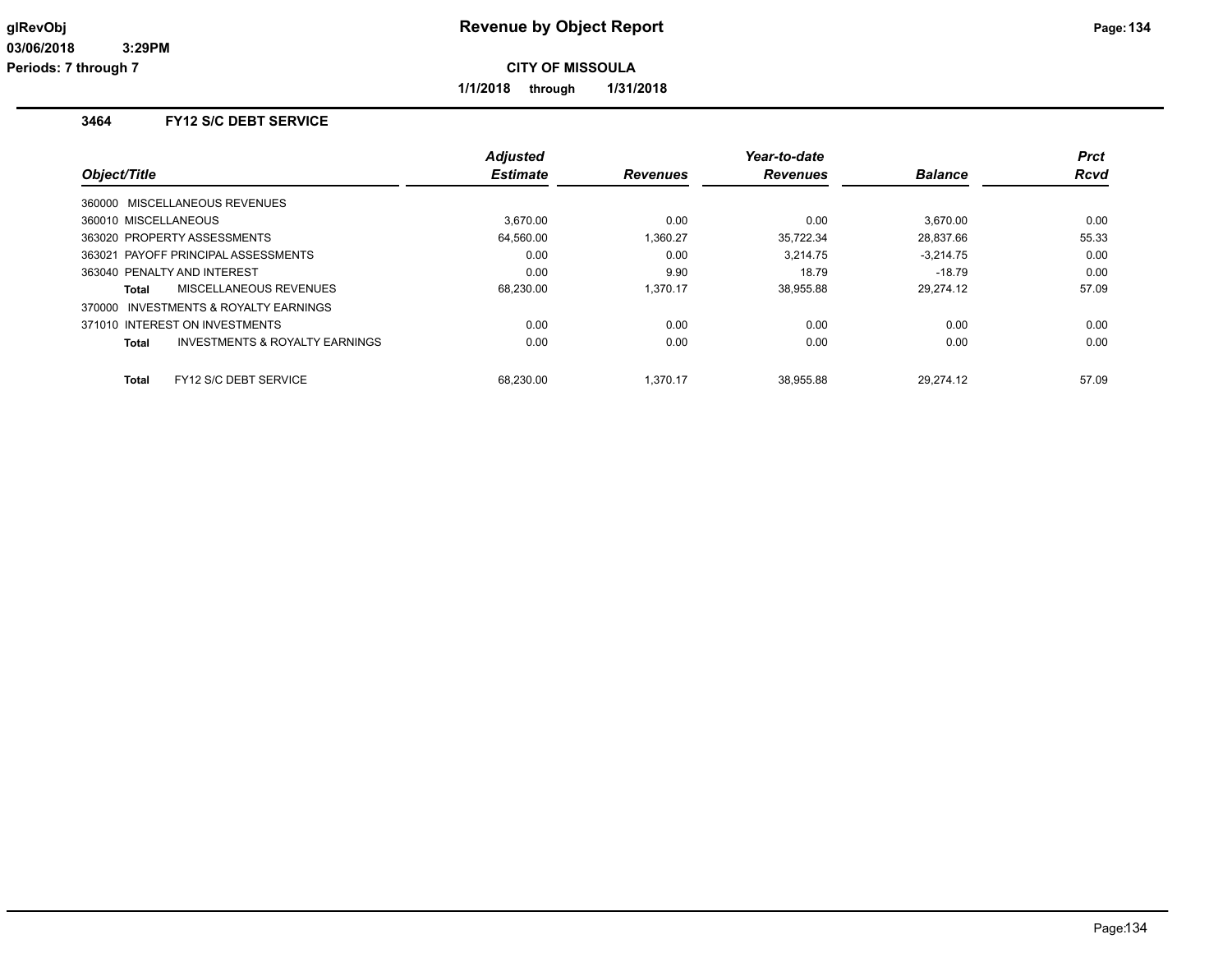**1/1/2018 through 1/31/2018**

## **3465 FY13 SIDEWALK/CURB DEBT SERVICE**

#### **3465 FY13 SIDEWALK/CURB DEBT SERVICE**

|                                                 | <b>Adjusted</b> |                 | Year-to-date    |                | <b>Prct</b> |
|-------------------------------------------------|-----------------|-----------------|-----------------|----------------|-------------|
| Object/Title                                    | <b>Estimate</b> | <b>Revenues</b> | <b>Revenues</b> | <b>Balance</b> | <b>Rcvd</b> |
| 360000 MISCELLANEOUS REVENUES                   |                 |                 |                 |                |             |
| 360010 MISCELLANEOUS                            | 855.00          | 0.00            | 0.00            | 855.00         | 0.00        |
| 363020 PROPERTY ASSESSMENTS                     | 38,113.00       | 187.64          | 19,847.25       | 18,265.75      | 52.07       |
| 363021 PAYOFF PRINCIPAL ASSESSMENTS             | 0.00            | 0.00            | 0.00            | 0.00           | 0.00        |
| 363040 PENALTY AND INTEREST                     | 0.00            | 0.50            | 0.50            | $-0.50$        | 0.00        |
| <b>MISCELLANEOUS REVENUES</b><br><b>Total</b>   | 38,968.00       | 188.14          | 19,847.75       | 19,120.25      | 50.93       |
| INVESTMENTS & ROYALTY EARNINGS<br>370000        |                 |                 |                 |                |             |
| 371010 INTEREST ON INVESTMENTS                  | 0.00            | 0.00            | 0.00            | 0.00           | 0.00        |
| INVESTMENTS & ROYALTY EARNINGS<br>Total         | 0.00            | 0.00            | 0.00            | 0.00           | 0.00        |
| OTHER FINANCING SOURCES<br>380000               |                 |                 |                 |                |             |
| 381030 SID BONDS PROCEEDS                       | 0.00            | 0.00            | 0.00            | 0.00           | 0.00        |
| OTHER FINANCING SOURCES<br><b>Total</b>         | 0.00            | 0.00            | 0.00            | 0.00           | 0.00        |
| FY13 SIDEWALK/CURB DEBT SERVICE<br><b>Total</b> | 38,968.00       | 188.14          | 19.847.75       | 19,120.25      | 50.93       |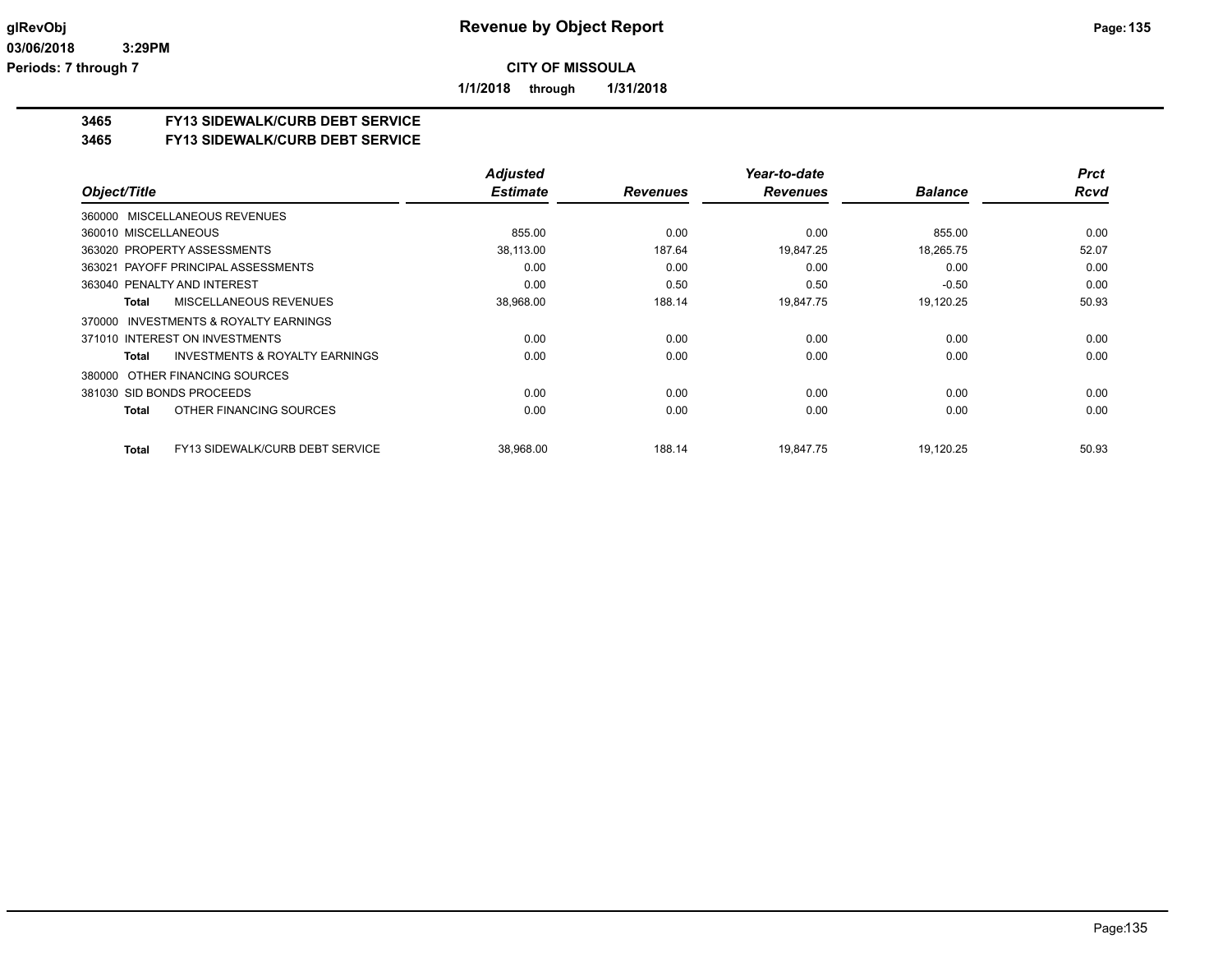**1/1/2018 through 1/31/2018**

# **3465 FY13 SIDEWALK/CURB DEBT SERVICE**

| Object/Title                                              | <b>Adjusted</b><br><b>Estimate</b> | <b>Revenues</b> | Year-to-date<br><b>Revenues</b> | <b>Balance</b> | <b>Prct</b><br>Rcvd |
|-----------------------------------------------------------|------------------------------------|-----------------|---------------------------------|----------------|---------------------|
| MISCELLANEOUS REVENUES<br>360000                          |                                    |                 |                                 |                |                     |
| 360010 MISCELLANEOUS                                      | 855.00                             | 0.00            | 0.00                            | 855.00         | 0.00                |
| 363020 PROPERTY ASSESSMENTS                               | 38,113.00                          | 187.64          | 19,847.25                       | 18,265.75      | 52.07               |
| 363021 PAYOFF PRINCIPAL ASSESSMENTS                       | 0.00                               | 0.00            | 0.00                            | 0.00           | 0.00                |
| 363040 PENALTY AND INTEREST                               | 0.00                               | 0.50            | 0.50                            | $-0.50$        | 0.00                |
| <b>MISCELLANEOUS REVENUES</b><br><b>Total</b>             | 38,968.00                          | 188.14          | 19,847.75                       | 19,120.25      | 50.93               |
| <b>INVESTMENTS &amp; ROYALTY EARNINGS</b><br>370000       |                                    |                 |                                 |                |                     |
| 371010 INTEREST ON INVESTMENTS                            | 0.00                               | 0.00            | 0.00                            | 0.00           | 0.00                |
| <b>INVESTMENTS &amp; ROYALTY EARNINGS</b><br><b>Total</b> | 0.00                               | 0.00            | 0.00                            | 0.00           | 0.00                |
| 380000 OTHER FINANCING SOURCES                            |                                    |                 |                                 |                |                     |
| 381030 SID BONDS PROCEEDS                                 | 0.00                               | 0.00            | 0.00                            | 0.00           | 0.00                |
| OTHER FINANCING SOURCES<br><b>Total</b>                   | 0.00                               | 0.00            | 0.00                            | 0.00           | 0.00                |
| FY13 SIDEWALK/CURB DEBT SERVICE<br><b>Total</b>           | 38,968.00                          | 188.14          | 19,847.75                       | 19,120.25      | 50.93               |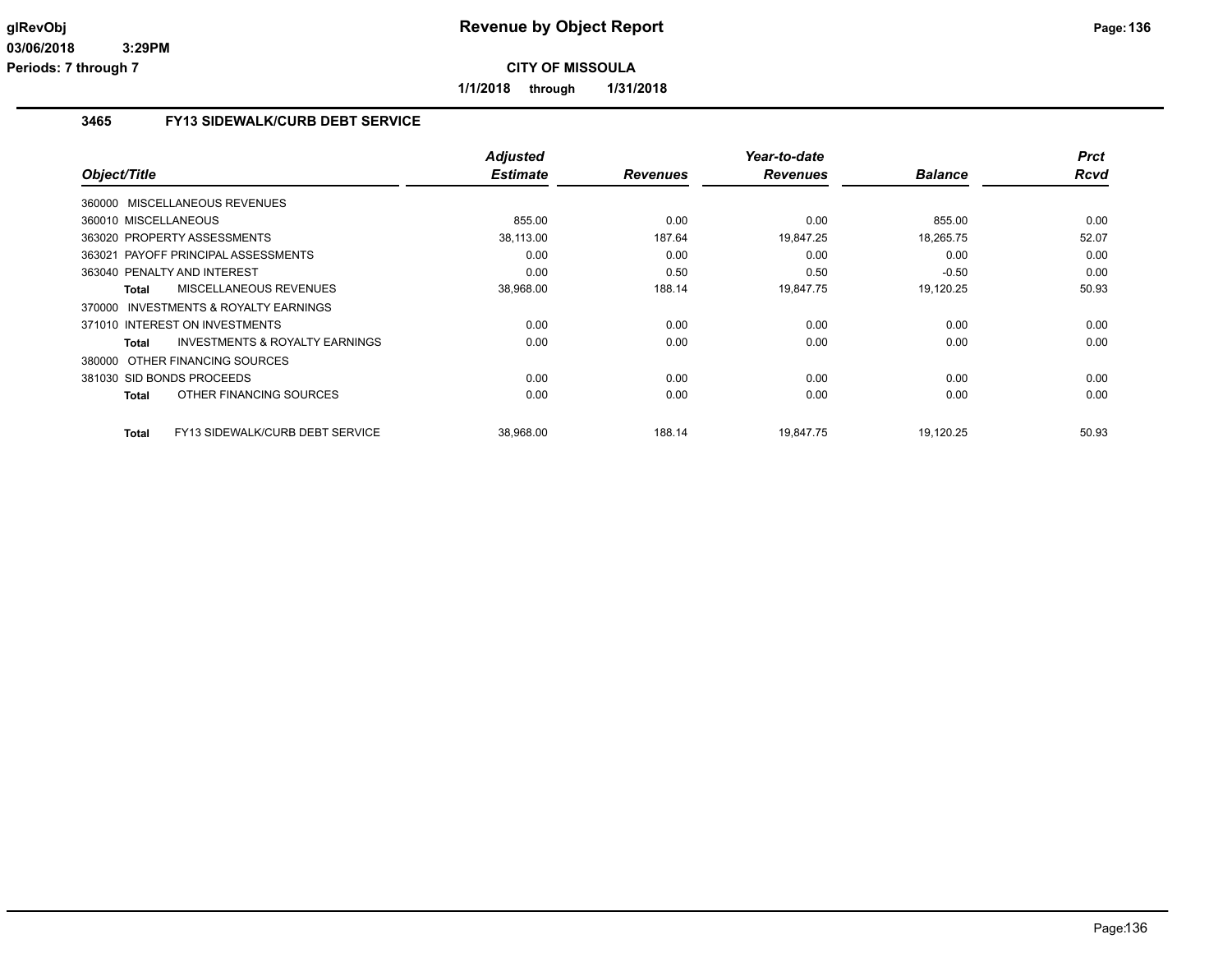**1/1/2018 through 1/31/2018**

## **3466 FY15 SIDEWALK/CURB DEBT SERVICE**

#### **3466 FY15 SIDEWALK/CURB DEBT SERVICE**

|                                                     | <b>Adjusted</b> |                 | Year-to-date    |                | <b>Prct</b> |
|-----------------------------------------------------|-----------------|-----------------|-----------------|----------------|-------------|
| Object/Title                                        | <b>Estimate</b> | <b>Revenues</b> | <b>Revenues</b> | <b>Balance</b> | <b>Rcvd</b> |
| 360000 MISCELLANEOUS REVENUES                       |                 |                 |                 |                |             |
| 360010 MISCELLANEOUS                                | 0.00            | 0.00            | 0.00            | 0.00           | 0.00        |
| 363020 PROPERTY ASSESSMENTS                         | 88,796.00       | 1,053.09        | 29,142.26       | 59,653.74      | 32.82       |
| 363021 PAYOFF PRINCIPAL ASSESSMENTS                 | 0.00            | 0.00            | 0.00            | 0.00           | 0.00        |
| 363040 PENALTY AND INTEREST                         | 0.00            | 0.00            | 3.45            | $-3.45$        | 0.00        |
| MISCELLANEOUS REVENUES<br>Total                     | 88,796.00       | 1,053.09        | 29,145.71       | 59,650.29      | 32.82       |
| <b>INVESTMENTS &amp; ROYALTY EARNINGS</b><br>370000 |                 |                 |                 |                |             |
| 371010 INTEREST ON INVESTMENTS                      | 0.00            | 0.00            | 0.00            | 0.00           | 0.00        |
| <b>INVESTMENTS &amp; ROYALTY EARNINGS</b><br>Total  | 0.00            | 0.00            | 0.00            | 0.00           | 0.00        |
| 380000 OTHER FINANCING SOURCES                      |                 |                 |                 |                |             |
| 381030 SID BONDS PROCEEDS                           | 0.00            | 0.00            | 0.00            | 0.00           | 0.00        |
| 383042 TRANSFERS FROM OTHER FUNDS                   | 0.00            | 0.00            | 0.00            | 0.00           | 0.00        |
| OTHER FINANCING SOURCES<br>Total                    | 0.00            | 0.00            | 0.00            | 0.00           | 0.00        |
| <b>FY15 SIDEWALK/CURB DEBT SERVICE</b><br>Total     | 88,796.00       | 1,053.09        | 29,145.71       | 59,650.29      | 32.82       |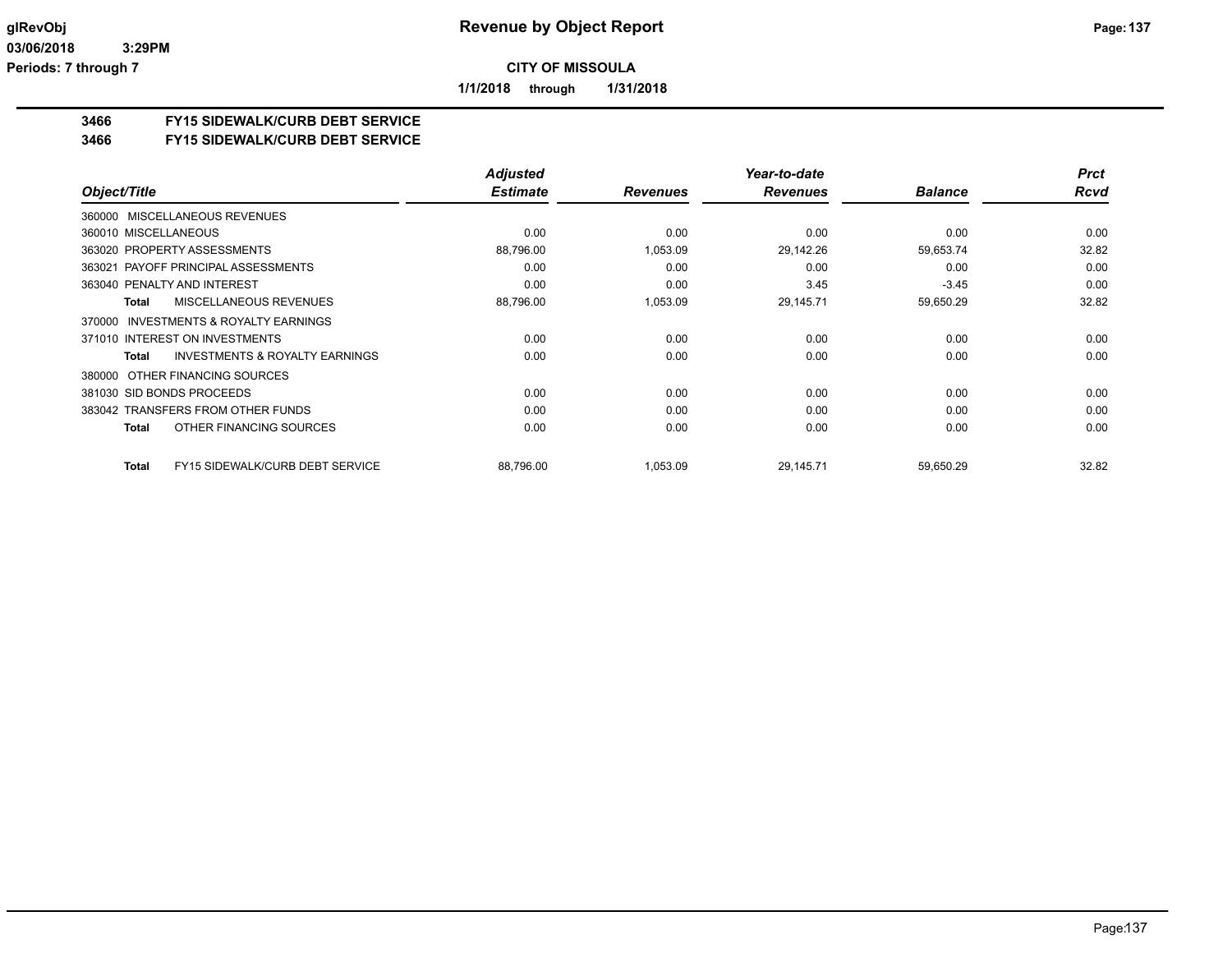**1/1/2018 through 1/31/2018**

# **3466 FY15 SIDEWALK/CURB DEBT SERVICE**

|                                                     | <b>Adjusted</b> |                 | Year-to-date    |                | <b>Prct</b> |
|-----------------------------------------------------|-----------------|-----------------|-----------------|----------------|-------------|
| Object/Title                                        | <b>Estimate</b> | <b>Revenues</b> | <b>Revenues</b> | <b>Balance</b> | <b>Rcvd</b> |
| 360000 MISCELLANEOUS REVENUES                       |                 |                 |                 |                |             |
| 360010 MISCELLANEOUS                                | 0.00            | 0.00            | 0.00            | 0.00           | 0.00        |
| 363020 PROPERTY ASSESSMENTS                         | 88,796.00       | 1,053.09        | 29,142.26       | 59,653.74      | 32.82       |
| 363021 PAYOFF PRINCIPAL ASSESSMENTS                 | 0.00            | 0.00            | 0.00            | 0.00           | 0.00        |
| 363040 PENALTY AND INTEREST                         | 0.00            | 0.00            | 3.45            | $-3.45$        | 0.00        |
| <b>MISCELLANEOUS REVENUES</b><br><b>Total</b>       | 88,796.00       | 1,053.09        | 29,145.71       | 59,650.29      | 32.82       |
| <b>INVESTMENTS &amp; ROYALTY EARNINGS</b><br>370000 |                 |                 |                 |                |             |
| 371010 INTEREST ON INVESTMENTS                      | 0.00            | 0.00            | 0.00            | 0.00           | 0.00        |
| <b>INVESTMENTS &amp; ROYALTY EARNINGS</b><br>Total  | 0.00            | 0.00            | 0.00            | 0.00           | 0.00        |
| 380000 OTHER FINANCING SOURCES                      |                 |                 |                 |                |             |
| 381030 SID BONDS PROCEEDS                           | 0.00            | 0.00            | 0.00            | 0.00           | 0.00        |
| 383042 TRANSFERS FROM OTHER FUNDS                   | 0.00            | 0.00            | 0.00            | 0.00           | 0.00        |
| OTHER FINANCING SOURCES<br><b>Total</b>             | 0.00            | 0.00            | 0.00            | 0.00           | 0.00        |
| FY15 SIDEWALK/CURB DEBT SERVICE<br><b>Total</b>     | 88.796.00       | 1.053.09        | 29.145.71       | 59.650.29      | 32.82       |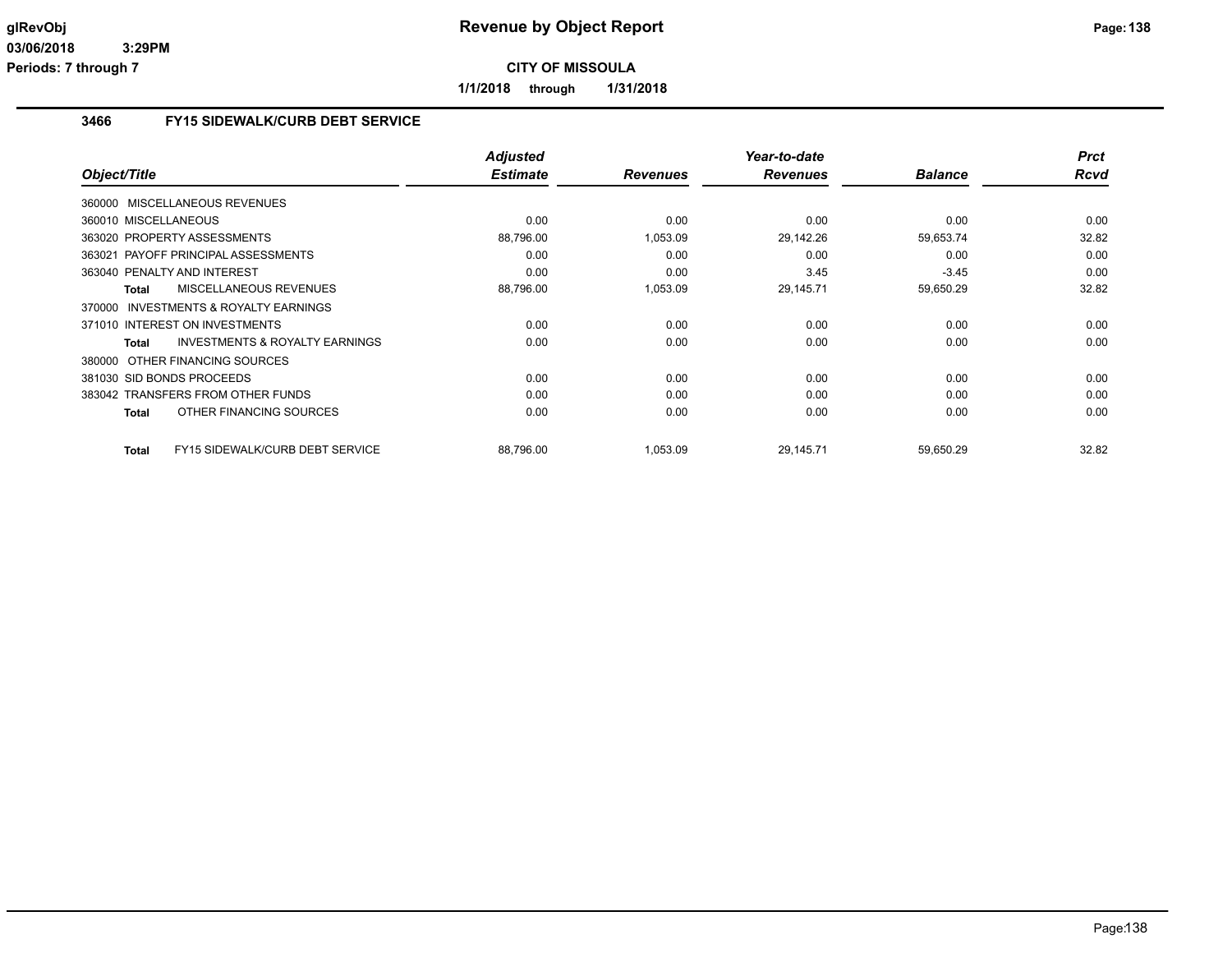**1/1/2018 through 1/31/2018**

# **3467 FY16 SIDEWALK/CURB DEBT SERVICE**

#### **3467 FY16 SIDEWALK/CURB DEBT SERVICE**

|                                                           | <b>Adjusted</b> |                 | Year-to-date    |                | <b>Prct</b> |
|-----------------------------------------------------------|-----------------|-----------------|-----------------|----------------|-------------|
| Object/Title                                              | <b>Estimate</b> | <b>Revenues</b> | <b>Revenues</b> | <b>Balance</b> | <b>Rcvd</b> |
| 360000 MISCELLANEOUS REVENUES                             |                 |                 |                 |                |             |
| 360010 MISCELLANEOUS                                      | 909.00          | 0.00            | 0.00            | 909.00         | 0.00        |
| 363020 PROPERTY ASSESSMENTS                               | 32,970.00       | 636.81          | 16.821.77       | 16,148.23      | 51.02       |
| 363021 PAYOFF PRINCIPAL ASSESSMENTS                       | 0.00            | 0.00            | 0.00            | 0.00           | 0.00        |
| 363040 PENALTY AND INTEREST                               | 0.00            | 11.08           | 12.50           | $-12.50$       | 0.00        |
| <b>MISCELLANEOUS REVENUES</b><br><b>Total</b>             | 33,879.00       | 647.89          | 16,834.27       | 17.044.73      | 49.69       |
| <b>INVESTMENTS &amp; ROYALTY EARNINGS</b><br>370000       |                 |                 |                 |                |             |
| 371010 INTEREST ON INVESTMENTS                            | 0.00            | 0.00            | 0.00            | 0.00           | 0.00        |
| <b>INVESTMENTS &amp; ROYALTY EARNINGS</b><br><b>Total</b> | 0.00            | 0.00            | 0.00            | 0.00           | 0.00        |
| OTHER FINANCING SOURCES<br>380000                         |                 |                 |                 |                |             |
| 381030 SID BONDS PROCEEDS                                 | 0.00            | 0.00            | 0.00            | 0.00           | 0.00        |
| 383042 TRANSFERS FROM OTHER FUNDS                         | 0.00            | 0.00            | 0.00            | 0.00           | 0.00        |
| OTHER FINANCING SOURCES<br><b>Total</b>                   | 0.00            | 0.00            | 0.00            | 0.00           | 0.00        |
| FY16 SIDEWALK/CURB DEBT SERVICE<br><b>Total</b>           | 33,879.00       | 647.89          | 16,834.27       | 17,044.73      | 49.69       |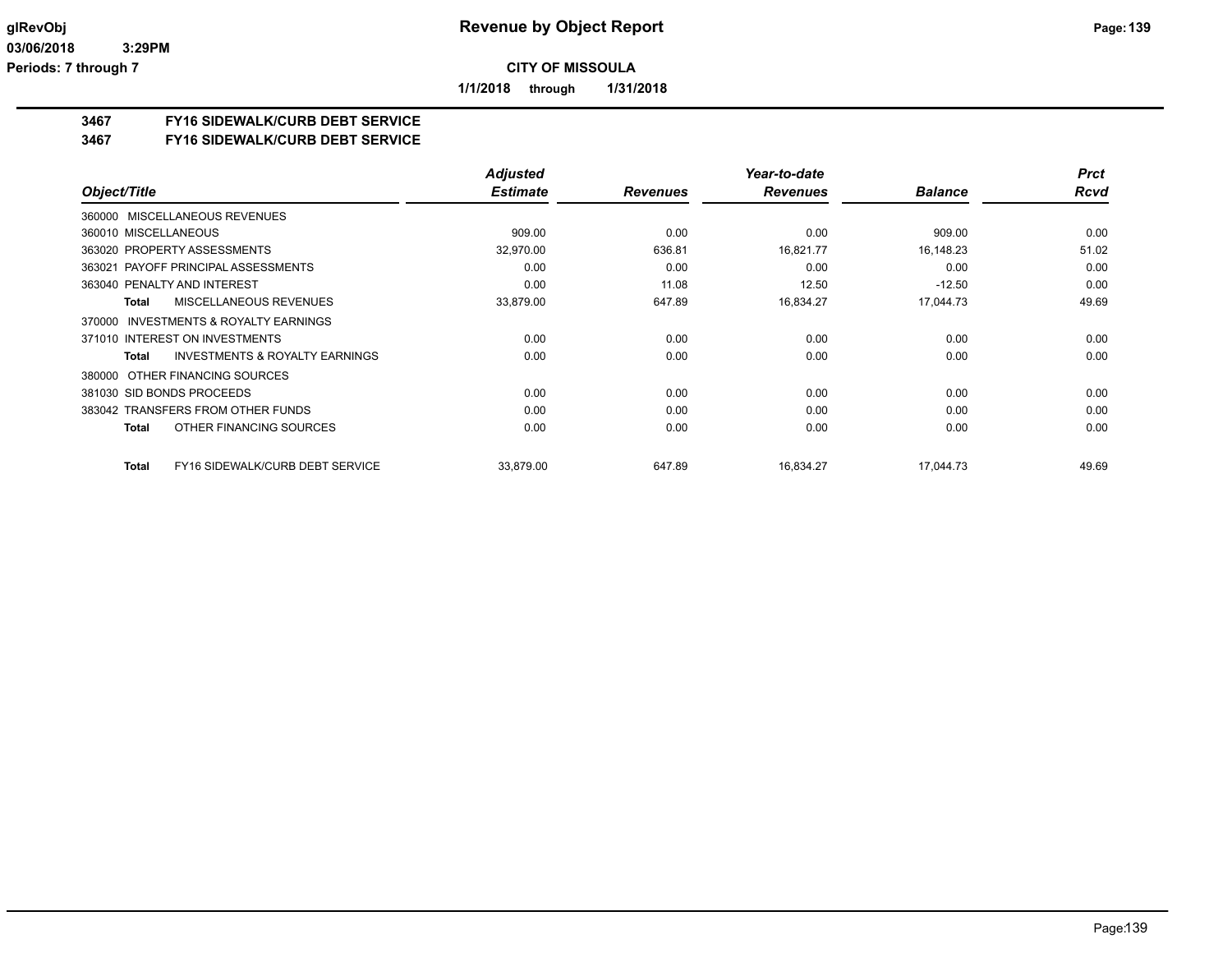**1/1/2018 through 1/31/2018**

# **3467 FY16 SIDEWALK/CURB DEBT SERVICE**

|                                                    | <b>Adjusted</b> |                 | Year-to-date    |                | <b>Prct</b> |
|----------------------------------------------------|-----------------|-----------------|-----------------|----------------|-------------|
| Object/Title                                       | <b>Estimate</b> | <b>Revenues</b> | <b>Revenues</b> | <b>Balance</b> | <b>Rcvd</b> |
| 360000 MISCELLANEOUS REVENUES                      |                 |                 |                 |                |             |
| 360010 MISCELLANEOUS                               | 909.00          | 0.00            | 0.00            | 909.00         | 0.00        |
| 363020 PROPERTY ASSESSMENTS                        | 32,970.00       | 636.81          | 16,821.77       | 16,148.23      | 51.02       |
| 363021 PAYOFF PRINCIPAL ASSESSMENTS                | 0.00            | 0.00            | 0.00            | 0.00           | 0.00        |
| 363040 PENALTY AND INTEREST                        | 0.00            | 11.08           | 12.50           | $-12.50$       | 0.00        |
| <b>MISCELLANEOUS REVENUES</b><br><b>Total</b>      | 33,879.00       | 647.89          | 16,834.27       | 17,044.73      | 49.69       |
| 370000 INVESTMENTS & ROYALTY EARNINGS              |                 |                 |                 |                |             |
| 371010 INTEREST ON INVESTMENTS                     | 0.00            | 0.00            | 0.00            | 0.00           | 0.00        |
| <b>INVESTMENTS &amp; ROYALTY EARNINGS</b><br>Total | 0.00            | 0.00            | 0.00            | 0.00           | 0.00        |
| 380000 OTHER FINANCING SOURCES                     |                 |                 |                 |                |             |
| 381030 SID BONDS PROCEEDS                          | 0.00            | 0.00            | 0.00            | 0.00           | 0.00        |
| 383042 TRANSFERS FROM OTHER FUNDS                  | 0.00            | 0.00            | 0.00            | 0.00           | 0.00        |
| OTHER FINANCING SOURCES<br><b>Total</b>            | 0.00            | 0.00            | 0.00            | 0.00           | 0.00        |
| FY16 SIDEWALK/CURB DEBT SERVICE<br><b>Total</b>    | 33.879.00       | 647.89          | 16,834.27       | 17.044.73      | 49.69       |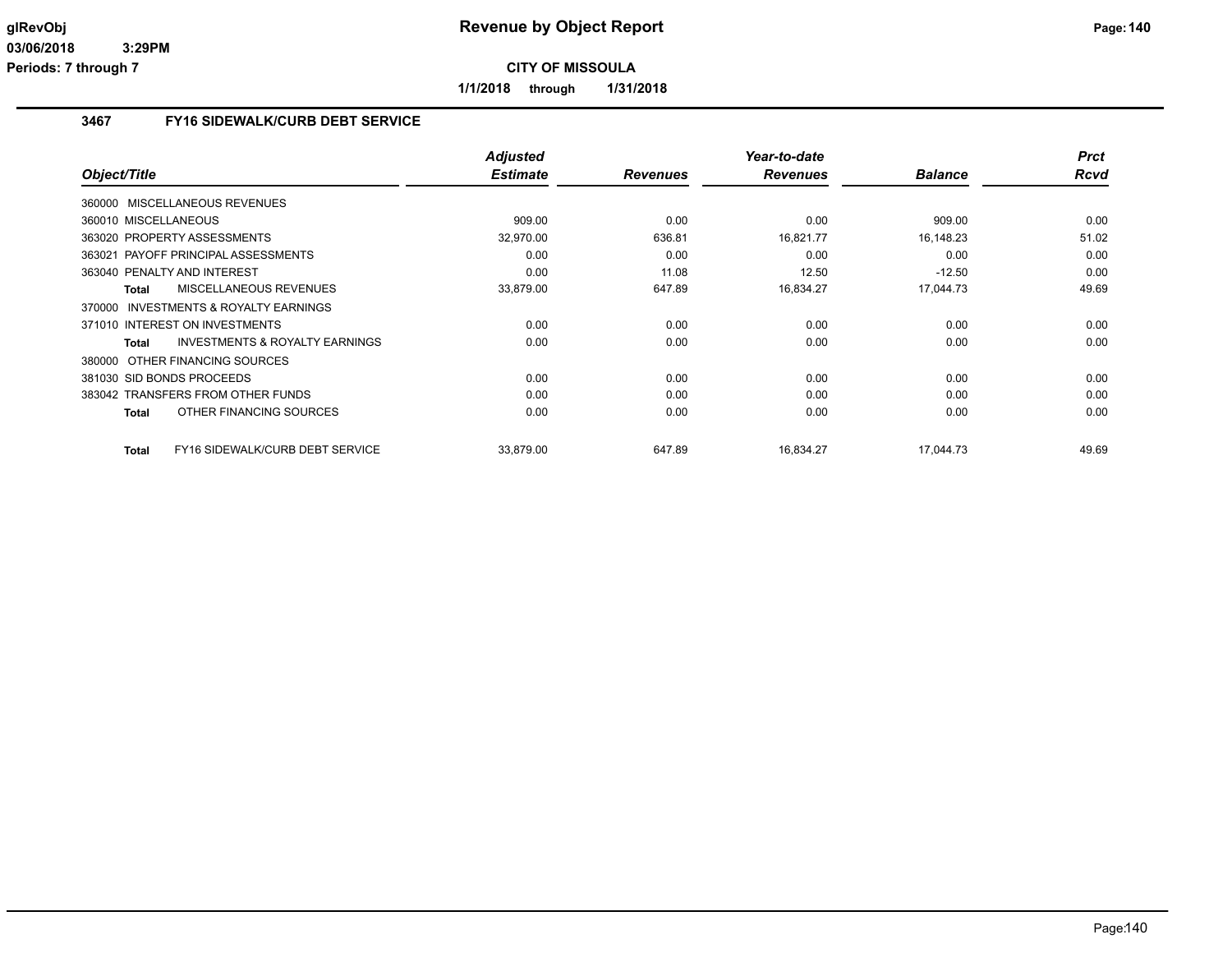**1/1/2018 through 1/31/2018**

## **3468 FY17 SIDEWALK/CURB DEBT SERVICE**

#### **3468 FY17 SIDEWALK/CURB DEBT SERVICE**

|                                                           | <b>Adjusted</b> |                 | Year-to-date    |                | <b>Prct</b> |
|-----------------------------------------------------------|-----------------|-----------------|-----------------|----------------|-------------|
| Object/Title                                              | <b>Estimate</b> | <b>Revenues</b> | <b>Revenues</b> | <b>Balance</b> | <b>Rcvd</b> |
| 360000 MISCELLANEOUS REVENUES                             |                 |                 |                 |                |             |
| 363020 PROPERTY ASSESSMENTS                               | 0.00            | 313.49          | 17.146.03       | $-17,146.03$   | 0.00        |
| 363021 PAYOFF PRINCIPAL ASSESSMENTS                       | 0.00            | 0.00            | 0.00            | 0.00           | 0.00        |
| 363040 PENALTY AND INTEREST                               | 0.00            | 0.00            | 3.76            | $-3.76$        | 0.00        |
| MISCELLANEOUS REVENUES<br>Total                           | 0.00            | 313.49          | 17.149.79       | $-17,149.79$   | 0.00        |
| INVESTMENTS & ROYALTY EARNINGS<br>370000                  |                 |                 |                 |                |             |
| 371010 INTEREST ON INVESTMENTS                            | 0.00            | 0.00            | 0.00            | 0.00           | 0.00        |
| <b>INVESTMENTS &amp; ROYALTY EARNINGS</b><br><b>Total</b> | 0.00            | 0.00            | 0.00            | 0.00           | 0.00        |
| 380000 OTHER FINANCING SOURCES                            |                 |                 |                 |                |             |
| 381030 SID BONDS PROCEEDS                                 | 0.00            | 0.00            | 364,013.00      | $-364.013.00$  | 0.00        |
| 383042 TRANSFERS FROM OTHER FUNDS                         | 0.00            | 0.00            | 0.00            | 0.00           | 0.00        |
| OTHER FINANCING SOURCES<br><b>Total</b>                   | 0.00            | 0.00            | 364,013.00      | $-364,013.00$  | 0.00        |
| <b>FY17 SIDEWALK/CURB DEBT SERVICE</b><br>Total           | 0.00            | 313.49          | 381,162.79      | $-381,162.79$  | 0.00        |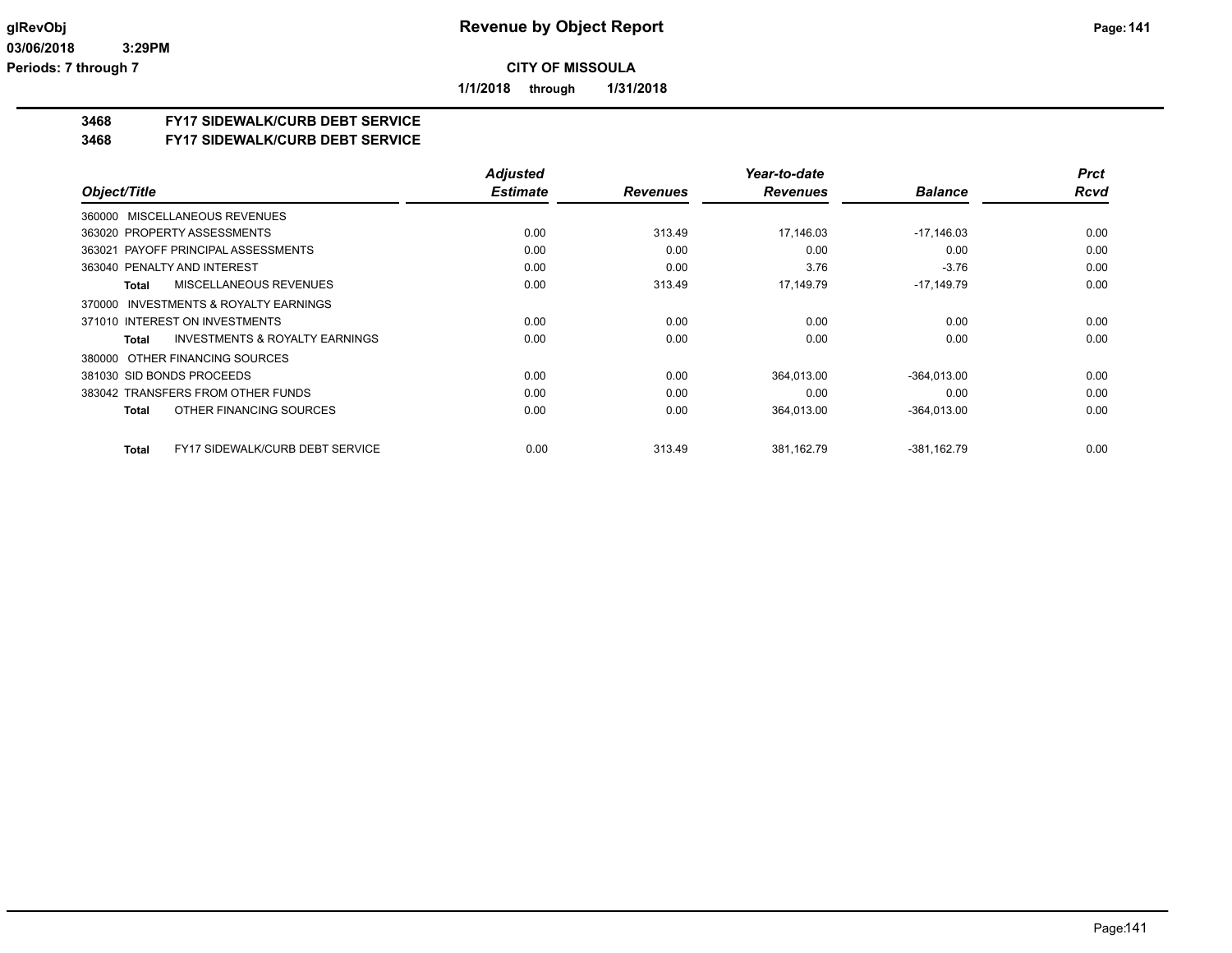**1/1/2018 through 1/31/2018**

# **3468 FY17 SIDEWALK/CURB DEBT SERVICE**

| Object/Title                                           | <b>Adjusted</b><br><b>Estimate</b> | <b>Revenues</b> | Year-to-date<br><b>Revenues</b> | <b>Balance</b> | <b>Prct</b><br>Rcvd |
|--------------------------------------------------------|------------------------------------|-----------------|---------------------------------|----------------|---------------------|
|                                                        |                                    |                 |                                 |                |                     |
| MISCELLANEOUS REVENUES<br>360000                       |                                    |                 |                                 |                |                     |
| 363020 PROPERTY ASSESSMENTS                            | 0.00                               | 313.49          | 17,146.03                       | $-17,146.03$   | 0.00                |
| 363021 PAYOFF PRINCIPAL ASSESSMENTS                    | 0.00                               | 0.00            | 0.00                            | 0.00           | 0.00                |
| 363040 PENALTY AND INTEREST                            | 0.00                               | 0.00            | 3.76                            | $-3.76$        | 0.00                |
| MISCELLANEOUS REVENUES<br>Total                        | 0.00                               | 313.49          | 17,149.79                       | -17,149.79     | 0.00                |
| 370000 INVESTMENTS & ROYALTY EARNINGS                  |                                    |                 |                                 |                |                     |
| 371010 INTEREST ON INVESTMENTS                         | 0.00                               | 0.00            | 0.00                            | 0.00           | 0.00                |
| <b>INVESTMENTS &amp; ROYALTY EARNINGS</b><br>Total     | 0.00                               | 0.00            | 0.00                            | 0.00           | 0.00                |
| 380000 OTHER FINANCING SOURCES                         |                                    |                 |                                 |                |                     |
| 381030 SID BONDS PROCEEDS                              | 0.00                               | 0.00            | 364,013.00                      | $-364,013.00$  | 0.00                |
| 383042 TRANSFERS FROM OTHER FUNDS                      | 0.00                               | 0.00            | 0.00                            | 0.00           | 0.00                |
| OTHER FINANCING SOURCES<br><b>Total</b>                | 0.00                               | 0.00            | 364,013.00                      | $-364,013.00$  | 0.00                |
|                                                        |                                    |                 |                                 |                |                     |
| <b>FY17 SIDEWALK/CURB DEBT SERVICE</b><br><b>Total</b> | 0.00                               | 313.49          | 381,162.79                      | $-381,162.79$  | 0.00                |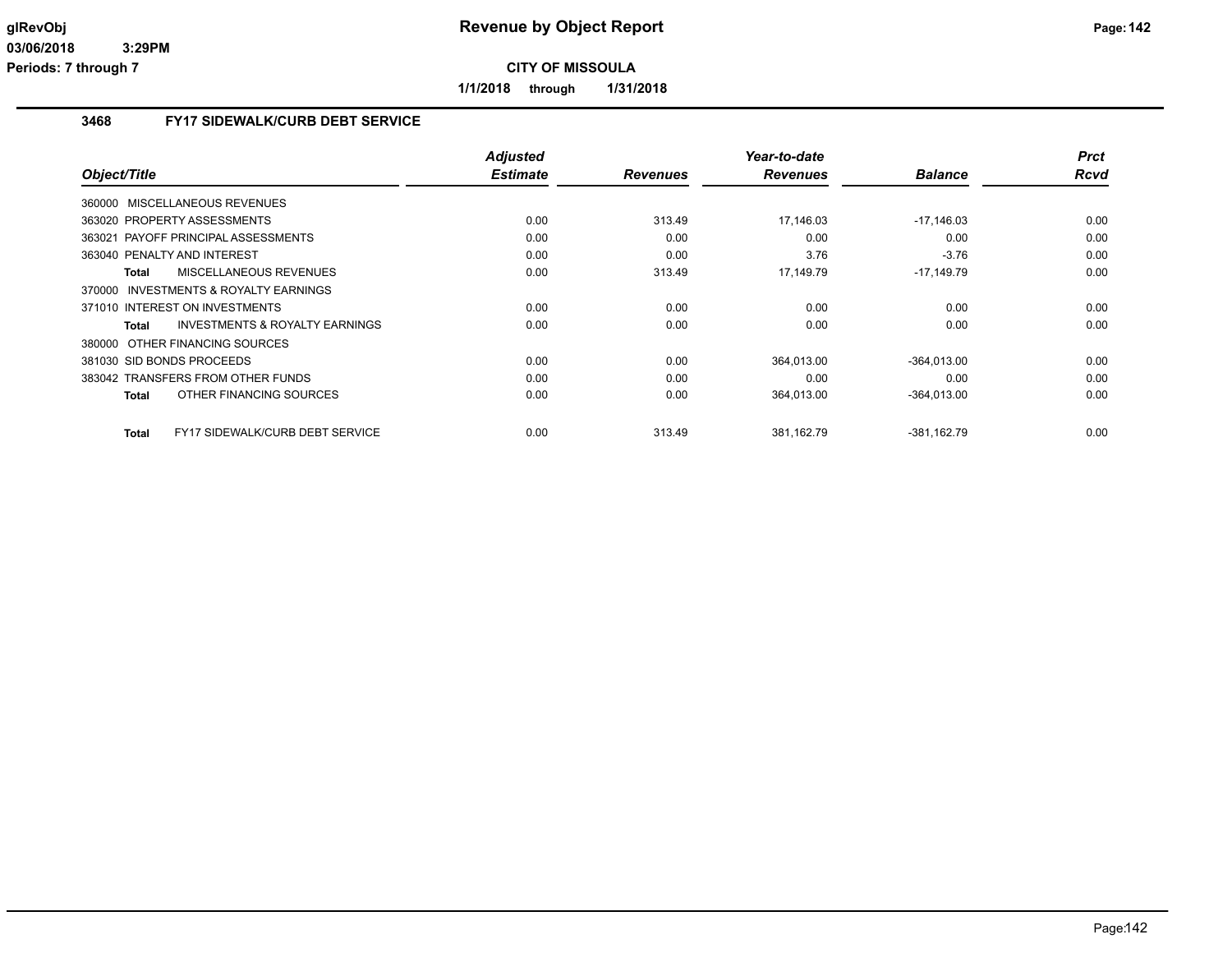**03/06/2018 3:29PM Periods: 7 through 7**

**CITY OF MISSOULA**

**1/1/2018 through 1/31/2018**

# **3510 SID 510 DEBT SERVICE FUND**

**3510 SID 510 DEBT SERVICE FUND**

|              |                                       | <b>Adjusted</b> | Year-to-date    |                 |                | <b>Prct</b> |
|--------------|---------------------------------------|-----------------|-----------------|-----------------|----------------|-------------|
| Object/Title |                                       | <b>Estimate</b> | <b>Revenues</b> | <b>Revenues</b> | <b>Balance</b> | <b>Rcvd</b> |
|              | 370000 INVESTMENTS & ROYALTY EARNINGS |                 |                 |                 |                |             |
|              | 371010 INTEREST ON INVESTMENTS        | 0.00            | 0.00            | 0.00            | 0.00           | 0.00        |
| <b>Total</b> | INVESTMENTS & ROYALTY EARNINGS        | 0.00            | 0.00            | 0.00            | 0.00           | 0.00        |
| Total        | SID 510 DEBT SERVICE FUND             | 0.00            | 0.00            | 0.00            | 0.00           | 0.00        |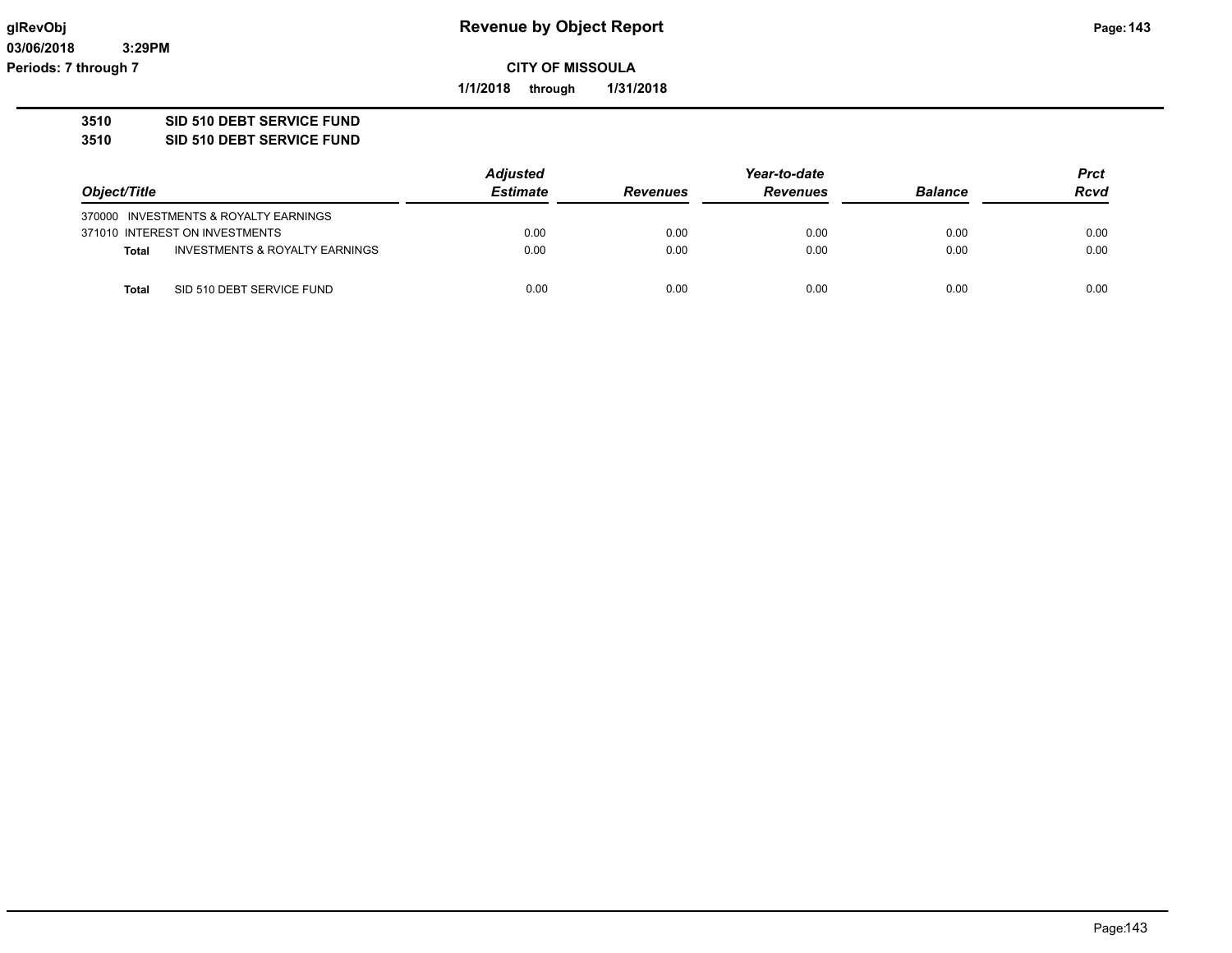**1/1/2018 through 1/31/2018**

#### **3510 SID 510 DEBT SERVICE FUND**

|              |                                       | <b>Adjusted</b> |                 | <b>Prct</b>     |                |             |
|--------------|---------------------------------------|-----------------|-----------------|-----------------|----------------|-------------|
| Object/Title |                                       | <b>Estimate</b> | <b>Revenues</b> | <b>Revenues</b> | <b>Balance</b> | <b>Rcvd</b> |
|              | 370000 INVESTMENTS & ROYALTY EARNINGS |                 |                 |                 |                |             |
|              | 371010 INTEREST ON INVESTMENTS        | 0.00            | 0.00            | 0.00            | 0.00           | 0.00        |
| <b>Total</b> | INVESTMENTS & ROYALTY EARNINGS        | 0.00            | 0.00            | 0.00            | 0.00           | 0.00        |
| Total        | SID 510 DEBT SERVICE FUND             | 0.00            | 0.00            | 0.00            | 0.00           | 0.00        |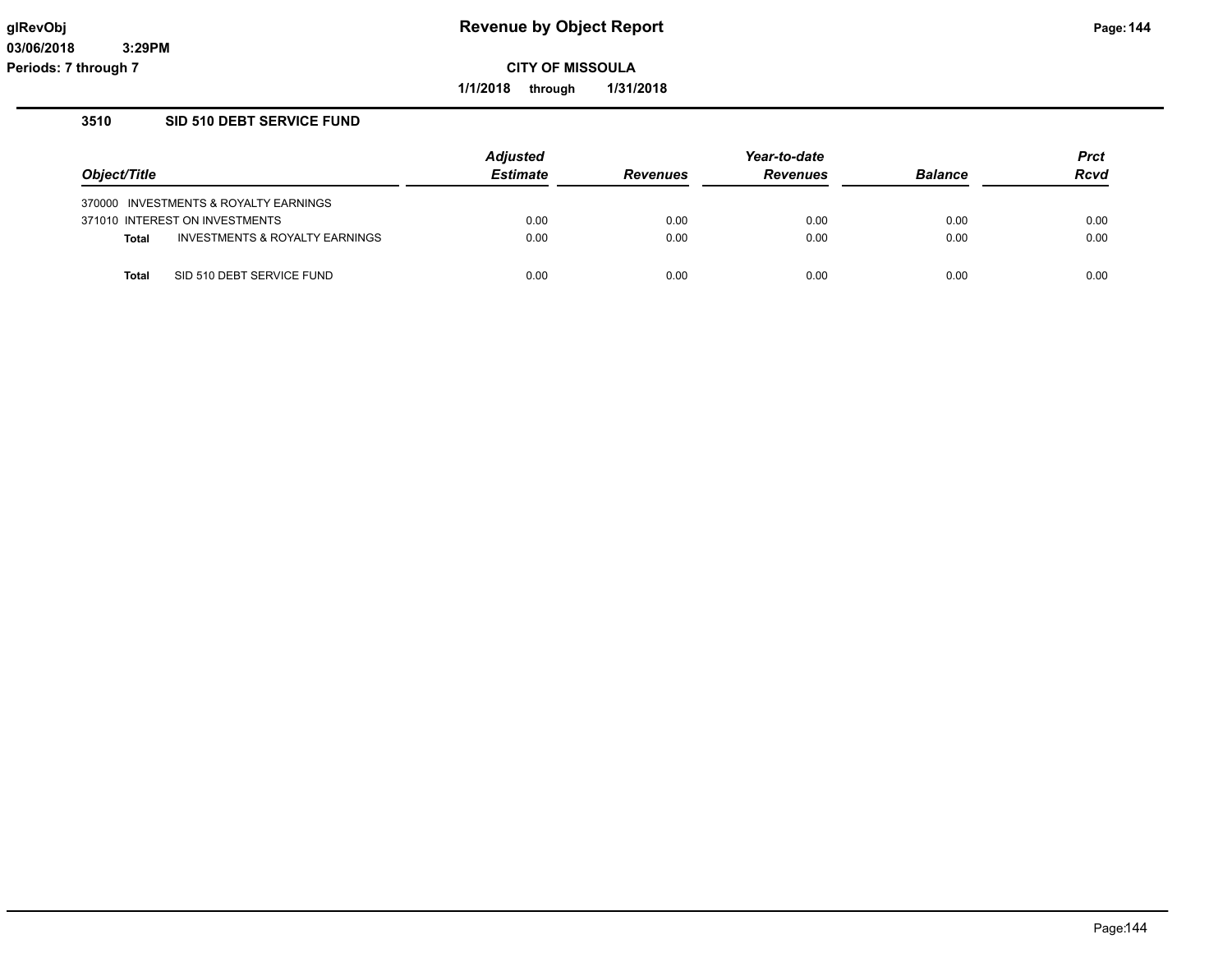**1/1/2018 through 1/31/2018**

#### **3512 SID 512 DEBT SERVICE FUND**

#### **3512 SID 512 DEBT SERVICE FUND**

|                                                           | <b>Adjusted</b> |                 | Year-to-date    |                | <b>Prct</b> |
|-----------------------------------------------------------|-----------------|-----------------|-----------------|----------------|-------------|
| Object/Title                                              | <b>Estimate</b> | <b>Revenues</b> | <b>Revenues</b> | <b>Balance</b> | <b>Rcvd</b> |
| 360000 MISCELLANEOUS REVENUES                             |                 |                 |                 |                |             |
| 363020 PROPERTY ASSESSMENTS                               | 15.614.00       | 2.405.55        | 42.186.10       | $-26.572.10$   | 270.18      |
| 363021 PAYOFF PRINCIPAL ASSESSMENTS                       | 0.00            | 0.00            | 0.00            | 0.00           | 0.00        |
| 363040 PENALTY AND INTEREST                               | 0.00            | 0.00            | 10.82           | $-10.82$       | 0.00        |
| <b>MISCELLANEOUS REVENUES</b><br>Total                    | 15.614.00       | 2.405.55        | 42.196.92       | $-26.582.92$   | 270.25      |
| INVESTMENTS & ROYALTY EARNINGS<br>370000                  |                 |                 |                 |                |             |
| 371010 INTEREST ON INVESTMENTS                            | 0.00            | 0.00            | 0.00            | 0.00           | 0.00        |
| <b>INVESTMENTS &amp; ROYALTY EARNINGS</b><br><b>Total</b> | 0.00            | 0.00            | 0.00            | 0.00           | 0.00        |
| SID 512 DEBT SERVICE FUND<br>Total                        | 15.614.00       | 2.405.55        | 42.196.92       | $-26.582.92$   | 270.25      |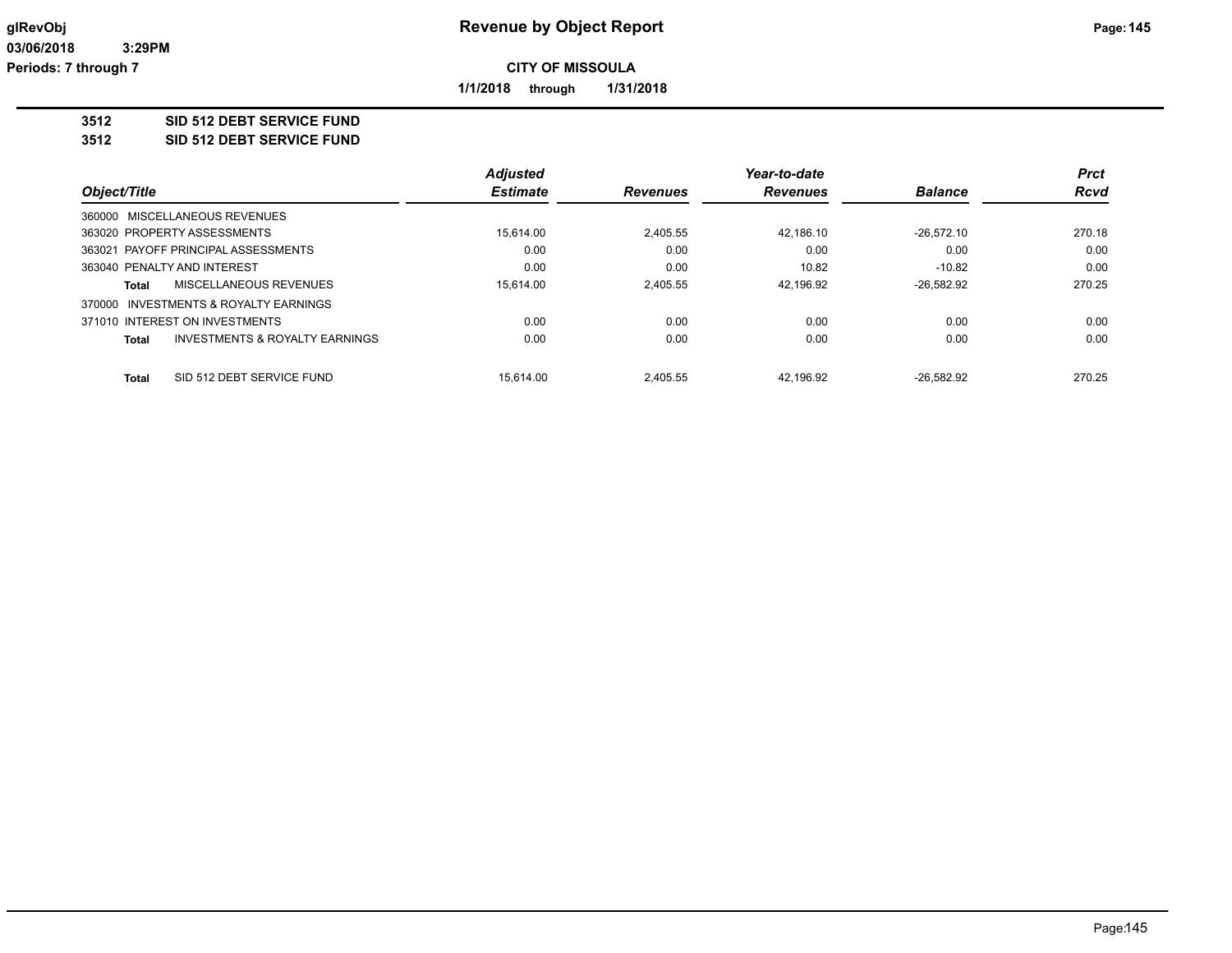**1/1/2018 through 1/31/2018**

# **3512 SID 512 DEBT SERVICE FUND**

|              |                                           | <b>Adjusted</b> |                 | Year-to-date    |                | <b>Prct</b> |
|--------------|-------------------------------------------|-----------------|-----------------|-----------------|----------------|-------------|
| Object/Title |                                           | <b>Estimate</b> | <b>Revenues</b> | <b>Revenues</b> | <b>Balance</b> | <b>Rcvd</b> |
|              | 360000 MISCELLANEOUS REVENUES             |                 |                 |                 |                |             |
|              | 363020 PROPERTY ASSESSMENTS               | 15.614.00       | 2.405.55        | 42.186.10       | $-26.572.10$   | 270.18      |
|              | 363021 PAYOFF PRINCIPAL ASSESSMENTS       | 0.00            | 0.00            | 0.00            | 0.00           | 0.00        |
|              | 363040 PENALTY AND INTEREST               | 0.00            | 0.00            | 10.82           | $-10.82$       | 0.00        |
| Total        | MISCELLANEOUS REVENUES                    | 15.614.00       | 2.405.55        | 42.196.92       | $-26.582.92$   | 270.25      |
|              | 370000 INVESTMENTS & ROYALTY EARNINGS     |                 |                 |                 |                |             |
|              | 371010 INTEREST ON INVESTMENTS            | 0.00            | 0.00            | 0.00            | 0.00           | 0.00        |
| <b>Total</b> | <b>INVESTMENTS &amp; ROYALTY EARNINGS</b> | 0.00            | 0.00            | 0.00            | 0.00           | 0.00        |
| <b>Total</b> | SID 512 DEBT SERVICE FUND                 | 15.614.00       | 2.405.55        | 42.196.92       | $-26.582.92$   | 270.25      |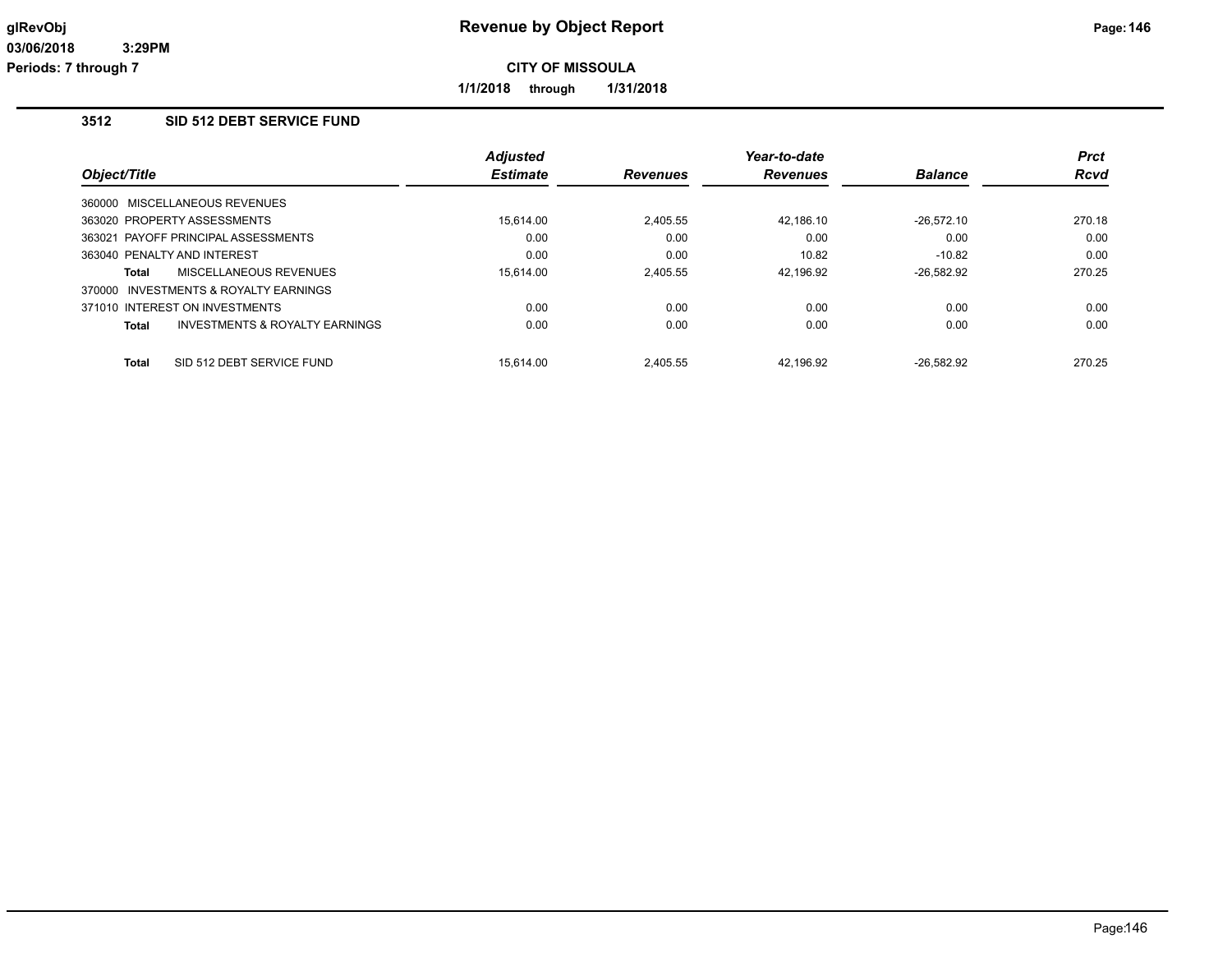**1/1/2018 through 1/31/2018**

**3520 SID 520 DEBT SERVICE FUND**

**3520 SID 520 DEBT SERVICE FUND**

|                                                    | <b>Adjusted</b> |                 | Year-to-date    |                | <b>Prct</b> |
|----------------------------------------------------|-----------------|-----------------|-----------------|----------------|-------------|
| Object/Title                                       | <b>Estimate</b> | <b>Revenues</b> | <b>Revenues</b> | <b>Balance</b> | <b>Rcvd</b> |
| 360000 MISCELLANEOUS REVENUES                      |                 |                 |                 |                |             |
| 363020 PROPERTY ASSESSMENTS                        | 159,560.00      | 2,804.10        | 72.816.36       | 86,743.64      | 45.64       |
| PAYOFF PRINCIPAL ASSESSMENTS<br>363021             | 0.00            | 0.00            | 648.23          | $-648.23$      | 0.00        |
| 363040 PENALTY AND INTEREST                        | 0.00            | 10.32           | 55.95           | $-55.95$       | 0.00        |
| MISCELLANEOUS REVENUES<br><b>Total</b>             | 159,560.00      | 2.814.42        | 73,520.54       | 86,039.46      | 46.08       |
| 370000 INVESTMENTS & ROYALTY EARNINGS              |                 |                 |                 |                |             |
| 371010 INTEREST ON INVESTMENTS                     | 0.00            | 0.00            | 0.00            | 0.00           | 0.00        |
| <b>INVESTMENTS &amp; ROYALTY EARNINGS</b><br>Total | 0.00            | 0.00            | 0.00            | 0.00           | 0.00        |
| 380000 OTHER FINANCING SOURCES                     |                 |                 |                 |                |             |
| 383000 OPERATING TRANSFERS                         | 0.00            | 0.00            | 0.00            | 0.00           | 0.00        |
| OTHER FINANCING SOURCES<br><b>Total</b>            | 0.00            | 0.00            | 0.00            | 0.00           | 0.00        |
| SID 520 DEBT SERVICE FUND<br><b>Total</b>          | 159,560.00      | 2,814.42        | 73.520.54       | 86,039.46      | 46.08       |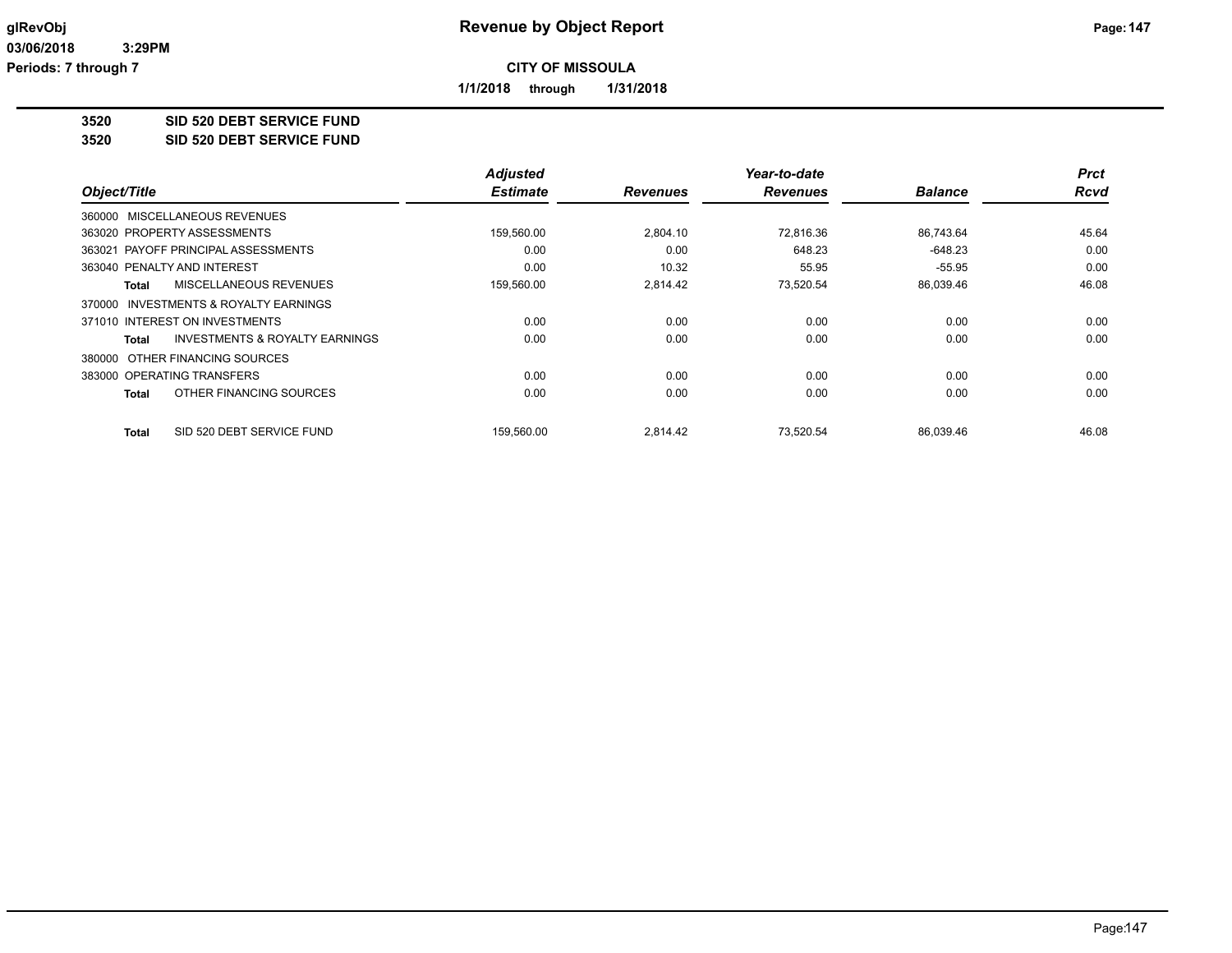**1/1/2018 through 1/31/2018**

## **3520 SID 520 DEBT SERVICE FUND**

|                                                           | <b>Adjusted</b> |                 | Year-to-date    |                | <b>Prct</b> |
|-----------------------------------------------------------|-----------------|-----------------|-----------------|----------------|-------------|
| Object/Title                                              | <b>Estimate</b> | <b>Revenues</b> | <b>Revenues</b> | <b>Balance</b> | Rcvd        |
| 360000 MISCELLANEOUS REVENUES                             |                 |                 |                 |                |             |
| 363020 PROPERTY ASSESSMENTS                               | 159,560.00      | 2,804.10        | 72.816.36       | 86.743.64      | 45.64       |
| 363021 PAYOFF PRINCIPAL ASSESSMENTS                       | 0.00            | 0.00            | 648.23          | $-648.23$      | 0.00        |
| 363040 PENALTY AND INTEREST                               | 0.00            | 10.32           | 55.95           | $-55.95$       | 0.00        |
| MISCELLANEOUS REVENUES<br><b>Total</b>                    | 159,560.00      | 2,814.42        | 73,520.54       | 86,039.46      | 46.08       |
| 370000 INVESTMENTS & ROYALTY EARNINGS                     |                 |                 |                 |                |             |
| 371010 INTEREST ON INVESTMENTS                            | 0.00            | 0.00            | 0.00            | 0.00           | 0.00        |
| <b>INVESTMENTS &amp; ROYALTY EARNINGS</b><br><b>Total</b> | 0.00            | 0.00            | 0.00            | 0.00           | 0.00        |
| 380000 OTHER FINANCING SOURCES                            |                 |                 |                 |                |             |
| 383000 OPERATING TRANSFERS                                | 0.00            | 0.00            | 0.00            | 0.00           | 0.00        |
| OTHER FINANCING SOURCES<br>Total                          | 0.00            | 0.00            | 0.00            | 0.00           | 0.00        |
| SID 520 DEBT SERVICE FUND<br><b>Total</b>                 | 159,560.00      | 2,814.42        | 73.520.54       | 86,039.46      | 46.08       |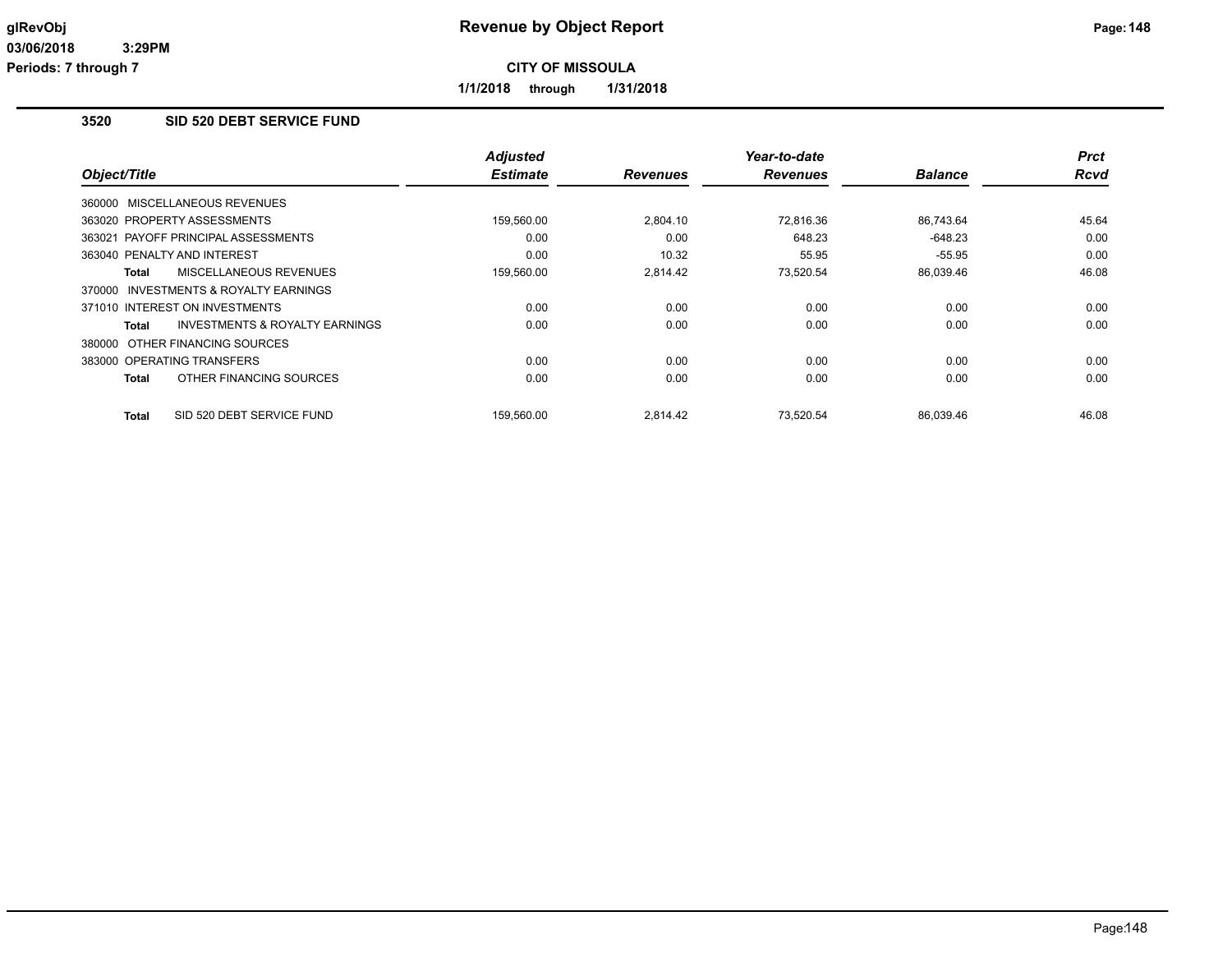**1/1/2018 through 1/31/2018**

**3521 SID 521 DEBT SERVICE FUND**

**3521 SID 521 DEBT SERVICE FUND**

|                                                    | <b>Adjusted</b> |                 | Year-to-date    |                | <b>Prct</b> |
|----------------------------------------------------|-----------------|-----------------|-----------------|----------------|-------------|
| Object/Title                                       | <b>Estimate</b> | <b>Revenues</b> | <b>Revenues</b> | <b>Balance</b> | <b>Rcvd</b> |
| 360000 MISCELLANEOUS REVENUES                      |                 |                 |                 |                |             |
| 363020 PROPERTY ASSESSMENTS                        | 71.00           | 0.00            | 0.00            | 71.00          | 0.00        |
| 363021 PAYOFF PRINCIPAL ASSESSMENTS                | 0.00            | 0.00            | 0.00            | 0.00           | 0.00        |
| 363040 PENALTY AND INTEREST                        | 0.00            | 0.00            | 0.00            | 0.00           | 0.00        |
| MISCELLANEOUS REVENUES<br>Total                    | 71.00           | 0.00            | 0.00            | 71.00          | 0.00        |
| 370000 INVESTMENTS & ROYALTY EARNINGS              |                 |                 |                 |                |             |
| 371010 INTEREST ON INVESTMENTS                     | 0.00            | 0.00            | 0.00            | 0.00           | 0.00        |
| <b>INVESTMENTS &amp; ROYALTY EARNINGS</b><br>Total | 0.00            | 0.00            | 0.00            | 0.00           | 0.00        |
| SID 521 DEBT SERVICE FUND<br>Total                 | 71.00           | 0.00            | 0.00            | 71.00          | 0.00        |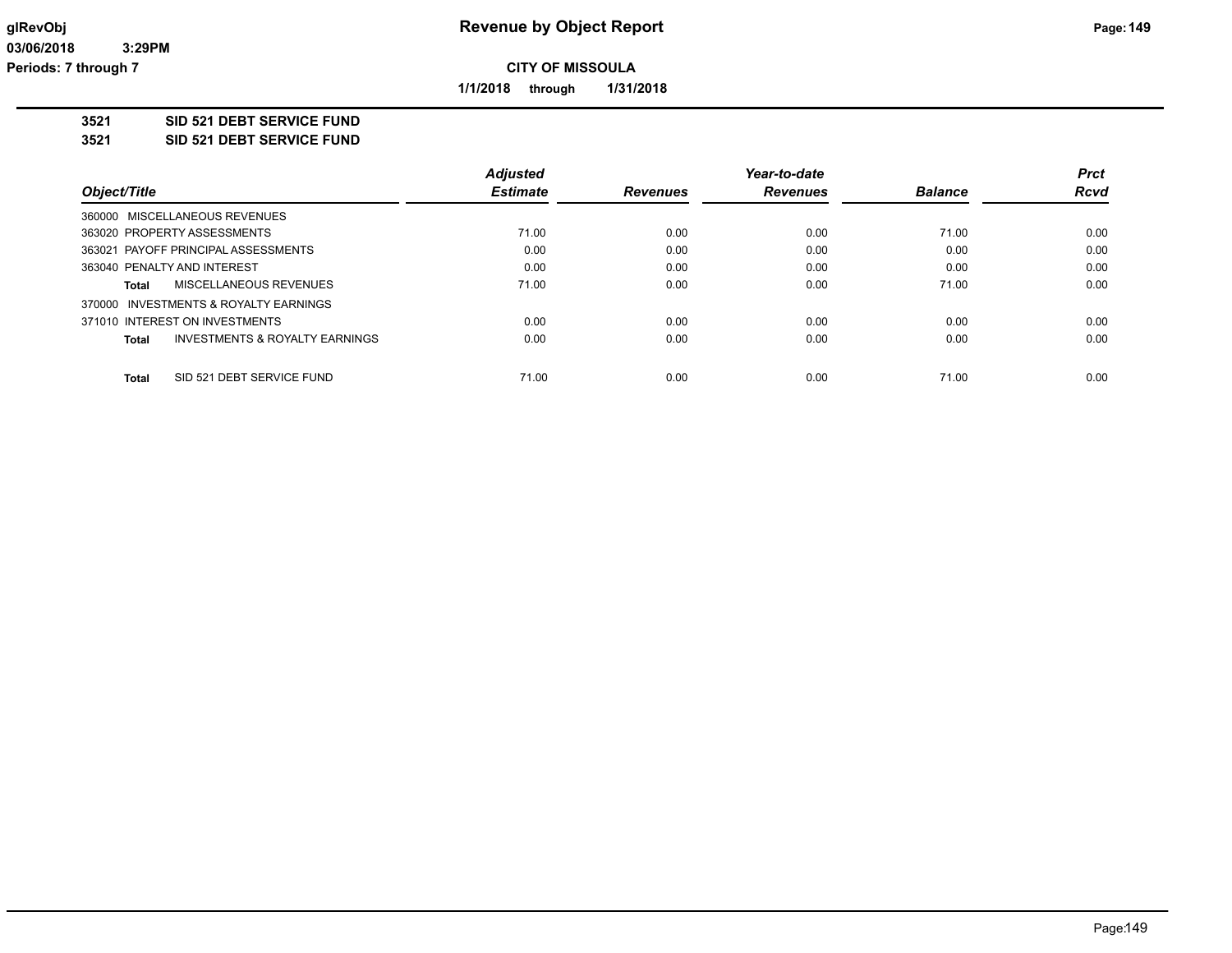**1/1/2018 through 1/31/2018**

# **3521 SID 521 DEBT SERVICE FUND**

|                                           | <b>Adiusted</b> |                 | Year-to-date    |                | <b>Prct</b> |
|-------------------------------------------|-----------------|-----------------|-----------------|----------------|-------------|
| Object/Title                              | <b>Estimate</b> | <b>Revenues</b> | <b>Revenues</b> | <b>Balance</b> | Rcvd        |
| 360000 MISCELLANEOUS REVENUES             |                 |                 |                 |                |             |
| 363020 PROPERTY ASSESSMENTS               | 71.00           | 0.00            | 0.00            | 71.00          | 0.00        |
| 363021 PAYOFF PRINCIPAL ASSESSMENTS       | 0.00            | 0.00            | 0.00            | 0.00           | 0.00        |
| 363040 PENALTY AND INTEREST               | 0.00            | 0.00            | 0.00            | 0.00           | 0.00        |
| <b>MISCELLANEOUS REVENUES</b><br>Total    | 71.00           | 0.00            | 0.00            | 71.00          | 0.00        |
| 370000 INVESTMENTS & ROYALTY EARNINGS     |                 |                 |                 |                |             |
| 371010 INTEREST ON INVESTMENTS            | 0.00            | 0.00            | 0.00            | 0.00           | 0.00        |
| INVESTMENTS & ROYALTY EARNINGS<br>Total   | 0.00            | 0.00            | 0.00            | 0.00           | 0.00        |
| SID 521 DEBT SERVICE FUND<br><b>Total</b> | 71.00           | 0.00            | 0.00            | 71.00          | 0.00        |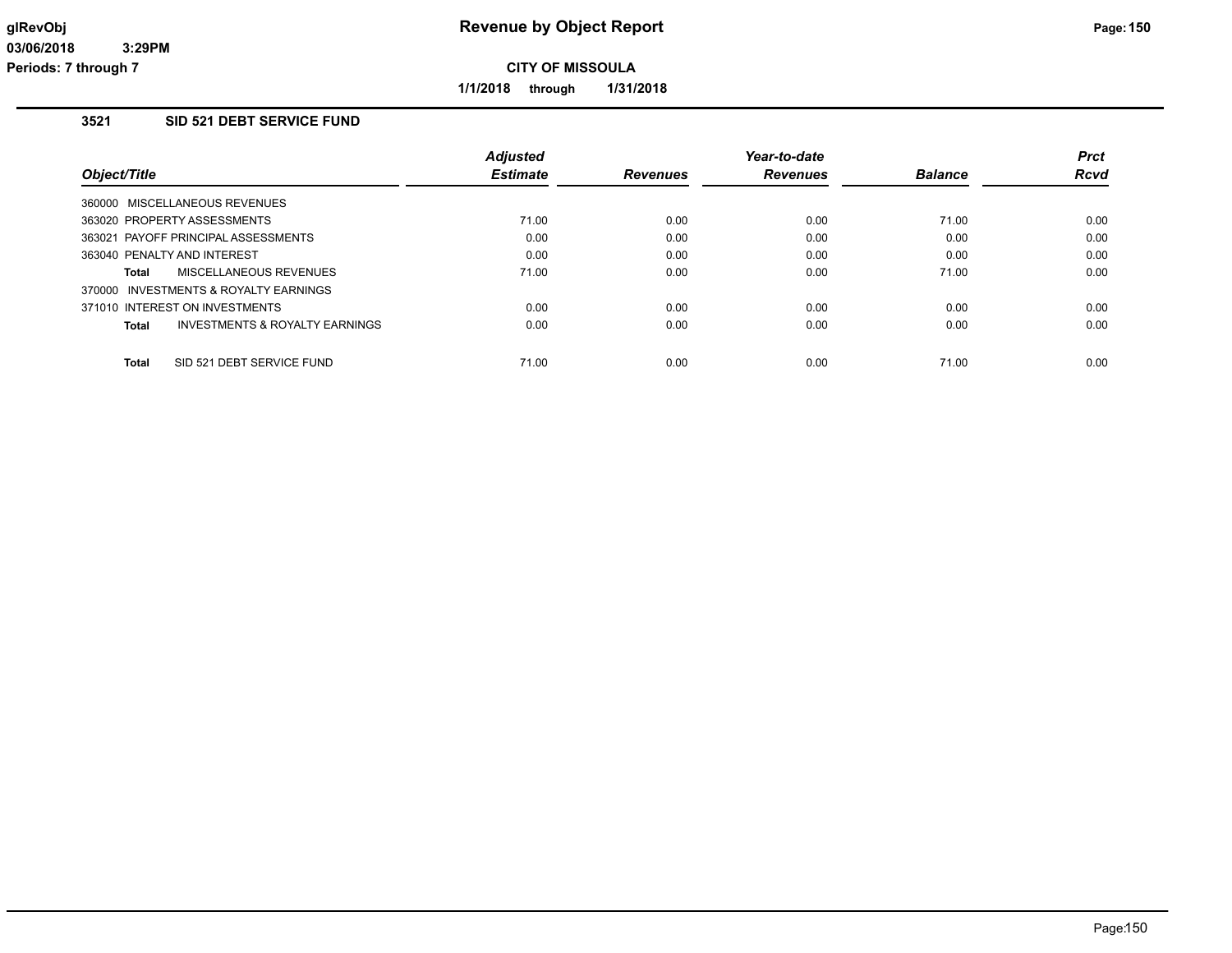**1/1/2018 through 1/31/2018**

#### **3522 SID 522 DEBT SERVICE FUND**

**3522 SID 522 DEBT SERVICE FUND**

|                                                    | <b>Adjusted</b> |                 | Year-to-date    |                | <b>Prct</b> |
|----------------------------------------------------|-----------------|-----------------|-----------------|----------------|-------------|
| Object/Title                                       | <b>Estimate</b> | <b>Revenues</b> | <b>Revenues</b> | <b>Balance</b> | <b>Rcvd</b> |
| 360000 MISCELLANEOUS REVENUES                      |                 |                 |                 |                |             |
| 360010 MISCELLANEOUS                               | 414.00          | 0.00            | 0.00            | 414.00         | 0.00        |
| 363020 PROPERTY ASSESSMENTS                        | 103.00          | 0.00            | 0.00            | 103.00         | 0.00        |
| 363021 PAYOFF PRINCIPAL ASSESSMENTS                | 0.00            | 0.00            | 0.00            | 0.00           | 0.00        |
| MISCELLANEOUS REVENUES<br>Total                    | 517.00          | 0.00            | 0.00            | 517.00         | 0.00        |
| 370000 INVESTMENTS & ROYALTY EARNINGS              |                 |                 |                 |                |             |
| 371010 INTEREST ON INVESTMENTS                     | 0.00            | 0.00            | 0.00            | 0.00           | 0.00        |
| <b>INVESTMENTS &amp; ROYALTY EARNINGS</b><br>Total | 0.00            | 0.00            | 0.00            | 0.00           | 0.00        |
| SID 522 DEBT SERVICE FUND<br>Total                 | 517.00          | 0.00            | 0.00            | 517.00         | 0.00        |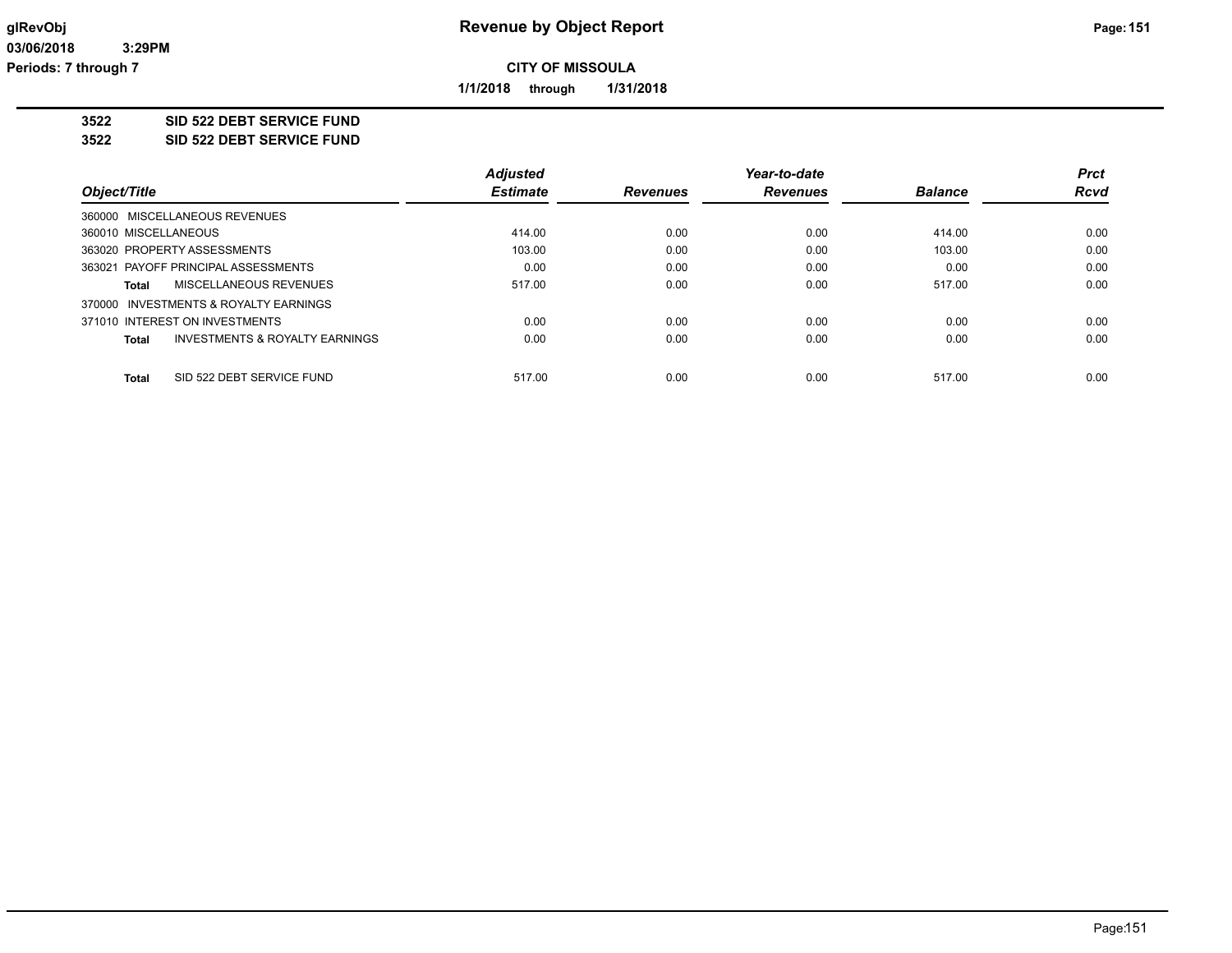**1/1/2018 through 1/31/2018**

# **3522 SID 522 DEBT SERVICE FUND**

|                                                    | <b>Adjusted</b> |                 | Year-to-date    |                | <b>Prct</b> |
|----------------------------------------------------|-----------------|-----------------|-----------------|----------------|-------------|
| Object/Title                                       | <b>Estimate</b> | <b>Revenues</b> | <b>Revenues</b> | <b>Balance</b> | <b>Rcvd</b> |
| 360000 MISCELLANEOUS REVENUES                      |                 |                 |                 |                |             |
| 360010 MISCELLANEOUS                               | 414.00          | 0.00            | 0.00            | 414.00         | 0.00        |
| 363020 PROPERTY ASSESSMENTS                        | 103.00          | 0.00            | 0.00            | 103.00         | 0.00        |
| 363021 PAYOFF PRINCIPAL ASSESSMENTS                | 0.00            | 0.00            | 0.00            | 0.00           | 0.00        |
| MISCELLANEOUS REVENUES<br>Total                    | 517.00          | 0.00            | 0.00            | 517.00         | 0.00        |
| 370000 INVESTMENTS & ROYALTY EARNINGS              |                 |                 |                 |                |             |
| 371010 INTEREST ON INVESTMENTS                     | 0.00            | 0.00            | 0.00            | 0.00           | 0.00        |
| <b>INVESTMENTS &amp; ROYALTY EARNINGS</b><br>Total | 0.00            | 0.00            | 0.00            | 0.00           | 0.00        |
| <b>Total</b><br>SID 522 DEBT SERVICE FUND          | 517.00          | 0.00            | 0.00            | 517.00         | 0.00        |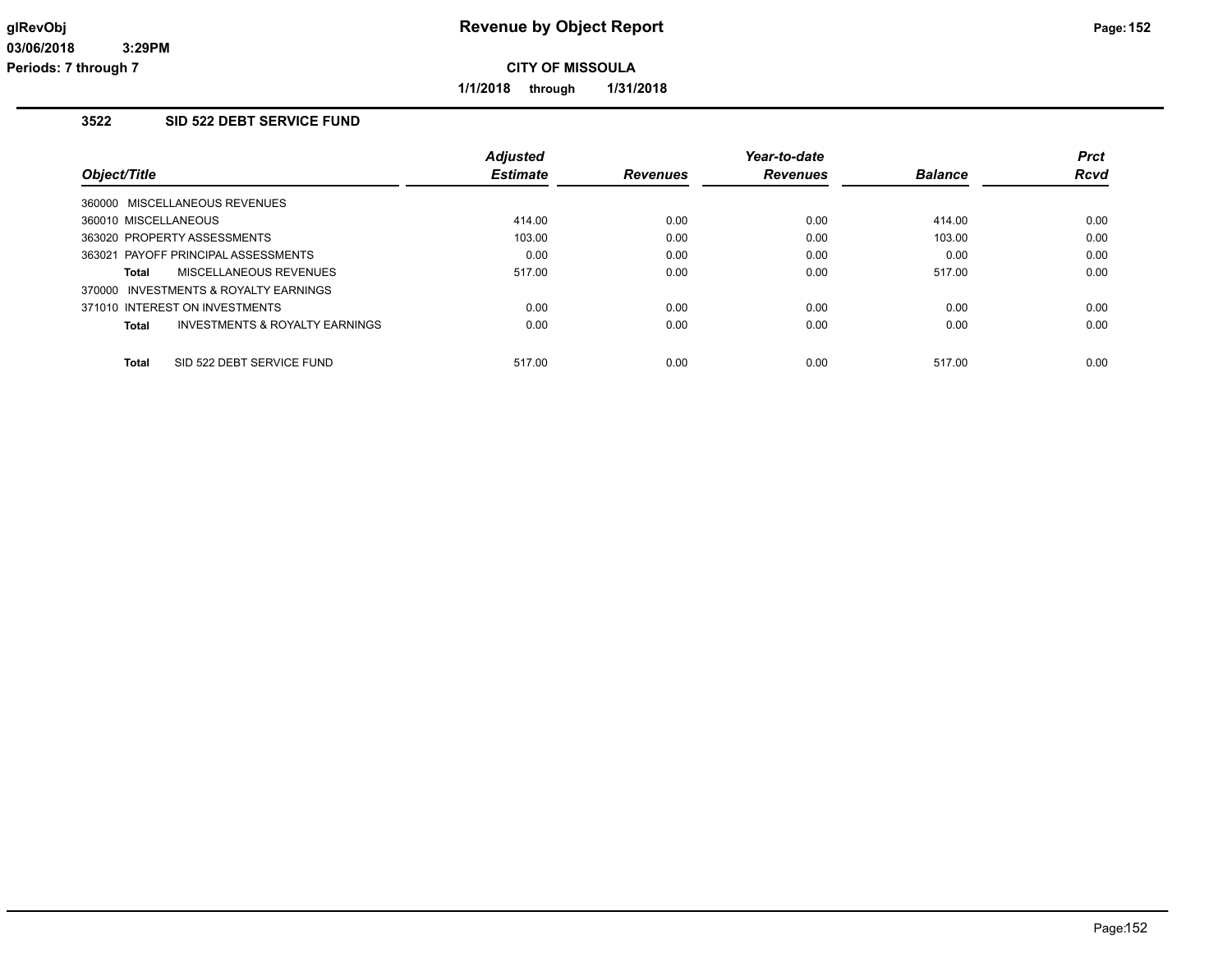**1/1/2018 through 1/31/2018**

**3524 SID 524 DEBT SERVICE FUND**

**3524 SID 524 DEBT SERVICE FUND**

|                                                | <b>Adjusted</b> |                 | Year-to-date    |                | <b>Prct</b> |
|------------------------------------------------|-----------------|-----------------|-----------------|----------------|-------------|
| Object/Title                                   | <b>Estimate</b> | <b>Revenues</b> | <b>Revenues</b> | <b>Balance</b> | <b>Rcvd</b> |
| 360000 MISCELLANEOUS REVENUES                  |                 |                 |                 |                |             |
| 363020 PROPERTY ASSESSMENTS                    | 305,160.00      | 4.540.93        | 128.301.55      | 176,858.45     | 42.04       |
| 363021 PAYOFF PRINCIPAL ASSESSMENTS            | 0.00            | 246.20          | 4.762.10        | $-4.762.10$    | 0.00        |
| 363040 PENALTY AND INTEREST                    | 0.00            | 7.86            | 31.53           | $-31.53$       | 0.00        |
| MISCELLANEOUS REVENUES<br>Total                | 305.160.00      | 4.794.99        | 133.095.18      | 172.064.82     | 43.61       |
| INVESTMENTS & ROYALTY EARNINGS<br>370000       |                 |                 |                 |                |             |
| 371010 INTEREST ON INVESTMENTS                 | 0.00            | 0.00            | 0.00            | 0.00           | 0.00        |
| INVESTMENTS & ROYALTY EARNINGS<br><b>Total</b> | 0.00            | 0.00            | 0.00            | 0.00           | 0.00        |
|                                                |                 |                 |                 |                |             |
| SID 524 DEBT SERVICE FUND<br><b>Total</b>      | 305.160.00      | 4.794.99        | 133.095.18      | 172.064.82     | 43.61       |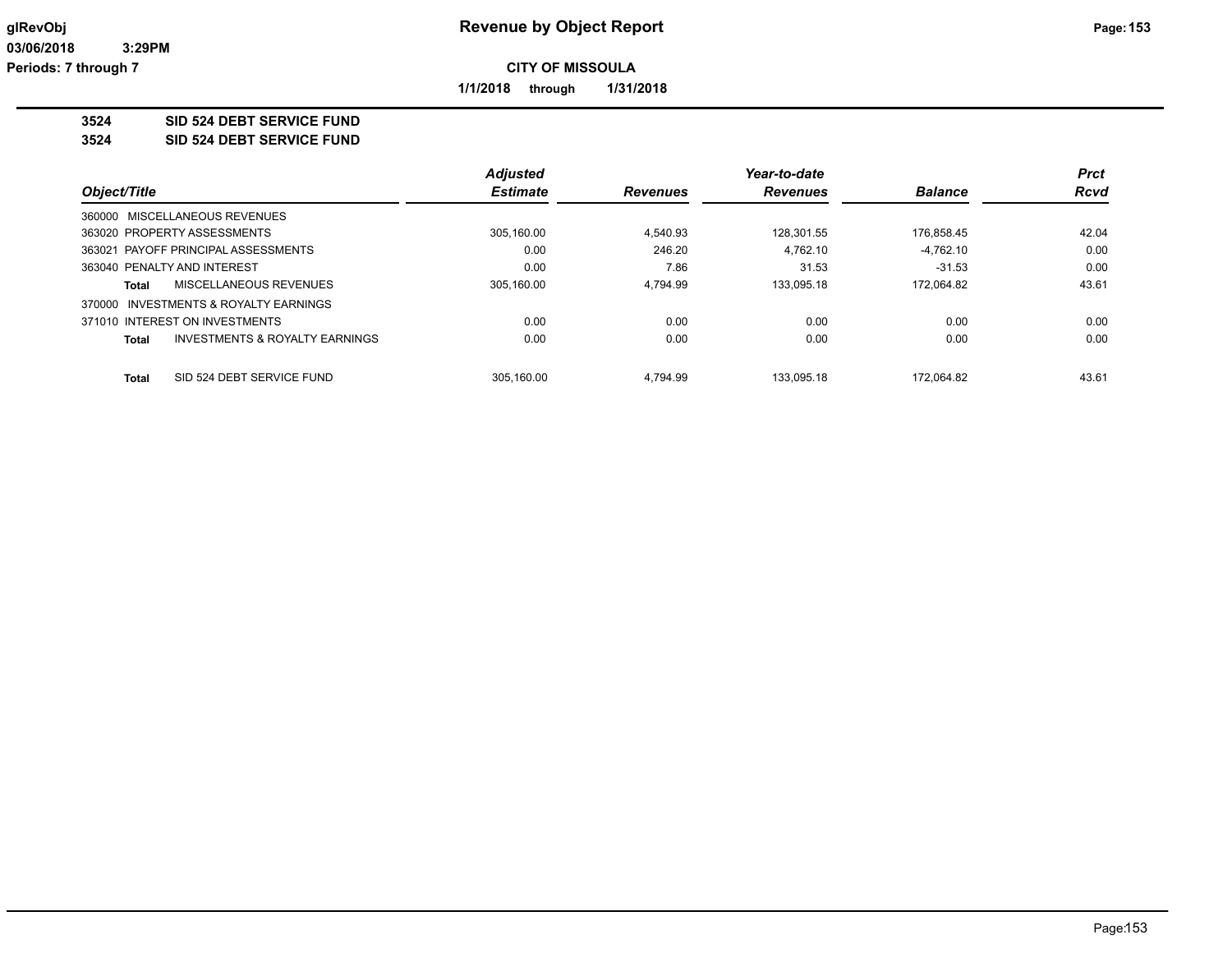**1/1/2018 through 1/31/2018**

# **3524 SID 524 DEBT SERVICE FUND**

|              |                                       | <b>Adjusted</b> |                 | Year-to-date    |                | <b>Prct</b> |
|--------------|---------------------------------------|-----------------|-----------------|-----------------|----------------|-------------|
| Object/Title |                                       | <b>Estimate</b> | <b>Revenues</b> | <b>Revenues</b> | <b>Balance</b> | <b>Rcvd</b> |
|              | 360000 MISCELLANEOUS REVENUES         |                 |                 |                 |                |             |
|              | 363020 PROPERTY ASSESSMENTS           | 305,160.00      | 4.540.93        | 128.301.55      | 176,858.45     | 42.04       |
|              | 363021 PAYOFF PRINCIPAL ASSESSMENTS   | 0.00            | 246.20          | 4.762.10        | $-4.762.10$    | 0.00        |
|              | 363040 PENALTY AND INTEREST           | 0.00            | 7.86            | 31.53           | $-31.53$       | 0.00        |
| Total        | MISCELLANEOUS REVENUES                | 305.160.00      | 4.794.99        | 133.095.18      | 172.064.82     | 43.61       |
|              | 370000 INVESTMENTS & ROYALTY EARNINGS |                 |                 |                 |                |             |
|              | 371010 INTEREST ON INVESTMENTS        | 0.00            | 0.00            | 0.00            | 0.00           | 0.00        |
| <b>Total</b> | INVESTMENTS & ROYALTY EARNINGS        | 0.00            | 0.00            | 0.00            | 0.00           | 0.00        |
| <b>Total</b> | SID 524 DEBT SERVICE FUND             | 305.160.00      | 4.794.99        | 133.095.18      | 172.064.82     | 43.61       |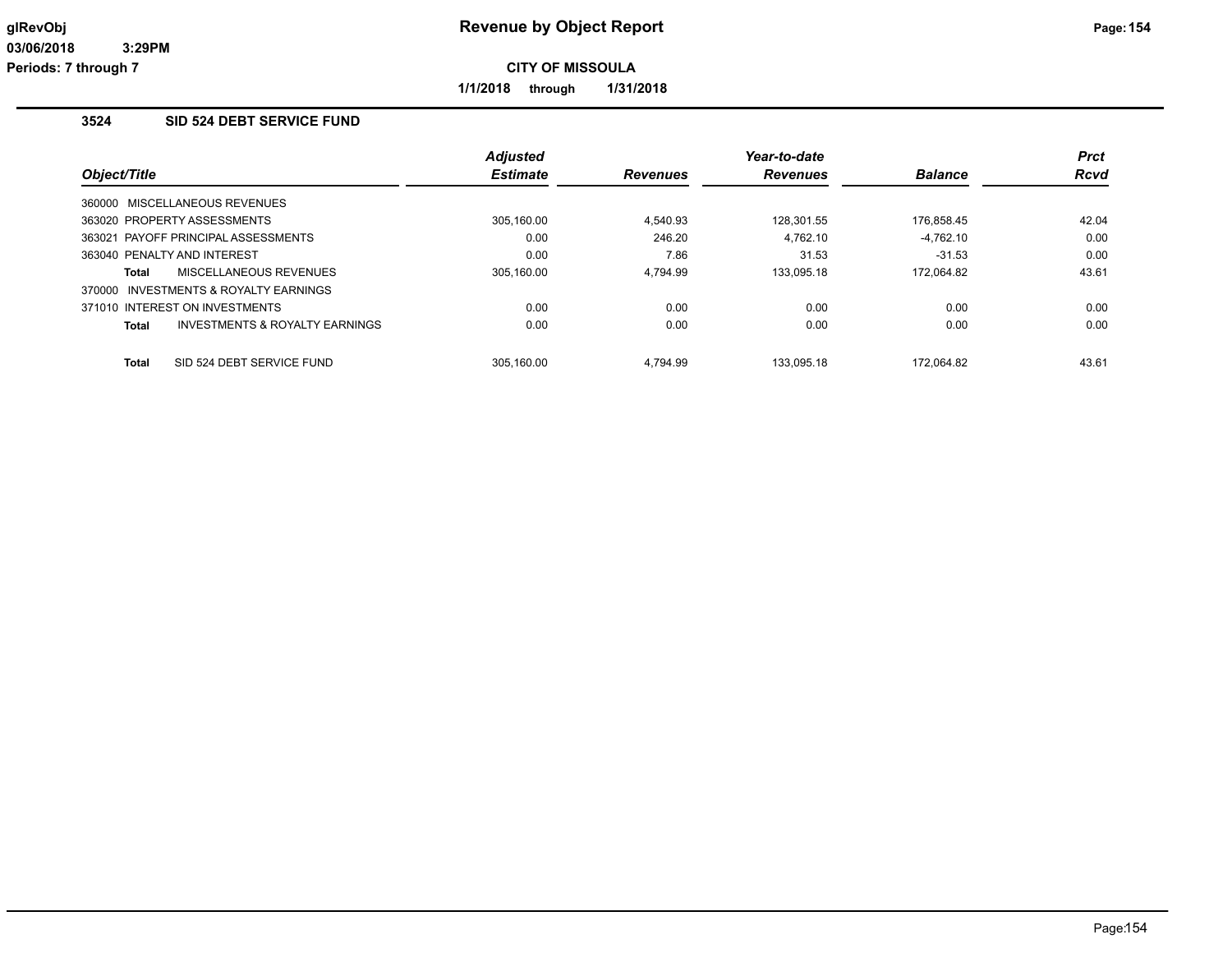**1/1/2018 through 1/31/2018**

**3525 SID 525 DEBT SERVICE FUND**

**3525 SID 525 DEBT SERVICE FUND**

|                                                           | <b>Adjusted</b> |                 | Year-to-date    |                | <b>Prct</b> |
|-----------------------------------------------------------|-----------------|-----------------|-----------------|----------------|-------------|
| Object/Title                                              | <b>Estimate</b> | <b>Revenues</b> | <b>Revenues</b> | <b>Balance</b> | <b>Rcvd</b> |
| 360000 MISCELLANEOUS REVENUES                             |                 |                 |                 |                |             |
| 363020 PROPERTY ASSESSMENTS                               | 33,300.00       | 756.89          | 16.558.91       | 16.741.09      | 49.73       |
| 363021 PAYOFF PRINCIPAL ASSESSMENTS                       | 0.00            | 0.00            | 0.00            | 0.00           | 0.00        |
| 363040 PENALTY AND INTEREST                               | 0.00            | 0.00            | 7.94            | $-7.94$        | 0.00        |
| MISCELLANEOUS REVENUES<br>Total                           | 33,300.00       | 756.89          | 16.566.85       | 16.733.15      | 49.75       |
| 370000 INVESTMENTS & ROYALTY EARNINGS                     |                 |                 |                 |                |             |
| 371010 INTEREST ON INVESTMENTS                            | 0.00            | 0.00            | 0.00            | 0.00           | 0.00        |
| <b>INVESTMENTS &amp; ROYALTY EARNINGS</b><br><b>Total</b> | 0.00            | 0.00            | 0.00            | 0.00           | 0.00        |
|                                                           |                 |                 |                 |                |             |
| SID 525 DEBT SERVICE FUND<br><b>Total</b>                 | 33.300.00       | 756.89          | 16.566.85       | 16.733.15      | 49.75       |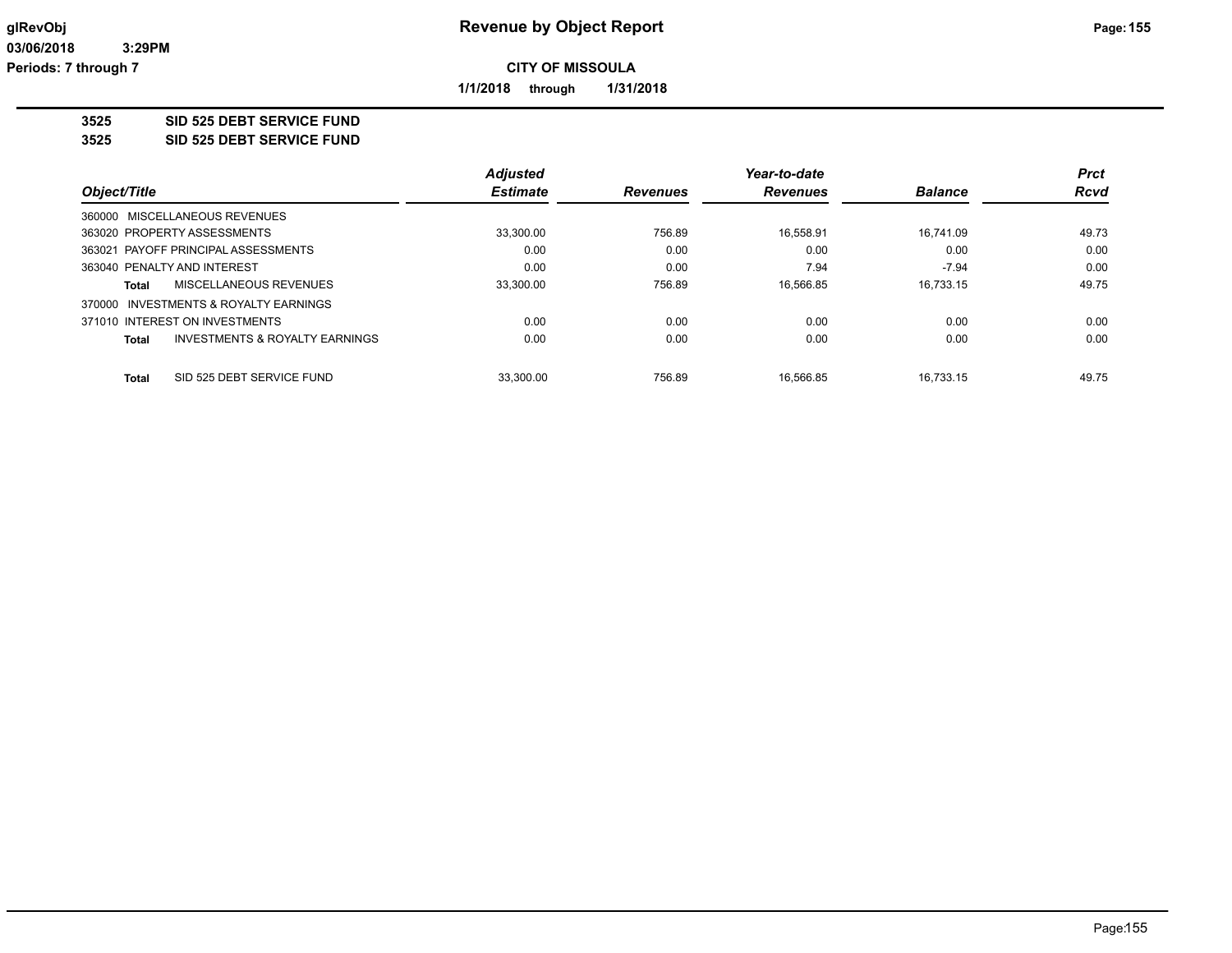**1/1/2018 through 1/31/2018**

## **3525 SID 525 DEBT SERVICE FUND**

|                                       |                                           | <b>Adjusted</b> |                 | Year-to-date    |                | <b>Prct</b> |
|---------------------------------------|-------------------------------------------|-----------------|-----------------|-----------------|----------------|-------------|
| Object/Title                          |                                           | <b>Estimate</b> | <b>Revenues</b> | <b>Revenues</b> | <b>Balance</b> | <b>Rcvd</b> |
| 360000 MISCELLANEOUS REVENUES         |                                           |                 |                 |                 |                |             |
| 363020 PROPERTY ASSESSMENTS           |                                           | 33,300.00       | 756.89          | 16.558.91       | 16.741.09      | 49.73       |
| 363021 PAYOFF PRINCIPAL ASSESSMENTS   |                                           | 0.00            | 0.00            | 0.00            | 0.00           | 0.00        |
| 363040 PENALTY AND INTEREST           |                                           | 0.00            | 0.00            | 7.94            | $-7.94$        | 0.00        |
| Total                                 | MISCELLANEOUS REVENUES                    | 33.300.00       | 756.89          | 16.566.85       | 16.733.15      | 49.75       |
| 370000 INVESTMENTS & ROYALTY EARNINGS |                                           |                 |                 |                 |                |             |
| 371010 INTEREST ON INVESTMENTS        |                                           | 0.00            | 0.00            | 0.00            | 0.00           | 0.00        |
| Total                                 | <b>INVESTMENTS &amp; ROYALTY EARNINGS</b> | 0.00            | 0.00            | 0.00            | 0.00           | 0.00        |
| <b>Total</b>                          | SID 525 DEBT SERVICE FUND                 | 33.300.00       | 756.89          | 16.566.85       | 16.733.15      | 49.75       |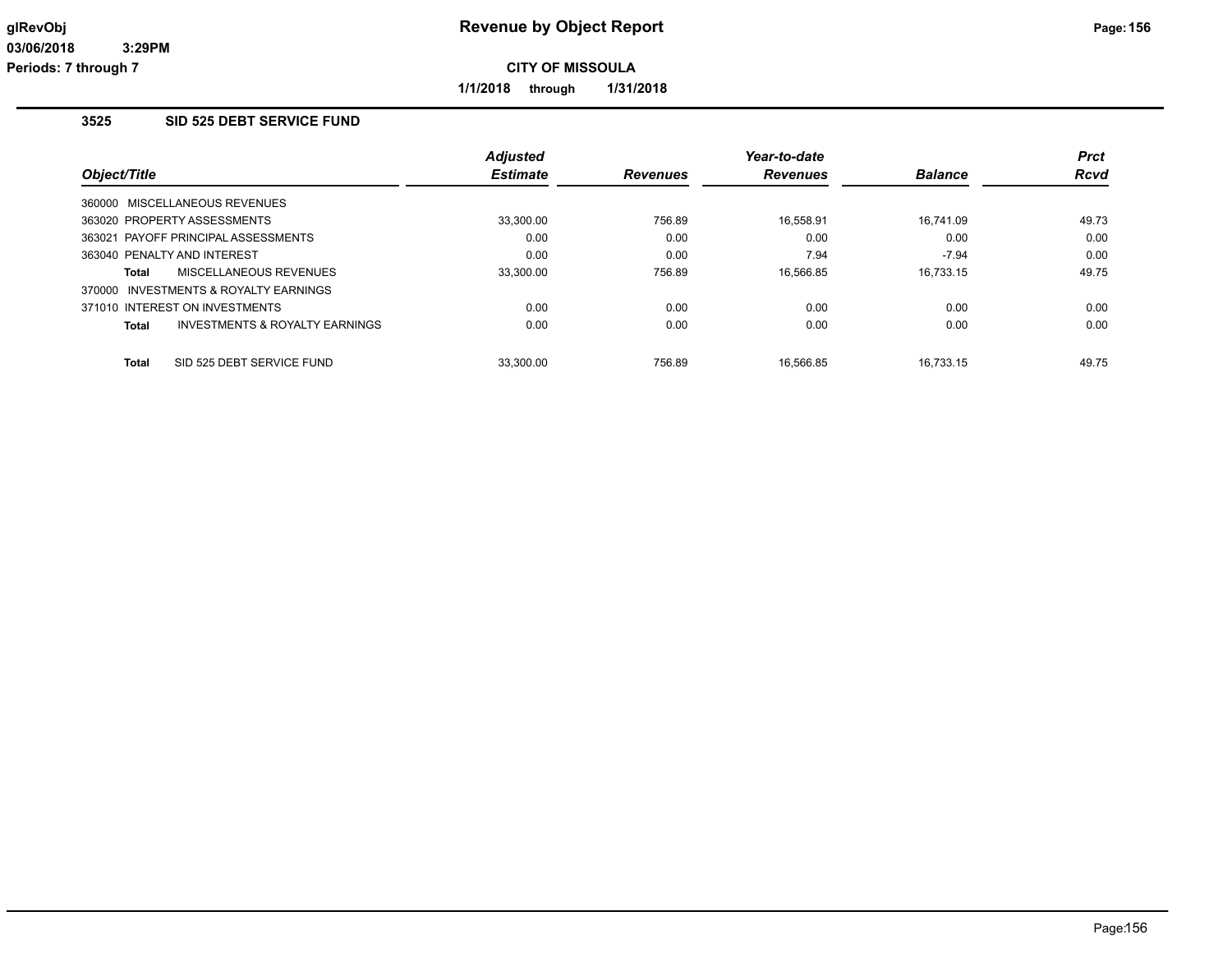**1/1/2018 through 1/31/2018**

**3526 SID 526 DEBT SERVICE FUND**

**3526 SID 526 DEBT SERVICE FUND**

|                                |                                     | <b>Adjusted</b> |          | Year-to-date<br><b>Revenues</b> | <b>Balance</b> | <b>Prct</b><br><b>Rcvd</b> |
|--------------------------------|-------------------------------------|-----------------|----------|---------------------------------|----------------|----------------------------|
| Object/Title                   | <b>Estimate</b>                     | <b>Revenues</b> |          |                                 |                |                            |
| 360000 MISCELLANEOUS REVENUES  |                                     |                 |          |                                 |                |                            |
| 363020 PROPERTY ASSESSMENTS    |                                     | 192,640.00      | 2.035.58 | 59.399.63                       | 133.240.37     | 30.83                      |
|                                | 363021 PAYOFF PRINCIPAL ASSESSMENTS | 0.00            | 535.14   | 7.822.59                        | $-7.822.59$    | 0.00                       |
| 363040 PENALTY AND INTEREST    |                                     | 0.00            | 5.88     | 14.64                           | $-14.64$       | 0.00                       |
| Total                          | MISCELLANEOUS REVENUES              | 192.640.00      | 2.576.60 | 67.236.86                       | 125.403.14     | 34.90                      |
| 370000                         | INVESTMENTS & ROYALTY EARNINGS      |                 |          |                                 |                |                            |
| 371010 INTEREST ON INVESTMENTS |                                     | 0.00            | 0.00     | 0.00                            | 0.00           | 0.00                       |
| <b>Total</b>                   | INVESTMENTS & ROYALTY EARNINGS      | 0.00            | 0.00     | 0.00                            | 0.00           | 0.00                       |
| <b>Total</b>                   | SID 526 DEBT SERVICE FUND           | 192.640.00      | 2.576.60 | 67.236.86                       | 125.403.14     | 34.90                      |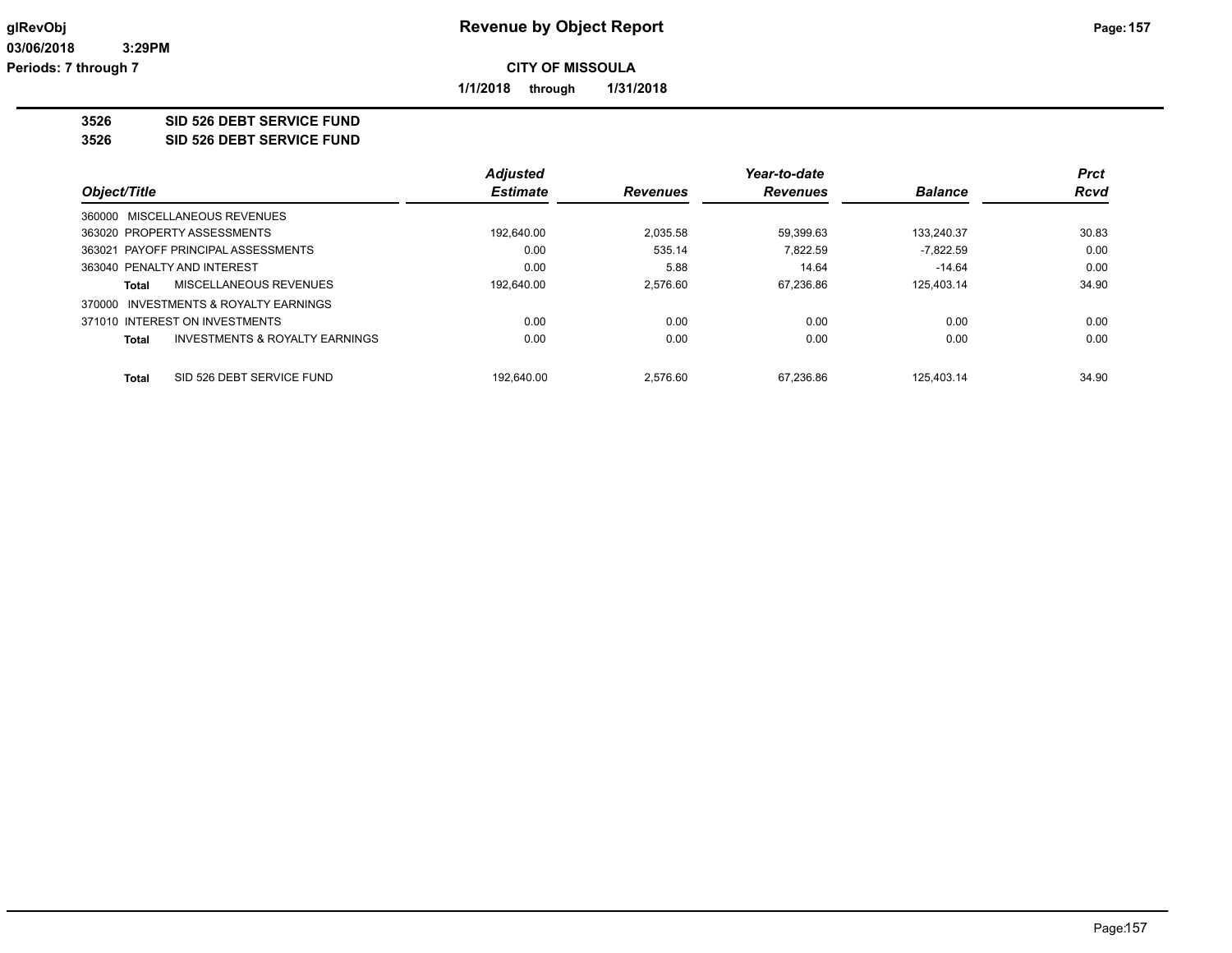**1/1/2018 through 1/31/2018**

## **3526 SID 526 DEBT SERVICE FUND**

|              |                                       | <b>Adjusted</b> |                 | Year-to-date    |                | <b>Prct</b> |
|--------------|---------------------------------------|-----------------|-----------------|-----------------|----------------|-------------|
| Object/Title |                                       | <b>Estimate</b> | <b>Revenues</b> | <b>Revenues</b> | <b>Balance</b> | <b>Rcvd</b> |
|              | 360000 MISCELLANEOUS REVENUES         |                 |                 |                 |                |             |
|              | 363020 PROPERTY ASSESSMENTS           | 192.640.00      | 2.035.58        | 59,399.63       | 133.240.37     | 30.83       |
|              | 363021 PAYOFF PRINCIPAL ASSESSMENTS   | 0.00            | 535.14          | 7.822.59        | $-7.822.59$    | 0.00        |
|              | 363040 PENALTY AND INTEREST           | 0.00            | 5.88            | 14.64           | $-14.64$       | 0.00        |
| Total        | MISCELLANEOUS REVENUES                | 192.640.00      | 2.576.60        | 67.236.86       | 125.403.14     | 34.90       |
|              | 370000 INVESTMENTS & ROYALTY EARNINGS |                 |                 |                 |                |             |
|              | 371010 INTEREST ON INVESTMENTS        | 0.00            | 0.00            | 0.00            | 0.00           | 0.00        |
| <b>Total</b> | INVESTMENTS & ROYALTY EARNINGS        | 0.00            | 0.00            | 0.00            | 0.00           | 0.00        |
| Total        | SID 526 DEBT SERVICE FUND             | 192.640.00      | 2.576.60        | 67.236.86       | 125.403.14     | 34.90       |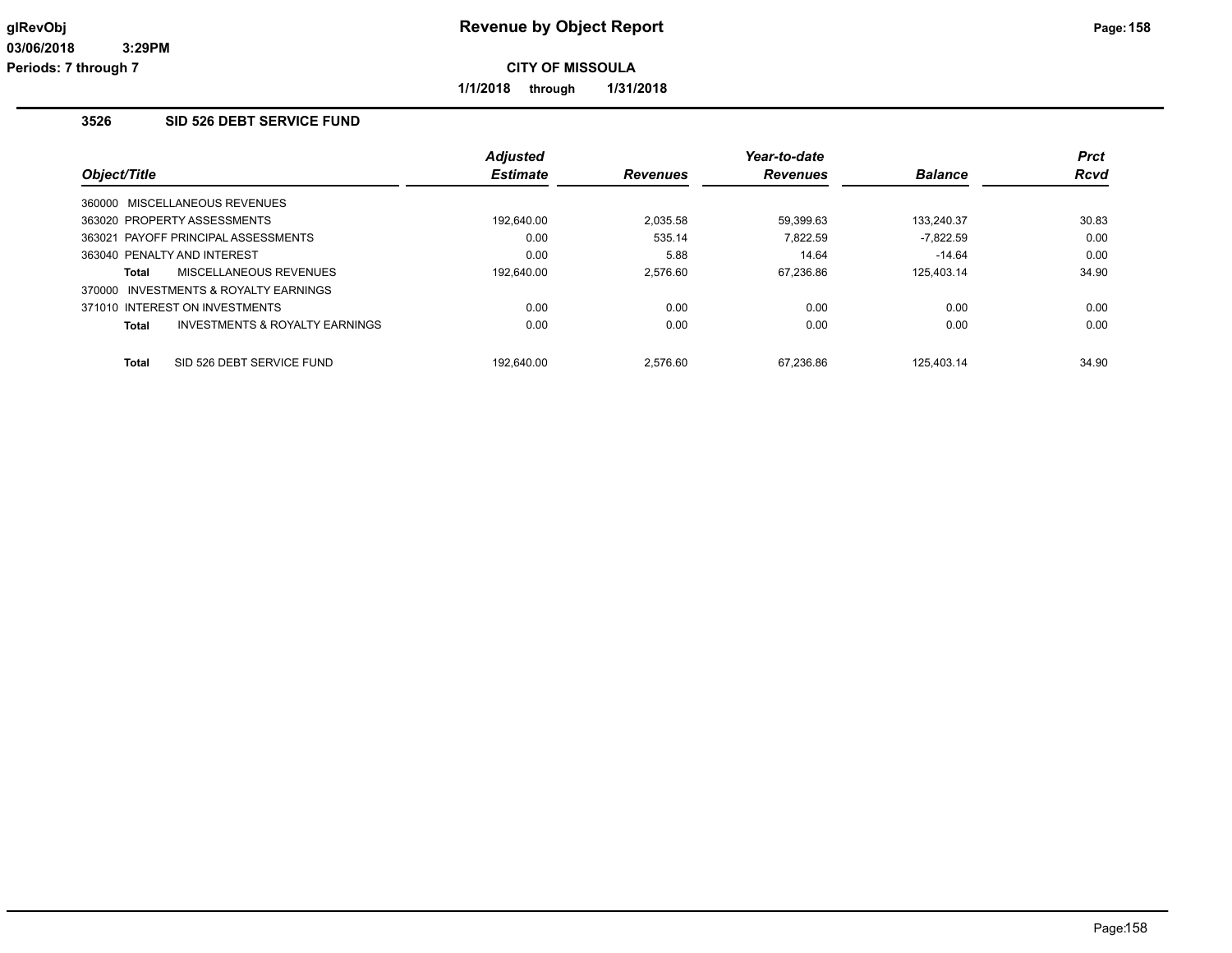**1/1/2018 through 1/31/2018**

**3527 SID 527 DEBT SERVICE FUND**

**3527 SID 527 DEBT SERVICE FUND**

|                                                     | <b>Adjusted</b> |                 | Year-to-date    |                | <b>Prct</b> |
|-----------------------------------------------------|-----------------|-----------------|-----------------|----------------|-------------|
| Object/Title                                        | <b>Estimate</b> | <b>Revenues</b> | <b>Revenues</b> | <b>Balance</b> | <b>Rcvd</b> |
| 360000 MISCELLANEOUS REVENUES                       |                 |                 |                 |                |             |
| 363020 PROPERTY ASSESSMENTS                         | 0.00            | 0.00            | 0.00            | 0.00           | 0.00        |
| 363021 PAYOFF PRINCIPAL ASSESSMENTS                 | 0.00            | 0.00            | 0.00            | 0.00           | 0.00        |
| 363040 PENALTY AND INTEREST                         | 0.00            | 0.00            | 0.00            | 0.00           | 0.00        |
| MISCELLANEOUS REVENUES<br><b>Total</b>              | 0.00            | 0.00            | 0.00            | 0.00           | 0.00        |
| <b>INVESTMENTS &amp; ROYALTY EARNINGS</b><br>370000 |                 |                 |                 |                |             |
| 371010 INTEREST ON INVESTMENTS                      | 0.00            | 0.00            | 0.00            | 0.00           | 0.00        |
| <b>INVESTMENTS &amp; ROYALTY EARNINGS</b><br>Total  | 0.00            | 0.00            | 0.00            | 0.00           | 0.00        |
| 380000 OTHER FINANCING SOURCES                      |                 |                 |                 |                |             |
| 381030 SID BONDS PROCEEDS                           | 0.00            | 0.00            | 0.00            | 0.00           | 0.00        |
| OTHER FINANCING SOURCES<br><b>Total</b>             | 0.00            | 0.00            | 0.00            | 0.00           | 0.00        |
| SID 527 DEBT SERVICE FUND<br><b>Total</b>           | 0.00            | 0.00            | 0.00            | 0.00           | 0.00        |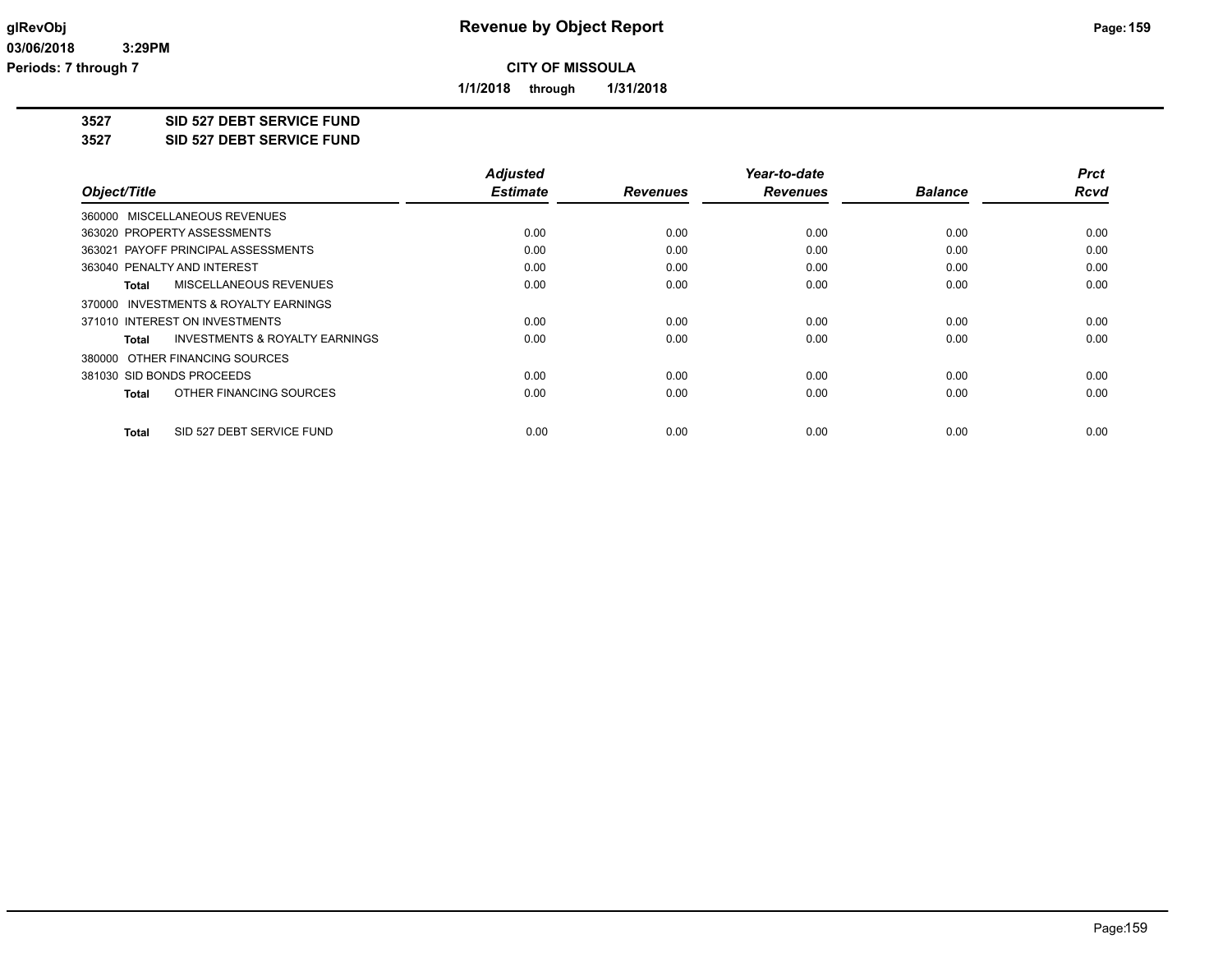**1/1/2018 through 1/31/2018**

## **3527 SID 527 DEBT SERVICE FUND**

|                                           | <b>Adjusted</b> |                 | Year-to-date    |                | <b>Prct</b> |
|-------------------------------------------|-----------------|-----------------|-----------------|----------------|-------------|
| Object/Title                              | <b>Estimate</b> | <b>Revenues</b> | <b>Revenues</b> | <b>Balance</b> | Rcvd        |
| 360000 MISCELLANEOUS REVENUES             |                 |                 |                 |                |             |
| 363020 PROPERTY ASSESSMENTS               | 0.00            | 0.00            | 0.00            | 0.00           | 0.00        |
| 363021 PAYOFF PRINCIPAL ASSESSMENTS       | 0.00            | 0.00            | 0.00            | 0.00           | 0.00        |
| 363040 PENALTY AND INTEREST               | 0.00            | 0.00            | 0.00            | 0.00           | 0.00        |
| <b>MISCELLANEOUS REVENUES</b><br>Total    | 0.00            | 0.00            | 0.00            | 0.00           | 0.00        |
| 370000 INVESTMENTS & ROYALTY EARNINGS     |                 |                 |                 |                |             |
| 371010 INTEREST ON INVESTMENTS            | 0.00            | 0.00            | 0.00            | 0.00           | 0.00        |
| INVESTMENTS & ROYALTY EARNINGS<br>Total   | 0.00            | 0.00            | 0.00            | 0.00           | 0.00        |
| 380000 OTHER FINANCING SOURCES            |                 |                 |                 |                |             |
| 381030 SID BONDS PROCEEDS                 | 0.00            | 0.00            | 0.00            | 0.00           | 0.00        |
| OTHER FINANCING SOURCES<br><b>Total</b>   | 0.00            | 0.00            | 0.00            | 0.00           | 0.00        |
| SID 527 DEBT SERVICE FUND<br><b>Total</b> | 0.00            | 0.00            | 0.00            | 0.00           | 0.00        |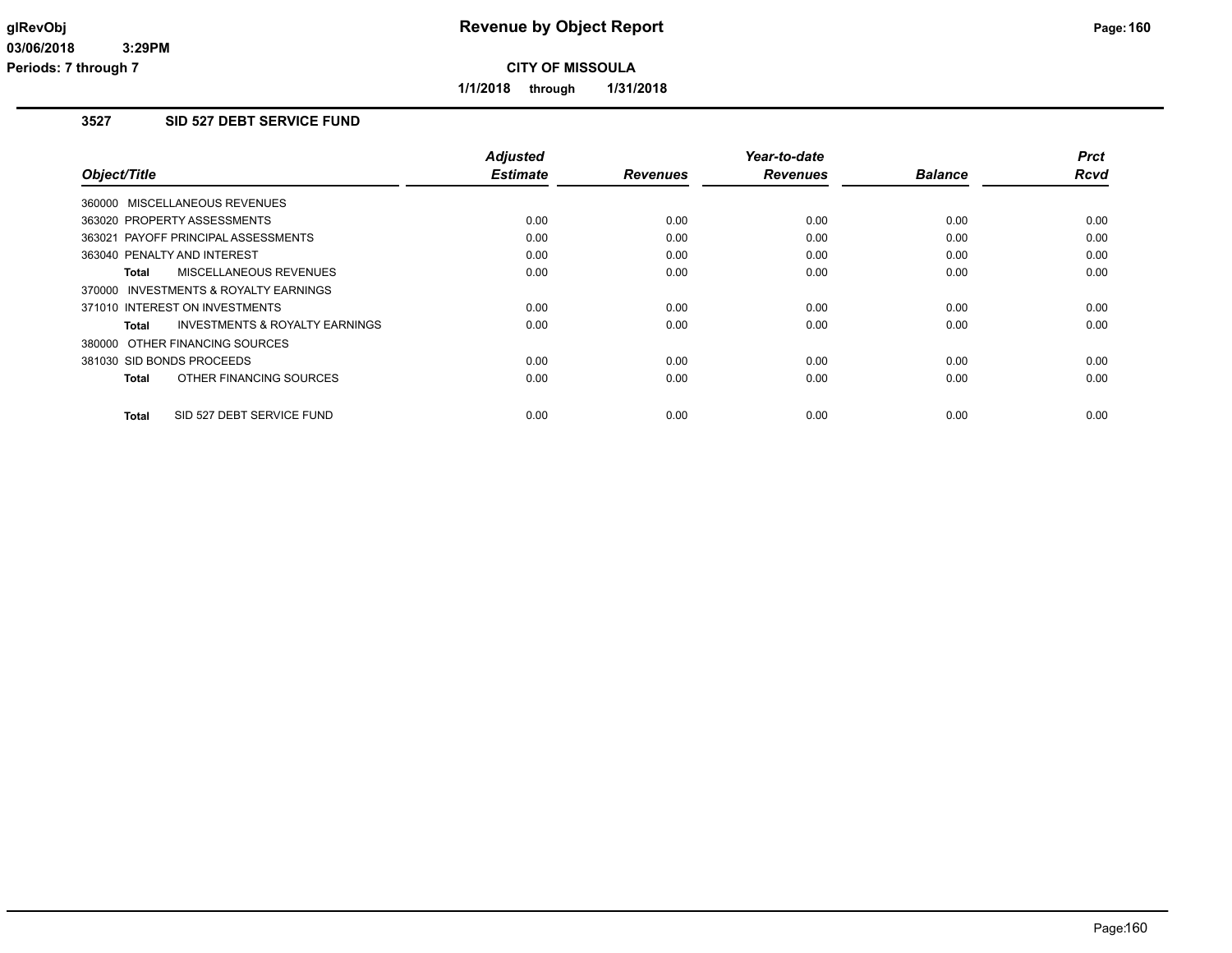**1/1/2018 through 1/31/2018**

**3530 SID 530 DEBT SERVICE FUND**

**3530 SID 530 DEBT SERVICE FUND**

|                                                    | <b>Adjusted</b> |                 | Year-to-date    |                | Prct        |
|----------------------------------------------------|-----------------|-----------------|-----------------|----------------|-------------|
| Object/Title                                       | <b>Estimate</b> | <b>Revenues</b> | <b>Revenues</b> | <b>Balance</b> | <b>Rcvd</b> |
| 360000 MISCELLANEOUS REVENUES                      |                 |                 |                 |                |             |
| 360010 MISCELLANEOUS                               | 1.350.00        | 0.00            | 0.00            | 1,350.00       | 0.00        |
| 363020 PROPERTY ASSESSMENTS                        | 0.00            | 0.00            | 0.00            | 0.00           | 0.00        |
| 363021 PAYOFF PRINCIPAL ASSESSMENTS                | 0.00            | 0.00            | 0.00            | 0.00           | 0.00        |
| 363040 PENALTY AND INTEREST                        | 0.00            | 0.00            | 0.00            | 0.00           | 0.00        |
| MISCELLANEOUS REVENUES<br>Total                    | 1.350.00        | 0.00            | 0.00            | 1.350.00       | 0.00        |
| 370000 INVESTMENTS & ROYALTY EARNINGS              |                 |                 |                 |                |             |
| 371010 INTEREST ON INVESTMENTS                     | 0.00            | 0.00            | 0.00            | 0.00           | 0.00        |
| <b>INVESTMENTS &amp; ROYALTY EARNINGS</b><br>Total | 0.00            | 0.00            | 0.00            | 0.00           | 0.00        |
| SID 530 DEBT SERVICE FUND<br><b>Total</b>          | 1.350.00        | 0.00            | 0.00            | 1.350.00       | 0.00        |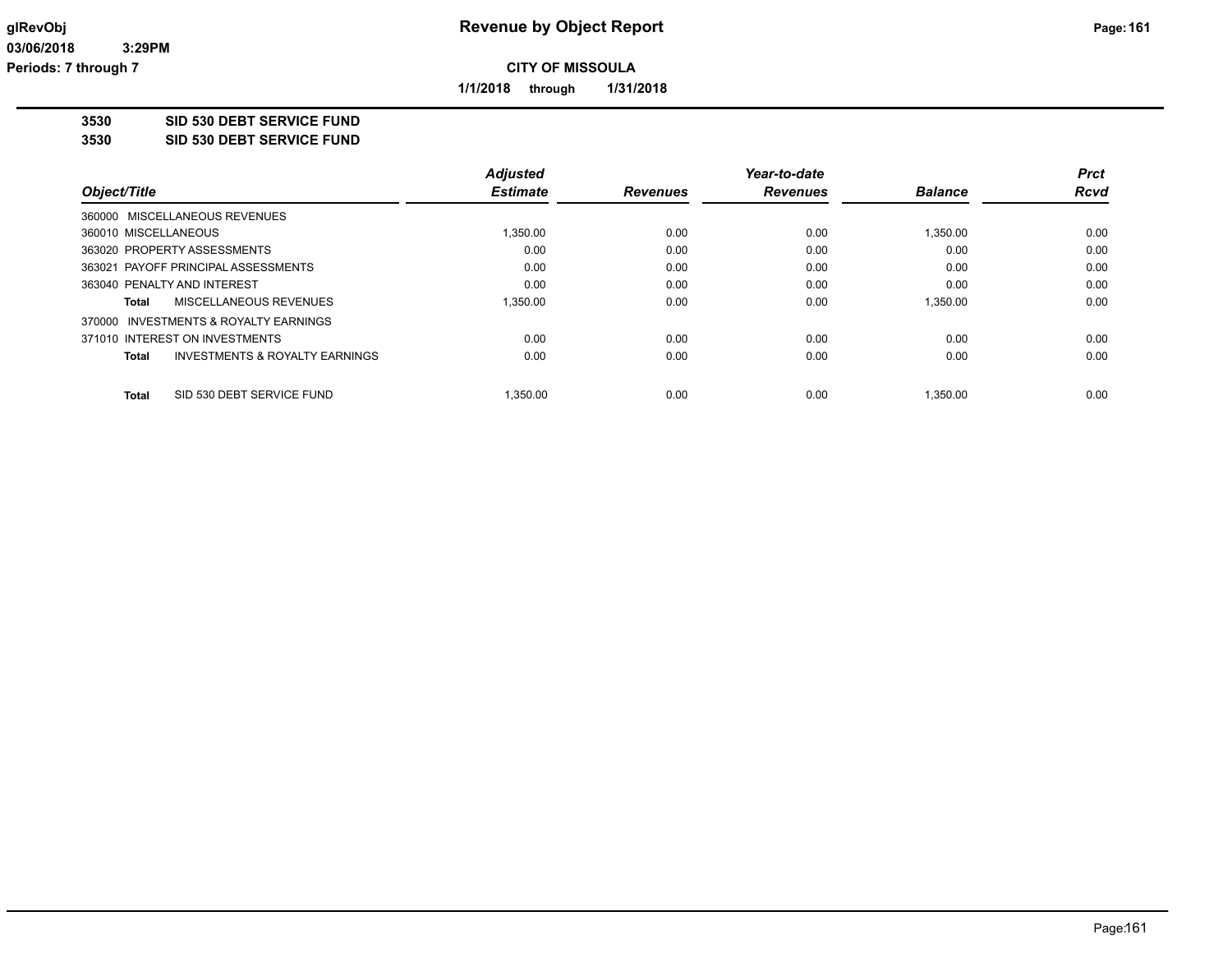**1/1/2018 through 1/31/2018**

## **3530 SID 530 DEBT SERVICE FUND**

| Object/Title         |                                           | <b>Adjusted</b><br><b>Estimate</b> | <b>Revenues</b> | Year-to-date<br><b>Revenues</b> | <b>Balance</b> | <b>Prct</b><br>Rcvd |
|----------------------|-------------------------------------------|------------------------------------|-----------------|---------------------------------|----------------|---------------------|
|                      | 360000 MISCELLANEOUS REVENUES             |                                    |                 |                                 |                |                     |
| 360010 MISCELLANEOUS |                                           | 1,350.00                           | 0.00            | 0.00                            | 1,350.00       | 0.00                |
|                      | 363020 PROPERTY ASSESSMENTS               | 0.00                               | 0.00            | 0.00                            | 0.00           | 0.00                |
|                      | 363021 PAYOFF PRINCIPAL ASSESSMENTS       | 0.00                               | 0.00            | 0.00                            | 0.00           | 0.00                |
|                      | 363040 PENALTY AND INTEREST               | 0.00                               | 0.00            | 0.00                            | 0.00           | 0.00                |
| Total                | MISCELLANEOUS REVENUES                    | 1.350.00                           | 0.00            | 0.00                            | 1.350.00       | 0.00                |
|                      | 370000 INVESTMENTS & ROYALTY EARNINGS     |                                    |                 |                                 |                |                     |
|                      | 371010 INTEREST ON INVESTMENTS            | 0.00                               | 0.00            | 0.00                            | 0.00           | 0.00                |
| Total                | <b>INVESTMENTS &amp; ROYALTY EARNINGS</b> | 0.00                               | 0.00            | 0.00                            | 0.00           | 0.00                |
| Total                | SID 530 DEBT SERVICE FUND                 | 1.350.00                           | 0.00            | 0.00                            | 1.350.00       | 0.00                |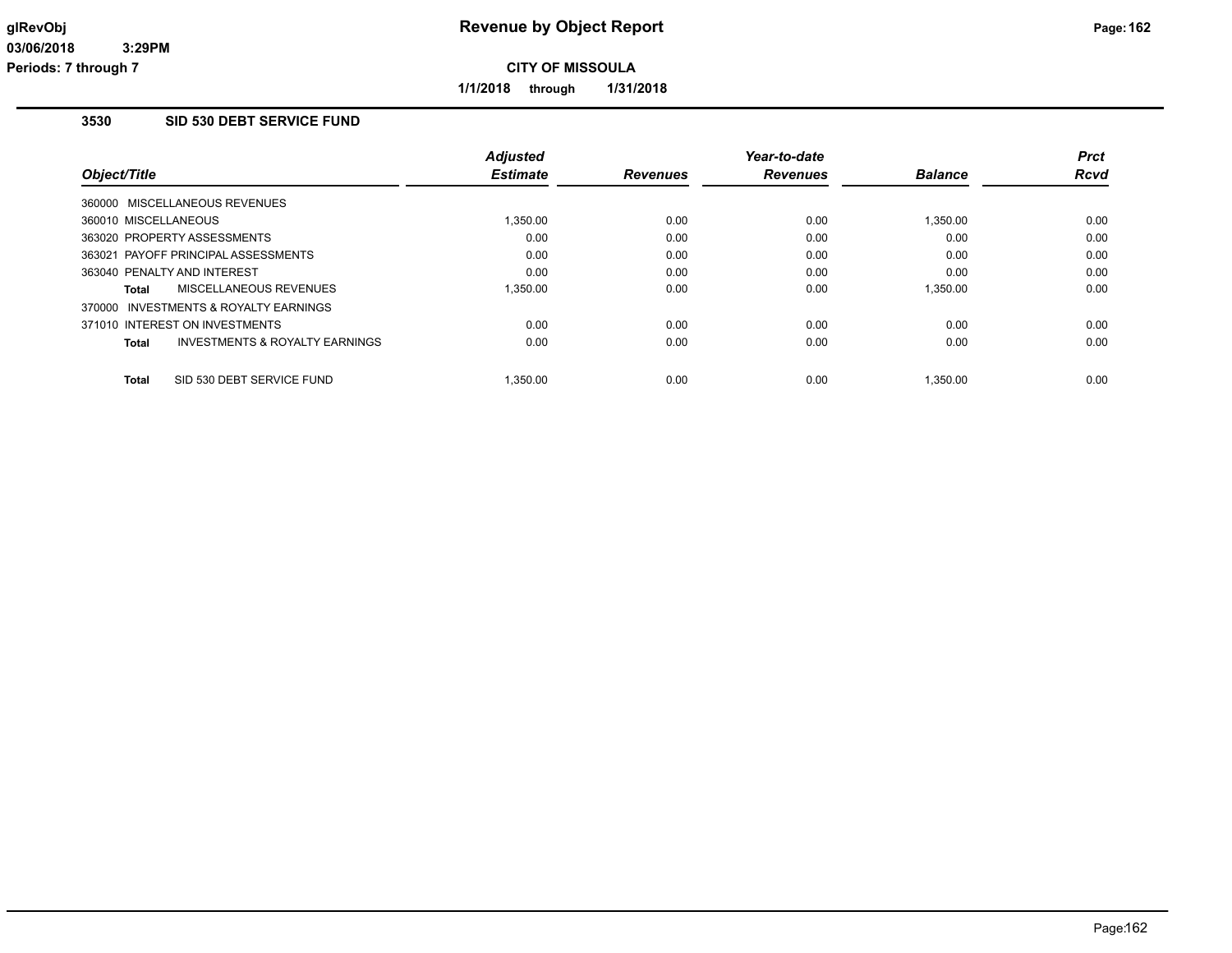**03/06/2018 3:29PM Periods: 7 through 7**

# **glRevObj Revenue by Object Report Page:163**

**CITY OF MISSOULA**

**1/1/2018 through 1/31/2018**

## **3531 SID 531 HICKORY ST CALMING**

**3531 SID 531 HICKORY ST CALMING**

|                                            | <b>Adjusted</b> |                 | Year-to-date    |                | <b>Prct</b><br><b>Rcvd</b> |
|--------------------------------------------|-----------------|-----------------|-----------------|----------------|----------------------------|
| Object/Title                               | <b>Estimate</b> | <b>Revenues</b> | <b>Revenues</b> | <b>Balance</b> |                            |
| 360000 MISCELLANEOUS REVENUES              |                 |                 |                 |                |                            |
| 363021 PAYOFF PRINCIPAL ASSESSMENTS        | 0.00            | 0.00            | 0.00            | 0.00           | 0.00                       |
| MISCELLANEOUS REVENUES<br><b>Total</b>     | 0.00            | 0.00            | 0.00            | 0.00           | 0.00                       |
| SID 531 HICKORY ST CALMING<br><b>Total</b> | 0.00            | 0.00            | 0.00            | 0.00           | 0.00                       |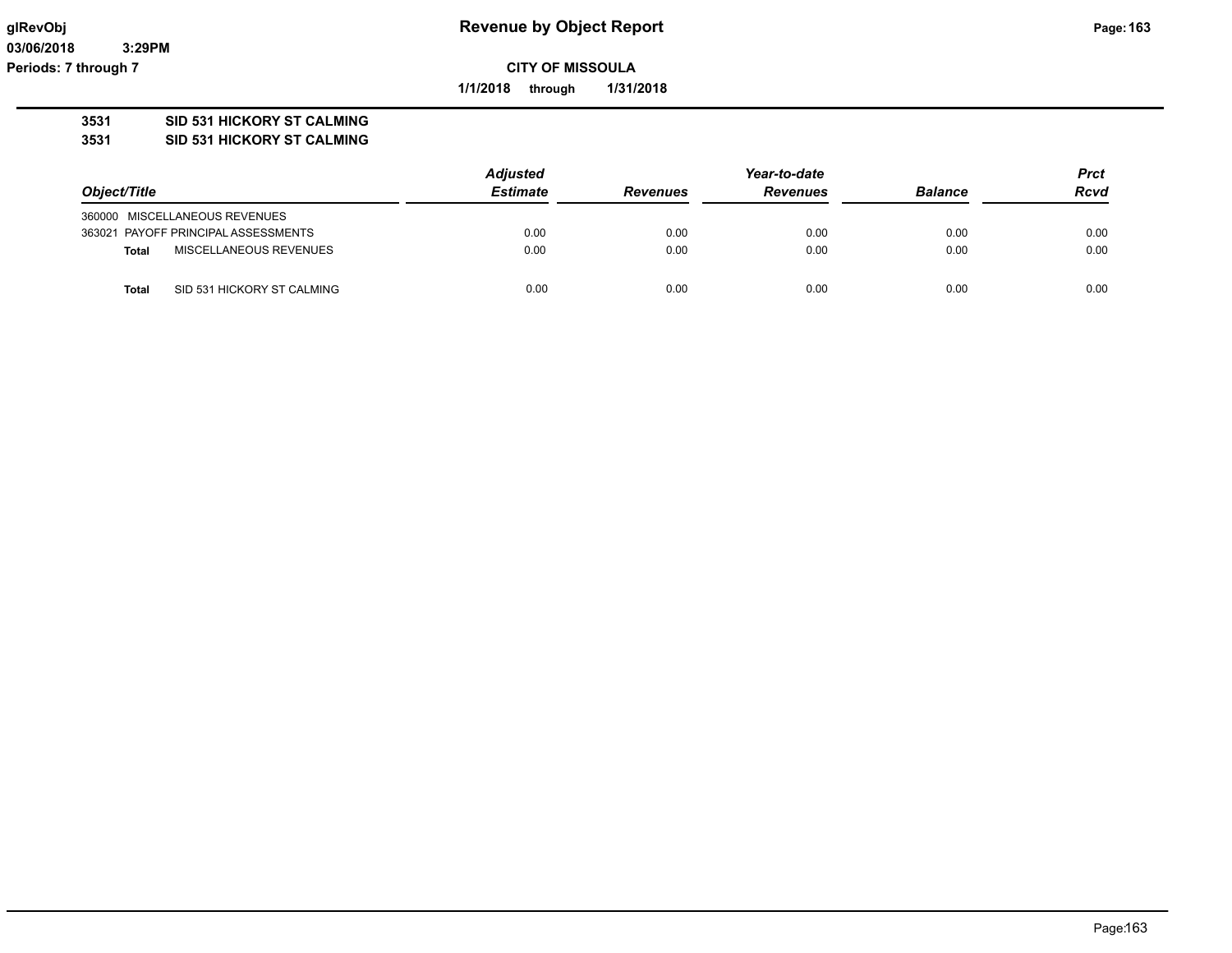**1/1/2018 through 1/31/2018**

## **3531 SID 531 HICKORY ST CALMING**

|                                            | <b>Adjusted</b> |                 | Year-to-date    |                | <b>Prct</b> |
|--------------------------------------------|-----------------|-----------------|-----------------|----------------|-------------|
| Object/Title                               | <b>Estimate</b> | <b>Revenues</b> | <b>Revenues</b> | <b>Balance</b> | Rcvd        |
| 360000 MISCELLANEOUS REVENUES              |                 |                 |                 |                |             |
| 363021 PAYOFF PRINCIPAL ASSESSMENTS        | 0.00            | 0.00            | 0.00            | 0.00           | 0.00        |
| MISCELLANEOUS REVENUES<br><b>Total</b>     | 0.00            | 0.00            | 0.00            | 0.00           | 0.00        |
| SID 531 HICKORY ST CALMING<br><b>Total</b> | 0.00            | 0.00            | 0.00            | 0.00           | 0.00        |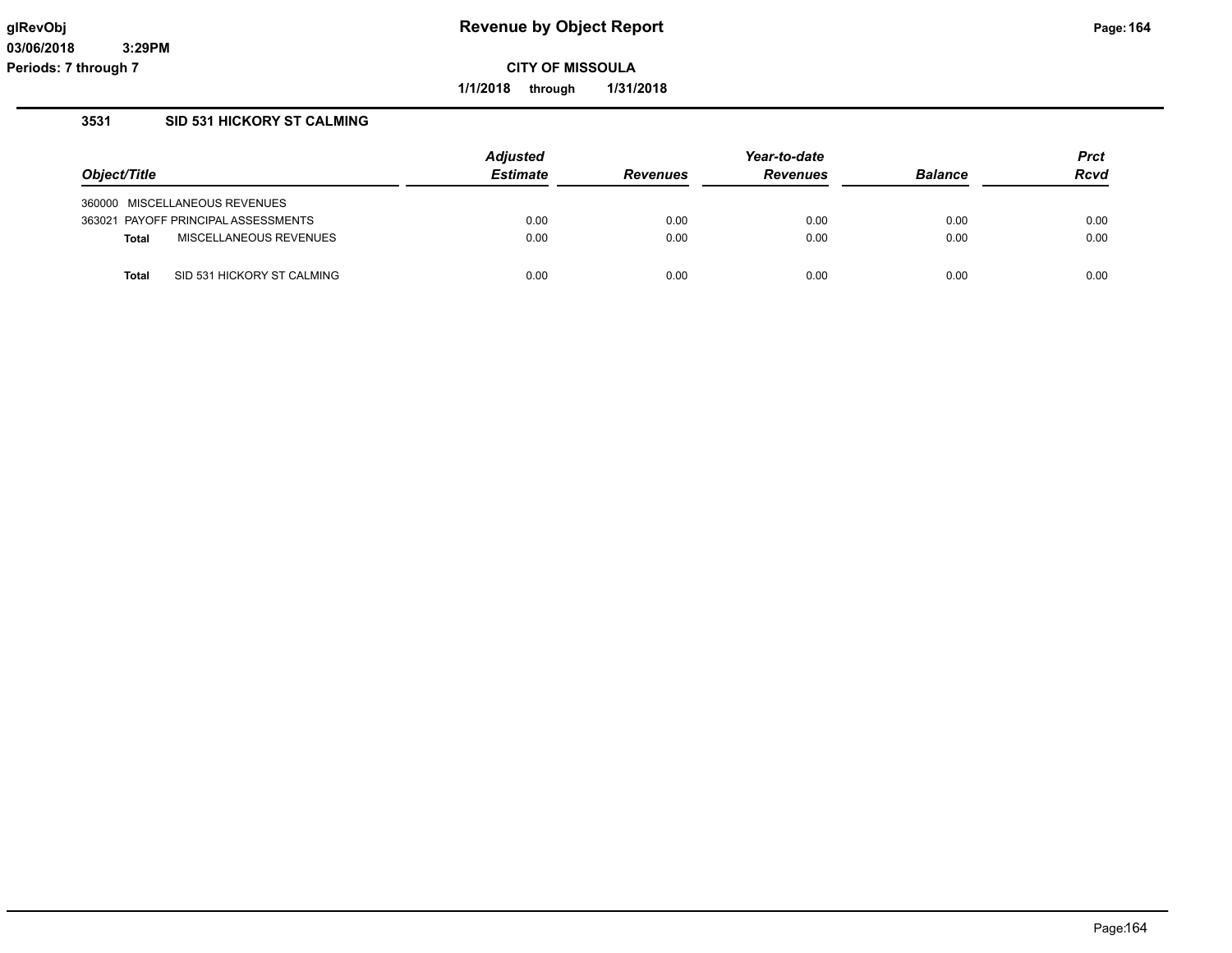**1/1/2018 through 1/31/2018**

#### **3532 SID 532 DEBT SERVICE FUND**

**3532 SID 532 DEBT SERVICE FUND**

|                                                           | <b>Adjusted</b> |                 | Year-to-date    |                | <b>Prct</b> |
|-----------------------------------------------------------|-----------------|-----------------|-----------------|----------------|-------------|
| Object/Title<br>360000 MISCELLANEOUS REVENUES             | <b>Estimate</b> | <b>Revenues</b> | <b>Revenues</b> | <b>Balance</b> | <b>Rcvd</b> |
|                                                           |                 |                 |                 |                |             |
| 360010 MISCELLANEOUS                                      | 540.00          | 0.00            | 0.00            | 540.00         | 0.00        |
| 363020 PROPERTY ASSESSMENTS                               | 39,238.00       | 750.96          | 17.188.64       | 22.049.36      | 43.81       |
| 363021 PAYOFF PRINCIPAL ASSESSMENTS                       | 0.00            | 828.10          | 828.10          | $-828.10$      | 0.00        |
| 363040 PENALTY AND INTEREST                               | 0.00            | 0.00            | 1.81            | $-1.81$        | 0.00        |
| MISCELLANEOUS REVENUES<br>Total                           | 39.778.00       | 1.579.06        | 18.018.55       | 21.759.45      | 45.30       |
| INVESTMENTS & ROYALTY EARNINGS<br>370000                  |                 |                 |                 |                |             |
| 371010 INTEREST ON INVESTMENTS                            | 0.00            | 0.00            | 0.00            | 0.00           | 0.00        |
| <b>INVESTMENTS &amp; ROYALTY EARNINGS</b><br><b>Total</b> | 0.00            | 0.00            | 0.00            | 0.00           | 0.00        |
| SID 532 DEBT SERVICE FUND<br>Total                        | 39.778.00       | 1.579.06        | 18.018.55       | 21.759.45      | 45.30       |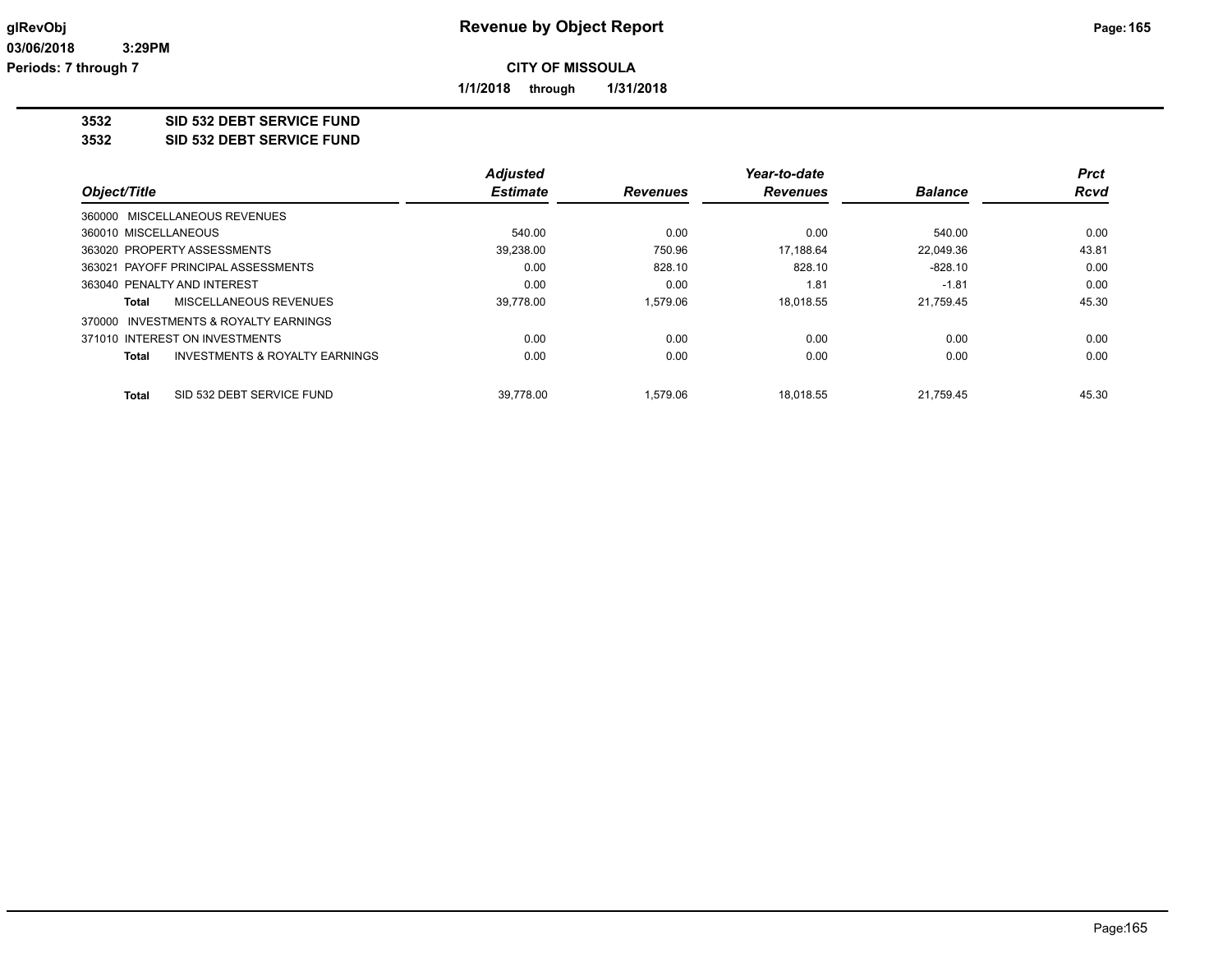**1/1/2018 through 1/31/2018**

# **3532 SID 532 DEBT SERVICE FUND**

| Object/Title                                       | Adjusted<br><b>Estimate</b> | <b>Revenues</b> | Year-to-date<br><b>Revenues</b> | <b>Balance</b> | <b>Prct</b><br>Rcvd |
|----------------------------------------------------|-----------------------------|-----------------|---------------------------------|----------------|---------------------|
| 360000 MISCELLANEOUS REVENUES                      |                             |                 |                                 |                |                     |
| 360010 MISCELLANEOUS                               | 540.00                      | 0.00            | 0.00                            | 540.00         | 0.00                |
| 363020 PROPERTY ASSESSMENTS                        | 39,238.00                   | 750.96          | 17.188.64                       | 22.049.36      | 43.81               |
| 363021 PAYOFF PRINCIPAL ASSESSMENTS                | 0.00                        | 828.10          | 828.10                          | $-828.10$      | 0.00                |
| 363040 PENALTY AND INTEREST                        | 0.00                        | 0.00            | 1.81                            | $-1.81$        | 0.00                |
| <b>MISCELLANEOUS REVENUES</b><br>Total             | 39.778.00                   | 1.579.06        | 18.018.55                       | 21,759.45      | 45.30               |
| 370000 INVESTMENTS & ROYALTY EARNINGS              |                             |                 |                                 |                |                     |
| 371010 INTEREST ON INVESTMENTS                     | 0.00                        | 0.00            | 0.00                            | 0.00           | 0.00                |
| <b>INVESTMENTS &amp; ROYALTY EARNINGS</b><br>Total | 0.00                        | 0.00            | 0.00                            | 0.00           | 0.00                |
| SID 532 DEBT SERVICE FUND<br><b>Total</b>          | 39.778.00                   | 1.579.06        | 18.018.55                       | 21.759.45      | 45.30               |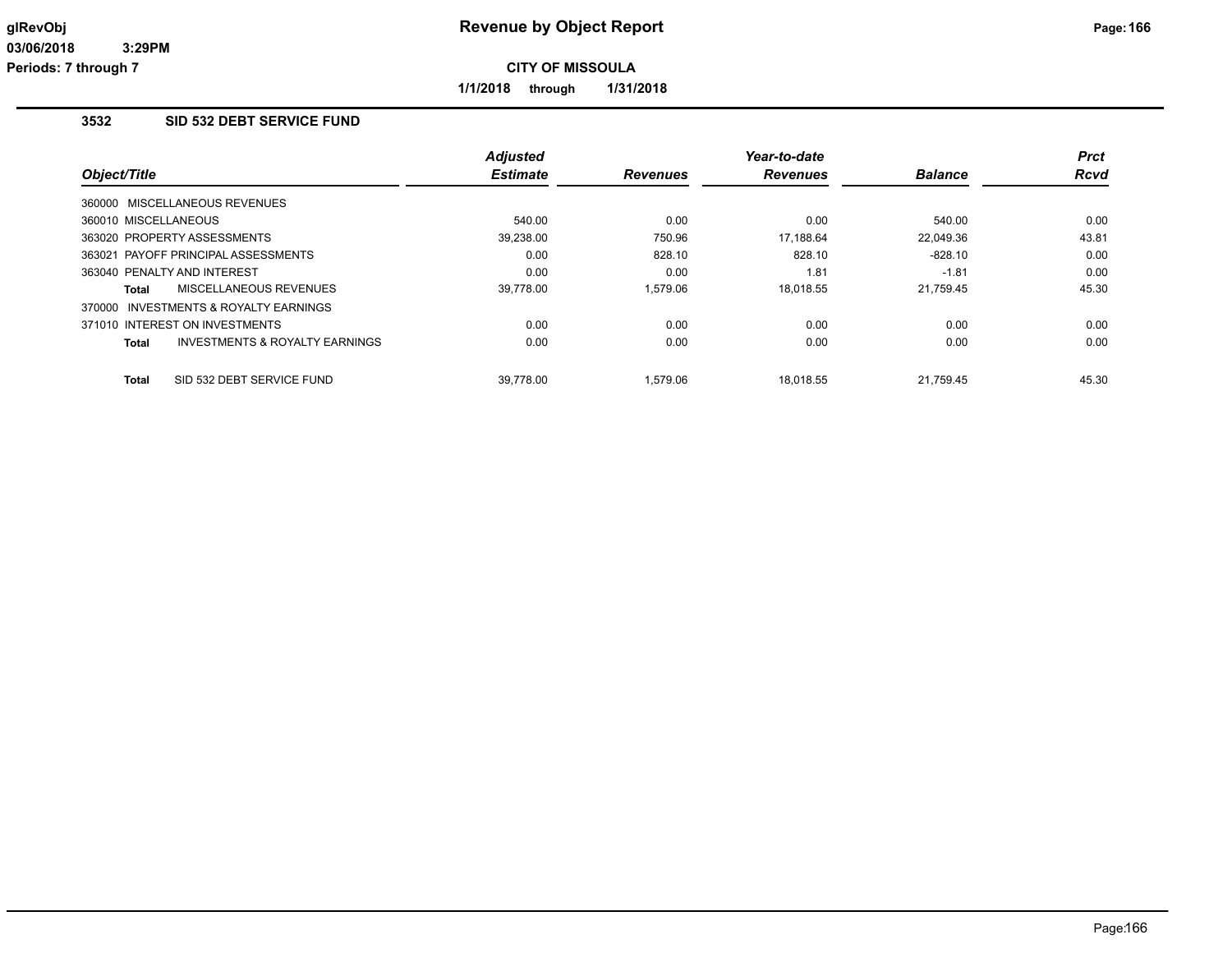**1/1/2018 through 1/31/2018**

# **3533 GILBERT ST SEWER SID DEBT FUND**

**3533 GILBERT ST SEWER SID DEBT FUND**

|                                                    | <b>Adjusted</b> |                 | Year-to-date    |                | <b>Prct</b> |
|----------------------------------------------------|-----------------|-----------------|-----------------|----------------|-------------|
| Object/Title                                       | <b>Estimate</b> | <b>Revenues</b> | <b>Revenues</b> | <b>Balance</b> | <b>Rcvd</b> |
| 360000 MISCELLANEOUS REVENUES                      |                 |                 |                 |                |             |
| 363020 PROPERTY ASSESSMENTS                        | 17,425.00       | 34.62           | 6,003.91        | 11,421.09      | 34.46       |
| 363021 PAYOFF PRINCIPAL ASSESSMENTS                | 0.00            | 0.00            | 0.00            | 0.00           | 0.00        |
| 363040 PENALTY AND INTEREST                        | 0.00            | 0.69            | 0.69            | $-0.69$        | 0.00        |
| MISCELLANEOUS REVENUES<br><b>Total</b>             | 17,425.00       | 35.31           | 6,004.60        | 11,420.40      | 34.46       |
| 370000 INVESTMENTS & ROYALTY EARNINGS              |                 |                 |                 |                |             |
| 371010 INTEREST ON INVESTMENTS                     | 0.00            | 0.00            | 0.00            | 0.00           | 0.00        |
| 371020 GAIN/LOSS IN MARKET VALUE OF INVESTMENTS    | 0.00            | 0.00            | 0.00            | 0.00           | 0.00        |
| <b>INVESTMENTS &amp; ROYALTY EARNINGS</b><br>Total | 0.00            | 0.00            | 0.00            | 0.00           | 0.00        |
| OTHER FINANCING SOURCES<br>380000                  |                 |                 |                 |                |             |
| 381009 TRANSFERS IN                                | 0.00            | 0.00            | 0.00            | 0.00           | 0.00        |
| OTHER FINANCING SOURCES<br>Total                   | 0.00            | 0.00            | 0.00            | 0.00           | 0.00        |
| GILBERT ST SEWER SID DEBT FUND<br><b>Total</b>     | 17,425.00       | 35.31           | 6,004.60        | 11,420.40      | 34.46       |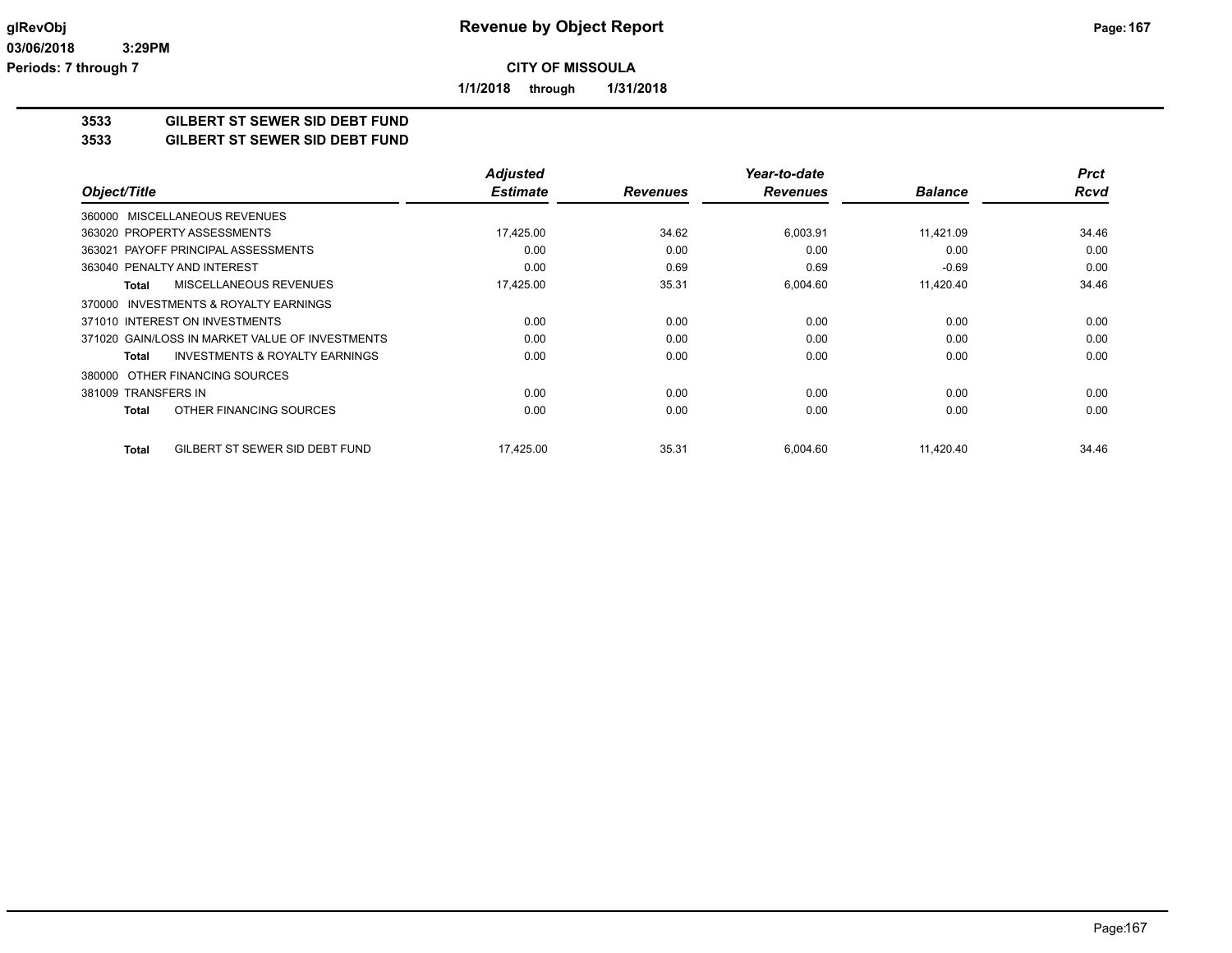**1/1/2018 through 1/31/2018**

## **3533 GILBERT ST SEWER SID DEBT FUND**

| Object/Title                                              | <b>Adjusted</b><br><b>Estimate</b> | <b>Revenues</b> | Year-to-date<br><b>Revenues</b> | <b>Balance</b> | <b>Prct</b><br><b>Rcvd</b> |
|-----------------------------------------------------------|------------------------------------|-----------------|---------------------------------|----------------|----------------------------|
| 360000 MISCELLANEOUS REVENUES                             |                                    |                 |                                 |                |                            |
| 363020 PROPERTY ASSESSMENTS                               | 17,425.00                          | 34.62           | 6,003.91                        | 11,421.09      | 34.46                      |
| 363021 PAYOFF PRINCIPAL ASSESSMENTS                       | 0.00                               | 0.00            | 0.00                            | 0.00           | 0.00                       |
| 363040 PENALTY AND INTEREST                               | 0.00                               | 0.69            | 0.69                            | $-0.69$        | 0.00                       |
| MISCELLANEOUS REVENUES<br>Total                           | 17,425.00                          | 35.31           | 6,004.60                        | 11,420.40      | 34.46                      |
| 370000 INVESTMENTS & ROYALTY EARNINGS                     |                                    |                 |                                 |                |                            |
| 371010 INTEREST ON INVESTMENTS                            | 0.00                               | 0.00            | 0.00                            | 0.00           | 0.00                       |
| 371020 GAIN/LOSS IN MARKET VALUE OF INVESTMENT            | 0.00                               | 0.00            | 0.00                            | 0.00           | 0.00                       |
| <b>INVESTMENTS &amp; ROYALTY EARNINGS</b><br><b>Total</b> | 0.00                               | 0.00            | 0.00                            | 0.00           | 0.00                       |
| 380000 OTHER FINANCING SOURCES                            |                                    |                 |                                 |                |                            |
| 381009 TRANSFERS IN                                       | 0.00                               | 0.00            | 0.00                            | 0.00           | 0.00                       |
| OTHER FINANCING SOURCES<br><b>Total</b>                   | 0.00                               | 0.00            | 0.00                            | 0.00           | 0.00                       |
| GILBERT ST SEWER SID DEBT FUND<br><b>Total</b>            | 17,425.00                          | 35.31           | 6,004.60                        | 11,420.40      | 34.46                      |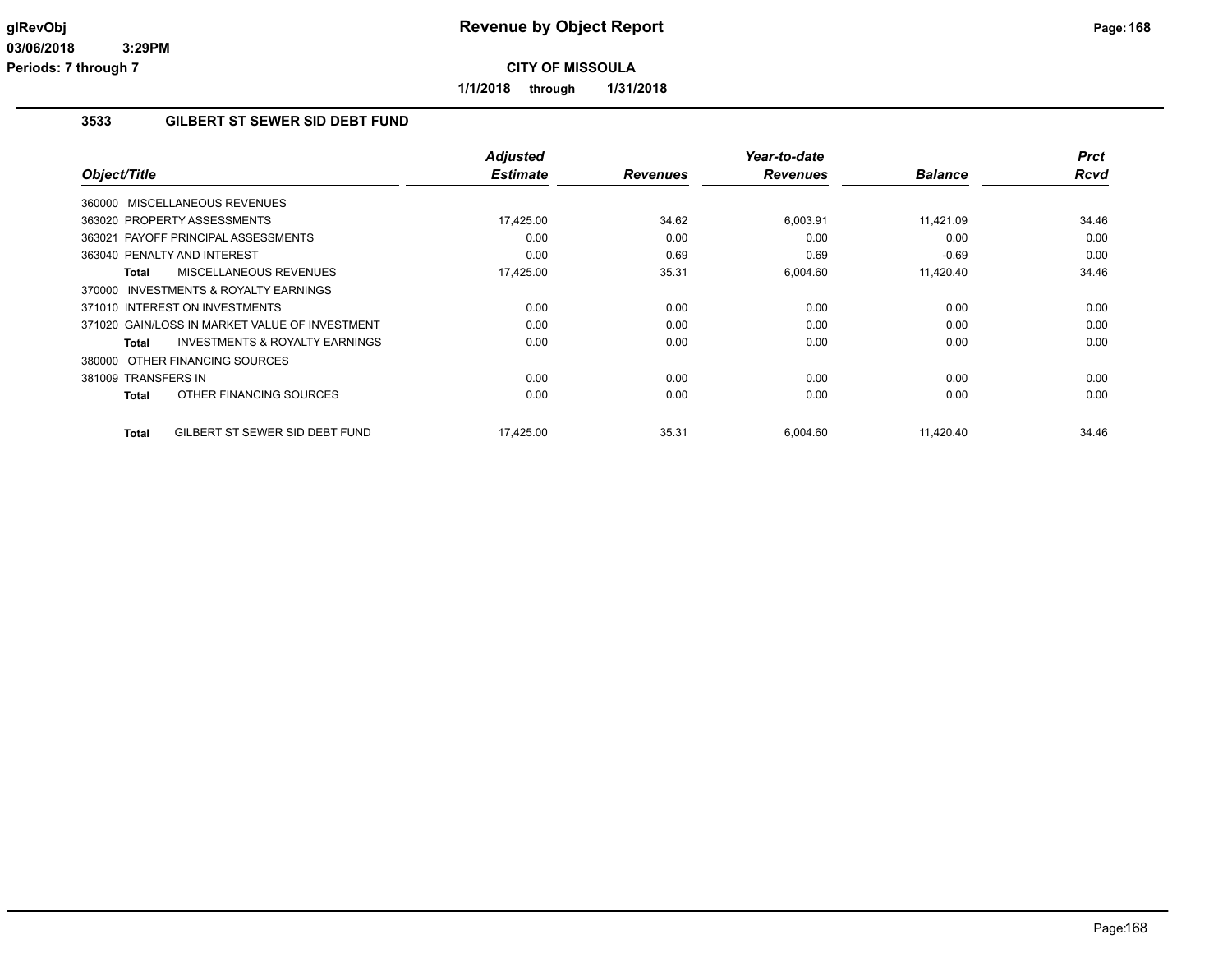**1/1/2018 through 1/31/2018**

#### **3534 LINCOLNWOOD SEWER PHASE I**

#### **3534 LINCOLNWOOD SEWER PHASE I**

|                                                     | <b>Adjusted</b> |                 | Year-to-date    |                | <b>Prct</b> |
|-----------------------------------------------------|-----------------|-----------------|-----------------|----------------|-------------|
| Object/Title                                        | <b>Estimate</b> | <b>Revenues</b> | <b>Revenues</b> | <b>Balance</b> | <b>Rcvd</b> |
| TAXES/ASSESSMENTS<br>310000                         |                 |                 |                 |                |             |
| 312001 PENALTIES & INTEREST                         | 0.00            | 0.00            | 0.00            | 0.00           | 0.00        |
| TAXES/ASSESSMENTS<br>Total                          | 0.00            | 0.00            | 0.00            | 0.00           | 0.00        |
| 360000 MISCELLANEOUS REVENUES                       |                 |                 |                 |                |             |
| 363020 PROPERTY ASSESSMENTS                         | 19.044.00       | 856.77          | 8.054.67        | 10.989.33      | 42.30       |
| 363021 PAYOFF PRINCIPAL ASSESSMENTS                 | 0.00            | 0.00            | 0.00            | 0.00           | 0.00        |
| 363040 PENALTY AND INTEREST                         | 0.00            | 4.84            | 4.84            | $-4.84$        | 0.00        |
| MISCELLANEOUS REVENUES<br>Total                     | 19,044.00       | 861.61          | 8,059.51        | 10,984.49      | 42.32       |
| <b>INVESTMENTS &amp; ROYALTY EARNINGS</b><br>370000 |                 |                 |                 |                |             |
| 371010 INTEREST ON INVESTMENTS                      | 0.00            | 0.00            | 0.00            | 0.00           | 0.00        |
| <b>INVESTMENTS &amp; ROYALTY EARNINGS</b><br>Total  | 0.00            | 0.00            | 0.00            | 0.00           | 0.00        |
| LINCOLNWOOD SEWER PHASE I<br>Total                  | 19,044.00       | 861.61          | 8,059.51        | 10,984.49      | 42.32       |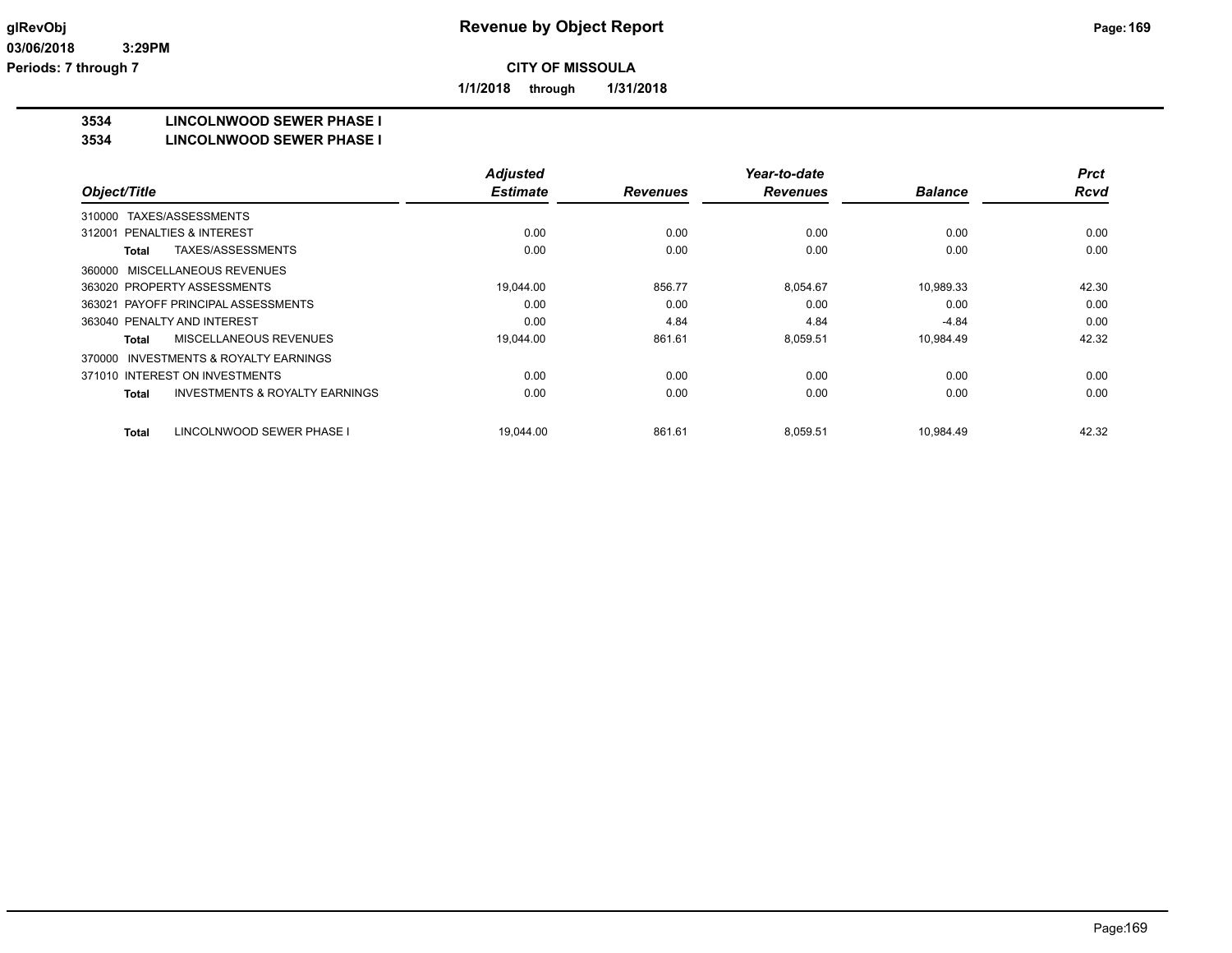**1/1/2018 through 1/31/2018**

## **3534 LINCOLNWOOD SEWER PHASE I**

|                                                     | <b>Adjusted</b> |                 | Year-to-date    |                | <b>Prct</b> |
|-----------------------------------------------------|-----------------|-----------------|-----------------|----------------|-------------|
| Object/Title                                        | <b>Estimate</b> | <b>Revenues</b> | <b>Revenues</b> | <b>Balance</b> | Rcvd        |
| 310000 TAXES/ASSESSMENTS                            |                 |                 |                 |                |             |
| 312001 PENALTIES & INTEREST                         | 0.00            | 0.00            | 0.00            | 0.00           | 0.00        |
| TAXES/ASSESSMENTS<br>Total                          | 0.00            | 0.00            | 0.00            | 0.00           | 0.00        |
| 360000 MISCELLANEOUS REVENUES                       |                 |                 |                 |                |             |
| 363020 PROPERTY ASSESSMENTS                         | 19.044.00       | 856.77          | 8,054.67        | 10,989.33      | 42.30       |
| 363021 PAYOFF PRINCIPAL ASSESSMENTS                 | 0.00            | 0.00            | 0.00            | 0.00           | 0.00        |
| 363040 PENALTY AND INTEREST                         | 0.00            | 4.84            | 4.84            | $-4.84$        | 0.00        |
| MISCELLANEOUS REVENUES<br>Total                     | 19,044.00       | 861.61          | 8,059.51        | 10,984.49      | 42.32       |
| <b>INVESTMENTS &amp; ROYALTY EARNINGS</b><br>370000 |                 |                 |                 |                |             |
| 371010 INTEREST ON INVESTMENTS                      | 0.00            | 0.00            | 0.00            | 0.00           | 0.00        |
| <b>INVESTMENTS &amp; ROYALTY EARNINGS</b><br>Total  | 0.00            | 0.00            | 0.00            | 0.00           | 0.00        |
| LINCOLNWOOD SEWER PHASE I<br><b>Total</b>           | 19.044.00       | 861.61          | 8.059.51        | 10.984.49      | 42.32       |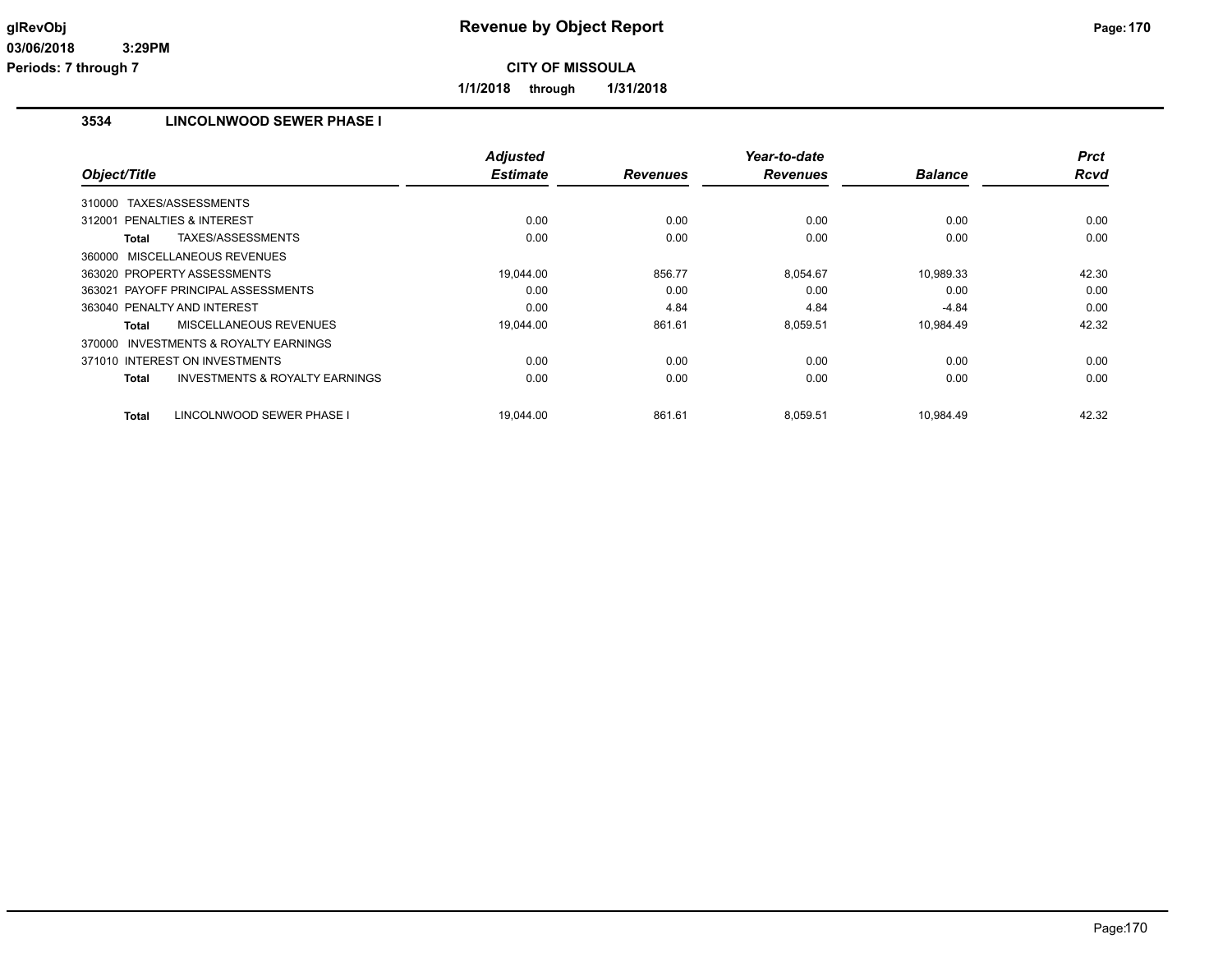**1/1/2018 through 1/31/2018**

# **3535 SLANT STREET TRAFFIC CALMING**

#### **3535 SLANT STREET TRAFFIC CALMING**

|                                                           | <b>Adjusted</b> |                 | Year-to-date    |                | <b>Prct</b> |
|-----------------------------------------------------------|-----------------|-----------------|-----------------|----------------|-------------|
| Object/Title                                              | <b>Estimate</b> | <b>Revenues</b> | <b>Revenues</b> | <b>Balance</b> | <b>Rcvd</b> |
| TAXES/ASSESSMENTS<br>310000                               |                 |                 |                 |                |             |
| PENALTIES & INTEREST<br>312001                            | 0.00            | 0.00            | 0.00            | 0.00           | 0.00        |
| TAXES/ASSESSMENTS<br><b>Total</b>                         | 0.00            | 0.00            | 0.00            | 0.00           | 0.00        |
| MISCELLANEOUS REVENUES<br>360000                          |                 |                 |                 |                |             |
| 360010 MISCELLANEOUS                                      | 0.00            | 0.00            | 0.00            | 0.00           | 0.00        |
| 363020 PROPERTY ASSESSMENTS                               | 0.00            | 0.00            | 0.00            | 0.00           | 0.00        |
| 363021 PAYOFF PRINCIPAL ASSESSMENTS                       | 0.00            | 0.00            | 0.00            | 0.00           | 0.00        |
| 363040 PENALTY AND INTEREST                               | 0.00            | 0.00            | 0.00            | 0.00           | 0.00        |
| MISCELLANEOUS REVENUES<br><b>Total</b>                    | 0.00            | 0.00            | 0.00            | 0.00           | 0.00        |
| <b>INVESTMENTS &amp; ROYALTY EARNINGS</b><br>370000       |                 |                 |                 |                |             |
| 371010 INTEREST ON INVESTMENTS                            | 0.00            | 0.00            | 0.00            | 0.00           | 0.00        |
| <b>INVESTMENTS &amp; ROYALTY EARNINGS</b><br><b>Total</b> | 0.00            | 0.00            | 0.00            | 0.00           | 0.00        |
| OTHER FINANCING SOURCES<br>380000                         |                 |                 |                 |                |             |
| 383000 OPERATING TRANSFERS                                | 0.00            | 0.00            | 0.00            | 0.00           | 0.00        |
| OTHER FINANCING SOURCES<br><b>Total</b>                   | 0.00            | 0.00            | 0.00            | 0.00           | 0.00        |
| SLANT STREET TRAFFIC CALMING<br>Total                     | 0.00            | 0.00            | 0.00            | 0.00           | 0.00        |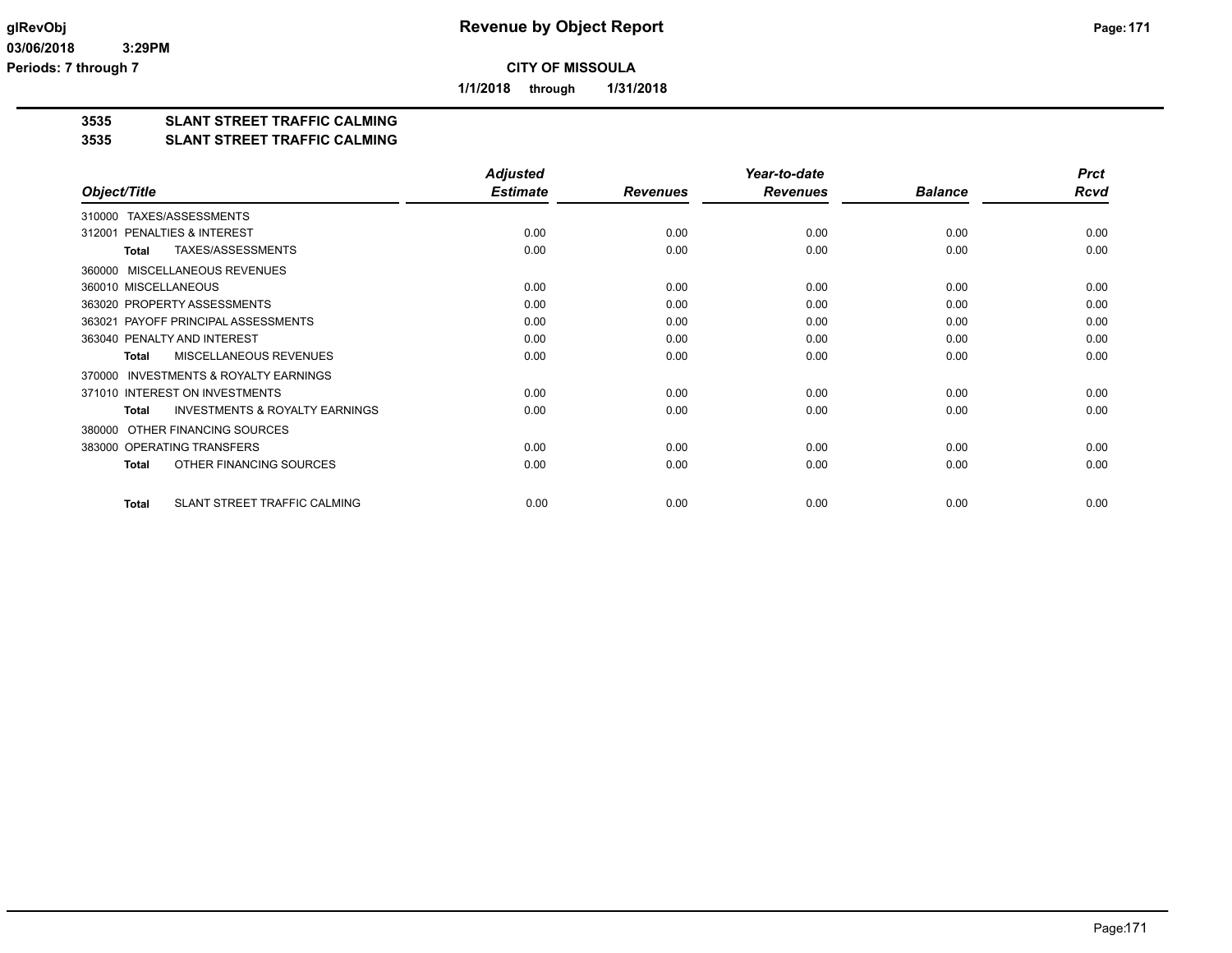**1/1/2018 through 1/31/2018**

### **3535 SLANT STREET TRAFFIC CALMING**

|                                                     | <b>Adjusted</b> |                 | Year-to-date    |                | <b>Prct</b> |
|-----------------------------------------------------|-----------------|-----------------|-----------------|----------------|-------------|
| Object/Title                                        | <b>Estimate</b> | <b>Revenues</b> | <b>Revenues</b> | <b>Balance</b> | Rcvd        |
| TAXES/ASSESSMENTS<br>310000                         |                 |                 |                 |                |             |
| 312001 PENALTIES & INTEREST                         | 0.00            | 0.00            | 0.00            | 0.00           | 0.00        |
| TAXES/ASSESSMENTS<br>Total                          | 0.00            | 0.00            | 0.00            | 0.00           | 0.00        |
| 360000 MISCELLANEOUS REVENUES                       |                 |                 |                 |                |             |
| 360010 MISCELLANEOUS                                | 0.00            | 0.00            | 0.00            | 0.00           | 0.00        |
| 363020 PROPERTY ASSESSMENTS                         | 0.00            | 0.00            | 0.00            | 0.00           | 0.00        |
| 363021 PAYOFF PRINCIPAL ASSESSMENTS                 | 0.00            | 0.00            | 0.00            | 0.00           | 0.00        |
| 363040 PENALTY AND INTEREST                         | 0.00            | 0.00            | 0.00            | 0.00           | 0.00        |
| <b>MISCELLANEOUS REVENUES</b><br>Total              | 0.00            | 0.00            | 0.00            | 0.00           | 0.00        |
| 370000 INVESTMENTS & ROYALTY EARNINGS               |                 |                 |                 |                |             |
| 371010 INTEREST ON INVESTMENTS                      | 0.00            | 0.00            | 0.00            | 0.00           | 0.00        |
| <b>INVESTMENTS &amp; ROYALTY EARNINGS</b><br>Total  | 0.00            | 0.00            | 0.00            | 0.00           | 0.00        |
| 380000 OTHER FINANCING SOURCES                      |                 |                 |                 |                |             |
| 383000 OPERATING TRANSFERS                          | 0.00            | 0.00            | 0.00            | 0.00           | 0.00        |
| OTHER FINANCING SOURCES<br><b>Total</b>             | 0.00            | 0.00            | 0.00            | 0.00           | 0.00        |
| <b>SLANT STREET TRAFFIC CALMING</b><br><b>Total</b> | 0.00            | 0.00            | 0.00            | 0.00           | 0.00        |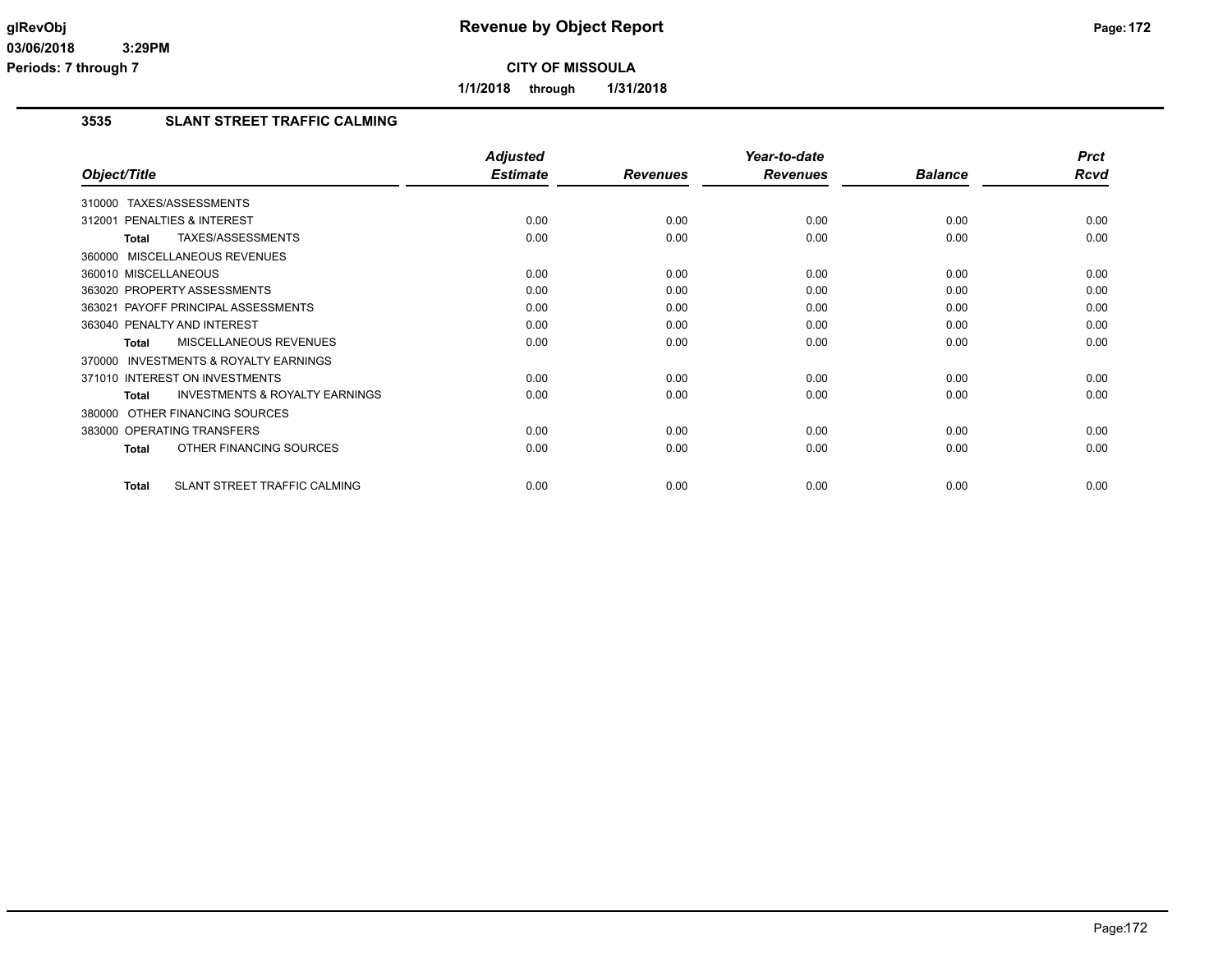**1/1/2018 through 1/31/2018**

#### **3536 LINCOLNWOOD SEWER PHASE II**

#### **3536 LINCOLNWOOD SEWER PHASE II**

|                                                           | <b>Adjusted</b> |                 | Year-to-date    |                | <b>Prct</b> |
|-----------------------------------------------------------|-----------------|-----------------|-----------------|----------------|-------------|
| Object/Title                                              | <b>Estimate</b> | <b>Revenues</b> | <b>Revenues</b> | <b>Balance</b> | <b>Rcvd</b> |
| 310000 TAXES/ASSESSMENTS                                  |                 |                 |                 |                |             |
| 312001 PENALTIES & INTEREST                               | 0.00            | 0.00            | 0.00            | 0.00           | 0.00        |
| TAXES/ASSESSMENTS<br>Total                                | 0.00            | 0.00            | 0.00            | 0.00           | 0.00        |
| 360000 MISCELLANEOUS REVENUES                             |                 |                 |                 |                |             |
| 363020 PROPERTY ASSESSMENTS                               | 30,719.00       | 773.42          | 13,837.75       | 16,881.25      | 45.05       |
| 363021 PAYOFF PRINCIPAL ASSESSMENTS                       | 0.00            | 0.00            | 0.00            | 0.00           | 0.00        |
| 363040 PENALTY AND INTEREST                               | 0.00            | 5.15            | 5.15            | $-5.15$        | 0.00        |
| MISCELLANEOUS REVENUES<br>Total                           | 30,719.00       | 778.57          | 13,842.90       | 16,876.10      | 45.06       |
| 370000 INVESTMENTS & ROYALTY EARNINGS                     |                 |                 |                 |                |             |
| 371010 INTEREST ON INVESTMENTS                            | 0.00            | 0.00            | 0.00            | 0.00           | 0.00        |
| <b>INVESTMENTS &amp; ROYALTY EARNINGS</b><br><b>Total</b> | 0.00            | 0.00            | 0.00            | 0.00           | 0.00        |
| LINCOLNWOOD SEWER PHASE II<br><b>Total</b>                | 30,719.00       | 778.57          | 13,842.90       | 16,876.10      | 45.06       |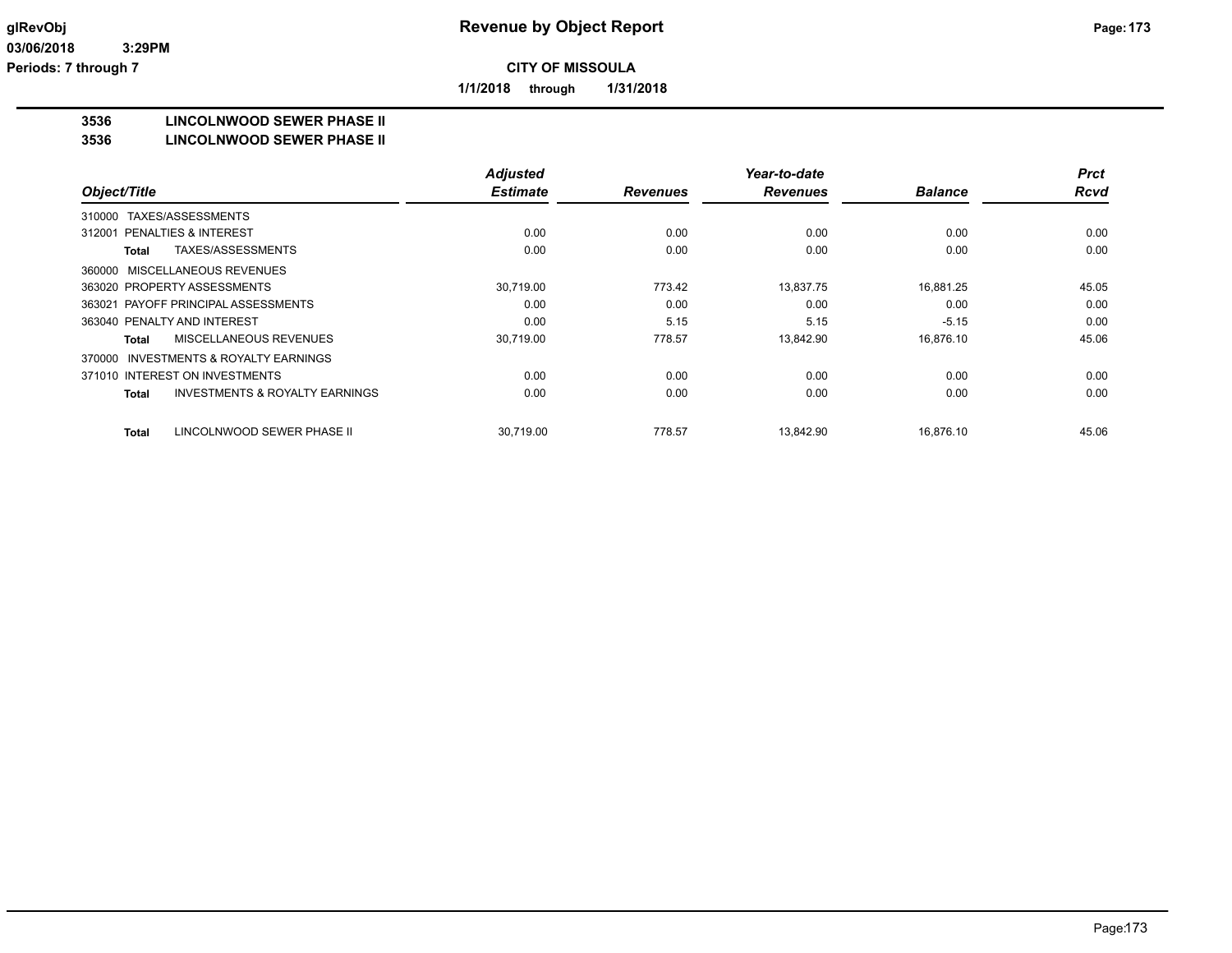**1/1/2018 through 1/31/2018**

## **3536 LINCOLNWOOD SEWER PHASE II**

|                                                    | <b>Adjusted</b> |                 | Year-to-date    |                | <b>Prct</b> |
|----------------------------------------------------|-----------------|-----------------|-----------------|----------------|-------------|
| Object/Title                                       | <b>Estimate</b> | <b>Revenues</b> | <b>Revenues</b> | <b>Balance</b> | Rcvd        |
| 310000 TAXES/ASSESSMENTS                           |                 |                 |                 |                |             |
| 312001 PENALTIES & INTEREST                        | 0.00            | 0.00            | 0.00            | 0.00           | 0.00        |
| TAXES/ASSESSMENTS<br>Total                         | 0.00            | 0.00            | 0.00            | 0.00           | 0.00        |
| 360000 MISCELLANEOUS REVENUES                      |                 |                 |                 |                |             |
| 363020 PROPERTY ASSESSMENTS                        | 30,719.00       | 773.42          | 13,837.75       | 16.881.25      | 45.05       |
| 363021 PAYOFF PRINCIPAL ASSESSMENTS                | 0.00            | 0.00            | 0.00            | 0.00           | 0.00        |
| 363040 PENALTY AND INTEREST                        | 0.00            | 5.15            | 5.15            | $-5.15$        | 0.00        |
| <b>MISCELLANEOUS REVENUES</b><br>Total             | 30,719.00       | 778.57          | 13,842.90       | 16.876.10      | 45.06       |
| INVESTMENTS & ROYALTY EARNINGS<br>370000           |                 |                 |                 |                |             |
| 371010 INTEREST ON INVESTMENTS                     | 0.00            | 0.00            | 0.00            | 0.00           | 0.00        |
| <b>INVESTMENTS &amp; ROYALTY EARNINGS</b><br>Total | 0.00            | 0.00            | 0.00            | 0.00           | 0.00        |
| LINCOLNWOOD SEWER PHASE II<br>Total                | 30.719.00       | 778.57          | 13.842.90       | 16.876.10      | 45.06       |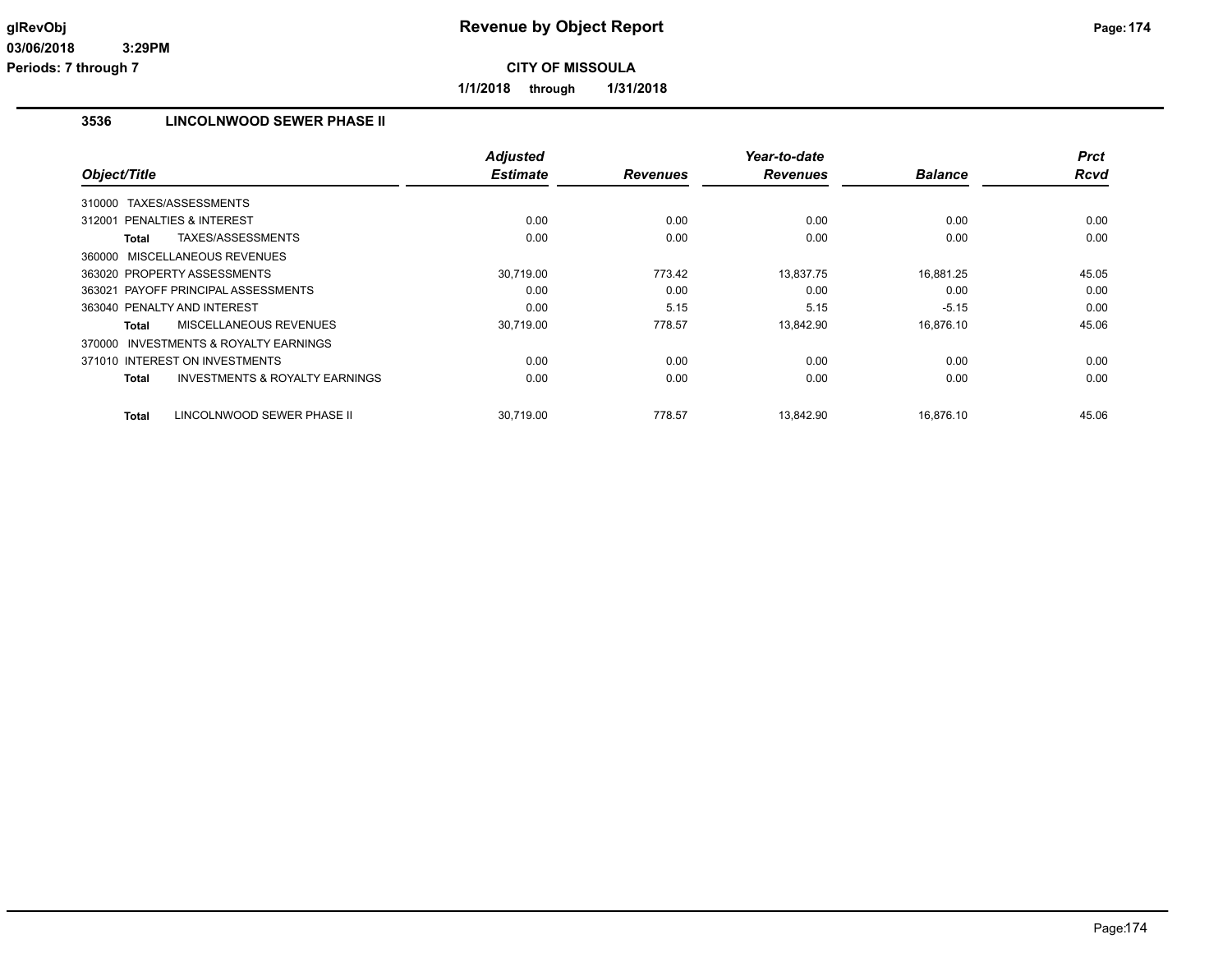**1/1/2018 through 1/31/2018**

## **3539 SOUTH 4TH STREET W TRAFFIC**

#### **3539 SOUTH 4TH STREET W TRAFFIC**

|                                            | <b>Adjusted</b> |                 | Year-to-date    |                | Prct        |
|--------------------------------------------|-----------------|-----------------|-----------------|----------------|-------------|
| Object/Title                               | <b>Estimate</b> | <b>Revenues</b> | <b>Revenues</b> | <b>Balance</b> | <b>Rcvd</b> |
| 360000 MISCELLANEOUS REVENUES              |                 |                 |                 |                |             |
| 360010 MISCELLANEOUS                       | 0.00            | 0.00            | 0.00            | 0.00           | 0.00        |
| 363020 PROPERTY ASSESSMENTS                | 0.00            | 0.00            | 0.00            | 0.00           | 0.00        |
| 363021 PAYOFF PRINCIPAL ASSESSMENTS        | 0.00            | 0.00            | 0.00            | 0.00           | 0.00        |
| 363040 PENALTY AND INTEREST                | 0.00            | 0.00            | 0.00            | 0.00           | 0.00        |
| MISCELLANEOUS REVENUES<br>Total            | 0.00            | 0.00            | 0.00            | 0.00           | 0.00        |
| 370000 INVESTMENTS & ROYALTY EARNINGS      |                 |                 |                 |                |             |
| 371010 INTEREST ON INVESTMENTS             | 0.00            | 0.00            | 0.00            | 0.00           | 0.00        |
| INVESTMENTS & ROYALTY EARNINGS<br>Total    | 0.00            | 0.00            | 0.00            | 0.00           | 0.00        |
| SOUTH 4TH STREET W TRAFFIC<br><b>Total</b> | 0.00            | 0.00            | 0.00            | 0.00           | 0.00        |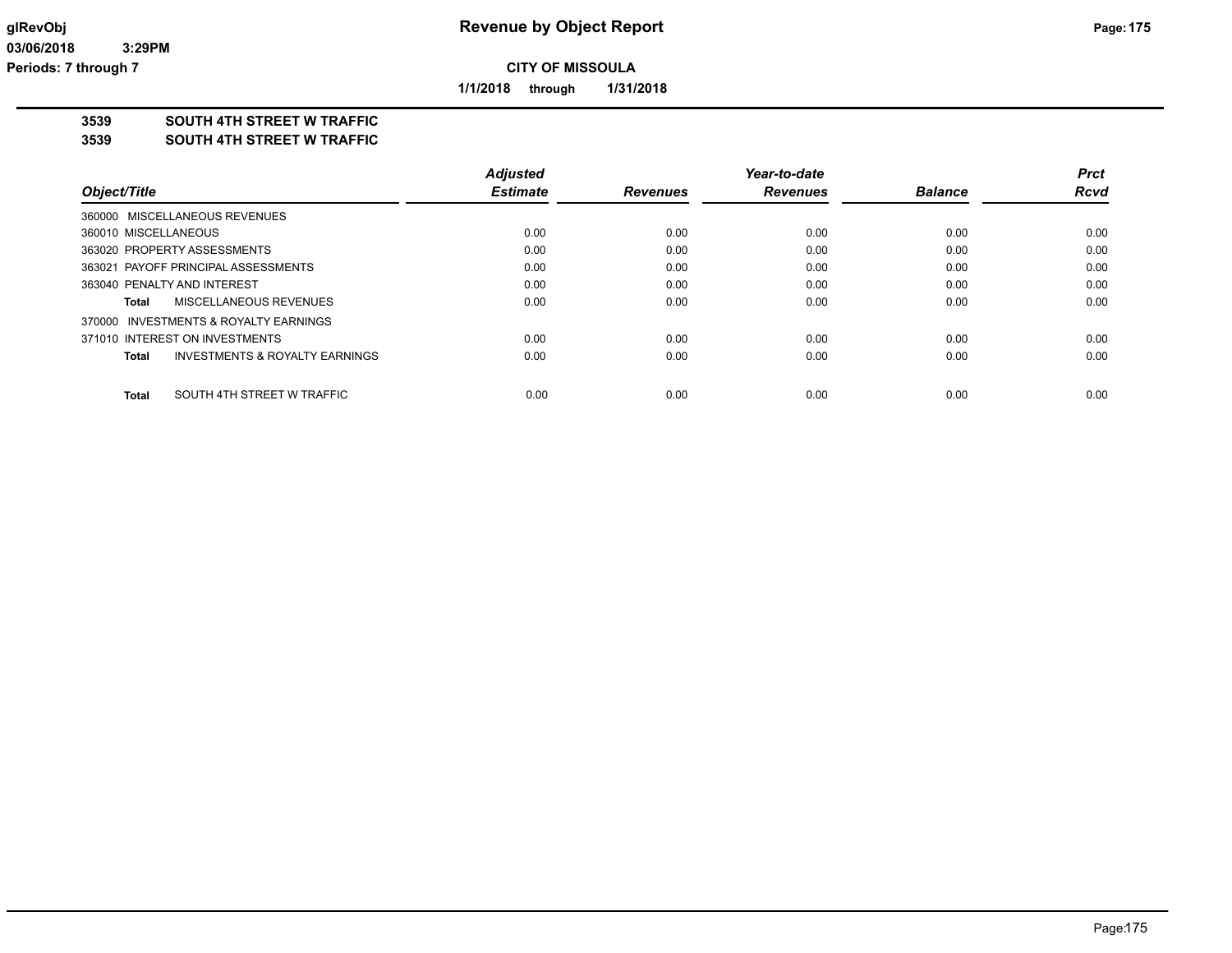**1/1/2018 through 1/31/2018**

## **3539 SOUTH 4TH STREET W TRAFFIC**

| Object/Title                            | <b>Adjusted</b><br><b>Estimate</b> | <b>Revenues</b> | Year-to-date<br><b>Revenues</b> | <b>Balance</b> | <b>Prct</b><br><b>Rcvd</b> |
|-----------------------------------------|------------------------------------|-----------------|---------------------------------|----------------|----------------------------|
| 360000 MISCELLANEOUS REVENUES           |                                    |                 |                                 |                |                            |
| 360010 MISCELLANEOUS                    | 0.00                               | 0.00            | 0.00                            | 0.00           | 0.00                       |
| 363020 PROPERTY ASSESSMENTS             | 0.00                               | 0.00            | 0.00                            | 0.00           | 0.00                       |
| 363021 PAYOFF PRINCIPAL ASSESSMENTS     | 0.00                               | 0.00            | 0.00                            | 0.00           | 0.00                       |
| 363040 PENALTY AND INTEREST             | 0.00                               | 0.00            | 0.00                            | 0.00           | 0.00                       |
| MISCELLANEOUS REVENUES<br>Total         | 0.00                               | 0.00            | 0.00                            | 0.00           | 0.00                       |
| 370000 INVESTMENTS & ROYALTY EARNINGS   |                                    |                 |                                 |                |                            |
| 371010 INTEREST ON INVESTMENTS          | 0.00                               | 0.00            | 0.00                            | 0.00           | 0.00                       |
| INVESTMENTS & ROYALTY EARNINGS<br>Total | 0.00                               | 0.00            | 0.00                            | 0.00           | 0.00                       |
| SOUTH 4TH STREET W TRAFFIC<br>Total     | 0.00                               | 0.00            | 0.00                            | 0.00           | 0.00                       |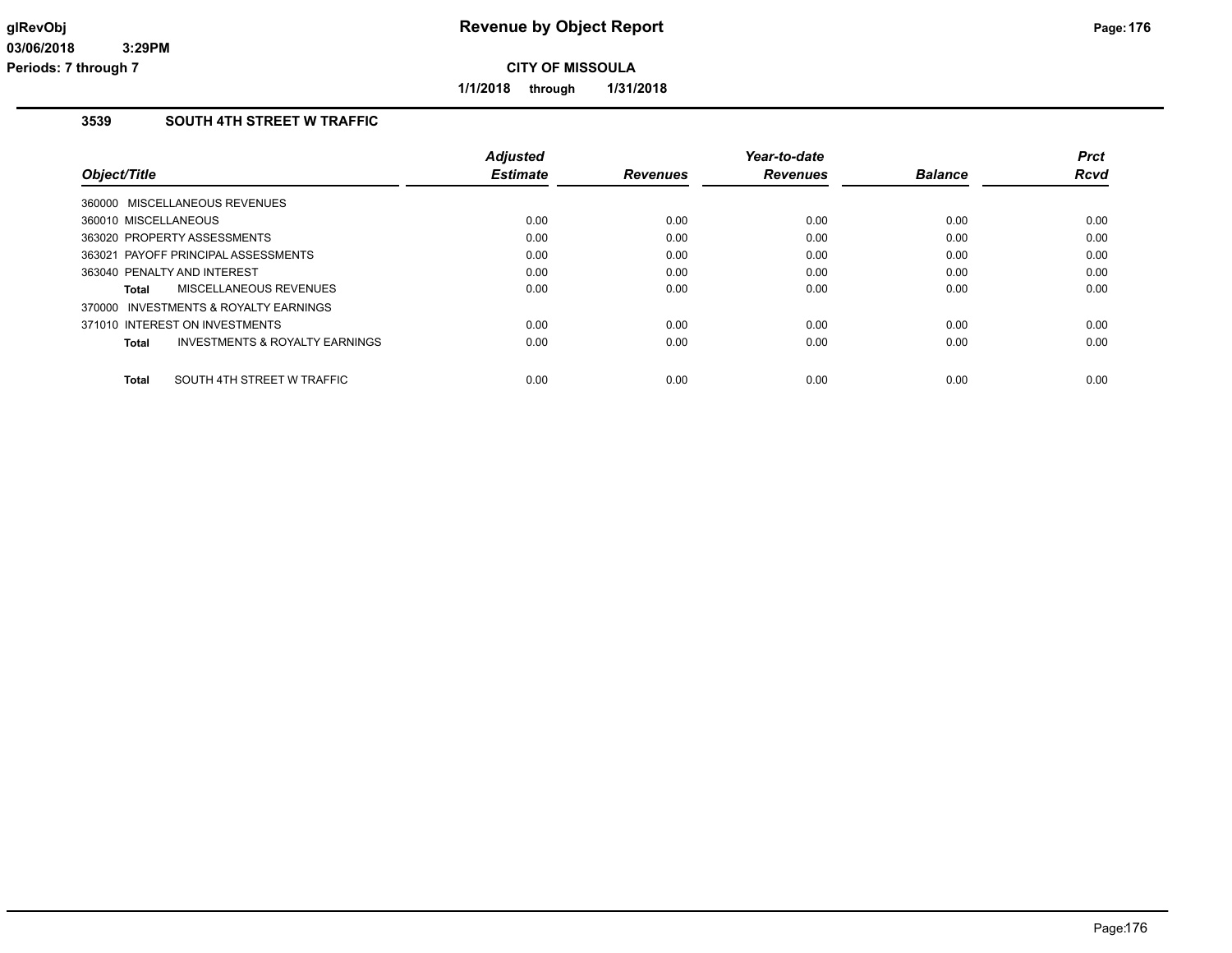**1/1/2018 through 1/31/2018**

**3540 SID 540 DEBT SERVICE FUND**

**3540 SID 540 DEBT SERVICE FUND**

|                                                    | <b>Adjusted</b> |                 | Year-to-date    |                | <b>Prct</b> |
|----------------------------------------------------|-----------------|-----------------|-----------------|----------------|-------------|
| Object/Title                                       | <b>Estimate</b> | <b>Revenues</b> | <b>Revenues</b> | <b>Balance</b> | <b>Rcvd</b> |
| 360000 MISCELLANEOUS REVENUES                      |                 |                 |                 |                |             |
| 360010 MISCELLANEOUS                               | 11,316.00       | 0.00            | 0.00            | 11.316.00      | 0.00        |
| 363020 PROPERTY ASSESSMENTS                        | 118.065.00      | 1.941.93        | 45.144.63       | 72,920.37      | 38.24       |
| 363021 PAYOFF PRINCIPAL ASSESSMENTS                | 0.00            | 1.087.78        | 3,645.74        | $-3,645.74$    | 0.00        |
| 363040 PENALTY AND INTEREST                        | 0.00            | 18.17           | 11.72           | $-11.72$       | 0.00        |
| MISCELLANEOUS REVENUES<br>Total                    | 129.381.00      | 3.047.88        | 48.802.09       | 80.578.91      | 37.72       |
| INVESTMENTS & ROYALTY EARNINGS<br>370000           |                 |                 |                 |                |             |
| 371010 INTEREST ON INVESTMENTS                     | 0.00            | 0.00            | 0.00            | 0.00           | 0.00        |
| 371500 INTEREST ON INTERFUND LOAN                  | 0.00            | 0.00            | 0.00            | 0.00           | 0.00        |
| <b>INVESTMENTS &amp; ROYALTY EARNINGS</b><br>Total | 0.00            | 0.00            | 0.00            | 0.00           | 0.00        |
| SID 540 DEBT SERVICE FUND<br>Total                 | 129,381.00      | 3.047.88        | 48,802.09       | 80.578.91      | 37.72       |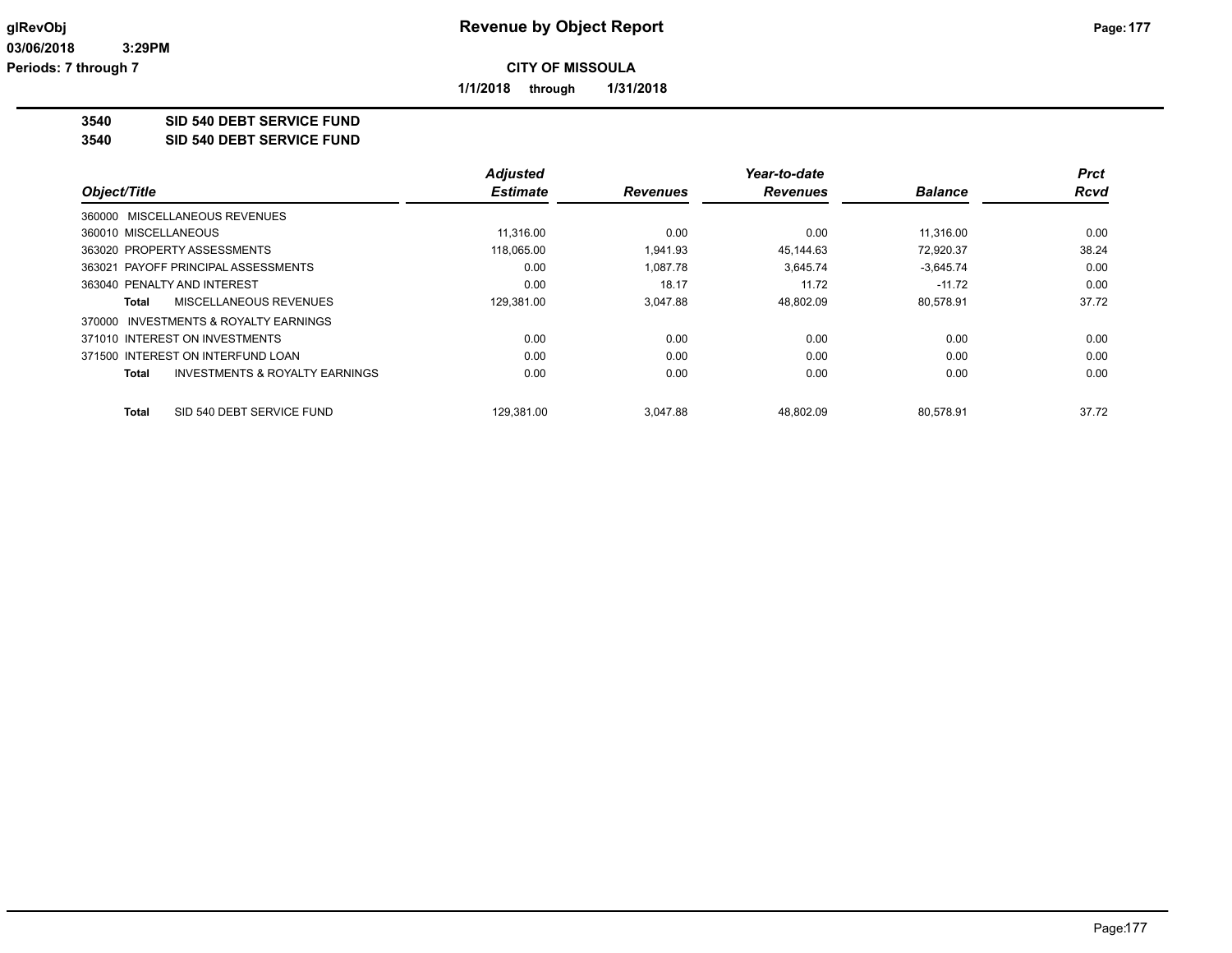**1/1/2018 through 1/31/2018**

## **3540 SID 540 DEBT SERVICE FUND**

|                                                    | <b>Adjusted</b> |                 | Year-to-date    |                | <b>Prct</b> |
|----------------------------------------------------|-----------------|-----------------|-----------------|----------------|-------------|
| Object/Title                                       | <b>Estimate</b> | <b>Revenues</b> | <b>Revenues</b> | <b>Balance</b> | <b>Rcvd</b> |
| 360000 MISCELLANEOUS REVENUES                      |                 |                 |                 |                |             |
| 360010 MISCELLANEOUS                               | 11.316.00       | 0.00            | 0.00            | 11.316.00      | 0.00        |
| 363020 PROPERTY ASSESSMENTS                        | 118,065.00      | 1.941.93        | 45.144.63       | 72.920.37      | 38.24       |
| 363021 PAYOFF PRINCIPAL ASSESSMENTS                | 0.00            | 1.087.78        | 3.645.74        | $-3.645.74$    | 0.00        |
| 363040 PENALTY AND INTEREST                        | 0.00            | 18.17           | 11.72           | $-11.72$       | 0.00        |
| MISCELLANEOUS REVENUES<br>Total                    | 129,381.00      | 3,047.88        | 48,802.09       | 80,578.91      | 37.72       |
| 370000 INVESTMENTS & ROYALTY EARNINGS              |                 |                 |                 |                |             |
| 371010 INTEREST ON INVESTMENTS                     | 0.00            | 0.00            | 0.00            | 0.00           | 0.00        |
| 371500 INTEREST ON INTERFUND LOAN                  | 0.00            | 0.00            | 0.00            | 0.00           | 0.00        |
| <b>INVESTMENTS &amp; ROYALTY EARNINGS</b><br>Total | 0.00            | 0.00            | 0.00            | 0.00           | 0.00        |
| SID 540 DEBT SERVICE FUND<br>Total                 | 129.381.00      | 3.047.88        | 48.802.09       | 80.578.91      | 37.72       |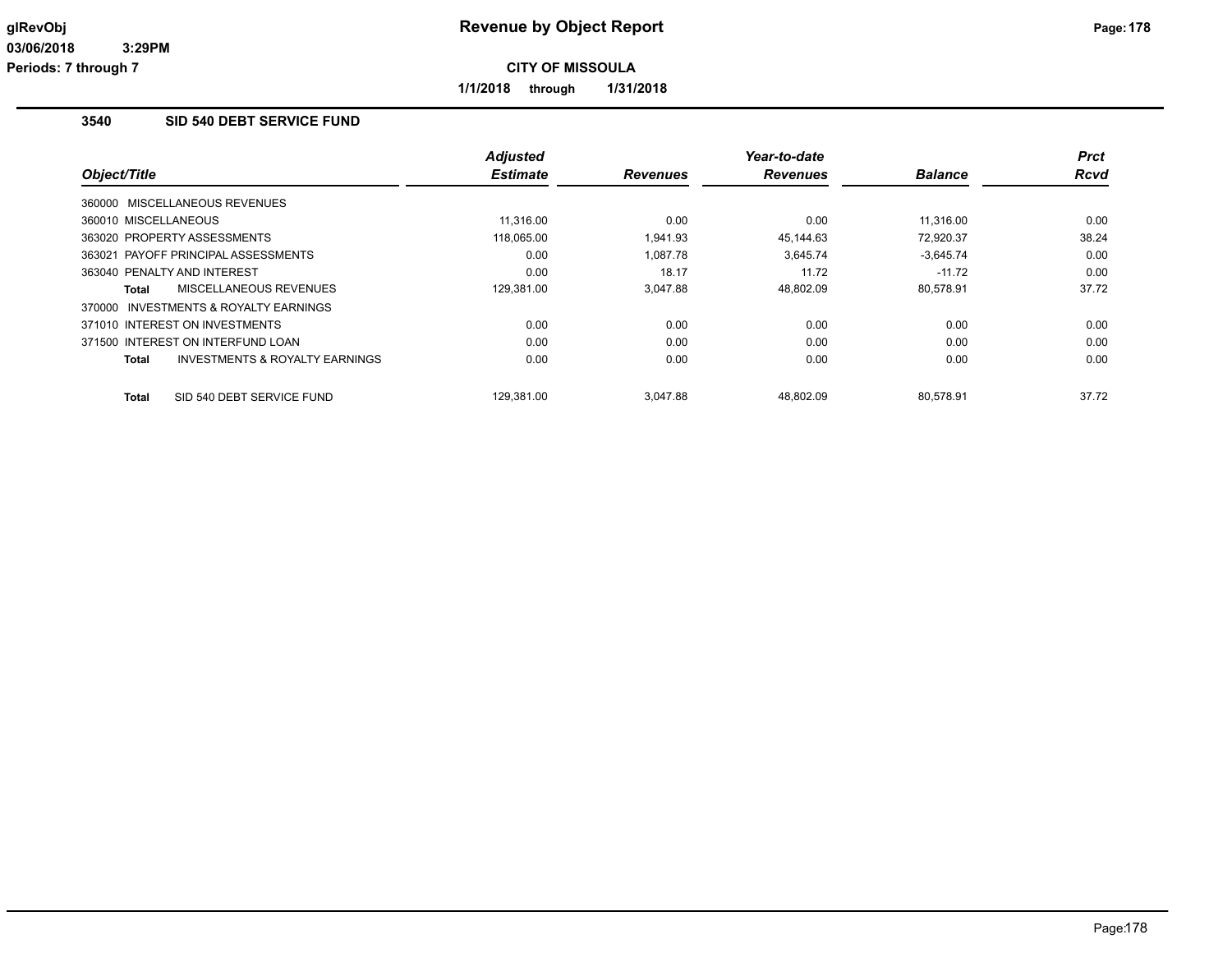**1/1/2018 through 1/31/2018**

**3541 SID 541 DEBT SERVICE**

**3541 SID 541 DEBT SERVICE**

|                                                    | <b>Adjusted</b> |                 | Year-to-date    |                | <b>Prct</b> |
|----------------------------------------------------|-----------------|-----------------|-----------------|----------------|-------------|
| Object/Title                                       | <b>Estimate</b> | <b>Revenues</b> | <b>Revenues</b> | <b>Balance</b> | <b>Rcvd</b> |
| 360000 MISCELLANEOUS REVENUES                      |                 |                 |                 |                |             |
| 363020 PROPERTY ASSESSMENTS                        | 61,918.00       | 2,076.51        | 30.777.69       | 31,140.31      | 49.71       |
| PAYOFF PRINCIPAL ASSESSMENTS<br>363021             | 0.00            | 0.00            | 1,756.00        | $-1,756.00$    | 0.00        |
| 363040 PENALTY AND INTEREST                        | 0.00            | 3.57            | 27.57           | $-27.57$       | 0.00        |
| MISCELLANEOUS REVENUES<br><b>Total</b>             | 61,918.00       | 2,080.08        | 32,561.26       | 29,356.74      | 52.59       |
| 370000 INVESTMENTS & ROYALTY EARNINGS              |                 |                 |                 |                |             |
| 371010 INTEREST ON INVESTMENTS                     | 0.00            | 0.00            | 0.00            | 0.00           | 0.00        |
| <b>INVESTMENTS &amp; ROYALTY EARNINGS</b><br>Total | 0.00            | 0.00            | 0.00            | 0.00           | 0.00        |
| 380000 OTHER FINANCING SOURCES                     |                 |                 |                 |                |             |
| 381030 SID BONDS PROCEEDS                          | 0.00            | 0.00            | 0.00            | 0.00           | 0.00        |
| OTHER FINANCING SOURCES<br><b>Total</b>            | 0.00            | 0.00            | 0.00            | 0.00           | 0.00        |
| SID 541 DEBT SERVICE<br><b>Total</b>               | 61,918.00       | 2,080.08        | 32,561.26       | 29,356.74      | 52.59       |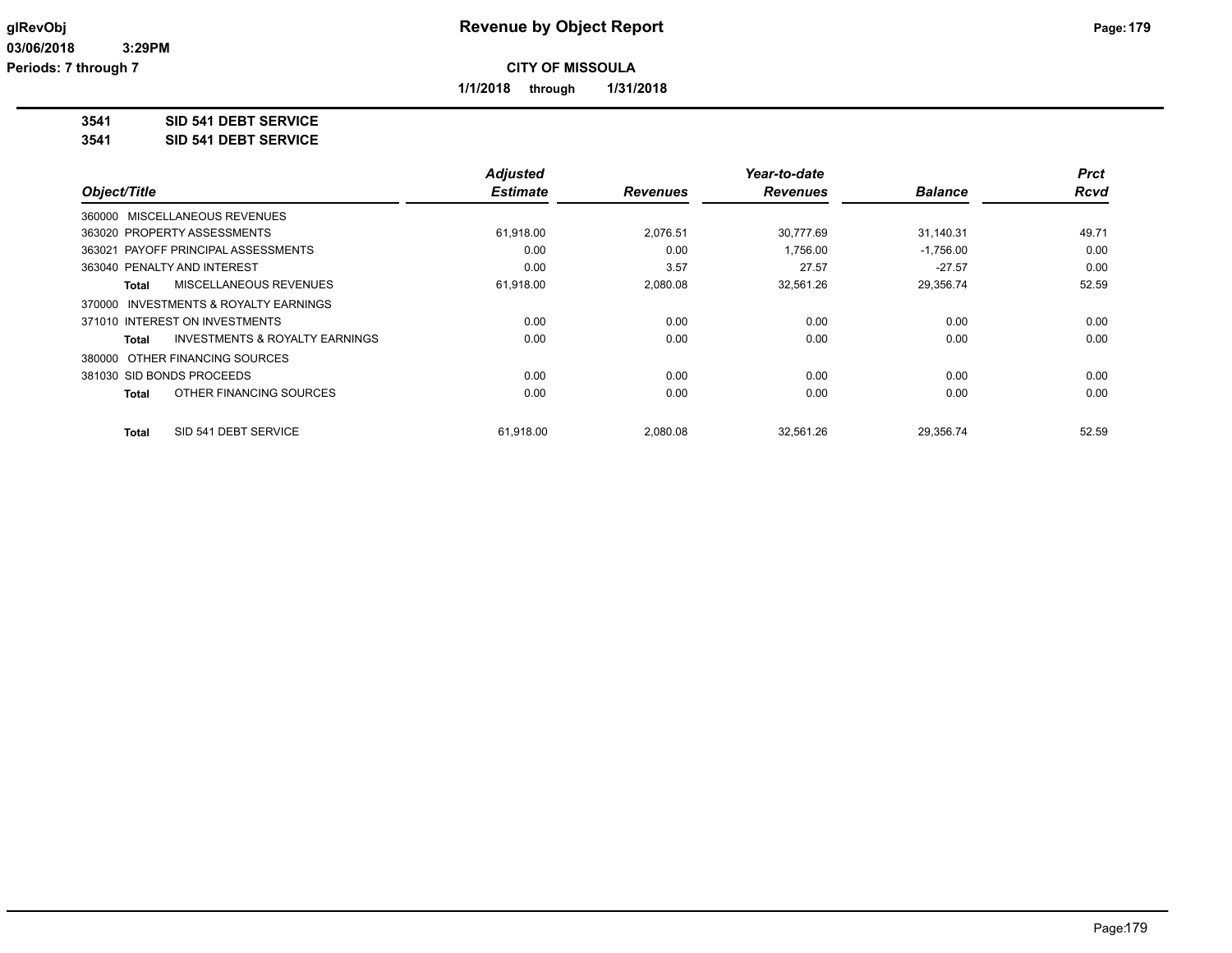**1/1/2018 through 1/31/2018**

## **3541 SID 541 DEBT SERVICE**

|                                                | <b>Adjusted</b> |                 | Year-to-date    |                | <b>Prct</b> |
|------------------------------------------------|-----------------|-----------------|-----------------|----------------|-------------|
| Object/Title                                   | <b>Estimate</b> | <b>Revenues</b> | <b>Revenues</b> | <b>Balance</b> | <b>Rcvd</b> |
| 360000 MISCELLANEOUS REVENUES                  |                 |                 |                 |                |             |
| 363020 PROPERTY ASSESSMENTS                    | 61,918.00       | 2,076.51        | 30.777.69       | 31.140.31      | 49.71       |
| 363021 PAYOFF PRINCIPAL ASSESSMENTS            | 0.00            | 0.00            | 1,756.00        | $-1,756.00$    | 0.00        |
| 363040 PENALTY AND INTEREST                    | 0.00            | 3.57            | 27.57           | $-27.57$       | 0.00        |
| MISCELLANEOUS REVENUES<br>Total                | 61,918.00       | 2,080.08        | 32,561.26       | 29,356.74      | 52.59       |
| 370000 INVESTMENTS & ROYALTY EARNINGS          |                 |                 |                 |                |             |
| 371010 INTEREST ON INVESTMENTS                 | 0.00            | 0.00            | 0.00            | 0.00           | 0.00        |
| INVESTMENTS & ROYALTY EARNINGS<br><b>Total</b> | 0.00            | 0.00            | 0.00            | 0.00           | 0.00        |
| 380000 OTHER FINANCING SOURCES                 |                 |                 |                 |                |             |
| 381030 SID BONDS PROCEEDS                      | 0.00            | 0.00            | 0.00            | 0.00           | 0.00        |
| OTHER FINANCING SOURCES<br><b>Total</b>        | 0.00            | 0.00            | 0.00            | 0.00           | 0.00        |
| SID 541 DEBT SERVICE<br><b>Total</b>           | 61,918.00       | 2,080.08        | 32,561.26       | 29,356.74      | 52.59       |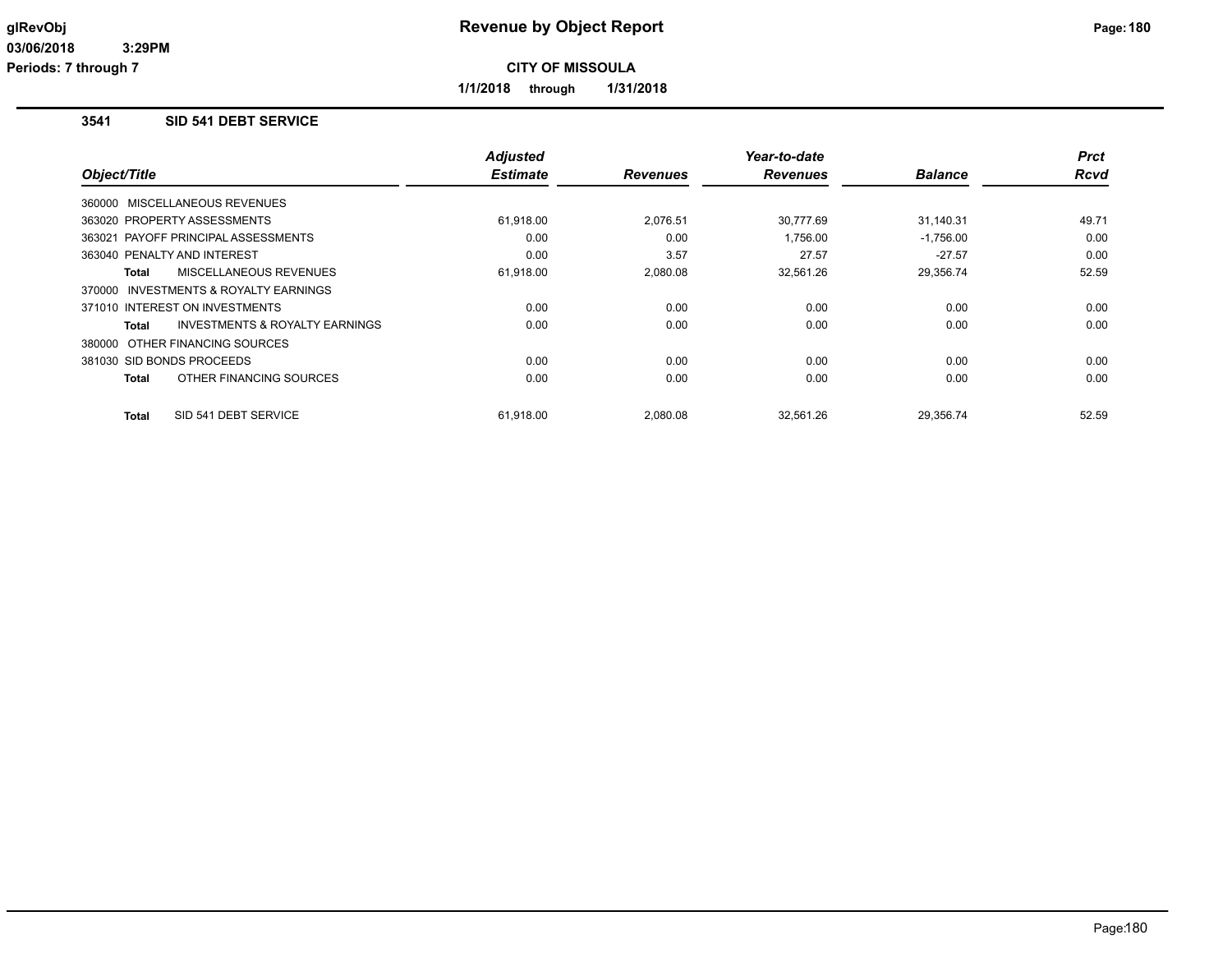**1/1/2018 through 1/31/2018**

**3543 SID 543 DEBT SERVICE**

**3543 SID 543 DEBT SERVICE**

|                                                    | <b>Adjusted</b> |                 | Year-to-date    |                | <b>Prct</b> |
|----------------------------------------------------|-----------------|-----------------|-----------------|----------------|-------------|
| Object/Title                                       | <b>Estimate</b> | <b>Revenues</b> | <b>Revenues</b> | <b>Balance</b> | <b>Rcvd</b> |
| 360000 MISCELLANEOUS REVENUES                      |                 |                 |                 |                |             |
| 363020 PROPERTY ASSESSMENTS                        | 0.00            | 355.97          | 4.618.67        | $-4.618.67$    | 0.00        |
| 363021 PAYOFF PRINCIPAL ASSESSMENTS                | 0.00            | 0.00            | 0.00            | 0.00           | 0.00        |
| 363040 PENALTY AND INTEREST                        | 0.00            | 0.71            | 1.83            | $-1.83$        | 0.00        |
| MISCELLANEOUS REVENUES<br>Total                    | 0.00            | 356.68          | 4.620.50        | $-4.620.50$    | 0.00        |
| 370000 INVESTMENTS & ROYALTY EARNINGS              |                 |                 |                 |                |             |
| 371010 INTEREST ON INVESTMENTS                     | 0.00            | 0.00            | 0.00            | 0.00           | 0.00        |
| <b>INVESTMENTS &amp; ROYALTY EARNINGS</b><br>Total | 0.00            | 0.00            | 0.00            | 0.00           | 0.00        |
| SID 543 DEBT SERVICE<br><b>Total</b>               | 0.00            | 356.68          | 4.620.50        | $-4.620.50$    | 0.00        |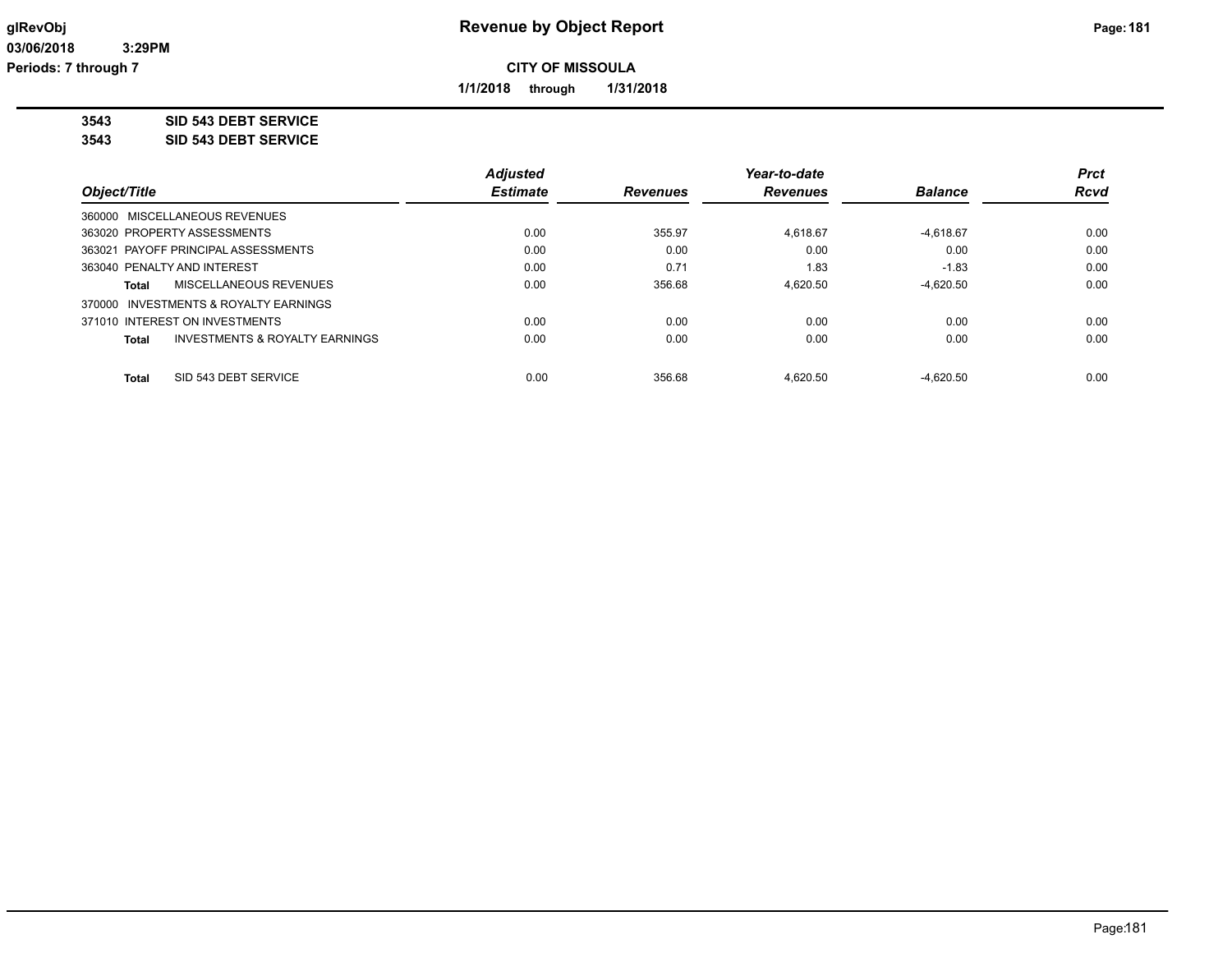**1/1/2018 through 1/31/2018**

## **3543 SID 543 DEBT SERVICE**

|                                |                                       | <b>Adjusted</b> |                 | Year-to-date    |                | <b>Prct</b> |
|--------------------------------|---------------------------------------|-----------------|-----------------|-----------------|----------------|-------------|
| Object/Title                   |                                       | <b>Estimate</b> | <b>Revenues</b> | <b>Revenues</b> | <b>Balance</b> | <b>Rcvd</b> |
| 360000 MISCELLANEOUS REVENUES  |                                       |                 |                 |                 |                |             |
| 363020 PROPERTY ASSESSMENTS    |                                       | 0.00            | 355.97          | 4,618.67        | $-4,618.67$    | 0.00        |
|                                | 363021 PAYOFF PRINCIPAL ASSESSMENTS   | 0.00            | 0.00            | 0.00            | 0.00           | 0.00        |
| 363040 PENALTY AND INTEREST    |                                       | 0.00            | 0.71            | 1.83            | $-1.83$        | 0.00        |
| Total                          | MISCELLANEOUS REVENUES                | 0.00            | 356.68          | 4.620.50        | $-4.620.50$    | 0.00        |
|                                | 370000 INVESTMENTS & ROYALTY EARNINGS |                 |                 |                 |                |             |
| 371010 INTEREST ON INVESTMENTS |                                       | 0.00            | 0.00            | 0.00            | 0.00           | 0.00        |
| Total                          | INVESTMENTS & ROYALTY EARNINGS        | 0.00            | 0.00            | 0.00            | 0.00           | 0.00        |
| Total                          | SID 543 DEBT SERVICE                  | 0.00            | 356.68          | 4.620.50        | $-4.620.50$    | 0.00        |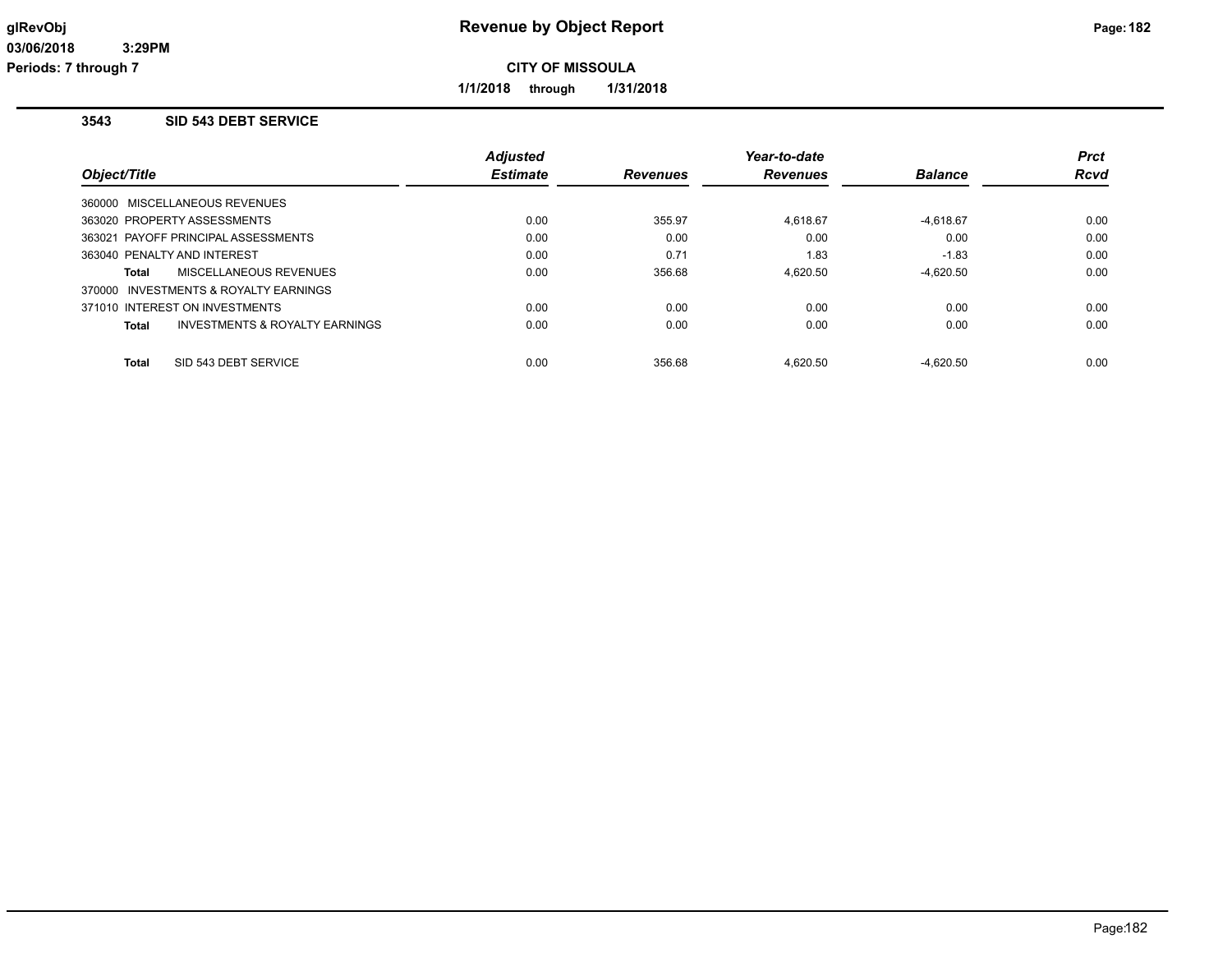**1/1/2018 through 1/31/2018**

## **3544 SID 544 RATTLESNAKE DEBT SERVICE**

#### **3544 SID 544 RATTLESNAKE DEBT SERVICE**

|                                                  | <b>Adjusted</b> |                 | Year-to-date    |                | <b>Prct</b> |
|--------------------------------------------------|-----------------|-----------------|-----------------|----------------|-------------|
| Object/Title                                     | <b>Estimate</b> | <b>Revenues</b> | <b>Revenues</b> | <b>Balance</b> | <b>Rcvd</b> |
| 360000 MISCELLANEOUS REVENUES                    |                 |                 |                 |                |             |
| 363020 PROPERTY ASSESSMENTS                      | 141.508.00      | 5.571.15        | 80.372.91       | 61.135.09      | 56.80       |
| 363021 PAYOFF PRINCIPAL ASSESSMENTS              | 0.00            | 0.00            | 0.00            | 0.00           | 0.00        |
| 363040 PENALTY AND INTEREST                      | 0.00            | 12.91           | 25.03           | $-25.03$       | 0.00        |
| MISCELLANEOUS REVENUES<br>Total                  | 141,508.00      | 5.584.06        | 80.397.94       | 61.110.06      | 56.82       |
| INVESTMENTS & ROYALTY EARNINGS<br>370000         |                 |                 |                 |                |             |
| 371010 INTEREST ON INVESTMENTS                   | 0.00            | 0.00            | 0.00            | 0.00           | 0.00        |
| INVESTMENTS & ROYALTY EARNINGS<br>Total          | 0.00            | 0.00            | 0.00            | 0.00           | 0.00        |
|                                                  |                 |                 |                 |                |             |
| SID 544 RATTLESNAKE DEBT SERVICE<br><b>Total</b> | 141.508.00      | 5.584.06        | 80.397.94       | 61.110.06      | 56.82       |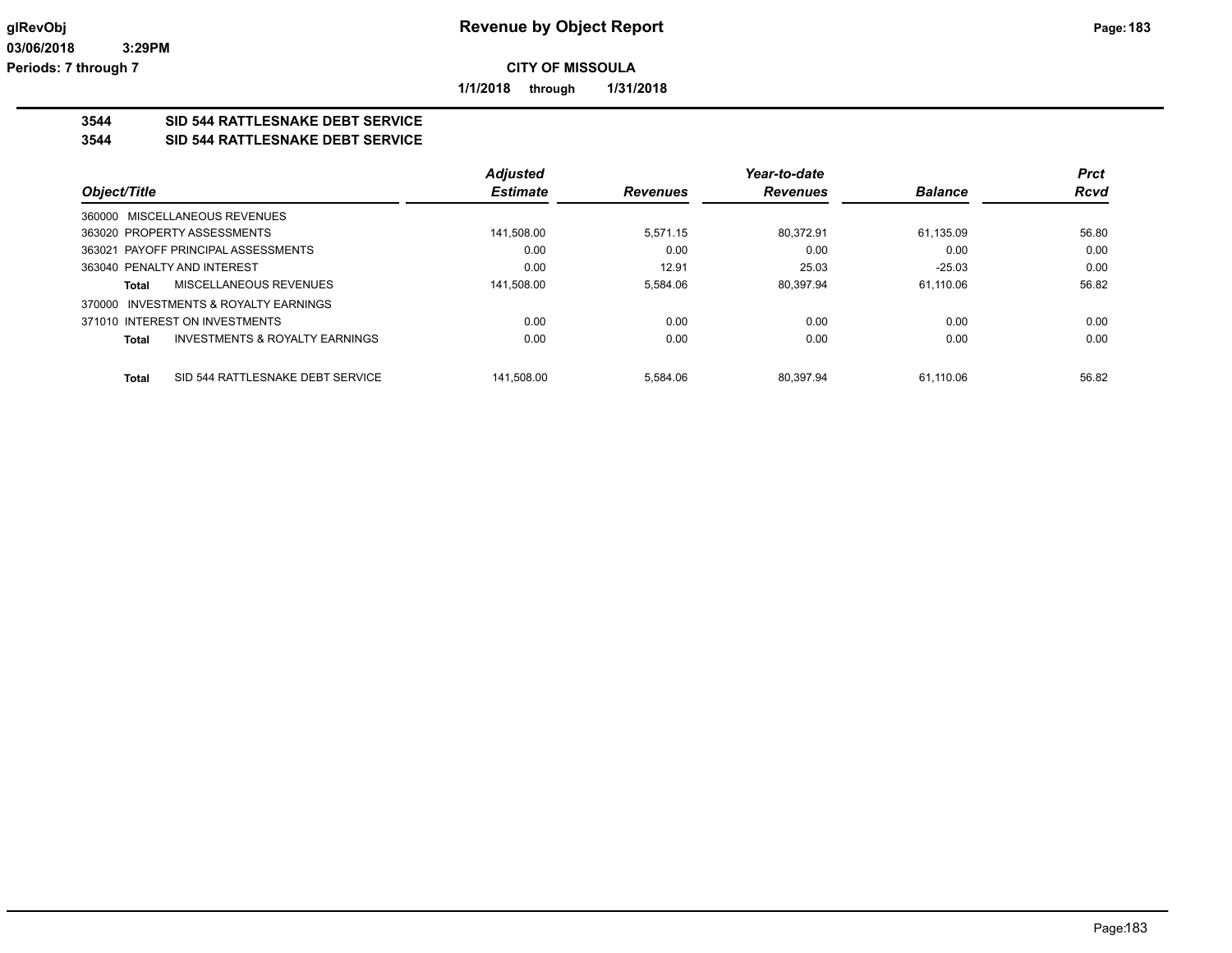**1/1/2018 through 1/31/2018**

## **3544 SID 544 RATTLESNAKE DEBT SERVICE**

|              |                                           | <b>Adjusted</b> |                 | Year-to-date    |                | <b>Prct</b> |
|--------------|-------------------------------------------|-----------------|-----------------|-----------------|----------------|-------------|
| Object/Title |                                           | <b>Estimate</b> | <b>Revenues</b> | <b>Revenues</b> | <b>Balance</b> | <b>Rcvd</b> |
|              | 360000 MISCELLANEOUS REVENUES             |                 |                 |                 |                |             |
|              | 363020 PROPERTY ASSESSMENTS               | 141,508.00      | 5.571.15        | 80.372.91       | 61.135.09      | 56.80       |
|              | 363021 PAYOFF PRINCIPAL ASSESSMENTS       | 0.00            | 0.00            | 0.00            | 0.00           | 0.00        |
|              | 363040 PENALTY AND INTEREST               | 0.00            | 12.91           | 25.03           | $-25.03$       | 0.00        |
| Total        | MISCELLANEOUS REVENUES                    | 141,508.00      | 5.584.06        | 80.397.94       | 61.110.06      | 56.82       |
|              | 370000 INVESTMENTS & ROYALTY EARNINGS     |                 |                 |                 |                |             |
|              | 371010 INTEREST ON INVESTMENTS            | 0.00            | 0.00            | 0.00            | 0.00           | 0.00        |
| <b>Total</b> | <b>INVESTMENTS &amp; ROYALTY EARNINGS</b> | 0.00            | 0.00            | 0.00            | 0.00           | 0.00        |
| <b>Total</b> | SID 544 RATTLESNAKE DEBT SERVICE          | 141.508.00      | 5.584.06        | 80.397.94       | 61.110.06      | 56.82       |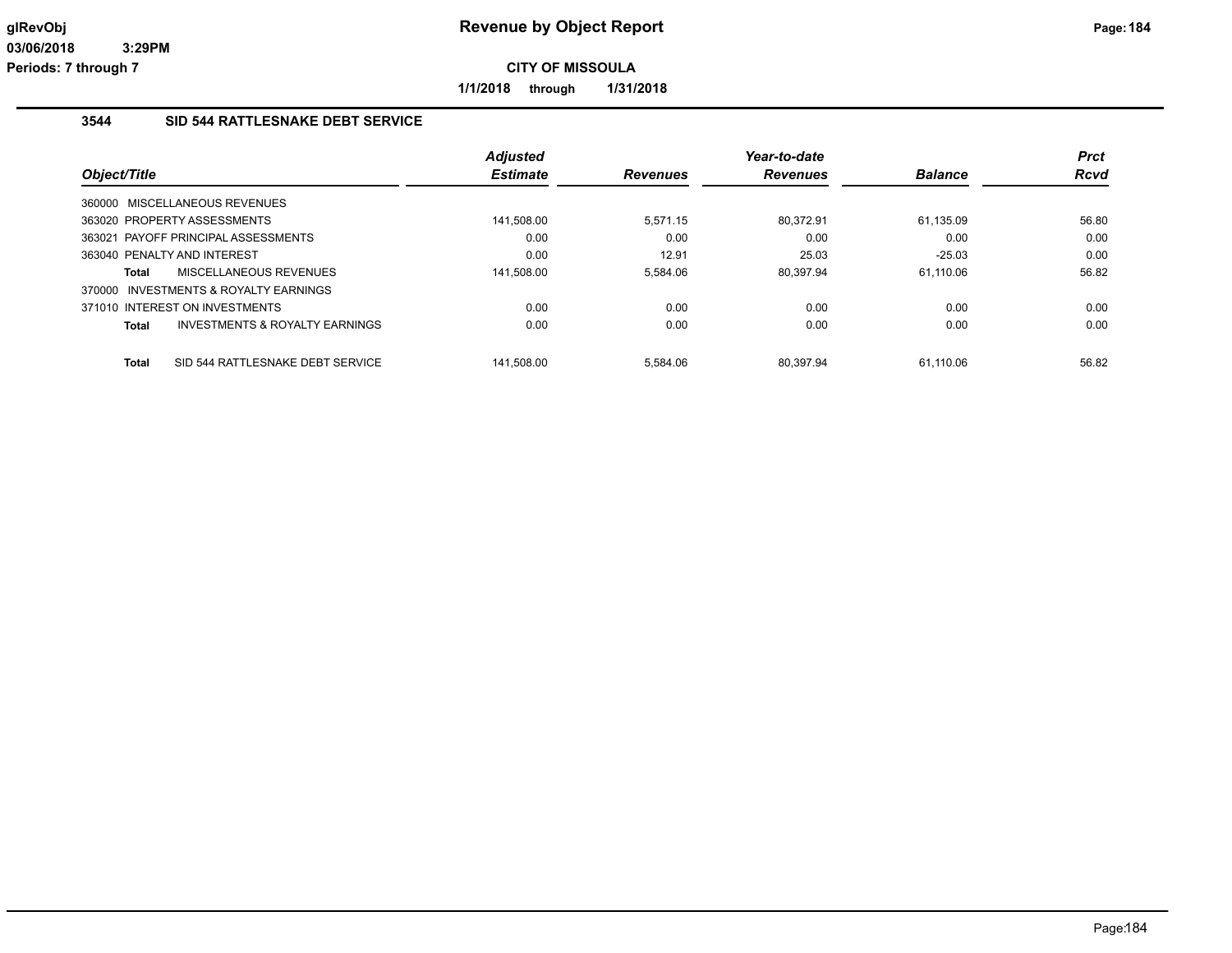**1/1/2018 through 1/31/2018**

**3545 SID 545 DEBT SERVICE**

**3545 SID 545 DEBT SERVICE**

|                                                    | <b>Adjusted</b> |                 | Year-to-date    |                | <b>Prct</b> |
|----------------------------------------------------|-----------------|-----------------|-----------------|----------------|-------------|
| Object/Title                                       | <b>Estimate</b> | <b>Revenues</b> | <b>Revenues</b> | <b>Balance</b> | <b>Rcvd</b> |
| 360000 MISCELLANEOUS REVENUES                      |                 |                 |                 |                |             |
| 363020 PROPERTY ASSESSMENTS                        | 0.00            | 39.72           | 972.28          | $-972.28$      | 0.00        |
| 363021 PAYOFF PRINCIPAL ASSESSMENTS                | 0.00            | 0.00            | 48.53           | $-48.53$       | 0.00        |
| 363040 PENALTY AND INTEREST                        | 0.00            | 0.00            | 0.00            | 0.00           | 0.00        |
| MISCELLANEOUS REVENUES<br>Total                    | 0.00            | 39.72           | 1.020.81        | $-1.020.81$    | 0.00        |
| 370000 INVESTMENTS & ROYALTY EARNINGS              |                 |                 |                 |                |             |
| 371010 INTEREST ON INVESTMENTS                     | 0.00            | 0.00            | 0.00            | 0.00           | 0.00        |
| <b>INVESTMENTS &amp; ROYALTY EARNINGS</b><br>Total | 0.00            | 0.00            | 0.00            | 0.00           | 0.00        |
| SID 545 DEBT SERVICE<br><b>Total</b>               | 0.00            | 39.72           | 1.020.81        | $-1.020.81$    | 0.00        |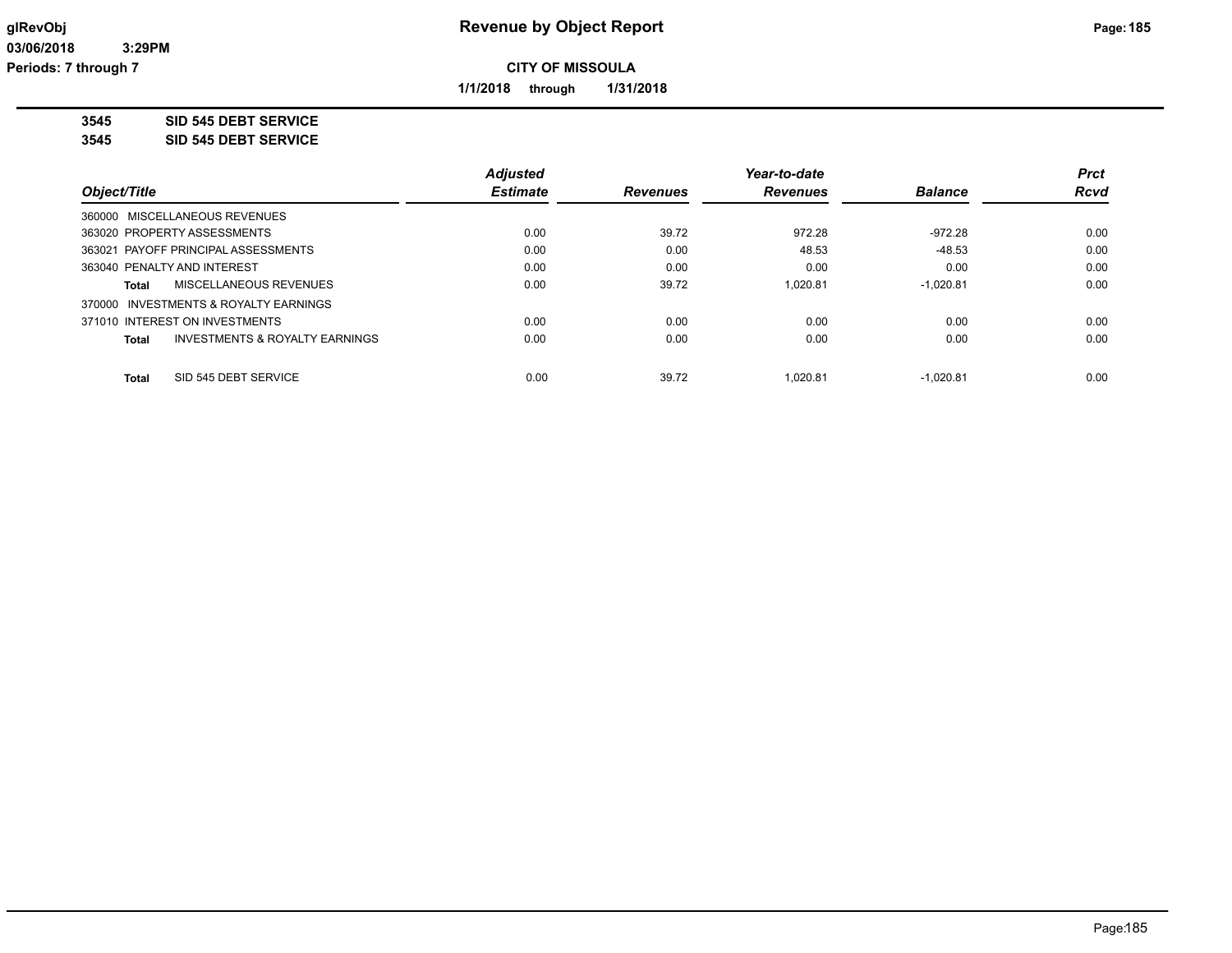**1/1/2018 through 1/31/2018**

## **3545 SID 545 DEBT SERVICE**

|                                       |                                | <b>Adjusted</b> |                 | Year-to-date    |                | <b>Prct</b> |
|---------------------------------------|--------------------------------|-----------------|-----------------|-----------------|----------------|-------------|
| Object/Title                          |                                | <b>Estimate</b> | <b>Revenues</b> | <b>Revenues</b> | <b>Balance</b> | <b>Rcvd</b> |
| 360000 MISCELLANEOUS REVENUES         |                                |                 |                 |                 |                |             |
| 363020 PROPERTY ASSESSMENTS           |                                | 0.00            | 39.72           | 972.28          | $-972.28$      | 0.00        |
| 363021 PAYOFF PRINCIPAL ASSESSMENTS   |                                | 0.00            | 0.00            | 48.53           | $-48.53$       | 0.00        |
| 363040 PENALTY AND INTEREST           |                                | 0.00            | 0.00            | 0.00            | 0.00           | 0.00        |
| Total                                 | MISCELLANEOUS REVENUES         | 0.00            | 39.72           | 1.020.81        | $-1.020.81$    | 0.00        |
| 370000 INVESTMENTS & ROYALTY EARNINGS |                                |                 |                 |                 |                |             |
| 371010 INTEREST ON INVESTMENTS        |                                | 0.00            | 0.00            | 0.00            | 0.00           | 0.00        |
| Total                                 | INVESTMENTS & ROYALTY EARNINGS | 0.00            | 0.00            | 0.00            | 0.00           | 0.00        |
| SID 545 DEBT SERVICE<br>Total         |                                | 0.00            | 39.72           | 1.020.81        | $-1.020.81$    | 0.00        |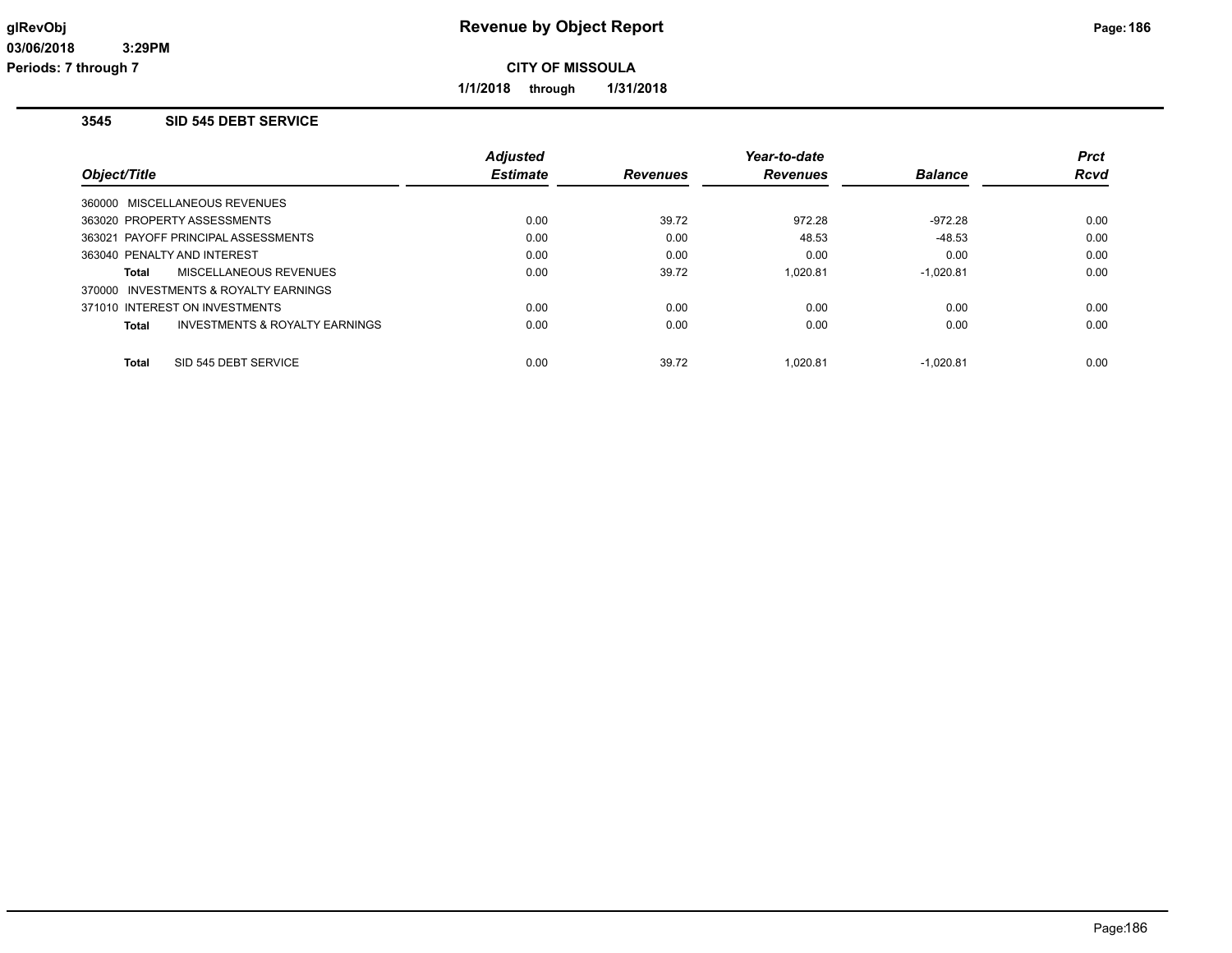**1/1/2018 through 1/31/2018**

**3546 SID 546 DEBT SERVICE**

**3546 SID 546 DEBT SERVICE**

|                                                    | <b>Adjusted</b> |                 | Year-to-date    |                | <b>Prct</b> |
|----------------------------------------------------|-----------------|-----------------|-----------------|----------------|-------------|
| Object/Title                                       | <b>Estimate</b> | <b>Revenues</b> | <b>Revenues</b> | <b>Balance</b> | <b>Rcvd</b> |
| 360000 MISCELLANEOUS REVENUES                      |                 |                 |                 |                |             |
| 363020 PROPERTY ASSESSMENTS                        | 0.00            | 49.89           | 881.85          | $-881.85$      | 0.00        |
| 363021 PAYOFF PRINCIPAL ASSESSMENTS                | 0.00            | 0.00            | 0.00            | 0.00           | 0.00        |
| 363040 PENALTY AND INTEREST                        | 0.00            | 0.00            | 0.00            | 0.00           | 0.00        |
| <b>MISCELLANEOUS REVENUES</b><br>Total             | 0.00            | 49.89           | 881.85          | $-881.85$      | 0.00        |
| 370000 INVESTMENTS & ROYALTY EARNINGS              |                 |                 |                 |                |             |
| 371010 INTEREST ON INVESTMENTS                     | 0.00            | 0.00            | 0.00            | 0.00           | 0.00        |
| <b>INVESTMENTS &amp; ROYALTY EARNINGS</b><br>Total | 0.00            | 0.00            | 0.00            | 0.00           | 0.00        |
|                                                    |                 |                 |                 |                |             |
| SID 546 DEBT SERVICE<br><b>Total</b>               | 0.00            | 49.89           | 881.85          | $-881.85$      | 0.00        |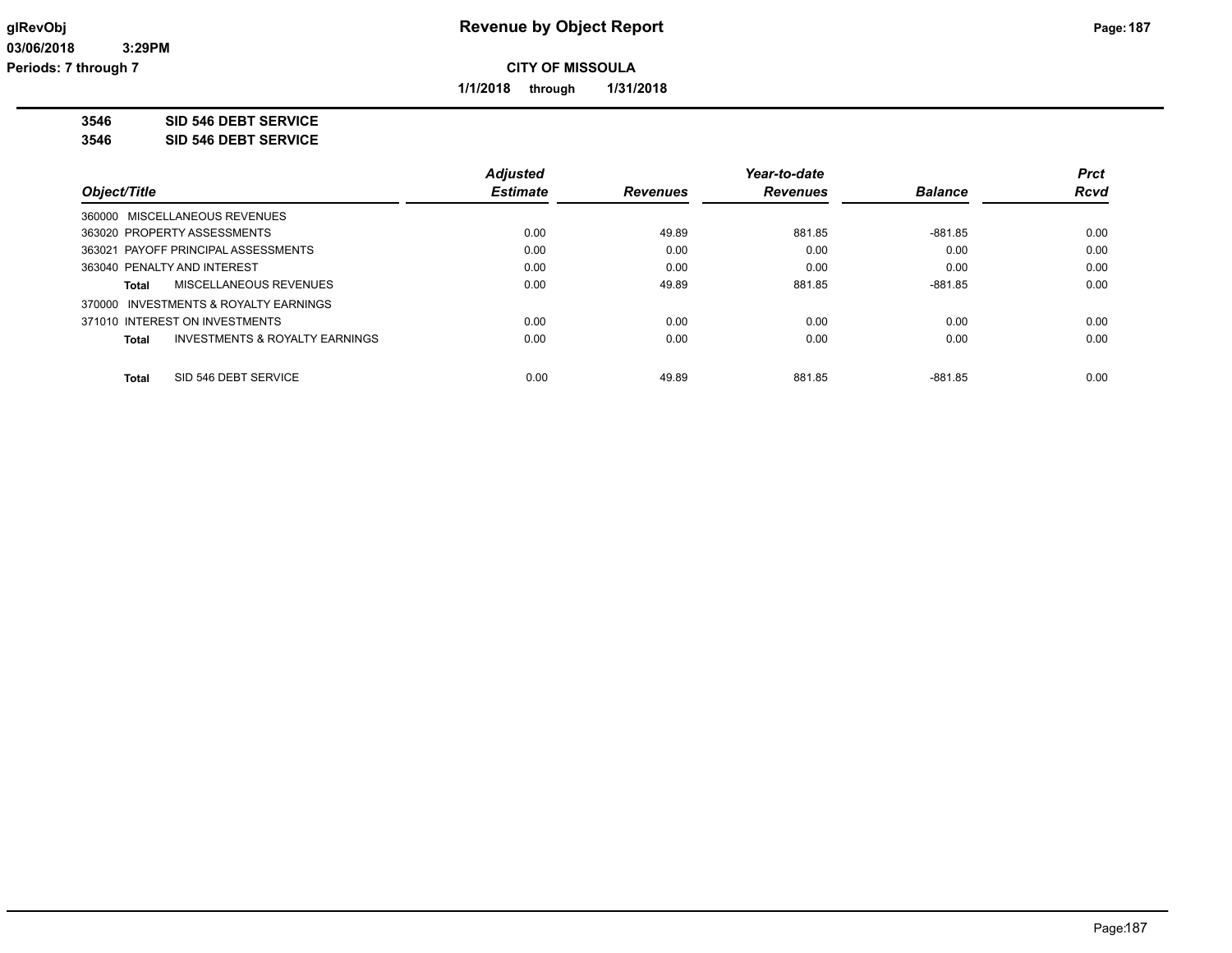**1/1/2018 through 1/31/2018**

## **3546 SID 546 DEBT SERVICE**

|                                                           | <b>Adjusted</b> |                 | Year-to-date    |                | <b>Prct</b> |
|-----------------------------------------------------------|-----------------|-----------------|-----------------|----------------|-------------|
| Object/Title                                              | <b>Estimate</b> | <b>Revenues</b> | <b>Revenues</b> | <b>Balance</b> | <b>Rcvd</b> |
| 360000 MISCELLANEOUS REVENUES                             |                 |                 |                 |                |             |
| 363020 PROPERTY ASSESSMENTS                               | 0.00            | 49.89           | 881.85          | $-881.85$      | 0.00        |
| 363021 PAYOFF PRINCIPAL ASSESSMENTS                       | 0.00            | 0.00            | 0.00            | 0.00           | 0.00        |
| 363040 PENALTY AND INTEREST                               | 0.00            | 0.00            | 0.00            | 0.00           | 0.00        |
| MISCELLANEOUS REVENUES<br>Total                           | 0.00            | 49.89           | 881.85          | $-881.85$      | 0.00        |
| 370000 INVESTMENTS & ROYALTY EARNINGS                     |                 |                 |                 |                |             |
| 371010 INTEREST ON INVESTMENTS                            | 0.00            | 0.00            | 0.00            | 0.00           | 0.00        |
| <b>INVESTMENTS &amp; ROYALTY EARNINGS</b><br><b>Total</b> | 0.00            | 0.00            | 0.00            | 0.00           | 0.00        |
| SID 546 DEBT SERVICE<br><b>Total</b>                      | 0.00            | 49.89           | 881.85          | $-881.85$      | 0.00        |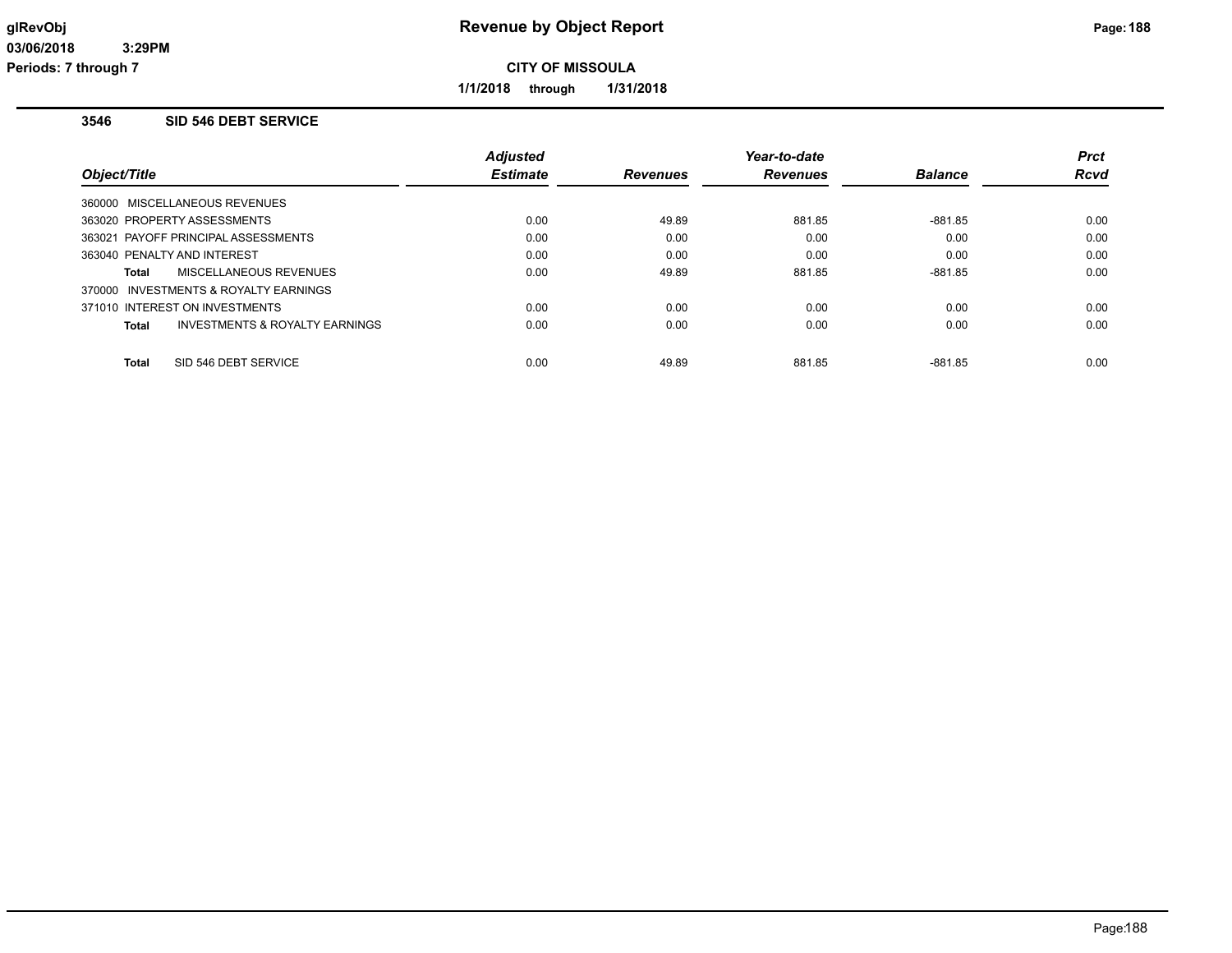**1/1/2018 through 1/31/2018**

**3548 SID 548-5TH, 6TH & ARTHUR**

**3548 SID 548-5TH, 6TH & ARTHUR**

|                                                    | <b>Adjusted</b> |                 | Year-to-date    |                | <b>Prct</b> |
|----------------------------------------------------|-----------------|-----------------|-----------------|----------------|-------------|
| Object/Title                                       | <b>Estimate</b> | <b>Revenues</b> | <b>Revenues</b> | <b>Balance</b> | <b>Rcvd</b> |
| 360000 MISCELLANEOUS REVENUES                      |                 |                 |                 |                |             |
| 363020 PROPERTY ASSESSMENTS                        | 109,750.00      | 0.00            | 23.625.00       | 86.125.00      | 21.53       |
| 363021 PAYOFF PRINCIPAL ASSESSMENTS                | 0.00            | 0.00            | 0.00            | 0.00           | 0.00        |
| 363040 PENALTY AND INTEREST                        | 0.00            | 0.00            | 0.00            | 0.00           | 0.00        |
| MISCELLANEOUS REVENUES<br>Total                    | 109.750.00      | 0.00            | 23.625.00       | 86.125.00      | 21.53       |
| 370000 INVESTMENTS & ROYALTY EARNINGS              |                 |                 |                 |                |             |
| 371010 INTEREST ON INVESTMENTS                     | 0.00            | 0.00            | 0.00            | 0.00           | 0.00        |
| <b>INVESTMENTS &amp; ROYALTY EARNINGS</b><br>Total | 0.00            | 0.00            | 0.00            | 0.00           | 0.00        |
| SID 548-5TH, 6TH & ARTHUR<br><b>Total</b>          | 109.750.00      | 0.00            | 23.625.00       | 86.125.00      | 21.53       |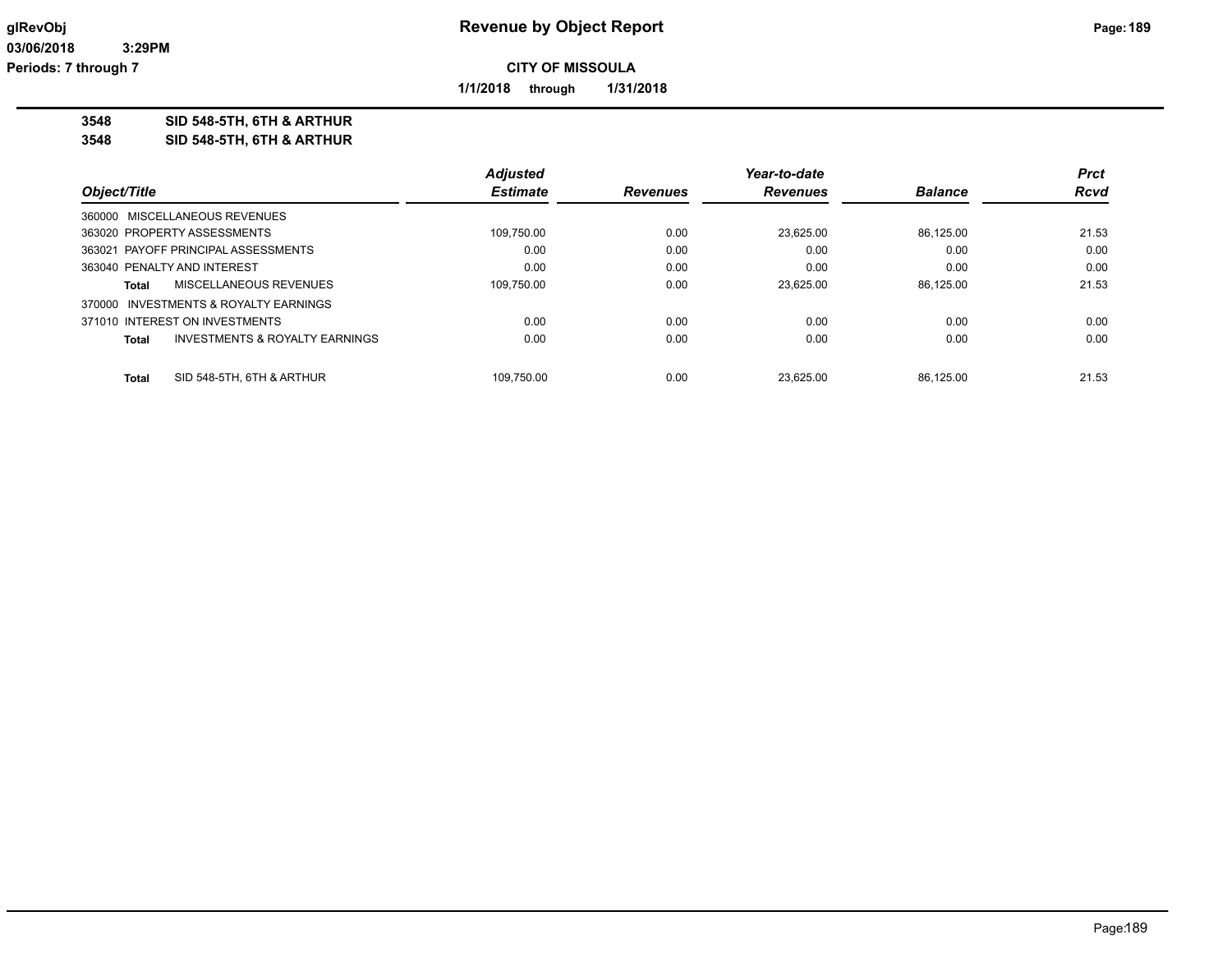**1/1/2018 through 1/31/2018**

#### **3548 SID 548-5TH, 6TH & ARTHUR**

|                                       |                                | <b>Adjusted</b> |                 | Year-to-date    |                | <b>Prct</b> |
|---------------------------------------|--------------------------------|-----------------|-----------------|-----------------|----------------|-------------|
| Object/Title                          |                                | <b>Estimate</b> | <b>Revenues</b> | <b>Revenues</b> | <b>Balance</b> | <b>Rcvd</b> |
| 360000 MISCELLANEOUS REVENUES         |                                |                 |                 |                 |                |             |
| 363020 PROPERTY ASSESSMENTS           |                                | 109,750.00      | 0.00            | 23.625.00       | 86.125.00      | 21.53       |
| 363021 PAYOFF PRINCIPAL ASSESSMENTS   |                                | 0.00            | 0.00            | 0.00            | 0.00           | 0.00        |
| 363040 PENALTY AND INTEREST           |                                | 0.00            | 0.00            | 0.00            | 0.00           | 0.00        |
| <b>Total</b>                          | MISCELLANEOUS REVENUES         | 109.750.00      | 0.00            | 23.625.00       | 86.125.00      | 21.53       |
| 370000 INVESTMENTS & ROYALTY EARNINGS |                                |                 |                 |                 |                |             |
| 371010 INTEREST ON INVESTMENTS        |                                | 0.00            | 0.00            | 0.00            | 0.00           | 0.00        |
| <b>Total</b>                          | INVESTMENTS & ROYALTY EARNINGS | 0.00            | 0.00            | 0.00            | 0.00           | 0.00        |
| <b>Total</b>                          | SID 548-5TH, 6TH & ARTHUR      | 109.750.00      | 0.00            | 23.625.00       | 86.125.00      | 21.53       |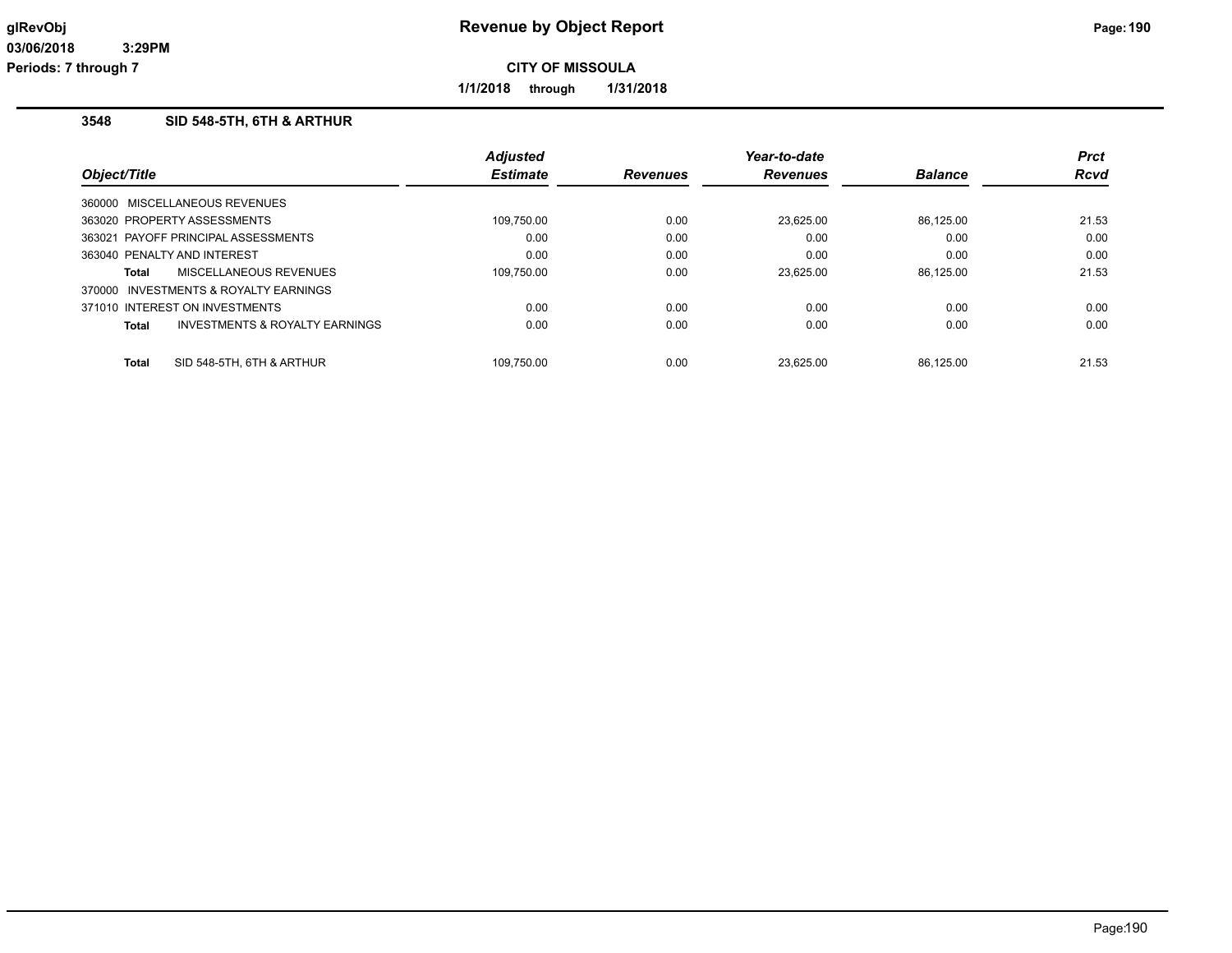**1/1/2018 through 1/31/2018**

## **3549 SID 549 HILLVIEW WAY**

**3549 SID 549 HILLVIEW WAY**

|                                                           | <b>Adjusted</b> |                 | Year-to-date    |                | <b>Prct</b> |
|-----------------------------------------------------------|-----------------|-----------------|-----------------|----------------|-------------|
| Object/Title                                              | <b>Estimate</b> | <b>Revenues</b> | <b>Revenues</b> | <b>Balance</b> | <b>Rcvd</b> |
| 360000 MISCELLANEOUS REVENUES                             |                 |                 |                 |                |             |
| 363020 PROPERTY ASSESSMENTS                               | 117.122.00      | 1.576.07        | 67.127.21       | 49.994.79      | 57.31       |
| 363021 PAYOFF PRINCIPAL ASSESSMENTS                       | 0.00            | 0.00            | 10.136.23       | $-10.136.23$   | 0.00        |
| 363040 PENALTY AND INTEREST                               | 0.00            | 19.54           | 22.27           | $-22.27$       | 0.00        |
| MISCELLANEOUS REVENUES<br>Total                           | 117,122.00      | 1.595.61        | 77.285.71       | 39,836.29      | 65.99       |
| INVESTMENTS & ROYALTY EARNINGS<br>370000                  |                 |                 |                 |                |             |
| 371010 INTEREST ON INVESTMENTS                            | 0.00            | 0.00            | 0.00            | 0.00           | 0.00        |
| <b>INVESTMENTS &amp; ROYALTY EARNINGS</b><br><b>Total</b> | 0.00            | 0.00            | 0.00            | 0.00           | 0.00        |
|                                                           |                 |                 |                 |                |             |
| SID 549 HILLVIEW WAY<br><b>Total</b>                      | 117.122.00      | 1.595.61        | 77.285.71       | 39.836.29      | 65.99       |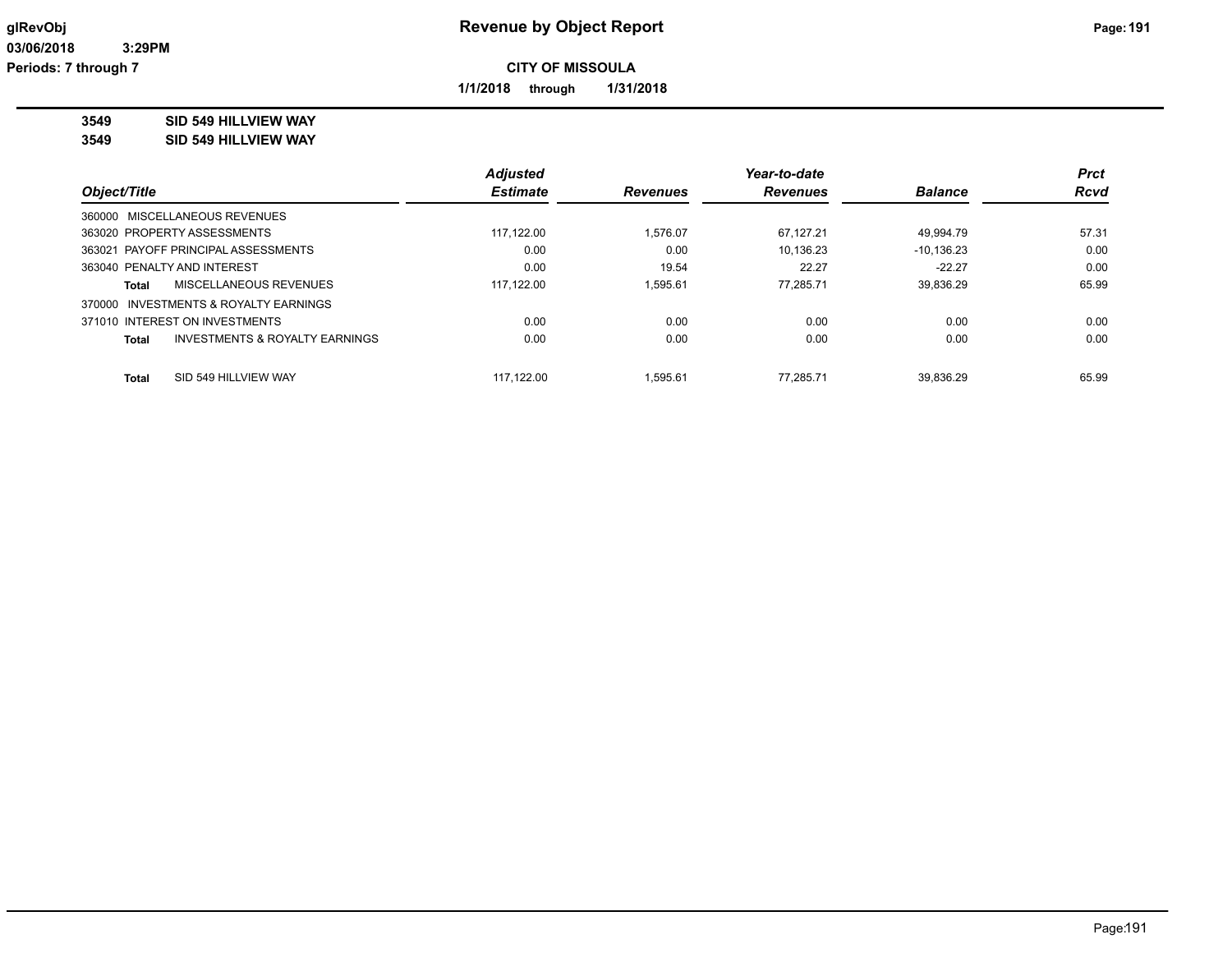**1/1/2018 through 1/31/2018**

## **3549 SID 549 HILLVIEW WAY**

|              |                                       | <b>Adjusted</b> |                 | Year-to-date    |                | <b>Prct</b> |
|--------------|---------------------------------------|-----------------|-----------------|-----------------|----------------|-------------|
| Object/Title |                                       | <b>Estimate</b> | <b>Revenues</b> | <b>Revenues</b> | <b>Balance</b> | <b>Rcvd</b> |
|              | 360000 MISCELLANEOUS REVENUES         |                 |                 |                 |                |             |
|              | 363020 PROPERTY ASSESSMENTS           | 117.122.00      | 1.576.07        | 67,127.21       | 49.994.79      | 57.31       |
|              | 363021 PAYOFF PRINCIPAL ASSESSMENTS   | 0.00            | 0.00            | 10.136.23       | $-10.136.23$   | 0.00        |
|              | 363040 PENALTY AND INTEREST           | 0.00            | 19.54           | 22.27           | $-22.27$       | 0.00        |
| Total        | MISCELLANEOUS REVENUES                | 117.122.00      | 1.595.61        | 77.285.71       | 39.836.29      | 65.99       |
|              | 370000 INVESTMENTS & ROYALTY EARNINGS |                 |                 |                 |                |             |
|              | 371010 INTEREST ON INVESTMENTS        | 0.00            | 0.00            | 0.00            | 0.00           | 0.00        |
| Total        | INVESTMENTS & ROYALTY EARNINGS        | 0.00            | 0.00            | 0.00            | 0.00           | 0.00        |
| <b>Total</b> | SID 549 HILLVIEW WAY                  | 117.122.00      | 1.595.61        | 77.285.71       | 39.836.29      | 65.99       |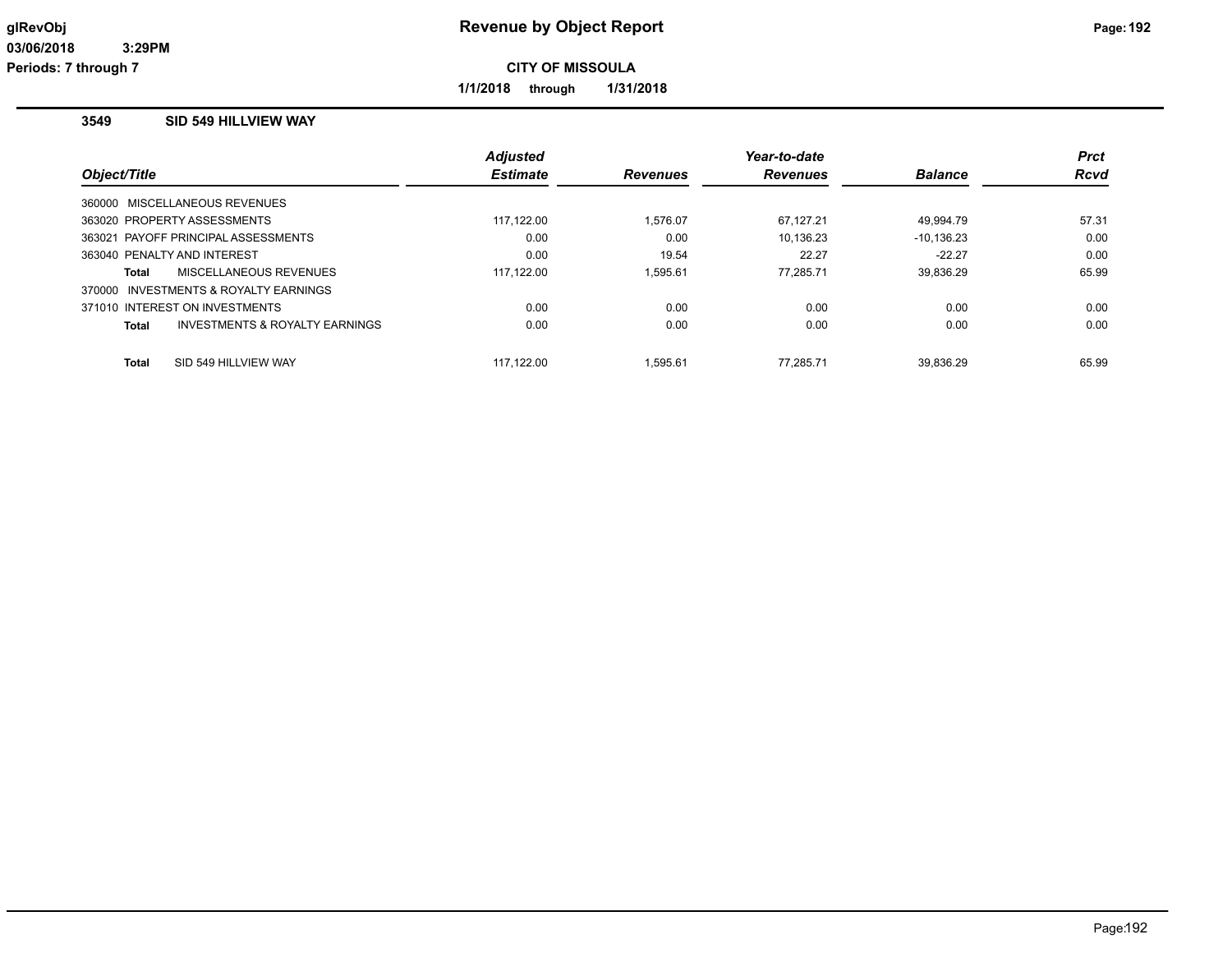**1/1/2018 through 1/31/2018**

# **4060 CAPITAL IMPROVEMENT PROGRAM FUND**

## **4060 CAPITAL IMPROVEMENT PROGRAM FUND**

|                                    |                                           | <b>Adjusted</b> |                 | Year-to-date    |                | <b>Prct</b> |
|------------------------------------|-------------------------------------------|-----------------|-----------------|-----------------|----------------|-------------|
| Object/Title                       |                                           | <b>Estimate</b> | <b>Revenues</b> | <b>Revenues</b> | <b>Balance</b> | <b>Rcvd</b> |
| 330000 INTERGOVERNMENTAL REVENUES  |                                           |                 |                 |                 |                |             |
| 331010 GRANT - CDBG                |                                           | 0.00            | 0.00            | 0.00            | 0.00           | 0.00        |
| 334123 MAQI FEDERAL ASSISTANCE     |                                           | 0.00            | 0.00            | 5,115.00        | $-5,115.00$    | 0.00        |
| Total                              | <b>INTERGOVERNMENTAL REVENUES</b>         | 0.00            | 0.00            | 5,115.00        | $-5,115.00$    | 0.00        |
| 360000 MISCELLANEOUS REVENUES      |                                           |                 |                 |                 |                |             |
| 360011 YOUTH COUNCIL FUNDS         |                                           | 0.00            | 0.00            | 0.00            | 0.00           | 0.00        |
| 362000 OTHER MISCELLANEOUS REVENUE |                                           | 0.00            | 0.00            | 0.00            | 0.00           | 0.00        |
| 365000 DONATIONS                   |                                           | 0.00            | 0.00            | 0.00            | 0.00           | 0.00        |
| 365001 *** Title Not Found ***     |                                           | 0.00            | 0.00            | 0.00            | 0.00           | 0.00        |
| <b>Total</b>                       | MISCELLANEOUS REVENUES                    | 0.00            | 0.00            | 0.00            | 0.00           | 0.00        |
| 370000                             | <b>INVESTMENTS &amp; ROYALTY EARNINGS</b> |                 |                 |                 |                |             |
| 371010 INTEREST ON INVESTMENTS     |                                           | 0.00            | 0.00            | 0.00            | 0.00           | 0.00        |
| <b>Total</b>                       | <b>INVESTMENTS &amp; ROYALTY EARNINGS</b> | 0.00            | 0.00            | 0.00            | 0.00           | 0.00        |
| 380000 OTHER FINANCING SOURCES     |                                           |                 |                 |                 |                |             |
| 381000 LOAN PROCEEDS               |                                           | 0.00            | 0.00            | 0.05            | $-0.05$        | 0.00        |
| 381010 BOND PROCEEDS               |                                           | 0.00            | 0.00            | 0.00            | 0.00           | 0.00        |
| 381090 PROCEEDS FROM CAPITAL LEASE |                                           | 9,792,097.00    | 0.00            | 2,478,380.38    | 7,313,716.62   | 25.31       |
| 383014 TRANS FR MRA                |                                           | 0.00            | 0.00            | 0.00            | 0.00           | 0.00        |
| 383015 TRANS FR MPC                |                                           | 0.00            | 0.00            | 0.00            | 0.00           | 0.00        |
| 383017 TRANS FR ROAD DISTRICT      |                                           | 0.00            | 0.00            | 0.00            | 0.00           | 0.00        |
| 383020 TRANS FR CEMETERY CARE      |                                           | 0.00            | 0.00            | 0.00            | 0.00           | 0.00        |
| 383025 TRANS FR SEWER R & D        |                                           | 0.00            | 0.00            | 0.00            | 0.00           | 0.00        |
| 383029 TRANS FR GENERAL            |                                           | 1,404,003.00    | 0.00            | 702,001.50      | 702.001.50     | 50.00       |
| 383043 TRANSFERS FROM IMPACT FEES  |                                           | 0.00            | 0.00            | 0.00            | 0.00           | 0.00        |
| 383066 TRANSFER FROM WATER UTILITY |                                           | 0.00            | 0.00            | 15,318.76       | $-15,318.76$   | 0.00        |
| Total                              | OTHER FINANCING SOURCES                   | 11,196,100.00   | 0.00            | 3,195,700.69    | 8,000,399.31   | 28.54       |
| Total                              | CAPITAL IMPROVEMENT PROGRAM FUND          | 11,196,100.00   | 0.00            | 3,200,815.69    | 7,995,284.31   | 28.59       |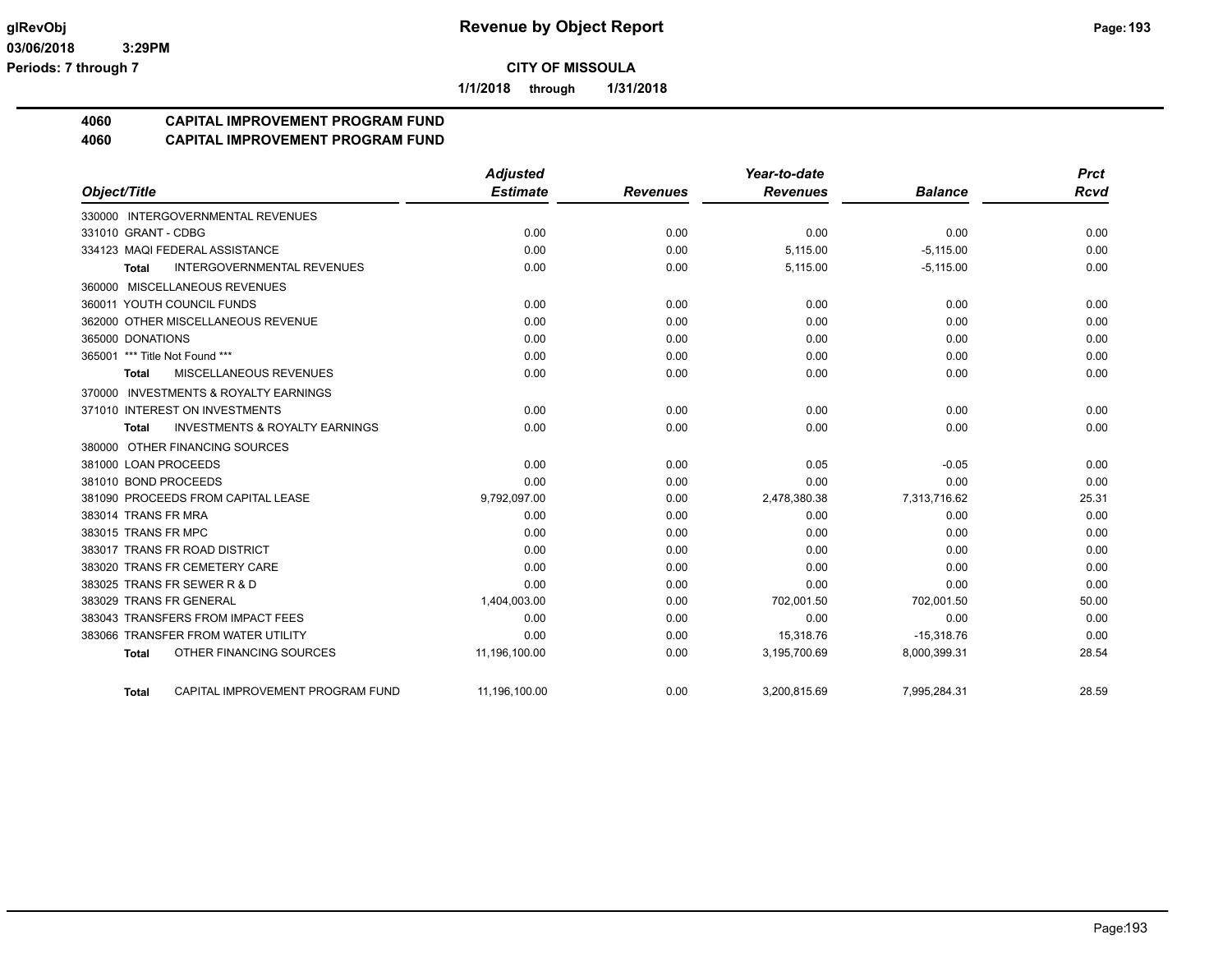**1/1/2018 through 1/31/2018**

#### **4060 CAPITAL IMPROVEMENT PROGRAM FUND**

|                                                    | <b>Adjusted</b> |                 | Year-to-date    |                | <b>Prct</b> |
|----------------------------------------------------|-----------------|-----------------|-----------------|----------------|-------------|
| Object/Title                                       | <b>Estimate</b> | <b>Revenues</b> | <b>Revenues</b> | <b>Balance</b> | <b>Rcvd</b> |
| 330000 INTERGOVERNMENTAL REVENUES                  |                 |                 |                 |                |             |
| 331010 GRANT - CDBG                                | 0.00            | 0.00            | 0.00            | 0.00           | 0.00        |
| 334123 MAQI FEDERAL ASSISTANCE                     | 0.00            | 0.00            | 5,115.00        | $-5,115.00$    | 0.00        |
| <b>INTERGOVERNMENTAL REVENUES</b><br>Total         | 0.00            | 0.00            | 5,115.00        | $-5,115.00$    | 0.00        |
| 360000 MISCELLANEOUS REVENUES                      |                 |                 |                 |                |             |
| 360011 YOUTH COUNCIL FUNDS                         | 0.00            | 0.00            | 0.00            | 0.00           | 0.00        |
| 362000 OTHER MISCELLANEOUS REVENUE                 | 0.00            | 0.00            | 0.00            | 0.00           | 0.00        |
| 365000 DONATIONS                                   | 0.00            | 0.00            | 0.00            | 0.00           | 0.00        |
| 365001 *** Title Not Found ***                     | 0.00            | 0.00            | 0.00            | 0.00           | 0.00        |
| MISCELLANEOUS REVENUES<br><b>Total</b>             | 0.00            | 0.00            | 0.00            | 0.00           | 0.00        |
| 370000 INVESTMENTS & ROYALTY EARNINGS              |                 |                 |                 |                |             |
| 371010 INTEREST ON INVESTMENTS                     | 0.00            | 0.00            | 0.00            | 0.00           | 0.00        |
| <b>INVESTMENTS &amp; ROYALTY EARNINGS</b><br>Total | 0.00            | 0.00            | 0.00            | 0.00           | 0.00        |
| 380000 OTHER FINANCING SOURCES                     |                 |                 |                 |                |             |
| 381000 LOAN PROCEEDS                               | 0.00            | 0.00            | 0.05            | $-0.05$        | 0.00        |
| 381010 BOND PROCEEDS                               | 0.00            | 0.00            | 0.00            | 0.00           | 0.00        |
| 381090 PROCEEDS FROM CAPITAL LEASE                 | 9,792,097.00    | 0.00            | 2,478,380.38    | 7,313,716.62   | 25.31       |
| 383014 TRANS FR MRA                                | 0.00            | 0.00            | 0.00            | 0.00           | 0.00        |
| 383015 TRANS FR MPC                                | 0.00            | 0.00            | 0.00            | 0.00           | 0.00        |
| 383017 TRANS FR ROAD DISTRICT                      | 0.00            | 0.00            | 0.00            | 0.00           | 0.00        |
| 383020 TRANS FR CEMETERY CARE                      | 0.00            | 0.00            | 0.00            | 0.00           | 0.00        |
| 383025 TRANS FR SEWER R & D                        | 0.00            | 0.00            | 0.00            | 0.00           | 0.00        |
| 383029 TRANS FR GENERAL                            | 1,404,003.00    | 0.00            | 702,001.50      | 702,001.50     | 50.00       |
| 383043 TRANSFERS FROM IMPACT FEES                  | 0.00            | 0.00            | 0.00            | 0.00           | 0.00        |
| 383066 TRANSFER FROM WATER UTILITY                 | 0.00            | 0.00            | 15,318.76       | $-15,318.76$   | 0.00        |
| OTHER FINANCING SOURCES<br><b>Total</b>            | 11,196,100.00   | 0.00            | 3,195,700.69    | 8,000,399.31   | 28.54       |
| CAPITAL IMPROVEMENT PROGRAM FUND<br>Total          | 11,196,100.00   | 0.00            | 3,200,815.69    | 7,995,284.31   | 28.59       |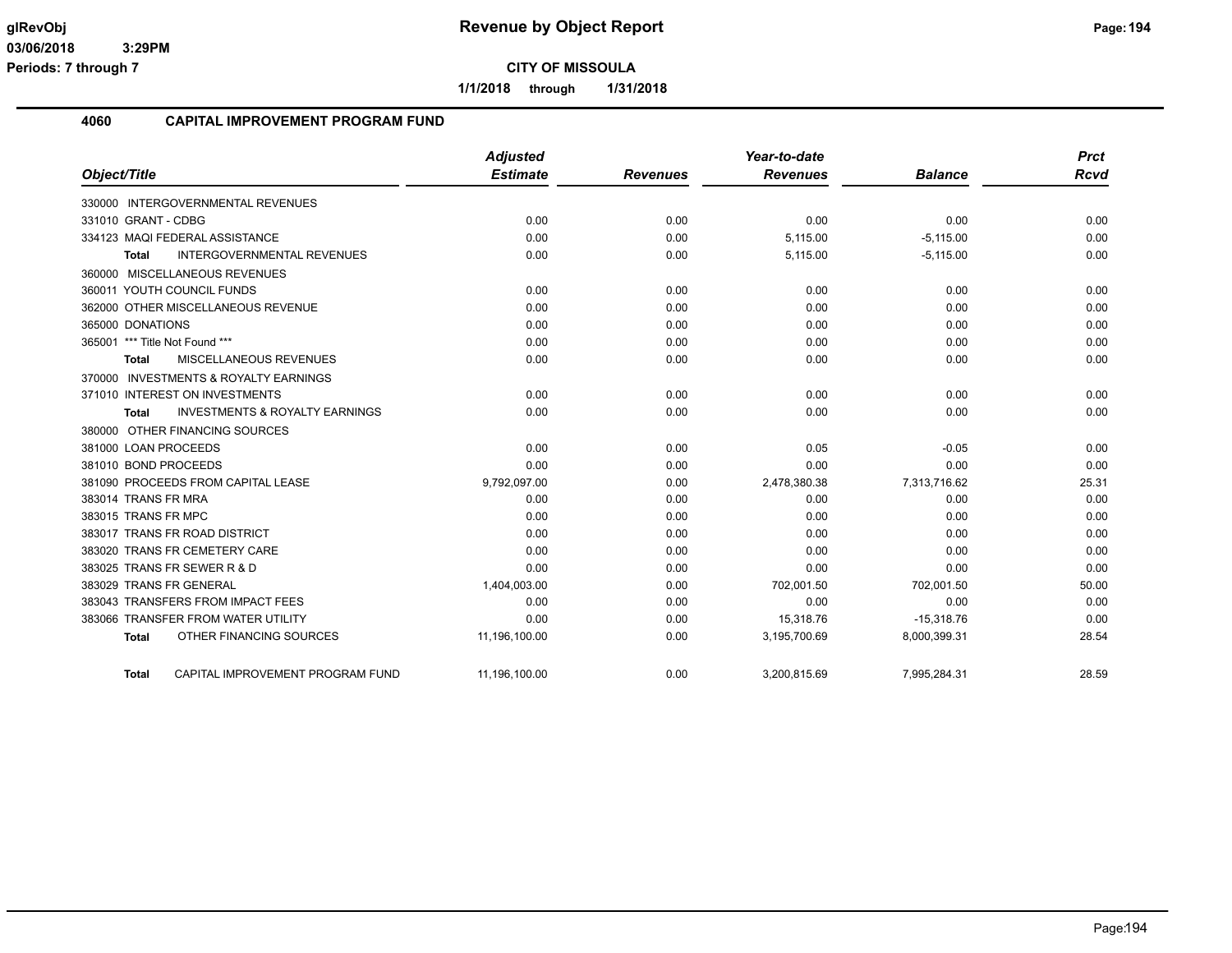**03/06/2018 3:29PM Periods: 7 through 7**

**CITY OF MISSOULA**

**1/1/2018 through 1/31/2018**

### **4196 NEW FIRE STATION GO BOND**

**4196 NEW FIRE STATION GO BOND**

|                                          | <b>Adjusted</b> | Year-to-date    |                 |                | <b>Prct</b> |
|------------------------------------------|-----------------|-----------------|-----------------|----------------|-------------|
| Object/Title                             | <b>Estimate</b> | <b>Revenues</b> | <b>Revenues</b> | <b>Balance</b> | <b>Rcvd</b> |
| 360000 MISCELLANEOUS REVENUES            |                 |                 |                 |                |             |
| 365023 NORTHWESTERN ENERGY GRANT         | 1.00            | 0.00            | 0.00            | 1.00           | 0.00        |
| MISCELLANEOUS REVENUES<br><b>Total</b>   | 1.00            | 0.00            | 0.00            | 1.00           | 0.00        |
| NEW FIRE STATION GO BOND<br><b>Total</b> | 1.00            | 0.00            | 0.00            | 1.00           | 0.00        |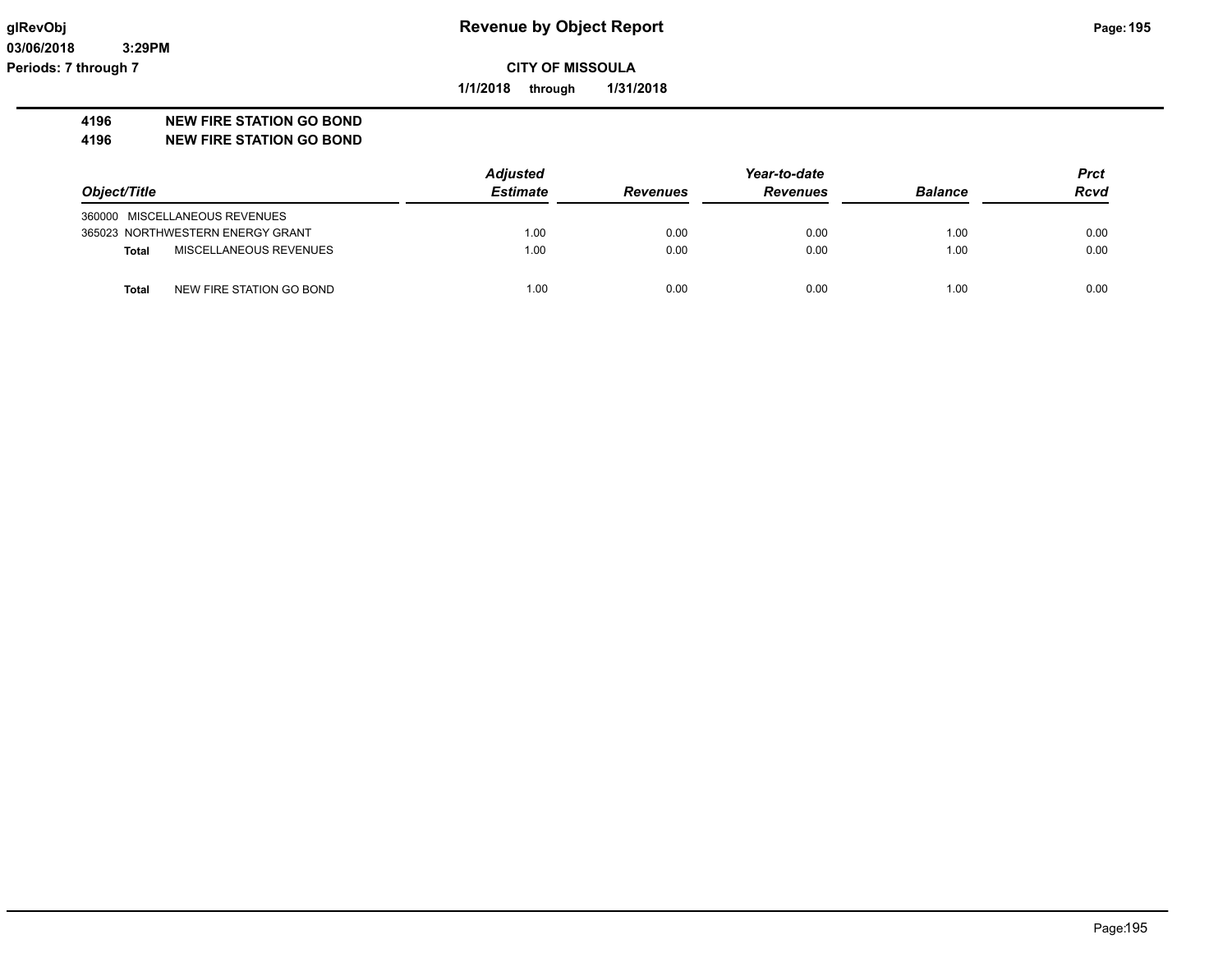**1/1/2018 through 1/31/2018**

## **4196 NEW FIRE STATION GO BOND**

|                                          | <b>Adjusted</b> | Year-to-date    |                 |                | <b>Prct</b> |
|------------------------------------------|-----------------|-----------------|-----------------|----------------|-------------|
| Object/Title                             | <b>Estimate</b> | <b>Revenues</b> | <b>Revenues</b> | <b>Balance</b> | Rcvd        |
| 360000 MISCELLANEOUS REVENUES            |                 |                 |                 |                |             |
| 365023 NORTHWESTERN ENERGY GRANT         | 1.00            | 0.00            | 0.00            | 1.00           | 0.00        |
| MISCELLANEOUS REVENUES<br><b>Total</b>   | 1.00            | 0.00            | 0.00            | 1.00           | 0.00        |
| NEW FIRE STATION GO BOND<br><b>Total</b> | 1.00            | 0.00            | 0.00            | 1.00           | 0.00        |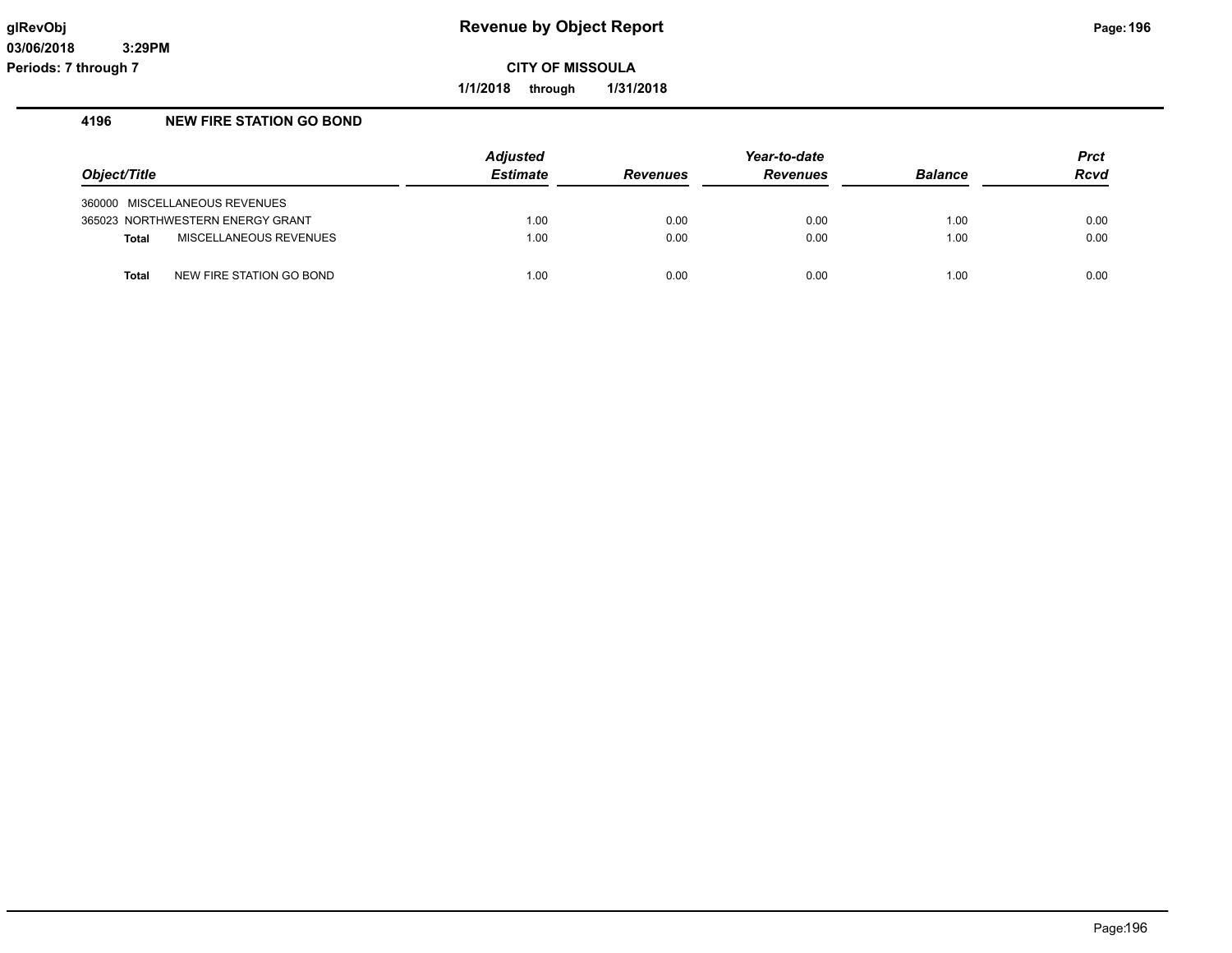**1/1/2018 through 1/31/2018**

# **4460 FY16 SIDEWALK/CURB CONSTRUCTION**

#### **4460 FY16 SIDEWALK/CURB CONSTRUCTION**

|                                                 | <b>Adjusted</b> |                 | Year-to-date    |                | <b>Prct</b> |
|-------------------------------------------------|-----------------|-----------------|-----------------|----------------|-------------|
| Object/Title                                    | <b>Estimate</b> | <b>Revenues</b> | <b>Revenues</b> | <b>Balance</b> | <b>Rcvd</b> |
| 330000 INTERGOVERNMENTAL REVENUES               |                 |                 |                 |                |             |
| 331156 CTEP GRANTS                              | 0.00            | 0.00            | 0.00            | 0.00           | 0.00        |
| INTERGOVERNMENTAL REVENUES<br>Total             | 0.00            | 0.00            | 0.00            | 0.00           | 0.00        |
| 360000 MISCELLANEOUS REVENUES                   |                 |                 |                 |                |             |
| 360010 MISCELLANEOUS                            | 0.00            | 0.00            | 0.00            | 0.00           | 0.00        |
| <b>MISCELLANEOUS REVENUES</b><br>Total          | 0.00            | 0.00            | 0.00            | 0.00           | 0.00        |
| 380000 OTHER FINANCING SOURCES                  |                 |                 |                 |                |             |
| 381030 SID BONDS PROCEEDS                       | 0.00            | 0.00            | 0.00            | 0.00           | 0.00        |
| OTHER FINANCING SOURCES<br>Total                | 0.00            | 0.00            | 0.00            | 0.00           | 0.00        |
|                                                 |                 |                 |                 |                |             |
| <b>FY16 SIDEWALK/CURB CONSTRUCTION</b><br>Total | 0.00            | 0.00            | 0.00            | 0.00           | 0.00        |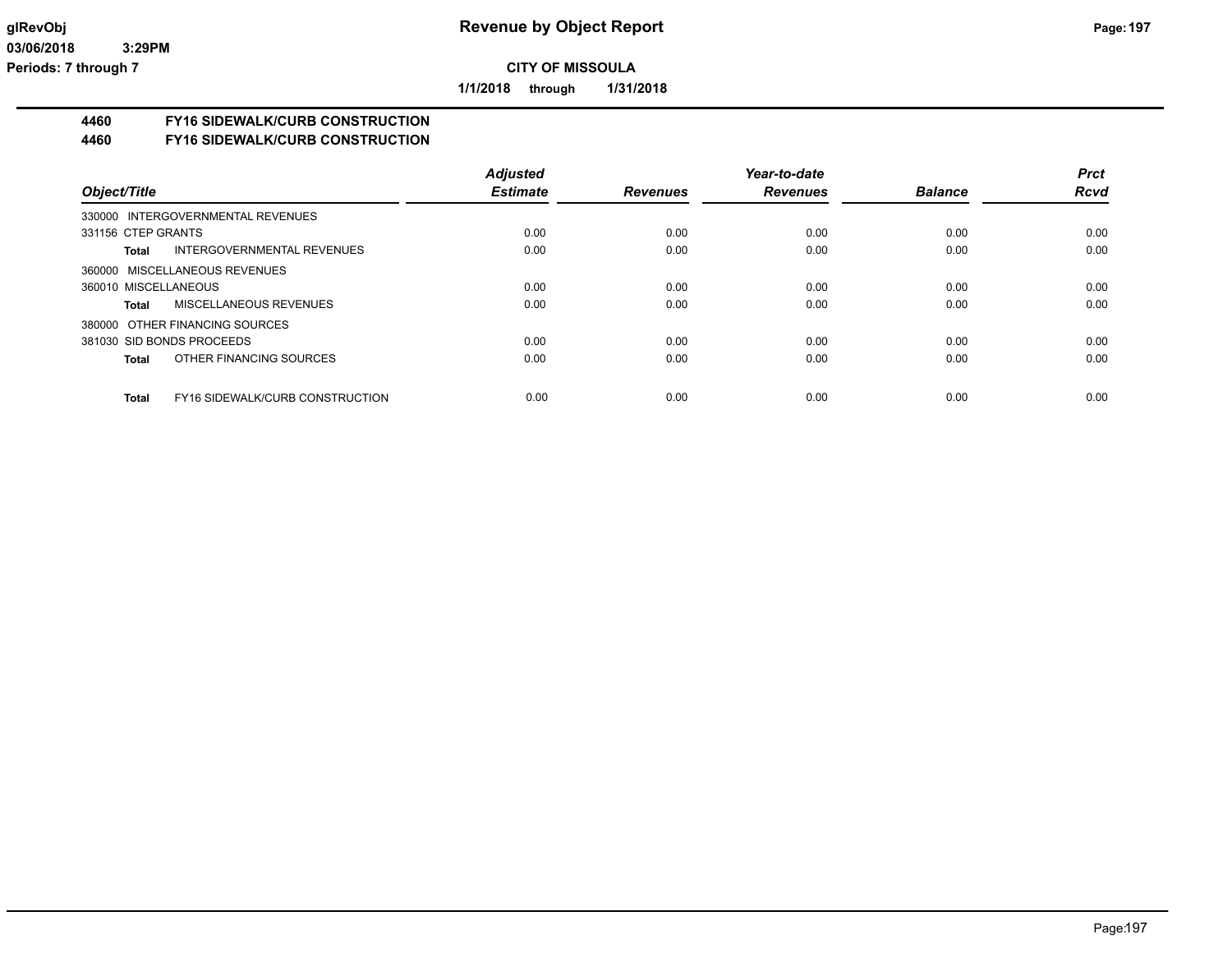**1/1/2018 through 1/31/2018**

## **4460 FY16 SIDEWALK/CURB CONSTRUCTION**

| Object/Title                                    | <b>Adjusted</b><br><b>Estimate</b> | <b>Revenues</b> | Year-to-date<br><b>Revenues</b> | <b>Balance</b> | <b>Prct</b><br>Rcvd |
|-------------------------------------------------|------------------------------------|-----------------|---------------------------------|----------------|---------------------|
| 330000 INTERGOVERNMENTAL REVENUES               |                                    |                 |                                 |                |                     |
| 331156 CTEP GRANTS                              | 0.00                               | 0.00            | 0.00                            | 0.00           | 0.00                |
| INTERGOVERNMENTAL REVENUES<br>Total             | 0.00                               | 0.00            | 0.00                            | 0.00           | 0.00                |
| 360000 MISCELLANEOUS REVENUES                   |                                    |                 |                                 |                |                     |
| 360010 MISCELLANEOUS                            | 0.00                               | 0.00            | 0.00                            | 0.00           | 0.00                |
| <b>MISCELLANEOUS REVENUES</b><br>Total          | 0.00                               | 0.00            | 0.00                            | 0.00           | 0.00                |
| 380000 OTHER FINANCING SOURCES                  |                                    |                 |                                 |                |                     |
| 381030 SID BONDS PROCEEDS                       | 0.00                               | 0.00            | 0.00                            | 0.00           | 0.00                |
| OTHER FINANCING SOURCES<br>Total                | 0.00                               | 0.00            | 0.00                            | 0.00           | 0.00                |
| FY16 SIDEWALK/CURB CONSTRUCTION<br><b>Total</b> | 0.00                               | 0.00            | 0.00                            | 0.00           | 0.00                |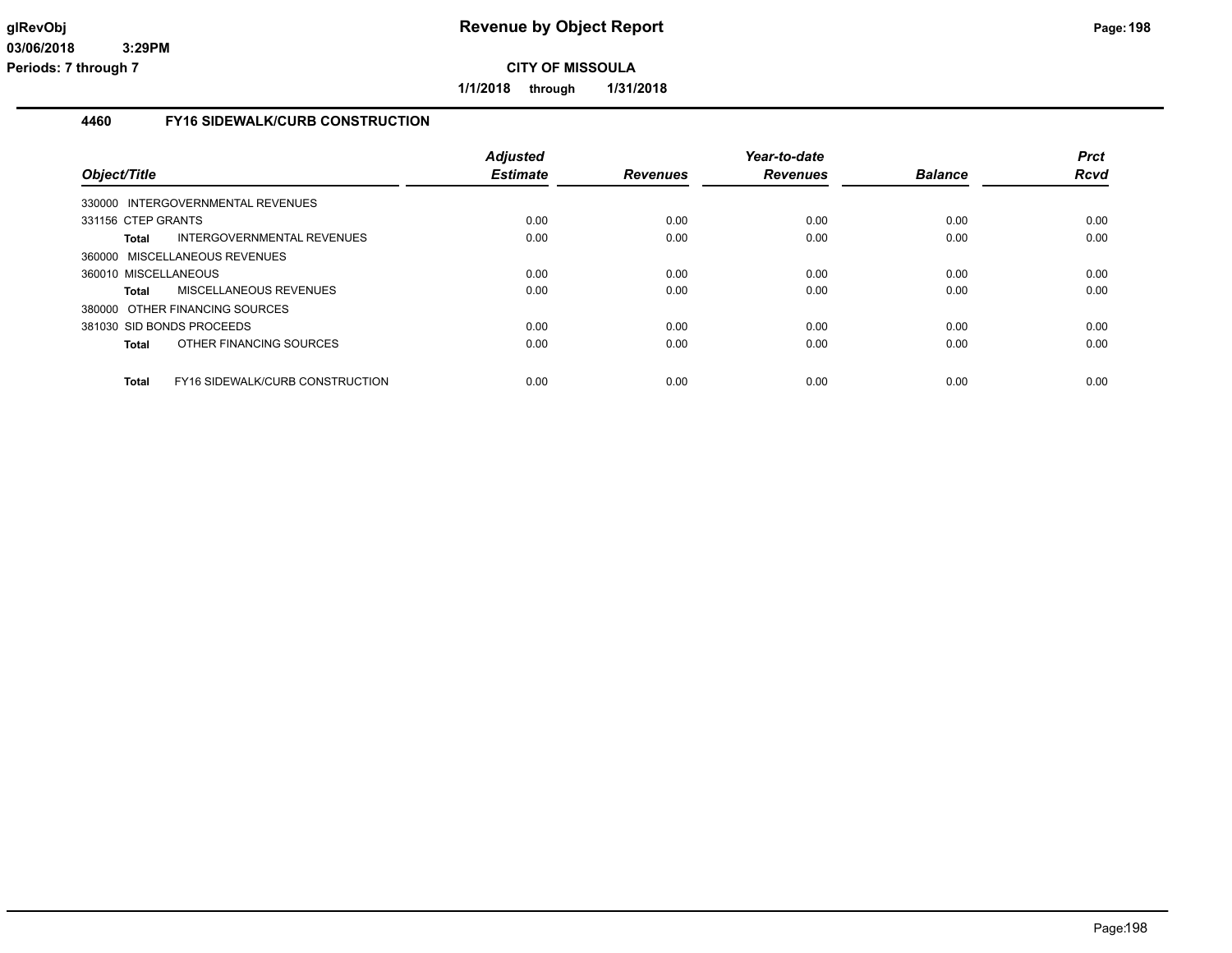**1/1/2018 through 1/31/2018**

## **4461 FY17 SIDEWALK/CURB CONSTRUCTION**

**4461 FY17 SIDEWALK/CURB CONSTRUCTION**

|                                                        | <b>Adjusted</b> |                 | Year-to-date    |                | <b>Prct</b> |
|--------------------------------------------------------|-----------------|-----------------|-----------------|----------------|-------------|
| Object/Title                                           | <b>Estimate</b> | <b>Revenues</b> | <b>Revenues</b> | <b>Balance</b> | <b>Rcvd</b> |
| 330000 INTERGOVERNMENTAL REVENUES                      |                 |                 |                 |                |             |
| 331010 GRANT - CDBG                                    | 0.00            | 0.00            | 0.00            | 0.00           | 0.00        |
| 331156 CTEP GRANTS                                     | 0.00            | 0.00            | 0.00            | 0.00           | 0.00        |
| INTERGOVERNMENTAL REVENUES<br>Total                    | 0.00            | 0.00            | 0.00            | 0.00           | 0.00        |
| 360000 MISCELLANEOUS REVENUES                          |                 |                 |                 |                |             |
| 360010 MISCELLANEOUS                                   | 0.00            | 0.00            | 0.00            | 0.00           | 0.00        |
| <b>MISCELLANEOUS REVENUES</b><br>Total                 | 0.00            | 0.00            | 0.00            | 0.00           | 0.00        |
| 380000 OTHER FINANCING SOURCES                         |                 |                 |                 |                |             |
| 381030 SID BONDS PROCEEDS                              | 0.00            | 0.00            | 0.00            | 0.00           | 0.00        |
| OTHER FINANCING SOURCES<br><b>Total</b>                | 0.00            | 0.00            | 0.00            | 0.00           | 0.00        |
| <b>FY17 SIDEWALK/CURB CONSTRUCTION</b><br><b>Total</b> | 0.00            | 0.00            | 0.00            | 0.00           | 0.00        |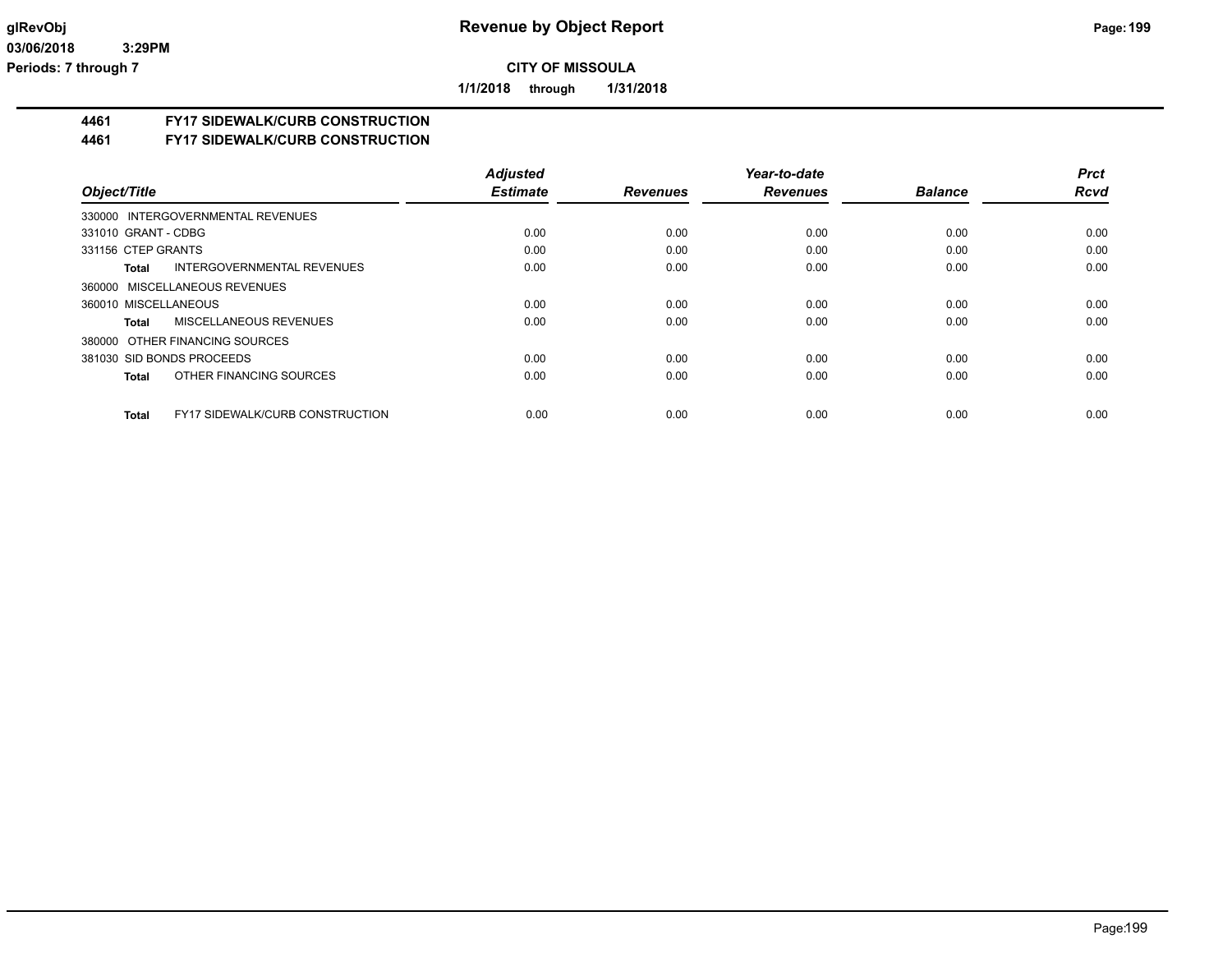**1/1/2018 through 1/31/2018**

## **4461 FY17 SIDEWALK/CURB CONSTRUCTION**

|                                                        | <b>Adjusted</b> |                 | Year-to-date    |                | <b>Prct</b> |
|--------------------------------------------------------|-----------------|-----------------|-----------------|----------------|-------------|
| Object/Title                                           | <b>Estimate</b> | <b>Revenues</b> | <b>Revenues</b> | <b>Balance</b> | <b>Rcvd</b> |
| 330000 INTERGOVERNMENTAL REVENUES                      |                 |                 |                 |                |             |
| 331010 GRANT - CDBG                                    | 0.00            | 0.00            | 0.00            | 0.00           | 0.00        |
| 331156 CTEP GRANTS                                     | 0.00            | 0.00            | 0.00            | 0.00           | 0.00        |
| INTERGOVERNMENTAL REVENUES<br><b>Total</b>             | 0.00            | 0.00            | 0.00            | 0.00           | 0.00        |
| 360000 MISCELLANEOUS REVENUES                          |                 |                 |                 |                |             |
| 360010 MISCELLANEOUS                                   | 0.00            | 0.00            | 0.00            | 0.00           | 0.00        |
| MISCELLANEOUS REVENUES<br><b>Total</b>                 | 0.00            | 0.00            | 0.00            | 0.00           | 0.00        |
| 380000 OTHER FINANCING SOURCES                         |                 |                 |                 |                |             |
| 381030 SID BONDS PROCEEDS                              | 0.00            | 0.00            | 0.00            | 0.00           | 0.00        |
| OTHER FINANCING SOURCES<br><b>Total</b>                | 0.00            | 0.00            | 0.00            | 0.00           | 0.00        |
| <b>FY17 SIDEWALK/CURB CONSTRUCTION</b><br><b>Total</b> | 0.00            | 0.00            | 0.00            | 0.00           | 0.00        |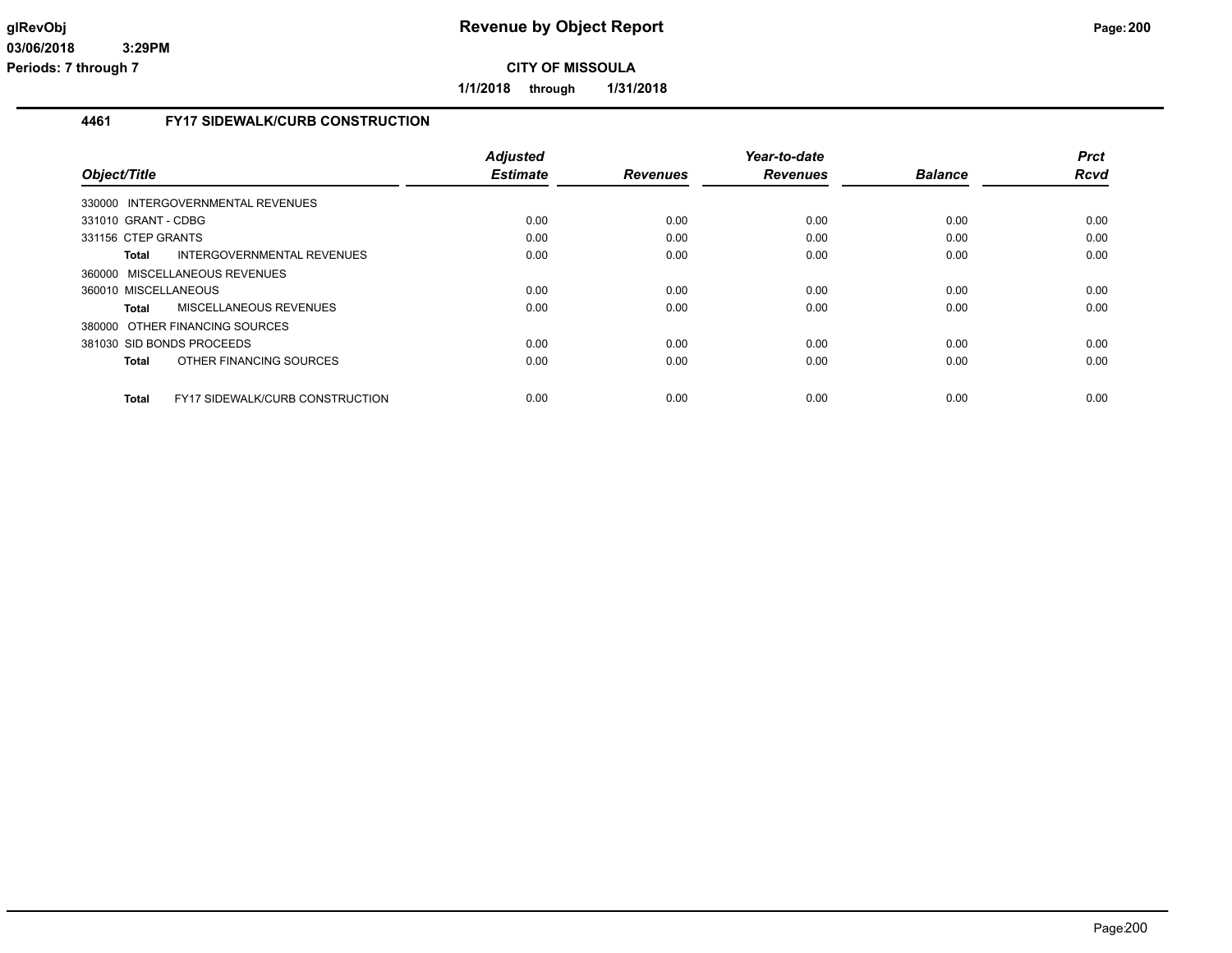**1/1/2018 through 1/31/2018**

## **4462 FY18 SIDEWALK/CURB CONSTRUCTION**

#### **4462 FY18 SIDEWALK/CURB CONSTRUCTION**

|                                                 | <b>Adjusted</b> |                 | Year-to-date    |                | <b>Prct</b> |
|-------------------------------------------------|-----------------|-----------------|-----------------|----------------|-------------|
| Object/Title                                    | <b>Estimate</b> | <b>Revenues</b> | <b>Revenues</b> | <b>Balance</b> | <b>Rcvd</b> |
| 330000 INTERGOVERNMENTAL REVENUES               |                 |                 |                 |                |             |
| 331156 CTEP GRANTS                              | 0.00            | 0.00            | 0.00            | 0.00           | 0.00        |
| INTERGOVERNMENTAL REVENUES<br>Total             | 0.00            | 0.00            | 0.00            | 0.00           | 0.00        |
| 360000 MISCELLANEOUS REVENUES                   |                 |                 |                 |                |             |
| 360010 MISCELLANEOUS                            | 0.00            | 87.261.17       | 125.188.28      | $-125.188.28$  | 0.00        |
| MISCELLANEOUS REVENUES<br>Total                 | 0.00            | 87,261.17       | 125,188.28      | $-125, 188.28$ | 0.00        |
| 380000 OTHER FINANCING SOURCES                  |                 |                 |                 |                |             |
| 381030 SID BONDS PROCEEDS                       | 0.00            | 0.00            | 0.00            | 0.00           | 0.00        |
| OTHER FINANCING SOURCES<br><b>Total</b>         | 0.00            | 0.00            | 0.00            | 0.00           | 0.00        |
|                                                 |                 |                 |                 |                |             |
| <b>FY18 SIDEWALK/CURB CONSTRUCTION</b><br>Total | 0.00            | 87.261.17       | 125.188.28      | $-125.188.28$  | 0.00        |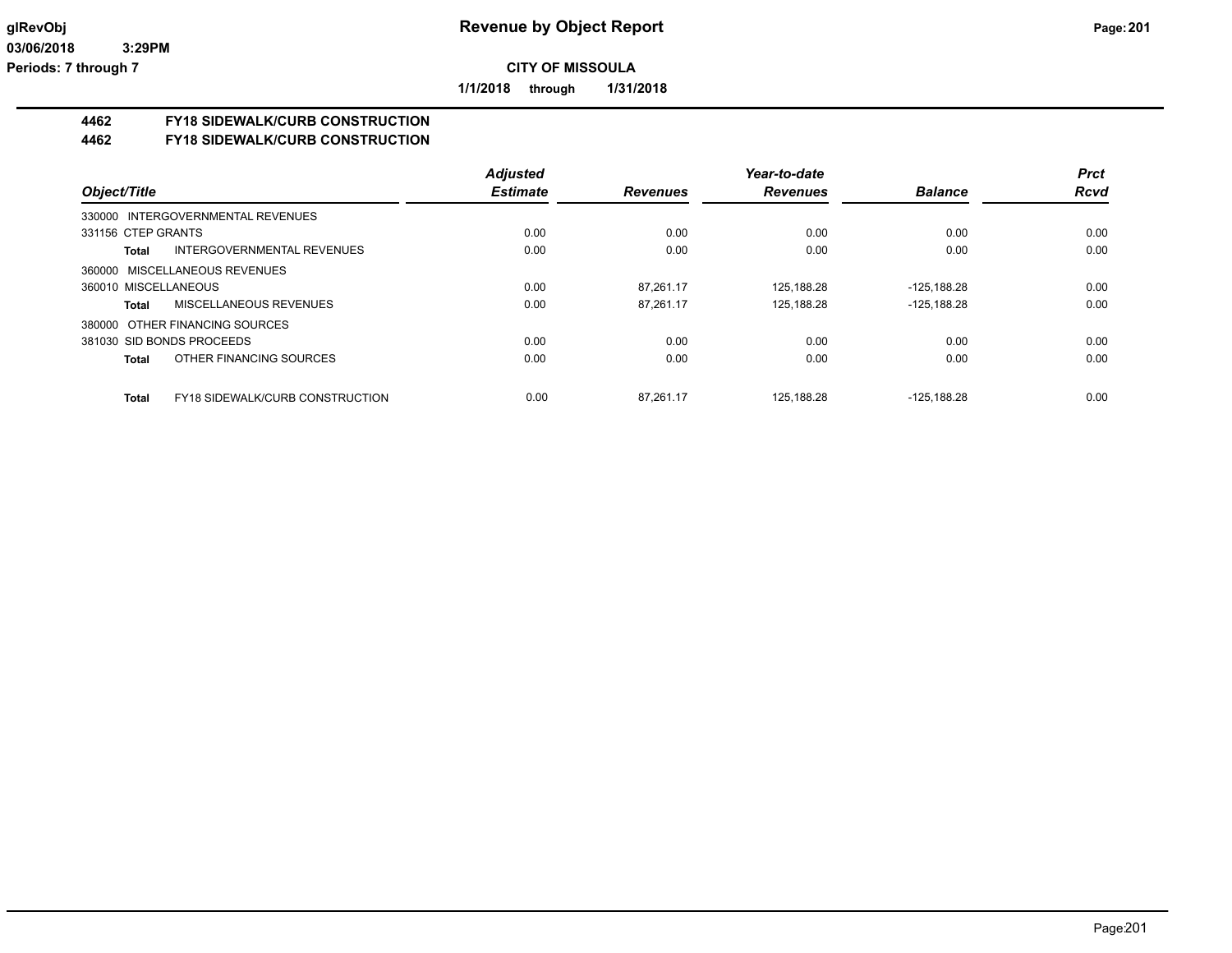**1/1/2018 through 1/31/2018**

## **4462 FY18 SIDEWALK/CURB CONSTRUCTION**

| Object/Title                      |                                        | <b>Adjusted</b><br><b>Estimate</b> | <b>Revenues</b> | Year-to-date<br><b>Revenues</b> | <b>Balance</b> | <b>Prct</b><br><b>Rcvd</b> |
|-----------------------------------|----------------------------------------|------------------------------------|-----------------|---------------------------------|----------------|----------------------------|
| 330000 INTERGOVERNMENTAL REVENUES |                                        |                                    |                 |                                 |                |                            |
|                                   |                                        |                                    |                 |                                 |                |                            |
| 331156 CTEP GRANTS                |                                        | 0.00                               | 0.00            | 0.00                            | 0.00           | 0.00                       |
| Total                             | INTERGOVERNMENTAL REVENUES             | 0.00                               | 0.00            | 0.00                            | 0.00           | 0.00                       |
| 360000 MISCELLANEOUS REVENUES     |                                        |                                    |                 |                                 |                |                            |
| 360010 MISCELLANEOUS              |                                        | 0.00                               | 87.261.17       | 125,188.28                      | -125.188.28    | 0.00                       |
| Total                             | MISCELLANEOUS REVENUES                 | 0.00                               | 87,261.17       | 125,188.28                      | $-125.188.28$  | 0.00                       |
| 380000 OTHER FINANCING SOURCES    |                                        |                                    |                 |                                 |                |                            |
| 381030 SID BONDS PROCEEDS         |                                        | 0.00                               | 0.00            | 0.00                            | 0.00           | 0.00                       |
| <b>Total</b>                      | OTHER FINANCING SOURCES                | 0.00                               | 0.00            | 0.00                            | 0.00           | 0.00                       |
| <b>Total</b>                      | <b>FY18 SIDEWALK/CURB CONSTRUCTION</b> | 0.00                               | 87.261.17       | 125.188.28                      | -125.188.28    | 0.00                       |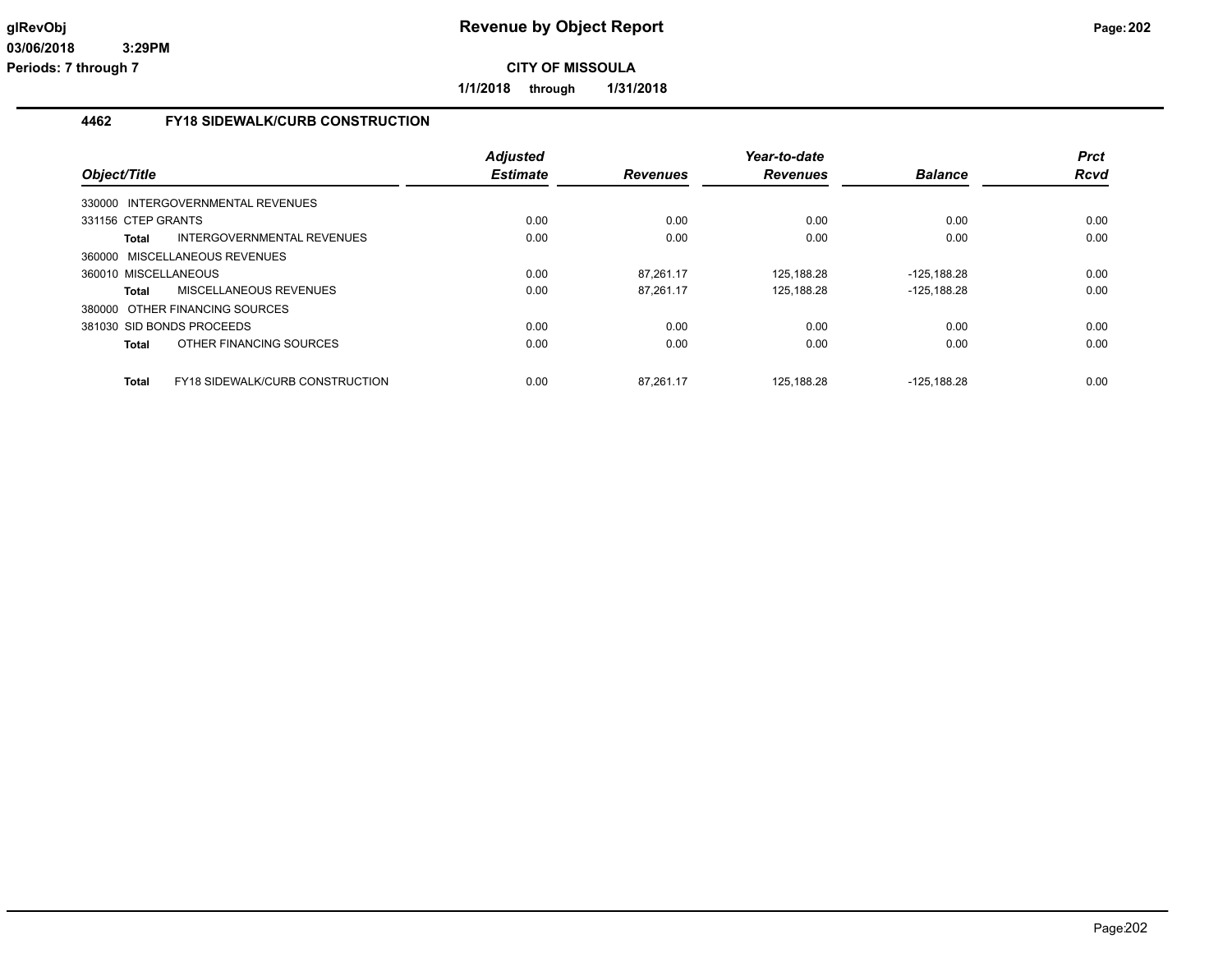**1/1/2018 through 1/31/2018**

**4542 SID 542 HILLVIEW WAY**

**4542 SID 542 HILLVIEW WAY**

|                                         | <b>Adjusted</b> | Year-to-date    |                 |                | <b>Prct</b> |
|-----------------------------------------|-----------------|-----------------|-----------------|----------------|-------------|
| Object/Title                            | <b>Estimate</b> | <b>Revenues</b> | <b>Revenues</b> | <b>Balance</b> | <b>Rcvd</b> |
| 380000 OTHER FINANCING SOURCES          |                 |                 |                 |                |             |
| 383000 OPERATING TRANSFERS              | 0.00            | 0.00            | 0.00            | 0.00           | 0.00        |
| OTHER FINANCING SOURCES<br><b>Total</b> | 0.00            | 0.00            | 0.00            | 0.00           | 0.00        |
| SID 542 HILLVIEW WAY<br><b>Total</b>    | 0.00            | 0.00            | 0.00            | 0.00           | 0.00        |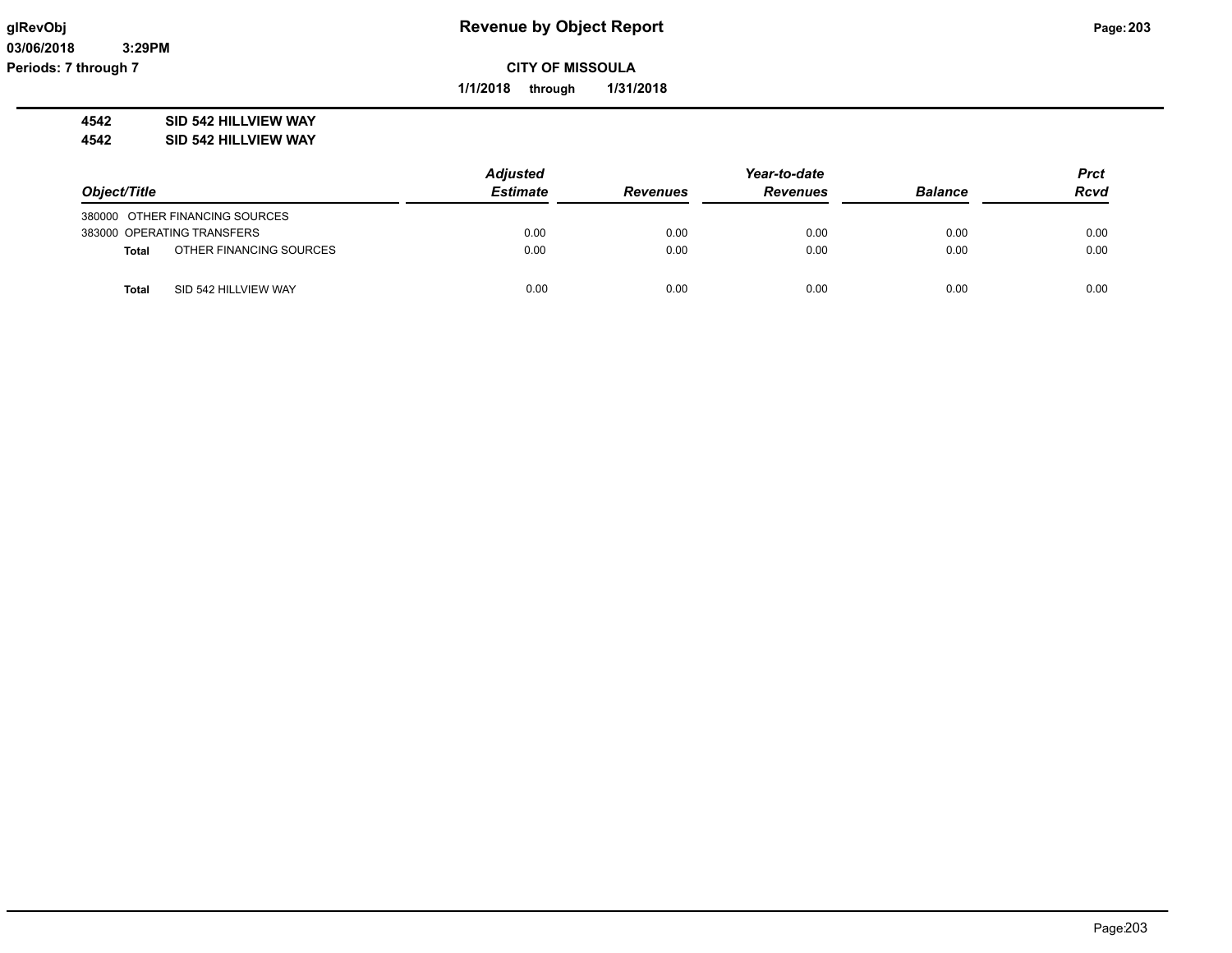**1/1/2018 through 1/31/2018**

## **4542 SID 542 HILLVIEW WAY**

|              |                                | <b>Adjusted</b> | Year-to-date    |                 |                | Prct        |
|--------------|--------------------------------|-----------------|-----------------|-----------------|----------------|-------------|
| Object/Title |                                | <b>Estimate</b> | <b>Revenues</b> | <b>Revenues</b> | <b>Balance</b> | <b>Rcvd</b> |
|              | 380000 OTHER FINANCING SOURCES |                 |                 |                 |                |             |
|              | 383000 OPERATING TRANSFERS     | 0.00            | 0.00            | 0.00            | 0.00           | 0.00        |
| <b>Total</b> | OTHER FINANCING SOURCES        | 0.00            | 0.00            | 0.00            | 0.00           | 0.00        |
| <b>Total</b> | SID 542 HILLVIEW WAY           | 0.00            | 0.00            | 0.00            | 0.00           | 0.00        |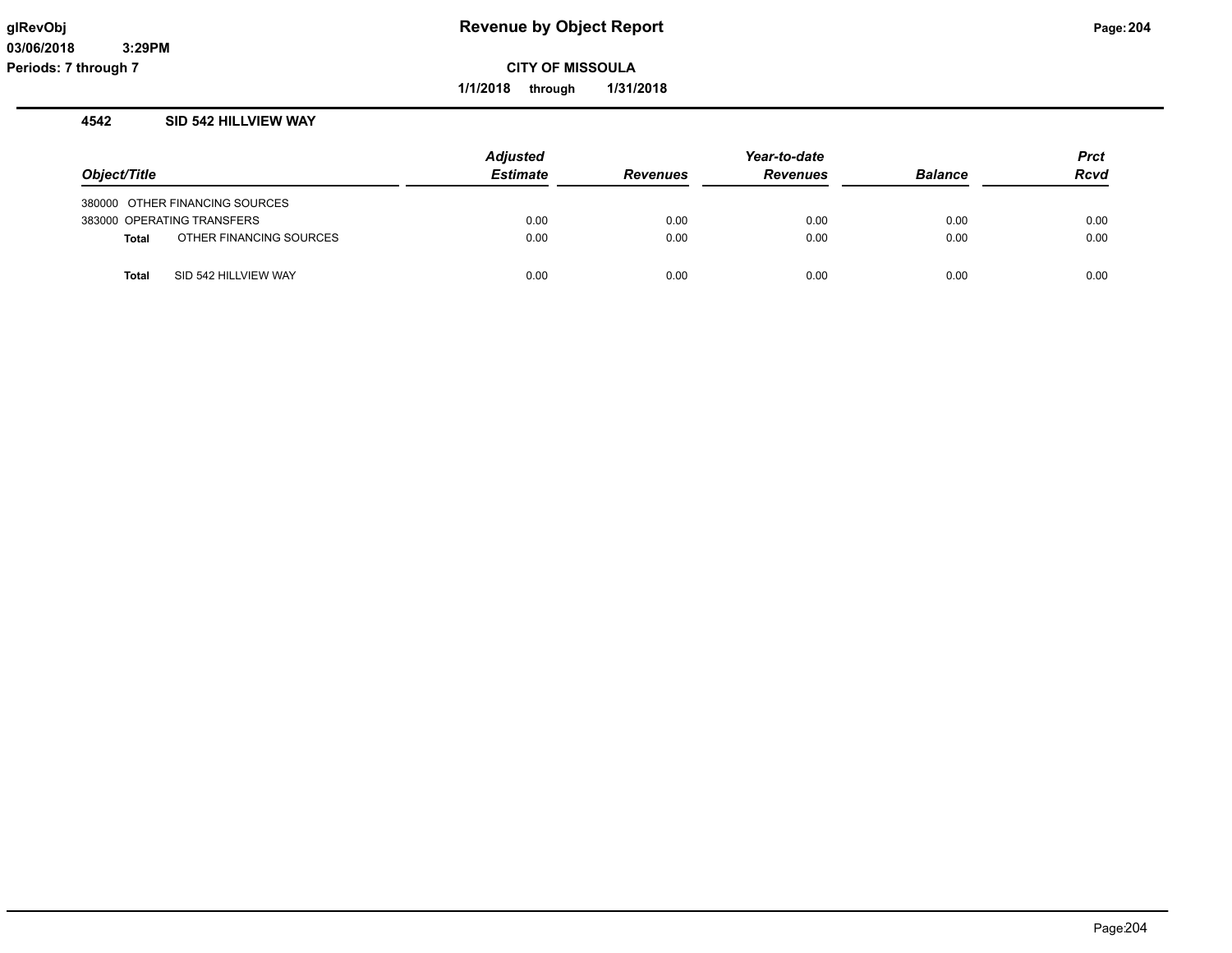**1/1/2018 through 1/31/2018**

#### **4941 HILLVIEW WAY CONSTRUCTION**

#### **4941 HILLVIEW WAY CONSTRUCTION**

|                                               | <b>Adjusted</b> |                 | Year-to-date    |                | <b>Prct</b> |
|-----------------------------------------------|-----------------|-----------------|-----------------|----------------|-------------|
| Object/Title                                  | <b>Estimate</b> | <b>Revenues</b> | <b>Revenues</b> | <b>Balance</b> | <b>Rcvd</b> |
| 360000 MISCELLANEOUS REVENUES                 |                 |                 |                 |                |             |
| 360010 MISCELLANEOUS                          | 0.00            | 0.00            | 0.00            | 0.00           | 0.00        |
| <b>MISCELLANEOUS REVENUES</b><br><b>Total</b> | 0.00            | 0.00            | 0.00            | 0.00           | 0.00        |
| 370000 INVESTMENTS & ROYALTY EARNINGS         |                 |                 |                 |                |             |
| 371010 INTEREST ON INVESTMENTS                | 0.00            | 0.00            | 0.00            | 0.00           | 0.00        |
| INVESTMENTS & ROYALTY EARNINGS<br>Total       | 0.00            | 0.00            | 0.00            | 0.00           | 0.00        |
| 380000 OTHER FINANCING SOURCES                |                 |                 |                 |                |             |
| 381030 SID BONDS PROCEEDS                     | 0.00            | 0.00            | 0.00            | 0.00           | 0.00        |
| OTHER FINANCING SOURCES<br>Total              | 0.00            | 0.00            | 0.00            | 0.00           | 0.00        |
| HILLVIEW WAY CONSTRUCTION<br><b>Total</b>     | 0.00            | 0.00            | 0.00            | 0.00           | 0.00        |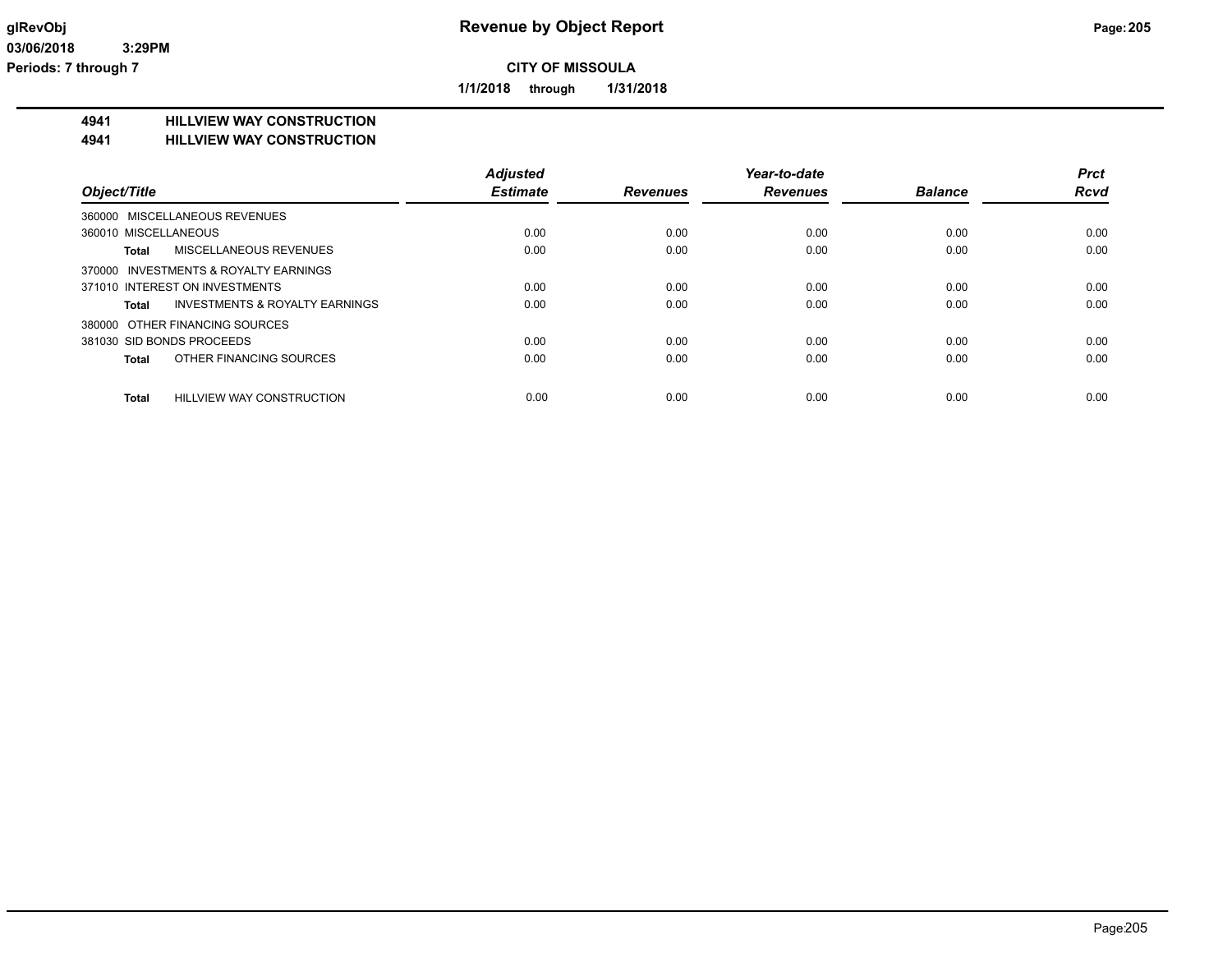**1/1/2018 through 1/31/2018**

## **4941 HILLVIEW WAY CONSTRUCTION**

| Object/Title                                       | <b>Adjusted</b><br><b>Estimate</b> | <b>Revenues</b> | Year-to-date<br><b>Revenues</b> | <b>Balance</b> | <b>Prct</b><br>Rcvd |
|----------------------------------------------------|------------------------------------|-----------------|---------------------------------|----------------|---------------------|
| MISCELLANEOUS REVENUES<br>360000                   |                                    |                 |                                 |                |                     |
| 360010 MISCELLANEOUS                               | 0.00                               | 0.00            | 0.00                            | 0.00           | 0.00                |
| Total<br>MISCELLANEOUS REVENUES                    | 0.00                               | 0.00            | 0.00                            | 0.00           | 0.00                |
| INVESTMENTS & ROYALTY EARNINGS<br>370000           |                                    |                 |                                 |                |                     |
| 371010 INTEREST ON INVESTMENTS                     | 0.00                               | 0.00            | 0.00                            | 0.00           | 0.00                |
| <b>INVESTMENTS &amp; ROYALTY EARNINGS</b><br>Total | 0.00                               | 0.00            | 0.00                            | 0.00           | 0.00                |
| 380000 OTHER FINANCING SOURCES                     |                                    |                 |                                 |                |                     |
| 381030 SID BONDS PROCEEDS                          | 0.00                               | 0.00            | 0.00                            | 0.00           | 0.00                |
| OTHER FINANCING SOURCES<br>Total                   | 0.00                               | 0.00            | 0.00                            | 0.00           | 0.00                |
| Total<br>HILLVIEW WAY CONSTRUCTION                 | 0.00                               | 0.00            | 0.00                            | 0.00           | 0.00                |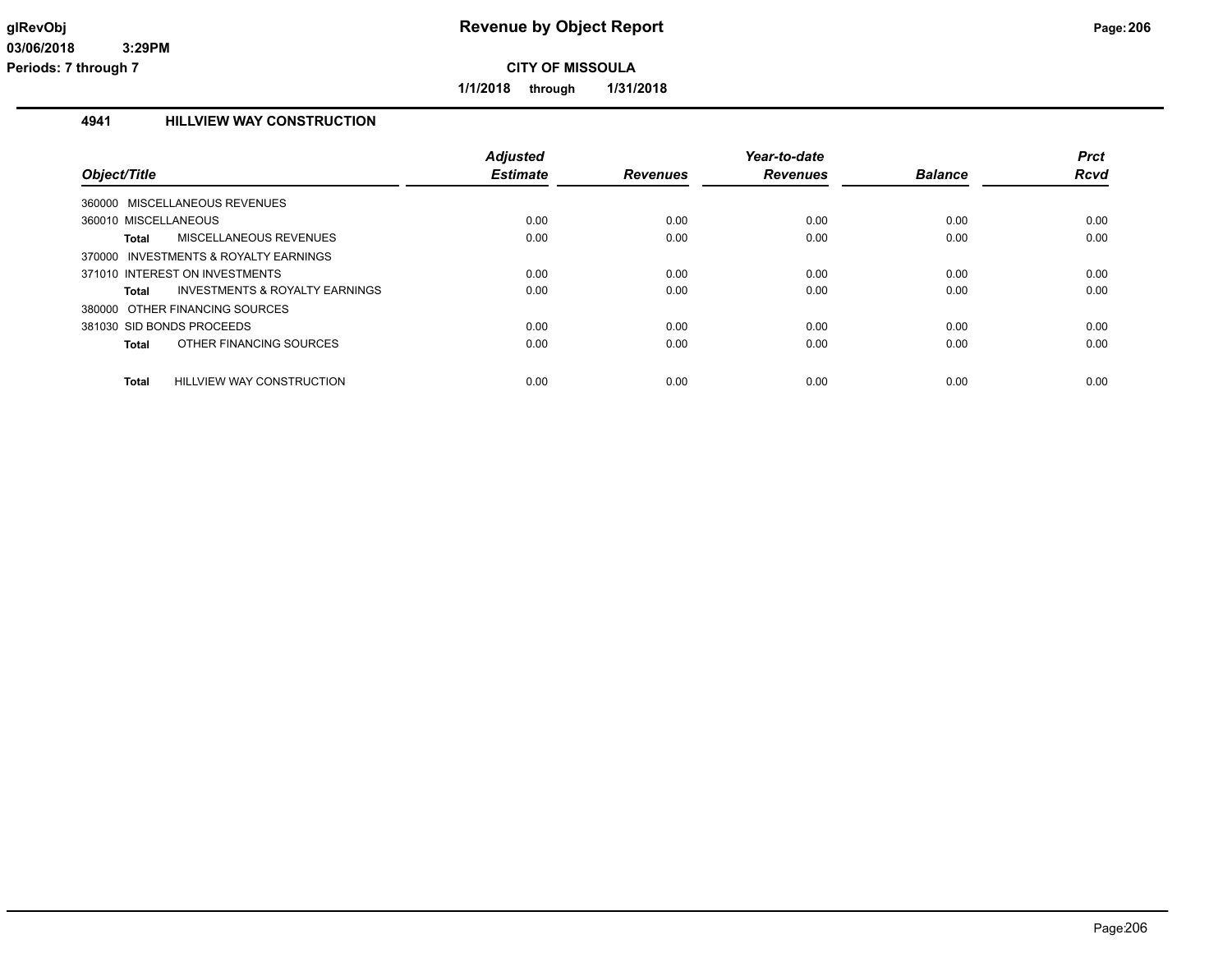**03/06/2018 3:29PM Periods: 7 through 7**

**CITY OF MISSOULA**

**1/1/2018 through 1/31/2018**

## **4945 PHILLIPS ST TRAFFIC CALMING**

**4945 PHILLIPS ST TRAFFIC CALMING**

|                                             | <b>Adjusted</b> |                 | Year-to-date    |                | <b>Prct</b> |
|---------------------------------------------|-----------------|-----------------|-----------------|----------------|-------------|
| Object/Title                                | <b>Estimate</b> | <b>Revenues</b> | <b>Revenues</b> | <b>Balance</b> | <b>Rcvd</b> |
| 380000 OTHER FINANCING SOURCES              |                 |                 |                 |                |             |
| 383000 OPERATING TRANSFERS                  | 0.00            | 0.00            | 0.00            | 0.00           | 0.00        |
| OTHER FINANCING SOURCES<br><b>Total</b>     | 0.00            | 0.00            | 0.00            | 0.00           | 0.00        |
| PHILLIPS ST TRAFFIC CALMING<br><b>Total</b> | 0.00            | 0.00            | 0.00            | 0.00           | 0.00        |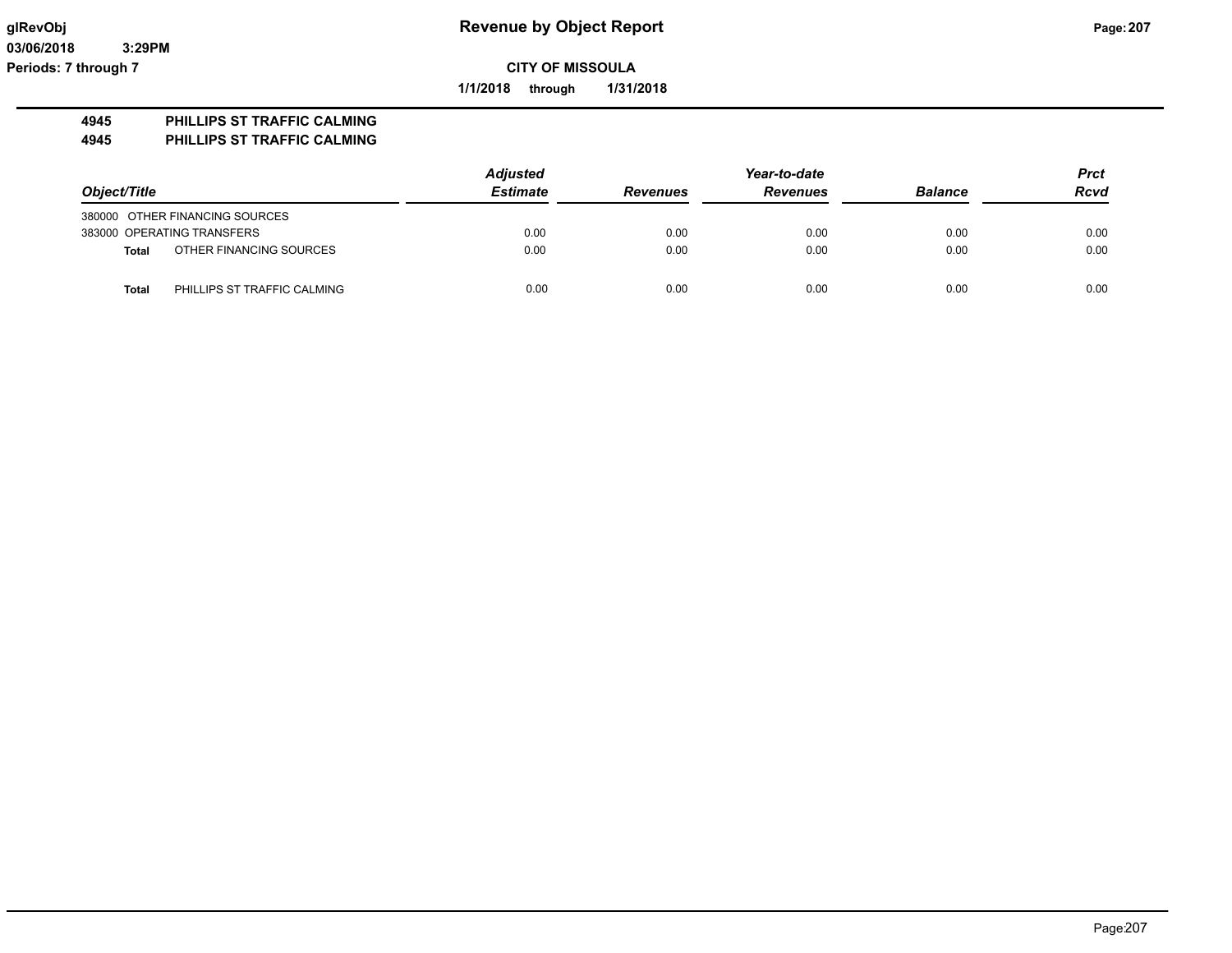**1/1/2018 through 1/31/2018**

## **4945 PHILLIPS ST TRAFFIC CALMING**

| Object/Title |                                | <b>Adjusted</b><br><b>Estimate</b> | <b>Revenues</b> | Year-to-date<br><b>Revenues</b> | <b>Balance</b> | <b>Prct</b><br><b>Rcvd</b> |
|--------------|--------------------------------|------------------------------------|-----------------|---------------------------------|----------------|----------------------------|
|              | 380000 OTHER FINANCING SOURCES |                                    |                 |                                 |                |                            |
|              | 383000 OPERATING TRANSFERS     | 0.00                               | 0.00            | 0.00                            | 0.00           | 0.00                       |
| <b>Total</b> | OTHER FINANCING SOURCES        | 0.00                               | 0.00            | 0.00                            | 0.00           | 0.00                       |
| <b>Total</b> | PHILLIPS ST TRAFFIC CALMING    | 0.00                               | 0.00            | 0.00                            | 0.00           | 0.00                       |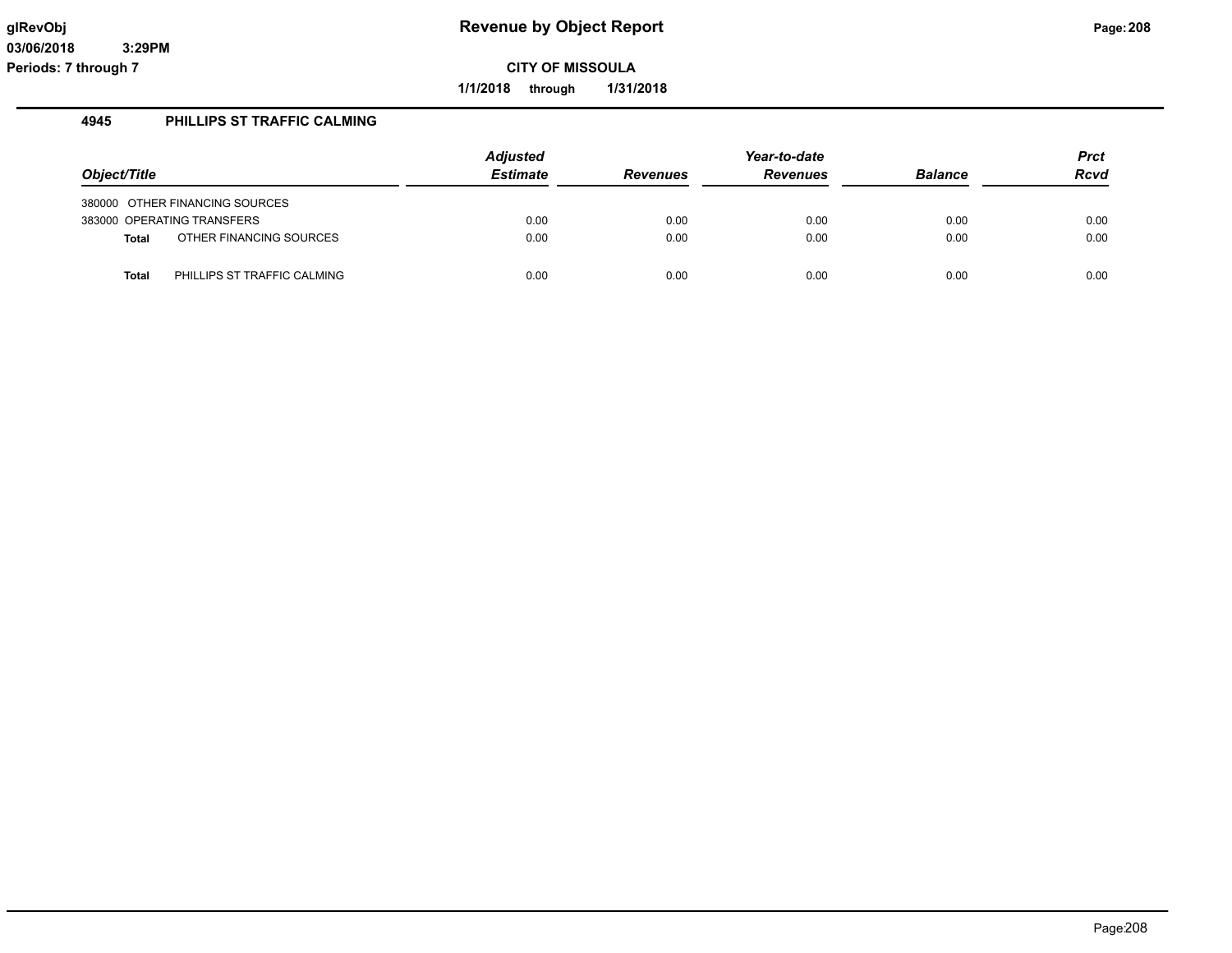**1/1/2018 through 1/31/2018**

# **4946 PATTEE CREEK DR. TRAFFIC CALMING**

## **4946 PATTEE CREEK DR. TRAFFIC CALMING**

|                                           | <b>Adjusted</b> |                 | Year-to-date    |                | <b>Prct</b> |
|-------------------------------------------|-----------------|-----------------|-----------------|----------------|-------------|
| Object/Title                              | <b>Estimate</b> | <b>Revenues</b> | <b>Revenues</b> | <b>Balance</b> | <b>Rcvd</b> |
| 380000 OTHER FINANCING SOURCES            |                 |                 |                 |                |             |
| 383000 OPERATING TRANSFERS                | 0.00            | 0.00            | 0.00            | 0.00           | 0.00        |
| OTHER FINANCING SOURCES<br>Total          | 0.00            | 0.00            | 0.00            | 0.00           | 0.00        |
| PATTEE CREEK DR. TRAFFIC CALMING<br>Total | 0.00            | 0.00            | 0.00            | 0.00           | 0.00        |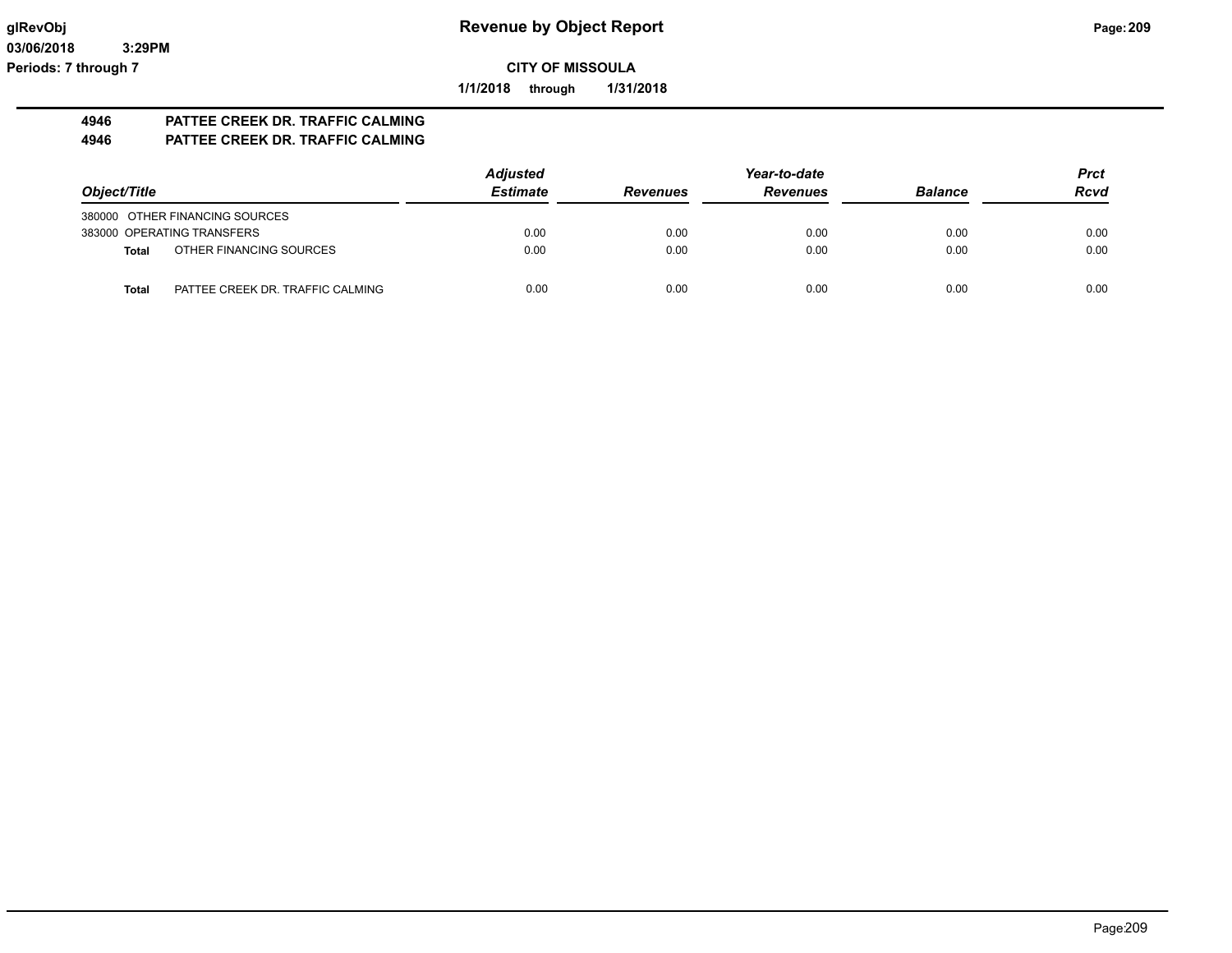**1/1/2018 through 1/31/2018**

## **4946 PATTEE CREEK DR. TRAFFIC CALMING**

|              |                                  | <b>Adjusted</b> |                 | Year-to-date    |                | <b>Prct</b> |
|--------------|----------------------------------|-----------------|-----------------|-----------------|----------------|-------------|
| Object/Title |                                  | <b>Estimate</b> | <b>Revenues</b> | <b>Revenues</b> | <b>Balance</b> | <b>Rcvd</b> |
|              | 380000 OTHER FINANCING SOURCES   |                 |                 |                 |                |             |
|              | 383000 OPERATING TRANSFERS       | 0.00            | 0.00            | 0.00            | 0.00           | 0.00        |
| <b>Total</b> | OTHER FINANCING SOURCES          | 0.00            | 0.00            | 0.00            | 0.00           | 0.00        |
| Total        | PATTEE CREEK DR. TRAFFIC CALMING | 0.00            | 0.00            | 0.00            | 0.00           | 0.00        |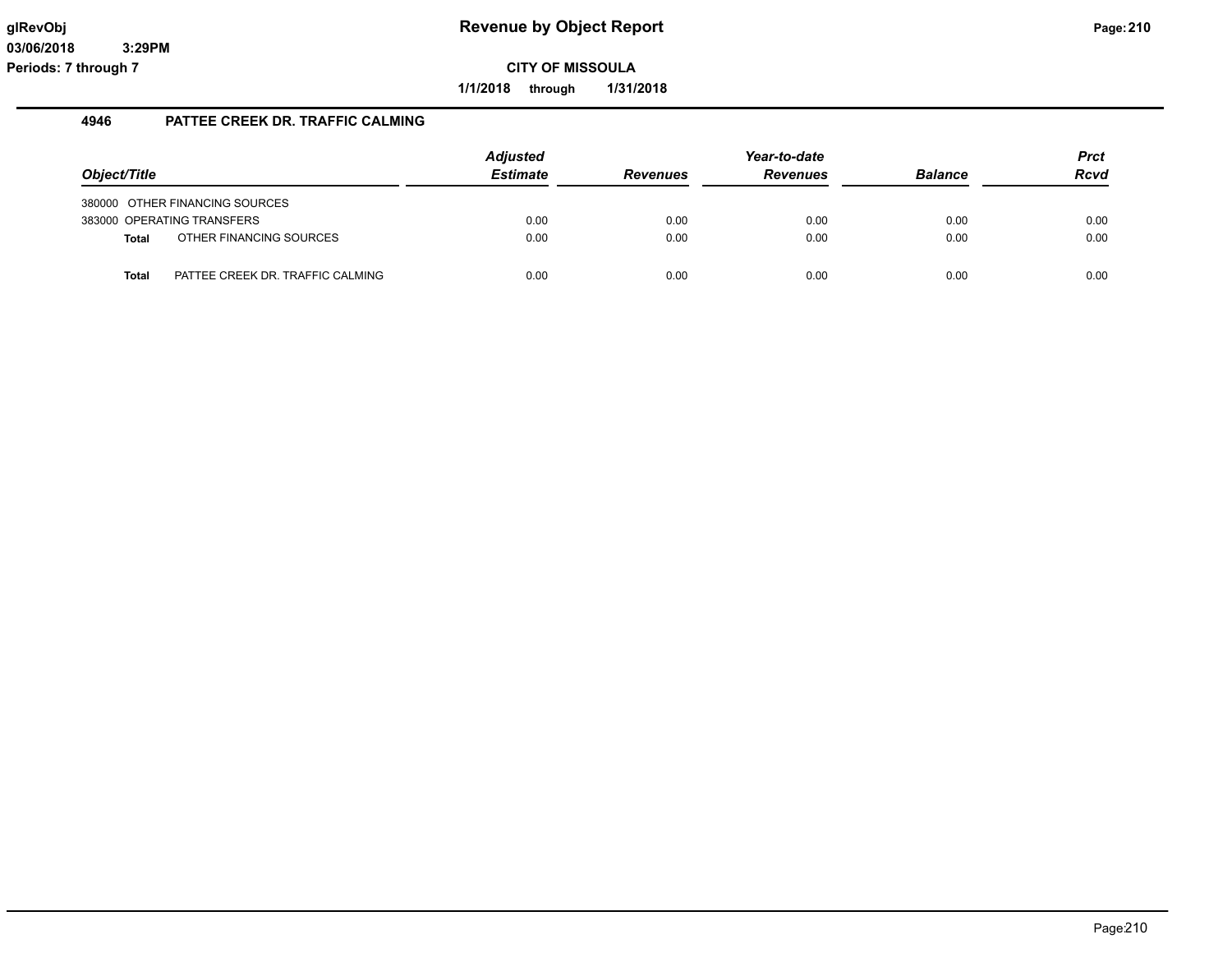**1/1/2018 through 1/31/2018**

# **4948 STORMWATER OUTFALL RETROFITS**

#### **4948 STORMWATER OUTFALL RETROFITS**

|                     |                                     | <b>Adjusted</b> |                 | Year-to-date    |                | <b>Prct</b> |
|---------------------|-------------------------------------|-----------------|-----------------|-----------------|----------------|-------------|
| Object/Title        |                                     | <b>Estimate</b> | <b>Revenues</b> | <b>Revenues</b> | <b>Balance</b> | <b>Rcvd</b> |
|                     | 330000 INTERGOVERNMENTAL REVENUES   |                 |                 |                 |                |             |
| 334121 DNRC GRANT   |                                     | 0.00            | 0.00            | 4.746.49        | $-4,746.49$    | 0.00        |
|                     | 337003 HEALTH DEPT-STORM WATER MGMT | 0.00            | 0.00            | 0.00            | 0.00           | 0.00        |
| 337004 MRA GRANTS   |                                     | 0.00            | 0.00            | 0.00            | 0.00           | 0.00        |
| Total               | INTERGOVERNMENTAL REVENUES          | 0.00            | 0.00            | 4,746.49        | $-4,746.49$    | 0.00        |
|                     | 380000 OTHER FINANCING SOURCES      |                 |                 |                 |                |             |
| 383014 TRANS FR MRA |                                     | 0.00            | 0.00            | 0.00            | 0.00           | 0.00        |
| 383015 TRANS FR MPC |                                     | 0.00            | 0.00            | 0.00            | 0.00           | 0.00        |
| <b>Total</b>        | OTHER FINANCING SOURCES             | 0.00            | 0.00            | 0.00            | 0.00           | 0.00        |
| <b>Total</b>        | STORMWATER OUTFALL RETROFITS        | 0.00            | 0.00            | 4.746.49        | $-4.746.49$    | 0.00        |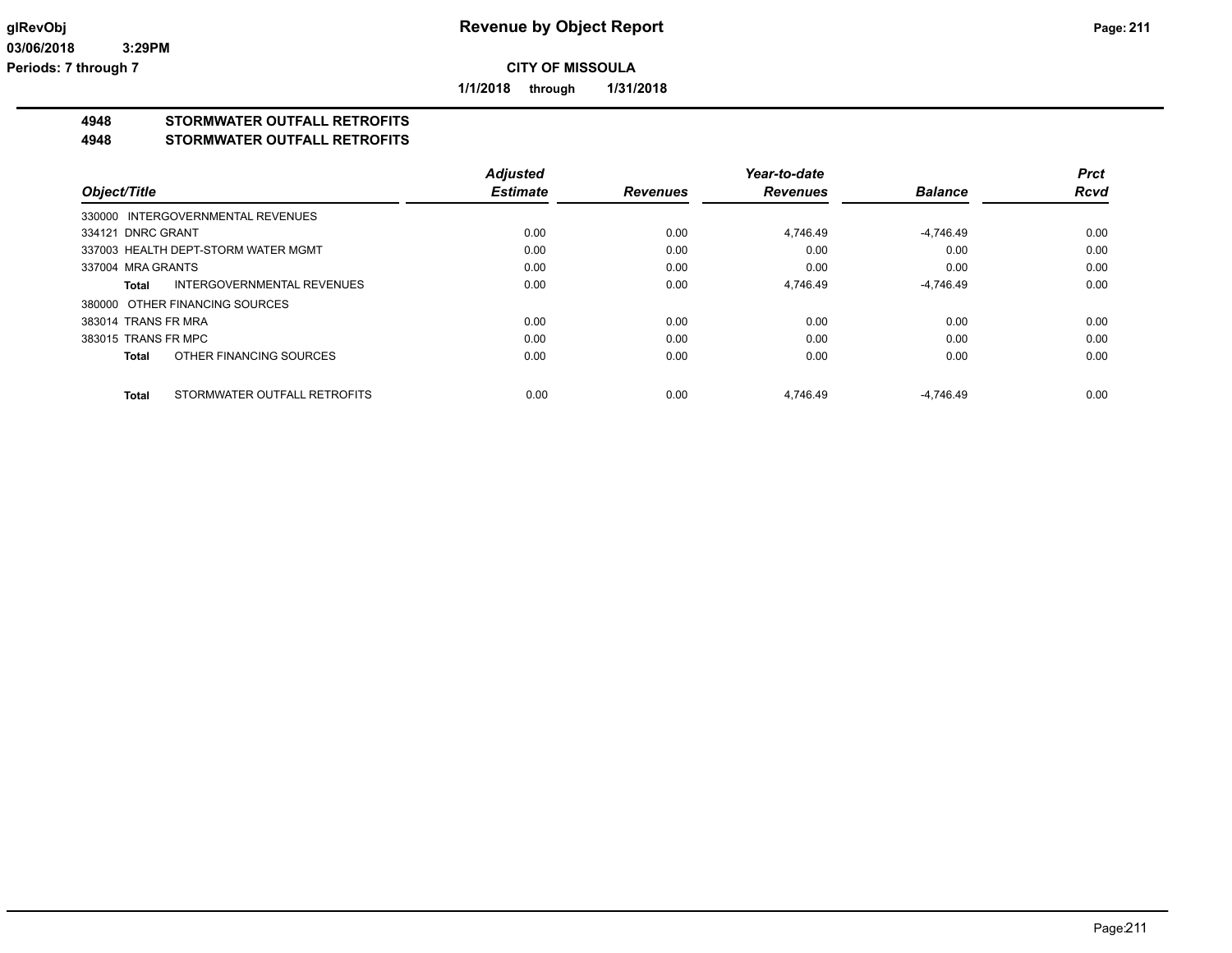**1/1/2018 through 1/31/2018**

## **4948 STORMWATER OUTFALL RETROFITS**

| Object/Title                                 | <b>Adjusted</b><br><b>Estimate</b> | <b>Revenues</b> | Year-to-date<br><b>Revenues</b> | <b>Balance</b> | <b>Prct</b><br><b>Rcvd</b> |
|----------------------------------------------|------------------------------------|-----------------|---------------------------------|----------------|----------------------------|
| 330000 INTERGOVERNMENTAL REVENUES            |                                    |                 |                                 |                |                            |
| 334121 DNRC GRANT                            | 0.00                               | 0.00            | 4,746.49                        | $-4,746.49$    | 0.00                       |
| 337003 HEALTH DEPT-STORM WATER MGMT          | 0.00                               | 0.00            | 0.00                            | 0.00           | 0.00                       |
| 337004 MRA GRANTS                            | 0.00                               | 0.00            | 0.00                            | 0.00           | 0.00                       |
| <b>INTERGOVERNMENTAL REVENUES</b><br>Total   | 0.00                               | 0.00            | 4,746.49                        | $-4,746.49$    | 0.00                       |
| 380000 OTHER FINANCING SOURCES               |                                    |                 |                                 |                |                            |
| 383014 TRANS FR MRA                          | 0.00                               | 0.00            | 0.00                            | 0.00           | 0.00                       |
| 383015 TRANS FR MPC                          | 0.00                               | 0.00            | 0.00                            | 0.00           | 0.00                       |
| OTHER FINANCING SOURCES<br>Total             | 0.00                               | 0.00            | 0.00                            | 0.00           | 0.00                       |
| STORMWATER OUTFALL RETROFITS<br><b>Total</b> | 0.00                               | 0.00            | 4.746.49                        | $-4.746.49$    | 0.00                       |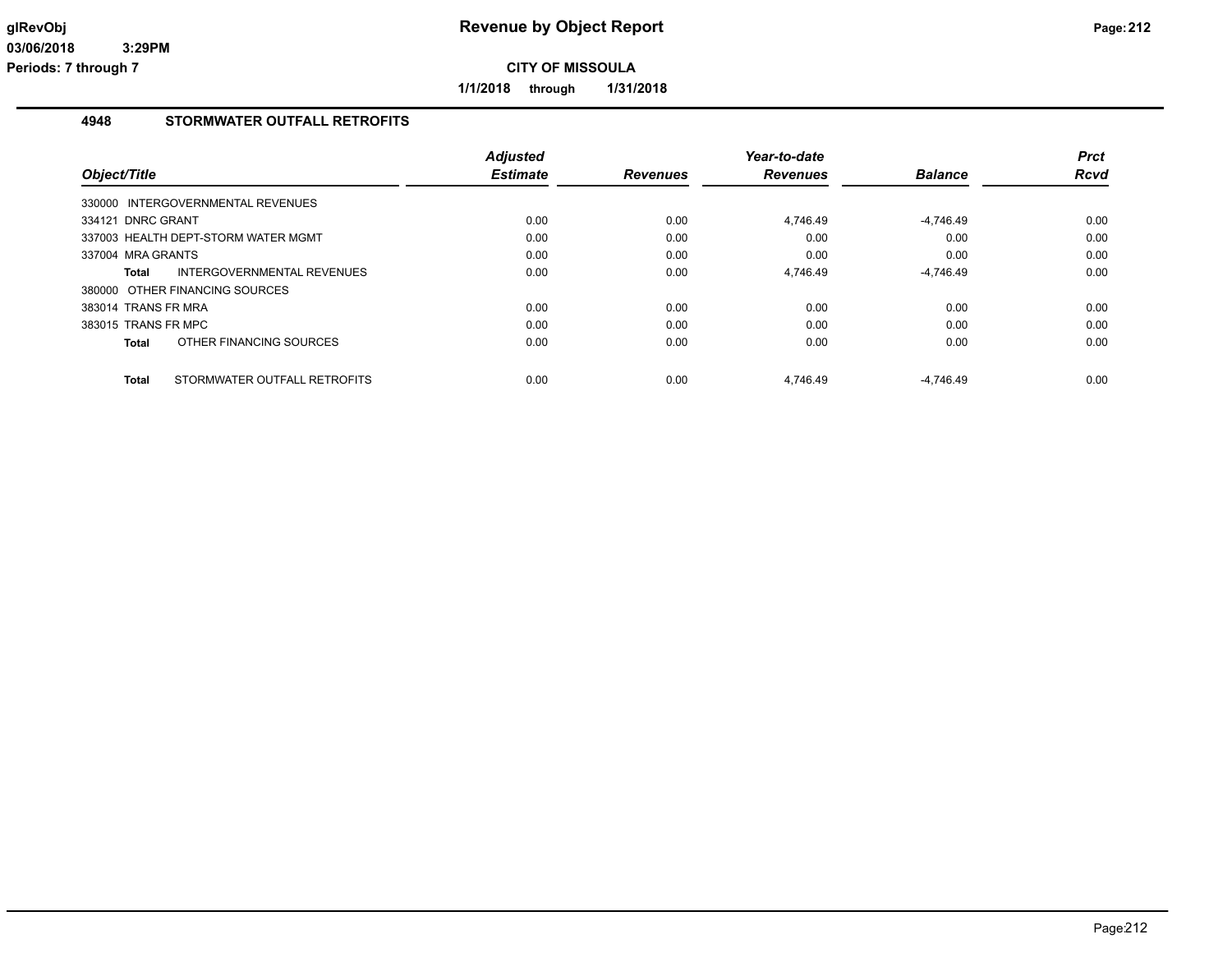**1/1/2018 through 1/31/2018**

**4949 WAYFINDING PROJECT**

**4949 WAYFINDING PROJECT**

|                                           | <b>Adjusted</b> |                 | Year-to-date    |                | <b>Prct</b> |
|-------------------------------------------|-----------------|-----------------|-----------------|----------------|-------------|
| Object/Title                              | <b>Estimate</b> | <b>Revenues</b> | <b>Revenues</b> | <b>Balance</b> | <b>Rcvd</b> |
| 330000 INTERGOVERNMENTAL REVENUES         |                 |                 |                 |                |             |
| 334125 FWP GRANT                          | 0.00            | 0.00            | 0.00            | 0.00           | 0.00        |
| INTERGOVERNMENTAL REVENUES<br>Total       | 0.00            | 0.00            | 0.00            | 0.00           | 0.00        |
| 360000 MISCELLANEOUS REVENUES             |                 |                 |                 |                |             |
| 365000 DONATIONS                          | 0.00            | 0.00            | 0.00            | 0.00           | 0.00        |
| <b>MISCELLANEOUS REVENUES</b><br>Total    | 0.00            | 0.00            | 0.00            | 0.00           | 0.00        |
| 380000 OTHER FINANCING SOURCES            |                 |                 |                 |                |             |
| 383042 TRANSFERS FROM OTHER FUNDS         | 0.00            | 0.00            | 0.00            | 0.00           | 0.00        |
| OTHER FINANCING SOURCES<br><b>Total</b>   | 0.00            | 0.00            | 0.00            | 0.00           | 0.00        |
| <b>WAYFINDING PROJECT</b><br><b>Total</b> | 0.00            | 0.00            | 0.00            | 0.00           | 0.00        |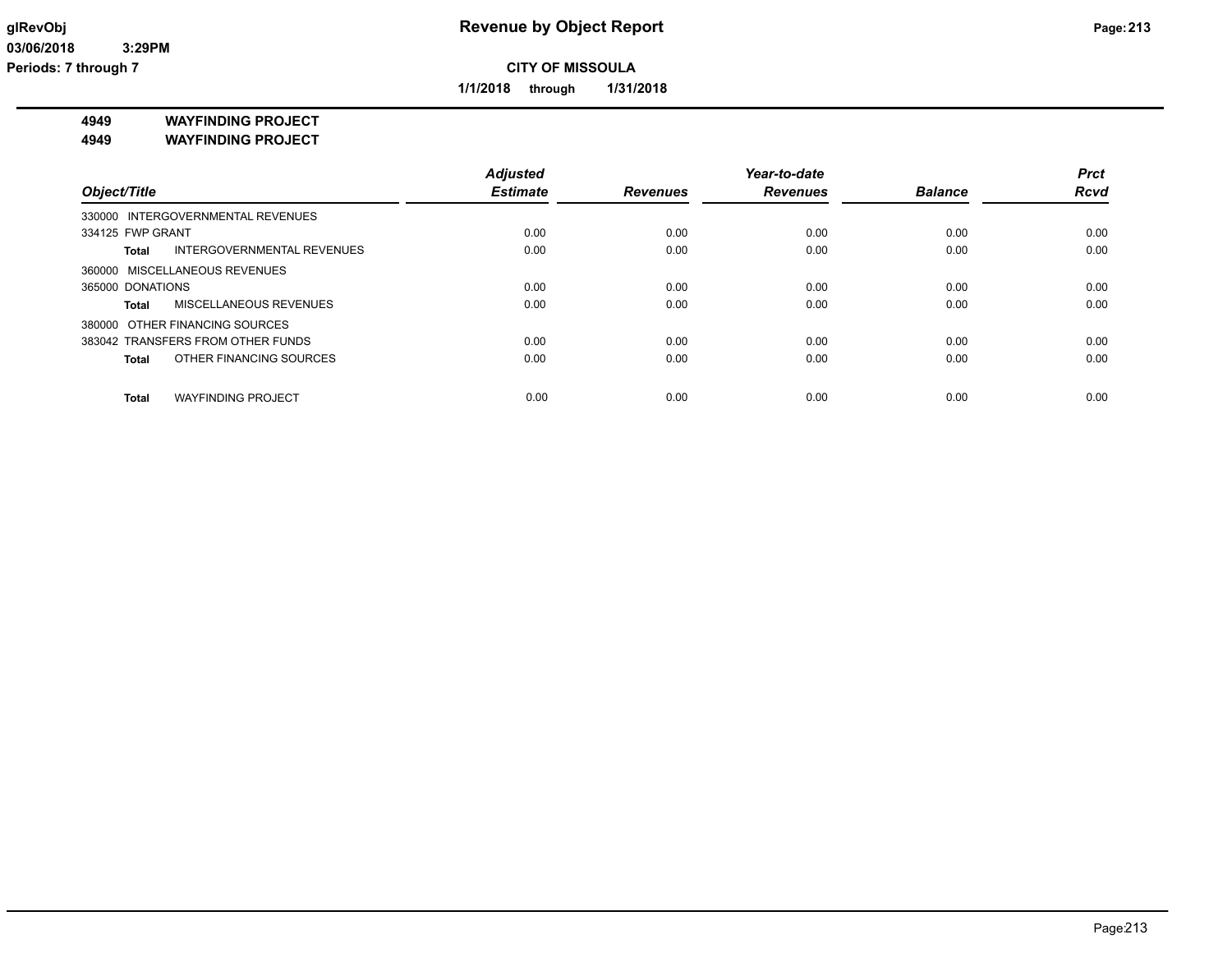**1/1/2018 through 1/31/2018**

## **4949 WAYFINDING PROJECT**

| Object/Title                              | <b>Adjusted</b><br><b>Estimate</b> | <b>Revenues</b> | Year-to-date<br><b>Revenues</b> | <b>Balance</b> | <b>Prct</b><br>Rcvd |
|-------------------------------------------|------------------------------------|-----------------|---------------------------------|----------------|---------------------|
| 330000 INTERGOVERNMENTAL REVENUES         |                                    |                 |                                 |                |                     |
| 334125 FWP GRANT                          | 0.00                               | 0.00            | 0.00                            | 0.00           | 0.00                |
| Total<br>INTERGOVERNMENTAL REVENUES       | 0.00                               | 0.00            | 0.00                            | 0.00           | 0.00                |
| 360000 MISCELLANEOUS REVENUES             |                                    |                 |                                 |                |                     |
| 365000 DONATIONS                          | 0.00                               | 0.00            | 0.00                            | 0.00           | 0.00                |
| MISCELLANEOUS REVENUES<br><b>Total</b>    | 0.00                               | 0.00            | 0.00                            | 0.00           | 0.00                |
| 380000 OTHER FINANCING SOURCES            |                                    |                 |                                 |                |                     |
| 383042 TRANSFERS FROM OTHER FUNDS         | 0.00                               | 0.00            | 0.00                            | 0.00           | 0.00                |
| OTHER FINANCING SOURCES<br><b>Total</b>   | 0.00                               | 0.00            | 0.00                            | 0.00           | 0.00                |
| <b>WAYFINDING PROJECT</b><br><b>Total</b> | 0.00                               | 0.00            | 0.00                            | 0.00           | 0.00                |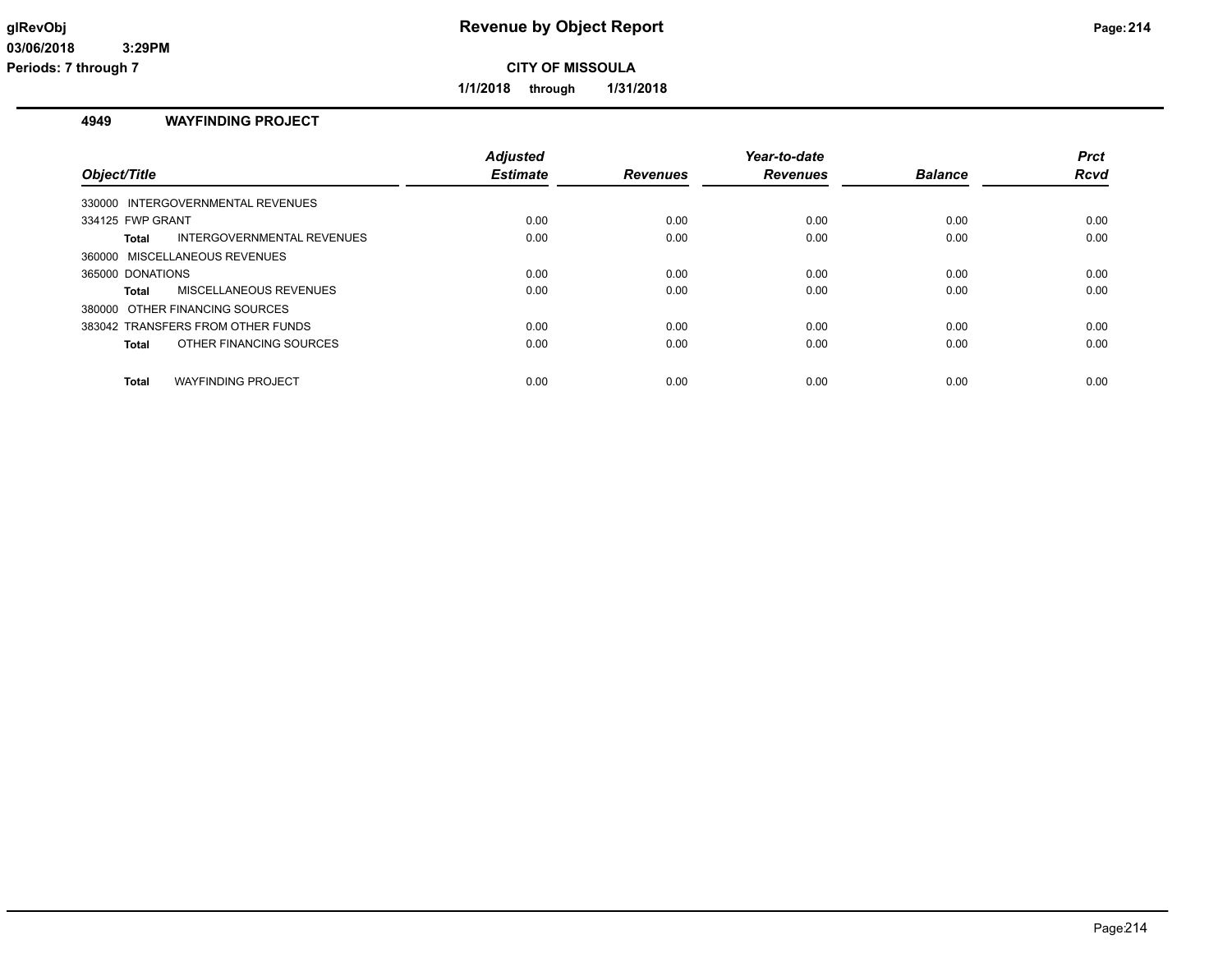**03/06/2018 3:29PM Periods: 7 through 7**

## **glRevObj Revenue by Object Report Page:215**

**CITY OF MISSOULA**

**1/1/2018 through 1/31/2018**

#### **4991 ARRA HB645 4991 ARRA HB645**

|                                        | <b>Adjusted</b> |                 | Year-to-date    |                | <b>Prct</b> |
|----------------------------------------|-----------------|-----------------|-----------------|----------------|-------------|
| Object/Title                           | <b>Estimate</b> | <b>Revenues</b> | <b>Revenues</b> | <b>Balance</b> | <b>Rcvd</b> |
| 360000 MISCELLANEOUS REVENUES          |                 |                 |                 |                |             |
| 360000 MISCELLANEOUS REVENUES          | 0.00            | 0.00            | 0.00            | 0.00           | 0.00        |
| MISCELLANEOUS REVENUES<br><b>Total</b> | 0.00            | 0.00            | 0.00            | 0.00           | 0.00        |
| ARRA HB645<br><b>Total</b>             | 0.00            | 0.00            | 0.00            | 0.00           | 0.00        |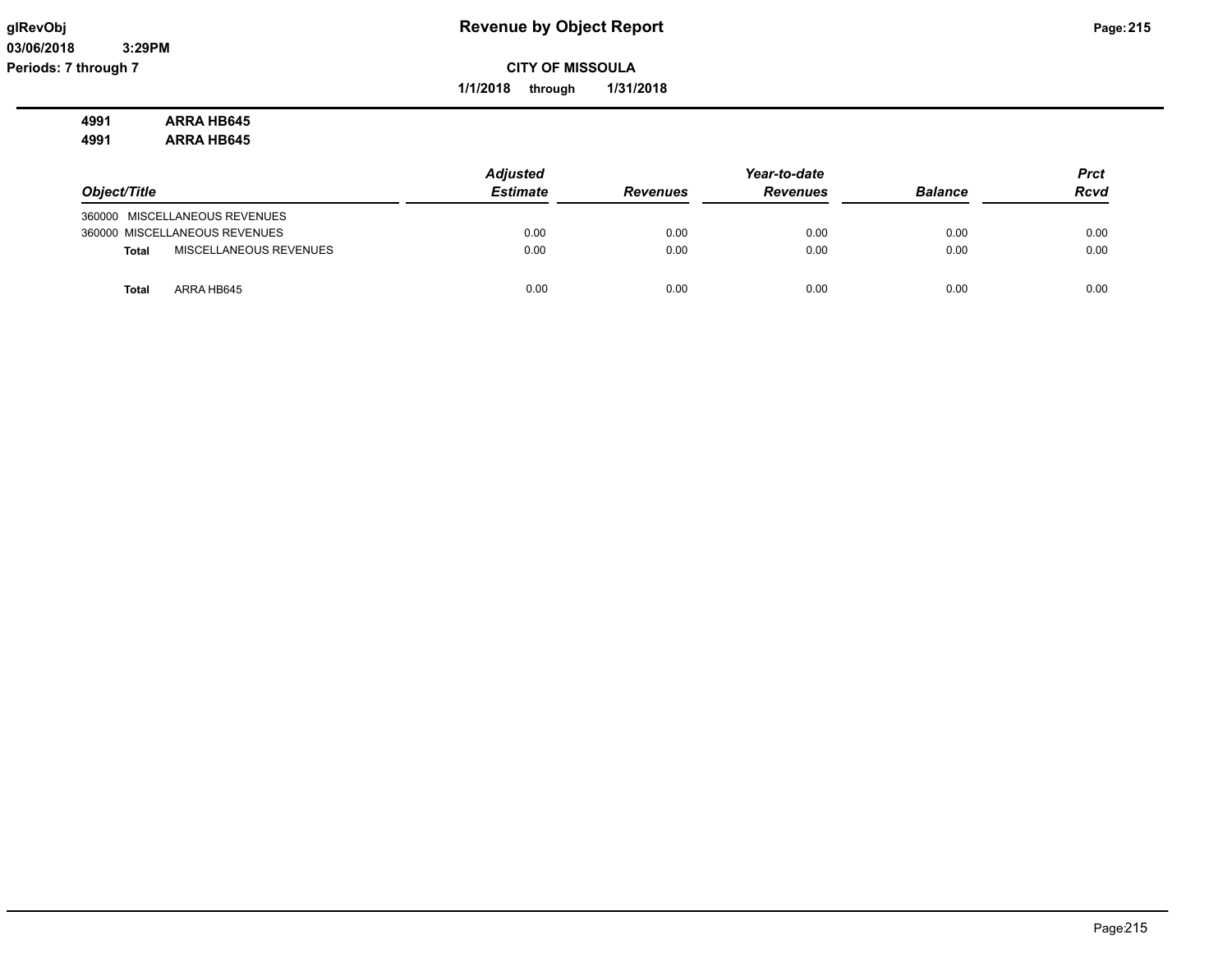**1/1/2018 through 1/31/2018**

#### **4991 ARRA HB645**

| Object/Title |                               | <b>Adjusted</b><br><b>Estimate</b> | <b>Revenues</b> | Year-to-date<br><b>Revenues</b> | <b>Balance</b> | <b>Prct</b><br>Rcvd |
|--------------|-------------------------------|------------------------------------|-----------------|---------------------------------|----------------|---------------------|
|              | 360000 MISCELLANEOUS REVENUES |                                    |                 |                                 |                |                     |
|              | 360000 MISCELLANEOUS REVENUES | 0.00                               | 0.00            | 0.00                            | 0.00           | 0.00                |
| <b>Total</b> | MISCELLANEOUS REVENUES        | 0.00                               | 0.00            | 0.00                            | 0.00           | 0.00                |
| <b>Total</b> | ARRA HB645                    | 0.00                               | 0.00            | 0.00                            | 0.00           | 0.00                |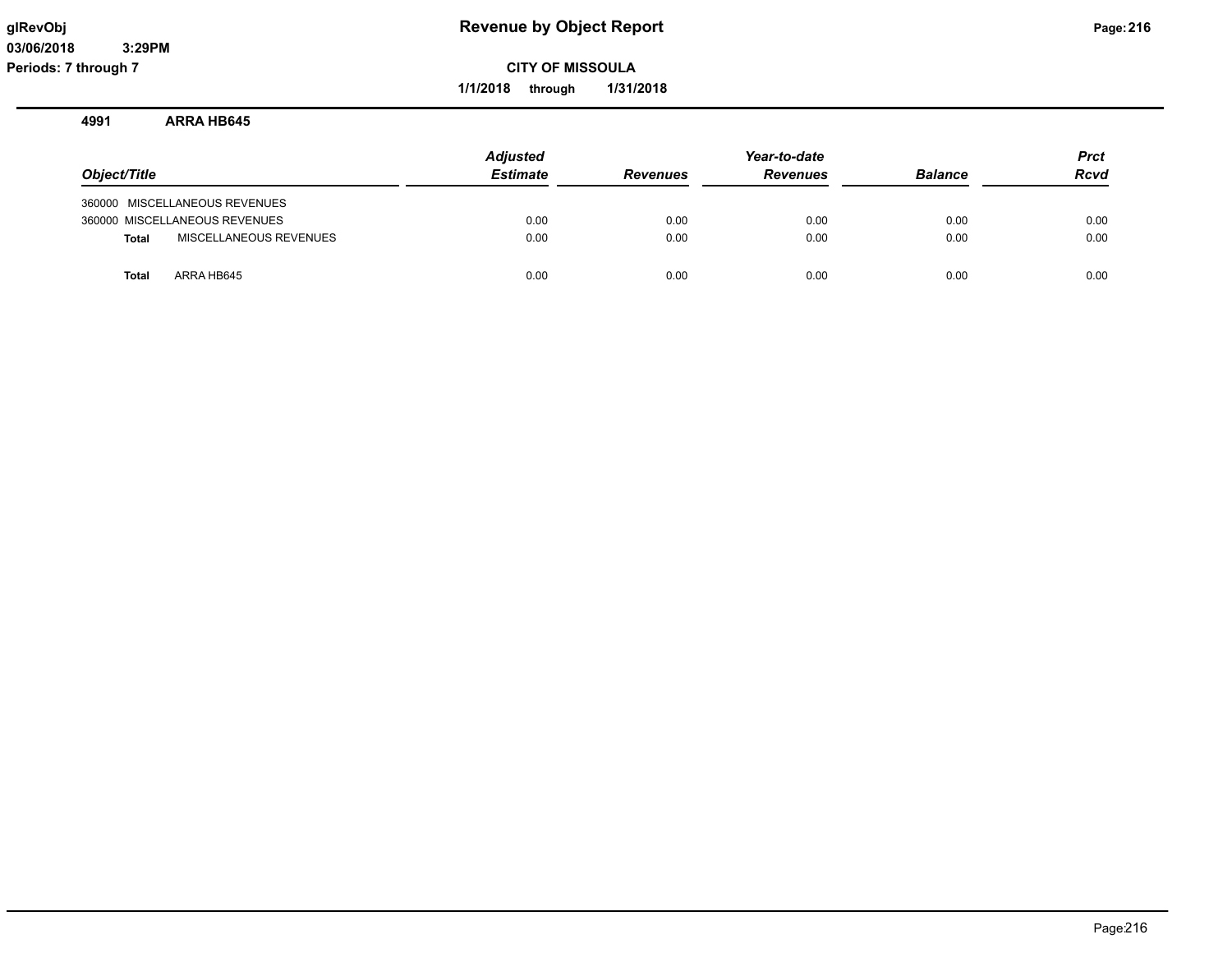**03/06/2018 3:29PM Periods: 7 through 7**

**CITY OF MISSOULA**

**1/1/2018 through 1/31/2018**

### **4992 WFL MILLER CREEK ROAD**

**4992 WFL MILLER CREEK ROAD**

|                     |                                   | Adjusted        |                 | Year-to-date    |                | <b>Prct</b> |
|---------------------|-----------------------------------|-----------------|-----------------|-----------------|----------------|-------------|
| Object/Title        |                                   | <b>Estimate</b> | <b>Revenues</b> | <b>Revenues</b> | <b>Balance</b> | <b>Rcvd</b> |
|                     | 330000 INTERGOVERNMENTAL REVENUES |                 |                 |                 |                |             |
| 334990 ARRA FUNDING |                                   | 0.00            | 0.00            | 0.00            | 0.00           | 0.00        |
| <b>Total</b>        | INTERGOVERNMENTAL REVENUES        | 0.00            | 0.00            | 0.00            | 0.00           | 0.00        |
| Total               | WFL MILLER CREEK ROAD             | 0.00            | 0.00            | 0.00            | 0.00           | 0.00        |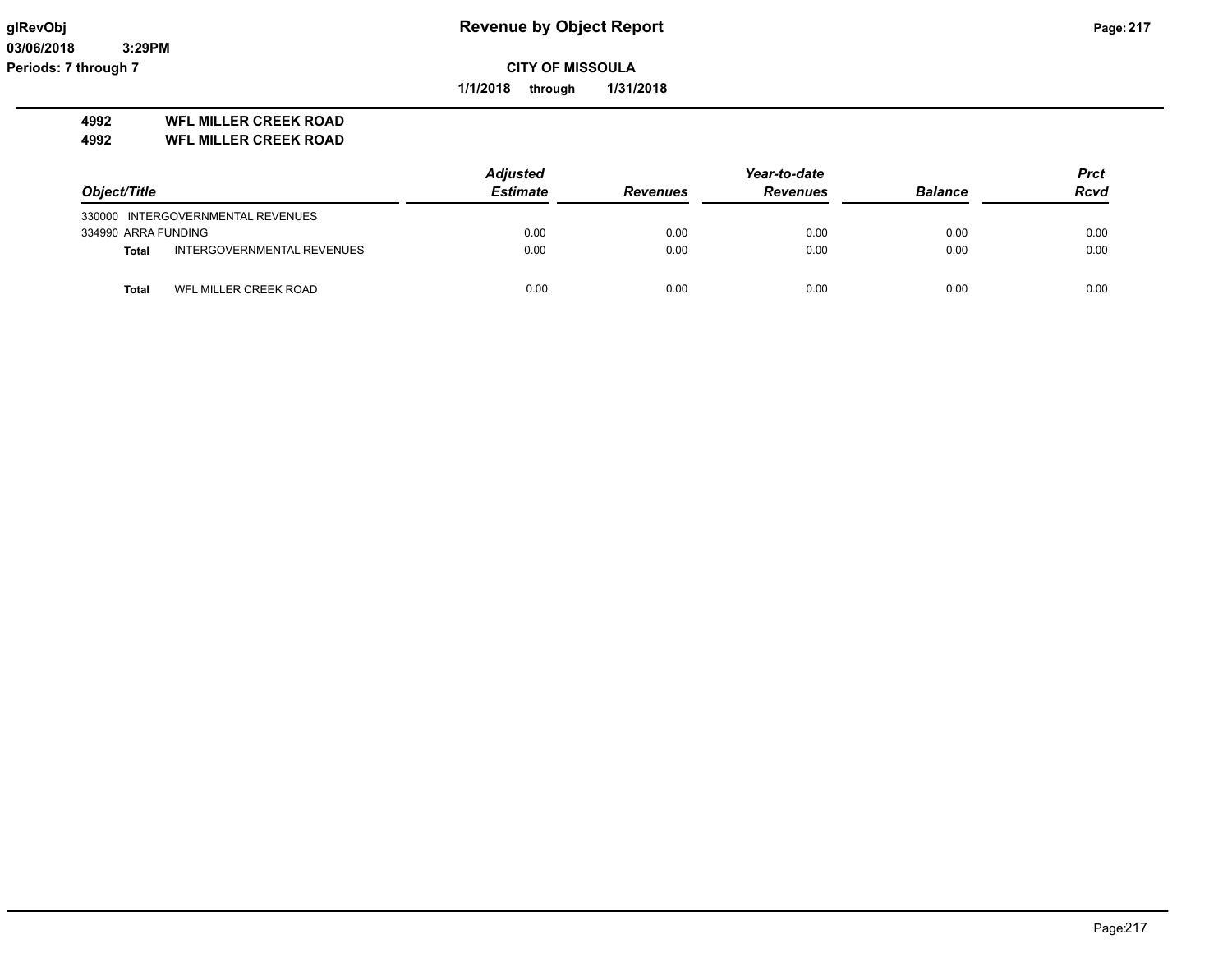**1/1/2018 through 1/31/2018**

### **4992 WFL MILLER CREEK ROAD**

|                     |                                   | <b>Adjusted</b> |                 | Year-to-date    |                | <b>Prct</b> |
|---------------------|-----------------------------------|-----------------|-----------------|-----------------|----------------|-------------|
| Object/Title        |                                   | <b>Estimate</b> | <b>Revenues</b> | <b>Revenues</b> | <b>Balance</b> | <b>Rcvd</b> |
|                     | 330000 INTERGOVERNMENTAL REVENUES |                 |                 |                 |                |             |
| 334990 ARRA FUNDING |                                   | 0.00            | 0.00            | 0.00            | 0.00           | 0.00        |
| <b>Total</b>        | INTERGOVERNMENTAL REVENUES        | 0.00            | 0.00            | 0.00            | 0.00           | 0.00        |
| Total               | WFL MILLER CREEK ROAD             | 0.00            | 0.00            | 0.00            | 0.00           | 0.00        |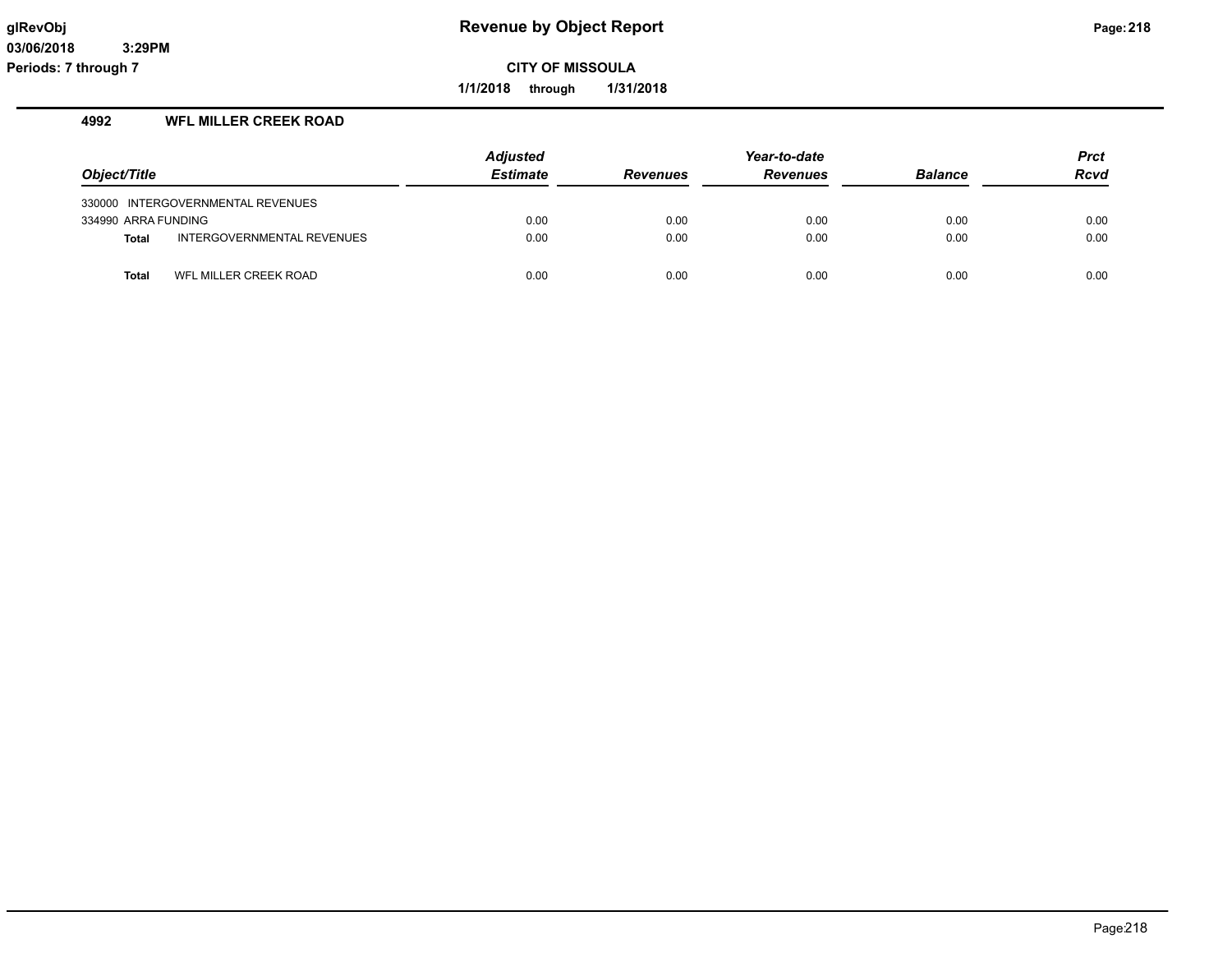**1/1/2018 through 1/31/2018**

**4993 WESTERN FEDERAL LANDS**

**4993 WESTERN FEDERAL LANDS**

|                                         | <b>Adjusted</b> |                 | Year-to-date    |                | <b>Prct</b> |
|-----------------------------------------|-----------------|-----------------|-----------------|----------------|-------------|
| Object/Title                            | <b>Estimate</b> | <b>Revenues</b> | <b>Revenues</b> | <b>Balance</b> | <b>Rcvd</b> |
| 330000 INTERGOVERNMENTAL REVENUES       |                 |                 |                 |                |             |
| 331005 WESTERN FEDERAL LANDS GRANT      | 0.00            | 0.00            | 0.00            | 0.00           | 0.00        |
| 334125 FWP GRANT                        | 0.00            | 0.00            | 0.00            | 0.00           | 0.00        |
| INTERGOVERNMENTAL REVENUES<br>Total     | 0.00            | 0.00            | 0.00            | 0.00           | 0.00        |
| 370000 INVESTMENTS & ROYALTY EARNINGS   |                 |                 |                 |                |             |
| 371010 INTEREST ON INVESTMENTS          | 0.00            | 0.00            | 0.00            | 0.00           | 0.00        |
| INVESTMENTS & ROYALTY EARNINGS<br>Total | 0.00            | 0.00            | 0.00            | 0.00           | 0.00        |
|                                         |                 |                 |                 |                |             |
| WESTERN FEDERAL LANDS<br>Total          | 0.00            | 0.00            | 0.00            | 0.00           | 0.00        |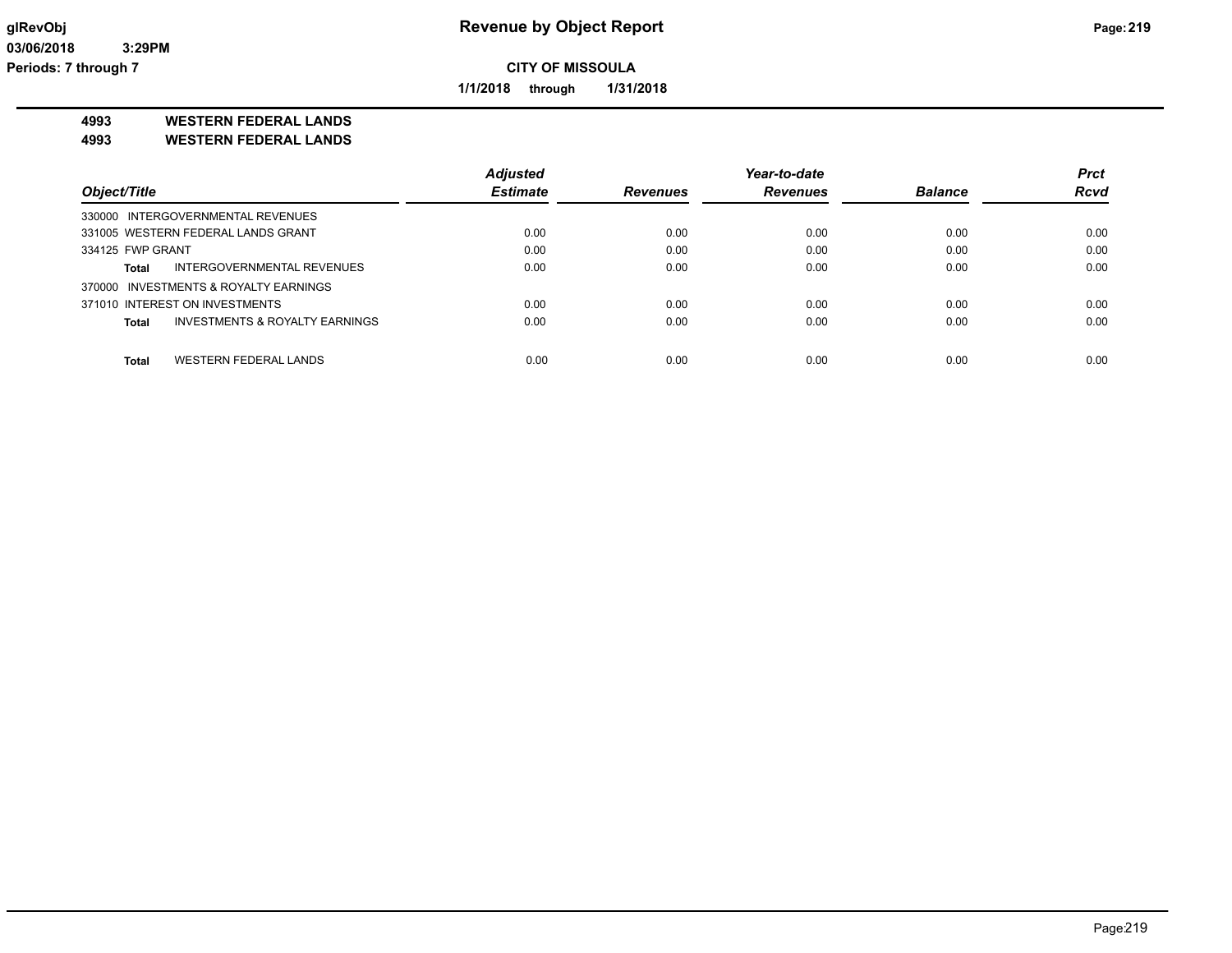**1/1/2018 through 1/31/2018**

### **4993 WESTERN FEDERAL LANDS**

|                                                    | <b>Adjusted</b> |                 | Year-to-date    |                | <b>Prct</b> |
|----------------------------------------------------|-----------------|-----------------|-----------------|----------------|-------------|
| Object/Title                                       | <b>Estimate</b> | <b>Revenues</b> | <b>Revenues</b> | <b>Balance</b> | <b>Rcvd</b> |
| 330000 INTERGOVERNMENTAL REVENUES                  |                 |                 |                 |                |             |
| 331005 WESTERN FEDERAL LANDS GRANT                 | 0.00            | 0.00            | 0.00            | 0.00           | 0.00        |
| 334125 FWP GRANT                                   | 0.00            | 0.00            | 0.00            | 0.00           | 0.00        |
| INTERGOVERNMENTAL REVENUES<br>Total                | 0.00            | 0.00            | 0.00            | 0.00           | 0.00        |
| 370000 INVESTMENTS & ROYALTY EARNINGS              |                 |                 |                 |                |             |
| 371010 INTEREST ON INVESTMENTS                     | 0.00            | 0.00            | 0.00            | 0.00           | 0.00        |
| <b>INVESTMENTS &amp; ROYALTY EARNINGS</b><br>Total | 0.00            | 0.00            | 0.00            | 0.00           | 0.00        |
|                                                    |                 |                 |                 |                |             |
| WESTERN FEDERAL LANDS<br><b>Total</b>              | 0.00            | 0.00            | 0.00            | 0.00           | 0.00        |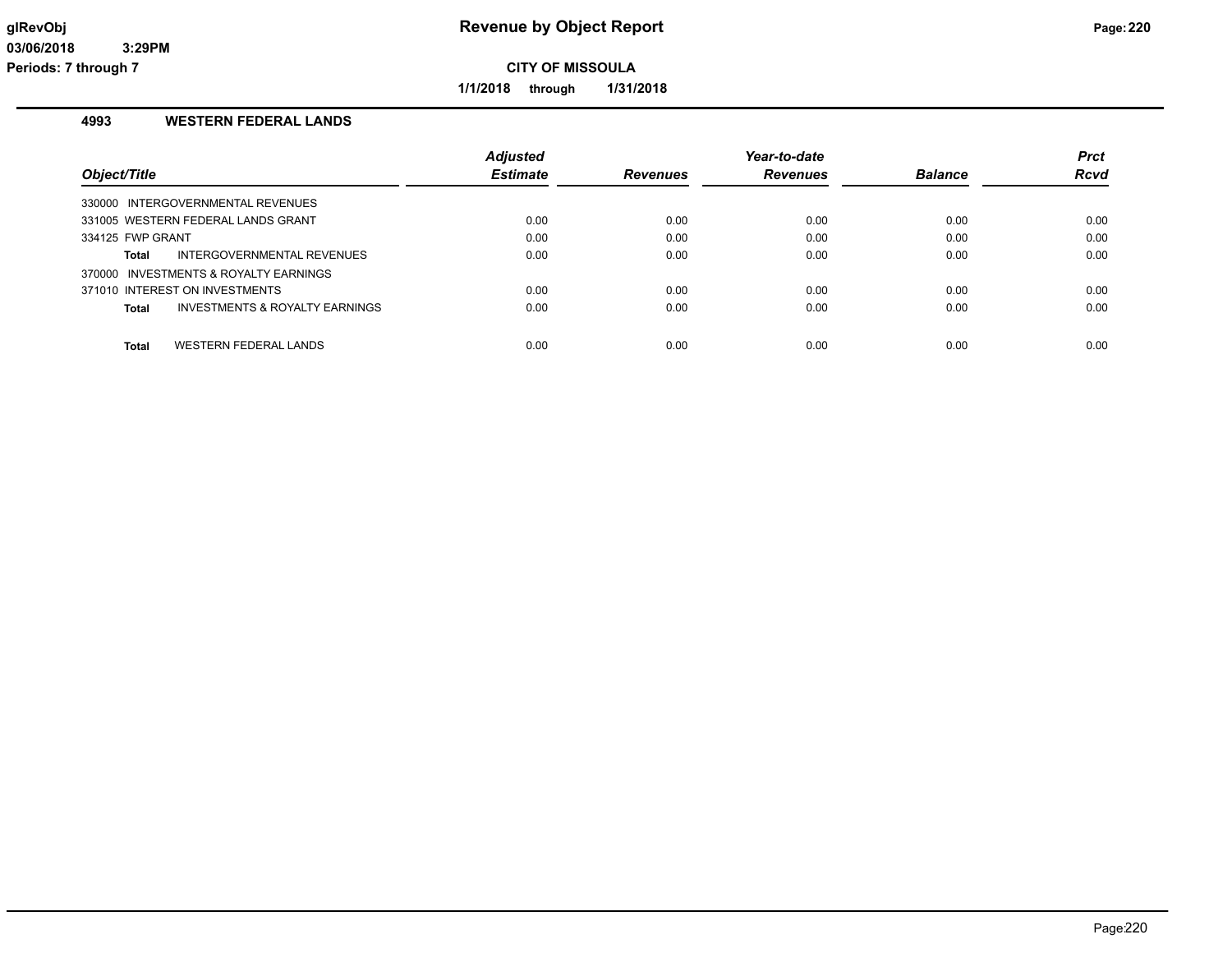**1/1/2018 through 1/31/2018**

### **5020 CIVIC STADIUM**

**5020 CIVIC STADIUM**

|                                                           | <b>Adjusted</b> |                 | Year-to-date    |                | <b>Prct</b> |
|-----------------------------------------------------------|-----------------|-----------------|-----------------|----------------|-------------|
| Object/Title                                              | <b>Estimate</b> | <b>Revenues</b> | <b>Revenues</b> | <b>Balance</b> | <b>Rcvd</b> |
| 330000 INTERGOVERNMENTAL REVENUES                         |                 |                 |                 |                |             |
| 336023 STATE CONTRIB. - PERS                              | 0.00            | 0.00            | 0.00            | 0.00           | 0.00        |
| <b>INTERGOVERNMENTAL REVENUES</b><br><b>Total</b>         | 0.00            | 0.00            | 0.00            | 0.00           | 0.00        |
| MISCELLANEOUS REVENUES<br>360000                          |                 |                 |                 |                |             |
| 360010 MISCELLANEOUS                                      | 0.00            | 0.00            | 0.00            | 0.00           | 0.00        |
| 361010 RENTAL REVENUE                                     | 120,000.00      | 4,158.19        | 4,158.19        | 115,841.81     | 3.47        |
| 362000 OTHER MISCELLANEOUS REVENUE                        | 0.00            | 0.00            | 0.00            | 0.00           | 0.00        |
| 362003 US BANK FEE REIMBURSEMENT                          | 0.00            | 0.00            | 0.00            | 0.00           | 0.00        |
| 365030 DONATIONS STADIUM R&D                              | 0.00            | 0.00            | 0.00            | 0.00           | 0.00        |
| MISCELLANEOUS REVENUES<br><b>Total</b>                    | 120,000.00      | 4,158.19        | 4,158.19        | 115,841.81     | 3.47        |
| <b>INVESTMENTS &amp; ROYALTY EARNINGS</b><br>370000       |                 |                 |                 |                |             |
| 371010 INTEREST ON INVESTMENTS                            | 0.00            | 0.00            | 0.00            | 0.00           | 0.00        |
| <b>INVESTMENTS &amp; ROYALTY EARNINGS</b><br><b>Total</b> | 0.00            | 0.00            | 0.00            | 0.00           | 0.00        |
| OTHER FINANCING SOURCES<br>380000                         |                 |                 |                 |                |             |
| 383000 OPERATING TRANSFERS                                | 0.00            | 0.00            | 0.00            | 0.00           | 0.00        |
| 383400 CAPITAL CONTRIBUTION                               | 0.00            | 0.00            | 0.00            | 0.00           | 0.00        |
| OTHER FINANCING SOURCES<br><b>Total</b>                   | 0.00            | 0.00            | 0.00            | 0.00           | 0.00        |
| <b>CIVIC STADIUM</b><br><b>Total</b>                      | 120,000.00      | 4,158.19        | 4,158.19        | 115,841.81     | 3.47        |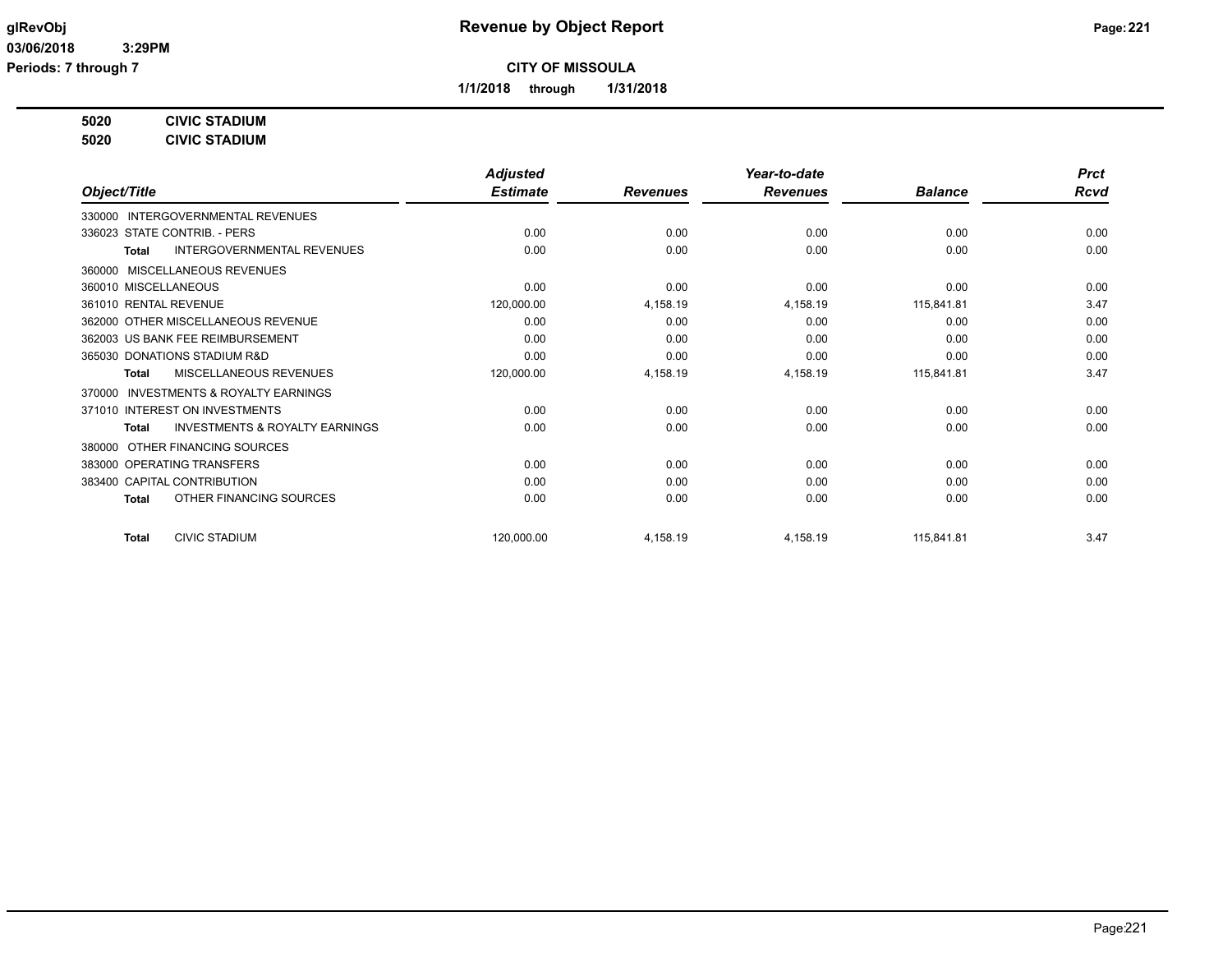**Periods: 7 through 7**

**CITY OF MISSOULA**

**1/1/2018 through 1/31/2018**

### **5020 CIVIC STADIUM**

|                                                           | <b>Adjusted</b> |                 | Year-to-date    |                | <b>Prct</b> |
|-----------------------------------------------------------|-----------------|-----------------|-----------------|----------------|-------------|
| Object/Title                                              | <b>Estimate</b> | <b>Revenues</b> | <b>Revenues</b> | <b>Balance</b> | <b>Rcvd</b> |
| 330000 INTERGOVERNMENTAL REVENUES                         |                 |                 |                 |                |             |
| 336023 STATE CONTRIB. - PERS                              | 0.00            | 0.00            | 0.00            | 0.00           | 0.00        |
| INTERGOVERNMENTAL REVENUES<br><b>Total</b>                | 0.00            | 0.00            | 0.00            | 0.00           | 0.00        |
| MISCELLANEOUS REVENUES<br>360000                          |                 |                 |                 |                |             |
| 360010 MISCELLANEOUS                                      | 0.00            | 0.00            | 0.00            | 0.00           | 0.00        |
| 361010 RENTAL REVENUE                                     | 120,000.00      | 4,158.19        | 4,158.19        | 115,841.81     | 3.47        |
| 362000 OTHER MISCELLANEOUS REVENUE                        | 0.00            | 0.00            | 0.00            | 0.00           | 0.00        |
| 362003 US BANK FEE REIMBURSEMENT                          | 0.00            | 0.00            | 0.00            | 0.00           | 0.00        |
| 365030 DONATIONS STADIUM R&D                              | 0.00            | 0.00            | 0.00            | 0.00           | 0.00        |
| <b>MISCELLANEOUS REVENUES</b><br><b>Total</b>             | 120,000.00      | 4,158.19        | 4,158.19        | 115,841.81     | 3.47        |
| INVESTMENTS & ROYALTY EARNINGS<br>370000                  |                 |                 |                 |                |             |
| 371010 INTEREST ON INVESTMENTS                            | 0.00            | 0.00            | 0.00            | 0.00           | 0.00        |
| <b>INVESTMENTS &amp; ROYALTY EARNINGS</b><br><b>Total</b> | 0.00            | 0.00            | 0.00            | 0.00           | 0.00        |
| OTHER FINANCING SOURCES<br>380000                         |                 |                 |                 |                |             |
| 383000 OPERATING TRANSFERS                                | 0.00            | 0.00            | 0.00            | 0.00           | 0.00        |
| 383400 CAPITAL CONTRIBUTION                               | 0.00            | 0.00            | 0.00            | 0.00           | 0.00        |
| OTHER FINANCING SOURCES<br><b>Total</b>                   | 0.00            | 0.00            | 0.00            | 0.00           | 0.00        |
| <b>CIVIC STADIUM</b><br><b>Total</b>                      | 120,000.00      | 4,158.19        | 4,158.19        | 115,841.81     | 3.47        |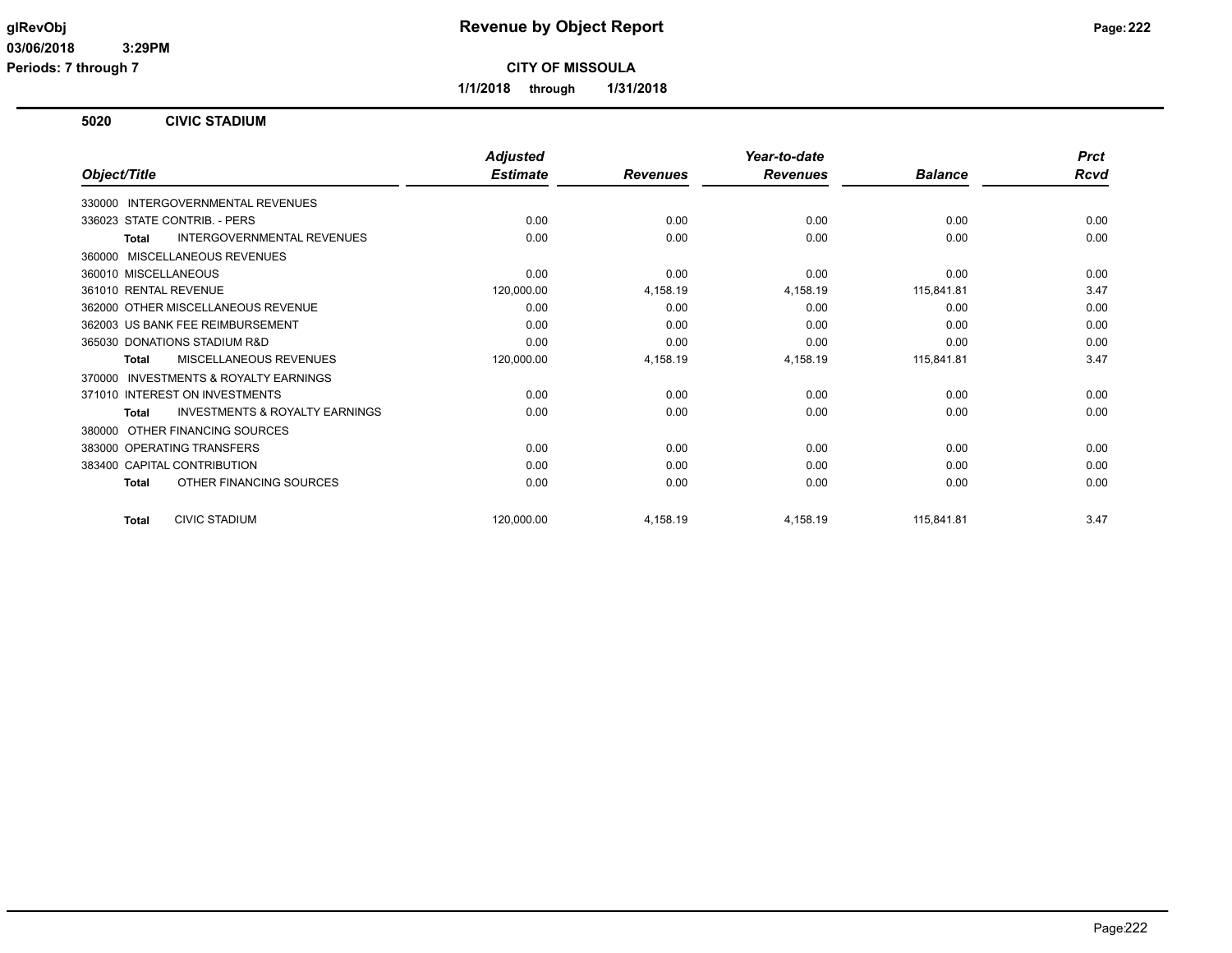**1/1/2018 through 1/31/2018**

# **5210 WATER**

**5210 WATER**

|                                                           | <b>Adjusted</b> |                 | Year-to-date    |                | <b>Prct</b> |
|-----------------------------------------------------------|-----------------|-----------------|-----------------|----------------|-------------|
| Object/Title                                              | <b>Estimate</b> | <b>Revenues</b> | <b>Revenues</b> | <b>Balance</b> | <b>Rcvd</b> |
| INTERGOVERNMENTAL REVENUES<br>330000                      |                 |                 |                 |                |             |
| 336020 STATE PENSION CONTRIBUTION                         | 0.00            | 0.00            | 0.00            | 0.00           | 0.00        |
| 336023 STATE CONTRIB. - PERS                              | 0.00            | 186.20          | 1,631.28        | $-1,631.28$    | 0.00        |
| INTERGOVERNMENTAL REVENUES<br><b>Total</b>                | 0.00            | 186.20          | 1,631.28        | $-1,631.28$    | 0.00        |
| 340000 CHARGES FOR SERVICES                               |                 |                 |                 |                |             |
| 343021 METERED WATER REVENUE                              | 16,456,220.00   | $-1,154.21$     | 6,169,719.58    | 10,286,500.42  | 37.49       |
| 343022 UNMETERED WATER REVENUE                            | 2,476,385.00    | $-302.98$       | 705,016.15      | 1,771,368.85   | 28.47       |
| 343023 BULK WATER SALES                                   | 0.00            | 0.00            | 0.00            | 0.00           | 0.00        |
| 343024 SALES OF WATER MATERIALS                           | 0.00            | 0.00            | 7,653.68        | $-7,653.68$    | 0.00        |
| 343026 WATER TAP FEES                                     | 0.00            | 0.00            | 0.00            | 0.00           | 0.00        |
| 343027 MISCELLANEOUS WATER REVENUES                       | 0.00            | 0.00            | 127.803.54      | $-127,803.54$  | 0.00        |
| 343032 SEWER INSTALLATION CHARGES                         | 0.00            | $-3,770.00$     | $-27.970.00$    | 27.970.00      | 0.00        |
| <b>CHARGES FOR SERVICES</b><br>Total                      | 18,932,605.00   | $-5,227.19$     | 6,982,222.95    | 11,950,382.05  | 36.88       |
| MISCELLANEOUS REVENUES<br>360000                          |                 |                 |                 |                |             |
| 360010 MISCELLANEOUS                                      | 0.00            | 0.00            | 0.00            | 0.00           | 0.00        |
| 368000 CAPITAL CONTRIBUTIONS                              | 0.00            | 0.00            | 3,035.23        | $-3,035.23$    | 0.00        |
| MISCELLANEOUS REVENUES<br>Total                           | 0.00            | 0.00            | 3,035.23        | $-3,035.23$    | 0.00        |
| <b>INVESTMENTS &amp; ROYALTY EARNINGS</b><br>370000       |                 |                 |                 |                |             |
| 371010 INTEREST ON INVESTMENTS                            | 0.00            | 0.00            | 0.00            | 0.00           | 0.00        |
| <b>INVESTMENTS &amp; ROYALTY EARNINGS</b><br><b>Total</b> | 0.00            | 0.00            | 0.00            | 0.00           | 0.00        |
|                                                           |                 |                 |                 |                |             |
| <b>WATER</b><br><b>Total</b>                              | 18.932.605.00   | $-5,040.99$     | 6,986,889.46    | 11.945.715.54  | 36.90       |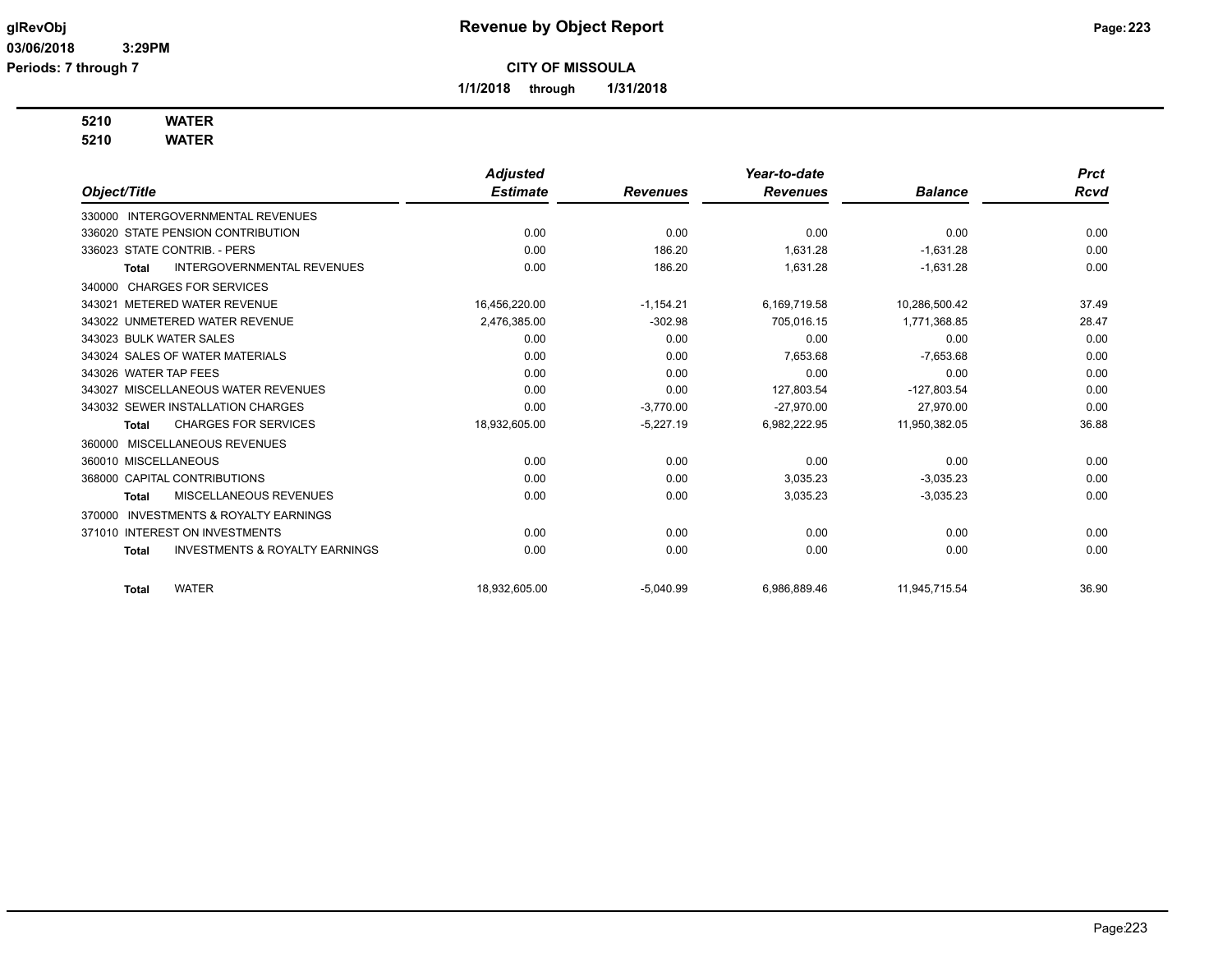**1/1/2018 through 1/31/2018**

**5210 WATER**

|                                                           | <b>Adjusted</b> |                 | Year-to-date    |                | <b>Prct</b> |
|-----------------------------------------------------------|-----------------|-----------------|-----------------|----------------|-------------|
| Object/Title                                              | <b>Estimate</b> | <b>Revenues</b> | <b>Revenues</b> | <b>Balance</b> | Rcvd        |
| <b>INTERGOVERNMENTAL REVENUES</b><br>330000               |                 |                 |                 |                |             |
| 336020 STATE PENSION CONTRIBUTION                         | 0.00            | 0.00            | 0.00            | 0.00           | 0.00        |
| 336023 STATE CONTRIB. - PERS                              | 0.00            | 186.20          | 1,631.28        | $-1,631.28$    | 0.00        |
| <b>INTERGOVERNMENTAL REVENUES</b><br><b>Total</b>         | 0.00            | 186.20          | 1,631.28        | $-1,631.28$    | 0.00        |
| 340000 CHARGES FOR SERVICES                               |                 |                 |                 |                |             |
| 343021 METERED WATER REVENUE                              | 16,456,220.00   | $-1,154.21$     | 6,169,719.58    | 10,286,500.42  | 37.49       |
| 343022 UNMETERED WATER REVENUE                            | 2,476,385.00    | $-302.98$       | 705,016.15      | 1,771,368.85   | 28.47       |
| 343023 BULK WATER SALES                                   | 0.00            | 0.00            | 0.00            | 0.00           | 0.00        |
| 343024 SALES OF WATER MATERIALS                           | 0.00            | 0.00            | 7,653.68        | $-7,653.68$    | 0.00        |
| 343026 WATER TAP FEES                                     | 0.00            | 0.00            | 0.00            | 0.00           | 0.00        |
| 343027 MISCELLANEOUS WATER REVENUES                       | 0.00            | 0.00            | 127,803.54      | $-127,803.54$  | 0.00        |
| 343032 SEWER INSTALLATION CHARGES                         | 0.00            | $-3,770.00$     | $-27,970.00$    | 27,970.00      | 0.00        |
| <b>CHARGES FOR SERVICES</b><br><b>Total</b>               | 18,932,605.00   | $-5,227.19$     | 6,982,222.95    | 11,950,382.05  | 36.88       |
| 360000 MISCELLANEOUS REVENUES                             |                 |                 |                 |                |             |
| 360010 MISCELLANEOUS                                      | 0.00            | 0.00            | 0.00            | 0.00           | 0.00        |
| 368000 CAPITAL CONTRIBUTIONS                              | 0.00            | 0.00            | 3,035.23        | $-3,035.23$    | 0.00        |
| <b>MISCELLANEOUS REVENUES</b><br><b>Total</b>             | 0.00            | 0.00            | 3,035.23        | $-3,035.23$    | 0.00        |
| <b>INVESTMENTS &amp; ROYALTY EARNINGS</b><br>370000       |                 |                 |                 |                |             |
| 371010 INTEREST ON INVESTMENTS                            | 0.00            | 0.00            | 0.00            | 0.00           | 0.00        |
| <b>INVESTMENTS &amp; ROYALTY EARNINGS</b><br><b>Total</b> | 0.00            | 0.00            | 0.00            | 0.00           | 0.00        |
| <b>WATER</b><br><b>Total</b>                              | 18,932,605.00   | $-5,040.99$     | 6,986,889.46    | 11,945,715.54  | 36.90       |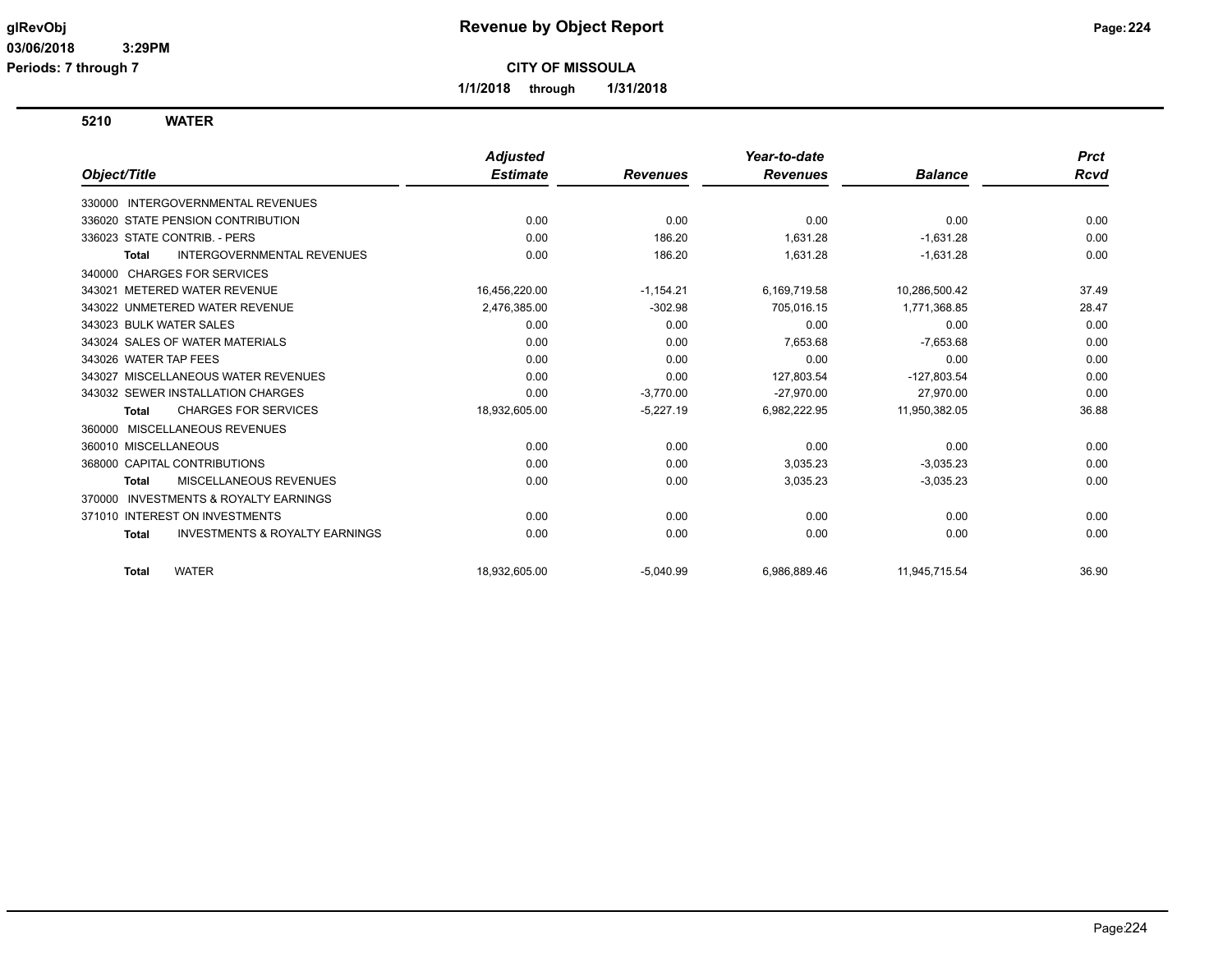**1/1/2018 through 1/31/2018**

**5215 WATER LOAN FUND**

**5215 WATER LOAN FUND**

|                                                    | <b>Adjusted</b> |                 | Year-to-date    |                | Prct        |
|----------------------------------------------------|-----------------|-----------------|-----------------|----------------|-------------|
| Object/Title                                       | <b>Estimate</b> | <b>Revenues</b> | <b>Revenues</b> | <b>Balance</b> | <b>Rcvd</b> |
| 340000 CHARGES FOR SERVICES                        |                 |                 |                 |                |             |
| 343021 *** Title Not Found ***                     | 0.00            | 0.00            | 0.00            | 0.00           | 0.00        |
| <b>CHARGES FOR SERVICES</b><br>Total               | 0.00            | 0.00            | 0.00            | 0.00           | 0.00        |
| 360000 MISCELLANEOUS REVENUES                      |                 |                 |                 |                |             |
| 360010 MISCELLANEOUS                               | 0.00            | 0.00            | 0.00            | 0.00           | 0.00        |
| <b>MISCELLANEOUS REVENUES</b><br>Total             | 0.00            | 0.00            | 0.00            | 0.00           | 0.00        |
| 370000 INVESTMENTS & ROYALTY EARNINGS              |                 |                 |                 |                |             |
| 371010 INTEREST ON INVESTMENTS                     | 0.00            | 0.00            | 0.00            | 0.00           | 0.00        |
| 371020 GAIN/LOSS IN MARKET VALUE OF INVESTMENTS    | 0.00            | 0.00            | 0.00            | 0.00           | 0.00        |
| <b>INVESTMENTS &amp; ROYALTY EARNINGS</b><br>Total | 0.00            | 0.00            | 0.00            | 0.00           | 0.00        |
| <b>WATER LOAN FUND</b><br><b>Total</b>             | 0.00            | 0.00            | 0.00            | 0.00           | 0.00        |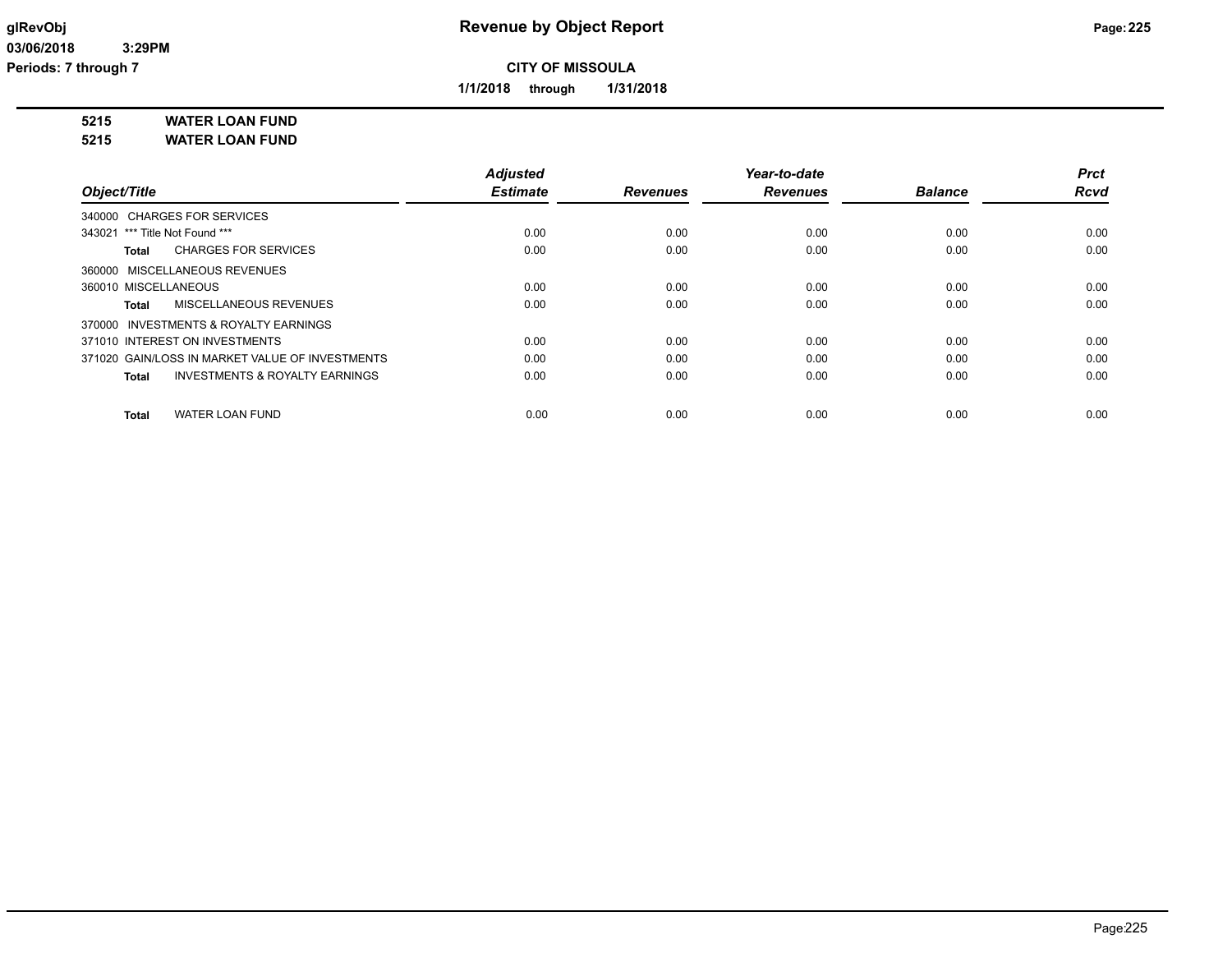**1/1/2018 through 1/31/2018**

### **5215 WATER LOAN FUND**

|                                                           | <b>Adjusted</b> |                 | Year-to-date    |                | <b>Prct</b> |
|-----------------------------------------------------------|-----------------|-----------------|-----------------|----------------|-------------|
| Object/Title                                              | <b>Estimate</b> | <b>Revenues</b> | <b>Revenues</b> | <b>Balance</b> | <b>Rcvd</b> |
| 340000 CHARGES FOR SERVICES                               |                 |                 |                 |                |             |
| 343021 *** Title Not Found ***                            | 0.00            | 0.00            | 0.00            | 0.00           | 0.00        |
| <b>CHARGES FOR SERVICES</b><br>Total                      | 0.00            | 0.00            | 0.00            | 0.00           | 0.00        |
| 360000 MISCELLANEOUS REVENUES                             |                 |                 |                 |                |             |
| 360010 MISCELLANEOUS                                      | 0.00            | 0.00            | 0.00            | 0.00           | 0.00        |
| MISCELLANEOUS REVENUES<br>Total                           | 0.00            | 0.00            | 0.00            | 0.00           | 0.00        |
| 370000 INVESTMENTS & ROYALTY EARNINGS                     |                 |                 |                 |                |             |
| 371010 INTEREST ON INVESTMENTS                            | 0.00            | 0.00            | 0.00            | 0.00           | 0.00        |
| 371020 GAIN/LOSS IN MARKET VALUE OF INVESTMENT            | 0.00            | 0.00            | 0.00            | 0.00           | 0.00        |
| <b>INVESTMENTS &amp; ROYALTY EARNINGS</b><br><b>Total</b> | 0.00            | 0.00            | 0.00            | 0.00           | 0.00        |
| <b>WATER LOAN FUND</b><br><b>Total</b>                    | 0.00            | 0.00            | 0.00            | 0.00           | 0.00        |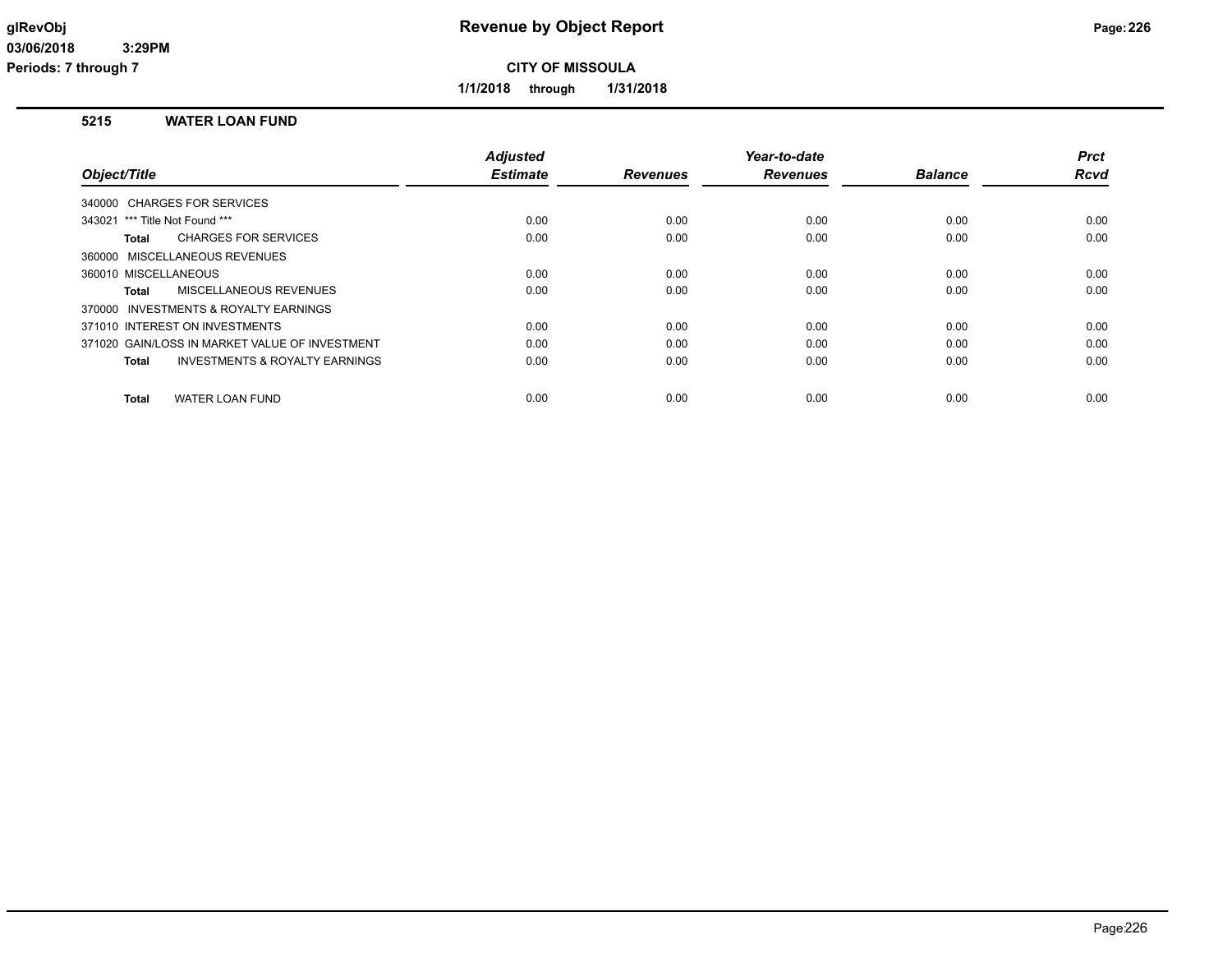**1/1/2018 through 1/31/2018**

**5220 WATER R&D FUND**

**5220 WATER R&D FUND**

|                                                           | <b>Adjusted</b> |                 | Year-to-date    |                | <b>Prct</b> |
|-----------------------------------------------------------|-----------------|-----------------|-----------------|----------------|-------------|
| Object/Title                                              | <b>Estimate</b> | <b>Revenues</b> | <b>Revenues</b> | <b>Balance</b> | <b>Rcvd</b> |
| 340000 CHARGES FOR SERVICES                               |                 |                 |                 |                |             |
| 343032 SEWER INSTALLATION CHARGES                         | 0.00            | 0.00            | 0.00            | 0.00           | 0.00        |
| <b>CHARGES FOR SERVICES</b><br><b>Total</b>               | 0.00            | 0.00            | 0.00            | 0.00           | 0.00        |
| 360000 MISCELLANEOUS REVENUES                             |                 |                 |                 |                |             |
| 360000 MISCELLANEOUS REVENUES                             | 0.00            | 0.00            | 0.00            | 0.00           | 0.00        |
| 360010 MISCELLANEOUS                                      | 0.00            | 0.00            | 0.00            | 0.00           | 0.00        |
| <b>MISCELLANEOUS REVENUES</b><br><b>Total</b>             | 0.00            | 0.00            | 0.00            | 0.00           | 0.00        |
| <b>INVESTMENTS &amp; ROYALTY EARNINGS</b><br>370000       |                 |                 |                 |                |             |
| 371010 INTEREST ON INVESTMENTS                            | 0.00            | 0.00            | 0.00            | 0.00           | 0.00        |
| 371020 GAIN/LOSS IN MARKET VALUE OF INVESTMENTS           | 0.00            | 0.00            | 0.00            | 0.00           | 0.00        |
| <b>INVESTMENTS &amp; ROYALTY EARNINGS</b><br><b>Total</b> | 0.00            | 0.00            | 0.00            | 0.00           | 0.00        |
| OTHER FINANCING SOURCES<br>380000                         |                 |                 |                 |                |             |
| 381090 PROCEEDS FROM CAPITAL LEASE                        | 0.00            | 0.00            | 0.00            | 0.00           | 0.00        |
| OTHER FINANCING SOURCES<br><b>Total</b>                   | 0.00            | 0.00            | 0.00            | 0.00           | 0.00        |
| <b>WATER R&amp;D FUND</b><br><b>Total</b>                 | 0.00            | 0.00            | 0.00            | 0.00           | 0.00        |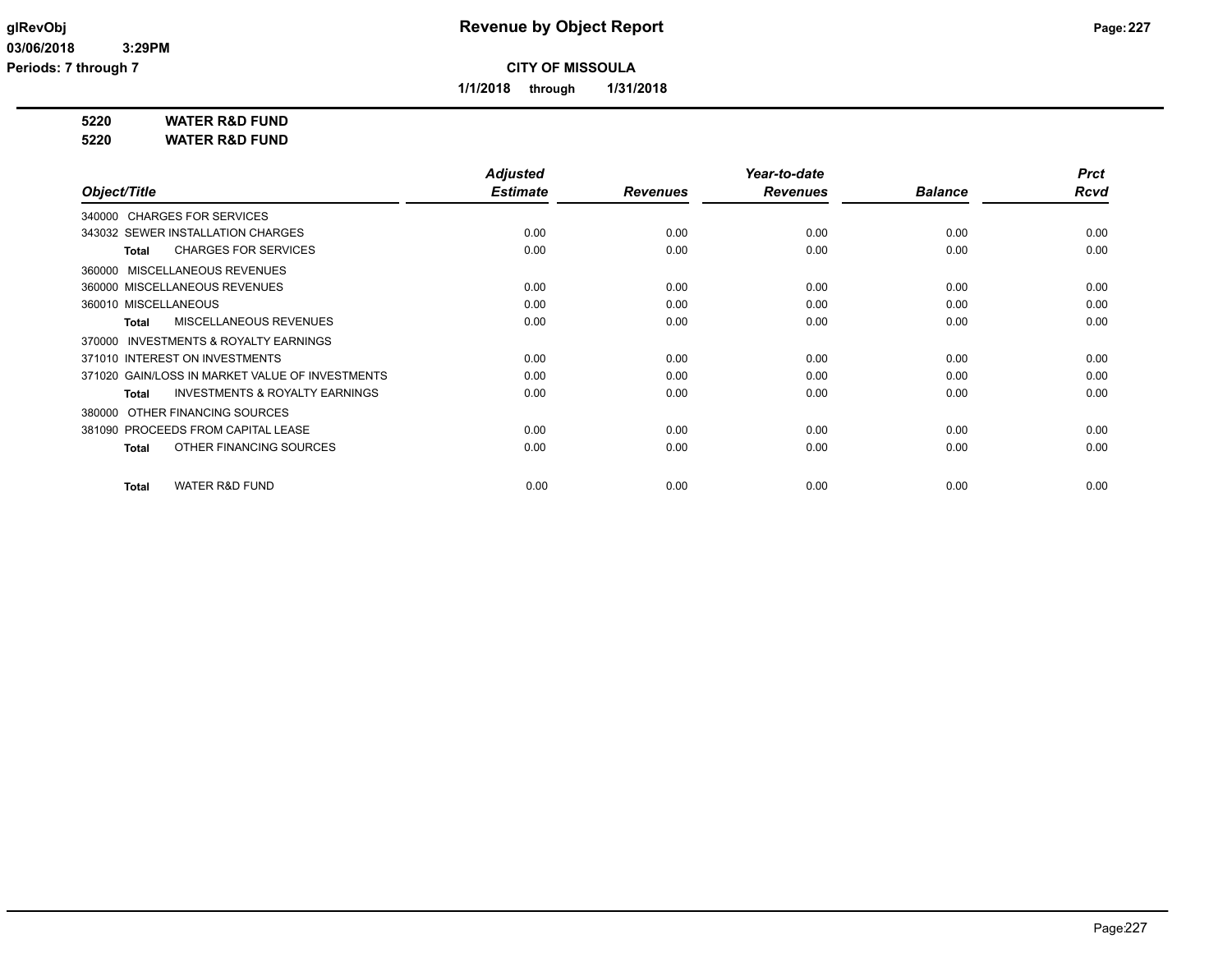**1/1/2018 through 1/31/2018**

### **5220 WATER R&D FUND**

|                                                           | <b>Adjusted</b> |                 | Year-to-date    |                | <b>Prct</b> |
|-----------------------------------------------------------|-----------------|-----------------|-----------------|----------------|-------------|
| Object/Title                                              | <b>Estimate</b> | <b>Revenues</b> | <b>Revenues</b> | <b>Balance</b> | Rcvd        |
| 340000 CHARGES FOR SERVICES                               |                 |                 |                 |                |             |
| 343032 SEWER INSTALLATION CHARGES                         | 0.00            | 0.00            | 0.00            | 0.00           | 0.00        |
| <b>CHARGES FOR SERVICES</b><br><b>Total</b>               | 0.00            | 0.00            | 0.00            | 0.00           | 0.00        |
| 360000 MISCELLANEOUS REVENUES                             |                 |                 |                 |                |             |
| 360000 MISCELLANEOUS REVENUES                             | 0.00            | 0.00            | 0.00            | 0.00           | 0.00        |
| 360010 MISCELLANEOUS                                      | 0.00            | 0.00            | 0.00            | 0.00           | 0.00        |
| MISCELLANEOUS REVENUES<br><b>Total</b>                    | 0.00            | 0.00            | 0.00            | 0.00           | 0.00        |
| INVESTMENTS & ROYALTY EARNINGS<br>370000                  |                 |                 |                 |                |             |
| 371010 INTEREST ON INVESTMENTS                            | 0.00            | 0.00            | 0.00            | 0.00           | 0.00        |
| 371020 GAIN/LOSS IN MARKET VALUE OF INVESTMENT            | 0.00            | 0.00            | 0.00            | 0.00           | 0.00        |
| <b>INVESTMENTS &amp; ROYALTY EARNINGS</b><br><b>Total</b> | 0.00            | 0.00            | 0.00            | 0.00           | 0.00        |
| OTHER FINANCING SOURCES<br>380000                         |                 |                 |                 |                |             |
| 381090 PROCEEDS FROM CAPITAL LEASE                        | 0.00            | 0.00            | 0.00            | 0.00           | 0.00        |
| OTHER FINANCING SOURCES<br><b>Total</b>                   | 0.00            | 0.00            | 0.00            | 0.00           | 0.00        |
|                                                           |                 |                 |                 |                |             |
| <b>WATER R&amp;D FUND</b><br><b>Total</b>                 | 0.00            | 0.00            | 0.00            | 0.00           | 0.00        |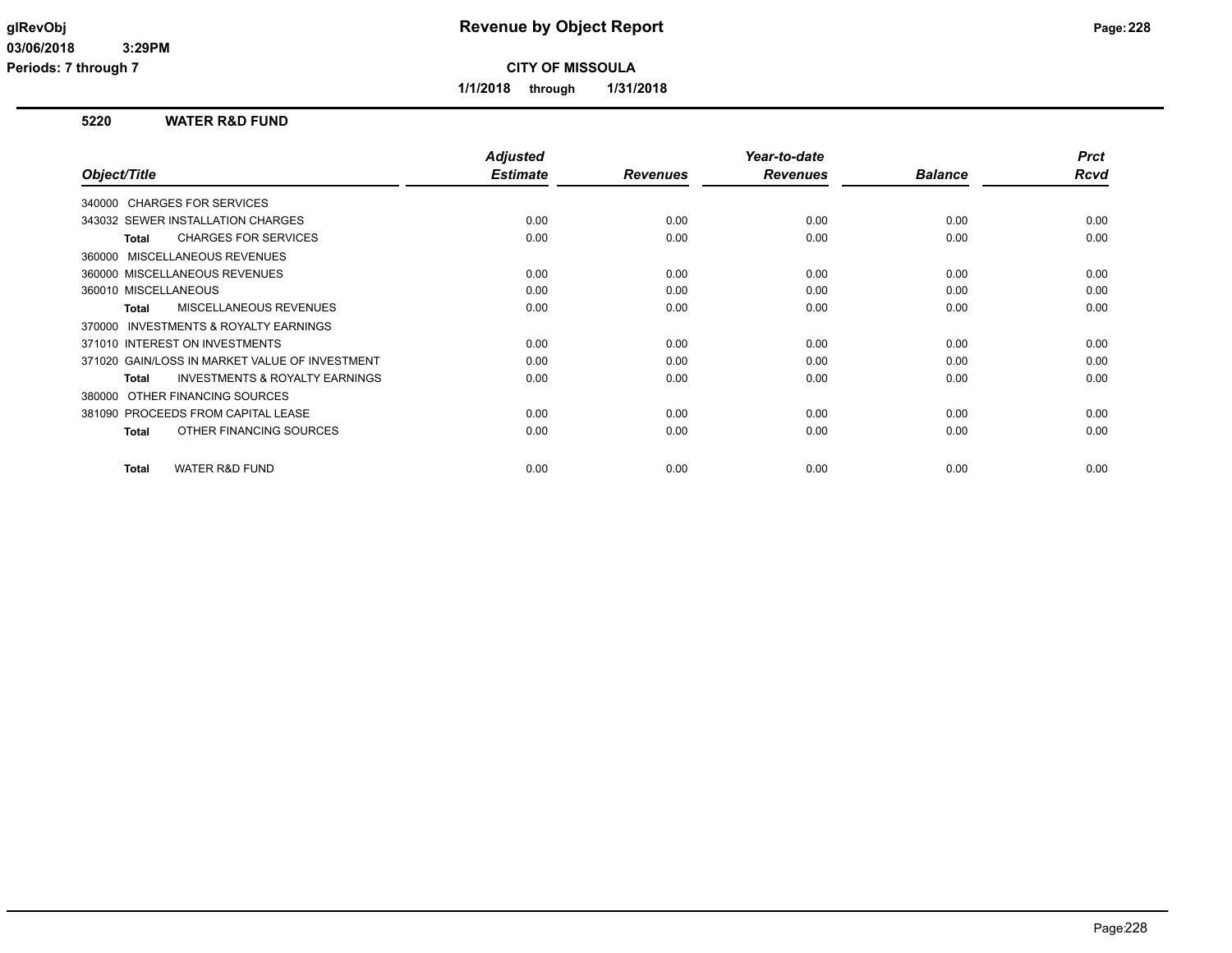**03/06/2018 3:29PM Periods: 7 through 7**

# **glRevObj Revenue by Object Report Page:229**

**CITY OF MISSOULA**

**1/1/2018 through 1/31/2018**

### **5240 WATER CONSTRUCTION FUND**

**5240 WATER CONSTRUCTION FUND**

|                                             | <b>Adjusted</b> | Year-to-date    |                 |                | <b>Prct</b> |
|---------------------------------------------|-----------------|-----------------|-----------------|----------------|-------------|
| Object/Title                                | <b>Estimate</b> | <b>Revenues</b> | <b>Revenues</b> | <b>Balance</b> | <b>Rcvd</b> |
| 340000 CHARGES FOR SERVICES                 |                 |                 |                 |                |             |
| 343026 WATER INSTALLATION CHARGES           | 0.00            | 0.00            | 0.00            | 0.00           | 0.00        |
| <b>CHARGES FOR SERVICES</b><br><b>Total</b> | 0.00            | 0.00            | 0.00            | 0.00           | 0.00        |
| WATER CONSTRUCTION FUND<br>Total            | 0.00            | 0.00            | 0.00            | 0.00           | 0.00        |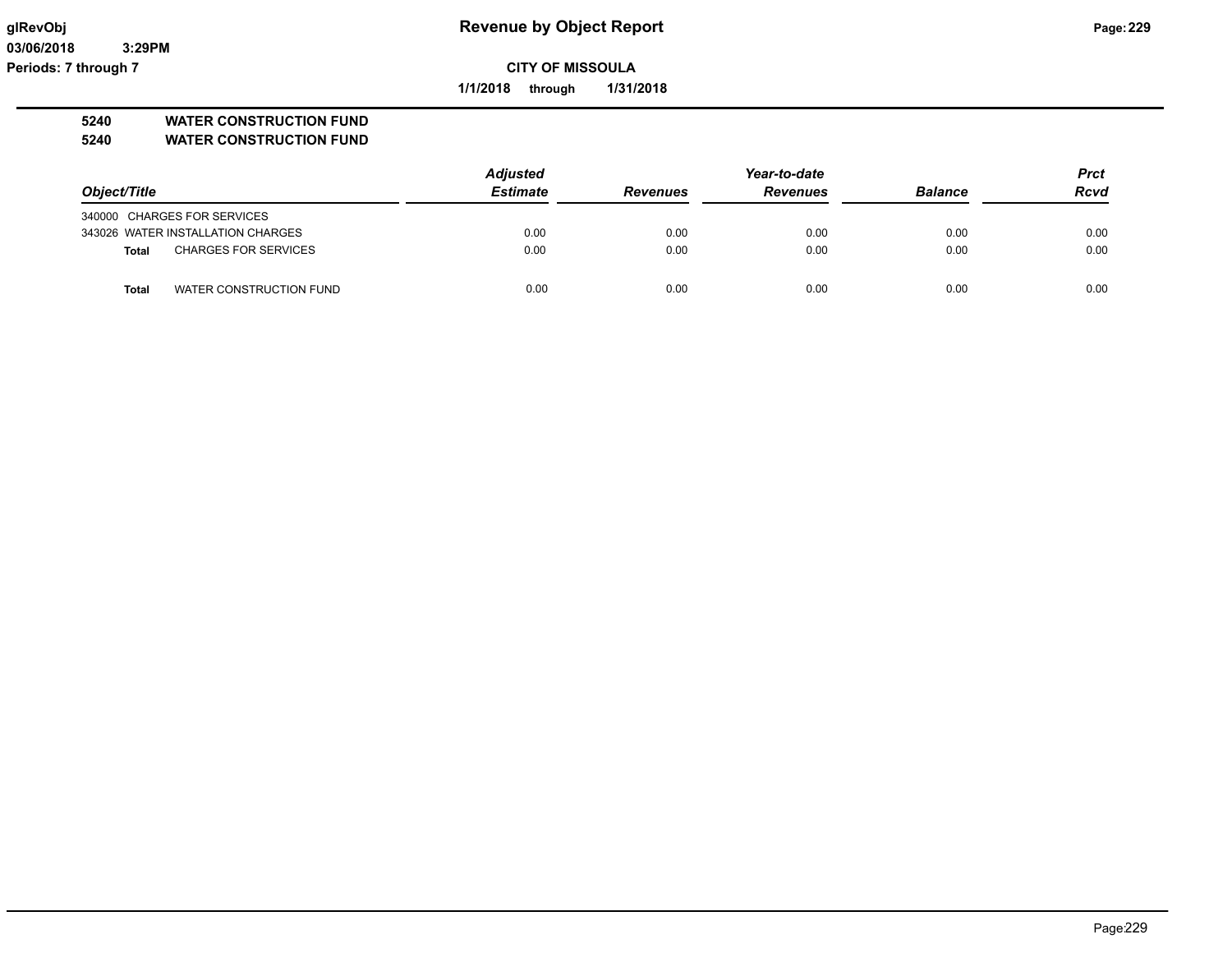**1/1/2018 through 1/31/2018**

### **5240 WATER CONSTRUCTION FUND**

| Object/Title |                                   | <b>Adjusted</b><br>Estimate | <b>Revenues</b> | Year-to-date<br><b>Revenues</b> | <b>Balance</b> | <b>Prct</b><br><b>Rcvd</b> |
|--------------|-----------------------------------|-----------------------------|-----------------|---------------------------------|----------------|----------------------------|
|              | 340000 CHARGES FOR SERVICES       |                             |                 |                                 |                |                            |
|              | 343026 WATER INSTALLATION CHARGES | 0.00                        | 0.00            | 0.00                            | 0.00           | 0.00                       |
| Total        | <b>CHARGES FOR SERVICES</b>       | 0.00                        | 0.00            | 0.00                            | 0.00           | 0.00                       |
| <b>Total</b> | WATER CONSTRUCTION FUND           | 0.00                        | 0.00            | 0.00                            | 0.00           | 0.00                       |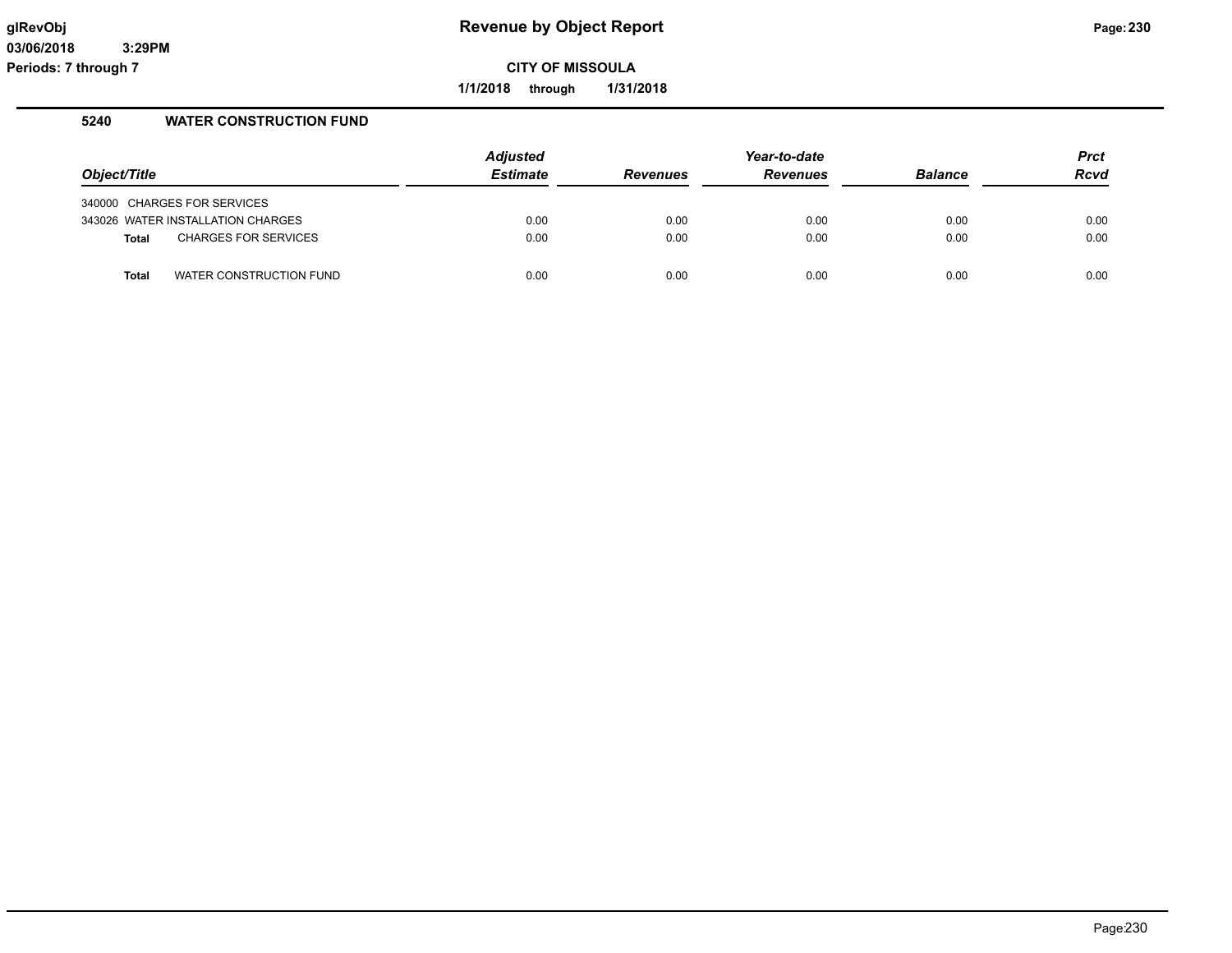**1/1/2018 through 1/31/2018**

**5250 WATER PURCHASE LOAN**

**5250 WATER PURCHASE LOAN**

|                                                 | <b>Adjusted</b> |                 | Year-to-date    |                | <b>Prct</b> |
|-------------------------------------------------|-----------------|-----------------|-----------------|----------------|-------------|
| Object/Title                                    | <b>Estimate</b> | <b>Revenues</b> | <b>Revenues</b> | <b>Balance</b> | <b>Rcvd</b> |
| 370000 INVESTMENTS & ROYALTY EARNINGS           |                 |                 |                 |                |             |
| 371010 INTEREST ON INVESTMENTS                  | 0.00            | 0.00            | 0.00            | 0.00           | 0.00        |
| 371020 GAIN/LOSS IN MARKET VALUE OF INVESTMENTS | 0.00            | 0.00            | 0.00            | 0.00           | 0.00        |
| INVESTMENTS & ROYALTY EARNINGS<br>Total         | 0.00            | 0.00            | 0.00            | 0.00           | 0.00        |
|                                                 |                 |                 |                 |                |             |
| WATER PURCHASE LOAN<br>Total                    | 0.00            | 0.00            | 0.00            | 0.00           | 0.00        |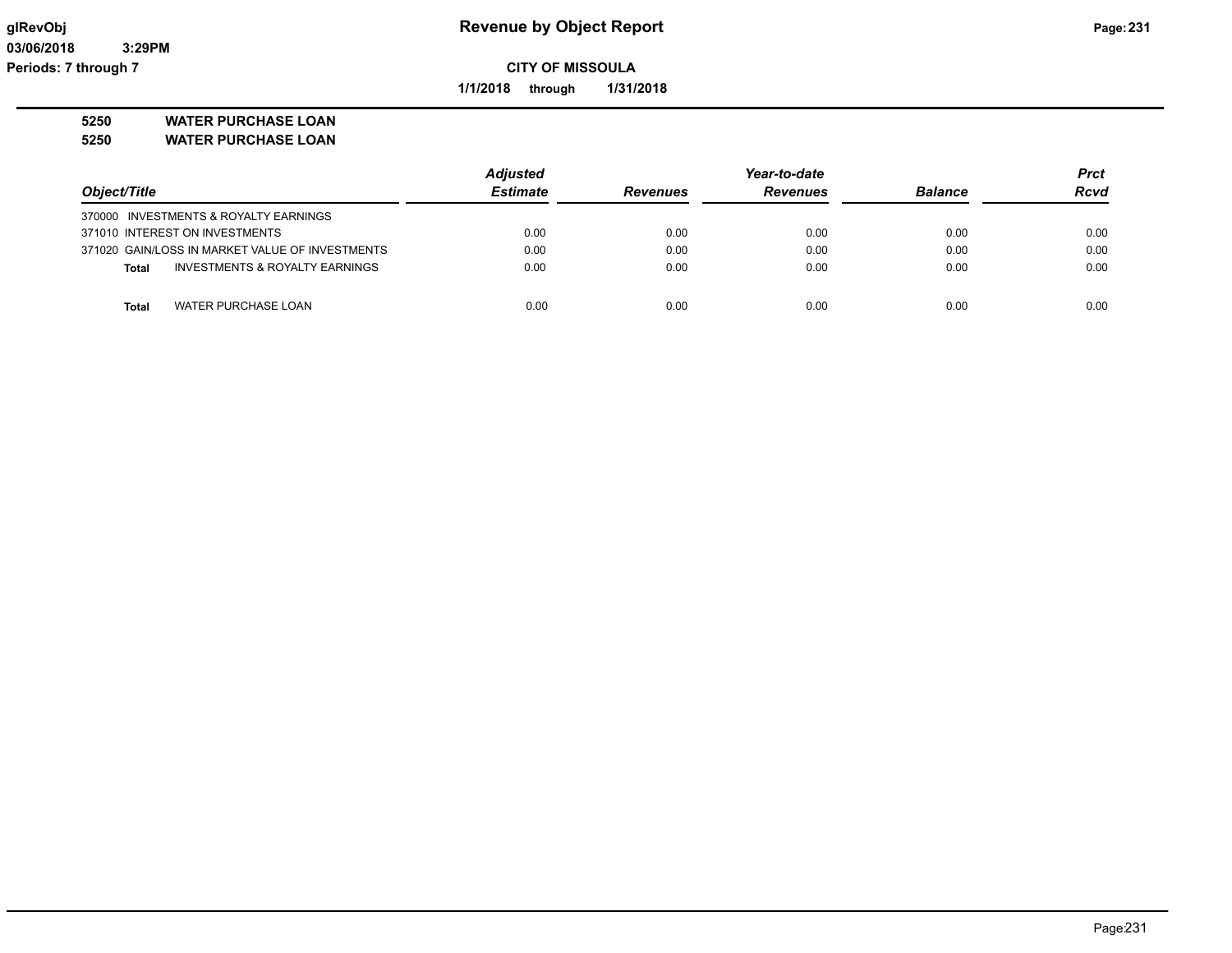**1/1/2018 through 1/31/2018**

### **5250 WATER PURCHASE LOAN**

|                                                | <b>Adjusted</b> |                 | Year-to-date    |                | <b>Prct</b> |
|------------------------------------------------|-----------------|-----------------|-----------------|----------------|-------------|
| Object/Title                                   | <b>Estimate</b> | <b>Revenues</b> | <b>Revenues</b> | <b>Balance</b> | <b>Rcvd</b> |
| 370000 INVESTMENTS & ROYALTY EARNINGS          |                 |                 |                 |                |             |
| 371010 INTEREST ON INVESTMENTS                 | 0.00            | 0.00            | 0.00            | 0.00           | 0.00        |
| 371020 GAIN/LOSS IN MARKET VALUE OF INVESTMENT | 0.00            | 0.00            | 0.00            | 0.00           | 0.00        |
| INVESTMENTS & ROYALTY EARNINGS<br><b>Total</b> | 0.00            | 0.00            | 0.00            | 0.00           | 0.00        |
|                                                |                 |                 |                 |                |             |
| WATER PURCHASE LOAN<br><b>Total</b>            | 0.00            | 0.00            | 0.00            | 0.00           | 0.00        |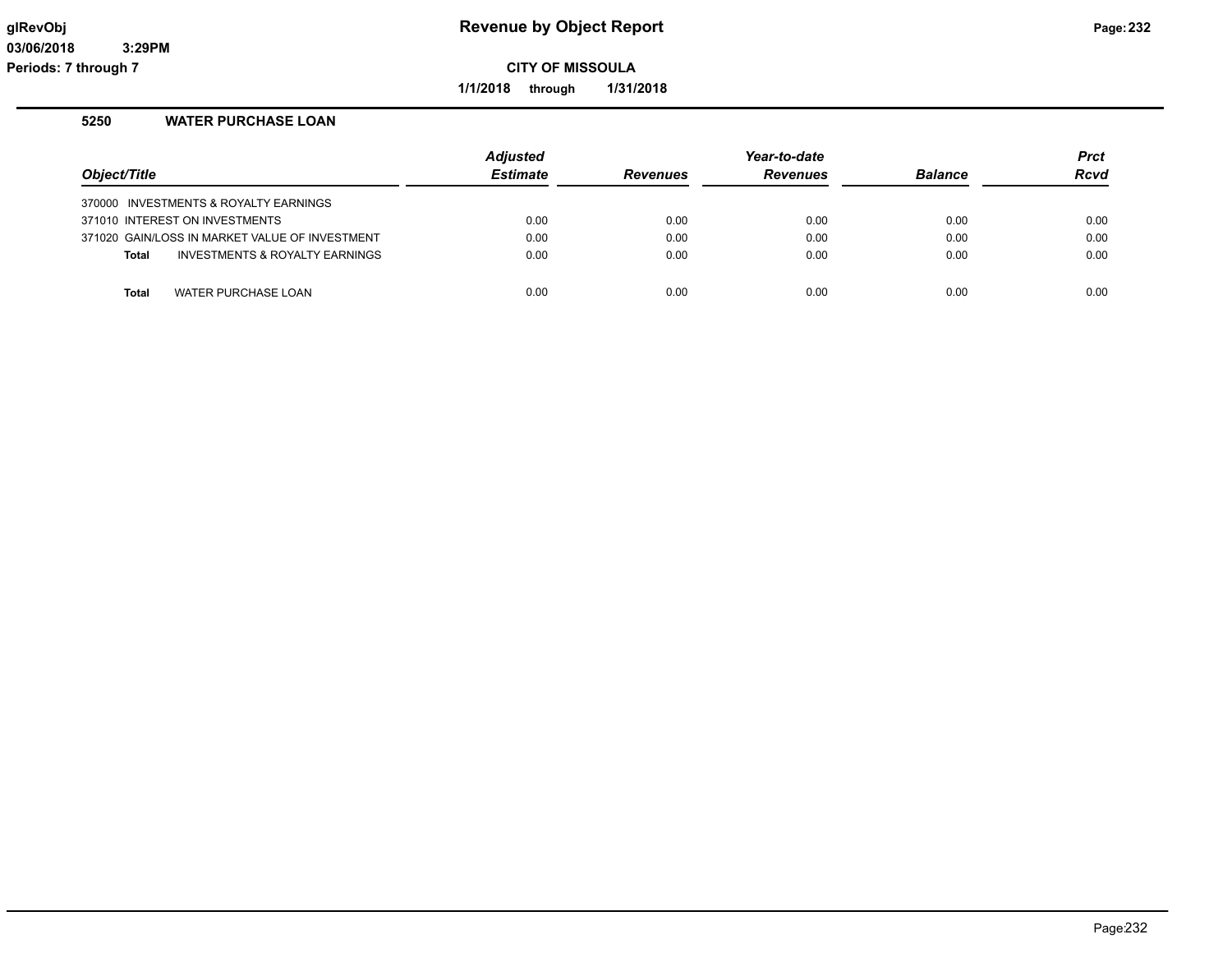**1/1/2018 through 1/31/2018**

### **5251 WATER PURCHASE LOAN RESERVE**

**5251 WATER PURCHASE LOAN RESERVE**

|                                                    | <b>Adjusted</b> |                 | Year-to-date    |                | <b>Prct</b> |
|----------------------------------------------------|-----------------|-----------------|-----------------|----------------|-------------|
| Object/Title                                       | <b>Estimate</b> | <b>Revenues</b> | <b>Revenues</b> | <b>Balance</b> | <b>Rcvd</b> |
| 360000 MISCELLANEOUS REVENUES                      |                 |                 |                 |                |             |
| 360010 MISCELLANEOUS                               | 0.00            | 0.00            | 0.00            | 0.00           | 0.00        |
| MISCELLANEOUS REVENUES<br><b>Total</b>             | 0.00            | 0.00            | 0.00            | 0.00           | 0.00        |
| 370000 INVESTMENTS & ROYALTY EARNINGS              |                 |                 |                 |                |             |
| 371010 INTEREST ON INVESTMENTS                     | 0.00            | 0.00            | 0.00            | 0.00           | 0.00        |
| 371020 GAIN/LOSS IN MARKET VALUE OF INVESTMENTS    | 0.00            | 0.00            | 0.00            | 0.00           | 0.00        |
| <b>INVESTMENTS &amp; ROYALTY EARNINGS</b><br>Total | 0.00            | 0.00            | 0.00            | 0.00           | 0.00        |
| 380000 OTHER FINANCING SOURCES                     |                 |                 |                 |                |             |
| 383042 TRANSFERS FROM OTHER FUNDS                  | 0.00            | 0.00            | 0.00            | 0.00           | 0.00        |
| OTHER FINANCING SOURCES<br><b>Total</b>            | 0.00            | 0.00            | 0.00            | 0.00           | 0.00        |
| WATER PURCHASE LOAN RESERVE<br><b>Total</b>        | 0.00            | 0.00            | 0.00            | 0.00           | 0.00        |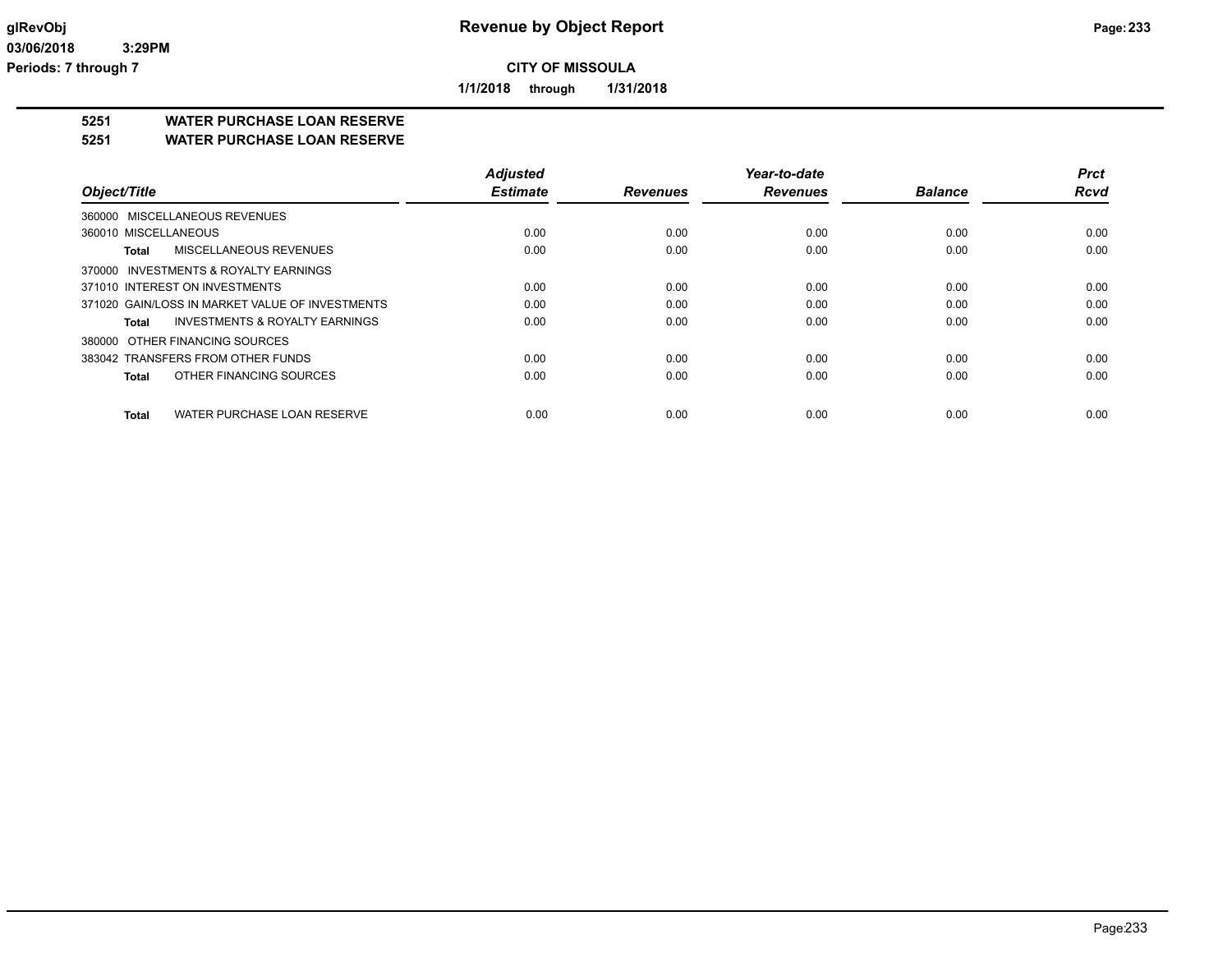**1/1/2018 through 1/31/2018**

### **5251 WATER PURCHASE LOAN RESERVE**

|                                                | <b>Adjusted</b> |                 | Year-to-date    |                | <b>Prct</b> |
|------------------------------------------------|-----------------|-----------------|-----------------|----------------|-------------|
| Object/Title                                   | <b>Estimate</b> | <b>Revenues</b> | <b>Revenues</b> | <b>Balance</b> | Rcvd        |
| MISCELLANEOUS REVENUES<br>360000               |                 |                 |                 |                |             |
| 360010 MISCELLANEOUS                           | 0.00            | 0.00            | 0.00            | 0.00           | 0.00        |
| MISCELLANEOUS REVENUES<br>Total                | 0.00            | 0.00            | 0.00            | 0.00           | 0.00        |
| 370000 INVESTMENTS & ROYALTY EARNINGS          |                 |                 |                 |                |             |
| 371010 INTEREST ON INVESTMENTS                 | 0.00            | 0.00            | 0.00            | 0.00           | 0.00        |
| 371020 GAIN/LOSS IN MARKET VALUE OF INVESTMENT | 0.00            | 0.00            | 0.00            | 0.00           | 0.00        |
| INVESTMENTS & ROYALTY EARNINGS<br>Total        | 0.00            | 0.00            | 0.00            | 0.00           | 0.00        |
| 380000 OTHER FINANCING SOURCES                 |                 |                 |                 |                |             |
| 383042 TRANSFERS FROM OTHER FUNDS              | 0.00            | 0.00            | 0.00            | 0.00           | 0.00        |
| OTHER FINANCING SOURCES<br>Total               | 0.00            | 0.00            | 0.00            | 0.00           | 0.00        |
| WATER PURCHASE LOAN RESERVE<br>Total           | 0.00            | 0.00            | 0.00            | 0.00           | 0.00        |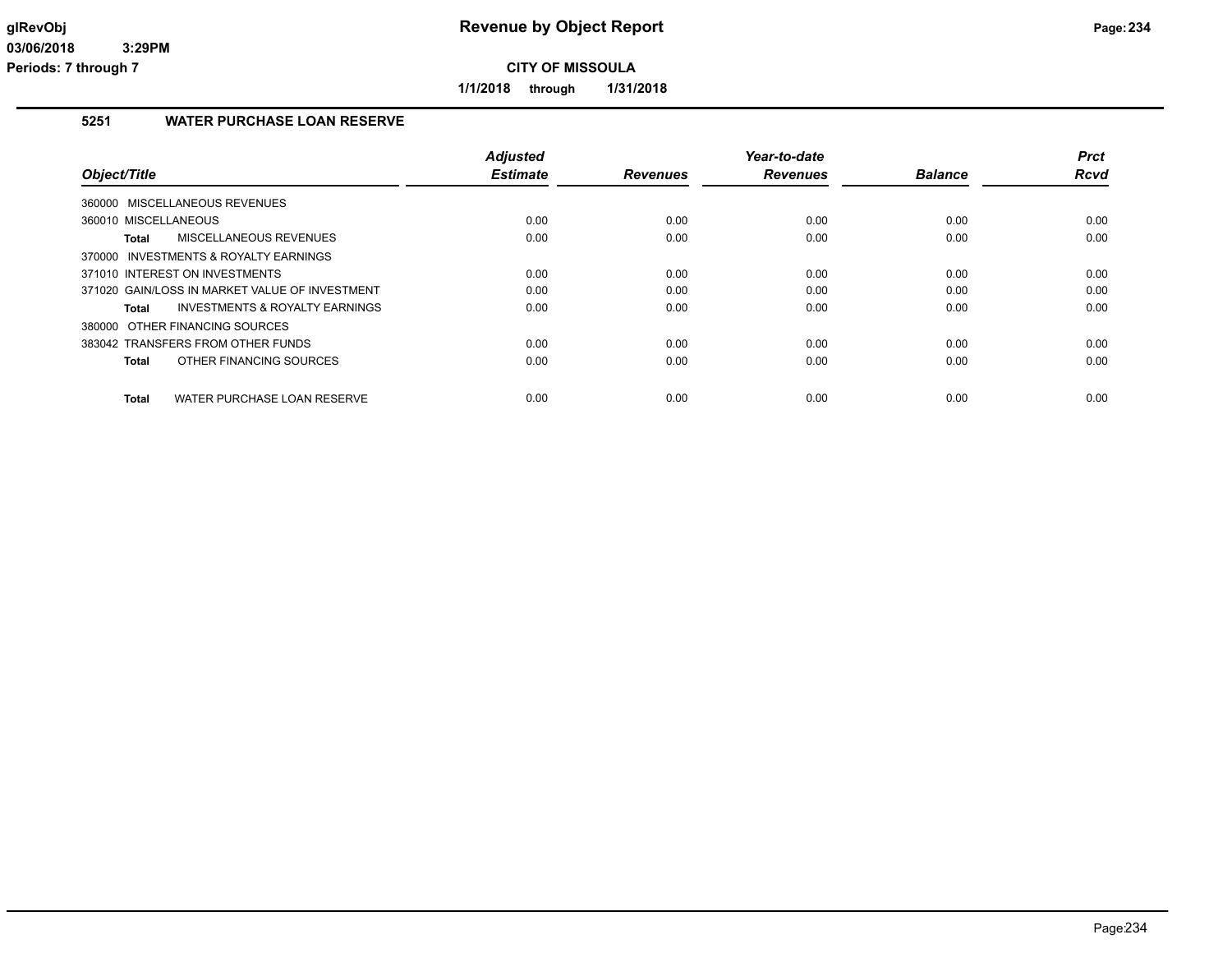**1/1/2018 through 1/31/2018**

# **5310 SEWER OPERATING BUDGET FUND**

#### **5310 SEWER OPERATING BUDGET FUND**

|                                                           | <b>Adjusted</b> |                 | Year-to-date    |                | <b>Prct</b> |
|-----------------------------------------------------------|-----------------|-----------------|-----------------|----------------|-------------|
| Object/Title                                              | <b>Estimate</b> | <b>Revenues</b> | <b>Revenues</b> | <b>Balance</b> | <b>Rcvd</b> |
| 320000 LICENSES & PERMITS                                 |                 |                 |                 |                |             |
| 323027 HAULER PERMITS                                     | 0.00            | 0.00            | 0.00            | 0.00           | 0.00        |
| <b>LICENSES &amp; PERMITS</b><br>Total                    | 0.00            | 0.00            | 0.00            | 0.00           | 0.00        |
| 330000 INTERGOVERNMENTAL REVENUES                         |                 |                 |                 |                |             |
| 334071 DEQ/RIVER WATER SAMPLING                           | 0.00            | 0.00            | 0.00            | 0.00           | 0.00        |
| 336020 STATE PENSION CONTRIBUTION                         | 0.00            | 0.00            | 0.00            | 0.00           | 0.00        |
| 336023 STATE CONTRIB. - PERS                              | 0.00            | 0.00            | $-1.51$         | 1.51           | 0.00        |
| <b>INTERGOVERNMENTAL REVENUES</b><br><b>Total</b>         | 0.00            | 0.00            | $-1.51$         | 1.51           | 0.00        |
| 340000 CHARGES FOR SERVICES                               |                 |                 |                 |                |             |
| 343018 SALE/MILLING OF WOOD                               | 0.00            | 0.00            | 0.00            | 0.00           | 0.00        |
| 343032 SEWER INSTALLATION CHARGES                         | 0.00            | 0.00            | 0.00            | 0.00           | 0.00        |
| 343035 SALE OF SEWER MATERIALS AND SUPPLIES               | 0.00            | 0.00            | 0.00            | 0.00           | 0.00        |
| 343039 DISPOSAL FEES                                      | 0.00            | 0.00            | 0.00            | 0.00           | 0.00        |
| 343041 COMPOST TIPPING FEES                               | 0.00            | 82.00           | 82.00           | $-82.00$       | 0.00        |
| 343045 COMPOST SALES                                      | 0.00            | 0.00            | 0.00            | 0.00           | 0.00        |
| 343046 COMPOST DELIVERY CHARGE                            | 0.00            | 0.00            | 0.00            | 0.00           | 0.00        |
| <b>CHARGES FOR SERVICES</b><br><b>Total</b>               | 0.00            | 82.00           | 82.00           | $-82.00$       | 0.00        |
| 360000 MISCELLANEOUS REVENUES                             |                 |                 |                 |                |             |
| 360010 MISCELLANEOUS                                      | 0.00            | 0.00            | 0.00            | 0.00           | 0.00        |
| 360030 CONTRIBUTIONS FROM PROPERTY OWNERS                 | 0.00            | 0.00            | 0.00            | 0.00           | 0.00        |
| 363040 PENALTY AND INTEREST                               | 0.00            | 0.00            | 0.00            | 0.00           | 0.00        |
| 364012 SALE OF SURPLUS PROPERTY                           | 0.00            | 0.00            | 0.00            | 0.00           | 0.00        |
| MISCELLANEOUS REVENUES<br><b>Total</b>                    | 0.00            | 0.00            | 0.00            | 0.00           | 0.00        |
| 370000 INVESTMENTS & ROYALTY EARNINGS                     |                 |                 |                 |                |             |
| 371010 INTEREST ON INVESTMENTS                            | 0.00            | 0.00            | 0.00            | 0.00           | 0.00        |
| 371020 GAIN/LOSS IN MARKET VALUE OF INVESTMENTS           | 0.00            | 0.00            | 0.00            | 0.00           | 0.00        |
| <b>INVESTMENTS &amp; ROYALTY EARNINGS</b><br><b>Total</b> | 0.00            | 0.00            | 0.00            | 0.00           | 0.00        |
| 380000 OTHER FINANCING SOURCES                            |                 |                 |                 |                |             |
| 381090 PROCEEDS FROM CAPITAL LEASE                        | 0.00            | 0.00            | 0.00            | 0.00           | 0.00        |
| 382010 SALE OF FIXED ASSETS                               | 0.00            | 0.00            | 0.00            | 0.00           | 0.00        |
| 383024 TRANS FR SEWER CLEARING                            | 0.00            | 0.00            | 0.00            | 0.00           | 0.00        |
| OTHER FINANCING SOURCES<br><b>Total</b>                   | 0.00            | 0.00            | 0.00            | 0.00           | 0.00        |
| SEWER OPERATING BUDGET FUND<br><b>Total</b>               | 0.00            | 82.00           | 80.49           | $-80.49$       | 0.00        |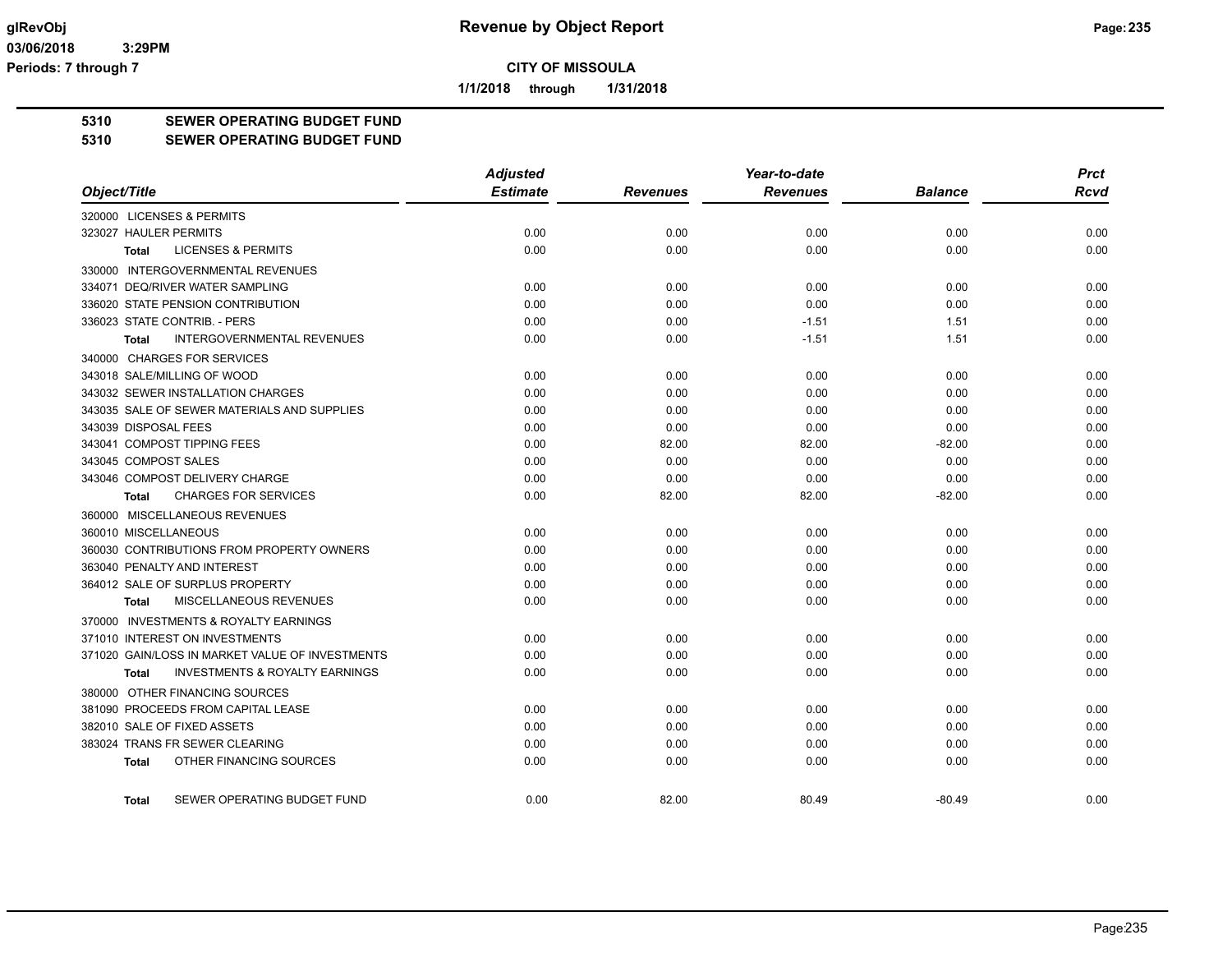**1/1/2018 through 1/31/2018**

### **5310 SEWER OPERATING BUDGET FUND**

|                                                    | <b>Adjusted</b> |                 | Year-to-date    |                | <b>Prct</b> |
|----------------------------------------------------|-----------------|-----------------|-----------------|----------------|-------------|
| Object/Title                                       | <b>Estimate</b> | <b>Revenues</b> | <b>Revenues</b> | <b>Balance</b> | <b>Rcvd</b> |
| 320000 LICENSES & PERMITS                          |                 |                 |                 |                |             |
| 323027 HAULER PERMITS                              | 0.00            | 0.00            | 0.00            | 0.00           | 0.00        |
| <b>LICENSES &amp; PERMITS</b><br>Total             | 0.00            | 0.00            | 0.00            | 0.00           | 0.00        |
| 330000 INTERGOVERNMENTAL REVENUES                  |                 |                 |                 |                |             |
| 334071 DEQ/RIVER WATER SAMPLING                    | 0.00            | 0.00            | 0.00            | 0.00           | 0.00        |
| 336020 STATE PENSION CONTRIBUTION                  | 0.00            | 0.00            | 0.00            | 0.00           | 0.00        |
| 336023 STATE CONTRIB. - PERS                       | 0.00            | 0.00            | $-1.51$         | 1.51           | 0.00        |
| <b>INTERGOVERNMENTAL REVENUES</b><br>Total         | 0.00            | 0.00            | $-1.51$         | 1.51           | 0.00        |
| 340000 CHARGES FOR SERVICES                        |                 |                 |                 |                |             |
| 343018 SALE/MILLING OF WOOD                        | 0.00            | 0.00            | 0.00            | 0.00           | 0.00        |
| 343032 SEWER INSTALLATION CHARGES                  | 0.00            | 0.00            | 0.00            | 0.00           | 0.00        |
| 343035 SALE OF SEWER MATERIALS AND SUPPLIES        | 0.00            | 0.00            | 0.00            | 0.00           | 0.00        |
| 343039 DISPOSAL FEES                               | 0.00            | 0.00            | 0.00            | 0.00           | 0.00        |
| 343041 COMPOST TIPPING FEES                        | 0.00            | 82.00           | 82.00           | $-82.00$       | 0.00        |
| 343045 COMPOST SALES                               | 0.00            | 0.00            | 0.00            | 0.00           | 0.00        |
| 343046 COMPOST DELIVERY CHARGE                     | 0.00            | 0.00            | 0.00            | 0.00           | 0.00        |
| <b>CHARGES FOR SERVICES</b><br>Total               | 0.00            | 82.00           | 82.00           | $-82.00$       | 0.00        |
| 360000 MISCELLANEOUS REVENUES                      |                 |                 |                 |                |             |
| 360010 MISCELLANEOUS                               | 0.00            | 0.00            | 0.00            | 0.00           | 0.00        |
| 360030 CONTRIBUTIONS FROM PROPERTY OWNERS          | 0.00            | 0.00            | 0.00            | 0.00           | 0.00        |
| 363040 PENALTY AND INTEREST                        | 0.00            | 0.00            | 0.00            | 0.00           | 0.00        |
| 364012 SALE OF SURPLUS PROPERTY                    | 0.00            | 0.00            | 0.00            | 0.00           | 0.00        |
| MISCELLANEOUS REVENUES<br>Total                    | 0.00            | 0.00            | 0.00            | 0.00           | 0.00        |
| 370000 INVESTMENTS & ROYALTY EARNINGS              |                 |                 |                 |                |             |
| 371010 INTEREST ON INVESTMENTS                     | 0.00            | 0.00            | 0.00            | 0.00           | 0.00        |
| 371020 GAIN/LOSS IN MARKET VALUE OF INVESTMENT     | 0.00            | 0.00            | 0.00            | 0.00           | 0.00        |
| <b>INVESTMENTS &amp; ROYALTY EARNINGS</b><br>Total | 0.00            | 0.00            | 0.00            | 0.00           | 0.00        |
| 380000 OTHER FINANCING SOURCES                     |                 |                 |                 |                |             |
| 381090 PROCEEDS FROM CAPITAL LEASE                 | 0.00            | 0.00            | 0.00            | 0.00           | 0.00        |
| 382010 SALE OF FIXED ASSETS                        | 0.00            | 0.00            | 0.00            | 0.00           | 0.00        |
| 383024 TRANS FR SEWER CLEARING                     | 0.00            | 0.00            | 0.00            | 0.00           | 0.00        |
| OTHER FINANCING SOURCES<br>Total                   | 0.00            | 0.00            | 0.00            | 0.00           | 0.00        |
| SEWER OPERATING BUDGET FUND<br><b>Total</b>        | 0.00            | 82.00           | 80.49           | $-80.49$       | 0.00        |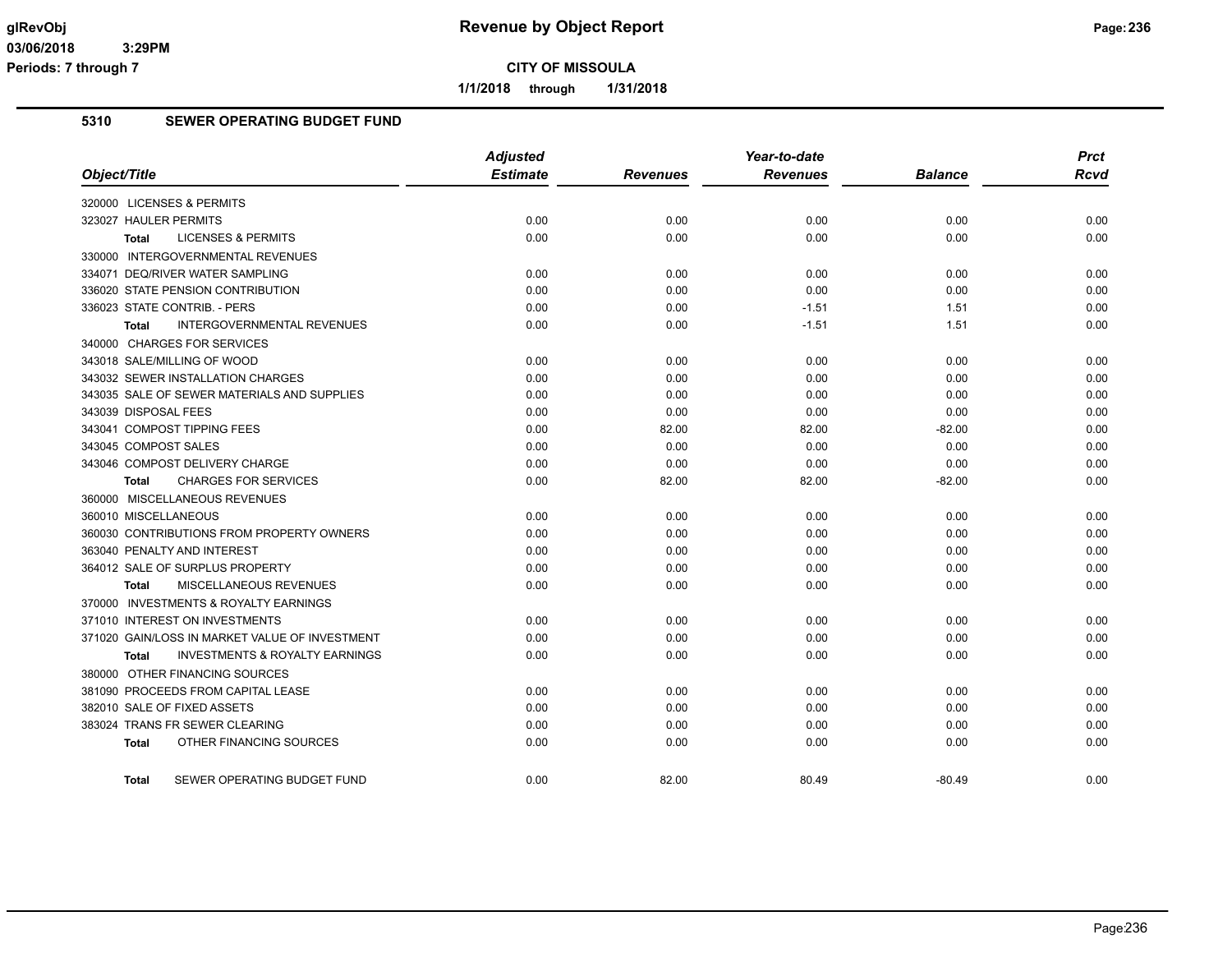**1/1/2018 through 1/31/2018**

### **5311 WASTEWATER UTILITY FUND**

| Object/Title<br><b>Estimate</b><br><b>Revenues</b><br><b>Revenues</b><br><b>Balance</b><br>Rcvd<br>320000 LICENSES & PERMITS<br>323027 HAULER PERMITS<br>1,190.00<br>0.00<br>150.00<br>12.61<br>1,040.00<br><b>LICENSES &amp; PERMITS</b><br>1,190.00<br>0.00<br>150.00<br>1,040.00<br>12.61<br><b>Total</b><br>330000 INTERGOVERNMENTAL REVENUES<br>331990 IRS REIMB/DEBT SVS INTEREST<br>248,879.00<br>0.00<br>115,909.20<br>132,969.80<br>46.57<br>331992 FEDERAL ARRA GRANTS<br>0.00<br>0.00<br>0.00<br>0.00<br>0.00<br>336020 STATE PENSION CONTRIBUTION<br>0.00<br>0.00<br>0.00<br>0.00<br>0.00<br>336023 STATE CONTRIB. - PERS<br>1,250.00<br>119.02<br>1,105.80<br>144.20<br>88.46<br>250,129.00<br>119.02<br>46.78<br><b>INTERGOVERNMENTAL REVENUES</b><br>117,015.00<br>133,114.00<br><b>Total</b><br>340000 CHARGES FOR SERVICES<br>343018 SALE OF MATERIALS<br>0.00<br>0.00<br>1,275.00<br>$-1,275.00$<br>0.00<br>343031 SEWER INSTALLATION CHARGES - DEVLPMNT<br>900,000.00<br>0.00<br>0.00<br>900,000.00<br>0.00 |
|--------------------------------------------------------------------------------------------------------------------------------------------------------------------------------------------------------------------------------------------------------------------------------------------------------------------------------------------------------------------------------------------------------------------------------------------------------------------------------------------------------------------------------------------------------------------------------------------------------------------------------------------------------------------------------------------------------------------------------------------------------------------------------------------------------------------------------------------------------------------------------------------------------------------------------------------------------------------------------------------------------------------------------|
|                                                                                                                                                                                                                                                                                                                                                                                                                                                                                                                                                                                                                                                                                                                                                                                                                                                                                                                                                                                                                                |
|                                                                                                                                                                                                                                                                                                                                                                                                                                                                                                                                                                                                                                                                                                                                                                                                                                                                                                                                                                                                                                |
|                                                                                                                                                                                                                                                                                                                                                                                                                                                                                                                                                                                                                                                                                                                                                                                                                                                                                                                                                                                                                                |
|                                                                                                                                                                                                                                                                                                                                                                                                                                                                                                                                                                                                                                                                                                                                                                                                                                                                                                                                                                                                                                |
|                                                                                                                                                                                                                                                                                                                                                                                                                                                                                                                                                                                                                                                                                                                                                                                                                                                                                                                                                                                                                                |
|                                                                                                                                                                                                                                                                                                                                                                                                                                                                                                                                                                                                                                                                                                                                                                                                                                                                                                                                                                                                                                |
|                                                                                                                                                                                                                                                                                                                                                                                                                                                                                                                                                                                                                                                                                                                                                                                                                                                                                                                                                                                                                                |
|                                                                                                                                                                                                                                                                                                                                                                                                                                                                                                                                                                                                                                                                                                                                                                                                                                                                                                                                                                                                                                |
|                                                                                                                                                                                                                                                                                                                                                                                                                                                                                                                                                                                                                                                                                                                                                                                                                                                                                                                                                                                                                                |
|                                                                                                                                                                                                                                                                                                                                                                                                                                                                                                                                                                                                                                                                                                                                                                                                                                                                                                                                                                                                                                |
|                                                                                                                                                                                                                                                                                                                                                                                                                                                                                                                                                                                                                                                                                                                                                                                                                                                                                                                                                                                                                                |
|                                                                                                                                                                                                                                                                                                                                                                                                                                                                                                                                                                                                                                                                                                                                                                                                                                                                                                                                                                                                                                |
|                                                                                                                                                                                                                                                                                                                                                                                                                                                                                                                                                                                                                                                                                                                                                                                                                                                                                                                                                                                                                                |
| 18,408.25<br>343032 SEWER INSTALLATION CHARGES<br>44,850.00<br>0.00<br>26,441.75<br>41.04                                                                                                                                                                                                                                                                                                                                                                                                                                                                                                                                                                                                                                                                                                                                                                                                                                                                                                                                      |
| 343034 TREATMENT FACILITIES FEES<br>7,867,618.94<br>8,040,674.00<br>3,994,338.57<br>173,055.06<br>97.85                                                                                                                                                                                                                                                                                                                                                                                                                                                                                                                                                                                                                                                                                                                                                                                                                                                                                                                        |
| 343035 SALE OF SEWER MATERIALS AND SUPPLIES<br>0.00<br>10,300.00<br>0.00<br>10,300.00<br>0.00                                                                                                                                                                                                                                                                                                                                                                                                                                                                                                                                                                                                                                                                                                                                                                                                                                                                                                                                  |
| 343037 DELINQUENT SEWER FEES<br>0.00<br>0.00<br>0.00<br>0.00<br>0.00                                                                                                                                                                                                                                                                                                                                                                                                                                                                                                                                                                                                                                                                                                                                                                                                                                                                                                                                                           |
| 343038 P & I TAX LIENS<br>0.00<br>102.18<br>2,115.96<br>$-2,115.96$<br>0.00                                                                                                                                                                                                                                                                                                                                                                                                                                                                                                                                                                                                                                                                                                                                                                                                                                                                                                                                                    |
| 343039 DISPOSAL FEES<br>29,170.00<br>2,193.64<br>7,033.64<br>22,136.36<br>24.11                                                                                                                                                                                                                                                                                                                                                                                                                                                                                                                                                                                                                                                                                                                                                                                                                                                                                                                                                |
| 343041 COMPOST TIPPING FEES<br>659,215.00<br>297,260.00<br>1,309.00<br>361,955.00<br>45.09                                                                                                                                                                                                                                                                                                                                                                                                                                                                                                                                                                                                                                                                                                                                                                                                                                                                                                                                     |
| 343045 COMPOST SALES<br>417,960.00<br>0.00<br>110,845.00<br>307,115.00<br>26.52                                                                                                                                                                                                                                                                                                                                                                                                                                                                                                                                                                                                                                                                                                                                                                                                                                                                                                                                                |
| 343046 COMPOST DELIVERY CHARGE<br>0.00<br>0.00<br>0.00<br>0.00<br>0.00                                                                                                                                                                                                                                                                                                                                                                                                                                                                                                                                                                                                                                                                                                                                                                                                                                                                                                                                                         |
| 1,797,612.21<br><b>CHARGES FOR SERVICES</b><br>10,102,169.00<br>3,997,943.39<br>8,304,556.79<br>82.21<br><b>Total</b>                                                                                                                                                                                                                                                                                                                                                                                                                                                                                                                                                                                                                                                                                                                                                                                                                                                                                                          |
| 360000 MISCELLANEOUS REVENUES                                                                                                                                                                                                                                                                                                                                                                                                                                                                                                                                                                                                                                                                                                                                                                                                                                                                                                                                                                                                  |
| 360010 MISCELLANEOUS<br>0.00<br>0.00<br>0.00<br>0.00<br>0.00                                                                                                                                                                                                                                                                                                                                                                                                                                                                                                                                                                                                                                                                                                                                                                                                                                                                                                                                                                   |
| 360030 CONTRIBUTIONS FROM PROPERTY OWNERS<br>0.00<br>0.00<br>0.00<br>0.00<br>0.00                                                                                                                                                                                                                                                                                                                                                                                                                                                                                                                                                                                                                                                                                                                                                                                                                                                                                                                                              |
| 361200 RADIO TOWER LEASE PAYMENTS<br>5,680.00<br>0.00<br>5,000.00<br>680.00<br>88.03                                                                                                                                                                                                                                                                                                                                                                                                                                                                                                                                                                                                                                                                                                                                                                                                                                                                                                                                           |
| 361201 EKO LAND LEASE<br>0.00<br>0.00<br>0.00<br>0.00<br>0.00                                                                                                                                                                                                                                                                                                                                                                                                                                                                                                                                                                                                                                                                                                                                                                                                                                                                                                                                                                  |
| 363040 PENALTY AND INTEREST<br>0.00<br>215.41<br>1,368.28<br>$-1,368.28$<br>0.00                                                                                                                                                                                                                                                                                                                                                                                                                                                                                                                                                                                                                                                                                                                                                                                                                                                                                                                                               |
| 0.00<br>364012 SALE OF SURPLUS PROPERTY<br>49,500.00<br>697.50<br>48,802.50<br>1.41                                                                                                                                                                                                                                                                                                                                                                                                                                                                                                                                                                                                                                                                                                                                                                                                                                                                                                                                            |
| 365023 NORTHWESTERN ENERGY GRANT<br>100.00<br>0.00<br>0.00<br>100.00<br>0.00                                                                                                                                                                                                                                                                                                                                                                                                                                                                                                                                                                                                                                                                                                                                                                                                                                                                                                                                                   |
| MISCELLANEOUS REVENUES<br>7,065.78<br>12.78<br>55,280.00<br>215.41<br>48,214.22<br><b>Total</b>                                                                                                                                                                                                                                                                                                                                                                                                                                                                                                                                                                                                                                                                                                                                                                                                                                                                                                                                |
| 370000 INVESTMENTS & ROYALTY EARNINGS                                                                                                                                                                                                                                                                                                                                                                                                                                                                                                                                                                                                                                                                                                                                                                                                                                                                                                                                                                                          |
| 371010 INTEREST ON INVESTMENTS<br>0.00<br>0.00<br>0.00<br>0.00<br>0.00                                                                                                                                                                                                                                                                                                                                                                                                                                                                                                                                                                                                                                                                                                                                                                                                                                                                                                                                                         |
| 371020 GAIN/LOSS IN MARKET VALUE OF INVESTMENTS<br>0.00<br>0.00<br>0.00<br>0.00<br>0.00                                                                                                                                                                                                                                                                                                                                                                                                                                                                                                                                                                                                                                                                                                                                                                                                                                                                                                                                        |
| <b>INVESTMENTS &amp; ROYALTY EARNINGS</b><br>0.00<br>0.00<br>0.00<br>0.00<br>0.00<br><b>Total</b>                                                                                                                                                                                                                                                                                                                                                                                                                                                                                                                                                                                                                                                                                                                                                                                                                                                                                                                              |
| 380000 OTHER FINANCING SOURCES                                                                                                                                                                                                                                                                                                                                                                                                                                                                                                                                                                                                                                                                                                                                                                                                                                                                                                                                                                                                 |
| 381010 BOND PROCEEDS<br>0.00<br>0.00<br>0.00<br>0.00<br>0.00                                                                                                                                                                                                                                                                                                                                                                                                                                                                                                                                                                                                                                                                                                                                                                                                                                                                                                                                                                   |
| 381090 PROCEEDS FROM CAPITAL LEASE<br>0.00<br>0.00<br>0.00<br>0.00<br>0.00                                                                                                                                                                                                                                                                                                                                                                                                                                                                                                                                                                                                                                                                                                                                                                                                                                                                                                                                                     |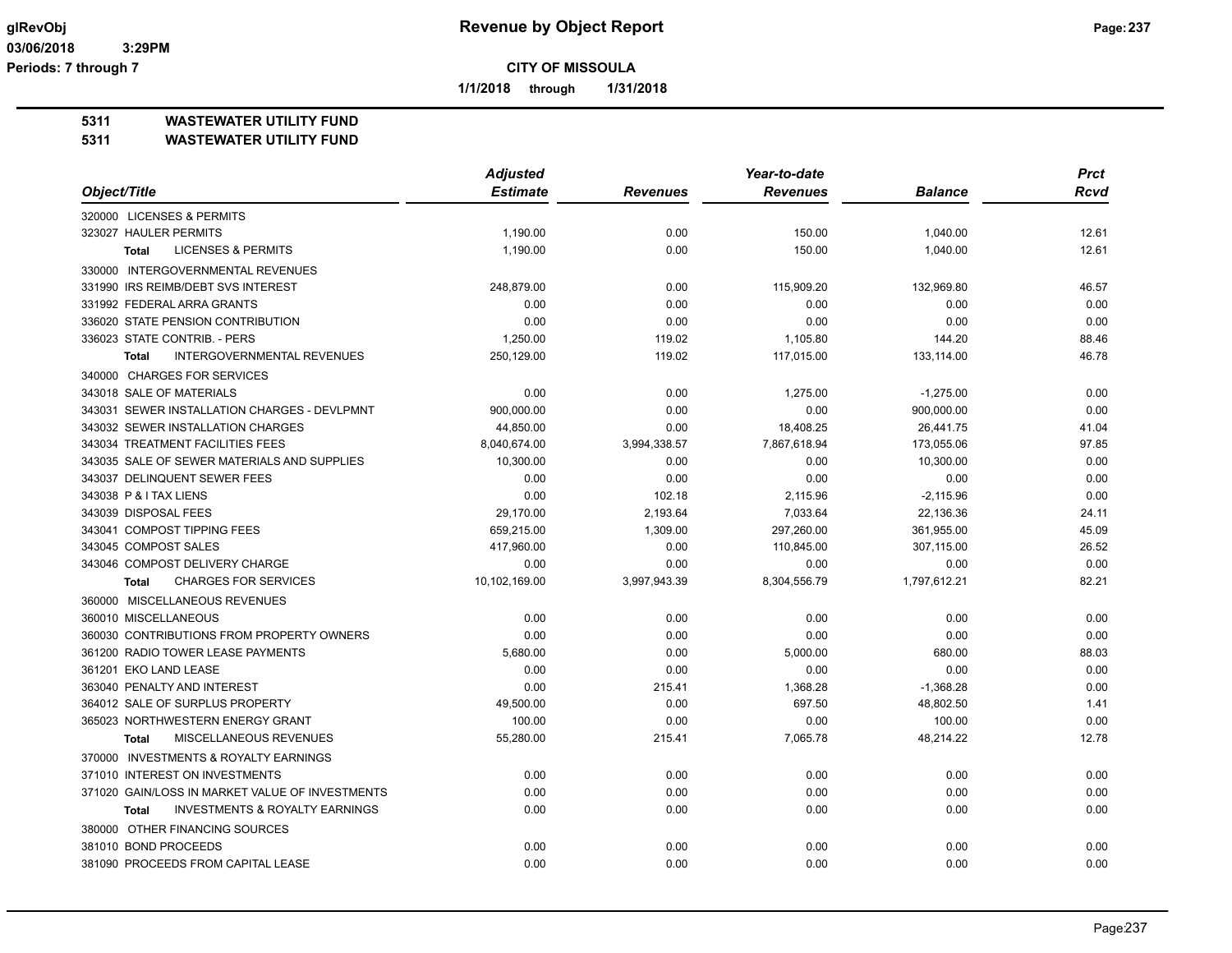**1/1/2018 through 1/31/2018**

# **5311 WASTEWATER UTILITY FUND**

|                                |                                   | <b>Adjusted</b> | Year-to-date    |                 |                | Prct  |
|--------------------------------|-----------------------------------|-----------------|-----------------|-----------------|----------------|-------|
| Object/Title                   |                                   | Estimate        | <b>Revenues</b> | <b>Revenues</b> | <b>Balance</b> | Rcvd  |
| 383034 *** Title Not Found *** |                                   | 369,852.00      | 0.00            | 0.00            | 369.852.00     | 0.00  |
|                                | 383042 TRANSFERS FROM OTHER FUNDS | 0.00            | 0.00            | 0.00            | 0.00           | 0.00  |
| <b>Total</b>                   | OTHER FINANCING SOURCES           | 369.852.00      | 0.00            | 0.00            | 369.852.00     | 0.00  |
| Total                          | WASTEWATER UTILITY FUND           | 10,778,620.00   | 3.998.277.82    | 8.428.787.57    | 2,349,832.43   | 78.20 |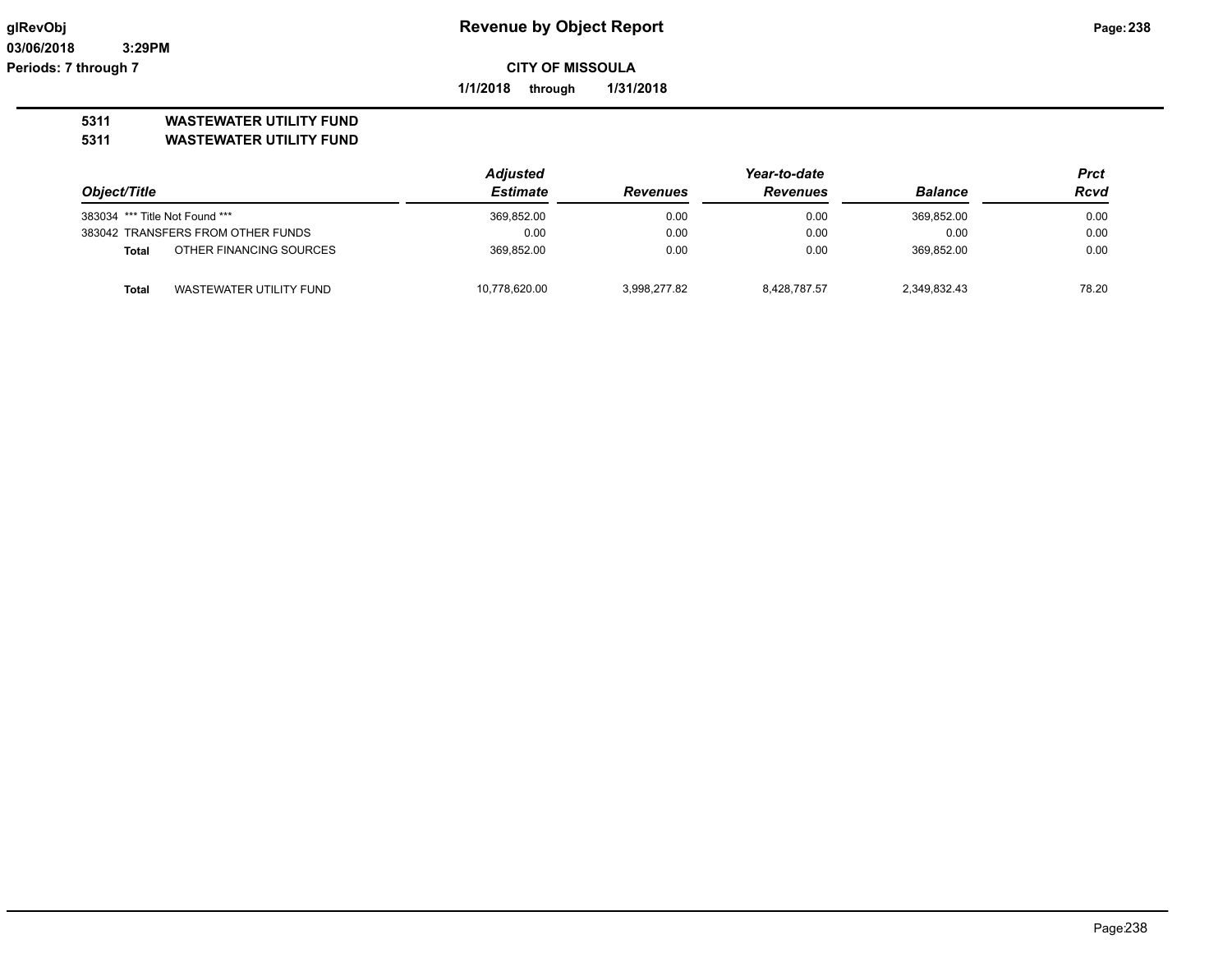**1/1/2018 through 1/31/2018**

|                                                           | <b>Adjusted</b> |                 | Year-to-date    |                | <b>Prct</b> |
|-----------------------------------------------------------|-----------------|-----------------|-----------------|----------------|-------------|
| Object/Title                                              | <b>Estimate</b> | <b>Revenues</b> | <b>Revenues</b> | <b>Balance</b> | <b>Rcvd</b> |
| 320000 LICENSES & PERMITS                                 |                 |                 |                 |                |             |
| 323027 HAULER PERMITS                                     | 1,190.00        | 0.00            | 150.00          | 1,040.00       | 12.61       |
| <b>LICENSES &amp; PERMITS</b><br><b>Total</b>             | 1,190.00        | 0.00            | 150.00          | 1,040.00       | 12.61       |
| 330000 INTERGOVERNMENTAL REVENUES                         |                 |                 |                 |                |             |
| 331990 IRS REIMB/DEBT SVS INTEREST                        | 248,879.00      | 0.00            | 115,909.20      | 132,969.80     | 46.57       |
| 331992 FEDERAL ARRA GRANTS                                | 0.00            | 0.00            | 0.00            | 0.00           | 0.00        |
| 336020 STATE PENSION CONTRIBUTION                         | 0.00            | 0.00            | 0.00            | 0.00           | 0.00        |
| 336023 STATE CONTRIB. - PERS                              | 1,250.00        | 119.02          | 1,105.80        | 144.20         | 88.46       |
| <b>INTERGOVERNMENTAL REVENUES</b><br><b>Total</b>         | 250,129.00      | 119.02          | 117,015.00      | 133,114.00     | 46.78       |
| 340000 CHARGES FOR SERVICES                               |                 |                 |                 |                |             |
| 343018 SALE OF MATERIALS                                  | 0.00            | 0.00            | 1,275.00        | $-1,275.00$    | 0.00        |
| 343031 SEWER INSTALLATION CHARGES - DEVLPMNT              | 900,000.00      | 0.00            | 0.00            | 900,000.00     | 0.00        |
| 343032 SEWER INSTALLATION CHARGES                         | 44,850.00       | 0.00            | 18,408.25       | 26,441.75      | 41.04       |
| 343034 TREATMENT FACILITIES FEES                          | 8,040,674.00    | 3,994,338.57    | 7,867,618.94    | 173,055.06     | 97.85       |
| 343035 SALE OF SEWER MATERIALS AND SUPPLIES               | 10,300.00       | 0.00            | 0.00            | 10,300.00      | 0.00        |
| 343037 DELINQUENT SEWER FEES                              | 0.00            | 0.00            | 0.00            | 0.00           | 0.00        |
| 343038 P & I TAX LIENS                                    | 0.00            | 102.18          | 2,115.96        | $-2,115.96$    | 0.00        |
| 343039 DISPOSAL FEES                                      | 29,170.00       | 2,193.64        | 7,033.64        | 22,136.36      | 24.11       |
| 343041 COMPOST TIPPING FEES                               | 659,215.00      | 1,309.00        | 297,260.00      | 361,955.00     | 45.09       |
| 343045 COMPOST SALES                                      | 417,960.00      | 0.00            | 110,845.00      | 307,115.00     | 26.52       |
| 343046 COMPOST DELIVERY CHARGE                            | 0.00            | 0.00            | 0.00            | 0.00           | 0.00        |
| <b>CHARGES FOR SERVICES</b><br><b>Total</b>               | 10,102,169.00   | 3,997,943.39    | 8,304,556.79    | 1,797,612.21   | 82.21       |
| 360000 MISCELLANEOUS REVENUES                             |                 |                 |                 |                |             |
| 360010 MISCELLANEOUS                                      | 0.00            | 0.00            | 0.00            | 0.00           | 0.00        |
| 360030 CONTRIBUTIONS FROM PROPERTY OWNERS                 | 0.00            | 0.00            | 0.00            | 0.00           | 0.00        |
| 361200 RADIO TOWER LEASE PAYMENTS                         | 5,680.00        | 0.00            | 5,000.00        | 680.00         | 88.03       |
| 361201 EKO LAND LEASE                                     | 0.00            | 0.00            | 0.00            | 0.00           | 0.00        |
| 363040 PENALTY AND INTEREST                               | 0.00            | 215.41          | 1,368.28        | $-1,368.28$    | 0.00        |
| 364012 SALE OF SURPLUS PROPERTY                           | 49,500.00       | 0.00            | 697.50          | 48,802.50      | 1.41        |
| 365023 NORTHWESTERN ENERGY GRANT                          | 100.00          | 0.00            | 0.00            | 100.00         | 0.00        |
| MISCELLANEOUS REVENUES<br><b>Total</b>                    | 55,280.00       | 215.41          | 7,065.78        | 48,214.22      | 12.78       |
| 370000 INVESTMENTS & ROYALTY EARNINGS                     |                 |                 |                 |                |             |
| 371010 INTEREST ON INVESTMENTS                            | 0.00            | 0.00            | 0.00            | 0.00           | 0.00        |
| 371020 GAIN/LOSS IN MARKET VALUE OF INVESTMENT            | 0.00            | 0.00            | 0.00            | 0.00           | 0.00        |
| <b>INVESTMENTS &amp; ROYALTY EARNINGS</b><br><b>Total</b> | 0.00            | 0.00            | 0.00            | 0.00           | 0.00        |
| 380000 OTHER FINANCING SOURCES                            |                 |                 |                 |                |             |
| 381010 BOND PROCEEDS                                      | 0.00            | 0.00            | 0.00            | 0.00           | 0.00        |
| 381090 PROCEEDS FROM CAPITAL LEASE                        | 0.00            | 0.00            | 0.00            | 0.00           | 0.00        |
| 383034 *** Title Not Found ***                            | 369,852.00      | 0.00            | 0.00            | 369,852.00     | 0.00        |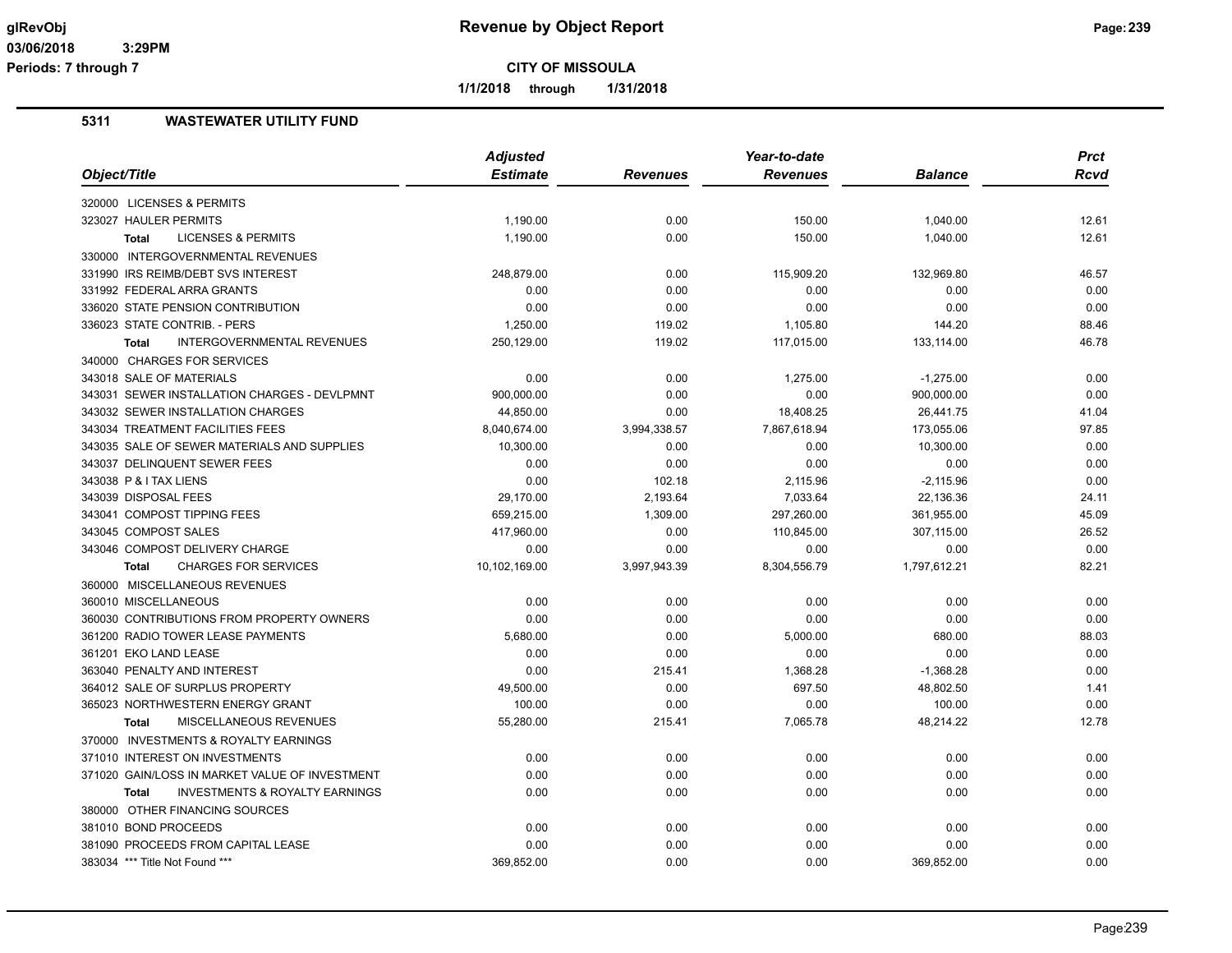**1/1/2018 through 1/31/2018**

|              |                                   | <b>Adjusted</b> | Year-to-date    |                 |                | <b>Prct</b> |
|--------------|-----------------------------------|-----------------|-----------------|-----------------|----------------|-------------|
| Object/Title |                                   | <b>Estimate</b> | <b>Revenues</b> | <b>Revenues</b> | <b>Balance</b> | Rcvd        |
|              | 383042 TRANSFERS FROM OTHER FUNDS | 0.00            | 0.00            | 0.00            | 0.00           | 0.00        |
| <b>Total</b> | OTHER FINANCING SOURCES           | 369,852.00      | 0.00            | 0.00            | 369.852.00     | 0.00        |
| <b>Total</b> | WASTEWATER UTILITY FUND           | 10,778,620.00   | 3.998.277.82    | 8.428.787.57    | 2,349,832.43   | 78.20       |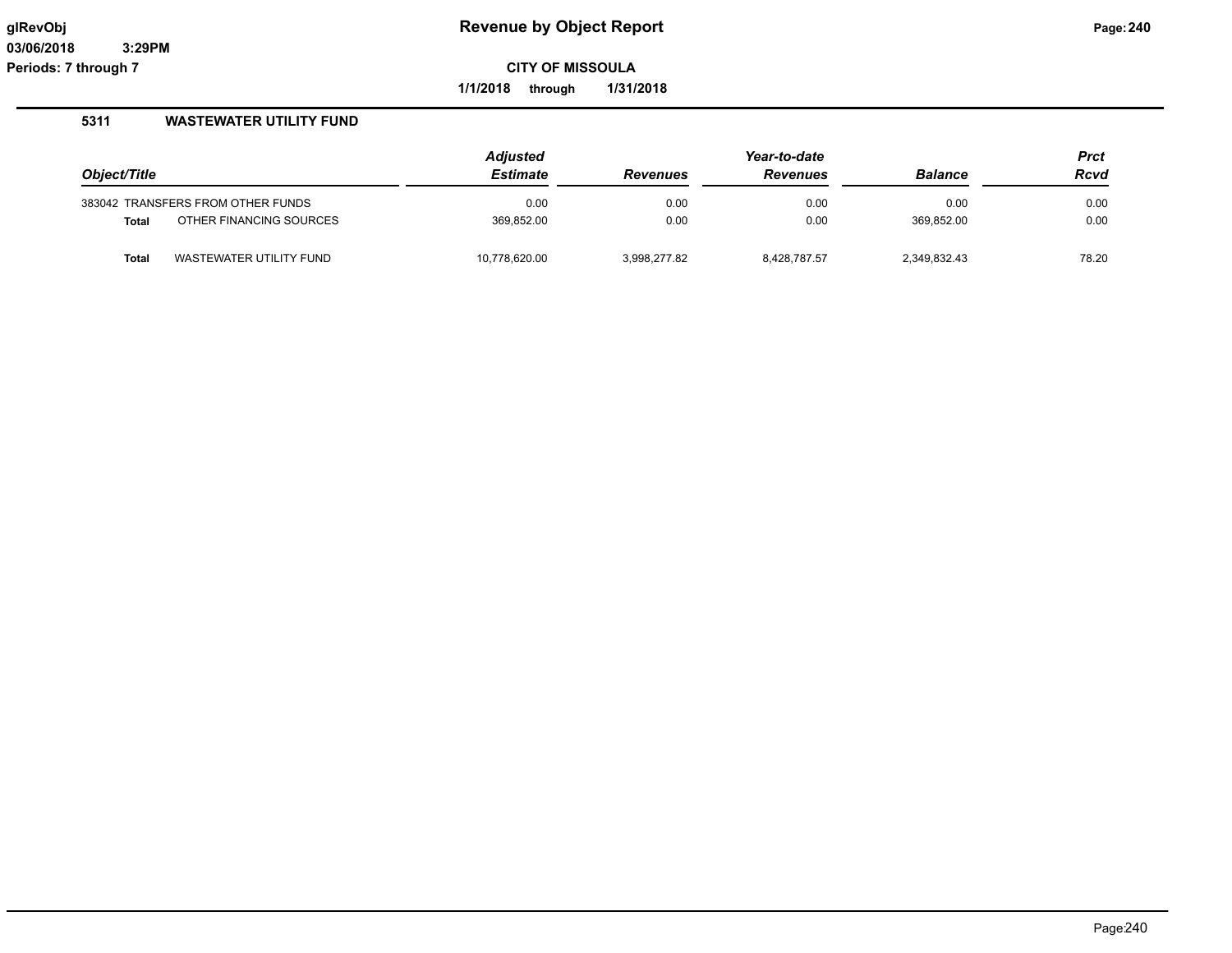**1/1/2018 through 1/31/2018**

**5315 SEWER LOAN FUND**

**5315 SEWER LOAN FUND**

|                                                           | <b>Adjusted</b> |                 | Year-to-date    |                | <b>Prct</b> |
|-----------------------------------------------------------|-----------------|-----------------|-----------------|----------------|-------------|
| Object/Title                                              | <b>Estimate</b> | <b>Revenues</b> | <b>Revenues</b> | <b>Balance</b> | <b>Rcvd</b> |
| 340000 CHARGES FOR SERVICES                               |                 |                 |                 |                |             |
| 343032 SEWER INSTALLATION CHARGES                         | 0.00            | 0.00            | 0.00            | 0.00           | 0.00        |
| 343035 SALE OF SEWER MATERIALS AND SUPPLIES               | 0.00            | 0.00            | $-19,270.92$    | 19,270.92      | 0.00        |
| 343037 GREASE INTERCEPTOR LOANS                           | 0.00            | 0.00            | 0.00            | 0.00           | 0.00        |
| <b>CHARGES FOR SERVICES</b><br><b>Total</b>               | 0.00            | 0.00            | $-19,270.92$    | 19,270.92      | 0.00        |
| MISCELLANEOUS REVENUES<br>360000                          |                 |                 |                 |                |             |
| 360010 MISCELLANEOUS                                      | 0.00            | 0.00            | 0.00            | 0.00           | 0.00        |
| <b>MISCELLANEOUS REVENUES</b><br><b>Total</b>             | 0.00            | 0.00            | 0.00            | 0.00           | 0.00        |
| <b>INVESTMENTS &amp; ROYALTY EARNINGS</b><br>370000       |                 |                 |                 |                |             |
| 371010 INTEREST ON INVESTMENTS                            | 0.00            | 0.00            | 0.00            | 0.00           | 0.00        |
| <b>INVESTMENTS &amp; ROYALTY EARNINGS</b><br><b>Total</b> | 0.00            | 0.00            | 0.00            | 0.00           | 0.00        |
| OTHER FINANCING SOURCES<br>380000                         |                 |                 |                 |                |             |
| 383025 TRANS FR SEWER R & D                               | 0.00            | 0.00            | 0.00            | 0.00           | 0.00        |
| OTHER FINANCING SOURCES<br><b>Total</b>                   | 0.00            | 0.00            | 0.00            | 0.00           | 0.00        |
| <b>SEWER LOAN FUND</b><br><b>Total</b>                    | 0.00            | 0.00            | $-19,270.92$    | 19,270.92      | 0.00        |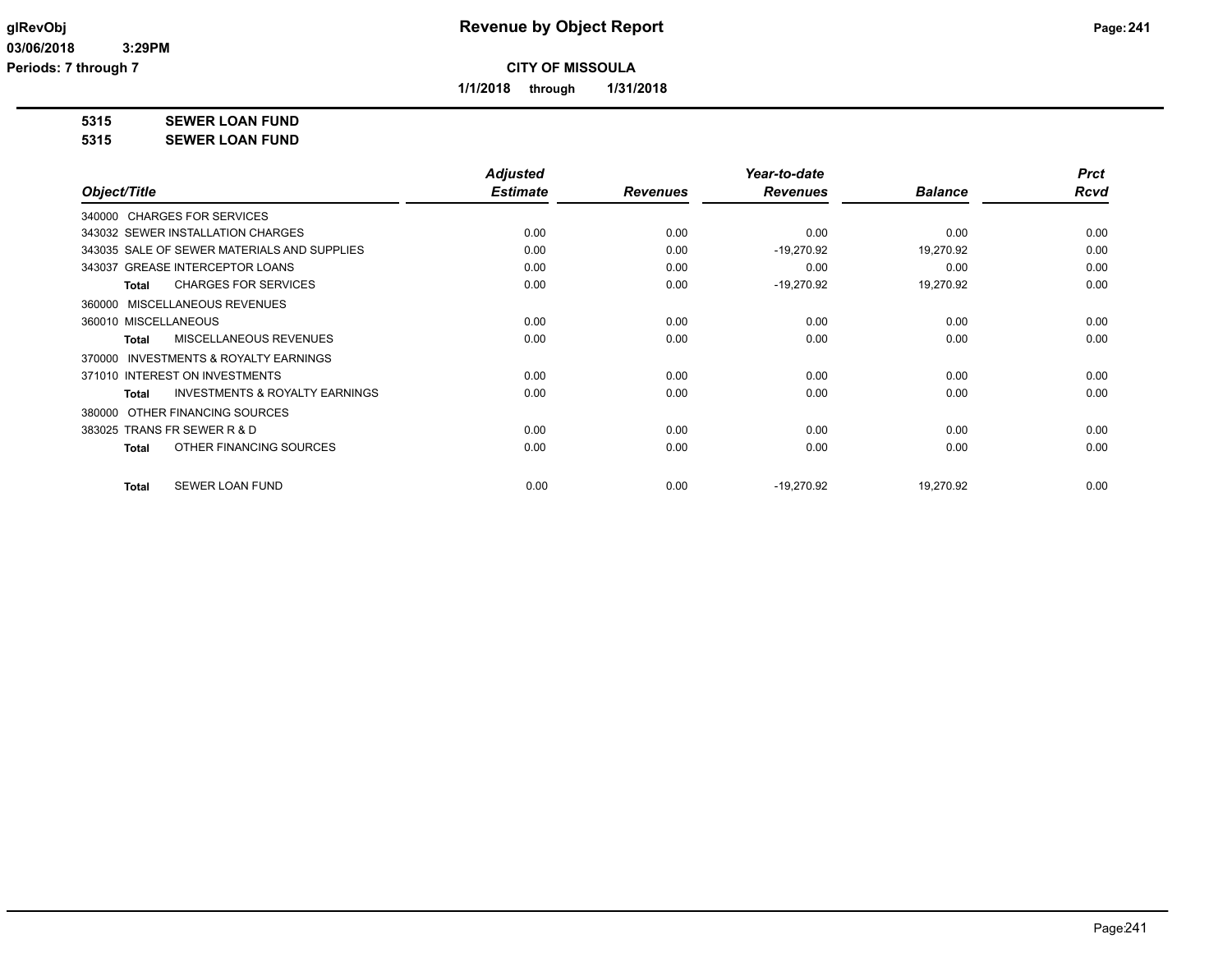**Periods: 7 through 7**

**CITY OF MISSOULA**

**1/1/2018 through 1/31/2018**

### **5315 SEWER LOAN FUND**

|                                                    | <b>Adjusted</b> |                 | Year-to-date    |                | <b>Prct</b> |
|----------------------------------------------------|-----------------|-----------------|-----------------|----------------|-------------|
| Object/Title                                       | <b>Estimate</b> | <b>Revenues</b> | <b>Revenues</b> | <b>Balance</b> | <b>Rcvd</b> |
| 340000 CHARGES FOR SERVICES                        |                 |                 |                 |                |             |
| 343032 SEWER INSTALLATION CHARGES                  | 0.00            | 0.00            | 0.00            | 0.00           | 0.00        |
| 343035 SALE OF SEWER MATERIALS AND SUPPLIES        | 0.00            | 0.00            | $-19,270.92$    | 19,270.92      | 0.00        |
| 343037 GREASE INTERCEPTOR LOANS                    | 0.00            | 0.00            | 0.00            | 0.00           | 0.00        |
| <b>CHARGES FOR SERVICES</b><br>Total               | 0.00            | 0.00            | $-19,270.92$    | 19,270.92      | 0.00        |
| 360000 MISCELLANEOUS REVENUES                      |                 |                 |                 |                |             |
| 360010 MISCELLANEOUS                               | 0.00            | 0.00            | 0.00            | 0.00           | 0.00        |
| MISCELLANEOUS REVENUES<br>Total                    | 0.00            | 0.00            | 0.00            | 0.00           | 0.00        |
| INVESTMENTS & ROYALTY EARNINGS<br>370000           |                 |                 |                 |                |             |
| 371010 INTEREST ON INVESTMENTS                     | 0.00            | 0.00            | 0.00            | 0.00           | 0.00        |
| <b>INVESTMENTS &amp; ROYALTY EARNINGS</b><br>Total | 0.00            | 0.00            | 0.00            | 0.00           | 0.00        |
| OTHER FINANCING SOURCES<br>380000                  |                 |                 |                 |                |             |
| 383025 TRANS FR SEWER R & D                        | 0.00            | 0.00            | 0.00            | 0.00           | 0.00        |
| OTHER FINANCING SOURCES<br><b>Total</b>            | 0.00            | 0.00            | 0.00            | 0.00           | 0.00        |
| <b>SEWER LOAN FUND</b><br><b>Total</b>             | 0.00            | 0.00            | $-19,270.92$    | 19,270.92      | 0.00        |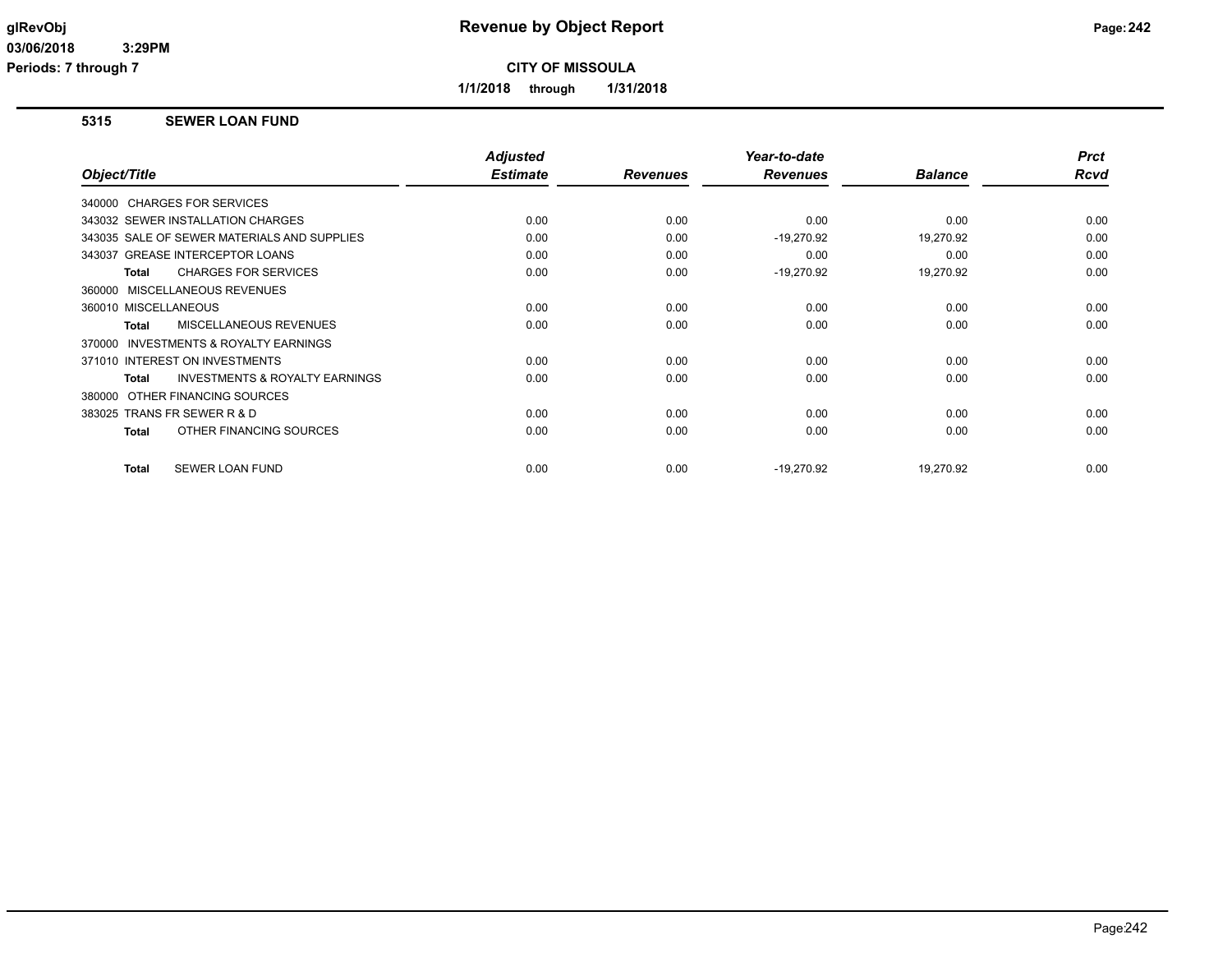**1/1/2018 through 1/31/2018**

# **5320 SEWER REPLACEMENT & DEPRECIATION FUND**

# **5320 SEWER REPLACEMENT & DEPRECIATION FUND**

|                                                           | <b>Adjusted</b> |                 | Year-to-date    |                | <b>Prct</b> |
|-----------------------------------------------------------|-----------------|-----------------|-----------------|----------------|-------------|
| Object/Title                                              | <b>Estimate</b> | <b>Revenues</b> | <b>Revenues</b> | <b>Balance</b> | <b>Rcvd</b> |
| 330000 INTERGOVERNMENTAL REVENUES                         |                 |                 |                 |                |             |
| 337010 COUNTY REIMBURSEMENT-DEANOS                        | 0.00            | 0.00            | 0.00            | 0.00           | 0.00        |
| <b>INTERGOVERNMENTAL REVENUES</b><br><b>Total</b>         | 0.00            | 0.00            | 0.00            | 0.00           | 0.00        |
| 340000 CHARGES FOR SERVICES                               |                 |                 |                 |                |             |
| 343032 SEWER INSTALLATION CHARGES                         | 0.00            | 5,375.00        | 5,375.00        | $-5,375.00$    | 0.00        |
| <b>CHARGES FOR SERVICES</b><br><b>Total</b>               | 0.00            | 5,375.00        | 5,375.00        | $-5,375.00$    | 0.00        |
| 360000 MISCELLANEOUS REVENUES                             |                 |                 |                 |                |             |
| 360000 MISCELLANEOUS REVENUES                             | 0.00            | 0.00            | 0.00            | 0.00           | 0.00        |
| 360010 MISCELLANEOUS                                      | 0.00            | 0.00            | 0.00            | 0.00           | 0.00        |
| 362006 GAIC INSURANCE SETTLEMENT                          | 0.00            | 0.00            | 0.00            | 0.00           | 0.00        |
| MISCELLANEOUS REVENUES<br>Total                           | 0.00            | 0.00            | 0.00            | 0.00           | 0.00        |
| <b>INVESTMENTS &amp; ROYALTY EARNINGS</b><br>370000       |                 |                 |                 |                |             |
| 371010 INTEREST ON INVESTMENTS                            | 0.00            | 0.00            | 0.00            | 0.00           | 0.00        |
| 371020 GAIN/LOSS IN MARKET VALUE OF INVESTMENTS           | 0.00            | 0.00            | 0.00            | 0.00           | 0.00        |
| <b>INVESTMENTS &amp; ROYALTY EARNINGS</b><br><b>Total</b> | 0.00            | 0.00            | 0.00            | 0.00           | 0.00        |
| 380000 OTHER FINANCING SOURCES                            |                 |                 |                 |                |             |
| 381002 SRF LOAN                                           | 0.00            | 0.00            | 0.00            | 0.00           | 0.00        |
| 381010 BOND PROCEEDS                                      | 0.00            | 0.00            | 0.00            | 0.00           | 0.00        |
| 381090 PROCEEDS FROM CAPITAL LEASE                        | 0.00            | 0.00            | 0.00            | 0.00           | 0.00        |
| 383000 OPERATING TRANSFERS                                | 0.00            | 0.00            | 0.00            | 0.00           | 0.00        |
| 383024 TRANS FR SEWER CLEARING                            | 0.00            | 0.00            | 0.00            | 0.00           | 0.00        |
| 383042 TRANSFERS FROM OTHER FUNDS                         | 0.00            | 0.00            | 0.00            | 0.00           | 0.00        |
| OTHER FINANCING SOURCES<br><b>Total</b>                   | 0.00            | 0.00            | 0.00            | 0.00           | 0.00        |
| SEWER REPLACEMENT & DEPRECIATION FU<br><b>Total</b>       | 0.00            | 5.375.00        | 5.375.00        | $-5,375.00$    | 0.00        |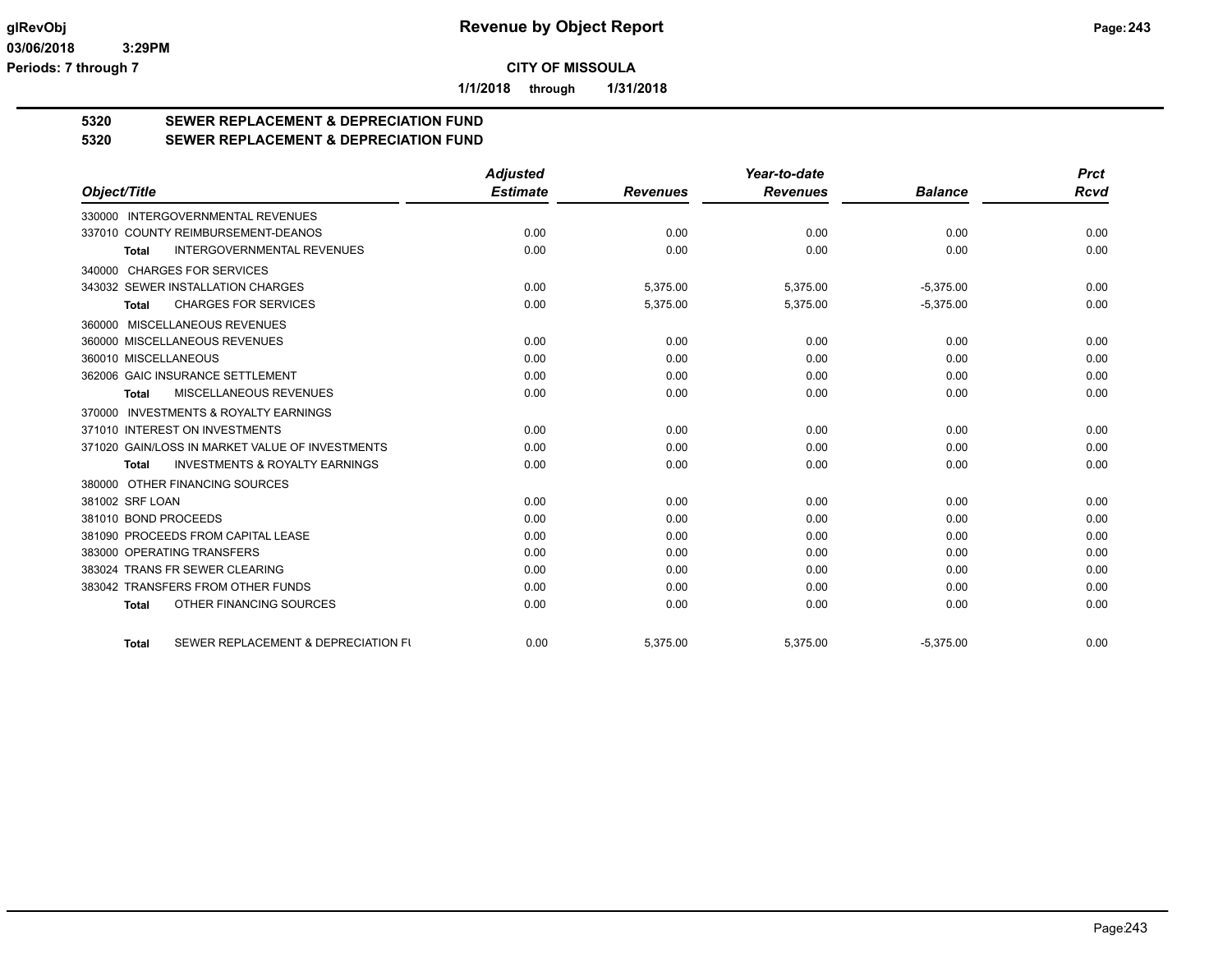**1/1/2018 through 1/31/2018**

### **5320 SEWER REPLACEMENT & DEPRECIATION FUND**

|                                                    | <b>Adjusted</b> |                 | Year-to-date    |                | <b>Prct</b> |
|----------------------------------------------------|-----------------|-----------------|-----------------|----------------|-------------|
| Object/Title                                       | <b>Estimate</b> | <b>Revenues</b> | <b>Revenues</b> | <b>Balance</b> | <b>Rcvd</b> |
| 330000 INTERGOVERNMENTAL REVENUES                  |                 |                 |                 |                |             |
| 337010 COUNTY REIMBURSEMENT-DEANOS                 | 0.00            | 0.00            | 0.00            | 0.00           | 0.00        |
| <b>INTERGOVERNMENTAL REVENUES</b><br><b>Total</b>  | 0.00            | 0.00            | 0.00            | 0.00           | 0.00        |
| 340000 CHARGES FOR SERVICES                        |                 |                 |                 |                |             |
| 343032 SEWER INSTALLATION CHARGES                  | 0.00            | 5,375.00        | 5,375.00        | $-5,375.00$    | 0.00        |
| <b>CHARGES FOR SERVICES</b><br><b>Total</b>        | 0.00            | 5,375.00        | 5,375.00        | $-5,375.00$    | 0.00        |
| 360000 MISCELLANEOUS REVENUES                      |                 |                 |                 |                |             |
| 360000 MISCELLANEOUS REVENUES                      | 0.00            | 0.00            | 0.00            | 0.00           | 0.00        |
| 360010 MISCELLANEOUS                               | 0.00            | 0.00            | 0.00            | 0.00           | 0.00        |
| 362006 GAIC INSURANCE SETTLEMENT                   | 0.00            | 0.00            | 0.00            | 0.00           | 0.00        |
| <b>MISCELLANEOUS REVENUES</b><br><b>Total</b>      | 0.00            | 0.00            | 0.00            | 0.00           | 0.00        |
| 370000 INVESTMENTS & ROYALTY EARNINGS              |                 |                 |                 |                |             |
| 371010 INTEREST ON INVESTMENTS                     | 0.00            | 0.00            | 0.00            | 0.00           | 0.00        |
| 371020 GAIN/LOSS IN MARKET VALUE OF INVESTMENT     | 0.00            | 0.00            | 0.00            | 0.00           | 0.00        |
| <b>INVESTMENTS &amp; ROYALTY EARNINGS</b><br>Total | 0.00            | 0.00            | 0.00            | 0.00           | 0.00        |
| 380000 OTHER FINANCING SOURCES                     |                 |                 |                 |                |             |
| 381002 SRF LOAN                                    | 0.00            | 0.00            | 0.00            | 0.00           | 0.00        |
| 381010 BOND PROCEEDS                               | 0.00            | 0.00            | 0.00            | 0.00           | 0.00        |
| 381090 PROCEEDS FROM CAPITAL LEASE                 | 0.00            | 0.00            | 0.00            | 0.00           | 0.00        |
| 383000 OPERATING TRANSFERS                         | 0.00            | 0.00            | 0.00            | 0.00           | 0.00        |
| 383024 TRANS FR SEWER CLEARING                     | 0.00            | 0.00            | 0.00            | 0.00           | 0.00        |
| 383042 TRANSFERS FROM OTHER FUNDS                  | 0.00            | 0.00            | 0.00            | 0.00           | 0.00        |
| OTHER FINANCING SOURCES<br><b>Total</b>            | 0.00            | 0.00            | 0.00            | 0.00           | 0.00        |
| SEWER REPLACEMENT & DEPRECIATION F<br><b>Total</b> | 0.00            | 5,375.00        | 5,375.00        | $-5,375.00$    | 0.00        |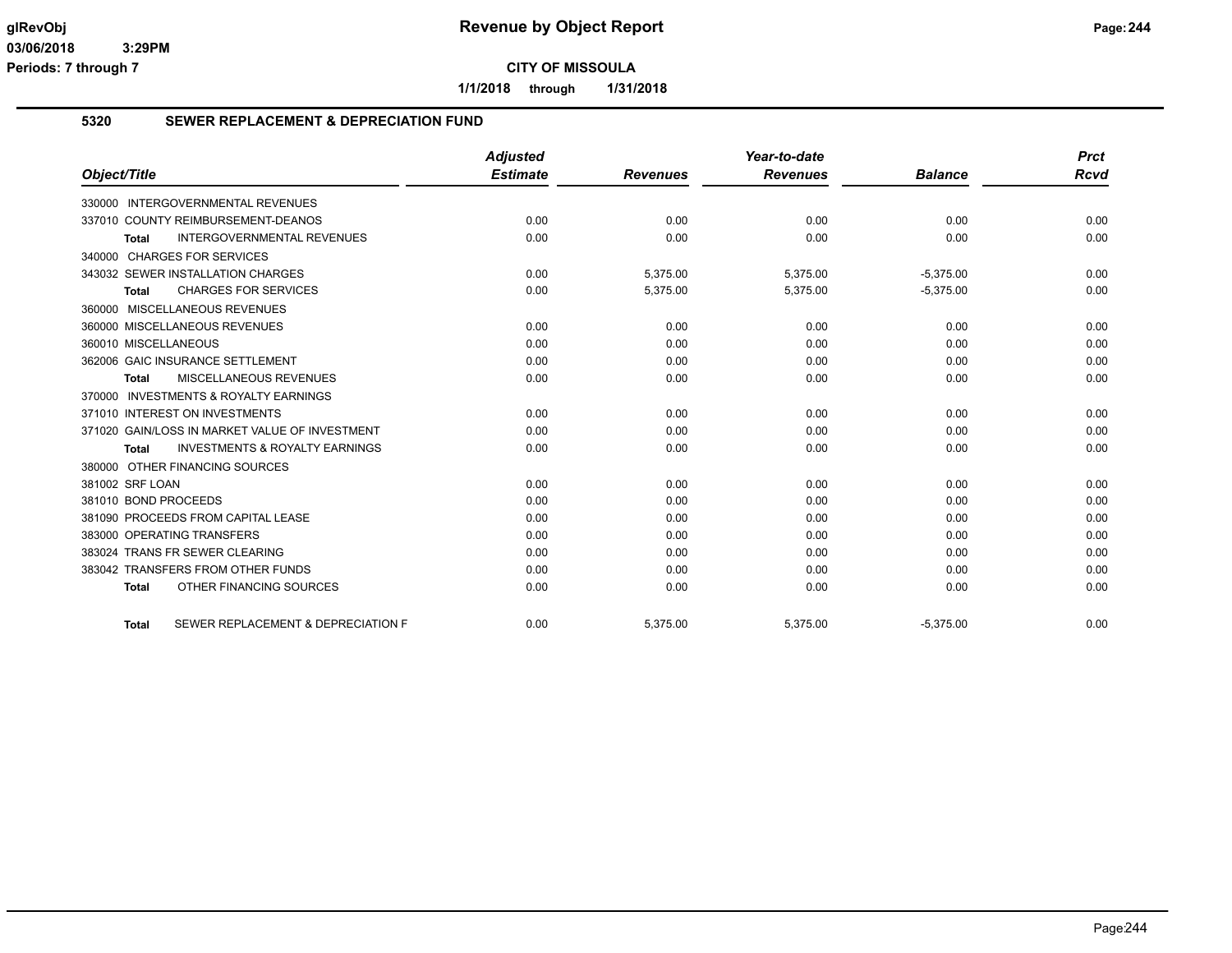**1/1/2018 through 1/31/2018**

# **5325 SEWER DEVELOPMENT FEE FUND**

#### **5325 SEWER DEVELOPMENT FEE FUND**

|                                                           | <b>Adjusted</b> |                 | Year-to-date    |                | <b>Prct</b> |
|-----------------------------------------------------------|-----------------|-----------------|-----------------|----------------|-------------|
| Object/Title                                              | <b>Estimate</b> | <b>Revenues</b> | <b>Revenues</b> | <b>Balance</b> | <b>Rcvd</b> |
| <b>INTERGOVERNMENTAL REVENUES</b><br>330000               |                 |                 |                 |                |             |
| 334120 TSEP GRANT                                         | 0.00            | 0.00            | 0.00            | 0.00           | 0.00        |
| <b>INTERGOVERNMENTAL REVENUES</b><br><b>Total</b>         | 0.00            | 0.00            | 0.00            | 0.00           | 0.00        |
| 340000 CHARGES FOR SERVICES                               |                 |                 |                 |                |             |
| 343032 SEWER INSTALLATION CHARGES                         | 0.00            | 0.00            | 0.00            | 0.00           | 0.00        |
| 343034 TREATMENT FACILITIES FEES                          | 0.00            | 23,100.00       | 645,374.60      | $-645,374.60$  | 0.00        |
| <b>CHARGES FOR SERVICES</b><br><b>Total</b>               | 0.00            | 23,100.00       | 645,374.60      | $-645,374.60$  | 0.00        |
| MISCELLANEOUS REVENUES<br>360000                          |                 |                 |                 |                |             |
| 362000 OTHER MISCELLANEOUS REVENUE                        | 0.00            | 0.00            | 0.00            | 0.00           | 0.00        |
| MISCELLANEOUS REVENUES<br><b>Total</b>                    | 0.00            | 0.00            | 0.00            | 0.00           | 0.00        |
| <b>INVESTMENTS &amp; ROYALTY EARNINGS</b><br>370000       |                 |                 |                 |                |             |
| 371010 INTEREST ON INVESTMENTS                            | 0.00            | 0.00            | 0.00            | 0.00           | 0.00        |
| <b>INVESTMENTS &amp; ROYALTY EARNINGS</b><br><b>Total</b> | 0.00            | 0.00            | 0.00            | 0.00           | 0.00        |
|                                                           |                 |                 |                 |                |             |
| SEWER DEVELOPMENT FEE FUND<br><b>Total</b>                | 0.00            | 23,100.00       | 645,374.60      | $-645,374.60$  | 0.00        |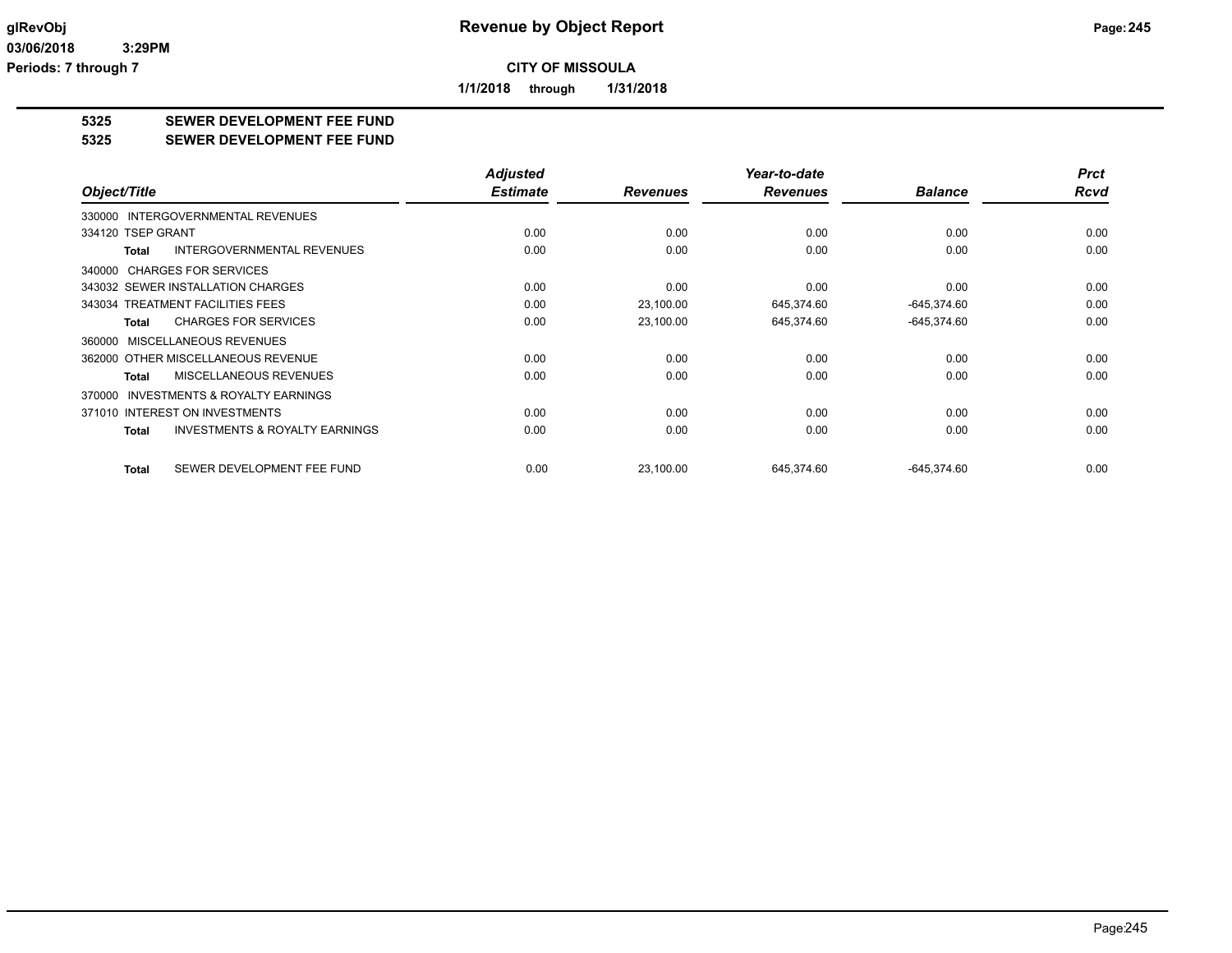**1/1/2018 through 1/31/2018**

# **5325 SEWER DEVELOPMENT FEE FUND**

| Object/Title                                              | <b>Adjusted</b><br><b>Estimate</b> | <b>Revenues</b> | Year-to-date<br><b>Revenues</b> | <b>Balance</b> | <b>Prct</b><br><b>Rcvd</b> |
|-----------------------------------------------------------|------------------------------------|-----------------|---------------------------------|----------------|----------------------------|
| 330000 INTERGOVERNMENTAL REVENUES                         |                                    |                 |                                 |                |                            |
| 334120 TSEP GRANT                                         | 0.00                               | 0.00            | 0.00                            | 0.00           | 0.00                       |
| <b>INTERGOVERNMENTAL REVENUES</b><br><b>Total</b>         | 0.00                               | 0.00            | 0.00                            | 0.00           | 0.00                       |
| 340000 CHARGES FOR SERVICES                               |                                    |                 |                                 |                |                            |
| 343032 SEWER INSTALLATION CHARGES                         | 0.00                               | 0.00            | 0.00                            | 0.00           | 0.00                       |
| 343034 TREATMENT FACILITIES FEES                          | 0.00                               | 23,100.00       | 645,374.60                      | $-645,374.60$  | 0.00                       |
| <b>CHARGES FOR SERVICES</b><br><b>Total</b>               | 0.00                               | 23,100.00       | 645,374.60                      | $-645,374.60$  | 0.00                       |
| 360000 MISCELLANEOUS REVENUES                             |                                    |                 |                                 |                |                            |
| 362000 OTHER MISCELLANEOUS REVENUE                        | 0.00                               | 0.00            | 0.00                            | 0.00           | 0.00                       |
| MISCELLANEOUS REVENUES<br><b>Total</b>                    | 0.00                               | 0.00            | 0.00                            | 0.00           | 0.00                       |
| <b>INVESTMENTS &amp; ROYALTY EARNINGS</b><br>370000       |                                    |                 |                                 |                |                            |
| 371010 INTEREST ON INVESTMENTS                            | 0.00                               | 0.00            | 0.00                            | 0.00           | 0.00                       |
| <b>INVESTMENTS &amp; ROYALTY EARNINGS</b><br><b>Total</b> | 0.00                               | 0.00            | 0.00                            | 0.00           | 0.00                       |
| SEWER DEVELOPMENT FEE FUND<br><b>Total</b>                | 0.00                               | 23.100.00       | 645.374.60                      | $-645.374.60$  | 0.00                       |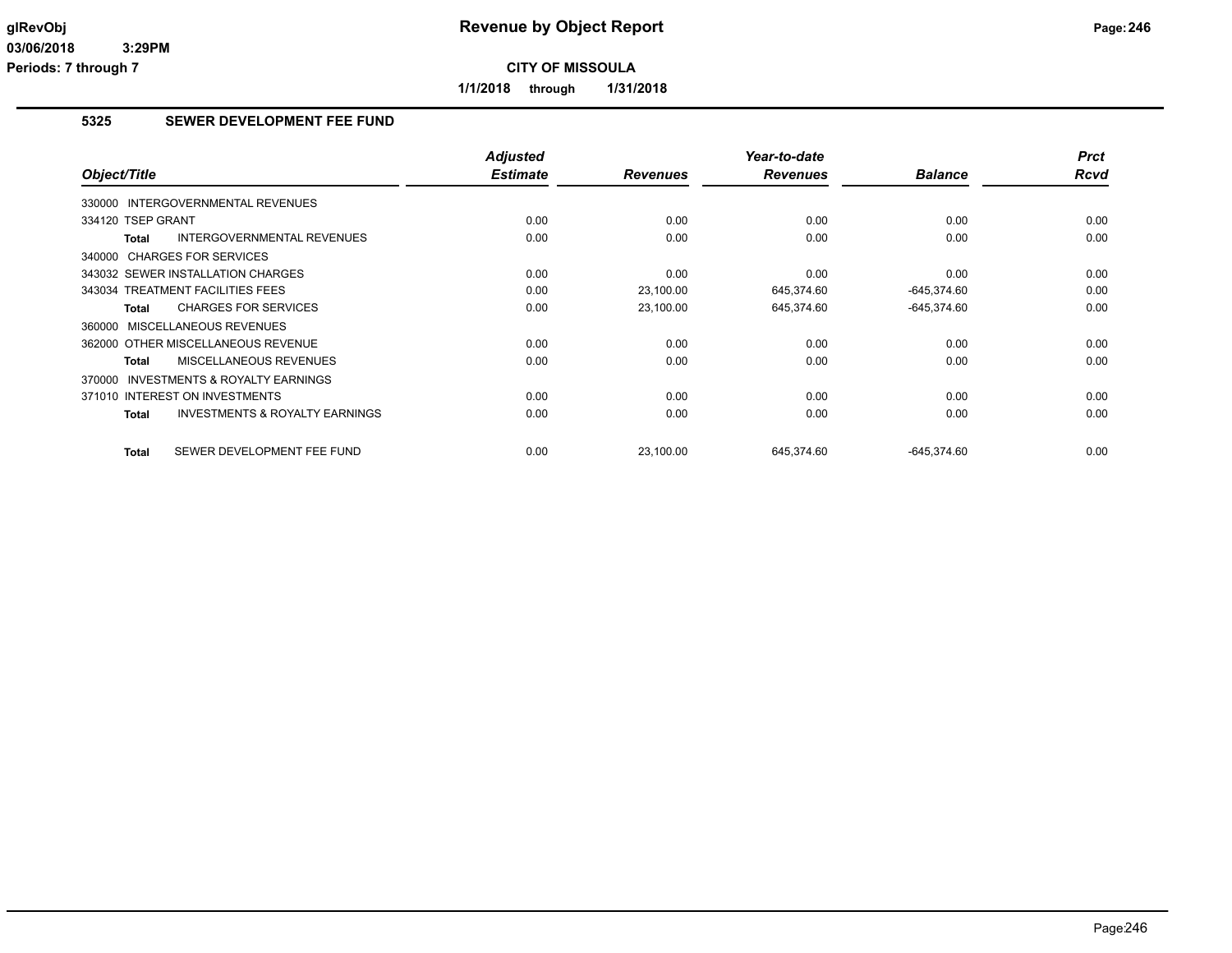**1/1/2018 through 1/31/2018**

**5340 SEWER CONSTRUCTION FUND**

**5340 SEWER CONSTRUCTION FUND**

|                                                           | <b>Adjusted</b> |                 | Year-to-date    |                | <b>Prct</b> |
|-----------------------------------------------------------|-----------------|-----------------|-----------------|----------------|-------------|
| Object/Title                                              | <b>Estimate</b> | <b>Revenues</b> | <b>Revenues</b> | <b>Balance</b> | <b>Rcvd</b> |
| 330000 INTERGOVERNMENTAL REVENUES                         |                 |                 |                 |                |             |
| 331090 EPA GRANT                                          | 0.00            | 0.00            | 0.00            | 0.00           | 0.00        |
| 334120 TSEP GRANT                                         | 0.00            | 0.00            | 0.00            | 0.00           | 0.00        |
| 334140 DNRC GRANT                                         | 0.00            | 0.00            | 0.00            | 0.00           | 0.00        |
| 337000 LOCAL GRANTS                                       | 0.00            | 0.00            | 0.00            | 0.00           | 0.00        |
| <b>INTERGOVERNMENTAL REVENUES</b><br><b>Total</b>         | 0.00            | 0.00            | 0.00            | 0.00           | 0.00        |
| 340000 CHARGES FOR SERVICES                               |                 |                 |                 |                |             |
| 343032 SEWER INSTALLATION CHARGES                         | 0.00            | 0.00            | 0.00            | 0.00           | 0.00        |
| <b>CHARGES FOR SERVICES</b><br>Total                      | 0.00            | 0.00            | 0.00            | 0.00           | 0.00        |
| 360000 MISCELLANEOUS REVENUES                             |                 |                 |                 |                |             |
| 360030 CONTRIBUTIONS FROM PROPERTY OWNERS                 | 0.00            | 0.00            | 0.00            | 0.00           | 0.00        |
| 363020 PROPERTY ASSESSMENTS                               | 0.00            | 0.00            | 0.00            | 0.00           | 0.00        |
| 365000 DONATIONS                                          | 0.00            | 0.00            | 0.00            | 0.00           | 0.00        |
| MISCELLANEOUS REVENUES<br>Total                           | 0.00            | 0.00            | 0.00            | 0.00           | 0.00        |
| 370000 INVESTMENTS & ROYALTY EARNINGS                     |                 |                 |                 |                |             |
| 371010 INTEREST ON INVESTMENTS                            | 0.00            | 0.00            | 0.00            | 0.00           | 0.00        |
| 371020 GAIN/LOSS IN MARKET VALUE OF INVESTMENTS           | 0.00            | 0.00            | 0.00            | 0.00           | 0.00        |
| <b>INVESTMENTS &amp; ROYALTY EARNINGS</b><br><b>Total</b> | 0.00            | 0.00            | 0.00            | 0.00           | 0.00        |
| 380000 OTHER FINANCING SOURCES                            |                 |                 |                 |                |             |
| 381002 SRF LOAN                                           | 0.00            | 0.00            | 0.00            | 0.00           | 0.00        |
| 381020 REVENUE BONDS                                      | 0.00            | 0.00            | 0.00            | 0.00           | 0.00        |
| 383011 TRANS FR SID REVOLVING                             | 0.00            | 0.00            | 0.00            | 0.00           | 0.00        |
| 383024 TRANS FR SEWER CLEARING                            | 0.00            | 0.00            | 0.00            | 0.00           | 0.00        |
| 383025 TRANS FR SEWER R & D                               | 0.00            | 0.00            | 0.00            | 0.00           | 0.00        |
| 383026 TRANS FR CDBG                                      | 0.00            | 0.00            | 0.00            | 0.00           | 0.00        |
| 383040 TRANSFER FROM CITY GRANTS                          | 0.00            | 0.00            | 0.00            | 0.00           | 0.00        |
| OTHER FINANCING SOURCES<br><b>Total</b>                   | 0.00            | 0.00            | 0.00            | 0.00           | 0.00        |
| SEWER CONSTRUCTION FUND<br><b>Total</b>                   | 0.00            | 0.00            | 0.00            | 0.00           | 0.00        |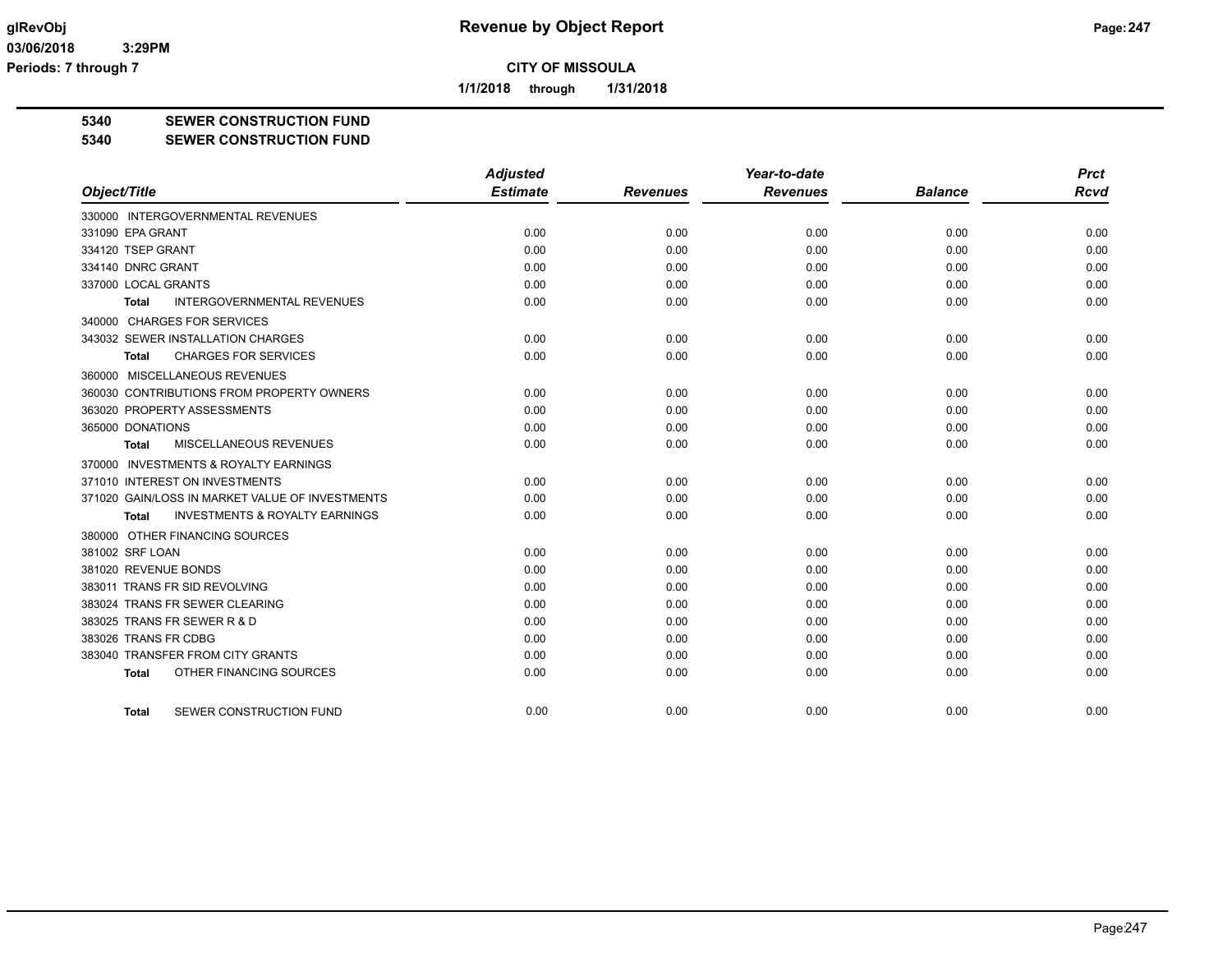**1/1/2018 through 1/31/2018**

# **5340 SEWER CONSTRUCTION FUND**

|                                                           | <b>Adjusted</b> |                 | Year-to-date    |                | <b>Prct</b> |
|-----------------------------------------------------------|-----------------|-----------------|-----------------|----------------|-------------|
| Object/Title                                              | <b>Estimate</b> | <b>Revenues</b> | <b>Revenues</b> | <b>Balance</b> | Rcvd        |
| 330000 INTERGOVERNMENTAL REVENUES                         |                 |                 |                 |                |             |
| 331090 EPA GRANT                                          | 0.00            | 0.00            | 0.00            | 0.00           | 0.00        |
| 334120 TSEP GRANT                                         | 0.00            | 0.00            | 0.00            | 0.00           | 0.00        |
| 334140 DNRC GRANT                                         | 0.00            | 0.00            | 0.00            | 0.00           | 0.00        |
| 337000 LOCAL GRANTS                                       | 0.00            | 0.00            | 0.00            | 0.00           | 0.00        |
| <b>INTERGOVERNMENTAL REVENUES</b><br><b>Total</b>         | 0.00            | 0.00            | 0.00            | 0.00           | 0.00        |
| 340000 CHARGES FOR SERVICES                               |                 |                 |                 |                |             |
| 343032 SEWER INSTALLATION CHARGES                         | 0.00            | 0.00            | 0.00            | 0.00           | 0.00        |
| <b>CHARGES FOR SERVICES</b><br>Total                      | 0.00            | 0.00            | 0.00            | 0.00           | 0.00        |
| 360000 MISCELLANEOUS REVENUES                             |                 |                 |                 |                |             |
| 360030 CONTRIBUTIONS FROM PROPERTY OWNERS                 | 0.00            | 0.00            | 0.00            | 0.00           | 0.00        |
| 363020 PROPERTY ASSESSMENTS                               | 0.00            | 0.00            | 0.00            | 0.00           | 0.00        |
| 365000 DONATIONS                                          | 0.00            | 0.00            | 0.00            | 0.00           | 0.00        |
| MISCELLANEOUS REVENUES<br><b>Total</b>                    | 0.00            | 0.00            | 0.00            | 0.00           | 0.00        |
| 370000 INVESTMENTS & ROYALTY EARNINGS                     |                 |                 |                 |                |             |
| 371010 INTEREST ON INVESTMENTS                            | 0.00            | 0.00            | 0.00            | 0.00           | 0.00        |
| 371020 GAIN/LOSS IN MARKET VALUE OF INVESTMENT            | 0.00            | 0.00            | 0.00            | 0.00           | 0.00        |
| <b>INVESTMENTS &amp; ROYALTY EARNINGS</b><br><b>Total</b> | 0.00            | 0.00            | 0.00            | 0.00           | 0.00        |
| 380000 OTHER FINANCING SOURCES                            |                 |                 |                 |                |             |
| 381002 SRF LOAN                                           | 0.00            | 0.00            | 0.00            | 0.00           | 0.00        |
| 381020 REVENUE BONDS                                      | 0.00            | 0.00            | 0.00            | 0.00           | 0.00        |
| 383011 TRANS FR SID REVOLVING                             | 0.00            | 0.00            | 0.00            | 0.00           | 0.00        |
| 383024 TRANS FR SEWER CLEARING                            | 0.00            | 0.00            | 0.00            | 0.00           | 0.00        |
| 383025 TRANS FR SEWER R & D                               | 0.00            | 0.00            | 0.00            | 0.00           | 0.00        |
| 383026 TRANS FR CDBG                                      | 0.00            | 0.00            | 0.00            | 0.00           | 0.00        |
| 383040 TRANSFER FROM CITY GRANTS                          | 0.00            | 0.00            | 0.00            | 0.00           | 0.00        |
| OTHER FINANCING SOURCES<br><b>Total</b>                   | 0.00            | 0.00            | 0.00            | 0.00           | 0.00        |
| SEWER CONSTRUCTION FUND<br><b>Total</b>                   | 0.00            | 0.00            | 0.00            | 0.00           | 0.00        |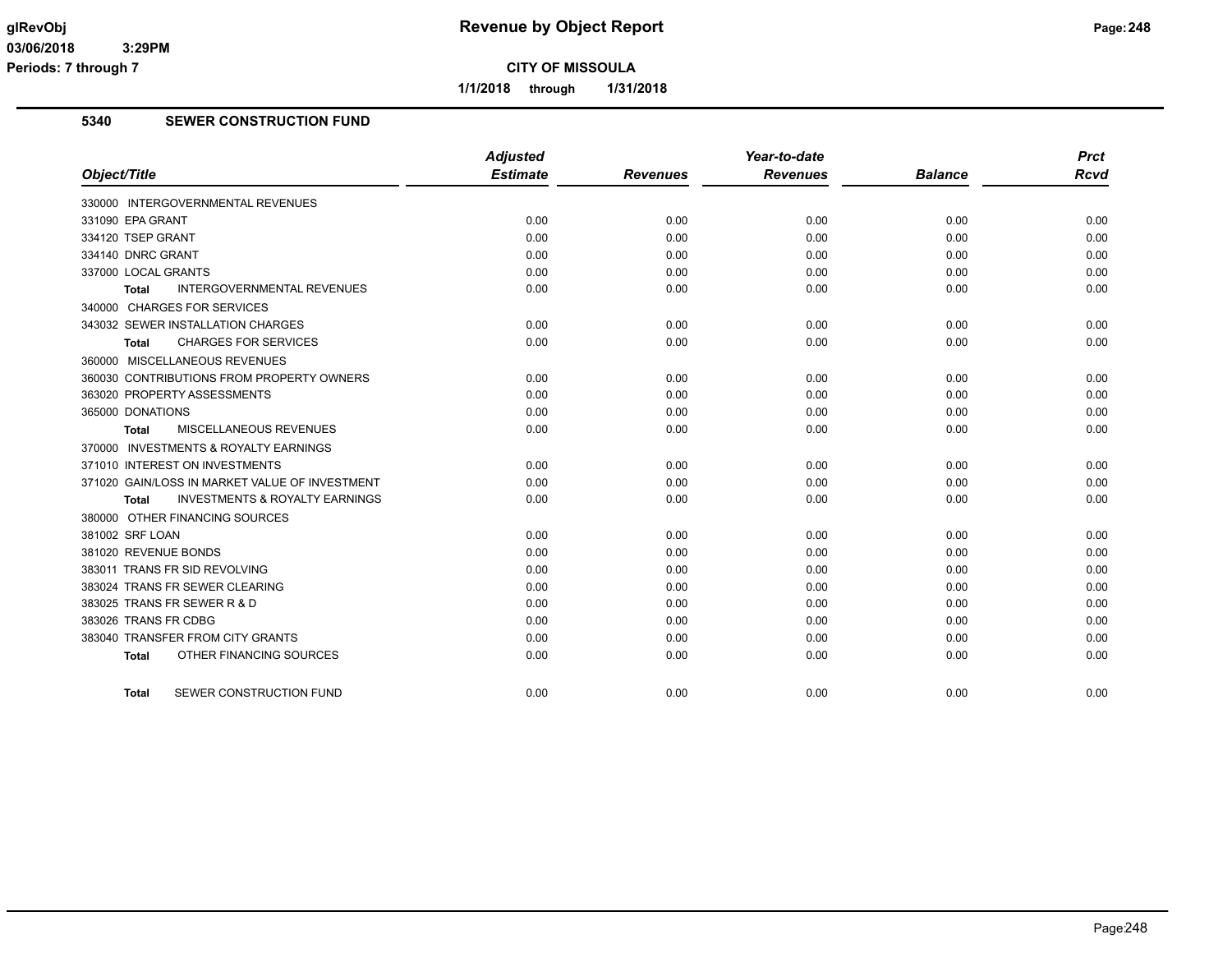**1/1/2018 through 1/31/2018**

#### **5361 2001 SEWER REVENUE BONDS-DEBT SERVICE 5361 2001 SEWER REVENUE BONDS-DEBT SERVICE**

|                                                     | <b>Adjusted</b> |                 | Year-to-date    |                | <b>Prct</b> |
|-----------------------------------------------------|-----------------|-----------------|-----------------|----------------|-------------|
| Object/Title                                        | <b>Estimate</b> | <b>Revenues</b> | <b>Revenues</b> | <b>Balance</b> | <b>Rcvd</b> |
| 340000 CHARGES FOR SERVICES                         |                 |                 |                 |                |             |
| 343032 SEWER INSTALLATION CHARGES                   | 0.00            | 0.00            | 0.00            | 0.00           | 0.00        |
| <b>CHARGES FOR SERVICES</b><br><b>Total</b>         | 0.00            | 0.00            | 0.00            | 0.00           | 0.00        |
| 2001 SEWER REVENUE BONDS-DEBT SERVI<br><b>Total</b> | 0.00            | 0.00            | 0.00            | 0.00           | 0.00        |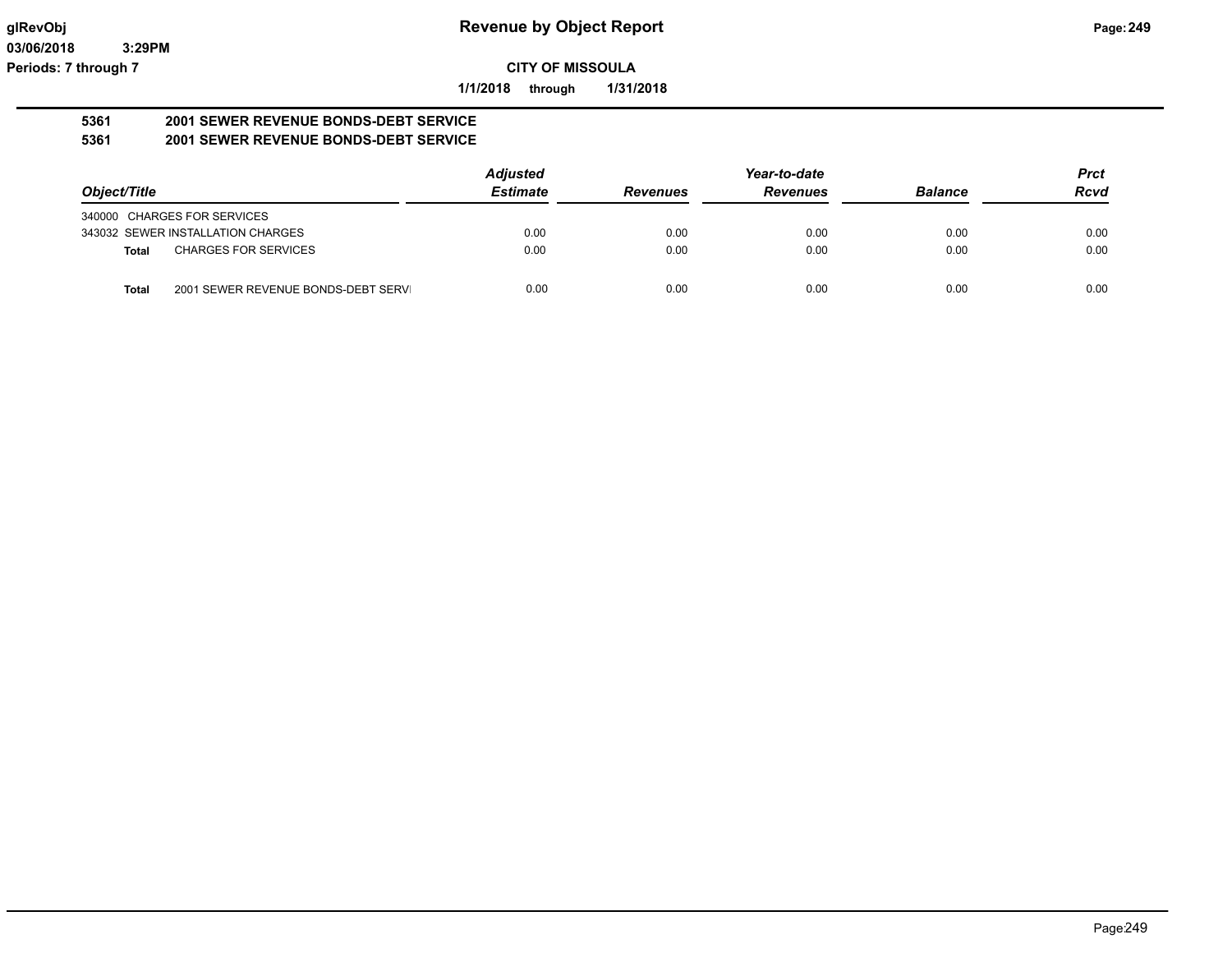**1/1/2018 through 1/31/2018**

#### **5361 2001 SEWER REVENUE BONDS-DEBT SERVICE**

|              |                                    | <b>Adjusted</b> |                 | Year-to-date    |                | Prct |
|--------------|------------------------------------|-----------------|-----------------|-----------------|----------------|------|
| Object/Title |                                    | <b>Estimate</b> | <b>Revenues</b> | <b>Revenues</b> | <b>Balance</b> | Rcvd |
|              | 340000 CHARGES FOR SERVICES        |                 |                 |                 |                |      |
|              | 343032 SEWER INSTALLATION CHARGES  | 0.00            | 0.00            | 0.00            | 0.00           | 0.00 |
| Total        | <b>CHARGES FOR SERVICES</b>        | 0.00            | 0.00            | 0.00            | 0.00           | 0.00 |
| <b>Total</b> | 2001 SEWER REVENUE BONDS-DEBT SERV | 0.00            | 0.00            | 0.00            | 0.00           | 0.00 |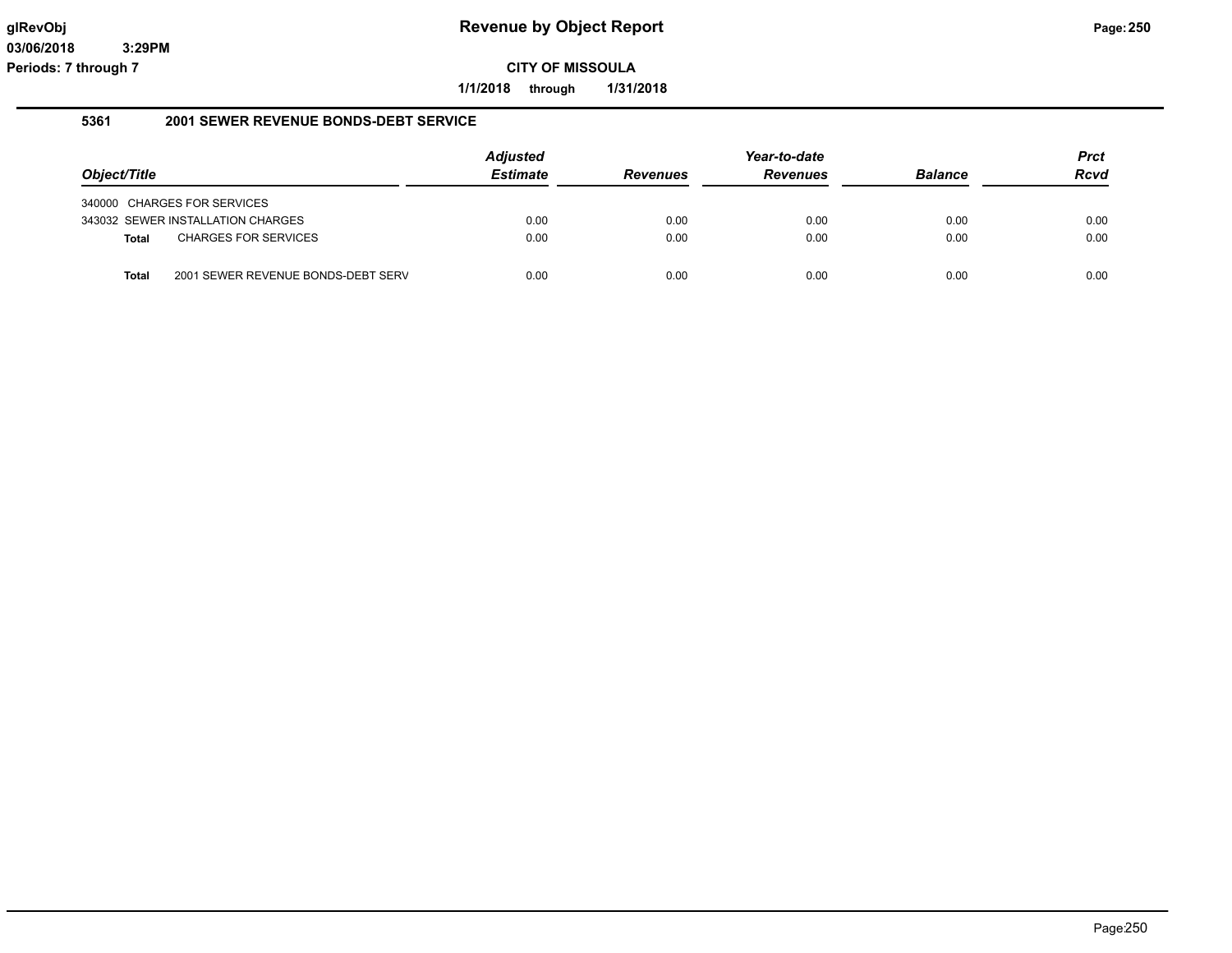**1/1/2018 through 1/31/2018**

#### **5365 99 SEWER REVENUE BONDS DEBT SERVICE FUND 5365 99 SEWER REVENUE BONDS DEBT SERVICE FUND**

|              |                                     | <b>Adjusted</b> |                 | Year-to-date    |                | <b>Prct</b> |
|--------------|-------------------------------------|-----------------|-----------------|-----------------|----------------|-------------|
| Object/Title |                                     | <b>Estimate</b> | <b>Revenues</b> | <b>Revenues</b> | <b>Balance</b> | <b>Rcvd</b> |
|              | 380000 OTHER FINANCING SOURCES      |                 |                 |                 |                |             |
|              | 383024 TRANS FR SEWER CLEARING      | 0.00            | 0.00            | 0.00            | 0.00           | 0.00        |
| <b>Total</b> | OTHER FINANCING SOURCES             | 0.00            | 0.00            | 0.00            | 0.00           | 0.00        |
| Total        | 99 SEWER REVENUE BONDS DEBT SERVICE | 0.00            | 0.00            | 0.00            | 0.00           | 0.00        |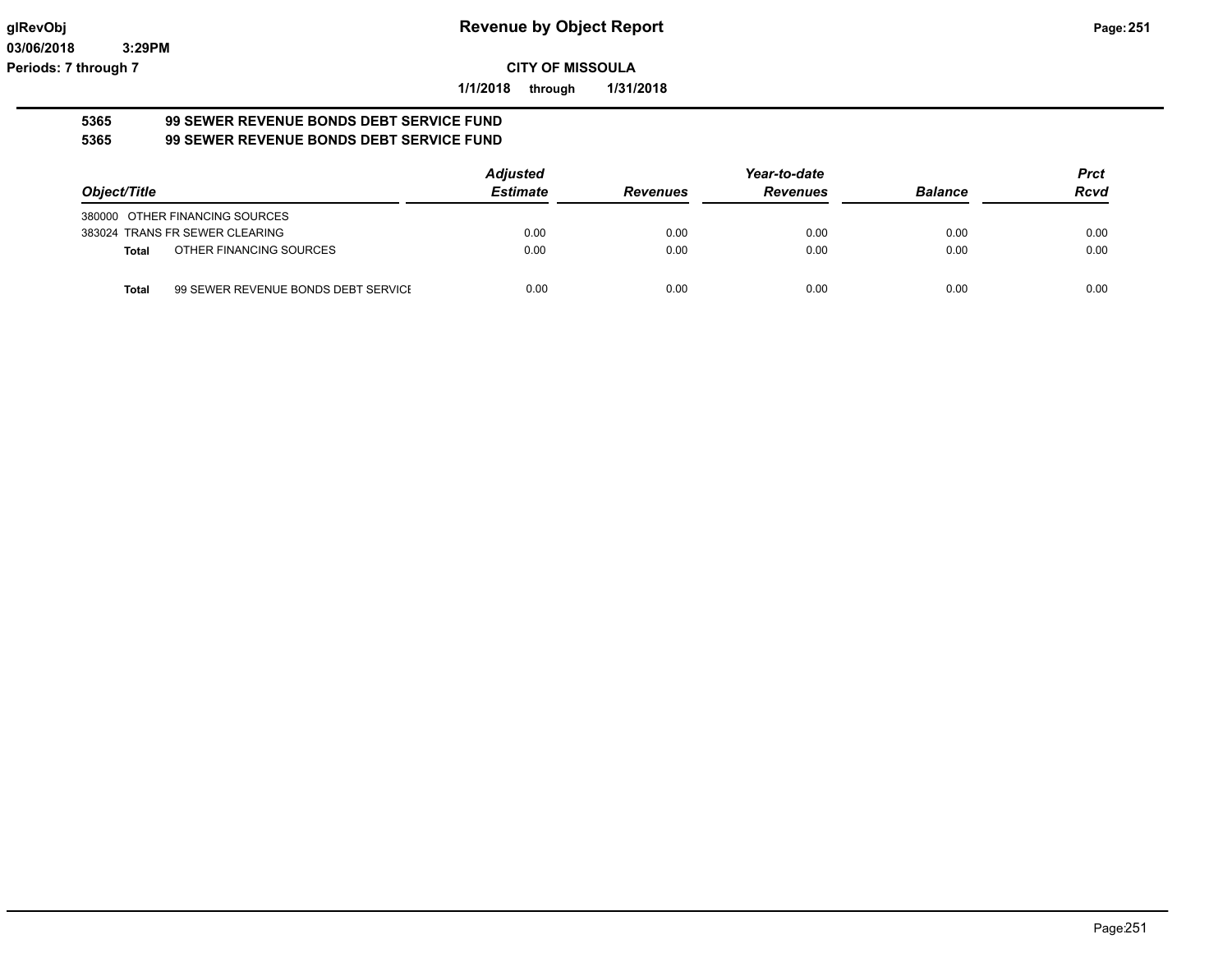**1/1/2018 through 1/31/2018**

#### **5365 99 SEWER REVENUE BONDS DEBT SERVICE FUND**

|              |                                    | <b>Adjusted</b> |                 | Year-to-date    |                | <b>Prct</b> |
|--------------|------------------------------------|-----------------|-----------------|-----------------|----------------|-------------|
| Object/Title |                                    | <b>Estimate</b> | <b>Revenues</b> | <b>Revenues</b> | <b>Balance</b> | <b>Rcvd</b> |
|              | 380000 OTHER FINANCING SOURCES     |                 |                 |                 |                |             |
|              | 383024 TRANS FR SEWER CLEARING     | 0.00            | 0.00            | 0.00            | 0.00           | 0.00        |
| <b>Total</b> | OTHER FINANCING SOURCES            | 0.00            | 0.00            | 0.00            | 0.00           | 0.00        |
| Total        | 99 SEWER REVENUE BONDS DEBT SERVIC | 0.00            | 0.00            | 0.00            | 0.00           | 0.00        |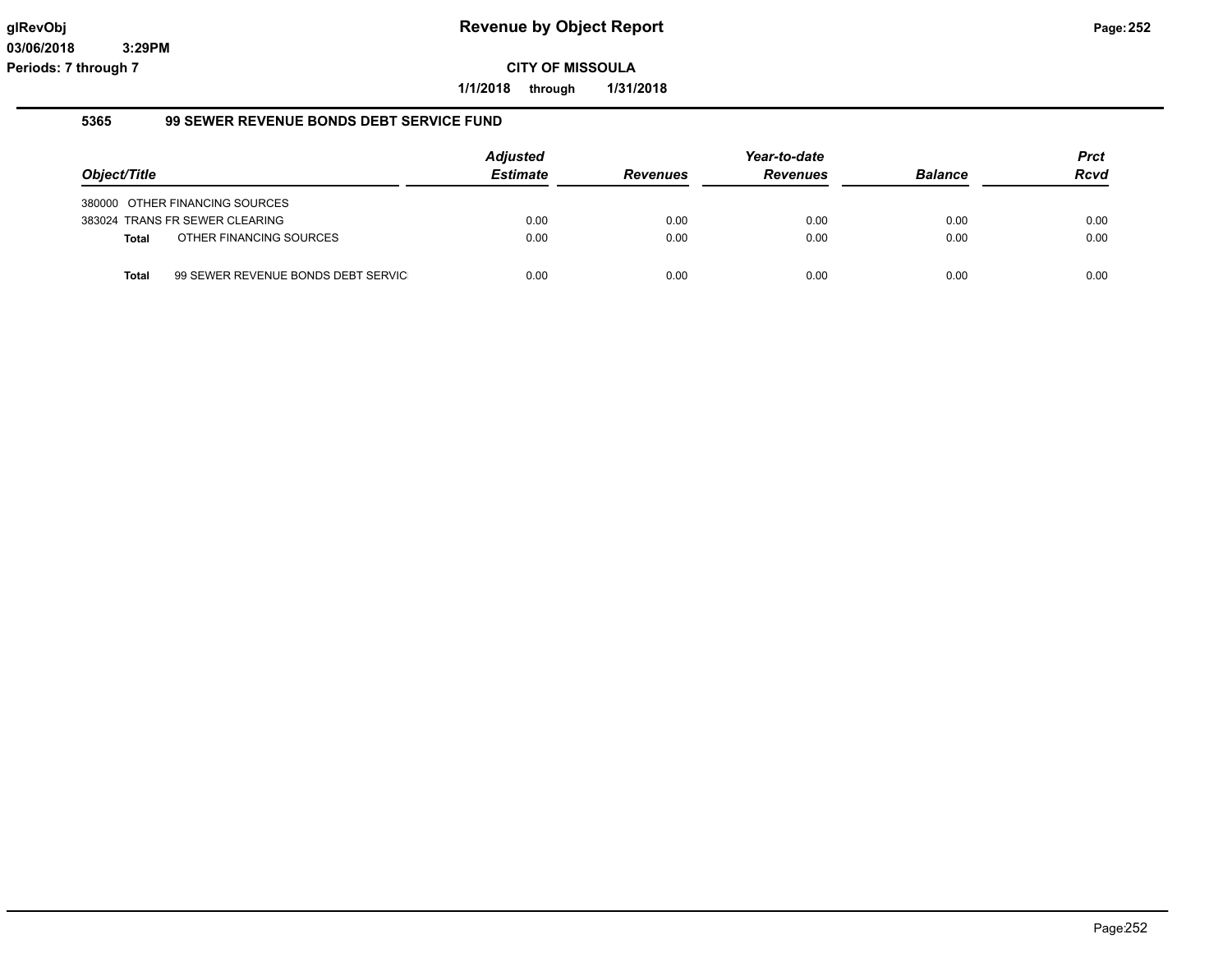## **glRevObj Revenue by Object Report Page:253**

**CITY OF MISSOULA**

**1/1/2018 through 1/31/2018**

**5371 2002 SEWER BONDS 5371 2002 SEWER BONDS**

|                                         | <b>Adjusted</b> |                 | Year-to-date    |                | <b>Prct</b> |
|-----------------------------------------|-----------------|-----------------|-----------------|----------------|-------------|
| Object/Title                            | <b>Estimate</b> | <b>Revenues</b> | <b>Revenues</b> | <b>Balance</b> | Rcvd        |
| 380000 OTHER FINANCING SOURCES          |                 |                 |                 |                |             |
| 383024 TRANS FR SEWER CLEARING          | 0.00            | 0.00            | 0.00            | 0.00           | 0.00        |
| OTHER FINANCING SOURCES<br><b>Total</b> | 0.00            | 0.00            | 0.00            | 0.00           | 0.00        |
| 2002 SEWER BONDS<br>Total               | 0.00            | 0.00            | 0.00            | 0.00           | 0.00        |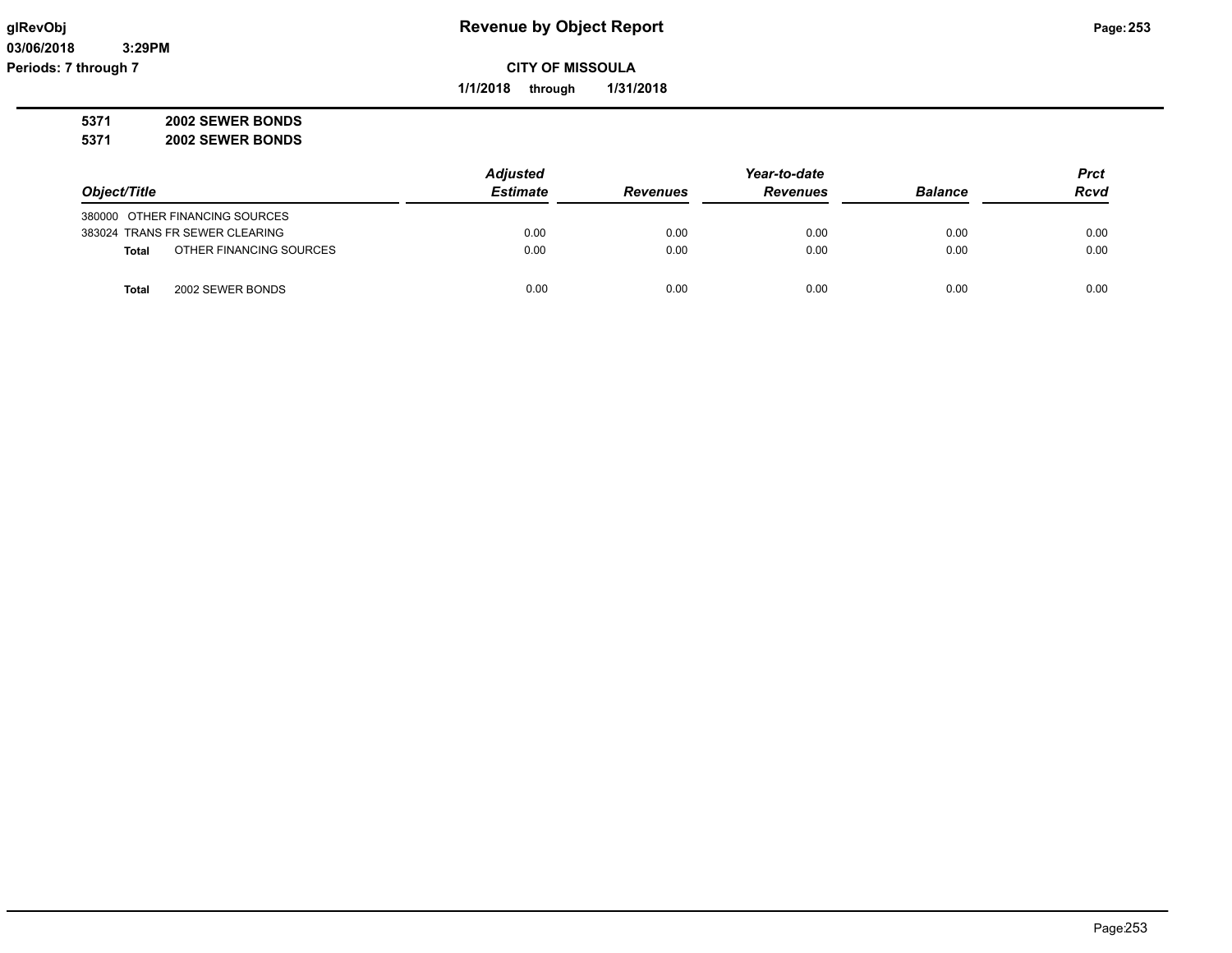## **glRevObj Revenue by Object Report Page:254**

**CITY OF MISSOULA**

**1/1/2018 through 1/31/2018**

## **5371 2002 SEWER BONDS**

|                                         | <b>Adjusted</b> |                 | Year-to-date    |                | <b>Prct</b> |
|-----------------------------------------|-----------------|-----------------|-----------------|----------------|-------------|
| Object/Title                            | <b>Estimate</b> | <b>Revenues</b> | <b>Revenues</b> | <b>Balance</b> | Rcvd        |
| 380000 OTHER FINANCING SOURCES          |                 |                 |                 |                |             |
| 383024 TRANS FR SEWER CLEARING          | 0.00            | 0.00            | 0.00            | 0.00           | 0.00        |
| OTHER FINANCING SOURCES<br><b>Total</b> | 0.00            | 0.00            | 0.00            | 0.00           | 0.00        |
| 2002 SEWER BONDS<br><b>Total</b>        | 0.00            | 0.00            | 0.00            | 0.00           | 0.00        |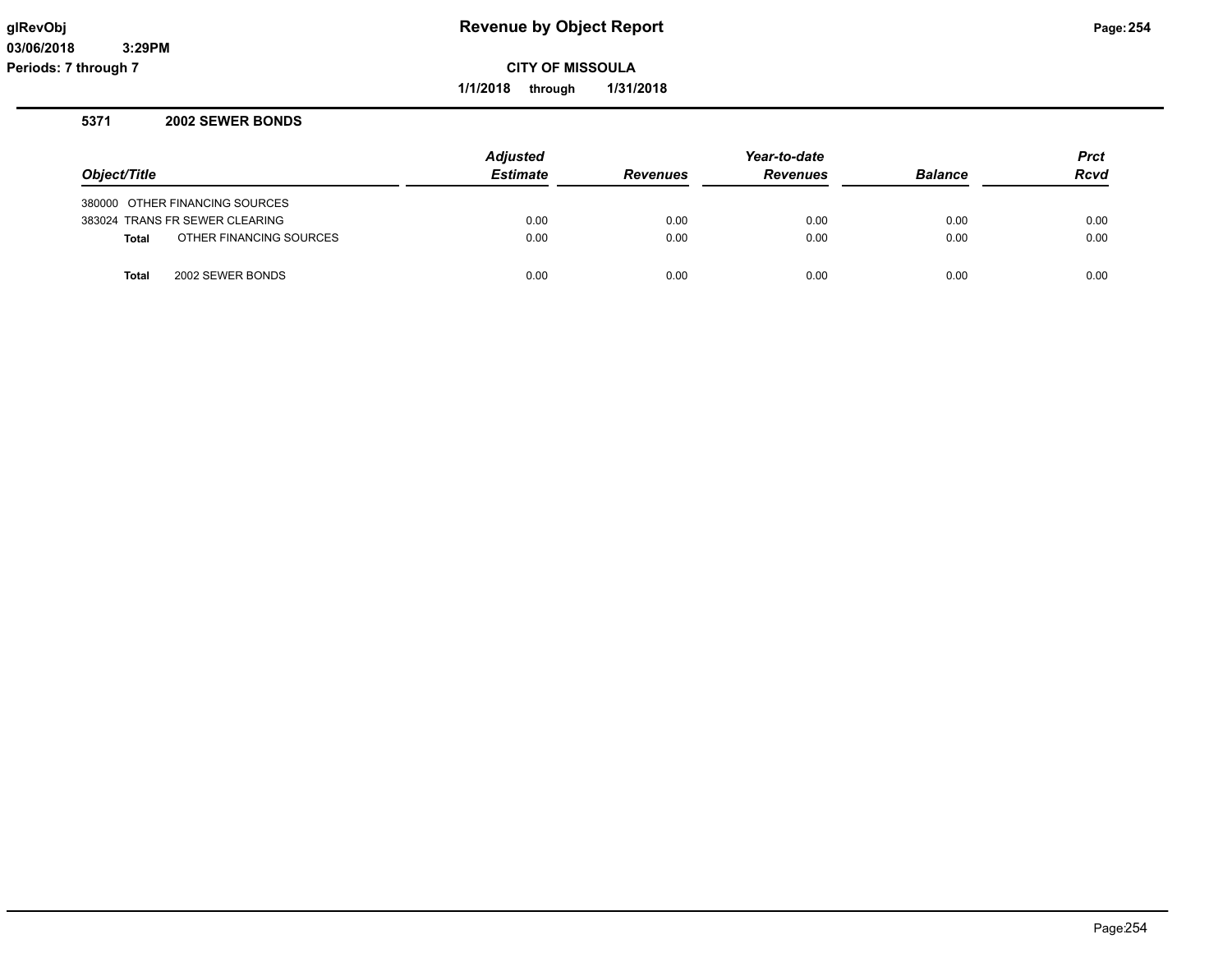**1/1/2018 through 1/31/2018**

# **5373 2002 WWTP UPGRADE REVENUE BOND**

## **5373 2002 WWTP UPGRADE REVENUE BOND**

|                                         | <b>Adjusted</b> |                 | Year-to-date    |                | <b>Prct</b> |
|-----------------------------------------|-----------------|-----------------|-----------------|----------------|-------------|
| Object/Title                            | <b>Estimate</b> | <b>Revenues</b> | <b>Revenues</b> | <b>Balance</b> | <b>Rcvd</b> |
| 380000 OTHER FINANCING SOURCES          |                 |                 |                 |                |             |
| 383024 TRANS FR SEWER CLEARING          | 0.00            | 0.00            | 0.00            | 0.00           | 0.00        |
| OTHER FINANCING SOURCES<br>Total        | 0.00            | 0.00            | 0.00            | 0.00           | 0.00        |
| 2002 WWTP UPGRADE REVENUE BOND<br>Total | 0.00            | 0.00            | 0.00            | 0.00           | 0.00        |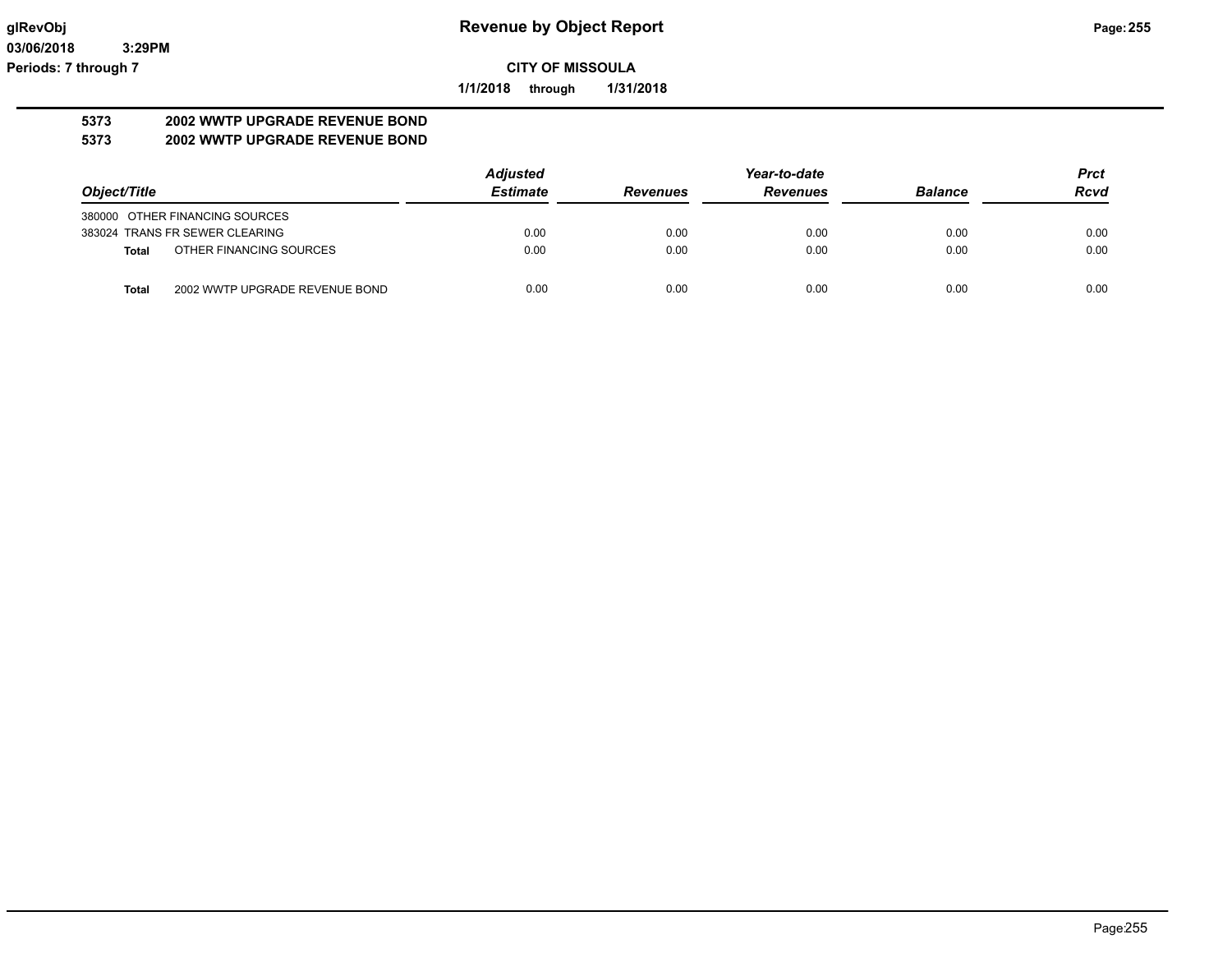**1/1/2018 through 1/31/2018**

## **5373 2002 WWTP UPGRADE REVENUE BOND**

|              |                                | <b>Adjusted</b> |                 | Year-to-date    |                | <b>Prct</b> |
|--------------|--------------------------------|-----------------|-----------------|-----------------|----------------|-------------|
| Object/Title |                                | <b>Estimate</b> | <b>Revenues</b> | <b>Revenues</b> | <b>Balance</b> | <b>Rcvd</b> |
|              | 380000 OTHER FINANCING SOURCES |                 |                 |                 |                |             |
|              | 383024 TRANS FR SEWER CLEARING | 0.00            | 0.00            | 0.00            | 0.00           | 0.00        |
| <b>Total</b> | OTHER FINANCING SOURCES        | 0.00            | 0.00            | 0.00            | 0.00           | 0.00        |
| <b>Total</b> | 2002 WWTP UPGRADE REVENUE BOND | 0.00            | 0.00            | 0.00            | 0.00           | 0.00        |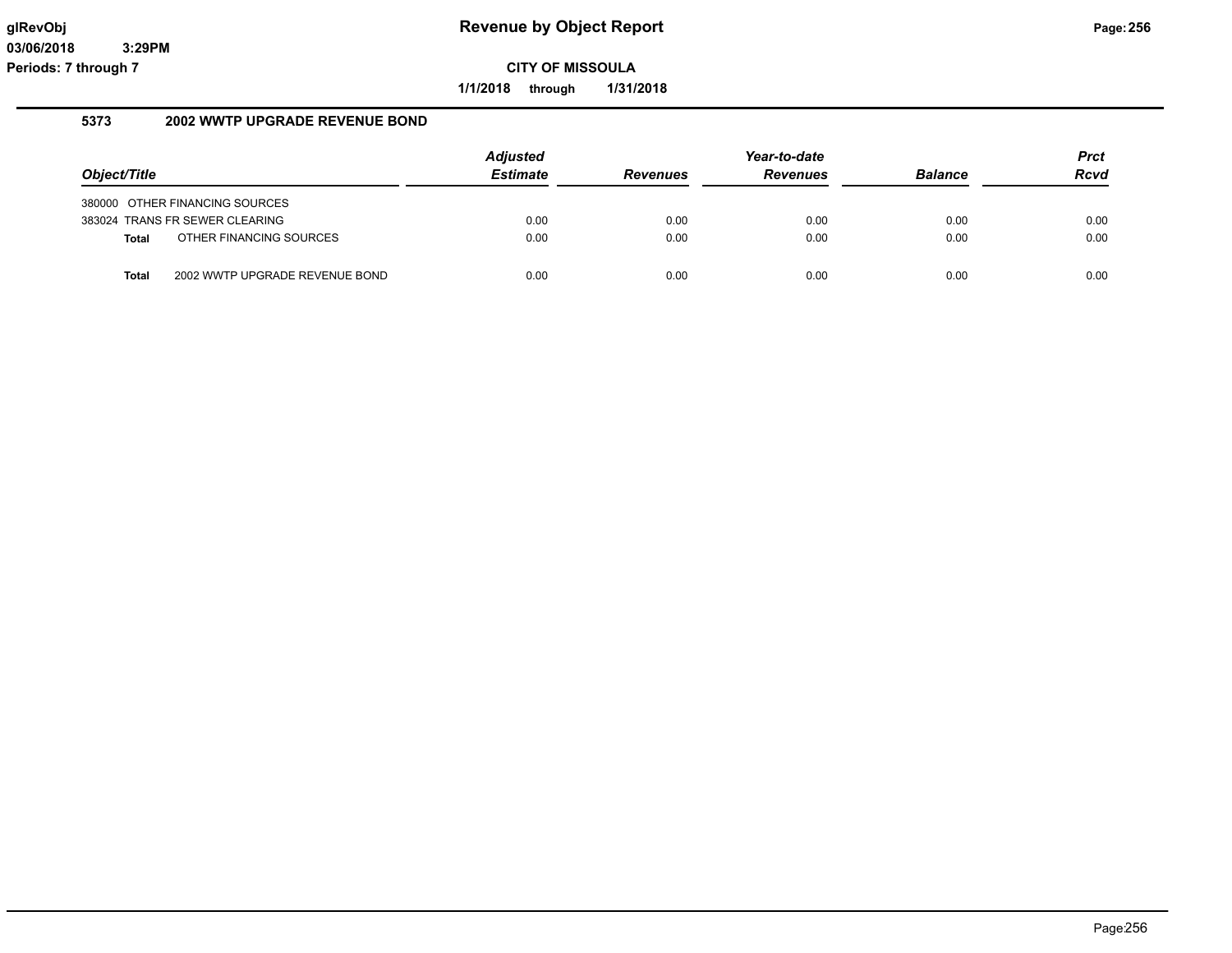**03/06/2018 3:29PM Periods: 7 through 7**

**CITY OF MISSOULA**

**1/1/2018 through 1/31/2018**

## **5375 2003 WWTP SRF \$3.8M EPA DEBT**

**5375 2003 WWTP SRF \$3.8M EPA DEBT**

|                                         | <b>Adjusted</b> | Prct            |                 |                |             |
|-----------------------------------------|-----------------|-----------------|-----------------|----------------|-------------|
| Object/Title                            | <b>Estimate</b> | <b>Revenues</b> | <b>Revenues</b> | <b>Balance</b> | <b>Rcvd</b> |
| 380000 OTHER FINANCING SOURCES          |                 |                 |                 |                |             |
| 383024 TRANS FR SEWER CLEARING          | 0.00            | 0.00            | 0.00            | 0.00           | 0.00        |
| OTHER FINANCING SOURCES<br><b>Total</b> | 0.00            | 0.00            | 0.00            | 0.00           | 0.00        |
| 2003 WWTP SRF \$3.8M EPA DEBT<br>Total  | 0.00            | 0.00            | 0.00            | 0.00           | 0.00        |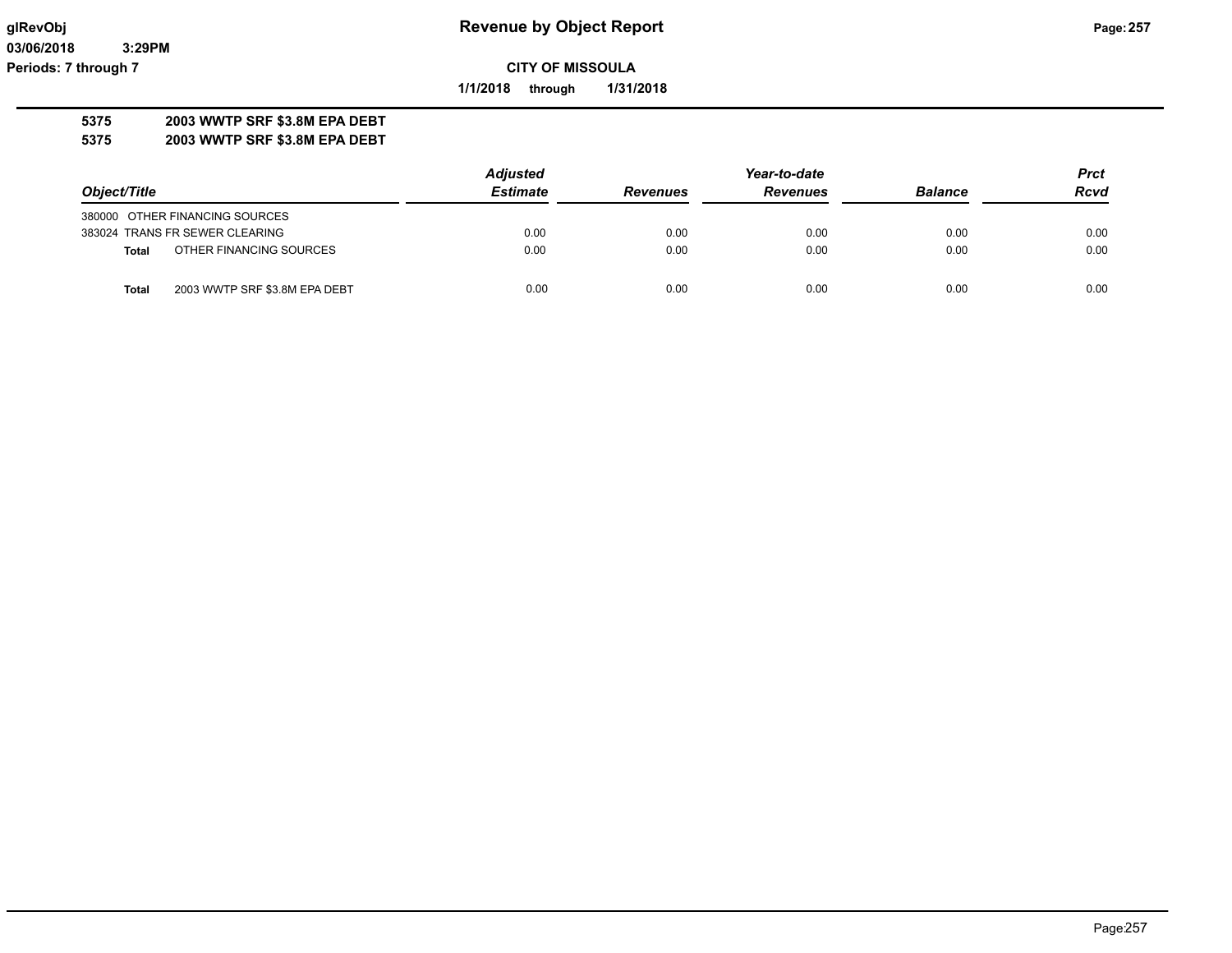**1/1/2018 through 1/31/2018**

## **5375 2003 WWTP SRF \$3.8M EPA DEBT**

|              |                                | Adjusted        |                 | Year-to-date    |                | <b>Prct</b> |
|--------------|--------------------------------|-----------------|-----------------|-----------------|----------------|-------------|
| Object/Title |                                | <b>Estimate</b> | <b>Revenues</b> | <b>Revenues</b> | <b>Balance</b> | <b>Rcvd</b> |
|              | 380000 OTHER FINANCING SOURCES |                 |                 |                 |                |             |
|              | 383024 TRANS FR SEWER CLEARING | 0.00            | 0.00            | 0.00            | 0.00           | 0.00        |
| <b>Total</b> | OTHER FINANCING SOURCES        | 0.00            | 0.00            | 0.00            | 0.00           | 0.00        |
|              |                                |                 |                 |                 |                |             |
| <b>Total</b> | 2003 WWTP SRF \$3.8M EPA DEBT  | 0.00            | 0.00            | 0.00            | 0.00           | 0.00        |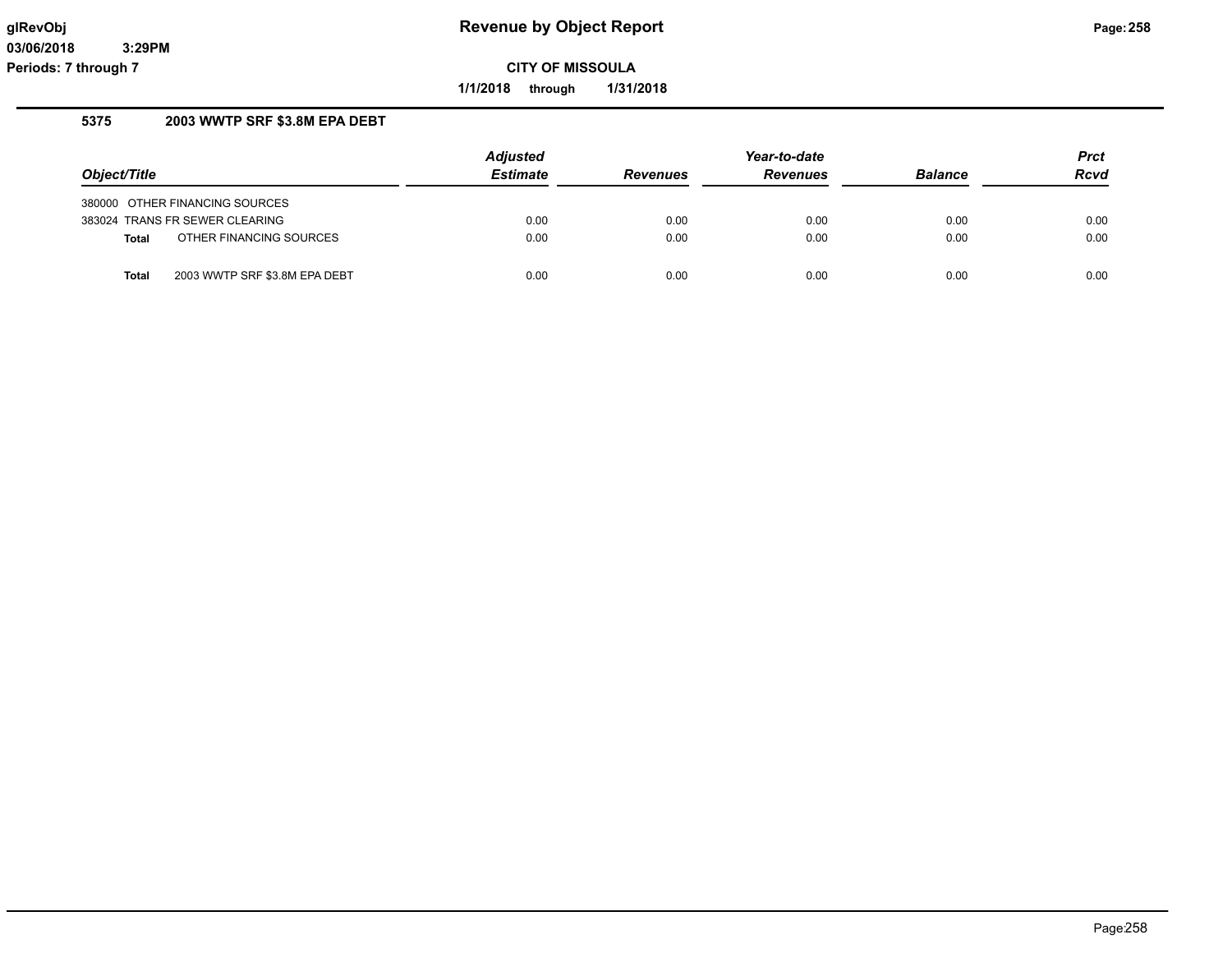**1/1/2018 through 1/31/2018**

#### **5377 2004 WWTP \$3.023 LOAN DEBT SERVICE 5377 2004 WWTP \$3.023 LOAN DEBT SERVICE**

|                                                     | <b>Adjusted</b> |                 | Year-to-date    |                | <b>Prct</b> |
|-----------------------------------------------------|-----------------|-----------------|-----------------|----------------|-------------|
| Object/Title                                        | <b>Estimate</b> | <b>Revenues</b> | <b>Revenues</b> | <b>Balance</b> | <b>Rcvd</b> |
| 380000 OTHER FINANCING SOURCES                      |                 |                 |                 |                |             |
| 383024 TRANS FR SEWER CLEARING                      | 0.00            | 0.00            | 0.00            | 0.00           | 0.00        |
| OTHER FINANCING SOURCES<br>Total                    | 0.00            | 0.00            | 0.00            | 0.00           | 0.00        |
| 2004 WWTP \$3.023 LOAN DEBT SERVICE<br><b>Total</b> | 0.00            | 0.00            | 0.00            | 0.00           | 0.00        |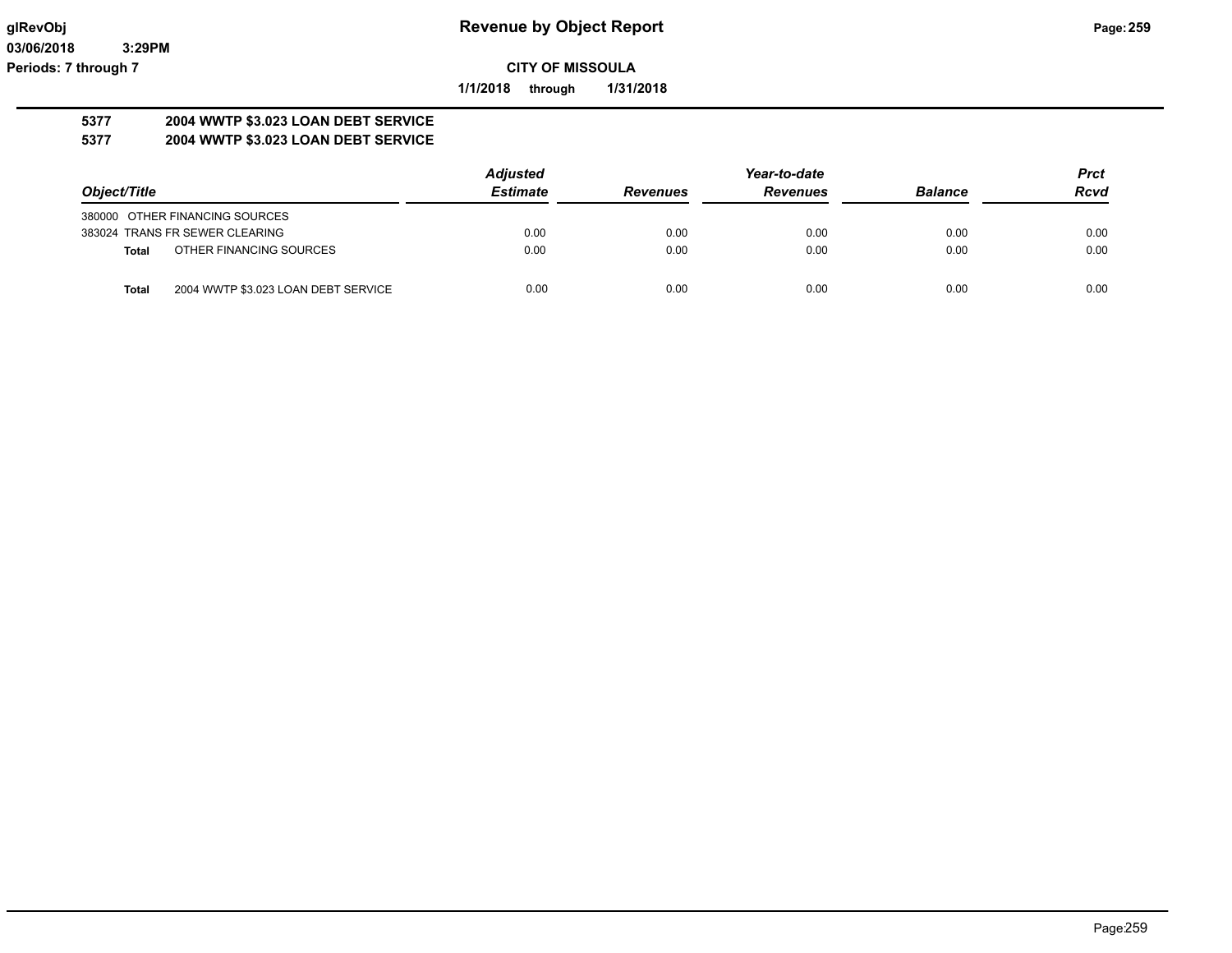**1/1/2018 through 1/31/2018**

## **5377 2004 WWTP \$3.023 LOAN DEBT SERVICE**

|              |                                     | <b>Adjusted</b> |                 | Year-to-date    |                | Prct |
|--------------|-------------------------------------|-----------------|-----------------|-----------------|----------------|------|
| Object/Title |                                     | <b>Estimate</b> | <b>Revenues</b> | <b>Revenues</b> | <b>Balance</b> | Rcvd |
|              | 380000 OTHER FINANCING SOURCES      |                 |                 |                 |                |      |
|              | 383024 TRANS FR SEWER CLEARING      | 0.00            | 0.00            | 0.00            | 0.00           | 0.00 |
| Total        | OTHER FINANCING SOURCES             | 0.00            | 0.00            | 0.00            | 0.00           | 0.00 |
| <b>Total</b> | 2004 WWTP \$3.023 LOAN DEBT SERVICE | 0.00            | 0.00            | 0.00            | 0.00           | 0.00 |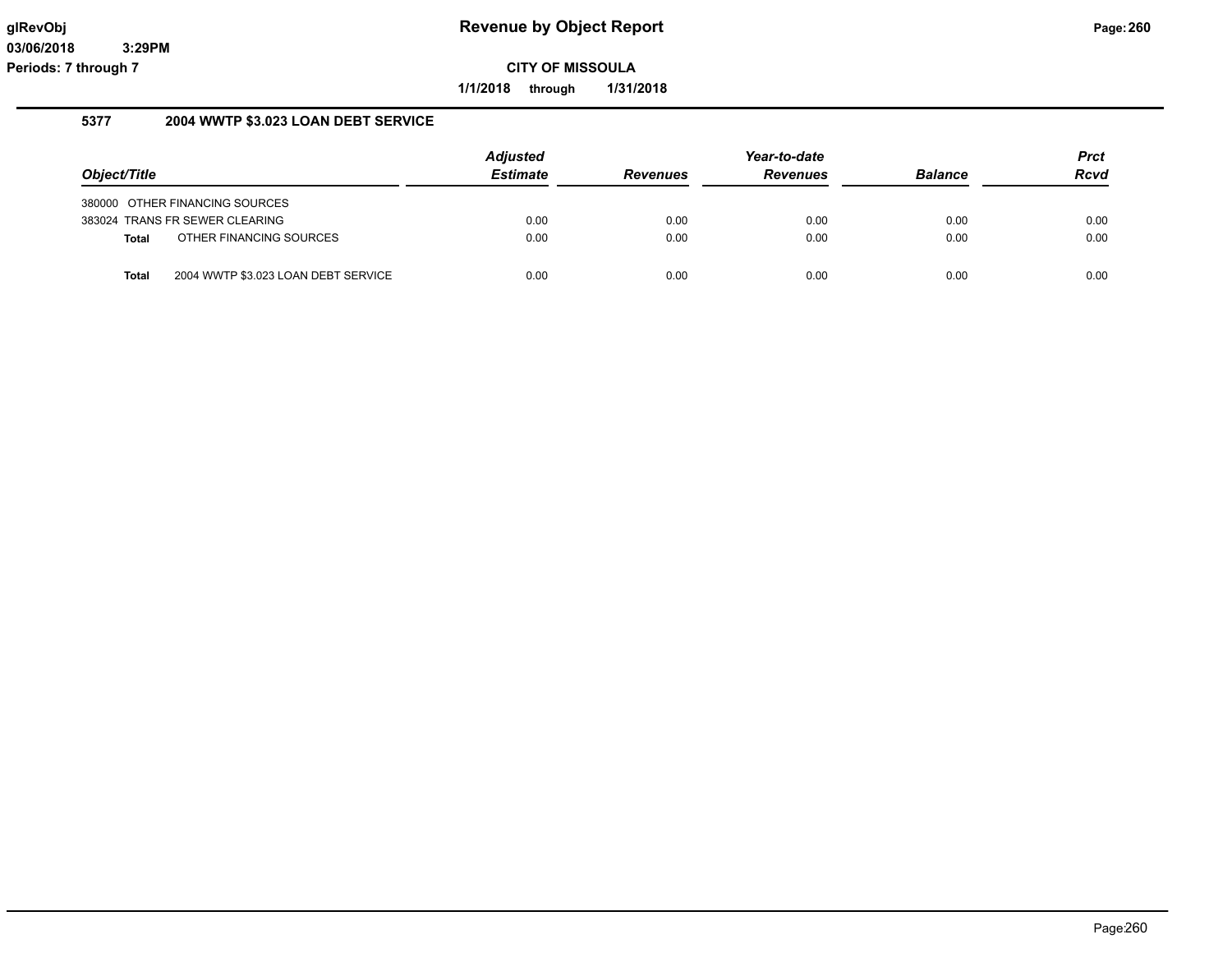**1/1/2018 through 1/31/2018**

## **5379 2005 BRICH/BRDY/LIN/GIL SRF DEBT**

**5379 2005 BRICH/BRDY/LIN/GIL SRF DEBT**

|                                                  | <b>Adjusted</b> |                 | Year-to-date    |                |             |
|--------------------------------------------------|-----------------|-----------------|-----------------|----------------|-------------|
| Object/Title                                     | <b>Estimate</b> | <b>Revenues</b> | <b>Revenues</b> | <b>Balance</b> | <b>Rcvd</b> |
| 380000 OTHER FINANCING SOURCES                   |                 |                 |                 |                |             |
| 383024 TRANS FR SEWER CLEARING                   | 0.00            | 0.00            | 0.00            | 0.00           | 0.00        |
| OTHER FINANCING SOURCES<br><b>Total</b>          | 0.00            | 0.00            | 0.00            | 0.00           | 0.00        |
| 2005 BRICH/BRDY/LIN/GIL SRF DEBT<br><b>Total</b> | 0.00            | 0.00            | 0.00            | 0.00           | 0.00        |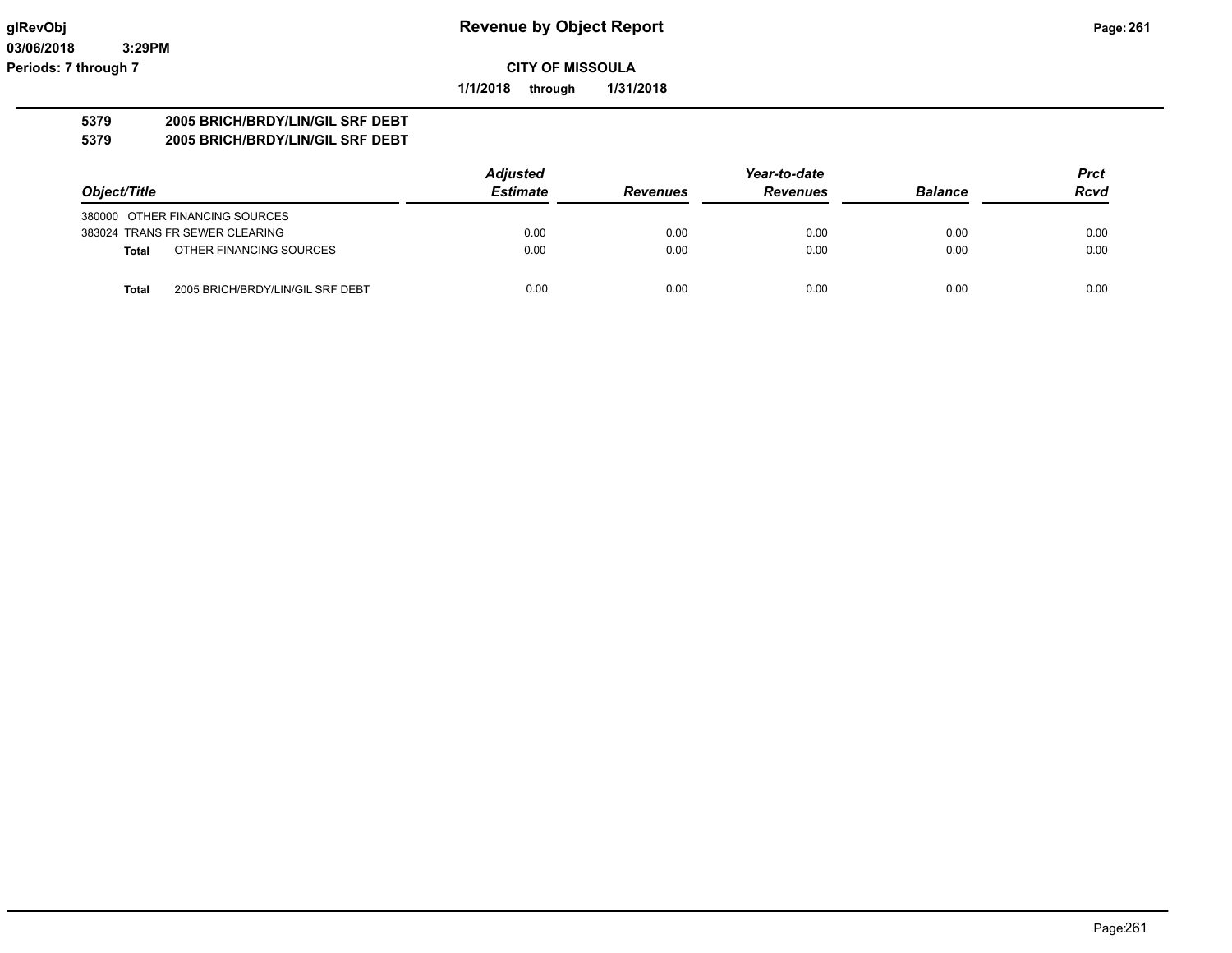**1/1/2018 through 1/31/2018**

### **5379 2005 BRICH/BRDY/LIN/GIL SRF DEBT**

|              |                                  | <b>Adjusted</b> |                 | Year-to-date    |                | <b>Prct</b> |
|--------------|----------------------------------|-----------------|-----------------|-----------------|----------------|-------------|
| Object/Title |                                  | <b>Estimate</b> | <b>Revenues</b> | <b>Revenues</b> | <b>Balance</b> | <b>Rcvd</b> |
|              | 380000 OTHER FINANCING SOURCES   |                 |                 |                 |                |             |
|              | 383024 TRANS FR SEWER CLEARING   | 0.00            | 0.00            | 0.00            | 0.00           | 0.00        |
| <b>Total</b> | OTHER FINANCING SOURCES          | 0.00            | 0.00            | 0.00            | 0.00           | 0.00        |
| <b>Total</b> | 2005 BRICH/BRDY/LIN/GIL SRF DEBT | 0.00            | 0.00            | 0.00            | 0.00           | 0.00        |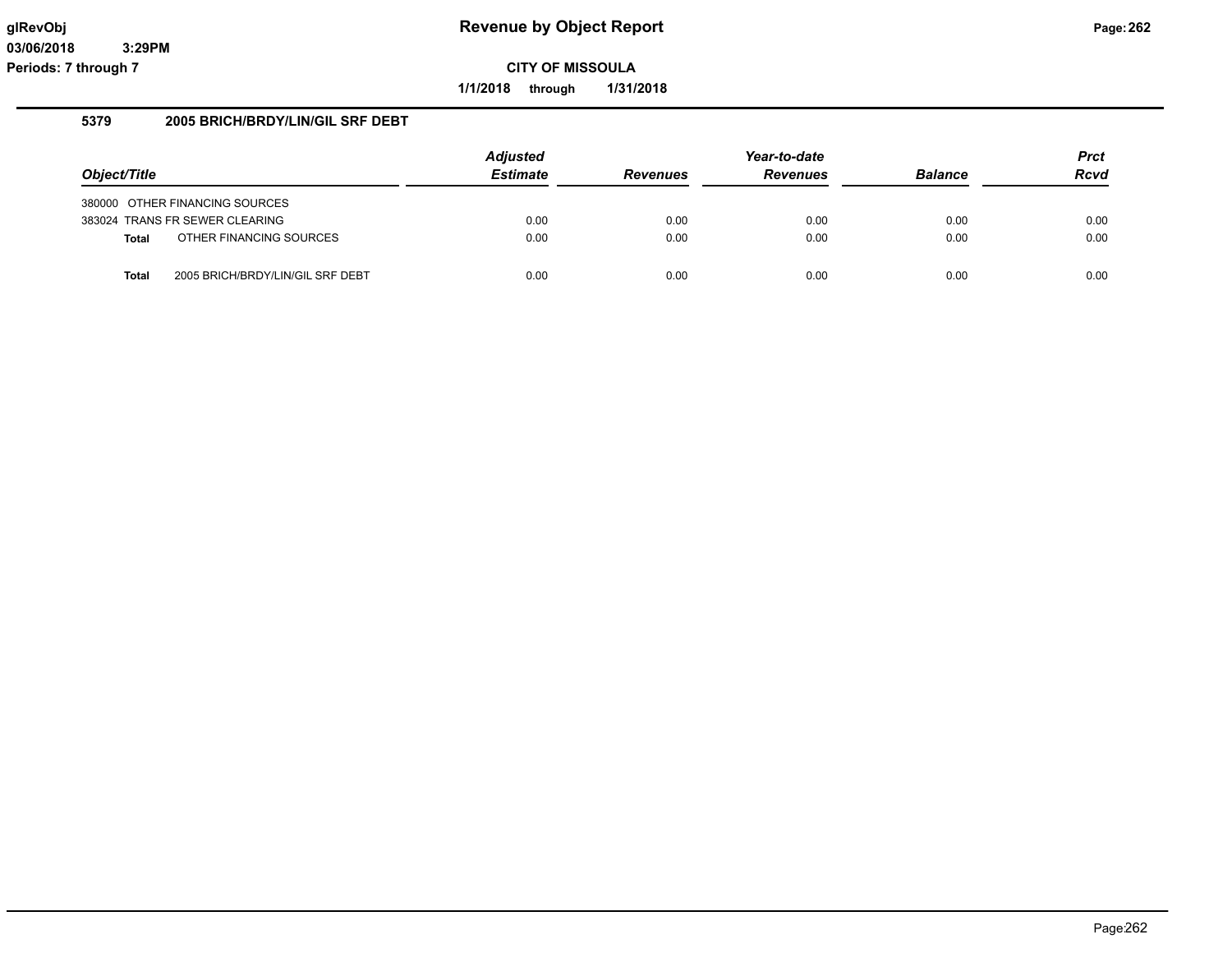**1/1/2018 through 1/31/2018**

# **5383 FY09 RATTLESNAKE SEWER DEBT SVS**

## **5383 FY09 RATTLESNAKE SEWER DEBT SVS**

|                                          | <b>Adjusted</b> |                 | Year-to-date    |                | <b>Prct</b> |
|------------------------------------------|-----------------|-----------------|-----------------|----------------|-------------|
| Object/Title                             | <b>Estimate</b> | <b>Revenues</b> | <b>Revenues</b> | <b>Balance</b> | Rcvd        |
| 380000 OTHER FINANCING SOURCES           |                 |                 |                 |                |             |
| 383024 TRANS FR SEWER CLEARING           | 0.00            | 0.00            | 0.00            | 0.00           | 0.00        |
| OTHER FINANCING SOURCES<br>Total         | 0.00            | 0.00            | 0.00            | 0.00           | 0.00        |
| FY09 RATTLESNAKE SEWER DEBT SVS<br>Total | 0.00            | 0.00            | 0.00            | 0.00           | 0.00        |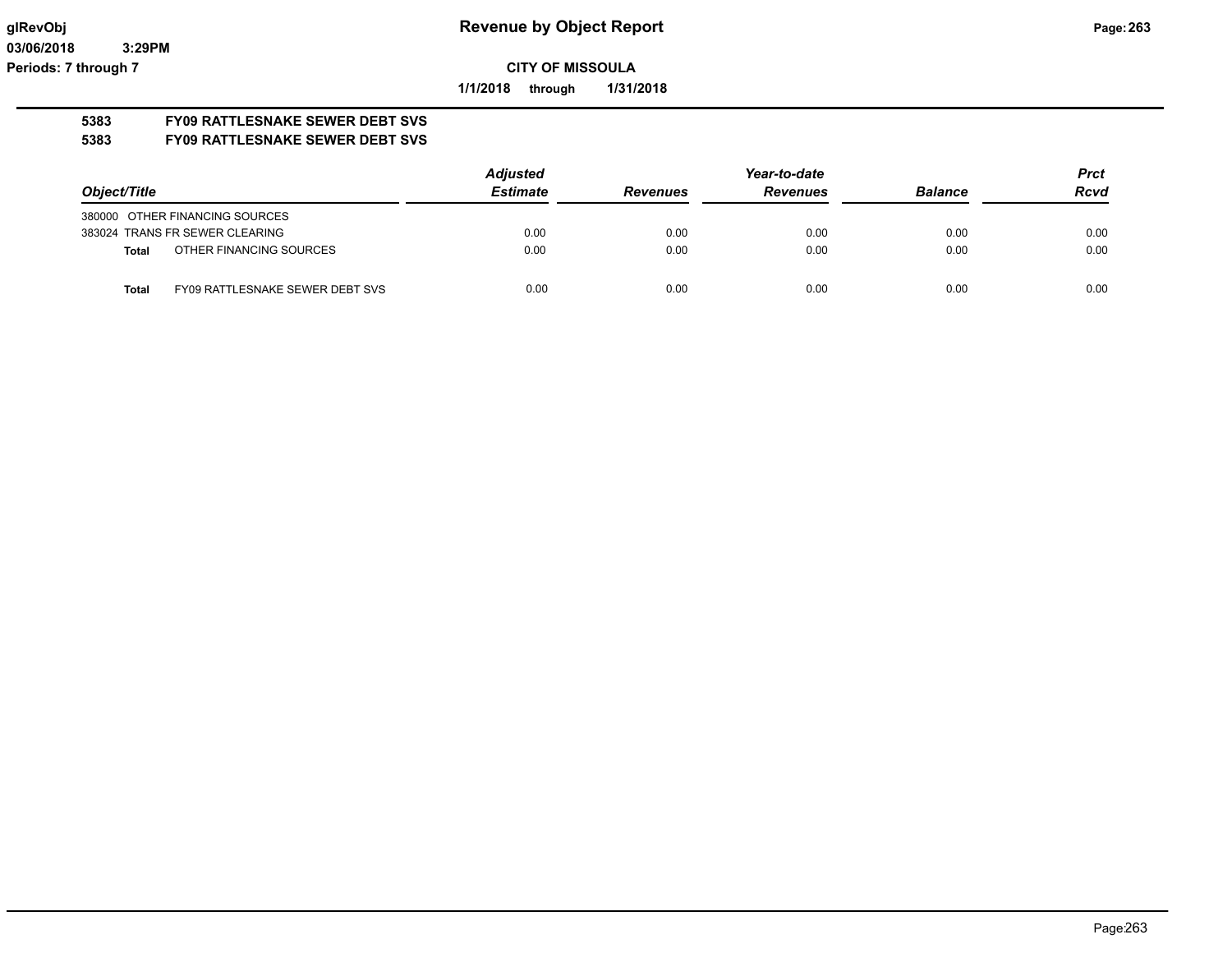**1/1/2018 through 1/31/2018**

#### **5383 FY09 RATTLESNAKE SEWER DEBT SVS**

|              |                                 | <b>Adjusted</b> |                 | Year-to-date    |                | Prct |
|--------------|---------------------------------|-----------------|-----------------|-----------------|----------------|------|
| Object/Title |                                 | <b>Estimate</b> | <b>Revenues</b> | <b>Revenues</b> | <b>Balance</b> | Rcvd |
|              | 380000 OTHER FINANCING SOURCES  |                 |                 |                 |                |      |
|              | 383024 TRANS FR SEWER CLEARING  | 0.00            | 0.00            | 0.00            | 0.00           | 0.00 |
| <b>Total</b> | OTHER FINANCING SOURCES         | 0.00            | 0.00            | 0.00            | 0.00           | 0.00 |
| <b>Total</b> | FY09 RATTLESNAKE SEWER DEBT SVS | 0.00            | 0.00            | 0.00            | 0.00           | 0.00 |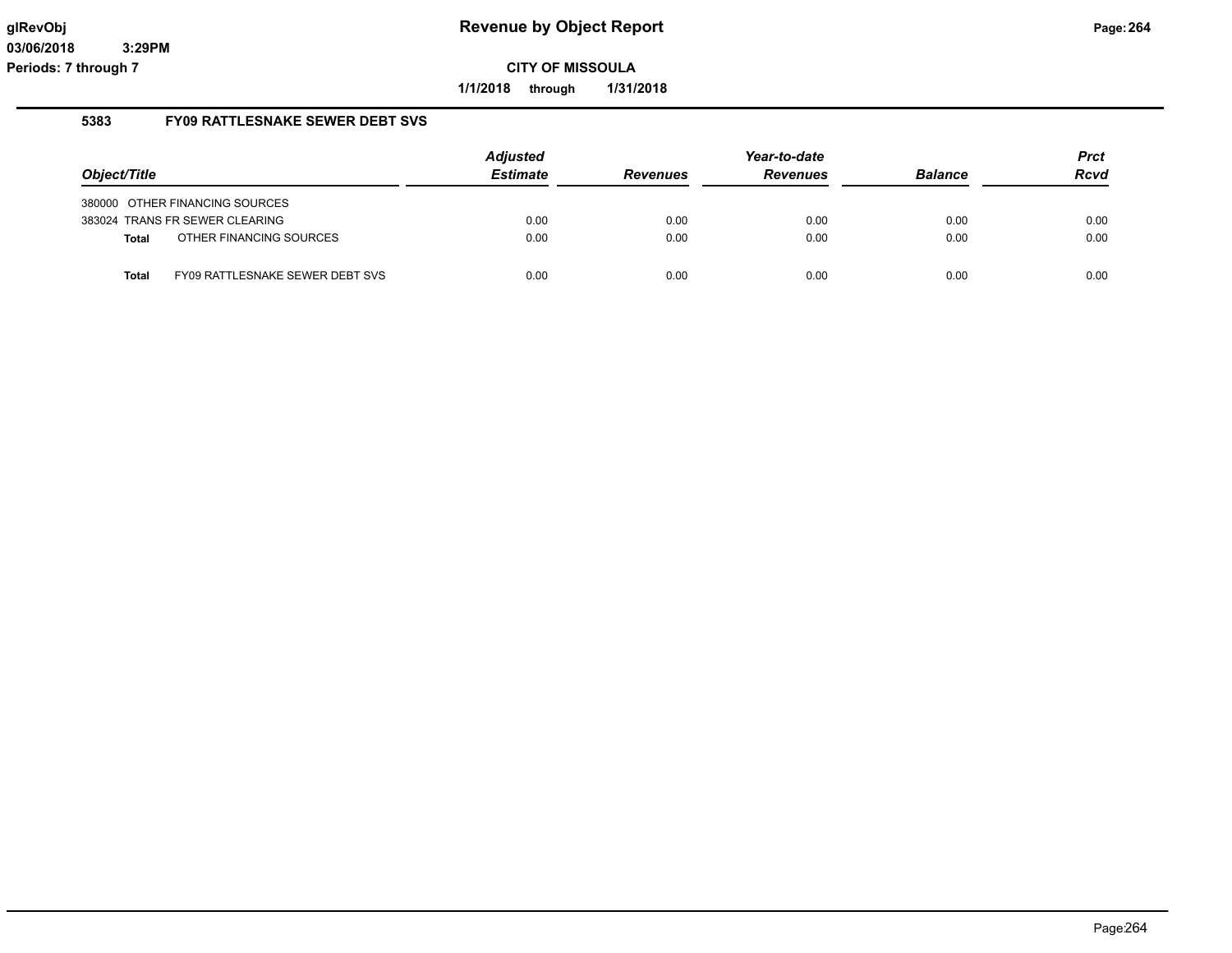**1/1/2018 through 1/31/2018**

## **5386 FY10 HEADWORKS DEBT SERVICE**

#### **5386 FY10 HEADWORKS DEBT SERVICE**

|                                             | <b>Adjusted</b> |                 | Year-to-date    |                | <b>Prct</b> |
|---------------------------------------------|-----------------|-----------------|-----------------|----------------|-------------|
| Object/Title                                | <b>Estimate</b> | <b>Revenues</b> | <b>Revenues</b> | <b>Balance</b> | <b>Rcvd</b> |
| 330000 INTERGOVERNMENTAL REVENUES           |                 |                 |                 |                |             |
| 331990 IRS REIMB/DEBT SVS INTEREST          | 0.00            | 0.00            | 0.00            | 0.00           | 0.00        |
| INTERGOVERNMENTAL REVENUES<br><b>Total</b>  | 0.00            | 0.00            | 0.00            | 0.00           | 0.00        |
| 380000 OTHER FINANCING SOURCES              |                 |                 |                 |                |             |
| 383024 TRANS FR SEWER CLEARING              | 0.00            | 0.00            | 0.00            | 0.00           | 0.00        |
| OTHER FINANCING SOURCES<br><b>Total</b>     | 0.00            | 0.00            | 0.00            | 0.00           | 0.00        |
|                                             |                 |                 |                 |                |             |
| <b>Total</b><br>FY10 HEADWORKS DEBT SERVICE | 0.00            | 0.00            | 0.00            | 0.00           | 0.00        |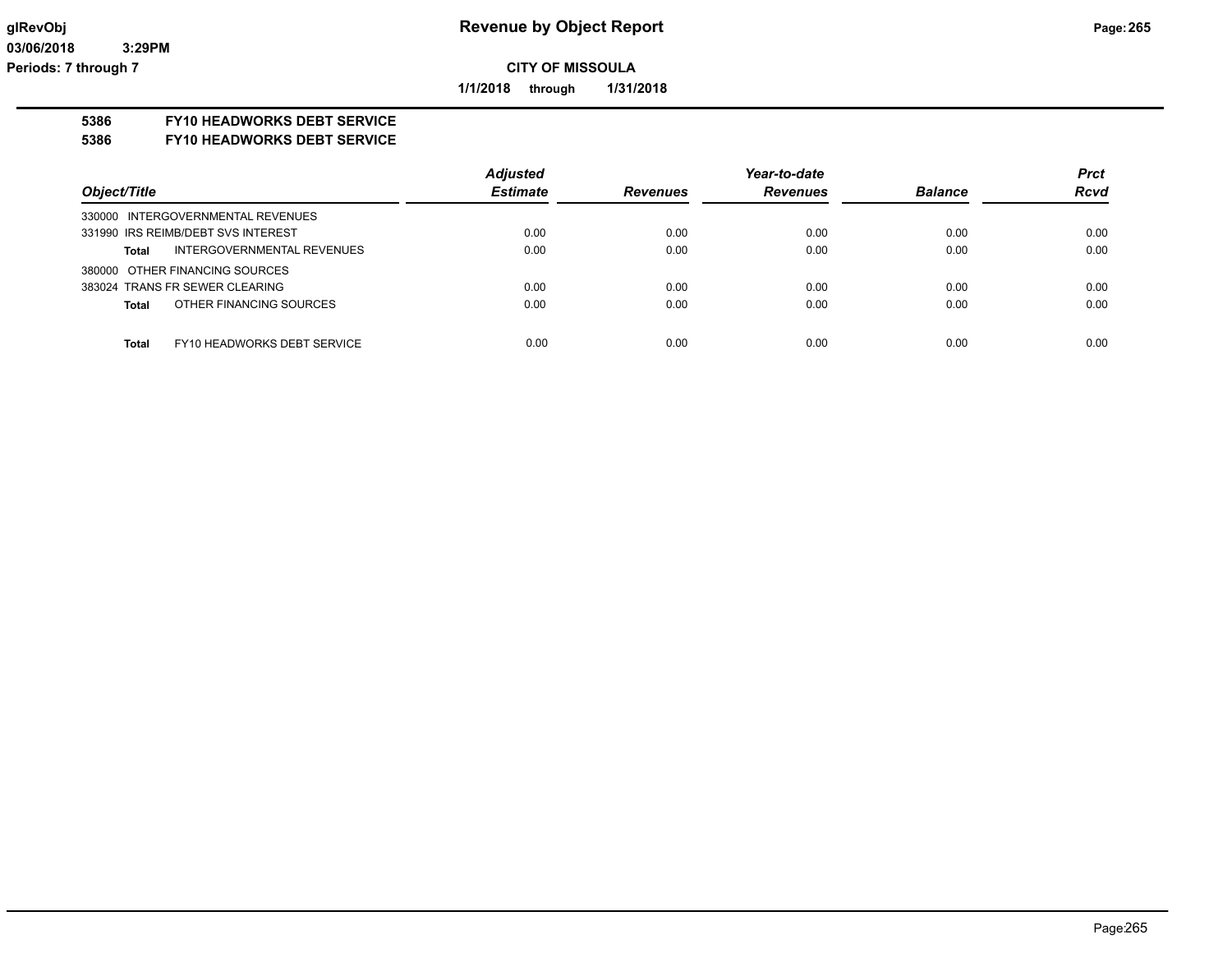**1/1/2018 through 1/31/2018**

## **5386 FY10 HEADWORKS DEBT SERVICE**

| Object/Title                            | <b>Adjusted</b><br><b>Estimate</b> | <b>Revenues</b> | Year-to-date<br><b>Revenues</b> | <b>Balance</b> | <b>Prct</b><br>Rcvd |
|-----------------------------------------|------------------------------------|-----------------|---------------------------------|----------------|---------------------|
| INTERGOVERNMENTAL REVENUES<br>330000    |                                    |                 |                                 |                |                     |
| 331990 IRS REIMB/DEBT SVS INTEREST      | 0.00                               | 0.00            | 0.00                            | 0.00           | 0.00                |
| INTERGOVERNMENTAL REVENUES<br>Total     | 0.00                               | 0.00            | 0.00                            | 0.00           | 0.00                |
| 380000 OTHER FINANCING SOURCES          |                                    |                 |                                 |                |                     |
| 383024 TRANS FR SEWER CLEARING          | 0.00                               | 0.00            | 0.00                            | 0.00           | 0.00                |
| OTHER FINANCING SOURCES<br><b>Total</b> | 0.00                               | 0.00            | 0.00                            | 0.00           | 0.00                |
| FY10 HEADWORKS DEBT SERVICE<br>Total    | 0.00                               | 0.00            | 0.00                            | 0.00           | 0.00                |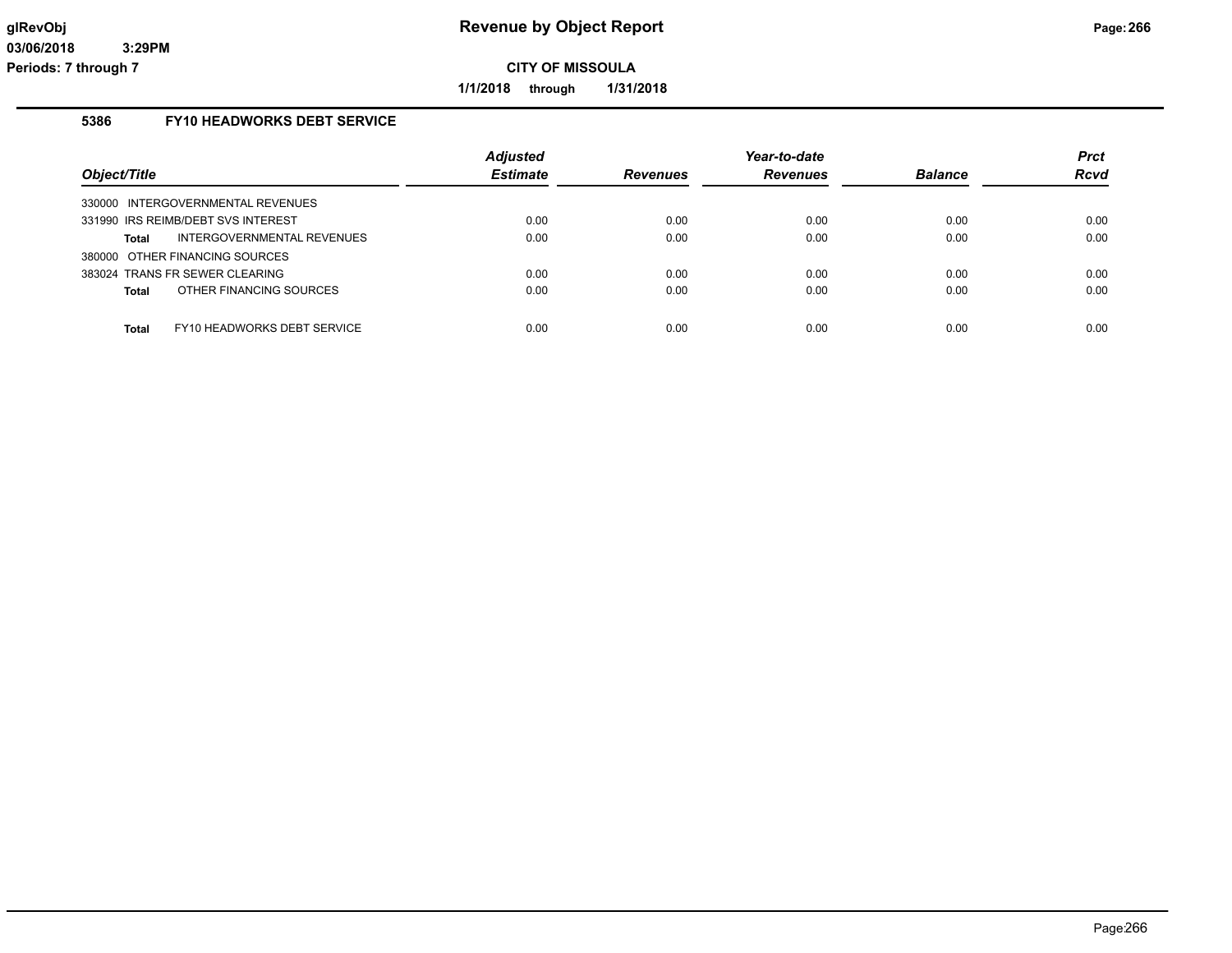**1/1/2018 through 1/31/2018**

#### **5387 FY11 SEWER \$1.29M BOND DEBT SERVICE 5387 FY11 SEWER \$1.29M BOND DEBT SERVICE**

|                                                      | <b>Adjusted</b> | Year-to-date    |                 |                | <b>Prct</b> |
|------------------------------------------------------|-----------------|-----------------|-----------------|----------------|-------------|
| Object/Title                                         | <b>Estimate</b> | <b>Revenues</b> | <b>Revenues</b> | <b>Balance</b> | <b>Rcvd</b> |
| 380000 OTHER FINANCING SOURCES                       |                 |                 |                 |                |             |
| 383024 TRANS FR SEWER CLEARING                       | 0.00            | 0.00            | 0.00            | 0.00           | 0.00        |
| OTHER FINANCING SOURCES<br><b>Total</b>              | 0.00            | 0.00            | 0.00            | 0.00           | 0.00        |
| FY11 SEWER \$1.29M BOND DEBT SERVICE<br><b>Total</b> | 0.00            | 0.00            | 0.00            | 0.00           | 0.00        |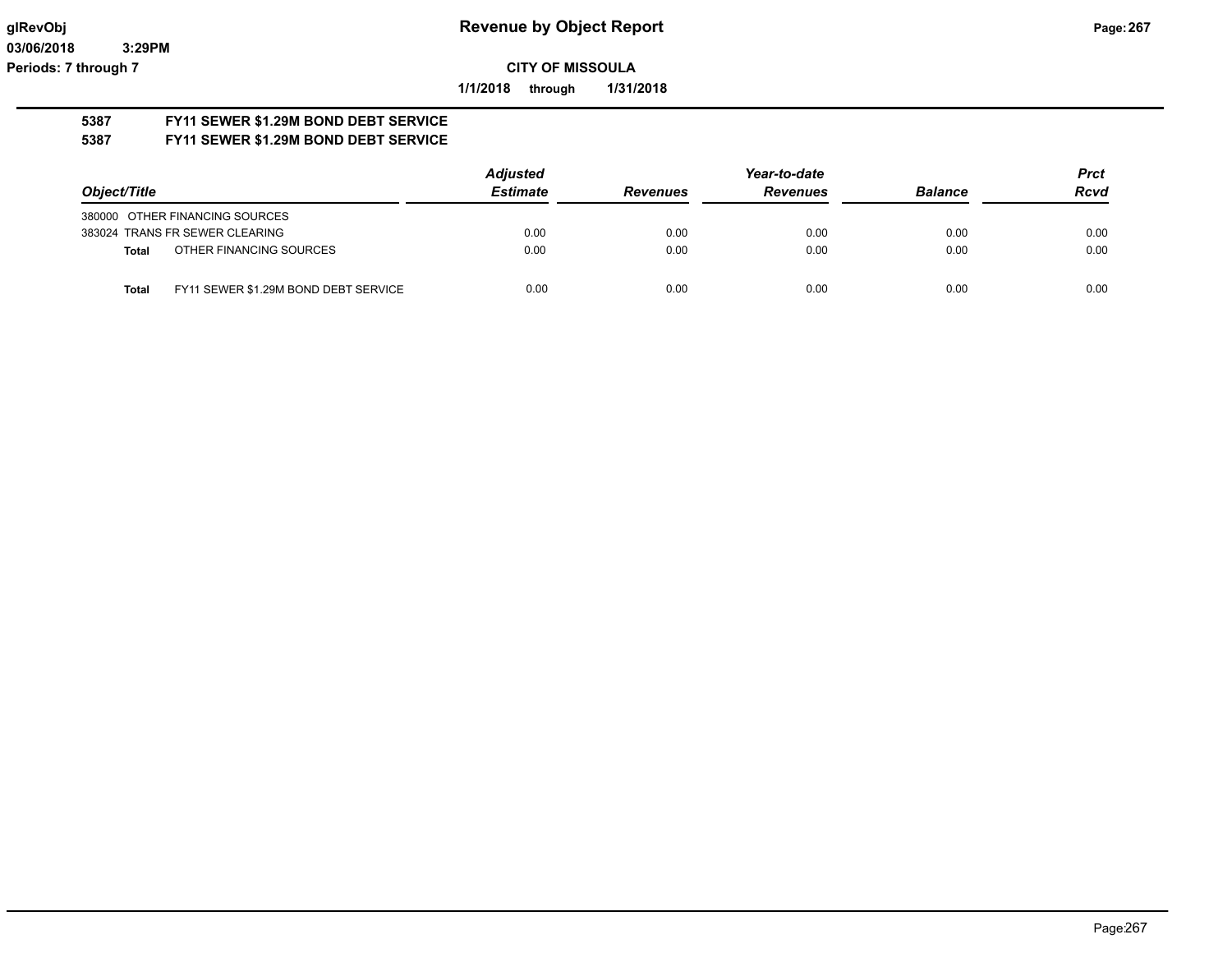**1/1/2018 through 1/31/2018**

#### **5387 FY11 SEWER \$1.29M BOND DEBT SERVICE**

|              |                                      | <b>Adjusted</b> | Year-to-date    |                 |                | <b>Prct</b> |
|--------------|--------------------------------------|-----------------|-----------------|-----------------|----------------|-------------|
| Object/Title |                                      | <b>Estimate</b> | <b>Revenues</b> | <b>Revenues</b> | <b>Balance</b> | <b>Rcvd</b> |
|              | 380000 OTHER FINANCING SOURCES       |                 |                 |                 |                |             |
|              | 383024 TRANS FR SEWER CLEARING       | 0.00            | 0.00            | 0.00            | 0.00           | 0.00        |
| <b>Total</b> | OTHER FINANCING SOURCES              | 0.00            | 0.00            | 0.00            | 0.00           | 0.00        |
| <b>Total</b> | FY11 SEWER \$1.29M BOND DEBT SERVICE | 0.00            | 0.00            | 0.00            | 0.00           | 0.00        |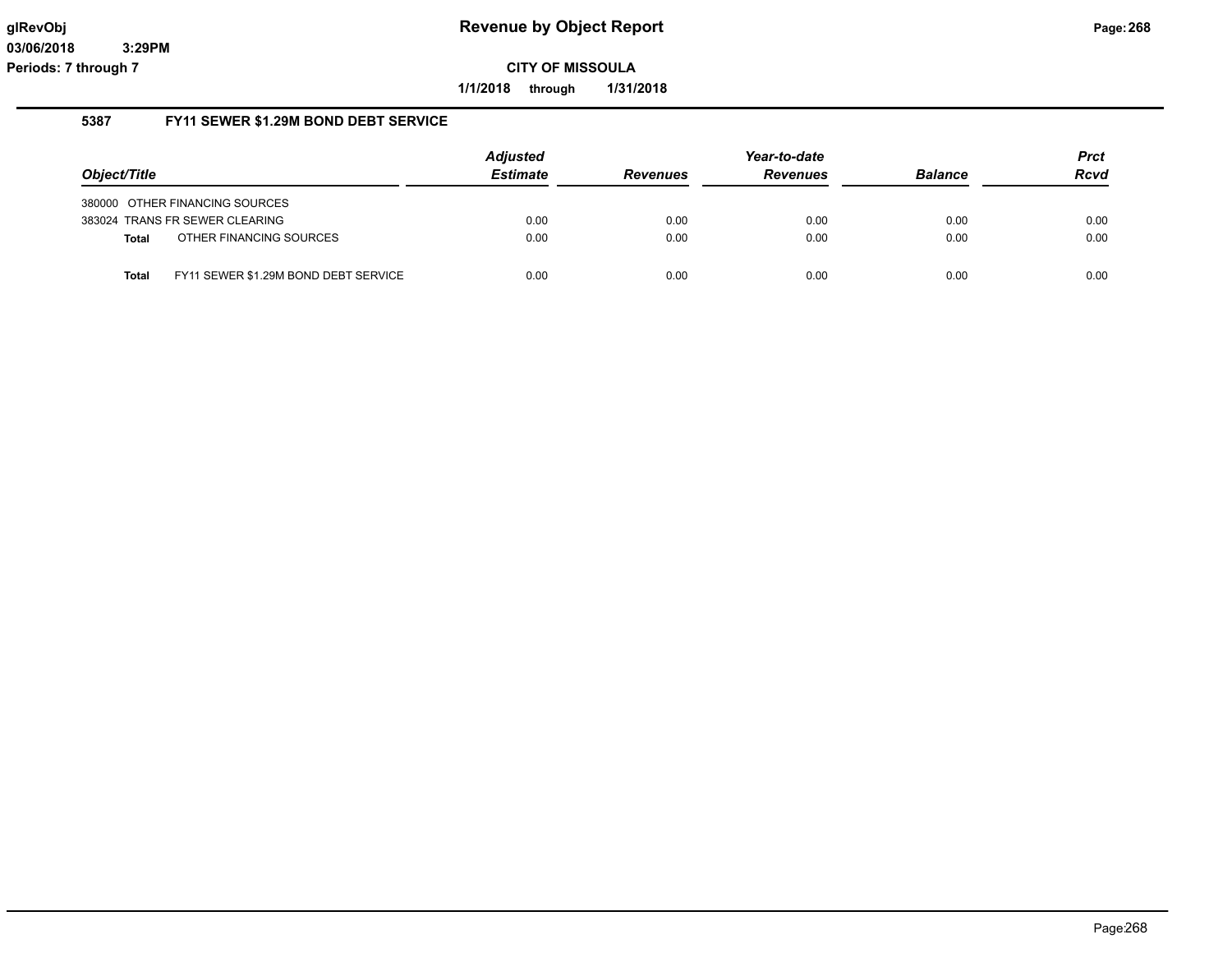**1/1/2018 through 1/31/2018**

#### **5389 FY15 SEWER REVENUE BOND DEBT SERVICE 5389 FY15 SEWER REVENUE BOND DEBT SERVICE**

|              |                                     | <b>Adjusted</b> | Year-to-date    |                 |                | <b>Prct</b> |
|--------------|-------------------------------------|-----------------|-----------------|-----------------|----------------|-------------|
| Object/Title |                                     | <b>Estimate</b> | <b>Revenues</b> | <b>Revenues</b> | <b>Balance</b> | <b>Rcvd</b> |
|              | 380000 OTHER FINANCING SOURCES      |                 |                 |                 |                |             |
|              | 383024 TRANS FR SEWER CLEARING      | 0.00            | 0.00            | 0.00            | 0.00           | 0.00        |
| <b>Total</b> | OTHER FINANCING SOURCES             | 0.00            | 0.00            | 0.00            | 0.00           | 0.00        |
| Total        | FY15 SEWER REVENUE BOND DEBT SERVIC | 0.00            | 0.00            | 0.00            | 0.00           | 0.00        |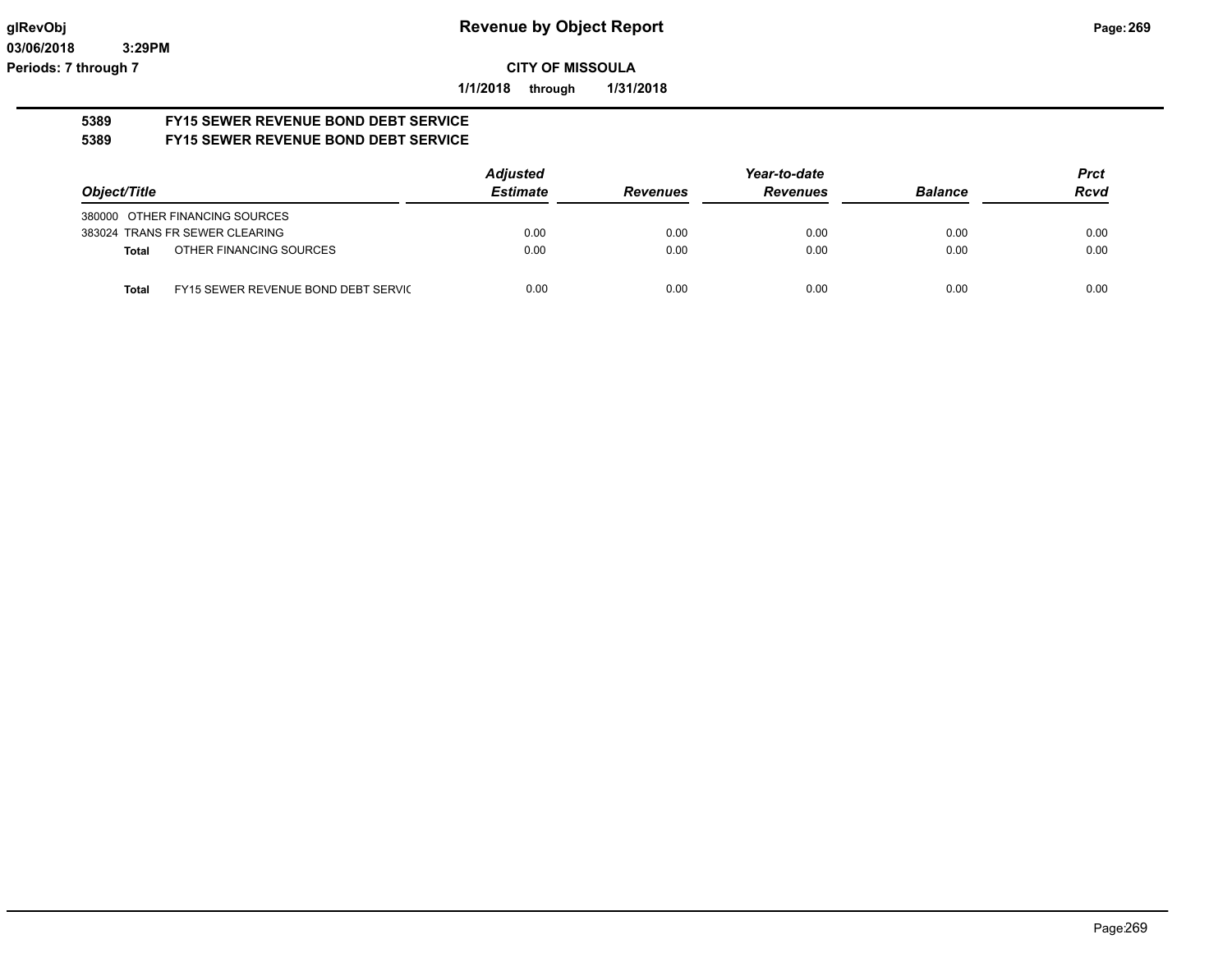**1/1/2018 through 1/31/2018**

#### **5389 FY15 SEWER REVENUE BOND DEBT SERVICE**

|              |                                     | <b>Adjusted</b> |                 | Year-to-date    |                | <b>Prct</b> |
|--------------|-------------------------------------|-----------------|-----------------|-----------------|----------------|-------------|
| Object/Title |                                     | <b>Estimate</b> | <b>Revenues</b> | <b>Revenues</b> | <b>Balance</b> | <b>Rcvd</b> |
|              | 380000 OTHER FINANCING SOURCES      |                 |                 |                 |                |             |
|              | 383024 TRANS FR SEWER CLEARING      | 0.00            | 0.00            | 0.00            | 0.00           | 0.00        |
| <b>Total</b> | OTHER FINANCING SOURCES             | 0.00            | 0.00            | 0.00            | 0.00           | 0.00        |
| Total        | FY15 SEWER REVENUE BOND DEBT SERVIC | 0.00            | 0.00            | 0.00            | 0.00           | 0.00        |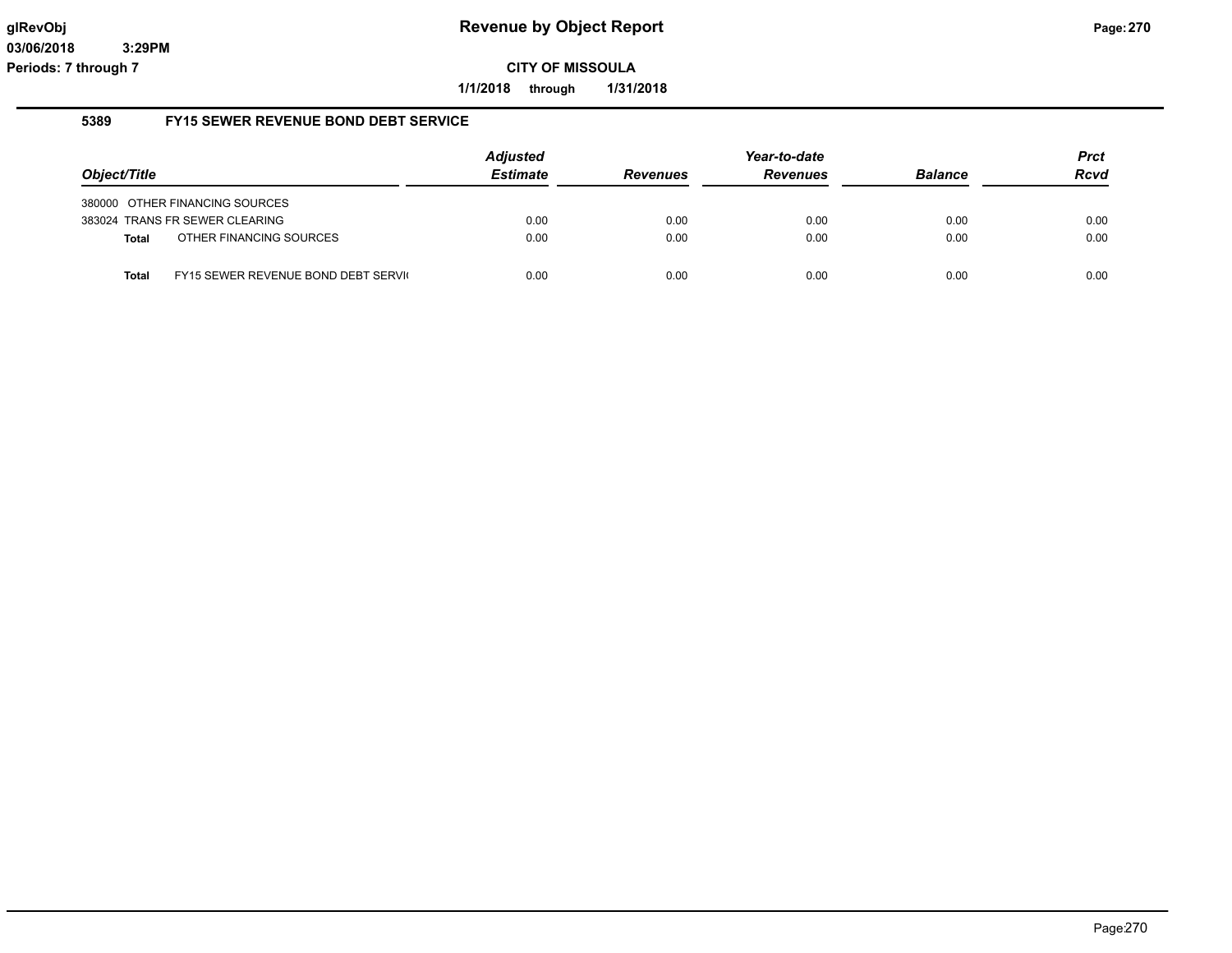**1/1/2018 through 1/31/2018**

#### **5391 16 SEWER REVENUE BOND DEBT SERVICE 5391 16 SEWER REVENUE BOND DEBT SERVICE**

|                      |                                    | <b>Adjusted</b> |                 | Year-to-date    |                | <b>Prct</b> |
|----------------------|------------------------------------|-----------------|-----------------|-----------------|----------------|-------------|
| Object/Title         |                                    | <b>Estimate</b> | <b>Revenues</b> | <b>Revenues</b> | <b>Balance</b> | <b>Rcvd</b> |
|                      | 380000 OTHER FINANCING SOURCES     |                 |                 |                 |                |             |
| 381010 BOND PROCEEDS |                                    | 0.00            | 0.00            | 0.00            | 0.00           | 0.00        |
| Total                | OTHER FINANCING SOURCES            | 0.00            | 0.00            | 0.00            | 0.00           | 0.00        |
| <b>Total</b>         | 16 SEWER REVENUE BOND DEBT SERVICE | 0.00            | 0.00            | 0.00            | 0.00           | 0.00        |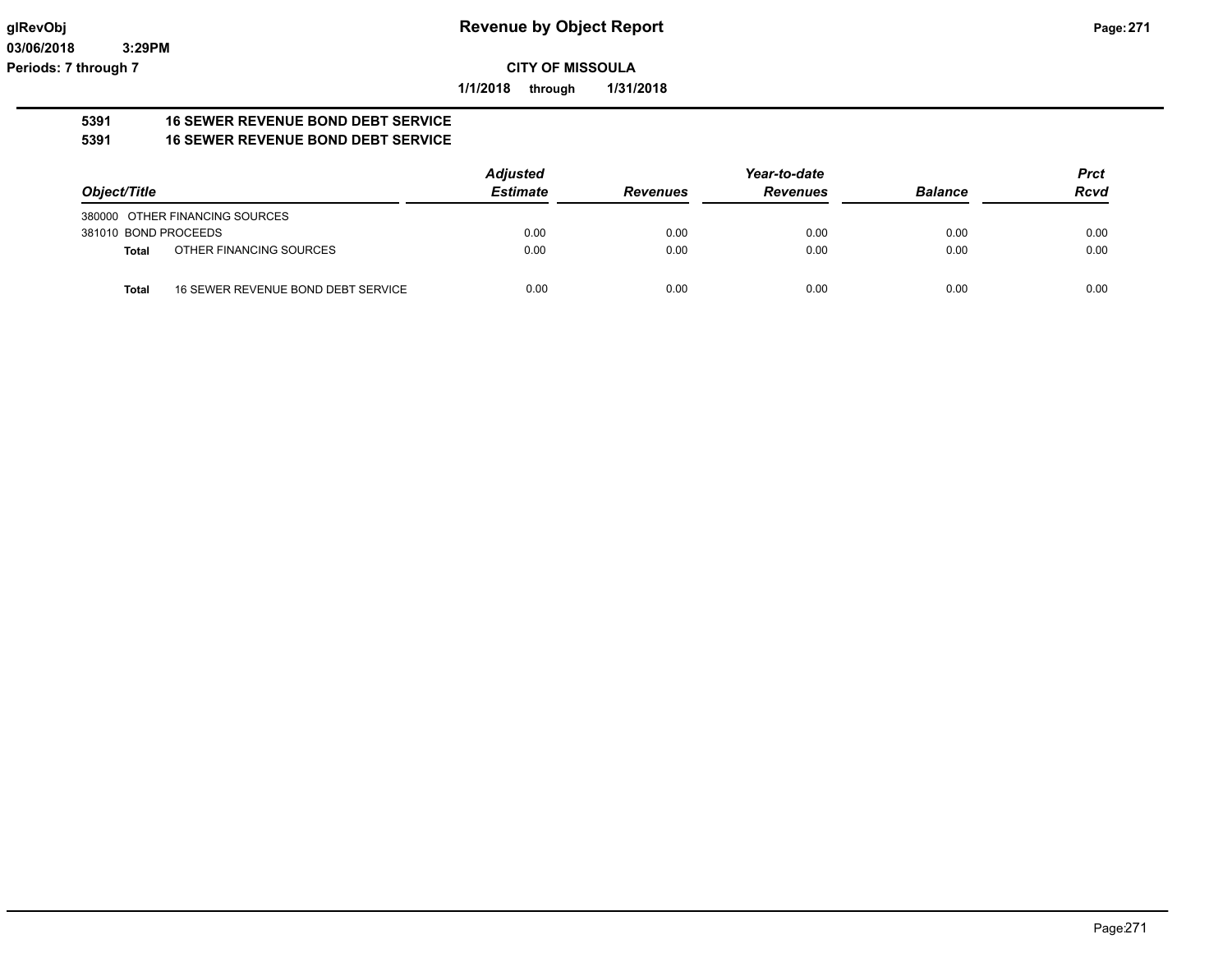**1/1/2018 through 1/31/2018**

#### **5391 16 SEWER REVENUE BOND DEBT SERVICE**

|                      |                                    | <b>Adjusted</b><br><b>Estimate</b> |                 | Year-to-date    | <b>Balance</b> | <b>Prct</b><br><b>Rcvd</b> |
|----------------------|------------------------------------|------------------------------------|-----------------|-----------------|----------------|----------------------------|
| Object/Title         |                                    |                                    | <b>Revenues</b> | <b>Revenues</b> |                |                            |
|                      | 380000 OTHER FINANCING SOURCES     |                                    |                 |                 |                |                            |
| 381010 BOND PROCEEDS |                                    | 0.00                               | 0.00            | 0.00            | 0.00           | 0.00                       |
| Total                | OTHER FINANCING SOURCES            | 0.00                               | 0.00            | 0.00            | 0.00           | 0.00                       |
| Total                | 16 SEWER REVENUE BOND DEBT SERVICE | 0.00                               | 0.00            | 0.00            | 0.00           | 0.00                       |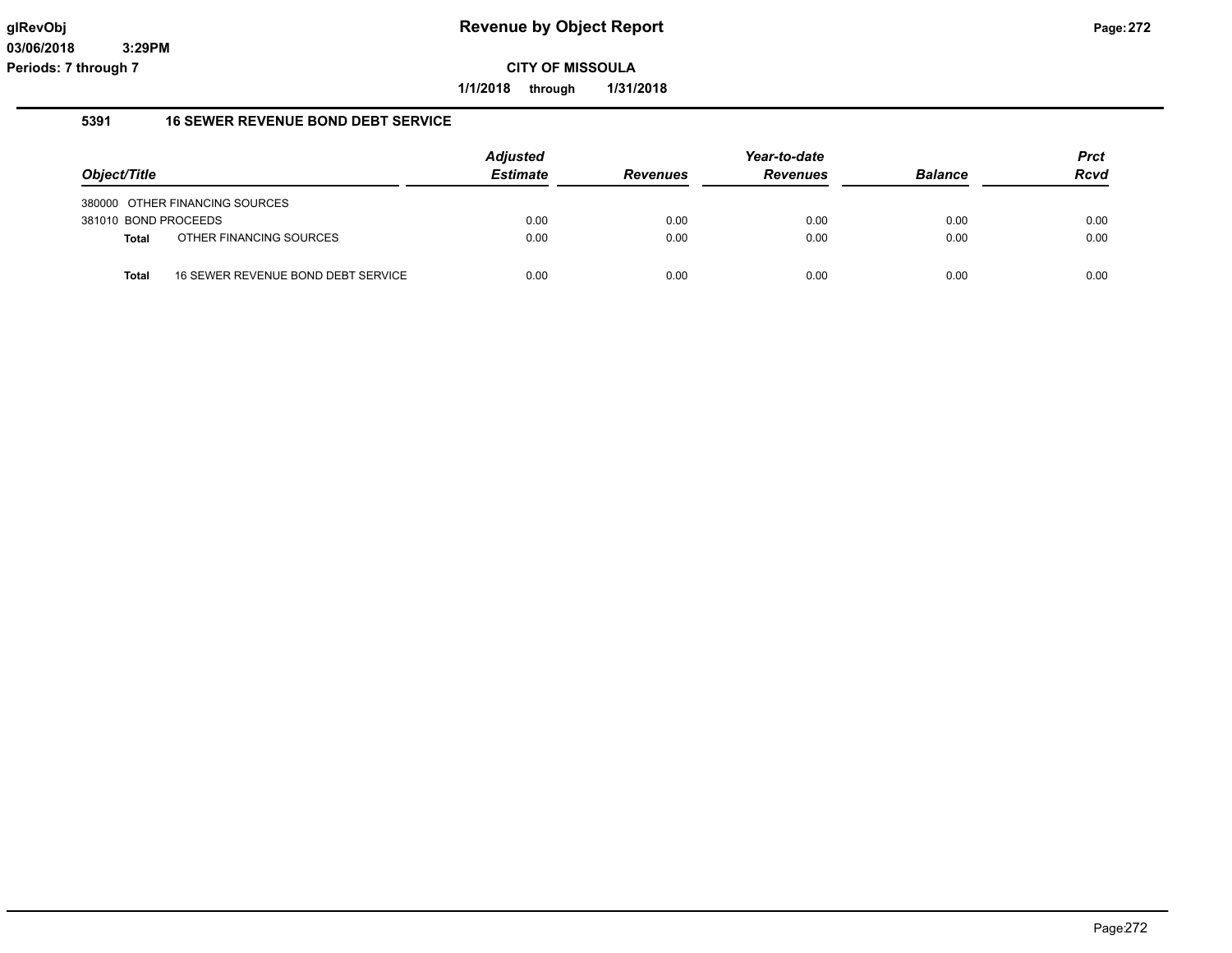**1/1/2018 through 1/31/2018**

#### **5392 16 SEWER REVENUE BOND DEBT RESERVE 5392 16 SEWER REVENUE BOND DEBT RESERVE**

|                                             | <b>Adjusted</b> | Year-to-date    |                 |                | <b>Prct</b> |
|---------------------------------------------|-----------------|-----------------|-----------------|----------------|-------------|
| Object/Title                                | <b>Estimate</b> | <b>Revenues</b> | <b>Revenues</b> | <b>Balance</b> | <b>Rcvd</b> |
| 380000 OTHER FINANCING SOURCES              |                 |                 |                 |                |             |
| 383042 TRANSFERS FROM OTHER FUNDS           | 0.00            | 0.00            | 0.00            | 0.00           | 0.00        |
| OTHER FINANCING SOURCES<br>Total            | 0.00            | 0.00            | 0.00            | 0.00           | 0.00        |
| 16 SEWER REVENUE BOND DEBT RESERVE<br>Total | 0.00            | 0.00            | 0.00            | 0.00           | 0.00        |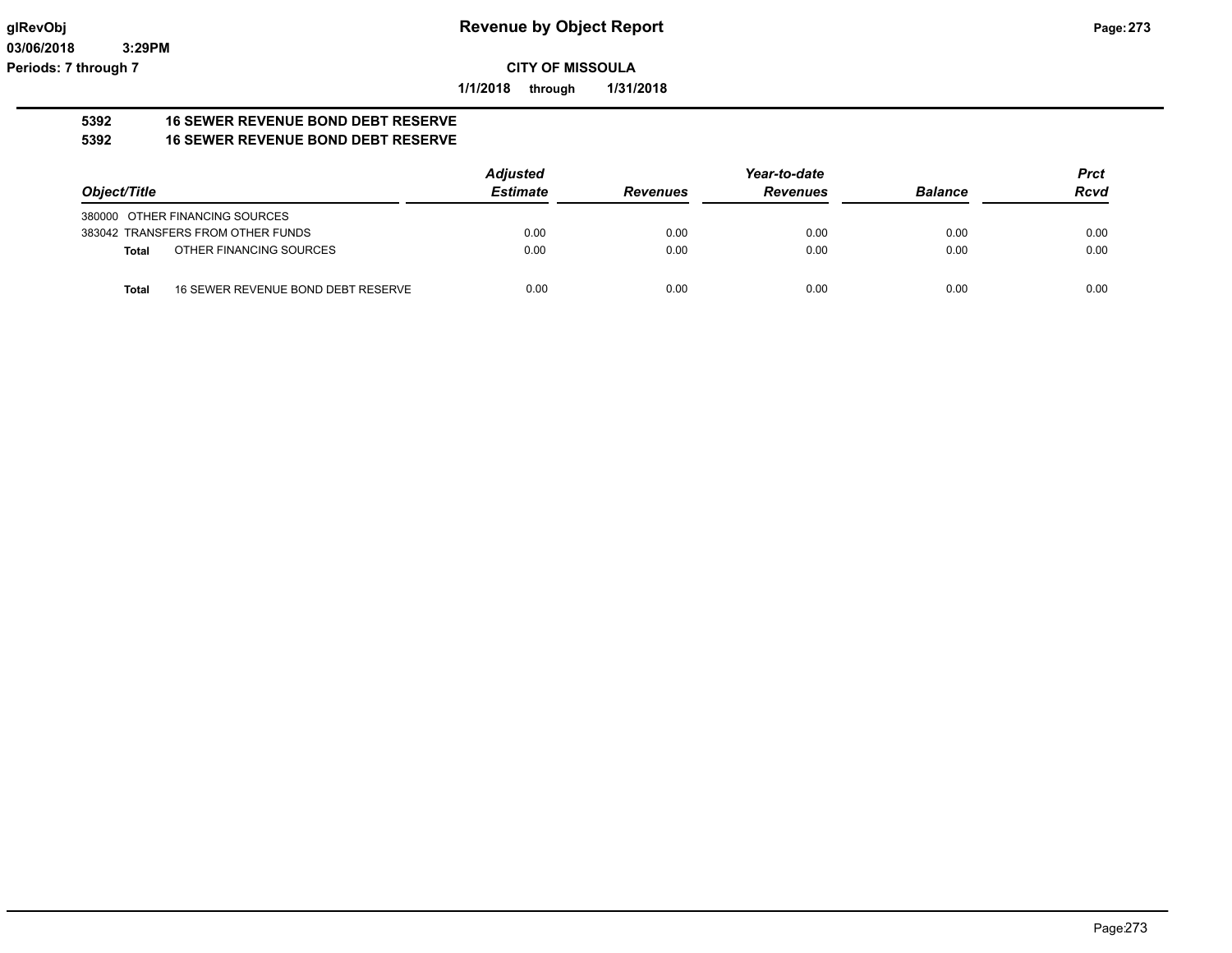**1/1/2018 through 1/31/2018**

#### **5392 16 SEWER REVENUE BOND DEBT RESERVE**

|              |                                    | <b>Adjusted</b> | Year-to-date    |                 |                | <b>Prct</b> |
|--------------|------------------------------------|-----------------|-----------------|-----------------|----------------|-------------|
| Object/Title |                                    | <b>Estimate</b> | <b>Revenues</b> | <b>Revenues</b> | <b>Balance</b> | <b>Rcvd</b> |
|              | 380000 OTHER FINANCING SOURCES     |                 |                 |                 |                |             |
|              | 383042 TRANSFERS FROM OTHER FUNDS  | 0.00            | 0.00            | 0.00            | 0.00           | 0.00        |
| <b>Total</b> | OTHER FINANCING SOURCES            | 0.00            | 0.00            | 0.00            | 0.00           | 0.00        |
| <b>Total</b> | 16 SEWER REVENUE BOND DEBT RESERVE | 0.00            | 0.00            | 0.00            | 0.00           | 0.00        |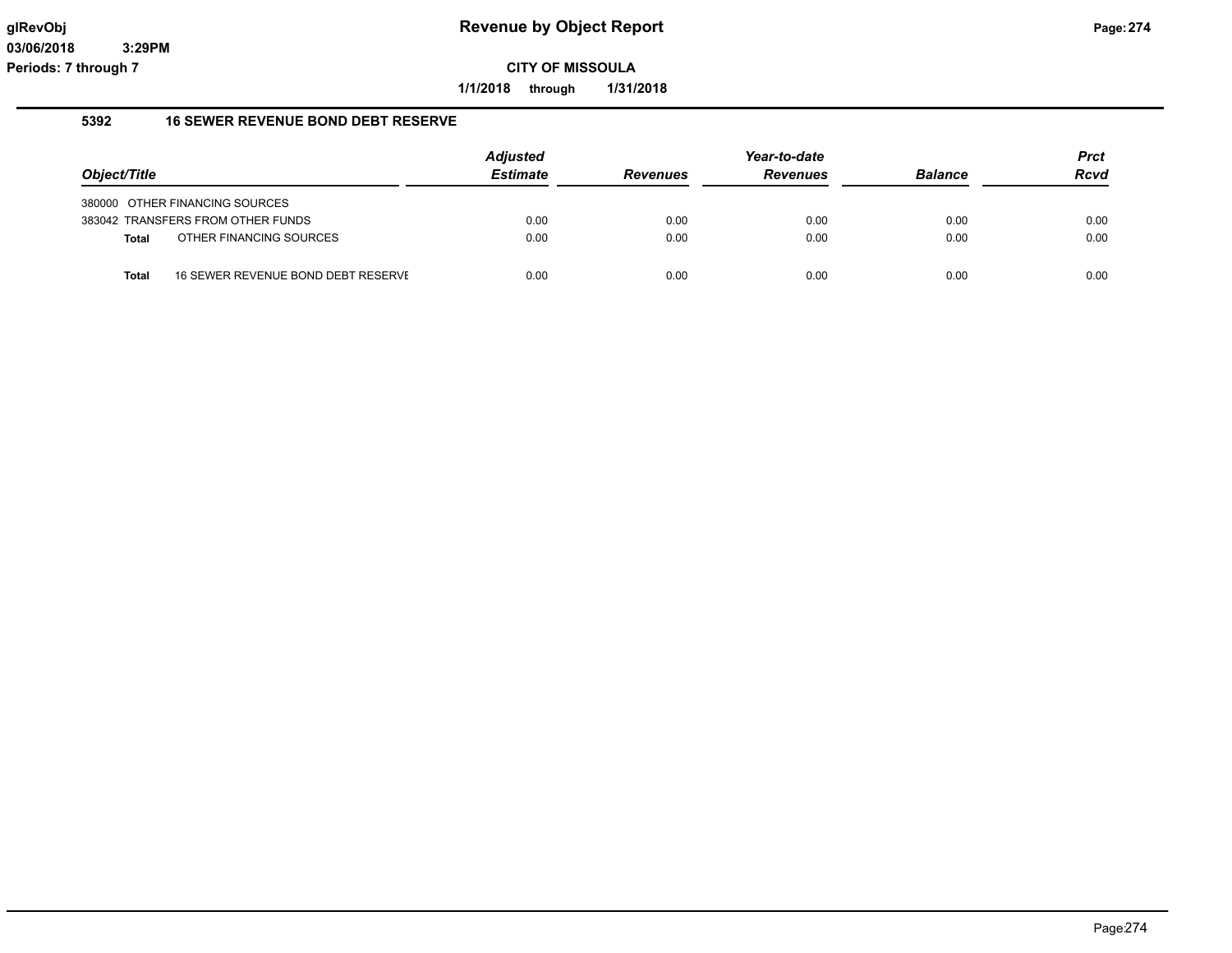**1/1/2018 through 1/31/2018**

**5450 STORMWATER UTILITIY**

**5450 STORMWATER UTILITIY**

|                                                     | <b>Adjusted</b> |                 | Year-to-date    |                | <b>Prct</b> |
|-----------------------------------------------------|-----------------|-----------------|-----------------|----------------|-------------|
| Object/Title                                        | <b>Estimate</b> | <b>Revenues</b> | <b>Revenues</b> | <b>Balance</b> | <b>Rcvd</b> |
| 330000 INTERGOVERNMENTAL REVENUES                   |                 |                 |                 |                |             |
| 334121 DNRC GRANT                                   | 0.00            | 0.00            | 0.00            | 0.00           | 0.00        |
| 334123 MAQI FEDERAL ASSISTANCE                      | 64,942.00       | 111,102.53      | 112,055.53      | $-47, 113.53$  | 172.55      |
| 334171 DEPT OF COMMERCE GRANTS                      | 0.00            | 0.00            | 0.00            | 0.00           | 0.00        |
| 336020 STATE PENSION CONTRIBUTION                   | 0.00            | 0.00            | 0.00            | 0.00           | 0.00        |
| 336023 STATE CONTRIB. - PERS                        | 153.00          | 7.32            | 62.11           | 90.89          | 40.59       |
| 337003 HEALTH DEPT-STORM WATER MGMT                 | 0.00            | 0.00            | 0.00            | 0.00           | 0.00        |
| INTERGOVERNMENTAL REVENUES<br>Total                 | 65,095.00       | 111,109.85      | 112,117.64      | $-47,022.64$   | 172.24      |
| 340000 CHARGES FOR SERVICES                         |                 |                 |                 |                |             |
| 345032 STORMWATER INSTALLATION FEES                 | 0.00            | 0.00            | 0.00            | 0.00           | 0.00        |
| 345034 STORMWATER USE FEES                          | 267,140.00      | 132,688.31      | 267,188.73      | $-48.73$       | 100.02      |
| 345036 STORM WATER USE FEE PENALTY                  | 0.00            | 0.00            | 0.00            | 0.00           | 0.00        |
| <b>CHARGES FOR SERVICES</b><br>Total                | 267,140.00      | 132,688.31      | 267,188.73      | $-48.73$       | 100.02      |
| 360000 MISCELLANEOUS REVENUES                       |                 |                 |                 |                |             |
| 360010 MISCELLANEOUS                                | 0.00            | 0.00            | 0.00            | 0.00           | 0.00        |
| 360030 CONTRIBUTIONS FROM PROPERTY OWNERS           | 0.00            | 0.00            | 0.00            | 0.00           | 0.00        |
| 368005 *** Title Not Found ***                      | 0.00            | 0.00            | 0.00            | 0.00           | 0.00        |
| <b>MISCELLANEOUS REVENUES</b><br><b>Total</b>       | 0.00            | 0.00            | 0.00            | 0.00           | 0.00        |
| <b>INVESTMENTS &amp; ROYALTY EARNINGS</b><br>370000 |                 |                 |                 |                |             |
| 371010 INTEREST ON INVESTMENTS                      | 0.00            | 0.00            | 0.00            | 0.00           | 0.00        |
| <b>INVESTMENTS &amp; ROYALTY EARNINGS</b><br>Total  | 0.00            | 0.00            | 0.00            | 0.00           | 0.00        |
| 380000 OTHER FINANCING SOURCES                      |                 |                 |                 |                |             |
| 381000 LOAN PROCEEDS                                | 55,265.00       | 0.00            | 0.00            | 55,265.00      | 0.00        |
| 383000 OPERATING TRANSFERS                          | 0.00            | 0.00            | 0.00            | 0.00           | 0.00        |
| 383014 TRANS FR MRA                                 | 0.00            | 0.00            | 0.00            | 0.00           | 0.00        |
| 383015 TRANS FR MPC                                 | 0.00            | 0.00            | 0.00            | 0.00           | 0.00        |
| 383018 TRANS FR PARK DISTRICT                       | 0.00            | 0.00            | 0.00            | 0.00           | 0.00        |
| OTHER FINANCING SOURCES<br><b>Total</b>             | 55,265.00       | 0.00            | 0.00            | 55,265.00      | 0.00        |
| <b>STORMWATER UTILITIY</b><br>Total                 | 387,500.00      | 243,798.16      | 379,306.37      | 8,193.63       | 97.89       |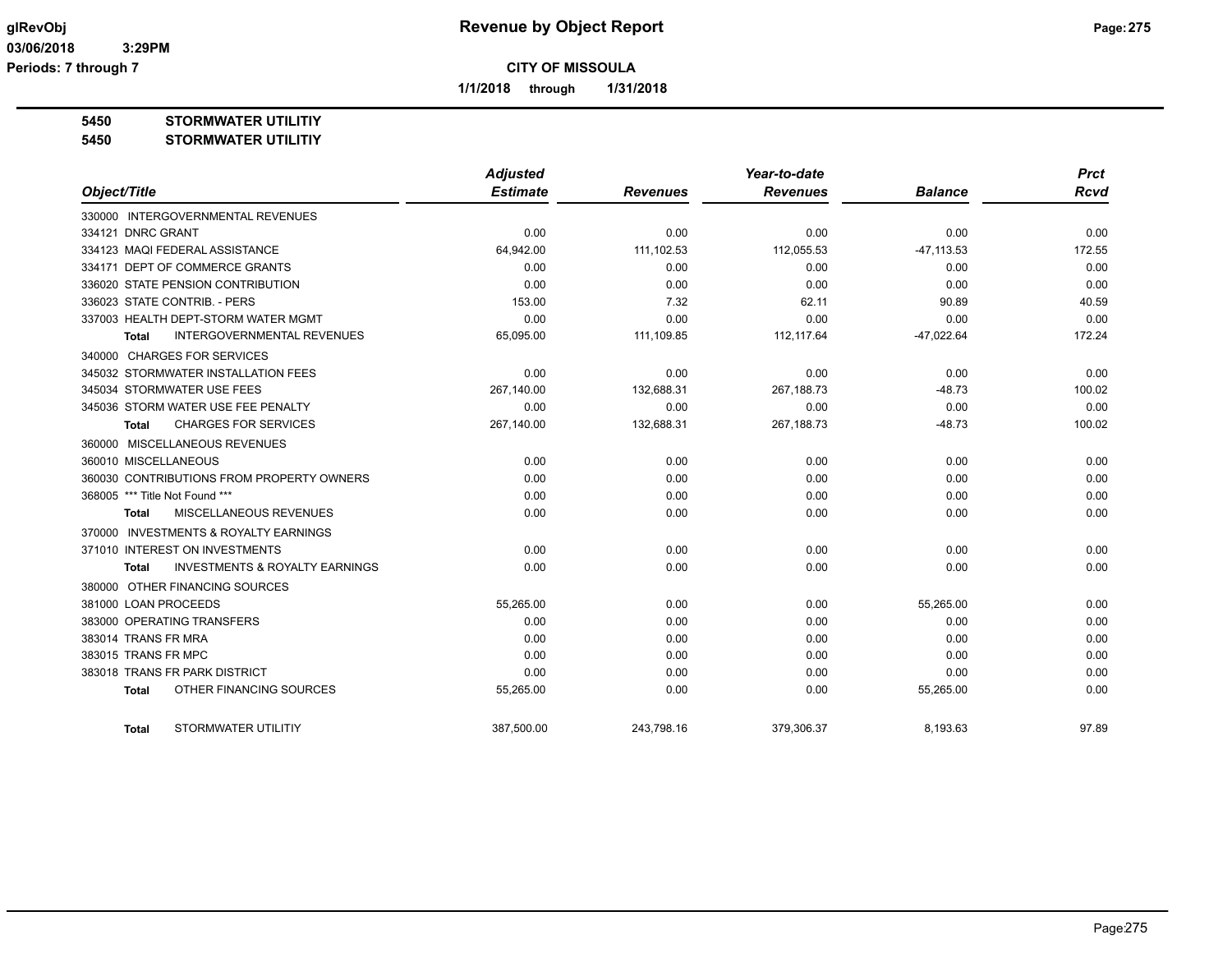**1/1/2018 through 1/31/2018**

## **5450 STORMWATER UTILITIY**

| Object/Title                                       | <b>Adjusted</b><br><b>Estimate</b> | <b>Revenues</b> | Year-to-date<br><b>Revenues</b> | <b>Balance</b> | <b>Prct</b><br>Rcvd |
|----------------------------------------------------|------------------------------------|-----------------|---------------------------------|----------------|---------------------|
| 330000 INTERGOVERNMENTAL REVENUES                  |                                    |                 |                                 |                |                     |
| 334121 DNRC GRANT                                  | 0.00                               | 0.00            | 0.00                            | 0.00           | 0.00                |
| 334123 MAQI FEDERAL ASSISTANCE                     | 64,942.00                          | 111,102.53      | 112,055.53                      | $-47, 113.53$  | 172.55              |
| 334171 DEPT OF COMMERCE GRANTS                     | 0.00                               | 0.00            | 0.00                            | 0.00           | 0.00                |
| 336020 STATE PENSION CONTRIBUTION                  | 0.00                               | 0.00            | 0.00                            | 0.00           | 0.00                |
| 336023 STATE CONTRIB. - PERS                       | 153.00                             | 7.32            | 62.11                           | 90.89          | 40.59               |
| 337003 HEALTH DEPT-STORM WATER MGMT                | 0.00                               | 0.00            | 0.00                            | 0.00           | 0.00                |
| <b>INTERGOVERNMENTAL REVENUES</b><br>Total         | 65,095.00                          | 111,109.85      | 112, 117.64                     | $-47,022.64$   | 172.24              |
| 340000 CHARGES FOR SERVICES                        |                                    |                 |                                 |                |                     |
| 345032 STORMWATER INSTALLATION FEES                | 0.00                               | 0.00            | 0.00                            | 0.00           | 0.00                |
| 345034 STORMWATER USE FEES                         | 267,140.00                         | 132,688.31      | 267,188.73                      | $-48.73$       | 100.02              |
| 345036 STORM WATER USE FEE PENALTY                 | 0.00                               | 0.00            | 0.00                            | 0.00           | 0.00                |
| <b>CHARGES FOR SERVICES</b><br>Total               | 267,140.00                         | 132,688.31      | 267, 188. 73                    | $-48.73$       | 100.02              |
| 360000 MISCELLANEOUS REVENUES                      |                                    |                 |                                 |                |                     |
| 360010 MISCELLANEOUS                               | 0.00                               | 0.00            | 0.00                            | 0.00           | 0.00                |
| 360030 CONTRIBUTIONS FROM PROPERTY OWNERS          | 0.00                               | 0.00            | 0.00                            | 0.00           | 0.00                |
| 368005 *** Title Not Found ***                     | 0.00                               | 0.00            | 0.00                            | 0.00           | 0.00                |
| <b>MISCELLANEOUS REVENUES</b><br>Total             | 0.00                               | 0.00            | 0.00                            | 0.00           | 0.00                |
| 370000 INVESTMENTS & ROYALTY EARNINGS              |                                    |                 |                                 |                |                     |
| 371010 INTEREST ON INVESTMENTS                     | 0.00                               | 0.00            | 0.00                            | 0.00           | 0.00                |
| <b>INVESTMENTS &amp; ROYALTY EARNINGS</b><br>Total | 0.00                               | 0.00            | 0.00                            | 0.00           | 0.00                |
| 380000 OTHER FINANCING SOURCES                     |                                    |                 |                                 |                |                     |
| 381000 LOAN PROCEEDS                               | 55,265.00                          | 0.00            | 0.00                            | 55,265.00      | 0.00                |
| 383000 OPERATING TRANSFERS                         | 0.00                               | 0.00            | 0.00                            | 0.00           | 0.00                |
| 383014 TRANS FR MRA                                | 0.00                               | 0.00            | 0.00                            | 0.00           | 0.00                |
| 383015 TRANS FR MPC                                | 0.00                               | 0.00            | 0.00                            | 0.00           | 0.00                |
| 383018 TRANS FR PARK DISTRICT                      | 0.00                               | 0.00            | 0.00                            | 0.00           | 0.00                |
| OTHER FINANCING SOURCES<br><b>Total</b>            | 55,265.00                          | 0.00            | 0.00                            | 55,265.00      | 0.00                |
| STORMWATER UTILITIY<br><b>Total</b>                | 387.500.00                         | 243.798.16      | 379.306.37                      | 8.193.63       | 97.89               |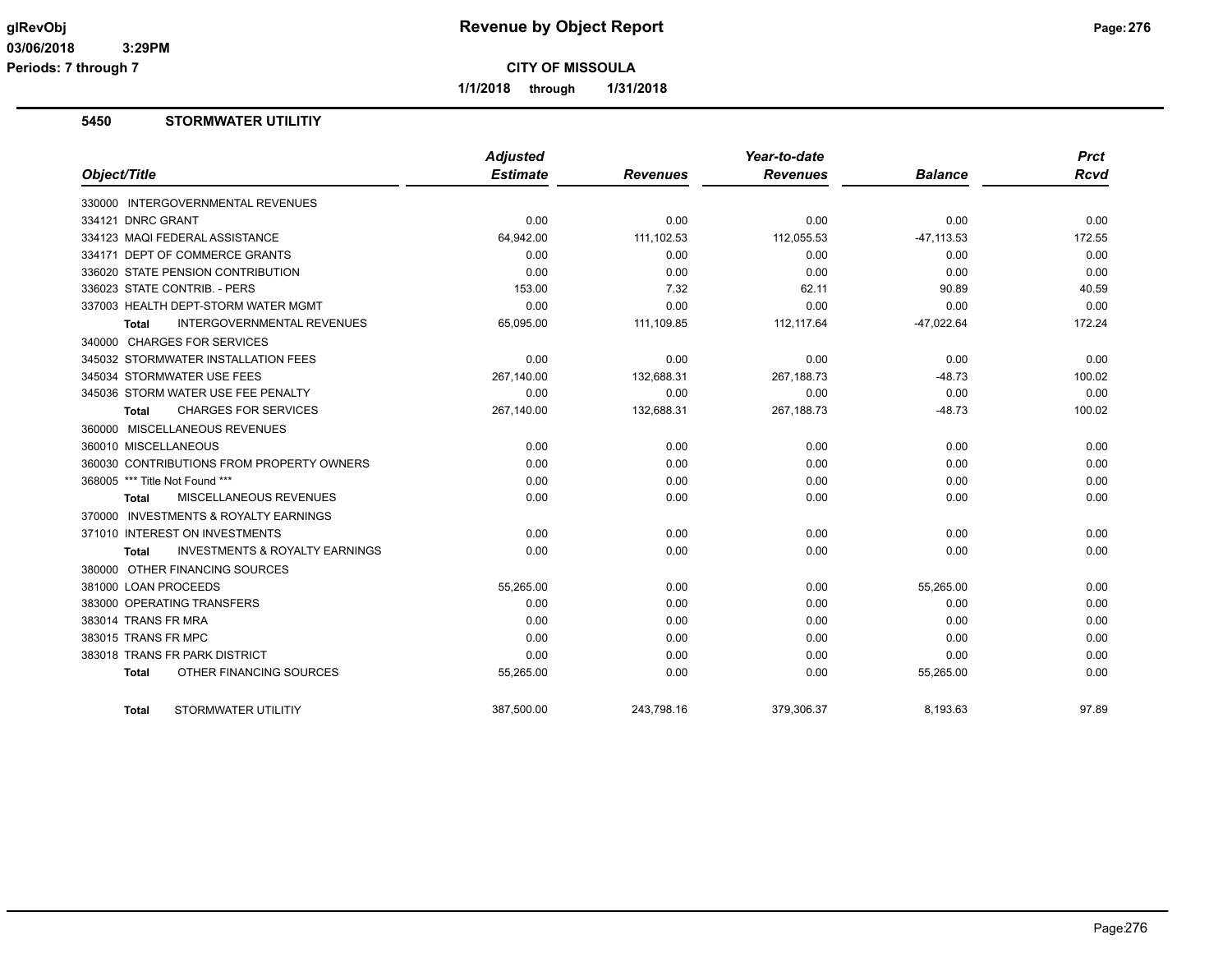**1/1/2018 through 1/31/2018**

## **5711 AQUATICS**

**5711 AQUATICS**

|                                                           | <b>Adjusted</b> |                 | Year-to-date    |                | <b>Prct</b> |
|-----------------------------------------------------------|-----------------|-----------------|-----------------|----------------|-------------|
| Object/Title                                              | <b>Estimate</b> | <b>Revenues</b> | <b>Revenues</b> | <b>Balance</b> | <b>Rcvd</b> |
| 330000 INTERGOVERNMENTAL REVENUES                         |                 |                 |                 |                |             |
| 336020 STATE PENSION CONTRIBUTION                         | 0.00            | 0.00            | 0.00            | 0.00           | 0.00        |
| 336023 STATE CONTRIB. - PERS                              | 0.00            | 37.01           | 556.26          | $-556.26$      | 0.00        |
| <b>INTERGOVERNMENTAL REVENUES</b><br><b>Total</b>         | 0.00            | 37.01           | 556.26          | $-556.26$      | 0.00        |
| <b>CHARGES FOR SERVICES</b><br>340000                     |                 |                 |                 |                |             |
| 340051 GRILL VAN CONCESSIONS                              | 100,000.00      | 3.00            | 29,892.05       | 70,107.95      | 29.89       |
| 346030 SWIMMING POOL FEES                                 | 623,825.00      | 2,215.59        | 375,460.84      | 248,364.16     | 60.19       |
| 346060 CURRENTS SWIMMING FACILITY                         | 444,400.00      | 44,290.23       | 256,771.64      | 187,628.36     | 57.78       |
| <b>CHARGES FOR SERVICES</b><br><b>Total</b>               | 1,168,225.00    | 46,508.82       | 662,124.53      | 506,100.47     | 56.68       |
| MISCELLANEOUS REVENUES<br>360000                          |                 |                 |                 |                |             |
| 360010 MISCELLANEOUS                                      | 0.00            | 0.00            | 0.00            | 0.00           | 0.00        |
| 365000 DONATIONS                                          | 0.00            | 0.00            | 0.00            | 0.00           | 0.00        |
| 365019 AQUATICS DONATIONS & GRANTS                        | 0.00            | 200.00          | 1,954.25        | $-1,954.25$    | 0.00        |
| MISCELLANEOUS REVENUES<br><b>Total</b>                    | 0.00            | 200.00          | 1,954.25        | $-1,954.25$    | 0.00        |
| <b>INVESTMENTS &amp; ROYALTY EARNINGS</b><br>370000       |                 |                 |                 |                |             |
| 371010 INTEREST ON INVESTMENTS                            | 0.00            | 0.00            | 0.00            | 0.00           | 0.00        |
| <b>INVESTMENTS &amp; ROYALTY EARNINGS</b><br><b>Total</b> | 0.00            | 0.00            | 0.00            | 0.00           | 0.00        |
| OTHER FINANCING SOURCES<br>380000                         |                 |                 |                 |                |             |
| 383029 TRANS FR GENERAL                                   | 203.000.00      | 0.00            | 203.000.00      | 0.00           | 100.00      |
| 383043 TRANSFERS FROM IMPACT FEES                         | 0.00            | 0.00            | 0.00            | 0.00           | 0.00        |
| 383400 CAPITAL CONTRIBUTION                               | 0.00            | 0.00            | 0.00            | 0.00           | 0.00        |
| OTHER FINANCING SOURCES<br><b>Total</b>                   | 203,000.00      | 0.00            | 203,000.00      | 0.00           | 100.00      |
|                                                           |                 |                 |                 |                |             |
| <b>AQUATICS</b><br><b>Total</b>                           | 1,371,225.00    | 46.745.83       | 867,635.04      | 503.589.96     | 63.27       |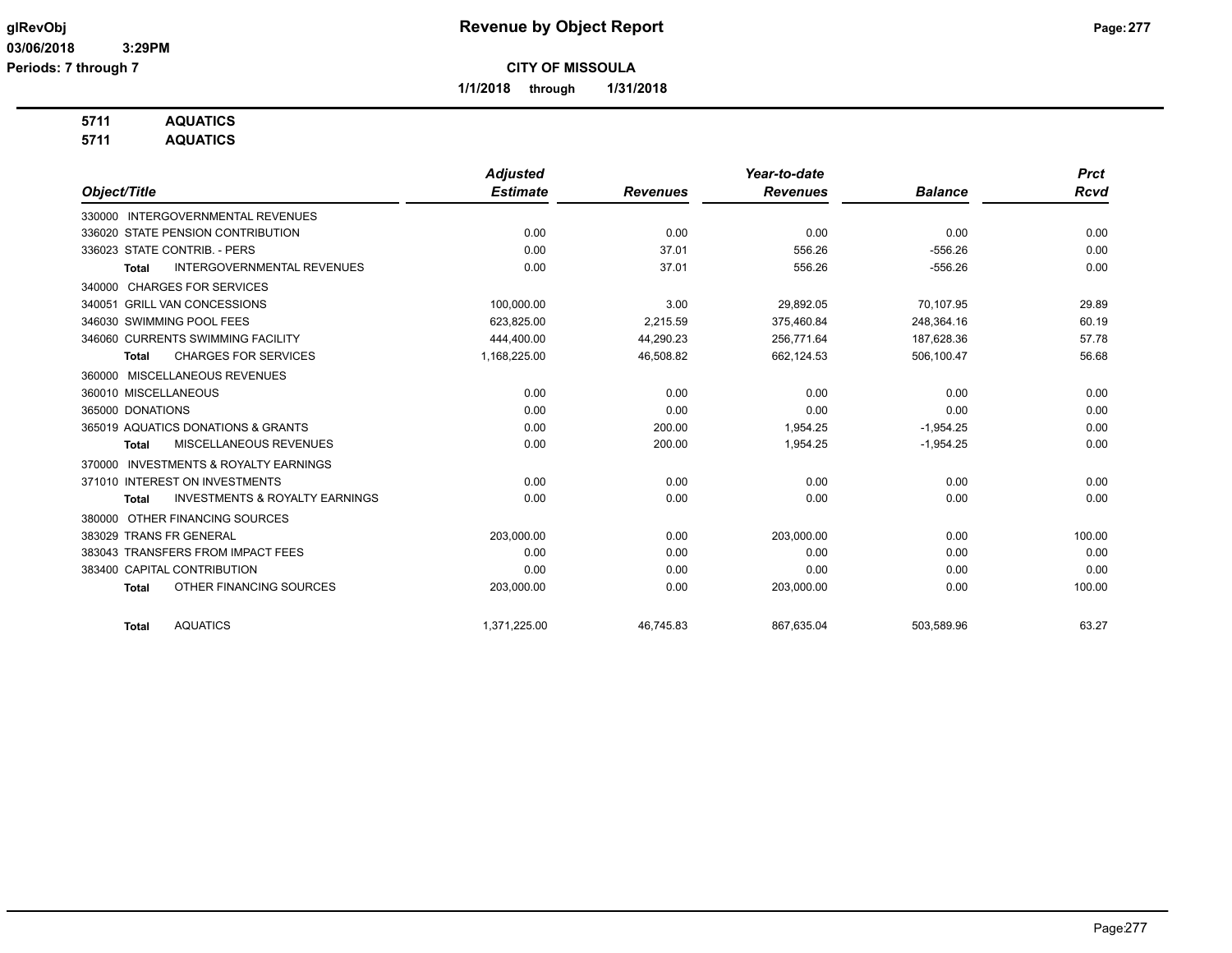**1/1/2018 through 1/31/2018**

**5711 AQUATICS**

|                                                           | <b>Adjusted</b> |                 | Year-to-date    |                | <b>Prct</b> |
|-----------------------------------------------------------|-----------------|-----------------|-----------------|----------------|-------------|
| Object/Title                                              | <b>Estimate</b> | <b>Revenues</b> | <b>Revenues</b> | <b>Balance</b> | <b>Rcvd</b> |
| 330000 INTERGOVERNMENTAL REVENUES                         |                 |                 |                 |                |             |
| 336020 STATE PENSION CONTRIBUTION                         | 0.00            | 0.00            | 0.00            | 0.00           | 0.00        |
| 336023 STATE CONTRIB. - PERS                              | 0.00            | 37.01           | 556.26          | $-556.26$      | 0.00        |
| <b>INTERGOVERNMENTAL REVENUES</b><br><b>Total</b>         | 0.00            | 37.01           | 556.26          | $-556.26$      | 0.00        |
| <b>CHARGES FOR SERVICES</b><br>340000                     |                 |                 |                 |                |             |
| 340051 GRILL VAN CONCESSIONS                              | 100,000.00      | 3.00            | 29,892.05       | 70,107.95      | 29.89       |
| 346030 SWIMMING POOL FEES                                 | 623,825.00      | 2,215.59        | 375,460.84      | 248,364.16     | 60.19       |
| 346060 CURRENTS SWIMMING FACILITY                         | 444,400.00      | 44,290.23       | 256,771.64      | 187,628.36     | 57.78       |
| <b>CHARGES FOR SERVICES</b><br>Total                      | 1,168,225.00    | 46,508.82       | 662,124.53      | 506,100.47     | 56.68       |
| MISCELLANEOUS REVENUES<br>360000                          |                 |                 |                 |                |             |
| 360010 MISCELLANEOUS                                      | 0.00            | 0.00            | 0.00            | 0.00           | 0.00        |
| 365000 DONATIONS                                          | 0.00            | 0.00            | 0.00            | 0.00           | 0.00        |
| 365019 AQUATICS DONATIONS & GRANTS                        | 0.00            | 200.00          | 1,954.25        | $-1,954.25$    | 0.00        |
| MISCELLANEOUS REVENUES<br>Total                           | 0.00            | 200.00          | 1,954.25        | $-1,954.25$    | 0.00        |
| <b>INVESTMENTS &amp; ROYALTY EARNINGS</b><br>370000       |                 |                 |                 |                |             |
| 371010 INTEREST ON INVESTMENTS                            | 0.00            | 0.00            | 0.00            | 0.00           | 0.00        |
| <b>INVESTMENTS &amp; ROYALTY EARNINGS</b><br><b>Total</b> | 0.00            | 0.00            | 0.00            | 0.00           | 0.00        |
| OTHER FINANCING SOURCES<br>380000                         |                 |                 |                 |                |             |
| 383029 TRANS FR GENERAL                                   | 203,000.00      | 0.00            | 203,000.00      | 0.00           | 100.00      |
| 383043 TRANSFERS FROM IMPACT FEES                         | 0.00            | 0.00            | 0.00            | 0.00           | 0.00        |
| 383400 CAPITAL CONTRIBUTION                               | 0.00            | 0.00            | 0.00            | 0.00           | 0.00        |
| OTHER FINANCING SOURCES<br><b>Total</b>                   | 203,000.00      | 0.00            | 203,000.00      | 0.00           | 100.00      |
| <b>AQUATICS</b><br><b>Total</b>                           | 1,371,225.00    | 46.745.83       | 867.635.04      | 503,589.96     | 63.27       |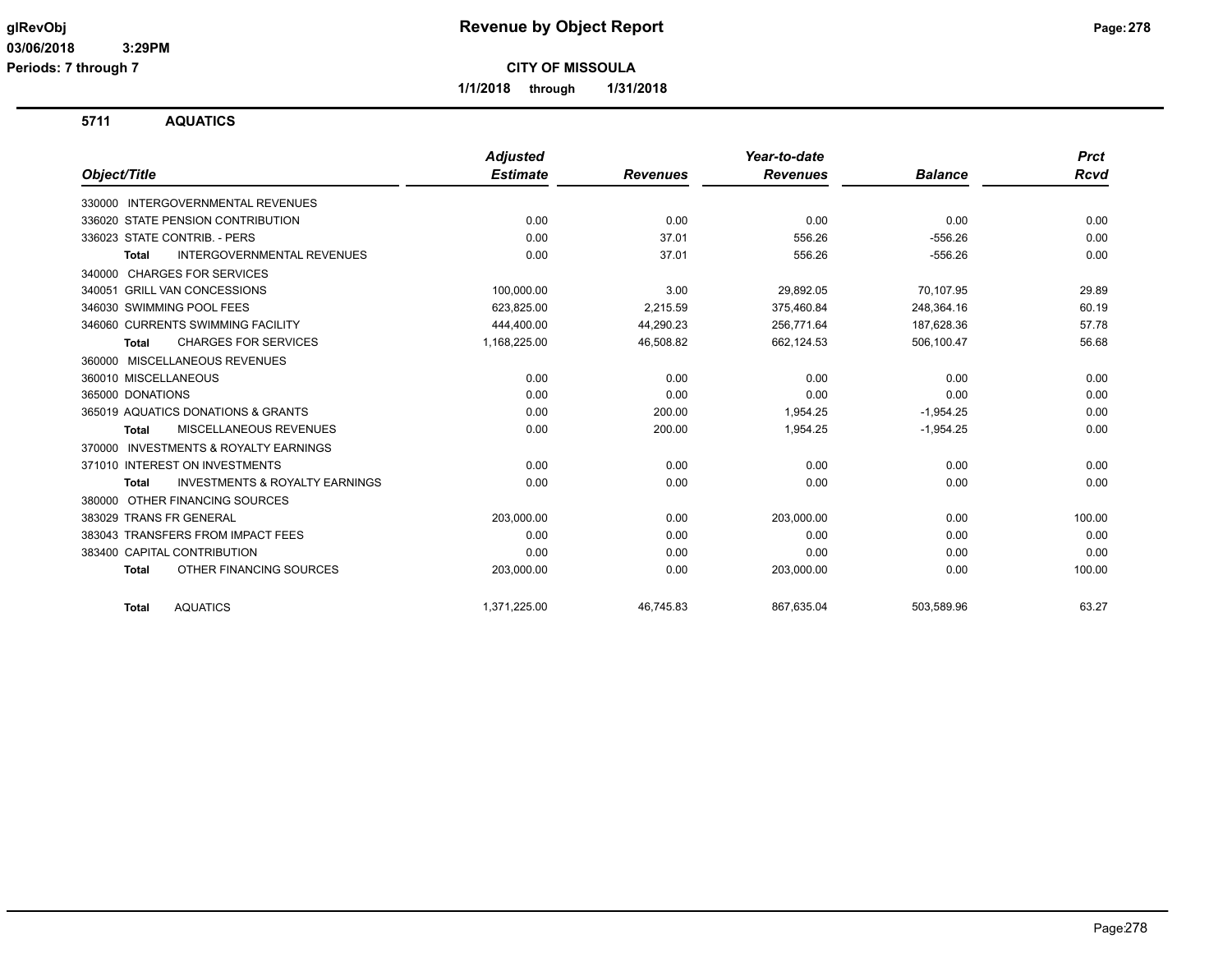**1/1/2018 through 1/31/2018**

#### **6050 EMPLOYEE BENEFIT PLAN FUND**

#### **6050 EMPLOYEE BENEFIT PLAN FUND**

|                                                    | <b>Adjusted</b> |                 | Year-to-date    |                | <b>Prct</b> |
|----------------------------------------------------|-----------------|-----------------|-----------------|----------------|-------------|
| Object/Title                                       | <b>Estimate</b> | <b>Revenues</b> | <b>Revenues</b> | <b>Balance</b> | Rcvd        |
| 330000 INTERGOVERNMENTAL REVENUES                  |                 |                 |                 |                |             |
| 334112 WELLNESS GRANT                              | 0.00            | 0.00            | 0.00            | 0.00           | 0.00        |
| INTERGOVERNMENTAL REVENUES<br><b>Total</b>         | 0.00            | 0.00            | 0.00            | 0.00           | 0.00        |
| 360000 MISCELLANEOUS REVENUES                      |                 |                 |                 |                |             |
| 360010 MISCELLANEOUS                               | 0.00            | 0.00            | 0.00            | 0.00           | 0.00        |
| MISCELLANEOUS REVENUES<br><b>Total</b>             | 0.00            | 0.00            | 0.00            | 0.00           | 0.00        |
| 370000 INVESTMENTS & ROYALTY EARNINGS              |                 |                 |                 |                |             |
| 371010 INTEREST ON INVESTMENTS                     | 0.00            | 0.00            | 0.00            | 0.00           | 0.00        |
| <b>INVESTMENTS &amp; ROYALTY EARNINGS</b><br>Total | 0.00            | 0.00            | 0.00            | 0.00           | 0.00        |
| 380000 OTHER FINANCING SOURCES                     |                 |                 |                 |                |             |
| 383028 TRANS FROM GF FOR HEALTH RESERVE            | 442,000.00      | 36,833.33       | 257,833.35      | 184,166.65     | 58.33       |
| 383029 TRANS FR GENERAL                            | 77.868.00       | 0.00            | 44,547.38       | 33,320.62      | 57.21       |
| OTHER FINANCING SOURCES<br>Total                   | 519,868.00      | 36,833.33       | 302,380.73      | 217,487.27     | 58.16       |
| 390000 INTERNAL SERVICES                           |                 |                 |                 |                |             |
| 396001 INSURANCE REIMBURSEMENTS                    | 0.00            | 0.00            | 0.00            | 0.00           | 0.00        |
| 396002 CITY CONTRIBUTIONS                          | 3,854,970.00    | 296,490.50      | 2,325,383.82    | 1,529,586.18   | 60.32       |
| 396003 EMPLOYEE DEDUCTION CONTRIBUTIONS            | 1,358,284.00    | 79,052.93       | 685,755.90      | 672,528.10     | 50.49       |
| 396004 RETIREE CONTRIBUTIONS                       | 444,528.00      | 38,462.37       | 247,246.01      | 197,281.99     | 55.62       |
| 396005 FIRE + POLICE ADDTL HEALTH CONTRIB          | 1,885,321.00    | 147,038.00      | 1,235,484.00    | 649,837.00     | 65.53       |
| 396006 RX REBATES                                  | 0.00            | 6,263.60        | 6.263.60        | $-6.263.60$    | 0.00        |
| 396007 OTHER PARTICIPANT HEALTH PREM CONTRIB       | 0.00            | 0.00            | 0.00            | 0.00           | 0.00        |
| 396008 COBRA CONTRIBUTIONS                         | 0.00            | 0.00            | 0.00            | 0.00           | 0.00        |
| 396009 WELLNESS PROGRAM CONTRIBUTIONS              | 0.00            | 0.00            | 0.00            | 0.00           | 0.00        |
| 396010 EMPLOYEE SUPPLI LIFE INSURANCE CONTRI       | 0.00            | 3,008.66        | 19,963.70       | $-19,963.70$   | 0.00        |
| 396011 EMPLOYEE VISION INSURANCE CONTRIBUTIONS     | 0.00            | 120.13          | 869.61          | $-869.61$      | 0.00        |
| <b>INTERNAL SERVICES</b><br><b>Total</b>           | 7,543,103.00    | 570,436.19      | 4,520,966.64    | 3,022,136.36   | 59.94       |
| <b>EMPLOYEE BENEFIT PLAN FUND</b><br><b>Total</b>  | 8.062.971.00    | 607.269.52      | 4,823,347.37    | 3,239,623.63   | 59.82       |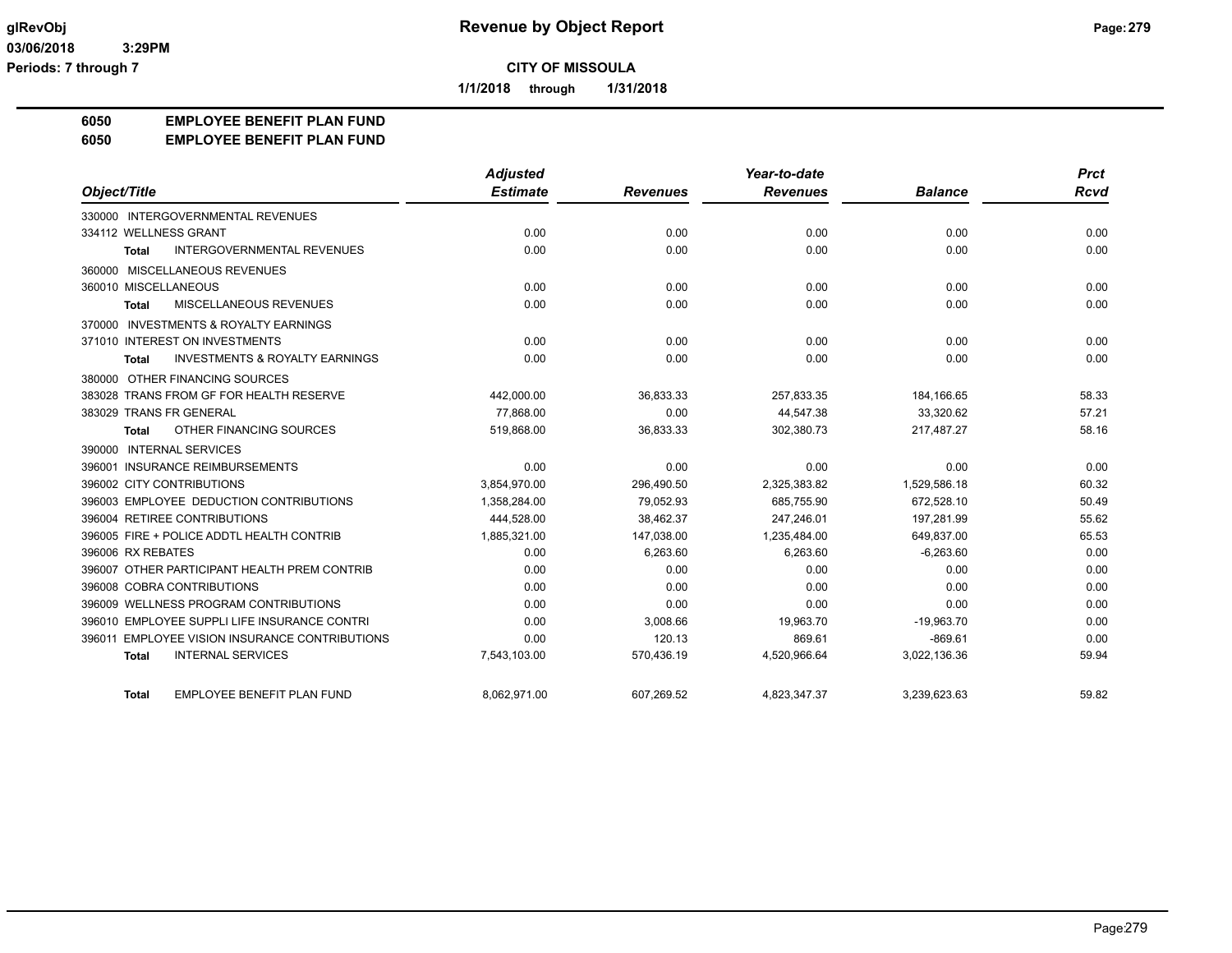**Periods: 7 through 7**

**CITY OF MISSOULA**

**1/1/2018 through 1/31/2018**

### **6050 EMPLOYEE BENEFIT PLAN FUND**

|                                                           | <b>Adjusted</b> |                 | Year-to-date    |                | <b>Prct</b> |
|-----------------------------------------------------------|-----------------|-----------------|-----------------|----------------|-------------|
| Object/Title                                              | <b>Estimate</b> | <b>Revenues</b> | <b>Revenues</b> | <b>Balance</b> | Rcvd        |
| 330000 INTERGOVERNMENTAL REVENUES                         |                 |                 |                 |                |             |
| 334112 WELLNESS GRANT                                     | 0.00            | 0.00            | 0.00            | 0.00           | 0.00        |
| <b>INTERGOVERNMENTAL REVENUES</b><br><b>Total</b>         | 0.00            | 0.00            | 0.00            | 0.00           | 0.00        |
| 360000 MISCELLANEOUS REVENUES                             |                 |                 |                 |                |             |
| 360010 MISCELLANEOUS                                      | 0.00            | 0.00            | 0.00            | 0.00           | 0.00        |
| <b>MISCELLANEOUS REVENUES</b><br><b>Total</b>             | 0.00            | 0.00            | 0.00            | 0.00           | 0.00        |
| 370000 INVESTMENTS & ROYALTY EARNINGS                     |                 |                 |                 |                |             |
| 371010 INTEREST ON INVESTMENTS                            | 0.00            | 0.00            | 0.00            | 0.00           | 0.00        |
| <b>INVESTMENTS &amp; ROYALTY EARNINGS</b><br><b>Total</b> | 0.00            | 0.00            | 0.00            | 0.00           | 0.00        |
| 380000 OTHER FINANCING SOURCES                            |                 |                 |                 |                |             |
| 383028 TRANS FROM GF FOR HEALTH RESERVE                   | 442,000.00      | 36,833.33       | 257,833.35      | 184,166.65     | 58.33       |
| 383029 TRANS FR GENERAL                                   | 77,868.00       | 0.00            | 44,547.38       | 33,320.62      | 57.21       |
| OTHER FINANCING SOURCES<br><b>Total</b>                   | 519,868.00      | 36,833.33       | 302,380.73      | 217,487.27     | 58.16       |
| 390000 INTERNAL SERVICES                                  |                 |                 |                 |                |             |
| 396001 INSURANCE REIMBURSEMENTS                           | 0.00            | 0.00            | 0.00            | 0.00           | 0.00        |
| 396002 CITY CONTRIBUTIONS                                 | 3,854,970.00    | 296,490.50      | 2,325,383.82    | 1,529,586.18   | 60.32       |
| 396003 EMPLOYEE DEDUCTION CONTRIBUTIONS                   | 1,358,284.00    | 79,052.93       | 685,755.90      | 672,528.10     | 50.49       |
| 396004 RETIREE CONTRIBUTIONS                              | 444,528.00      | 38,462.37       | 247.246.01      | 197,281.99     | 55.62       |
| 396005 FIRE + POLICE ADDTL HEALTH CONTRIB                 | 1,885,321.00    | 147,038.00      | 1,235,484.00    | 649,837.00     | 65.53       |
| 396006 RX REBATES                                         | 0.00            | 6,263.60        | 6,263.60        | $-6,263.60$    | 0.00        |
| 396007 OTHER PARTICIPANT HEALTH PREM CONTRIB              | 0.00            | 0.00            | 0.00            | 0.00           | 0.00        |
| 396008 COBRA CONTRIBUTIONS                                | 0.00            | 0.00            | 0.00            | 0.00           | 0.00        |
| 396009 WELLNESS PROGRAM CONTRIBUTIONS                     | 0.00            | 0.00            | 0.00            | 0.00           | 0.00        |
| 396010 EMPLOYEE SUPPLI LIFE INSURANCE CONTRI              | 0.00            | 3,008.66        | 19,963.70       | $-19,963.70$   | 0.00        |
| 396011 EMPLOYEE VISION INSURANCE CONTRIBUTION             | 0.00            | 120.13          | 869.61          | $-869.61$      | 0.00        |
| <b>INTERNAL SERVICES</b><br><b>Total</b>                  | 7,543,103.00    | 570,436.19      | 4,520,966.64    | 3,022,136.36   | 59.94       |
| EMPLOYEE BENEFIT PLAN FUND<br>Total                       | 8.062.971.00    | 607.269.52      | 4,823,347.37    | 3.239.623.63   | 59.82       |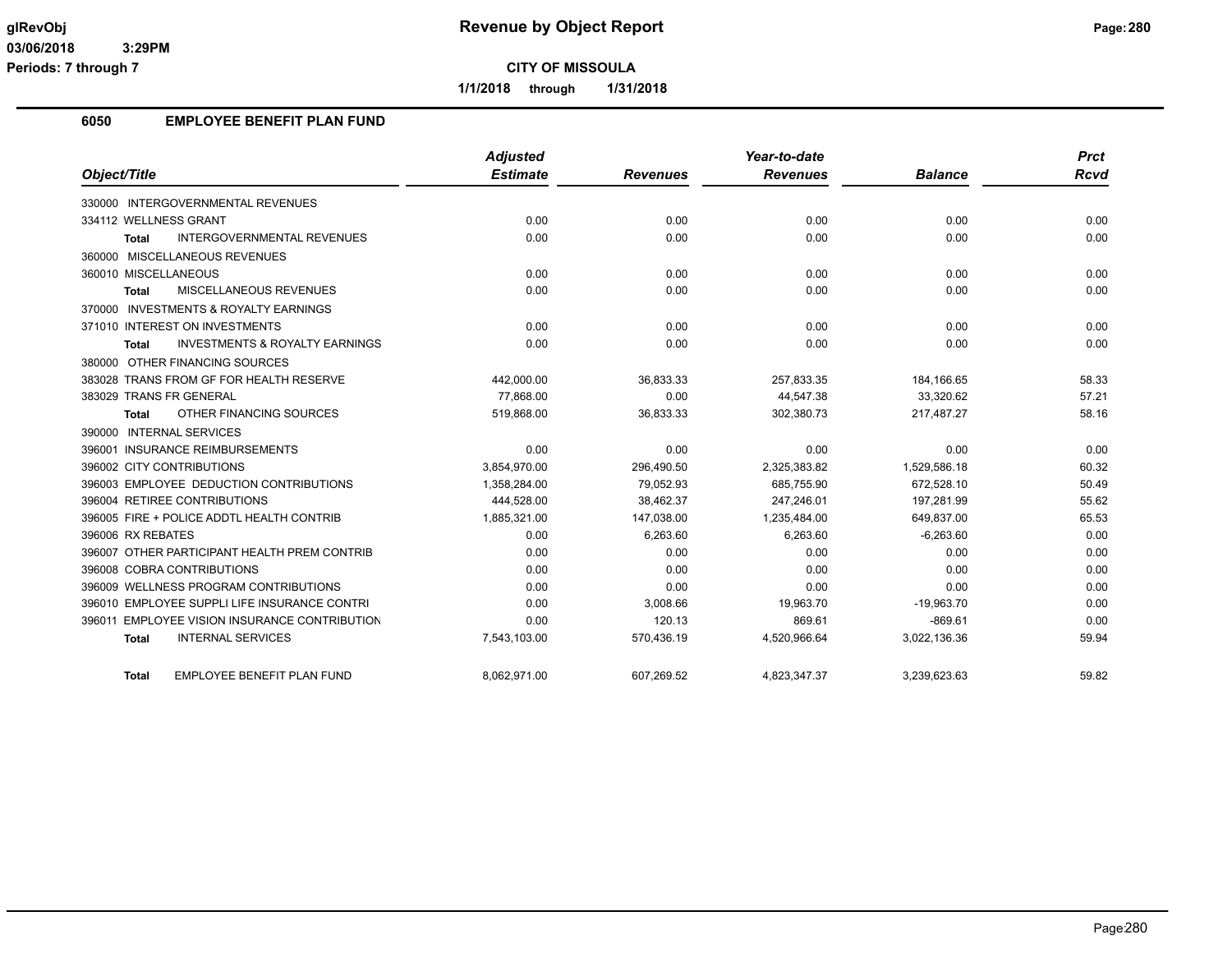**1/1/2018 through 1/31/2018**

**7370 PARKING COMMISSION FUND**

**7370 PARKING COMMISSION FUND**

|                                                           | <b>Adjusted</b> |                 | Year-to-date    |                | <b>Prct</b> |
|-----------------------------------------------------------|-----------------|-----------------|-----------------|----------------|-------------|
| Object/Title                                              | <b>Estimate</b> | <b>Revenues</b> | <b>Revenues</b> | <b>Balance</b> | <b>Rcvd</b> |
| 330000 INTERGOVERNMENTAL REVENUES                         |                 |                 |                 |                |             |
| 336020 STATE PENSION CONTRIBUTION                         | 0.00            | 0.00            | 0.00            | 0.00           | 0.00        |
| 336023 STATE CONTRIB. - PERS                              | 313.00          | 38.98           | 334.78          | $-21.78$       | 106.96      |
| <b>INTERGOVERNMENTAL REVENUES</b><br><b>Total</b>         | 313.00          | 38.98           | 334.78          | $-21.78$       | 106.96      |
| 340000 CHARGES FOR SERVICES                               |                 |                 |                 |                |             |
| 343009 TOW CHARGES                                        | 0.00            | 0.00            | 0.00            | 0.00           | 0.00        |
| 343015 PARKING                                            | 0.00            | 0.00            | 0.00            | 0.00           | 0.00        |
| 343016 METER MONEY                                        | 971,239.00      | 94,408.54       | 713,585.09      | 257,653.91     | 73.47       |
| 343017 PARKING LEASE REVENUE                              | 702,000.00      | 56,971.00       | 610,364.50      | 91,635.50      | 86.95       |
| 343018 SALE OF MATERIALS                                  | 92,000.00       | 9,277.50        | 65,690.89       | 26,309.11      | 71.40       |
| 343301 BOOT REMOVAL                                       | 10,000.00       | 1,205.00        | 7,505.00        | 2,495.00       | 75.05       |
| <b>CHARGES FOR SERVICES</b><br><b>Total</b>               | 1,775,239.00    | 161,862.04      | 1,397,145.48    | 378,093.52     | 78.70       |
| 350000 FINES & FORFEITURES                                |                 |                 |                 |                |             |
| 352000 TICKETS                                            | 0.00            | 0.00            | 0.00            | 0.00           | 0.00        |
| 352001 PARKING TICKET REVENUE                             | 270,000.00      | 19,024.00       | 136,568.89      | 133,431.11     | 50.58       |
| 352002 PARKING FINES                                      | 0.00            | 0.00            | 0.00            | 0.00           | 0.00        |
| <b>FINES &amp; FORFEITURES</b><br><b>Total</b>            | 270,000.00      | 19,024.00       | 136,568.89      | 133,431.11     | 50.58       |
| 360000 MISCELLANEOUS REVENUES                             |                 |                 |                 |                |             |
| 360010 MISCELLANEOUS                                      | 38,000.00       | 3,759.00        | 34,695.26       | 3,304.74       | 91.30       |
| 360018 MARKET ON FRONT UTILITY PAYMENTS                   | 2,000.00        | 227.04          | 1,308.61        | 691.39         | 65.43       |
| 360019 GARBAGE-MARKET ON FRONT                            | 1,000.00        | 236.15          | 1,175.71        | $-175.71$      | 117.57      |
| 362002 BAD CHECK CHARGES                                  | 1,000.00        | 7.50            | 7.50            | 992.50         | 0.75        |
| 362005 LEASE LATE PAYMENT PENALTY                         | 0.00            | 0.00            | 0.00            | 0.00           | 0.00        |
| 364040 INSURANCE AND DAMAGE RECOVERY                      | 0.00            | 0.00            | 3,822.25        | $-3,822.25$    | 0.00        |
| MISCELLANEOUS REVENUES<br><b>Total</b>                    | 42,000.00       | 4,229.69        | 41,009.33       | 990.67         | 97.64       |
| 370000 INVESTMENTS & ROYALTY EARNINGS                     |                 |                 |                 |                |             |
| 371010 INTEREST ON INVESTMENTS                            | 20,000.00       | 0.00            | 0.00            | 20,000.00      | 0.00        |
| 371020 GAIN/LOSS IN MARKET VALUE OF INVESTMENTS           | 0.00            | 0.00            | 0.00            | 0.00           | 0.00        |
| <b>INVESTMENTS &amp; ROYALTY EARNINGS</b><br><b>Total</b> | 20,000.00       | 0.00            | 0.00            | 20,000.00      | 0.00        |
| 380000 OTHER FINANCING SOURCES                            |                 |                 |                 |                |             |
| 381010 BOND PROCEEDS                                      | 0.00            | 0.00            | 0.00            | 0.00           | 0.00        |
| 381090 PROCEEDS FROM CAPITAL LEASE                        | 0.00            | 0.00            | 0.00            | 0.00           | 0.00        |
| 382010 SALE OF FIXED ASSETS                               | 0.00            | 0.00            | 0.00            | 0.00           | 0.00        |
| 383013 TRANS FR SID DEBT SERVICE                          | 0.00            | 0.00            | 0.00            | 0.00           | 0.00        |
| 383400 CAPITAL CONTRIBUTION                               | 0.00            | 0.00            | 0.00            | 0.00           | 0.00        |
| OTHER FINANCING SOURCES<br><b>Total</b>                   | 0.00            | 0.00            | 0.00            | 0.00           | 0.00        |
| PARKING COMMISSION FUND<br><b>Total</b>                   | 2.107.552.00    | 185, 154.71     | 1,575,058.48    | 532.493.52     | 74.73       |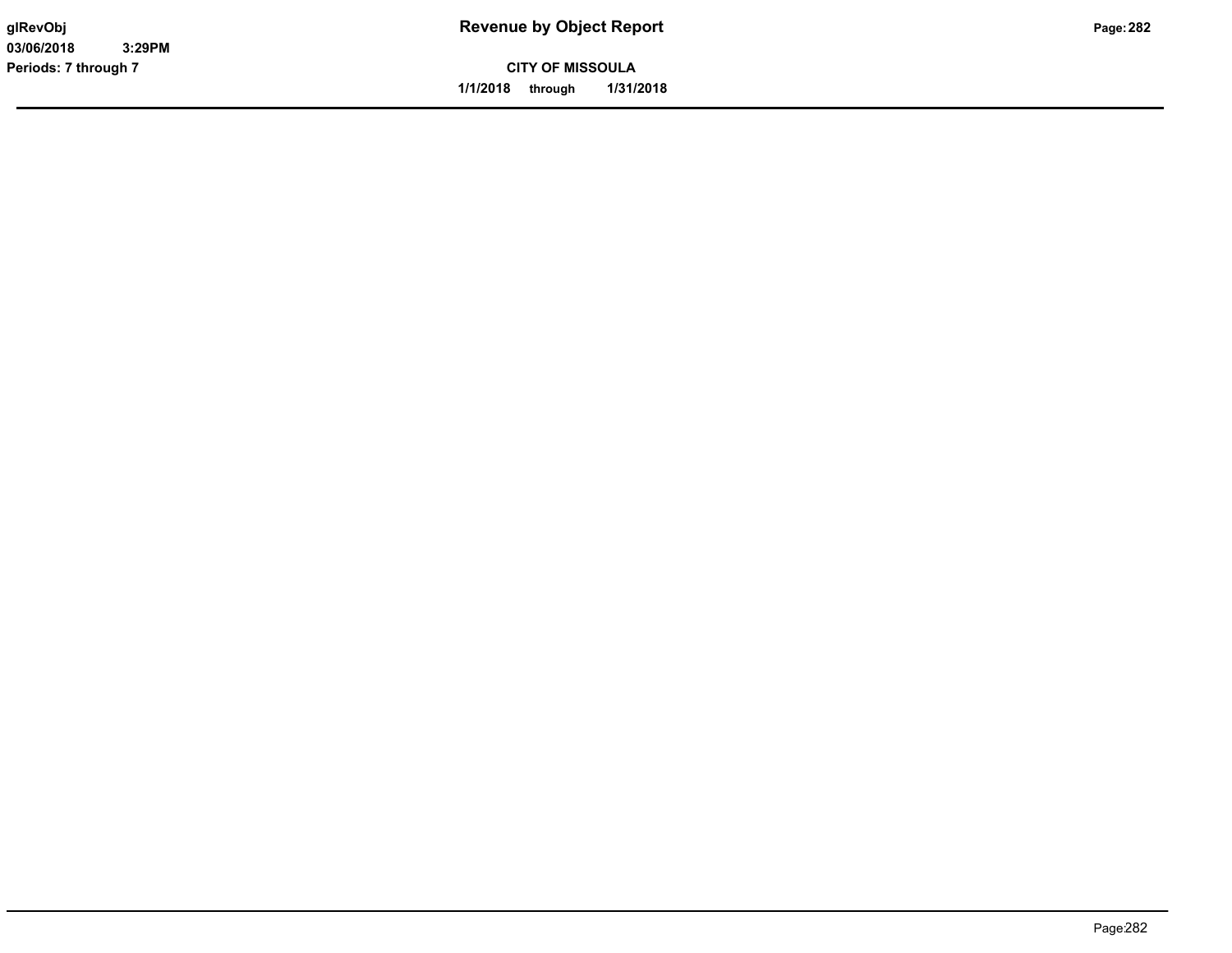**1/1/2018 through 1/31/2018**

## **7370 PARKING COMMISSION FUND**

|                                                           | <b>Adjusted</b> |                 | Year-to-date    |                | <b>Prct</b> |
|-----------------------------------------------------------|-----------------|-----------------|-----------------|----------------|-------------|
| Object/Title                                              | <b>Estimate</b> | <b>Revenues</b> | <b>Revenues</b> | <b>Balance</b> | <b>Rcvd</b> |
| 330000 INTERGOVERNMENTAL REVENUES                         |                 |                 |                 |                |             |
| 336020 STATE PENSION CONTRIBUTION                         | 0.00            | 0.00            | 0.00            | 0.00           | 0.00        |
| 336023 STATE CONTRIB. - PERS                              | 313.00          | 38.98           | 334.78          | $-21.78$       | 106.96      |
| <b>INTERGOVERNMENTAL REVENUES</b><br><b>Total</b>         | 313.00          | 38.98           | 334.78          | $-21.78$       | 106.96      |
| 340000 CHARGES FOR SERVICES                               |                 |                 |                 |                |             |
| 343009 TOW CHARGES                                        | 0.00            | 0.00            | 0.00            | 0.00           | 0.00        |
| 343015 PARKING                                            | 0.00            | 0.00            | 0.00            | 0.00           | 0.00        |
| 343016 METER MONEY                                        | 971,239.00      | 94,408.54       | 713,585.09      | 257,653.91     | 73.47       |
| 343017 PARKING LEASE REVENUE                              | 702,000.00      | 56,971.00       | 610,364.50      | 91,635.50      | 86.95       |
| 343018 SALE OF MATERIALS                                  | 92,000.00       | 9,277.50        | 65,690.89       | 26,309.11      | 71.40       |
| 343301 BOOT REMOVAL                                       | 10,000.00       | 1,205.00        | 7,505.00        | 2,495.00       | 75.05       |
| <b>CHARGES FOR SERVICES</b><br><b>Total</b>               | 1,775,239.00    | 161,862.04      | 1,397,145.48    | 378,093.52     | 78.70       |
| 350000 FINES & FORFEITURES                                |                 |                 |                 |                |             |
| 352000 TICKETS                                            | 0.00            | 0.00            | 0.00            | 0.00           | 0.00        |
| 352001 PARKING TICKET REVENUE                             | 270,000.00      | 19,024.00       | 136,568.89      | 133,431.11     | 50.58       |
| 352002 PARKING FINES                                      | 0.00            | 0.00            | 0.00            | 0.00           | 0.00        |
| <b>FINES &amp; FORFEITURES</b><br><b>Total</b>            | 270,000.00      | 19,024.00       | 136,568.89      | 133,431.11     | 50.58       |
| 360000 MISCELLANEOUS REVENUES                             |                 |                 |                 |                |             |
| 360010 MISCELLANEOUS                                      | 38,000.00       | 3,759.00        | 34,695.26       | 3,304.74       | 91.30       |
| 360018 MARKET ON FRONT UTILITY PAYMENTS                   | 2,000.00        | 227.04          | 1,308.61        | 691.39         | 65.43       |
| 360019 GARBAGE-MARKET ON FRONT                            | 1,000.00        | 236.15          | 1,175.71        | $-175.71$      | 117.57      |
| 362002 BAD CHECK CHARGES                                  | 1,000.00        | 7.50            | 7.50            | 992.50         | 0.75        |
| 362005 LEASE LATE PAYMENT PENALTY                         | 0.00            | 0.00            | 0.00            | 0.00           | 0.00        |
| 364040 INSURANCE AND DAMAGE RECOVERY                      | 0.00            | 0.00            | 3,822.25        | $-3,822.25$    | 0.00        |
| MISCELLANEOUS REVENUES<br><b>Total</b>                    | 42,000.00       | 4,229.69        | 41,009.33       | 990.67         | 97.64       |
| 370000 INVESTMENTS & ROYALTY EARNINGS                     |                 |                 |                 |                |             |
| 371010 INTEREST ON INVESTMENTS                            | 20,000.00       | 0.00            | 0.00            | 20,000.00      | 0.00        |
| 371020 GAIN/LOSS IN MARKET VALUE OF INVESTMENT            | 0.00            | 0.00            | 0.00            | 0.00           | 0.00        |
| <b>INVESTMENTS &amp; ROYALTY EARNINGS</b><br><b>Total</b> | 20,000.00       | 0.00            | 0.00            | 20,000.00      | 0.00        |
| 380000 OTHER FINANCING SOURCES                            |                 |                 |                 |                |             |
| 381010 BOND PROCEEDS                                      | 0.00            | 0.00            | 0.00            | 0.00           | 0.00        |
| 381090 PROCEEDS FROM CAPITAL LEASE                        | 0.00            | 0.00            | 0.00            | 0.00           | 0.00        |
| 382010 SALE OF FIXED ASSETS                               | 0.00            | 0.00            | 0.00            | 0.00           | 0.00        |
| 383013 TRANS FR SID DEBT SERVICE                          | 0.00            | 0.00            | 0.00            | 0.00           | 0.00        |
| 383400 CAPITAL CONTRIBUTION                               | 0.00            | 0.00            | 0.00            | 0.00           | 0.00        |
| OTHER FINANCING SOURCES<br><b>Total</b>                   | 0.00            | 0.00            | 0.00            | 0.00           | 0.00        |
|                                                           |                 |                 |                 |                |             |
| PARKING COMMISSION FUND<br><b>Total</b>                   | 2.107.552.00    | 185, 154.71     | 1,575,058.48    | 532.493.52     | 74.73       |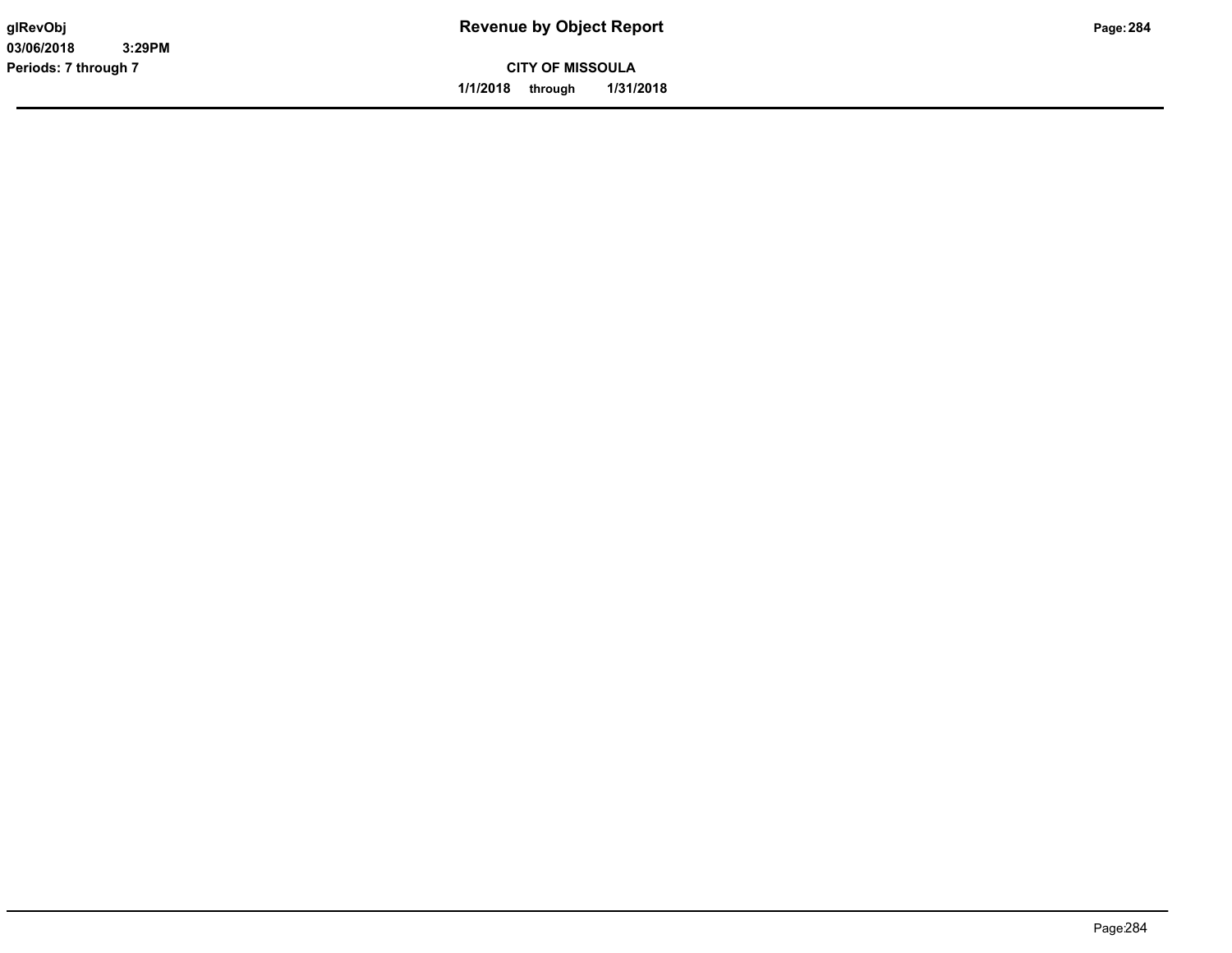**1/1/2018 through 1/31/2018**

## **7371 FRONT STREET PARKING BONDS**

**7371 FRONT STREET PARKING BONDS**

|                                                           | <b>Adjusted</b> |                 | Year-to-date    |                | <b>Prct</b> |
|-----------------------------------------------------------|-----------------|-----------------|-----------------|----------------|-------------|
| Object/Title                                              | <b>Estimate</b> | <b>Revenues</b> | <b>Revenues</b> | <b>Balance</b> | Rcvd        |
| 330000 INTERGOVERNMENTAL REVENUES                         |                 |                 |                 |                |             |
| 331990 IRS REIMB/DEBT SVS INTEREST                        | 0.00            | 0.00            | 0.00            | 0.00           | 0.00        |
| 338000 LOCAL SHARING OF TAX INCREMENT                     | 0.00            | 0.00            | 0.00            | 0.00           | 0.00        |
| <b>INTERGOVERNMENTAL REVENUES</b><br><b>Total</b>         | 0.00            | 0.00            | 0.00            | 0.00           | 0.00        |
| MISCELLANEOUS REVENUES<br>360000                          |                 |                 |                 |                |             |
| 360010 MISCELLANEOUS                                      | 0.00            | 0.00            | 0.00            | 0.00           | 0.00        |
| <b>MISCELLANEOUS REVENUES</b><br>Total                    | 0.00            | 0.00            | 0.00            | 0.00           | 0.00        |
| <b>INVESTMENTS &amp; ROYALTY EARNINGS</b><br>370000       |                 |                 |                 |                |             |
| 371010 INTEREST ON INVESTMENTS                            | 0.00            | 0.00            | 0.00            | 0.00           | 0.00        |
| <b>INVESTMENTS &amp; ROYALTY EARNINGS</b><br><b>Total</b> | 0.00            | 0.00            | 0.00            | 0.00           | 0.00        |
| OTHER FINANCING SOURCES<br>380000                         |                 |                 |                 |                |             |
| 381009 TRANSFERS IN                                       | 257,500.00      | 0.00            | 0.00            | 257,500.00     | 0.00        |
| 381010 BOND PROCEEDS                                      | 0.00            | 0.00            | 0.00            | 0.00           | 0.00        |
| 383000 OPERATING TRANSFERS                                | 0.00            | 12,666.25       | 89,811.25       | $-89,811.25$   | 0.00        |
| OTHER FINANCING SOURCES<br><b>Total</b>                   | 257,500.00      | 12,666.25       | 89,811.25       | 167,688.75     | 34.88       |
| FRONT STREET PARKING BONDS<br><b>Total</b>                | 257,500.00      | 12,666.25       | 89,811.25       | 167,688.75     | 34.88       |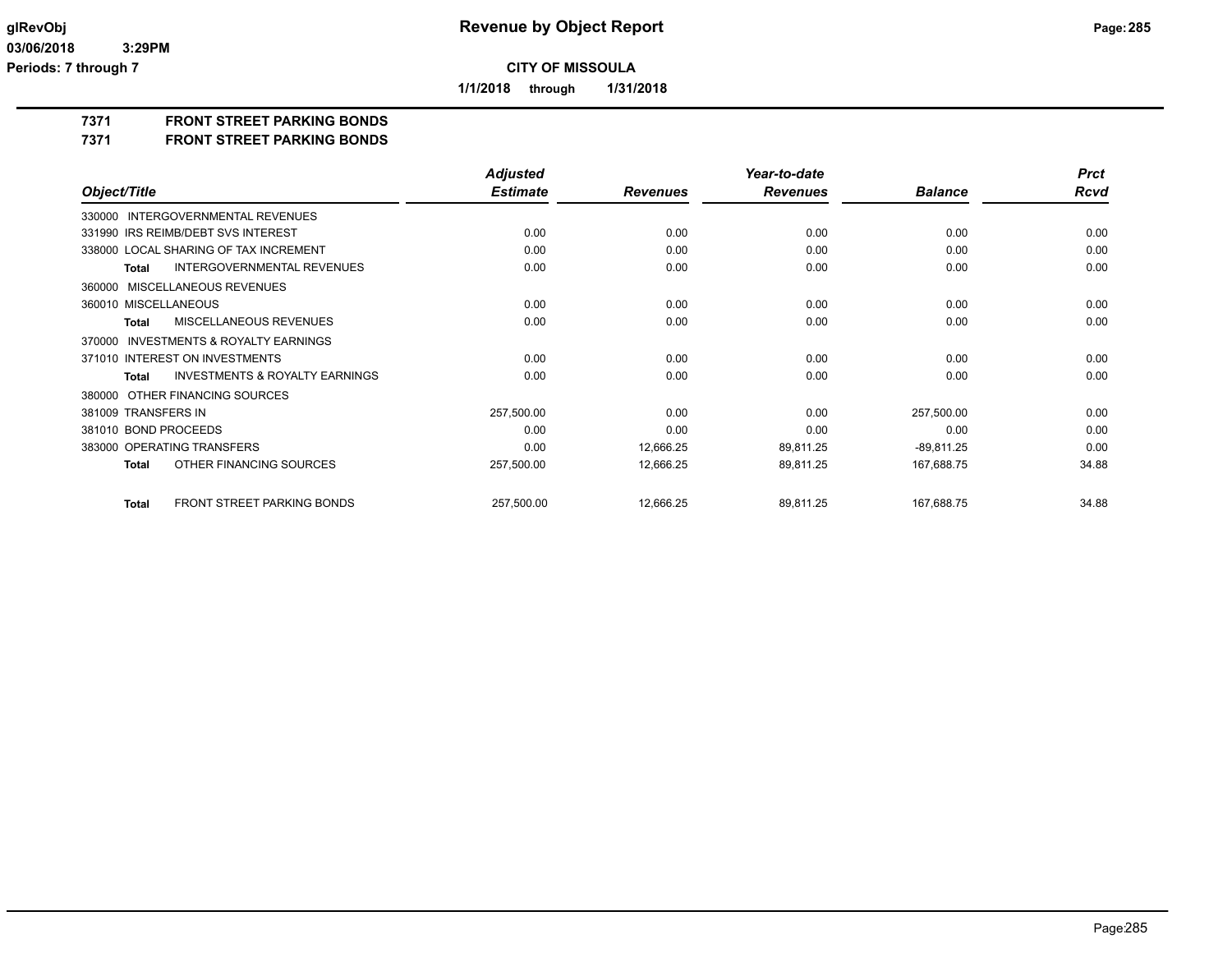**1/1/2018 through 1/31/2018**

## **7371 FRONT STREET PARKING BONDS**

|                                                     | <b>Adjusted</b> |                 | Year-to-date    |                | <b>Prct</b> |
|-----------------------------------------------------|-----------------|-----------------|-----------------|----------------|-------------|
| Object/Title                                        | <b>Estimate</b> | <b>Revenues</b> | <b>Revenues</b> | <b>Balance</b> | <b>Rcvd</b> |
| <b>INTERGOVERNMENTAL REVENUES</b><br>330000         |                 |                 |                 |                |             |
| 331990 IRS REIMB/DEBT SVS INTEREST                  | 0.00            | 0.00            | 0.00            | 0.00           | 0.00        |
| 338000 LOCAL SHARING OF TAX INCREMENT               | 0.00            | 0.00            | 0.00            | 0.00           | 0.00        |
| <b>INTERGOVERNMENTAL REVENUES</b><br>Total          | 0.00            | 0.00            | 0.00            | 0.00           | 0.00        |
| 360000 MISCELLANEOUS REVENUES                       |                 |                 |                 |                |             |
| 360010 MISCELLANEOUS                                | 0.00            | 0.00            | 0.00            | 0.00           | 0.00        |
| <b>MISCELLANEOUS REVENUES</b><br><b>Total</b>       | 0.00            | 0.00            | 0.00            | 0.00           | 0.00        |
| <b>INVESTMENTS &amp; ROYALTY EARNINGS</b><br>370000 |                 |                 |                 |                |             |
| 371010 INTEREST ON INVESTMENTS                      | 0.00            | 0.00            | 0.00            | 0.00           | 0.00        |
| <b>INVESTMENTS &amp; ROYALTY EARNINGS</b><br>Total  | 0.00            | 0.00            | 0.00            | 0.00           | 0.00        |
| 380000 OTHER FINANCING SOURCES                      |                 |                 |                 |                |             |
| 381009 TRANSFERS IN                                 | 257,500.00      | 0.00            | 0.00            | 257,500.00     | 0.00        |
| 381010 BOND PROCEEDS                                | 0.00            | 0.00            | 0.00            | 0.00           | 0.00        |
| 383000 OPERATING TRANSFERS                          | 0.00            | 12,666.25       | 89,811.25       | $-89,811.25$   | 0.00        |
| OTHER FINANCING SOURCES<br><b>Total</b>             | 257,500.00      | 12,666.25       | 89,811.25       | 167,688.75     | 34.88       |
| <b>FRONT STREET PARKING BONDS</b><br><b>Total</b>   | 257,500.00      | 12,666.25       | 89,811.25       | 167,688.75     | 34.88       |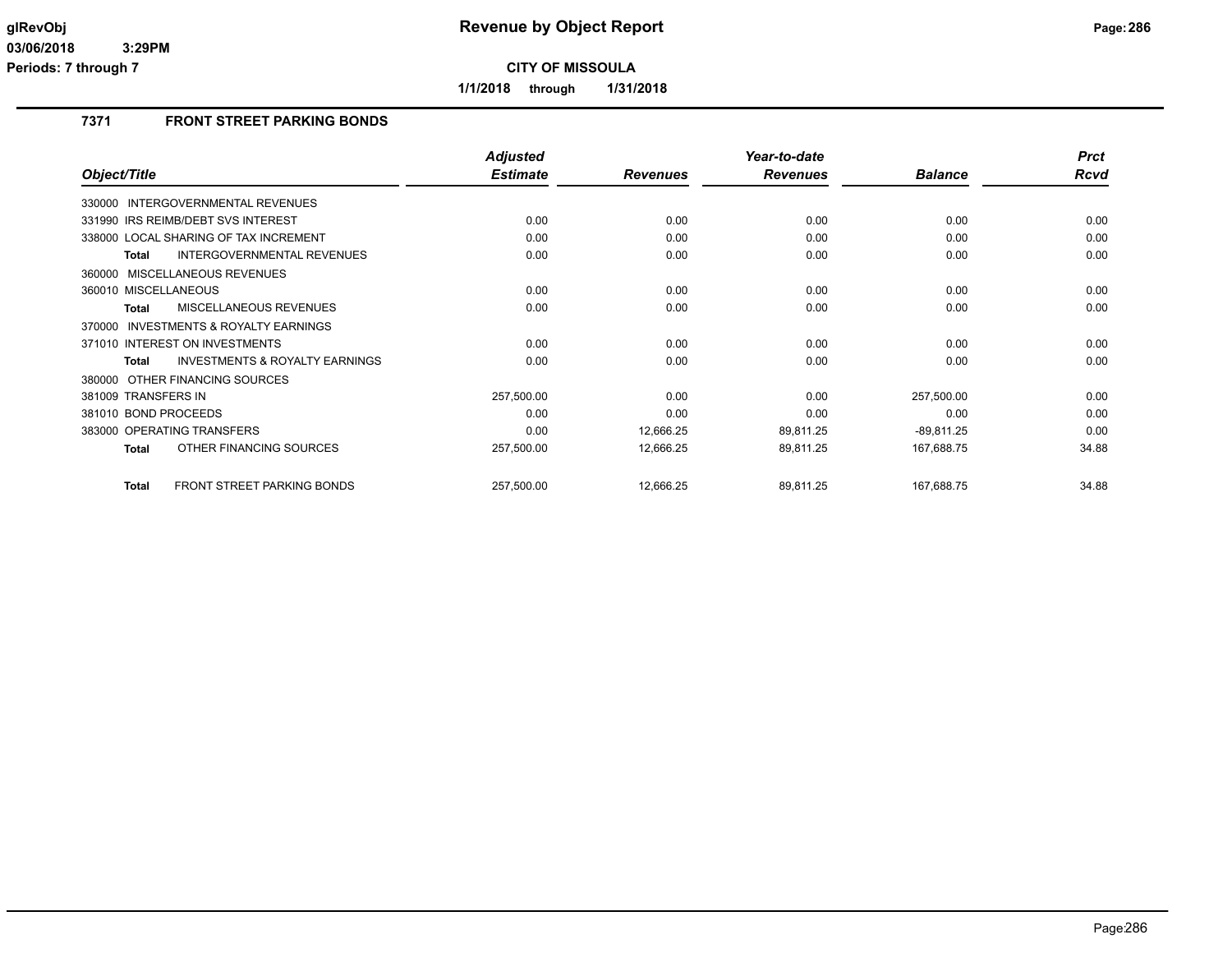**1/1/2018 through 1/31/2018**

# **7372 SINKING FUND/FRONT ST PARKING BONDS**

**7372 SINKING FUND/FRONT ST PARKING BONDS**

|                                              | <b>Adjusted</b> |                 | Year-to-date    |                | <b>Prct</b> |
|----------------------------------------------|-----------------|-----------------|-----------------|----------------|-------------|
| Object/Title                                 | <b>Estimate</b> | <b>Revenues</b> | <b>Revenues</b> | <b>Balance</b> | <b>Rcvd</b> |
| 330000 INTERGOVERNMENTAL REVENUES            |                 |                 |                 |                |             |
| 338000 LOCAL SHARING OF TAX INCREMENT        | 0.00            | 0.00            | 0.00            | 0.00           | 0.00        |
| INTERGOVERNMENTAL REVENUES<br>Total          | 0.00            | 0.00            | 0.00            | 0.00           | 0.00        |
| 370000 INVESTMENTS & ROYALTY EARNINGS        |                 |                 |                 |                |             |
| 371010 INTEREST ON INVESTMENTS               | 0.00            | 0.00            | 0.00            | 0.00           | 0.00        |
| INVESTMENTS & ROYALTY EARNINGS<br>Total      | 0.00            | 0.00            | 0.00            | 0.00           | 0.00        |
| 380000 OTHER FINANCING SOURCES               |                 |                 |                 |                |             |
| 381009 TRANSFERS IN                          | 255,000.00      | 0.00            | 0.00            | 255,000.00     | 0.00        |
| 381010 BOND PROCEEDS                         | 0.00            | 0.00            | 0.00            | 0.00           | 0.00        |
| 383000 OPERATING TRANSFERS                   | 0.00            | 13.750.00       | 93,250.00       | $-93,250.00$   | 0.00        |
| OTHER FINANCING SOURCES<br>Total             | 255,000.00      | 13,750.00       | 93,250.00       | 161,750.00     | 36.57       |
| SINKING FUND/FRONT ST PARKING BONDS<br>Total | 255,000.00      | 13,750.00       | 93,250.00       | 161,750.00     | 36.57       |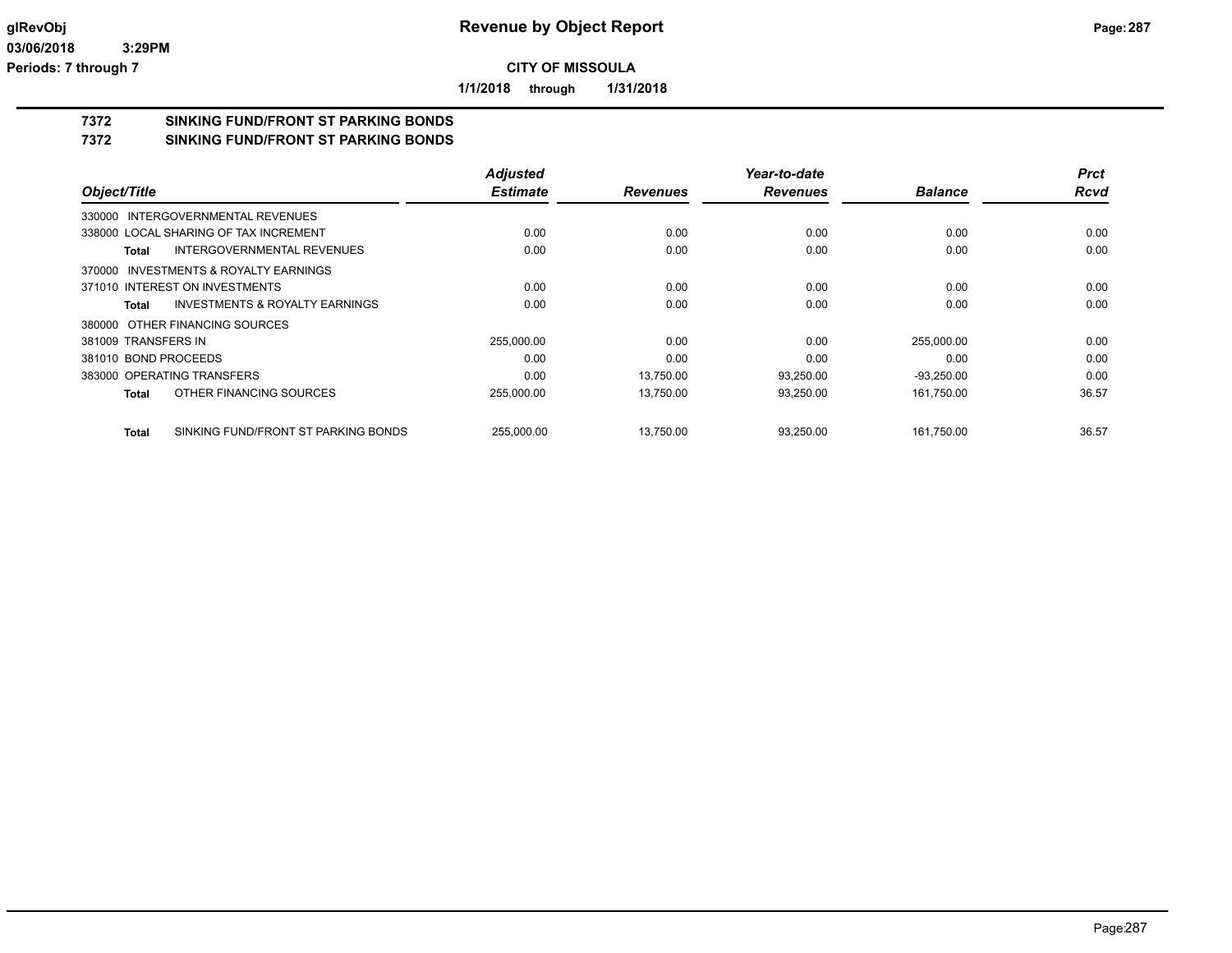**1/1/2018 through 1/31/2018**

## **7372 SINKING FUND/FRONT ST PARKING BONDS**

|                                                     | <b>Adjusted</b> |                 | Year-to-date    |                | <b>Prct</b> |
|-----------------------------------------------------|-----------------|-----------------|-----------------|----------------|-------------|
| Object/Title                                        | <b>Estimate</b> | <b>Revenues</b> | <b>Revenues</b> | <b>Balance</b> | <b>Rcvd</b> |
| 330000 INTERGOVERNMENTAL REVENUES                   |                 |                 |                 |                |             |
| 338000 LOCAL SHARING OF TAX INCREMENT               | 0.00            | 0.00            | 0.00            | 0.00           | 0.00        |
| INTERGOVERNMENTAL REVENUES<br><b>Total</b>          | 0.00            | 0.00            | 0.00            | 0.00           | 0.00        |
| 370000 INVESTMENTS & ROYALTY EARNINGS               |                 |                 |                 |                |             |
| 371010 INTEREST ON INVESTMENTS                      | 0.00            | 0.00            | 0.00            | 0.00           | 0.00        |
| INVESTMENTS & ROYALTY EARNINGS<br>Total             | 0.00            | 0.00            | 0.00            | 0.00           | 0.00        |
| 380000 OTHER FINANCING SOURCES                      |                 |                 |                 |                |             |
| 381009 TRANSFERS IN                                 | 255,000.00      | 0.00            | 0.00            | 255,000.00     | 0.00        |
| 381010 BOND PROCEEDS                                | 0.00            | 0.00            | 0.00            | 0.00           | 0.00        |
| 383000 OPERATING TRANSFERS                          | 0.00            | 13.750.00       | 93,250.00       | $-93,250.00$   | 0.00        |
| OTHER FINANCING SOURCES<br><b>Total</b>             | 255,000.00      | 13,750.00       | 93,250.00       | 161,750.00     | 36.57       |
| SINKING FUND/FRONT ST PARKING BONDS<br><b>Total</b> | 255,000.00      | 13,750.00       | 93,250.00       | 161,750.00     | 36.57       |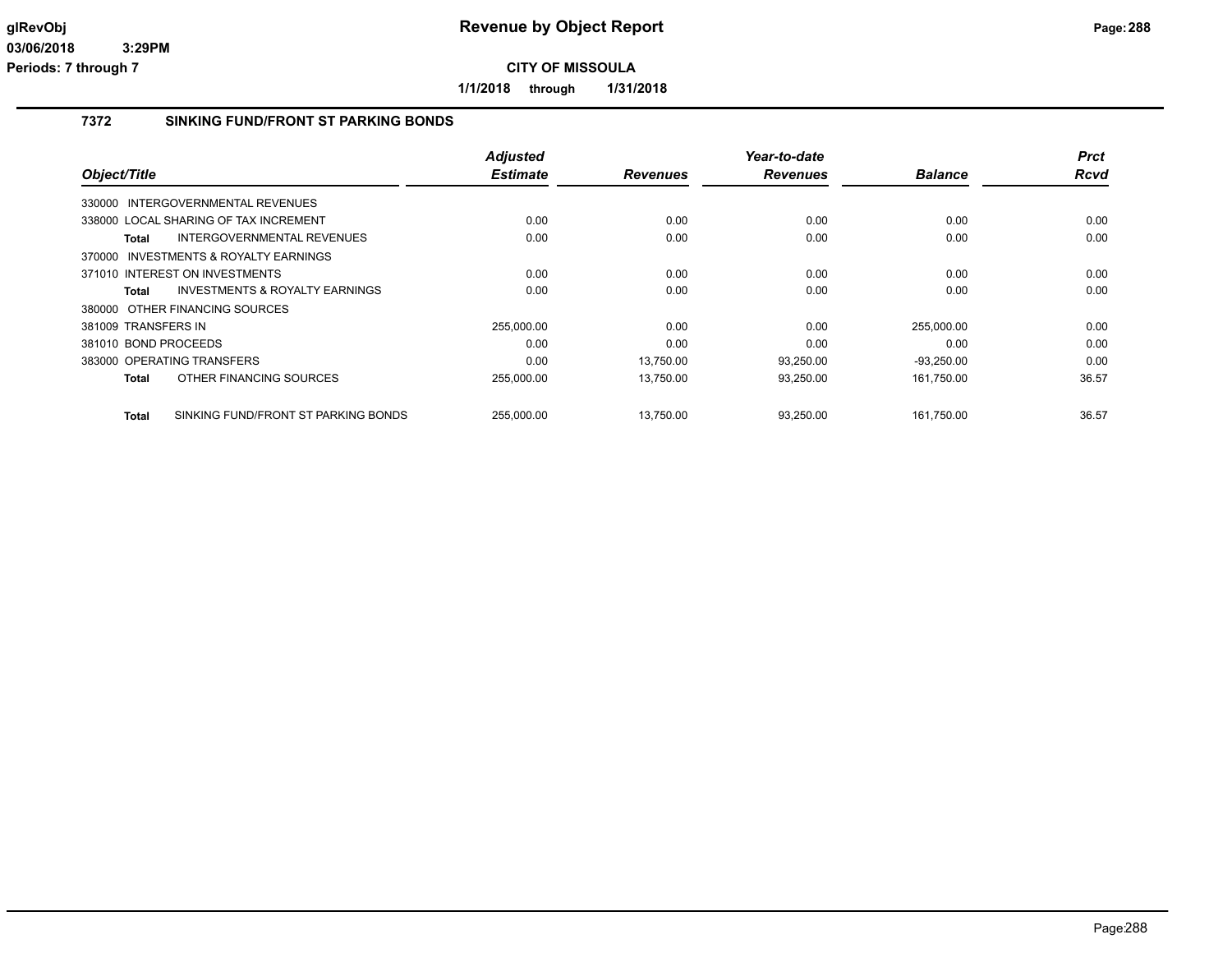**1/1/2018 through 1/31/2018**

## **7373 MPC SERIES 2010B CONSTRUCTION**

### **7373 MPC SERIES 2010B CONSTRUCTION**

|                                                           | <b>Adjusted</b> |                 | Year-to-date    |                | <b>Prct</b> |
|-----------------------------------------------------------|-----------------|-----------------|-----------------|----------------|-------------|
| Object/Title                                              | <b>Estimate</b> | <b>Revenues</b> | <b>Revenues</b> | <b>Balance</b> | Rcvd        |
| TAXES/ASSESSMENTS<br>310000                               |                 |                 |                 |                |             |
| PENALTIES & INTEREST<br>312001                            | 0.00            | 0.00            | 0.00            | 0.00           | 0.00        |
| TAXES/ASSESSMENTS<br><b>Total</b>                         | 0.00            | 0.00            | 0.00            | 0.00           | 0.00        |
| MISCELLANEOUS REVENUES<br>360000                          |                 |                 |                 |                |             |
| 360010 MISCELLANEOUS                                      | 0.00            | 0.00            | 0.00            | 0.00           | 0.00        |
| <b>MISCELLANEOUS REVENUES</b><br><b>Total</b>             | 0.00            | 0.00            | 0.00            | 0.00           | 0.00        |
| <b>INVESTMENTS &amp; ROYALTY EARNINGS</b><br>370000       |                 |                 |                 |                |             |
| 371010 INTEREST ON INVESTMENTS                            | 0.00            | 0.00            | 0.00            | 0.00           | 0.00        |
| <b>INVESTMENTS &amp; ROYALTY EARNINGS</b><br><b>Total</b> | 0.00            | 0.00            | 0.00            | 0.00           | 0.00        |
| OTHER FINANCING SOURCES<br>380000                         |                 |                 |                 |                |             |
| 381010 BOND PROCEEDS                                      | 0.00            | 0.00            | 0.00            | 0.00           | 0.00        |
| 383000 OPERATING TRANSFERS                                | 0.00            | 0.00            | 0.00            | 0.00           | 0.00        |
| 383042 TRANSFERS FROM OTHER FUNDS                         | 0.00            | 0.00            | 0.00            | 0.00           | 0.00        |
| 383400 CAPITAL CONTRIBUTION                               | 0.00            | 0.00            | 0.00            | 0.00           | 0.00        |
| OTHER FINANCING SOURCES<br><b>Total</b>                   | 0.00            | 0.00            | 0.00            | 0.00           | 0.00        |
| MPC SERIES 2010B CONSTRUCTION<br><b>Total</b>             | 0.00            | 0.00            | 0.00            | 0.00           | 0.00        |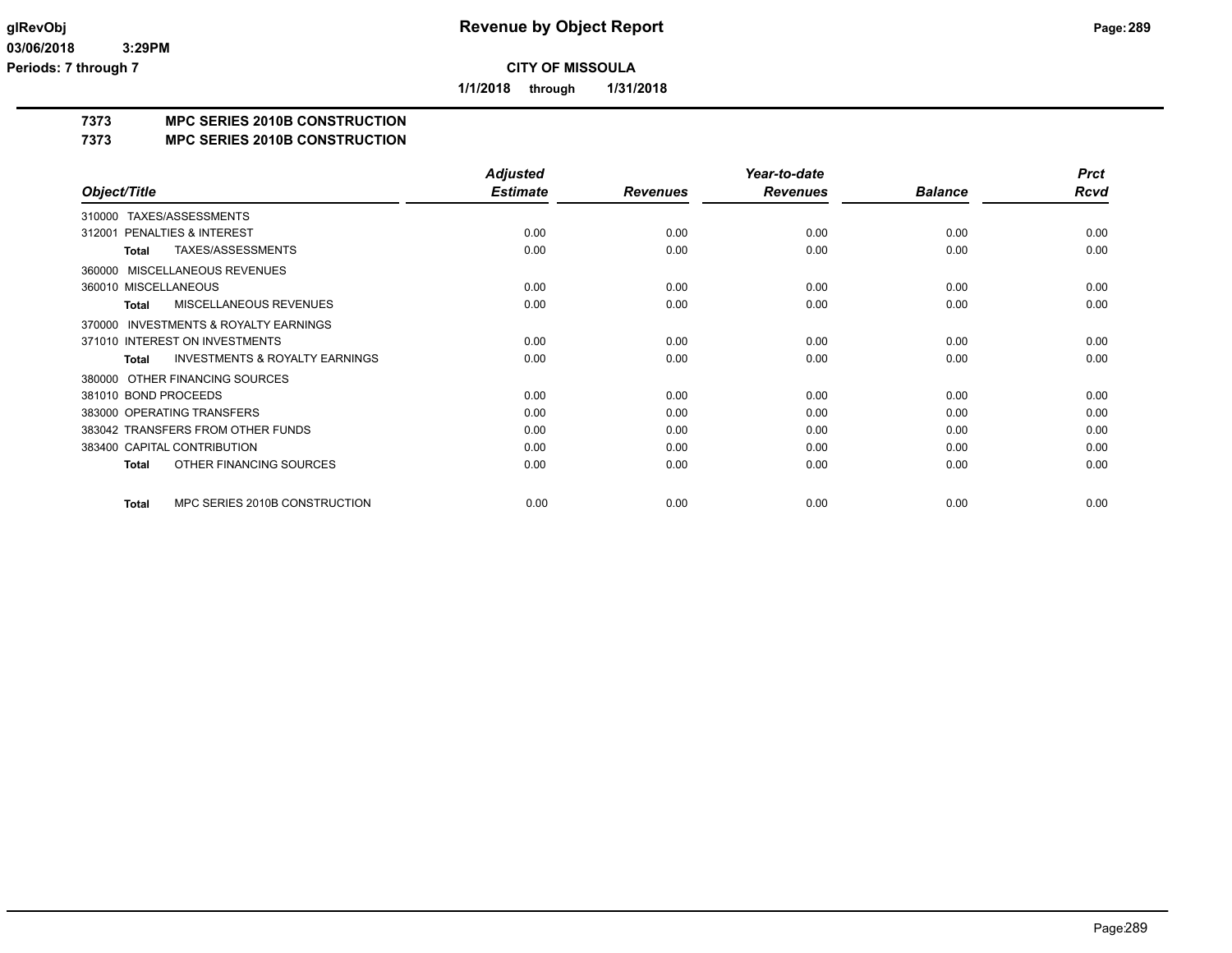**1/1/2018 through 1/31/2018**

## **7373 MPC SERIES 2010B CONSTRUCTION**

|                                                     | <b>Adjusted</b> |                 | Year-to-date    |                | <b>Prct</b> |
|-----------------------------------------------------|-----------------|-----------------|-----------------|----------------|-------------|
| Object/Title                                        | <b>Estimate</b> | <b>Revenues</b> | <b>Revenues</b> | <b>Balance</b> | Rcvd        |
| TAXES/ASSESSMENTS<br>310000                         |                 |                 |                 |                |             |
| PENALTIES & INTEREST<br>312001                      | 0.00            | 0.00            | 0.00            | 0.00           | 0.00        |
| TAXES/ASSESSMENTS<br>Total                          | 0.00            | 0.00            | 0.00            | 0.00           | 0.00        |
| 360000 MISCELLANEOUS REVENUES                       |                 |                 |                 |                |             |
| 360010 MISCELLANEOUS                                | 0.00            | 0.00            | 0.00            | 0.00           | 0.00        |
| <b>MISCELLANEOUS REVENUES</b><br><b>Total</b>       | 0.00            | 0.00            | 0.00            | 0.00           | 0.00        |
| <b>INVESTMENTS &amp; ROYALTY EARNINGS</b><br>370000 |                 |                 |                 |                |             |
| 371010 INTEREST ON INVESTMENTS                      | 0.00            | 0.00            | 0.00            | 0.00           | 0.00        |
| <b>INVESTMENTS &amp; ROYALTY EARNINGS</b><br>Total  | 0.00            | 0.00            | 0.00            | 0.00           | 0.00        |
| 380000 OTHER FINANCING SOURCES                      |                 |                 |                 |                |             |
| 381010 BOND PROCEEDS                                | 0.00            | 0.00            | 0.00            | 0.00           | 0.00        |
| 383000 OPERATING TRANSFERS                          | 0.00            | 0.00            | 0.00            | 0.00           | 0.00        |
| 383042 TRANSFERS FROM OTHER FUNDS                   | 0.00            | 0.00            | 0.00            | 0.00           | 0.00        |
| 383400 CAPITAL CONTRIBUTION                         | 0.00            | 0.00            | 0.00            | 0.00           | 0.00        |
| OTHER FINANCING SOURCES<br>Total                    | 0.00            | 0.00            | 0.00            | 0.00           | 0.00        |
| MPC SERIES 2010B CONSTRUCTION<br><b>Total</b>       | 0.00            | 0.00            | 0.00            | 0.00           | 0.00        |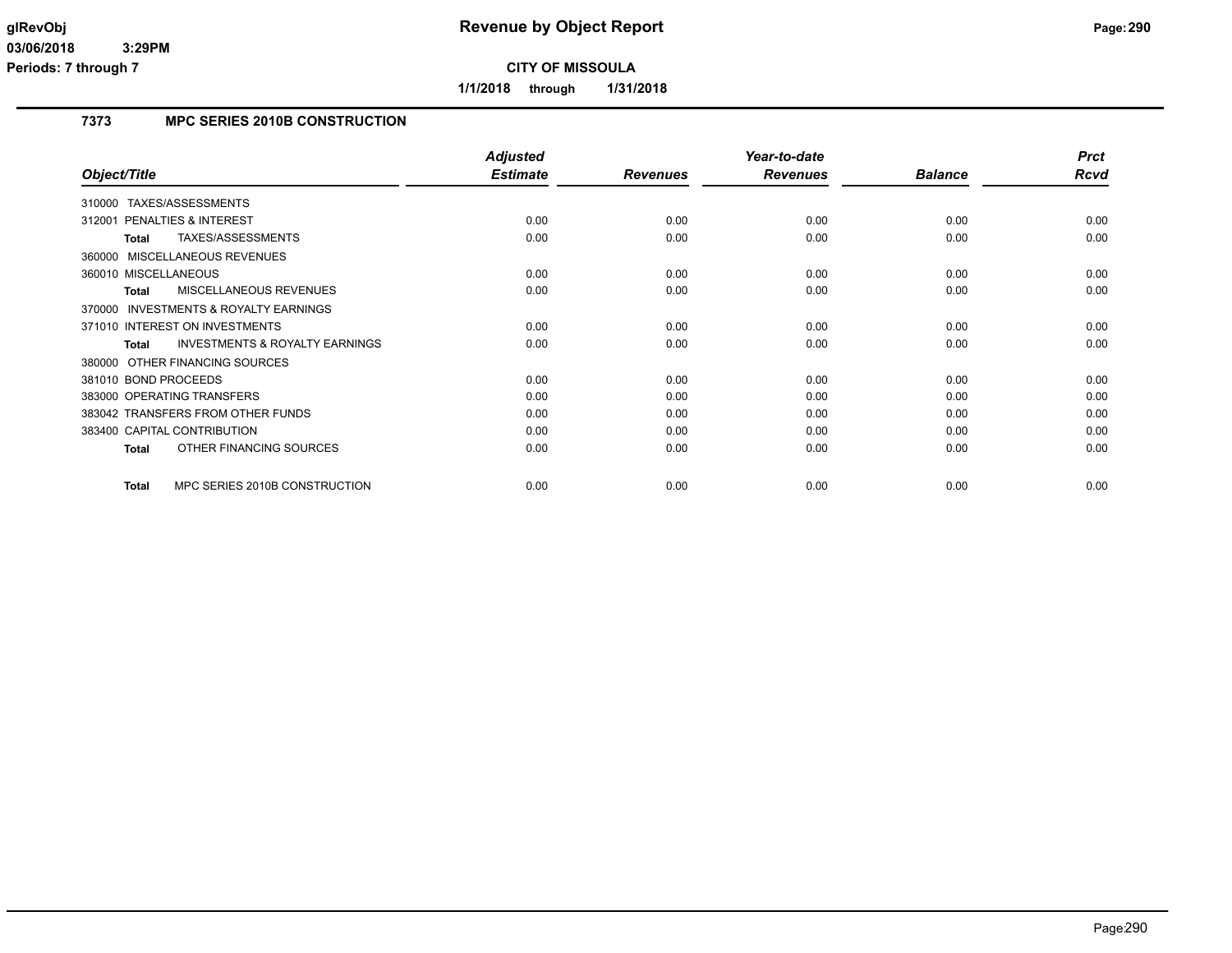**1/1/2018 through 1/31/2018**

### **7374 RESERVE FUND-PARKING BONDS**

**7374 RESERVE FUND-PARKING BONDS**

|                                            | <b>Adjusted</b> |                 | Year-to-date    |                | <b>Prct</b> |
|--------------------------------------------|-----------------|-----------------|-----------------|----------------|-------------|
| Object/Title                               | <b>Estimate</b> | <b>Revenues</b> | <b>Revenues</b> | <b>Balance</b> | <b>Rcvd</b> |
| 370000 INVESTMENTS & ROYALTY EARNINGS      |                 |                 |                 |                |             |
| 371010 INTEREST ON INVESTMENTS             | 0.00            | 0.00            | 0.00            | 0.00           | 0.00        |
| INVESTMENTS & ROYALTY EARNINGS<br>Total    | 0.00            | 0.00            | 0.00            | 0.00           | 0.00        |
| 380000 OTHER FINANCING SOURCES             |                 |                 |                 |                |             |
| 381009 TRANSFERS IN                        | 0.00            | 0.00            | 0.00            | 0.00           | 0.00        |
| 381010 BOND PROCEEDS                       | 0.00            | 0.00            | 0.00            | 0.00           | 0.00        |
| 383000 OPERATING TRANSFERS                 | 0.00            | 0.00            | 0.00            | 0.00           | 0.00        |
| OTHER FINANCING SOURCES<br>Total           | 0.00            | 0.00            | 0.00            | 0.00           | 0.00        |
| RESERVE FUND-PARKING BONDS<br><b>Total</b> | 0.00            | 0.00            | 0.00            | 0.00           | 0.00        |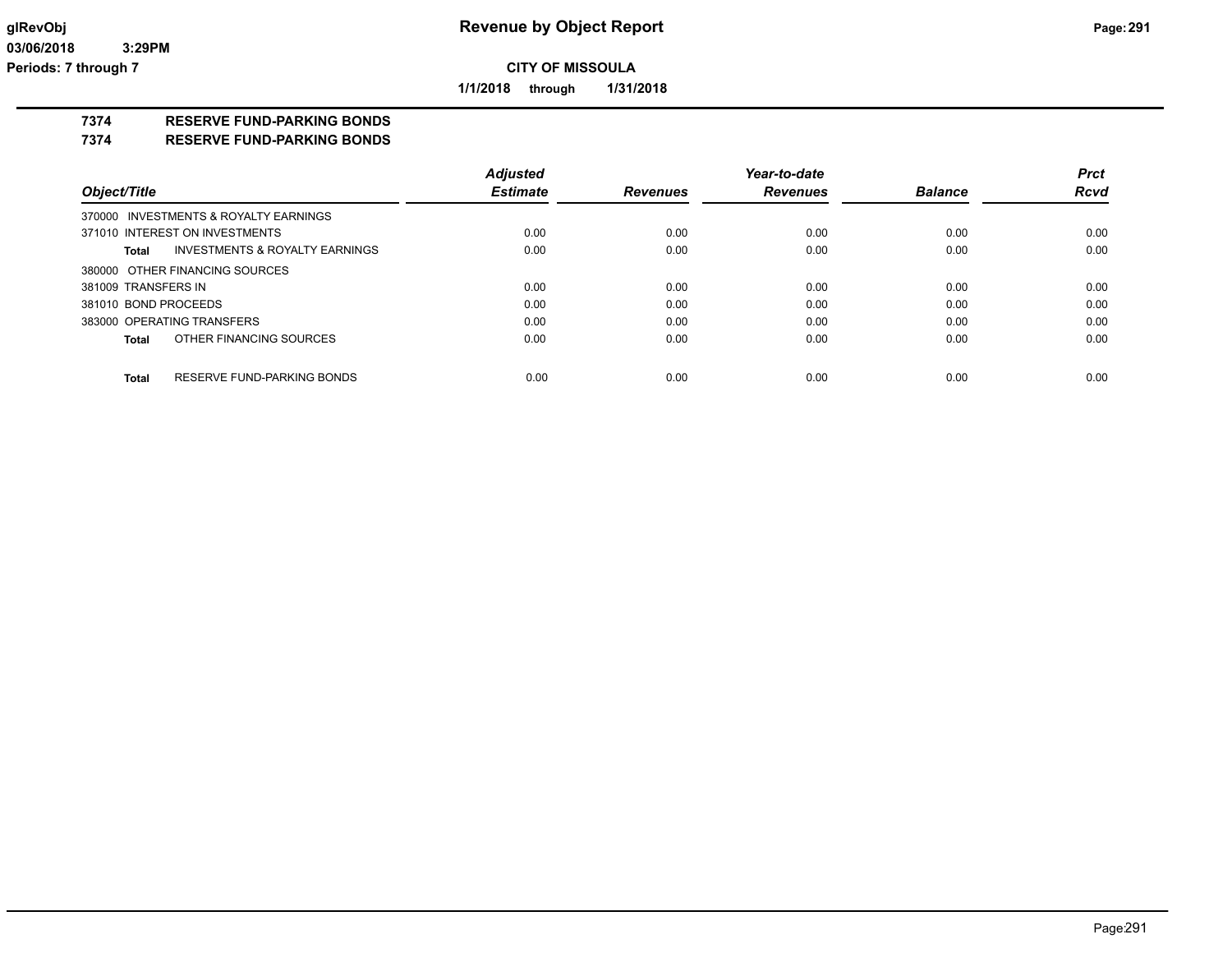**1/1/2018 through 1/31/2018**

## **7374 RESERVE FUND-PARKING BONDS**

|                                            | <b>Adiusted</b> |                 | Year-to-date    |                | <b>Prct</b> |
|--------------------------------------------|-----------------|-----------------|-----------------|----------------|-------------|
| Obiect/Title                               | <b>Estimate</b> | <b>Revenues</b> | <b>Revenues</b> | <b>Balance</b> | Rcvd        |
| 370000 INVESTMENTS & ROYALTY EARNINGS      |                 |                 |                 |                |             |
| 371010 INTEREST ON INVESTMENTS             | 0.00            | 0.00            | 0.00            | 0.00           | 0.00        |
| INVESTMENTS & ROYALTY EARNINGS<br>Total    | 0.00            | 0.00            | 0.00            | 0.00           | 0.00        |
| 380000 OTHER FINANCING SOURCES             |                 |                 |                 |                |             |
| 381009 TRANSFERS IN                        | 0.00            | 0.00            | 0.00            | 0.00           | 0.00        |
| 381010 BOND PROCEEDS                       | 0.00            | 0.00            | 0.00            | 0.00           | 0.00        |
| 383000 OPERATING TRANSFERS                 | 0.00            | 0.00            | 0.00            | 0.00           | 0.00        |
| OTHER FINANCING SOURCES<br>Total           | 0.00            | 0.00            | 0.00            | 0.00           | 0.00        |
|                                            |                 |                 |                 |                |             |
| <b>Total</b><br>RESERVE FUND-PARKING BONDS | 0.00            | 0.00            | 0.00            | 0.00           | 0.00        |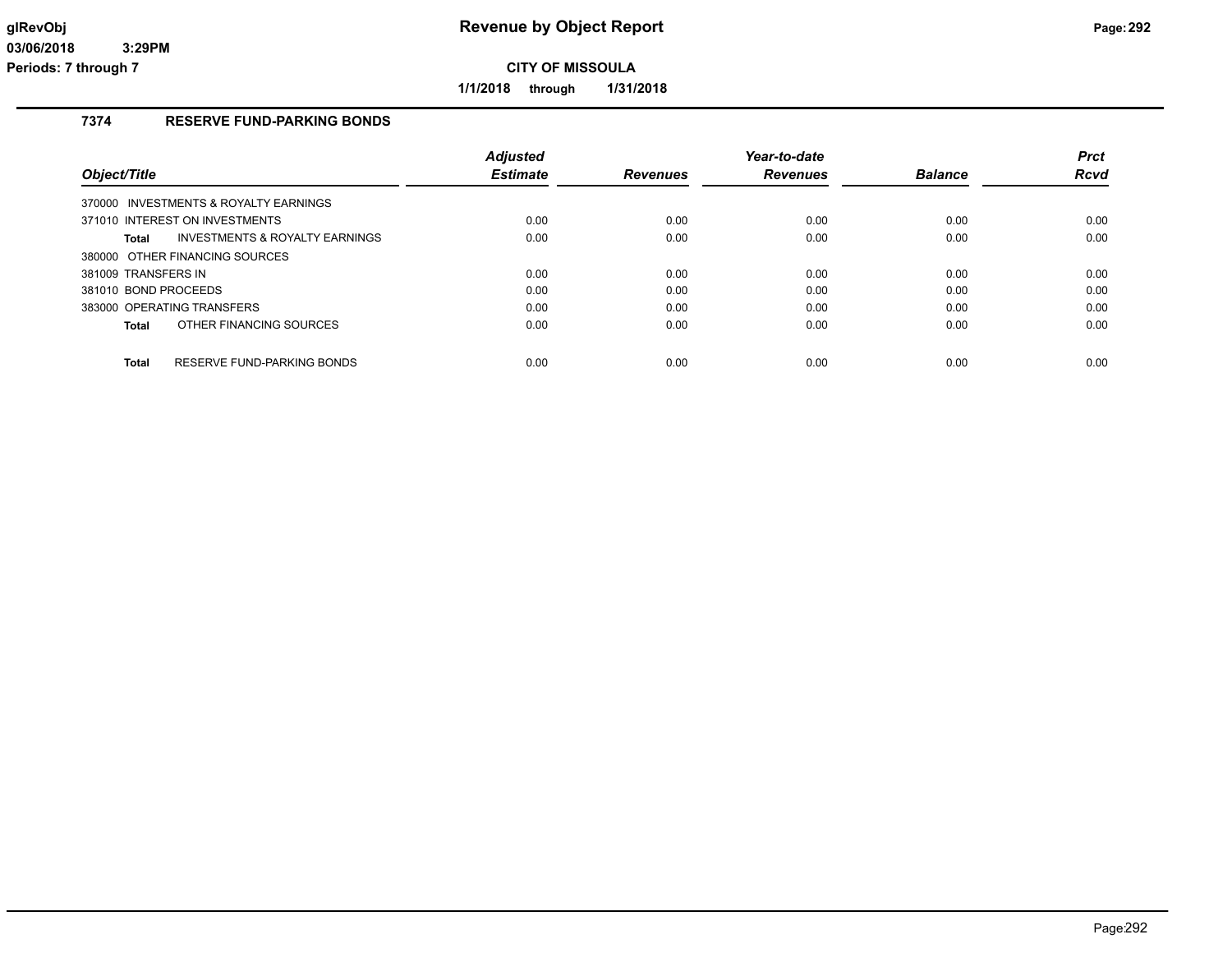**1/1/2018 through 1/31/2018**

# **7375 PLEDGED TAX INCREMENT-2010B BOND**

### **7375 PLEDGED TAX INCREMENT-2010B BOND**

|                                                    | <b>Adjusted</b> |                 | Year-to-date    |                | <b>Prct</b> |
|----------------------------------------------------|-----------------|-----------------|-----------------|----------------|-------------|
| Object/Title                                       | <b>Estimate</b> | <b>Revenues</b> | <b>Revenues</b> | <b>Balance</b> | <b>Rcvd</b> |
| 330000 INTERGOVERNMENTAL REVENUES                  |                 |                 |                 |                |             |
| 338000 LOCAL SHARING OF TAX INCREMENT              | 204.860.00      | 0.00            | 133.425.29      | 71.434.71      | 65.13       |
| <b>INTERGOVERNMENTAL REVENUES</b><br>Total         | 204.860.00      | 0.00            | 133.425.29      | 71.434.71      | 65.13       |
| 370000 INVESTMENTS & ROYALTY EARNINGS              |                 |                 |                 |                |             |
| 371010 INTEREST ON INVESTMENTS                     | 0.00            | 0.00            | $-25.810.71$    | 25.810.71      | 0.00        |
| <b>INVESTMENTS &amp; ROYALTY EARNINGS</b><br>Total | 0.00            | 0.00            | $-25.810.71$    | 25.810.71      | 0.00        |
| 380000 OTHER FINANCING SOURCES                     |                 |                 |                 |                |             |
| 383000 OPERATING TRANSFERS                         | 0.00            | 0.00            | 0.00            | 0.00           | 0.00        |
| OTHER FINANCING SOURCES<br>Total                   | 0.00            | 0.00            | 0.00            | 0.00           | 0.00        |
| PLEDGED TAX INCREMENT-2010B BOND<br><b>Total</b>   | 204.860.00      | 0.00            | 107.614.58      | 97.245.42      | 52.53       |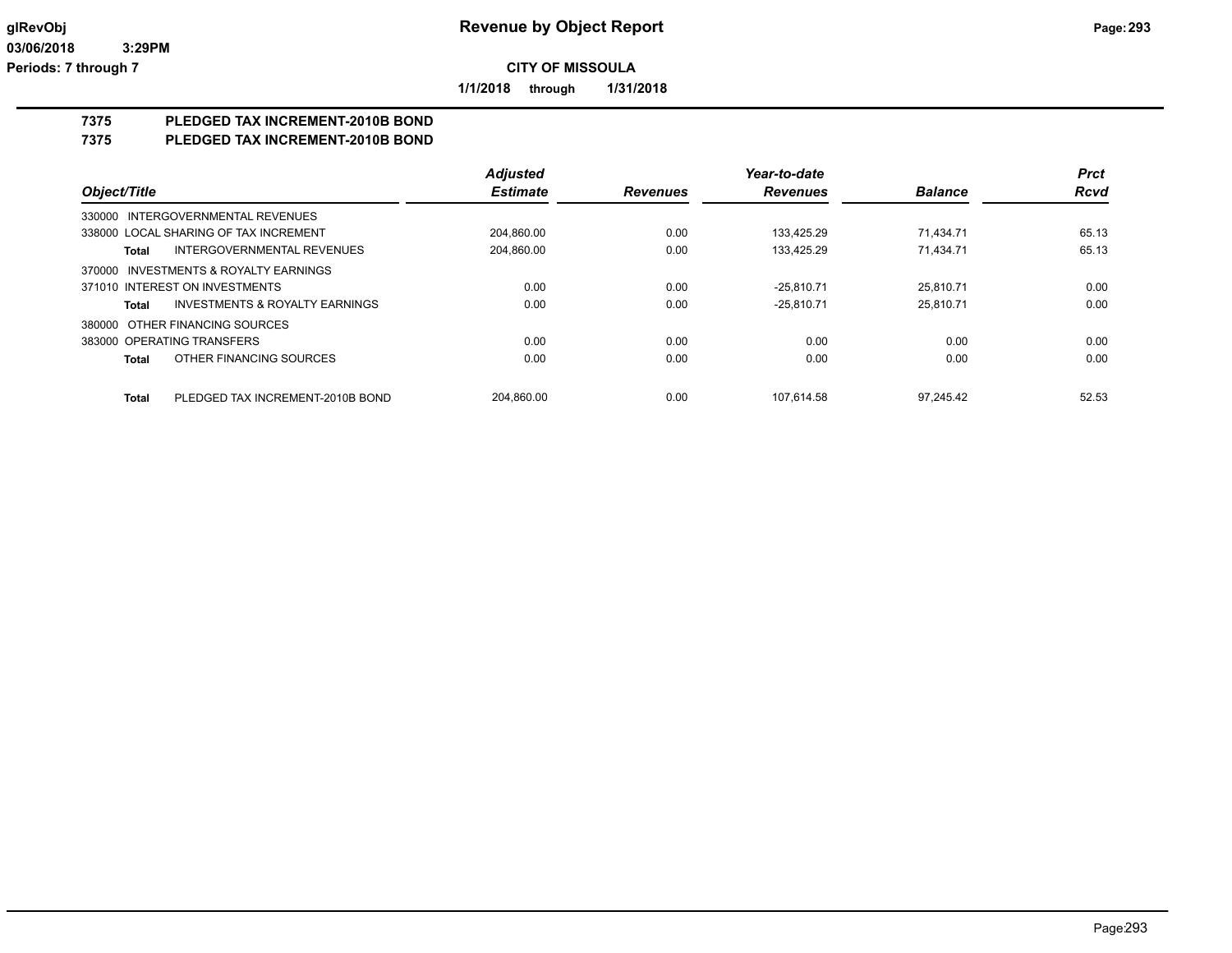**1/1/2018 through 1/31/2018**

## **7375 PLEDGED TAX INCREMENT-2010B BOND**

| Object/Title |                                           | <b>Adjusted</b><br><b>Estimate</b> | <b>Revenues</b> | Year-to-date<br><b>Revenues</b> | <b>Balance</b> | <b>Prct</b><br>Rcvd |
|--------------|-------------------------------------------|------------------------------------|-----------------|---------------------------------|----------------|---------------------|
|              | 330000 INTERGOVERNMENTAL REVENUES         |                                    |                 |                                 |                |                     |
|              | 338000 LOCAL SHARING OF TAX INCREMENT     | 204,860.00                         | 0.00            | 133.425.29                      | 71.434.71      | 65.13               |
| Total        | INTERGOVERNMENTAL REVENUES                | 204.860.00                         | 0.00            | 133.425.29                      | 71.434.71      | 65.13               |
| 370000       | INVESTMENTS & ROYALTY EARNINGS            |                                    |                 |                                 |                |                     |
|              | 371010 INTEREST ON INVESTMENTS            | 0.00                               | 0.00            | $-25,810.71$                    | 25,810.71      | 0.00                |
| Total        | <b>INVESTMENTS &amp; ROYALTY EARNINGS</b> | 0.00                               | 0.00            | $-25.810.71$                    | 25.810.71      | 0.00                |
|              | 380000 OTHER FINANCING SOURCES            |                                    |                 |                                 |                |                     |
|              | 383000 OPERATING TRANSFERS                | 0.00                               | 0.00            | 0.00                            | 0.00           | 0.00                |
| Total        | OTHER FINANCING SOURCES                   | 0.00                               | 0.00            | 0.00                            | 0.00           | 0.00                |
| <b>Total</b> | PLEDGED TAX INCREMENT-2010B BOND          | 204.860.00                         | 0.00            | 107.614.58                      | 97.245.42      | 52.53               |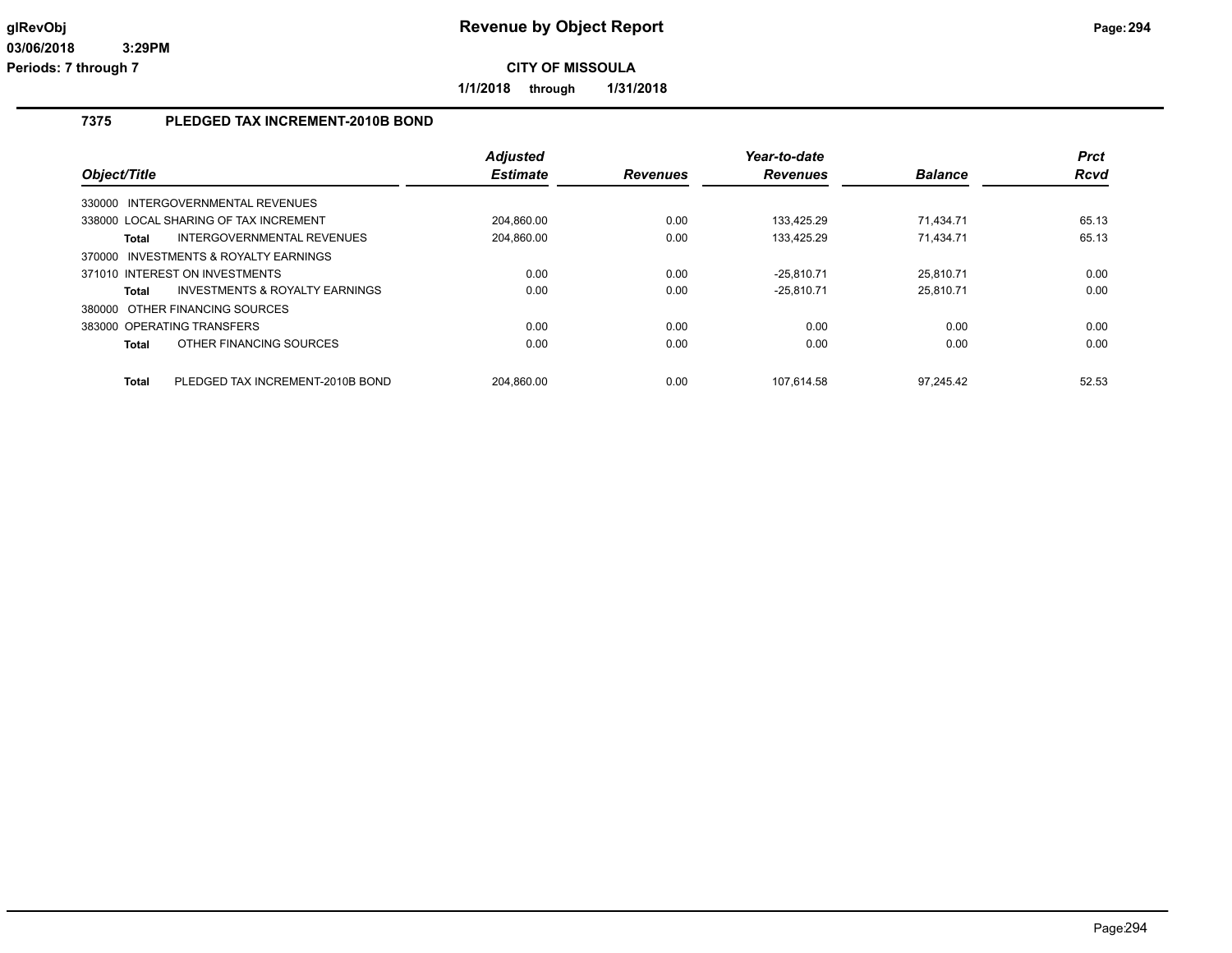**1/1/2018 through 1/31/2018**

## **7376 MPC 2010A BONDS DEBT INTEREST**

**7376 MPC 2010A BONDS DEBT INTEREST**

|                      |                                       | <b>Adjusted</b> |                 | Year-to-date    |                | <b>Prct</b> |
|----------------------|---------------------------------------|-----------------|-----------------|-----------------|----------------|-------------|
| Object/Title         |                                       | <b>Estimate</b> | <b>Revenues</b> | <b>Revenues</b> | <b>Balance</b> | <b>Rcvd</b> |
|                      | 370000 INVESTMENTS & ROYALTY EARNINGS |                 |                 |                 |                |             |
|                      | 371010 INTEREST ON INVESTMENTS        | 0.00            | 0.00            | 0.00            | 0.00           | 0.00        |
| Total                | INVESTMENTS & ROYALTY EARNINGS        | 0.00            | 0.00            | 0.00            | 0.00           | 0.00        |
|                      | 380000 OTHER FINANCING SOURCES        |                 |                 |                 |                |             |
| 381009 TRANSFERS IN  |                                       | 0.00            | 0.00            | 0.00            | 0.00           | 0.00        |
| 381010 BOND PROCEEDS |                                       | 0.00            | 0.00            | 0.00            | 0.00           | 0.00        |
|                      | 383000 OPERATING TRANSFERS            | 0.00            | 0.00            | 0.00            | 0.00           | 0.00        |
| <b>Total</b>         | OTHER FINANCING SOURCES               | 0.00            | 0.00            | 0.00            | 0.00           | 0.00        |
|                      |                                       |                 |                 |                 |                |             |
| <b>Total</b>         | MPC 2010A BONDS DEBT INTEREST         | 0.00            | 0.00            | 0.00            | 0.00           | 0.00        |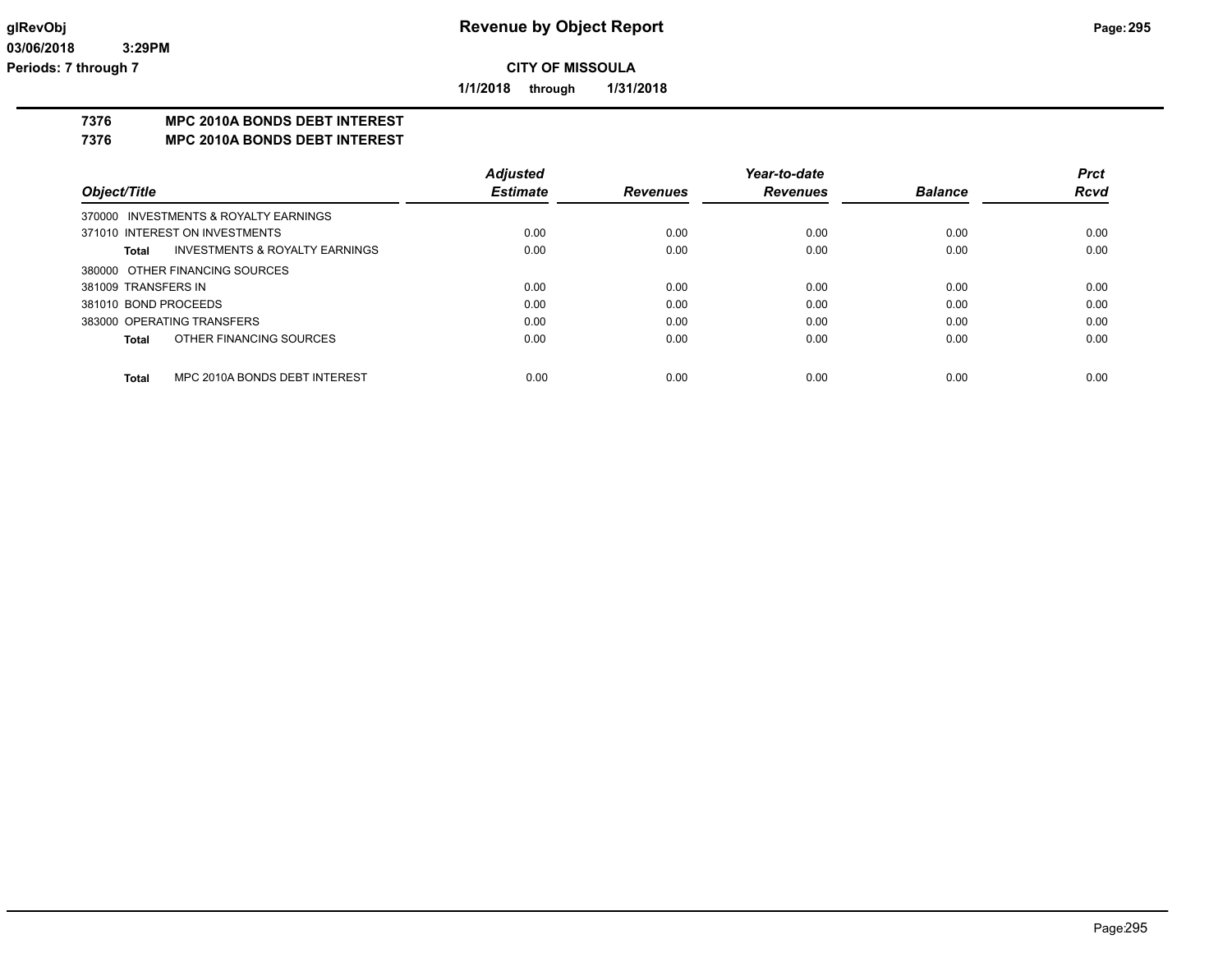**1/1/2018 through 1/31/2018**

## **7376 MPC 2010A BONDS DEBT INTEREST**

|                                                           | <b>Adjusted</b> |                 | Year-to-date    |                | <b>Prct</b> |
|-----------------------------------------------------------|-----------------|-----------------|-----------------|----------------|-------------|
| Object/Title                                              | <b>Estimate</b> | <b>Revenues</b> | <b>Revenues</b> | <b>Balance</b> | Rcvd        |
| 370000 INVESTMENTS & ROYALTY EARNINGS                     |                 |                 |                 |                |             |
| 371010 INTEREST ON INVESTMENTS                            | 0.00            | 0.00            | 0.00            | 0.00           | 0.00        |
| <b>INVESTMENTS &amp; ROYALTY EARNINGS</b><br><b>Total</b> | 0.00            | 0.00            | 0.00            | 0.00           | 0.00        |
| 380000 OTHER FINANCING SOURCES                            |                 |                 |                 |                |             |
| 381009 TRANSFERS IN                                       | 0.00            | 0.00            | 0.00            | 0.00           | 0.00        |
| 381010 BOND PROCEEDS                                      | 0.00            | 0.00            | 0.00            | 0.00           | 0.00        |
| 383000 OPERATING TRANSFERS                                | 0.00            | 0.00            | 0.00            | 0.00           | 0.00        |
| OTHER FINANCING SOURCES<br><b>Total</b>                   | 0.00            | 0.00            | 0.00            | 0.00           | 0.00        |
| <b>Total</b><br>MPC 2010A BONDS DEBT INTEREST             | 0.00            | 0.00            | 0.00            | 0.00           | 0.00        |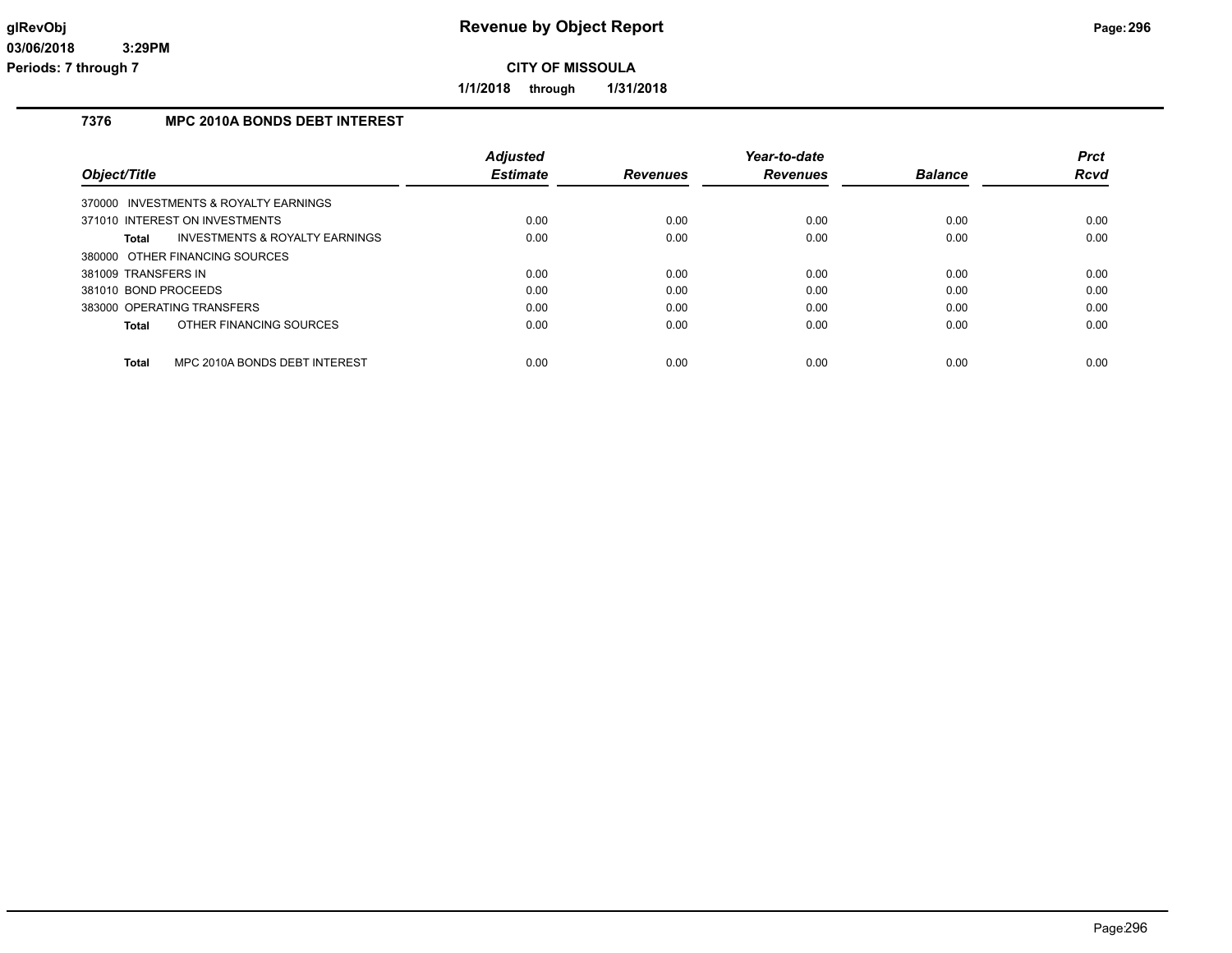**1/1/2018 through 1/31/2018**

## **7377 MPC 2010A BONDS SINKING FUND**

**7377 MPC 2010A BONDS SINKING FUND**

|                      |                                       | <b>Adjusted</b> |                 | Year-to-date    |                | <b>Prct</b> |
|----------------------|---------------------------------------|-----------------|-----------------|-----------------|----------------|-------------|
| Object/Title         |                                       | <b>Estimate</b> | <b>Revenues</b> | <b>Revenues</b> | <b>Balance</b> | <b>Rcvd</b> |
|                      | 370000 INVESTMENTS & ROYALTY EARNINGS |                 |                 |                 |                |             |
|                      | 371010 INTEREST ON INVESTMENTS        | 0.00            | 0.00            | 0.00            | 0.00           | 0.00        |
| Total                | INVESTMENTS & ROYALTY EARNINGS        | 0.00            | 0.00            | 0.00            | 0.00           | 0.00        |
|                      | 380000 OTHER FINANCING SOURCES        |                 |                 |                 |                |             |
| 381009 TRANSFERS IN  |                                       | 0.00            | 0.00            | 0.00            | 0.00           | 0.00        |
| 381010 BOND PROCEEDS |                                       | 0.00            | 0.00            | 0.00            | 0.00           | 0.00        |
|                      | 383000 OPERATING TRANSFERS            | 0.00            | 0.00            | 0.00            | 0.00           | 0.00        |
| <b>Total</b>         | OTHER FINANCING SOURCES               | 0.00            | 0.00            | 0.00            | 0.00           | 0.00        |
|                      |                                       |                 |                 |                 |                |             |
| <b>Total</b>         | MPC 2010A BONDS SINKING FUND          | 0.00            | 0.00            | 0.00            | 0.00           | 0.00        |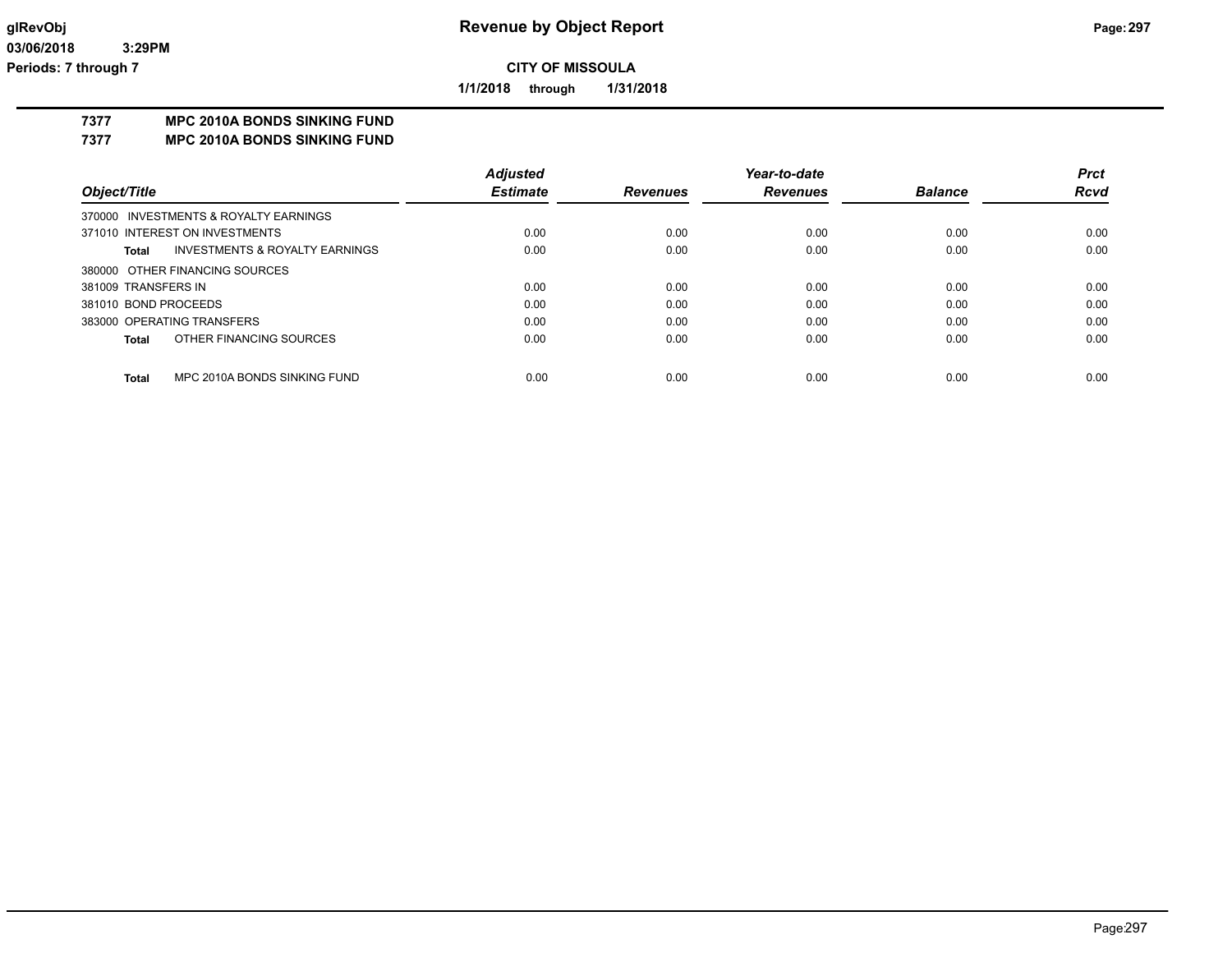**1/1/2018 through 1/31/2018**

## **7377 MPC 2010A BONDS SINKING FUND**

|                                                    | <b>Adjusted</b> |                 | Year-to-date    |                | <b>Prct</b> |
|----------------------------------------------------|-----------------|-----------------|-----------------|----------------|-------------|
| Object/Title                                       | <b>Estimate</b> | <b>Revenues</b> | <b>Revenues</b> | <b>Balance</b> | Rcvd        |
| 370000 INVESTMENTS & ROYALTY EARNINGS              |                 |                 |                 |                |             |
| 371010 INTEREST ON INVESTMENTS                     | 0.00            | 0.00            | 0.00            | 0.00           | 0.00        |
| <b>INVESTMENTS &amp; ROYALTY EARNINGS</b><br>Total | 0.00            | 0.00            | 0.00            | 0.00           | 0.00        |
| 380000 OTHER FINANCING SOURCES                     |                 |                 |                 |                |             |
| 381009 TRANSFERS IN                                | 0.00            | 0.00            | 0.00            | 0.00           | 0.00        |
| 381010 BOND PROCEEDS                               | 0.00            | 0.00            | 0.00            | 0.00           | 0.00        |
| 383000 OPERATING TRANSFERS                         | 0.00            | 0.00            | 0.00            | 0.00           | 0.00        |
| OTHER FINANCING SOURCES<br>Total                   | 0.00            | 0.00            | 0.00            | 0.00           | 0.00        |
|                                                    |                 |                 |                 |                |             |
| <b>Total</b><br>MPC 2010A BONDS SINKING FUND       | 0.00            | 0.00            | 0.00            | 0.00           | 0.00        |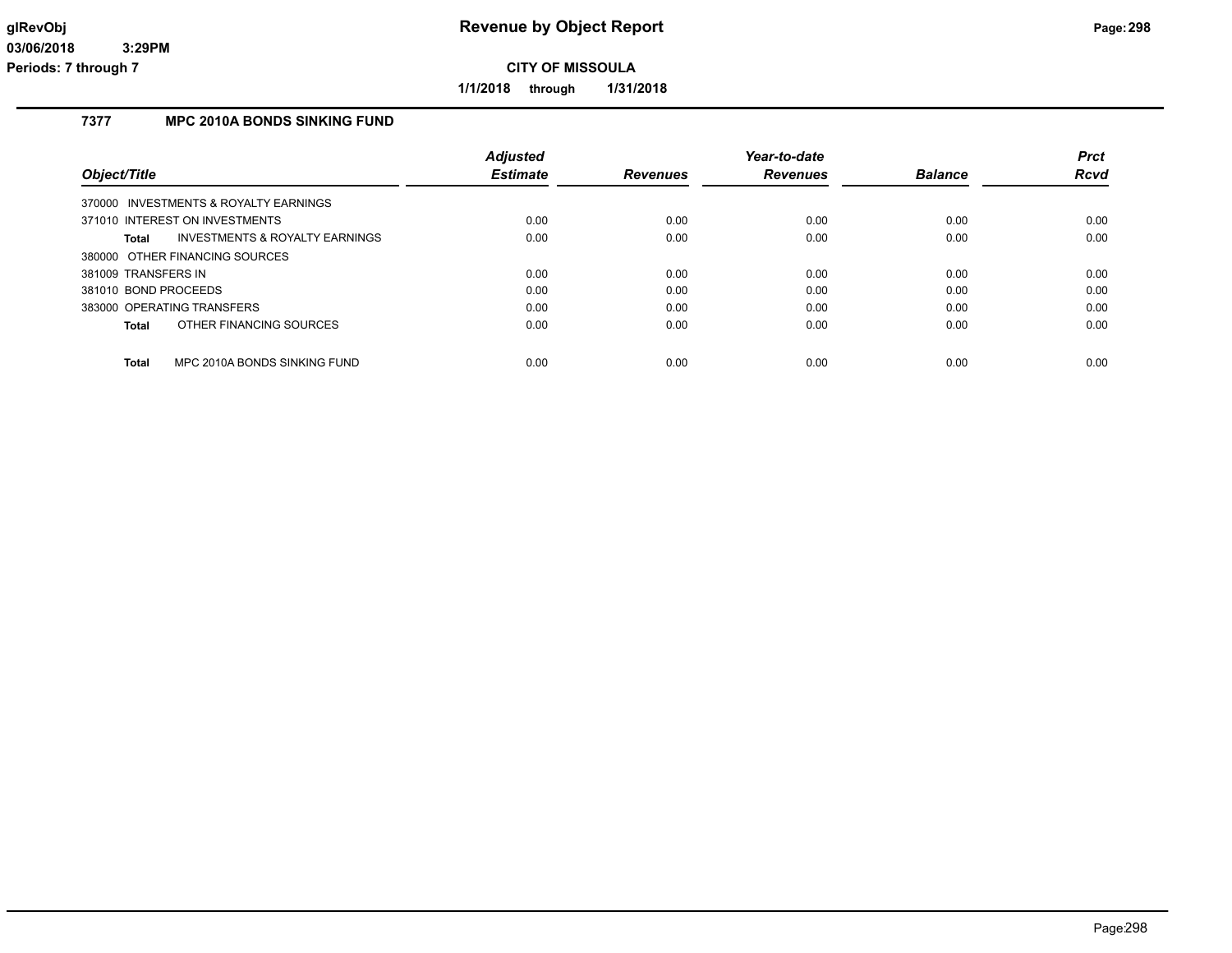**1/1/2018 through 1/31/2018**

**7378 MPC 2010A BOND RESERVE**

**7378 MPC 2010A BOND RESERVE**

|                      |                                       | <b>Adjusted</b> |                 | Year-to-date    |                | <b>Prct</b> |
|----------------------|---------------------------------------|-----------------|-----------------|-----------------|----------------|-------------|
| Object/Title         |                                       | <b>Estimate</b> | <b>Revenues</b> | <b>Revenues</b> | <b>Balance</b> | <b>Rcvd</b> |
|                      | 370000 INVESTMENTS & ROYALTY EARNINGS |                 |                 |                 |                |             |
|                      | 371010 INTEREST ON INVESTMENTS        | 0.00            | 0.00            | 0.00            | 0.00           | 0.00        |
| Total                | INVESTMENTS & ROYALTY EARNINGS        | 0.00            | 0.00            | 0.00            | 0.00           | 0.00        |
|                      | 380000 OTHER FINANCING SOURCES        |                 |                 |                 |                |             |
| 381009 TRANSFERS IN  |                                       | 0.00            | 0.00            | 0.00            | 0.00           | 0.00        |
| 381010 BOND PROCEEDS |                                       | 0.00            | 0.00            | 0.00            | 0.00           | 0.00        |
|                      | 383000 OPERATING TRANSFERS            | 0.00            | 0.00            | 0.00            | 0.00           | 0.00        |
| Total                | OTHER FINANCING SOURCES               | 0.00            | 0.00            | 0.00            | 0.00           | 0.00        |
|                      |                                       |                 |                 |                 |                |             |
| <b>Total</b>         | MPC 2010A BOND RESERVE                | 0.00            | 0.00            | 0.00            | 0.00           | 0.00        |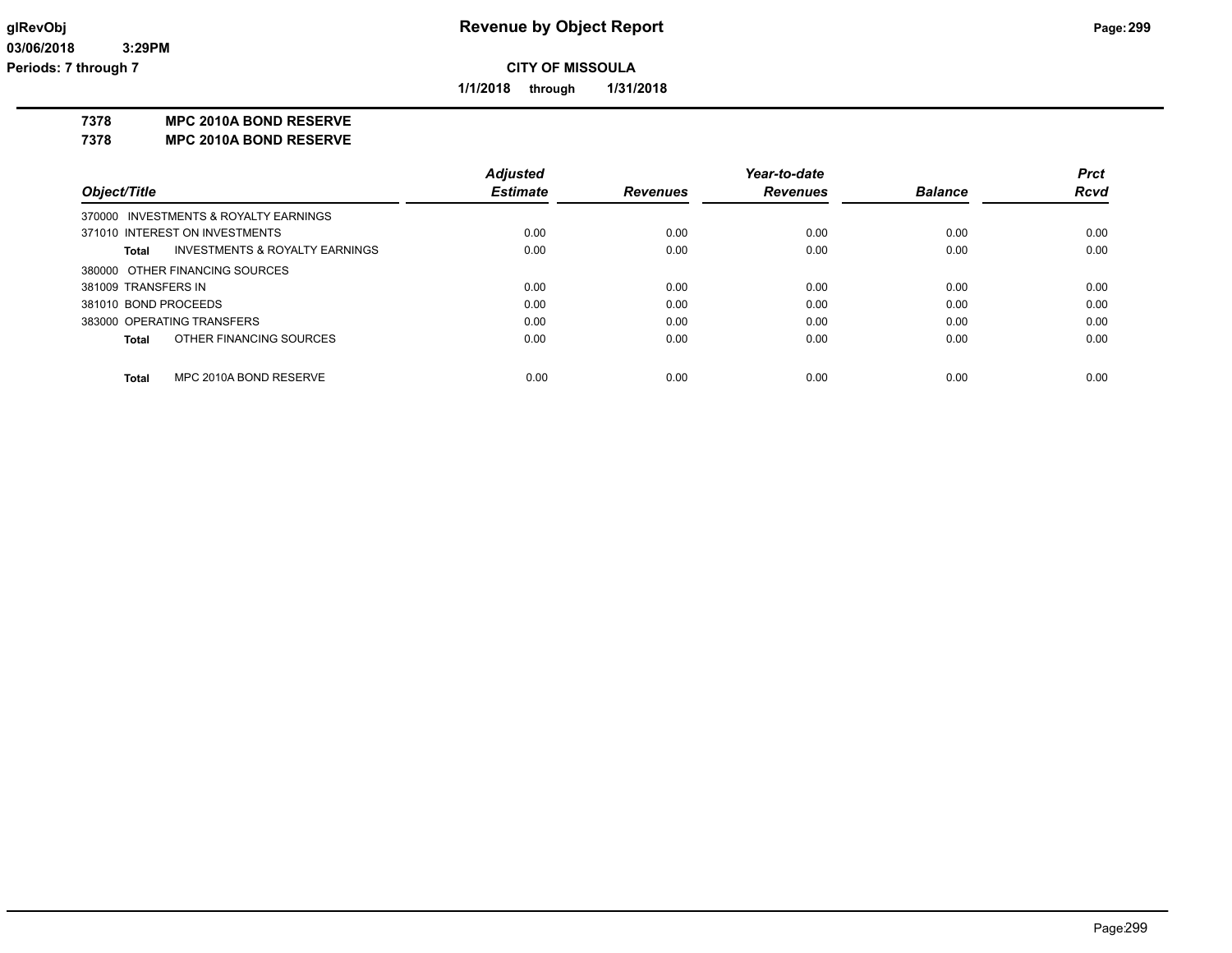**1/1/2018 through 1/31/2018**

## **7378 MPC 2010A BOND RESERVE**

|                                                    | <b>Adjusted</b> |                 | Year-to-date    |                | <b>Prct</b> |
|----------------------------------------------------|-----------------|-----------------|-----------------|----------------|-------------|
| Object/Title                                       | <b>Estimate</b> | <b>Revenues</b> | <b>Revenues</b> | <b>Balance</b> | <b>Rcvd</b> |
| 370000 INVESTMENTS & ROYALTY EARNINGS              |                 |                 |                 |                |             |
| 371010 INTEREST ON INVESTMENTS                     | 0.00            | 0.00            | 0.00            | 0.00           | 0.00        |
| <b>INVESTMENTS &amp; ROYALTY EARNINGS</b><br>Total | 0.00            | 0.00            | 0.00            | 0.00           | 0.00        |
| 380000 OTHER FINANCING SOURCES                     |                 |                 |                 |                |             |
| 381009 TRANSFERS IN                                | 0.00            | 0.00            | 0.00            | 0.00           | 0.00        |
| 381010 BOND PROCEEDS                               | 0.00            | 0.00            | 0.00            | 0.00           | 0.00        |
| 383000 OPERATING TRANSFERS                         | 0.00            | 0.00            | 0.00            | 0.00           | 0.00        |
| OTHER FINANCING SOURCES<br>Total                   | 0.00            | 0.00            | 0.00            | 0.00           | 0.00        |
|                                                    |                 |                 |                 |                |             |
| <b>Total</b><br>MPC 2010A BOND RESERVE             | 0.00            | 0.00            | 0.00            | 0.00           | 0.00        |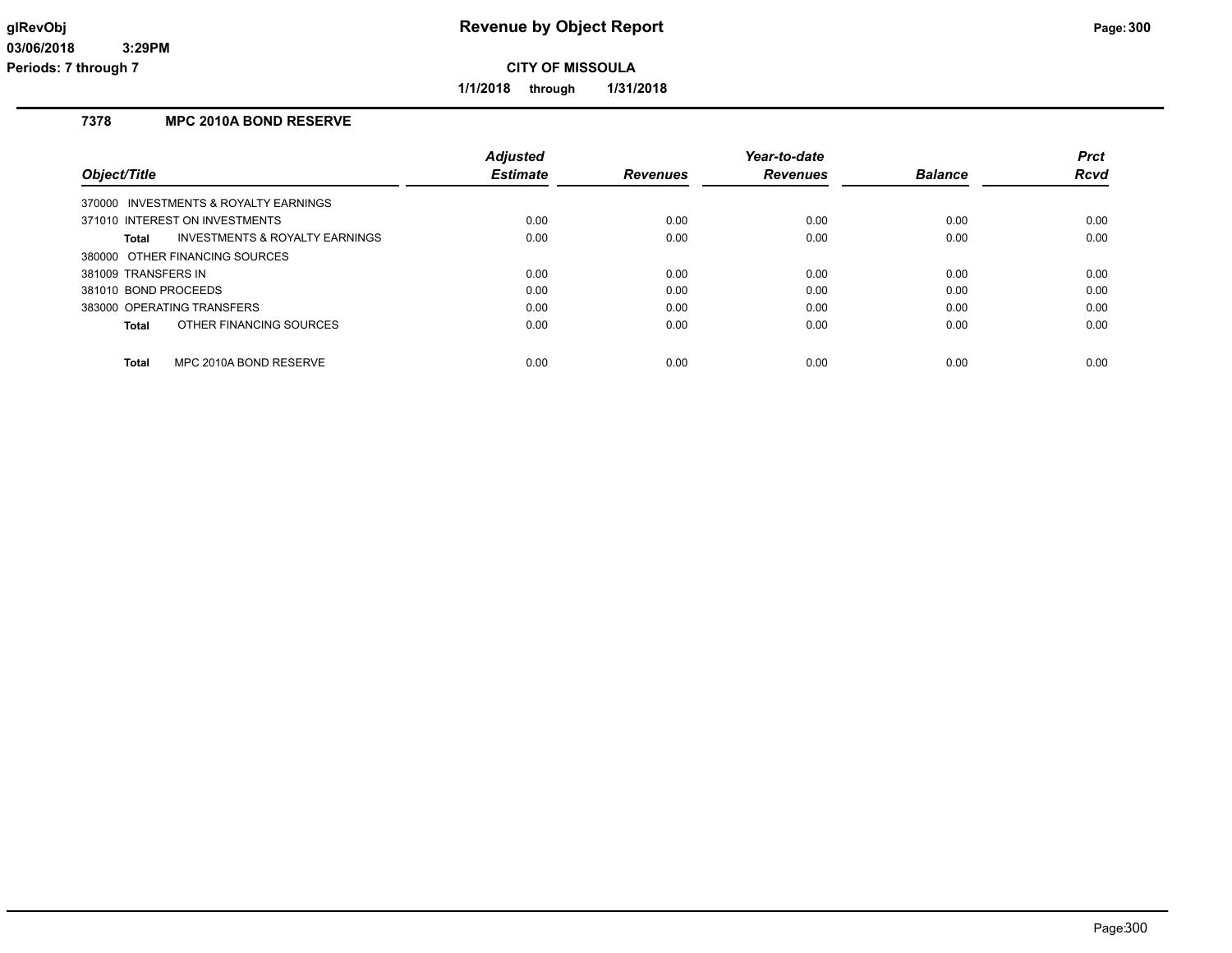**1/1/2018 through 1/31/2018**

## **7379 MPC 2010A BOND CONSTRUCTION**

**7379 MPC 2010A BOND CONSTRUCTION**

|                      |                                           | <b>Adjusted</b> |                 | Year-to-date    |                | <b>Prct</b> |
|----------------------|-------------------------------------------|-----------------|-----------------|-----------------|----------------|-------------|
| Object/Title         |                                           | <b>Estimate</b> | <b>Revenues</b> | <b>Revenues</b> | <b>Balance</b> | <b>Rcvd</b> |
|                      | 370000 INVESTMENTS & ROYALTY EARNINGS     |                 |                 |                 |                |             |
|                      | 371010 INTEREST ON INVESTMENTS            | 0.00            | 0.00            | 0.00            | 0.00           | 0.00        |
| Total                | <b>INVESTMENTS &amp; ROYALTY EARNINGS</b> | 0.00            | 0.00            | 0.00            | 0.00           | 0.00        |
|                      | 380000 OTHER FINANCING SOURCES            |                 |                 |                 |                |             |
| 381009 TRANSFERS IN  |                                           | 0.00            | 0.00            | 0.00            | 0.00           | 0.00        |
| 381010 BOND PROCEEDS |                                           | 0.00            | 0.00            | 0.00            | 0.00           | 0.00        |
|                      | 383000 OPERATING TRANSFERS                | 0.00            | 0.00            | 0.00            | 0.00           | 0.00        |
| Total                | OTHER FINANCING SOURCES                   | 0.00            | 0.00            | 0.00            | 0.00           | 0.00        |
| Total                | MPC 2010A BOND CONSTRUCTION               | 0.00            | 0.00            | 0.00            | 0.00           | 0.00        |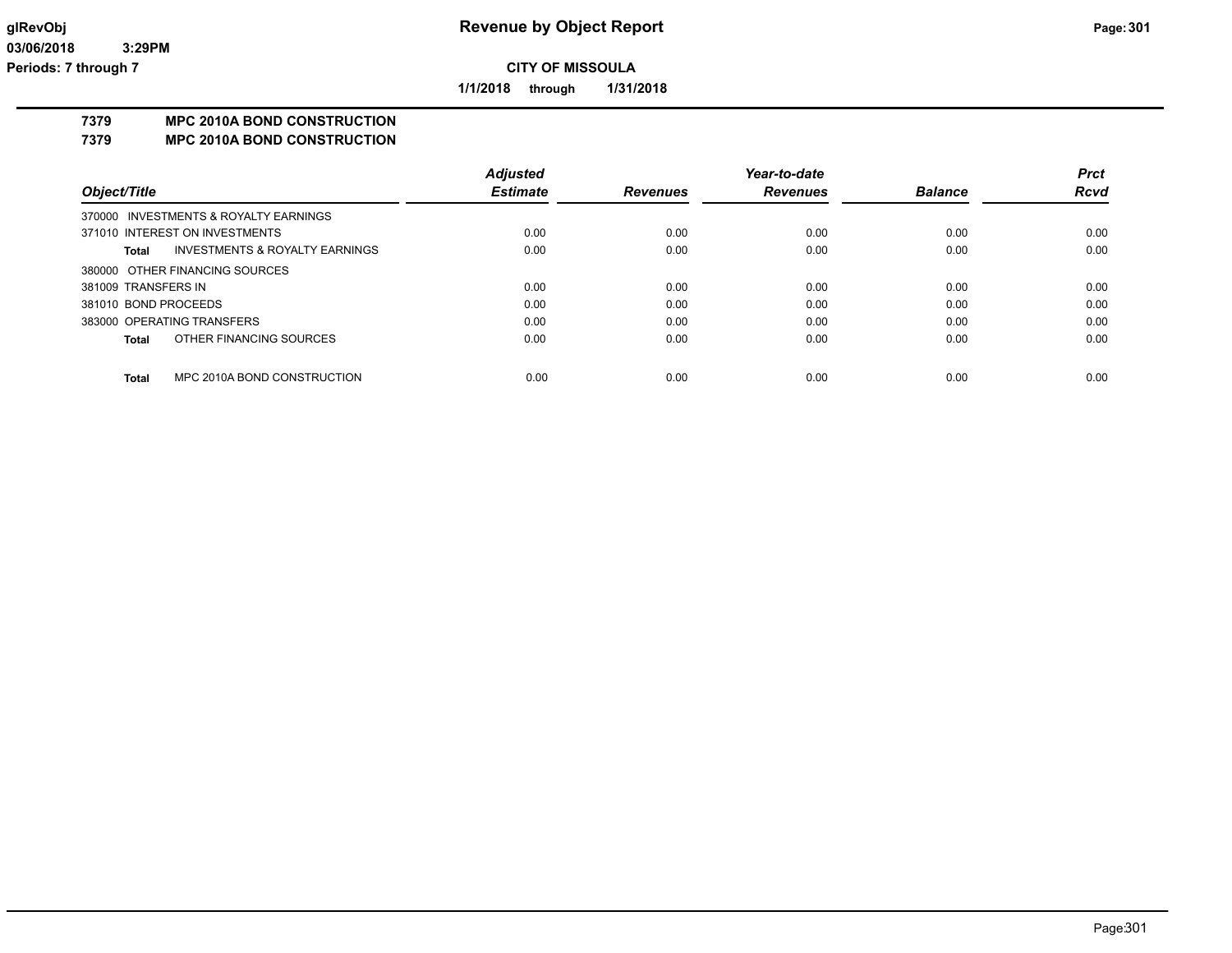**1/1/2018 through 1/31/2018**

## **7379 MPC 2010A BOND CONSTRUCTION**

|                                                    | <b>Adjusted</b> |                 | Year-to-date    |                | <b>Prct</b> |
|----------------------------------------------------|-----------------|-----------------|-----------------|----------------|-------------|
| Object/Title                                       | <b>Estimate</b> | <b>Revenues</b> | <b>Revenues</b> | <b>Balance</b> | <b>Rcvd</b> |
| 370000 INVESTMENTS & ROYALTY EARNINGS              |                 |                 |                 |                |             |
| 371010 INTEREST ON INVESTMENTS                     | 0.00            | 0.00            | 0.00            | 0.00           | 0.00        |
| Total<br><b>INVESTMENTS &amp; ROYALTY EARNINGS</b> | 0.00            | 0.00            | 0.00            | 0.00           | 0.00        |
| 380000 OTHER FINANCING SOURCES                     |                 |                 |                 |                |             |
| 381009 TRANSFERS IN                                | 0.00            | 0.00            | 0.00            | 0.00           | 0.00        |
| 381010 BOND PROCEEDS                               | 0.00            | 0.00            | 0.00            | 0.00           | 0.00        |
| 383000 OPERATING TRANSFERS                         | 0.00            | 0.00            | 0.00            | 0.00           | 0.00        |
| OTHER FINANCING SOURCES<br>Total                   | 0.00            | 0.00            | 0.00            | 0.00           | 0.00        |
| <b>Total</b><br>MPC 2010A BOND CONSTRUCTION        | 0.00            | 0.00            | 0.00            | 0.00           | 0.00        |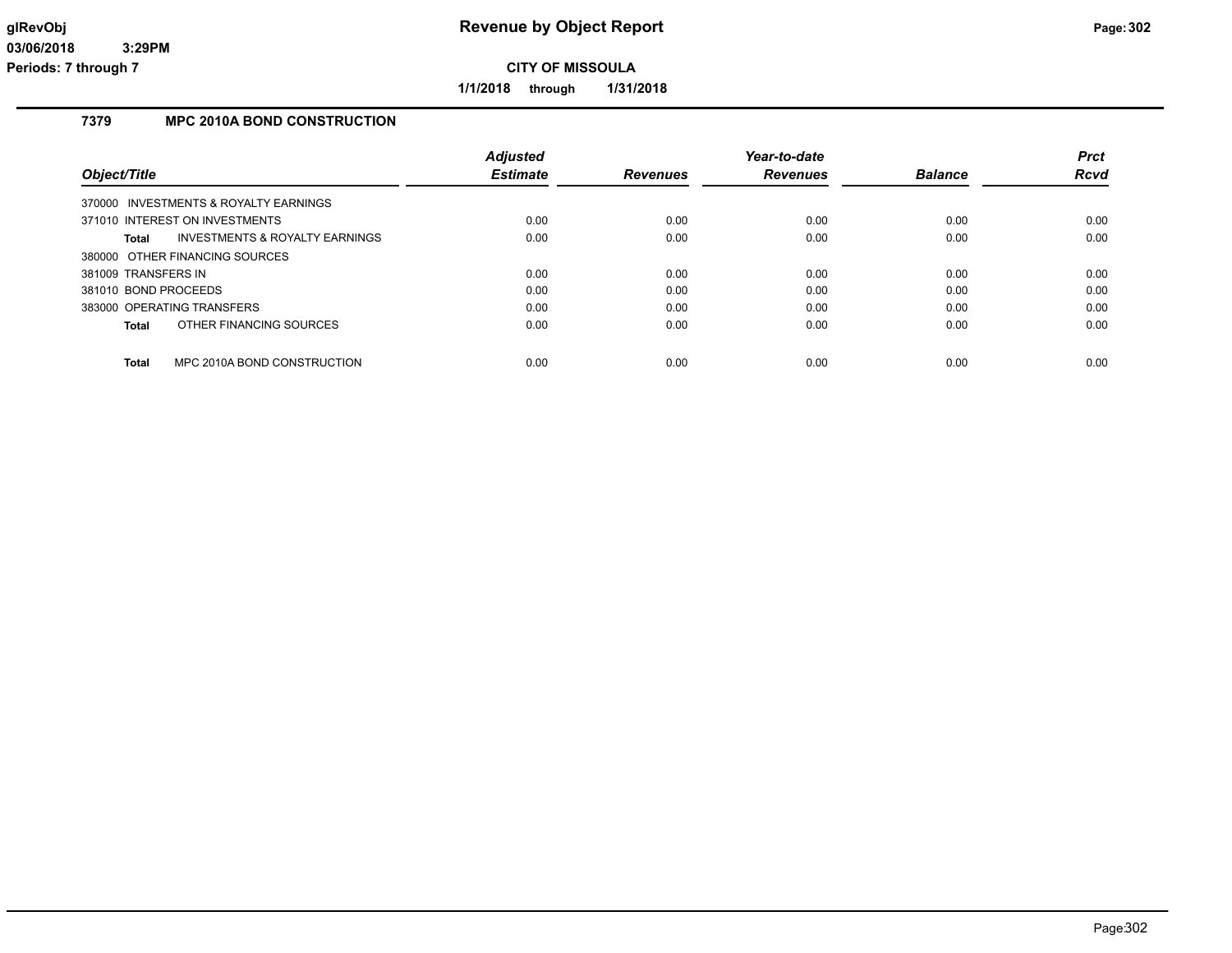**1/1/2018 through 1/31/2018**

## **7380 BUSINESS IMPROVEMENT DISTRICT**

### **7380 BUSINESS IMPROVEMENT DISTRICT**

|                                                     | <b>Adjusted</b> |                 | Year-to-date    |                | <b>Prct</b> |
|-----------------------------------------------------|-----------------|-----------------|-----------------|----------------|-------------|
| Object/Title                                        | <b>Estimate</b> | <b>Revenues</b> | <b>Revenues</b> | <b>Balance</b> | <b>Rcvd</b> |
| TAXES/ASSESSMENTS<br>310000                         |                 |                 |                 |                |             |
| <b>TAX INCREMENT</b><br>311011                      | 452,737.00      | 3,612.21        | 180,937.96      | 271,799.04     | 39.97       |
| <b>PENALTIES &amp; INTEREST</b><br>312001           | 0.00            | 13.77           | 400.89          | $-400.89$      | 0.00        |
| TAXES/ASSESSMENTS<br><b>Total</b>                   | 452,737.00      | 3,625.98        | 181,338.85      | 271,398.15     | 40.05       |
| <b>CHARGES FOR SERVICES</b><br>340000               |                 |                 |                 |                |             |
| 343041 COMPOST TIPPING FEES                         | 5,000.00        | 5,083.33        | 32,961.75       | $-27,961.75$   | 659.24      |
| <b>CHARGES FOR SERVICES</b><br><b>Total</b>         | 5,000.00        | 5,083.33        | 32,961.75       | $-27,961.75$   | 659.24      |
| MISCELLANEOUS REVENUES<br>360000                    |                 |                 |                 |                |             |
| 363010 LIGHTING ASSESSMENTS                         | 0.00            | 0.00            | 0.00            | 0.00           | 0.00        |
| 363020 PROPERTY ASSESSMENTS                         | 0.00            | 0.00            | 0.00            | 0.00           | 0.00        |
| <b>MISCELLANEOUS REVENUES</b><br>Total              | 0.00            | 0.00            | 0.00            | 0.00           | 0.00        |
| <b>INVESTMENTS &amp; ROYALTY EARNINGS</b><br>370000 |                 |                 |                 |                |             |
| 371010 INTEREST ON INVESTMENTS                      | 0.00            | 0.00            | 0.00            | 0.00           | 0.00        |
| 371020 GAIN/LOSS IN MARKET VALUE OF INVESTMENTS     | 0.00            | 0.00            | 0.00            | 0.00           | 0.00        |
| <b>INVESTMENTS &amp; ROYALTY EARNINGS</b><br>Total  | 0.00            | 0.00            | 0.00            | 0.00           | 0.00        |
| <b>BUSINESS IMPROVEMENT DISTRICT</b><br>Total       | 457,737.00      | 8,709.31        | 214,300.60      | 243,436.40     | 46.82       |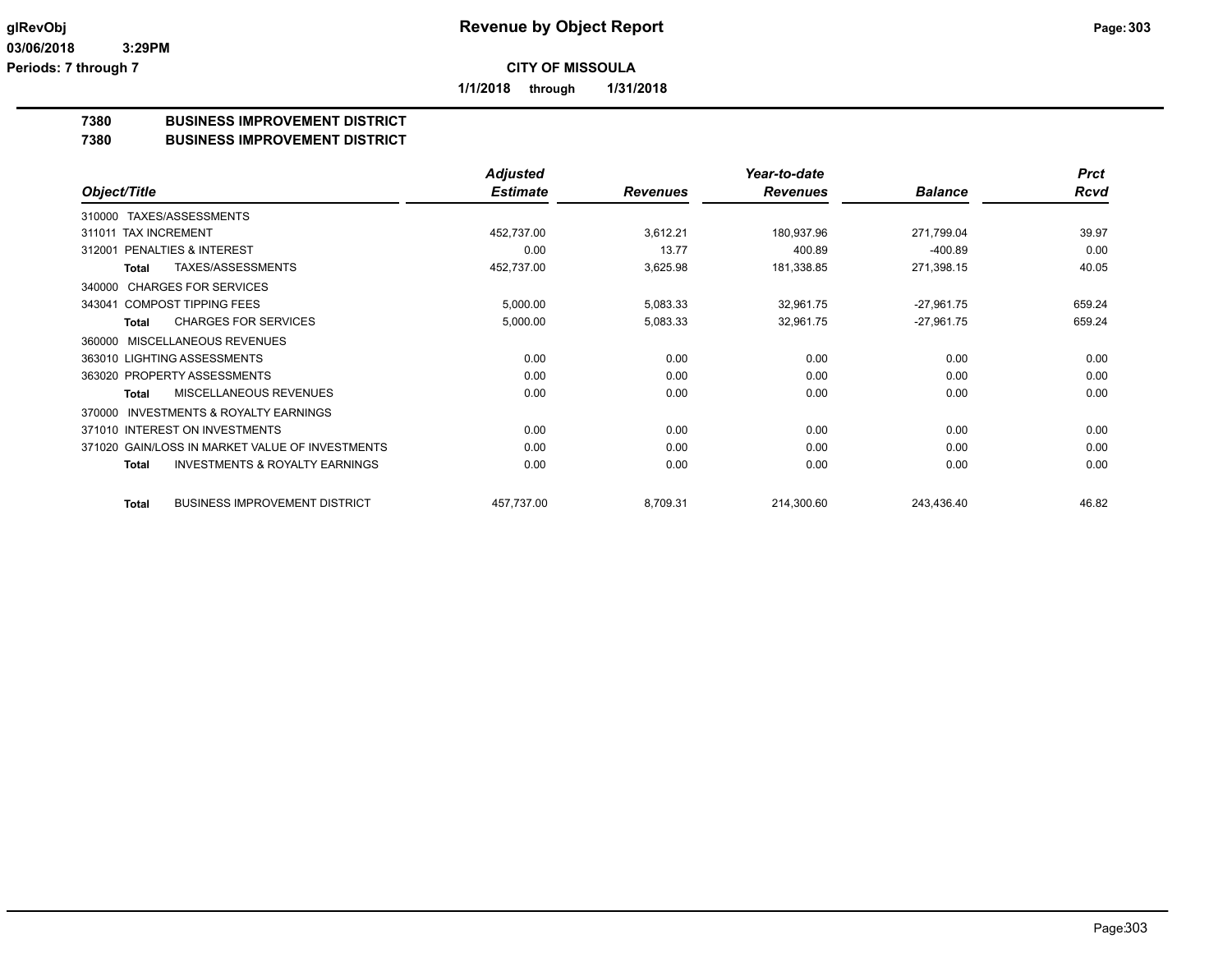**1/1/2018 through 1/31/2018**

### **7380 BUSINESS IMPROVEMENT DISTRICT**

|                                                           | <b>Adjusted</b> |                 | Year-to-date    |                | <b>Prct</b> |
|-----------------------------------------------------------|-----------------|-----------------|-----------------|----------------|-------------|
| Object/Title                                              | <b>Estimate</b> | <b>Revenues</b> | <b>Revenues</b> | <b>Balance</b> | <b>Rcvd</b> |
| 310000 TAXES/ASSESSMENTS                                  |                 |                 |                 |                |             |
| 311011 TAX INCREMENT                                      | 452,737.00      | 3,612.21        | 180,937.96      | 271,799.04     | 39.97       |
| 312001 PENALTIES & INTEREST                               | 0.00            | 13.77           | 400.89          | $-400.89$      | 0.00        |
| TAXES/ASSESSMENTS<br><b>Total</b>                         | 452,737.00      | 3,625.98        | 181,338.85      | 271,398.15     | 40.05       |
| 340000 CHARGES FOR SERVICES                               |                 |                 |                 |                |             |
| 343041 COMPOST TIPPING FEES                               | 5,000.00        | 5,083.33        | 32,961.75       | $-27,961.75$   | 659.24      |
| <b>CHARGES FOR SERVICES</b><br><b>Total</b>               | 5,000.00        | 5,083.33        | 32,961.75       | $-27,961.75$   | 659.24      |
| <b>MISCELLANEOUS REVENUES</b><br>360000                   |                 |                 |                 |                |             |
| 363010 LIGHTING ASSESSMENTS                               | 0.00            | 0.00            | 0.00            | 0.00           | 0.00        |
| 363020 PROPERTY ASSESSMENTS                               | 0.00            | 0.00            | 0.00            | 0.00           | 0.00        |
| <b>MISCELLANEOUS REVENUES</b><br>Total                    | 0.00            | 0.00            | 0.00            | 0.00           | 0.00        |
| <b>INVESTMENTS &amp; ROYALTY EARNINGS</b><br>370000       |                 |                 |                 |                |             |
| 371010 INTEREST ON INVESTMENTS                            | 0.00            | 0.00            | 0.00            | 0.00           | 0.00        |
| 371020 GAIN/LOSS IN MARKET VALUE OF INVESTMENT            | 0.00            | 0.00            | 0.00            | 0.00           | 0.00        |
| <b>INVESTMENTS &amp; ROYALTY EARNINGS</b><br><b>Total</b> | 0.00            | 0.00            | 0.00            | 0.00           | 0.00        |
| <b>BUSINESS IMPROVEMENT DISTRICT</b><br><b>Total</b>      | 457,737.00      | 8,709.31        | 214,300.60      | 243,436.40     | 46.82       |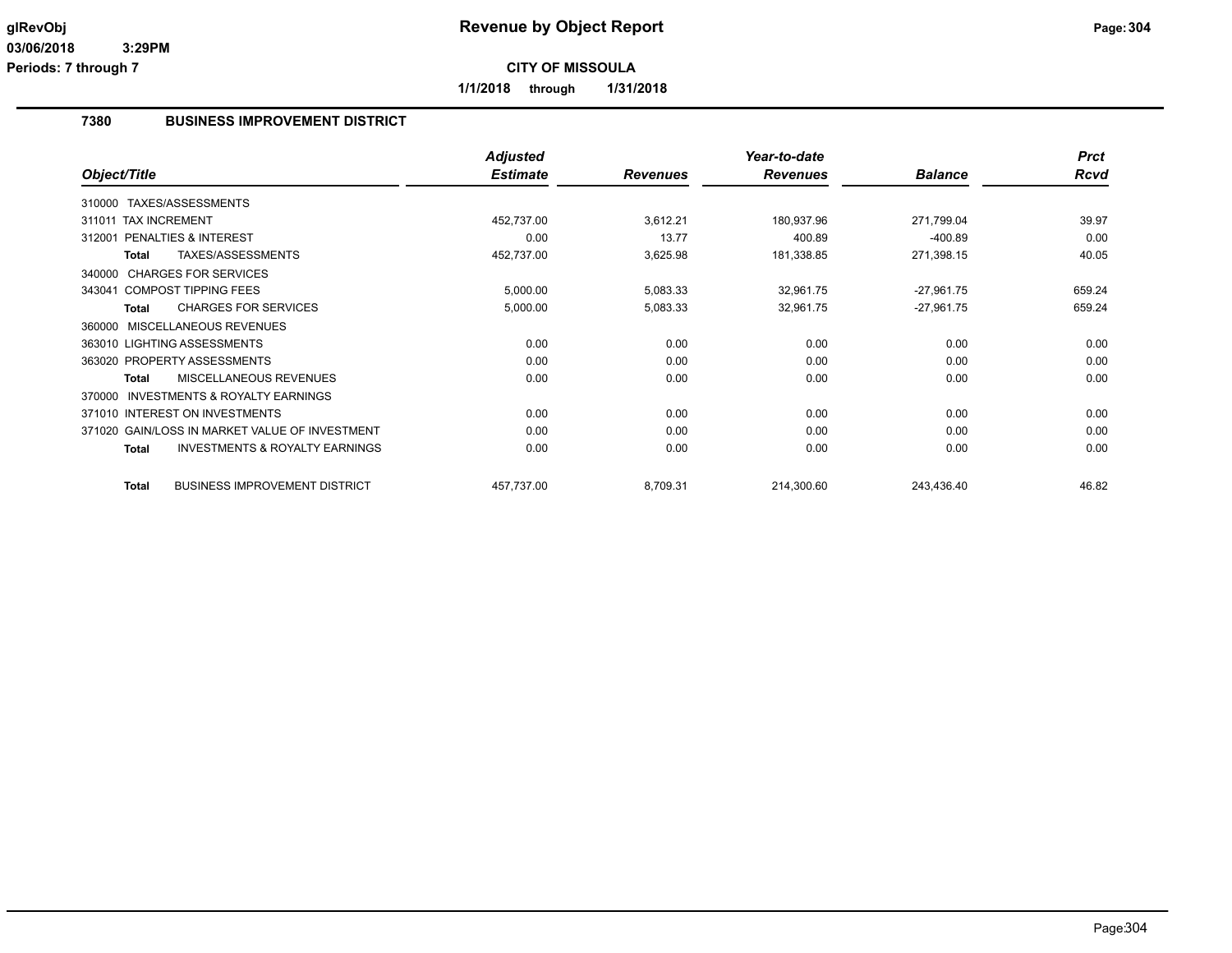**1/1/2018 through 1/31/2018**

# **7381 TOURISM BUSINESS IMPROVEMENT DISTRICT**

## **7381 TOURISM BUSINESS IMPROVEMENT DISTRICT**

|                                              | <b>Adjusted</b> |                 | Year-to-date    |                | <b>Prct</b> |
|----------------------------------------------|-----------------|-----------------|-----------------|----------------|-------------|
| Object/Title                                 | <b>Estimate</b> | <b>Revenues</b> | <b>Revenues</b> | <b>Balance</b> | <b>Rcvd</b> |
| 310000 TAXES/ASSESSMENTS                     |                 |                 |                 |                |             |
| 314100 TBID REVENUE                          | 837.644.00      | 0.00            | 0.00            | 837.644.00     | 0.00        |
| TAXES/ASSESSMENTS<br>Total                   | 837,644.00      | 0.00            | 0.00            | 837,644.00     | 0.00        |
| 370000 INVESTMENTS & ROYALTY EARNINGS        |                 |                 |                 |                |             |
| 371010 INTEREST ON INVESTMENTS               | 0.00            | 0.00            | 0.00            | 0.00           | 0.00        |
| INVESTMENTS & ROYALTY EARNINGS<br>Total      | 0.00            | 0.00            | 0.00            | 0.00           | 0.00        |
|                                              |                 |                 |                 |                |             |
| Total<br>TOURISM BUSINESS IMPROVEMENT DISTRI | 837,644.00      | 0.00            | 0.00            | 837.644.00     | 0.00        |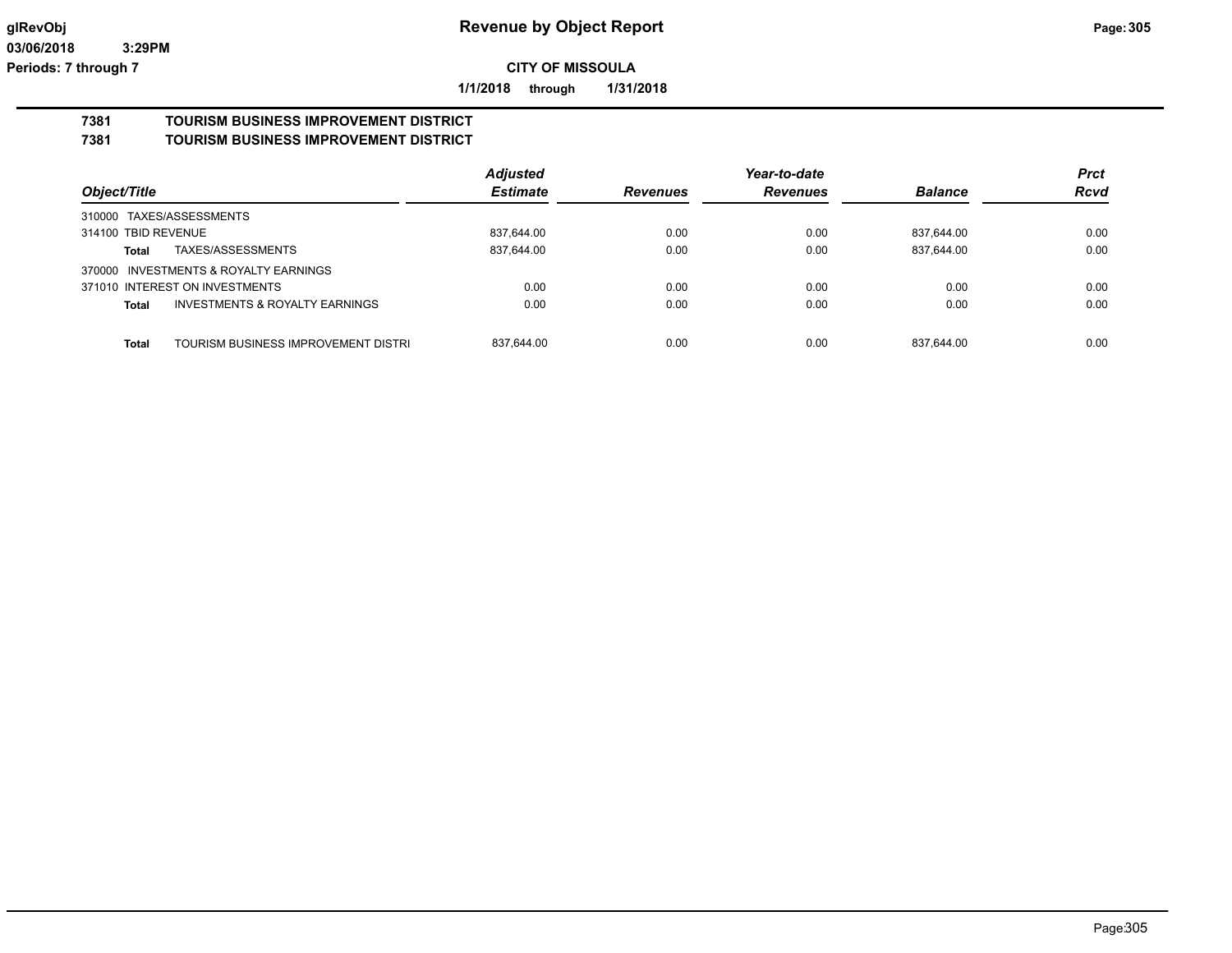**1/1/2018 through 1/31/2018**

### **7381 TOURISM BUSINESS IMPROVEMENT DISTRICT**

| Object/Title        |                                           | <b>Adjusted</b><br><b>Estimate</b> | <b>Revenues</b> | Year-to-date<br><b>Revenues</b> | <b>Balance</b> | <b>Prct</b><br>Rcvd |
|---------------------|-------------------------------------------|------------------------------------|-----------------|---------------------------------|----------------|---------------------|
|                     | 310000 TAXES/ASSESSMENTS                  |                                    |                 |                                 |                |                     |
| 314100 TBID REVENUE |                                           | 837,644.00                         | 0.00            | 0.00                            | 837,644.00     | 0.00                |
| <b>Total</b>        | TAXES/ASSESSMENTS                         | 837,644.00                         | 0.00            | 0.00                            | 837,644.00     | 0.00                |
|                     | 370000 INVESTMENTS & ROYALTY EARNINGS     |                                    |                 |                                 |                |                     |
|                     | 371010 INTEREST ON INVESTMENTS            | 0.00                               | 0.00            | 0.00                            | 0.00           | 0.00                |
| <b>Total</b>        | <b>INVESTMENTS &amp; ROYALTY EARNINGS</b> | 0.00                               | 0.00            | 0.00                            | 0.00           | 0.00                |
|                     |                                           |                                    |                 |                                 |                |                     |
| <b>Total</b>        | TOURISM BUSINESS IMPROVEMENT DISTRI       | 837.644.00                         | 0.00            | 0.00                            | 837.644.00     | 0.00                |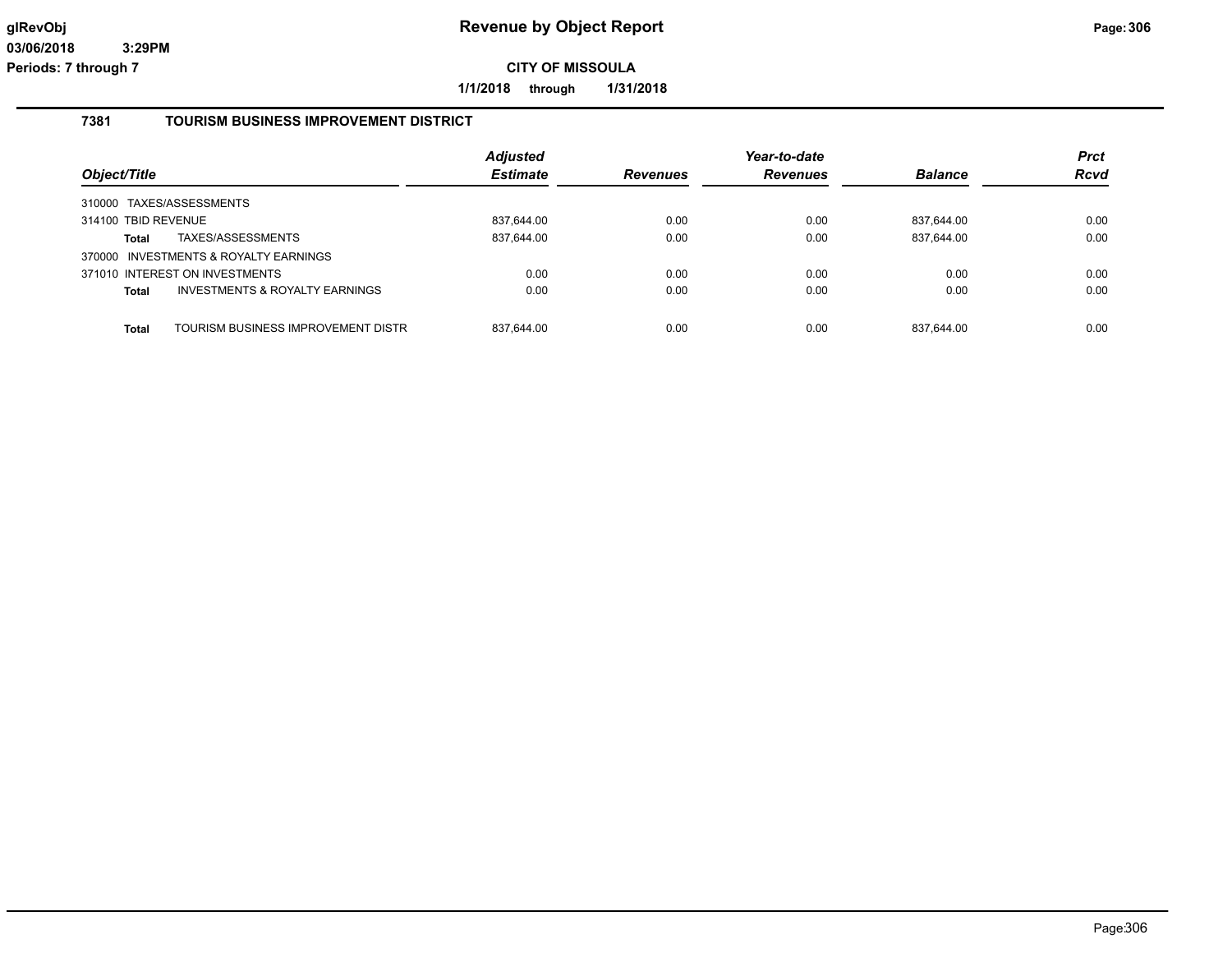**1/1/2018 through 1/31/2018**

**7382 5.75M TIF RESERVE**

**7382 5.75M TIF RESERVE**

|                                       |                                           | <b>Adjusted</b> |                 | Year-to-date    |                | <b>Prct</b> |
|---------------------------------------|-------------------------------------------|-----------------|-----------------|-----------------|----------------|-------------|
| Object/Title                          |                                           | <b>Estimate</b> | <b>Revenues</b> | <b>Revenues</b> | <b>Balance</b> | <b>Rcvd</b> |
| 370000 INVESTMENTS & ROYALTY EARNINGS |                                           |                 |                 |                 |                |             |
| 371010 INTEREST ON INVESTMENTS        |                                           | 0.00            | 0.00            | 0.00            | 0.00           | 0.00        |
| Total                                 | <b>INVESTMENTS &amp; ROYALTY EARNINGS</b> | 0.00            | 0.00            | 0.00            | 0.00           | 0.00        |
| 380000 OTHER FINANCING SOURCES        |                                           |                 |                 |                 |                |             |
| 381025 REVENUE BOND PROCEEDS          |                                           | 0.00            | 0.00            | 0.00            | 0.00           | 0.00        |
| 383014 TRANS FR MRA                   |                                           | 0.00            | 0.00            | 0.00            | 0.00           | 0.00        |
| 383040 TRANSFER FROM CITY GRANTS      |                                           | 0.00            | 0.00            | 0.00            | 0.00           | 0.00        |
| Total                                 | OTHER FINANCING SOURCES                   | 0.00            | 0.00            | 0.00            | 0.00           | 0.00        |
| 5.75M TIF RESERVE<br>Total            |                                           | 0.00            | 0.00            | 0.00            | 0.00           | 0.00        |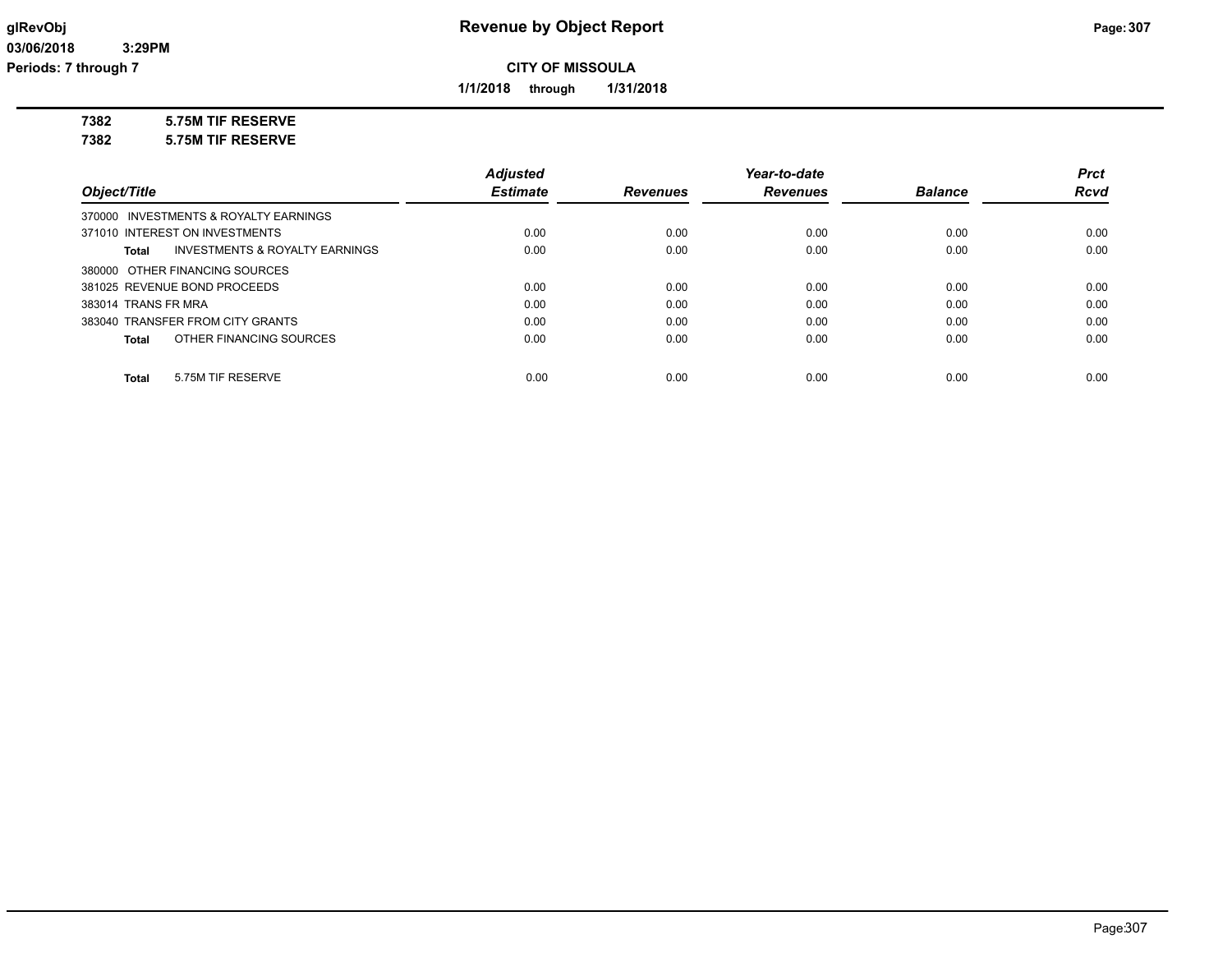**1/1/2018 through 1/31/2018**

### **7382 5.75M TIF RESERVE**

|                                                    | <b>Adiusted</b> |                 | Year-to-date    |                | <b>Prct</b> |
|----------------------------------------------------|-----------------|-----------------|-----------------|----------------|-------------|
| Object/Title                                       | <b>Estimate</b> | <b>Revenues</b> | <b>Revenues</b> | <b>Balance</b> | Rcvd        |
| 370000 INVESTMENTS & ROYALTY EARNINGS              |                 |                 |                 |                |             |
| 371010 INTEREST ON INVESTMENTS                     | 0.00            | 0.00            | 0.00            | 0.00           | 0.00        |
| <b>INVESTMENTS &amp; ROYALTY EARNINGS</b><br>Total | 0.00            | 0.00            | 0.00            | 0.00           | 0.00        |
| 380000 OTHER FINANCING SOURCES                     |                 |                 |                 |                |             |
| 381025 REVENUE BOND PROCEEDS                       | 0.00            | 0.00            | 0.00            | 0.00           | 0.00        |
| 383014 TRANS FR MRA                                | 0.00            | 0.00            | 0.00            | 0.00           | 0.00        |
| 383040 TRANSFER FROM CITY GRANTS                   | 0.00            | 0.00            | 0.00            | 0.00           | 0.00        |
| OTHER FINANCING SOURCES<br>Total                   | 0.00            | 0.00            | 0.00            | 0.00           | 0.00        |
|                                                    |                 |                 |                 |                |             |
| 5.75M TIF RESERVE<br><b>Total</b>                  | 0.00            | 0.00            | 0.00            | 0.00           | 0.00        |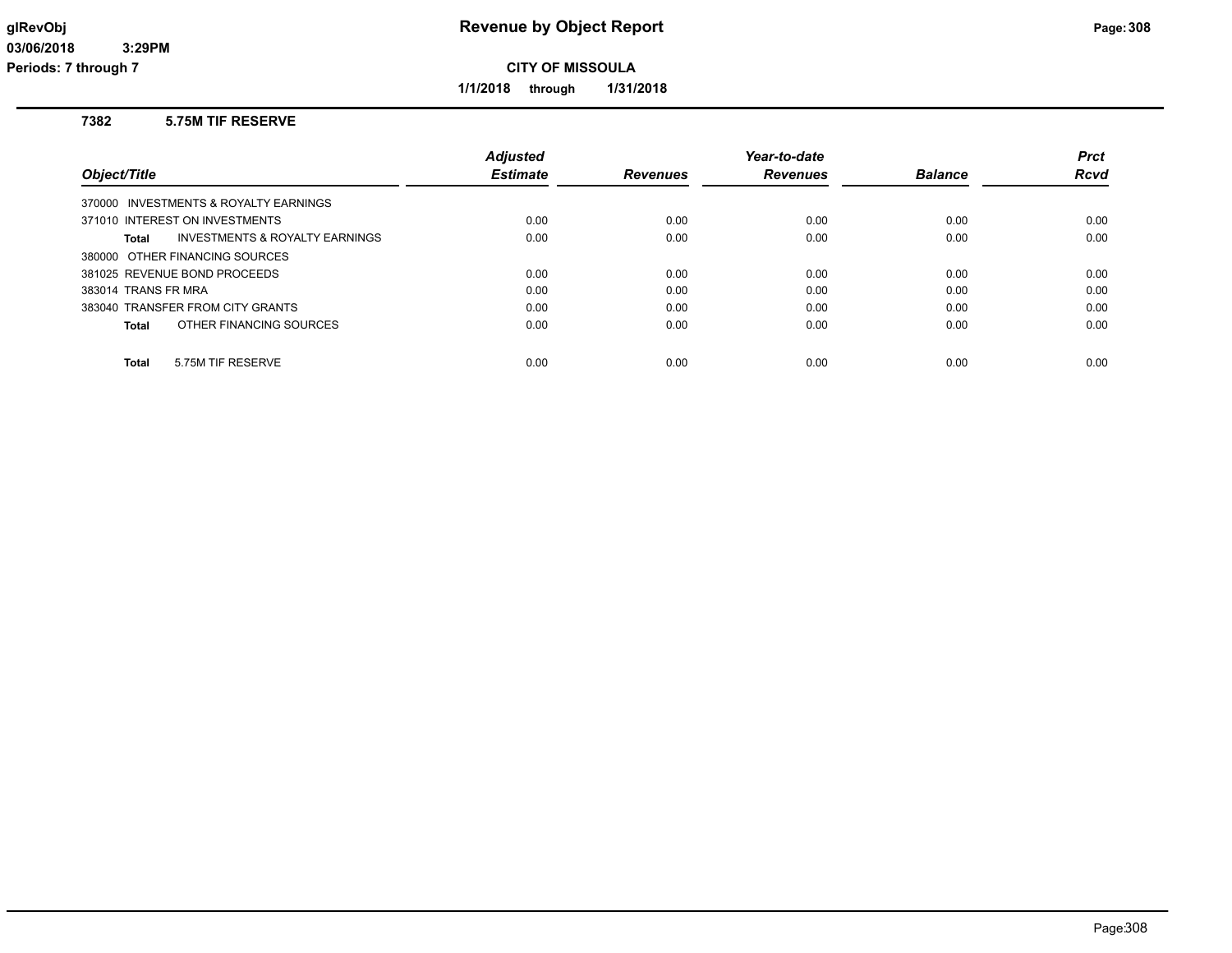**1/1/2018 through 1/31/2018**

## **7383 RIVERFRONT TRIANGLE URD**

**7383 RIVERFRONT TRIANGLE URD**

|                                                           | <b>Adjusted</b> |                 | Year-to-date    |                | <b>Prct</b> |
|-----------------------------------------------------------|-----------------|-----------------|-----------------|----------------|-------------|
| Object/Title                                              | <b>Estimate</b> | <b>Revenues</b> | <b>Revenues</b> | <b>Balance</b> | <b>Rcvd</b> |
| 310000 TAXES/ASSESSMENTS                                  |                 |                 |                 |                |             |
| <b>TAX INCREMENT</b><br>311011                            | 0.00            | 0.00            | 70.273.54       | $-70.273.54$   | 0.00        |
| <b>PENALTIES &amp; INTEREST</b><br>312001                 | 0.00            | 43.46           | 43.46           | $-43.46$       | 0.00        |
| TAXES/ASSESSMENTS<br><b>Total</b>                         | 0.00            | 43.46           | 70,317.00       | $-70,317.00$   | 0.00        |
| 330000 INTERGOVERNMENTAL REVENUES                         |                 |                 |                 |                |             |
| 335210 PERSONAL PROPERTY TAX REIMBURSEMENT                | 9,316.00        | 0.00            | 4,657.92        | 4,658.08       | 50.00       |
| <b>INTERGOVERNMENTAL REVENUES</b><br><b>Total</b>         | 9,316.00        | 0.00            | 4,657.92        | 4,658.08       | 50.00       |
| INVESTMENTS & ROYALTY EARNINGS<br>370000                  |                 |                 |                 |                |             |
| 371010 INTEREST ON INVESTMENTS                            | 0.00            | 0.00            | 0.00            | 0.00           | 0.00        |
| <b>INVESTMENTS &amp; ROYALTY EARNINGS</b><br><b>Total</b> | 0.00            | 0.00            | 0.00            | 0.00           | 0.00        |
| OTHER FINANCING SOURCES<br>380000                         |                 |                 |                 |                |             |
| 381010 BOND PROCEEDS                                      | 1,512,105.00    | 0.00            | 0.00            | 1,512,105.00   | 0.00        |
| OTHER FINANCING SOURCES<br><b>Total</b>                   | 1,512,105.00    | 0.00            | 0.00            | 1,512,105.00   | 0.00        |
| <b>RIVERFRONT TRIANGLE URD</b><br><b>Total</b>            | 1,521,421.00    | 43.46           | 74,974.92       | 1,446,446.08   | 4.93        |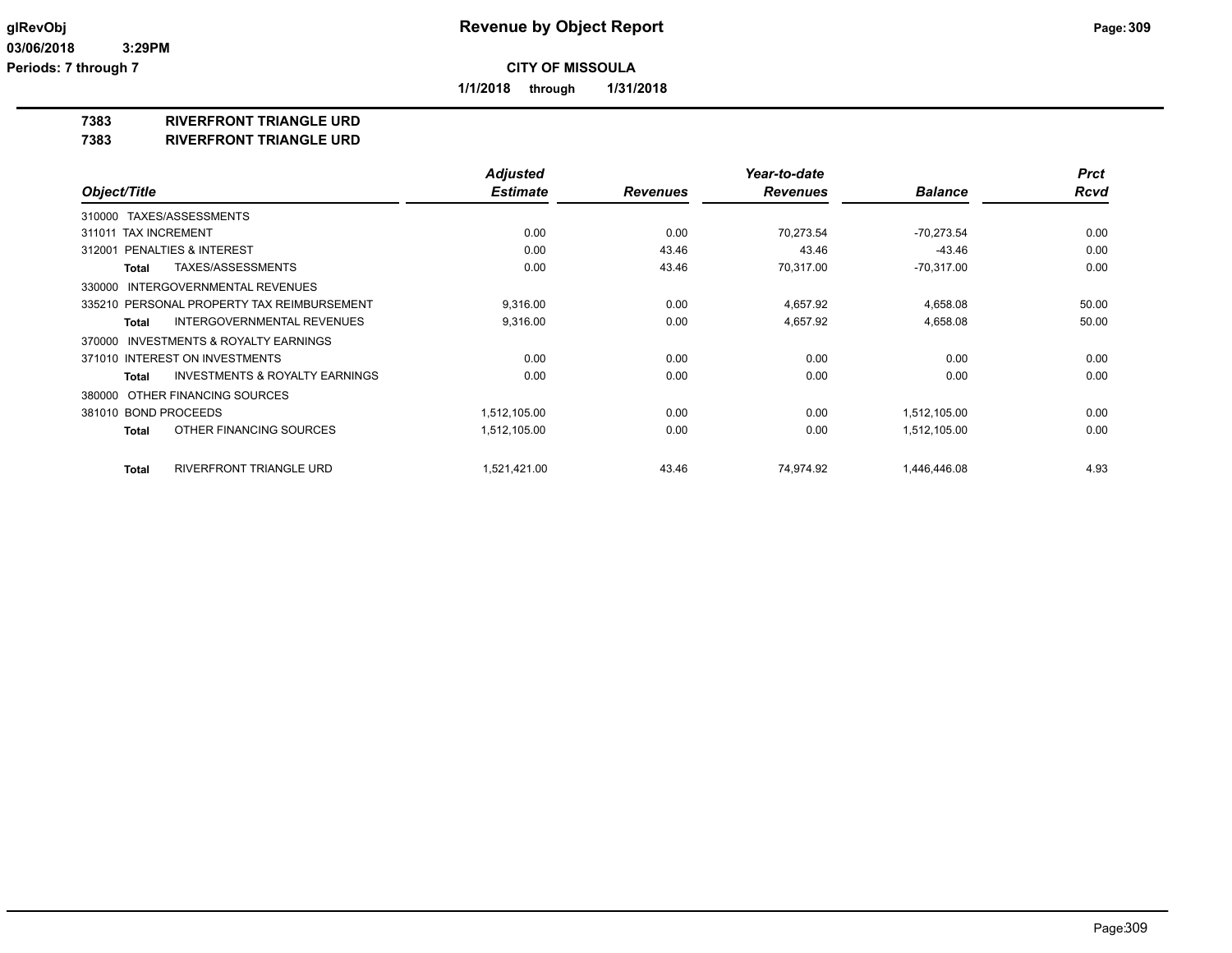**1/1/2018 through 1/31/2018**

## **7383 RIVERFRONT TRIANGLE URD**

| Object/Title                                              | <b>Adjusted</b><br><b>Estimate</b> | <b>Revenues</b> | Year-to-date<br><b>Revenues</b> | <b>Balance</b> | <b>Prct</b><br><b>Rcvd</b> |
|-----------------------------------------------------------|------------------------------------|-----------------|---------------------------------|----------------|----------------------------|
|                                                           |                                    |                 |                                 |                |                            |
| 310000 TAXES/ASSESSMENTS                                  |                                    |                 |                                 |                |                            |
| <b>TAX INCREMENT</b><br>311011                            | 0.00                               | 0.00            | 70.273.54                       | $-70,273.54$   | 0.00                       |
| PENALTIES & INTEREST<br>312001                            | 0.00                               | 43.46           | 43.46                           | $-43.46$       | 0.00                       |
| TAXES/ASSESSMENTS<br><b>Total</b>                         | 0.00                               | 43.46           | 70,317.00                       | $-70,317.00$   | 0.00                       |
| 330000 INTERGOVERNMENTAL REVENUES                         |                                    |                 |                                 |                |                            |
| 335210 PERSONAL PROPERTY TAX REIMBURSEMENT                | 9,316.00                           | 0.00            | 4,657.92                        | 4,658.08       | 50.00                      |
| <b>INTERGOVERNMENTAL REVENUES</b><br><b>Total</b>         | 9.316.00                           | 0.00            | 4,657.92                        | 4,658.08       | 50.00                      |
| 370000 INVESTMENTS & ROYALTY EARNINGS                     |                                    |                 |                                 |                |                            |
| 371010 INTEREST ON INVESTMENTS                            | 0.00                               | 0.00            | 0.00                            | 0.00           | 0.00                       |
| <b>INVESTMENTS &amp; ROYALTY EARNINGS</b><br><b>Total</b> | 0.00                               | 0.00            | 0.00                            | 0.00           | 0.00                       |
| 380000 OTHER FINANCING SOURCES                            |                                    |                 |                                 |                |                            |
| 381010 BOND PROCEEDS                                      | 1,512,105.00                       | 0.00            | 0.00                            | 1,512,105.00   | 0.00                       |
| OTHER FINANCING SOURCES<br><b>Total</b>                   | 1,512,105.00                       | 0.00            | 0.00                            | 1,512,105.00   | 0.00                       |
| <b>RIVERFRONT TRIANGLE URD</b><br><b>Total</b>            | 1,521,421.00                       | 43.46           | 74,974.92                       | 1,446,446.08   | 4.93                       |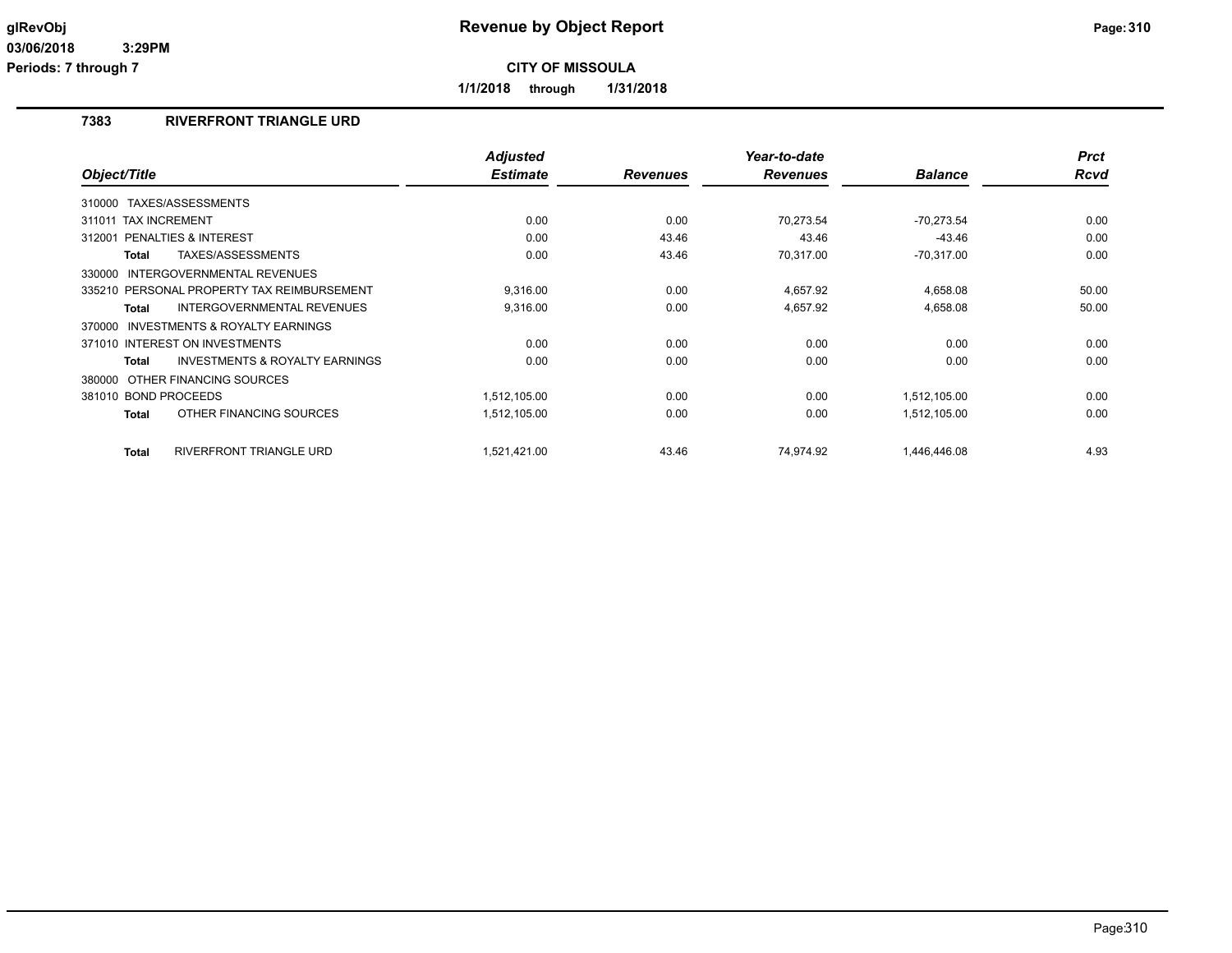**1/1/2018 through 1/31/2018**

### **7384 NRSS DEBT SERVICE CLEARING**

**7384 NRSS DEBT SERVICE CLEARING**

|                                                    | <b>Adjusted</b> |                 | Year-to-date    |                | <b>Prct</b> |
|----------------------------------------------------|-----------------|-----------------|-----------------|----------------|-------------|
| Object/Title                                       | <b>Estimate</b> | <b>Revenues</b> | <b>Revenues</b> | <b>Balance</b> | <b>Rcvd</b> |
| 310000 TAXES/ASSESSMENTS                           |                 |                 |                 |                |             |
| 311011 TAX INCREMENT                               | 60,183.00       | 26.559.02       | 439.738.11      | $-379.555.11$  | 730.67      |
| 312001 PENALTIES & INTEREST                        | 0.00            | 224.61          | 241.87          | $-241.87$      | 0.00        |
| TAXES/ASSESSMENTS<br><b>Total</b>                  | 60,183.00       | 26,783.63       | 439,979.98      | -379,796.98    | 731.07      |
| 370000 INVESTMENTS & ROYALTY EARNINGS              |                 |                 |                 |                |             |
| 371010 INTEREST ON INVESTMENTS                     | 0.00            | 0.00            | 0.00            | 0.00           | 0.00        |
| <b>INVESTMENTS &amp; ROYALTY EARNINGS</b><br>Total | 0.00            | 0.00            | 0.00            | 0.00           | 0.00        |
| 380000 OTHER FINANCING SOURCES                     |                 |                 |                 |                |             |
| 383014 TRANS FR MRA                                | 0.00            | 0.00            | 0.00            | 0.00           | 0.00        |
| OTHER FINANCING SOURCES<br><b>Total</b>            | 0.00            | 0.00            | 0.00            | 0.00           | 0.00        |
| NRSS DEBT SERVICE CLEARING<br><b>Total</b>         | 60.183.00       | 26.783.63       | 439.979.98      | -379.796.98    | 731.07      |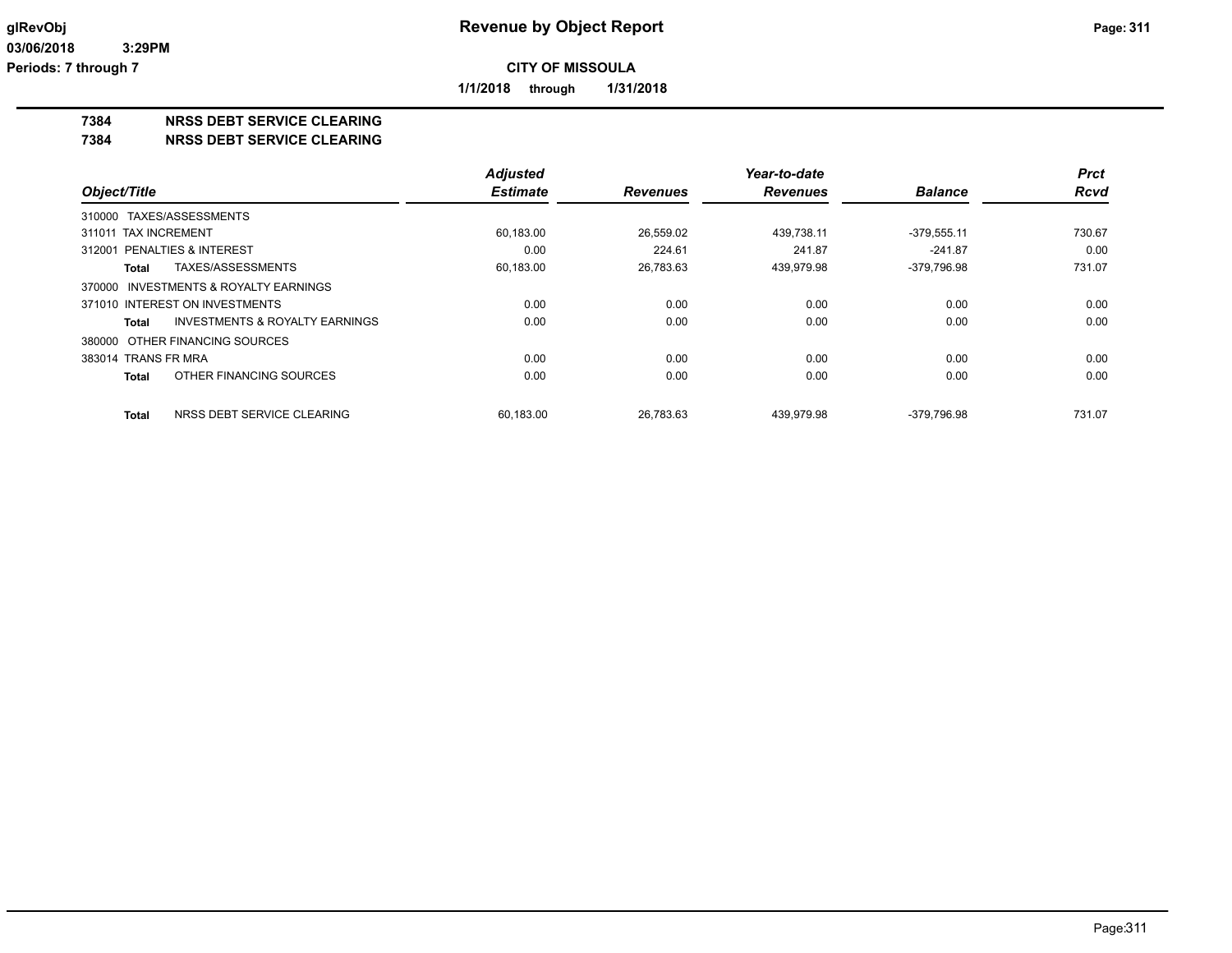**1/1/2018 through 1/31/2018**

## **7384 NRSS DEBT SERVICE CLEARING**

|                                                    | <b>Adjusted</b> |                 | Year-to-date    |                | <b>Prct</b> |
|----------------------------------------------------|-----------------|-----------------|-----------------|----------------|-------------|
| Object/Title                                       | <b>Estimate</b> | <b>Revenues</b> | <b>Revenues</b> | <b>Balance</b> | <b>Rcvd</b> |
| TAXES/ASSESSMENTS<br>310000                        |                 |                 |                 |                |             |
| 311011 TAX INCREMENT                               | 60,183.00       | 26,559.02       | 439,738.11      | $-379,555.11$  | 730.67      |
| <b>PENALTIES &amp; INTEREST</b><br>312001          | 0.00            | 224.61          | 241.87          | $-241.87$      | 0.00        |
| TAXES/ASSESSMENTS<br>Total                         | 60,183.00       | 26,783.63       | 439,979.98      | -379,796.98    | 731.07      |
| INVESTMENTS & ROYALTY EARNINGS<br>370000           |                 |                 |                 |                |             |
| 371010 INTEREST ON INVESTMENTS                     | 0.00            | 0.00            | 0.00            | 0.00           | 0.00        |
| <b>INVESTMENTS &amp; ROYALTY EARNINGS</b><br>Total | 0.00            | 0.00            | 0.00            | 0.00           | 0.00        |
| 380000 OTHER FINANCING SOURCES                     |                 |                 |                 |                |             |
| 383014 TRANS FR MRA                                | 0.00            | 0.00            | 0.00            | 0.00           | 0.00        |
| OTHER FINANCING SOURCES<br>Total                   | 0.00            | 0.00            | 0.00            | 0.00           | 0.00        |
| NRSS DEBT SERVICE CLEARING<br><b>Total</b>         | 60.183.00       | 26.783.63       | 439.979.98      | -379.796.98    | 731.07      |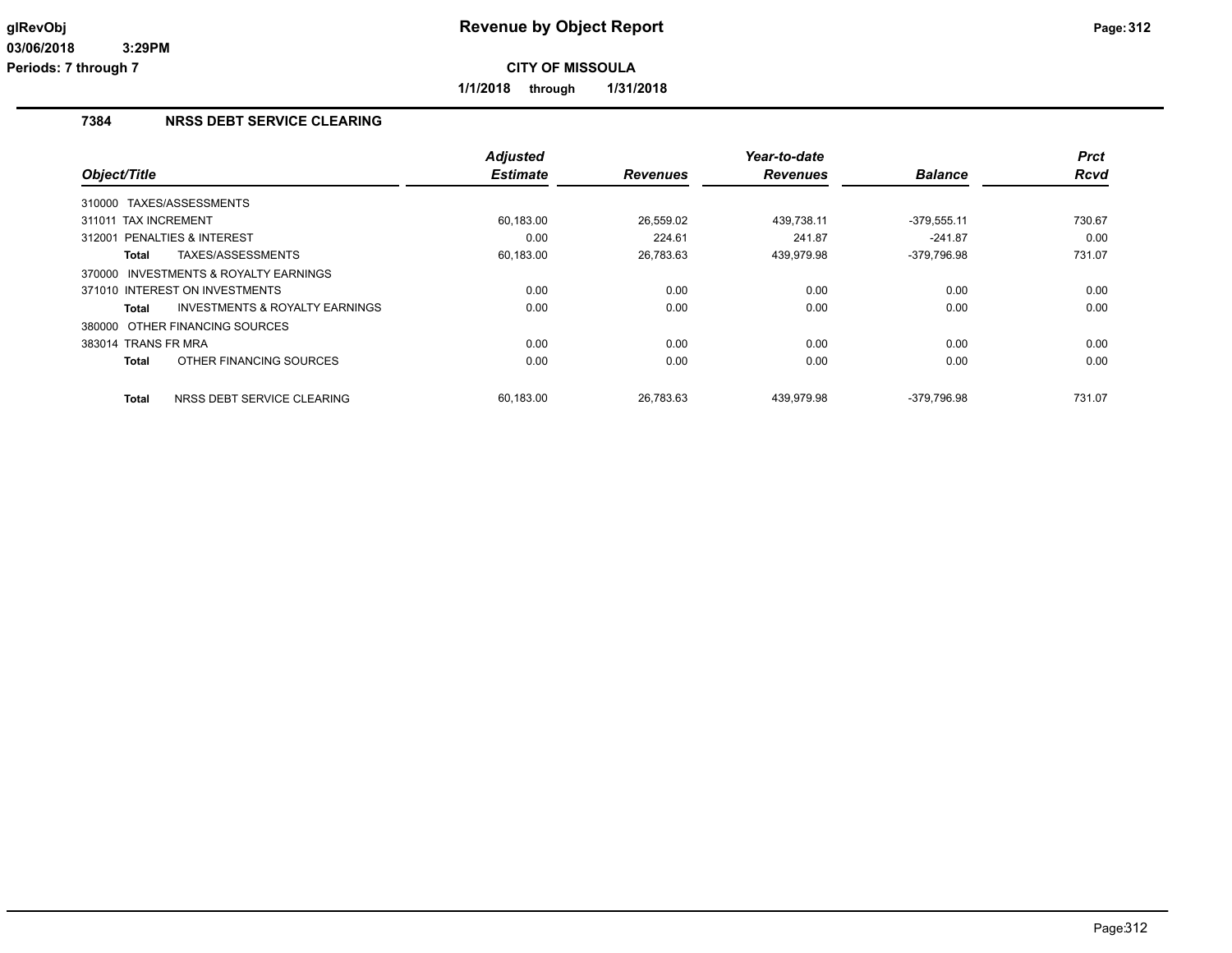**1/1/2018 through 1/31/2018**

**7385 FRONT STREET URD**

**7385 FRONT STREET URD**

|                                                           | <b>Adjusted</b> |                 | Year-to-date    |                | <b>Prct</b> |
|-----------------------------------------------------------|-----------------|-----------------|-----------------|----------------|-------------|
| Object/Title                                              | <b>Estimate</b> | <b>Revenues</b> | <b>Revenues</b> | <b>Balance</b> | <b>Rcvd</b> |
| 310000 TAXES/ASSESSMENTS                                  |                 |                 |                 |                |             |
| 311011 TAX INCREMENT                                      | 0.00            | 0.00            | 0.00            | 0.00           | 0.00        |
| TAXES/ASSESSMENTS<br><b>Total</b>                         | 0.00            | 0.00            | 0.00            | 0.00           | 0.00        |
| <b>INTERGOVERNMENTAL REVENUES</b><br>330000               |                 |                 |                 |                |             |
| 331056 MDT FEDERAL CMAQ                                   | 0.00            | 0.00            | 0.00            | 0.00           | 0.00        |
| 335210 PERSONAL PROPERTY TAX REIMBURSEMENT                | 0.00            | 0.00            | 0.00            | 0.00           | 0.00        |
| <b>INTERGOVERNMENTAL REVENUES</b><br><b>Total</b>         | 0.00            | 0.00            | 0.00            | 0.00           | 0.00        |
| MISCELLANEOUS REVENUES<br>360000                          |                 |                 |                 |                |             |
| 365000 DONATIONS                                          | 0.00            | 0.00            | 0.00            | 0.00           | 0.00        |
| MISCELLANEOUS REVENUES<br><b>Total</b>                    | 0.00            | 0.00            | 0.00            | 0.00           | 0.00        |
| <b>INVESTMENTS &amp; ROYALTY EARNINGS</b><br>370000       |                 |                 |                 |                |             |
| 371010 INTEREST ON INVESTMENTS                            | 0.00            | 0.00            | 0.00            | 0.00           | 0.00        |
| <b>INVESTMENTS &amp; ROYALTY EARNINGS</b><br><b>Total</b> | 0.00            | 0.00            | 0.00            | 0.00           | 0.00        |
| 380000 OTHER FINANCING SOURCES                            |                 |                 |                 |                |             |
| 381010 BOND PROCEEDS                                      | 3,200,012.00    | 0.00            | 0.00            | 3,200,012.00   | 0.00        |
| 381029 PARKING STRUCTURE BOND PROCEEDS                    | 0.00            | 0.00            | 0.00            | 0.00           | 0.00        |
| 381071 WILMA NOTE PROCEEDS                                | 0.00            | 0.00            | 0.00            | 0.00           | 0.00        |
| 381072 FIB NOTE PROCEEDS                                  | 0.00            | 0.00            | 0.00            | 0.00           | 0.00        |
| 383066 TRANSFER FROM WATER UTILITY                        | 0.00            | 0.00            | 16,642.34       | $-16,642.34$   | 0.00        |
| 383067 TRANSFER FROM FSPS                                 | 79,623.00       | 0.00            | 0.00            | 79,623.00      | 0.00        |
| 383068 TRANSFER FROM SUBORDINATE LIEN                     | 0.00            | 0.00            | 0.00            | 0.00           | 0.00        |
| OTHER FINANCING SOURCES<br><b>Total</b>                   | 3,279,635.00    | 0.00            | 16,642.34       | 3,262,992.66   | 0.51        |
| <b>FRONT STREET URD</b><br><b>Total</b>                   | 3,279,635.00    | 0.00            | 16,642.34       | 3,262,992.66   | 0.51        |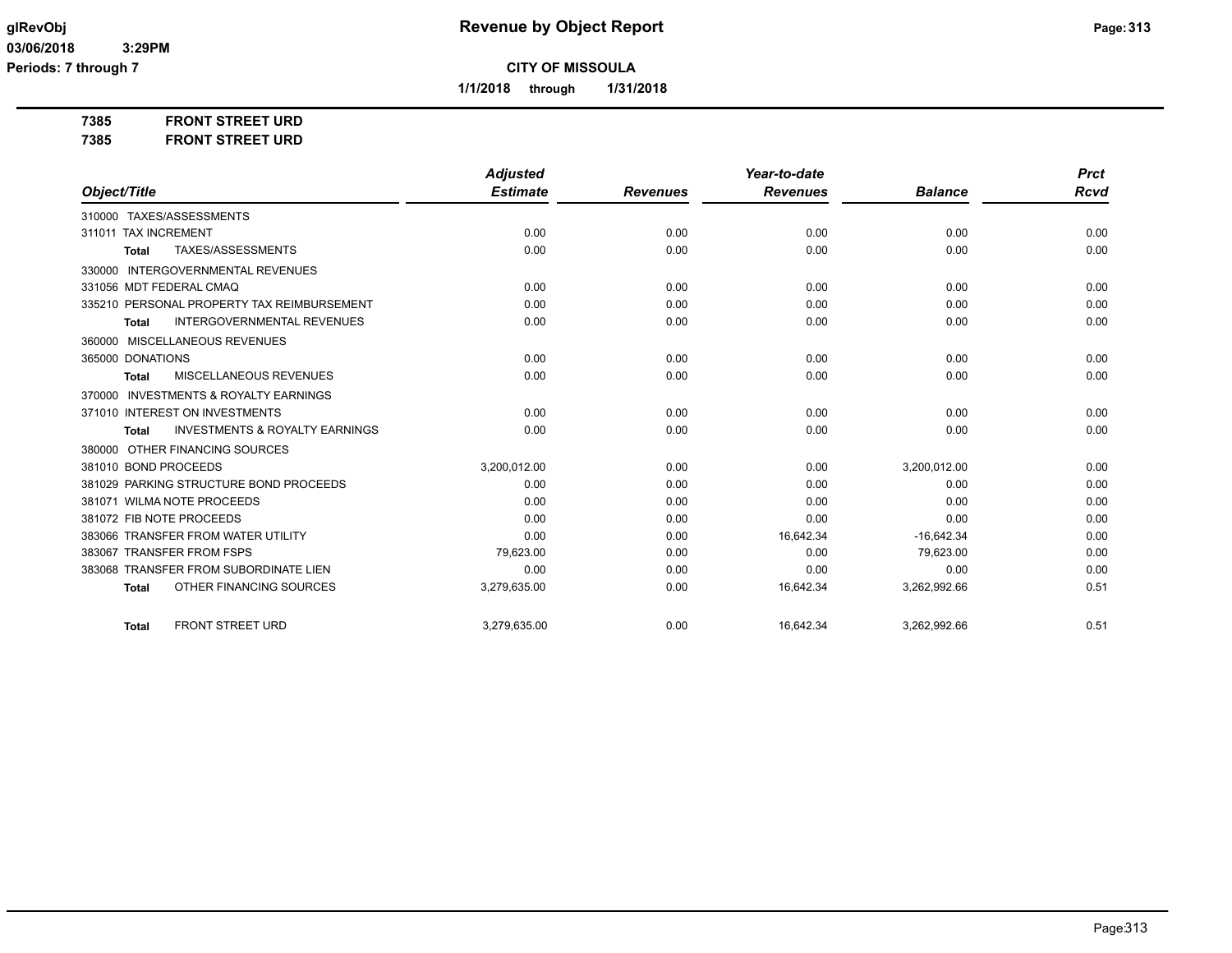**Periods: 7 through 7**

**CITY OF MISSOULA**

**1/1/2018 through 1/31/2018**

### **7385 FRONT STREET URD**

|                                                           | <b>Adjusted</b> |                 | Year-to-date    |                | <b>Prct</b> |
|-----------------------------------------------------------|-----------------|-----------------|-----------------|----------------|-------------|
| Object/Title                                              | <b>Estimate</b> | <b>Revenues</b> | <b>Revenues</b> | <b>Balance</b> | Rcvd        |
| 310000 TAXES/ASSESSMENTS                                  |                 |                 |                 |                |             |
| 311011 TAX INCREMENT                                      | 0.00            | 0.00            | 0.00            | 0.00           | 0.00        |
| TAXES/ASSESSMENTS<br>Total                                | 0.00            | 0.00            | 0.00            | 0.00           | 0.00        |
| 330000 INTERGOVERNMENTAL REVENUES                         |                 |                 |                 |                |             |
| 331056 MDT FEDERAL CMAQ                                   | 0.00            | 0.00            | 0.00            | 0.00           | 0.00        |
| 335210 PERSONAL PROPERTY TAX REIMBURSEMENT                | 0.00            | 0.00            | 0.00            | 0.00           | 0.00        |
| <b>INTERGOVERNMENTAL REVENUES</b><br><b>Total</b>         | 0.00            | 0.00            | 0.00            | 0.00           | 0.00        |
| 360000 MISCELLANEOUS REVENUES                             |                 |                 |                 |                |             |
| 365000 DONATIONS                                          | 0.00            | 0.00            | 0.00            | 0.00           | 0.00        |
| MISCELLANEOUS REVENUES<br><b>Total</b>                    | 0.00            | 0.00            | 0.00            | 0.00           | 0.00        |
| 370000 INVESTMENTS & ROYALTY EARNINGS                     |                 |                 |                 |                |             |
| 371010 INTEREST ON INVESTMENTS                            | 0.00            | 0.00            | 0.00            | 0.00           | 0.00        |
| <b>INVESTMENTS &amp; ROYALTY EARNINGS</b><br><b>Total</b> | 0.00            | 0.00            | 0.00            | 0.00           | 0.00        |
| 380000 OTHER FINANCING SOURCES                            |                 |                 |                 |                |             |
| 381010 BOND PROCEEDS                                      | 3,200,012.00    | 0.00            | 0.00            | 3,200,012.00   | 0.00        |
| 381029 PARKING STRUCTURE BOND PROCEEDS                    | 0.00            | 0.00            | 0.00            | 0.00           | 0.00        |
| 381071 WILMA NOTE PROCEEDS                                | 0.00            | 0.00            | 0.00            | 0.00           | 0.00        |
| 381072 FIB NOTE PROCEEDS                                  | 0.00            | 0.00            | 0.00            | 0.00           | 0.00        |
| 383066 TRANSFER FROM WATER UTILITY                        | 0.00            | 0.00            | 16,642.34       | $-16,642.34$   | 0.00        |
| 383067 TRANSFER FROM FSPS                                 | 79,623.00       | 0.00            | 0.00            | 79,623.00      | 0.00        |
| 383068 TRANSFER FROM SUBORDINATE LIEN                     | 0.00            | 0.00            | 0.00            | 0.00           | 0.00        |
| OTHER FINANCING SOURCES<br><b>Total</b>                   | 3,279,635.00    | 0.00            | 16,642.34       | 3,262,992.66   | 0.51        |
| <b>FRONT STREET URD</b><br><b>Total</b>                   | 3.279.635.00    | 0.00            | 16,642.34       | 3,262,992.66   | 0.51        |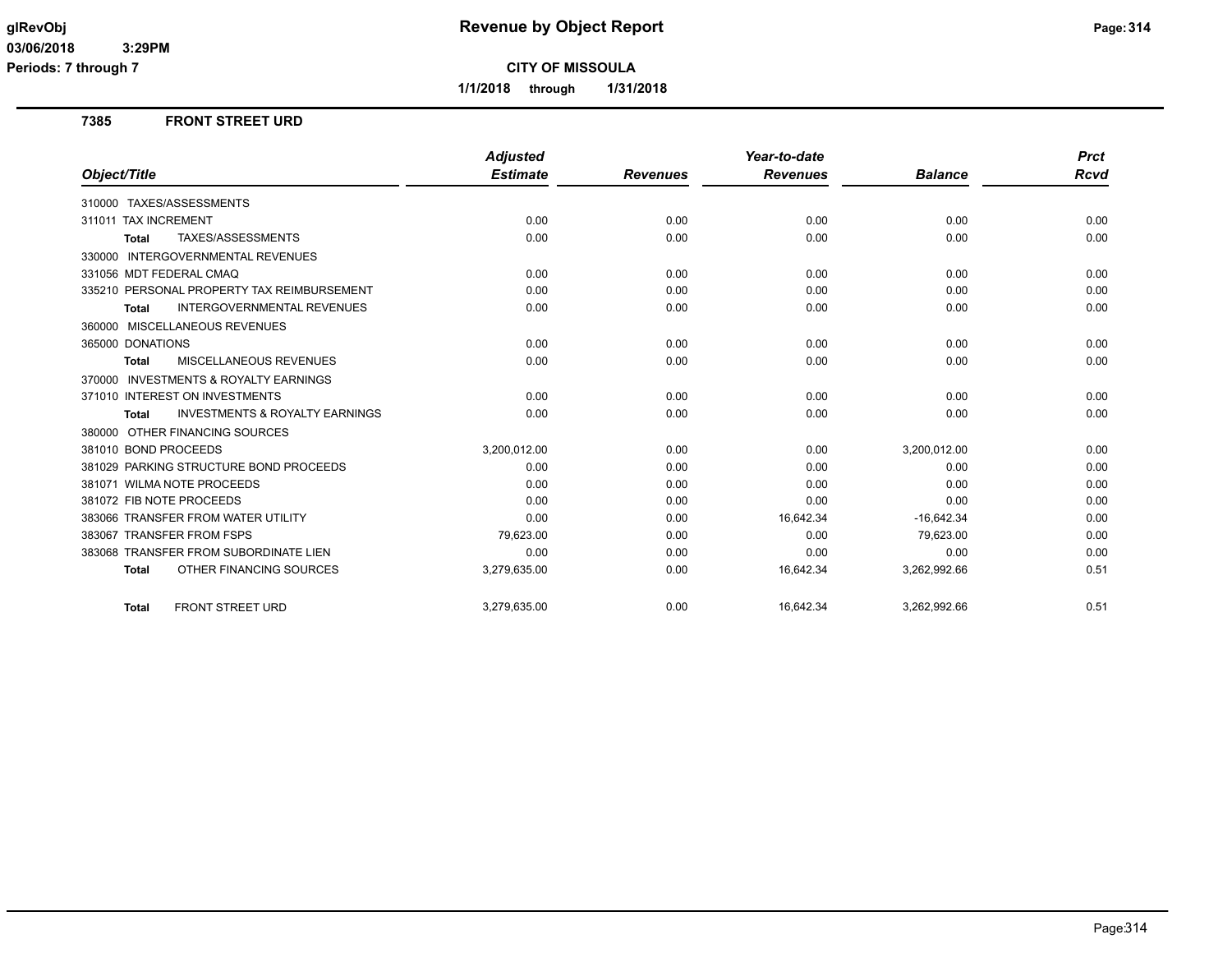**1/1/2018 through 1/31/2018**

## **7386 DEBT SERVICE-SAFEWAY/ST PAT 1.5M**

**7386 DEBT SERVICE-SAFEWAY/ST PAT 1.5M**

|                                                           | <b>Adjusted</b> |                 | Year-to-date    |                | <b>Prct</b> |
|-----------------------------------------------------------|-----------------|-----------------|-----------------|----------------|-------------|
| Object/Title                                              | <b>Estimate</b> | <b>Revenues</b> | <b>Revenues</b> | <b>Balance</b> | <b>Rcvd</b> |
| TAXES/ASSESSMENTS<br>310000                               |                 |                 |                 |                |             |
| 311011 TAX INCREMENT                                      | 0.00            | 0.00            | 0.00            | 0.00           | 0.00        |
| TAXES/ASSESSMENTS<br><b>Total</b>                         | 0.00            | 0.00            | 0.00            | 0.00           | 0.00        |
| MISCELLANEOUS REVENUES<br>360000                          |                 |                 |                 |                |             |
| 365000 DONATIONS                                          | 0.00            | 0.00            | 0.00            | 0.00           | 0.00        |
| MISCELLANEOUS REVENUES<br><b>Total</b>                    | 0.00            | 0.00            | 0.00            | 0.00           | 0.00        |
| <b>INVESTMENTS &amp; ROYALTY EARNINGS</b><br>370000       |                 |                 |                 |                |             |
| 371010 INTEREST ON INVESTMENTS                            | 0.00            | 0.00            | 0.00            | 0.00           | 0.00        |
| <b>INVESTMENTS &amp; ROYALTY EARNINGS</b><br><b>Total</b> | 0.00            | 0.00            | 0.00            | 0.00           | 0.00        |
| OTHER FINANCING SOURCES<br>380000                         |                 |                 |                 |                |             |
| 383014 TRANS FR MRA                                       | 115,103.00      | 0.00            | 123,961.00      | $-8,858.00$    | 107.70      |
| 383037 TRANSFER - URD II                                  | 0.00            | 0.00            | 0.00            | 0.00           | 0.00        |
| 384000 GUARANTOR REVENUE                                  | 0.00            | 0.00            | 0.00            | 0.00           | 0.00        |
| OTHER FINANCING SOURCES<br><b>Total</b>                   | 115,103.00      | 0.00            | 123,961.00      | $-8,858.00$    | 107.70      |
| DEBT SERVICE-SAFEWAY/ST PAT 1.5M<br><b>Total</b>          | 115,103.00      | 0.00            | 123,961.00      | $-8,858.00$    | 107.70      |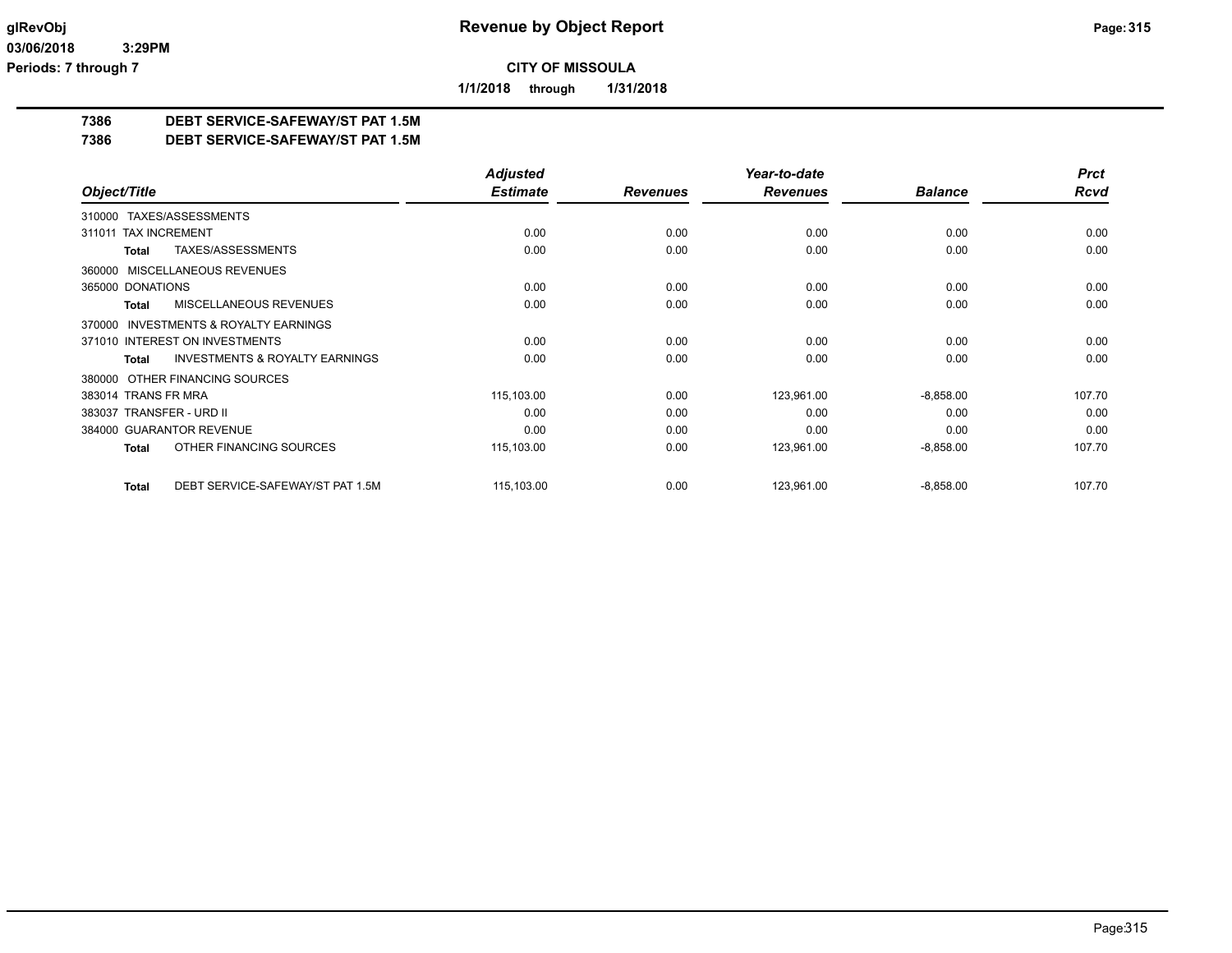**1/1/2018 through 1/31/2018**

### **7386 DEBT SERVICE-SAFEWAY/ST PAT 1.5M**

|                                                           | <b>Adjusted</b> |                 | Year-to-date    |                | <b>Prct</b> |
|-----------------------------------------------------------|-----------------|-----------------|-----------------|----------------|-------------|
| Object/Title                                              | <b>Estimate</b> | <b>Revenues</b> | <b>Revenues</b> | <b>Balance</b> | Rcvd        |
| 310000 TAXES/ASSESSMENTS                                  |                 |                 |                 |                |             |
| <b>TAX INCREMENT</b><br>311011                            | 0.00            | 0.00            | 0.00            | 0.00           | 0.00        |
| TAXES/ASSESSMENTS<br><b>Total</b>                         | 0.00            | 0.00            | 0.00            | 0.00           | 0.00        |
| 360000 MISCELLANEOUS REVENUES                             |                 |                 |                 |                |             |
| 365000 DONATIONS                                          | 0.00            | 0.00            | 0.00            | 0.00           | 0.00        |
| <b>MISCELLANEOUS REVENUES</b><br><b>Total</b>             | 0.00            | 0.00            | 0.00            | 0.00           | 0.00        |
| 370000 INVESTMENTS & ROYALTY EARNINGS                     |                 |                 |                 |                |             |
| 371010 INTEREST ON INVESTMENTS                            | 0.00            | 0.00            | 0.00            | 0.00           | 0.00        |
| <b>INVESTMENTS &amp; ROYALTY EARNINGS</b><br><b>Total</b> | 0.00            | 0.00            | 0.00            | 0.00           | 0.00        |
| 380000 OTHER FINANCING SOURCES                            |                 |                 |                 |                |             |
| 383014 TRANS FR MRA                                       | 115,103.00      | 0.00            | 123,961.00      | $-8,858.00$    | 107.70      |
| 383037 TRANSFER - URD II                                  | 0.00            | 0.00            | 0.00            | 0.00           | 0.00        |
| 384000 GUARANTOR REVENUE                                  | 0.00            | 0.00            | 0.00            | 0.00           | 0.00        |
| OTHER FINANCING SOURCES<br><b>Total</b>                   | 115,103.00      | 0.00            | 123,961.00      | $-8,858.00$    | 107.70      |
| DEBT SERVICE-SAFEWAY/ST PAT 1.5M<br><b>Total</b>          | 115,103.00      | 0.00            | 123,961.00      | $-8,858.00$    | 107.70      |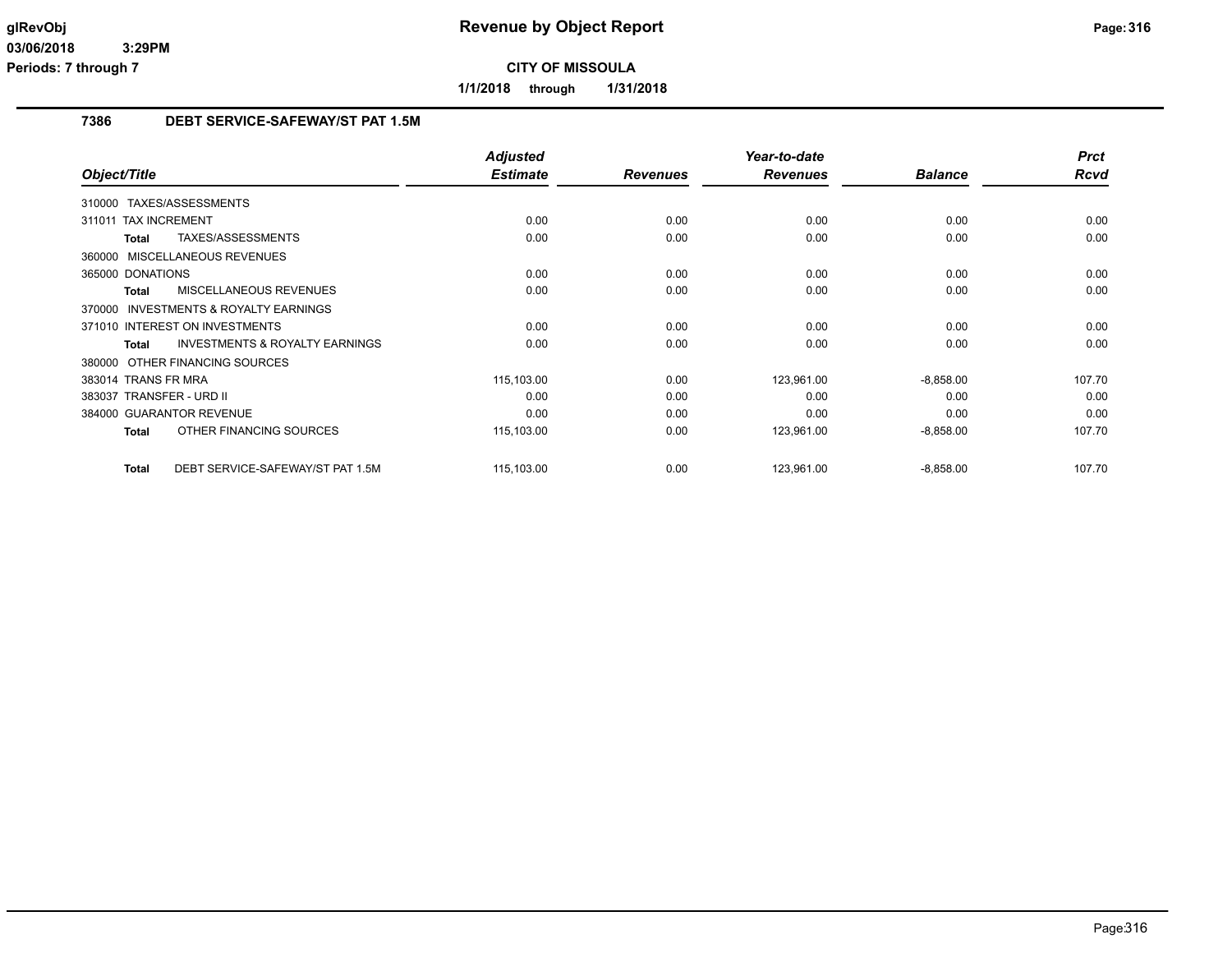**1/1/2018 through 1/31/2018**

## **7387 DEBT SERVICE-BROWNFIELD RLF 1.125M**

**7387 DEBT SERVICE-BROWNFIELD RLF 1.125M**

|                                                    | <b>Adjusted</b> |                 | Year-to-date    |                | <b>Prct</b> |
|----------------------------------------------------|-----------------|-----------------|-----------------|----------------|-------------|
| Object/Title                                       | <b>Estimate</b> | <b>Revenues</b> | <b>Revenues</b> | <b>Balance</b> | <b>Rcvd</b> |
| 310000 TAXES/ASSESSMENTS                           |                 |                 |                 |                |             |
| 311011 TAX INCREMENT                               | 0.00            | 0.00            | 0.00            | 0.00           | 0.00        |
| TAXES/ASSESSMENTS<br>Total                         | 0.00            | 0.00            | 0.00            | 0.00           | 0.00        |
| 370000 INVESTMENTS & ROYALTY EARNINGS              |                 |                 |                 |                |             |
| 371010 INTEREST ON INVESTMENTS                     | 0.00            | 0.00            | 0.00            | 0.00           | 0.00        |
| <b>INVESTMENTS &amp; ROYALTY EARNINGS</b><br>Total | 0.00            | 0.00            | 0.00            | 0.00           | 0.00        |
| 380000 OTHER FINANCING SOURCES                     |                 |                 |                 |                |             |
| 383014 TRANS FR MRA                                | 58,092.00       | 0.00            | 58,092.00       | 0.00           | 100.00      |
| 383016 TRANS FR TAX INCREMENT BOND                 | 0.00            | 0.00            | 0.00            | 0.00           | 0.00        |
| OTHER FINANCING SOURCES<br>Total                   | 58,092.00       | 0.00            | 58,092.00       | 0.00           | 100.00      |
| DEBT SERVICE-BROWNFIELD RLF 1.125M<br>Total        | 58.092.00       | 0.00            | 58.092.00       | 0.00           | 100.00      |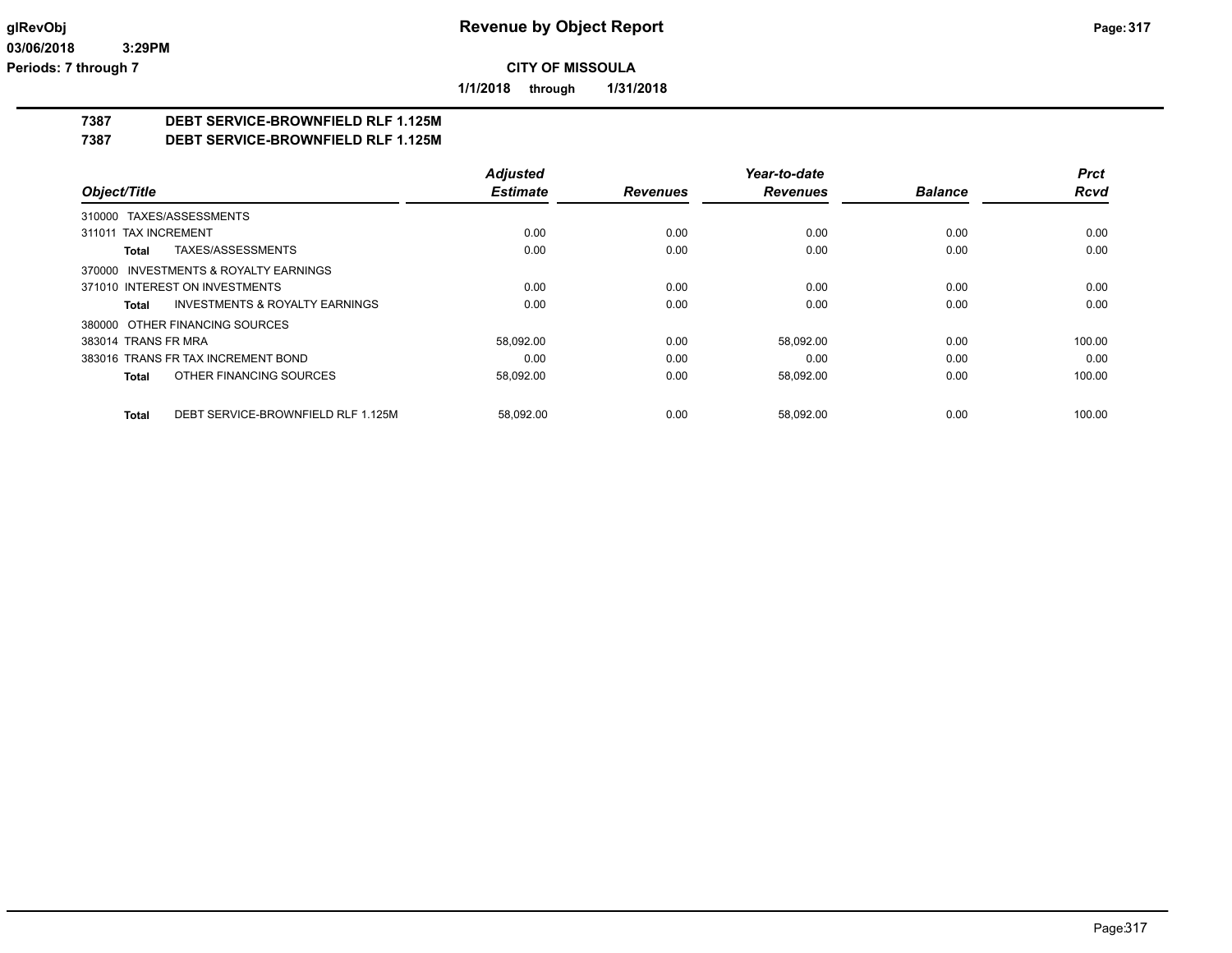**1/1/2018 through 1/31/2018**

## **7387 DEBT SERVICE-BROWNFIELD RLF 1.125M**

|                                                    | <b>Adjusted</b> |                 | Year-to-date    |                | <b>Prct</b> |
|----------------------------------------------------|-----------------|-----------------|-----------------|----------------|-------------|
| Object/Title                                       | <b>Estimate</b> | <b>Revenues</b> | <b>Revenues</b> | <b>Balance</b> | <b>Rcvd</b> |
| TAXES/ASSESSMENTS<br>310000                        |                 |                 |                 |                |             |
| 311011 TAX INCREMENT                               | 0.00            | 0.00            | 0.00            | 0.00           | 0.00        |
| TAXES/ASSESSMENTS<br><b>Total</b>                  | 0.00            | 0.00            | 0.00            | 0.00           | 0.00        |
| 370000 INVESTMENTS & ROYALTY EARNINGS              |                 |                 |                 |                |             |
| 371010 INTEREST ON INVESTMENTS                     | 0.00            | 0.00            | 0.00            | 0.00           | 0.00        |
| INVESTMENTS & ROYALTY EARNINGS<br>Total            | 0.00            | 0.00            | 0.00            | 0.00           | 0.00        |
| 380000 OTHER FINANCING SOURCES                     |                 |                 |                 |                |             |
| 383014 TRANS FR MRA                                | 58,092.00       | 0.00            | 58,092.00       | 0.00           | 100.00      |
| 383016 TRANS FR TAX INCREMENT BOND                 | 0.00            | 0.00            | 0.00            | 0.00           | 0.00        |
| OTHER FINANCING SOURCES<br><b>Total</b>            | 58,092.00       | 0.00            | 58,092.00       | 0.00           | 100.00      |
| DEBT SERVICE-BROWNFIELD RLF 1.125M<br><b>Total</b> | 58,092.00       | 0.00            | 58,092.00       | 0.00           | 100.00      |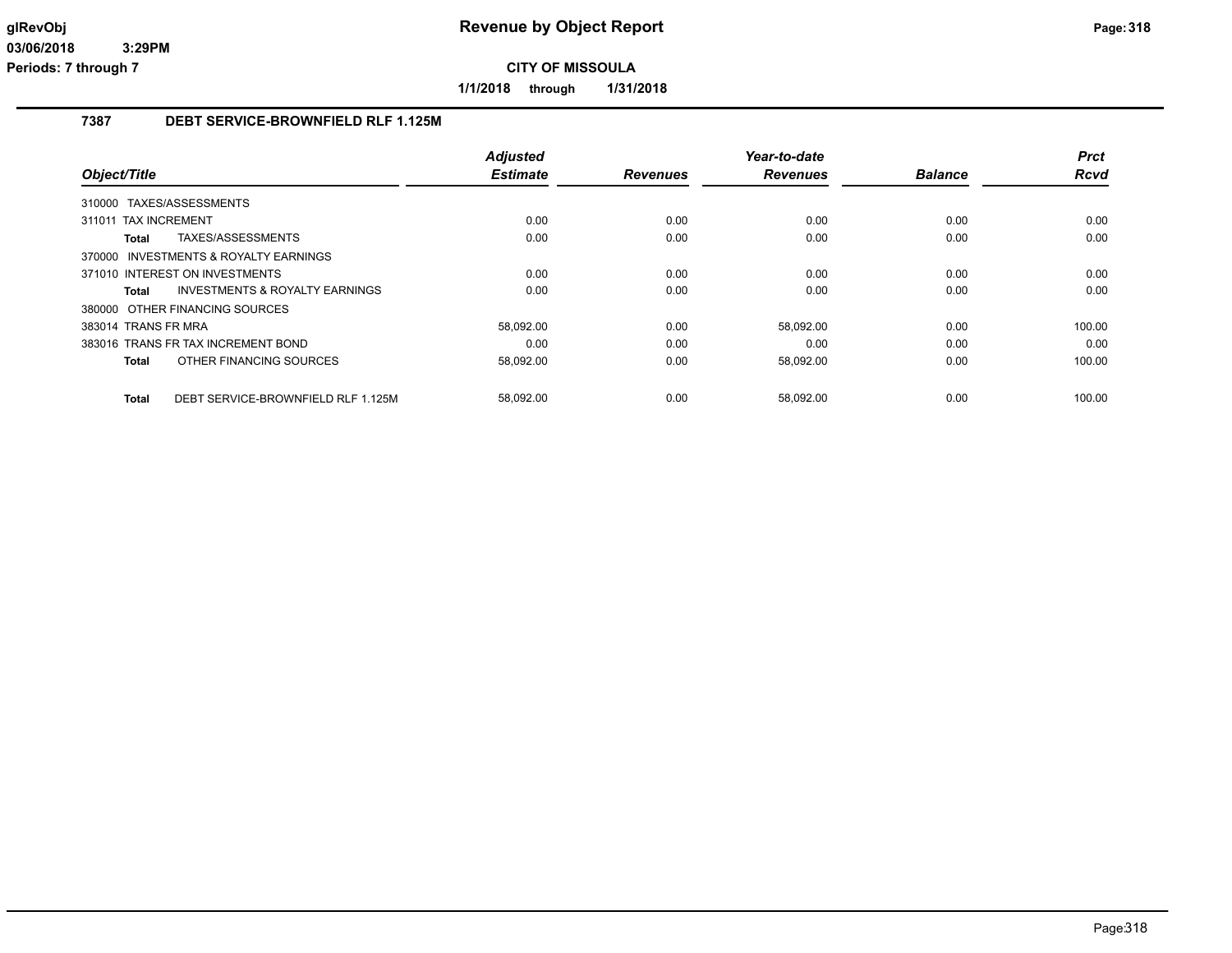**1/1/2018 through 1/31/2018**

**7388 RESERVE-3.6m TIF**

**7388 RESERVE-3.6m TIF**

|                                                    | <b>Adjusted</b> |                 | Year-to-date    |                | Prct        |
|----------------------------------------------------|-----------------|-----------------|-----------------|----------------|-------------|
| Object/Title                                       | <b>Estimate</b> | <b>Revenues</b> | <b>Revenues</b> | <b>Balance</b> | <b>Rcvd</b> |
| 370000 INVESTMENTS & ROYALTY EARNINGS              |                 |                 |                 |                |             |
| 371010 INTEREST ON INVESTMENTS                     | 0.00            | 0.00            | 0.00            | 0.00           | 0.00        |
| 371020 GAIN/LOSS IN MARKET VALUE OF INVESTMENTS    | 0.00            | 0.00            | 0.00            | 0.00           | 0.00        |
| <b>INVESTMENTS &amp; ROYALTY EARNINGS</b><br>Total | 0.00            | 0.00            | 0.00            | 0.00           | 0.00        |
| 380000 OTHER FINANCING SOURCES                     |                 |                 |                 |                |             |
| 381025 REVENUE BOND PROCEEDS                       | 0.00            | 0.00            | 0.00            | 0.00           | 0.00        |
| 383014 TRANS FR MRA                                | 0.00            | 0.00            | 0.00            | 0.00           | 0.00        |
| 383037 TRANSFER - URD II                           | 0.00            | 0.00            | 0.00            | 0.00           | 0.00        |
| 383040 TRANSFER FROM CITY GRANTS                   | 0.00            | 0.00            | 0.00            | 0.00           | 0.00        |
| OTHER FINANCING SOURCES<br>Total                   | 0.00            | 0.00            | 0.00            | 0.00           | 0.00        |
| RESERVE-3.6m TIF<br>Total                          | 0.00            | 0.00            | 0.00            | 0.00           | 0.00        |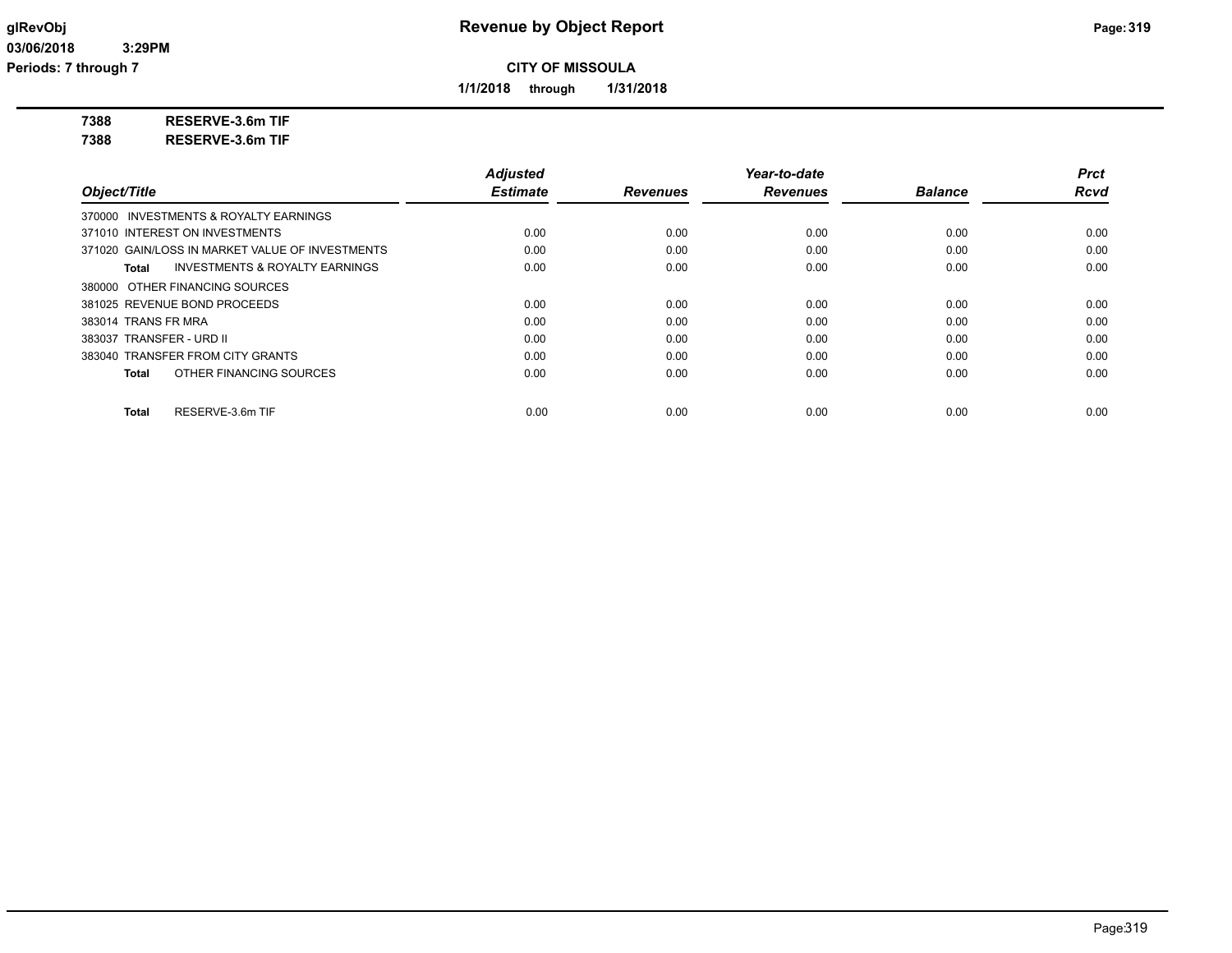**Periods: 7 through 7**

**CITY OF MISSOULA**

**1/1/2018 through 1/31/2018**

### **7388 RESERVE-3.6m TIF**

| Object/Title                                       | <b>Adjusted</b><br><b>Estimate</b> | <b>Revenues</b> | Year-to-date<br><b>Revenues</b> | <b>Balance</b> | Prct<br><b>Rcvd</b> |
|----------------------------------------------------|------------------------------------|-----------------|---------------------------------|----------------|---------------------|
| 370000 INVESTMENTS & ROYALTY EARNINGS              |                                    |                 |                                 |                |                     |
| 371010 INTEREST ON INVESTMENTS                     | 0.00                               | 0.00            | 0.00                            | 0.00           | 0.00                |
| 371020 GAIN/LOSS IN MARKET VALUE OF INVESTMENT     | 0.00                               | 0.00            | 0.00                            | 0.00           | 0.00                |
| <b>INVESTMENTS &amp; ROYALTY EARNINGS</b><br>Total | 0.00                               | 0.00            | 0.00                            | 0.00           | 0.00                |
| 380000 OTHER FINANCING SOURCES                     |                                    |                 |                                 |                |                     |
| 381025 REVENUE BOND PROCEEDS                       | 0.00                               | 0.00            | 0.00                            | 0.00           | 0.00                |
| 383014 TRANS FR MRA                                | 0.00                               | 0.00            | 0.00                            | 0.00           | 0.00                |
| 383037 TRANSFER - URD II                           | 0.00                               | 0.00            | 0.00                            | 0.00           | 0.00                |
| 383040 TRANSFER FROM CITY GRANTS                   | 0.00                               | 0.00            | 0.00                            | 0.00           | 0.00                |
| OTHER FINANCING SOURCES<br>Total                   | 0.00                               | 0.00            | 0.00                            | 0.00           | 0.00                |
| RESERVE-3.6m TIF<br><b>Total</b>                   | 0.00                               | 0.00            | 0.00                            | 0.00           | 0.00                |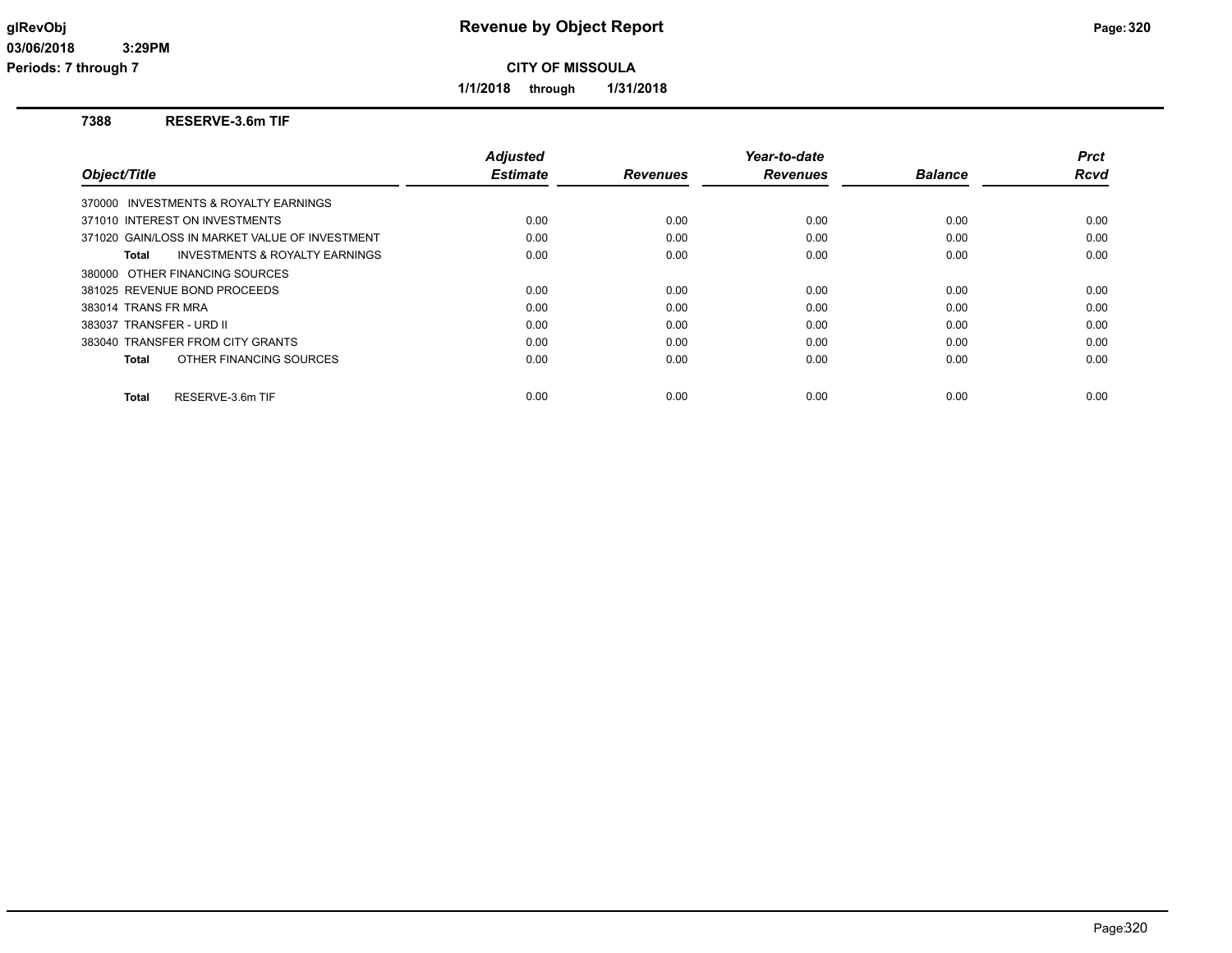**1/1/2018 through 1/31/2018**

**7389 DEBT SERVICE - 3.6M/5.75M**

**7389 DEBT SERVICE - 3.6M/5.75M**

|                     |                                                 | <b>Adiusted</b> |                 | Year-to-date    |                | <b>Prct</b> |
|---------------------|-------------------------------------------------|-----------------|-----------------|-----------------|----------------|-------------|
| Object/Title        |                                                 | <b>Estimate</b> | <b>Revenues</b> | <b>Revenues</b> | <b>Balance</b> | <b>Rcvd</b> |
|                     | 370000 INVESTMENTS & ROYALTY EARNINGS           |                 |                 |                 |                |             |
|                     | 371010 INTEREST ON INVESTMENTS                  | 0.00            | 0.00            | 0.00            | 0.00           | 0.00        |
|                     | 371020 GAIN/LOSS IN MARKET VALUE OF INVESTMENTS | 0.00            | 0.00            | 0.00            | 0.00           | 0.00        |
| Total               | INVESTMENTS & ROYALTY EARNINGS                  | 0.00            | 0.00            | 0.00            | 0.00           | 0.00        |
|                     | 380000 OTHER FINANCING SOURCES                  |                 |                 |                 |                |             |
|                     | 381009 TRANSFER FROM CLEARING                   | 0.00            | 0.00            | 0.00            | 0.00           | 0.00        |
|                     | 381025 REVENUE BOND PROCEEDS                    | 0.00            | 0.00            | 0.00            | 0.00           | 0.00        |
| 383014 TRANS FR MRA |                                                 | 675.282.00      | 0.00            | 674.548.25      | 733.75         | 99.89       |
| Total               | OTHER FINANCING SOURCES                         | 675.282.00      | 0.00            | 674.548.25      | 733.75         | 99.89       |
| Total               | DEBT SERVICE - 3.6M/5.75M                       | 675.282.00      | 0.00            | 674.548.25      | 733.75         | 99.89       |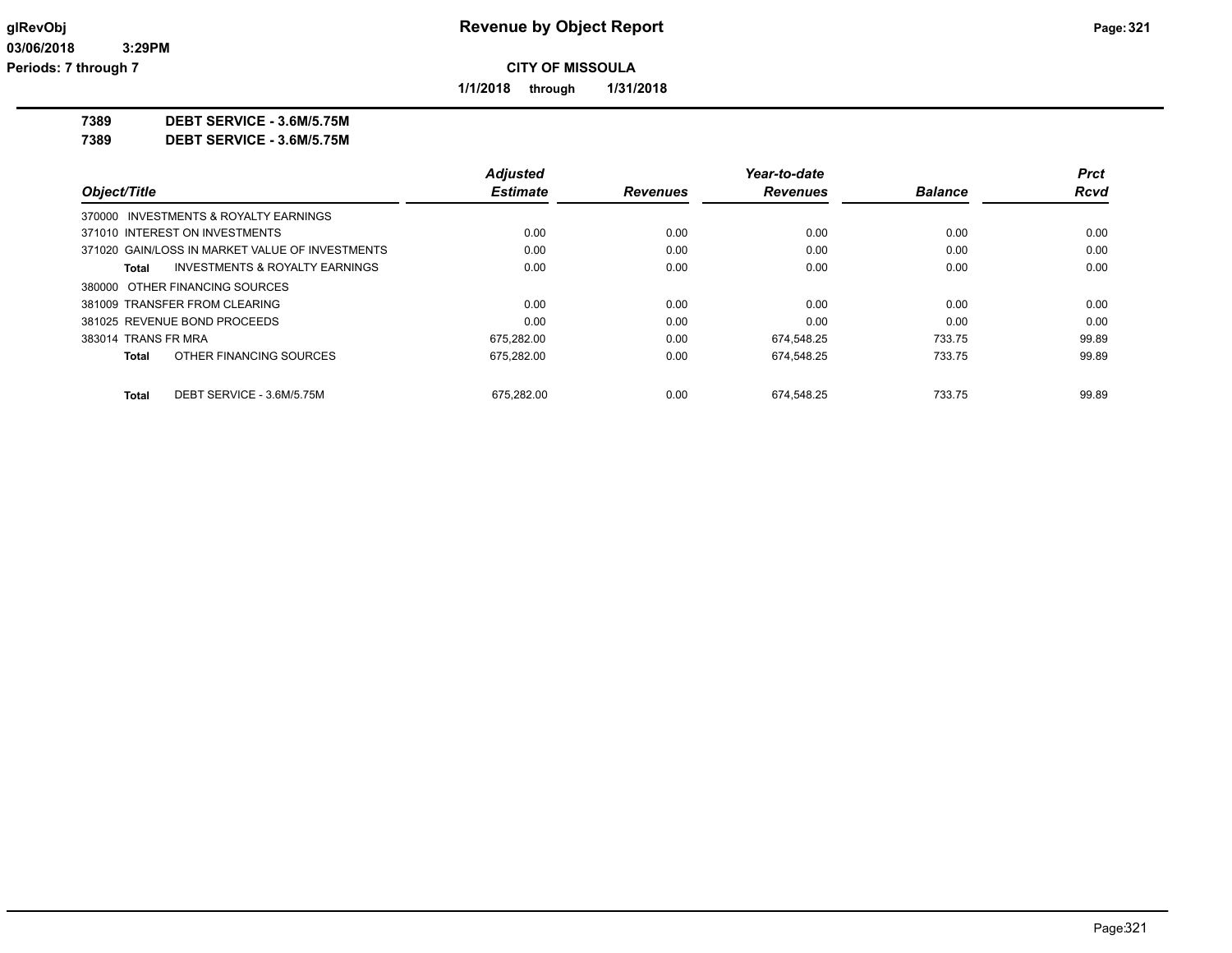**Periods: 7 through 7**

**CITY OF MISSOULA**

**1/1/2018 through 1/31/2018**

### **7389 DEBT SERVICE - 3.6M/5.75M**

| Object/Title                                       | <b>Adjusted</b><br><b>Estimate</b> | <b>Revenues</b> | Year-to-date<br><b>Revenues</b> | <b>Balance</b> | <b>Prct</b><br>Rcvd |
|----------------------------------------------------|------------------------------------|-----------------|---------------------------------|----------------|---------------------|
| 370000 INVESTMENTS & ROYALTY EARNINGS              |                                    |                 |                                 |                |                     |
| 371010 INTEREST ON INVESTMENTS                     | 0.00                               | 0.00            | 0.00                            | 0.00           | 0.00                |
| 371020 GAIN/LOSS IN MARKET VALUE OF INVESTMENT     | 0.00                               | 0.00            | 0.00                            | 0.00           | 0.00                |
| <b>INVESTMENTS &amp; ROYALTY EARNINGS</b><br>Total | 0.00                               | 0.00            | 0.00                            | 0.00           | 0.00                |
| 380000 OTHER FINANCING SOURCES                     |                                    |                 |                                 |                |                     |
| 381009 TRANSFER FROM CLEARING                      | 0.00                               | 0.00            | 0.00                            | 0.00           | 0.00                |
| 381025 REVENUE BOND PROCEEDS                       | 0.00                               | 0.00            | 0.00                            | 0.00           | 0.00                |
| 383014 TRANS FR MRA                                | 675,282.00                         | 0.00            | 674,548.25                      | 733.75         | 99.89               |
| OTHER FINANCING SOURCES<br>Total                   | 675,282.00                         | 0.00            | 674,548.25                      | 733.75         | 99.89               |
| DEBT SERVICE - 3.6M/5.75M<br>Total                 | 675.282.00                         | 0.00            | 674.548.25                      | 733.75         | 99.89               |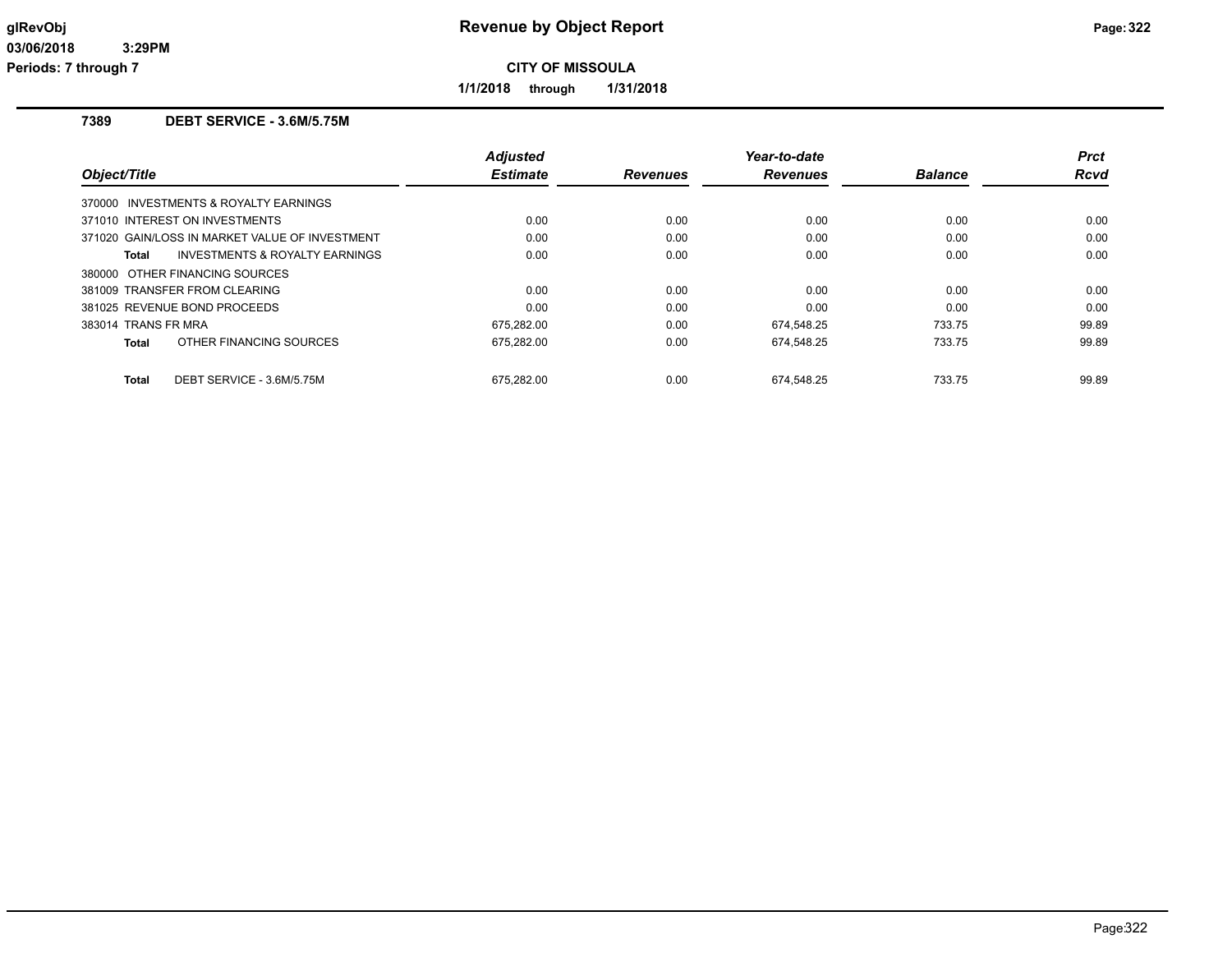**1/1/2018 through 1/31/2018**

**7390 URDII CLEARING - 3.6M TIF**

**7390 URDII CLEARING - 3.6M TIF**

|                                                           | <b>Adjusted</b> |                 | Year-to-date    |                | <b>Prct</b> |
|-----------------------------------------------------------|-----------------|-----------------|-----------------|----------------|-------------|
| Object/Title                                              | <b>Estimate</b> | <b>Revenues</b> | <b>Revenues</b> | <b>Balance</b> | <b>Rcvd</b> |
| TAXES/ASSESSMENTS<br>310000                               |                 |                 |                 |                |             |
| 310000 TAXES/ASSESSMENTS                                  | 0.00            | 0.00            | 0.00            | 0.00           | 0.00        |
| 311011 TAX INCREMENT                                      | 1,831,576.00    | 43,774.11       | 1,275,689.70    | 555,886.30     | 69.65       |
| PENALTIES & INTEREST<br>312001                            | 0.00            | 838.45          | 1,359.15        | $-1,359.15$    | 0.00        |
| TAXES/ASSESSMENTS<br><b>Total</b>                         | 1,831,576.00    | 44,612.56       | 1,277,048.85    | 554,527.15     | 69.72       |
| <b>INTERGOVERNMENTAL REVENUES</b><br>330000               |                 |                 |                 |                |             |
| 335210 PERSONAL PROPERTY TAX REIMBURSEMENT                | 187,331.00      | 0.00            | 93,665.65       | 93,665.35      | 50.00       |
| 335230 HB 124 REVENUE                                     | 255,260.00      | 0.00            | 127,630.00      | 127,630.00     | 50.00       |
| INTERGOVERNMENTAL REVENUES<br>Total                       | 442,591.00      | 0.00            | 221,295.65      | 221,295.35     | 50.00       |
| <b>INVESTMENTS &amp; ROYALTY EARNINGS</b><br>370000       |                 |                 |                 |                |             |
| 371010 INTEREST ON INVESTMENTS                            | 0.00            | 0.00            | 0.00            | 0.00           | 0.00        |
| 371020 GAIN/LOSS IN MARKET VALUE OF INVESTMENTS           | 0.00            | 0.00            | 0.00            | 0.00           | 0.00        |
| <b>INVESTMENTS &amp; ROYALTY EARNINGS</b><br><b>Total</b> | 0.00            | 0.00            | 0.00            | 0.00           | 0.00        |
| OTHER FINANCING SOURCES<br>380000                         |                 |                 |                 |                |             |
| 383037 TRANSFER FROM URD II                               | 0.00            | 0.00            | 0.00            | 0.00           | 0.00        |
| OTHER FINANCING SOURCES<br><b>Total</b>                   | 0.00            | 0.00            | 0.00            | 0.00           | 0.00        |
| URDII CLEARING - 3.6M TIF<br>Total                        | 2,274,167.00    | 44,612.56       | 1,498,344.50    | 775,822.50     | 65.89       |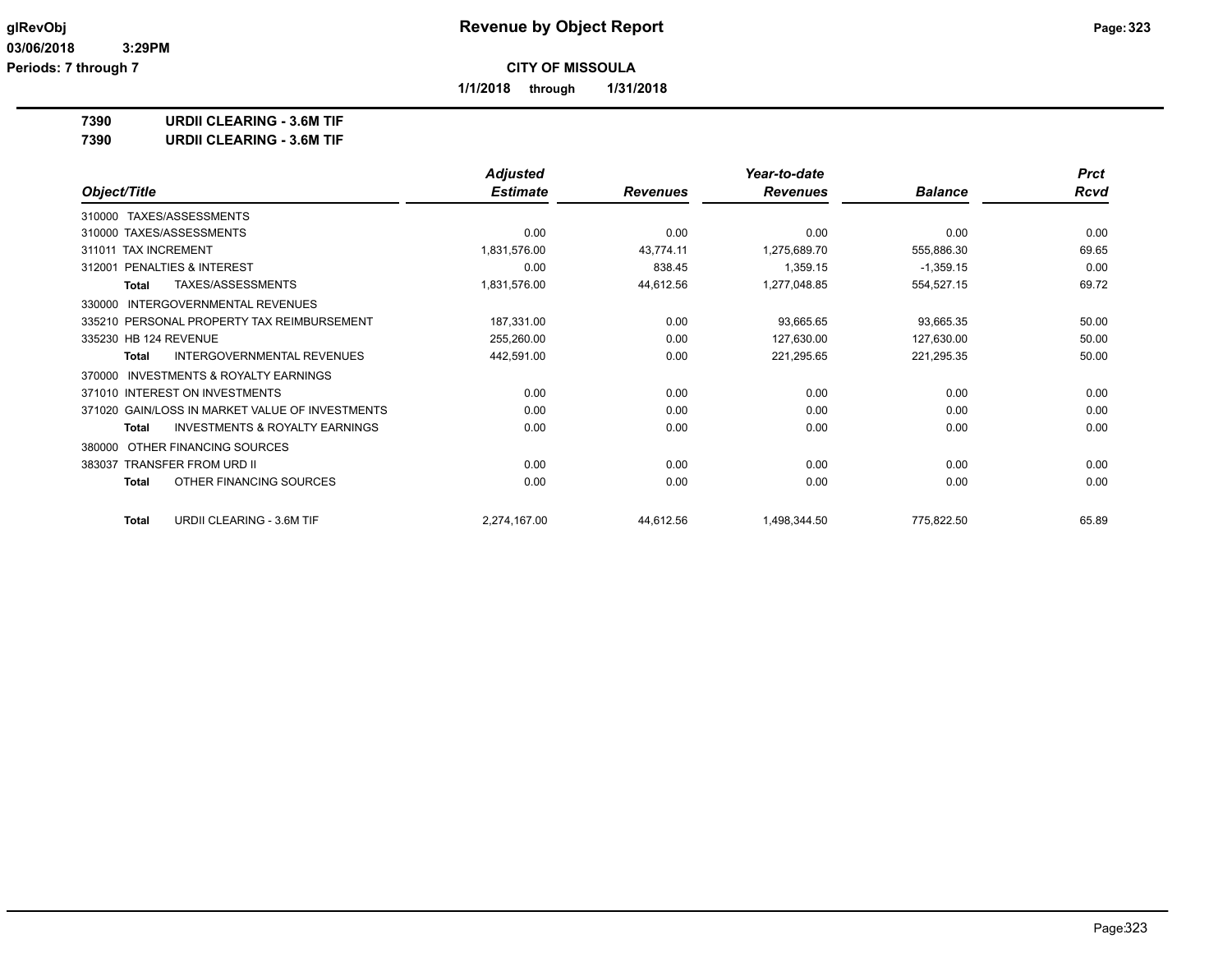**Periods: 7 through 7**

**CITY OF MISSOULA**

**1/1/2018 through 1/31/2018**

## **7390 URDII CLEARING - 3.6M TIF**

|                                                           | <b>Adjusted</b> |                 | Year-to-date    |                | <b>Prct</b> |
|-----------------------------------------------------------|-----------------|-----------------|-----------------|----------------|-------------|
| Object/Title                                              | <b>Estimate</b> | <b>Revenues</b> | <b>Revenues</b> | <b>Balance</b> | Rcvd        |
| TAXES/ASSESSMENTS<br>310000                               |                 |                 |                 |                |             |
| 310000 TAXES/ASSESSMENTS                                  | 0.00            | 0.00            | 0.00            | 0.00           | 0.00        |
| <b>TAX INCREMENT</b><br>311011                            | 1,831,576.00    | 43,774.11       | 1,275,689.70    | 555,886.30     | 69.65       |
| <b>PENALTIES &amp; INTEREST</b><br>312001                 | 0.00            | 838.45          | 1,359.15        | $-1,359.15$    | 0.00        |
| TAXES/ASSESSMENTS<br><b>Total</b>                         | 1,831,576.00    | 44,612.56       | 1,277,048.85    | 554,527.15     | 69.72       |
| INTERGOVERNMENTAL REVENUES<br>330000                      |                 |                 |                 |                |             |
| 335210 PERSONAL PROPERTY TAX REIMBURSEMENT                | 187,331.00      | 0.00            | 93,665.65       | 93,665.35      | 50.00       |
| 335230 HB 124 REVENUE                                     | 255,260.00      | 0.00            | 127,630.00      | 127,630.00     | 50.00       |
| <b>INTERGOVERNMENTAL REVENUES</b><br><b>Total</b>         | 442,591.00      | 0.00            | 221,295.65      | 221,295.35     | 50.00       |
| INVESTMENTS & ROYALTY EARNINGS<br>370000                  |                 |                 |                 |                |             |
| 371010 INTEREST ON INVESTMENTS                            | 0.00            | 0.00            | 0.00            | 0.00           | 0.00        |
| 371020 GAIN/LOSS IN MARKET VALUE OF INVESTMENT            | 0.00            | 0.00            | 0.00            | 0.00           | 0.00        |
| <b>INVESTMENTS &amp; ROYALTY EARNINGS</b><br><b>Total</b> | 0.00            | 0.00            | 0.00            | 0.00           | 0.00        |
| OTHER FINANCING SOURCES<br>380000                         |                 |                 |                 |                |             |
| <b>TRANSFER FROM URD II</b><br>383037                     | 0.00            | 0.00            | 0.00            | 0.00           | 0.00        |
| OTHER FINANCING SOURCES<br><b>Total</b>                   | 0.00            | 0.00            | 0.00            | 0.00           | 0.00        |
| URDII CLEARING - 3.6M TIF<br><b>Total</b>                 | 2,274,167.00    | 44,612.56       | 1,498,344.50    | 775,822.50     | 65.89       |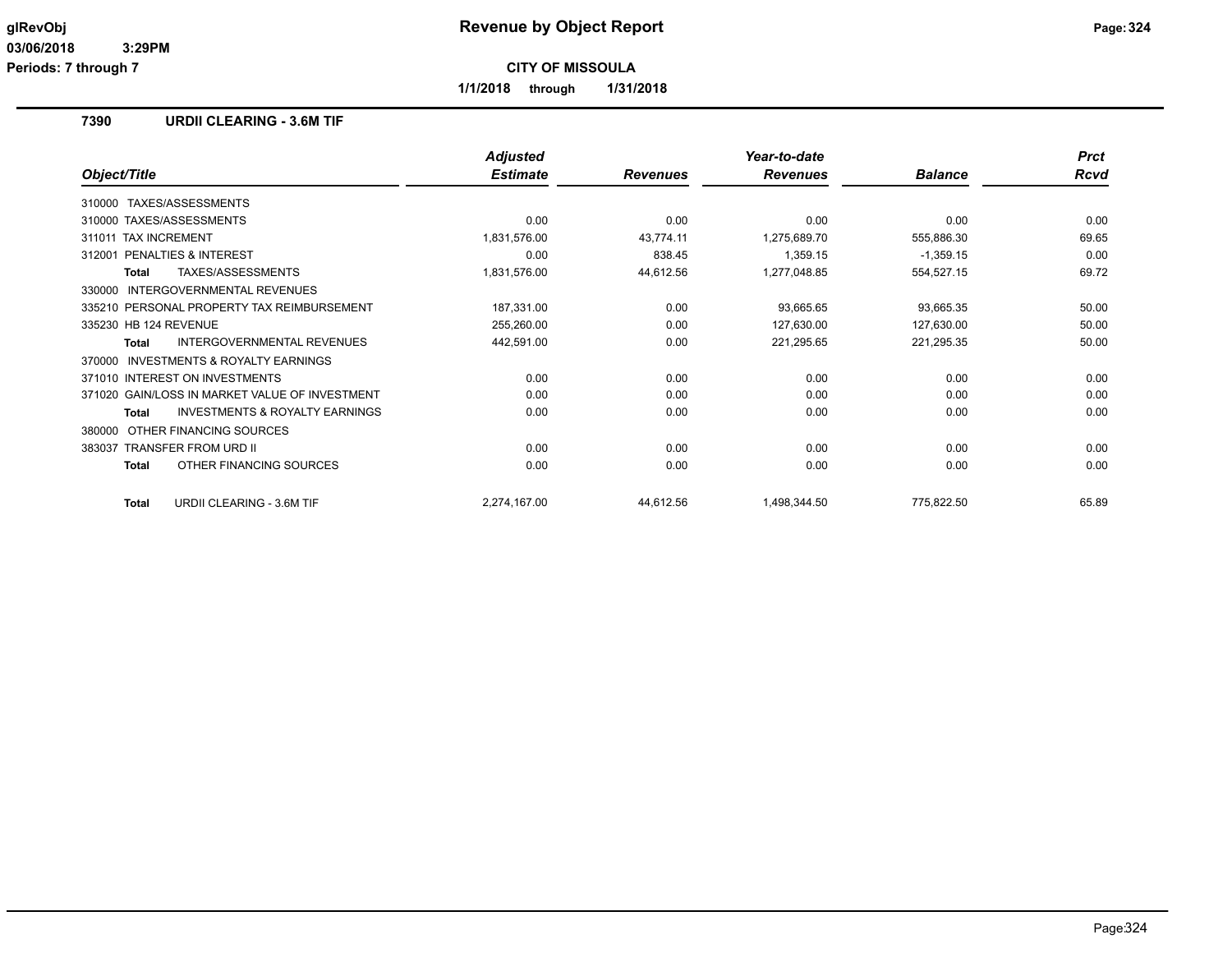**1/1/2018 through 1/31/2018**

**7391 MRA - URD I FUND**

**7391 MRA - URD I FUND**

|                                                    | <b>Adjusted</b> |                 | Year-to-date    |                | <b>Prct</b> |
|----------------------------------------------------|-----------------|-----------------|-----------------|----------------|-------------|
| Object/Title                                       | <b>Estimate</b> | <b>Revenues</b> | <b>Revenues</b> | <b>Balance</b> | <b>Rcvd</b> |
| 310000 TAXES/ASSESSMENTS                           |                 |                 |                 |                |             |
| 311011 TAX INCREMENT                               | 0.00            | 0.00            | 0.00            | 0.00           | 0.00        |
| 312001 PENALTIES & INTEREST                        | 0.00            | 0.00            | 0.00            | 0.00           | 0.00        |
| TAXES/ASSESSMENTS<br>Total                         | 0.00            | 0.00            | 0.00            | 0.00           | 0.00        |
| 330000 INTERGOVERNMENTAL REVENUES                  |                 |                 |                 |                |             |
| 331050 ISTEA/CTEP GRANT                            | 0.00            | 0.00            | 0.00            | 0.00           | 0.00        |
| 336023 STATE CONTRIB. - PERS                       | 0.00            | 0.00            | 0.00            | 0.00           | 0.00        |
| <b>INTERGOVERNMENTAL REVENUES</b><br>Total         | 0.00            | 0.00            | 0.00            | 0.00           | 0.00        |
| 360000 MISCELLANEOUS REVENUES                      |                 |                 |                 |                |             |
| 360000 MISCELLANEOUS REVENUES                      | 0.00            | 0.00            | 0.00            | 0.00           | 0.00        |
| 360010 MISCELLANEOUS                               | 0.00            | 0.00            | 0.00            | 0.00           | 0.00        |
| 364012 SALE OF SURPLUS PROPERTY                    | 0.00            | 0.00            | 0.00            | 0.00           | 0.00        |
| 365000 DONATIONS                                   | 0.00            | 0.00            | 0.00            | 0.00           | 0.00        |
| MISCELLANEOUS REVENUES<br>Total                    | 0.00            | 0.00            | 0.00            | 0.00           | 0.00        |
| 370000 INVESTMENTS & ROYALTY EARNINGS              |                 |                 |                 |                |             |
| 371010 INTEREST ON INVESTMENTS                     | 0.00            | 0.00            | 0.00            | 0.00           | 0.00        |
| 371020 GAIN/LOSS IN MARKET VALUE OF INVESTMENTS    | 0.00            | 0.00            | 0.00            | 0.00           | 0.00        |
| <b>INVESTMENTS &amp; ROYALTY EARNINGS</b><br>Total | 0.00            | 0.00            | 0.00            | 0.00           | 0.00        |
| 380000 OTHER FINANCING SOURCES                     |                 |                 |                 |                |             |
| 382010 SALE OF FIXED ASSETS                        | 0.00            | 0.00            | 0.00            | 0.00           | 0.00        |
| 383001 TRANS FR FLUSHING DISTRICT                  | 0.00            | 0.00            | 0.00            | 0.00           | 0.00        |
| 383016 TRANS FR TAX INCREMENT BOND                 | 0.00            | 0.00            | 0.00            | 0.00           | 0.00        |
| 383029 TRANS FR GENERAL                            | 0.00            | 0.00            | 0.00            | 0.00           | 0.00        |
| 383037 TRANSFER - URD II                           | 0.00            | 0.00            | 0.00            | 0.00           | 0.00        |
| 383038 TRANSFER - URD III                          | 0.00            | 0.00            | 0.00            | 0.00           | 0.00        |
| OTHER FINANCING SOURCES<br><b>Total</b>            | 0.00            | 0.00            | 0.00            | 0.00           | 0.00        |
| MRA - URD I FUND<br>Total                          | 0.00            | 0.00            | 0.00            | 0.00           | 0.00        |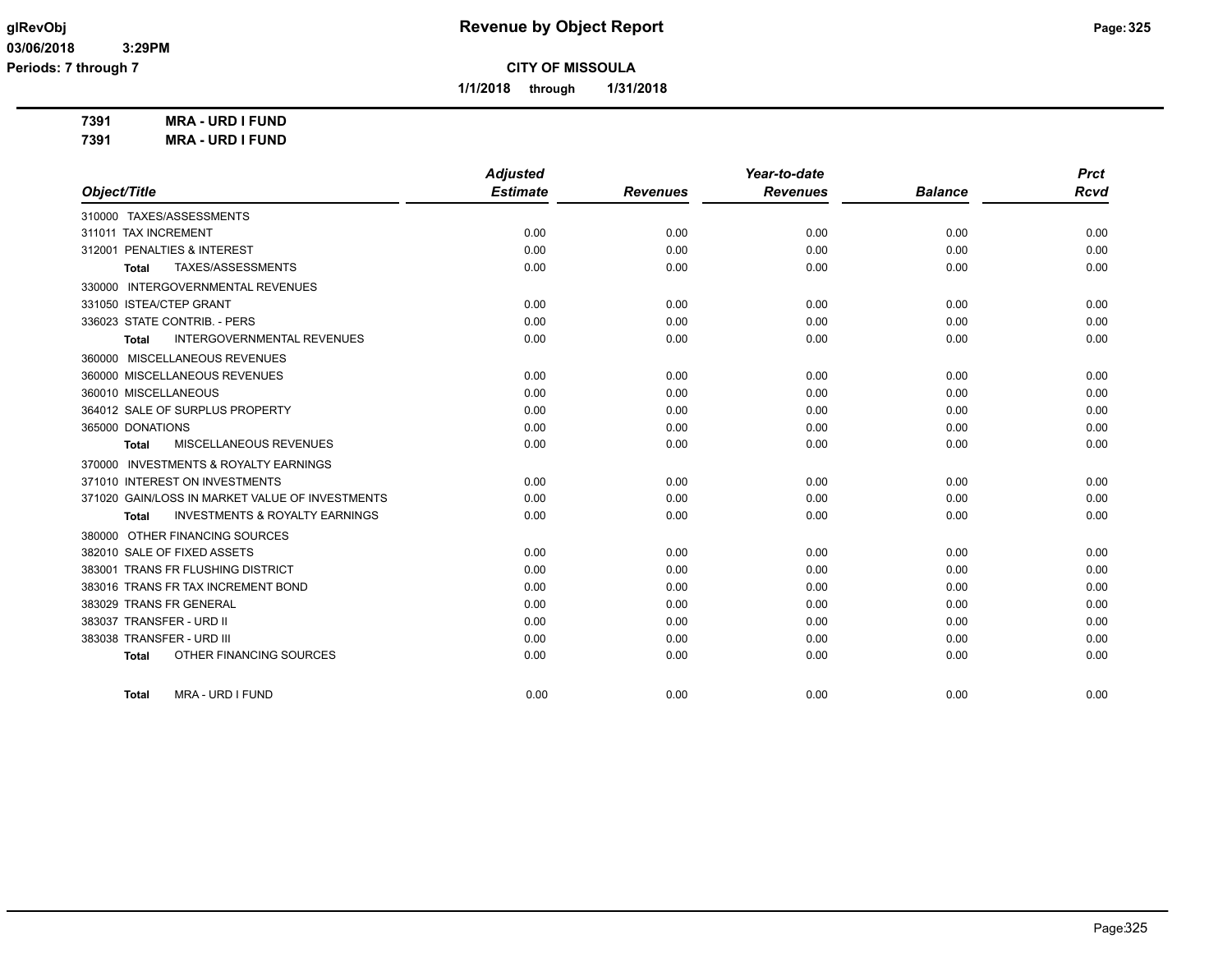**Periods: 7 through 7**

**CITY OF MISSOULA**

**1/1/2018 through 1/31/2018**

# **7391 MRA - URD I FUND**

|                                                    | <b>Adjusted</b> |                 | Year-to-date    |                | <b>Prct</b> |
|----------------------------------------------------|-----------------|-----------------|-----------------|----------------|-------------|
| Object/Title                                       | <b>Estimate</b> | <b>Revenues</b> | <b>Revenues</b> | <b>Balance</b> | <b>Rcvd</b> |
| 310000 TAXES/ASSESSMENTS                           |                 |                 |                 |                |             |
| 311011 TAX INCREMENT                               | 0.00            | 0.00            | 0.00            | 0.00           | 0.00        |
| 312001 PENALTIES & INTEREST                        | 0.00            | 0.00            | 0.00            | 0.00           | 0.00        |
| TAXES/ASSESSMENTS<br>Total                         | 0.00            | 0.00            | 0.00            | 0.00           | 0.00        |
| 330000 INTERGOVERNMENTAL REVENUES                  |                 |                 |                 |                |             |
| 331050 ISTEA/CTEP GRANT                            | 0.00            | 0.00            | 0.00            | 0.00           | 0.00        |
| 336023 STATE CONTRIB. - PERS                       | 0.00            | 0.00            | 0.00            | 0.00           | 0.00        |
| <b>INTERGOVERNMENTAL REVENUES</b><br><b>Total</b>  | 0.00            | 0.00            | 0.00            | 0.00           | 0.00        |
| 360000 MISCELLANEOUS REVENUES                      |                 |                 |                 |                |             |
| 360000 MISCELLANEOUS REVENUES                      | 0.00            | 0.00            | 0.00            | 0.00           | 0.00        |
| 360010 MISCELLANEOUS                               | 0.00            | 0.00            | 0.00            | 0.00           | 0.00        |
| 364012 SALE OF SURPLUS PROPERTY                    | 0.00            | 0.00            | 0.00            | 0.00           | 0.00        |
| 365000 DONATIONS                                   | 0.00            | 0.00            | 0.00            | 0.00           | 0.00        |
| MISCELLANEOUS REVENUES<br>Total                    | 0.00            | 0.00            | 0.00            | 0.00           | 0.00        |
| 370000 INVESTMENTS & ROYALTY EARNINGS              |                 |                 |                 |                |             |
| 371010 INTEREST ON INVESTMENTS                     | 0.00            | 0.00            | 0.00            | 0.00           | 0.00        |
| 371020 GAIN/LOSS IN MARKET VALUE OF INVESTMENT     | 0.00            | 0.00            | 0.00            | 0.00           | 0.00        |
| <b>INVESTMENTS &amp; ROYALTY EARNINGS</b><br>Total | 0.00            | 0.00            | 0.00            | 0.00           | 0.00        |
| 380000 OTHER FINANCING SOURCES                     |                 |                 |                 |                |             |
| 382010 SALE OF FIXED ASSETS                        | 0.00            | 0.00            | 0.00            | 0.00           | 0.00        |
| 383001 TRANS FR FLUSHING DISTRICT                  | 0.00            | 0.00            | 0.00            | 0.00           | 0.00        |
| 383016 TRANS FR TAX INCREMENT BOND                 | 0.00            | 0.00            | 0.00            | 0.00           | 0.00        |
| 383029 TRANS FR GENERAL                            | 0.00            | 0.00            | 0.00            | 0.00           | 0.00        |
| 383037 TRANSFER - URD II                           | 0.00            | 0.00            | 0.00            | 0.00           | 0.00        |
| 383038 TRANSFER - URD III                          | 0.00            | 0.00            | 0.00            | 0.00           | 0.00        |
| OTHER FINANCING SOURCES<br><b>Total</b>            | 0.00            | 0.00            | 0.00            | 0.00           | 0.00        |
| <b>MRA - URD I FUND</b><br>Total                   | 0.00            | 0.00            | 0.00            | 0.00           | 0.00        |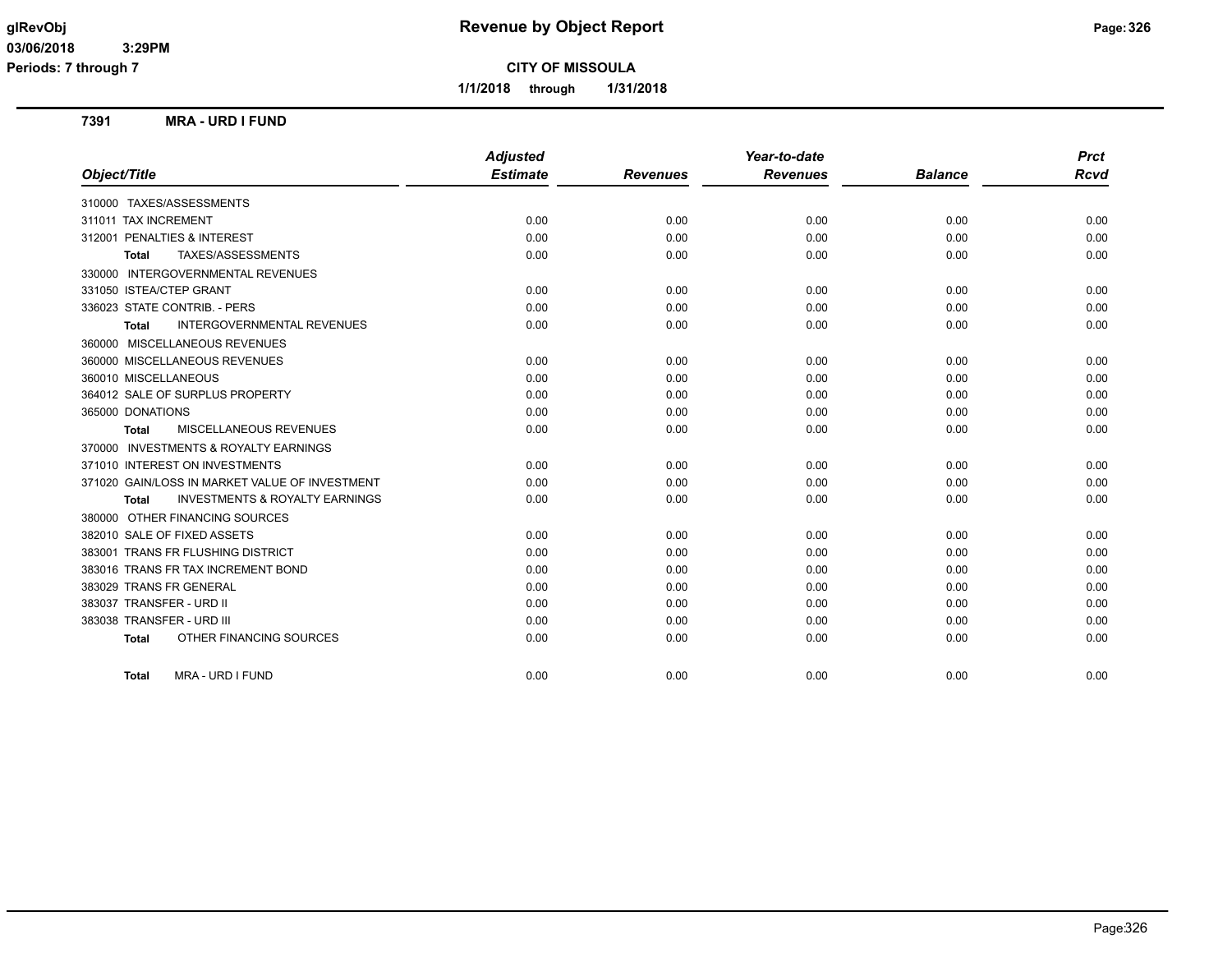**1/1/2018 through 1/31/2018**

**7392 MRA - URD II FUND**

**7392 MRA - URD II FUND**

|                                                           | <b>Adjusted</b> |                 | Year-to-date    |                | <b>Prct</b> |
|-----------------------------------------------------------|-----------------|-----------------|-----------------|----------------|-------------|
| Object/Title                                              | <b>Estimate</b> | <b>Revenues</b> | <b>Revenues</b> | <b>Balance</b> | <b>Rcvd</b> |
| 310000 TAXES/ASSESSMENTS                                  |                 |                 |                 |                |             |
| 311011 TAX INCREMENT                                      | 0.00            | 0.00            | 0.00            | 0.00           | 0.00        |
| TAXES/ASSESSMENTS<br><b>Total</b>                         | 0.00            | 0.00            | 0.00            | 0.00           | 0.00        |
| 330000 INTERGOVERNMENTAL REVENUES                         |                 |                 |                 |                |             |
| 330000 INTERGOVERNMENTAL REVENUES                         | 0.00            | 0.00            | 0.00            | 0.00           | 0.00        |
| 331050 ISTEA/CTEP GRANT                                   | 0.00            | 0.00            | 0.00            | 0.00           | 0.00        |
| 331060 NATL RECREATION TRAILS GRANTS                      | 0.00            | 0.00            | 0.00            | 0.00           | 0.00        |
| 335210 PERSONAL PROPERTY TAX REIMBURSEMENT                | 0.00            | 0.00            | 0.00            | 0.00           | 0.00        |
| 335250 STATE REIMB - SB #184                              | 0.00            | 0.00            | 0.00            | 0.00           | 0.00        |
| 336023 STATE CONTRIB. - PERS                              | 0.00            | 0.00            | 0.00            | 0.00           | 0.00        |
| <b>INTERGOVERNMENTAL REVENUES</b><br><b>Total</b>         | 0.00            | 0.00            | 0.00            | 0.00           | 0.00        |
| 340000 CHARGES FOR SERVICES                               |                 |                 |                 |                |             |
| 343300 MISC CHARGES FOR SERVICES                          | 0.00            | 0.00            | 0.00            | 0.00           | 0.00        |
| <b>CHARGES FOR SERVICES</b><br><b>Total</b>               | 0.00            | 0.00            | 0.00            | 0.00           | 0.00        |
| 360000 MISCELLANEOUS REVENUES                             |                 |                 |                 |                |             |
| 360000 MISCELLANEOUS REVENUES                             | 0.00            | 0.00            | 0.00            | 0.00           | 0.00        |
| 360007 RLF REVENUES                                       | 0.00            | 0.00            | 0.00            | 0.00           | 0.00        |
| 360010 MISCELLANEOUS                                      | 0.00            | 0.00            | 0.00            | 0.00           | 0.00        |
| 365000 DONATIONS                                          | 0.00            | 0.00            | 0.00            | 0.00           | 0.00        |
| MISCELLANEOUS REVENUES<br><b>Total</b>                    | 0.00            | 0.00            | 0.00            | 0.00           | 0.00        |
| 370000 INVESTMENTS & ROYALTY EARNINGS                     |                 |                 |                 |                |             |
| 371010 INTEREST ON INVESTMENTS                            | 0.00            | 0.00            | 0.00            | 0.00           | 0.00        |
| 371020 GAIN/LOSS IN MARKET VALUE OF INVESTMENTS           | 0.00            | 0.00            | 0.00            | 0.00           | 0.00        |
| <b>INVESTMENTS &amp; ROYALTY EARNINGS</b><br><b>Total</b> | 0.00            | 0.00            | 0.00            | 0.00           | 0.00        |
| 380000 OTHER FINANCING SOURCES                            |                 |                 |                 |                |             |
| 381009 TRANSFERS IN                                       | 0.00            | 0.00            | 0.00            | 0.00           | 0.00        |
| 381025 REVENUE BOND PROCEEDS                              | 0.00            | 0.00            | 0.00            | 0.00           | 0.00        |
| 381026 DEBT SERVICE/BROWNSFIELD RLF 1.125M                | 0.00            | 0.00            | 0.00            | 0.00           | 0.00        |
| 381027 SOUTH RESERVE TRAIL CROSSING 5.M                   | 0.00            | 0.00            | 0.00            | 0.00           | 0.00        |
| 381028 BOND PROCEEDS-MILL SITE                            | 0.00            | 0.00            | 0.00            | 0.00           | 0.00        |
| 381074 CIVIC STADIUM TIF NOTES 1.5M                       | 0.00            | 0.00            | 0.00            | 0.00           | 0.00        |
| 383014 TRANS FR MRA                                       | 1,279,532.00    | 0.00            | 450,972.69      | 828,559.31     | 35.25       |
| 383037 TRANSFER - URD II                                  | 0.00            | 0.00            | 0.00            | 0.00           | 0.00        |
| 383038 TRANSFER - URD III                                 | 0.00            | 0.00            | 0.00            | 0.00           | 0.00        |
| 383039 FROM SID TRANSFERS                                 | 0.00            | 0.00            | 0.00            | 0.00           | 0.00        |
| 383060 TRANSFERS FROM FRONT ST URD                        | 0.00            | 0.00            | 0.00            | 0.00           | 0.00        |
| 383061 TRANSFERS FROM PARK IMPACT FEES                    | 0.00            | 0.00            | 0.00            | 0.00           | 0.00        |
| 383062 TRANSFERS FROM PARK SIDS                           | 0.00            | 0.00            | 0.00            | 0.00           | 0.00        |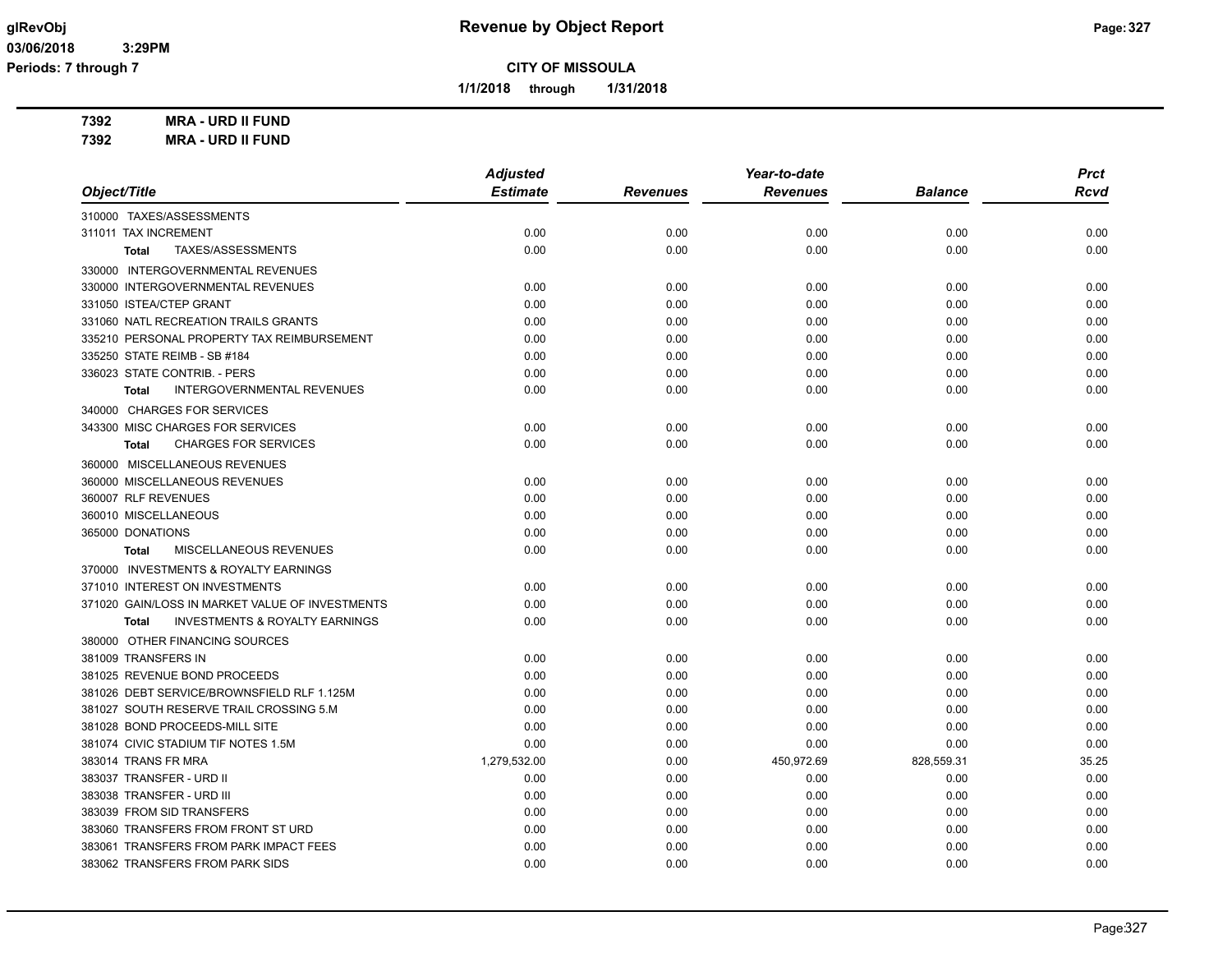**03/06/2018 3:29PM Periods: 7 through 7**

**CITY OF MISSOULA**

**1/1/2018 through 1/31/2018**

**7392 MRA - URD II FUND 7392 MRA - URD II FUND**

|                                |                         | <b>Adjusted</b> |                 | <b>Prct</b>     |                |             |
|--------------------------------|-------------------------|-----------------|-----------------|-----------------|----------------|-------------|
| Object/Title                   |                         | <b>Estimate</b> | <b>Revenues</b> | <b>Revenues</b> | <b>Balance</b> | <b>Rcvd</b> |
| 383063 *** Title Not Found *** |                         | 0.00            | 0.00            | 0.00            | 0.00           | 0.00        |
| <b>Total</b>                   | OTHER FINANCING SOURCES | 279,532.00      | 0.00            | 450.972.69      | 828,559.31     | 35.25       |
| Total                          | MRA - URD II FUND       | 1,279,532.00    | 0.00            | 450,972.69      | 828,559.31     | 35.25       |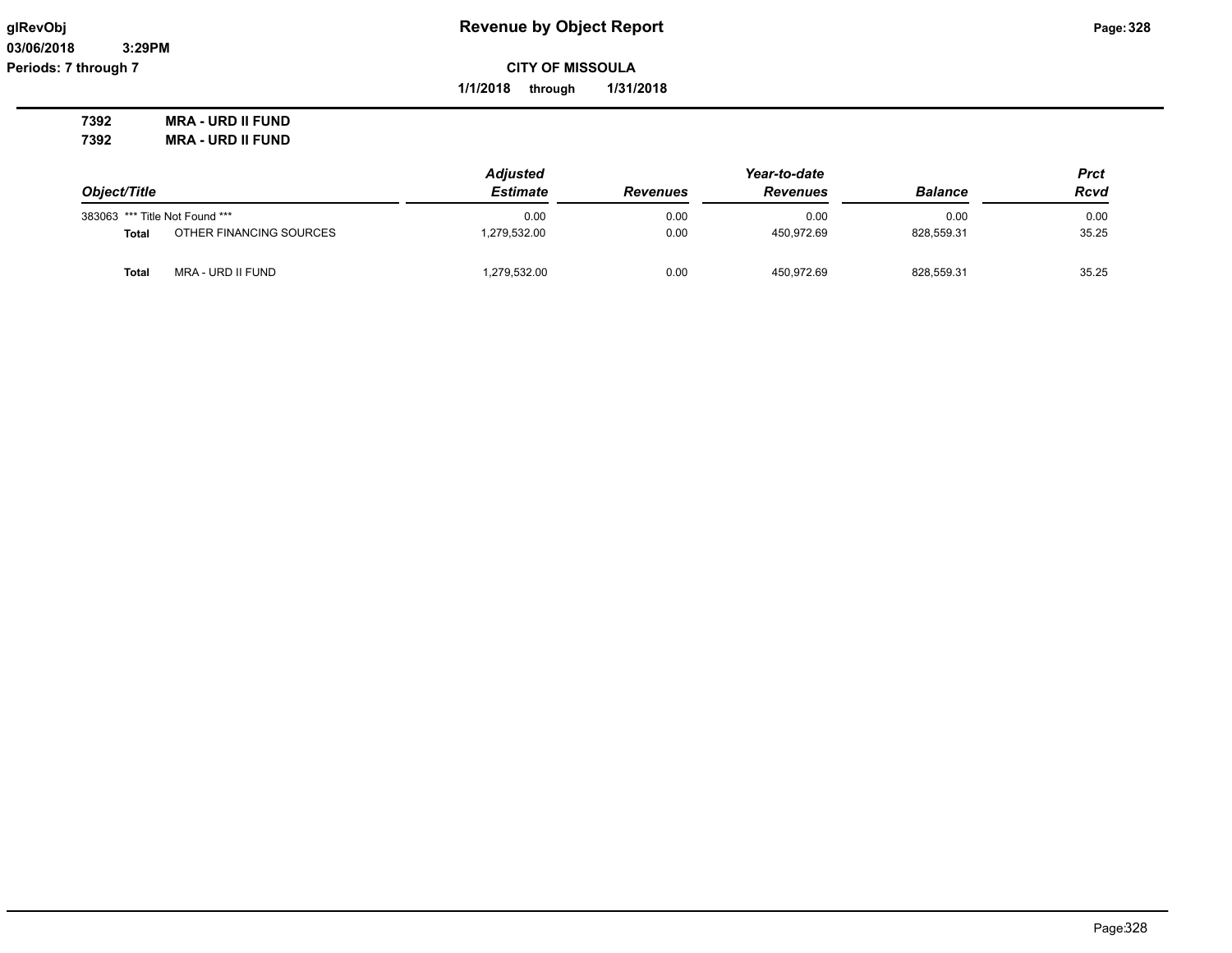**Periods: 7 through 7**

**CITY OF MISSOULA**

**1/1/2018 through 1/31/2018**

#### **7392 MRA - URD II FUND**

|                                                           | <b>Adjusted</b> |                 | Year-to-date    |                | <b>Prct</b> |
|-----------------------------------------------------------|-----------------|-----------------|-----------------|----------------|-------------|
| Object/Title                                              | <b>Estimate</b> | <b>Revenues</b> | <b>Revenues</b> | <b>Balance</b> | <b>Rcvd</b> |
| 310000 TAXES/ASSESSMENTS                                  |                 |                 |                 |                |             |
| 311011 TAX INCREMENT                                      | 0.00            | 0.00            | 0.00            | 0.00           | 0.00        |
| TAXES/ASSESSMENTS<br><b>Total</b>                         | 0.00            | 0.00            | 0.00            | 0.00           | 0.00        |
| 330000 INTERGOVERNMENTAL REVENUES                         |                 |                 |                 |                |             |
| 330000 INTERGOVERNMENTAL REVENUES                         | 0.00            | 0.00            | 0.00            | 0.00           | 0.00        |
| 331050 ISTEA/CTEP GRANT                                   | 0.00            | 0.00            | 0.00            | 0.00           | 0.00        |
| 331060 NATL RECREATION TRAILS GRANTS                      | 0.00            | 0.00            | 0.00            | 0.00           | 0.00        |
| 335210 PERSONAL PROPERTY TAX REIMBURSEMENT                | 0.00            | 0.00            | 0.00            | 0.00           | 0.00        |
| 335250 STATE REIMB - SB #184                              | 0.00            | 0.00            | 0.00            | 0.00           | 0.00        |
| 336023 STATE CONTRIB. - PERS                              | 0.00            | 0.00            | 0.00            | 0.00           | 0.00        |
| INTERGOVERNMENTAL REVENUES<br>Total                       | 0.00            | 0.00            | 0.00            | 0.00           | 0.00        |
| 340000 CHARGES FOR SERVICES                               |                 |                 |                 |                |             |
| 343300 MISC CHARGES FOR SERVICES                          | 0.00            | 0.00            | 0.00            | 0.00           | 0.00        |
| <b>CHARGES FOR SERVICES</b><br><b>Total</b>               | 0.00            | 0.00            | 0.00            | 0.00           | 0.00        |
| 360000 MISCELLANEOUS REVENUES                             |                 |                 |                 |                |             |
| 360000 MISCELLANEOUS REVENUES                             | 0.00            | 0.00            | 0.00            | 0.00           | 0.00        |
| 360007 RLF REVENUES                                       | 0.00            | 0.00            | 0.00            | 0.00           | 0.00        |
| 360010 MISCELLANEOUS                                      | 0.00            | 0.00            | 0.00            | 0.00           | 0.00        |
| 365000 DONATIONS                                          | 0.00            | 0.00            | 0.00            | 0.00           | 0.00        |
| MISCELLANEOUS REVENUES<br><b>Total</b>                    | 0.00            | 0.00            | 0.00            | 0.00           | 0.00        |
| 370000 INVESTMENTS & ROYALTY EARNINGS                     |                 |                 |                 |                |             |
| 371010 INTEREST ON INVESTMENTS                            | 0.00            | 0.00            | 0.00            | 0.00           | 0.00        |
| 371020 GAIN/LOSS IN MARKET VALUE OF INVESTMENT            | 0.00            | 0.00            | 0.00            | 0.00           | 0.00        |
| <b>INVESTMENTS &amp; ROYALTY EARNINGS</b><br><b>Total</b> | 0.00            | 0.00            | 0.00            | 0.00           | 0.00        |
| 380000 OTHER FINANCING SOURCES                            |                 |                 |                 |                |             |
| 381009 TRANSFERS IN                                       | 0.00            | 0.00            | 0.00            | 0.00           | 0.00        |
| 381025 REVENUE BOND PROCEEDS                              | 0.00            | 0.00            | 0.00            | 0.00           | 0.00        |
| 381026 DEBT SERVICE/BROWNSFIELD RLF 1.125M                | 0.00            | 0.00            | 0.00            | 0.00           | 0.00        |
| 381027 SOUTH RESERVE TRAIL CROSSING 5.M                   | 0.00            | 0.00            | 0.00            | 0.00           | 0.00        |
| 381028 BOND PROCEEDS-MILL SITE                            | 0.00            | 0.00            | 0.00            | 0.00           | 0.00        |
| 381074 CIVIC STADIUM TIF NOTES 1.5M                       | 0.00            | 0.00            | 0.00            | 0.00           | 0.00        |
| 383014 TRANS FR MRA                                       | 1,279,532.00    | 0.00            | 450,972.69      | 828,559.31     | 35.25       |
| 383037 TRANSFER - URD II                                  | 0.00            | 0.00            | 0.00            | 0.00           | 0.00        |
| 383038 TRANSFER - URD III                                 | 0.00            | 0.00            | 0.00            | 0.00           | 0.00        |
| 383039 FROM SID TRANSFERS                                 | 0.00            | 0.00            | 0.00            | 0.00           | 0.00        |
| 383060 TRANSFERS FROM FRONT ST URD                        | 0.00            | 0.00            | 0.00            | 0.00           | 0.00        |
| 383061 TRANSFERS FROM PARK IMPACT FEES                    | 0.00            | 0.00            | 0.00            | 0.00           | 0.00        |
| 383062 TRANSFERS FROM PARK SIDS                           | 0.00            | 0.00            | 0.00            | 0.00           | 0.00        |
| 383063 *** Title Not Found ***                            | 0.00            | 0.00            | 0.00            | 0.00           | 0.00        |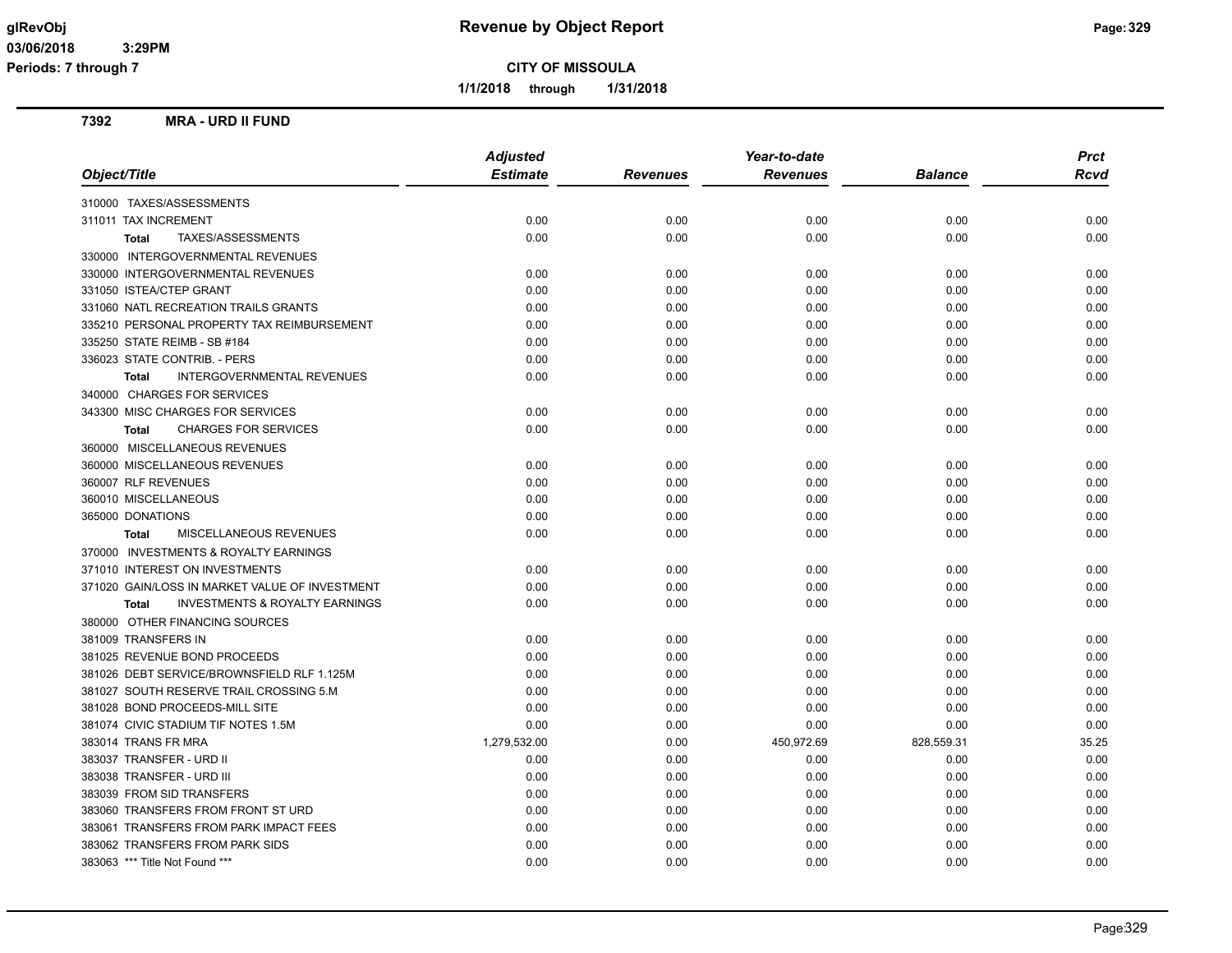**1/1/2018 through 1/31/2018**

**7392 MRA - URD II FUND**

| Object/Title |                         | <b>Adjusted</b><br><b>Estimate</b> | <b>Revenues</b> | Year-to-date<br><b>Revenues</b> | <b>Balance</b> | <b>Prct</b><br><b>Rcvd</b> |
|--------------|-------------------------|------------------------------------|-----------------|---------------------------------|----------------|----------------------------|
| <b>Total</b> | OTHER FINANCING SOURCES | 1,279,532.00                       | 0.00            | 450.972.69                      | 828.559.31     | 35.25                      |
| <b>Total</b> | MRA - URD II FUND       | 1,279,532.00                       | 0.00            | 450,972.69                      | 828,559.31     | 35.25                      |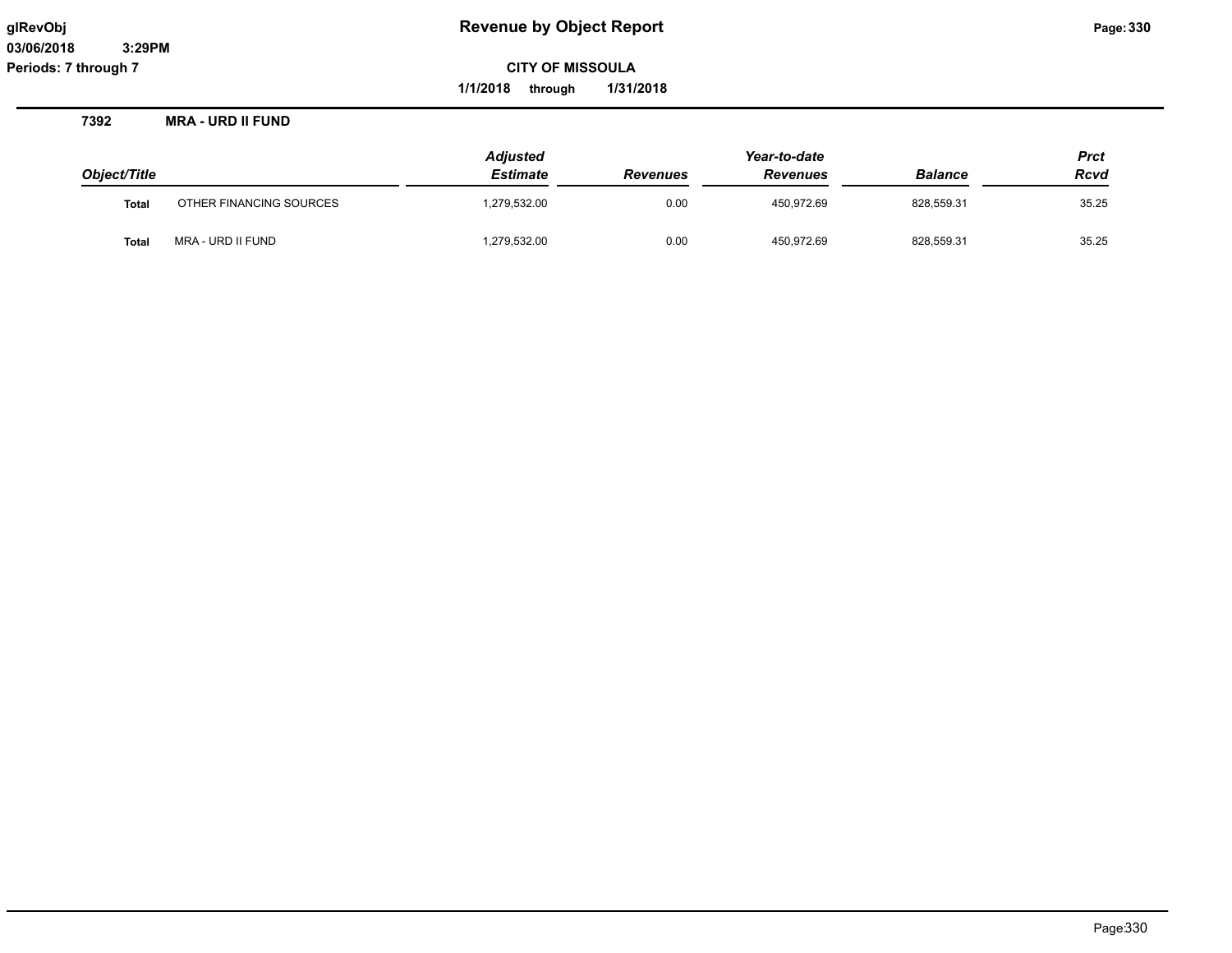**1/1/2018 through 1/31/2018**

**7393 MRA - URD III FUND 7393 MRA - URD III FUND**

|                                                           | <b>Adjusted</b> |                 | Year-to-date    |                | <b>Prct</b> |
|-----------------------------------------------------------|-----------------|-----------------|-----------------|----------------|-------------|
| Object/Title                                              | <b>Estimate</b> | <b>Revenues</b> | <b>Revenues</b> | <b>Balance</b> | <b>Rcvd</b> |
| 310000 TAXES/ASSESSMENTS                                  |                 |                 |                 |                |             |
| 311011 TAX INCREMENT                                      | 0.00            | 0.00            | 0.00            | 0.00           | 0.00        |
| 312001 PENALTIES & INTEREST                               | 0.00            | 0.00            | 0.00            | 0.00           | 0.00        |
| TAXES/ASSESSMENTS<br>Total                                | 0.00            | 0.00            | 0.00            | 0.00           | 0.00        |
| 330000 INTERGOVERNMENTAL REVENUES                         |                 |                 |                 |                |             |
| 331050 ISTEA/CTEP GRANT                                   | 0.00            | 0.00            | 0.00            | 0.00           | 0.00        |
| 331060 NATL RECREATION TRAILS GRANTS                      | 0.00            | 0.00            | 0.00            | 0.00           | 0.00        |
| 335210 PERSONAL PROPERTY TAX REIMBURSEMENT                | 0.00            | 0.00            | 0.00            | 0.00           | 0.00        |
| 336020 STATE PENSION CONTRIBUTION                         | 0.00            | 0.00            | 0.00            | 0.00           | 0.00        |
| 336023 STATE CONTRIB. - PERS                              | 0.00            | 33.22           | 296.60          | $-296.60$      | 0.00        |
| <b>INTERGOVERNMENTAL REVENUES</b><br><b>Total</b>         | 0.00            | 33.22           | 296.60          | $-296.60$      | 0.00        |
| 340000 CHARGES FOR SERVICES                               |                 |                 |                 |                |             |
| 343065 BUILDING RENTALS                                   | 0.00            | 0.00            | 0.00            | 0.00           | 0.00        |
| <b>CHARGES FOR SERVICES</b><br>Total                      | 0.00            | 0.00            | 0.00            | 0.00           | 0.00        |
| 360000 MISCELLANEOUS REVENUES                             |                 |                 |                 |                |             |
| 360000 MISCELLANEOUS REVENUES                             | 0.00            | 0.00            | 0.00            | 0.00           | 0.00        |
| 360010 MISCELLANEOUS                                      | 0.00            | 0.00            | 0.00            | 0.00           | 0.00        |
| 362000 OTHER MISCELLANEOUS REVENUE                        | 0.00            | 0.00            | 0.00            | 0.00           | 0.00        |
| 362004 URD III FACADE IMPROVEMENT LOAN REC                | 0.00            | 0.00            | 0.00            | 0.00           | 0.00        |
| 365000 DONATIONS                                          | 0.00            | 0.00            | 92,000.00       | $-92,000.00$   | 0.00        |
| MISCELLANEOUS REVENUES<br><b>Total</b>                    | 0.00            | 0.00            | 92,000.00       | $-92,000.00$   | 0.00        |
| 370000 INVESTMENTS & ROYALTY EARNINGS                     |                 |                 |                 |                |             |
| 371010 INTEREST ON INVESTMENTS                            | 0.00            | 0.00            | 0.00            | 0.00           | 0.00        |
| 371020 GAIN/LOSS IN MARKET VALUE OF INVESTMENTS           | 0.00            | 0.00            | 0.00            | 0.00           | 0.00        |
| <b>INVESTMENTS &amp; ROYALTY EARNINGS</b><br><b>Total</b> | 0.00            | 0.00            | 0.00            | 0.00           | 0.00        |
| 380000 OTHER FINANCING SOURCES                            |                 |                 |                 |                |             |
| 381000 LOAN PROCEEDS                                      | 0.00            | 0.00            | 0.00            | 0.00           | 0.00        |
| 381024 MARY AVENUE BOND PROCEEDS                          | 1,665,000.00    | 0.00            | 1,665,000.00    | 0.00           | 100.00      |
| 381025 REVENUE BOND PROCEEDS                              | 1,600,000.00    | 0.00            | 0.00            | 1,600,000.00   | 0.00        |
| 381026 *** Title Not Found ***                            | 1,890,000.00    | 0.00            | 0.00            | 1,890,000.00   | 0.00        |
| 381028 BOND PROCEEDS-MILL SITE                            | 2,207,000.00    | 0.00            | 0.00            | 2,207,000.00   | 0.00        |
| 383014 TRANS FR MRA                                       | 790,943.00      | 0.00            | $-79,037.12$    | 869,980.12     | $-9.99$     |
| 383037 TRANSFER - URD II                                  | 250,000.00      | 0.00            | 0.00            | 250,000.00     | 0.00        |
| OTHER FINANCING SOURCES<br><b>Total</b>                   | 8,402,943.00    | 0.00            | 1,585,962.88    | 6,816,980.12   | 18.87       |
| MRA - URD III FUND<br><b>Total</b>                        | 8,402,943.00    | 33.22           | 1,678,259.48    | 6,724,683.52   | 19.97       |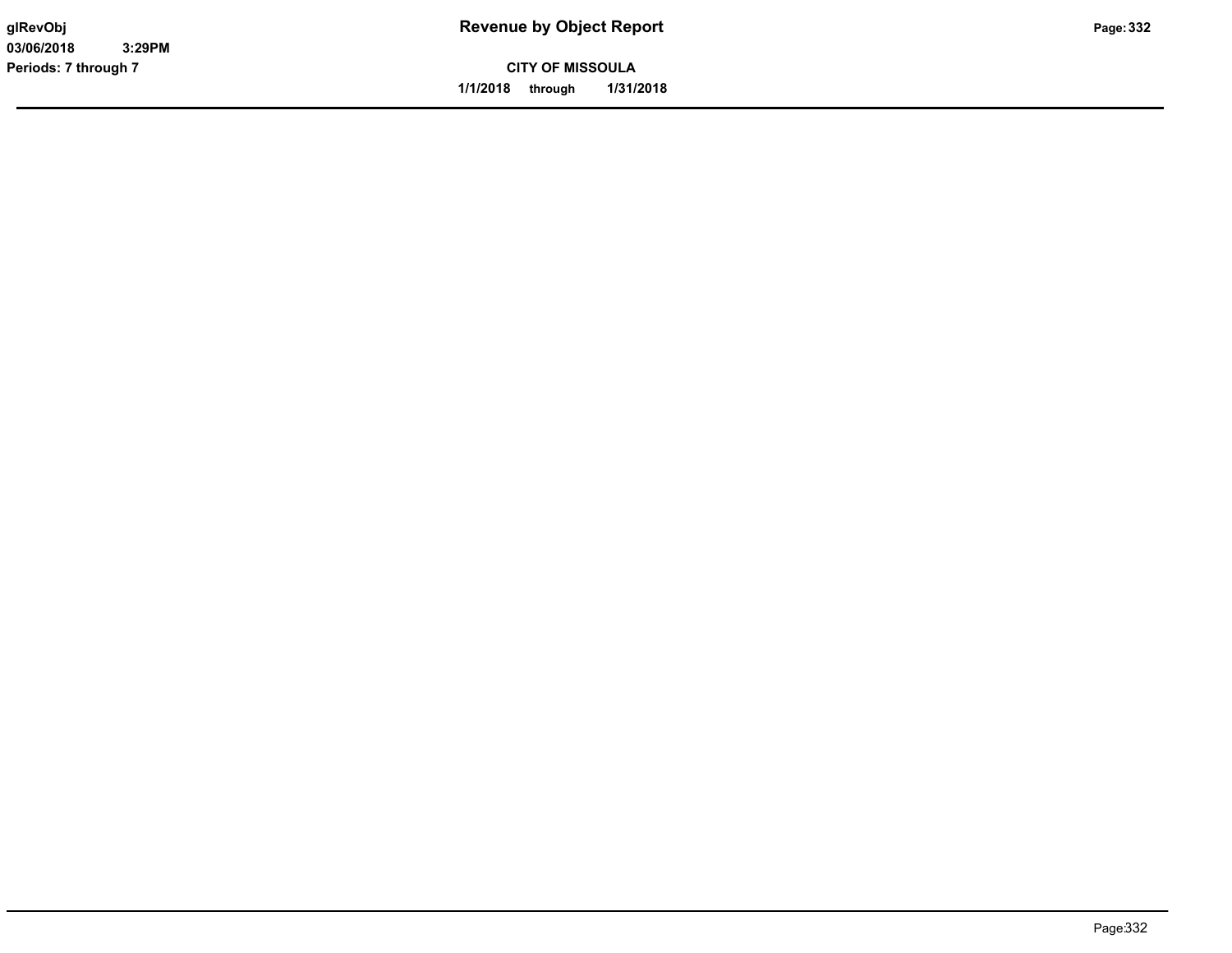**Periods: 7 through 7**

**CITY OF MISSOULA**

**1/1/2018 through 1/31/2018**

# **7393 MRA - URD III FUND**

| Object/Title                                      | <b>Adjusted</b><br><b>Estimate</b> | <b>Revenues</b> | Year-to-date<br><b>Revenues</b> | <b>Balance</b> | <b>Prct</b><br><b>Rcvd</b> |
|---------------------------------------------------|------------------------------------|-----------------|---------------------------------|----------------|----------------------------|
|                                                   |                                    |                 |                                 |                |                            |
| 310000 TAXES/ASSESSMENTS                          |                                    |                 |                                 |                |                            |
| 311011 TAX INCREMENT                              | 0.00                               | 0.00            | 0.00                            | 0.00           | 0.00                       |
| 312001 PENALTIES & INTEREST                       | 0.00                               | 0.00            | 0.00                            | 0.00           | 0.00                       |
| TAXES/ASSESSMENTS<br>Total                        | 0.00                               | 0.00            | 0.00                            | 0.00           | 0.00                       |
| 330000 INTERGOVERNMENTAL REVENUES                 |                                    |                 |                                 |                |                            |
| 331050 ISTEA/CTEP GRANT                           | 0.00                               | 0.00            | 0.00                            | 0.00           | 0.00                       |
| 331060 NATL RECREATION TRAILS GRANTS              | 0.00                               | 0.00            | 0.00                            | 0.00           | 0.00                       |
| 335210 PERSONAL PROPERTY TAX REIMBURSEMENT        | 0.00                               | 0.00            | 0.00                            | 0.00           | 0.00                       |
| 336020 STATE PENSION CONTRIBUTION                 | 0.00                               | 0.00            | 0.00                            | 0.00           | 0.00                       |
| 336023 STATE CONTRIB. - PERS                      | 0.00                               | 33.22           | 296.60                          | $-296.60$      | 0.00                       |
| <b>INTERGOVERNMENTAL REVENUES</b><br><b>Total</b> | 0.00                               | 33.22           | 296.60                          | $-296.60$      | 0.00                       |
| 340000 CHARGES FOR SERVICES                       |                                    |                 |                                 |                |                            |
| 343065 BUILDING RENTALS                           | 0.00                               | 0.00            | 0.00                            | 0.00           | 0.00                       |
| <b>CHARGES FOR SERVICES</b><br><b>Total</b>       | 0.00                               | 0.00            | 0.00                            | 0.00           | 0.00                       |
| 360000 MISCELLANEOUS REVENUES                     |                                    |                 |                                 |                |                            |
| 360000 MISCELLANEOUS REVENUES                     | 0.00                               | 0.00            | 0.00                            | 0.00           | 0.00                       |
| 360010 MISCELLANEOUS                              | 0.00                               | 0.00            | 0.00                            | 0.00           | 0.00                       |
| 362000 OTHER MISCELLANEOUS REVENUE                | 0.00                               | 0.00            | 0.00                            | 0.00           | 0.00                       |
| 362004 URD III FACADE IMPROVEMENT LOAN REC        | 0.00                               | 0.00            | 0.00                            | 0.00           | 0.00                       |
| 365000 DONATIONS                                  | 0.00                               | 0.00            | 92,000.00                       | $-92,000.00$   | 0.00                       |
| MISCELLANEOUS REVENUES<br><b>Total</b>            | 0.00                               | 0.00            | 92,000.00                       | $-92,000.00$   | 0.00                       |
| 370000 INVESTMENTS & ROYALTY EARNINGS             |                                    |                 |                                 |                |                            |
| 371010 INTEREST ON INVESTMENTS                    | 0.00                               | 0.00            | 0.00                            | 0.00           | 0.00                       |
| 371020 GAIN/LOSS IN MARKET VALUE OF INVESTMENT    |                                    |                 |                                 |                |                            |
|                                                   | 0.00<br>0.00                       | 0.00            | 0.00                            | 0.00           | 0.00<br>0.00               |
| INVESTMENTS & ROYALTY EARNINGS<br><b>Total</b>    |                                    | 0.00            | 0.00                            | 0.00           |                            |
| 380000 OTHER FINANCING SOURCES                    |                                    |                 |                                 |                |                            |
| 381000 LOAN PROCEEDS                              | 0.00                               | 0.00            | 0.00                            | 0.00           | 0.00                       |
| 381024 MARY AVENUE BOND PROCEEDS                  | 1,665,000.00                       | 0.00            | 1,665,000.00                    | 0.00           | 100.00                     |
| 381025 REVENUE BOND PROCEEDS                      | 1,600,000.00                       | 0.00            | 0.00                            | 1,600,000.00   | 0.00                       |
| 381026 *** Title Not Found ***                    | 1,890,000.00                       | 0.00            | 0.00                            | 1,890,000.00   | 0.00                       |
| 381028 BOND PROCEEDS-MILL SITE                    | 2,207,000.00                       | 0.00            | 0.00                            | 2,207,000.00   | 0.00                       |
| 383014 TRANS FR MRA                               | 790,943.00                         | 0.00            | $-79,037.12$                    | 869,980.12     | -9.99                      |
| 383037 TRANSFER - URD II                          | 250,000.00                         | 0.00            | 0.00                            | 250,000.00     | 0.00                       |
| OTHER FINANCING SOURCES<br><b>Total</b>           | 8,402,943.00                       | 0.00            | 1,585,962.88                    | 6,816,980.12   | 18.87                      |
| MRA - URD III FUND<br><b>Total</b>                | 8,402,943.00                       | 33.22           | 1,678,259.48                    | 6,724,683.52   | 19.97                      |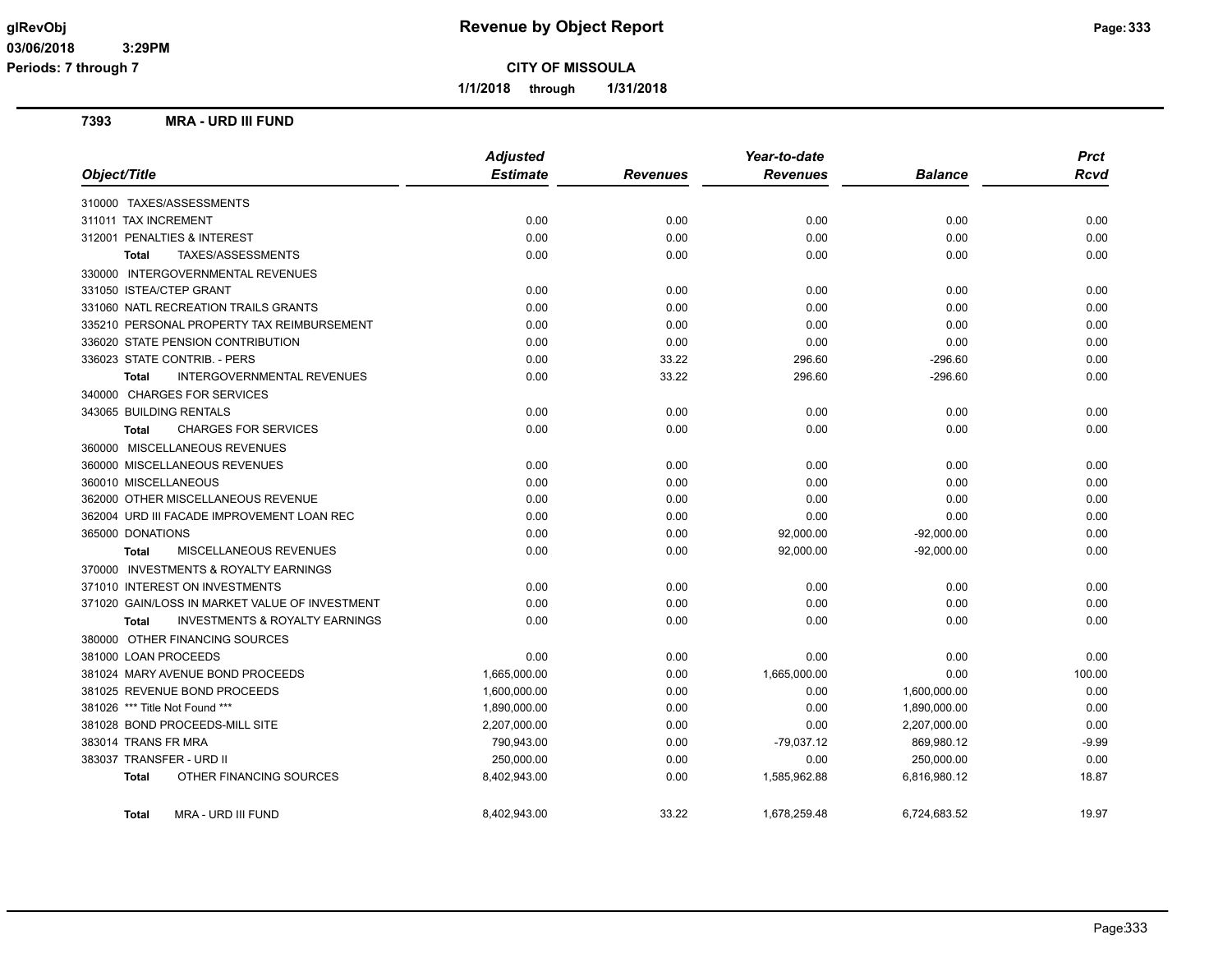**1/1/2018 through 1/31/2018**

# **7394 MRA URD III TI DEBT CLEARING FUND**

**7394 MRA URD III TI DEBT CLEARING FUND**

|                                                     | <b>Adjusted</b> |                 | Year-to-date    |                | <b>Prct</b> |
|-----------------------------------------------------|-----------------|-----------------|-----------------|----------------|-------------|
| Object/Title                                        | <b>Estimate</b> | <b>Revenues</b> | <b>Revenues</b> | <b>Balance</b> | Rcvd        |
| TAXES/ASSESSMENTS<br>310000                         |                 |                 |                 |                |             |
| <b>TAX INCREMENT</b><br>311011                      | 1,697,606.00    | 39,420.32       | 1,402,970.18    | 294,635.82     | 82.64       |
| <b>PENALTIES &amp; INTEREST</b><br>312001           | 0.00            | 1,061.93        | 1.479.59        | $-1,479.59$    | 0.00        |
| TAXES/ASSESSMENTS<br>Total                          | 1,697,606.00    | 40,482.25       | 1,404,449.77    | 293,156.23     | 82.73       |
| <b>INTERGOVERNMENTAL REVENUES</b><br>330000         |                 |                 |                 |                |             |
| 335210 PERSONAL PROPERTY TAX REIMBURSEMENT          | 277,850.00      | 0.00            | 138,925.02      | 138,924.98     | 50.00       |
| 335250 STATE REIMB - SB #184                        | 0.00            | 0.00            | 0.00            | 0.00           | 0.00        |
| INTERGOVERNMENTAL REVENUES<br>Total                 | 277,850.00      | 0.00            | 138,925.02      | 138,924.98     | 50.00       |
| <b>INVESTMENTS &amp; ROYALTY EARNINGS</b><br>370000 |                 |                 |                 |                |             |
| 371010 INTEREST ON INVESTMENTS                      | 0.00            | 0.00            | 0.00            | 0.00           | 0.00        |
| 371020 GAIN/LOSS IN MARKET VALUE OF INVESTMENTS     | 0.00            | 0.00            | 0.00            | 0.00           | 0.00        |
| <b>INVESTMENTS &amp; ROYALTY EARNINGS</b><br>Total  | 0.00            | 0.00            | 0.00            | 0.00           | 0.00        |
| OTHER FINANCING SOURCES<br>380000                   |                 |                 |                 |                |             |
| 383014 TRANS FR MRA                                 | 0.00            | 0.00            | 0.00            | 0.00           | 0.00        |
| OTHER FINANCING SOURCES<br>Total                    | 0.00            | 0.00            | 0.00            | 0.00           | 0.00        |
| MRA URD III TI DEBT CLEARING FUND<br>Total          | 1,975,456.00    | 40,482.25       | 1,543,374.79    | 432,081.21     | 78.13       |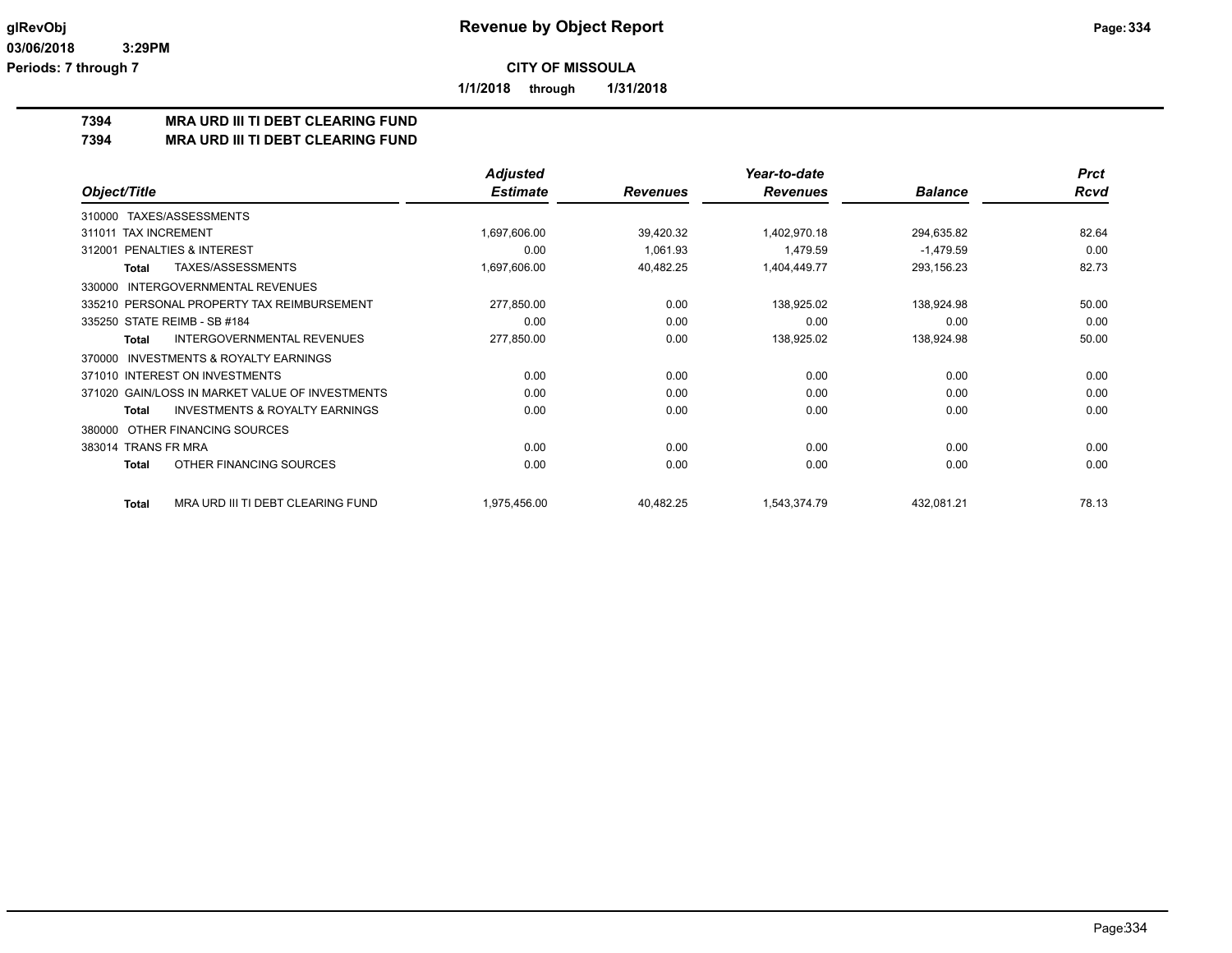**1/1/2018 through 1/31/2018**

#### **7394 MRA URD III TI DEBT CLEARING FUND**

|                                                           | <b>Adjusted</b> |                 | Year-to-date    |                | <b>Prct</b> |
|-----------------------------------------------------------|-----------------|-----------------|-----------------|----------------|-------------|
| Object/Title                                              | <b>Estimate</b> | <b>Revenues</b> | <b>Revenues</b> | <b>Balance</b> | <b>Rcvd</b> |
| 310000 TAXES/ASSESSMENTS                                  |                 |                 |                 |                |             |
| <b>TAX INCREMENT</b><br>311011                            | 1,697,606.00    | 39,420.32       | 1,402,970.18    | 294,635.82     | 82.64       |
| <b>PENALTIES &amp; INTEREST</b><br>312001                 | 0.00            | 1,061.93        | 1,479.59        | $-1,479.59$    | 0.00        |
| TAXES/ASSESSMENTS<br><b>Total</b>                         | 1,697,606.00    | 40,482.25       | 1,404,449.77    | 293,156.23     | 82.73       |
| INTERGOVERNMENTAL REVENUES<br>330000                      |                 |                 |                 |                |             |
| 335210 PERSONAL PROPERTY TAX REIMBURSEMENT                | 277,850.00      | 0.00            | 138,925.02      | 138,924.98     | 50.00       |
| 335250 STATE REIMB - SB #184                              | 0.00            | 0.00            | 0.00            | 0.00           | 0.00        |
| INTERGOVERNMENTAL REVENUES<br><b>Total</b>                | 277,850.00      | 0.00            | 138,925.02      | 138,924.98     | 50.00       |
| INVESTMENTS & ROYALTY EARNINGS<br>370000                  |                 |                 |                 |                |             |
| 371010 INTEREST ON INVESTMENTS                            | 0.00            | 0.00            | 0.00            | 0.00           | 0.00        |
| 371020 GAIN/LOSS IN MARKET VALUE OF INVESTMENT            | 0.00            | 0.00            | 0.00            | 0.00           | 0.00        |
| <b>INVESTMENTS &amp; ROYALTY EARNINGS</b><br><b>Total</b> | 0.00            | 0.00            | 0.00            | 0.00           | 0.00        |
| OTHER FINANCING SOURCES<br>380000                         |                 |                 |                 |                |             |
| 383014 TRANS FR MRA                                       | 0.00            | 0.00            | 0.00            | 0.00           | 0.00        |
| OTHER FINANCING SOURCES<br><b>Total</b>                   | 0.00            | 0.00            | 0.00            | 0.00           | 0.00        |
| MRA URD III TI DEBT CLEARING FUND<br><b>Total</b>         | 1,975,456.00    | 40,482.25       | 1,543,374.79    | 432,081.21     | 78.13       |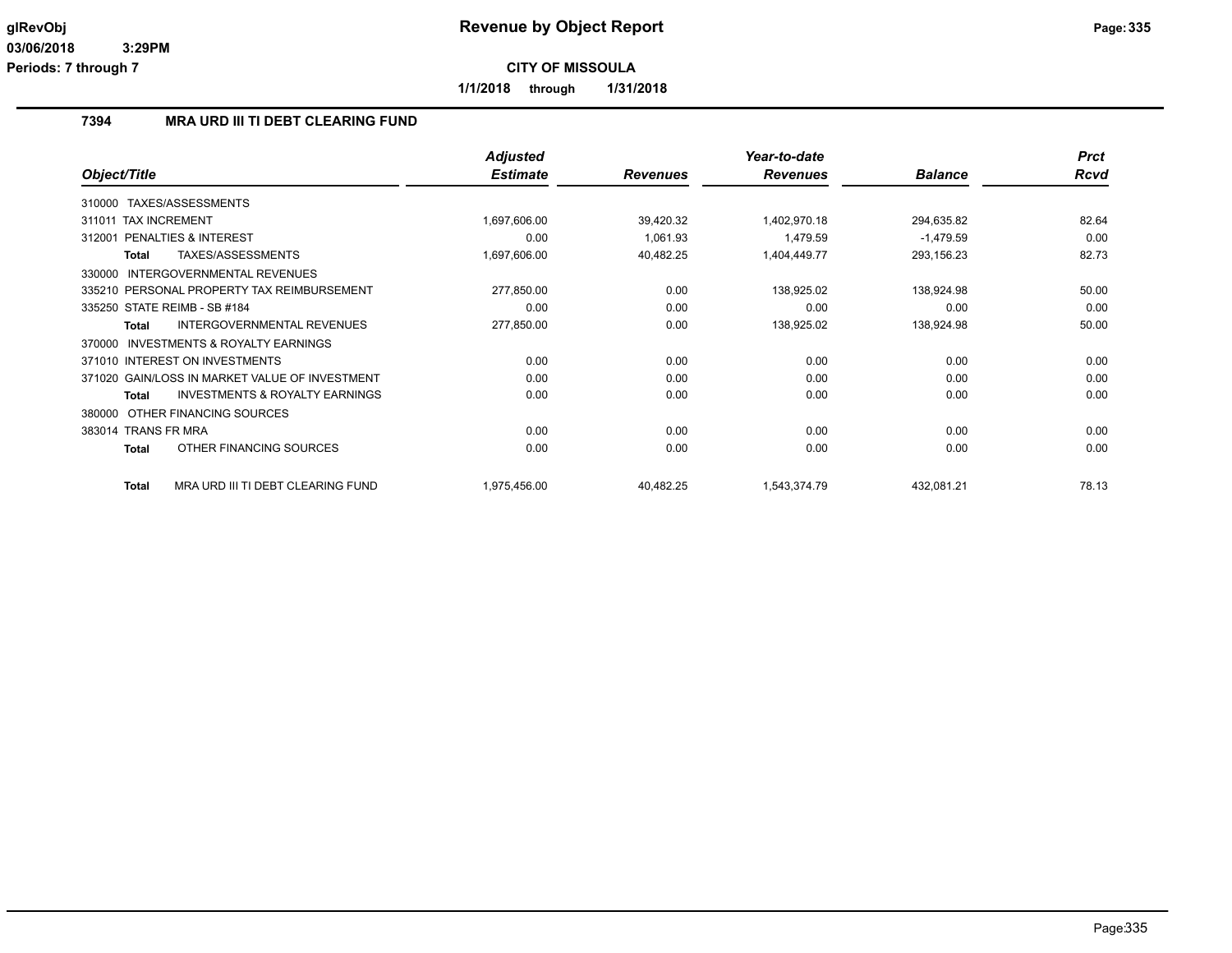**1/1/2018 through 1/31/2018**

# **7395 MRA TAX INCREMENT DEBT SERVICE**

**7395 MRA TAX INCREMENT DEBT SERVICE**

|                                         | <b>Adjusted</b> |                 | Year-to-date    |                | <b>Prct</b> |
|-----------------------------------------|-----------------|-----------------|-----------------|----------------|-------------|
| Object/Title                            | <b>Estimate</b> | <b>Revenues</b> | <b>Revenues</b> | <b>Balance</b> | <b>Rcvd</b> |
| 370000 INVESTMENTS & ROYALTY EARNINGS   |                 |                 |                 |                |             |
| 371010 INTEREST ON INVESTMENTS          | 0.00            | 0.00            | 0.00            | 0.00           | 0.00        |
| INVESTMENTS & ROYALTY EARNINGS<br>Total | 0.00            | 0.00            | 0.00            | 0.00           | 0.00        |
| 380000 OTHER FINANCING SOURCES          |                 |                 |                 |                |             |
| 383014 TRANS FR MRA                     | 1,184,513.00    | 0.00            | 0.00            | 1,184,513.00   | 0.00        |
| OTHER FINANCING SOURCES<br>Total        | 1,184,513.00    | 0.00            | 0.00            | 1,184,513.00   | 0.00        |
|                                         |                 |                 |                 |                |             |
| Total<br>MRA TAX INCREMENT DEBT SERVICE | 1.184.513.00    | 0.00            | 0.00            | 1.184.513.00   | 0.00        |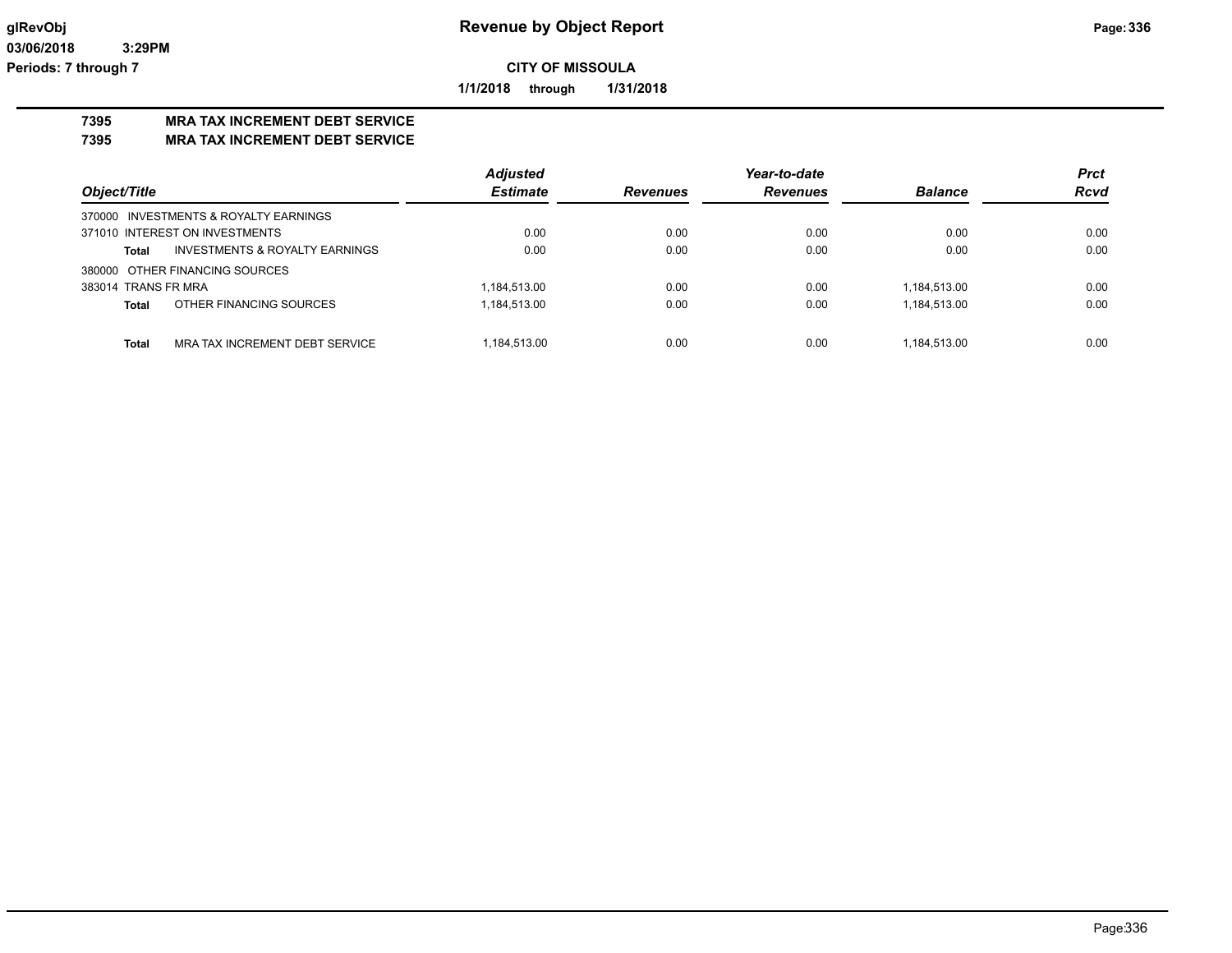**1/1/2018 through 1/31/2018**

#### **7395 MRA TAX INCREMENT DEBT SERVICE**

| Object/Title        |                                           | <b>Adjusted</b><br><b>Estimate</b> | <b>Revenues</b> | Year-to-date<br><b>Revenues</b> | <b>Balance</b> | <b>Prct</b><br>Rcvd |
|---------------------|-------------------------------------------|------------------------------------|-----------------|---------------------------------|----------------|---------------------|
|                     | 370000 INVESTMENTS & ROYALTY EARNINGS     |                                    |                 |                                 |                |                     |
|                     | 371010 INTEREST ON INVESTMENTS            | 0.00                               | 0.00            | 0.00                            | 0.00           | 0.00                |
| Total               | <b>INVESTMENTS &amp; ROYALTY EARNINGS</b> | 0.00                               | 0.00            | 0.00                            | 0.00           | 0.00                |
|                     | 380000 OTHER FINANCING SOURCES            |                                    |                 |                                 |                |                     |
| 383014 TRANS FR MRA |                                           | 1.184.513.00                       | 0.00            | 0.00                            | 1.184.513.00   | 0.00                |
| <b>Total</b>        | OTHER FINANCING SOURCES                   | 1,184,513.00                       | 0.00            | 0.00                            | 1,184,513.00   | 0.00                |
|                     |                                           |                                    |                 |                                 |                |                     |
| <b>Total</b>        | MRA TAX INCREMENT DEBT SERVICE            | 1.184.513.00                       | 0.00            | 0.00                            | 1.184.513.00   | 0.00                |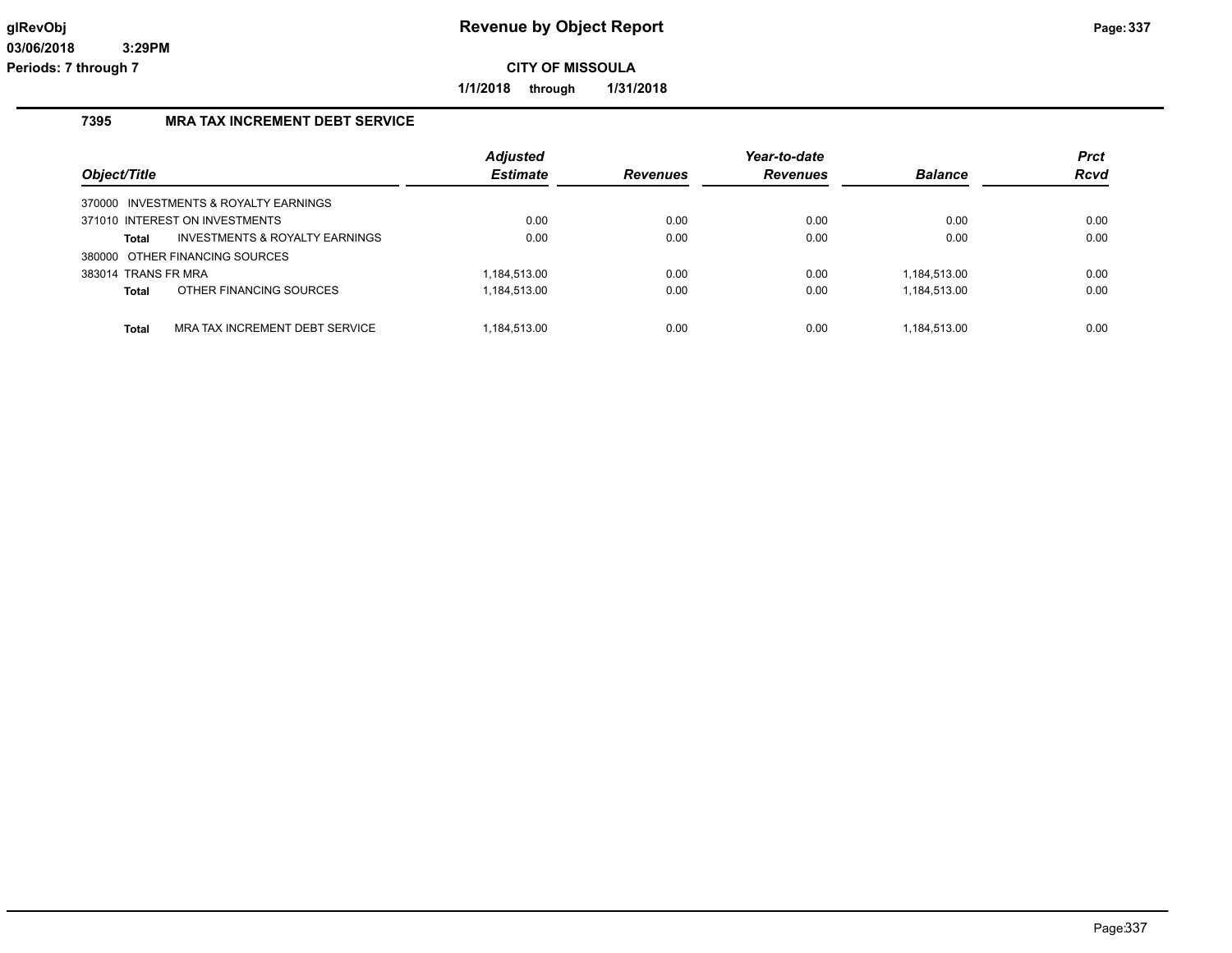**1/1/2018 through 1/31/2018**

# **7396 NRSS DEBT SERVICE SINKING FUND**

**7396 NRSS DEBT SERVICE SINKING FUND**

|                                                 | <b>Adjusted</b> |                 | Year-to-date    |                | <b>Prct</b> |
|-------------------------------------------------|-----------------|-----------------|-----------------|----------------|-------------|
| Object/Title                                    | <b>Estimate</b> | <b>Revenues</b> | <b>Revenues</b> | <b>Balance</b> | <b>Rcvd</b> |
| 370000 INVESTMENTS & ROYALTY EARNINGS           |                 |                 |                 |                |             |
| 371010 INTEREST ON INVESTMENTS                  | 0.00            | 0.00            | 0.00            | 0.00           | 0.00        |
| 371020 GAIN/LOSS IN MARKET VALUE OF INVESTMENTS | 0.00            | 0.00            | 0.00            | 0.00           | 0.00        |
| INVESTMENTS & ROYALTY EARNINGS<br>Total         | 0.00            | 0.00            | 0.00            | 0.00           | 0.00        |
| 380000 OTHER FINANCING SOURCES                  |                 |                 |                 |                |             |
| 383014 TRANS FR MRA                             | 86.336.00       | 0.00            | 15.881.03       | 70.454.97      | 18.39       |
| OTHER FINANCING SOURCES<br>Total                | 86.336.00       | 0.00            | 15.881.03       | 70.454.97      | 18.39       |
|                                                 |                 |                 |                 |                |             |
| NRSS DEBT SERVICE SINKING FUND<br>Total         | 86.336.00       | 0.00            | 15.881.03       | 70.454.97      | 18.39       |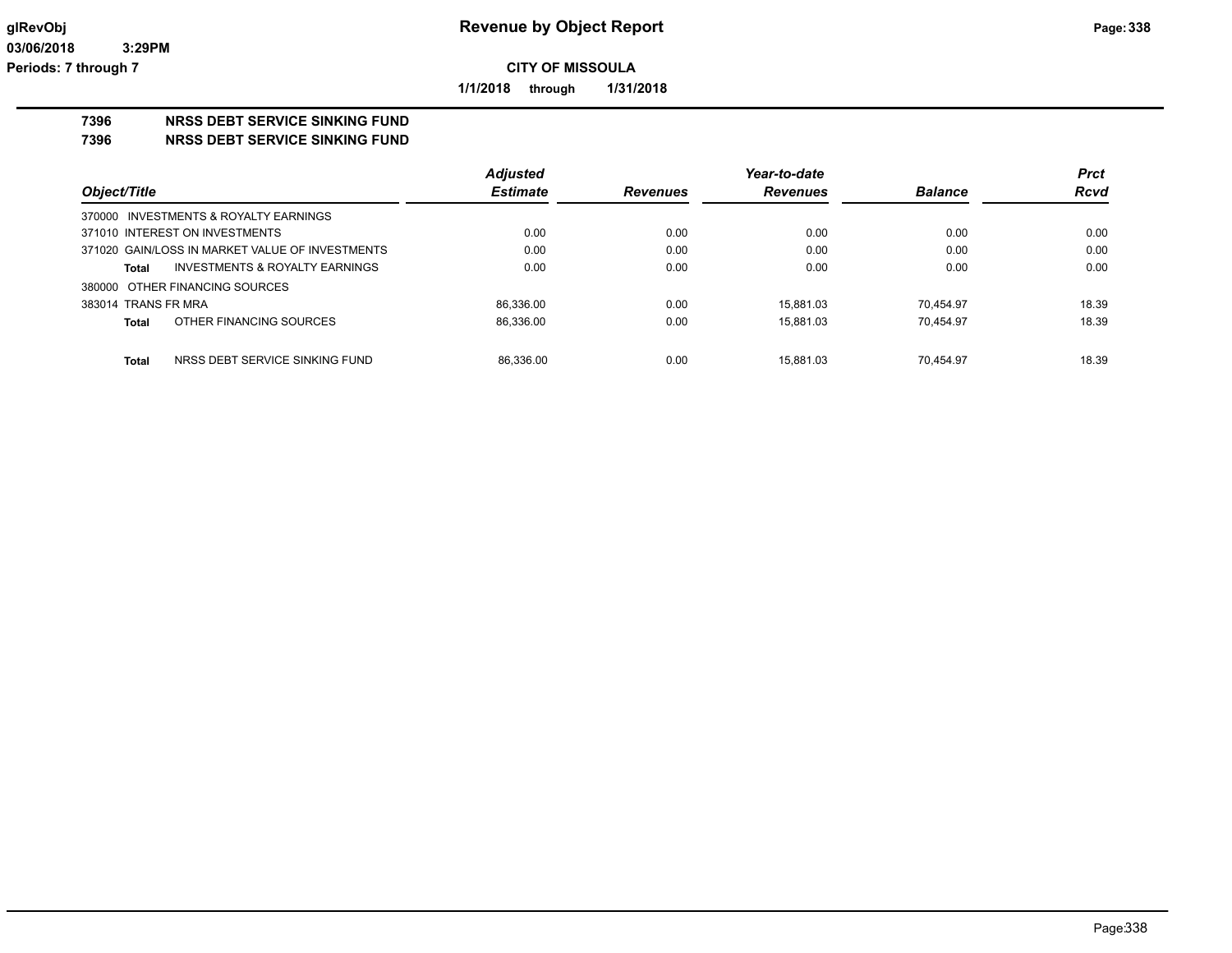**1/1/2018 through 1/31/2018**

#### **7396 NRSS DEBT SERVICE SINKING FUND**

|                     |                                                | <b>Adjusted</b> |                 | Year-to-date    |                | <b>Prct</b> |
|---------------------|------------------------------------------------|-----------------|-----------------|-----------------|----------------|-------------|
| Object/Title        |                                                | <b>Estimate</b> | <b>Revenues</b> | <b>Revenues</b> | <b>Balance</b> | <b>Rcvd</b> |
|                     | 370000 INVESTMENTS & ROYALTY EARNINGS          |                 |                 |                 |                |             |
|                     | 371010 INTEREST ON INVESTMENTS                 | 0.00            | 0.00            | 0.00            | 0.00           | 0.00        |
|                     | 371020 GAIN/LOSS IN MARKET VALUE OF INVESTMENT | 0.00            | 0.00            | 0.00            | 0.00           | 0.00        |
| Total               | INVESTMENTS & ROYALTY EARNINGS                 | 0.00            | 0.00            | 0.00            | 0.00           | 0.00        |
|                     | 380000 OTHER FINANCING SOURCES                 |                 |                 |                 |                |             |
| 383014 TRANS FR MRA |                                                | 86.336.00       | 0.00            | 15.881.03       | 70.454.97      | 18.39       |
| <b>Total</b>        | OTHER FINANCING SOURCES                        | 86,336.00       | 0.00            | 15.881.03       | 70.454.97      | 18.39       |
| <b>Total</b>        | NRSS DEBT SERVICE SINKING FUND                 | 86.336.00       | 0.00            | 15.881.03       | 70.454.97      | 18.39       |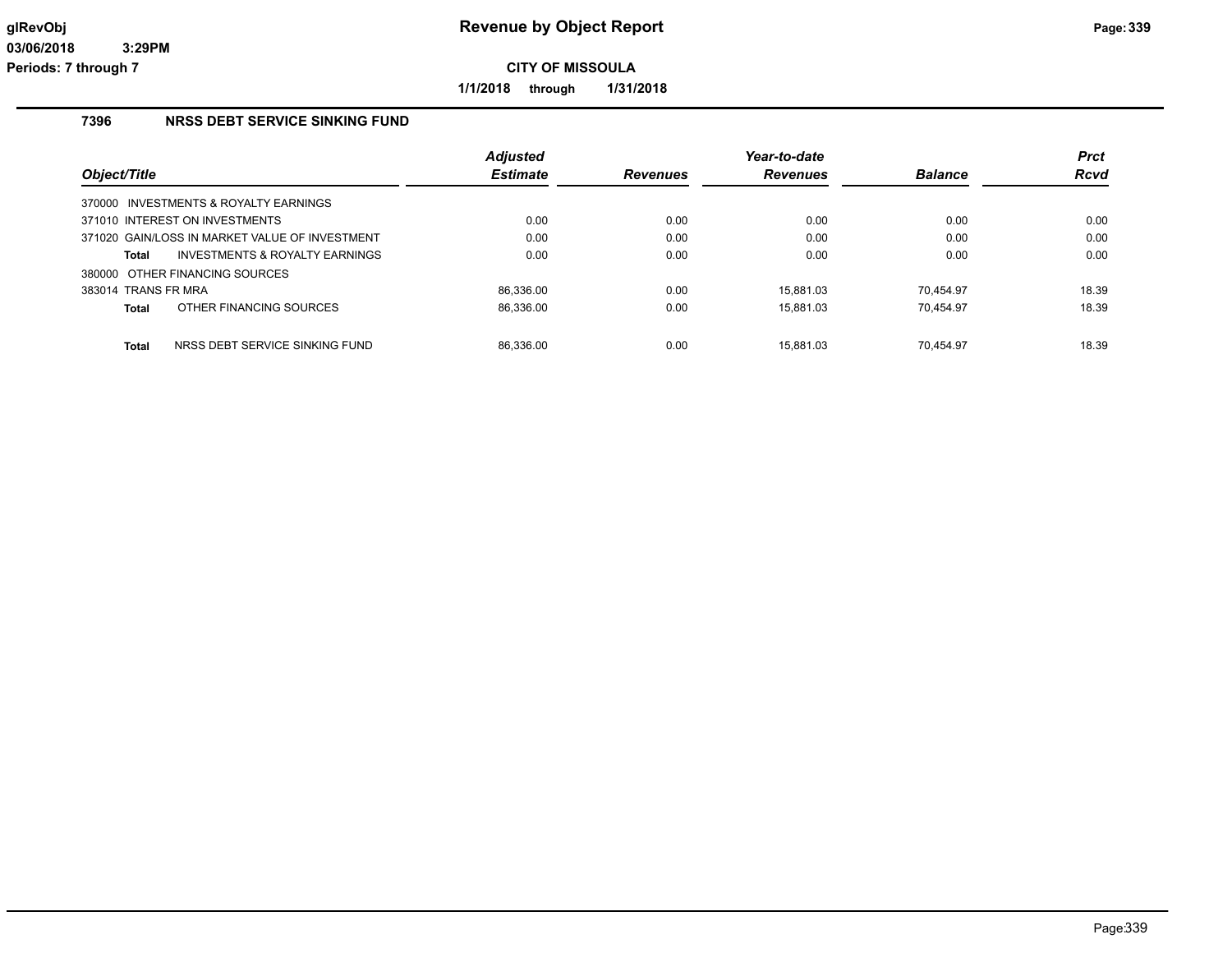**1/1/2018 through 1/31/2018**

## **7397 NORTH RESERVE/SCOTT ST URD**

#### **7397 NORTH RESERVE/SCOTT ST URD**

|                                                           | <b>Adjusted</b> |                 | Year-to-date    |                | <b>Prct</b> |
|-----------------------------------------------------------|-----------------|-----------------|-----------------|----------------|-------------|
| Object/Title                                              | <b>Estimate</b> | <b>Revenues</b> | <b>Revenues</b> | <b>Balance</b> | <b>Rcvd</b> |
| 310000 TAXES/ASSESSMENTS                                  |                 |                 |                 |                |             |
| <b>TAX INCREMENT</b><br>311011                            | 0.00            | 0.00            | 0.00            | 0.00           | 0.00        |
| PENALTIES & INTEREST<br>312001                            | 0.00            | 0.00            | 0.00            | 0.00           | 0.00        |
| TAXES/ASSESSMENTS<br><b>Total</b>                         | 0.00            | 0.00            | 0.00            | 0.00           | 0.00        |
| <b>INTERGOVERNMENTAL REVENUES</b><br>330000               |                 |                 |                 |                |             |
| 335210 PERSONAL PROPERTY TAX REIMBURSEMENT                | 0.00            | 0.00            | 0.00            | 0.00           | 0.00        |
| INTERGOVERNMENTAL REVENUES<br><b>Total</b>                | 0.00            | 0.00            | 0.00            | 0.00           | 0.00        |
| MISCELLANEOUS REVENUES<br>360000                          |                 |                 |                 |                |             |
| 360000 MISCELLANEOUS REVENUES                             | 0.00            | 0.00            | 0.00            | 0.00           | 0.00        |
| <b>MISCELLANEOUS REVENUES</b><br><b>Total</b>             | 0.00            | 0.00            | 0.00            | 0.00           | 0.00        |
| <b>INVESTMENTS &amp; ROYALTY EARNINGS</b><br>370000       |                 |                 |                 |                |             |
| 371010 INTEREST ON INVESTMENTS                            | 0.00            | 0.00            | 0.00            | 0.00           | 0.00        |
| <b>INVESTMENTS &amp; ROYALTY EARNINGS</b><br><b>Total</b> | 0.00            | 0.00            | 0.00            | 0.00           | 0.00        |
| OTHER FINANCING SOURCES<br>380000                         |                 |                 |                 |                |             |
| 381010 BOND PROCEEDS                                      | 936,008.00      | 0.00            | 541,507.53      | 394,500.47     | 57.85       |
| 381025 PROCEEDS-SCOTT ST VILLAGE PHASE 2&3                | 0.00            | 0.00            | 36,618.00       | $-36,618.00$   | 0.00        |
| 383014 TRANS FR MRA                                       | 0.00            | 0.00            | $-2.487.39$     | 2,487.39       | 0.00        |
| OTHER FINANCING SOURCES<br><b>Total</b>                   | 936,008.00      | 0.00            | 575,638.14      | 360,369.86     | 61.50       |
|                                                           |                 |                 |                 |                |             |
| NORTH RESERVE/SCOTT ST URD<br><b>Total</b>                | 936,008.00      | 0.00            | 575,638.14      | 360,369.86     | 61.50       |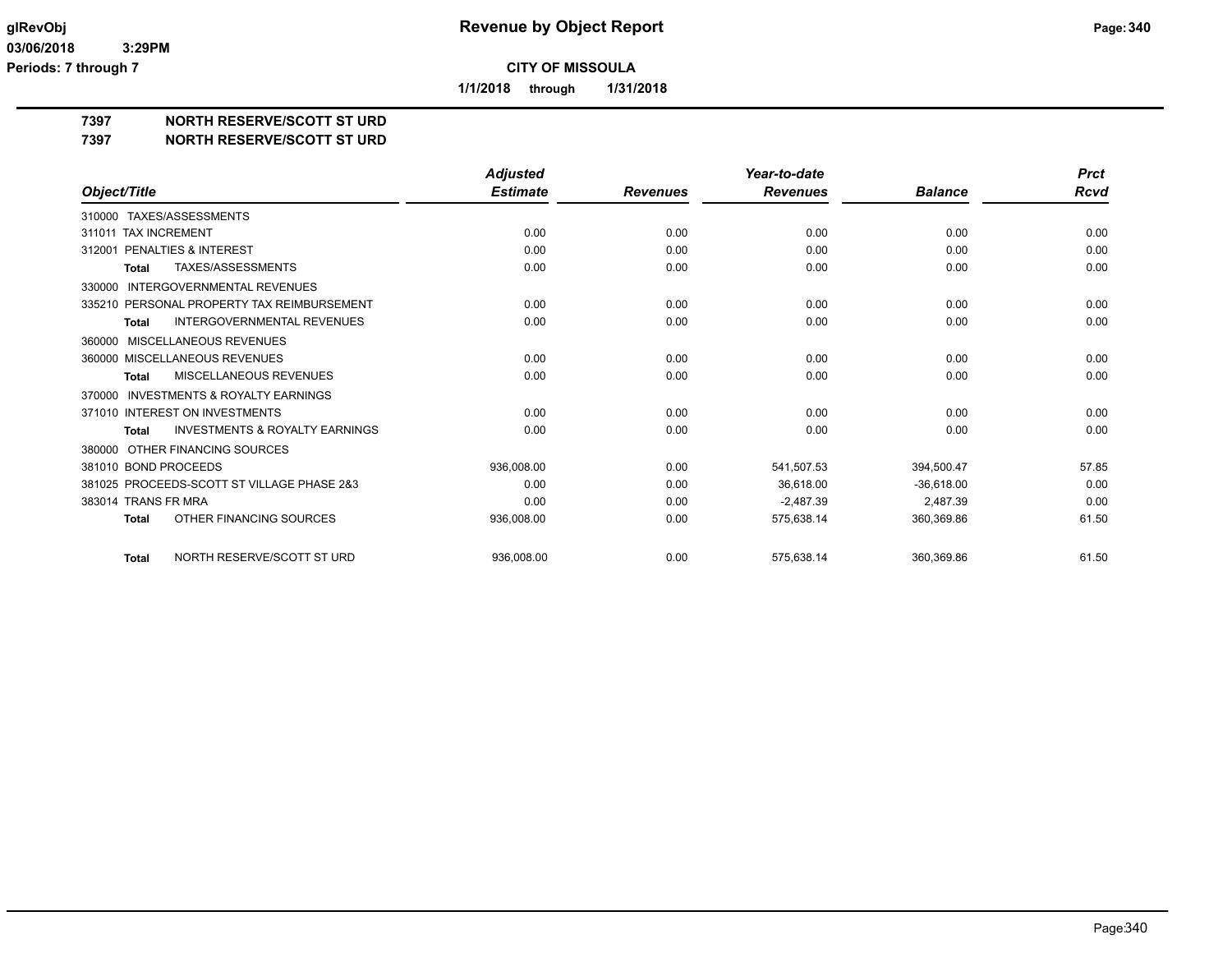**1/1/2018 through 1/31/2018**

# **7397 NORTH RESERVE/SCOTT ST URD**

|                                                           | <b>Adjusted</b> |                 | Year-to-date    |                | <b>Prct</b> |
|-----------------------------------------------------------|-----------------|-----------------|-----------------|----------------|-------------|
| Object/Title                                              | <b>Estimate</b> | <b>Revenues</b> | <b>Revenues</b> | <b>Balance</b> | <b>Rcvd</b> |
| TAXES/ASSESSMENTS<br>310000                               |                 |                 |                 |                |             |
| 311011 TAX INCREMENT                                      | 0.00            | 0.00            | 0.00            | 0.00           | 0.00        |
| 312001 PENALTIES & INTEREST                               | 0.00            | 0.00            | 0.00            | 0.00           | 0.00        |
| <b>TAXES/ASSESSMENTS</b><br><b>Total</b>                  | 0.00            | 0.00            | 0.00            | 0.00           | 0.00        |
| <b>INTERGOVERNMENTAL REVENUES</b><br>330000               |                 |                 |                 |                |             |
| 335210 PERSONAL PROPERTY TAX REIMBURSEMENT                | 0.00            | 0.00            | 0.00            | 0.00           | 0.00        |
| <b>INTERGOVERNMENTAL REVENUES</b><br><b>Total</b>         | 0.00            | 0.00            | 0.00            | 0.00           | 0.00        |
| MISCELLANEOUS REVENUES<br>360000                          |                 |                 |                 |                |             |
| 360000 MISCELLANEOUS REVENUES                             | 0.00            | 0.00            | 0.00            | 0.00           | 0.00        |
| MISCELLANEOUS REVENUES<br><b>Total</b>                    | 0.00            | 0.00            | 0.00            | 0.00           | 0.00        |
| <b>INVESTMENTS &amp; ROYALTY EARNINGS</b><br>370000       |                 |                 |                 |                |             |
| 371010 INTEREST ON INVESTMENTS                            | 0.00            | 0.00            | 0.00            | 0.00           | 0.00        |
| <b>INVESTMENTS &amp; ROYALTY EARNINGS</b><br><b>Total</b> | 0.00            | 0.00            | 0.00            | 0.00           | 0.00        |
| 380000 OTHER FINANCING SOURCES                            |                 |                 |                 |                |             |
| 381010 BOND PROCEEDS                                      | 936,008.00      | 0.00            | 541,507.53      | 394,500.47     | 57.85       |
| 381025 PROCEEDS-SCOTT ST VILLAGE PHASE 2&3                | 0.00            | 0.00            | 36.618.00       | $-36.618.00$   | 0.00        |
| 383014 TRANS FR MRA                                       | 0.00            | 0.00            | $-2,487.39$     | 2,487.39       | 0.00        |
| OTHER FINANCING SOURCES<br><b>Total</b>                   | 936,008.00      | 0.00            | 575,638.14      | 360,369.86     | 61.50       |
| NORTH RESERVE/SCOTT ST URD<br><b>Total</b>                | 936.008.00      | 0.00            | 575.638.14      | 360.369.86     | 61.50       |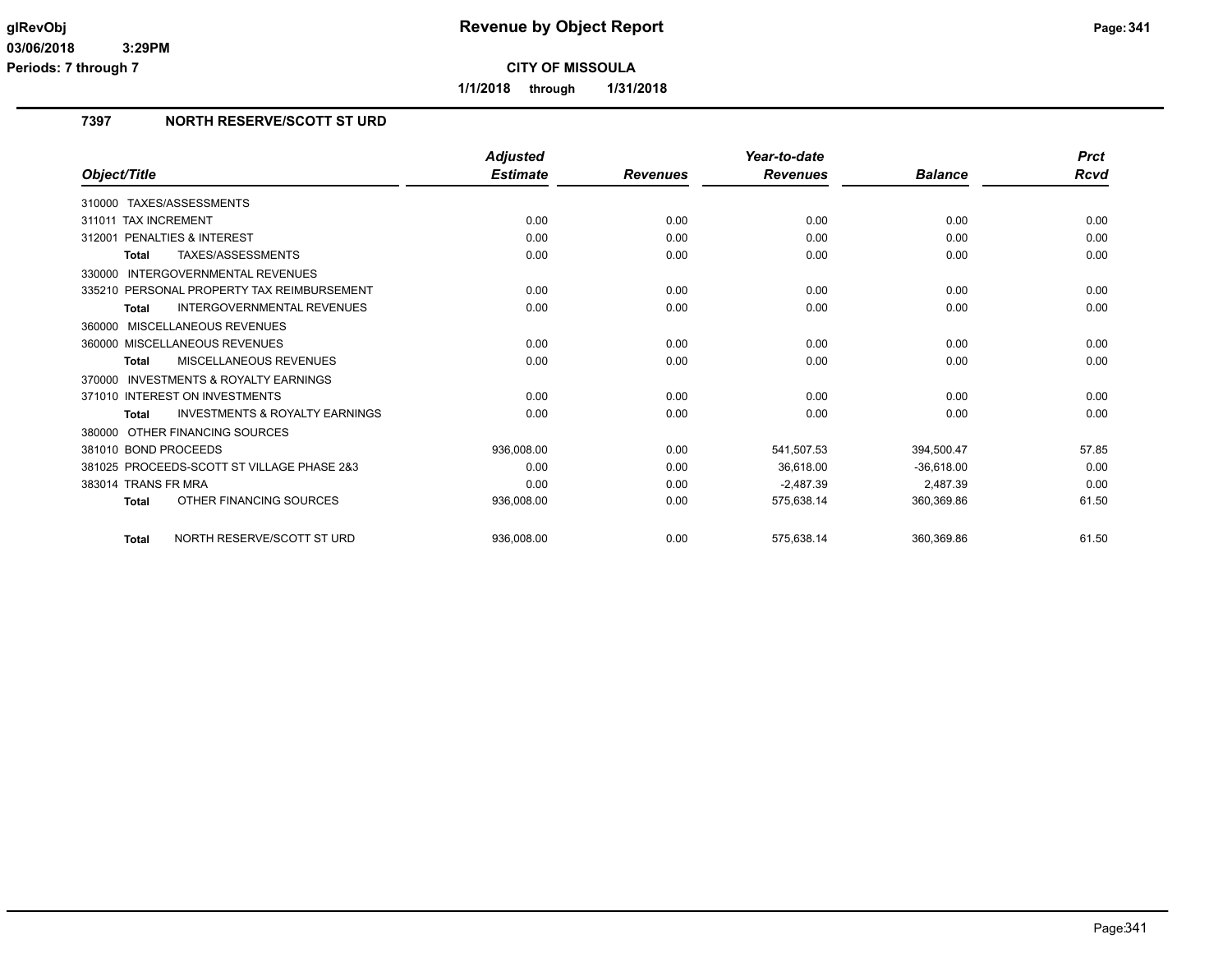**1/1/2018 through 1/31/2018**

**7398 HELLGATE URD 7398 HELLGATE URD**

*Object/Title Adjusted Estimate Revenues Year-to-date Revenues Balance Prct Rcvd* 310000 TAXES/ASSESSMENTS 311011 TAX INCREMENT 0.00 11,794.84 60,827.20 -60,827.20 0.00 312001 PENALTIES & INTEREST 0.00 266.21 267.78 -267.78 0.00 **Total** TAXES/ASSESSMENTS 0.00 12,061.05 61,094.98 -61,094.98 0.00 **Total** HELLGATE URD 0.00 12,061.05 61,094.98 -61,094.98 0.00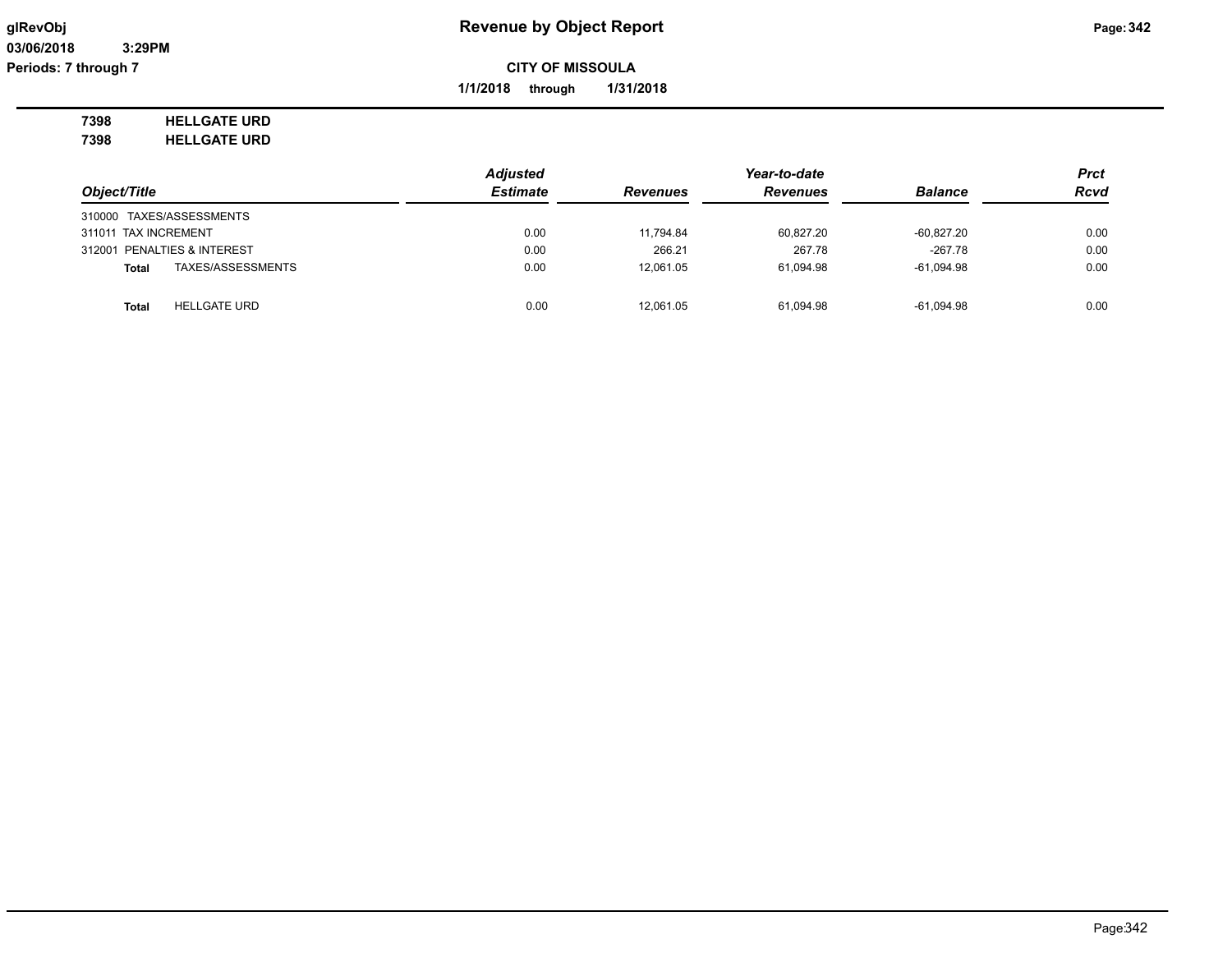**1/1/2018 through 1/31/2018**

#### **7398 HELLGATE URD**

| Object/Title                        | <b>Adjusted</b><br><b>Estimate</b> | <b>Revenues</b> | Year-to-date<br><b>Revenues</b> | <b>Balance</b> | Prct<br><b>Rcvd</b> |
|-------------------------------------|------------------------------------|-----------------|---------------------------------|----------------|---------------------|
| 310000 TAXES/ASSESSMENTS            |                                    |                 |                                 |                |                     |
| 311011 TAX INCREMENT                | 0.00                               | 11,794.84       | 60,827.20                       | $-60,827.20$   | 0.00                |
| 312001 PENALTIES & INTEREST         | 0.00                               | 266.21          | 267.78                          | $-267.78$      | 0.00                |
| TAXES/ASSESSMENTS<br>Total          | 0.00                               | 12.061.05       | 61,094.98                       | $-61,094.98$   | 0.00                |
| <b>HELLGATE URD</b><br><b>Total</b> | 0.00                               | 12.061.05       | 61.094.98                       | $-61,094.98$   | 0.00                |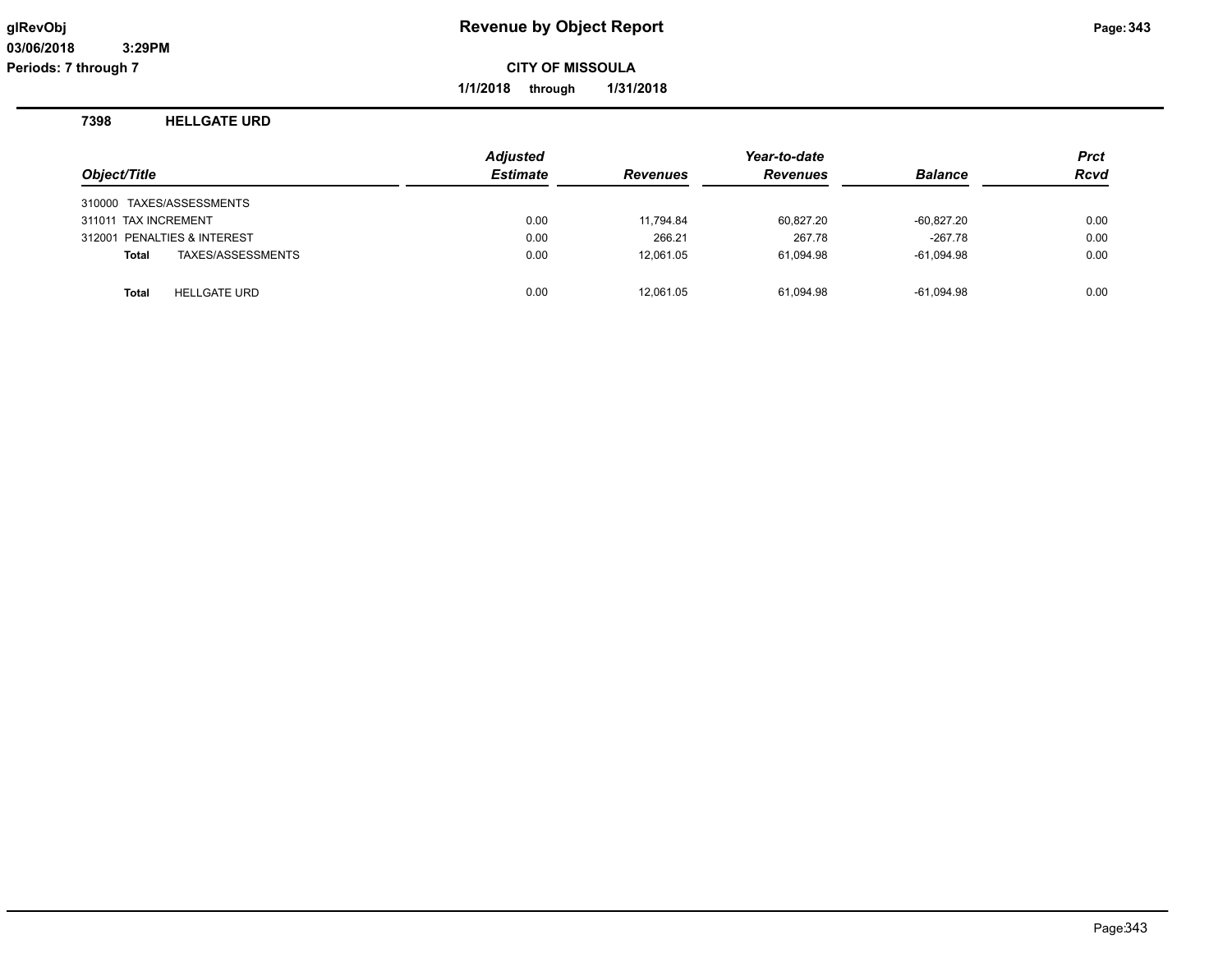**1/1/2018 through 1/31/2018**

# **7399 INTERMOUNTAIN BOND DEBT SERVICE**

#### **7399 INTERMOUNTAIN BOND DEBT SERVICE**

|                                |                                           | <b>Adjusted</b> |                 | Year-to-date    |                | <b>Prct</b> |
|--------------------------------|-------------------------------------------|-----------------|-----------------|-----------------|----------------|-------------|
| Object/Title                   |                                           | <b>Estimate</b> | <b>Revenues</b> | <b>Revenues</b> | <b>Balance</b> | <b>Rcvd</b> |
| 310000 TAXES/ASSESSMENTS       |                                           |                 |                 |                 |                |             |
| <b>TAX INCREMENT</b><br>311011 |                                           | 0.00            | 0.00            | 0.00            | 0.00           | 0.00        |
| Total                          | TAXES/ASSESSMENTS                         | 0.00            | 0.00            | 0.00            | 0.00           | 0.00        |
|                                | 370000 INVESTMENTS & ROYALTY EARNINGS     |                 |                 |                 |                |             |
|                                | 371010 INTEREST ON INVESTMENTS            | 0.00            | 0.00            | 0.00            | 0.00           | 0.00        |
| Total                          | <b>INVESTMENTS &amp; ROYALTY EARNINGS</b> | 0.00            | 0.00            | 0.00            | 0.00           | 0.00        |
|                                | 380000 OTHER FINANCING SOURCES            |                 |                 |                 |                |             |
|                                | 381025 REVENUE BOND PROCEEDS              | 0.00            | 0.00            | 0.00            | 0.00           | 0.00        |
| 383000 OPERATING TRANSFERS     |                                           | 146,158.00      | 0.00            | 0.00            | 146,158.00     | 0.00        |
| 383014 TRANS FR MRA            |                                           | 0.00            | 0.00            | 146,158.00      | $-146, 158.00$ | 0.00        |
| <b>Total</b>                   | OTHER FINANCING SOURCES                   | 146,158.00      | 0.00            | 146,158.00      | 0.00           | 100.00      |
| <b>Total</b>                   | <b>INTERMOUNTAIN BOND DEBT SERVICE</b>    | 146,158.00      | 0.00            | 146,158.00      | 0.00           | 100.00      |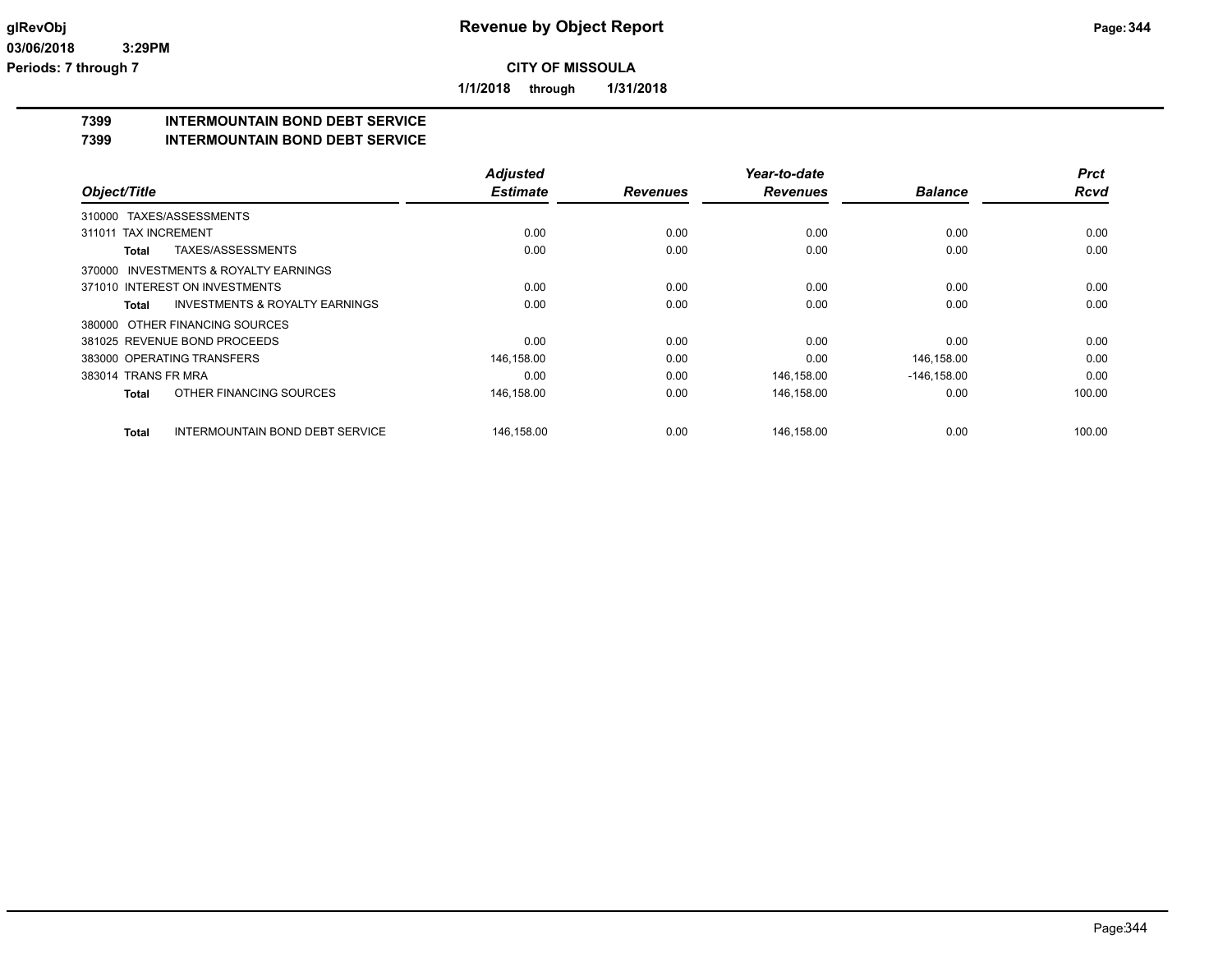**1/1/2018 through 1/31/2018**

## **7399 INTERMOUNTAIN BOND DEBT SERVICE**

|                          |                                           | <b>Adjusted</b> |                 | Year-to-date    |                | <b>Prct</b> |
|--------------------------|-------------------------------------------|-----------------|-----------------|-----------------|----------------|-------------|
| Object/Title             |                                           | <b>Estimate</b> | <b>Revenues</b> | <b>Revenues</b> | <b>Balance</b> | Rcvd        |
| 310000 TAXES/ASSESSMENTS |                                           |                 |                 |                 |                |             |
| 311011 TAX INCREMENT     |                                           | 0.00            | 0.00            | 0.00            | 0.00           | 0.00        |
| Total                    | TAXES/ASSESSMENTS                         | 0.00            | 0.00            | 0.00            | 0.00           | 0.00        |
|                          | 370000 INVESTMENTS & ROYALTY EARNINGS     |                 |                 |                 |                |             |
|                          | 371010 INTEREST ON INVESTMENTS            | 0.00            | 0.00            | 0.00            | 0.00           | 0.00        |
| Total                    | <b>INVESTMENTS &amp; ROYALTY EARNINGS</b> | 0.00            | 0.00            | 0.00            | 0.00           | 0.00        |
|                          | 380000 OTHER FINANCING SOURCES            |                 |                 |                 |                |             |
|                          | 381025 REVENUE BOND PROCEEDS              | 0.00            | 0.00            | 0.00            | 0.00           | 0.00        |
|                          | 383000 OPERATING TRANSFERS                | 146,158.00      | 0.00            | 0.00            | 146,158.00     | 0.00        |
| 383014 TRANS FR MRA      |                                           | 0.00            | 0.00            | 146,158.00      | $-146, 158.00$ | 0.00        |
| <b>Total</b>             | OTHER FINANCING SOURCES                   | 146,158.00      | 0.00            | 146,158.00      | 0.00           | 100.00      |
| <b>Total</b>             | INTERMOUNTAIN BOND DEBT SERVICE           | 146,158.00      | 0.00            | 146,158.00      | 0.00           | 100.00      |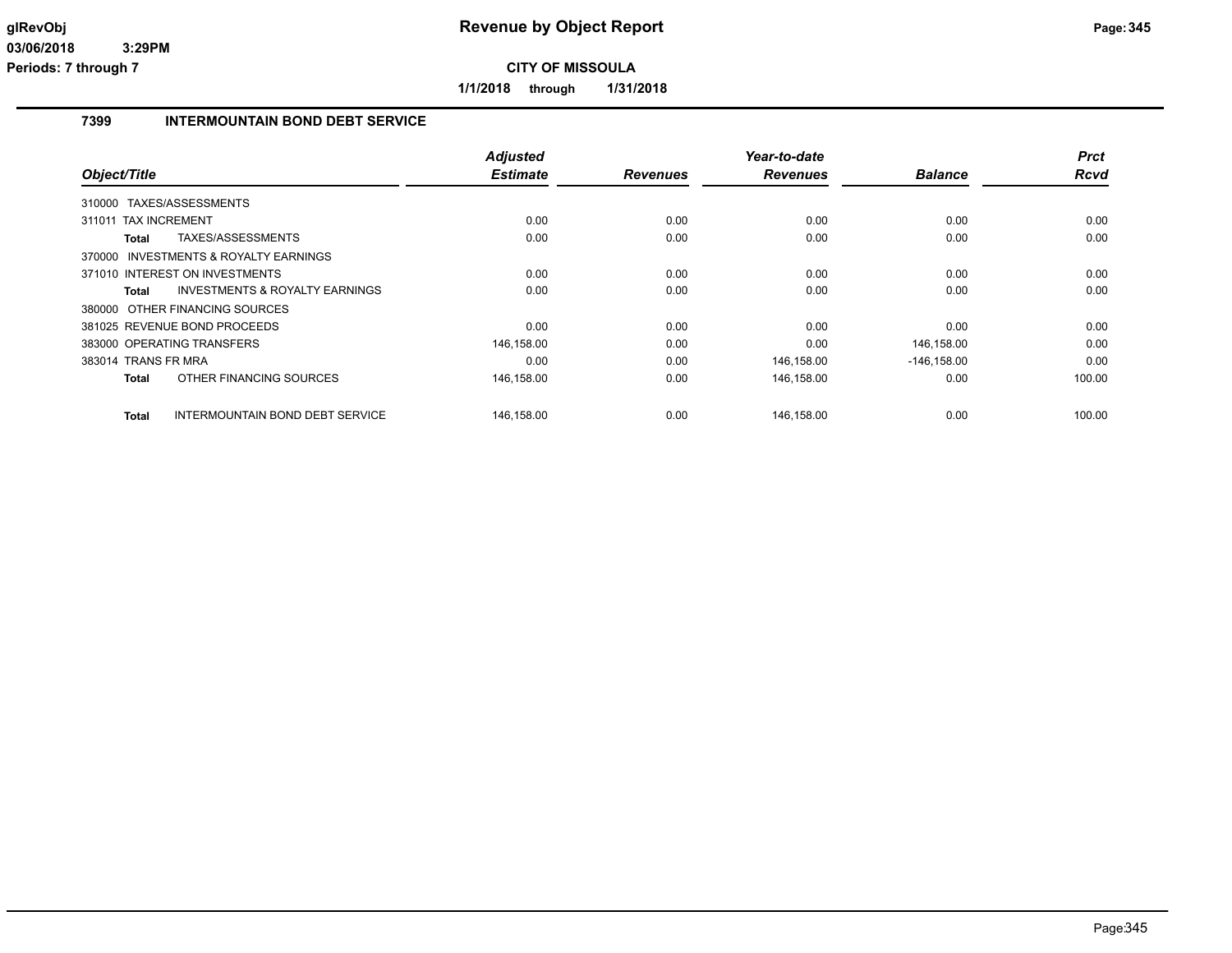**1/1/2018 through 1/31/2018**

**7400 FRONT ST BOND CLEARING**

**7400 FRONT ST BOND CLEARING**

|                                                           | <b>Adjusted</b> |                 | Year-to-date    |                | <b>Prct</b> |
|-----------------------------------------------------------|-----------------|-----------------|-----------------|----------------|-------------|
| Object/Title                                              | <b>Estimate</b> | <b>Revenues</b> | <b>Revenues</b> | <b>Balance</b> | <b>Rcvd</b> |
| 310000 TAXES/ASSESSMENTS                                  |                 |                 |                 |                |             |
| 311011 TAX INCREMENT                                      | 357,755.00      | 1.770.69        | 240,965.16      | 116,789.84     | 67.35       |
| <b>PENALTIES &amp; INTEREST</b><br>312001                 | 0.00            | 150.40          | 7.976.92        | $-7.976.92$    | 0.00        |
| TAXES/ASSESSMENTS<br>Total                                | 357,755.00      | 1.921.09        | 248,942.08      | 108,812.92     | 69.58       |
| 330000 INTERGOVERNMENTAL REVENUES                         |                 |                 |                 |                |             |
| 335210 PERSONAL PROPERTY TAX REIMBURSEMENT                | 53.975.00       | 0.00            | 26.987.29       | 26.987.71      | 50.00       |
| INTERGOVERNMENTAL REVENUES<br>Total                       | 53,975.00       | 0.00            | 26,987.29       | 26,987.71      | 50.00       |
| 370000 INVESTMENTS & ROYALTY EARNINGS                     |                 |                 |                 |                |             |
| 371010 INTEREST ON INVESTMENTS                            | 0.00            | 0.00            | 0.00            | 0.00           | 0.00        |
| <b>INVESTMENTS &amp; ROYALTY EARNINGS</b><br><b>Total</b> | 0.00            | 0.00            | 0.00            | 0.00           | 0.00        |
| <b>FRONT ST BOND CLEARING</b><br><b>Total</b>             | 411.730.00      | 1.921.09        | 275.929.37      | 135.800.63     | 67.02       |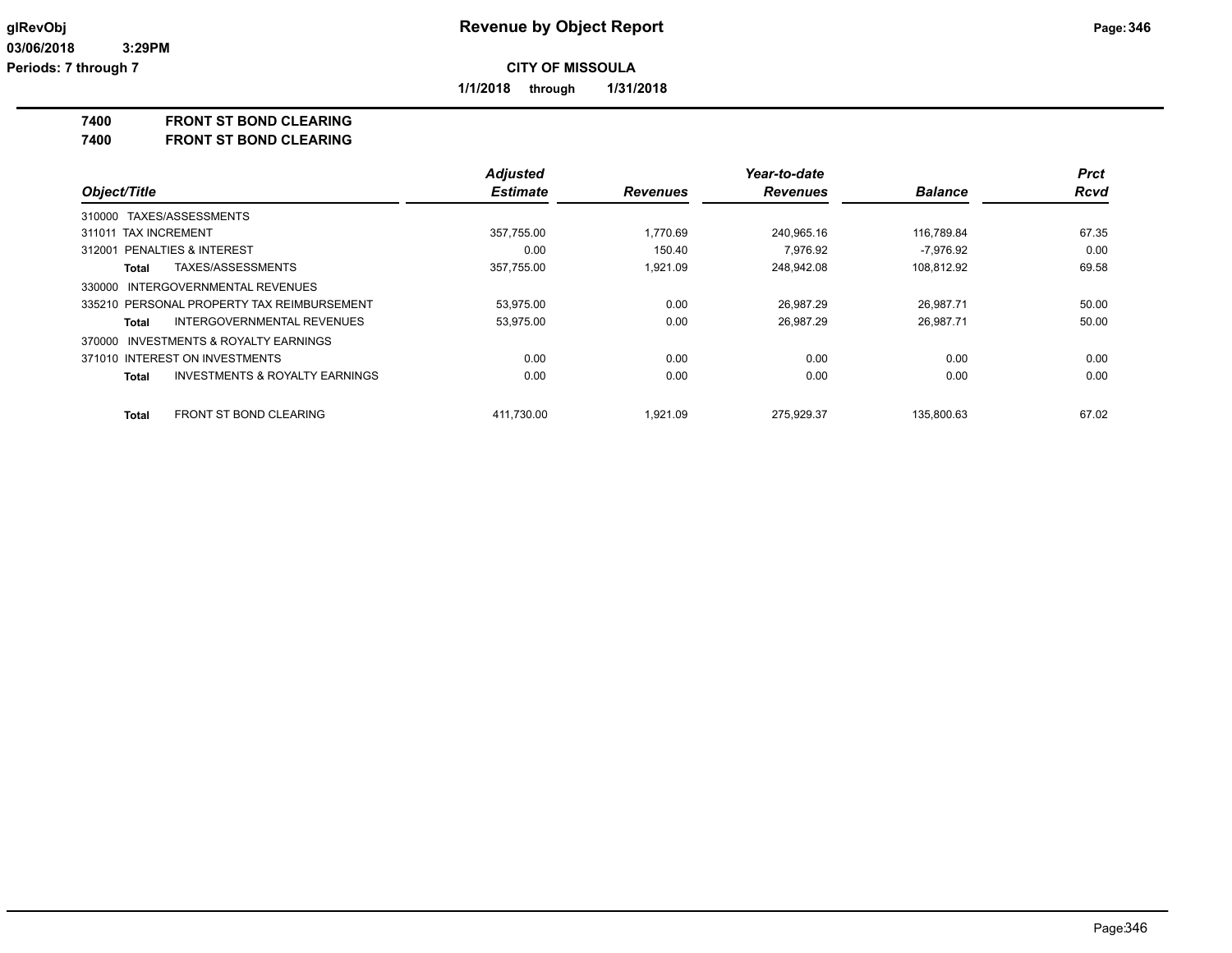**1/1/2018 through 1/31/2018**

# **7400 FRONT ST BOND CLEARING**

|                                                    | <b>Adjusted</b> |                 | Year-to-date    |                | <b>Prct</b> |
|----------------------------------------------------|-----------------|-----------------|-----------------|----------------|-------------|
| Object/Title                                       | <b>Estimate</b> | <b>Revenues</b> | <b>Revenues</b> | <b>Balance</b> | <b>Rcvd</b> |
| TAXES/ASSESSMENTS<br>310000                        |                 |                 |                 |                |             |
| 311011 TAX INCREMENT                               | 357,755.00      | 1.770.69        | 240,965.16      | 116,789.84     | 67.35       |
| PENALTIES & INTEREST<br>312001                     | 0.00            | 150.40          | 7.976.92        | $-7.976.92$    | 0.00        |
| TAXES/ASSESSMENTS<br>Total                         | 357,755.00      | 1,921.09        | 248,942.08      | 108,812.92     | 69.58       |
| <b>INTERGOVERNMENTAL REVENUES</b><br>330000        |                 |                 |                 |                |             |
| 335210 PERSONAL PROPERTY TAX REIMBURSEMENT         | 53,975.00       | 0.00            | 26,987.29       | 26,987.71      | 50.00       |
| INTERGOVERNMENTAL REVENUES<br>Total                | 53,975.00       | 0.00            | 26,987.29       | 26,987.71      | 50.00       |
| INVESTMENTS & ROYALTY EARNINGS<br>370000           |                 |                 |                 |                |             |
| 371010 INTEREST ON INVESTMENTS                     | 0.00            | 0.00            | 0.00            | 0.00           | 0.00        |
| <b>INVESTMENTS &amp; ROYALTY EARNINGS</b><br>Total | 0.00            | 0.00            | 0.00            | 0.00           | 0.00        |
| <b>FRONT ST BOND CLEARING</b><br><b>Total</b>      | 411.730.00      | 1.921.09        | 275.929.37      | 135.800.63     | 67.02       |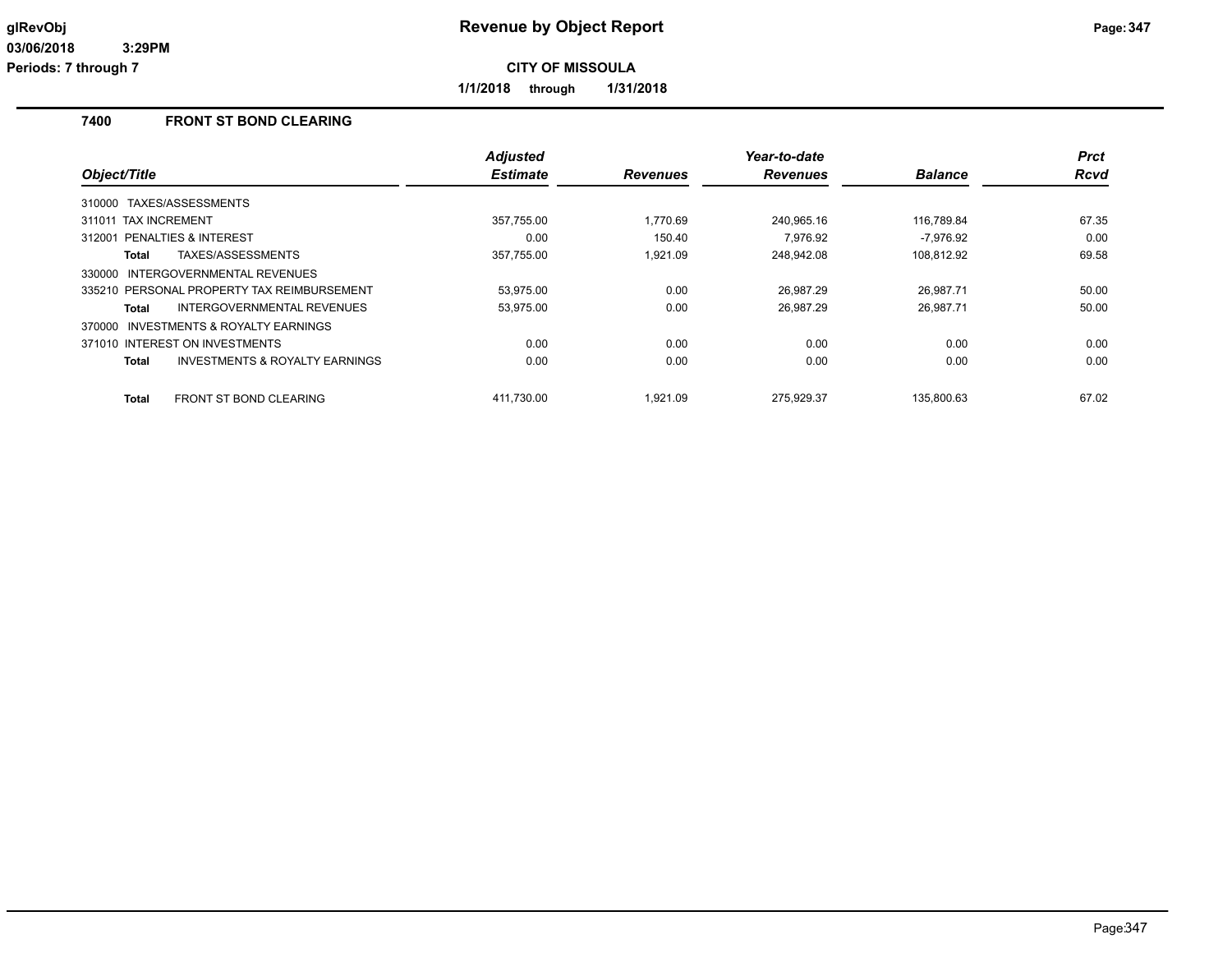**1/1/2018 through 1/31/2018**

### **7401 FRONT ST PARKING STRUCTURE**

**7401 FRONT ST PARKING STRUCTURE**

|                                                   | <b>Adjusted</b> |                 | Year-to-date    |                | <b>Prct</b> |
|---------------------------------------------------|-----------------|-----------------|-----------------|----------------|-------------|
| Object/Title                                      | <b>Estimate</b> | <b>Revenues</b> | <b>Revenues</b> | <b>Balance</b> | <b>Rcvd</b> |
| 370000 INVESTMENTS & ROYALTY EARNINGS             |                 |                 |                 |                |             |
| 371010 INTEREST ON INVESTMENTS                    | 0.00            | 0.00            | 0.00            | 0.00           | 0.00        |
| INVESTMENTS & ROYALTY EARNINGS<br><b>Total</b>    | 0.00            | 0.00            | 0.00            | 0.00           | 0.00        |
| 380000 OTHER FINANCING SOURCES                    |                 |                 |                 |                |             |
| 383066 TRANSFER FR FRONT ST CLEARING              | 206.390.00      | 0.00            | 133.425.29      | 72.964.71      | 64.65       |
| OTHER FINANCING SOURCES<br><b>Total</b>           | 206,390.00      | 0.00            | 133.425.29      | 72.964.71      | 64.65       |
| <b>Total</b><br><b>FRONT ST PARKING STRUCTURE</b> | 206.390.00      | 0.00            | 133.425.29      | 72.964.71      | 64.65       |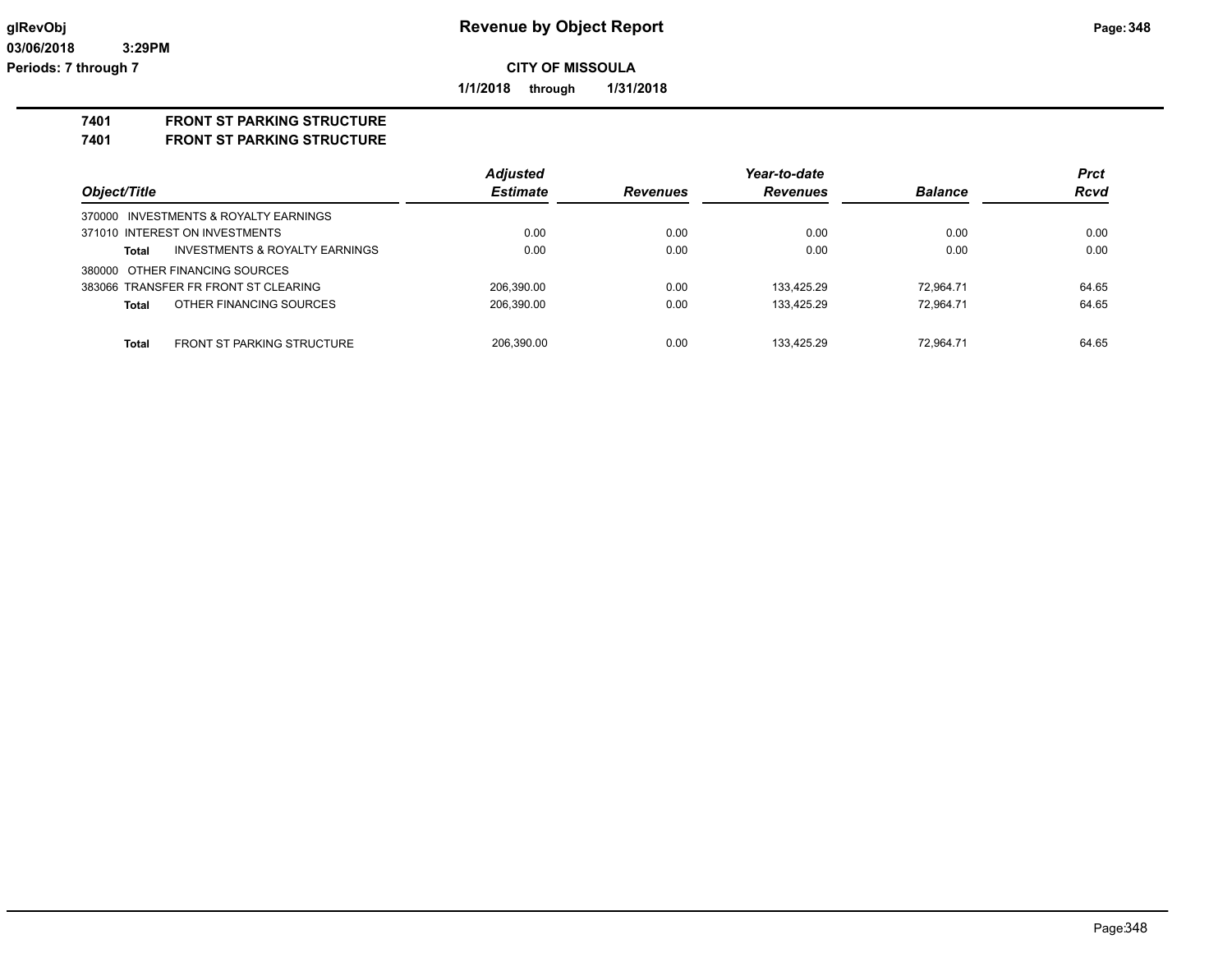**1/1/2018 through 1/31/2018**

# **7401 FRONT ST PARKING STRUCTURE**

| Object/Title                               | <b>Adjusted</b><br><b>Estimate</b> | <b>Revenues</b> | Year-to-date<br><b>Revenues</b> | <b>Balance</b> | <b>Prct</b><br>Rcvd |
|--------------------------------------------|------------------------------------|-----------------|---------------------------------|----------------|---------------------|
| 370000 INVESTMENTS & ROYALTY EARNINGS      |                                    |                 |                                 |                |                     |
| 371010 INTEREST ON INVESTMENTS             | 0.00                               | 0.00            | 0.00                            | 0.00           | 0.00                |
| INVESTMENTS & ROYALTY EARNINGS<br>Total    | 0.00                               | 0.00            | 0.00                            | 0.00           | 0.00                |
| 380000 OTHER FINANCING SOURCES             |                                    |                 |                                 |                |                     |
| 383066 TRANSFER FR FRONT ST CLEARING       | 206.390.00                         | 0.00            | 133.425.29                      | 72.964.71      | 64.65               |
| OTHER FINANCING SOURCES<br><b>Total</b>    | 206,390.00                         | 0.00            | 133,425.29                      | 72.964.71      | 64.65               |
|                                            |                                    |                 |                                 |                |                     |
| FRONT ST PARKING STRUCTURE<br><b>Total</b> | 206.390.00                         | 0.00            | 133.425.29                      | 72.964.71      | 64.65               |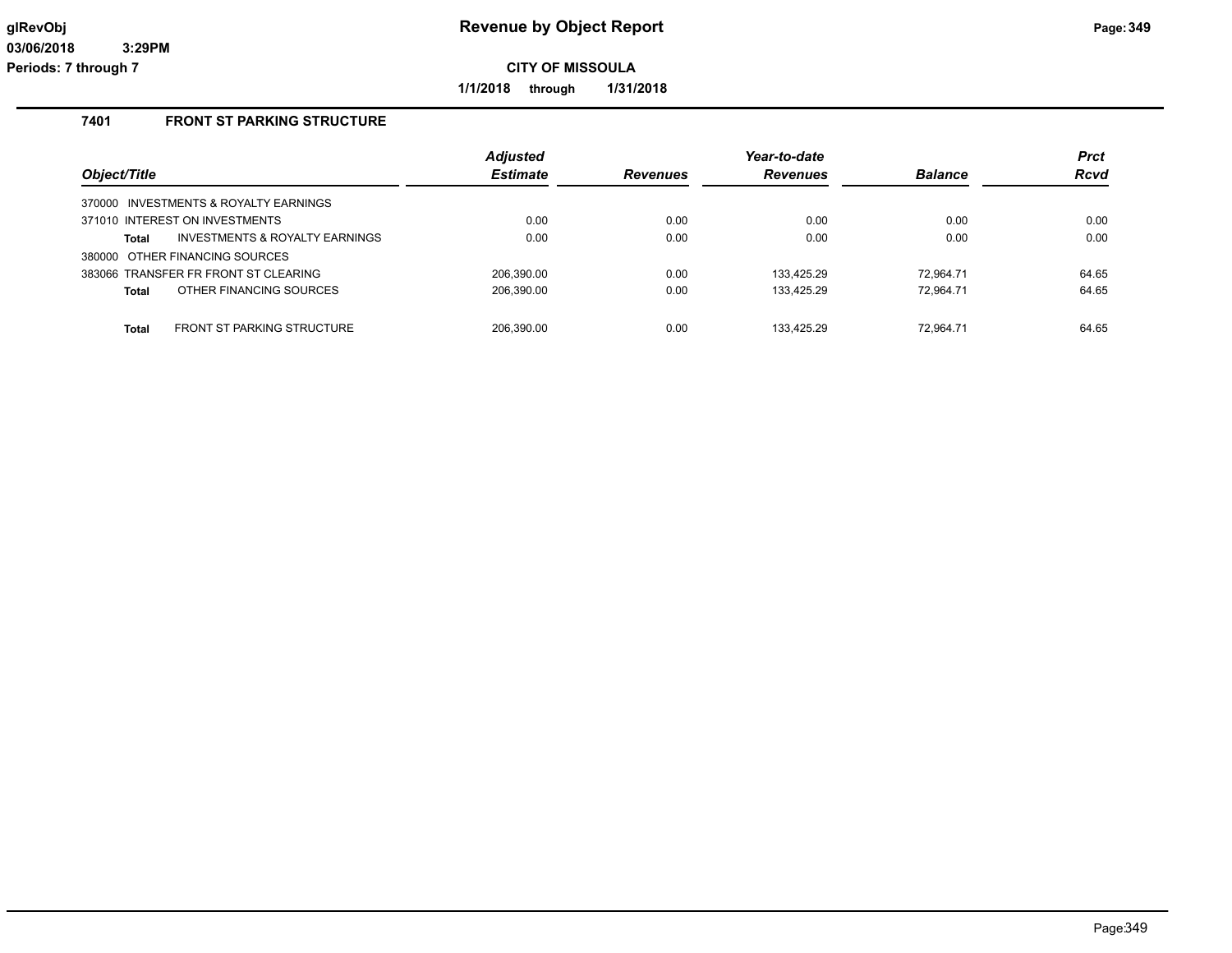**1/1/2018 through 1/31/2018**

# **7402 FRONT ST SUBORDINATE LIEN NOTE**

**7402 FRONT ST SUBORDINATE LIEN NOTE**

|                                                           | <b>Adjusted</b> |                 | Year-to-date    |                | <b>Prct</b> |
|-----------------------------------------------------------|-----------------|-----------------|-----------------|----------------|-------------|
| Object/Title                                              | <b>Estimate</b> | <b>Revenues</b> | <b>Revenues</b> | <b>Balance</b> | <b>Rcvd</b> |
| INTERGOVERNMENTAL REVENUES<br>330000                      |                 |                 |                 |                |             |
| 338001 EXCESS PLEDGED TAX INCREMENT RETURNED              | 0.00            | 0.00            | 0.00            | 0.00           | 0.00        |
| INTERGOVERNMENTAL REVENUES<br><b>Total</b>                | 0.00            | 0.00            | 0.00            | 0.00           | 0.00        |
| INVESTMENTS & ROYALTY EARNINGS<br>370000                  |                 |                 |                 |                |             |
| 371010 INTEREST ON INVESTMENTS                            | 0.00            | 0.00            | 0.00            | 0.00           | 0.00        |
| <b>INVESTMENTS &amp; ROYALTY EARNINGS</b><br><b>Total</b> | 0.00            | 0.00            | 0.00            | 0.00           | 0.00        |
| 380000 OTHER FINANCING SOURCES                            |                 |                 |                 |                |             |
| 383066 TRANSFER FROM WATER UTILITY                        | 125.717.00      | 0.00            | 123.940.65      | 1,776.35       | 98.59       |
| 383067 TRANSFER FROM FSPS                                 | 0.00            | 0.00            | 0.00            | 0.00           | 0.00        |
| OTHER FINANCING SOURCES<br><b>Total</b>                   | 125.717.00      | 0.00            | 123,940.65      | 1,776.35       | 98.59       |
| <b>FRONT ST SUBORDINATE LIEN NOTE</b><br><b>Total</b>     | 125.717.00      | 0.00            | 123.940.65      | 1.776.35       | 98.59       |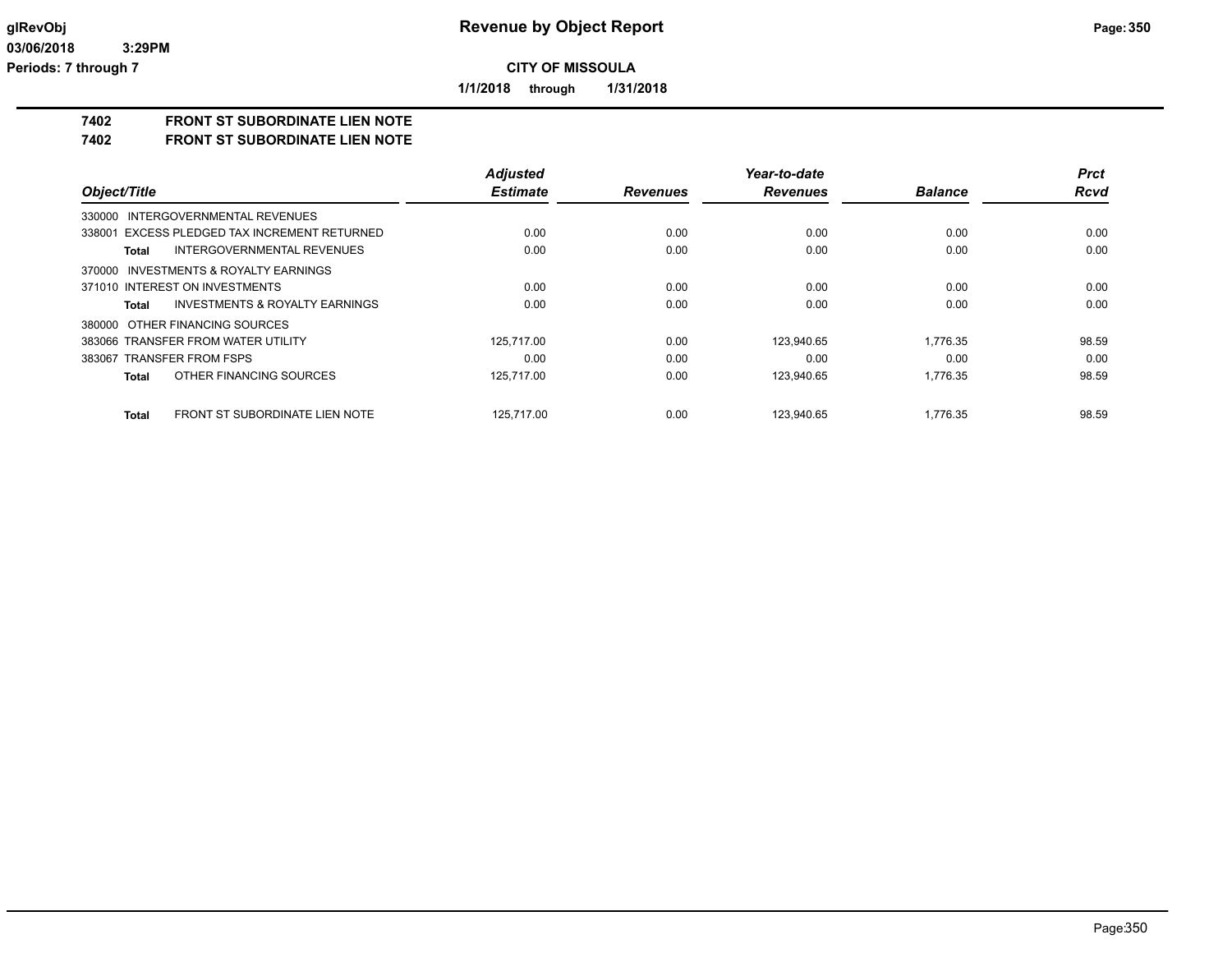**1/1/2018 through 1/31/2018**

# **7402 FRONT ST SUBORDINATE LIEN NOTE**

|                                                    | <b>Adjusted</b> |                 | Year-to-date    |                | <b>Prct</b> |
|----------------------------------------------------|-----------------|-----------------|-----------------|----------------|-------------|
| Object/Title                                       | <b>Estimate</b> | <b>Revenues</b> | <b>Revenues</b> | <b>Balance</b> | <b>Rcvd</b> |
| INTERGOVERNMENTAL REVENUES<br>330000               |                 |                 |                 |                |             |
| 338001 EXCESS PLEDGED TAX INCREMENT RETURNED       | 0.00            | 0.00            | 0.00            | 0.00           | 0.00        |
| <b>INTERGOVERNMENTAL REVENUES</b><br>Total         | 0.00            | 0.00            | 0.00            | 0.00           | 0.00        |
| INVESTMENTS & ROYALTY EARNINGS<br>370000           |                 |                 |                 |                |             |
| 371010 INTEREST ON INVESTMENTS                     | 0.00            | 0.00            | 0.00            | 0.00           | 0.00        |
| <b>INVESTMENTS &amp; ROYALTY EARNINGS</b><br>Total | 0.00            | 0.00            | 0.00            | 0.00           | 0.00        |
| 380000 OTHER FINANCING SOURCES                     |                 |                 |                 |                |             |
| 383066 TRANSFER FROM WATER UTILITY                 | 125.717.00      | 0.00            | 123.940.65      | 1.776.35       | 98.59       |
| 383067 TRANSFER FROM FSPS                          | 0.00            | 0.00            | 0.00            | 0.00           | 0.00        |
| OTHER FINANCING SOURCES<br>Total                   | 125,717.00      | 0.00            | 123,940.65      | 1,776.35       | 98.59       |
| FRONT ST SUBORDINATE LIEN NOTE<br>Total            | 125.717.00      | 0.00            | 123.940.65      | 1.776.35       | 98.59       |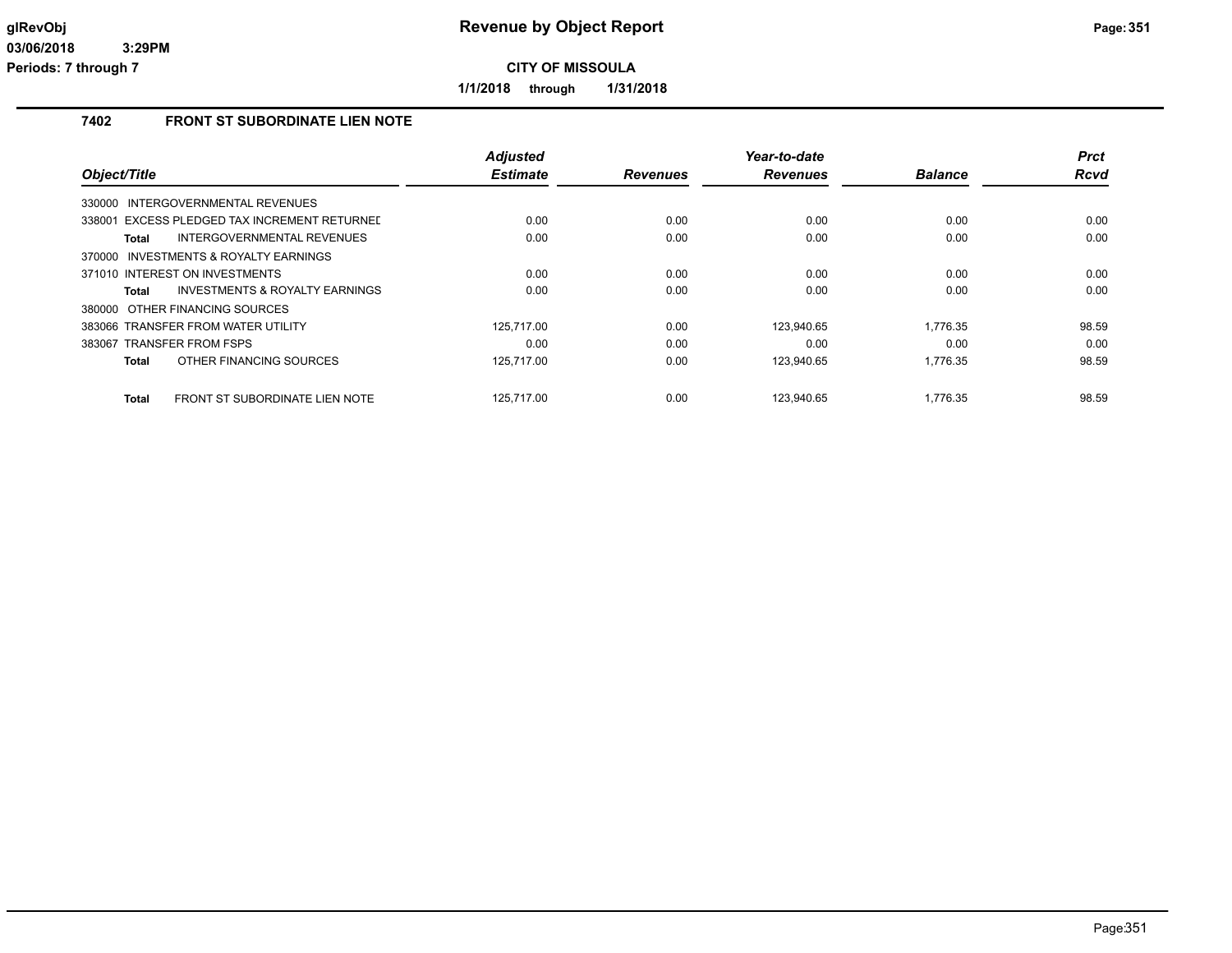**1/1/2018 through 1/31/2018**

# **7447 COURT COLLECTED PARKING FINES**

**7447 COURT COLLECTED PARKING FINES**

|                                               | <b>Adjusted</b> |                 | Year-to-date    |                | <b>Prct</b> |
|-----------------------------------------------|-----------------|-----------------|-----------------|----------------|-------------|
| Object/Title                                  | <b>Estimate</b> | <b>Revenues</b> | <b>Revenues</b> | <b>Balance</b> | <b>Rcvd</b> |
| 350000 FINES & FORFEITURES                    |                 |                 |                 |                |             |
| 352002 PARKING FINES                          | 0.00            | 0.00            | 370.00          | -370.00        | 0.00        |
| <b>FINES &amp; FORFEITURES</b><br>Total       | 0.00            | 0.00            | 370.00          | $-370.00$      | 0.00        |
| 370000 INVESTMENTS & ROYALTY EARNINGS         |                 |                 |                 |                |             |
| 371010 INTEREST ON INVESTMENTS                | 0.00            | 0.00            | 0.00            | 0.00           | 0.00        |
| INVESTMENTS & ROYALTY EARNINGS<br>Total       | 0.00            | 0.00            | 0.00            | 0.00           | 0.00        |
|                                               |                 |                 |                 |                |             |
| COURT COLLECTED PARKING FINES<br><b>Total</b> | 0.00            | 0.00            | 370.00          | $-370.00$      | 0.00        |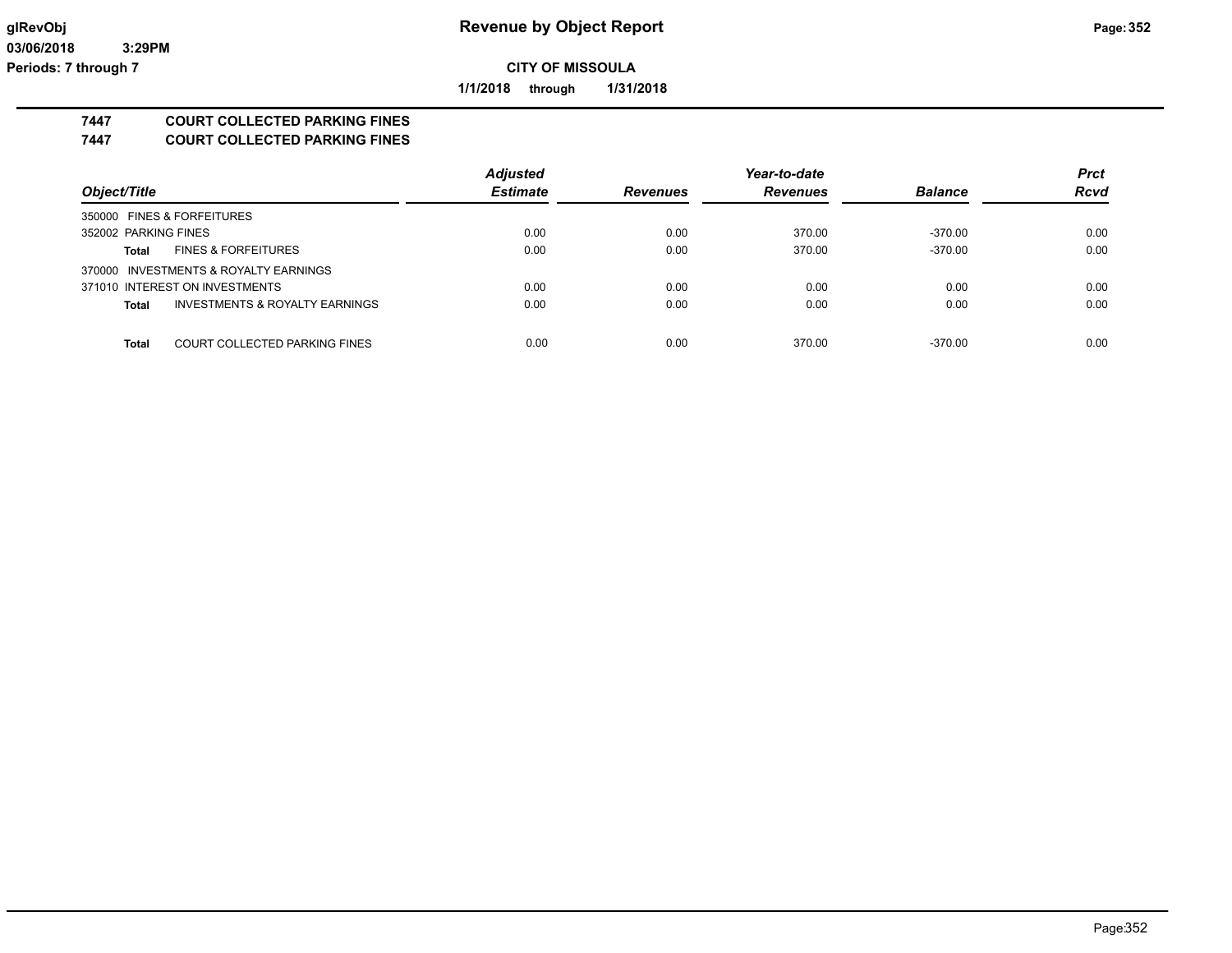**1/1/2018 through 1/31/2018**

# **7447 COURT COLLECTED PARKING FINES**

| Object/Title         |                                       | <b>Adjusted</b><br><b>Estimate</b> | <b>Revenues</b> | Year-to-date<br><b>Revenues</b> | <b>Balance</b> | <b>Prct</b><br>Rcvd |
|----------------------|---------------------------------------|------------------------------------|-----------------|---------------------------------|----------------|---------------------|
|                      | 350000 FINES & FORFEITURES            |                                    |                 |                                 |                |                     |
| 352002 PARKING FINES |                                       | 0.00                               | 0.00            | 370.00                          | $-370.00$      | 0.00                |
| <b>Total</b>         | <b>FINES &amp; FORFEITURES</b>        | 0.00                               | 0.00            | 370.00                          | $-370.00$      | 0.00                |
|                      | 370000 INVESTMENTS & ROYALTY EARNINGS |                                    |                 |                                 |                |                     |
|                      | 371010 INTEREST ON INVESTMENTS        | 0.00                               | 0.00            | 0.00                            | 0.00           | 0.00                |
| <b>Total</b>         | INVESTMENTS & ROYALTY EARNINGS        | 0.00                               | 0.00            | 0.00                            | 0.00           | 0.00                |
|                      |                                       |                                    |                 |                                 |                |                     |
| <b>Total</b>         | COURT COLLECTED PARKING FINES         | 0.00                               | 0.00            | 370.00                          | $-370.00$      | 0.00                |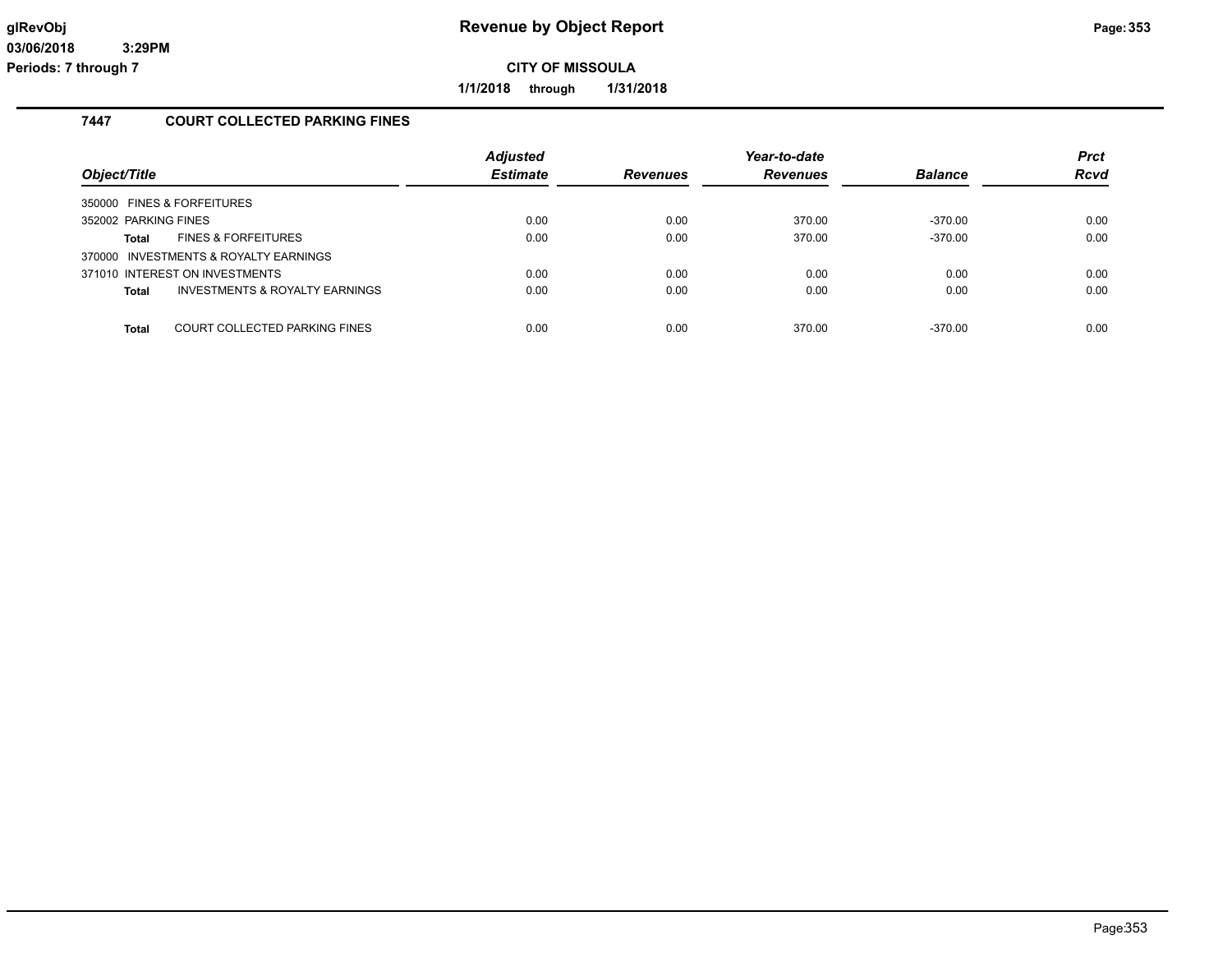**1/1/2018 through 1/31/2018**

**7458 COURT SURCHARGE**

**7458 COURT SURCHARGE**

|                                                 | <b>Adjusted</b> |                 | Year-to-date    |                | <b>Prct</b> |
|-------------------------------------------------|-----------------|-----------------|-----------------|----------------|-------------|
| Object/Title                                    | <b>Estimate</b> | <b>Revenues</b> | <b>Revenues</b> | <b>Balance</b> | <b>Rcvd</b> |
| 350000 FINES & FORFEITURES                      |                 |                 |                 |                |             |
| 351032 SURCHARGE ON FINES                       | 0.00            | 7.793.39        | 12.161.67       | $-12.161.67$   | 0.00        |
| <b>FINES &amp; FORFEITURES</b><br>Total         | 0.00            | 7.793.39        | 12.161.67       | $-12.161.67$   | 0.00        |
| INVESTMENTS & ROYALTY EARNINGS<br>370000        |                 |                 |                 |                |             |
| 371010 INTEREST ON INVESTMENTS                  | 0.00            | 0.00            | 0.00            | 0.00           | 0.00        |
| 371020 GAIN/LOSS IN MARKET VALUE OF INVESTMENTS | 0.00            | 0.00            | 0.00            | 0.00           | 0.00        |
| INVESTMENTS & ROYALTY EARNINGS<br><b>Total</b>  | 0.00            | 0.00            | 0.00            | 0.00           | 0.00        |
| <b>COURT SURCHARGE</b><br><b>Total</b>          | 0.00            | 7.793.39        | 12.161.67       | $-12.161.67$   | 0.00        |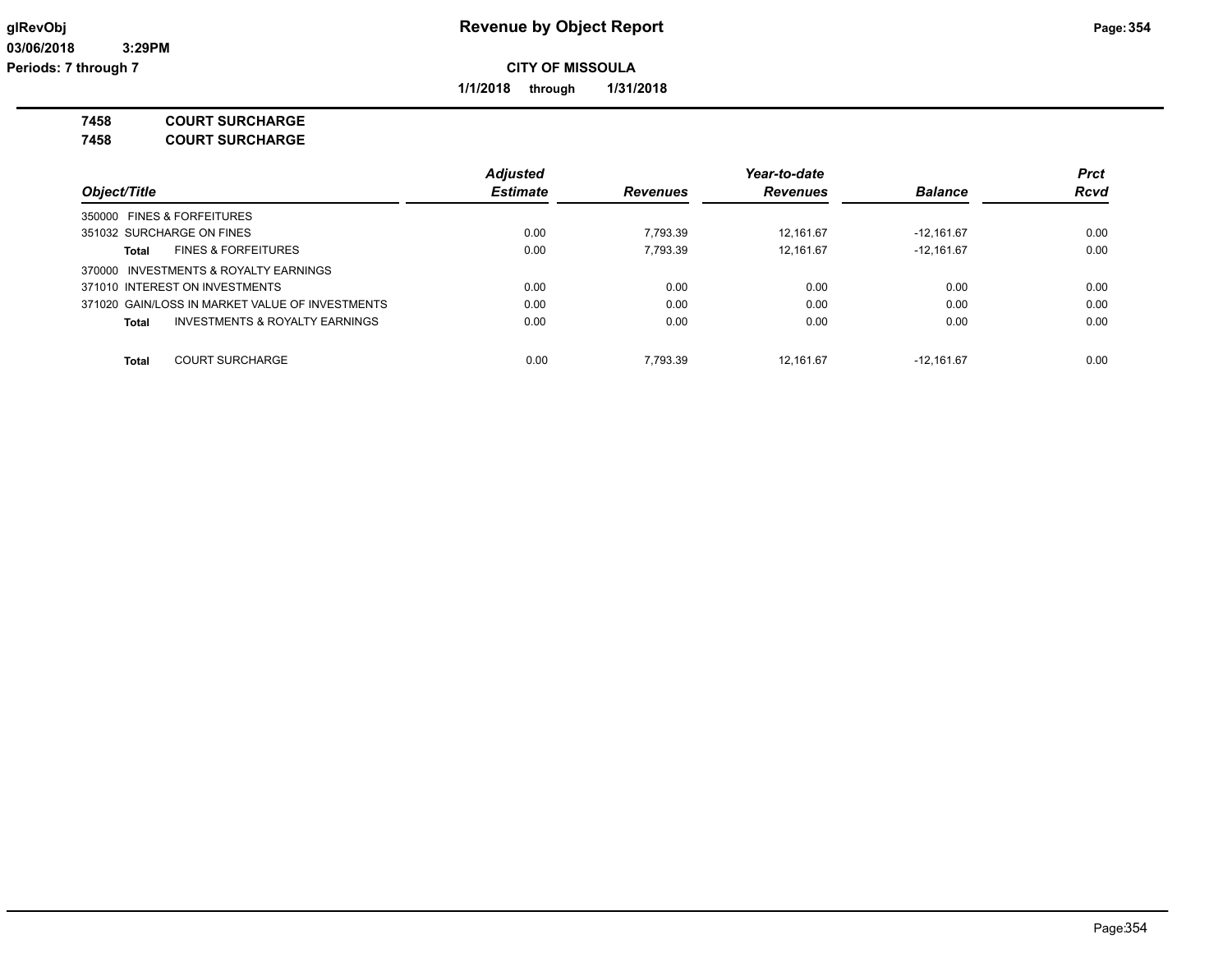**Periods: 7 through 7**

**CITY OF MISSOULA**

**1/1/2018 through 1/31/2018**

#### **7458 COURT SURCHARGE**

| Object/Title |                                                | <b>Adjusted</b><br><b>Estimate</b> | <b>Revenues</b> | Year-to-date<br><b>Revenues</b> | <b>Balance</b> | <b>Prct</b><br>Rcvd |
|--------------|------------------------------------------------|------------------------------------|-----------------|---------------------------------|----------------|---------------------|
|              | 350000 FINES & FORFEITURES                     |                                    |                 |                                 |                |                     |
|              | 351032 SURCHARGE ON FINES                      | 0.00                               | 7.793.39        | 12.161.67                       | $-12.161.67$   | 0.00                |
| Total        | <b>FINES &amp; FORFEITURES</b>                 | 0.00                               | 7.793.39        | 12.161.67                       | $-12.161.67$   | 0.00                |
|              | 370000 INVESTMENTS & ROYALTY EARNINGS          |                                    |                 |                                 |                |                     |
|              | 371010 INTEREST ON INVESTMENTS                 | 0.00                               | 0.00            | 0.00                            | 0.00           | 0.00                |
|              | 371020 GAIN/LOSS IN MARKET VALUE OF INVESTMENT | 0.00                               | 0.00            | 0.00                            | 0.00           | 0.00                |
| Total        | INVESTMENTS & ROYALTY EARNINGS                 | 0.00                               | 0.00            | 0.00                            | 0.00           | 0.00                |
| <b>Total</b> | <b>COURT SURCHARGE</b>                         | 0.00                               | 7.793.39        | 12.161.67                       | $-12.161.67$   | 0.00                |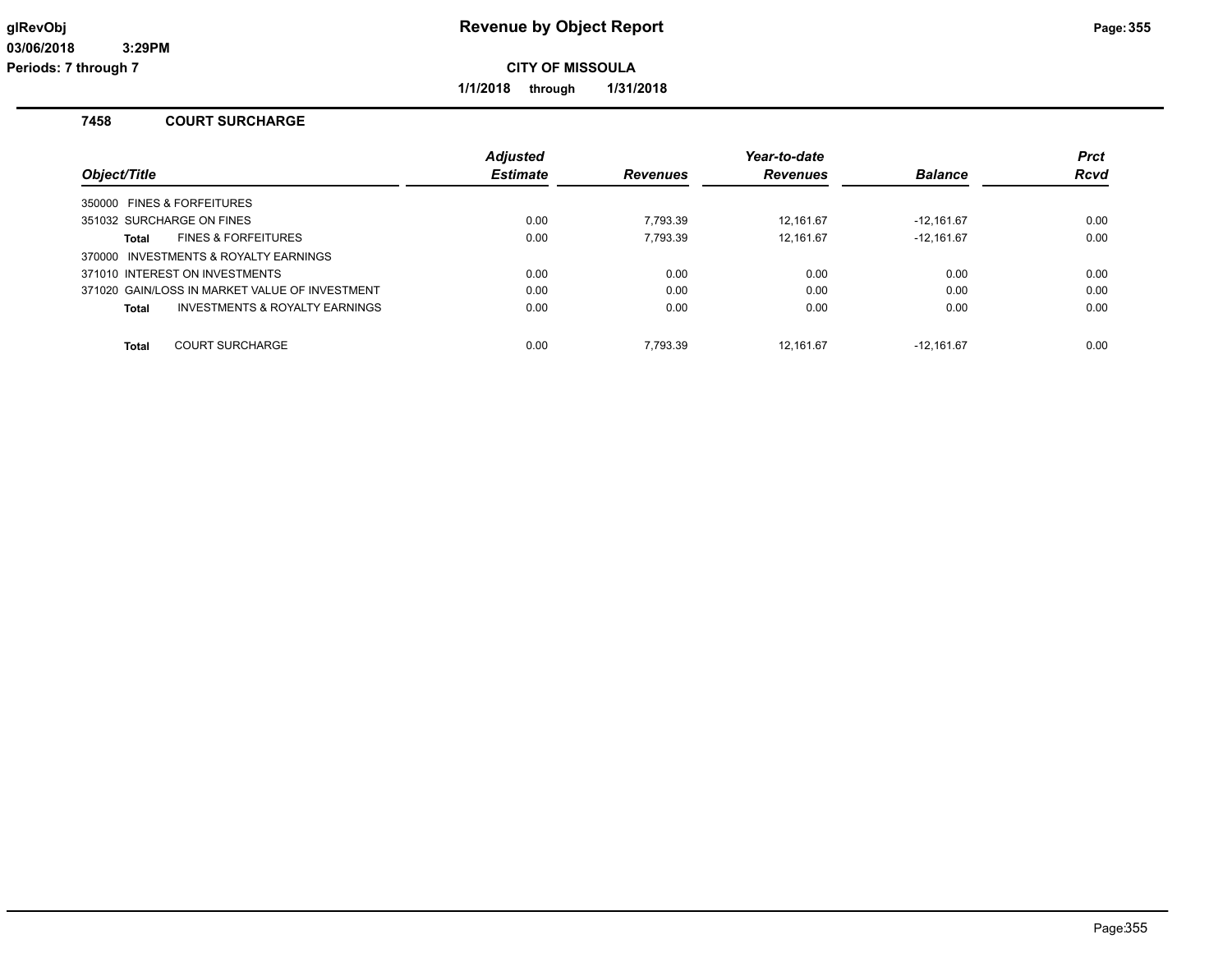**1/1/2018 through 1/31/2018**

**7469 PUBLIC DEFENDER FEES**

**7469 PUBLIC DEFENDER FEES**

|                                                 | <b>Adjusted</b> |          | Year-to-date    |                | <b>Prct</b> |
|-------------------------------------------------|-----------------|----------|-----------------|----------------|-------------|
| Object/Title                                    | <b>Estimate</b> | Revenues | <b>Revenues</b> | <b>Balance</b> | <b>Rcvd</b> |
| 350000 FINES & FORFEITURES                      |                 |          |                 |                |             |
| 351032 SURCHARGE ON FINES                       | 0.00            | 0.00     | 0.00            | 0.00           | 0.00        |
| 351033 PUBLIC DEFENDER FEES                     | 0.00            | 25.00    | 25.00           | $-25.00$       | 0.00        |
| <b>FINES &amp; FORFEITURES</b><br>Total         | 0.00            | 25.00    | 25.00           | $-25.00$       | 0.00        |
| 370000 INVESTMENTS & ROYALTY EARNINGS           |                 |          |                 |                |             |
| 371010 INTEREST ON INVESTMENTS                  | 0.00            | 0.00     | 0.00            | 0.00           | 0.00        |
| 371020 GAIN/LOSS IN MARKET VALUE OF INVESTMENTS | 0.00            | 0.00     | 0.00            | 0.00           | 0.00        |
| INVESTMENTS & ROYALTY EARNINGS<br>Total         | 0.00            | 0.00     | 0.00            | 0.00           | 0.00        |
| PUBLIC DEFENDER FEES<br>Total                   | 0.00            | 25.00    | 25.00           | $-25.00$       | 0.00        |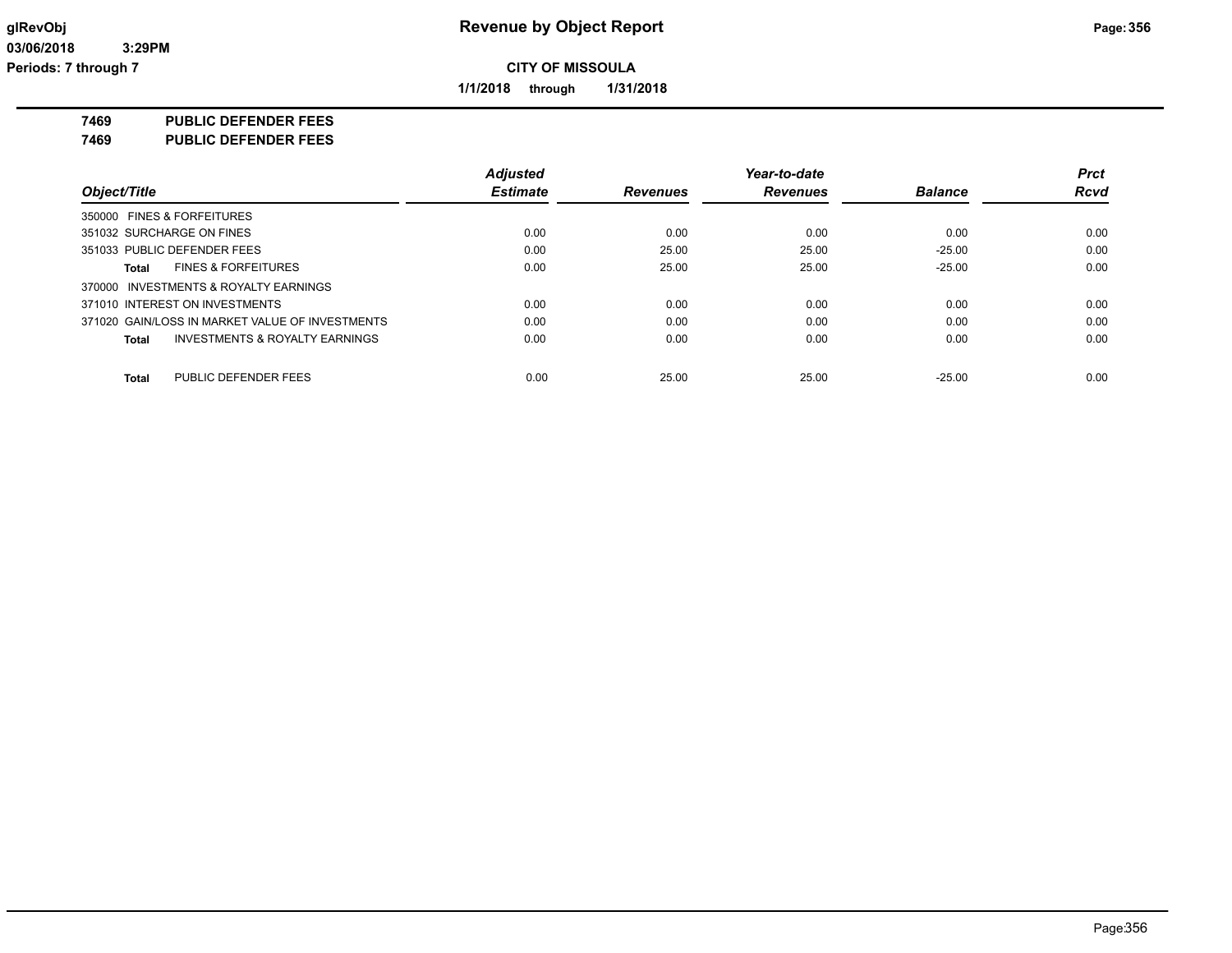**1/1/2018 through 1/31/2018**

## **7469 PUBLIC DEFENDER FEES**

|                                                | <b>Adjusted</b> |                 | Year-to-date    |                | <b>Prct</b> |
|------------------------------------------------|-----------------|-----------------|-----------------|----------------|-------------|
| Object/Title                                   | <b>Estimate</b> | <b>Revenues</b> | <b>Revenues</b> | <b>Balance</b> | Rcvd        |
| 350000 FINES & FORFEITURES                     |                 |                 |                 |                |             |
| 351032 SURCHARGE ON FINES                      | 0.00            | 0.00            | 0.00            | 0.00           | 0.00        |
| 351033 PUBLIC DEFENDER FEES                    | 0.00            | 25.00           | 25.00           | $-25.00$       | 0.00        |
| <b>FINES &amp; FORFEITURES</b><br>Total        | 0.00            | 25.00           | 25.00           | $-25.00$       | 0.00        |
| 370000 INVESTMENTS & ROYALTY EARNINGS          |                 |                 |                 |                |             |
| 371010 INTEREST ON INVESTMENTS                 | 0.00            | 0.00            | 0.00            | 0.00           | 0.00        |
| 371020 GAIN/LOSS IN MARKET VALUE OF INVESTMENT | 0.00            | 0.00            | 0.00            | 0.00           | 0.00        |
| INVESTMENTS & ROYALTY EARNINGS<br>Total        | 0.00            | 0.00            | 0.00            | 0.00           | 0.00        |
| PUBLIC DEFENDER FEES<br><b>Total</b>           | 0.00            | 25.00           | 25.00           | $-25.00$       | 0.00        |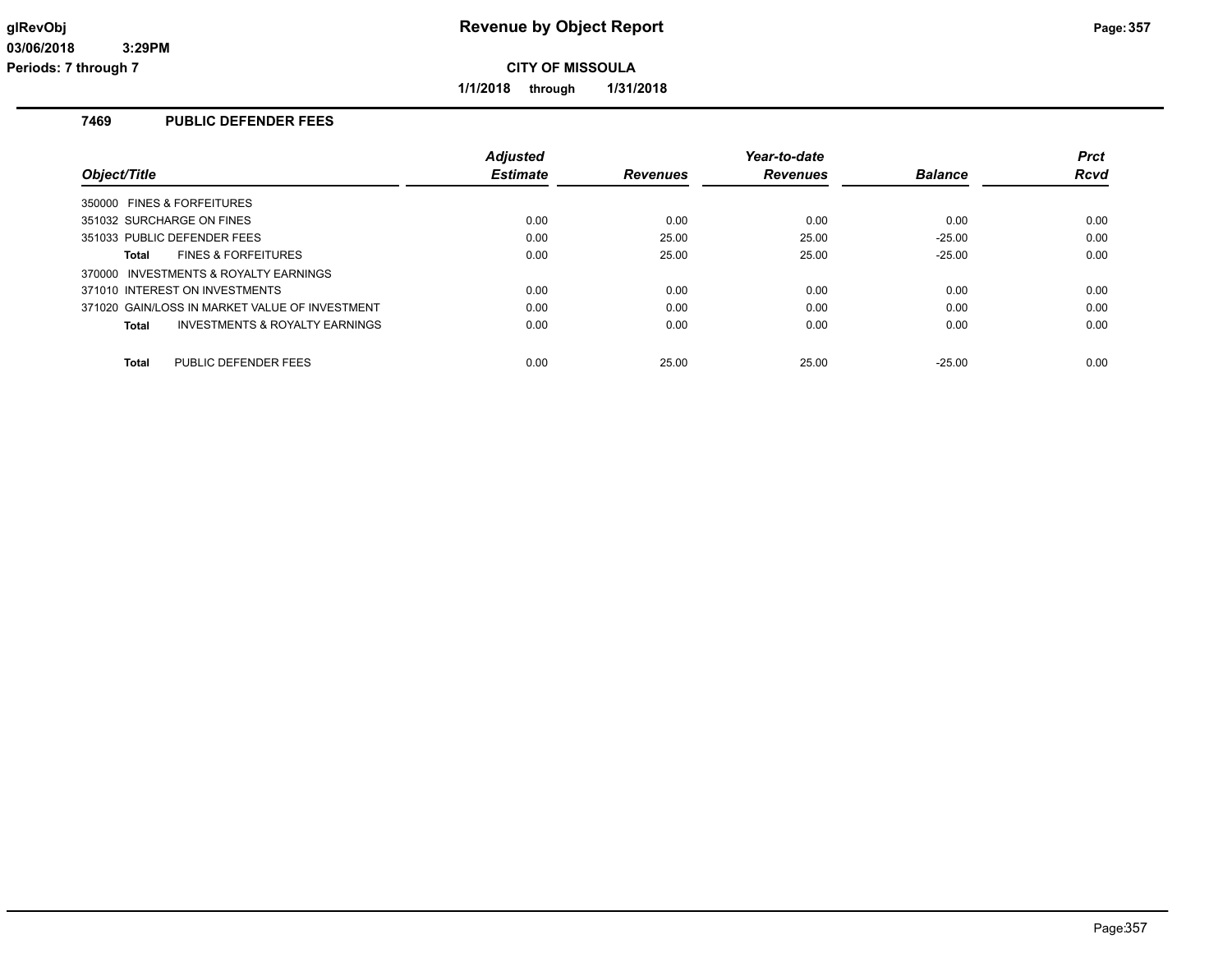**1/1/2018 through 1/31/2018**

**7900 PAYROLL CLEARING FUND**

**7900 PAYROLL CLEARING FUND**

|                                                 | <b>Adjusted</b>                    |      | Year-to-date    |                | <b>Prct</b> |
|-------------------------------------------------|------------------------------------|------|-----------------|----------------|-------------|
| Object/Title                                    | <b>Estimate</b><br><b>Revenues</b> |      | <b>Revenues</b> | <b>Balance</b> | <b>Rcvd</b> |
| 370000 INVESTMENTS & ROYALTY EARNINGS           |                                    |      |                 |                |             |
| 371010 INTEREST ON INVESTMENTS                  | 0.00                               | 0.00 | 0.00            | 0.00           | 0.00        |
| 371020 GAIN/LOSS IN MARKET VALUE OF INVESTMENTS | 0.00                               | 0.00 | 0.00            | 0.00           | 0.00        |
| INVESTMENTS & ROYALTY EARNINGS<br>Total         | 0.00                               | 0.00 | 0.00            | 0.00           | 0.00        |
|                                                 |                                    |      |                 |                |             |
| PAYROLL CLEARING FUND<br>Total                  | 0.00                               | 0.00 | 0.00            | 0.00           | 0.00        |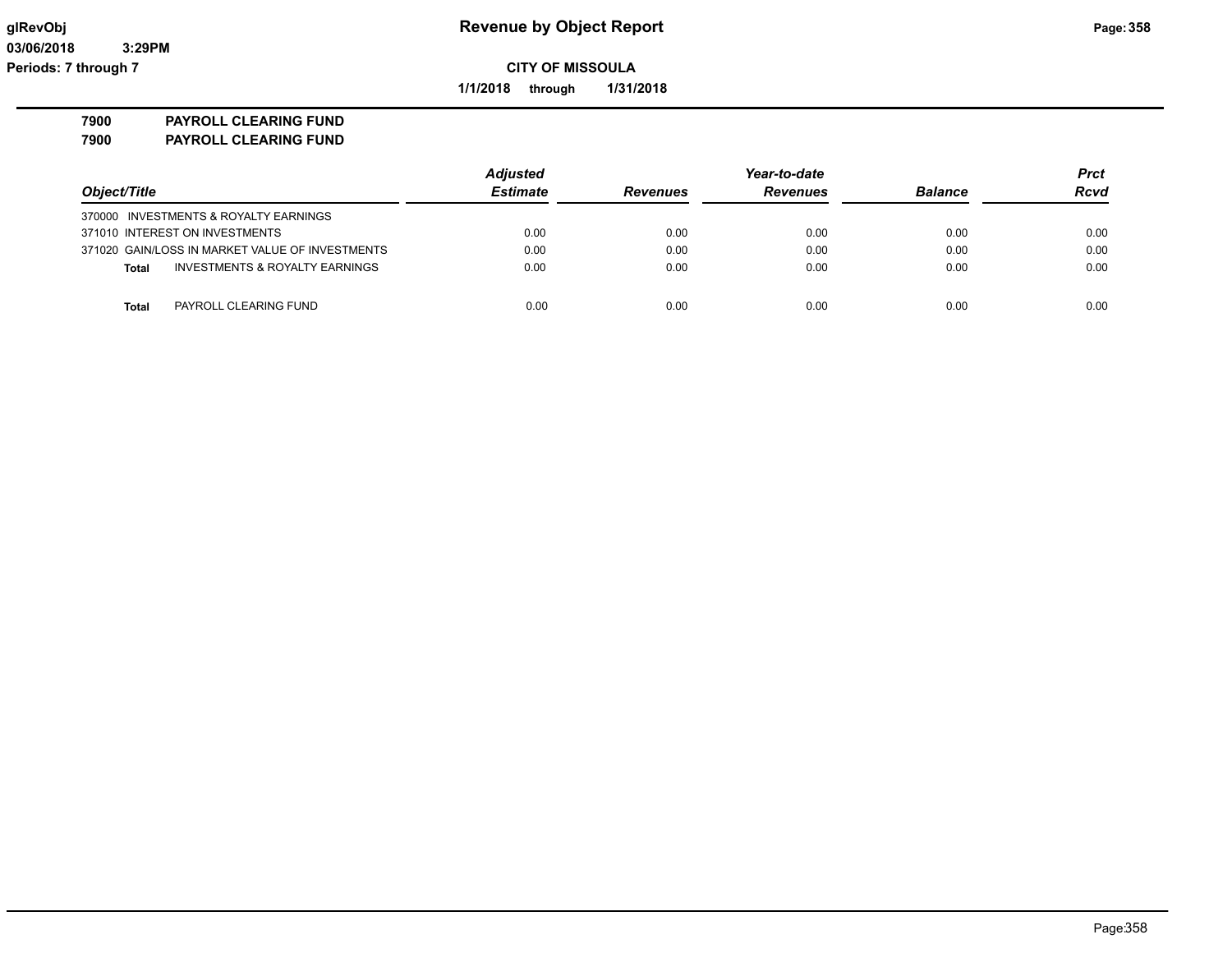**1/1/2018 through 1/31/2018**

### **7900 PAYROLL CLEARING FUND**

| Object/Title                                   | <b>Adjusted</b><br><b>Estimate</b> | <b>Revenues</b> | Year-to-date<br><b>Revenues</b> | <b>Balance</b> | <b>Prct</b><br>Rcvd |
|------------------------------------------------|------------------------------------|-----------------|---------------------------------|----------------|---------------------|
| 370000 INVESTMENTS & ROYALTY EARNINGS          |                                    |                 |                                 |                |                     |
| 371010 INTEREST ON INVESTMENTS                 | 0.00                               | 0.00            | 0.00                            | 0.00           | 0.00                |
| 371020 GAIN/LOSS IN MARKET VALUE OF INVESTMENT | 0.00                               | 0.00            | 0.00                            | 0.00           | 0.00                |
| INVESTMENTS & ROYALTY EARNINGS<br><b>Total</b> | 0.00                               | 0.00            | 0.00                            | 0.00           | 0.00                |
|                                                |                                    |                 |                                 |                |                     |
| PAYROLL CLEARING FUND<br><b>Total</b>          | 0.00                               | 0.00            | 0.00                            | 0.00           | 0.00                |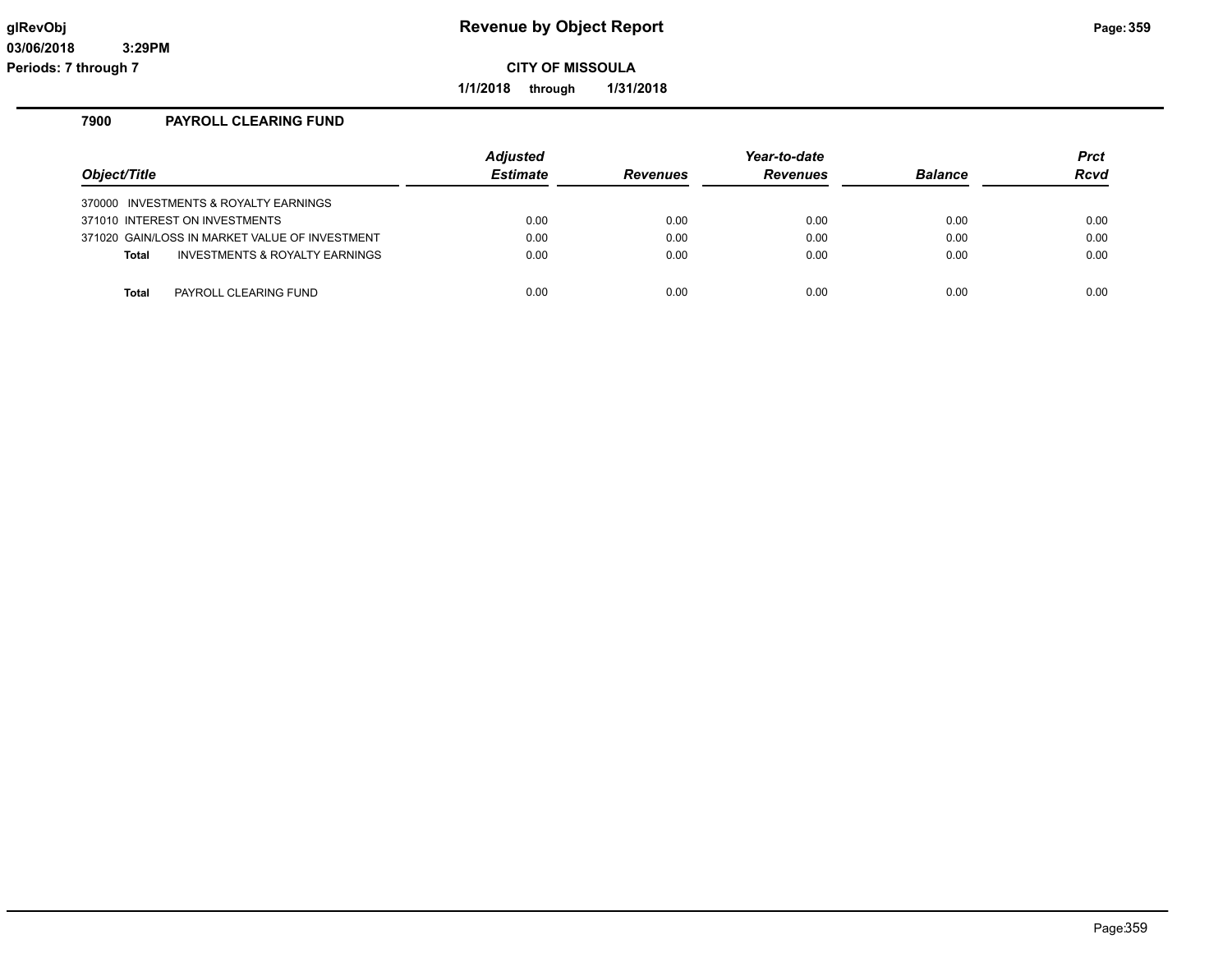**03/06/2018 3:29PM Periods: 7 through 7**

# **glRevObj Revenue by Object Report Page:360**

**CITY OF MISSOULA**

**1/1/2018 through 1/31/2018**

**7903 COUNTY CLEARING 7903 COUNTY CLEARING**

| 7903 | <b>COUNTY CLEARING</b> |
|------|------------------------|
|      |                        |

|                                        | <b>Adjusted</b> |                 | Year-to-date    |                |             |
|----------------------------------------|-----------------|-----------------|-----------------|----------------|-------------|
| Object/Title                           | <b>Estimate</b> | <b>Revenues</b> | <b>Revenues</b> | <b>Balance</b> | <b>Rcvd</b> |
| 320000 LICENSES & PERMITS              |                 |                 |                 |                |             |
| 323030 ANIMAL LICENSES                 | 0.00            | 934.50          | 4.406.70        | $-4.406.70$    | 0.00        |
| <b>LICENSES &amp; PERMITS</b><br>Total | 0.00            | 934.50          | 4.406.70        | $-4.406.70$    | 0.00        |
| Total<br><b>COUNTY CLEARING</b>        | 0.00            | 934.50          | 4.406.70        | $-4.406.70$    | 0.00        |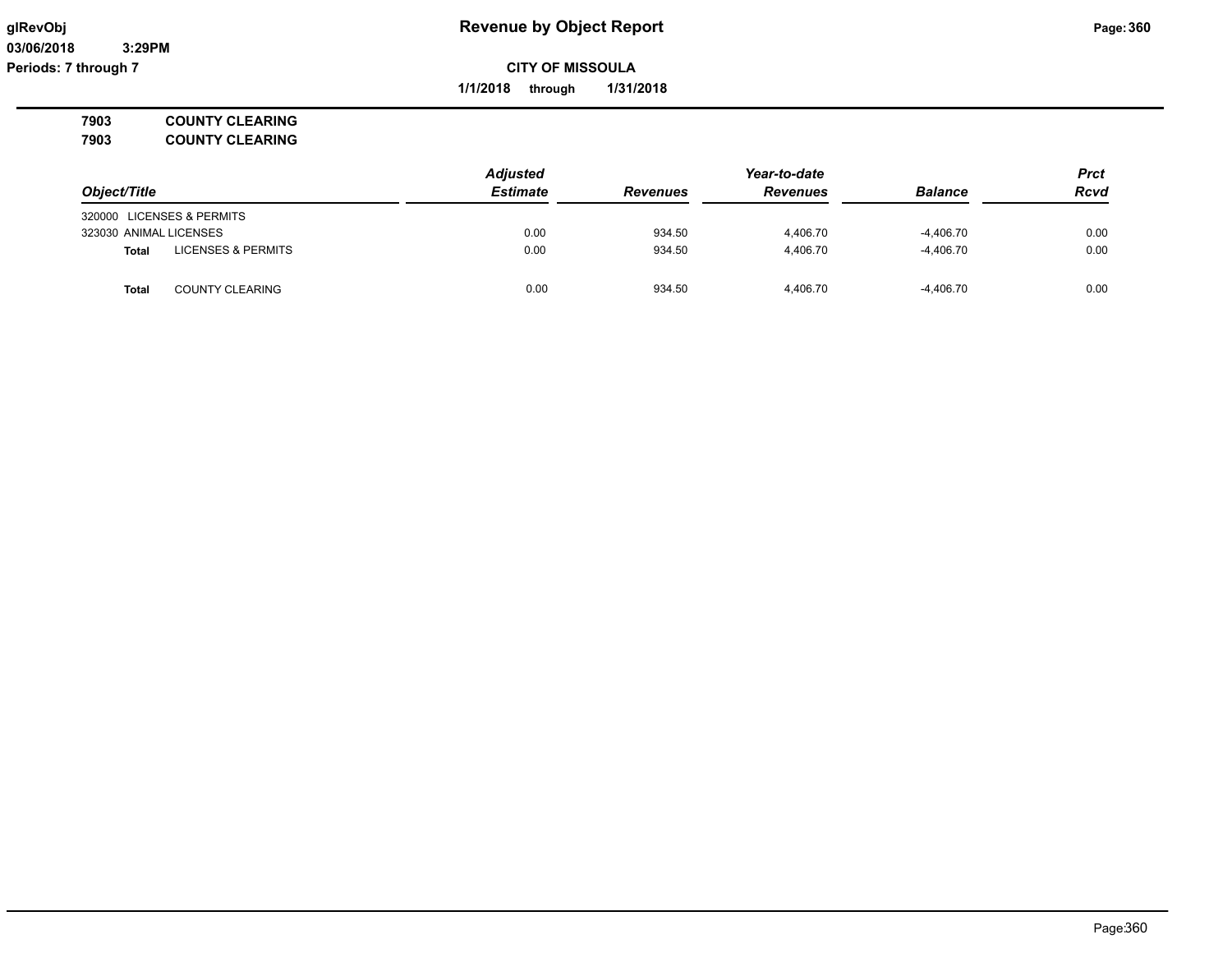**Periods: 7 through 7**

**CITY OF MISSOULA**

**1/1/2018 through 1/31/2018**

#### **7903 COUNTY CLEARING**

| Object/Title              |                               | <b>Adjusted</b><br><b>Estimate</b> | <b>Revenues</b> | Year-to-date<br><b>Revenues</b> | <b>Balance</b> | <b>Prct</b><br><b>Rcvd</b> |
|---------------------------|-------------------------------|------------------------------------|-----------------|---------------------------------|----------------|----------------------------|
| 320000 LICENSES & PERMITS |                               |                                    |                 |                                 |                |                            |
| 323030 ANIMAL LICENSES    |                               | 0.00                               | 934.50          | 4,406.70                        | $-4,406.70$    | 0.00                       |
| <b>Total</b>              | <b>LICENSES &amp; PERMITS</b> | 0.00                               | 934.50          | 4.406.70                        | $-4,406.70$    | 0.00                       |
| <b>Total</b>              | <b>COUNTY CLEARING</b>        | 0.00                               | 934.50          | 4.406.70                        | $-4,406.70$    | 0.00                       |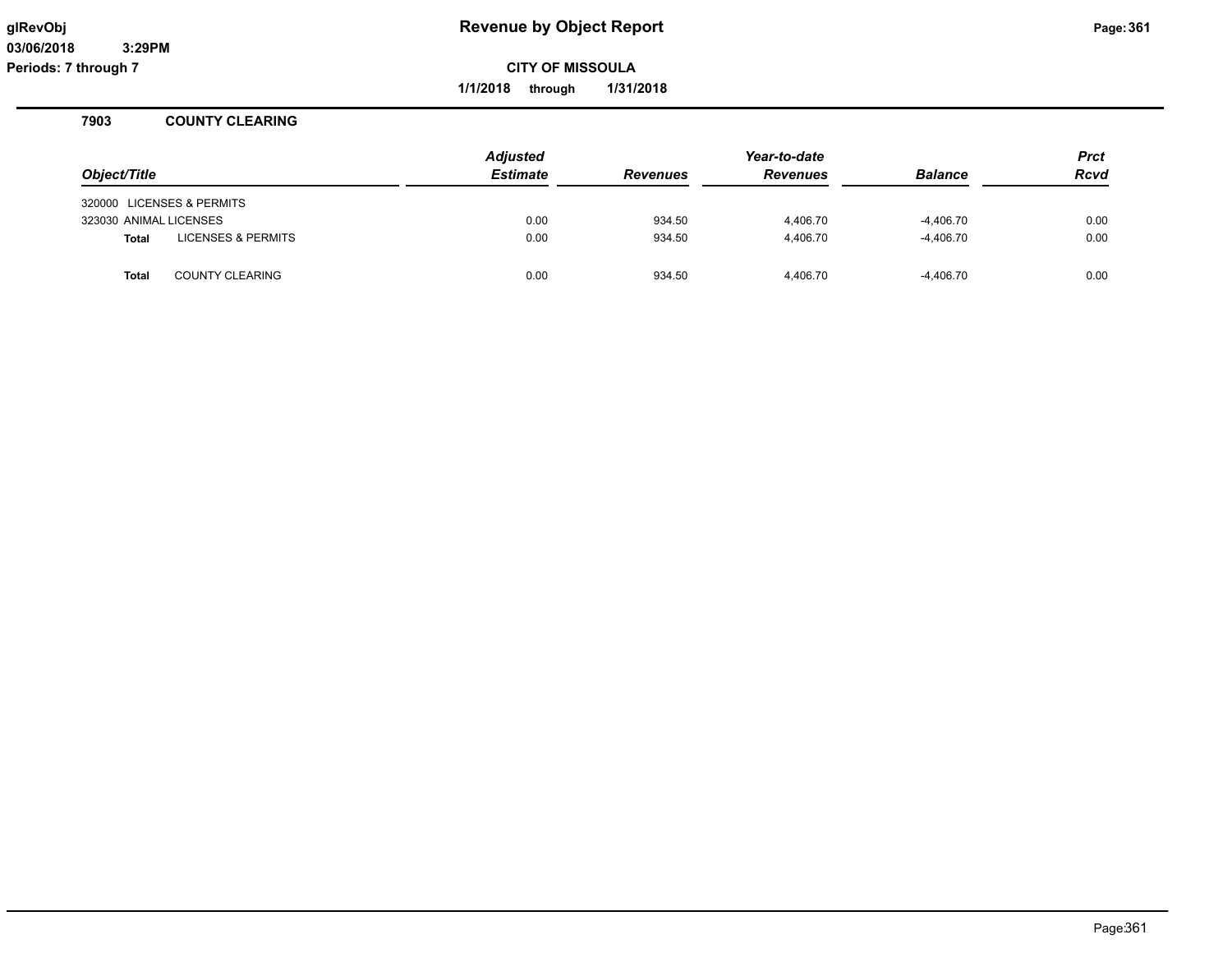**1/1/2018 through 1/31/2018**

**7904 SEWER REBATE**

**7904 SEWER REBATE**

|                                                           | <b>Adjusted</b> |                 | Year-to-date    |                | Prct        |
|-----------------------------------------------------------|-----------------|-----------------|-----------------|----------------|-------------|
| Object/Title                                              | <b>Estimate</b> | <b>Revenues</b> | <b>Revenues</b> | <b>Balance</b> | <b>Rcvd</b> |
| 340000 CHARGES FOR SERVICES                               |                 |                 |                 |                |             |
| 343036 *** Title Not Found ***                            | 0.00            | 0.00            | 0.00            | 0.00           | 0.00        |
| <b>CHARGES FOR SERVICES</b><br>Total                      | 0.00            | 0.00            | 0.00            | 0.00           | 0.00        |
| 360000 MISCELLANEOUS REVENUES                             |                 |                 |                 |                |             |
| 360010 MISCELLANEOUS                                      | 0.00            | 0.00            | 0.00            | 0.00           | 0.00        |
| <b>MISCELLANEOUS REVENUES</b><br>Total                    | 0.00            | 0.00            | 0.00            | 0.00           | 0.00        |
| 370000 INVESTMENTS & ROYALTY EARNINGS                     |                 |                 |                 |                |             |
| 371010 INTEREST ON INVESTMENTS                            | 0.00            | 0.00            | 0.00            | 0.00           | 0.00        |
| 371020 GAIN/LOSS IN MARKET VALUE OF INVESTMENTS           | 0.00            | 0.00            | 0.00            | 0.00           | 0.00        |
| <b>INVESTMENTS &amp; ROYALTY EARNINGS</b><br><b>Total</b> | 0.00            | 0.00            | 0.00            | 0.00           | 0.00        |
| <b>SEWER REBATE</b><br><b>Total</b>                       | 0.00            | 0.00            | 0.00            | 0.00           | 0.00        |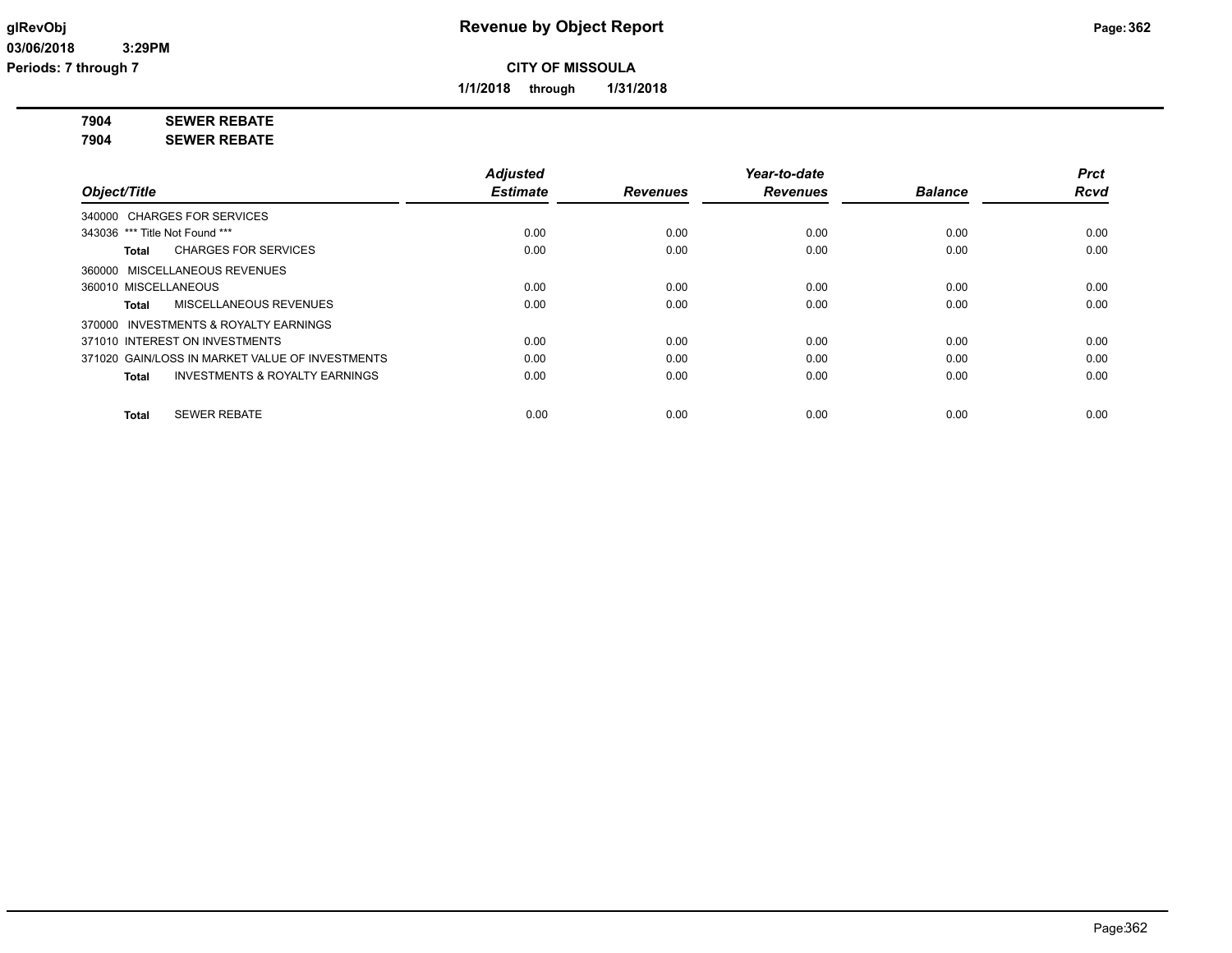**Periods: 7 through 7**

**CITY OF MISSOULA**

**1/1/2018 through 1/31/2018**

#### **7904 SEWER REBATE**

|                                                           | <b>Adjusted</b> |                 | Year-to-date    |                | <b>Prct</b> |
|-----------------------------------------------------------|-----------------|-----------------|-----------------|----------------|-------------|
| Object/Title                                              | <b>Estimate</b> | <b>Revenues</b> | <b>Revenues</b> | <b>Balance</b> | <b>Rcvd</b> |
| 340000 CHARGES FOR SERVICES                               |                 |                 |                 |                |             |
| 343036 *** Title Not Found ***                            | 0.00            | 0.00            | 0.00            | 0.00           | 0.00        |
| <b>CHARGES FOR SERVICES</b><br>Total                      | 0.00            | 0.00            | 0.00            | 0.00           | 0.00        |
| 360000 MISCELLANEOUS REVENUES                             |                 |                 |                 |                |             |
| 360010 MISCELLANEOUS                                      | 0.00            | 0.00            | 0.00            | 0.00           | 0.00        |
| MISCELLANEOUS REVENUES<br>Total                           | 0.00            | 0.00            | 0.00            | 0.00           | 0.00        |
| 370000 INVESTMENTS & ROYALTY EARNINGS                     |                 |                 |                 |                |             |
| 371010 INTEREST ON INVESTMENTS                            | 0.00            | 0.00            | 0.00            | 0.00           | 0.00        |
| 371020 GAIN/LOSS IN MARKET VALUE OF INVESTMENT            | 0.00            | 0.00            | 0.00            | 0.00           | 0.00        |
| <b>INVESTMENTS &amp; ROYALTY EARNINGS</b><br><b>Total</b> | 0.00            | 0.00            | 0.00            | 0.00           | 0.00        |
|                                                           |                 |                 |                 |                |             |
| <b>SEWER REBATE</b><br>Total                              | 0.00            | 0.00            | 0.00            | 0.00           | 0.00        |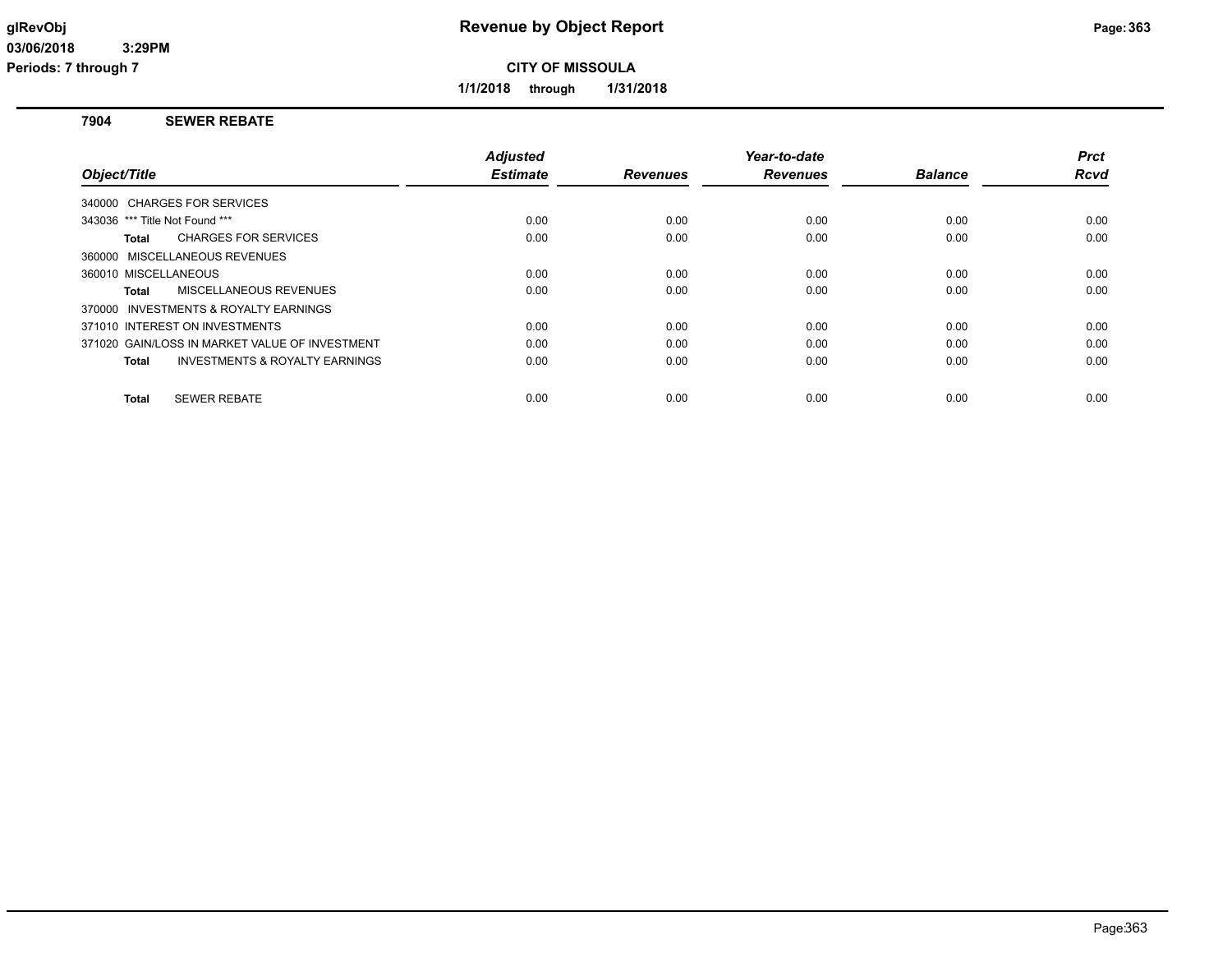**1/1/2018 through 1/31/2018**

**7905 WYE SEWER RSID 8489**

**7905 WYE SEWER RSID 8489**

|                                                 | <b>Adjusted</b> |                 | Year-to-date    |                | <b>Prct</b> |
|-------------------------------------------------|-----------------|-----------------|-----------------|----------------|-------------|
| Object/Title                                    | <b>Estimate</b> | <b>Revenues</b> | <b>Revenues</b> | <b>Balance</b> | <b>Rcvd</b> |
| 360000 MISCELLANEOUS REVENUES                   |                 |                 |                 |                |             |
| 360010 MISCELLANEOUS                            | 0.00            | 0.00            | 0.00            | 0.00           | 0.00        |
| MISCELLANEOUS REVENUES<br>Total                 | 0.00            | 0.00            | 0.00            | 0.00           | 0.00        |
| 370000 INVESTMENTS & ROYALTY EARNINGS           |                 |                 |                 |                |             |
| 371010 INTEREST ON INVESTMENTS                  | 0.00            | 0.00            | 0.00            | 0.00           | 0.00        |
| 371020 GAIN/LOSS IN MARKET VALUE OF INVESTMENTS | 0.00            | 0.00            | 0.00            | 0.00           | 0.00        |
| INVESTMENTS & ROYALTY EARNINGS<br>Total         | 0.00            | 0.00            | 0.00            | 0.00           | 0.00        |
| WYE SEWER RSID 8489<br><b>Total</b>             | 0.00            | 0.00            | 0.00            | 0.00           | 0.00        |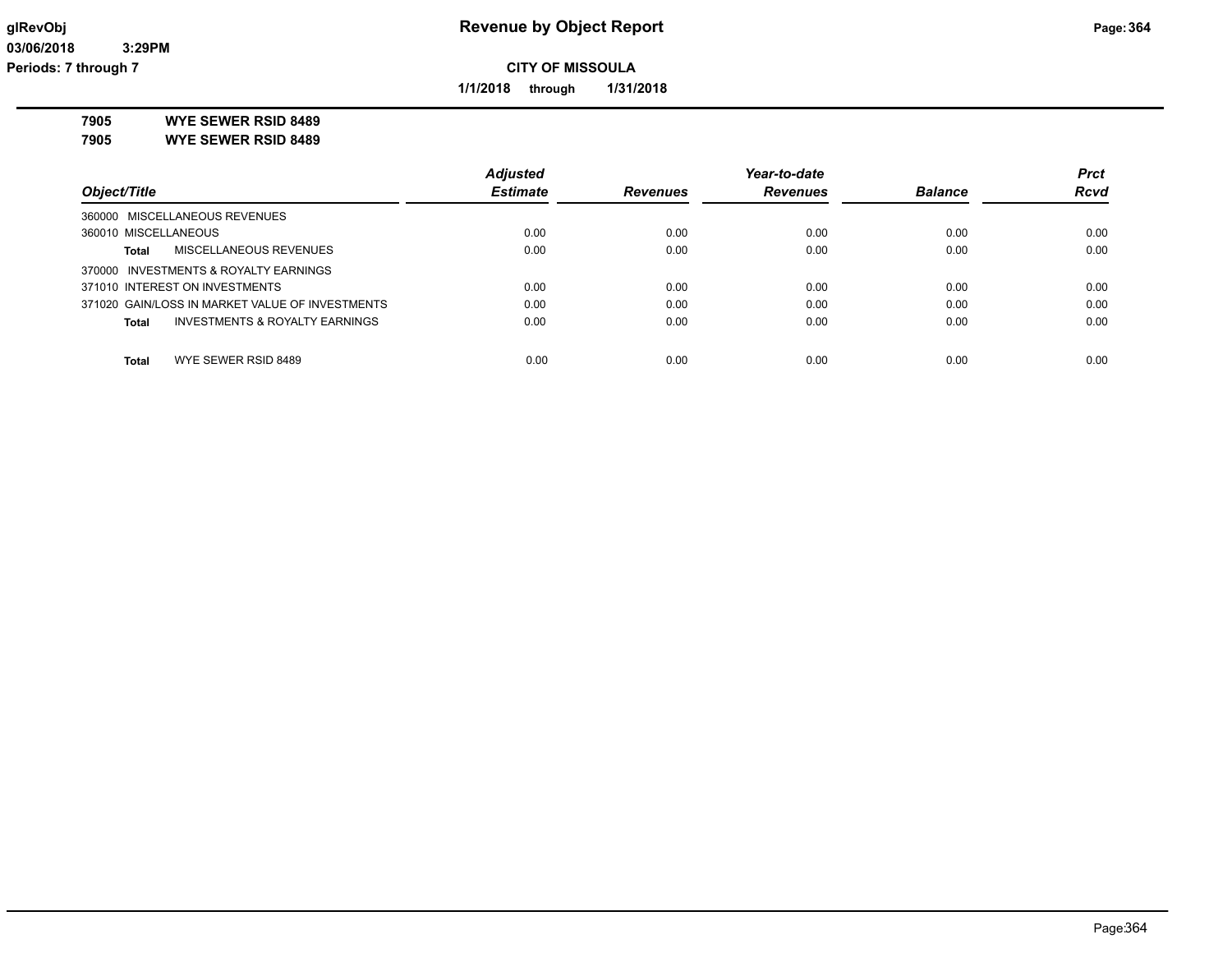**1/1/2018 through 1/31/2018**

# **7905 WYE SEWER RSID 8489**

| Object/Title                                       | <b>Adjusted</b><br><b>Estimate</b> | <b>Revenues</b> | Year-to-date<br><b>Revenues</b> | <b>Balance</b> | <b>Prct</b><br>Rcvd |
|----------------------------------------------------|------------------------------------|-----------------|---------------------------------|----------------|---------------------|
| 360000 MISCELLANEOUS REVENUES                      |                                    |                 |                                 |                |                     |
| 360010 MISCELLANEOUS                               | 0.00                               | 0.00            | 0.00                            | 0.00           | 0.00                |
| MISCELLANEOUS REVENUES<br>Total                    | 0.00                               | 0.00            | 0.00                            | 0.00           | 0.00                |
| 370000 INVESTMENTS & ROYALTY EARNINGS              |                                    |                 |                                 |                |                     |
| 371010 INTEREST ON INVESTMENTS                     | 0.00                               | 0.00            | 0.00                            | 0.00           | 0.00                |
| 371020 GAIN/LOSS IN MARKET VALUE OF INVESTMENT     | 0.00                               | 0.00            | 0.00                            | 0.00           | 0.00                |
| <b>INVESTMENTS &amp; ROYALTY EARNINGS</b><br>Total | 0.00                               | 0.00            | 0.00                            | 0.00           | 0.00                |
| WYE SEWER RSID 8489<br>Total                       | 0.00                               | 0.00            | 0.00                            | 0.00           | 0.00                |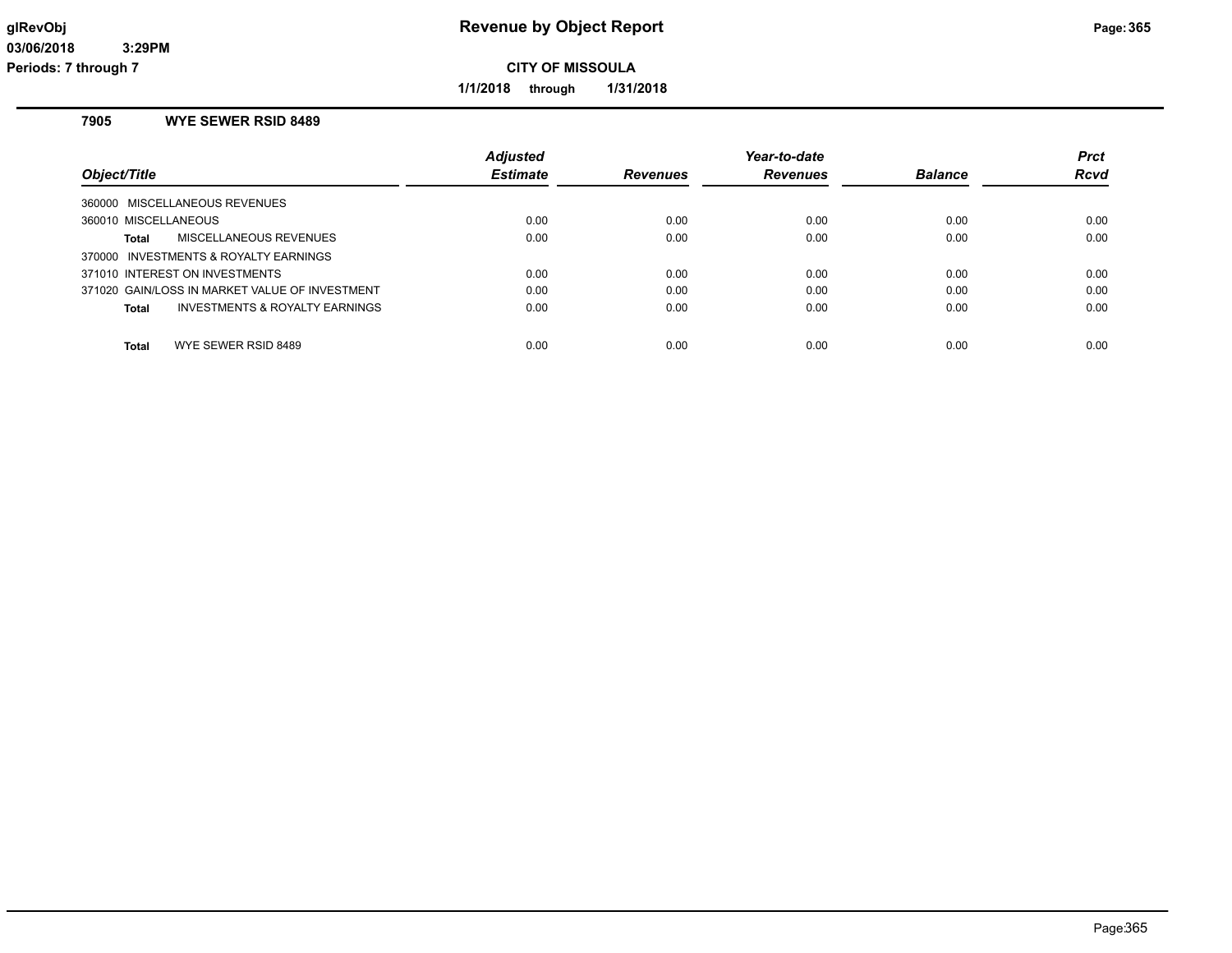**1/1/2018 through 1/31/2018**

**7906 COUNTY PARK BOARD CIP**

| <b>COUNTY PARK BOARD CIP</b><br>7906 |
|--------------------------------------|
|--------------------------------------|

|                                                 | <b>Adjusted</b> |                 | Year-to-date    |                | <b>Prct</b> |
|-------------------------------------------------|-----------------|-----------------|-----------------|----------------|-------------|
| Object/Title                                    | <b>Estimate</b> | <b>Revenues</b> | <b>Revenues</b> | <b>Balance</b> | Rcvd        |
| 340000 CHARGES FOR SERVICES                     |                 |                 |                 |                |             |
| 346050 COUNTY PLAYGROUND CONTRACT               | 0.00            | 0.00            | 0.00            | 0.00           | 0.00        |
| <b>CHARGES FOR SERVICES</b><br>Total            | 0.00            | 0.00            | 0.00            | 0.00           | 0.00        |
| 370000 INVESTMENTS & ROYALTY EARNINGS           |                 |                 |                 |                |             |
| 371010 INTEREST ON INVESTMENTS                  | 0.00            | 0.00            | 0.00            | 0.00           | 0.00        |
| 371020 GAIN/LOSS IN MARKET VALUE OF INVESTMENTS | 0.00            | 0.00            | 0.00            | 0.00           | 0.00        |
| INVESTMENTS & ROYALTY EARNINGS<br><b>Total</b>  | 0.00            | 0.00            | 0.00            | 0.00           | 0.00        |
|                                                 |                 |                 |                 |                |             |
| COUNTY PARK BOARD CIP<br>Total                  | 0.00            | 0.00            | 0.00            | 0.00           | 0.00        |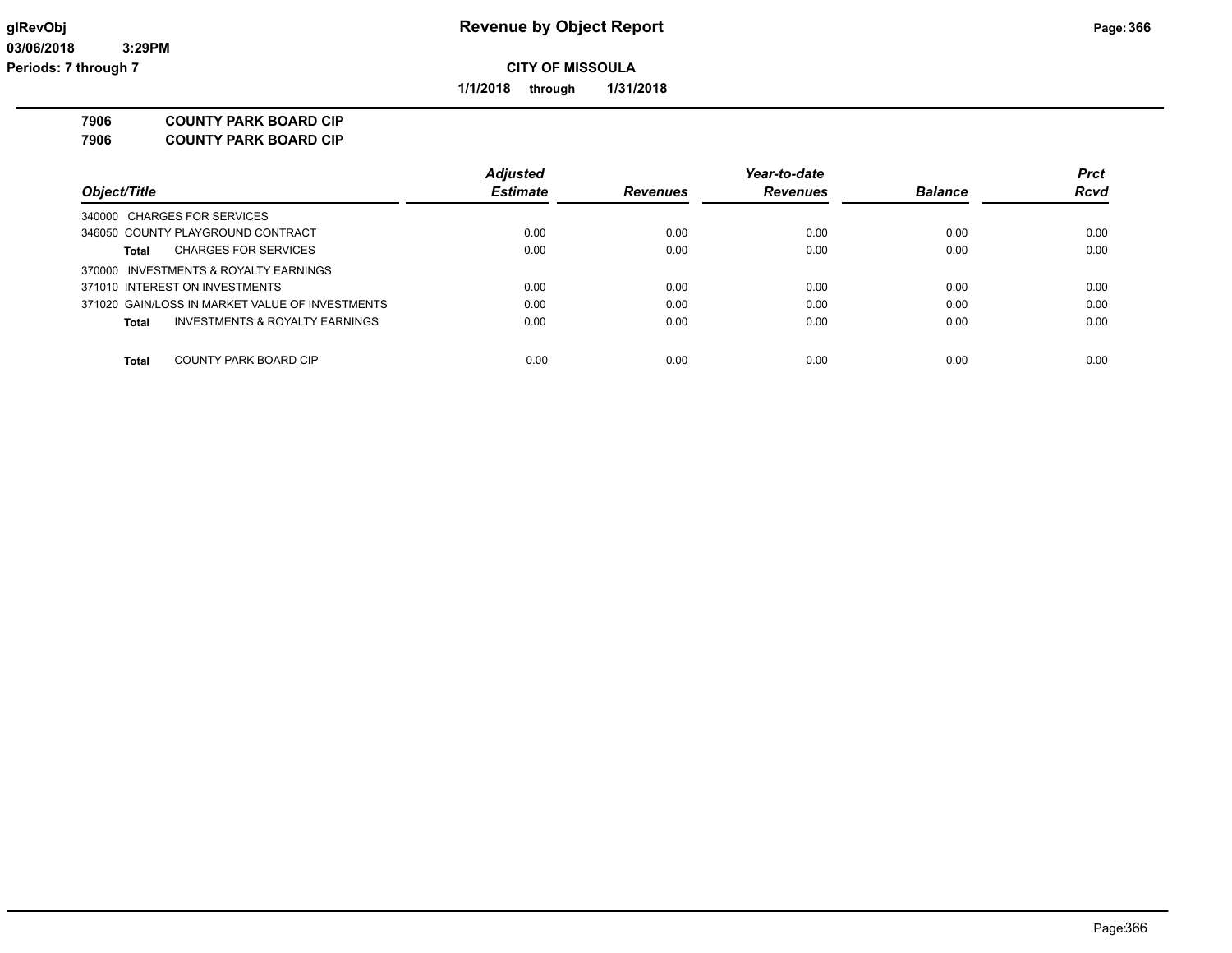**1/1/2018 through 1/31/2018**

## **7906 COUNTY PARK BOARD CIP**

|                                                           | <b>Adjusted</b> |                 | Year-to-date    |                | <b>Prct</b> |
|-----------------------------------------------------------|-----------------|-----------------|-----------------|----------------|-------------|
| Object/Title                                              | <b>Estimate</b> | <b>Revenues</b> | <b>Revenues</b> | <b>Balance</b> | Rcvd        |
| 340000 CHARGES FOR SERVICES                               |                 |                 |                 |                |             |
| 346050 COUNTY PLAYGROUND CONTRACT                         | 0.00            | 0.00            | 0.00            | 0.00           | 0.00        |
| <b>CHARGES FOR SERVICES</b><br>Total                      | 0.00            | 0.00            | 0.00            | 0.00           | 0.00        |
| 370000 INVESTMENTS & ROYALTY EARNINGS                     |                 |                 |                 |                |             |
| 371010 INTEREST ON INVESTMENTS                            | 0.00            | 0.00            | 0.00            | 0.00           | 0.00        |
| 371020 GAIN/LOSS IN MARKET VALUE OF INVESTMENT            | 0.00            | 0.00            | 0.00            | 0.00           | 0.00        |
| <b>INVESTMENTS &amp; ROYALTY EARNINGS</b><br><b>Total</b> | 0.00            | 0.00            | 0.00            | 0.00           | 0.00        |
| COUNTY PARK BOARD CIP<br><b>Total</b>                     | 0.00            | 0.00            | 0.00            | 0.00           | 0.00        |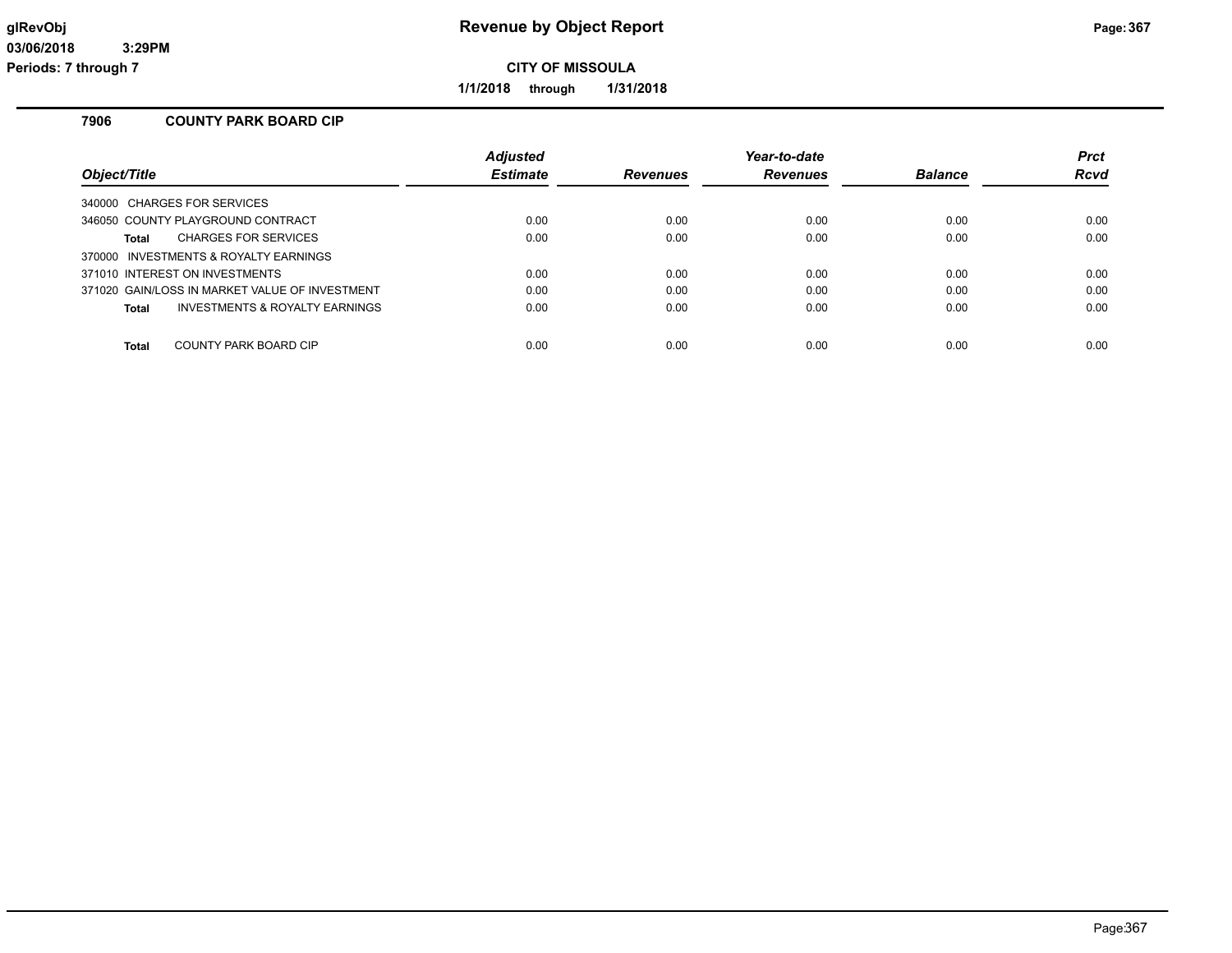**1/1/2018 through 1/31/2018**

#### **7907 ELK HILLS SUBDIVISION**

**7907 ELK HILLS SUBDIVISION**

|                                                 | <b>Adjusted</b> |                 | Year-to-date    |                | <b>Prct</b> |
|-------------------------------------------------|-----------------|-----------------|-----------------|----------------|-------------|
| Object/Title                                    | <b>Estimate</b> | <b>Revenues</b> | <b>Revenues</b> | <b>Balance</b> | <b>Rcvd</b> |
| 370000 INVESTMENTS & ROYALTY EARNINGS           |                 |                 |                 |                |             |
| 371010 INTEREST ON INVESTMENTS                  | 0.00            | 0.00            | 0.00            | 0.00           | 0.00        |
| 371020 GAIN/LOSS IN MARKET VALUE OF INVESTMENTS | 0.00            | 0.00            | 0.00            | 0.00           | 0.00        |
| INVESTMENTS & ROYALTY EARNINGS<br>Total         | 0.00            | 0.00            | 0.00            | 0.00           | 0.00        |
|                                                 |                 |                 |                 |                |             |
| ELK HILLS SUBDIVISION<br>Total                  | 0.00            | 0.00            | 0.00            | 0.00           | 0.00        |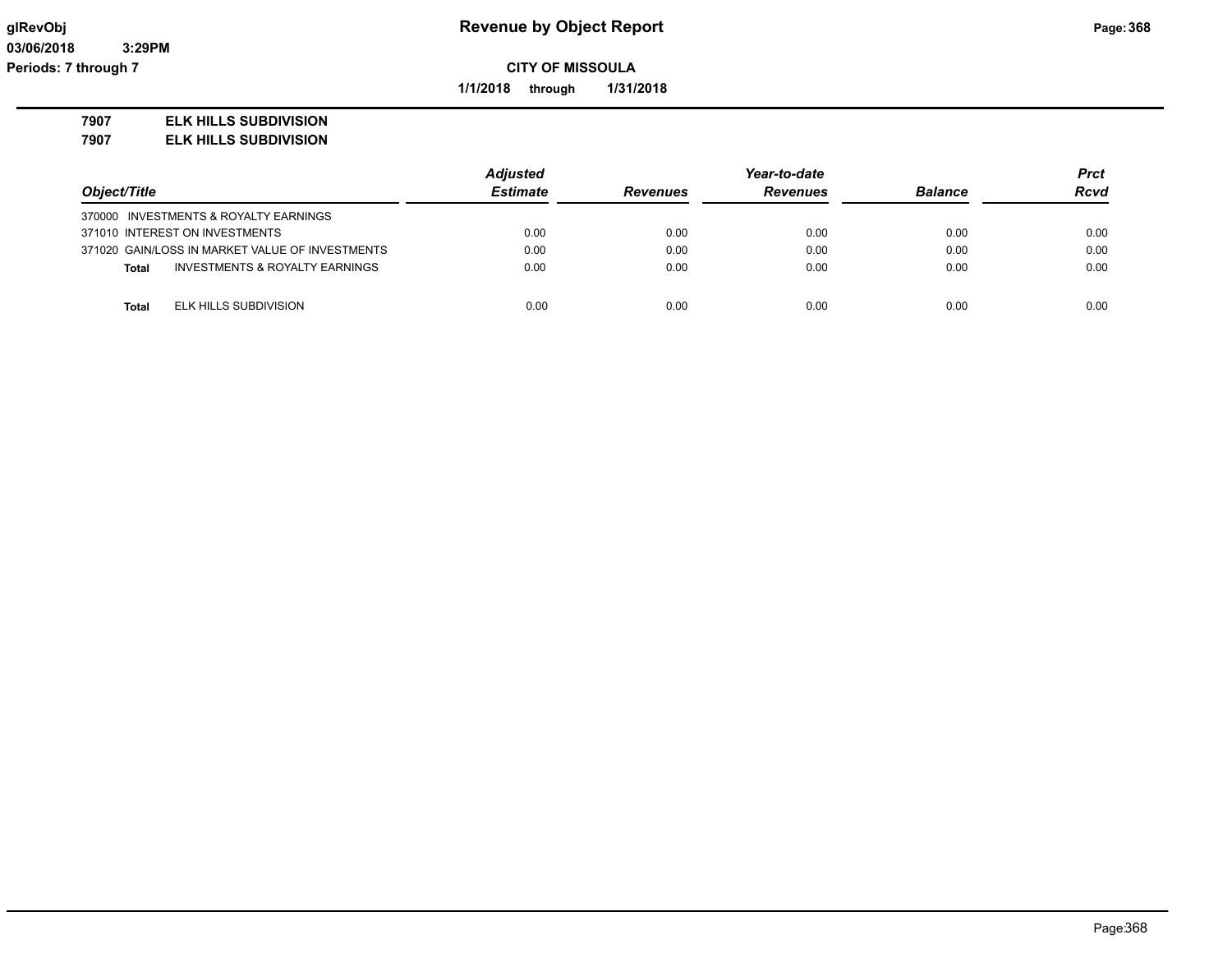**1/1/2018 through 1/31/2018**

### **7907 ELK HILLS SUBDIVISION**

| Object/Title |                                                | <b>Adjusted</b><br><b>Estimate</b> | <b>Revenues</b> | Year-to-date<br><b>Revenues</b> | <b>Balance</b> | <b>Prct</b><br>Rcvd |
|--------------|------------------------------------------------|------------------------------------|-----------------|---------------------------------|----------------|---------------------|
|              | 370000 INVESTMENTS & ROYALTY EARNINGS          |                                    |                 |                                 |                |                     |
|              | 371010 INTEREST ON INVESTMENTS                 | 0.00                               | 0.00            | 0.00                            | 0.00           | 0.00                |
|              | 371020 GAIN/LOSS IN MARKET VALUE OF INVESTMENT | 0.00                               | 0.00            | 0.00                            | 0.00           | 0.00                |
| <b>Total</b> | INVESTMENTS & ROYALTY EARNINGS                 | 0.00                               | 0.00            | 0.00                            | 0.00           | 0.00                |
|              |                                                |                                    |                 |                                 |                |                     |
| Total        | ELK HILLS SUBDIVISION                          | 0.00                               | 0.00            | 0.00                            | 0.00           | 0.00                |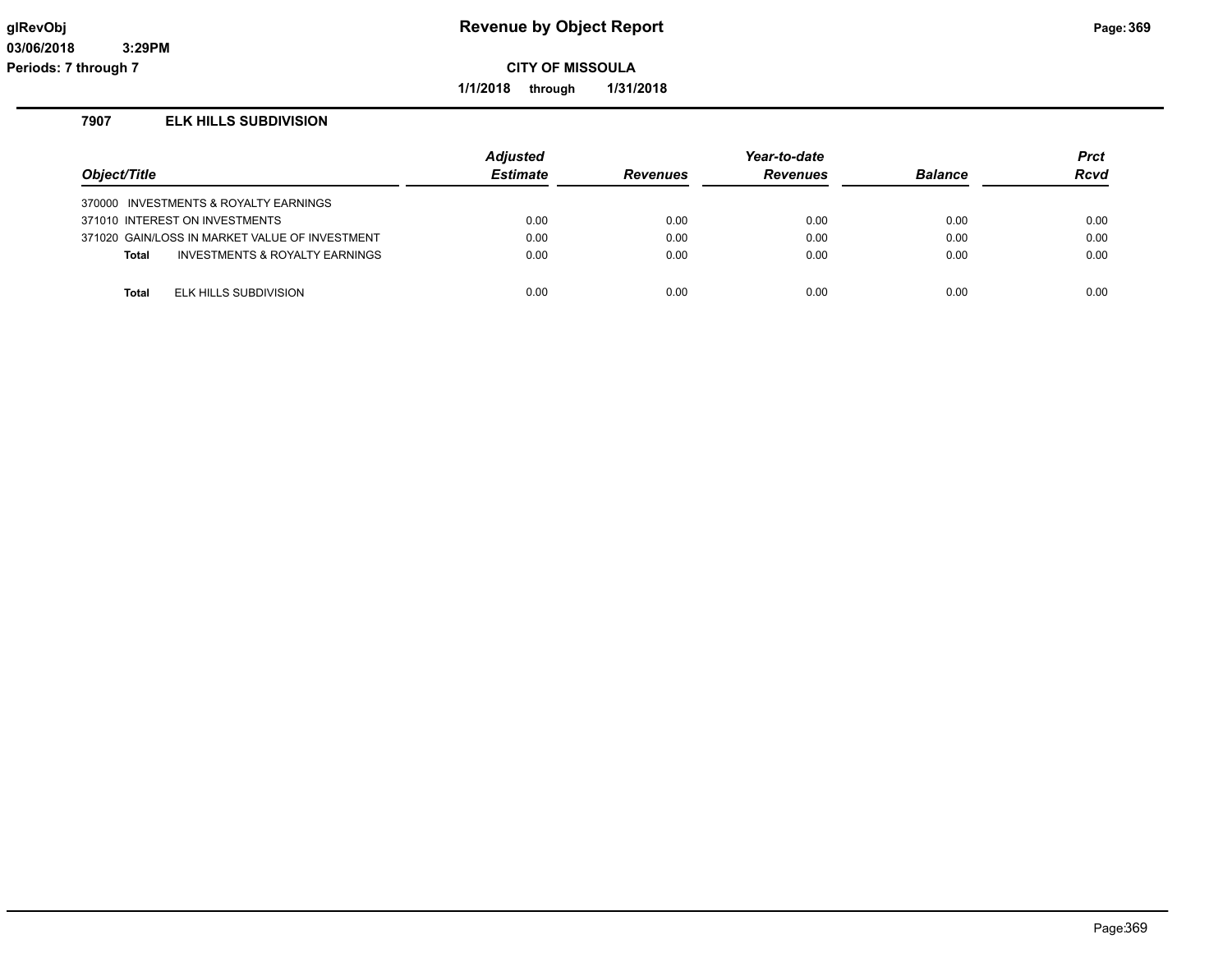**1/1/2018 through 1/31/2018**

#### **7908 RATTLESNAKE-CORNERSTONE TRAIL SW 7908 RATTLESNAKE-CORNERSTONE TRAIL SW**

|                                                    | <b>Adjusted</b> |                 | Year-to-date    |                | <b>Prct</b> |
|----------------------------------------------------|-----------------|-----------------|-----------------|----------------|-------------|
| Object/Title                                       | <b>Estimate</b> | <b>Revenues</b> | <b>Revenues</b> | <b>Balance</b> | <b>Rcvd</b> |
| 370000 INVESTMENTS & ROYALTY EARNINGS              |                 |                 |                 |                |             |
| 371010 INTEREST ON INVESTMENTS                     | 0.00            | 0.00            | 0.00            | 0.00           | 0.00        |
| 371020 GAIN/LOSS IN MARKET VALUE OF INVESTMENTS    | 0.00            | 0.00            | 0.00            | 0.00           | 0.00        |
| <b>INVESTMENTS &amp; ROYALTY EARNINGS</b><br>Total | 0.00            | 0.00            | 0.00            | 0.00           | 0.00        |
| 380000 OTHER FINANCING SOURCES                     |                 |                 |                 |                |             |
| 383000 OPERATING TRANSFERS                         | 0.00            | 0.00            | 0.00            | 0.00           | 0.00        |
| OTHER FINANCING SOURCES<br>Total                   | 0.00            | 0.00            | 0.00            | 0.00           | 0.00        |
|                                                    |                 |                 |                 |                |             |
| RATTLESNAKE-CORNERSTONE TRAIL SW<br><b>Total</b>   | 0.00            | 0.00            | 0.00            | 0.00           | 0.00        |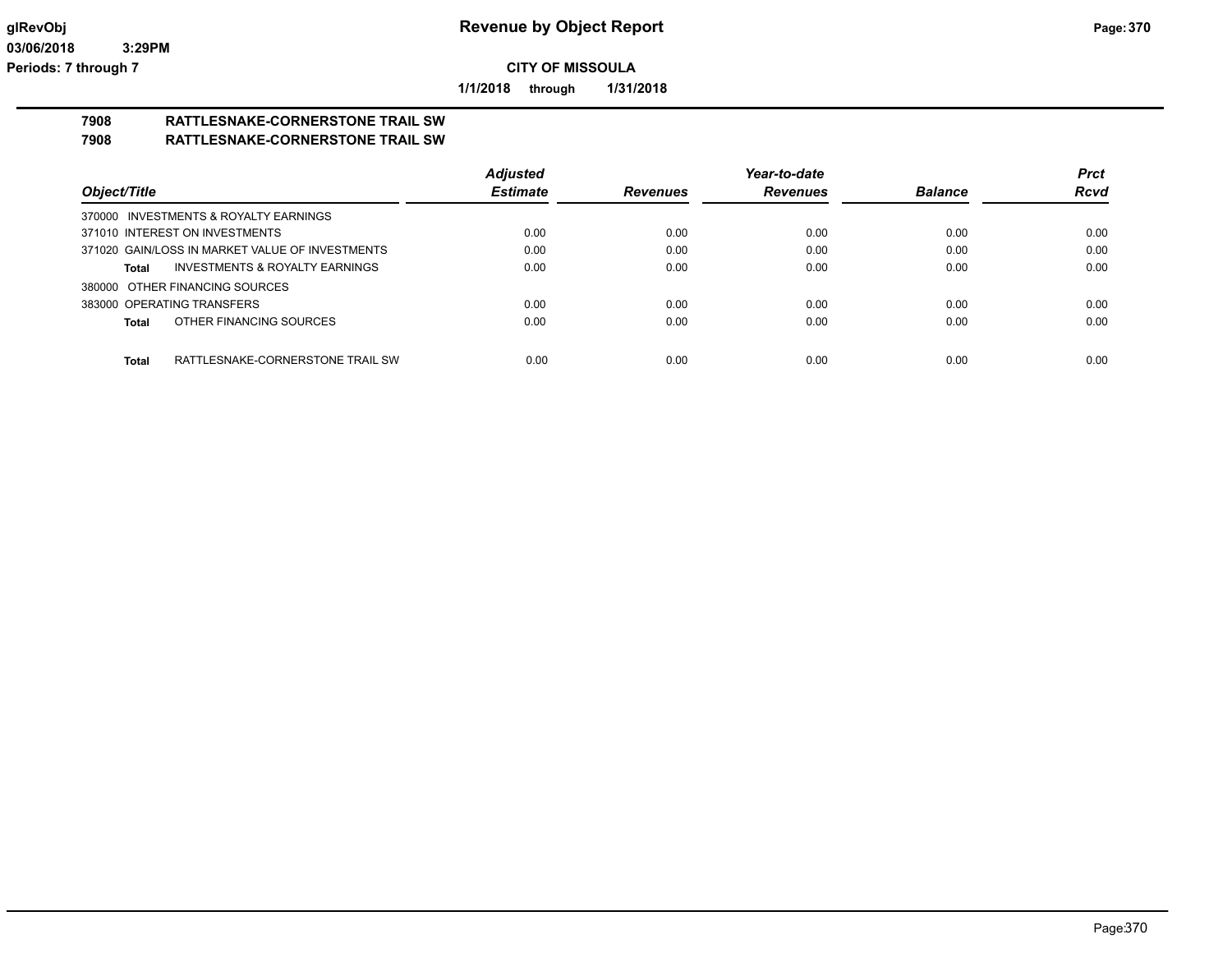**1/1/2018 through 1/31/2018**

#### **7908 RATTLESNAKE-CORNERSTONE TRAIL SW**

| Object/Title                                   |                                  | <b>Adjusted</b><br><b>Estimate</b> | <b>Revenues</b> | Year-to-date<br>Revenues | <b>Balance</b> | <b>Prct</b><br><b>Rcvd</b> |
|------------------------------------------------|----------------------------------|------------------------------------|-----------------|--------------------------|----------------|----------------------------|
| 370000 INVESTMENTS & ROYALTY EARNINGS          |                                  |                                    |                 |                          |                |                            |
| 371010 INTEREST ON INVESTMENTS                 |                                  | 0.00                               | 0.00            | 0.00                     | 0.00           | 0.00                       |
| 371020 GAIN/LOSS IN MARKET VALUE OF INVESTMENT |                                  | 0.00                               | 0.00            | 0.00                     | 0.00           | 0.00                       |
| <b>Total</b>                                   | INVESTMENTS & ROYALTY EARNINGS   | 0.00                               | 0.00            | 0.00                     | 0.00           | 0.00                       |
| 380000 OTHER FINANCING SOURCES                 |                                  |                                    |                 |                          |                |                            |
| 383000 OPERATING TRANSFERS                     |                                  | 0.00                               | 0.00            | 0.00                     | 0.00           | 0.00                       |
| Total                                          | OTHER FINANCING SOURCES          | 0.00                               | 0.00            | 0.00                     | 0.00           | 0.00                       |
|                                                |                                  |                                    |                 |                          |                |                            |
| <b>Total</b>                                   | RATTLESNAKE-CORNERSTONE TRAIL SW | 0.00                               | 0.00            | 0.00                     | 0.00           | 0.00                       |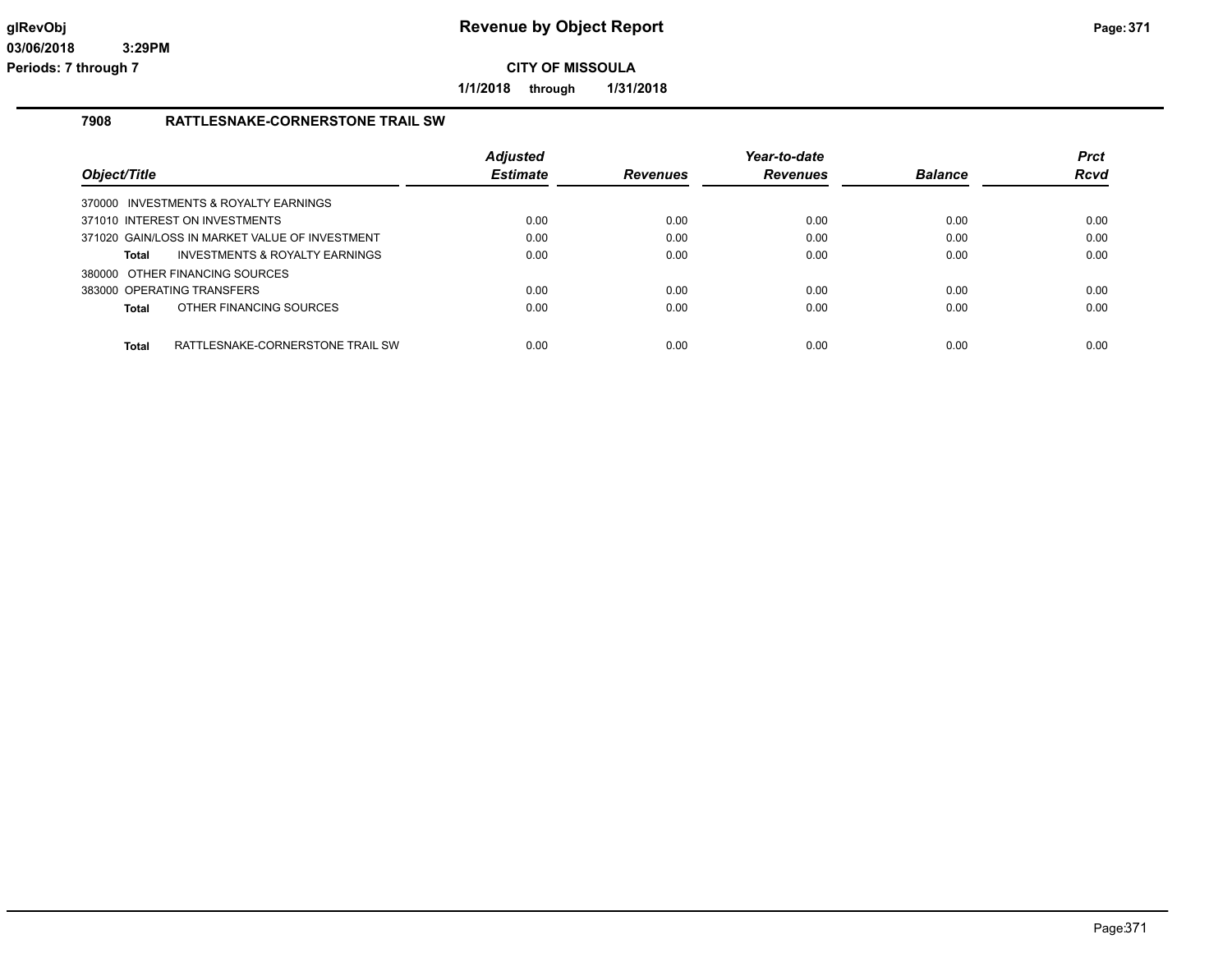**1/1/2018 through 1/31/2018**

**7909 YOUTH PROGRAMS**

**7909 YOUTH PROGRAMS**

|                                                    | <b>Adjusted</b> |                 | Year-to-date    |                | <b>Prct</b> |
|----------------------------------------------------|-----------------|-----------------|-----------------|----------------|-------------|
| Object/Title                                       | <b>Estimate</b> | <b>Revenues</b> | <b>Revenues</b> | <b>Balance</b> | <b>Rcvd</b> |
| 370000 INVESTMENTS & ROYALTY EARNINGS              |                 |                 |                 |                |             |
| 371010 INTEREST ON INVESTMENTS                     | 0.00            | 0.00            | 0.00            | 0.00           | 0.00        |
| 371020 GAIN/LOSS IN MARKET VALUE OF INVESTMENTS    | 0.00            | 0.00            | 0.00            | 0.00           | 0.00        |
| <b>INVESTMENTS &amp; ROYALTY EARNINGS</b><br>Total | 0.00            | 0.00            | 0.00            | 0.00           | 0.00        |
|                                                    |                 |                 |                 |                |             |
| YOUTH PROGRAMS<br><b>Total</b>                     | 0.00            | 0.00            | 0.00            | 0.00           | 0.00        |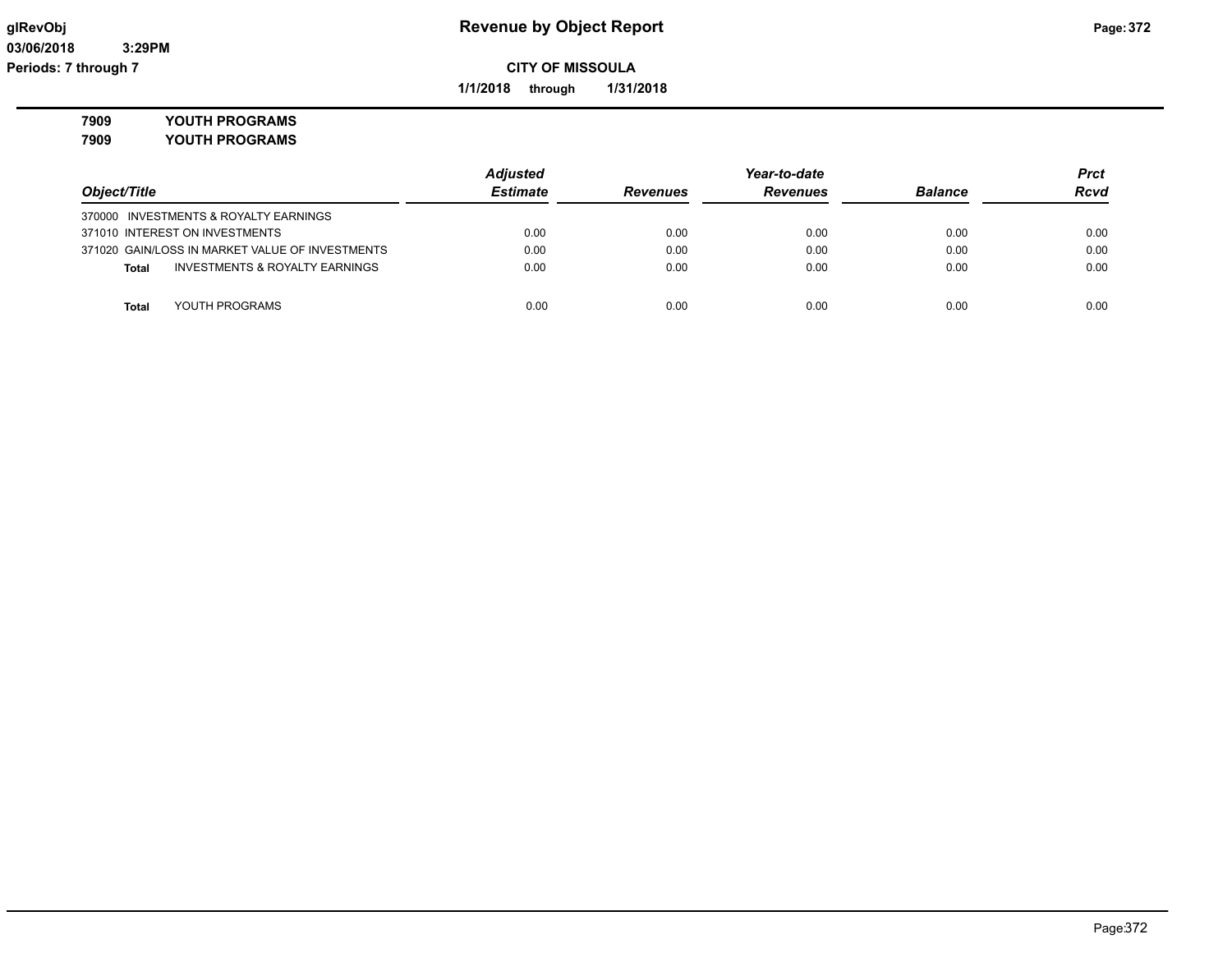**1/1/2018 through 1/31/2018**

#### **7909 YOUTH PROGRAMS**

| Object/Title |                                                | <b>Adjusted</b><br><b>Estimate</b> | <b>Revenues</b> | Year-to-date<br><b>Revenues</b> | <b>Balance</b> | Prct<br><b>Rcvd</b> |
|--------------|------------------------------------------------|------------------------------------|-----------------|---------------------------------|----------------|---------------------|
|              | 370000 INVESTMENTS & ROYALTY EARNINGS          |                                    |                 |                                 |                |                     |
|              | 371010 INTEREST ON INVESTMENTS                 | 0.00                               | 0.00            | 0.00                            | 0.00           | 0.00                |
|              | 371020 GAIN/LOSS IN MARKET VALUE OF INVESTMENT | 0.00                               | 0.00            | 0.00                            | 0.00           | 0.00                |
| Total        | <b>INVESTMENTS &amp; ROYALTY EARNINGS</b>      | 0.00                               | 0.00            | 0.00                            | 0.00           | 0.00                |
|              |                                                |                                    |                 |                                 |                |                     |
| Total        | YOUTH PROGRAMS                                 | 0.00                               | 0.00            | 0.00                            | 0.00           | 0.00                |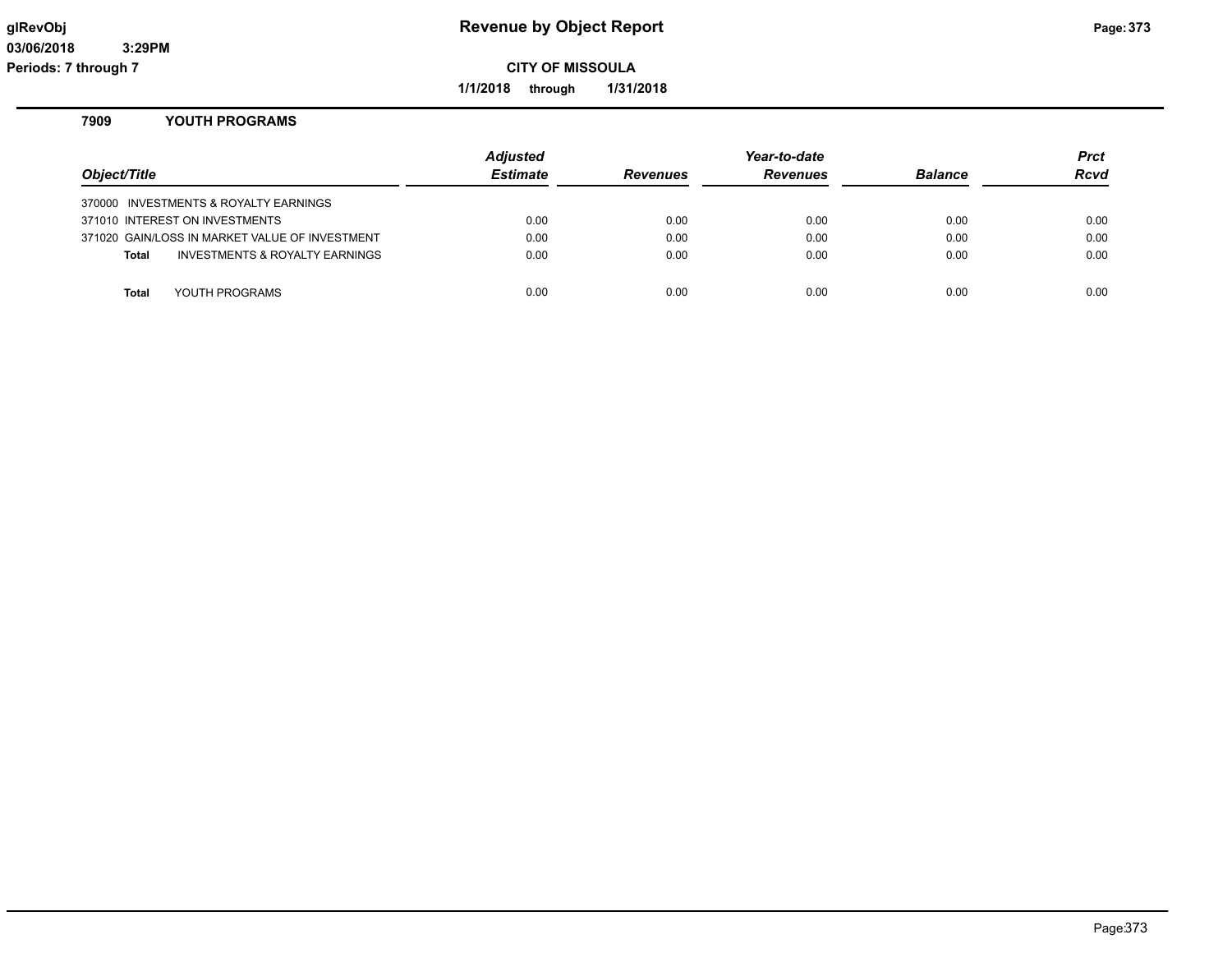**03/06/2018 3:29PM Periods: 7 through 7**

**CITY OF MISSOULA**

**1/1/2018 through 1/31/2018**

# **7910 SIDEWALK & CURB LOAN FUND**

**7910 SIDEWALK & CURB LOAN FUND**

|              |                                                 | <b>Adjusted</b> |                 | Year-to-date    |                |             |
|--------------|-------------------------------------------------|-----------------|-----------------|-----------------|----------------|-------------|
| Object/Title |                                                 | <b>Estimate</b> | <b>Revenues</b> | <b>Revenues</b> | <b>Balance</b> | <b>Rcvd</b> |
|              | 370000 INVESTMENTS & ROYALTY EARNINGS           |                 |                 |                 |                |             |
|              | 371020 GAIN/LOSS IN MARKET VALUE OF INVESTMENTS | 0.00            | 0.00            | 0.00            | 0.00           | 0.00        |
| <b>Total</b> | INVESTMENTS & ROYALTY EARNINGS                  | 0.00            | 0.00            | 0.00            | 0.00           | 0.00        |
| Total        | SIDEWALK & CURB LOAN FUND                       | 0.00            | 0.00            | 0.00            | 0.00           | 0.00        |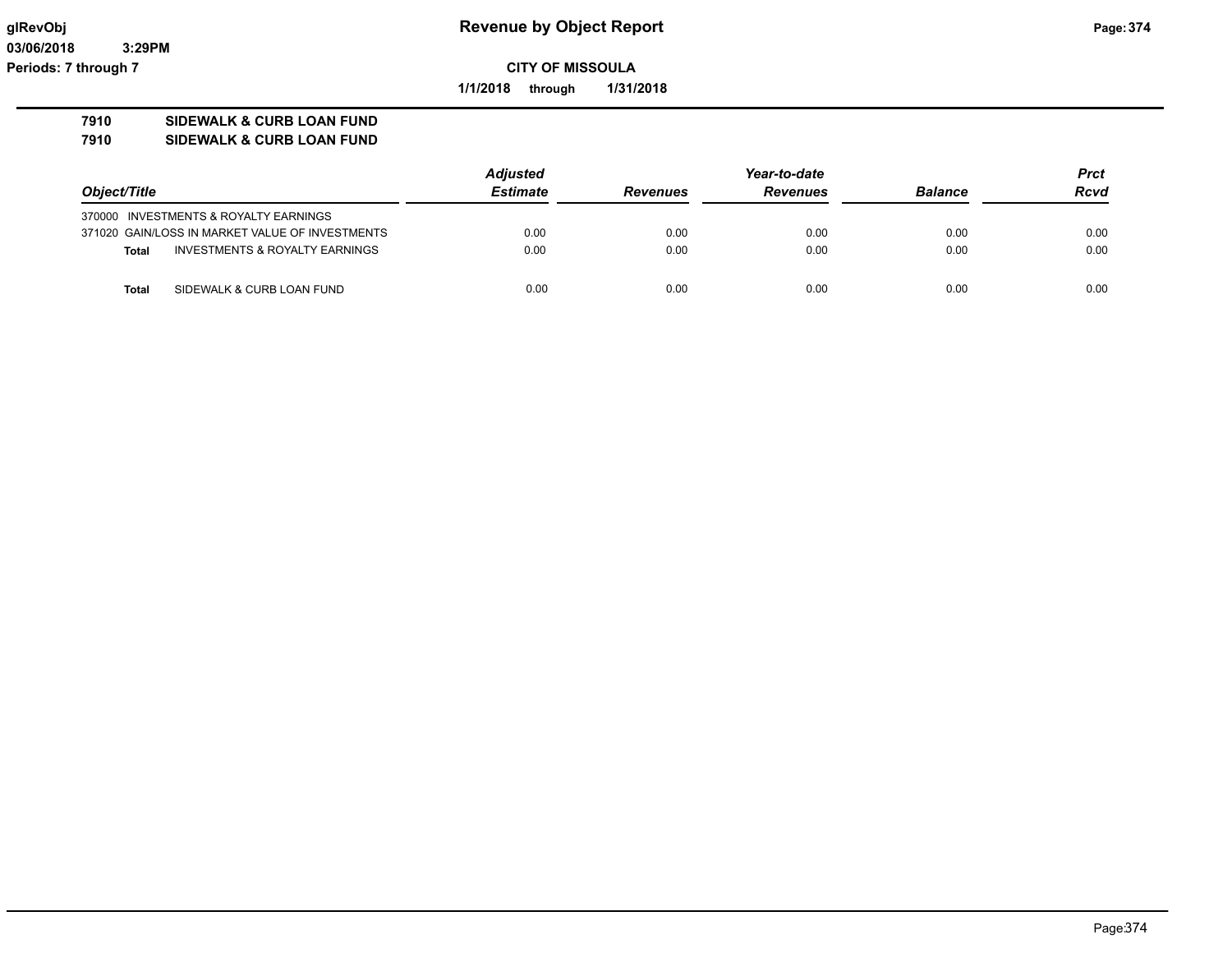**1/1/2018 through 1/31/2018**

### **7910 SIDEWALK & CURB LOAN FUND**

|              |                                                | <b>Adjusted</b> | Year-to-date    |                 |                | Prct |
|--------------|------------------------------------------------|-----------------|-----------------|-----------------|----------------|------|
| Object/Title |                                                | <b>Estimate</b> | <b>Revenues</b> | <b>Revenues</b> | <b>Balance</b> | Rcvd |
|              | 370000 INVESTMENTS & ROYALTY EARNINGS          |                 |                 |                 |                |      |
|              | 371020 GAIN/LOSS IN MARKET VALUE OF INVESTMENT | 0.00            | 0.00            | 0.00            | 0.00           | 0.00 |
| <b>Total</b> | <b>INVESTMENTS &amp; ROYALTY EARNINGS</b>      | 0.00            | 0.00            | 0.00            | 0.00           | 0.00 |
| <b>Total</b> | SIDEWALK & CURB LOAN FUND                      | 0.00            | 0.00            | 0.00            | 0.00           | 0.00 |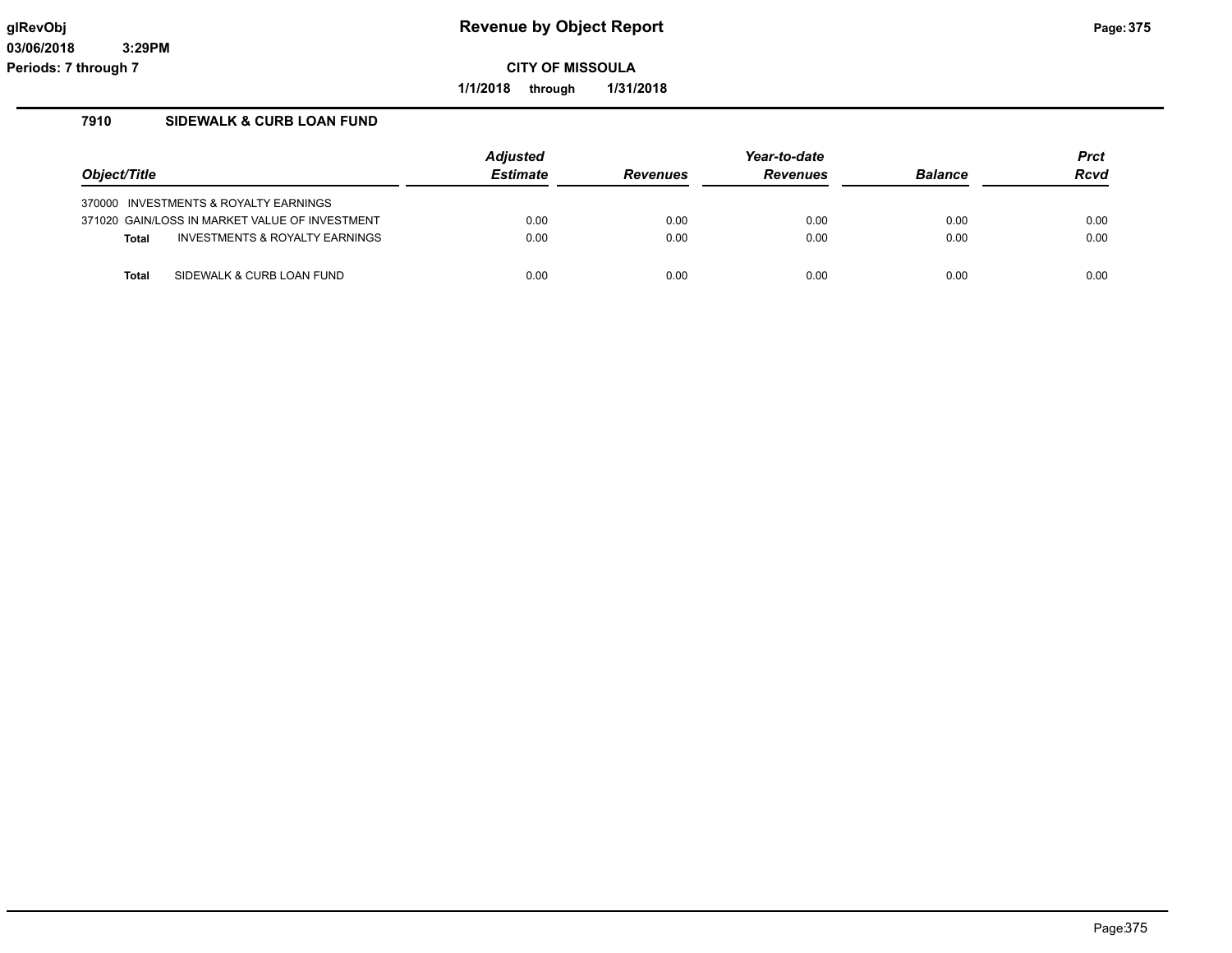**1/1/2018 through 1/31/2018**

#### **7911 RESIDENTIAL INSPECTION FUND**

#### **7911 RESIDENTIAL INSPECTION FUND**

|                                                    | <b>Adjusted</b> |                 | Year-to-date    |                | <b>Prct</b> |
|----------------------------------------------------|-----------------|-----------------|-----------------|----------------|-------------|
| Object/Title                                       | <b>Estimate</b> | <b>Revenues</b> | <b>Revenues</b> | <b>Balance</b> | <b>Rcvd</b> |
| 320000 LICENSES & PERMITS                          |                 |                 |                 |                |             |
| 323018 PAVING ASSESSMENTS                          | 0.00            | 0.00            | 15.00           | $-15.00$       | 0.00        |
| <b>LICENSES &amp; PERMITS</b><br>Total             | 0.00            | 0.00            | 15.00           | $-15.00$       | 0.00        |
| 360000 MISCELLANEOUS REVENUES                      |                 |                 |                 |                |             |
| 360010 MISCELLANEOUS                               | 0.00            | 0.00            | 0.00            | 0.00           | 0.00        |
| 365001 *** Title Not Found ***                     | 0.00            | 0.00            | 0.00            | 0.00           | 0.00        |
| 365002 OTHER RECREATION DONATIONS                  | 0.00            | 0.00            | 0.00            | 0.00           | 0.00        |
| MISCELLANEOUS REVENUES<br>Total                    | 0.00            | 0.00            | 0.00            | 0.00           | 0.00        |
| 370000 INVESTMENTS & ROYALTY EARNINGS              |                 |                 |                 |                |             |
| 371010 INTEREST ON INVESTMENTS                     | 0.00            | 0.00            | 0.00            | 0.00           | 0.00        |
| 371020 GAIN/LOSS IN MARKET VALUE OF INVESTMENTS    | 0.00            | 0.00            | 0.00            | 0.00           | 0.00        |
| <b>INVESTMENTS &amp; ROYALTY EARNINGS</b><br>Total | 0.00            | 0.00            | 0.00            | 0.00           | 0.00        |
| <b>RESIDENTIAL INSPECTION FUND</b><br>Total        | 0.00            | 0.00            | 15.00           | $-15.00$       | 0.00        |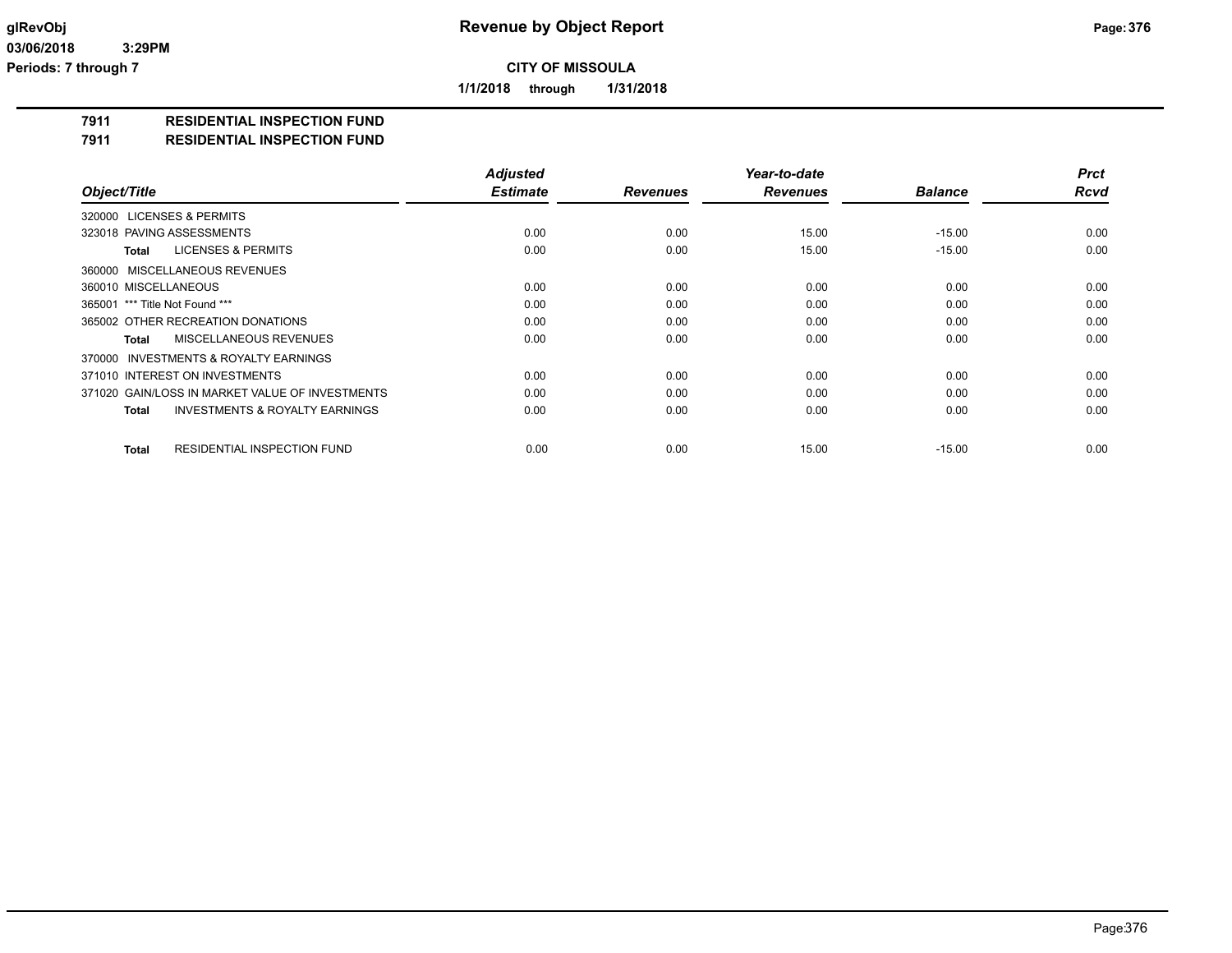**1/1/2018 through 1/31/2018**

# **7911 RESIDENTIAL INSPECTION FUND**

|                                                     | <b>Adjusted</b><br><b>Estimate</b> | <b>Revenues</b> | Year-to-date<br><b>Revenues</b> | <b>Balance</b> | <b>Prct</b><br><b>Rcvd</b> |
|-----------------------------------------------------|------------------------------------|-----------------|---------------------------------|----------------|----------------------------|
| Object/Title                                        |                                    |                 |                                 |                |                            |
| 320000 LICENSES & PERMITS                           |                                    |                 |                                 |                |                            |
| 323018 PAVING ASSESSMENTS                           | 0.00                               | 0.00            | 15.00                           | $-15.00$       | 0.00                       |
| <b>LICENSES &amp; PERMITS</b><br>Total              | 0.00                               | 0.00            | 15.00                           | $-15.00$       | 0.00                       |
| 360000 MISCELLANEOUS REVENUES                       |                                    |                 |                                 |                |                            |
| 360010 MISCELLANEOUS                                | 0.00                               | 0.00            | 0.00                            | 0.00           | 0.00                       |
| *** Title Not Found ***<br>365001                   | 0.00                               | 0.00            | 0.00                            | 0.00           | 0.00                       |
| 365002 OTHER RECREATION DONATIONS                   | 0.00                               | 0.00            | 0.00                            | 0.00           | 0.00                       |
| <b>MISCELLANEOUS REVENUES</b><br>Total              | 0.00                               | 0.00            | 0.00                            | 0.00           | 0.00                       |
| <b>INVESTMENTS &amp; ROYALTY EARNINGS</b><br>370000 |                                    |                 |                                 |                |                            |
| 371010 INTEREST ON INVESTMENTS                      | 0.00                               | 0.00            | 0.00                            | 0.00           | 0.00                       |
| 371020 GAIN/LOSS IN MARKET VALUE OF INVESTMENT      | 0.00                               | 0.00            | 0.00                            | 0.00           | 0.00                       |
| <b>INVESTMENTS &amp; ROYALTY EARNINGS</b><br>Total  | 0.00                               | 0.00            | 0.00                            | 0.00           | 0.00                       |
|                                                     |                                    |                 |                                 |                |                            |
| <b>Total</b><br><b>RESIDENTIAL INSPECTION FUND</b>  | 0.00                               | 0.00            | 15.00                           | $-15.00$       | 0.00                       |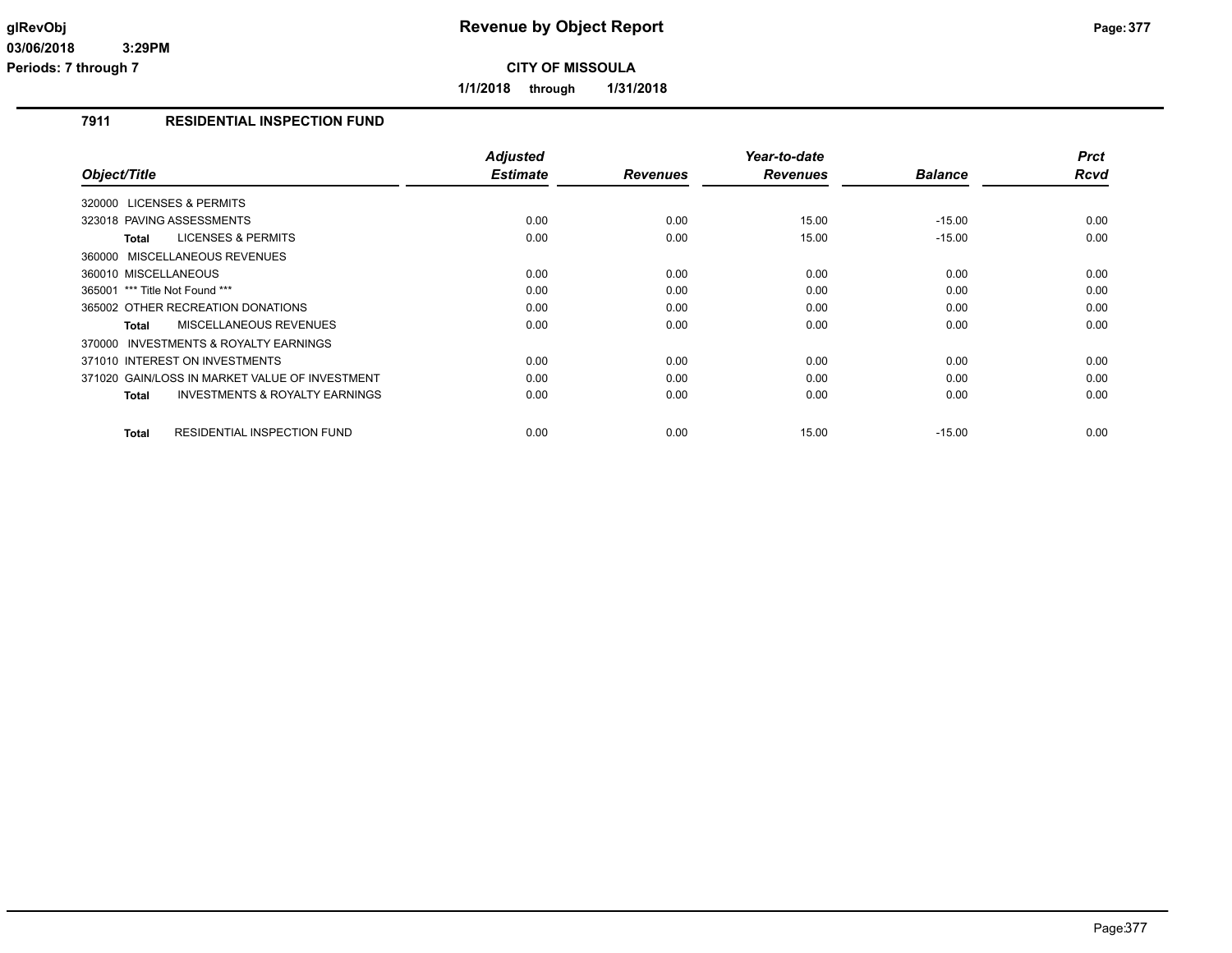**1/1/2018 through 1/31/2018**

**7955 PROPERTY TAX RELIEF**

**7955 PROPERTY TAX RELIEF**

|                                           | <b>Adjusted</b> |                 | Year-to-date    |                |             |
|-------------------------------------------|-----------------|-----------------|-----------------|----------------|-------------|
| Object/Title                              | <b>Estimate</b> | <b>Revenues</b> | <b>Revenues</b> | <b>Balance</b> | <b>Rcvd</b> |
| 360000 MISCELLANEOUS REVENUES             |                 |                 |                 |                |             |
| 365010 FRIENDS OF MISSOULA PARKS DONATION | 0.00            | 0.00            | 0.00            | 0.00           | 0.00        |
| MISCELLANEOUS REVENUES<br><b>Total</b>    | 0.00            | 0.00            | 0.00            | 0.00           | 0.00        |
| PROPERTY TAX RELIEF<br>Total              | 0.00            | 0.00            | 0.00            | 0.00           | 0.00        |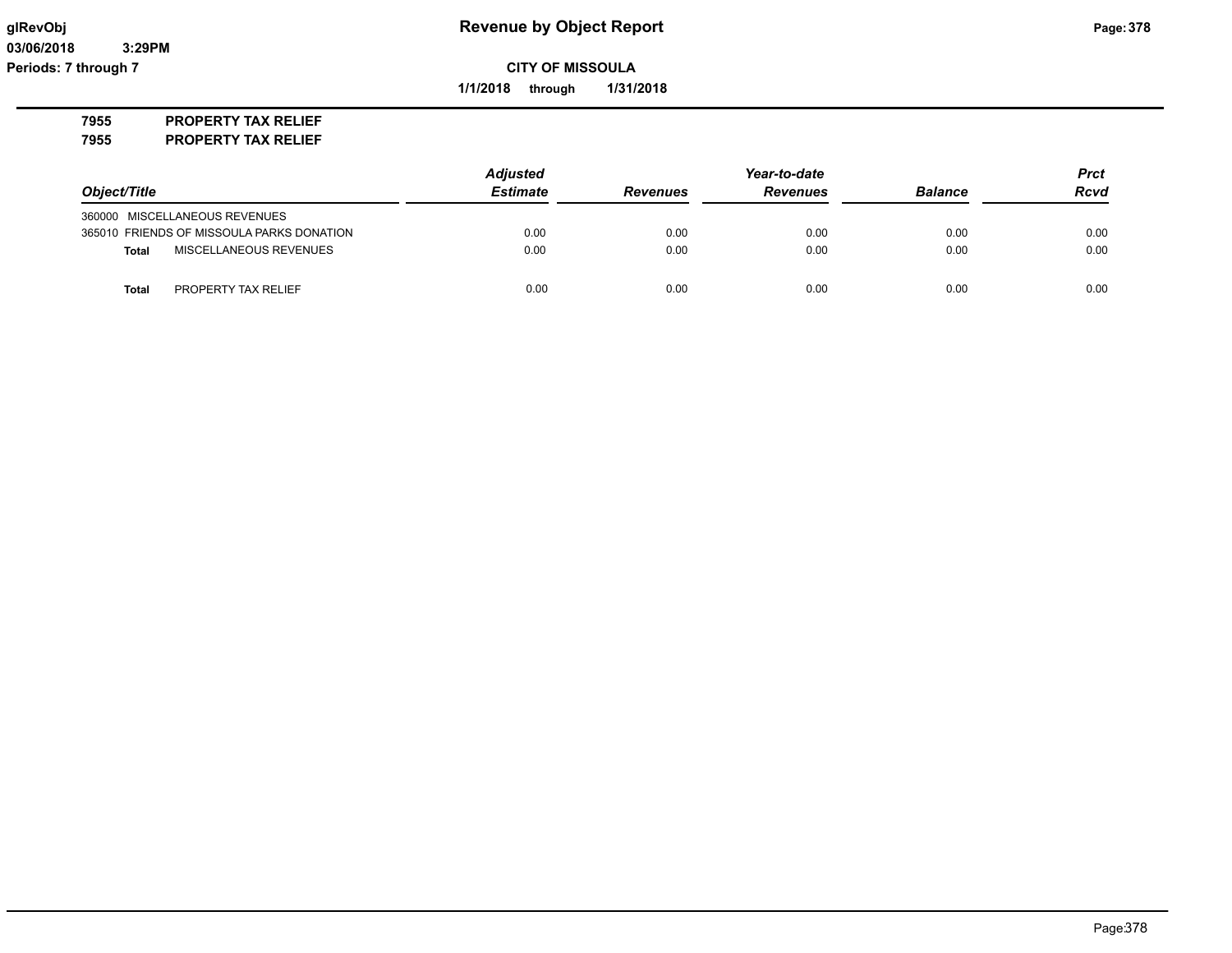**1/1/2018 through 1/31/2018**

### **7955 PROPERTY TAX RELIEF**

|                                           | <b>Adjusted</b> | Year-to-date    |                 |                | <b>Prct</b> |
|-------------------------------------------|-----------------|-----------------|-----------------|----------------|-------------|
| Object/Title                              | <b>Estimate</b> | <b>Revenues</b> | <b>Revenues</b> | <b>Balance</b> | <b>Rcvd</b> |
| 360000 MISCELLANEOUS REVENUES             |                 |                 |                 |                |             |
| 365010 FRIENDS OF MISSOULA PARKS DONATION | 0.00            | 0.00            | 0.00            | 0.00           | 0.00        |
| MISCELLANEOUS REVENUES<br><b>Total</b>    | 0.00            | 0.00            | 0.00            | 0.00           | 0.00        |
| PROPERTY TAX RELIEF<br><b>Total</b>       | 0.00            | 0.00            | 0.00            | 0.00           | 0.00        |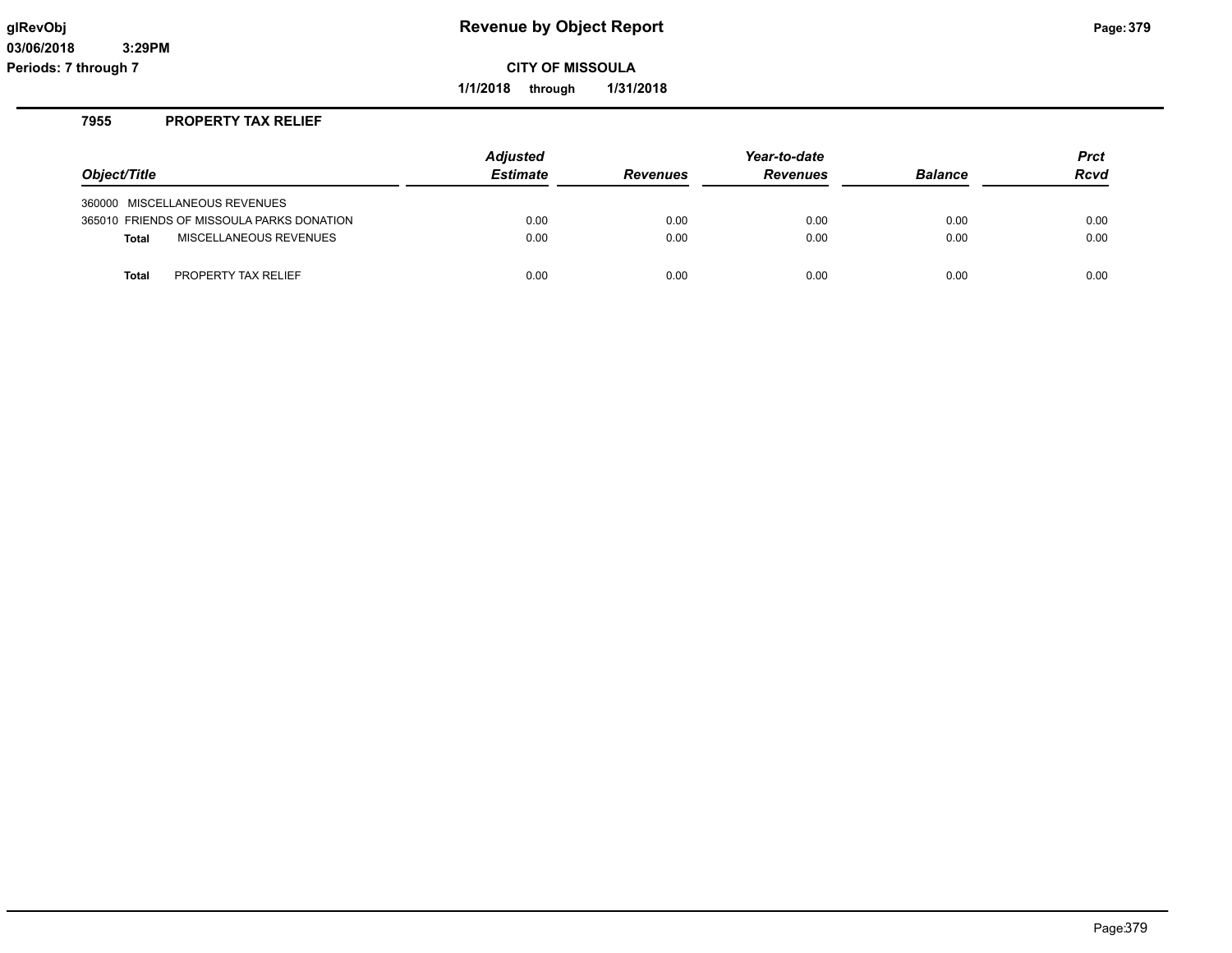**1/1/2018 through 1/31/2018**

#### **9000 GENERAL FIXED ASSETS ACCOUNT GROUP 9000 GENERAL FIXED ASSETS ACCOUNT GROUP**

|                                |                                           | <b>Adjusted</b> |                 | Year-to-date    |                | <b>Prct</b> |
|--------------------------------|-------------------------------------------|-----------------|-----------------|-----------------|----------------|-------------|
| Object/Title                   |                                           | <b>Estimate</b> | <b>Revenues</b> | <b>Revenues</b> | <b>Balance</b> | <b>Rcvd</b> |
|                                | 380000 OTHER FINANCING SOURCES            |                 |                 |                 |                |             |
| 382000 *** Title Not Found *** |                                           | 0.00            | 0.00            | 0.00            | 0.00           | 0.00        |
| <b>Total</b>                   | OTHER FINANCING SOURCES                   | 0.00            | 0.00            | 0.00            | 0.00           | 0.00        |
| <b>Total</b>                   | <b>GENERAL FIXED ASSETS ACCOUNT GROUP</b> | 0.00            | 0.00            | 0.00            | 0.00           | 0.00        |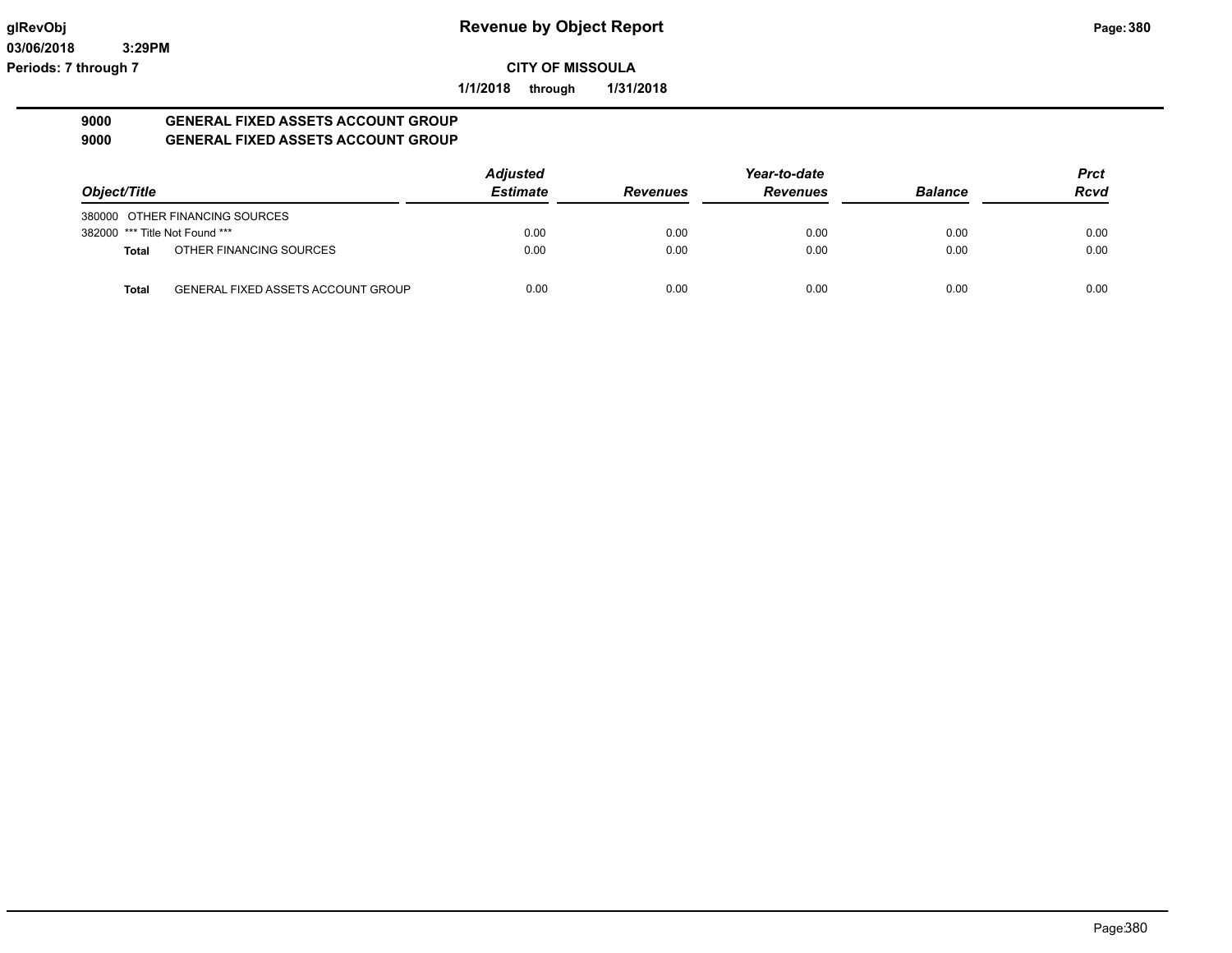**1/1/2018 through 1/31/2018**

#### **9000 GENERAL FIXED ASSETS ACCOUNT GROUP**

|                                |                                           | <b>Adjusted</b> |                 | Year-to-date    |                | Prct |
|--------------------------------|-------------------------------------------|-----------------|-----------------|-----------------|----------------|------|
| Object/Title                   |                                           | <b>Estimate</b> | <b>Revenues</b> | <b>Revenues</b> | <b>Balance</b> | Rcvd |
|                                | 380000 OTHER FINANCING SOURCES            |                 |                 |                 |                |      |
| 382000 *** Title Not Found *** |                                           | 0.00            | 0.00            | 0.00            | 0.00           | 0.00 |
| <b>Total</b>                   | OTHER FINANCING SOURCES                   | 0.00            | 0.00            | 0.00            | 0.00           | 0.00 |
| Total                          | <b>GENERAL FIXED ASSETS ACCOUNT GROUF</b> | 0.00            | 0.00            | 0.00            | 0.00           | 0.00 |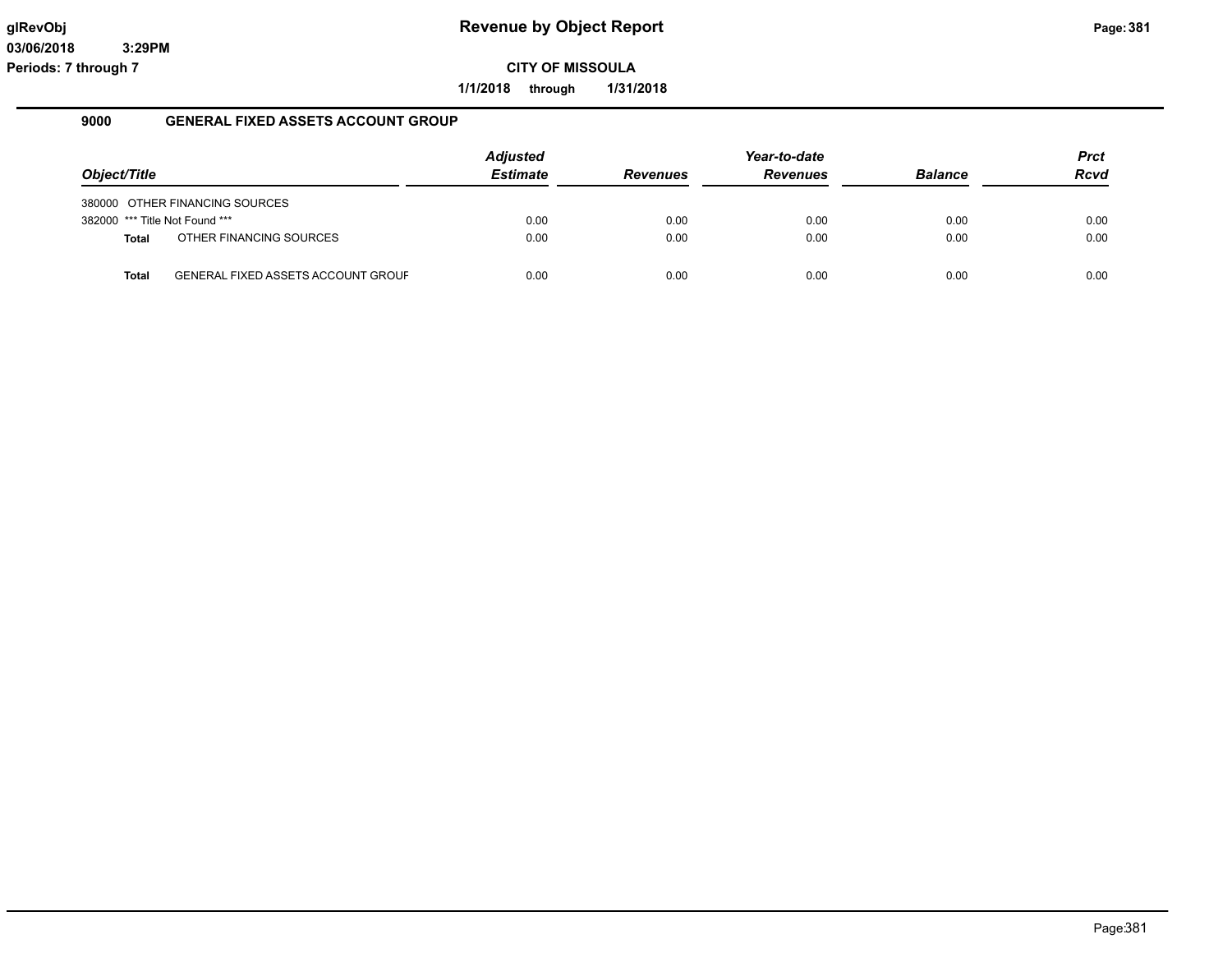**1/1/2018 through 1/31/2018**

#### *Grand Totals*

|                                               | <b>Adjusted</b> |                 | Year-to-date    |                | Prct        |
|-----------------------------------------------|-----------------|-----------------|-----------------|----------------|-------------|
| Object/Title                                  | <b>Estimate</b> | <b>Revenues</b> | <b>Revenues</b> | <b>Balance</b> | <b>Rcvd</b> |
| 310000 TAXES/ASSESSMENTS                      |                 |                 |                 |                |             |
| 310000 TAXES/ASSESSMENTS                      | 0.00            | 0.00            | 0.00            | 0.00           | 0.00        |
| 311000 GENERAL PROPERTY TAXES                 | 30,713,521.00   | 678,234.16      | 16,356,190.84   | 14,357,330.16  | 53.25       |
| 311005 DELINQUENT TAXES                       | 0.00            | 1,150.14        | 8,857.10        | $-8,857.10$    | 0.00        |
| 311011 TAX INCREMENT                          | 4,399,857.00    | 126,931.19      | 3,671,401.85    | 728,455.15     | 83.44       |
| 311030 MOTOR VEHICLE TAXES                    | 1,555,054.00    | 137, 143.83     | 559,566.12      | 995,487.88     | 35.98       |
| 312001 PENALTIES & INTEREST                   | 36,185.00       | 15,841.90       | 31,332.74       | 4,852.26       | 86.59       |
| 314100 TBID REVENUE                           | 837,644.00      | 0.00            | 0.00            | 837,644.00     | 0.00        |
| TAXES/ASSESSMENTS<br><b>Total</b>             | 37,542,261.00   | 959,301.22      | 20,627,348.65   | 16,914,912.35  | 54.94       |
| 320000 LICENSES & PERMITS                     |                 |                 |                 |                |             |
| 322011 LIQUOR LICENSES                        | 33,500.00       | 30,531.25       | 30,531.25       | 2,968.75       | 91.14       |
| 322012 BEER LICENSES                          | 45,000.00       | 39,000.00       | 39,000.00       | 6,000.00       | 86.67       |
| 322013 WINE LICENSES                          | 200.00          | 400.00          | 600.00          | $-400.00$      | 300.00      |
| 322014 GOING OUT OF BUSINESS LICENSE          | 0.00            | 0.00            | 0.00            | 0.00           | 0.00        |
| 322020 GENERAL BUSINESS/PROF/OCCUPATIONAL LIC | 673,000.00      | 145,840.00      | 202,593.51      | 470,406.49     | 30.10       |
| 322021 RENTAL LICENSES                        | 63,200.00       | 220.50          | 5,124.79        | 58,075.21      | 8.11        |
| 322022 BLIC PENALTIES & LICENSES              | 10,000.00       | 1,640.18        | 9,917.71        | 82.29          | 99.18       |
| 322023 TOURIST HOME REGISTRATION              | 760.00          | 985.00          | 2,035.00        | $-1,275.00$    | 267.76      |
| 322031 FRANCHISE FEE - AT&T                   | 685,000.00      | 0.00            | 162,144.69      | 522,855.31     | 23.67       |
| 322034 PEG ACCESS                             | 41,856.00       | 0.00            | 9,278.26        | 32,577.74      | 22.17       |
| 323011 BUILDING PERMITS                       | 1,258,000.00    | 84,240.60       | 910,867.12      | 347,132.88     | 72.41       |
| 323012 ELECTRICAL PERMITS                     | 271,000.00      | 18,308.22       | 185,303.02      | 85,696.98      | 68.38       |
| 323013 PLUMBING PERMITS                       | 155,000.00      | 15,184.50       | 131,073.50      | 23,926.50      | 84.56       |
| 323014 BLDG PERMIT REVIEW FEE                 | 0.00            | 0.00            | 0.00            | 0.00           | 0.00        |
| 323015 EXCAVATING PERMITS                     | 178,200.00      | 6,824.02        | 168,156.14      | 10,043.86      | 94.36       |
| 323016 MOVING PERMITS                         | 1,100.00        | 0.00            | 0.00            | 1,100.00       | 0.00        |
| 323017 MECHANICAL PERMITS                     | 114,000.00      | 14,627.00       | 90,021.90       | 23,978.10      | 78.97       |
| 323018 PAVING ASSESSMENTS                     | 0.00            | 0.00            | 2,207.00        | $-2,207.00$    | 0.00        |
| 323019 ALARM USERS PERMITS                    | 15,320.00       | 52.00           | 8,802.00        | 6,518.00       | 57.45       |
| 323020 FENCE PERMITS                          | 10,870.00       | 138.00          | 4,516.00        | 6,354.00       | 41.55       |
| 323021 PAVING PERMITS                         | 52,440.00       | 1,365.00        | 20,747.50       | 31,692.50      | 39.56       |
| 323022 GRADING/DRAINAGE PERMITS               | 18,560.00       | 718.00          | 10,292.00       | 8,268.00       | 55.45       |
| 323023 ADA ACCESS PERMITS                     | 22,390.00       | 0.00            | 10,997.00       | 11,393.00      | 49.12       |
| 323025 STREET USE PERMITS                     | 5,750.00        | 0.00            | 2,184.00        | 3,566.00       | 37.98       |
| 323026 PYROTECHNICS PERMITS                   | 2,570.00        | 204.00          | 802.00          | 1,768.00       | 31.21       |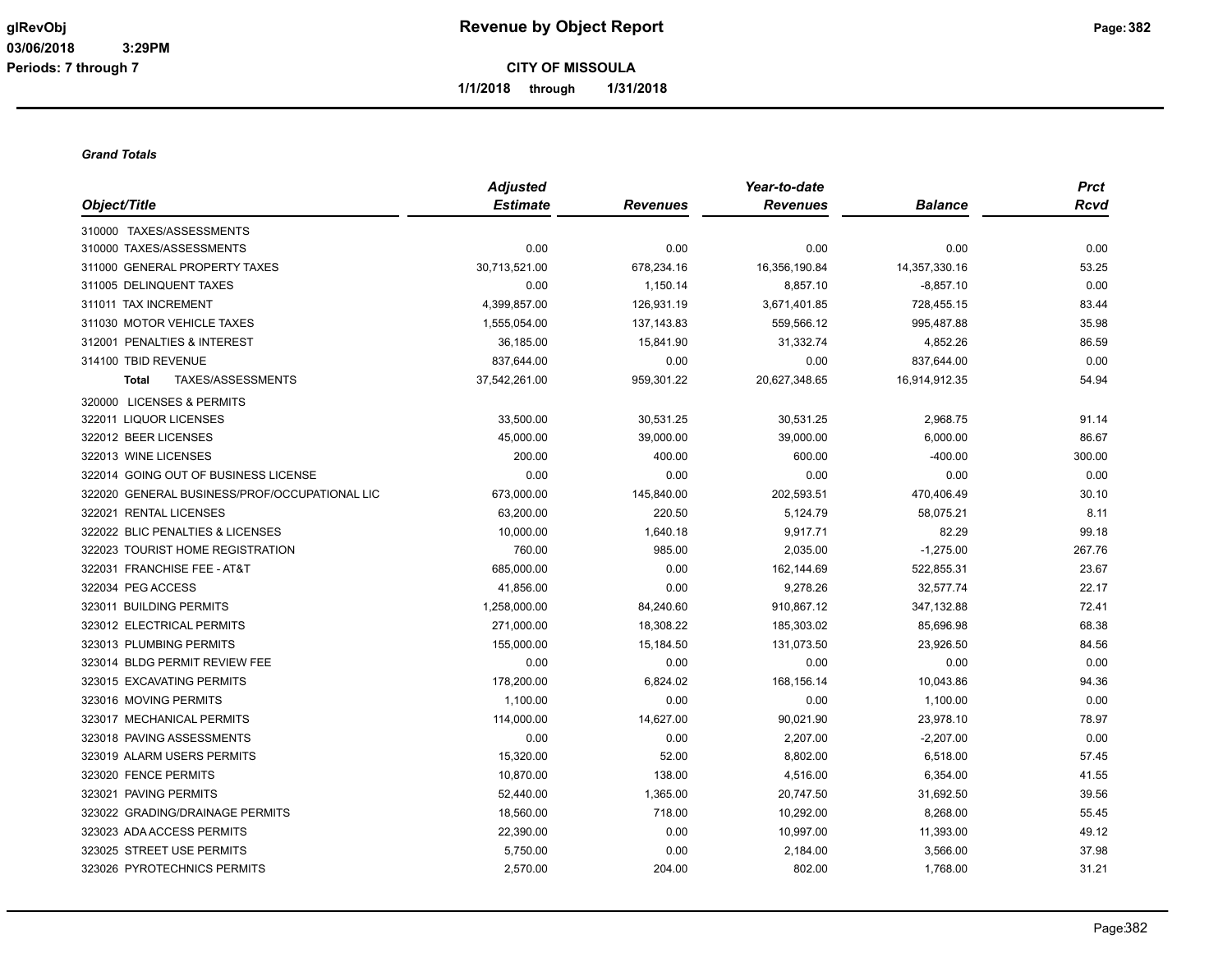**1/1/2018 through 1/31/2018**

|                                                | <b>Adjusted</b> |                 | Year-to-date    |                | <b>Prct</b> |
|------------------------------------------------|-----------------|-----------------|-----------------|----------------|-------------|
| Object/Title                                   | <b>Estimate</b> | <b>Revenues</b> | <b>Revenues</b> | <b>Balance</b> | <b>Rcvd</b> |
| 323027 HAULER PERMITS                          | 1,190.00        | 0.00            | 150.00          | 1,040.00       | 12.61       |
| 323030 ANIMAL LICENSES                         | 0.00            | 934.50          | 4,406.70        | $-4,406.70$    | 0.00        |
| 323031 CHICKEN LICENSES                        | 460.00          | 0.00            | 210.00          | 250.00         | 45.65       |
| 323052 STORM WATER POLLUTION PREVENTION PERMIT | 7,040.00        | 0.00            | 4,287.00        | 2,753.00       | 60.89       |
| 323054 ZONING COMPLIANCE PERMITS               | 19,840.00       | 1,529.00        | 13,033.00       | 6,807.00       | 65.69       |
| 323055 FLOOD PLAIN PERMITS                     | 2,310.00        | 0.00            | 1,734.00        | 576.00         | 75.06       |
| 323056 SIGN PERMITS                            | 12,330.00       | 2,026.00        | 10,058.00       | 2,272.00       | 81.57       |
| 323057 SIDEWALK CAFE PERMIT                    | 260.00          | 165.00          | 165.00          | 95.00          | 63.46       |
| <b>LICENSES &amp; PERMITS</b><br><b>Total</b>  | 3,701,146.00    | 364,932.77      | 2,041,238.09    | 1,659,907.91   | 55.15       |
| 330000 INTERGOVERNMENTAL REVENUES              |                 |                 |                 |                |             |
| 330000 INTERGOVERNMENTAL REVENUES              | 201,628.00      | 0.00            | 18,000.00       | 183,628.00     | 8.93        |
| 330005 MUTD GRANT ADMIN FEE                    | 0.00            | 0.00            | 0.00            | 0.00           | 0.00        |
| 331000 FEDERAL GRANTS                          | 29,463.00       | 7,203.99        | 18,287.05       | 11,175.95      | 62.07       |
| 331001 BYRNE DISCRETIONARY                     | 0.00            | 0.00            | 0.00            | 0.00           | 0.00        |
| 331003 STATE HOME PROGRAM INCOME               | 0.00            | 0.00            | 0.00            | 0.00           | 0.00        |
| 331005 WESTERN FEDERAL LANDS GRANT             | 0.00            | 0.00            | 0.00            | 0.00           | 0.00        |
| 331010 GRANT - CDBG                            | 575,247.00      | 11,596.01       | 141,408.28      | 433,838.72     | 24.58       |
| 331011 NSP GRANT/SILVERTIP PROJECT             | 599.00          | 0.00            | 0.00            | 599.00         | 0.00        |
| 331012 ARRA/CDBG STIMULUS REVENUE              | 0.00            | 0.00            | 0.00            | 0.00           | 0.00        |
| 331013 NORTHSIDE PED BRIDGE ARRA GRANT         | 0.00            | 0.00            | 0.00            | 0.00           | 0.00        |
| 331014 WHITE PINE PLAYGROUND-CDBG GRANT        | 69,650.00       | 0.00            | 0.00            | 69,650.00      | 0.00        |
| 331016 HOMEWORD 1800 PHILLIPS                  | 0.00            | 0.00            | 0.00            | 0.00           | 0.00        |
| 331017 HUD 6.7M/SILVERTIP APTS                 | 0.00            | 0.00            | 0.00            | 0.00           | 0.00        |
| 331018 MHA 1M/SILVERTIP APTS                   | 0.00            | 0.00            | 0.00            | 0.00           | 0.00        |
| 331022 EQUIPMENT GRANT                         | 44,100.00       | 0.00            | 0.00            | 44,100.00      | 0.00        |
| 331023 COPS HIRING GRANT 2011                  | 0.00            | 0.00            | 0.00            | 0.00           | 0.00        |
| 331024 DEPT OF JUSTICE GRANTS                  | 50,000.00       | 0.00            | 3,064.37        | 46,935.63      | 6.13        |
| 331025 DV ACCOUNTABILITY GRANT(ATTY)           | 44,664.00       | 9,064.49        | 9,064.49        | 35,599.51      | 20.29       |
| 331026 ICAC GRANT                              | 102,019.00      | 0.00            | 23,750.37       | 78,268.63      | 23.28       |
| 331027 JAG GRANTS REVENUE                      | 60,373.00       | 0.00            | 0.00            | 60,373.00      | 0.00        |
| 331028 JAG VII                                 | 5,000.00        | 0.00            | 0.00            | 5,000.00       | 0.00        |
| 331033 WORD                                    | 0.00            | 0.00            | 0.00            | 0.00           | 0.00        |
| 331038 EPA BROWNSFIELD GRANT                   | 378,075.00      | 0.00            | $-15,730.50$    | 393,805.50     | $-4.16$     |
| 331050 ISTEA/CTEP GRANT                        | 0.00            | 0.00            | 0.00            | 0.00           | 0.00        |
| 331052 MDT CMAQ STRIPING GRANT                 | 0.00            | 0.00            | 0.00            | 0.00           | 0.00        |
| 331053 CTEP PLAYFAIR                           | 0.00            | 0.00            | $-5,000.00$     | 5,000.00       | 0.00        |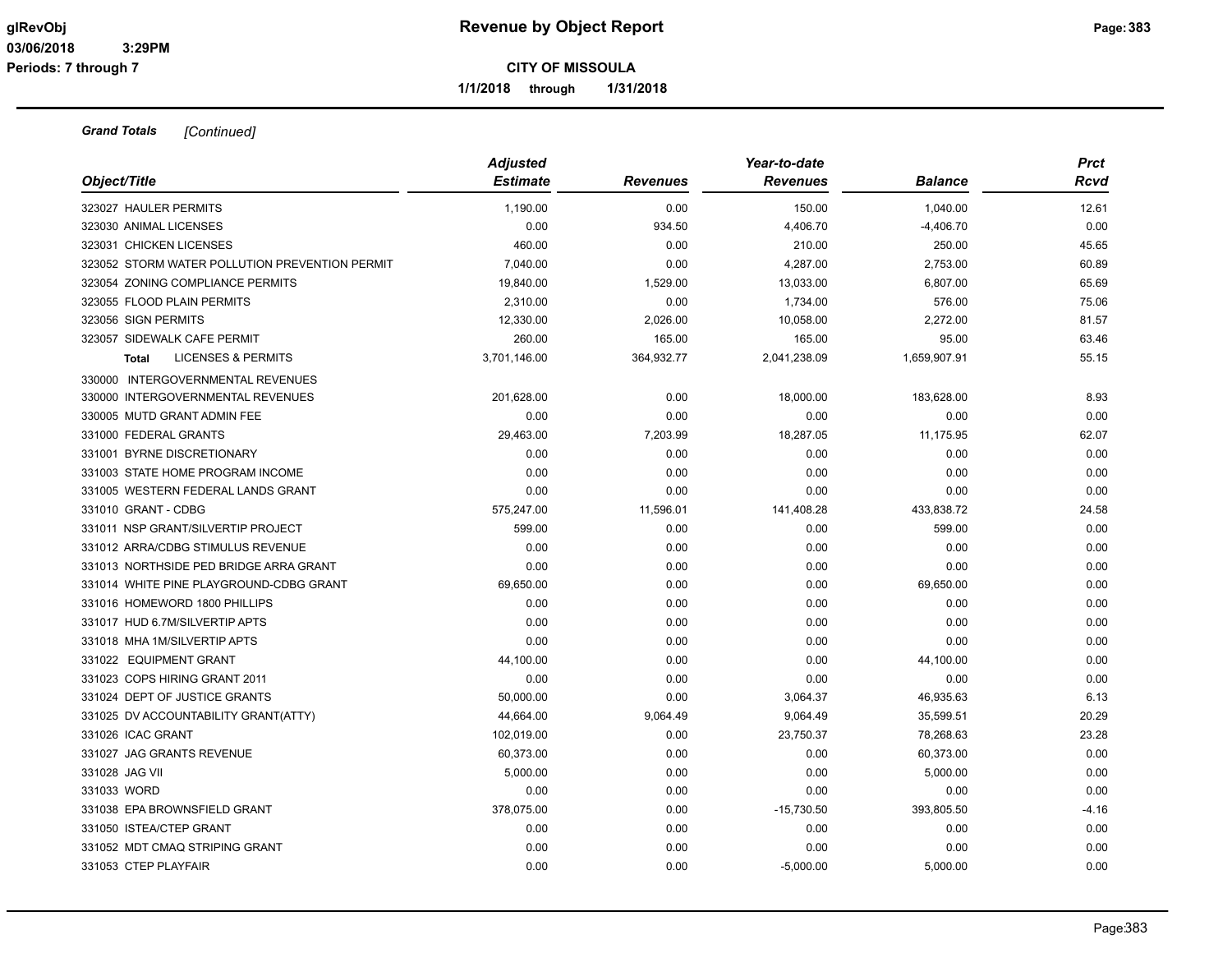**1/1/2018 through 1/31/2018**

| Object/Title                             | <b>Adjusted</b><br><b>Estimate</b> | <b>Revenues</b> | Year-to-date<br><b>Revenues</b> | <b>Balance</b> | <b>Prct</b><br>Rcvd |
|------------------------------------------|------------------------------------|-----------------|---------------------------------|----------------|---------------------|
| 331054 FHWA PL GRANT                     | 851,201.00                         | 0.00            | 79,638.29                       | 771,562.71     | 9.36                |
| 331055 FTA GRANT                         | 166,584.00                         | 0.00            | 40,725.75                       | 125,858.25     | 24.45               |
| 331056 MDT FEDERAL CMAQ                  | 285,698.00                         | 0.00            | 77,215.43                       | 208,482.57     | 27.03               |
| 331060 NATL RECREATION TRAILS GRANTS     | 0.00                               | 0.00            | 0.00                            | 0.00           | 0.00                |
| 331090 EPA GRANT                         | 509,603.00                         | 0.00            | 4,886.50                        | 504,716.50     | 0.96                |
| 331091 US DOT HMEP GRANT                 | 0.00                               | 0.00            | 9,192.74                        | $-9,192.74$    | 0.00                |
| 331113 *** Title Not Found ***           | 0.00                               | 0.00            | 87,950.75                       | $-87,950.75$   | 0.00                |
| 331156 CTEP GRANTS                       | 81,964.00                          | 0.00            | 0.00                            | 81,964.00      | 0.00                |
| 331170 HISTORICAL PRESERVATION GRANT     | 5,500.00                           | 0.00            | 5,500.00                        | 0.00           | 100.00              |
| 331180 LIBRARY LITERACY GRANT            | 0.00                               | 0.00            | 0.00                            | 0.00           | 0.00                |
| 331181 GRANTS/DONATIONS - FORT MISSOULA  | 0.00                               | 0.00            | 0.00                            | 0.00           | 0.00                |
| 331990 IRS REIMB/DEBT SVS INTEREST       | 248,879.00                         | 0.00            | 115,909.20                      | 132,969.80     | 46.57               |
| 331992 FEDERAL ARRA GRANTS               | 0.00                               | 0.00            | 0.00                            | 0.00           | 0.00                |
| 334013 STATE GRANT - OT SEATBELT         | 53,600.00                          | 0.00            | 21,713.60                       | 31,886.40      | 40.51               |
| 334014 *** Title Not Found ***           | 0.00                               | 0.00            | 0.00                            | 0.00           | 0.00                |
| 334015 COPS TECHNOLOGY GRANT             | 298,729.00                         | 104,733.13      | 140,387.30                      | 158,341.70     | 46.99               |
| 334016 BULLETPROOF VEST GRANT            | 28,000.00                          | 0.00            | 0.00                            | 28,000.00      | 0.00                |
| 334017 SCHOOL RESOURCE OFFICER           | 240,000.00                         | 0.00            | 77,515.00                       | 162,485.00     | 32.30               |
| 334018 STATE GRANT - CAPITAL             | 0.00                               | 0.00            | 0.00                            | 0.00           | 0.00                |
| 334020 UNDERAGE DRINKING GRANT           | 10,903.00                          | 0.00            | 0.00                            | 10,903.00      | 0.00                |
| 334025 COUNTY WEED                       | 15,000.00                          | 0.00            | 15,525.00                       | $-525.00$      | 103.50              |
| 334026 FOREST HEALTH GRANT               | 0.00                               | 0.00            | 0.00                            | 0.00           | 0.00                |
| 334028 DEPT OF AG INTERN GRANT           | 0.00                               | 0.00            | 0.00                            | 0.00           | 0.00                |
| 334040 GAS TAX APPORTIONMENT             | 2,044,567.00                       | 90,638.74       | 634,471.16                      | 1,410,095.84   | 31.03               |
| 334045 MONTANA DEPARTMENT TRANSPORTATION | 208,379.00                         | 0.00            | 0.00                            | 208,379.00     | 0.00                |
| 334071 DEQ/RIVER WATER SAMPLING          | 0.00                               | 0.00            | 0.00                            | 0.00           | 0.00                |
| 334076 BIG SKY TRUST FUND GRANTS         | 0.00                               | 0.00            | 0.00                            | 0.00           | 0.00                |
| 334112 WELLNESS GRANT                    | 0.00                               | 0.00            | 0.00                            | 0.00           | 0.00                |
| 334120 TSEP GRANT                        | 0.00                               | 0.00            | 0.00                            | 0.00           | 0.00                |
| 334121 DNRC GRANT                        | 73,450.00                          | 0.00            | 4,746.49                        | 68,703.51      | 6.46                |
| 334122 RENEWABLE RESOURCE GRANTS         | 0.00                               | 0.00            | 0.00                            | 0.00           | 0.00                |
| 334123 MAQI FEDERAL ASSISTANCE           | 64,942.00                          | 111,102.53      | 117,170.53                      | $-52,228.53$   | 180.42              |
| 334125 FWP GRANT                         | 0.00                               | 0.00            | 0.00                            | 0.00           | 0.00                |
| 334140 DNRC GRANT                        | 0.00                               | 0.00            | 0.00                            | 0.00           | 0.00                |
| 334145 WESTERN MT MENTAL HEALTH CTR      | 0.00                               | 0.00            | 0.00                            | 0.00           | 0.00                |
| 334146 ADDI FUNDS-1ST TIME HOMEBUYERS    | 0.00                               | 0.00            | 0.00                            | 0.00           | 0.00                |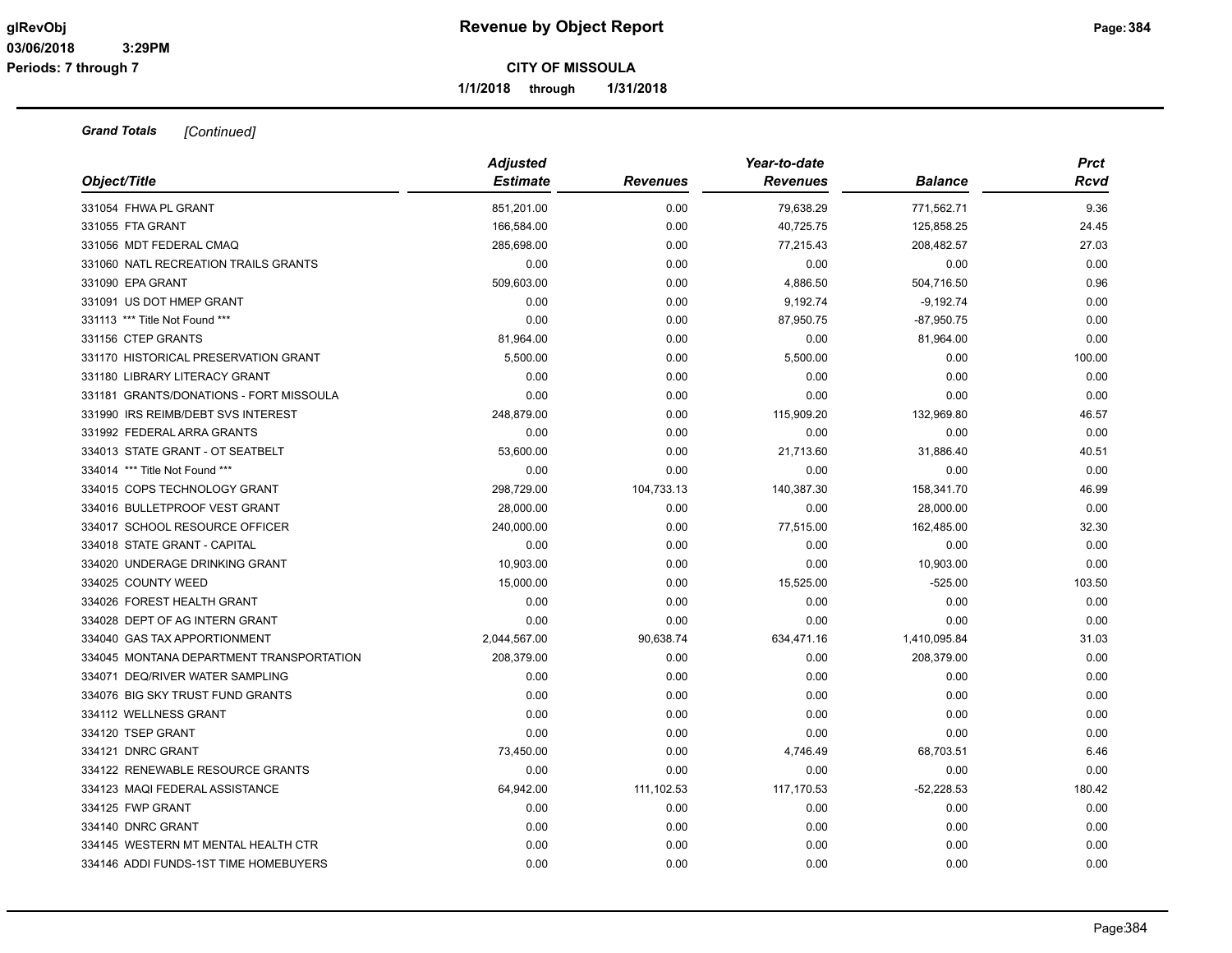**1/1/2018 through 1/31/2018**

| Object/Title                                 | <b>Adjusted</b><br><b>Estimate</b> | <b>Revenues</b> | Year-to-date<br><b>Revenues</b> | <b>Balance</b> | <b>Prct</b><br>Rcvd |
|----------------------------------------------|------------------------------------|-----------------|---------------------------------|----------------|---------------------|
| 334149 MISSOULA HOMEOWNERSHIP PROGRAM        | 0.00                               | 0.00            | 0.00                            | 0.00           | 0.00                |
| 334153 FY14 DISTRICT XI HRC TBRA             | 0.00                               | 0.00            | 0.00                            | 0.00           | 0.00                |
| 334154 HOMEWORD SWEETGRASS                   | 0.00                               | 0.00            | 0.00                            | 0.00           | 0.00                |
| 334155 FY08 NMCDC                            | 0.00                               | 0.00            | 0.00                            | 0.00           | 0.00                |
| 334156 HOME PROGRAM INCOME                   | 406,753.00                         | 376,790.36      | 436,339.70                      | $-29,586.70$   | 107.27              |
| 334157 FY09 MHA                              | 0.00                               | 0.00            | 0.00                            | 0.00           | 0.00                |
| 334159 FY09 HOMEWORD                         | 0.00                               | 0.00            | 0.00                            | 0.00           | 0.00                |
| 334160 FY09 NMCDC                            | 0.00                               | 0.00            | 0.00                            | 0.00           | 0.00                |
| 334161 FY10 DISTRICT XI HRC                  | 0.00                               | 0.00            | 0.00                            | 0.00           | 0.00                |
| 334163 FY10 homeWORD/SOLSTICE APT            | 0.00                               | 0.00            | 0.00                            | 0.00           | 0.00                |
| 334171 DEPT OF COMMERCE GRANTS               | 0.00                               | 0.00            | 0.00                            | 0.00           | 0.00                |
| 334251 RTP/TAP STATE GRANTS                  | 50,000.00                          | 209,341.69      | 211,719.39                      | $-161,719.39$  | 423.44              |
| 334990 ARRA FUNDING                          | 0.00                               | 0.00            | 0.00                            | 0.00           | 0.00                |
| 335075 STATE GAMBLING/VIDEO/KENO/BINGO FEES  | 115,000.00                         | 2,100.00        | 120,182.80                      | $-5,182.80$    | 104.51              |
| 335210 PERSONAL PROPERTY TAX REIMBURSEMENT   | 963,588.00                         | 0.00            | 264,235.88                      | 699,352.12     | 27.42               |
| 335230 HB 124 REVENUE                        | 8,372,862.00                       | 0.00            | 4,403,988.92                    | 3,968,873.08   | 52.60               |
| 335250 STATE REIMB - SB #184                 | 0.00                               | 0.00            | 0.00                            | 0.00           | 0.00                |
| 336001 MDT REIMBURSEMENTS                    | 0.00                               | 0.00            | 0.00                            | 0.00           | 0.00                |
| 336020 STATE PENSION CONTRIBUTION            | 0.00                               | 0.00            | 0.00                            | 0.00           | 0.00                |
| 336021 STATE CONTRIB - POLICE RETIREMENT     | 2,567,433.00                       | 216,187.60      | 1,463,507.38                    | 1,103,925.62   | 57.00               |
| 336022 STATE CONTRIB. - FIRE RETIREMENT      | 2,535,872.00                       | 206,297.01      | 1,453,049.91                    | 1,082,822.09   | 57.30               |
| 336023 STATE CONTRIB. - PERS                 | 12,551.00                          | 1,508.64        | 13,973.15                       | $-1,422.15$    | 111.33              |
| 336027 ON JOB TRAINING - REIMBURSEMENT       | 0.00                               | 0.00            | 0.00                            | 0.00           | 0.00                |
| 336030 COUNTY CONTRIBUTION                   | 9,900.00                           | 0.00            | 0.00                            | 9,900.00       | 0.00                |
| 337000 LOCAL GRANTS                          | 42,500.00                          | 0.00            | 0.00                            | 42,500.00      | 0.00                |
| 337001 NEIGHBORHOOD COUNCIL GRANT/DONATION   | 0.00                               | 0.00            | 9,804.23                        | $-9,804.23$    | 0.00                |
| 337002 MRA GRANT                             | 0.00                               | 0.00            | 0.00                            | 0.00           | 0.00                |
| 337003 HEALTH DEPT-STORM WATER MGMT          | 0.00                               | 0.00            | 0.00                            | 0.00           | 0.00                |
| 337004 MRA GRANTS                            | 0.00                               | 0.00            | 0.00                            | 0.00           | 0.00                |
| 337009 *** Title Not Found ***               | 0.00                               | 0.00            | 0.00                            | 0.00           | 0.00                |
| 337010 COUNTY REIMBURSEMENT-DEANOS           | 0.00                               | 0.00            | 0.00                            | 0.00           | 0.00                |
| 337012 LEGAL SERVICES-CONTRACTED/REIMB.      | 6,000.00                           | 0.00            | 7,200.00                        | $-1,200.00$    | 120.00              |
| 337013 MUTD SIGN MAINTENANCE AGREEMENT       | 279,585.00                         | 750.00          | 3,000.00                        | 276,585.00     | 1.07                |
| 337041 FMRP COUNTY MAINTENANCE AGREEMENT     | 0.00                               | 0.00            | 0.00                            | 0.00           | 0.00                |
| 338000 LOCAL SHARING OF TAX INCREMENT        | 204,860.00                         | 0.00            | 133,425.29                      | 71,434.71      | 65.13               |
| 338001 EXCESS PLEDGED TAX INCREMENT RETURNED | 0.00                               | 0.00            | 0.00                            | 0.00           | 0.00                |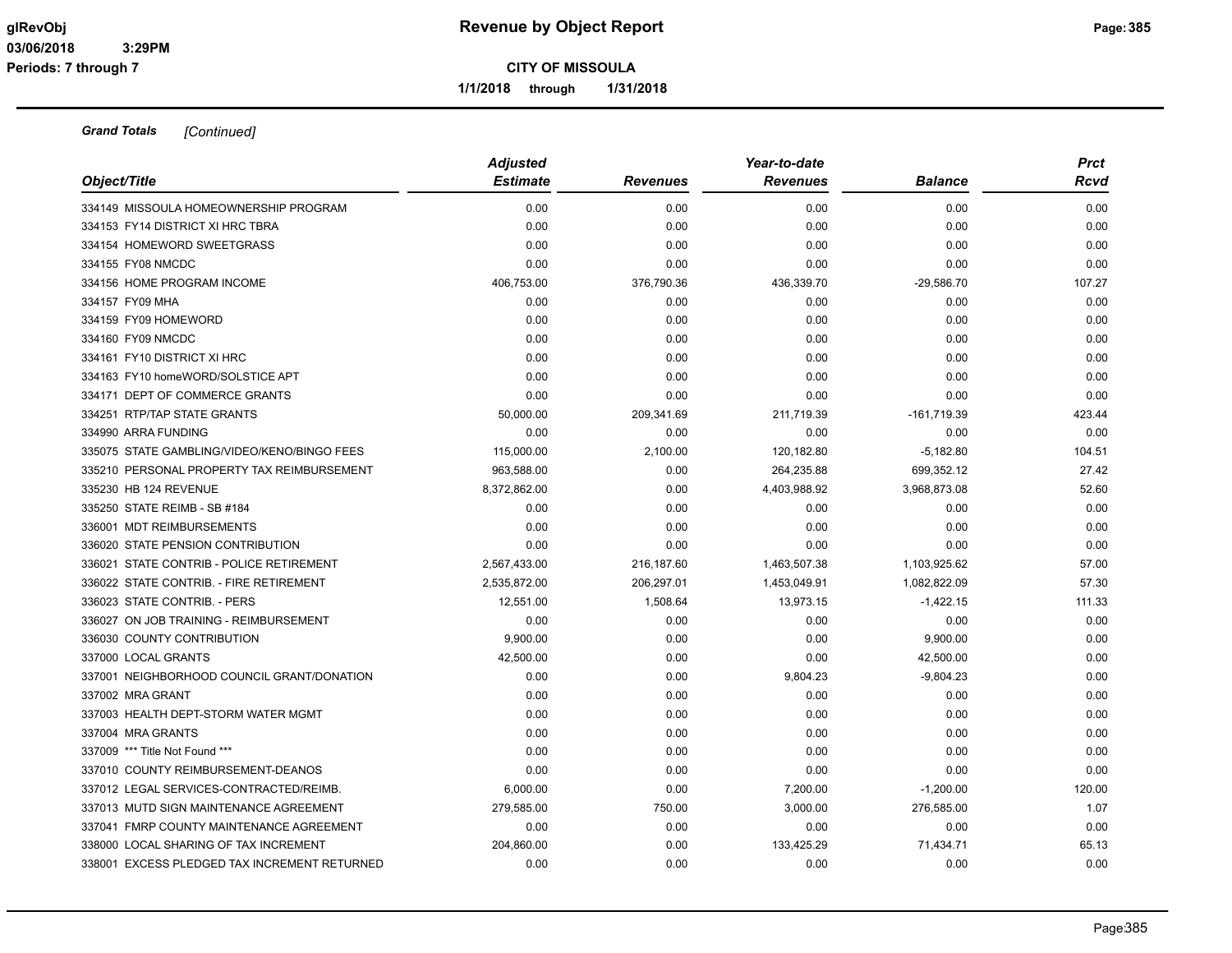**1/1/2018 through 1/31/2018**

|                                                   | <b>Adjusted</b> |                 | Year-to-date    |                 | <b>Prct</b> |
|---------------------------------------------------|-----------------|-----------------|-----------------|-----------------|-------------|
| Object/Title                                      | <b>Estimate</b> | <b>Revenues</b> | <b>Revenues</b> | <b>Balance</b>  | Rcvd        |
| 338100 PLANNING MILLS PASSED THRU COUNTY          | 324,069.00      | 0.00            | 300,000.00      | 24,069.00       | 92.57       |
| 339000 PAYMENT IN LIEU OF TAXES                   | 30,000.00       | 0.00            | 0.00            | 30,000.00       | 0.00        |
| <b>INTERGOVERNMENTAL REVENUES</b><br><b>Total</b> | 22,668,790.00   | 1,347,314.19    | 10,445,818.45   | 12,222,971.55   | 46.08       |
| 340000 CHARGES FOR SERVICES                       |                 |                 |                 |                 |             |
| 340051 GRILL VAN CONCESSIONS                      | 100,000.00      | 3.00            | 29,892.05       | 70,107.95       | 29.89       |
| 341009 BLDG ADMIN FEES                            | 366,035.00      | 0.00            | 183,017.50      | 183,017.50      | 50.00       |
| 341010 MISCELLANEOUS COLLECTIONS                  | 850.00          | 0.00            | 5,080.50        | $-4,230.50$     | 597.71      |
| 341011 TRANSPORTATION ADMIN FEES                  | 28,947.00       | 0.00            | 14,473.50       | 14,473.50       | 50.00       |
| 341012 MAYORS PROCLAMATION FEES                   | 0.00            | 0.00            | 0.00            | 0.00            | 0.00        |
| 341013 AIR FUND FEES                              | 95.00           | 0.00            | 0.00            | 95.00           | 0.00        |
| 341015 SEWER ADMINISTRATION FEES                  | 1,355,940.00    | 0.00            | 677,970.00      | 677,970.00      | 50.00       |
| 341016 MRA ADMINISTRATION FEES                    | 148,857.00      | 0.00            | 74,428.50       | 74,428.50       | 50.00       |
| 341017 LIGHTING ADMINISTRATION FEES               | 15,250.00       | 0.00            | 7,625.00        | 7,625.00        | 50.00       |
| 341018 PARKING COMM ADMIN FEES                    | 199,699.00      | 0.00            | 99,849.50       | 99,849.50       | 50.00       |
| 341019 *** Title Not Found ***                    | 4,647.00        | 0.00            | 2,323.50        | 2,323.50        | 50.00       |
| 341021 SID ADMINISTRATION FEES                    | 0.00            | 0.00            | 0.00            | 0.00            | 0.00        |
| 341023 PLANNING ADMIN FEES                        | 25,000.00       | 0.00            | 12,500.00       | 12,500.00       | 50.00       |
| 341024 HOUSING GRANT ADMIN FEES                   | 104,000.00      | 0.00            | 0.00            | 104,000.00      | 0.00        |
| 341026 WATER ADMINISTRATION FEES                  | 0.00            | 0.00            | 0.00            | 0.00            | 0.00        |
| 341027 STORMWATER ADMINISTRATION FEES             | 26,988.00       | 0.00            | 13,494.00       | 13,494.00       | 50.00       |
| 341032 IMPACT FEE CLEARING ACCOUNT                | 0.00            | 17,774.32       | 1,180,826.63    | $-1,180,826.63$ | 0.00        |
| 341033 TIME PAY COLLECTIONS - MUNI COURT          | 363,482.00      | 0.00            | 0.00            | 363,482.00      | 0.00        |
| 341034 IMPACT FEES-FIRE SHARE                     | 110,000.00      | 0.00            | 0.00            | 110,000.00      | 0.00        |
| 341035 IMPACT FEES-POLICE SHARE                   | 19,000.00       | 0.00            | 0.00            | 19,000.00       | 0.00        |
| 341036 IMPACT FEES-COMMUNITY SERVICE SHARE        | 236,000.00      | 0.00            | 0.00            | 236,000.00      | 0.00        |
| 341037 IMPACT FEE-ROAD SHARE                      | 1,136,000.00    | 0.00            | 0.00            | 1,136,000.00    | 0.00        |
| 341041 SEWER EXTENSION RECORDING FEES             | 3,500.00        | $-100.00$       | 3,739.00        | $-239.00$       | 106.83      |
| 341052 MUNICIPAL COURT FILING FEES                | 330,000.00      | 35,893.81       | 145,056.03      | 184,943.97      | 43.96       |
| 341055 CRIME VICTIM SURCHARGE                     | 1,500.00        | 185.00          | 689.00          | 811.00          | 45.93       |
| 341067 SUBDIVISION EXEMPTION AFFIDAVITS           | 5,140.00        | 800.00          | 3,800.00        | 1,340.00        | 73.93       |
| 341068 SUBDIVISON FEES                            | 10,280.00       | 340.00          | 4,510.00        | 5,770.00        | 43.87       |
| 341069 REZONING FEES                              | 10,280.00       | 8,411.00        | 16,596.00       | $-6,316.00$     | 161.44      |
| 341070 DESIGN REVIEW BOARD                        | 33,910.00       | 2,915.27        | 19,780.73       | 14,129.27       | 58.33       |
| 341072 FLOOD PLAIN-0THER FEES                     | 0.00            | 0.00            | 0.00            | 0.00            | 0.00        |
| 341073 FIRE PLAN CHECK FEES                       | 30,830.00       | 999.00          | 32,416.00       | $-1,586.00$     | 105.14      |
| 341074 FIRE INSPECTION FEES                       | 55,000.00       | 1,938.00        | 53,040.00       | 1,960.00        | 96.44       |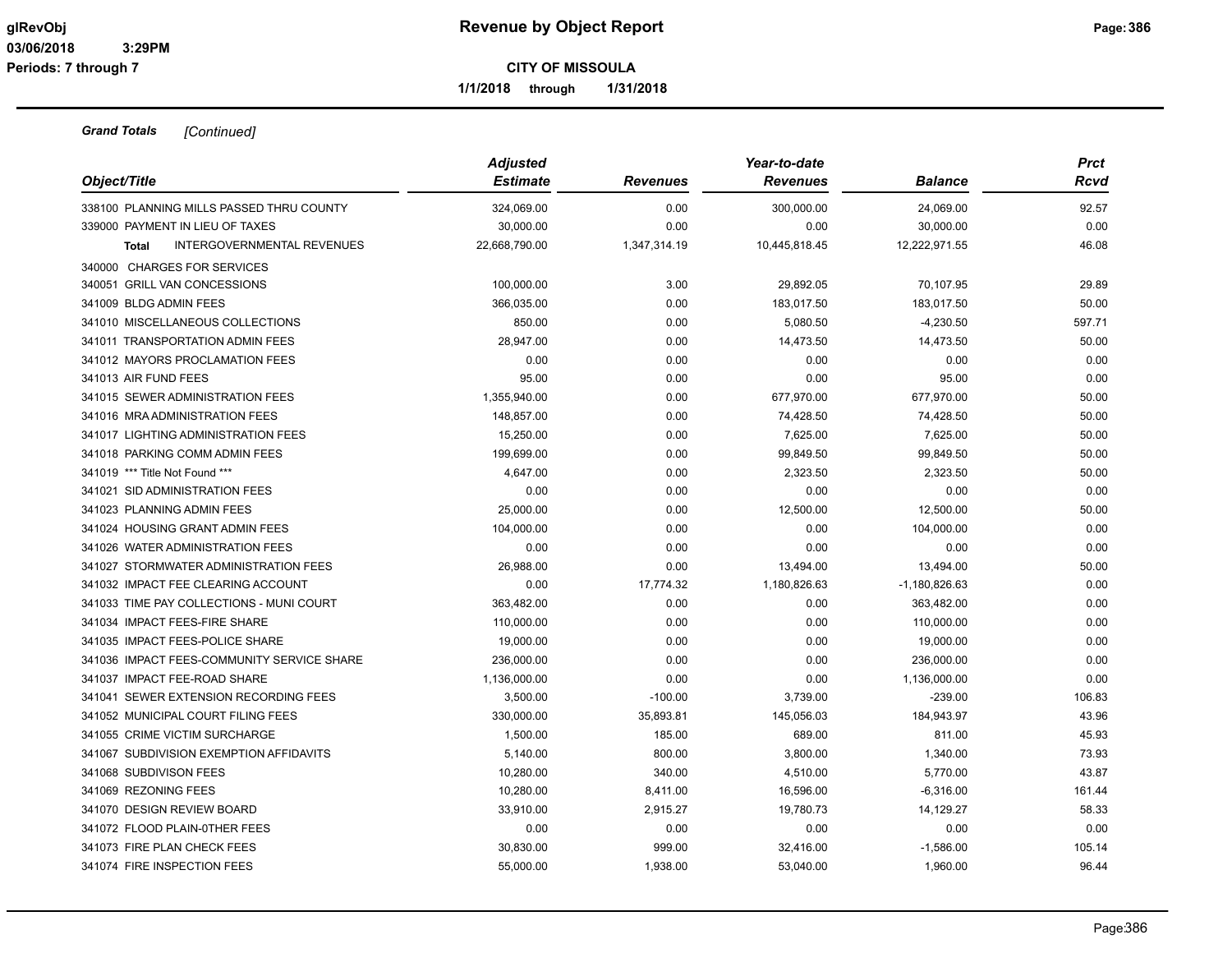**1/1/2018 through 1/31/2018**

| Object/Title                             | <b>Adjusted</b> |                 | Year-to-date    |                | <b>Prct</b> |
|------------------------------------------|-----------------|-----------------|-----------------|----------------|-------------|
|                                          | <b>Estimate</b> | <b>Revenues</b> | <b>Revenues</b> | <b>Balance</b> | Rcvd        |
| 341076 ENGINEERING PLAN CHECK FEES       | 44,700.00       | 2,744.00        | 30,387.00       | 14,313.00      | 67.98       |
| 341078 ENGINEERING MAP FEES              | 210.00          | 10.00           | 55.00           | 155.00         | 26.19       |
| 341079 GREASE INTERCEPTOR APPEAL FEES    | 1,130.00        | 0.00            | 484.50          | 645.50         | 42.88       |
| 341090 STREET VACATION PETITION FEES     | 0.00            | 0.00            | 0.00            | 0.00           | 0.00        |
| 341091 INSPECTION CODE BOOKS & COPIES    | 2,000.00        | 0.00            | 100.75          | 1,899.25       | 5.04        |
| 341450 *** Title Not Found ***           | 0.00            | 0.00            | 0.00            | 0.00           | 0.00        |
| 342000 *** Title Not Found ***           | 5,000.00        | 0.00            | 0.00            | 5,000.00       | 0.00        |
| 342010 POLICE/BID AGREEMENT              | 45,000.00       | 0.00            | 0.00            | 45,000.00      | 0.00        |
| 342012 PD REIMBURSABLE SERVICES          | 0.00            | 0.00            | 0.00            | 0.00           | 0.00        |
| 342013 SECURITY INVEST FEES              | 152,100.00      | 9,610.00        | 33,085.07       | 119,014.93     | 21.75       |
| 342014 POLICE DEPARTMENT SERVICE FEES    | 27,568.00       | 5,340.41        | 16,742.41       | 10,825.59      | 60.73       |
| 342015 POLICE OVERTIME FEES              | 100,000.00      | 3,762.80        | 97,513.62       | 2,486.38       | 97.51       |
| 342016 POLICE TRAINING FEES              | 36,000.00       | 0.00            | 12,585.72       | 23,414.28      | 34.96       |
| 342017 CATERING FEES                     | 5,000.00        | 525.00          | 4,651.00        | 349.00         | 93.02       |
| 342018 DESK REPORTS                      | 37,012.00       | 2,943.00        | 19,518.00       | 17,494.00      | 52.73       |
| 342019 ABANDONED VEHICLE REVENUE FEES    | 12,000.00       | 230.00          | 18,110.00       | $-6,110.00$    | 150.92      |
| 342020 FIRE DEPARTMENT FEES              | 550.00          | 100.00          | 185.00          | 365.00         | 33.64       |
| 342021 CPR EDUCATION PROGRAM             | 10,000.00       | 175.00          | 2,905.00        | 7,095.00       | 29.05       |
| 342022 OUTSIDE HIRES                     | 651,341.00      | 1,101.76        | 812,144.47      | $-160,803.47$  | 124.69      |
| 342060 BIKE PROGRAM SALES & FEES         | 0.00            | 0.00            | 1,683.67        | $-1,683.67$    | 0.00        |
| 343000 PW REIMBURSABLE SERVICES          | 35,000.00       | 30.00           | 4,972.46        | 30,027.54      | 14.21       |
| 343001 SIGN FABRICATION & CONTRACTS      | 0.00            | 0.00            | 0.00            | 0.00           | 0.00        |
| 343002 OTHER AGENCIES - VEH MAINT        | 55,000.00       | 0.00            | 40,679.98       | 14,320.02      | 73.96       |
| 343004 SPECIAL STATE CONTRACTS           | 175,000.00      | 0.00            | 55,164.50       | 119,835.50     | 31.52       |
| 343006 OTHER GOVT AGENCY-STREET PROJECTS | 0.00            | 0.00            | 10,000.00       | $-10,000.00$   | 0.00        |
| 343009 TOW CHARGES                       | 0.00            | 0.00            | 0.00            | 0.00           | 0.00        |
| 343010 STREET DEPT SALES & SERVICES      | 0.00            | 0.00            | 0.00            | 0.00           | 0.00        |
| 343011 STREET AND ROADWAY REPAIR CHARGES | 0.00            | 0.00            | 0.00            | 0.00           | 0.00        |
| 343013 SNOW REMOVAL FEES                 | 1,633.00        | 0.00            | 490.00          | 1,143.00       | 30.01       |
| 343015 PARKING                           | 0.00            | 0.00            | 0.00            | 0.00           | 0.00        |
| 343016 METER MONEY                       | 971,239.00      | 94,408.54       | 713,585.09      | 257,653.91     | 73.47       |
| 343017 PARKING LEASE REVENUE             | 702,000.00      | 56,971.00       | 610,364.50      | 91,635.50      | 86.95       |
| 343018 SALE OF MATERIALS                 | 92,000.00       | 9,277.50        | 66,965.89       | 25,034.11      | 72.79       |
| 343021 METERED WATER REVENUE             | 16,456,220.00   | $-1,154.21$     | 6,169,719.58    | 10,286,500.42  | 37.49       |
| 343022 UNMETERED WATER REVENUE           | 2,476,385.00    | $-302.98$       | 705,016.15      | 1,771,368.85   | 28.47       |
| 343023 BULK WATER SALES                  | 0.00            | 0.00            | 0.00            | 0.00           | 0.00        |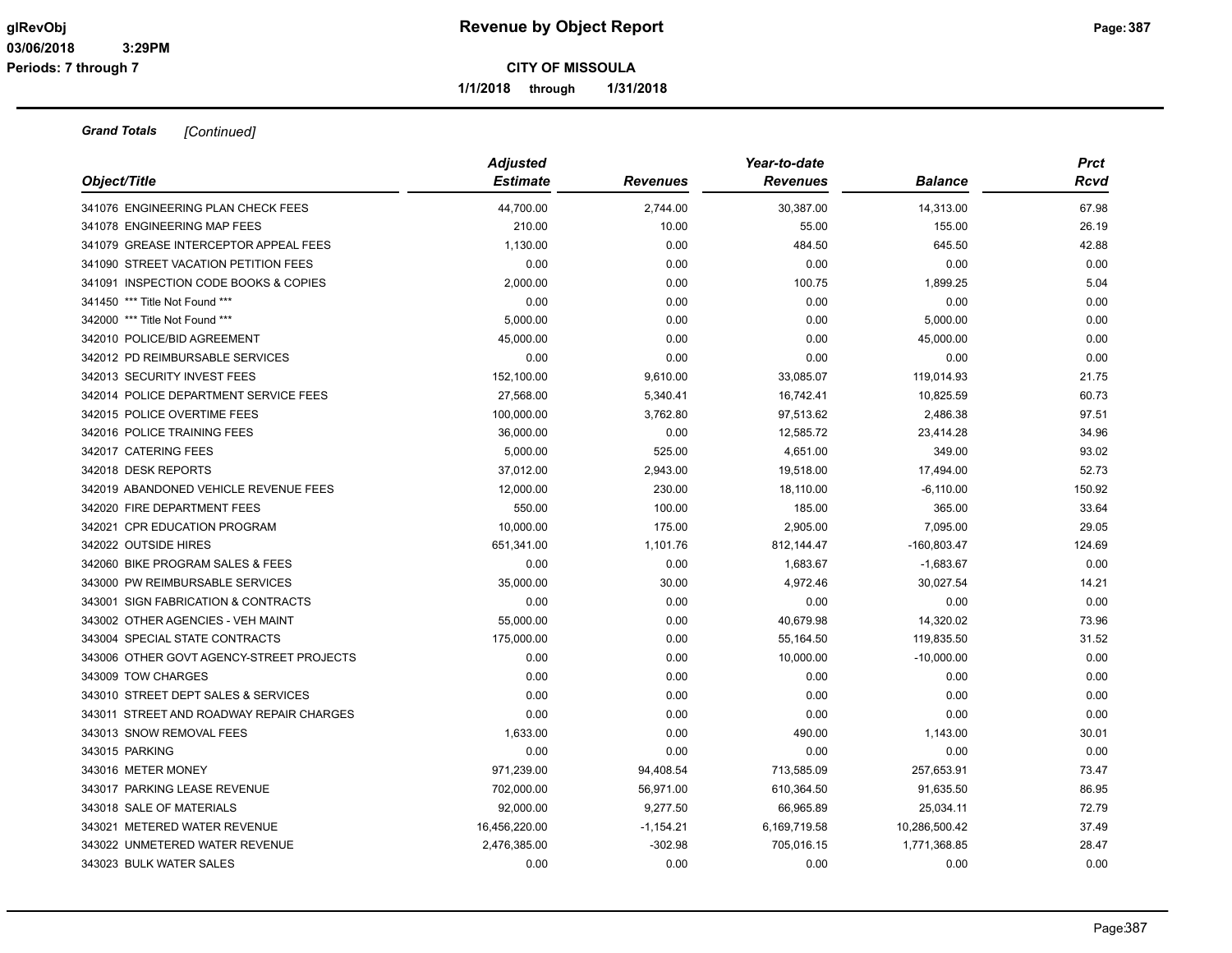**1/1/2018 through 1/31/2018**

| Object/Title                                 | <b>Adjusted</b><br><b>Estimate</b> | <b>Revenues</b> | Year-to-date<br><b>Revenues</b> | <b>Balance</b> | <b>Prct</b><br><b>Rcvd</b> |
|----------------------------------------------|------------------------------------|-----------------|---------------------------------|----------------|----------------------------|
| 343024 SALES OF WATER MATERIALS              | 0.00                               | 0.00            | 7,653.68                        | $-7,653.68$    | 0.00                       |
| 343025 *** Title Not Found ***               | 114,100.00                         | 3,552.00        | 75,101.00                       | 38,999.00      | 65.82                      |
| 343026 WATER INSTALLATION CHARGES            | 0.00                               | 0.00            | 0.00                            | 0.00           | 0.00                       |
| 343027 MISCELLANEOUS WATER REVENUES          | 0.00                               | 0.00            | 127,803.54                      | -127,803.54    | 0.00                       |
| 343031 SEWER INSTALLATION CHARGES - DEVLPMNT | 900,000.00                         | 0.00            | 0.00                            | 900,000.00     | 0.00                       |
| 343032 SEWER INSTALLATION CHARGES            | 44,850.00                          | 1,605.00        | $-4,186.75$                     | 49,036.75      | $-9.34$                    |
| 343033 *** Title Not Found ***               | 255,800.00                         | 6,777.00        | 161,851.00                      | 93,949.00      | 63.27                      |
| 343034 TREATMENT FACILITIES FEES             | 8,040,674.00                       | 4,017,438.57    | 8,512,993.54                    | -472,319.54    | 105.87                     |
| 343035 SALE OF SEWER MATERIALS AND SUPPLIES  | 10,300.00                          | 0.00            | $-19,270.92$                    | 29,570.92      | $-187.10$                  |
| 343036 *** Title Not Found ***               | 0.00                               | 0.00            | 0.00                            | 0.00           | 0.00                       |
| 343037 GREASE INTERCEPTOR LOANS              | 0.00                               | 0.00            | 0.00                            | 0.00           | 0.00                       |
| 343038 P & I TAX LIENS                       | 0.00                               | 102.18          | 2,115.96                        | $-2,115.96$    | 0.00                       |
| 343039 DISPOSAL FEES                         | 29,170.00                          | 2,193.64        | 7,033.64                        | 22,136.36      | 24.11                      |
| 343041 COMPOST TIPPING FEES                  | 664,215.00                         | 6,474.33        | 330, 303. 75                    | 333,911.25     | 49.73                      |
| 343045 COMPOST SALES                         | 417,960.00                         | 0.00            | 110,845.00                      | 307,115.00     | 26.52                      |
| 343046 COMPOST DELIVERY CHARGE               | 0.00                               | 0.00            | 0.00                            | 0.00           | 0.00                       |
| 343065 BUILDING RENTALS                      | 0.00                               | 0.00            | 0.00                            | 0.00           | 0.00                       |
| 343080 STATE MAINTENANCE CONTRACT            | 550,000.00                         | 0.00            | 122,441.75                      | 427,558.25     | 22.26                      |
| 343084 STREET MAINTENANCE MATERIALS REIMB    | 50,000.00                          | 0.00            | 0.00                            | 50,000.00      | 0.00                       |
| 343097 SIDEWALK AND CURB FEES                | 300,000.00                         | 5,823.66        | 292,234.13                      | 7,765.87       | 97.41                      |
| 343300 MISC CHARGES FOR SERVICES             | 0.00                               | 0.00            | 0.00                            | 0.00           | 0.00                       |
| 343301 BOOT REMOVAL                          | 10,000.00                          | 1,205.00        | 7,505.00                        | 2,495.00       | 75.05                      |
| 343302 PARKS SOIL PROJECT                    | 0.00                               | 0.00            | 0.00                            | 0.00           | 0.00                       |
| 343310 SALE OF NICHE NAMEPLATES & VASES      | 0.00                               | 0.00            | 18,400.00                       | $-18,400.00$   | 0.00                       |
| 343311 SALE OF NICHES                        | 0.00                               | 0.00            | 0.00                            | 0.00           | 0.00                       |
| 343320 SALE OF GRAVES                        | 27,100.00                          | 2,100.00        | 14,600.00                       | 12,500.00      | 53.87                      |
| 343321 FOUNDATIONS                           | 7,060.00                           | 775.00          | 5,105.00                        | 1,955.00       | 72.31                      |
| 343322 FLOWER CARE                           | 18,650.00                          | 0.00            | 0.00                            | 18,650.00      | 0.00                       |
| 343323 LINER/ POLYVAULTS/ ACCESS FEES        | 24,530.00                          | 1,650.00        | 6,450.00                        | 18,080.00      | 26.29                      |
| 343324 OTHER CEMETERY FEES                   | 3,720.00                           | 300.00          | 2,100.00                        | 1,620.00       | 56.45                      |
| 343325 2ND INTERMENT RIGHT                   | 5,840.00                           | 0.00            | 2,000.00                        | 3,840.00       | 34.25                      |
| 343327 MONUMENT MAINTENANCE                  | 0.00                               | 0.00            | 0.00                            | 0.00           | 0.00                       |
| 343340 OPENINGS/ CLOSINGS/ DISINTERMENTS     | 27,770.00                          | 2,425.00        | 10,175.00                       | 17,595.00      | 36.64                      |
| 343341 CEMETERY MONUMENT PERMIT FEE          | 0.00                               | 100.00          | 100.00                          | $-100.00$      | 0.00                       |
| 343343 CEMETERY OVERTIME SERVICES FEE        | 0.00                               | 0.00            | 0.00                            | 0.00           | 0.00                       |
| 343350 MISCELLANEOUS FEES                    | 29,000.00                          | 0.00            | 85.00                           | 28,915.00      | 0.29                       |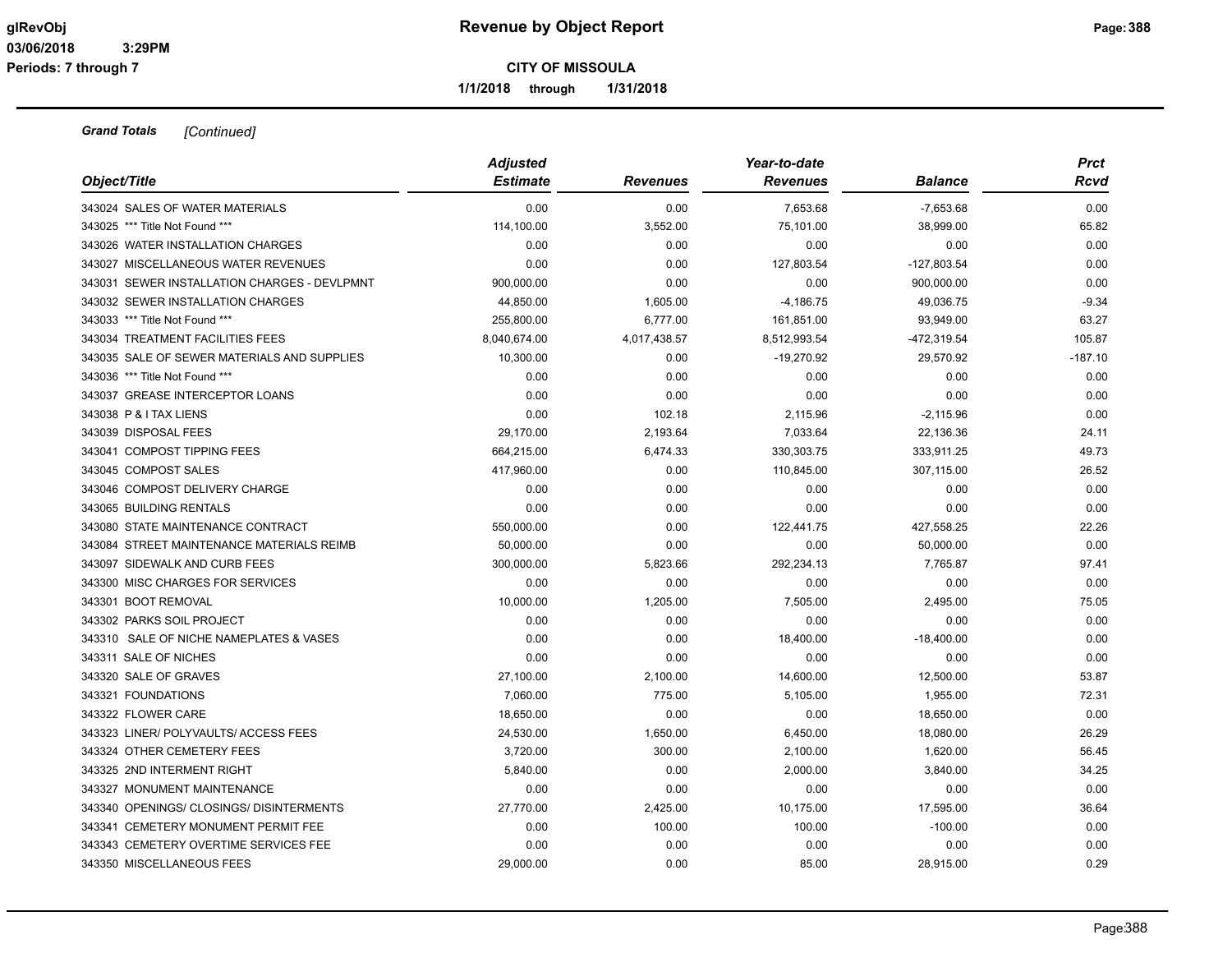**1/1/2018 through 1/31/2018**

|                                                 | <b>Adjusted</b> |                 | Year-to-date    |                | <b>Prct</b> |
|-------------------------------------------------|-----------------|-----------------|-----------------|----------------|-------------|
| Object/Title                                    | <b>Estimate</b> | <b>Revenues</b> | <b>Revenues</b> | <b>Balance</b> | Rcvd        |
| 343360 WEED CONTROL                             | 2,250.00        | 0.00            | 810.00          | 1,440.00       | 36.00       |
| 345032 STORMWATER INSTALLATION FEES             | 0.00            | 0.00            | 0.00            | 0.00           | 0.00        |
| 345034 STORMWATER USE FEES                      | 267,140.00      | 132,688.31      | 267,188.73      | $-48.73$       | 100.02      |
| 345036 STORM WATER USE FEE PENALTY              | 0.00            | 0.00            | 0.00            | 0.00           | 0.00        |
| 346000 FEES                                     | 68,200.00       | 2,753.87        | 29,056.53       | 39,143.47      | 42.60       |
| 346001 TENNIS FEE                               | 0.00            | 0.00            | 990.00          | $-990.00$      | 0.00        |
| 346030 SWIMMING POOL FEES                       | 623,825.00      | 2,215.59        | 375,460.84      | 248,364.16     | 60.19       |
| 346031 OUTDOOR RECREATION - ADULTS              | 420,307.00      | 27,216.73       | 186,389.00      | 233,918.00     | 44.35       |
| 346032 *** Title Not Found ***                  | 22,000.00       | 0.00            | 0.00            | 22,000.00      | 0.00        |
| 346033 OUTDOOR RECREATION - YOUTH               | 153,950.00      | 6,405.00        | 53,731.76       | 100,218.24     | 34.90       |
| 346034 GROUNDS MAINTENANCE CONTRACT             | 105,000.00      | 48,368.00       | 96,736.00       | 8,264.00       | 92.13       |
| 346035 SPECIAL USE PERMITS                      | 0.00            | 0.00            | 0.00            | 0.00           | 0.00        |
| 346036 VENDOR CONCESSION FEES                   | 95,120.00       | 170.00          | 2,655.50        | 92,464.50      | 2.79        |
| 346037 PARK MERCHANDISE                         | 0.00            | 0.00            | 0.00            | 0.00           | 0.00        |
| 346038 RECREATION CENTER FEES                   | 500.00          | 0.00            | 0.00            | 500.00         | 0.00        |
| 346039 VENDOR CONCESSIONS                       | 0.00            | 0.00            | 0.00            | 0.00           | 0.00        |
| 346040 MCCORMICK SWIMMING POOL                  | 0.00            | 0.00            | 0.00            | 0.00           | 0.00        |
| 346050 COUNTY PLAYGROUND CONTRACT               | 0.00            | 0.00            | 0.00            | 0.00           | 0.00        |
| 346051 MONTANA PARKS/REC CONFERENCE 2012        | 2,500.00        | 42.00           | 1,212.45        | 1,287.55       | 48.50       |
| 346052 PLAYGROUND SAFETY TRAINING               | 0.00            | 0.00            | 4,080.00        | $-4,080.00$    | 0.00        |
| 346053 CITY LIFE PROGRAMS                       | 9,000.00        | 2,049.00        | 7,121.00        | 1,879.00       | 79.12       |
| 346054 PARKS MISC OVERTIME FEES                 | 0.00            | 0.00            | 675.64          | $-675.64$      | 0.00        |
| 346055 COUNTY PARK SUPPORT                      | 0.00            | 0.00            | 0.00            | 0.00           | 0.00        |
| 346056 PICNIC SITE FEES                         | 0.00            | 0.00            | 0.00            | 0.00           | 0.00        |
| 346060 CURRENTS SWIMMING FACILITY               | 444,400.00      | 44,290.23       | 256,771.64      | 187,628.36     | 57.78       |
| 346061 RENTAL - COURT SPORTS                    | 0.00            | 0.00            | 0.00            | 0.00           | 0.00        |
| 346063 RENTAL - SHELTERS/ PAVILIONS/ PLAZAS     | 0.00            | 0.00            | 0.00            | 0.00           | 0.00        |
| 346065 RENTAL - DIAMOND FIELDS                  | 0.00            | 0.00            | 0.00            | 0.00           | 0.00        |
| 346066 RENTAL - RUGBY                           | 0.00            | 0.00            | 0.00            | 0.00           | 0.00        |
| 346067 RENTAL - SYNTHETIC FIELDS                | 0.00            | 0.00            | 0.00            | 0.00           | 0.00        |
| 346068 RENTAL - MULTI-USE                       | 0.00            | 0.00            | 0.00            | 0.00           | 0.00        |
| 346069 RENTAL - MISCELLANEOUS                   | 0.00            | 0.00            | 0.00            | 0.00           | 0.00        |
| 346080 PAYMENT IN LIEU OF PARKS                 | 40,000.00       | 0.00            | 6,902.00        | 33,098.00      | 17.26       |
| 346082 HIGH PARK EASEMENT EXCHANGE              | 0.00            | 0.00            | 0.00            | 0.00           | 0.00        |
| 346431 ENT - RENTAL - COURT SPORTS              | 0.00            | 0.00            | 0.00            | 0.00           | 0.00        |
| 346433 ENT-RENTAL - SHELTERS/ PAVILIONS/ PLAZAS | 0.00            | 0.00            | 0.00            | 0.00           | 0.00        |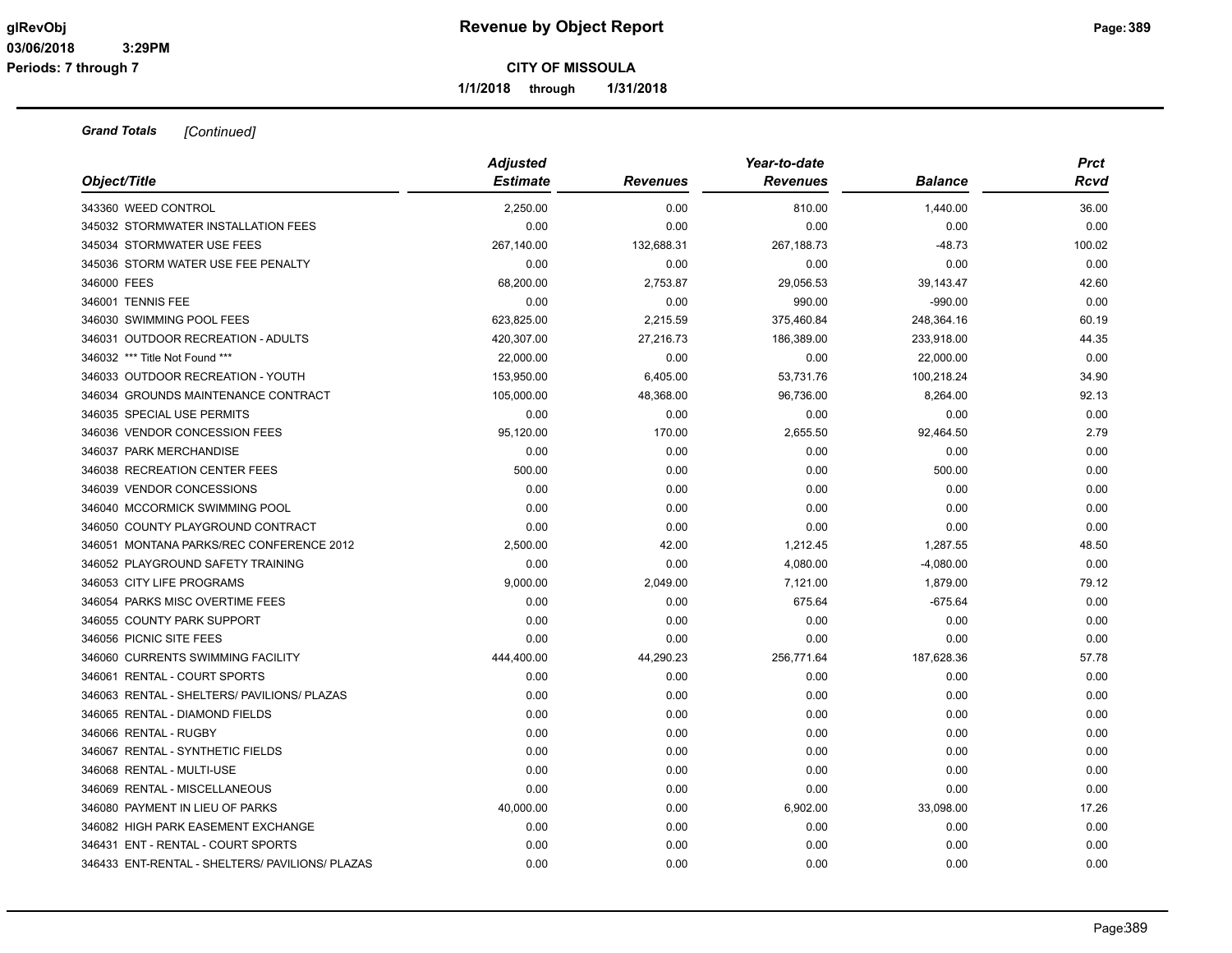**1/1/2018 through 1/31/2018**

|                                                | <b>Adjusted</b> |                 | Year-to-date    |                | <b>Prct</b> |
|------------------------------------------------|-----------------|-----------------|-----------------|----------------|-------------|
| Object/Title                                   | <b>Estimate</b> | <b>Revenues</b> | <b>Revenues</b> | <b>Balance</b> | Rcvd        |
| 346531 ENT-RENTAL - MISCELLANEOUS              | 0.00            | 0.00            | 0.00            | 0.00           | 0.00        |
| 346533 ENT-RENTAL - SYNTHETIC FIELDS           | 0.00            | 0.00            | 0.00            | 0.00           | 0.00        |
| 346631 ENT-RENTAL - DIAMOND FIELDS             | 0.00            | 0.00            | 0.00            | 0.00           | 0.00        |
| 346633 ENT-RENTAL - RUGBY                      | 0.00            | 0.00            | 0.00            | 0.00           | 0.00        |
| 346635 ENT-RENTAL - MULTI-USE                  | 0.00            | 0.00            | 0.00            | 0.00           | 0.00        |
| <b>CHARGES FOR SERVICES</b><br><b>Total</b>    | 40,600,249.00   | 4,573,651.33    | 23,091,437.21   | 17,508,811.79  | 56.88       |
| 350000 FINES & FORFEITURES                     |                 |                 |                 |                |             |
| 351013 DRUG FORFEITURES                        | 15,000.00       | 1,081.80        | 4,878.80        | 10,121.20      | 32.53       |
| 351022 LAW ENFORCEMENT ACADEMY SURCHARGE #5    | 0.00            | 8,456.64        | 13,091.45       | $-13,091.45$   | 0.00        |
| 351031 TRAFFIC FINES                           | 1,205,000.00    | 148,033.89      | 523,465.01      | 681,534.99     | 43.44       |
| 351032 SURCHARGE ON FINES                      | 102,500.00      | 20,507.44       | 54,256.41       | 48,243.59      | 52.93       |
| 351033 PUBLIC DEFENDER FEES                    | 55,000.00       | 8,710.71        | 33,248.10       | 21,751.90      | 60.45       |
| 351034 CELLULAR PHONE FINES                    | 80,000.00       | 8,610.25        | 49,358.70       | 30,641.30      | 61.70       |
| 351035 CELL PHONE FINES: EDUCATION             | 80,000.00       | 8,610.25        | 49,358.71       | 30,641.29      | 61.70       |
| 352000 TICKETS                                 | 0.00            | 0.00            | 0.00            | 0.00           | 0.00        |
| 352001 PARKING TICKET REVENUE                  | 270,000.00      | 19,024.00       | 136,568.89      | 133,431.11     | 50.58       |
| 352002 PARKING FINES                           | 0.00            | 0.00            | 370.00          | $-370.00$      | 0.00        |
| 355000 FALSE ALARM PENALTY                     | 10.000.00       | 780.00          | 5,668.00        | 4,332.00       | 56.68       |
| <b>FINES &amp; FORFEITURES</b><br><b>Total</b> | 1,817,500.00    | 223,814.98      | 870,264.07      | 947,235.93     | 47.88       |
| 360000 MISCELLANEOUS REVENUES                  |                 |                 |                 |                |             |
| 360000 MISCELLANEOUS REVENUES                  | 0.00            | 0.00            | 0.00            | 0.00           | 0.00        |
| 360001 COPIES                                  | 2,000.00        | 361.00          | 1,095.50        | 904.50         | 54.78       |
| 360003 MMIA REIMBURSEMENT-ATTORNEY             | 0.00            | 0.00            | 0.00            | 0.00           | 0.00        |
| 360005 LOAN REPAYMENTS                         | 25,000.00       | 0.00            | 37.61           | 24,962.39      | 0.15        |
| 360007 RLF REVENUES                            | 0.00            | 0.00            | 0.00            | 0.00           | 0.00        |
| 360010 MISCELLANEOUS                           | 444,101.00      | 281,047.58      | 368,934.19      | 75,166.81      | 83.07       |
| 360011 YOUTH COUNCIL FUNDS                     | 0.00            | 0.00            | 0.00            | 0.00           | 0.00        |
| 360013 REPAYMENT OF SEWER GRANT                | 7,000.00        | 0.00            | 2,815.00        | 4,185.00       | 40.21       |
| 360014 REPAYMENT OF LOAN/MHA                   | 0.00            | 0.00            | 0.00            | 0.00           | 0.00        |
| 360015 CONFERENCE REVENUES - BUILDING          | 0.00            | 0.00            | 0.00            | 0.00           | 0.00        |
| 360016 LAFRAY PARK DONATIONS                   | 0.00            | 0.00            | 0.00            | 0.00           | 0.00        |
| 360017 PARK PLANS FORFEITURE                   | 0.00            | 0.00            | 0.00            | 0.00           | 0.00        |
| 360018 MARKET ON FRONT UTILITY PAYMENTS        | 2,000.00        | 227.04          | 1,308.61        | 691.39         | 65.43       |
| 360019 GARBAGE-MARKET ON FRONT                 | 1,000.00        | 236.15          | 1,175.71        | $-175.71$      | 117.57      |
| 360020 GREENOUGH PARK ENCROACHMENTS            | 0.00            | 0.00            | 0.00            | 0.00           | 0.00        |
| 360030 CONTRIBUTIONS FROM PROPERTY OWNERS      | 0.00            | 0.00            | 0.00            | 0.00           | 0.00        |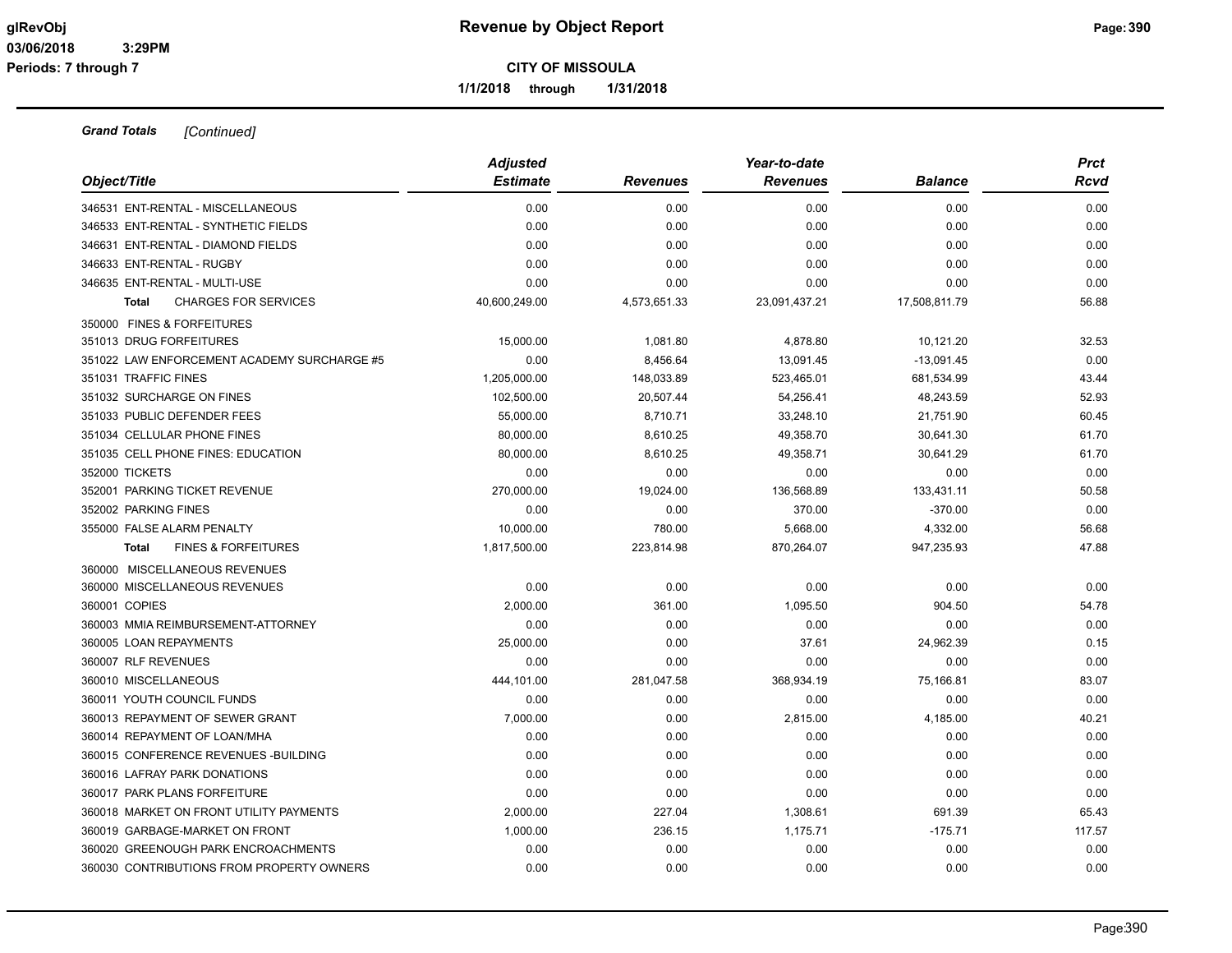**1/1/2018 through 1/31/2018**

| Object/Title                               | <b>Adjusted</b><br><b>Estimate</b> | <b>Revenues</b> | Year-to-date<br><b>Revenues</b> | <b>Balance</b> | <b>Prct</b><br>Rcvd |
|--------------------------------------------|------------------------------------|-----------------|---------------------------------|----------------|---------------------|
|                                            |                                    |                 |                                 |                |                     |
| 360050 OVER/SHORT                          | 0.00                               | 5.00            | 10.00                           | $-10.00$       | 0.00                |
| 360100 REFUNDS                             | 0.00                               | 0.00            | 0.00                            | 0.00           | 0.00                |
| 361000 RATTLESNAKE LAND LEASES             | 0.00                               | 100.00          | 100.00                          | $-100.00$      | 0.00                |
| 361003 CARAS PARK CONCERT REVENUE          | 0.00                               | 0.00            | 0.00                            | 0.00           | 0.00                |
| 361005 JOHNSON ST RENTAL INCOME            | 109,467.00                         | 9,666.75        | 67,654.75                       | 41,812.25      | 61.80               |
| 361010 RENTAL REVENUE                      | 120,000.00                         | 4,158.19        | 4,158.19                        | 115,841.81     | 3.47                |
| 361013 CLOSED GRANT REPAYMENTS             | 55,439.00                          | 0.00            | 0.00                            | 55,439.00      | 0.00                |
| 361200 RADIO TOWER LEASE PAYMENTS          | 5,680.00                           | 0.00            | 5,000.00                        | 680.00         | 88.03               |
| 361201 EKO LAND LEASE                      | 0.00                               | 0.00            | 0.00                            | 0.00           | 0.00                |
| 362000 OTHER MISCELLANEOUS REVENUE         | 18,000.00                          | 0.00            | 0.00                            | 18,000.00      | 0.00                |
| 362002 BAD CHECK CHARGES                   | 1,250.00                           | 7.50            | 97.50                           | 1,152.50       | 7.80                |
| 362003 US BANK FEE REIMBURSEMENT           | 0.00                               | 0.00            | 0.00                            | 0.00           | 0.00                |
| 362004 URD III FACADE IMPROVEMENT LOAN REC | 0.00                               | 0.00            | 0.00                            | 0.00           | 0.00                |
| 362005 LEASE LATE PAYMENT PENALTY          | 0.00                               | 0.00            | 0.00                            | 0.00           | 0.00                |
| 362006 GAIC INSURANCE SETTLEMENT           | 0.00                               | 0.00            | 0.00                            | 0.00           | 0.00                |
| 362007 *** Title Not Found ***             | 0.00                               | 0.00            | 0.00                            | 0.00           | 0.00                |
| 362011 SALE OF UNCLAIMED PROPERTY          | 0.00                               | 0.00            | 3,277.49                        | $-3,277.49$    | 0.00                |
| 362012 REC/GREEN TAG PROGRAM               | 0.00                               | 0.00            | 0.00                            | 0.00           | 0.00                |
| 363000 ASSESSMENTS PAID                    | 15,000.00                          | 0.00            | 0.00                            | 15,000.00      | 0.00                |
| 363010 LIGHTING ASSESSMENTS                | 467,868.00                         | 4,323.61        | 411,929.85                      | 55,938.15      | 88.04               |
| 363020 PROPERTY ASSESSMENTS                | 5,523,973.00                       | 121,578.69      | 2,867,864.00                    | 2,656,109.00   | 51.92               |
| 363021 PAYOFF PRINCIPAL ASSESSMENTS        | 0.00                               | 2,697.22        | 38.749.63                       | $-38,749.63$   | 0.00                |
| 363040 PENALTY AND INTEREST                | 0.00                               | 1,929.97        | 3,934.41                        | $-3,934.41$    | 0.00                |
| 363041 P&I ON CLOSED ASSESSMENT            | 0.00                               | 0.00            | 0.00                            | 0.00           | 0.00                |
| 364012 SALE OF SURPLUS PROPERTY            | 74,500.00                          | 0.00            | 65,820.75                       | 8,679.25       | 88.35               |
| 364040 INSURANCE AND DAMAGE RECOVERY       | 25,000.00                          | 1,294.96        | 29,621.14                       | $-4,621.14$    | 118.48              |
| 364041 WORKERS COMPENSATION REIMBURSEMENT  | 0.00                               | 0.00            | 0.00                            | 0.00           | 0.00                |
| 364042 EXPENDITURE REIMBURSEMENTS          | 0.00                               | 0.00            | 0.00                            | 0.00           | 0.00                |
| 364043 RATTLESNAKE CORRIDOR REIMBURSEMENT  | 8,250.00                           | 0.00            | 5,148.00                        | 3,102.00       | 62.40               |
| 364044 EMERGENCY RESPONSE REIMBURSEMENT    | 0.00                               | 0.00            | 0.00                            | 0.00           | 0.00                |
| 365000 DONATIONS                           | 421,775.00                         | 2,900.00        | 158,541.50                      | 263,233.50     | 37.59               |
| 365001 *** Title Not Found ***             | 0.00                               | 15.00           | 3,058.56                        | $-3,058.56$    | 0.00                |
| 365002 OTHER RECREATION DONATIONS          | 130,000.00                         | 216.00          | 3,457.00                        | 126,543.00     | 2.66                |
| 365003 DONATIONS - SMOKE ALARMS            | 0.00                               | 0.00            | 0.00                            | 0.00           | 0.00                |
| 365004 GRANT CR TRAIL ASSN DONATION        | 0.00                               | 0.00            | 0.00                            | 0.00           | 0.00                |
| 365005 CONTRIBUTIONS - PLANNING            | 0.00                               | 0.00            | 64.560.00                       | $-64.560.00$   | 0.00                |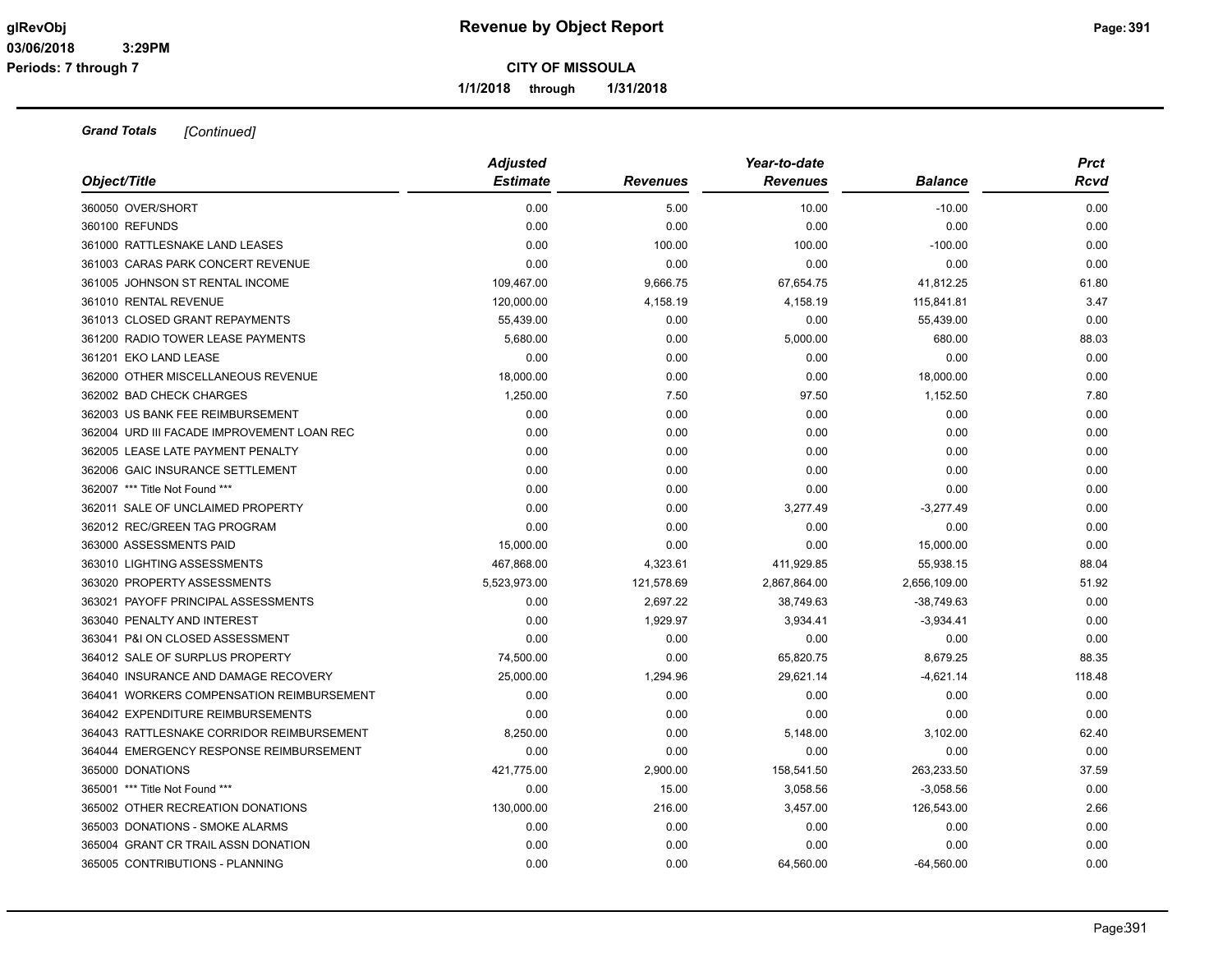**1/1/2018 through 1/31/2018**

| Object/Title                                              | <b>Adjusted</b><br><b>Estimate</b> | <b>Revenues</b> | Year-to-date<br><b>Revenues</b> | <b>Balance</b> | <b>Prct</b><br>Rcvd |
|-----------------------------------------------------------|------------------------------------|-----------------|---------------------------------|----------------|---------------------|
| 365009 DONATIONS - BASKETBALL/TENNIS COURT                | 45,000.00                          | 0.00            | 0.00                            | 45,000.00      | 0.00                |
| 365010 FRIENDS OF MISSOULA PARKS DONATION                 | 0.00                               | 350.00          | 5,408.63                        | $-5,408.63$    | 0.00                |
| 365011 *** Title Not Found ***                            | 0.00                               | 82,500.00       | 132,900.00                      | $-132,900.00$  | 0.00                |
| 365012 *** Title Not Found ***                            | 0.00                               | 2,300.00        | 2,300.00                        | $-2,300.00$    | 0.00                |
| 365013 SPONSORSHIP - RECREATION PROGRAMS                  | 0.00                               | 1,315.36        | 1,315.36                        | $-1,315.36$    | 0.00                |
| 365014 *** Title Not Found ***                            | 0.00                               | 545.00          | 545.00                          | $-545.00$      | 0.00                |
| 365015 *** Title Not Found ***                            | 0.00                               | 11,092.48       | 11,092.48                       | $-11,092.48$   | 0.00                |
| 365016 *** Title Not Found ***                            | 30,000.00                          | 1,796.00        | 4,523.00                        | 25,477.00      | 15.08               |
| 365017 *** Title Not Found ***                            | 0.00                               | 1,810.00        | 1,810.00                        | $-1,810.00$    | 0.00                |
| 365018 *** Title Not Found ***                            | 0.00                               | 11,700.00       | 12,978.00                       | $-12,978.00$   | 0.00                |
| 365019 *** Title Not Found ***                            | 0.00                               | 4,762.22        | 32,968.50                       | $-32,968.50$   | 0.00                |
| 365020 OPEN SPACE DONATIONS                               | 0.00                               | 0.00            | 0.00                            | 0.00           | 0.00                |
| 365021 PARKS AND RECS GRANTS & CONTRIBUTIONS              | 0.00                               | 0.00            | 0.00                            | 0.00           | 0.00                |
| 365023 NORTHWESTERN ENERGY GRANT                          | 101.00                             | 0.00            | 0.00                            | 101.00         | 0.00                |
| 365025 MISC FIRE GRANTS                                   | 0.00                               | 0.00            | 0.00                            | 0.00           | 0.00                |
| 365027 MISCELLANOUS PRIVATE GRANTS                        | 0.00                               | 0.00            | 0.00                            | 0.00           | 0.00                |
| 365030 DONATIONS STADIUM R&D                              | 0.00                               | 0.00            | 0.00                            | 0.00           | 0.00                |
| 365100 RECREATION OUTDOOR                                 | 0.00                               | 0.00            | 1,975.00                        | $-1,975.00$    | 0.00                |
| 365101 RECREATION SCHOLARSHIP                             | 0.00                               | $-32.00$        | 1,993.72                        | $-1,993.72$    | 0.00                |
| 365102 RECREATION YOUTH & ADULT SPORTS                    | 0.00                               | 0.00            | 400.00                          | $-400.00$      | 0.00                |
| 365103 URBAN FORESTRY PROGRAMS                            | 75,000.00                          | 0.00            | 3,964.35                        | 71,035.65      | 5.29                |
| 365109 CONSERVATION LANDS DONATIONS                       | 0.00                               | 0.00            | 0.00                            | 0.00           | 0.00                |
| 368000 CAPITAL CONTRIBUTIONS                              | 0.00                               | 0.00            | 3,035.23                        | $-3,035.23$    | 0.00                |
| 368005 *** Title Not Found ***                            | 0.00                               | 0.00            | 0.00                            | 0.00           | 0.00                |
| 368060 PARKS CAPITAL CONTRIBUTIONS                        | 0.00                               | 0.00            | 0.00                            | 0.00           | 0.00                |
| MISCELLANEOUS REVENUES<br><b>Total</b>                    | 7,607,404.00                       | 548,903.72      | 4,325,558.66                    | 3,281,845.34   | 56.86               |
| 370000 INVESTMENTS & ROYALTY EARNINGS                     |                                    |                 |                                 |                |                     |
| 371010 INTEREST ON INVESTMENTS                            | 23,000.00                          | 138.63          | $-25,396.32$                    | 48,396.32      | $-110.42$           |
| 371012 MUNICIPAL COURT BANK INTEREST                      | 16,793.00                          | 0.00            | 0.00                            | 16,793.00      | 0.00                |
| 371020 GAIN/LOSS IN MARKET VALUE OF INVESTMENTS           | 0.00                               | 0.00            | 0.00                            | 0.00           | 0.00                |
| 371500 INTEREST ON INTERFUND LOAN                         | 0.00                               | 0.00            | 0.00                            | 0.00           | 0.00                |
| 373002 LOAN REPAYMENT - FAMILY SERVICES                   | 146,924.00                         | 0.00            | 0.00                            | 146,924.00     | 0.00                |
| 373006 BURNS ST COMMONS                                   | 0.00                               | 0.00            | 0.00                            | 0.00           | 0.00                |
| <b>INVESTMENTS &amp; ROYALTY EARNINGS</b><br><b>Total</b> | 186,717.00                         | 138.63          | -25,396.32                      | 212,113.32     | $-13.60$            |
| 380000 OTHER FINANCING SOURCES                            |                                    |                 |                                 |                |                     |
| 381000 LOAN PROCEEDS                                      | 55,265.00                          | 0.00            | 0.05                            | 55,264.95      | 0.00                |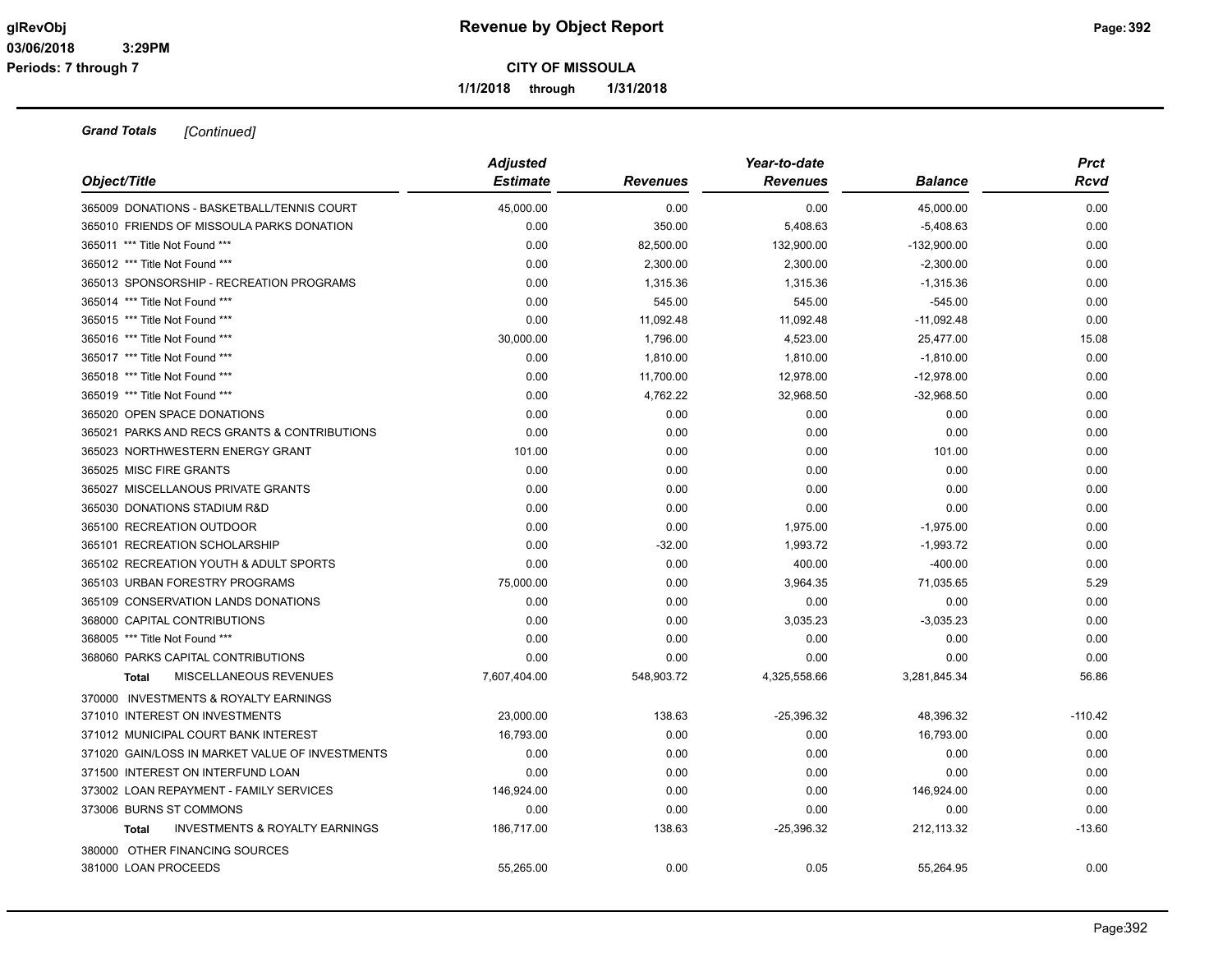**1/1/2018 through 1/31/2018**

| Object/Title                                   | <b>Adjusted</b><br><b>Estimate</b> | <b>Revenues</b> | Year-to-date<br><b>Revenues</b> | <b>Balance</b> | <b>Prct</b><br>Rcvd |
|------------------------------------------------|------------------------------------|-----------------|---------------------------------|----------------|---------------------|
| 381002 SRF LOAN                                | 0.00                               | 0.00            | 0.00                            | 0.00           | 0.00                |
| 381009 TRANSFERS IN                            | 512,500.00                         | 0.00            | 0.00                            | 512,500.00     | 0.00                |
| 381010 BOND PROCEEDS                           | 5,701,189.00                       | 0.00            | 541,507.53                      | 5,159,681.47   | 9.50                |
| 381020 REVENUE BONDS                           | 0.00                               | 0.00            | 0.00                            | 0.00           | 0.00                |
| 381024 MARY AVENUE BOND PROCEEDS               | 1,665,000.00                       | 0.00            | 1,665,000.00                    | 0.00           | 100.00              |
| 381025 PROCEEDS-SCOTT ST VILLAGE PHASE 2&3     | 1,600,000.00                       | 0.00            | 36,618.00                       | 1,563,382.00   | 2.29                |
| 381026 *** Title Not Found ***                 | 1,890,000.00                       | 0.00            | 0.00                            | 1,890,000.00   | 0.00                |
| 381027 SOUTH RESERVE TRAIL CROSSING 5.M        | 0.00                               | 0.00            | 0.00                            | 0.00           | 0.00                |
| 381028 BOND PROCEEDS-MILL SITE                 | 2,207,000.00                       | 0.00            | 0.00                            | 2,207,000.00   | 0.00                |
| 381029 PARKING STRUCTURE BOND PROCEEDS         | 0.00                               | 0.00            | 0.00                            | 0.00           | 0.00                |
| 381030 SID BONDS PROCEEDS                      | 0.00                               | 0.00            | 364,013.00                      | $-364,013.00$  | 0.00                |
| 381071 WILMA NOTE PROCEEDS                     | 0.00                               | 0.00            | 0.00                            | 0.00           | 0.00                |
| 381072 FIB NOTE PROCEEDS                       | 0.00                               | 0.00            | 0.00                            | 0.00           | 0.00                |
| 381074 CIVIC STADIUM TIF NOTES 1.5M            | 0.00                               | 0.00            | 0.00                            | 0.00           | 0.00                |
| 381090 PROCEEDS FROM CAPITAL LEASE             | 10,108,226.00                      | 0.00            | 2,478,380.38                    | 7,629,845.62   | 24.52               |
| 382000 *** Title Not Found ***                 | 0.00                               | 0.00            | 0.00                            | 0.00           | 0.00                |
| 382010 SALE OF FIXED ASSETS                    | 0.00                               | 0.00            | 0.00                            | 0.00           | 0.00                |
| 383000 OPERATING TRANSFERS                     | 887,831.00                         | 26,416.25       | 604,871.48                      | 282,959.52     | 68.13               |
| 383001 TRANS FR FLUSHING DISTRICT              | 41,000.00                          | 0.00            | 20,500.00                       | 20,500.00      | 50.00               |
| 383002 TRANS FR GAS TAX                        | 564,000.00                         | 0.00            | 282,000.00                      | 282,000.00     | 50.00               |
| 383004 TRANS FR EMPLOYEE HEALTH INSURANCE LEVY | 5,101,004.00                       | 0.00            | 2,550,502.03                    | 2,550,501.97   | 50.00               |
| 383007 TRANS FR CABLE FRANCHISE                | 301,433.00                         | 0.00            | 150,716.50                      | 150,716.50     | 50.00               |
| 383009 TRANS FR TITLE I                        | 0.00                               | 0.00            | 0.00                            | 0.00           | 0.00                |
| 383010 TRANS FR CIP                            | 0.00                               | 0.00            | 0.00                            | 0.00           | 0.00                |
| 383011 TRANS FR SID REVOLVING                  | 100,000.00                         | 0.00            | 0.00                            | 100,000.00     | 0.00                |
| 383013 TRANS FR SID DEBT SERVICE               | 0.00                               | 0.00            | 0.00                            | 0.00           | 0.00                |
| 383014 TRANS FR MRA                            | 4,189,801.00                       | 0.00            | 1,388,088.46                    | 2,801,712.54   | 33.13               |
| 383015 TRANS FR MPC                            | 0.00                               | 0.00            | 0.00                            | 0.00           | 0.00                |
| 383016 TRANS FR TAX INCREMENT BOND             | 0.00                               | 0.00            | 0.00                            | 0.00           | 0.00                |
| 383017 TRANS FR ROAD DISTRICT                  | 0.00                               | 0.00            | 0.00                            | 0.00           | 0.00                |
| 383018 TRANS FR PARK DISTRICT                  | 0.00                               | 0.00            | 0.00                            | 0.00           | 0.00                |
| 383020 TRANS FR CEMETERY CARE                  | 0.00                               | 0.00            | 0.00                            | 0.00           | 0.00                |
| 383021 TRANS FR P&R TRAILS DEVLP               | 0.00                               | 0.00            | 51,136.55                       | -51,136.55     | 0.00                |
| 383022 TRANS FR OPEN SPACE BOND                | 0.00                               | 0.00            | 0.00                            | 0.00           | 0.00                |
| 383023 TRANS FR DRUG FORFEITURE                | 0.00                               | 0.00            | 0.00                            | 0.00           | 0.00                |
| 383024 TRANS FR SEWER CLEARING                 | 0.00                               | 0.00            | 0.00                            | 0.00           | 0.00                |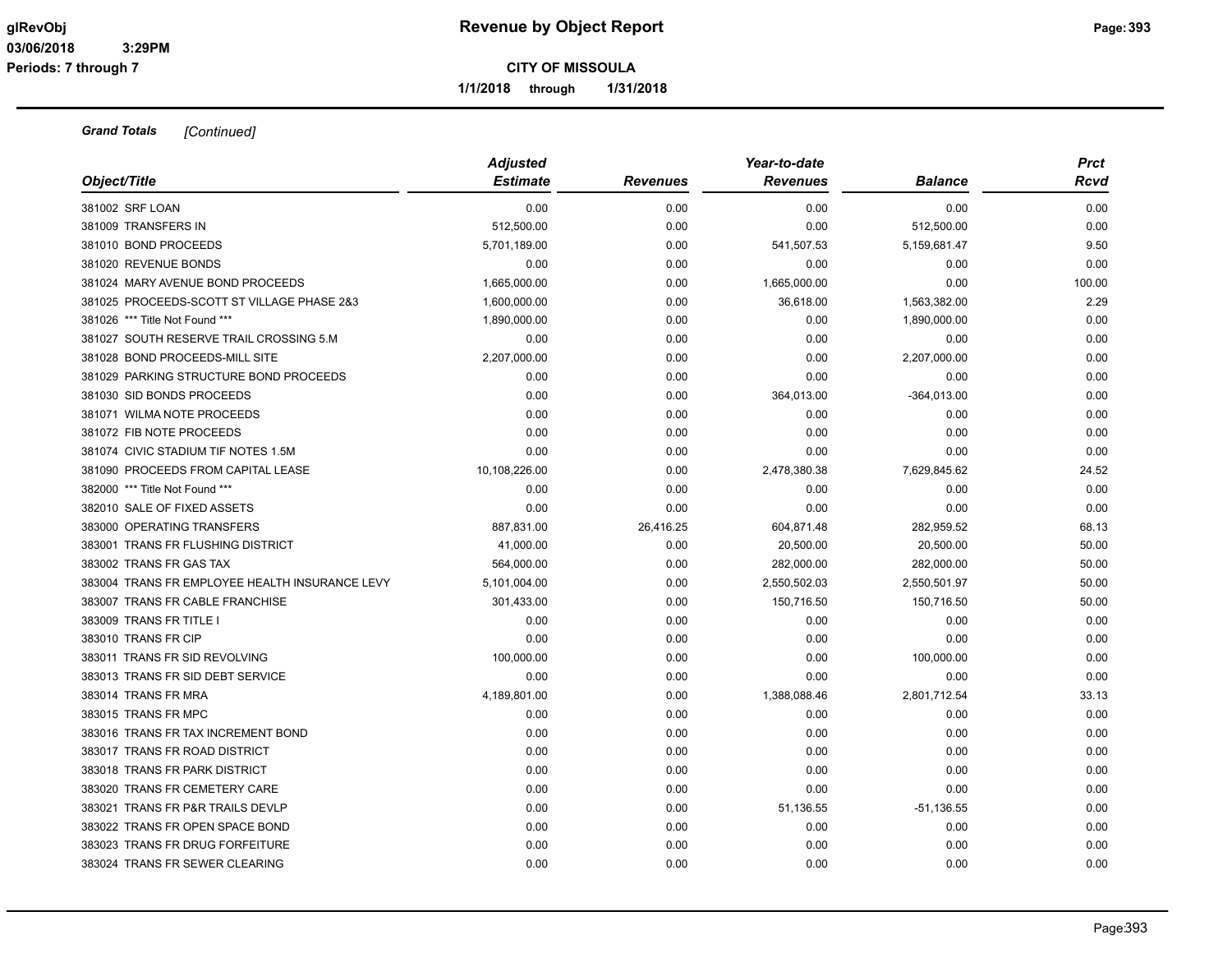**1/1/2018 through 1/31/2018**

| Object/Title                                 | <b>Adjusted</b><br><b>Estimate</b> | <b>Revenues</b> | Year-to-date<br><b>Revenues</b> | <b>Balance</b> | <b>Prct</b><br>Rcvd |
|----------------------------------------------|------------------------------------|-----------------|---------------------------------|----------------|---------------------|
| 383025 TRANS FR SEWER R & D                  | 0.00                               | 0.00            | 0.00                            | 0.00           | 0.00                |
| 383026 TRANS FR CDBG                         | 0.00                               | 0.00            | 0.00                            | 0.00           | 0.00                |
| 383028 TRANS FROM GF FOR HEALTH RESERVE      | 442,000.00                         | 36,833.33       | 257,833.35                      | 184,166.65     | 58.33               |
| 383029 TRANS FR GENERAL                      | 1,822,760.00                       | 0.00            | 1,026,443.38                    | 796,316.62     | 56.31               |
| 383034 *** Title Not Found ***               | 369,852.00                         | 0.00            | 0.00                            | 369,852.00     | 0.00                |
| 383036 TRANSFER - GRANT                      | 0.00                               | 0.00            | 0.00                            | 0.00           | 0.00                |
| 383037 TRANSFER FROM URD II                  | 250,000.00                         | 0.00            | 0.00                            | 250,000.00     | 0.00                |
| 383038 TRANSFER - URD III                    | 0.00                               | 0.00            | 0.00                            | 0.00           | 0.00                |
| 383039 FROM SID TRANSFERS                    | 0.00                               | 0.00            | 0.00                            | 0.00           | 0.00                |
| 383040 TRANSFER FROM CITY GRANTS             | 0.00                               | 0.00            | 0.00                            | 0.00           | 0.00                |
| 383042 TRANSFERS FROM OTHER FUNDS            | 0.00                               | 0.00            | 19,560.00                       | $-19,560.00$   | 0.00                |
| 383043 TRANSFERS FROM IMPACT FEES            | 0.00                               | 0.00            | 0.00                            | 0.00           | 0.00                |
| 383044 TFR FROM PARK REC&TRAIL FUND          | 0.00                               | 0.00            | 0.00                            | 0.00           | 0.00                |
| 383050 TRANSFER FROM IMPACT FEES             | 0.00                               | 0.00            | 0.00                            | 0.00           | 0.00                |
| 383060 TRANSFERS FROM FRONT ST URD           | 0.00                               | 0.00            | 0.00                            | 0.00           | 0.00                |
| 383061 TRANSFERS FROM PARK IMPACT FEES       | 0.00                               | 0.00            | 0.00                            | 0.00           | 0.00                |
| 383062 TRANSFERS FROM PARK SIDS              | 0.00                               | 0.00            | 0.00                            | 0.00           | 0.00                |
| 383063 *** Title Not Found ***               | 0.00                               | 0.00            | 0.00                            | 0.00           | 0.00                |
| 383065 TRANSFER FROM WWTF                    | 50,213.00                          | 0.00            | 0.00                            | 50,213.00      | 0.00                |
| 383066 TRANSFER FROM WATER UTILITY           | 360,840.00                         | 0.00            | 289,327.04                      | 71,512.96      | 80.18               |
| 383067 TRANSFER FROM FSPS                    | 79,623.00                          | 0.00            | 0.00                            | 79,623.00      | 0.00                |
| 383068 TRANSFER FROM SUBORDINATE LIEN        | 0.00                               | 0.00            | 0.00                            | 0.00           | 0.00                |
| 383400 CAPITAL CONTRIBUTION                  | 0.00                               | 0.00            | 0.00                            | 0.00           | 0.00                |
| 384000 GUARANTOR REVENUE                     | 0.00                               | 0.00            | 0.00                            | 0.00           | 0.00                |
| OTHER FINANCING SOURCES<br><b>Total</b>      | 38,299,537.00                      | 63,249.58       | 11,726,497.75                   | 26,573,039.25  | 30.62               |
| 390000 INTERNAL SERVICES                     |                                    |                 |                                 |                |                     |
| 396001 INSURANCE REIMBURSEMENTS              | 0.00                               | 0.00            | 0.00                            | 0.00           | 0.00                |
| 396002 CITY CONTRIBUTIONS                    | 3,854,970.00                       | 296,490.50      | 2,325,383.82                    | 1,529,586.18   | 60.32               |
| 396003 EMPLOYEE DEDUCTION CONTRIBUTIONS      | 1,358,284.00                       | 79,052.93       | 685,755.90                      | 672,528.10     | 50.49               |
| 396004 RETIREE CONTRIBUTIONS                 | 444,528.00                         | 38,462.37       | 247,246.01                      | 197,281.99     | 55.62               |
| 396005 FIRE + POLICE ADDTL HEALTH CONTRIB    | 1,885,321.00                       | 147,038.00      | 1,235,484.00                    | 649,837.00     | 65.53               |
| 396006 RX REBATES                            | 0.00                               | 6,263.60        | 6,263.60                        | $-6,263.60$    | 0.00                |
| 396007 OTHER PARTICIPANT HEALTH PREM CONTRIB | 0.00                               | 0.00            | 0.00                            | 0.00           | 0.00                |
| 396008 COBRA CONTRIBUTIONS                   | 0.00                               | 0.00            | 0.00                            | 0.00           | 0.00                |
| 396009 WELLNESS PROGRAM CONTRIBUTIONS        | 0.00                               | 0.00            | 0.00                            | 0.00           | 0.00                |
| 396010 EMPLOYEE SUPPLI LIFE INSURANCE CONTRI | 0.00                               | 3.008.66        | 19.963.70                       | $-19.963.70$   | 0.00                |